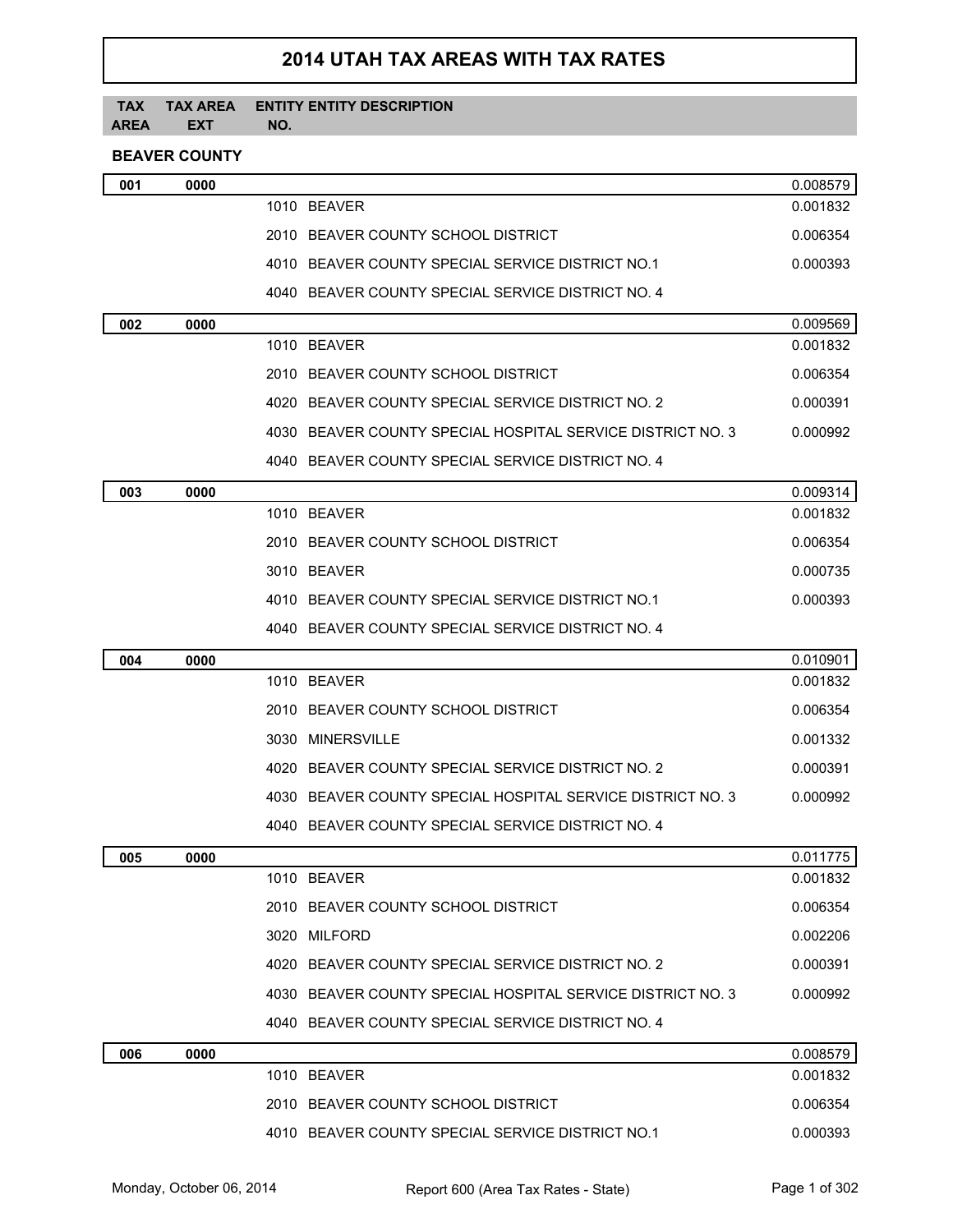### **TAX TAX AREA ENTITY ENTITY DESCRIPTION AREA EXT NO.**

BEAVER COUNTY SPECIAL SERVICE DISTRICT NO. 4

BEAVER COUNTY MOSQUITO ABATEMENT DISTRICT NO. 1

| 007 | 0000 |                                                   | 0.008753 |
|-----|------|---------------------------------------------------|----------|
|     |      | 1010 BEAVER                                       | 0.001832 |
|     |      | 2010 BEAVER COUNTY SCHOOL DISTRICT                | 0.006354 |
|     |      | 4040 BEAVER COUNTY SPECIAL SERVICE DISTRICT NO. 4 |          |
|     |      | 4055 ELK MEADOWS SPECIAL SERVICE DISTRICT         | 0.000567 |

### **BOX ELDER COUNTY**

| 101 | 0000 |                                               | 0.011462 |
|-----|------|-----------------------------------------------|----------|
|     |      | 1010 BOX ELDER                                | 0.002521 |
|     |      | 2010 BOX ELDER SCHOOL DISTRICT                | 0.008386 |
|     |      | 4010 BOX ELDER MOSQUITO ABATEMENT DISTRICT    | 0.000207 |
|     |      | 4190 BEAR RIVER WATER CONSERVANCY DISTRICT    | 0.000198 |
|     |      | 6010 BOX ELDER COUNTY LIBRARY                 | 0.000150 |
| 102 | 0000 |                                               | 0.012644 |
|     |      | 1010 BOX ELDER                                | 0.002521 |
|     |      | 2010 BOX ELDER SCHOOL DISTRICT                | 0.008386 |
|     |      | 3010 BEAR RIVER CITY                          | 0.001182 |
|     |      | 4010 BOX ELDER MOSQUITO ABATEMENT DISTRICT    | 0.000207 |
|     |      | BEAR RIVER WATER CONSERVANCY DISTRICT<br>4190 | 0.000198 |
|     |      | 6010 BOX ELDER COUNTY LIBRARY                 | 0.000150 |
| 103 | 0000 |                                               | 0.013798 |
|     |      | 1010 BOX ELDER                                | 0.002521 |
|     |      | 2010 BOX ELDER SCHOOL DISTRICT                | 0.008386 |
|     |      | 3020 BRIGHAM CITY                             | 0.002486 |
|     |      | 4010 BOX ELDER MOSQUITO ABATEMENT DISTRICT    | 0.000207 |
|     |      | 4190 BEAR RIVER WATER CONSERVANCY DISTRICT    | 0.000198 |
| 104 | 0000 |                                               | 0.013966 |
|     |      | 1010 BOX ELDER                                | 0.002521 |
|     |      | 2010 BOX ELDER SCHOOL DISTRICT                | 0.008386 |
|     |      | 3030 CORINNE CITY                             | 0.002313 |
|     |      | 4010 BOX ELDER MOSQUITO ABATEMENT DISTRICT    | 0.000207 |
|     |      | 4100 CORINNE CEMETERY MAINTENANCE DISTRICT    | 0.000191 |
|     |      | 4190 BEAR RIVER WATER CONSERVANCY DISTRICT    | 0.000198 |
|     |      | 6010 BOX ELDER COUNTY LIBRARY                 | 0.000150 |
| 105 | 0000 |                                               | 0.011653 |
|     |      | 1010 BOX ELDER                                | 0.002521 |
|     |      | 2010 BOX ELDER SCHOOL DISTRICT                | 0.008386 |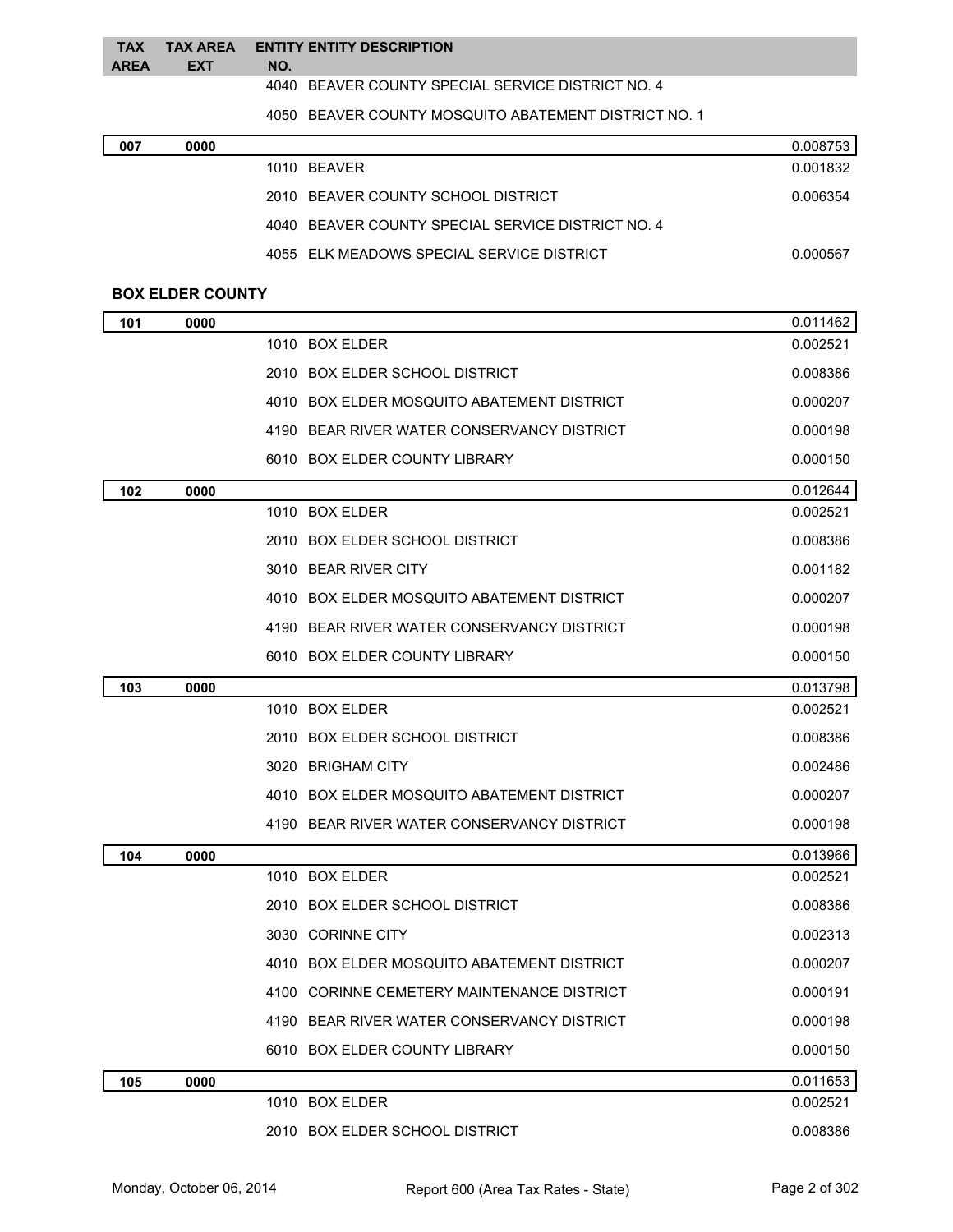| <b>TAX</b>  | <b>TAX AREA</b>          |             | <b>ENTITY ENTITY DESCRIPTION</b>                |                      |
|-------------|--------------------------|-------------|-------------------------------------------------|----------------------|
| <b>AREA</b> | EXT                      | NO.<br>4010 | BOX ELDER MOSQUITO ABATEMENT DISTRICT           | 0.000207             |
|             |                          |             | 4100 CORINNE CEMETERY MAINTENANCE DISTRICT      | 0.000191             |
|             |                          |             | 4190 BEAR RIVER WATER CONSERVANCY DISTRICT      | 0.000198             |
|             |                          |             | 6010 BOX ELDER COUNTY LIBRARY                   | 0.000150             |
| 106         | 0000                     |             |                                                 | 0.012200             |
|             |                          |             | 1010 BOX ELDER                                  | 0.002521             |
|             |                          |             | 2010 BOX ELDER SCHOOL DISTRICT                  | 0.008386             |
|             |                          |             | 3040 DEWEYVILLE                                 | 0.000738             |
|             |                          |             | 4010 BOX ELDER MOSQUITO ABATEMENT DISTRICT      | 0.000207             |
|             |                          |             | 4190 BEAR RIVER WATER CONSERVANCY DISTRICT      | 0.000198             |
|             |                          |             | 6010 BOX ELDER COUNTY LIBRARY                   | 0.000150             |
| 107         | 0000                     |             |                                                 | 0.011635             |
|             |                          |             | 1010 BOX ELDER                                  | 0.002521             |
|             |                          |             | 2010 BOX ELDER SCHOOL DISTRICT                  | 0.008386             |
|             |                          |             | 4010 BOX ELDER MOSQUITO ABATEMENT DISTRICT      | 0.000207             |
|             |                          |             | 4130 EAST GARLAND CEMETERY MAINTENANCE DISTRICT | 0.000173             |
|             |                          |             | 4190 BEAR RIVER WATER CONSERVANCY DISTRICT      | 0.000198             |
|             |                          |             | 6010 BOX ELDER COUNTY LIBRARY                   | 0.000150             |
| 108         | 0000                     |             |                                                 | 0.012812             |
|             |                          |             | 1010 BOX ELDER                                  | 0.002521             |
|             |                          |             | 2010 BOX ELDER SCHOOL DISTRICT                  | 0.008386             |
|             |                          |             | 3050 ELWOOD                                     | 0.001350             |
|             |                          |             | 4010 BOX ELDER MOSQUITO ABATEMENT DISTRICT      | 0.000207             |
|             |                          |             | 4190 BEAR RIVER WATER CONSERVANCY DISTRICT      | 0.000198             |
|             |                          |             | 6010 BOX ELDER COUNTY LIBRARY                   | 0.000150             |
| 111         | 0000                     |             |                                                 | 0.012730             |
|             |                          |             | 1010 BOX ELDER                                  | 0.002521             |
|             |                          |             | 2010 BOX ELDER SCHOOL DISTRICT                  | 0.008386             |
|             |                          |             | 3060 FIELDING                                   | 0.000867             |
|             |                          |             | 4010 BOX ELDER MOSQUITO ABATEMENT DISTRICT      | 0.000207             |
|             |                          |             | 4030 FIELDING CEMETERY MAINTENANCE DISTRICT     | 0.000401             |
|             |                          |             | 4190 BEAR RIVER WATER CONSERVANCY DISTRICT      | 0.000198             |
|             |                          |             | 6010 BOX ELDER COUNTY LIBRARY                   | 0.000150             |
| 112         | 0000                     |             | 1010 BOX ELDER                                  | 0.011863<br>0.002521 |
|             |                          |             | 2010 BOX ELDER SCHOOL DISTRICT                  | 0.008386             |
|             |                          |             | 4010 BOX ELDER MOSQUITO ABATEMENT DISTRICT      | 0.000207             |
|             |                          |             | 4030 FIELDING CEMETERY MAINTENANCE DISTRICT     | 0.000401             |
|             |                          |             | 4190 BEAR RIVER WATER CONSERVANCY DISTRICT      | 0.000198             |
|             | Monday, October 06, 2014 |             | Report 600 (Area Tax Rates - State)             | Page 3 of 302        |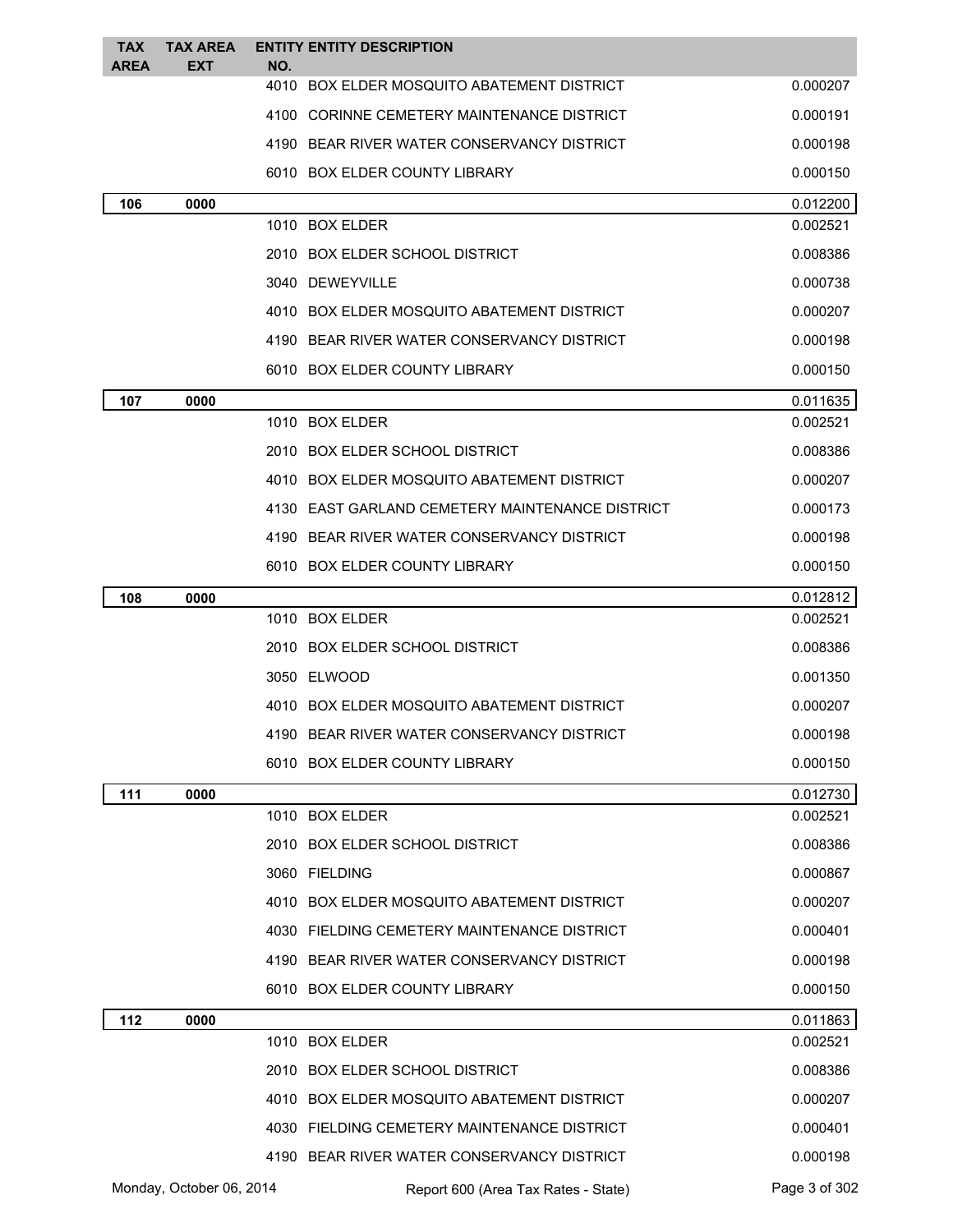| <b>TAX</b><br><b>AREA</b> | <b>TAX AREA</b><br><b>EXT</b> | <b>ENTITY ENTITY DESCRIPTION</b><br>NO.              |          |
|---------------------------|-------------------------------|------------------------------------------------------|----------|
|                           |                               | 6010 BOX ELDER COUNTY LIBRARY                        | 0.000150 |
| 113                       | 0000                          |                                                      | 0.015279 |
|                           |                               | 1010 BOX ELDER                                       | 0.002521 |
|                           |                               | 2010 BOX ELDER SCHOOL DISTRICT                       | 0.008386 |
|                           |                               | 3070 GARLAND                                         | 0.003796 |
|                           |                               | 4010 BOX ELDER MOSQUITO ABATEMENT DISTRICT           | 0.000207 |
|                           |                               | 4040 GARLAND CEMETERY MAINTENANCE DISTRICT           | 0.000171 |
|                           |                               | 4190 BEAR RIVER WATER CONSERVANCY DISTRICT           | 0.000198 |
| 114                       | 0000                          |                                                      | 0.011633 |
|                           |                               | 1010 BOX ELDER                                       | 0.002521 |
|                           |                               | 2010 BOX ELDER SCHOOL DISTRICT                       | 0.008386 |
|                           |                               | 4010 BOX ELDER MOSQUITO ABATEMENT DISTRICT           | 0.000207 |
|                           |                               | <b>GARLAND CEMETERY MAINTENANCE DISTRICT</b><br>4040 | 0.000171 |
|                           |                               | 4190 BEAR RIVER WATER CONSERVANCY DISTRICT           | 0.000198 |
|                           |                               | 6010 BOX ELDER COUNTY LIBRARY                        | 0.000150 |
| 116                       | 0000                          |                                                      | 0.011627 |
|                           |                               | 1010 BOX ELDER                                       | 0.002521 |
|                           |                               | 2010 BOX ELDER SCHOOL DISTRICT                       | 0.008386 |
|                           |                               | 4010 BOX ELDER MOSQUITO ABATEMENT DISTRICT           | 0.000207 |
|                           |                               | 4120 HANSEL VALLEY WATERSHED DISTRICT                | 0.000165 |
|                           |                               | 4190 BEAR RIVER WATER CONSERVANCY DISTRICT           | 0.000198 |
|                           |                               | 6010 BOX ELDER COUNTY LIBRARY                        | 0.000150 |
| 118                       | 0000                          |                                                      | 0.011867 |
|                           |                               | 1010 BOX ELDER                                       | 0.002521 |
|                           |                               | 2010 BOX ELDER SCHOOL DISTRICT                       | 0.008386 |
|                           |                               | 3090 HOWELL CITY                                     | 0.000405 |
|                           |                               | 4010 BOX ELDER MOSQUITO ABATEMENT DISTRICT           | 0.000207 |
|                           |                               | 4020 BOX ELDER COUNTY SPECIAL SERVICE DISTRICT NO. 1 |          |
|                           |                               | 4190 BEAR RIVER WATER CONSERVANCY DISTRICT           | 0.000198 |
|                           |                               | 6010 BOX ELDER COUNTY LIBRARY                        | 0.000150 |
| 119                       | 0000                          |                                                      | 0.014974 |
|                           |                               | 1010 BOX ELDER                                       | 0.002521 |
|                           |                               | 2010 BOX ELDER SCHOOL DISTRICT                       | 0.008386 |
|                           |                               | 3100 MANTUA TOWN                                     | 0.003512 |
|                           |                               | 4010 BOX ELDER MOSQUITO ABATEMENT DISTRICT           | 0.000207 |
|                           |                               | 4190 BEAR RIVER WATER CONSERVANCY DISTRICT           | 0.000198 |
|                           |                               | 6010 BOX ELDER COUNTY LIBRARY                        | 0.000150 |
| 121                       | 0000                          |                                                      | 0.011675 |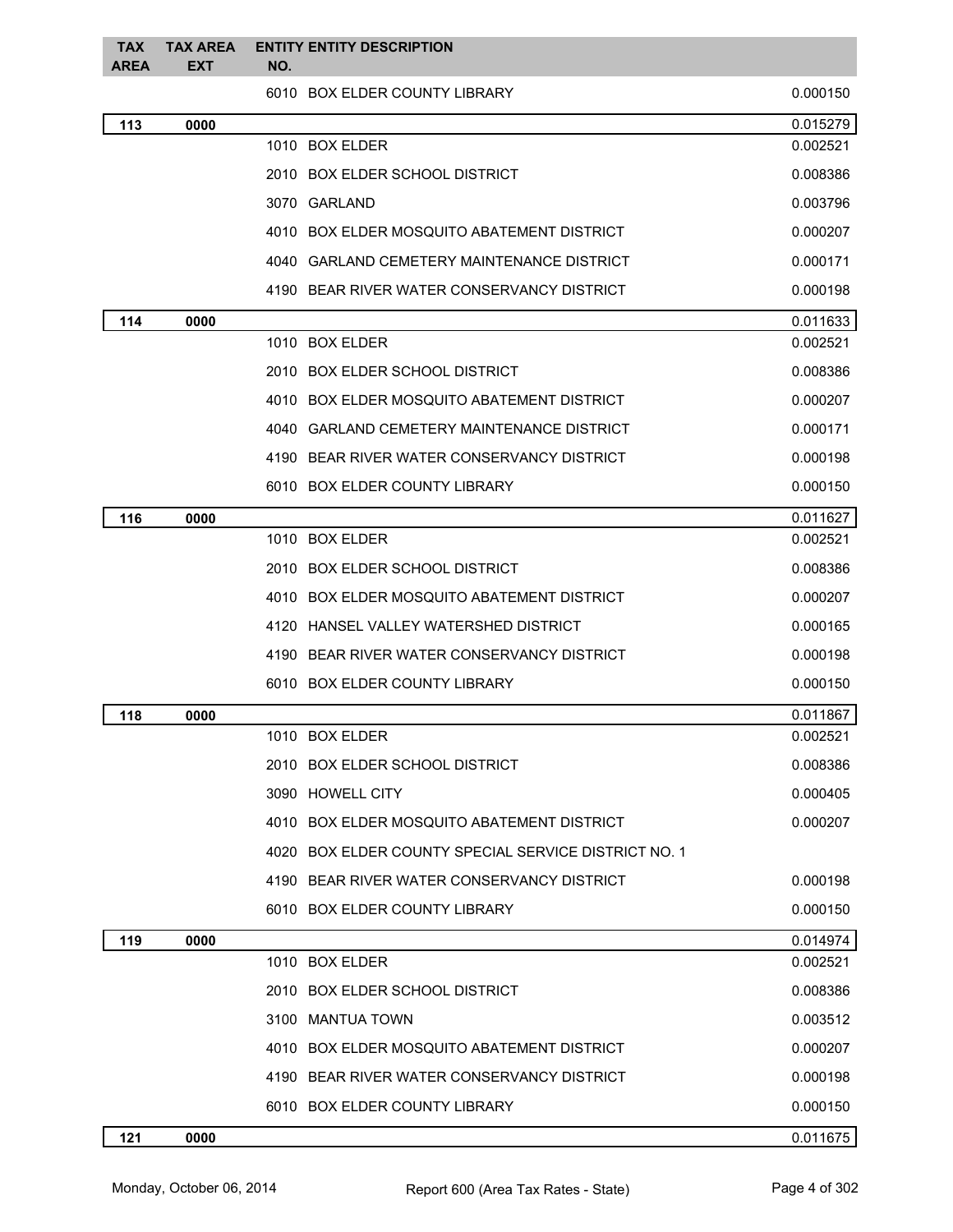| <b>TAX</b><br><b>AREA</b> | <b>TAX AREA</b><br><b>EXT</b> | NO. | <b>ENTITY ENTITY DESCRIPTION</b>                    |                      |
|---------------------------|-------------------------------|-----|-----------------------------------------------------|----------------------|
|                           |                               |     | 1010 BOX ELDER                                      | 0.002521             |
|                           |                               |     | 2010 BOX ELDER SCHOOL DISTRICT                      | 0.008386             |
|                           |                               |     | 4010 BOX ELDER MOSQUITO ABATEMENT DISTRICT          | 0.000207             |
|                           |                               |     | 4050 PENROSE CEMETERY MAINTENANCE DISTRICT          | 0.000213             |
|                           |                               |     | 4190 BEAR RIVER WATER CONSERVANCY DISTRICT          | 0.000198             |
|                           |                               |     | 6010 BOX ELDER COUNTY LIBRARY                       | 0.000150             |
| 122                       | 0000                          |     |                                                     | 0.014088             |
|                           |                               |     | 1010 BOX ELDER                                      | 0.002521             |
|                           |                               |     | 2010 BOX ELDER SCHOOL DISTRICT                      | 0.008386             |
|                           |                               |     | 3110 PERRY CITY                                     | 0.002626             |
|                           |                               |     | 4010 BOX ELDER MOSQUITO ABATEMENT DISTRICT          | 0.000207             |
|                           |                               |     | 4190 BEAR RIVER WATER CONSERVANCY DISTRICT          | 0.000198             |
|                           |                               |     | 6010 BOX ELDER COUNTY LIBRARY                       | 0.000150             |
| 123                       | 0000                          |     |                                                     | 0.011889             |
|                           |                               |     | 1010 BOX ELDER                                      | 0.002521             |
|                           |                               |     | 2010 BOX ELDER SCHOOL DISTRICT                      | 0.008386             |
|                           |                               |     | 3120 PLYMOUTH                                       | 0.000211             |
|                           |                               |     | 4010 BOX ELDER MOSQUITO ABATEMENT DISTRICT          | 0.000207             |
|                           |                               |     | 4090 PLYMOUTH CEMETERY MAINTENANCE DISTRICT         | 0.000216             |
|                           |                               |     | 4190 BEAR RIVER WATER CONSERVANCY DISTRICT          | 0.000198             |
|                           |                               |     | 6010 BOX ELDER COUNTY LIBRARY                       | 0.000150             |
| 124                       | 0000                          |     |                                                     | 0.011678             |
|                           |                               |     | 1010 BOX ELDER                                      | 0.002521             |
|                           |                               |     | 2010 BOX ELDER SCHOOL DISTRICT                      | 0.008386             |
|                           |                               |     | 4010 BOX ELDER MOSQUITO ABATEMENT DISTRICT          | 0.000207             |
|                           |                               |     | 4090 PLYMOUTH CEMETERY MAINTENANCE DISTRICT         | 0.000216             |
|                           |                               |     | 4190 BEAR RIVER WATER CONSERVANCY DISTRICT          | 0.000198             |
|                           |                               |     | 6010 BOX ELDER COUNTY LIBRARY                       | 0.000150             |
| 125                       | 0000                          |     |                                                     | 0.013360             |
|                           |                               |     | 1010 BOX ELDER                                      | 0.002521             |
|                           |                               |     | 2010 BOX ELDER SCHOOL DISTRICT                      | 0.008386             |
|                           |                               |     | 3130 PORTAGE                                        | 0.001534             |
|                           |                               |     | 4010 BOX ELDER MOSQUITO ABATEMENT DISTRICT          | 0.000207             |
|                           |                               |     | 4060 PORTAGE PRECINCT CEMETERY MAINTENANCE DISTRICT | 0.000364             |
|                           |                               |     | 4190 BEAR RIVER WATER CONSERVANCY DISTRICT          | 0.000198             |
|                           |                               |     | 6010 BOX ELDER COUNTY LIBRARY                       | 0.000150             |
| 126                       | 0000                          |     | 1010 BOX ELDER                                      | 0.011826<br>0.002521 |
|                           |                               |     | 2010 BOX ELDER SCHOOL DISTRICT                      | 0.008386             |
|                           |                               |     |                                                     |                      |
|                           | Monday, October 06, 2014      |     | Report 600 (Area Tax Rates - State)                 | Page 5 of 302        |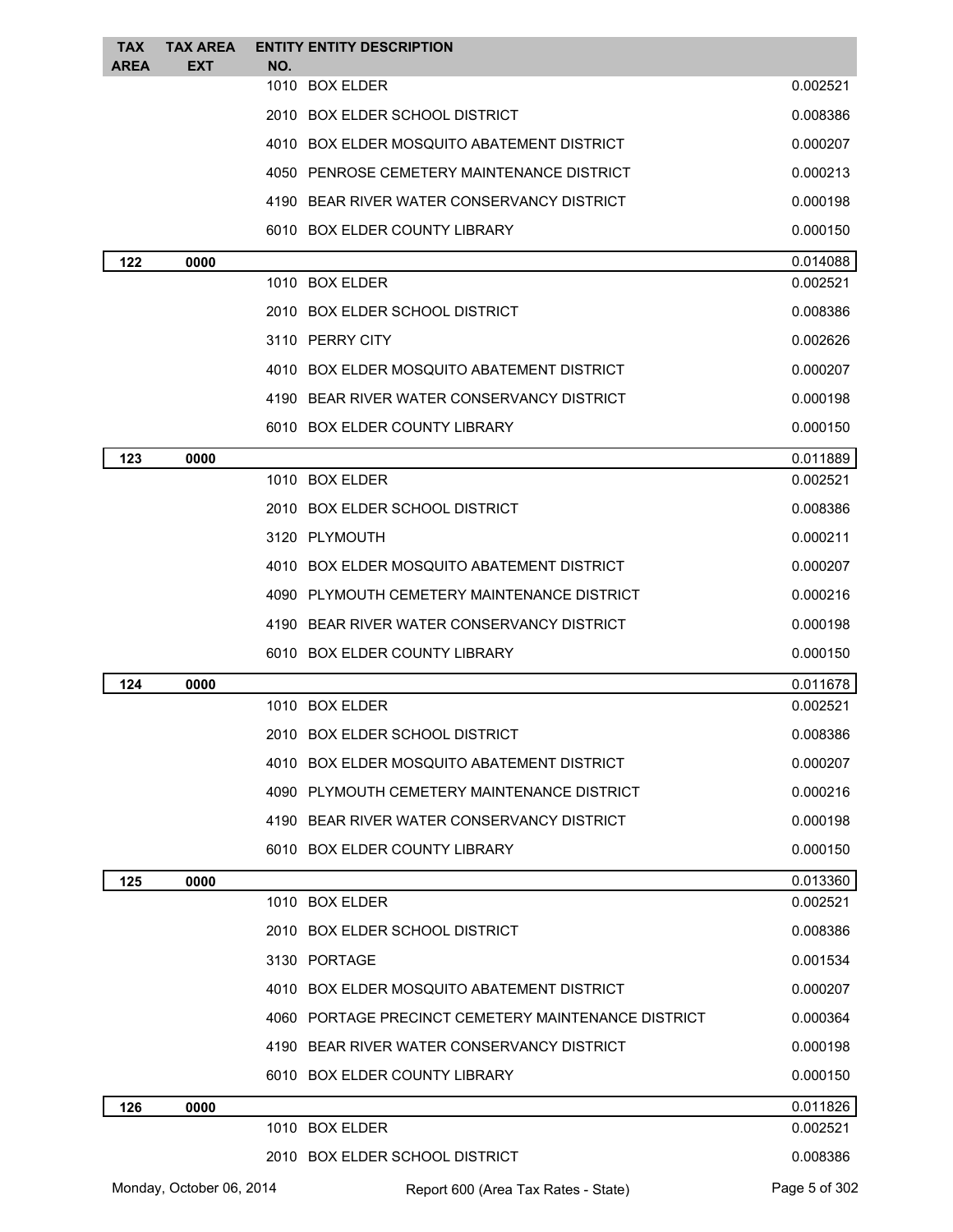| <b>TAX</b>  | <b>TAX AREA</b> | <b>ENTITY ENTITY DESCRIPTION</b>                     |          |
|-------------|-----------------|------------------------------------------------------|----------|
| <b>AREA</b> | <b>EXT</b>      | NO.                                                  |          |
|             |                 | 4010 BOX ELDER MOSQUITO ABATEMENT DISTRICT           | 0.000207 |
|             |                 | 4060 PORTAGE PRECINCT CEMETERY MAINTENANCE DISTRICT  | 0.000364 |
|             |                 | 4190 BEAR RIVER WATER CONSERVANCY DISTRICT           | 0.000198 |
|             |                 | 6010 BOX ELDER COUNTY LIBRARY                        | 0.000150 |
| 127         | 0000            |                                                      | 0.012156 |
|             |                 | 1010 BOX ELDER                                       | 0.002521 |
|             |                 | 2010 BOX ELDER SCHOOL DISTRICT                       | 0.008386 |
|             |                 | 4010 BOX ELDER MOSQUITO ABATEMENT DISTRICT           | 0.000207 |
|             |                 | 4070 RIVERSIDE CEMETERY MAINTENANCE DISTRICT         | 0.000694 |
|             |                 | 4190 BEAR RIVER WATER CONSERVANCY DISTRICT           | 0.000198 |
|             |                 | 6010 BOX ELDER COUNTY LIBRARY                        | 0.000150 |
| 128         | 0000            |                                                      | 0.011462 |
|             |                 | 1010 BOX ELDER                                       | 0.002521 |
|             |                 | 2010 BOX ELDER SCHOOL DISTRICT                       | 0.008386 |
|             |                 | 4010 BOX ELDER MOSQUITO ABATEMENT DISTRICT           | 0.000207 |
|             |                 | 4020 BOX ELDER COUNTY SPECIAL SERVICE DISTRICT NO. 1 |          |
|             |                 | 4190 BEAR RIVER WATER CONSERVANCY DISTRICT           | 0.000198 |
|             |                 | 6010 BOX ELDER COUNTY LIBRARY                        | 0.000150 |
| 129         | 0000            |                                                      | 0.012943 |
|             |                 | 1010 BOX ELDER                                       | 0.002521 |
|             |                 | 2010 BOX ELDER SCHOOL DISTRICT                       | 0.008386 |
|             |                 | 3140 SNOWVILLE TOWN                                  | 0.001481 |
|             |                 | 4010 BOX ELDER MOSQUITO ABATEMENT DISTRICT           | 0.000207 |
|             |                 | 4190 BEAR RIVER WATER CONSERVANCY DISTRICT           | 0.000198 |
|             |                 | 6010 BOX ELDER COUNTY LIBRARY                        | 0.000150 |
| 130         | 0000            |                                                      | 0.014399 |
|             |                 | 1010 BOX ELDER                                       | 0.002521 |
|             |                 | 2010 BOX ELDER SCHOOL DISTRICT                       | 0.008386 |
|             |                 | 3150 TREMONTON                                       | 0.003087 |
|             |                 | 4010 BOX ELDER MOSQUITO ABATEMENT DISTRICT           | 0.000207 |
|             |                 | 4190 BEAR RIVER WATER CONSERVANCY DISTRICT           | 0.000198 |
| 131         | 0000            |                                                      | 0.011661 |
|             |                 | 1010 BOX ELDER                                       | 0.002521 |
|             |                 | 2010 BOX ELDER SCHOOL DISTRICT                       | 0.008386 |
|             |                 | 4010 BOX ELDER MOSQUITO ABATEMENT DISTRICT           | 0.000207 |
|             |                 | 4095 WEBER BASIN WATER CONSERVANCY DISTRICT          | 0.000199 |
|             |                 | 4190 BEAR RIVER WATER CONSERVANCY DISTRICT           | 0.000198 |
|             |                 | 6010 BOX ELDER COUNTY LIBRARY                        | 0.000150 |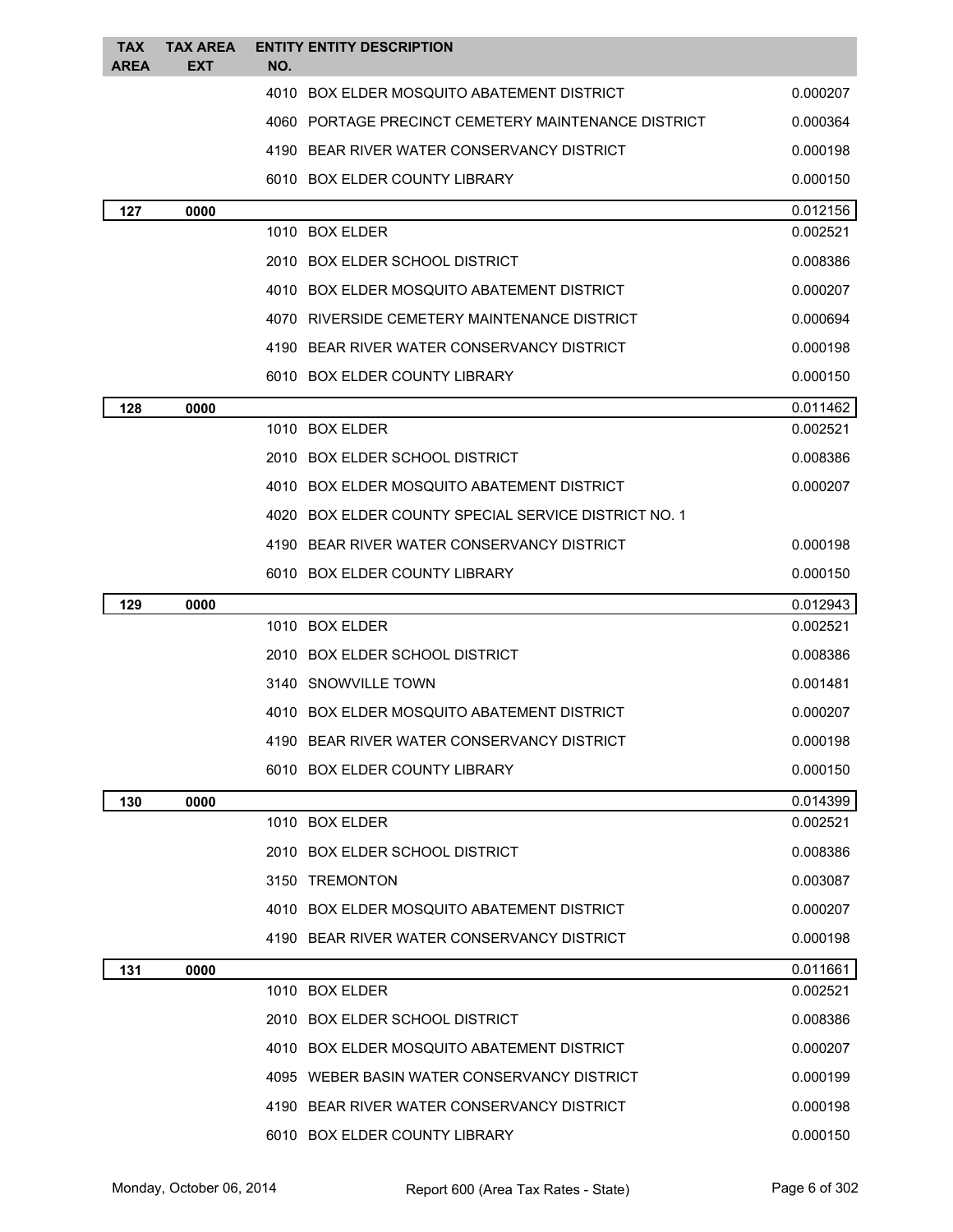| <b>TAX</b><br><b>AREA</b> | <b>TAX AREA</b><br><b>EXT</b> | NO. | <b>ENTITY ENTITY DESCRIPTION</b>                             |               |
|---------------------------|-------------------------------|-----|--------------------------------------------------------------|---------------|
| 132                       | 0000                          |     |                                                              | 0.012872      |
|                           |                               |     | 1010 BOX ELDER                                               | 0.002521      |
|                           |                               |     | 2010 BOX ELDER SCHOOL DISTRICT                               | 0.008386      |
|                           |                               |     | 3160 WILLARD CITY                                            | 0.000975      |
|                           |                               |     | 4010 BOX ELDER MOSQUITO ABATEMENT DISTRICT                   | 0.000207      |
|                           |                               |     | 4080 WILLARD PRECINCT CEMETERY MAINTENANCE DISTRICT          | 0.000164      |
|                           |                               |     | 4150 BOX ELDER COUNTY AND WILLARD CITY FLOOD CONTROL AND DRA | 0.000271      |
|                           |                               |     | 4190 BEAR RIVER WATER CONSERVANCY DISTRICT                   | 0.000198      |
|                           |                               |     | 6010 BOX ELDER COUNTY LIBRARY                                | 0.000150      |
| 133                       | 0000                          |     |                                                              | 0.011626      |
|                           |                               |     | 1010 BOX ELDER                                               | 0.002521      |
|                           |                               |     | 2010 BOX ELDER SCHOOL DISTRICT                               | 0.008386      |
|                           |                               |     | 4010 BOX ELDER MOSQUITO ABATEMENT DISTRICT                   | 0.000207      |
|                           |                               |     | 4080 WILLARD PRECINCT CEMETERY MAINTENANCE DISTRICT          | 0.000164      |
|                           |                               |     | 4190 BEAR RIVER WATER CONSERVANCY DISTRICT                   | 0.000198      |
|                           |                               |     | 6010 BOX ELDER COUNTY LIBRARY                                | 0.000150      |
| 134                       | 0000                          |     |                                                              | 0.013071      |
|                           |                               |     | 1010 BOX ELDER                                               | 0.002521      |
|                           |                               |     | 2010 BOX ELDER SCHOOL DISTRICT                               | 0.008386      |
|                           |                               |     | 3160 WILLARD CITY                                            | 0.000975      |
|                           |                               |     | 4010 BOX ELDER MOSQUITO ABATEMENT DISTRICT                   | 0.000207      |
|                           |                               |     | 4080 WILLARD PRECINCT CEMETERY MAINTENANCE DISTRICT          | 0.000164      |
|                           |                               |     | 4095 WEBER BASIN WATER CONSERVANCY DISTRICT                  | 0.000199      |
|                           |                               |     | 4150 BOX ELDER COUNTY AND WILLARD CITY FLOOD CONTROL AND DRA | 0.000271      |
|                           |                               |     | 4190 BEAR RIVER WATER CONSERVANCY DISTRICT                   | 0.000198      |
|                           |                               |     | 6010 BOX ELDER COUNTY LIBRARY                                | 0.000150      |
| 135                       | 0000                          |     |                                                              | 0.012096      |
|                           |                               |     | 1010 BOX ELDER                                               | 0.002521      |
|                           |                               |     | 2010 BOX ELDER SCHOOL DISTRICT                               | 0.008386      |
|                           |                               |     | 4010 BOX ELDER MOSQUITO ABATEMENT DISTRICT                   | 0.000207      |
|                           |                               |     | 4080 WILLARD PRECINCT CEMETERY MAINTENANCE DISTRICT          | 0.000164      |
|                           |                               |     | 4095 WEBER BASIN WATER CONSERVANCY DISTRICT                  | 0.000199      |
|                           |                               |     | 4150 BOX ELDER COUNTY AND WILLARD CITY FLOOD CONTROL AND DRA | 0.000271      |
|                           |                               |     | 4190 BEAR RIVER WATER CONSERVANCY DISTRICT                   | 0.000198      |
|                           |                               |     | 6010 BOX ELDER COUNTY LIBRARY                                | 0.000150      |
| 136                       | 0000                          |     |                                                              | 0.012396      |
|                           |                               |     | 1010 BOX ELDER                                               | 0.002521      |
|                           |                               |     | 2010 BOX ELDER SCHOOL DISTRICT                               | 0.008386      |
|                           |                               |     | 4010 BOX ELDER MOSQUITO ABATEMENT DISTRICT                   | 0.000207      |
|                           | Monday, October 06, 2014      |     | Report 600 (Area Tax Rates - State)                          | Page 7 of 302 |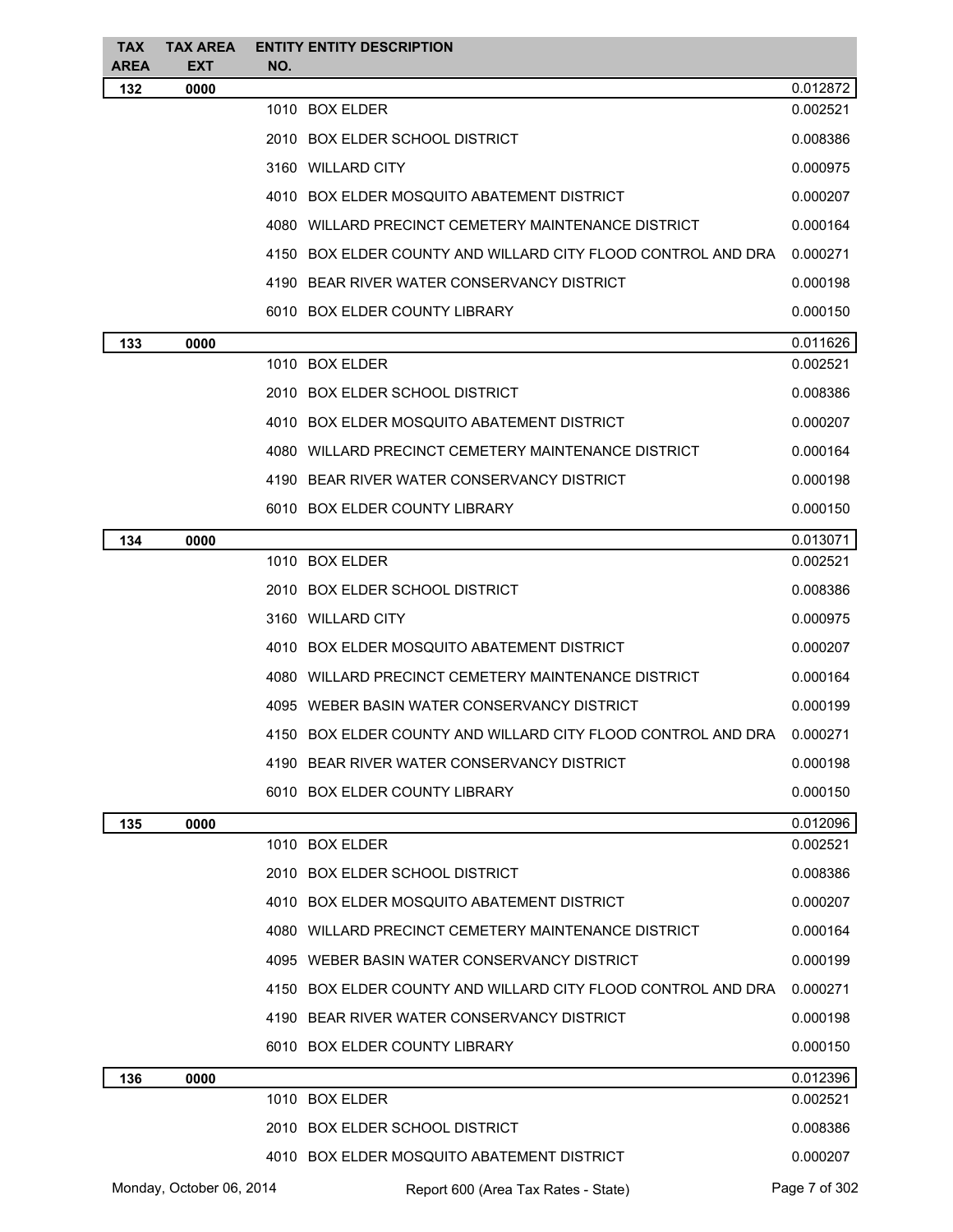| <b>TAX</b><br><b>AREA</b> | <b>TAX AREA</b><br>EXT | NO. | <b>ENTITY ENTITY DESCRIPTION</b>                             |          |
|---------------------------|------------------------|-----|--------------------------------------------------------------|----------|
|                           |                        |     | 4080 WILLARD PRECINCT CEMETERY MAINTENANCE DISTRICT          | 0.000164 |
|                           |                        |     | 4095 WEBER BASIN WATER CONSERVANCY DISTRICT                  | 0.000199 |
|                           |                        |     | 4150 BOX ELDER COUNTY AND WILLARD CITY FLOOD CONTROL AND DRA | 0.000271 |
|                           |                        |     | 4190 BEAR RIVER WATER CONSERVANCY DISTRICT                   | 0.000198 |
|                           |                        |     | 4200 BONA VISTA WATER IMPROVEMENT DISTRICT                   | 0.000300 |
|                           |                        |     | 6010 BOX ELDER COUNTY LIBRARY                                | 0.000150 |
| 139                       | 0000                   |     |                                                              | 0.012707 |
|                           |                        |     | 1010 BOX ELDER                                               | 0.002521 |
|                           |                        |     | 2010 BOX ELDER SCHOOL DISTRICT                               | 0.008386 |
|                           |                        |     | 4010 BOX ELDER MOSQUITO ABATEMENT DISTRICT                   | 0.000207 |
|                           |                        |     | 4160 BOX ELDER COUNTY SERVICE AREA NO. 2                     | 0.000055 |
|                           |                        |     | 4190 BEAR RIVER WATER CONSERVANCY DISTRICT                   | 0.000198 |
|                           |                        |     | 4220 GROUSE CREEK SPECIAL SERVICE DISTRICT                   | 0.001190 |
|                           |                        |     | 6010 BOX ELDER COUNTY LIBRARY                                | 0.000150 |
| 140                       | 0000                   |     |                                                              | 0.012652 |
|                           |                        |     | 1010 BOX ELDER                                               | 0.002521 |
|                           |                        |     | 2010 BOX ELDER SCHOOL DISTRICT                               | 0.008386 |
|                           |                        |     | 4010 BOX ELDER MOSQUITO ABATEMENT DISTRICT                   | 0.000207 |
|                           |                        |     | 4190 BEAR RIVER WATER CONSERVANCY DISTRICT                   | 0.000198 |
|                           |                        |     | 4220 GROUSE CREEK SPECIAL SERVICE DISTRICT                   | 0.001190 |
|                           |                        |     | 6010 BOX ELDER COUNTY LIBRARY                                | 0.000150 |
| 141                       | 0000                   |     |                                                              | 0.012652 |
|                           |                        |     | 1010 BOX ELDER                                               | 0.002521 |
|                           |                        |     | 2010 BOX ELDER SCHOOL DISTRICT                               | 0.008386 |
|                           |                        |     | 4010 BOX ELDER MOSQUITO ABATEMENT DISTRICT                   | 0.000207 |
|                           |                        |     | 4190 BEAR RIVER WATER CONSERVANCY DISTRICT                   | 0.000198 |
|                           |                        |     | 4210 GROUSE CREEK CEMETERY MAINTENANCE DISTRICT              | 0.000000 |
|                           |                        |     | 4220 GROUSE CREEK SPECIAL SERVICE DISTRICT                   | 0.001190 |
|                           |                        |     | 6010 BOX ELDER COUNTY LIBRARY                                | 0.000150 |
| 143                       | 0000                   |     |                                                              | 0.012567 |
|                           |                        |     | 1010 BOX ELDER                                               | 0.002521 |
|                           |                        |     | 2010 BOX ELDER SCHOOL DISTRICT                               | 0.008386 |
|                           |                        |     | 4010 BOX ELDER MOSQUITO ABATEMENT DISTRICT                   | 0.000207 |
|                           |                        |     | 4070 RIVERSIDE CEMETERY MAINTENANCE DISTRICT                 | 0.000694 |
|                           |                        |     | 4170 RIVERSIDE COMMUNITY SPECIAL SERVICE DISTRICT            | 0.000411 |
|                           |                        |     | 4190 BEAR RIVER WATER CONSERVANCY DISTRICT                   | 0.000198 |
|                           |                        |     | 6010 BOX ELDER COUNTY LIBRARY                                | 0.000150 |
| 146                       | 0000                   |     |                                                              | 0.011517 |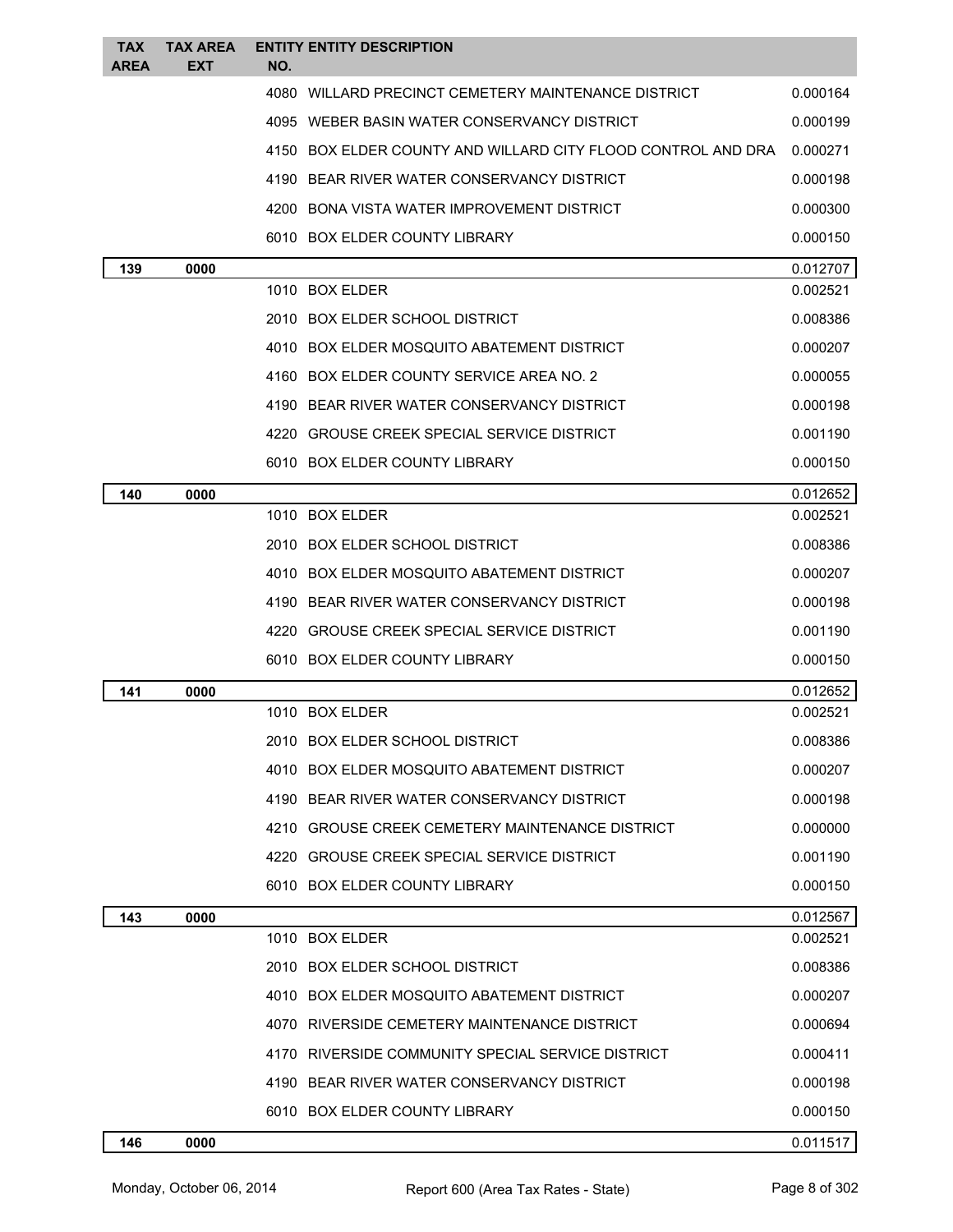| <b>TAX</b><br>AREA | <b>TAX AREA</b><br><b>EXT</b> | NO. | <b>ENTITY ENTITY DESCRIPTION</b>                             |          |
|--------------------|-------------------------------|-----|--------------------------------------------------------------|----------|
|                    |                               |     | 1010 BOX ELDER                                               | 0.002521 |
|                    |                               |     | 2010 BOX ELDER SCHOOL DISTRICT                               | 0.008386 |
|                    |                               |     | 4010 BOX ELDER MOSQUITO ABATEMENT DISTRICT                   | 0.000207 |
|                    |                               |     | 4160 BOX ELDER COUNTY SERVICE AREA NO. 2                     | 0.000055 |
|                    |                               |     | 4190 BEAR RIVER WATER CONSERVANCY DISTRICT                   | 0.000198 |
|                    |                               |     | 6010 BOX ELDER COUNTY LIBRARY                                | 0.000150 |
| 147                | 0000                          |     |                                                              | 0.011897 |
|                    |                               |     | 1010 BOX ELDER                                               | 0.002521 |
|                    |                               |     | 2010 BOX ELDER SCHOOL DISTRICT                               | 0.008386 |
|                    |                               |     | 4010 BOX ELDER MOSQUITO ABATEMENT DISTRICT                   | 0.000207 |
|                    |                               |     | 4080 WILLARD PRECINCT CEMETERY MAINTENANCE DISTRICT          | 0.000164 |
|                    |                               |     | 4150 BOX ELDER COUNTY AND WILLARD CITY FLOOD CONTROL AND DRA | 0.000271 |
|                    |                               |     | 4190 BEAR RIVER WATER CONSERVANCY DISTRICT                   | 0.000198 |
|                    |                               |     | 6010 BOX ELDER COUNTY LIBRARY                                | 0.000150 |
| 148                | 0000                          |     |                                                              | 0.011897 |
|                    |                               |     | 1010 BOX ELDER                                               | 0.002521 |
|                    |                               |     | 2010 BOX ELDER SCHOOL DISTRICT                               | 0.008386 |
|                    |                               |     | 4010 BOX ELDER MOSQUITO ABATEMENT DISTRICT                   | 0.000207 |
|                    |                               |     | 4080 WILLARD PRECINCT CEMETERY MAINTENANCE DISTRICT          | 0.000164 |
|                    |                               |     | 4140 SOUTH WILLARD SPECIAL SERVICE SDISTRICT                 |          |
|                    |                               |     | 4150 BOX ELDER COUNTY AND WILLARD CITY FLOOD CONTROL AND DRA | 0.000271 |
|                    |                               |     | 4190 BEAR RIVER WATER CONSERVANCY DISTRICT                   | 0.000198 |
|                    |                               |     | 6010 BOX ELDER COUNTY LIBRARY                                | 0.000150 |
| 151                | 0000                          |     |                                                              | 0.014570 |
|                    |                               |     | 1010 BOX ELDER                                               | 0.002521 |
|                    |                               |     | 2010 BOX ELDER SCHOOL DISTRICT                               | 0.008386 |
|                    |                               |     | 3150 TREMONTON                                               | 0.003087 |
|                    |                               |     | 4010 BOX ELDER MOSQUITO ABATEMENT DISTRICT                   | 0.000207 |
|                    |                               |     | 4040 GARLAND CEMETERY MAINTENANCE DISTRICT                   | 0.000171 |
|                    |                               |     | 4190 BEAR RIVER WATER CONSERVANCY DISTRICT                   | 0.000198 |
| 152                | 0000                          |     |                                                              | 0.011825 |
|                    |                               |     | 1010 BOX ELDER                                               | 0.002521 |
|                    |                               |     | 2010 BOX ELDER SCHOOL DISTRICT                               | 0.008386 |
|                    |                               |     | 4010 BOX ELDER MOSQUITO ABATEMENT DISTRICT                   | 0.000207 |
|                    |                               |     | 4080 WILLARD PRECINCT CEMETERY MAINTENANCE DISTRICT          | 0.000164 |
|                    |                               |     | 4095 WEBER BASIN WATER CONSERVANCY DISTRICT                  | 0.000199 |
|                    |                               |     | 4190 BEAR RIVER WATER CONSERVANCY DISTRICT                   | 0.000198 |
|                    |                               |     | 6010 BOX ELDER COUNTY LIBRARY                                | 0.000150 |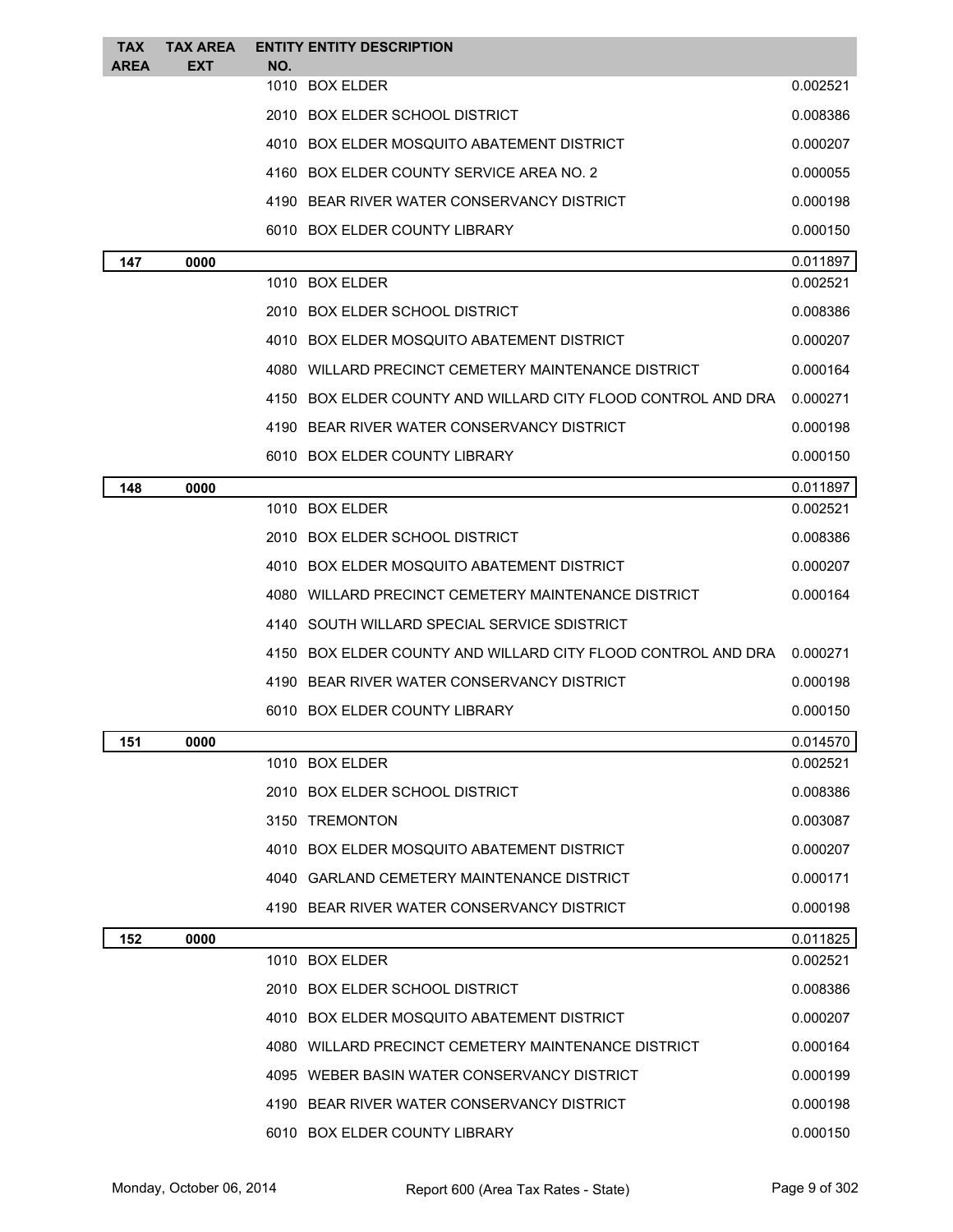| <b>TAX</b><br><b>AREA</b> | <b>TAX AREA</b><br><b>EXT</b> | <b>ENTITY ENTITY DESCRIPTION</b><br>NO.             |          |
|---------------------------|-------------------------------|-----------------------------------------------------|----------|
| 156                       | 0000                          |                                                     | 0.015108 |
|                           |                               | 1010 BOX ELDER                                      | 0.002521 |
|                           |                               | 2010 BOX ELDER SCHOOL DISTRICT                      | 0.008386 |
|                           |                               | 3070 GARLAND                                        | 0.003796 |
|                           |                               | 4010 BOX ELDER MOSQUITO ABATEMENT DISTRICT          | 0.000207 |
|                           |                               | 4190 BEAR RIVER WATER CONSERVANCY DISTRICT          | 0.000198 |
| 157                       | 0000                          |                                                     | 0.014384 |
|                           |                               | 1010 BOX ELDER                                      | 0.002521 |
|                           |                               | 2010 BOX ELDER SCHOOL DISTRICT                      | 0.008386 |
|                           |                               | 3110 PERRY CITY                                     | 0.002626 |
|                           |                               | 4010 BOX ELDER MOSQUITO ABATEMENT DISTRICT          | 0.000207 |
|                           |                               | 4180 BOX ELDER COUNTY & PERRY CITY FLOOD CONTROL    | 0.000296 |
|                           |                               | 4190 BEAR RIVER WATER CONSERVANCY DISTRICT          | 0.000198 |
|                           |                               | 6010 BOX ELDER COUNTY LIBRARY                       | 0.000150 |
| 158                       | 0000                          |                                                     | 0.011758 |
|                           |                               | 1010 BOX ELDER                                      | 0.002521 |
|                           |                               | 2010 BOX ELDER SCHOOL DISTRICT                      | 0.008386 |
|                           |                               | 4010 BOX ELDER MOSQUITO ABATEMENT DISTRICT          | 0.000207 |
|                           |                               | 4180 BOX ELDER COUNTY & PERRY CITY FLOOD CONTROL    | 0.000296 |
|                           |                               | 4190 BEAR RIVER WATER CONSERVANCY DISTRICT          | 0.000198 |
|                           |                               | 6010 BOX ELDER COUNTY LIBRARY                       | 0.000150 |
| 159                       | 0000                          |                                                     | 0.011922 |
|                           |                               | 1010 BOX ELDER                                      | 0.002521 |
|                           |                               | 2010 BOX ELDER SCHOOL DISTRICT                      | 0.008386 |
|                           |                               | 4010 BOX ELDER MOSQUITO ABATEMENT DISTRICT          | 0.000207 |
|                           |                               | 4080 WILLARD PRECINCT CEMETERY MAINTENANCE DISTRICT | 0.000164 |
|                           |                               | 4180 BOX ELDER COUNTY & PERRY CITY FLOOD CONTROL    | 0.000296 |
|                           |                               | 4190 BEAR RIVER WATER CONSERVANCY DISTRICT          | 0.000198 |
|                           |                               | 6010 BOX ELDER COUNTY LIBRARY                       | 0.000150 |
| 162                       | 0000                          |                                                     | 0.014548 |
|                           |                               | 1010 BOX ELDER                                      | 0.002521 |
|                           |                               | 2010 BOX ELDER SCHOOL DISTRICT                      | 0.008386 |
|                           |                               | 3110 PERRY CITY                                     | 0.002626 |
|                           |                               | 4010 BOX ELDER MOSQUITO ABATEMENT DISTRICT          | 0.000207 |
|                           |                               | 4080 WILLARD PRECINCT CEMETERY MAINTENANCE DISTRICT | 0.000164 |
|                           |                               | 4180 BOX ELDER COUNTY & PERRY CITY FLOOD CONTROL    | 0.000296 |
|                           |                               | 4190 BEAR RIVER WATER CONSERVANCY DISTRICT          | 0.000198 |
|                           |                               | 6010 BOX ELDER COUNTY LIBRARY                       | 0.000150 |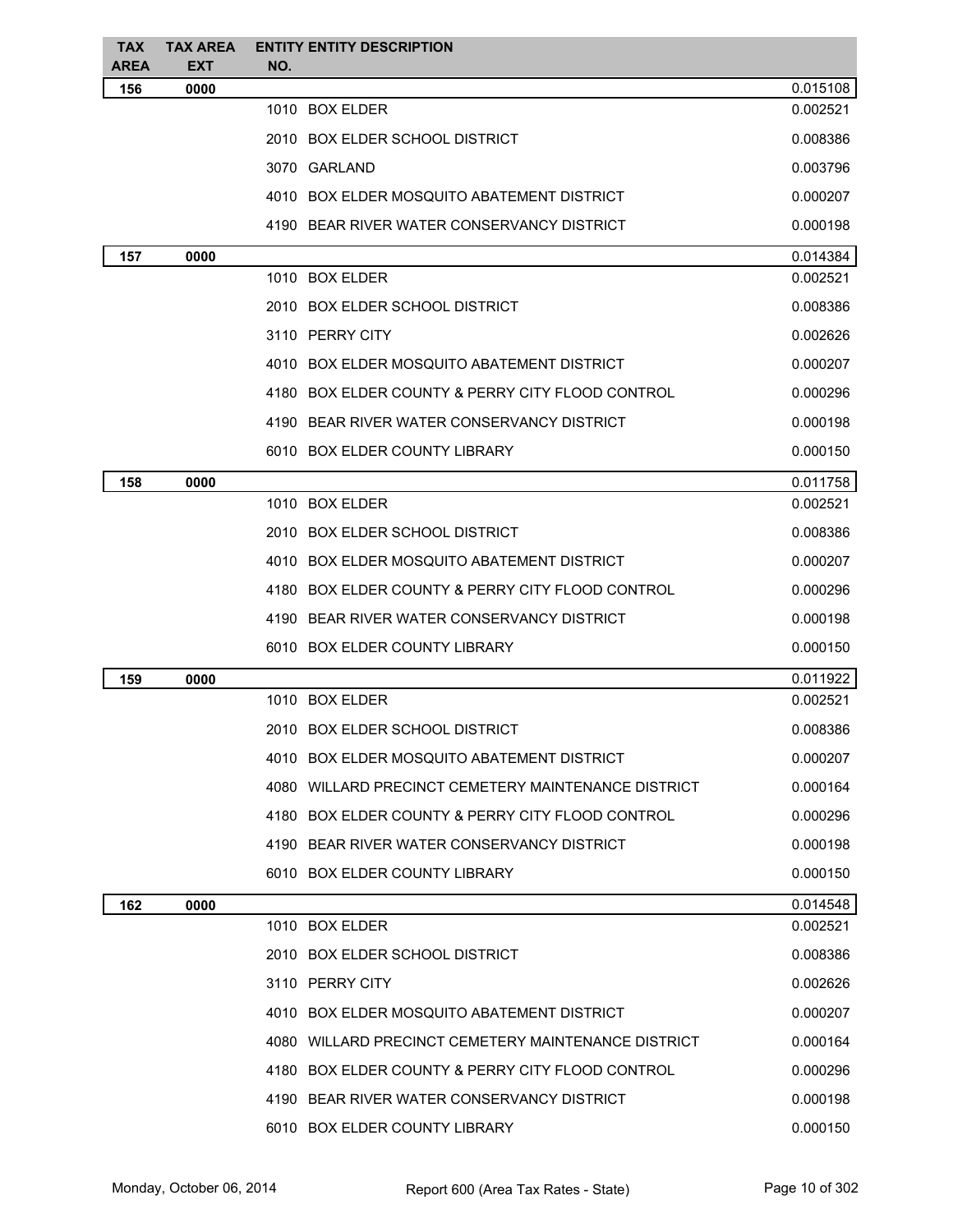| <b>TAX</b><br><b>AREA</b> | <b>TAX AREA</b><br><b>EXT</b> | <b>ENTITY ENTITY DESCRIPTION</b><br>NO.          |          |
|---------------------------|-------------------------------|--------------------------------------------------|----------|
| 163                       | 0000                          |                                                  | 0.014094 |
|                           |                               | 1010 BOX ELDER                                   | 0.002521 |
|                           |                               | 2010 BOX ELDER SCHOOL DISTRICT                   | 0.008386 |
|                           |                               | 3020 BRIGHAM CITY                                | 0.002486 |
|                           |                               | 4010 BOX ELDER MOSQUITO ABATEMENT DISTRICT       | 0.000207 |
|                           |                               | 4180 BOX ELDER COUNTY & PERRY CITY FLOOD CONTROL | 0.000296 |
|                           |                               | 4190 BEAR RIVER WATER CONSERVANCY DISTRICT       | 0.000198 |
| 166                       | 0000                          |                                                  | 0.015279 |
|                           |                               | 1010 BOX ELDER                                   | 0.002521 |
|                           |                               | 2010 BOX ELDER SCHOOL DISTRICT                   | 0.008386 |
|                           |                               | 3070 GARLAND                                     | 0.003796 |
|                           |                               | 4010 BOX ELDER MOSQUITO ABATEMENT DISTRICT       | 0.000207 |
|                           |                               | 4040 GARLAND CEMETERY MAINTENANCE DISTRICT       | 0.000171 |
|                           |                               | 4190 BEAR RIVER WATER CONSERVANCY DISTRICT       | 0.000198 |
| 167                       | 0000                          |                                                  | 0.015279 |
|                           |                               | 1010 BOX ELDER                                   | 0.002521 |
|                           |                               | 2010 BOX ELDER SCHOOL DISTRICT                   | 0.008386 |
|                           |                               | 3070 GARLAND                                     | 0.003796 |
|                           |                               | 4010 BOX ELDER MOSQUITO ABATEMENT DISTRICT       | 0.000207 |
|                           |                               | 4040 GARLAND CEMETERY MAINTENANCE DISTRICT       | 0.000171 |
|                           |                               | 4190 BEAR RIVER WATER CONSERVANCY DISTRICT       | 0.000198 |
| 169                       | 0000                          |                                                  | 0.013966 |
|                           |                               | 1010 BOX ELDER                                   | 0.002521 |
|                           |                               | 2010 BOX ELDER SCHOOL DISTRICT                   | 0.008386 |
|                           |                               | 3030 CORINNE CITY                                | 0.002313 |
|                           |                               | 4010 BOX ELDER MOSQUITO ABATEMENT DISTRICT       | 0.000207 |
|                           |                               | 4100 CORINNE CEMETERY MAINTENANCE DISTRICT       | 0.000191 |
|                           |                               | 4190 BEAR RIVER WATER CONSERVANCY DISTRICT       | 0.000198 |
|                           |                               | 6010 BOX ELDER COUNTY LIBRARY                    | 0.000150 |
| 171                       | 0000                          |                                                  | 0.013798 |
|                           |                               | 1010 BOX ELDER                                   | 0.002521 |
|                           |                               | 2010 BOX ELDER SCHOOL DISTRICT                   | 0.008386 |
|                           |                               | 3020 BRIGHAM CITY                                | 0.002486 |
|                           |                               | 4010 BOX ELDER MOSQUITO ABATEMENT DISTRICT       | 0.000207 |
|                           |                               | 4190 BEAR RIVER WATER CONSERVANCY DISTRICT       | 0.000198 |
| 172                       | 0000                          |                                                  | 0.014399 |
|                           |                               | 1010 BOX ELDER                                   | 0.002521 |
|                           |                               | 2010 BOX ELDER SCHOOL DISTRICT                   | 0.008386 |
|                           |                               | 3150 TREMONTON                                   | 0.003087 |
|                           |                               |                                                  |          |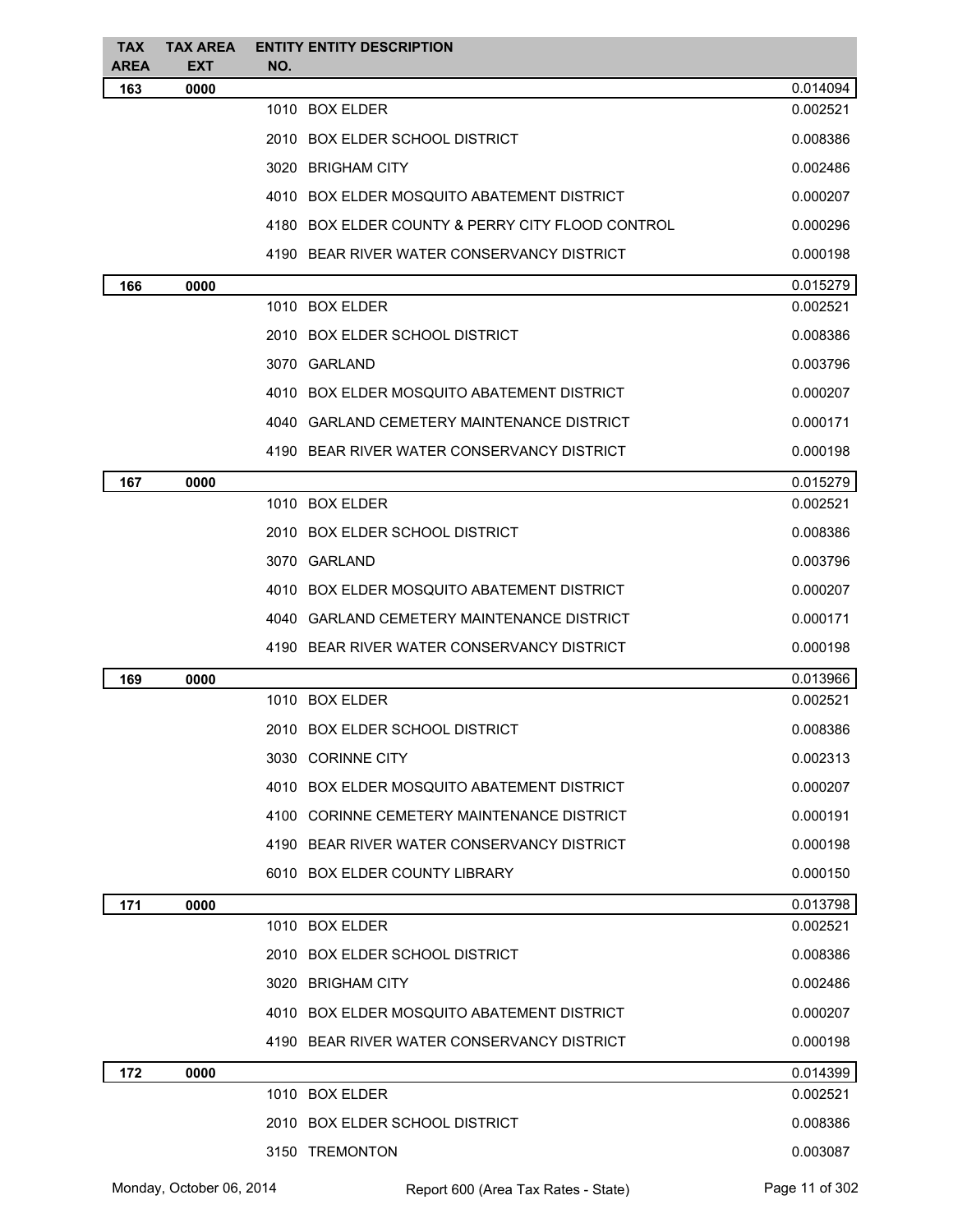| <b>TAX</b><br>AREA | <b>TAX AREA</b><br><b>EXT</b> | NO. | <b>ENTITY ENTITY DESCRIPTION</b>                             |          |
|--------------------|-------------------------------|-----|--------------------------------------------------------------|----------|
|                    |                               |     | 4010 BOX ELDER MOSQUITO ABATEMENT DISTRICT                   | 0.000207 |
|                    |                               |     | 4190 BEAR RIVER WATER CONSERVANCY DISTRICT                   | 0.000198 |
| 173                | 0000                          |     |                                                              | 0.013798 |
|                    |                               |     | 1010 BOX ELDER                                               | 0.002521 |
|                    |                               |     | 2010 BOX ELDER SCHOOL DISTRICT                               | 0.008386 |
|                    |                               |     | 3020 BRIGHAM CITY                                            | 0.002486 |
|                    |                               |     | 4010 BOX ELDER MOSQUITO ABATEMENT DISTRICT                   | 0.000207 |
|                    |                               |     | 4190 BEAR RIVER WATER CONSERVANCY DISTRICT                   | 0.000198 |
| 174                | 0000                          |     |                                                              | 0.013798 |
|                    |                               |     | 1010 BOX ELDER                                               | 0.002521 |
|                    |                               |     | 2010 BOX ELDER SCHOOL DISTRICT                               | 0.008386 |
|                    |                               |     | 3020 BRIGHAM CITY                                            | 0.002486 |
|                    |                               |     | 4010 BOX ELDER MOSQUITO ABATEMENT DISTRICT                   | 0.000207 |
|                    |                               |     | 4190 BEAR RIVER WATER CONSERVANCY DISTRICT                   | 0.000198 |
| 175                | 0000                          |     |                                                              | 0.013798 |
|                    |                               |     | 1010 BOX ELDER                                               | 0.002521 |
|                    |                               |     | 2010 BOX ELDER SCHOOL DISTRICT                               | 0.008386 |
|                    |                               |     | 3020 BRIGHAM CITY                                            | 0.002486 |
|                    |                               |     | 4010 BOX ELDER MOSQUITO ABATEMENT DISTRICT                   | 0.000207 |
|                    |                               |     | 4190 BEAR RIVER WATER CONSERVANCY DISTRICT                   | 0.000198 |
| 176                | 0000                          |     |                                                              | 0.013798 |
|                    |                               |     | 1010 BOX ELDER                                               | 0.002521 |
|                    |                               |     | 2010 BOX ELDER SCHOOL DISTRICT                               | 0.008386 |
|                    |                               |     | 3020 BRIGHAM CITY                                            | 0.002486 |
|                    |                               |     | 4010 BOX ELDER MOSQUITO ABATEMENT DISTRICT                   | 0.000207 |
|                    |                               |     | 4190 BEAR RIVER WATER CONSERVANCY DISTRICT                   | 0.000198 |
| 177                | 0000                          |     |                                                              | 0.011897 |
|                    |                               |     | 1010 BOX ELDER                                               | 0.002521 |
|                    |                               |     | 2010 BOX ELDER SCHOOL DISTRICT                               | 0.008386 |
|                    |                               |     | 4010 BOX ELDER MOSQUITO ABATEMENT DISTRICT                   | 0.000207 |
|                    |                               |     | 4080 WILLARD PRECINCT CEMETERY MAINTENANCE DISTRICT          | 0.000164 |
|                    |                               |     | 4150 BOX ELDER COUNTY AND WILLARD CITY FLOOD CONTROL AND DRA | 0.000271 |
|                    |                               |     | 4190 BEAR RIVER WATER CONSERVANCY DISTRICT                   | 0.000198 |
|                    |                               |     | 6010 BOX ELDER COUNTY LIBRARY                                | 0.000150 |
| 178                | 0000                          |     |                                                              | 0.014088 |
|                    |                               |     | 1010 BOX ELDER                                               | 0.002521 |
|                    |                               |     | 2010 BOX ELDER SCHOOL DISTRICT                               | 0.008386 |
|                    |                               |     | 3110 PERRY CITY                                              | 0.002626 |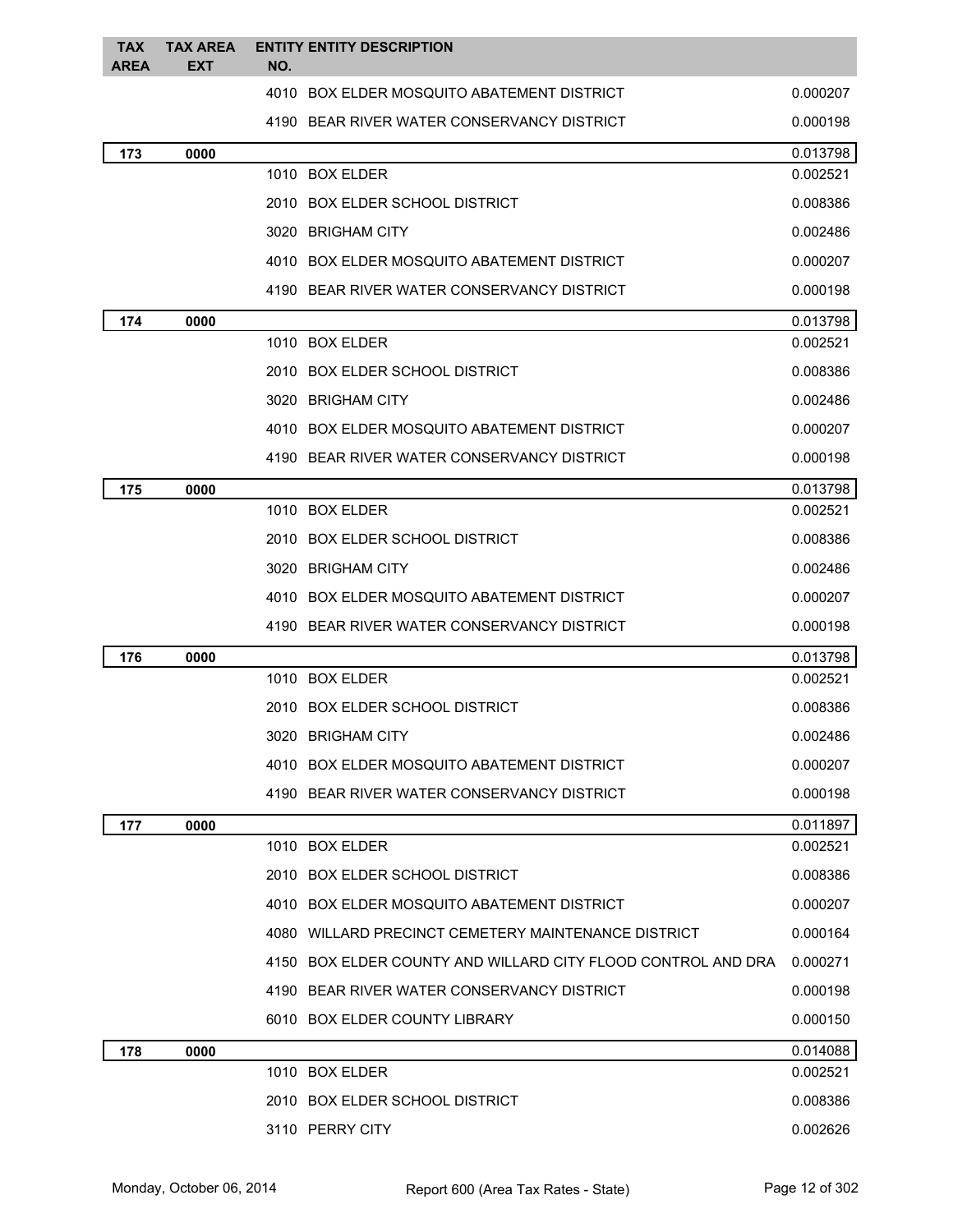| <b>TAX</b><br><b>AREA</b> | <b>TAX AREA</b><br><b>EXT</b> | <b>ENTITY ENTITY DESCRIPTION</b><br>NO.    |          |
|---------------------------|-------------------------------|--------------------------------------------|----------|
|                           |                               | 4010 BOX ELDER MOSQUITO ABATEMENT DISTRICT | 0.000207 |
|                           |                               | 4190 BEAR RIVER WATER CONSERVANCY DISTRICT | 0.000198 |
|                           |                               | 6010 BOX ELDER COUNTY LIBRARY              | 0.000150 |
| 179                       | 0000                          |                                            | 0.011462 |
|                           |                               | 1010 BOX ELDER                             | 0.002521 |
|                           |                               | 2010 BOX ELDER SCHOOL DISTRICT             | 0.008386 |
|                           |                               | 4010 BOX ELDER MOSQUITO ABATEMENT DISTRICT | 0.000207 |
|                           |                               | 4190 BEAR RIVER WATER CONSERVANCY DISTRICT | 0.000198 |
|                           |                               | 6010 BOX ELDER COUNTY LIBRARY              | 0.000150 |
| 180                       | 0000                          |                                            | 0.012200 |
|                           |                               | 1010 BOX ELDER                             | 0.002521 |
|                           |                               | 2010 BOX ELDER SCHOOL DISTRICT             | 0.008386 |
|                           |                               | 3040 DEWEYVILLE                            | 0.000738 |
|                           |                               | 4010 BOX ELDER MOSQUITO ABATEMENT DISTRICT | 0.000207 |
|                           |                               | 4190 BEAR RIVER WATER CONSERVANCY DISTRICT | 0.000198 |
|                           |                               | 6010 BOX ELDER COUNTY LIBRARY              | 0.000150 |
| 182                       | 0000                          |                                            | 0.012277 |
|                           |                               | 1010 BOX ELDER                             | 0.002521 |
|                           |                               | 2010 BOX ELDER SCHOOL DISTRICT             | 0.008386 |
|                           |                               | 3080 HONEYVILLE CITY                       | 0.000815 |
|                           |                               | 4010 BOX ELDER MOSQUITO ABATEMENT DISTRICT | 0.000207 |
|                           |                               | 4190 BEAR RIVER WATER CONSERVANCY DISTRICT | 0.000198 |
|                           |                               | 6010 BOX ELDER COUNTY LIBRARY              | 0.000150 |
| 184                       | 0000                          |                                            | 0.011462 |
|                           |                               | 1010 BOX ELDER                             | 0.002521 |
|                           |                               | 2010 BOX ELDER SCHOOL DISTRICT             | 0.008386 |
|                           |                               | 4010 BOX ELDER MOSQUITO ABATEMENT DISTRICT | 0.000207 |
|                           |                               | 4190 BEAR RIVER WATER CONSERVANCY DISTRICT | 0.000198 |
|                           |                               | 6010 BOX ELDER COUNTY LIBRARY              | 0.000150 |
| 186                       | 0000                          |                                            | 0.011653 |
|                           |                               | 1010 BOX ELDER                             | 0.002521 |
|                           |                               | 2010 BOX ELDER SCHOOL DISTRICT             | 0.008386 |
|                           |                               | 4010 BOX ELDER MOSQUITO ABATEMENT DISTRICT | 0.000207 |
|                           |                               | 4100 CORINNE CEMETERY MAINTENANCE DISTRICT | 0.000191 |
|                           |                               | 4190 BEAR RIVER WATER CONSERVANCY DISTRICT | 0.000198 |
|                           |                               | 6010 BOX ELDER COUNTY LIBRARY              | 0.000150 |
| 187                       | 0000                          |                                            | 0.011462 |
|                           |                               | 1010 BOX ELDER                             | 0.002521 |
|                           |                               | 2010 BOX ELDER SCHOOL DISTRICT             | 0.008386 |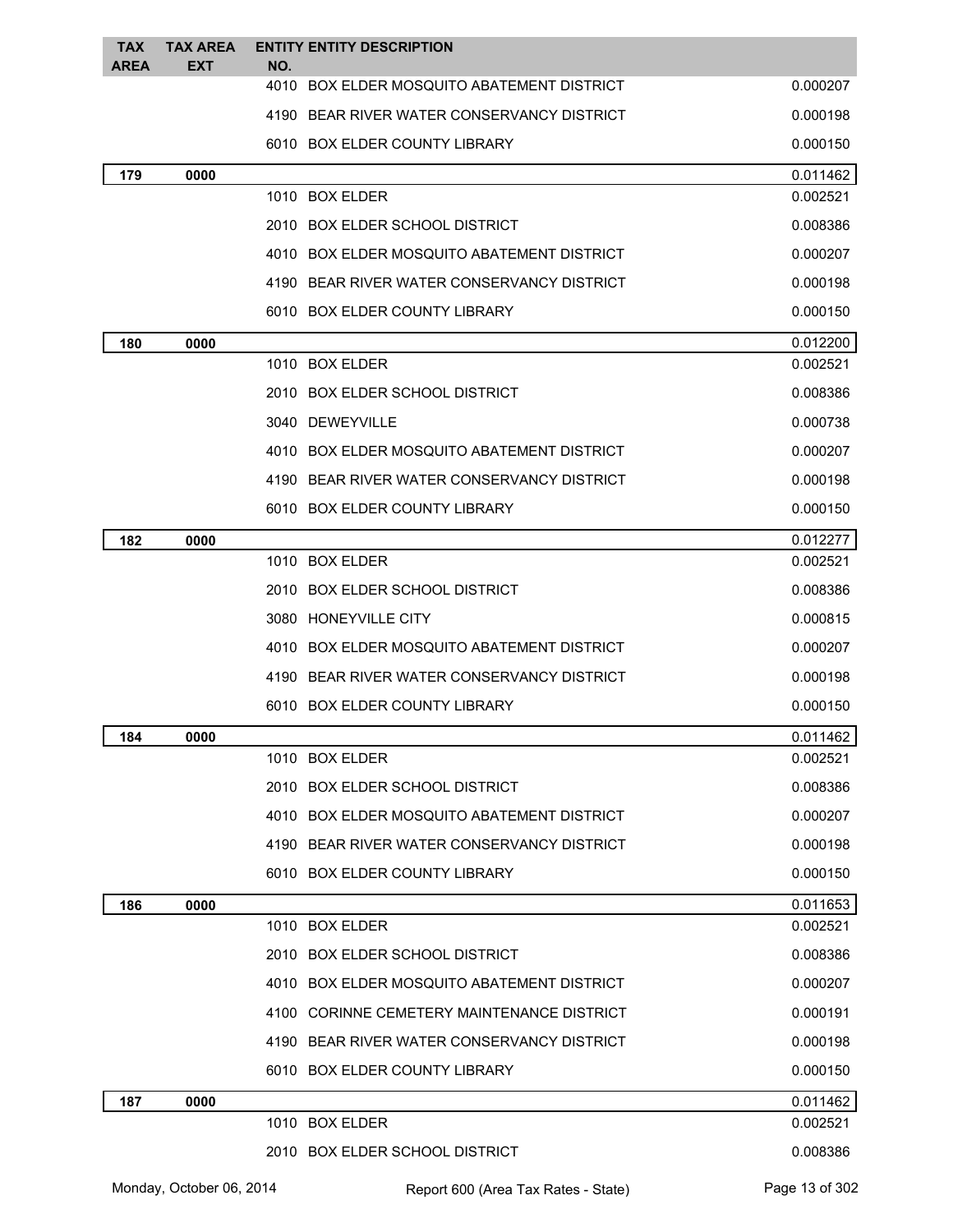| <b>TAX</b>  | <b>TAX AREA</b> | <b>ENTITY ENTITY DESCRIPTION</b>                 |          |
|-------------|-----------------|--------------------------------------------------|----------|
| <b>AREA</b> | <b>EXT</b>      | NO.                                              |          |
|             |                 | 4010 BOX ELDER MOSQUITO ABATEMENT DISTRICT       | 0.000207 |
|             |                 | 4190 BEAR RIVER WATER CONSERVANCY DISTRICT       | 0.000198 |
|             |                 | 6010 BOX ELDER COUNTY LIBRARY                    | 0.000150 |
| 188         | 0000            |                                                  | 0.014384 |
|             |                 | 1010 BOX ELDER                                   | 0.002521 |
|             |                 | 2010 BOX ELDER SCHOOL DISTRICT                   | 0.008386 |
|             |                 | 3110 PERRY CITY                                  | 0.002626 |
|             |                 | 4010 BOX ELDER MOSQUITO ABATEMENT DISTRICT       | 0.000207 |
|             |                 | 4180 BOX ELDER COUNTY & PERRY CITY FLOOD CONTROL | 0.000296 |
|             |                 | 4190 BEAR RIVER WATER CONSERVANCY DISTRICT       | 0.000198 |
|             |                 | 6010 BOX ELDER COUNTY LIBRARY                    | 0.000150 |
| 189         | 0000            |                                                  | 0.013798 |
|             |                 | 1010 BOX ELDER                                   | 0.002521 |
|             |                 | 2010 BOX ELDER SCHOOL DISTRICT                   | 0.008386 |
|             |                 | 3020 BRIGHAM CITY                                | 0.002486 |
|             |                 | 4010 BOX ELDER MOSQUITO ABATEMENT DISTRICT       | 0.000207 |
|             |                 | 4190 BEAR RIVER WATER CONSERVANCY DISTRICT       | 0.000198 |
| 193         | 0000            |                                                  | 0.013798 |
|             |                 | 1010 BOX ELDER                                   | 0.002521 |
|             |                 | 2010 BOX ELDER SCHOOL DISTRICT                   | 0.008386 |
|             |                 | 3020 BRIGHAM CITY                                | 0.002486 |
|             |                 | 4010 BOX ELDER MOSQUITO ABATEMENT DISTRICT       | 0.000207 |
|             |                 | 4190 BEAR RIVER WATER CONSERVANCY DISTRICT       | 0.000198 |
| 193         | 0001            |                                                  | 0.013798 |
|             |                 | 1010 BOX ELDER                                   | 0.002521 |
|             |                 | 2010 BOX ELDER SCHOOL DISTRICT                   | 0.008386 |
|             |                 | 3020 BRIGHAM CITY                                | 0.002486 |
|             |                 | 4010 BOX ELDER MOSQUITO ABATEMENT DISTRICT       | 0.000207 |
|             |                 | 4190 BEAR RIVER WATER CONSERVANCY DISTRICT       | 0.000198 |
| 194         | 0000            |                                                  | 0.014399 |
|             |                 | 1010 BOX ELDER                                   | 0.002521 |
|             |                 | 2010 BOX ELDER SCHOOL DISTRICT                   | 0.008386 |
|             |                 | 3150 TREMONTON                                   | 0.003087 |
|             |                 | 4010 BOX ELDER MOSQUITO ABATEMENT DISTRICT       | 0.000207 |
|             |                 | 4190 BEAR RIVER WATER CONSERVANCY DISTRICT       | 0.000198 |
| 195         | 0000            |                                                  | 0.013798 |
|             |                 | 1010 BOX ELDER                                   | 0.002521 |
|             |                 | 2010 BOX ELDER SCHOOL DISTRICT                   | 0.008386 |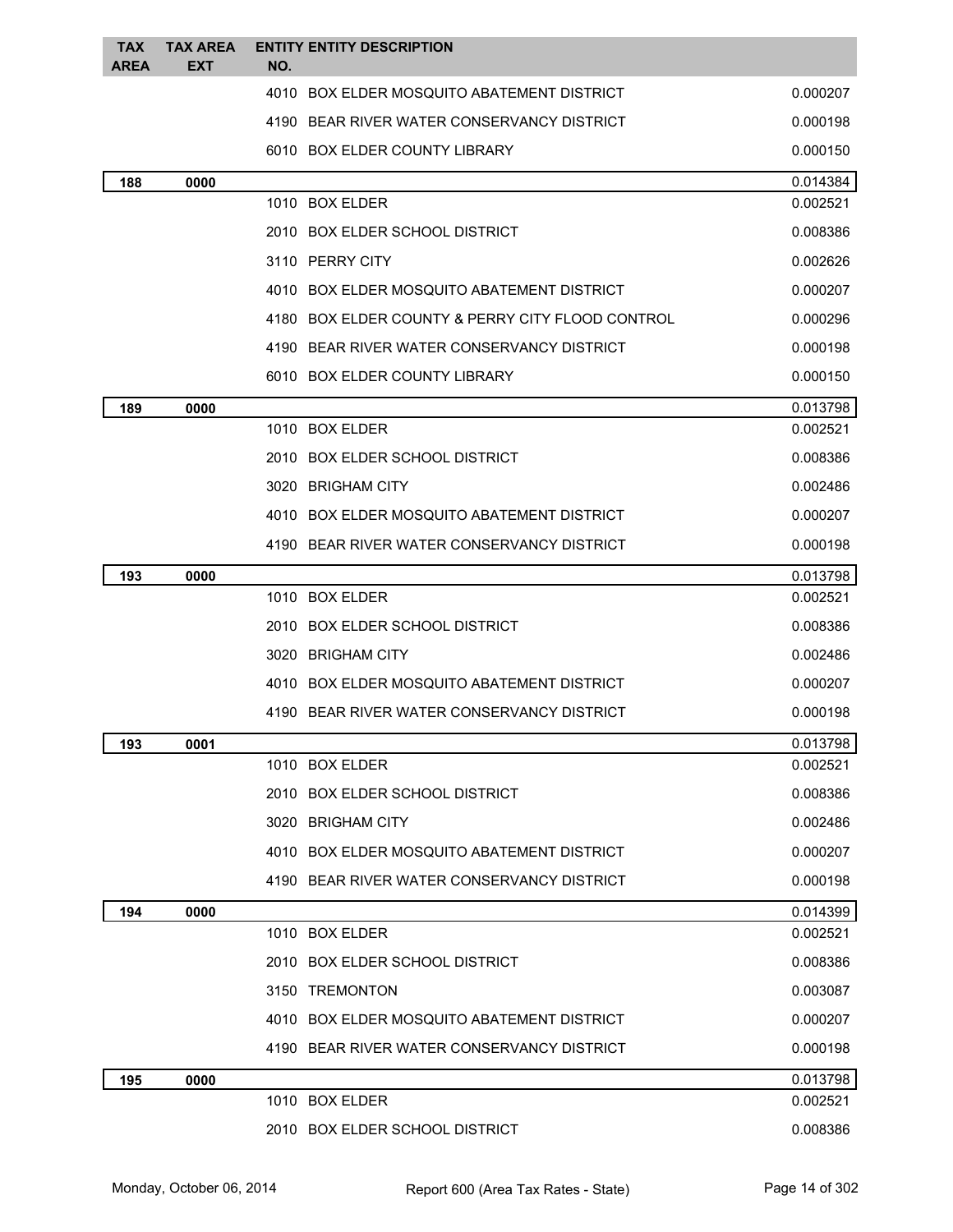| <b>TAX</b><br><b>AREA</b> | <b>TAX AREA</b><br><b>EXT</b> | <b>ENTITY ENTITY DESCRIPTION</b><br>NO.     |          |
|---------------------------|-------------------------------|---------------------------------------------|----------|
|                           |                               | 3020<br><b>BRIGHAM CITY</b>                 | 0.002486 |
|                           |                               | 4010 BOX ELDER MOSQUITO ABATEMENT DISTRICT  | 0.000207 |
|                           |                               | 4190 BEAR RIVER WATER CONSERVANCY DISTRICT  | 0.000198 |
| 198                       | 0000                          |                                             | 0.014570 |
|                           |                               | 1010 BOX ELDER                              | 0.002521 |
|                           |                               | 2010 BOX ELDER SCHOOL DISTRICT              | 0.008386 |
|                           |                               | 3150 TREMONTON                              | 0.003087 |
|                           |                               | 4010 BOX ELDER MOSQUITO ABATEMENT DISTRICT  | 0.000207 |
|                           |                               | 4040 GARLAND CEMETERY MAINTENANCE DISTRICT  | 0.000171 |
|                           |                               | 4190 BEAR RIVER WATER CONSERVANCY DISTRICT  | 0.000198 |
| 199                       | 0000                          |                                             | 0.011462 |
|                           |                               | 1010 BOX ELDER                              | 0.002521 |
|                           |                               | 2010 BOX ELDER SCHOOL DISTRICT              | 0.008386 |
|                           |                               | 4010 BOX ELDER MOSQUITO ABATEMENT DISTRICT  | 0.000207 |
|                           |                               | 4190 BEAR RIVER WATER CONSERVANCY DISTRICT  | 0.000198 |
|                           |                               | 6010 BOX ELDER COUNTY LIBRARY               | 0.000150 |
| <b>TP002</b>              | 0000                          |                                             | 0.011678 |
|                           |                               | 1010 BOX ELDER                              | 0.002521 |
|                           |                               | 2010 BOX ELDER SCHOOL DISTRICT              | 0.008386 |
|                           |                               | 4010 BOX ELDER MOSQUITO ABATEMENT DISTRICT  | 0.000207 |
|                           |                               | 4090 PLYMOUTH CEMETERY MAINTENANCE DISTRICT | 0.000216 |
|                           |                               | 4190 BEAR RIVER WATER CONSERVANCY DISTRICT  | 0.000198 |
|                           |                               | 6010 BOX ELDER COUNTY LIBRARY               | 0.000150 |
|                           |                               |                                             |          |

## **CACHE COUNTY**

| 001 | 0000 |                                             | 0.010381 |
|-----|------|---------------------------------------------|----------|
|     |      | 1010 CACHE                                  | 0.002384 |
|     |      | 2020 CACHE COUNTY SCHOOL DISTRICT           | 0.007808 |
|     |      | 4050 PARADISE CEMETERY MAINTENANCE DISTRICT | 0.000101 |
|     |      | 4090 CACHE MOSQUITO ABATEMENT DISTRICT      | 0.000088 |
| 002 | 0000 |                                             | 0.011408 |
|     |      | 1010 CACHE                                  | 0.002384 |
|     |      | 2020 CACHE COUNTY SCHOOL DISTRICT           | 0.007808 |
|     |      | 3130 PARADISE                               | 0.001115 |
|     |      | 4050 PARADISE CEMETERY MAINTENANCE DISTRICT | 0.000101 |
| 003 | 0000 |                                             | 0.011961 |
|     |      | 1010 CACHE                                  | 0.002384 |
|     |      | 2020 CACHE COUNTY SCHOOL DISTRICT           | 0.007808 |
|     |      | 3050 HYRUM                                  | 0.001681 |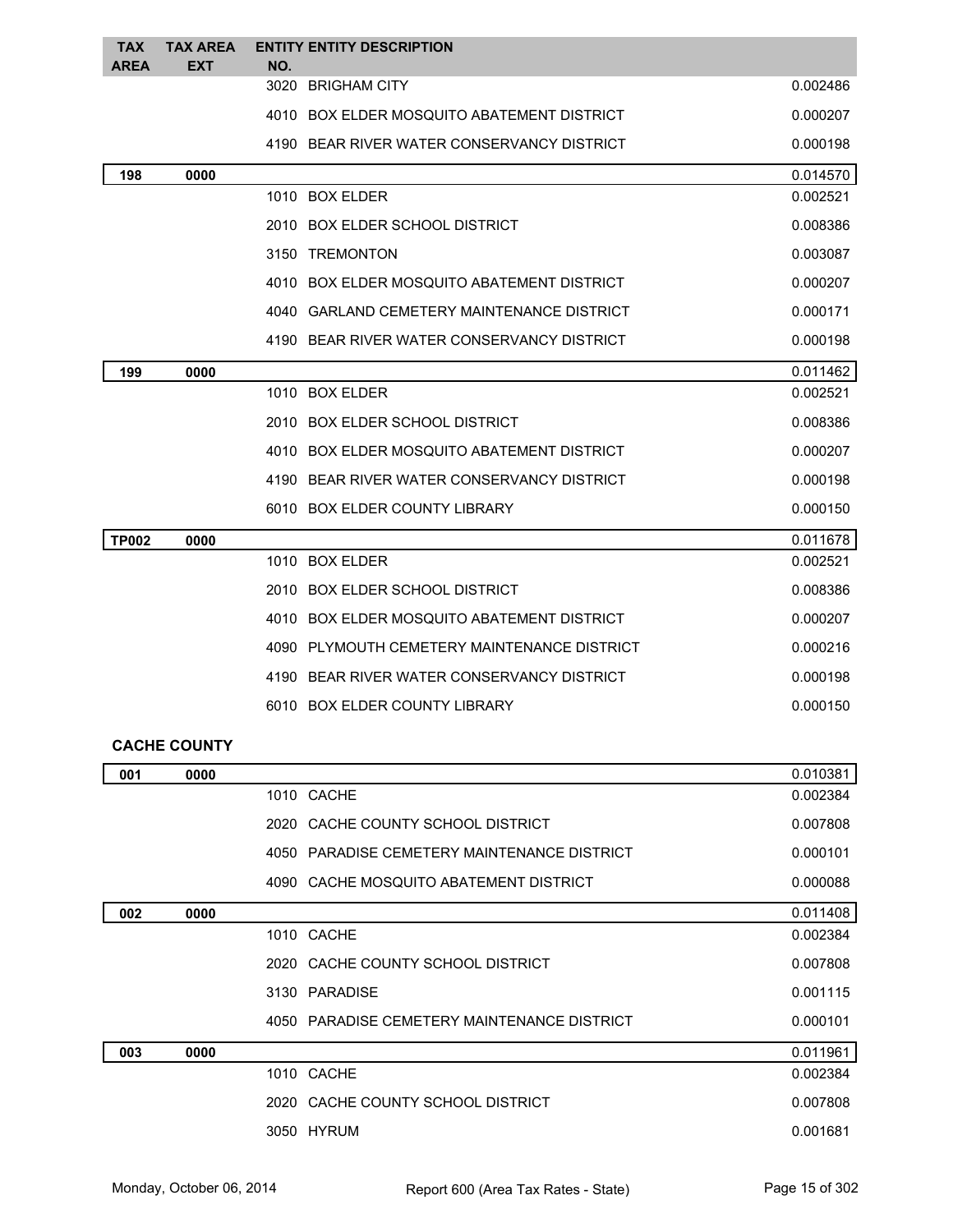| <b>TAX</b><br>AREA | <b>TAX AREA</b><br>EXT | <b>ENTITY ENTITY DESCRIPTION</b><br>NO.             |          |
|--------------------|------------------------|-----------------------------------------------------|----------|
|                    |                        | 4090 CACHE MOSQUITO ABATEMENT DISTRICT              | 0.000088 |
| 004                | 0000                   |                                                     | 0.011433 |
|                    |                        | 1010 CACHE                                          | 0.002384 |
|                    |                        | 2020 CACHE COUNTY SCHOOL DISTRICT                   | 0.007808 |
|                    |                        | 3190 WELLSVILLE                                     | 0.001153 |
|                    |                        | 4090 CACHE MOSQUITO ABATEMENT DISTRICT              | 0.000088 |
| 005                | 0000                   |                                                     | 0.012067 |
|                    |                        | 1010 CACHE                                          | 0.002384 |
|                    |                        | 2020 CACHE COUNTY SCHOOL DISTRICT                   | 0.007808 |
|                    |                        | 3080 MENDON                                         | 0.001787 |
|                    |                        | 4090 CACHE MOSQUITO ABATEMENT DISTRICT              | 0.000088 |
| 006                | 0000                   |                                                     | 0.010389 |
|                    |                        | 1010 CACHE                                          | 0.002384 |
|                    |                        | 2020 CACHE COUNTY SCHOOL DISTRICT                   | 0.007808 |
|                    |                        | 4030 MILLVILLE-NIBLEY CEMETERY MAINTENANCE DISTRICT | 0.000109 |
|                    |                        | 4090 CACHE MOSQUITO ABATEMENT DISTRICT              | 0.000088 |
| 007                | 0000                   |                                                     | 0.011042 |
|                    |                        | 1010 CACHE                                          | 0.002384 |
|                    |                        | 2020 CACHE COUNTY SCHOOL DISTRICT                   | 0.007808 |
|                    |                        | 3090 MILLVILLE                                      | 0.000653 |
|                    |                        | 4030 MILLVILLE-NIBLEY CEMETERY MAINTENANCE DISTRICT | 0.000109 |
|                    |                        | 4090 CACHE MOSQUITO ABATEMENT DISTRICT              | 0.000088 |
| 008                | 0000                   |                                                     | 0.012038 |
|                    |                        | 1010 CACHE                                          | 0.002384 |
|                    |                        | 2020 CACHE COUNTY SCHOOL DISTRICT                   | 0.007808 |
|                    |                        | 3110 NIBLEY                                         | 0.001649 |
|                    |                        | 4030 MILLVILLE-NIBLEY CEMETERY MAINTENANCE DISTRICT | 0.000109 |
|                    |                        | 4090 CACHE MOSQUITO ABATEMENT DISTRICT              | 0.000088 |
| 009                | 0000                   |                                                     | 0.011715 |
|                    |                        | 1010 CACHE                                          | 0.002384 |
|                    |                        | 2020 CACHE COUNTY SCHOOL DISTRICT                   | 0.007808 |
|                    |                        | 3140 PROVIDENCE                                     | 0.001435 |
|                    |                        | 4090 CACHE MOSQUITO ABATEMENT DISTRICT              | 0.000088 |
| 010                | 0000                   |                                                     | 0.011422 |
|                    |                        | 1010 CACHE                                          | 0.002384 |
|                    |                        | 2020 CACHE COUNTY SCHOOL DISTRICT                   | 0.007808 |
|                    |                        | 3160 RIVER HEIGHTS                                  | 0.001230 |
| 011                | 0000                   |                                                     | 0.012060 |
|                    |                        | 1010 CACHE                                          | 0.002384 |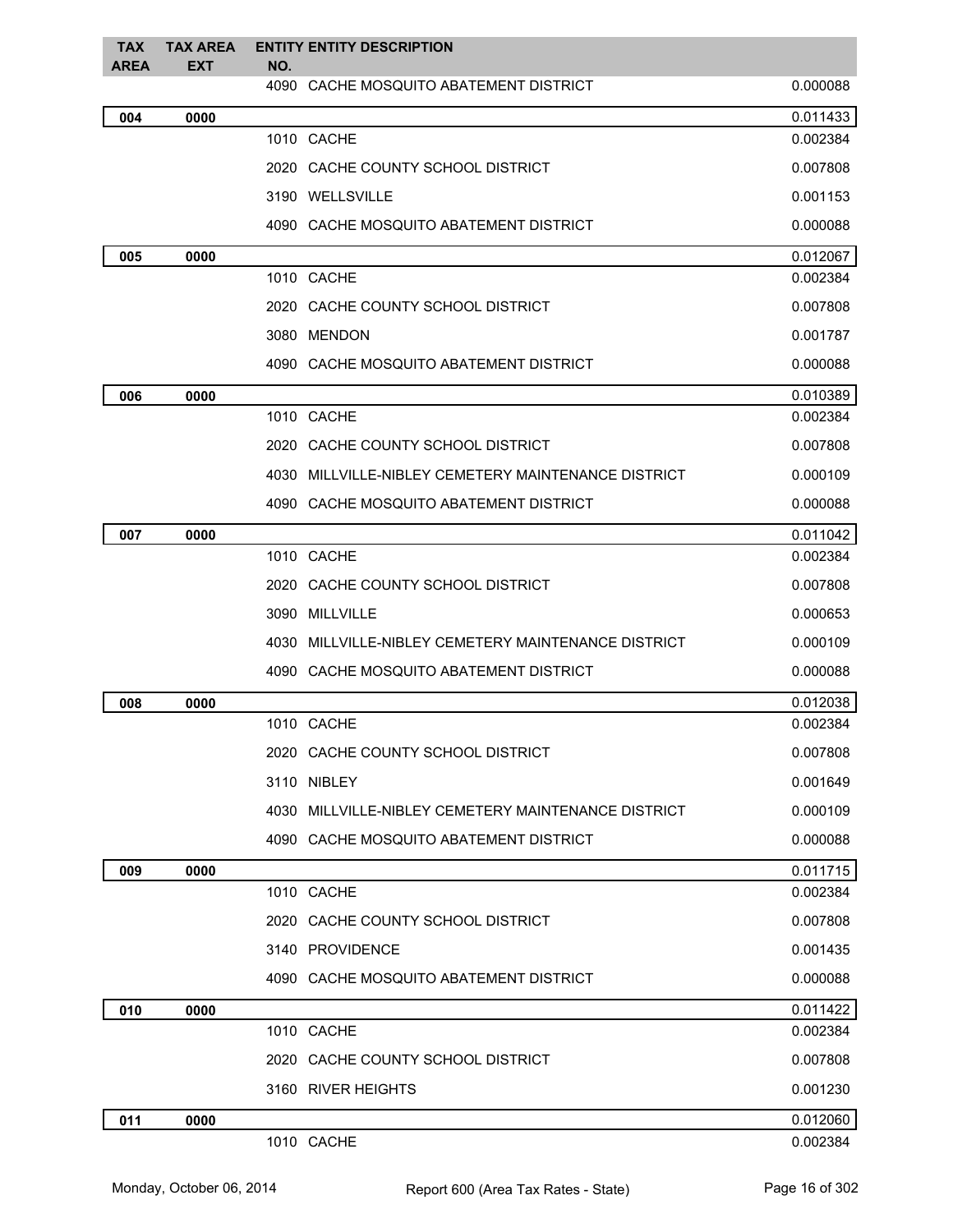| <b>TAX</b><br><b>AREA</b> | <b>TAX AREA</b><br>EXT | <b>ENTITY ENTITY DESCRIPTION</b><br>NO.      |          |
|---------------------------|------------------------|----------------------------------------------|----------|
|                           |                        | 2020 CACHE COUNTY SCHOOL DISTRICT            | 0.007808 |
|                           |                        | 3120 NORTH LOGAN                             | 0.001780 |
|                           |                        | 4090 CACHE MOSQUITO ABATEMENT DISTRICT       | 0.000088 |
| 012                       | 0000                   |                                              | 0.010487 |
|                           |                        | 1010 CACHE                                   | 0.002384 |
|                           |                        | 2020 CACHE COUNTY SCHOOL DISTRICT            | 0.007808 |
|                           |                        | 4020 HYDE PARK CEMETERY MAINTENANCE DISTRICT | 0.000207 |
|                           |                        | 4090 CACHE MOSQUITO ABATEMENT DISTRICT       | 0.000088 |
| 013                       | 0000                   |                                              | 0.012267 |
|                           |                        | 1010 CACHE                                   | 0.002384 |
|                           |                        | 2020 CACHE COUNTY SCHOOL DISTRICT            | 0.007808 |
|                           |                        | 3120 NORTH LOGAN                             | 0.001780 |
|                           |                        | 4020 HYDE PARK CEMETERY MAINTENANCE DISTRICT | 0.000207 |
|                           |                        | 4090 CACHE MOSQUITO ABATEMENT DISTRICT       | 0.000088 |
| 014                       | 0000                   |                                              | 0.011495 |
|                           |                        | 1010 CACHE                                   | 0.002384 |
|                           |                        | 2020 CACHE COUNTY SCHOOL DISTRICT            | 0.007808 |
|                           |                        | 3040 HYDE PARK CITY                          | 0.001008 |
|                           |                        | 4020 HYDE PARK CEMETERY MAINTENANCE DISTRICT | 0.000207 |
|                           |                        | 4090 CACHE MOSQUITO ABATEMENT DISTRICT       | 0.000088 |
| 015                       | 0000                   |                                              | 0.011944 |
|                           |                        | 1010 CACHE                                   | 0.002384 |
|                           |                        | 2020 CACHE COUNTY SCHOOL DISTRICT            | 0.007808 |
|                           |                        | 3170 SMITHFIELD                              | 0.001664 |
|                           |                        | 4090 CACHE MOSQUITO ABATEMENT DISTRICT       | 0.000088 |
| 016                       | 0000                   |                                              | 0.010994 |
|                           |                        | 1010 CACHE                                   | 0.002384 |
|                           |                        | 2020 CACHE COUNTY SCHOOL DISTRICT            | 0.007808 |
|                           |                        | 3010 AMALGA                                  | 0.000714 |
|                           |                        | 4090 CACHE MOSQUITO ABATEMENT DISTRICT       | 0.000088 |
| 017                       | 0000                   |                                              | 0.010410 |
|                           |                        | 1010 CACHE                                   | 0.002384 |
|                           |                        | 2020 CACHE COUNTY SCHOOL DISTRICT            | 0.007808 |
|                           |                        | 4070 RICHMOND CEMETERY MAINTENANCE DISTRICT  | 0.000130 |
|                           |                        | 4090 CACHE MOSQUITO ABATEMENT DISTRICT       | 0.000088 |
| 018                       | 0000                   |                                              | 0.011532 |
|                           |                        | 1010 CACHE                                   | 0.002384 |
|                           |                        | 2020 CACHE COUNTY SCHOOL DISTRICT            | 0.007808 |
|                           |                        | 3150 RICHMOND                                | 0.001122 |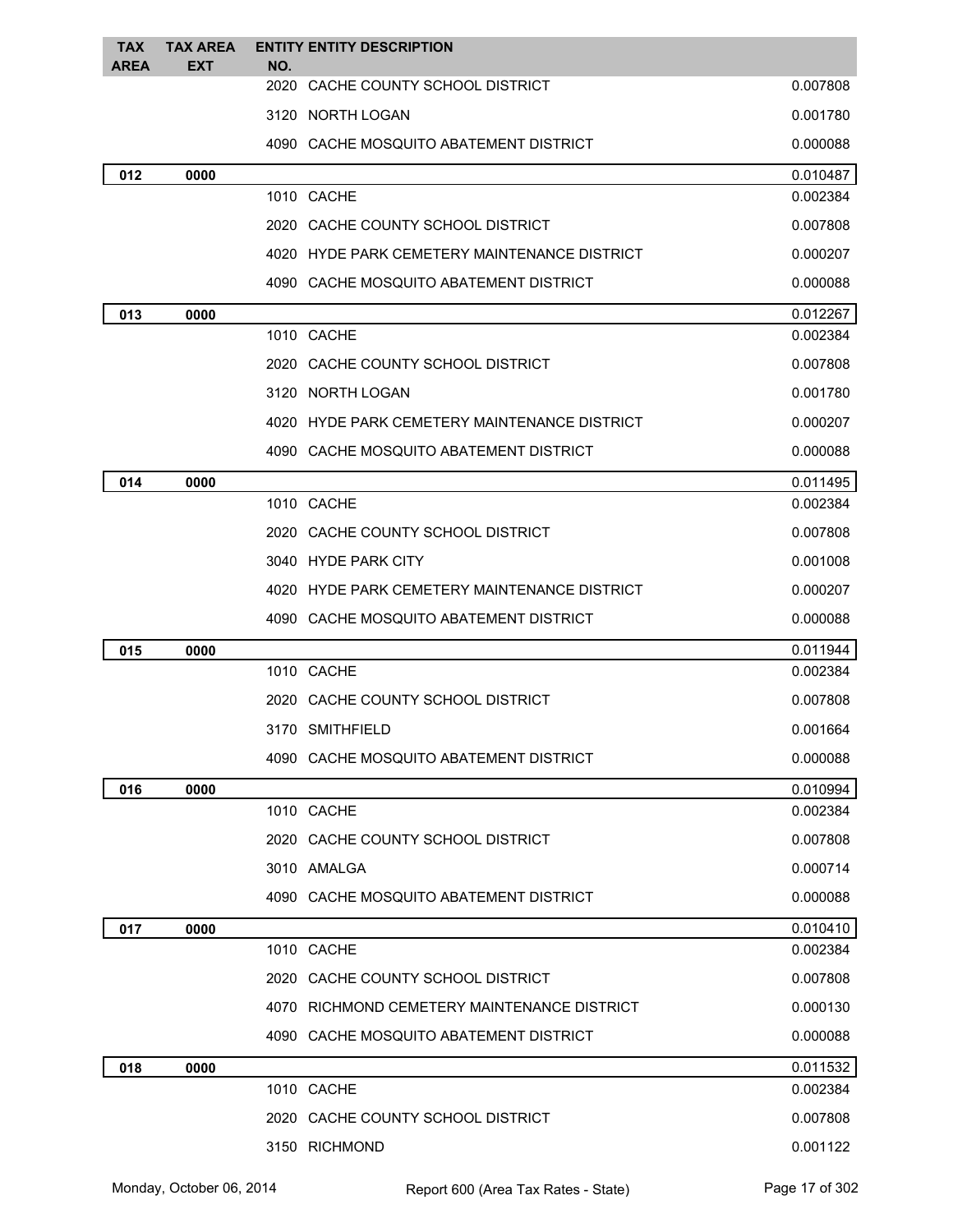| <b>TAX</b><br><b>AREA</b> | <b>TAX AREA</b><br><b>EXT</b> | <b>ENTITY ENTITY DESCRIPTION</b><br>NO.     |          |
|---------------------------|-------------------------------|---------------------------------------------|----------|
|                           |                               | 4070 RICHMOND CEMETERY MAINTENANCE DISTRICT | 0.000130 |
|                           |                               | 4090 CACHE MOSQUITO ABATEMENT DISTRICT      | 0.000088 |
| 019                       | 0000                          |                                             | 0.012568 |
|                           |                               | 1010 CACHE                                  | 0.002384 |
|                           |                               | 2020 CACHE COUNTY SCHOOL DISTRICT           | 0.007808 |
|                           |                               | 3060 LEWISTON                               | 0.002288 |
|                           |                               | 4090 CACHE MOSQUITO ABATEMENT DISTRICT      | 0.000088 |
| 020                       | 0000                          |                                             | 0.012698 |
|                           |                               | 1010 CACHE                                  | 0.002384 |
|                           |                               | 2020 CACHE COUNTY SCHOOL DISTRICT           | 0.007808 |
|                           |                               | 3060 LEWISTON                               | 0.002288 |
|                           |                               | 4070 RICHMOND CEMETERY MAINTENANCE DISTRICT | 0.000130 |
|                           |                               | 4090 CACHE MOSQUITO ABATEMENT DISTRICT      | 0.000088 |
| 021                       | 0000                          |                                             | 0.010677 |
|                           |                               | 1010 CACHE                                  | 0.002384 |
|                           |                               | 2020 CACHE COUNTY SCHOOL DISTRICT           | 0.007808 |
|                           |                               | 4010 CORNISH CEMETERY MAINTENANCE DISTRICT  | 0.000397 |
|                           |                               | 4090 CACHE MOSQUITO ABATEMENT DISTRICT      | 0.000088 |
| 022                       | 0000                          |                                             | 0.012915 |
|                           |                               | 1010 CACHE                                  | 0.002384 |
|                           |                               | 2020 CACHE COUNTY SCHOOL DISTRICT           | 0.007808 |
|                           |                               | 3030 CORNISH                                | 0.002238 |
|                           |                               | 4010 CORNISH CEMETERY MAINTENANCE DISTRICT  | 0.000397 |
|                           |                               | 4090 CACHE MOSQUITO ABATEMENT DISTRICT      | 0.000088 |
| 023                       | 0000                          |                                             | 0.011082 |
|                           |                               | 1010 CACHE                                  | 0.002384 |
|                           |                               | 2020 CACHE COUNTY SCHOOL DISTRICT           | 0.007808 |
|                           |                               | 3180 TRENTON                                | 0.000802 |
|                           |                               | 4090 CACHE MOSQUITO ABATEMENT DISTRICT      | 0.000088 |
| 024                       | 0000                          |                                             | 0.011964 |
|                           |                               | 1010 CACHE                                  | 0.002384 |
|                           |                               | 2020 CACHE COUNTY SCHOOL DISTRICT           | 0.007808 |
|                           |                               | 3020 CLARKSTON                              | 0.001684 |
|                           |                               | 4090 CACHE MOSQUITO ABATEMENT DISTRICT      | 0.000088 |
| 025                       | 0000                          |                                             | 0.010491 |
|                           |                               | 1010 CACHE                                  | 0.002384 |
|                           |                               | 2020 CACHE COUNTY SCHOOL DISTRICT           | 0.007808 |
|                           |                               | 4040 NEWTON CEMETERY MAINTENANCE DISTRICT   | 0.000211 |
|                           |                               | 4090 CACHE MOSQUITO ABATEMENT DISTRICT      | 0.000088 |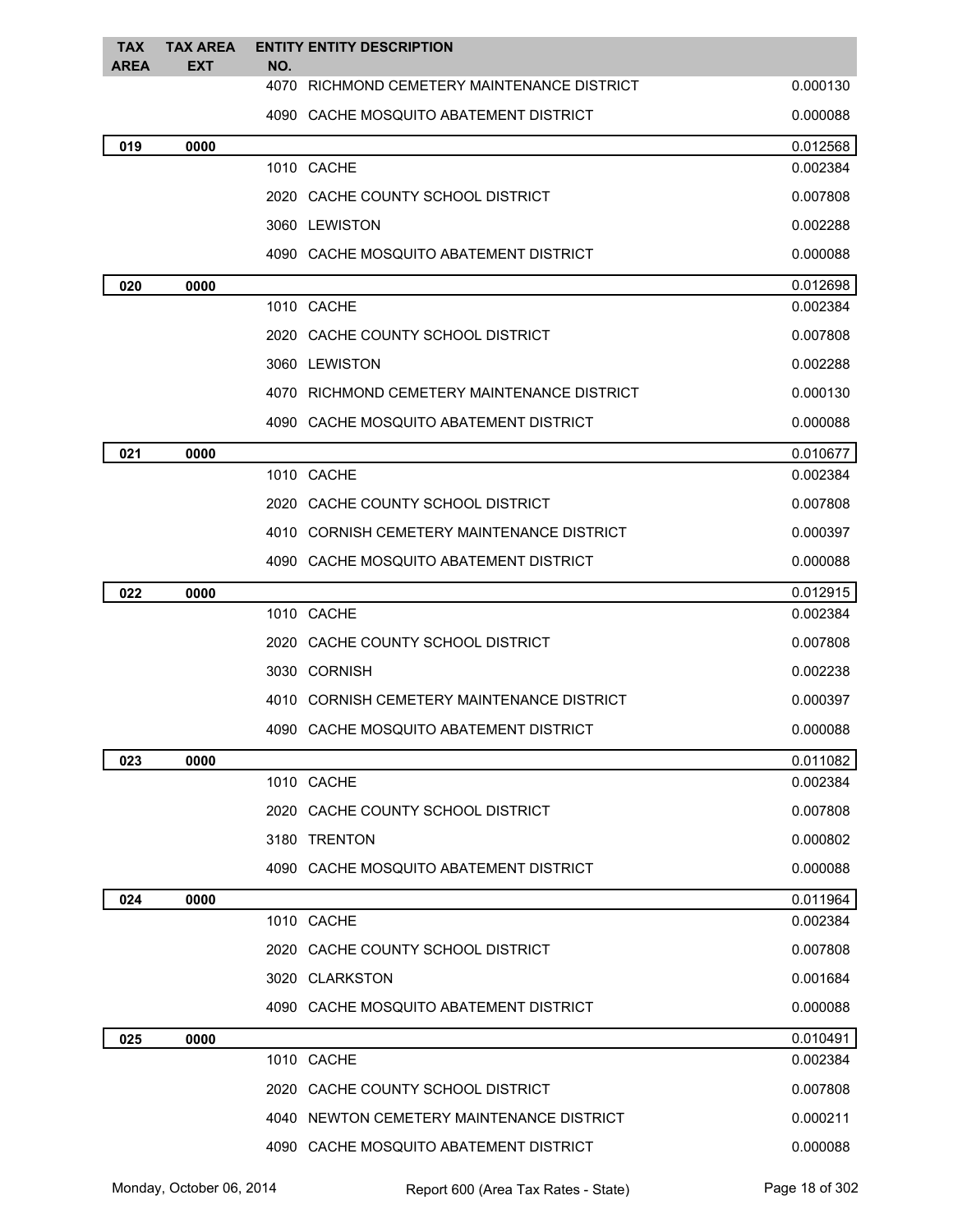| TAX<br>AREA | <b>TAX AREA</b><br><b>EXT</b> | <b>ENTITY ENTITY DESCRIPTION</b><br>NO.                   |          |
|-------------|-------------------------------|-----------------------------------------------------------|----------|
| 026         | 0000                          |                                                           | 0.011769 |
|             |                               | 1010 CACHE                                                | 0.002384 |
|             |                               | 2020 CACHE COUNTY SCHOOL DISTRICT                         | 0.007808 |
|             |                               | 3100 NEWTON                                               | 0.001278 |
|             |                               | 4040 NEWTON CEMETERY MAINTENANCE DISTRICT                 | 0.000211 |
|             |                               | 4090 CACHE MOSQUITO ABATEMENT DISTRICT                    | 0.000088 |
| 027         | 0000                          |                                                           | 0.013104 |
|             |                               | 1010 CACHE                                                | 0.002384 |
|             |                               | 2010 LOGAN CITY SCHOOL DISTRICT                           | 0.008549 |
|             |                               | 3070 LOGAN CITY                                           | 0.002171 |
| 028         | 0000                          |                                                           | 0.010280 |
|             |                               | 1010 CACHE                                                | 0.002384 |
|             |                               | 2020 CACHE COUNTY SCHOOL DISTRICT                         | 0.007808 |
|             |                               | 4090 CACHE MOSQUITO ABATEMENT DISTRICT                    | 0.000088 |
| 031         | 0000                          |                                                           | 0.010421 |
|             |                               | 1010 CACHE                                                | 0.002384 |
|             |                               | 2020 CACHE COUNTY SCHOOL DISTRICT                         | 0.007808 |
|             |                               | 4060 AVON CEMETERY MAINTENANCE DISTRICT                   | 0.000141 |
|             |                               | 4090 CACHE MOSQUITO ABATEMENT DISTRICT                    | 0.000088 |
| 032         | 0000                          |                                                           | 0.010802 |
|             |                               | 1010 CACHE                                                | 0.002384 |
|             |                               | 2020 CACHE COUNTY SCHOOL DISTRICT                         | 0.007808 |
|             |                               | 4060 AVON CEMETERY MAINTENANCE DISTRICT                   | 0.000141 |
|             |                               | 4080 POWDER MOUNTAIN WATER AND SEWER IMPROVEMENT DISTRICT | 0.000381 |
|             |                               | 4090 CACHE MOSQUITO ABATEMENT DISTRICT                    | 0.000088 |
| 033         | 0000                          |                                                           | 0.010933 |
|             |                               | 1010 CACHE                                                | 0.002384 |
|             |                               | 2020 CACHE COUNTY SCHOOL DISTRICT                         | 0.007808 |
|             |                               | 3090 MILLVILLE                                            | 0.000653 |
|             |                               | 4090 CACHE MOSQUITO ABATEMENT DISTRICT                    | 0.000088 |
| 034         | 0000                          |                                                           | 0.011929 |
|             |                               | 1010 CACHE                                                | 0.002384 |
|             |                               | 2020 CACHE COUNTY SCHOOL DISTRICT                         | 0.007808 |
|             |                               | 3110 NIBLEY                                               | 0.001649 |
|             |                               | 4090 CACHE MOSQUITO ABATEMENT DISTRICT                    | 0.000088 |
| 036         | 0000                          |                                                           | 0.011288 |
|             |                               | 1010 CACHE                                                | 0.002384 |
|             |                               | 2020 CACHE COUNTY SCHOOL DISTRICT                         | 0.007808 |
|             |                               | 3040 HYDE PARK CITY                                       | 0.001008 |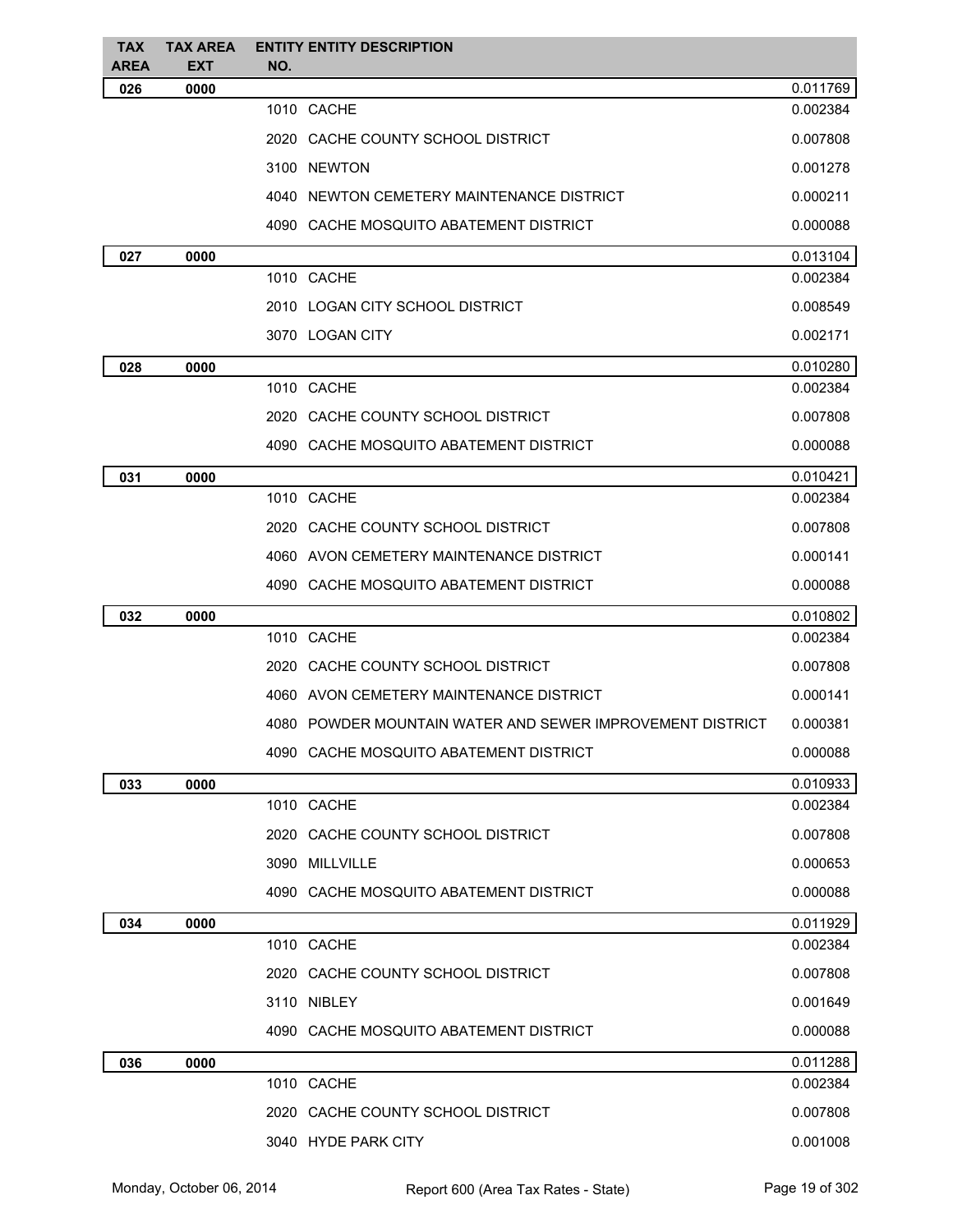| <b>TAX</b>  | <b>TAX AREA</b> | <b>ENTITY ENTITY DESCRIPTION</b>                       |          |
|-------------|-----------------|--------------------------------------------------------|----------|
| <b>AREA</b> | <b>EXT</b>      | NO.<br>4090 CACHE MOSQUITO ABATEMENT DISTRICT          | 0.000088 |
| 037         | 0000            |                                                        | 0.011824 |
|             |                 | 1010 CACHE                                             | 0.002384 |
|             |                 | 2020 CACHE COUNTY SCHOOL DISTRICT                      | 0.007808 |
|             |                 | 3140 PROVIDENCE                                        | 0.001435 |
|             |                 | 4030 MILLVILLE-NIBLEY CEMETERY MAINTENANCE DISTRICT    | 0.000109 |
|             |                 | 4090 CACHE MOSQUITO ABATEMENT DISTRICT                 | 0.000088 |
| 106         | 0000            |                                                        | 0.010553 |
|             |                 | 1010 CACHE                                             | 0.002384 |
|             |                 | 2020 CACHE COUNTY SCHOOL DISTRICT                      | 0.007808 |
|             |                 | MILLVILLE-NIBLEY CEMETERY MAINTENANCE DISTRICT<br>4030 | 0.000109 |
|             |                 | 4075 COLLEGE-YOUNG MOSAUITO ABATEMENT DISTRICT #1      | 0.000252 |
| 108         | 0000            |                                                        | 0.012202 |
|             |                 | 1010 CACHE                                             | 0.002384 |
|             |                 | 2020 CACHE COUNTY SCHOOL DISTRICT                      | 0.007808 |
|             |                 | 3110 NIBLEY                                            | 0.001649 |
|             |                 | MILLVILLE-NIBLEY CEMETERY MAINTENANCE DISTRICT<br>4030 | 0.000109 |
|             |                 | 4075 COLLEGE-YOUNG MOSAUITO ABATEMENT DISTRICT #1      | 0.000252 |
| 115         | 0000            |                                                        | 0.011944 |
|             |                 | 1010 CACHE                                             | 0.002384 |
|             |                 | 2020 CACHE COUNTY SCHOOL DISTRICT                      | 0.007808 |
|             |                 | 3170 SMITHFIELD                                        | 0.001664 |
|             |                 | 4090 CACHE MOSQUITO ABATEMENT DISTRICT                 | 0.000088 |
| 128         | 0000            |                                                        | 0.010444 |
|             |                 | 1010 CACHE                                             | 0.002384 |
|             |                 | 2020 CACHE COUNTY SCHOOL DISTRICT                      | 0.007808 |
|             |                 | 4075 COLLEGE-YOUNG MOSAUITO ABATEMENT DISTRICT #1      | 0.000252 |
| 209         | 0000            |                                                        | 0.013104 |
|             |                 | 1010 CACHE                                             | 0.002384 |
|             |                 | 2010 LOGAN CITY SCHOOL DISTRICT                        | 0.008549 |
|             |                 | 3070 LOGAN CITY                                        | 0.002171 |
| 225         | 0000            |                                                        | 0.010491 |
|             |                 | 1010 CACHE                                             | 0.002384 |
|             |                 | 2020 CACHE COUNTY SCHOOL DISTRICT                      | 0.007808 |
|             |                 | 4040 NEWTON CEMETERY MAINTENANCE DISTRICT              | 0.000211 |
|             |                 | 4076 BENSON CULINARY WATER IMPROVEMENT DISTRICT        |          |
|             |                 | 4090 CACHE MOSQUITO ABATEMENT DISTRICT                 | 0.000088 |
| 227         | 0000            |                                                        | 0.013104 |
|             |                 | 1010 CACHE                                             | 0.002384 |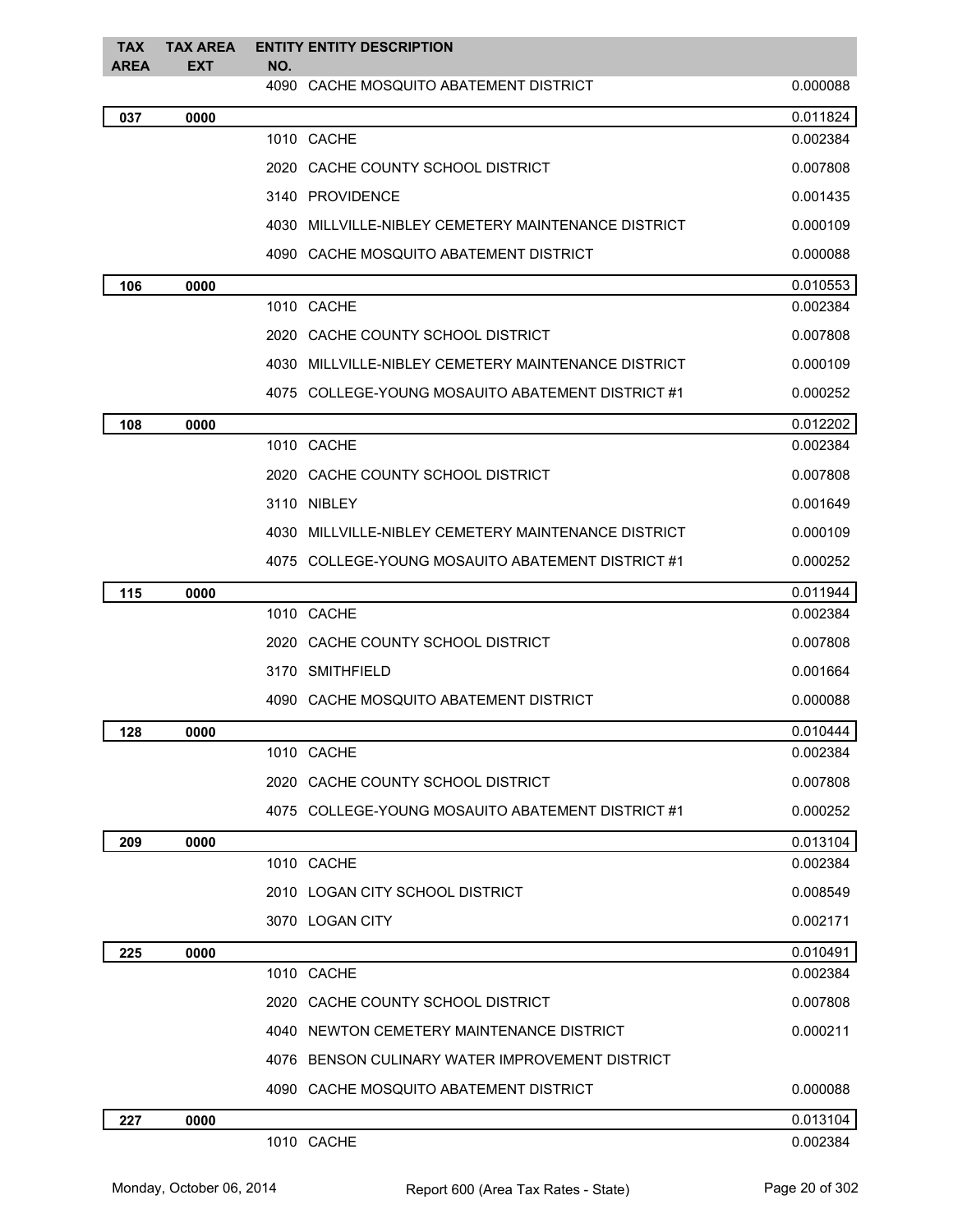| <b>TAX</b><br><b>AREA</b> | <b>TAX AREA</b> | <b>ENTITY ENTITY DESCRIPTION</b>                |          |
|---------------------------|-----------------|-------------------------------------------------|----------|
|                           | EXT             | NO.<br>2010 LOGAN CITY SCHOOL DISTRICT          | 0.008549 |
|                           |                 | 3070 LOGAN CITY                                 | 0.002171 |
| 228                       | 0000            |                                                 | 0.010280 |
|                           |                 | 1010 CACHE                                      | 0.002384 |
|                           |                 | 2020 CACHE COUNTY SCHOOL DISTRICT               | 0.007808 |
|                           |                 | 4076 BENSON CULINARY WATER IMPROVEMENT DISTRICT |          |
|                           |                 | 4090 CACHE MOSQUITO ABATEMENT DISTRICT          | 0.000088 |
| 279                       | 0000            |                                                 | 0.013104 |
|                           |                 | 1010 CACHE                                      | 0.002384 |
|                           |                 | 2010 LOGAN CITY SCHOOL DISTRICT                 | 0.008549 |
|                           |                 | 3070 LOGAN CITY                                 | 0.002171 |
| 327                       | 0000            |                                                 | 0.013104 |
|                           |                 | 1010 CACHE                                      | 0.002384 |
|                           |                 | 2010 LOGAN CITY SCHOOL DISTRICT                 | 0.008549 |
|                           |                 | 3070 LOGAN CITY                                 | 0.002171 |
| 328                       | 0000            |                                                 | 0.012363 |
|                           |                 | 1010 CACHE                                      | 0.002384 |
|                           |                 | 2020 CACHE COUNTY SCHOOL DISTRICT               | 0.007808 |
|                           |                 | 3070 LOGAN CITY                                 | 0.002171 |
| 427                       | 0000            |                                                 | 0.013104 |
|                           |                 | 1010 CACHE                                      | 0.002384 |
|                           |                 | 2010 LOGAN CITY SCHOOL DISTRICT                 | 0.008549 |
|                           |                 | 3070 LOGAN CITY                                 | 0.002171 |
| 428                       | 0000            |                                                 | 0.010410 |
|                           |                 | 1010 CACHE                                      | 0.002384 |
|                           |                 | 2020 CACHE COUNTY SCHOOL DISTRICT               | 0.007808 |
|                           |                 | 4070 RICHMOND CEMETERY MAINTENANCE DISTRICT     | 0.000130 |
|                           |                 | 4090 CACHE MOSQUITO ABATEMENT DISTRICT          | 0.000088 |
| 527                       | 0000            |                                                 | 0.013104 |
|                           |                 | 1010 CACHE                                      | 0.002384 |
|                           |                 | 2010 LOGAN CITY SCHOOL DISTRICT                 | 0.008549 |
|                           |                 | 3070 LOGAN CITY                                 | 0.002171 |
| 627                       | 0000            |                                                 | 0.013104 |
|                           |                 | 1010 CACHE                                      | 0.002384 |
|                           |                 | 2010 LOGAN CITY SCHOOL DISTRICT                 | 0.008549 |
|                           |                 | 3070 LOGAN CITY                                 | 0.002171 |
| 727                       | 0000            |                                                 | 0.013104 |
|                           |                 | 1010 CACHE                                      | 0.002384 |
|                           |                 | 2010 LOGAN CITY SCHOOL DISTRICT                 | 0.008549 |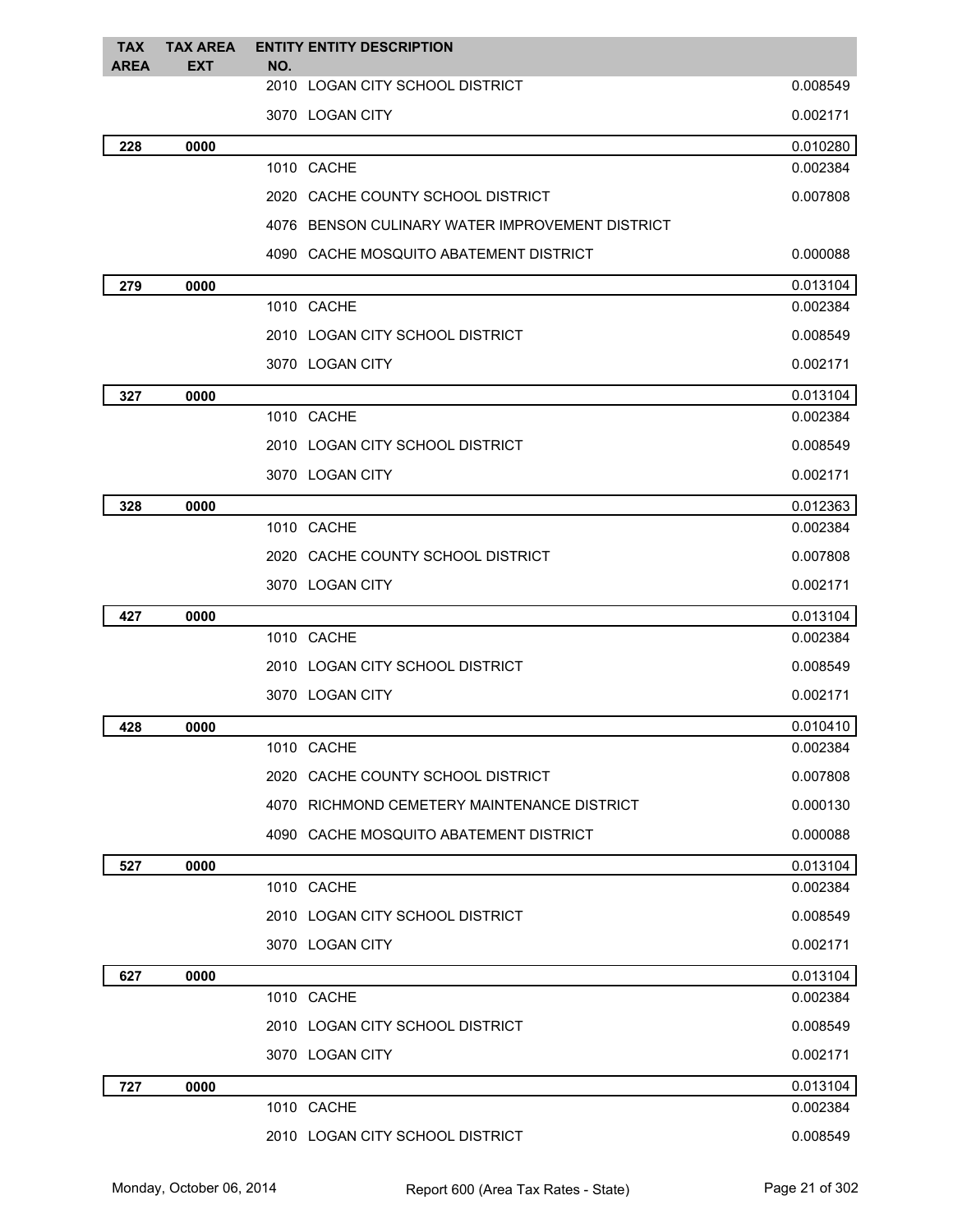| <b>TAX</b><br><b>AREA</b> | <b>TAX AREA</b><br><b>EXT</b> | <b>ENTITY ENTITY DESCRIPTION</b><br>NO.         |          |
|---------------------------|-------------------------------|-------------------------------------------------|----------|
|                           |                               | 3070 LOGAN CITY                                 | 0.002171 |
| 811                       | 0000                          |                                                 | 0.012060 |
|                           |                               | 1010 CACHE                                      | 0.002384 |
|                           |                               | 2020 CACHE COUNTY SCHOOL DISTRICT               | 0.007808 |
|                           |                               | 3120 NORTH LOGAN                                | 0.001780 |
|                           |                               | 4090 CACHE MOSQUITO ABATEMENT DISTRICT          | 0.000088 |
| 827                       | 0000                          |                                                 | 0.013104 |
|                           |                               | 1010 CACHE                                      | 0.002384 |
|                           |                               | 2010 LOGAN CITY SCHOOL DISTRICT                 | 0.008549 |
|                           |                               | 3070 LOGAN CITY                                 | 0.002171 |
| 828                       | 0000                          |                                                 | 0.012060 |
|                           |                               | 1010 CACHE                                      | 0.002384 |
|                           |                               | 2020 CACHE COUNTY SCHOOL DISTRICT               | 0.007808 |
|                           |                               | 3120 NORTH LOGAN                                | 0.001780 |
|                           |                               | 4090 CACHE MOSQUITO ABATEMENT DISTRICT          | 0.000088 |
| 911                       | 0000                          |                                                 | 0.012267 |
|                           |                               | 1010 CACHE                                      | 0.002384 |
|                           |                               | 2020 CACHE COUNTY SCHOOL DISTRICT               | 0.007808 |
|                           |                               | 3120 NORTH LOGAN                                | 0.001780 |
|                           |                               | 4020 HYDE PARK CEMETERY MAINTENANCE DISTRICT    | 0.000207 |
|                           |                               | 4090 CACHE MOSQUITO ABATEMENT DISTRICT          | 0.000088 |
| 912                       | 0000                          |                                                 | 0.012363 |
|                           |                               | 1010 CACHE                                      | 0.002384 |
|                           |                               | 2020 CACHE COUNTY SCHOOL DISTRICT               | 0.007808 |
|                           |                               | 3070 LOGAN CITY                                 | 0.002171 |
|                           |                               | 4076 BENSON CULINARY WATER IMPROVEMENT DISTRICT |          |
| 928                       | 0000                          |                                                 | 0.012363 |
|                           |                               | 1010 CACHE                                      | 0.002384 |
|                           |                               | 2020 CACHE COUNTY SCHOOL DISTRICT               | 0.007808 |
|                           |                               | 3070 LOGAN CITY                                 | 0.002171 |
|                           | <b>CARBON COUNTY</b>          |                                                 |          |
| 001                       | 0000                          |                                                 | 0.013333 |
|                           |                               | 1010 CARBON                                     | 0.003186 |
|                           |                               | 2010 CARBON COUNTY SCHOOL DISTRICT              | 0.007088 |
|                           |                               | 3030 PRICE                                      | 0.002036 |
|                           |                               | 4010 CARBON WATER CONSERVANCY DISTRICT          | 0.000139 |

| 002 | 0000 | $\begin{array}{c} \bullet \end{array}$<br>1144 |
|-----|------|------------------------------------------------|

1010 CARBON 0.003186

4020 PRICE RIVER WATER IMPROVEMENT DISTRICT 0.000884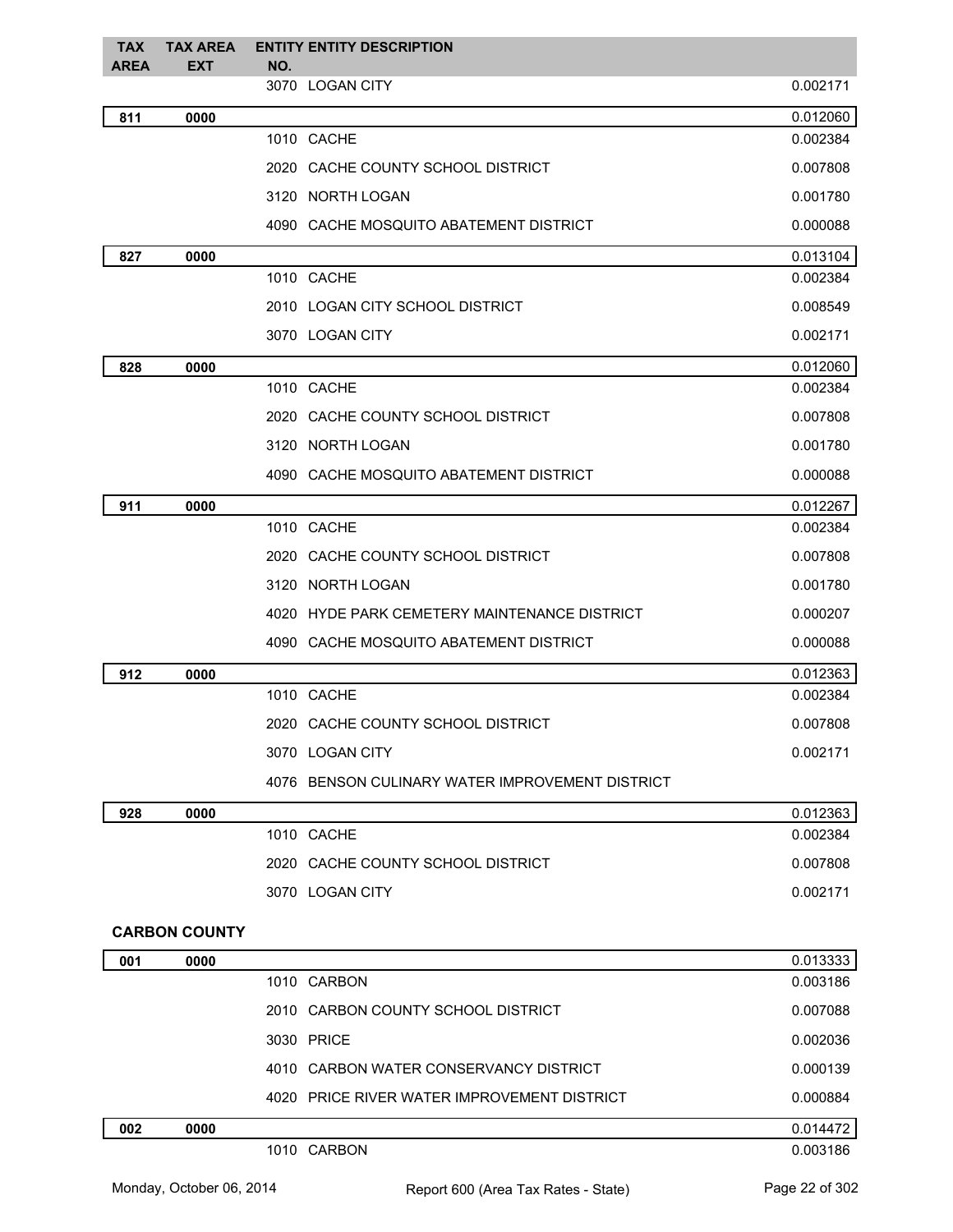| <b>TAX</b><br><b>AREA</b> | <b>TAX AREA</b><br><b>EXT</b> | <b>ENTITY ENTITY DESCRIPTION</b><br>NO.     |                      |
|---------------------------|-------------------------------|---------------------------------------------|----------------------|
|                           |                               | 2010 CARBON COUNTY SCHOOL DISTRICT          | 0.007088             |
|                           |                               | 3020 HELPER CITY                            | 0.003175             |
|                           |                               | 4010 CARBON WATER CONSERVANCY DISTRICT      | 0.000139             |
|                           |                               | 4020 PRICE RIVER WATER IMPROVEMENT DISTRICT | 0.000884             |
| 002                       | 0001                          |                                             | 0.014472             |
|                           |                               | 1010 CARBON                                 | 0.003186             |
|                           |                               | 2010 CARBON COUNTY SCHOOL DISTRICT          | 0.007088             |
|                           |                               | 3020 HELPER CITY                            | 0.003175             |
|                           |                               | 4010 CARBON WATER CONSERVANCY DISTRICT      | 0.000139             |
|                           |                               | 4020 PRICE RIVER WATER IMPROVEMENT DISTRICT | 0.000884             |
| 003                       | 0000                          |                                             | 0.013082             |
|                           |                               | 1010 CARBON                                 | 0.003186             |
|                           |                               | 2010 CARBON COUNTY SCHOOL DISTRICT          | 0.007088             |
|                           |                               | 3060 WELLINGTON                             | 0.001785             |
|                           |                               | 4010 CARBON WATER CONSERVANCY DISTRICT      | 0.000139             |
|                           |                               | 4020 PRICE RIVER WATER IMPROVEMENT DISTRICT | 0.000884             |
| 005                       | 0000                          |                                             | 0.017191             |
|                           |                               | 1010 CARBON                                 | 0.003186             |
|                           |                               | 2010 CARBON COUNTY SCHOOL DISTRICT          | 0.007088             |
|                           |                               | 3015 EAST CARBON - SUNNYSIDE                | 0.006778             |
|                           |                               | 4010 CARBON WATER CONSERVANCY DISTRICT      | 0.000139             |
| 006                       | 0000                          |                                             | 0.010916             |
|                           |                               | 1010 CARBON                                 | 0.003186             |
|                           |                               | 2010 CARBON COUNTY SCHOOL DISTRICT          | 0.007088             |
|                           |                               | 3040 SCOFIELD                               | 0.000503             |
|                           |                               | 4010 CARBON WATER CONSERVANCY DISTRICT      | 0.000139             |
| 008                       | 0000                          |                                             | 0.011525             |
|                           |                               | 1010 CARBON                                 | 0.003186             |
|                           |                               | 2010 CARBON COUNTY SCHOOL DISTRICT          | 0.007088             |
|                           |                               | 4010 CARBON WATER CONSERVANCY DISTRICT      | 0.000139             |
|                           |                               | 4020 PRICE RIVER WATER IMPROVEMENT DISTRICT | 0.000884             |
|                           |                               | 6010 MUNICPAL SERVICES FUND                 | 0.000228             |
| 009                       | 0000                          |                                             | 0.010641             |
|                           |                               | 1010 CARBON                                 | 0.003186             |
|                           |                               | 2010 CARBON COUNTY SCHOOL DISTRICT          | 0.007088             |
|                           |                               | 4010 CARBON WATER CONSERVANCY DISTRICT      | 0.000139             |
|                           |                               | 6010 MUNICPAL SERVICES FUND                 | 0.000228             |
| 011                       | 0000                          | 1010 CARBON                                 | 0.011525<br>0.003186 |
|                           |                               |                                             |                      |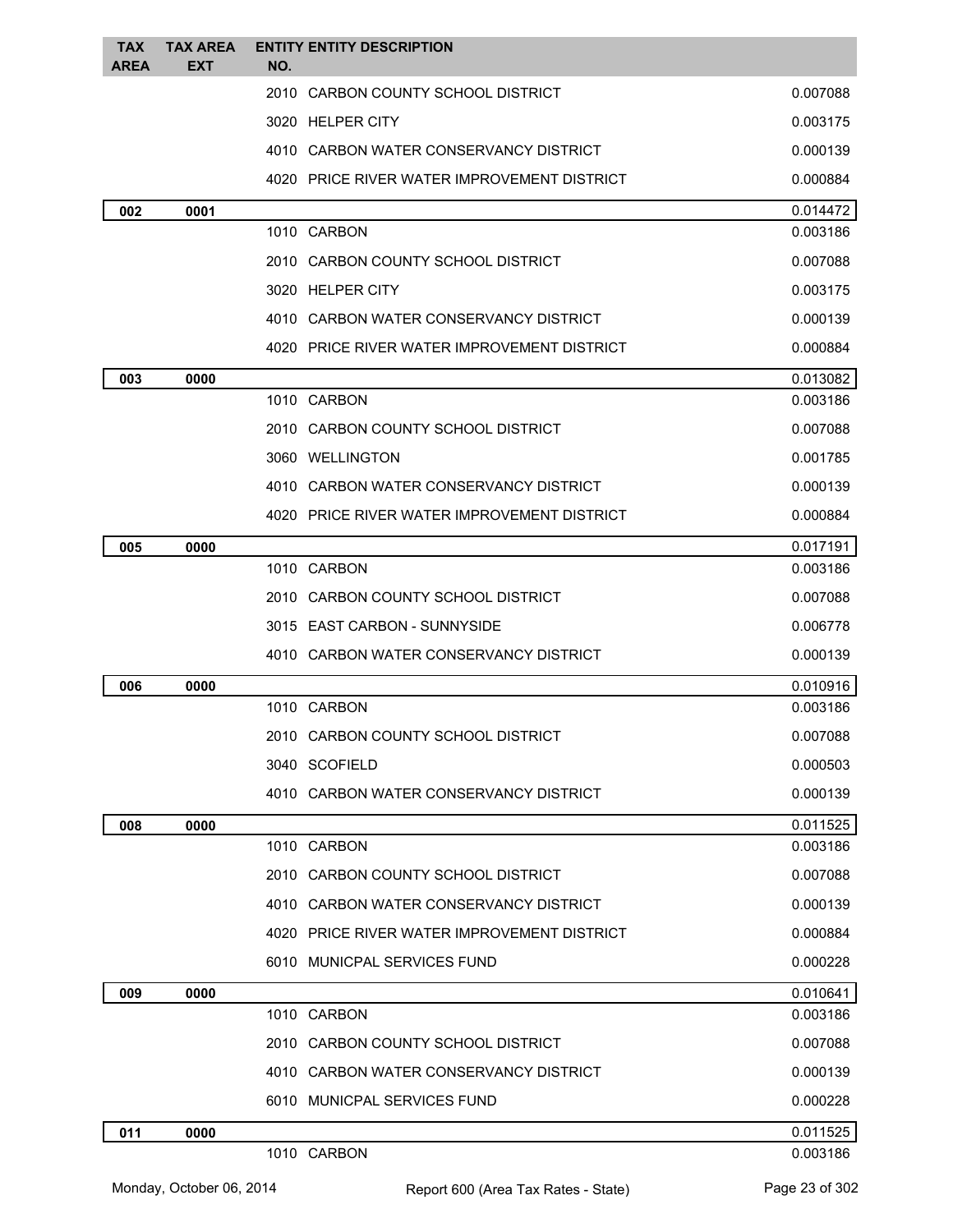| <b>TAX</b><br><b>AREA</b> | <b>TAX AREA</b><br>EXT | <b>ENTITY ENTITY DESCRIPTION</b><br>NO.          |          |
|---------------------------|------------------------|--------------------------------------------------|----------|
|                           |                        | 2010<br>CARBON COUNTY SCHOOL DISTRICT            | 0.007088 |
|                           |                        | 4010 CARBON WATER CONSERVANCY DISTRICT           | 0.000139 |
|                           |                        | 4020 PRICE RIVER WATER IMPROVEMENT DISTRICT      | 0.000884 |
|                           |                        | 4030 MILLER CREEK WATER SPECIAL SERVICE DISTRICT |          |
|                           |                        | 6010 MUNICPAL SERVICES FUND                      | 0.000228 |
| 012                       | 0000                   |                                                  | 0.010641 |
|                           |                        | 1010 CARBON                                      | 0.003186 |
|                           |                        | 2010 CARBON COUNTY SCHOOL DISTRICT               | 0.007088 |
|                           |                        | 4010 CARBON WATER CONSERVANCY DISTRICT           | 0.000139 |
|                           |                        | 4040 SCOFIELD RESERVOIR SPECIAL SERVICE DISTRICT |          |
|                           |                        | 6010 MUNICPAL SERVICES FUND                      | 0.000228 |
| 091                       | 0000                   |                                                  | 0.013333 |
|                           |                        | 1010 CARBON                                      | 0.003186 |
|                           |                        | 2010 CARBON COUNTY SCHOOL DISTRICT               | 0.007088 |
|                           |                        | 3030 PRICE                                       | 0.002036 |
|                           |                        | 4010 CARBON WATER CONSERVANCY DISTRICT           | 0.000139 |
|                           |                        | 4020 PRICE RIVER WATER IMPROVEMENT DISTRICT      | 0.000884 |
| 092                       | 0000                   |                                                  | 0.011525 |
|                           |                        | 1010 CARBON                                      | 0.003186 |
|                           |                        | 2010 CARBON COUNTY SCHOOL DISTRICT               | 0.007088 |
|                           |                        | 4010 CARBON WATER CONSERVANCY DISTRICT           | 0.000139 |
|                           |                        | 4020 PRICE RIVER WATER IMPROVEMENT DISTRICT      | 0.000884 |
|                           |                        | 6010 MUNICPAL SERVICES FUND                      | 0.000228 |
| 093                       | 0000                   |                                                  | 0.013082 |
|                           |                        | 1010 CARBON                                      | 0.003186 |
|                           |                        | 2010 CARBON COUNTY SCHOOL DISTRICT               | 0.007088 |
|                           |                        | 3060 WELLINGTON                                  | 0.001785 |
|                           |                        | 4010 CARBON WATER CONSERVANCY DISTRICT           | 0.000139 |
|                           |                        | 4020 PRICE RIVER WATER IMPROVEMENT DISTRICT      | 0.000884 |
| 095                       | 0000                   |                                                  | 0.011525 |
|                           |                        | 1010 CARBON                                      | 0.003186 |
|                           |                        | 2010 CARBON COUNTY SCHOOL DISTRICT               | 0.007088 |
|                           |                        | 4010 CARBON WATER CONSERVANCY DISTRICT           | 0.000139 |
|                           |                        | 4020 PRICE RIVER WATER IMPROVEMENT DISTRICT      | 0.000884 |
|                           |                        | 4030 MILLER CREEK WATER SPECIAL SERVICE DISTRICT |          |
|                           |                        | 6010 MUNICPAL SERVICES FUND                      | 0.000228 |
| 096                       | 0000                   |                                                  | 0.010641 |
|                           |                        | 1010 CARBON                                      | 0.003186 |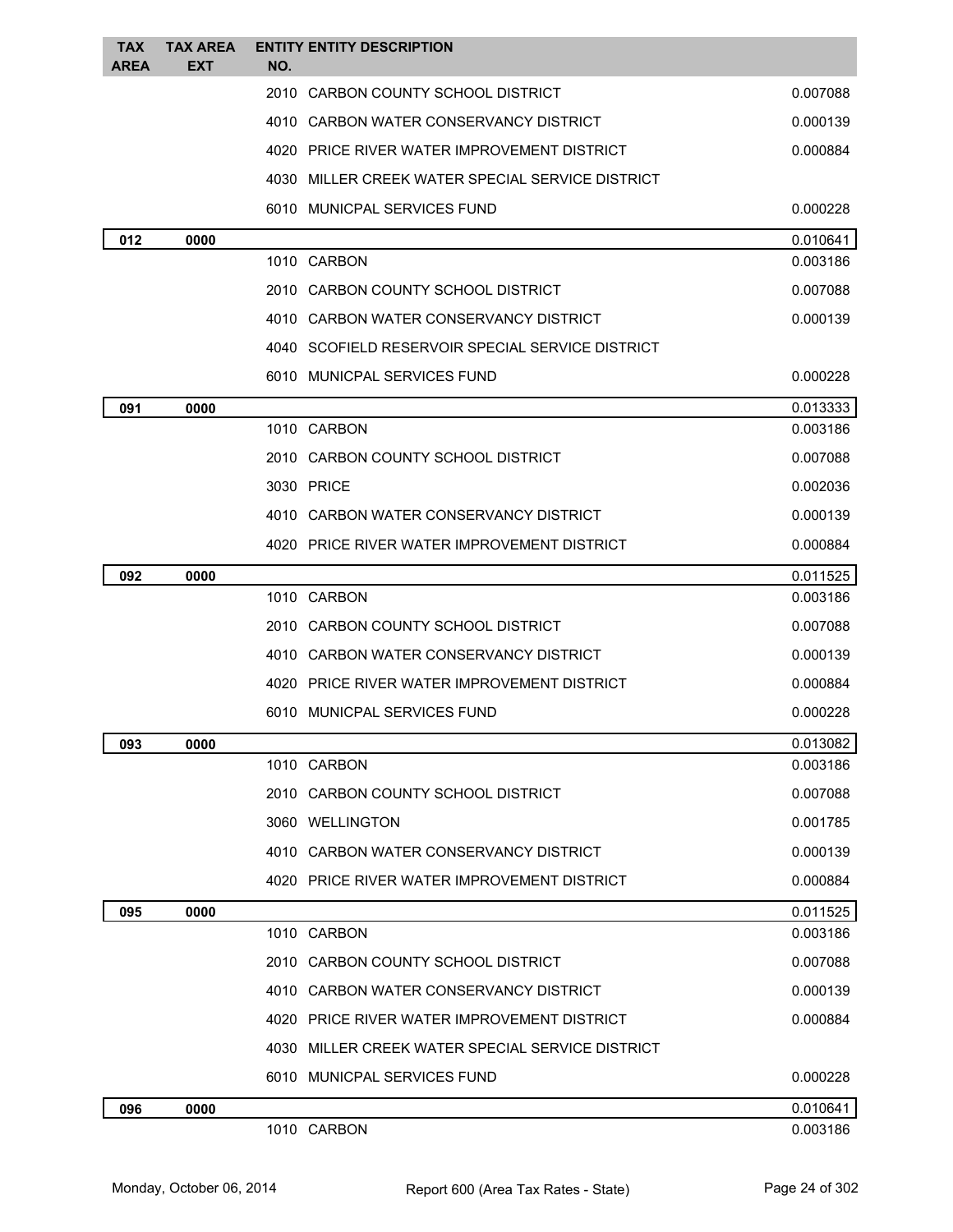| <b>TAX</b><br><b>AREA</b> | <b>TAX AREA</b><br><b>EXT</b> | NO. | <b>ENTITY ENTITY DESCRIPTION</b>            |          |
|---------------------------|-------------------------------|-----|---------------------------------------------|----------|
|                           |                               |     | 2010 CARBON COUNTY SCHOOL DISTRICT          | 0.007088 |
|                           |                               |     | 4010 CARBON WATER CONSERVANCY DISTRICT      | 0.000139 |
|                           |                               |     | 6010 MUNICPAL SERVICES FUND                 | 0.000228 |
| 098                       | 0000                          |     |                                             | 0.013333 |
|                           |                               |     | 1010 CARBON                                 | 0.003186 |
|                           |                               |     | 2010 CARBON COUNTY SCHOOL DISTRICT          | 0.007088 |
|                           |                               |     | 3030 PRICE                                  | 0.002036 |
|                           |                               |     | 4010 CARBON WATER CONSERVANCY DISTRICT      | 0.000139 |
|                           |                               |     | 4020 PRICE RIVER WATER IMPROVEMENT DISTRICT | 0.000884 |
|                           | <b>DAGGETT COUNTY</b>         |     |                                             |          |

| 001 | 0000 |                                                             | 0.008863 |
|-----|------|-------------------------------------------------------------|----------|
|     |      | 1010 DAGGETT                                                | 0.004493 |
|     |      | 2010 DAGGETT COUNTY SCHOOL DISTRICT                         | 0.004370 |
| 002 | 0000 |                                                             | 0.009607 |
|     |      | 1010 DAGGETT                                                | 0.004493 |
|     |      | 2010 DAGGETT COUNTY SCHOOL DISTRICT                         | 0.004370 |
|     |      | 4010 DAGGETT COUNTY WATER DISTRICT                          | 0.000449 |
|     |      | 4020 DAGGETT COUNTY MOSQUITO ABATEMENT DISTRICT             | 0.000295 |
| 003 | 0000 |                                                             | 0.010626 |
|     |      | 1010 DAGGETT                                                | 0.004493 |
|     |      | 2010 DAGGETT COUNTY SCHOOL DISTRICT                         | 0.004370 |
|     |      | 3010 MANILA                                                 | 0.001468 |
|     |      | 4020 DAGGETT COUNTY MOSQUITO ABATEMENT DISTRICT             | 0.000295 |
| 004 | 0000 |                                                             | 0.009158 |
|     |      | 1010 DAGGETT                                                | 0.004493 |
|     |      | 2010 DAGGETT COUNTY SCHOOL DISTRICT                         | 0.004370 |
|     |      | 4020 DAGGETT COUNTY MOSQUITO ABATEMENT DISTRICT             | 0.000295 |
| 005 | 0000 |                                                             | 0.010355 |
|     |      | 1010 DAGGETT                                                | 0.004493 |
|     |      | 2010 DAGGETT COUNTY SCHOOL DISTRICT                         | 0.004370 |
|     |      | 4010 DAGGETT COUNTY WATER DISTRICT                          | 0.000449 |
|     |      | 4020 DAGGETT COUNTY MOSQUITO ABATEMENT DISTRICT             | 0.000295 |
|     |      | 4025 DAGGETT COUNTY SERVICE AREA NO 1                       | 0.000748 |
| 006 | 0000 |                                                             | 0.010626 |
|     |      | 1010 DAGGETT                                                | 0.004493 |
|     |      | 2010 DAGGETT COUNTY SCHOOL DISTRICT                         | 0.004370 |
|     |      | 3010 MANILA                                                 | 0.001468 |
|     |      | 4020 DAGGETT COUNTY MOSQUITO ABATEMENT DISTRICT             | 0.000295 |
|     |      | 6010 AREA WITHDRAWN FROM DAGGETT CO WATER & SEWER BUT STILL |          |

ľ

Monday, October 06, 2014 **Report 600** (Area Tax Rates - State) Rage 25 of 302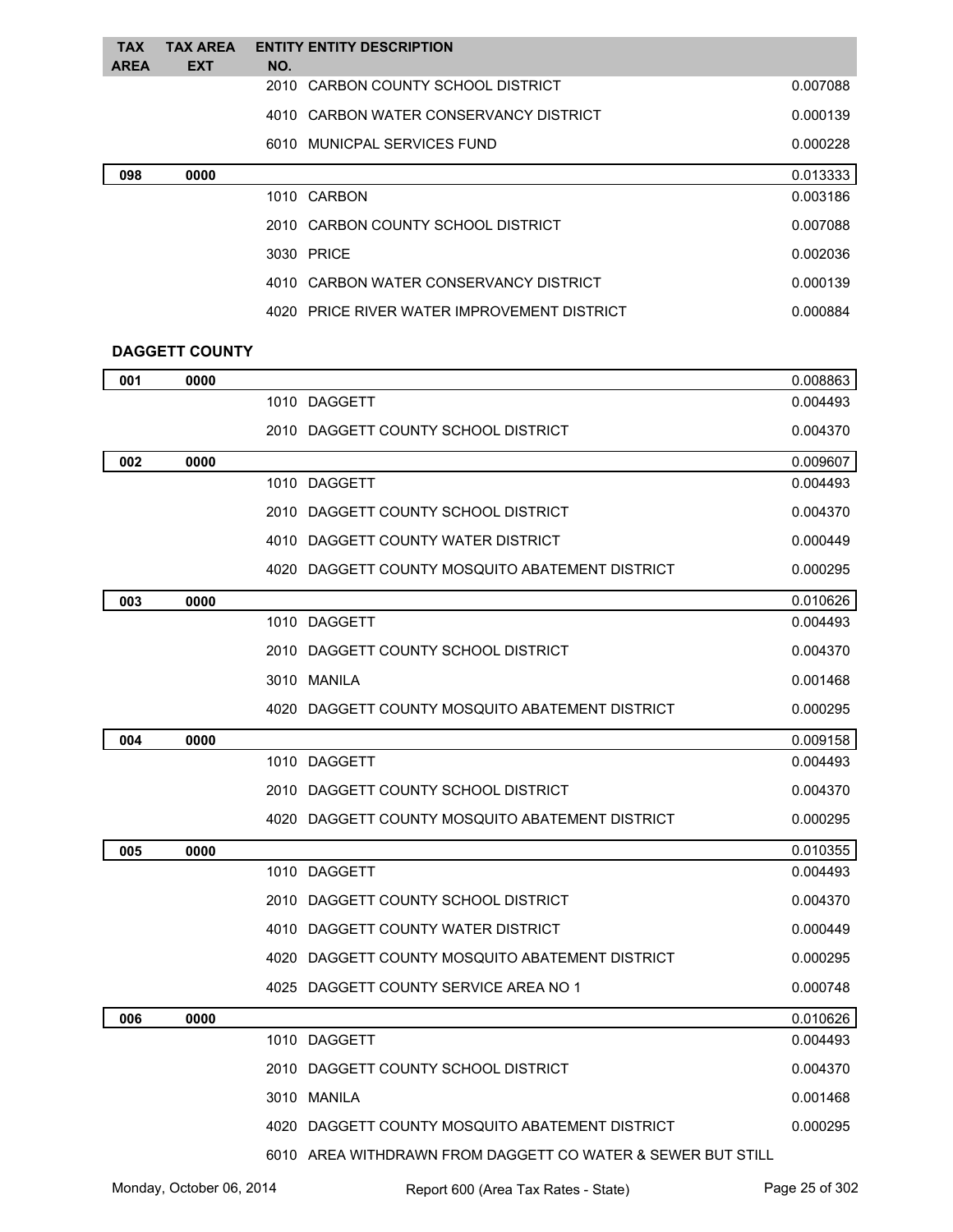| <b>TAX</b><br><b>AREA</b> | <b>TAX AREA</b><br><b>EXT</b> | <b>ENTITY ENTITY DESCRIPTION</b><br>NO. |          |
|---------------------------|-------------------------------|-----------------------------------------|----------|
| 099                       | 0000                          |                                         | 0.009312 |
|                           |                               | 1010 DAGGETT                            | 0.004493 |
|                           |                               | 2010 DAGGETT COUNTY SCHOOL DISTRICT     | 0.004370 |
|                           |                               | 4010 DAGGETT COUNTY WATER DISTRICT      | 0.000449 |
|                           |                               |                                         |          |

## **DAVIS COUNTY**

| 001 | 0000 |                                                    | 0.012689 |
|-----|------|----------------------------------------------------|----------|
|     |      | 1010 DAVIS                                         | 0.002161 |
|     |      | 2010 DAVIS COUNTY SCHOOL DISTRICT                  | 0.008259 |
|     |      | 3010 BOUNTIFUL                                     | 0.000946 |
|     |      | 4005 WEBER BASIN WATER CONSERVANCY DISTRICT        | 0.000199 |
|     |      | 4010 DAVIS COUNTY MOSQUITO ABATEMENT DISTRICT      | 0.000124 |
|     |      | 4055 SOUTH DAVIS COUNTY SEWER IMPROVEMENT DISTRICT | 0.000301 |
|     |      | 4100 SOUTH DAVIS RECREATION DISTRICT               | 0.000338 |
|     |      | 6030 COUNTY LIBRARY                                | 0.000361 |
| 003 | 0000 |                                                    | 0.012809 |
|     |      | 1010 DAVIS                                         | 0.002161 |
|     |      | 2010 DAVIS COUNTY SCHOOL DISTRICT                  | 0.008259 |
|     |      | 3010 BOUNTIFUL                                     | 0.000946 |
|     |      | 4005 WEBER BASIN WATER CONSERVANCY DISTRICT        | 0.000199 |
|     |      | 4010 DAVIS COUNTY MOSQUITO ABATEMENT DISTRICT      | 0.000124 |
|     |      | 4020 BOUNTIFUL IRRIGATION DISTRICT                 | 0.000120 |
|     |      | 4055 SOUTH DAVIS COUNTY SEWER IMPROVEMENT DISTRICT | 0.000301 |
|     |      | 4100 SOUTH DAVIS RECREATION DISTRICT               | 0.000338 |
|     |      | 6030 COUNTY LIBRARY                                | 0.000361 |
| 004 | 0000 |                                                    | 0.013055 |
|     |      | 1010 DAVIS                                         | 0.002161 |
|     |      | 2010 DAVIS COUNTY SCHOOL DISTRICT                  | 0.008259 |
|     |      | 3010 BOUNTIFUL                                     | 0.000946 |
|     |      | 4005 WEBER BASIN WATER CONSERVANCY DISTRICT        | 0.000199 |
|     |      | 4010 DAVIS COUNTY MOSQUITO ABATEMENT DISTRICT      | 0.000124 |
|     |      | 4020 BOUNTIFUL IRRIGATION DISTRICT                 | 0.000120 |
|     |      | 4030 SOUTH DAVIS COUNTY WATER IMPROVEMENT DISTRICT | 0.000246 |
|     |      | 4055 SOUTH DAVIS COUNTY SEWER IMPROVEMENT DISTRICT | 0.000301 |
|     |      | 4100 SOUTH DAVIS RECREATION DISTRICT               | 0.000338 |
|     |      | 6030 COUNTY LIBRARY                                | 0.000361 |
| 005 | 0000 |                                                    | 0.012935 |
|     |      | 1010 DAVIS                                         | 0.002161 |
|     |      | 2010 DAVIS COUNTY SCHOOL DISTRICT                  | 0.008259 |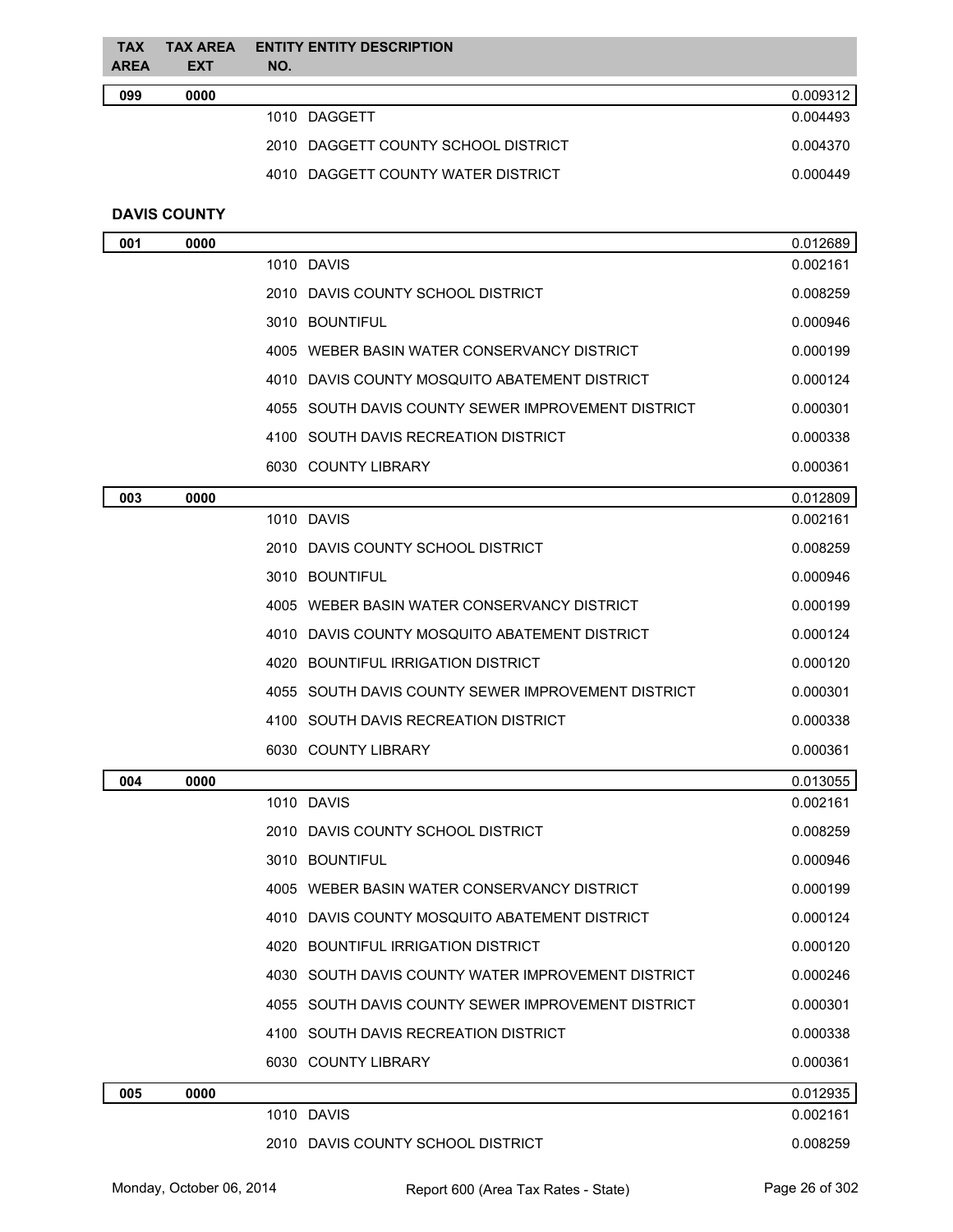| TAX<br>AREA | <b>TAX AREA</b><br><b>EXT</b> | NO. | <b>ENTITY ENTITY DESCRIPTION</b>                           |          |
|-------------|-------------------------------|-----|------------------------------------------------------------|----------|
|             |                               |     | 3010 BOUNTIFUL                                             | 0.000946 |
|             |                               |     | 4005 WEBER BASIN WATER CONSERVANCY DISTRICT                | 0.000199 |
|             |                               |     | 4010 DAVIS COUNTY MOSQUITO ABATEMENT DISTRICT              | 0.000124 |
|             |                               |     | 4030 SOUTH DAVIS COUNTY WATER IMPROVEMENT DISTRICT         | 0.000246 |
|             |                               |     | 4055 SOUTH DAVIS COUNTY SEWER IMPROVEMENT DISTRICT         | 0.000301 |
|             |                               |     | 4100 SOUTH DAVIS RECREATION DISTRICT                       | 0.000338 |
|             |                               |     | 6030 COUNTY LIBRARY                                        | 0.000361 |
| 008         | 0000                          |     |                                                            | 0.012815 |
|             |                               |     | 1010 DAVIS                                                 | 0.002161 |
|             |                               |     | 2010 DAVIS COUNTY SCHOOL DISTRICT                          | 0.008259 |
|             |                               |     | 3020 CENTERVILLE                                           | 0.001072 |
|             |                               |     | 4005 WEBER BASIN WATER CONSERVANCY DISTRICT                | 0.000199 |
|             |                               |     | 4010 DAVIS COUNTY MOSQUITO ABATEMENT DISTRICT              | 0.000124 |
|             |                               |     | 4055 SOUTH DAVIS COUNTY SEWER IMPROVEMENT DISTRICT         | 0.000301 |
|             |                               |     | 4100 SOUTH DAVIS RECREATION DISTRICT                       | 0.000338 |
|             |                               |     | 6030 COUNTY LIBRARY                                        | 0.000361 |
| 009         | 0000                          |     |                                                            | 0.012935 |
|             |                               |     | 1010 DAVIS                                                 | 0.002161 |
|             |                               |     | 2010 DAVIS COUNTY SCHOOL DISTRICT                          | 0.008259 |
|             |                               |     | 3020 CENTERVILLE                                           | 0.001072 |
|             |                               |     | 4005   WEBER BASIN WATER CONSERVANCY DISTRICT              | 0.000199 |
|             |                               |     | 4010 DAVIS COUNTY MOSQUITO ABATEMENT DISTRICT              | 0.000124 |
|             |                               |     | 4020 BOUNTIFUL IRRIGATION DISTRICT                         | 0.000120 |
|             |                               |     | 4055 SOUTH DAVIS COUNTY SEWER IMPROVEMENT DISTRICT         | 0.000301 |
|             |                               |     | 4100 SOUTH DAVIS RECREATION DISTRICT                       | 0.000338 |
|             |                               |     | 6030 COUNTY LIBRARY                                        | 0.000361 |
| 010         | 0000                          |     |                                                            | 0.012815 |
|             |                               |     | 1010 DAVIS                                                 | 0.002161 |
|             |                               |     | 2010 DAVIS COUNTY SCHOOL DISTRICT                          | 0.008259 |
|             |                               |     | 3020 CENTERVILLE                                           | 0.001072 |
|             |                               |     | 4005 WEBER BASIN WATER CONSERVANCY DISTRICT                | 0.000199 |
|             |                               |     | 4010 DAVIS COUNTY MOSQUITO ABATEMENT DISTRICT              | 0.000124 |
|             |                               |     | 4055 SOUTH DAVIS COUNTY SEWER IMPROVEMENT DISTRICT         | 0.000301 |
|             |                               |     | 4072 CHASE LANE ESTATES/CASA LOMA SPECIAL SERVICE DISTRICT |          |
|             |                               |     | 4100 SOUTH DAVIS RECREATION DISTRICT                       | 0.000338 |
|             |                               |     | 6030 COUNTY LIBRARY                                        | 0.000361 |
| 011         | 0000                          |     |                                                            | 0.013161 |
|             |                               |     | 1010 DAVIS                                                 | 0.002161 |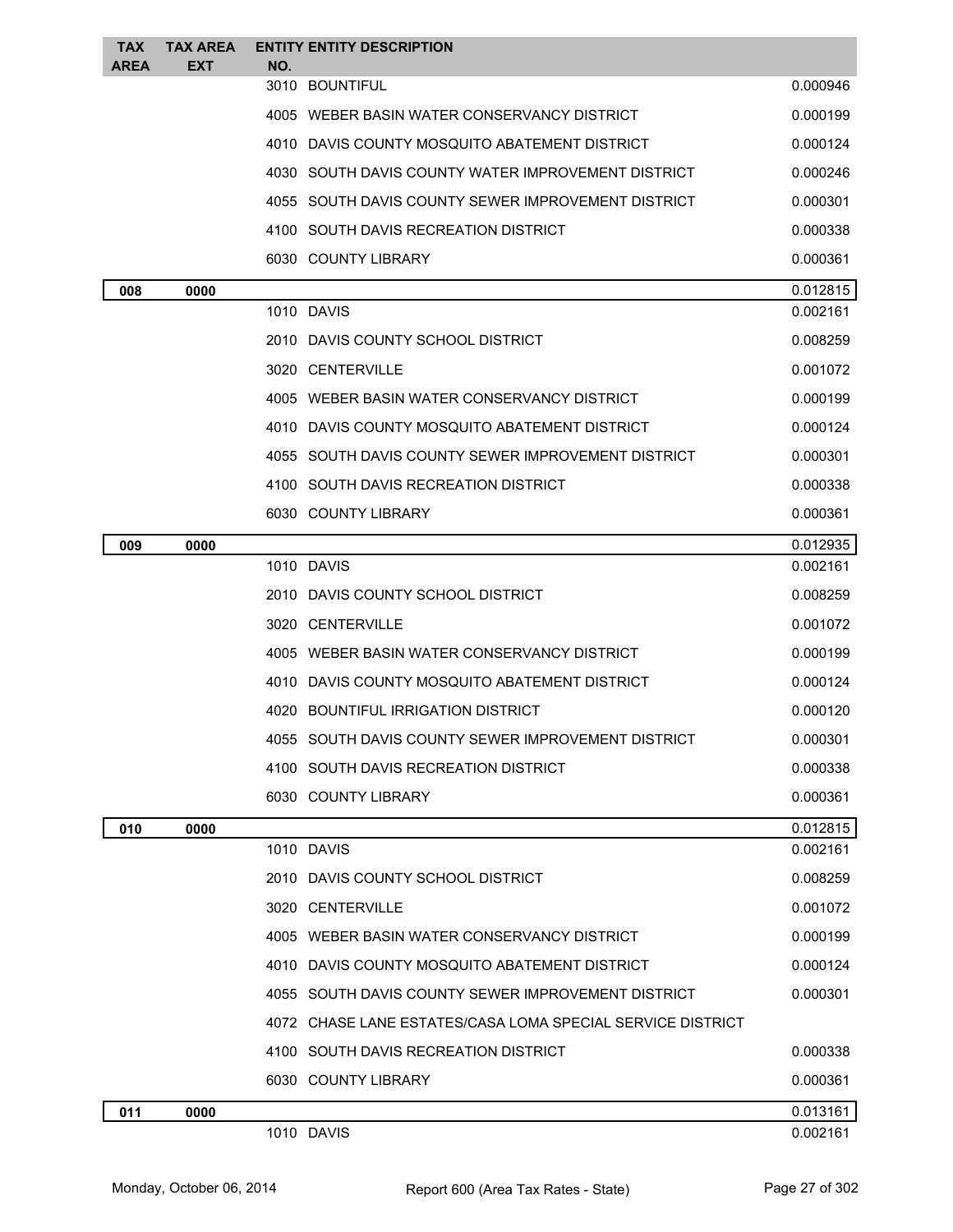| <b>TAX</b><br>AREA | <b>TAX AREA</b><br><b>EXT</b> | <b>ENTITY ENTITY DESCRIPTION</b><br>NO.       |                      |
|--------------------|-------------------------------|-----------------------------------------------|----------------------|
|                    |                               | 2010<br>DAVIS COUNTY SCHOOL DISTRICT          | 0.008259             |
|                    |                               | 3020 CENTERVILLE                              | 0.001072             |
|                    |                               | 4005 WEBER BASIN WATER CONSERVANCY DISTRICT   | 0.000199             |
|                    |                               | 4010 DAVIS COUNTY MOSQUITO ABATEMENT DISTRICT | 0.000124             |
|                    |                               | 4050 CENTRAL DAVIS COUNTY SEWER DISTRICT      | 0.000217             |
|                    |                               | 4070 BENCHLAND WATER DISTRICT                 | 0.000430             |
|                    |                               | 4100 SOUTH DAVIS RECREATION DISTRICT          | 0.000338             |
|                    |                               | 6030 COUNTY LIBRARY                           | 0.000361             |
| 013                | 0000                          |                                               | 0.015308             |
|                    |                               | 1010 DAVIS                                    | 0.002161             |
|                    |                               | 2010 DAVIS COUNTY SCHOOL DISTRICT             | 0.008259             |
|                    |                               | 3030 CLEARFIELD                               | 0.001800             |
|                    |                               | 4005 WEBER BASIN WATER CONSERVANCY DISTRICT   | 0.000199             |
|                    |                               | 4010 DAVIS COUNTY MOSQUITO ABATEMENT DISTRICT | 0.000124             |
|                    |                               | 4015 NORTH DAVIS SEWER DISTRICT               | 0.001025             |
|                    |                               | 4110 NORTH DAVIS FIRE DISTRICT                | 0.001379             |
|                    |                               | 6030 COUNTY LIBRARY                           | 0.000361             |
| 014                | 0000                          |                                               | 0.013929             |
|                    |                               | 1010 DAVIS                                    | 0.002161             |
|                    |                               | 2010 DAVIS COUNTY SCHOOL DISTRICT             | 0.008259             |
|                    |                               | 3030 CLEARFIELD                               | 0.001800             |
|                    |                               | 4005 WEBER BASIN WATER CONSERVANCY DISTRICT   | 0.000199             |
|                    |                               | 4010 DAVIS COUNTY MOSQUITO ABATEMENT DISTRICT | 0.000124             |
|                    |                               | 4015 NORTH DAVIS SEWER DISTRICT               | 0.001025             |
|                    |                               | 6030 COUNTY LIBRARY                           | 0.000361             |
| 016                | 0000                          |                                               | 0.013357             |
|                    |                               | 1010 DAVIS                                    | 0.002161             |
|                    |                               | 2010 DAVIS COUNTY SCHOOL DISTRICT             | 0.008259             |
|                    |                               | 3040 CLINTON                                  | 0.002253             |
|                    |                               | 4005 WEBER BASIN WATER CONSERVANCY DISTRICT   | 0.000199             |
|                    |                               | 4010 DAVIS COUNTY MOSQUITO ABATEMENT DISTRICT | 0.000124             |
|                    |                               | 6030 COUNTY LIBRARY                           | 0.000361             |
| 017                | 0000                          | 1010 DAVIS                                    | 0.014382<br>0.002161 |
|                    |                               | 2010 DAVIS COUNTY SCHOOL DISTRICT             | 0.008259             |
|                    |                               | 3040 CLINTON                                  | 0.002253             |
|                    |                               | 4005 WEBER BASIN WATER CONSERVANCY DISTRICT   | 0.000199             |
|                    |                               | 4010 DAVIS COUNTY MOSQUITO ABATEMENT DISTRICT | 0.000124             |
|                    |                               |                                               |                      |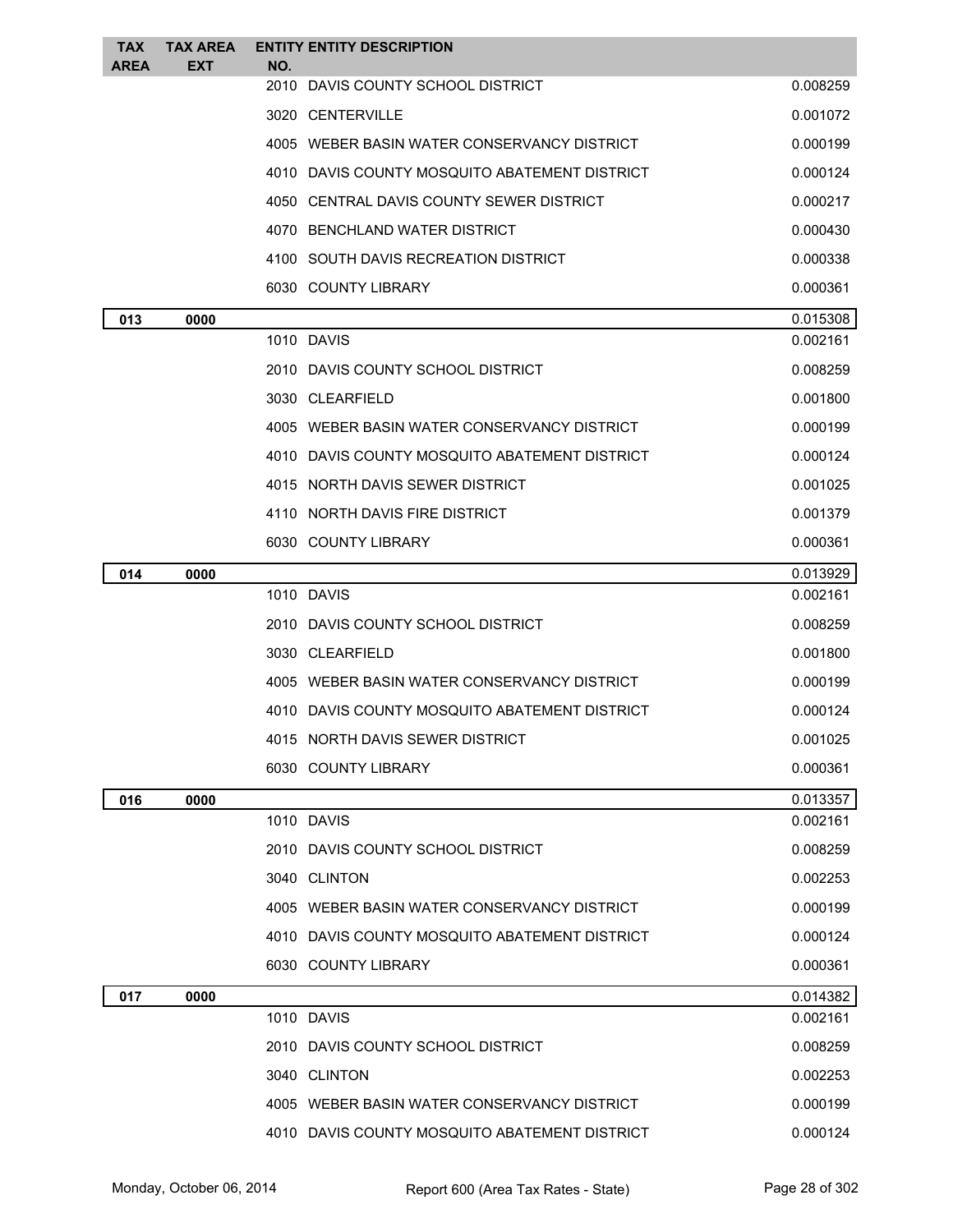| <b>TAX</b>  | <b>TAX AREA</b>          |     | <b>ENTITY ENTITY DESCRIPTION</b>              |                      |
|-------------|--------------------------|-----|-----------------------------------------------|----------------------|
| <b>AREA</b> | <b>EXT</b>               | NO. | 4015 NORTH DAVIS SEWER DISTRICT               | 0.001025             |
|             |                          |     | 6030 COUNTY LIBRARY                           | 0.000361             |
| 018         | 0000                     |     |                                               | 0.014797             |
|             |                          |     | 1010 DAVIS                                    | 0.002161             |
|             |                          |     | 2010 DAVIS COUNTY SCHOOL DISTRICT             | 0.008259             |
|             |                          |     | 3040 CLINTON                                  | 0.002253             |
|             |                          |     | 4005 WEBER BASIN WATER CONSERVANCY DISTRICT   | 0.000199             |
|             |                          |     | 4010 DAVIS COUNTY MOSQUITO ABATEMENT DISTRICT | 0.000124             |
|             |                          |     | 4015 NORTH DAVIS SEWER DISTRICT               | 0.001025             |
|             |                          |     | 4075 HOOPER WATER IMPROVEMENT DISTRICT        | 0.000415             |
|             |                          |     | 6030 COUNTY LIBRARY                           | 0.000361             |
| 023         | 0000                     |     |                                               | 0.013448             |
|             |                          |     | 1010 DAVIS                                    | 0.002161             |
|             |                          |     | 2010 DAVIS COUNTY SCHOOL DISTRICT             | 0.008259             |
|             |                          |     | 3050 FARMINGTON                               | 0.002127             |
|             |                          |     | 4005 WEBER BASIN WATER CONSERVANCY DISTRICT   | 0.000199             |
|             |                          |     | 4010 DAVIS COUNTY MOSQUITO ABATEMENT DISTRICT | 0.000124             |
|             |                          |     | 4050 CENTRAL DAVIS COUNTY SEWER DISTRICT      | 0.000217             |
|             |                          |     | 6030 COUNTY LIBRARY                           | 0.000361             |
| 024         | 0000                     |     |                                               | 0.013878             |
|             |                          |     | 1010 DAVIS                                    | 0.002161             |
|             |                          |     | 2010 DAVIS COUNTY SCHOOL DISTRICT             | 0.008259             |
|             |                          |     | 3050 FARMINGTON                               | 0.002127             |
|             |                          |     | 4005 WEBER BASIN WATER CONSERVANCY DISTRICT   | 0.000199             |
|             |                          |     | 4010 DAVIS COUNTY MOSQUITO ABATEMENT DISTRICT | 0.000124             |
|             |                          |     | 4050 CENTRAL DAVIS COUNTY SEWER DISTRICT      | 0.000217             |
|             |                          |     | 4070 BENCHLAND WATER DISTRICT                 | 0.000430             |
|             |                          |     | 6030 COUNTY LIBRARY                           | 0.000361             |
| 027         | 0000                     |     |                                               | 0.013992             |
|             |                          |     | 1010 DAVIS                                    | 0.002161             |
|             |                          |     | 2010 DAVIS COUNTY SCHOOL DISTRICT             | 0.008259             |
|             |                          |     | 3060 FRUIT HEIGHTS                            | 0.001863             |
|             |                          |     | 4005 WEBER BASIN WATER CONSERVANCY DISTRICT   | 0.000199             |
|             |                          |     | 4010 DAVIS COUNTY MOSQUITO ABATEMENT DISTRICT | 0.000124             |
|             |                          |     | 4015 NORTH DAVIS SEWER DISTRICT               | 0.001025             |
|             |                          |     | 6030 COUNTY LIBRARY                           | 0.000361             |
| 028         | 0000                     |     |                                               | 0.013184             |
|             |                          |     | 1010 DAVIS                                    | 0.002161<br>0.008259 |
|             |                          |     | 2010 DAVIS COUNTY SCHOOL DISTRICT             |                      |
|             | Monday, October 06, 2014 |     | Report 600 (Area Tax Rates - State)           | Page 29 of 302       |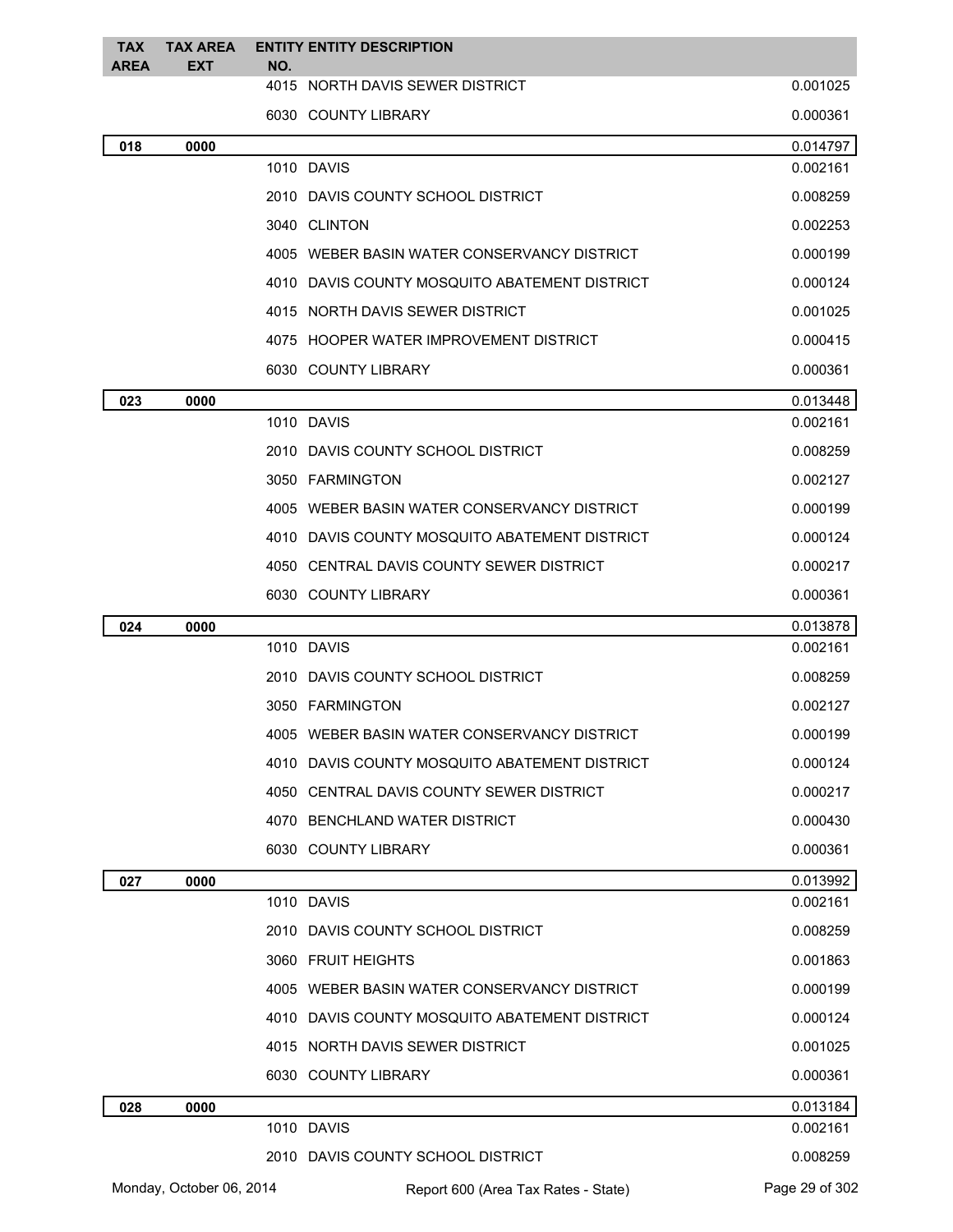| <b>TAX</b><br><b>AREA</b> | <b>TAX AREA</b><br><b>EXT</b> | <b>ENTITY ENTITY DESCRIPTION</b><br>NO.       |          |
|---------------------------|-------------------------------|-----------------------------------------------|----------|
|                           |                               | 3060 FRUIT HEIGHTS                            | 0.001863 |
|                           |                               | 4005 WEBER BASIN WATER CONSERVANCY DISTRICT   | 0.000199 |
|                           |                               | 4010 DAVIS COUNTY MOSQUITO ABATEMENT DISTRICT | 0.000124 |
|                           |                               | 4050 CENTRAL DAVIS COUNTY SEWER DISTRICT      | 0.000217 |
|                           |                               | 6030 COUNTY LIBRARY                           | 0.000361 |
| 029                       | 0000                          |                                               | 0.013614 |
|                           |                               | 1010 DAVIS                                    | 0.002161 |
|                           |                               | 2010 DAVIS COUNTY SCHOOL DISTRICT             | 0.008259 |
|                           |                               | 3060 FRUIT HEIGHTS                            | 0.001863 |
|                           |                               | 4005 WEBER BASIN WATER CONSERVANCY DISTRICT   | 0.000199 |
|                           |                               | 4010 DAVIS COUNTY MOSQUITO ABATEMENT DISTRICT | 0.000124 |
|                           |                               | 4050 CENTRAL DAVIS COUNTY SEWER DISTRICT      | 0.000217 |
|                           |                               | 4070 BENCHLAND WATER DISTRICT                 | 0.000430 |
|                           |                               | 6030 COUNTY LIBRARY                           | 0.000361 |
| 033                       | 0000                          |                                               | 0.013955 |
|                           |                               | 1010 DAVIS                                    | 0.002161 |
|                           |                               | 2010 DAVIS COUNTY SCHOOL DISTRICT             | 0.008259 |
|                           |                               | 3070 KAYSVILLE                                | 0.001826 |
|                           |                               | 4005 WEBER BASIN WATER CONSERVANCY DISTRICT   | 0.000199 |
|                           |                               | 4010 DAVIS COUNTY MOSQUITO ABATEMENT DISTRICT | 0.000124 |
|                           |                               | 4015 NORTH DAVIS SEWER DISTRICT               | 0.001025 |
|                           |                               | 6030 COUNTY LIBRARY                           | 0.000361 |
| 034                       | 0000                          |                                               | 0.013147 |
|                           |                               | 1010 DAVIS                                    | 0.002161 |
|                           |                               | 2010 DAVIS COUNTY SCHOOL DISTRICT             | 0.008259 |
|                           |                               | 3070 KAYSVILLE                                | 0.001826 |
|                           |                               | 4005 WEBER BASIN WATER CONSERVANCY DISTRICT   | 0.000199 |
|                           |                               | 4010 DAVIS COUNTY MOSQUITO ABATEMENT DISTRICT | 0.000124 |
|                           |                               | 4050 CENTRAL DAVIS COUNTY SEWER DISTRICT      | 0.000217 |
|                           |                               | 6030 COUNTY LIBRARY                           | 0.000361 |
| 035                       | 0000                          |                                               | 0.013577 |
|                           |                               | 1010 DAVIS                                    | 0.002161 |
|                           |                               | 2010 DAVIS COUNTY SCHOOL DISTRICT             | 0.008259 |
|                           |                               | 3070 KAYSVILLE                                | 0.001826 |
|                           |                               | 4005 WEBER BASIN WATER CONSERVANCY DISTRICT   | 0.000199 |
|                           |                               | 4010 DAVIS COUNTY MOSQUITO ABATEMENT DISTRICT | 0.000124 |
|                           |                               | 4050 CENTRAL DAVIS COUNTY SEWER DISTRICT      | 0.000217 |
|                           |                               | 4070 BENCHLAND WATER DISTRICT                 | 0.000430 |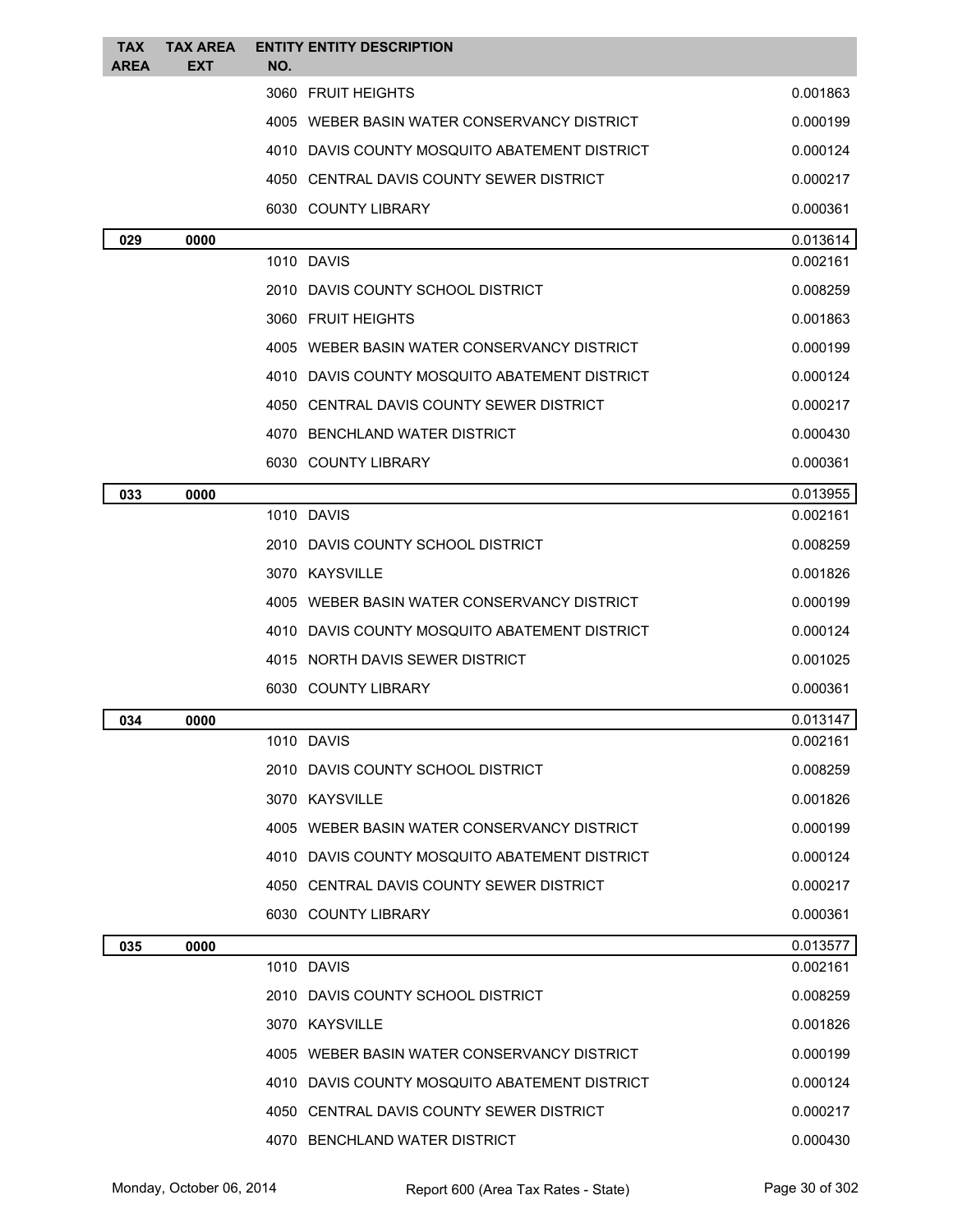| <b>TAX</b><br><b>AREA</b> | <b>TAX AREA</b><br><b>EXT</b> | NO. | <b>ENTITY ENTITY DESCRIPTION</b>              |                |
|---------------------------|-------------------------------|-----|-----------------------------------------------|----------------|
|                           |                               |     | 6030 COUNTY LIBRARY                           | 0.000361       |
| 036                       | 0000                          |     |                                               | 0.013955       |
|                           |                               |     | 1010 DAVIS                                    | 0.002161       |
|                           |                               |     | 2010 DAVIS COUNTY SCHOOL DISTRICT             | 0.008259       |
|                           |                               |     | 3070 KAYSVILLE                                | 0.001826       |
|                           |                               |     | 4005 WEBER BASIN WATER CONSERVANCY DISTRICT   | 0.000199       |
|                           |                               |     | 4010 DAVIS COUNTY MOSQUITO ABATEMENT DISTRICT | 0.000124       |
|                           |                               |     | 4015 NORTH DAVIS SEWER DISTRICT               | 0.001025       |
|                           |                               |     | 4060 MUTTON HOLLOW IMPROVEMENT DISTRICT       |                |
|                           |                               |     | 6030 COUNTY LIBRARY                           | 0.000361       |
| 039                       | 0000                          |     |                                               | 0.014025       |
|                           |                               |     | 1010 DAVIS                                    | 0.002161       |
|                           |                               |     | 2010 DAVIS COUNTY SCHOOL DISTRICT             | 0.008259       |
|                           |                               |     | 3080 LAYTON                                   | 0.001896       |
|                           |                               |     | 4005 WEBER BASIN WATER CONSERVANCY DISTRICT   | 0.000199       |
|                           |                               |     | 4010 DAVIS COUNTY MOSQUITO ABATEMENT DISTRICT | 0.000124       |
|                           |                               |     | 4015 NORTH DAVIS SEWER DISTRICT               | 0.001025       |
|                           |                               |     | 6030 COUNTY LIBRARY                           | 0.000361       |
| 040                       | 0000                          |     |                                               | 0.014025       |
|                           |                               |     | 1010 DAVIS                                    | 0.002161       |
|                           |                               |     | 2010 DAVIS COUNTY SCHOOL DISTRICT             | 0.008259       |
|                           |                               |     | 3080 LAYTON                                   | 0.001896       |
|                           |                               |     | 4005 WEBER BASIN WATER CONSERVANCY DISTRICT   | 0.000199       |
|                           |                               |     | 4010 DAVIS COUNTY MOSQUITO ABATEMENT DISTRICT | 0.000124       |
|                           |                               |     | 4015 NORTH DAVIS SEWER DISTRICT               | 0.001025       |
|                           |                               |     | 4060 MUTTON HOLLOW IMPROVEMENT DISTRICT       |                |
|                           |                               |     | 6030 COUNTY LIBRARY                           | 0.000361       |
| 041                       | 0000                          |     |                                               | 0.013217       |
|                           |                               |     | 1010 DAVIS                                    | 0.002161       |
|                           |                               |     | 2010 DAVIS COUNTY SCHOOL DISTRICT             | 0.008259       |
|                           |                               |     | 3080 LAYTON                                   | 0.001896       |
|                           |                               |     | 4005 WEBER BASIN WATER CONSERVANCY DISTRICT   | 0.000199       |
|                           |                               |     | 4010 DAVIS COUNTY MOSQUITO ABATEMENT DISTRICT | 0.000124       |
|                           |                               |     | 4050 CENTRAL DAVIS COUNTY SEWER DISTRICT      | 0.000217       |
|                           |                               |     | 6030 COUNTY LIBRARY                           | 0.000361       |
| 044                       | 0000                          |     |                                               | 0.013284       |
|                           |                               |     | 1010 DAVIS                                    | 0.002161       |
|                           |                               |     | 2010 DAVIS COUNTY SCHOOL DISTRICT             | 0.008259       |
|                           |                               |     | 3090 NORTH SALT LAKE                          | 0.001541       |
|                           | Monday, October 06, 2014      |     | Report 600 (Area Tax Rates - State)           | Page 31 of 302 |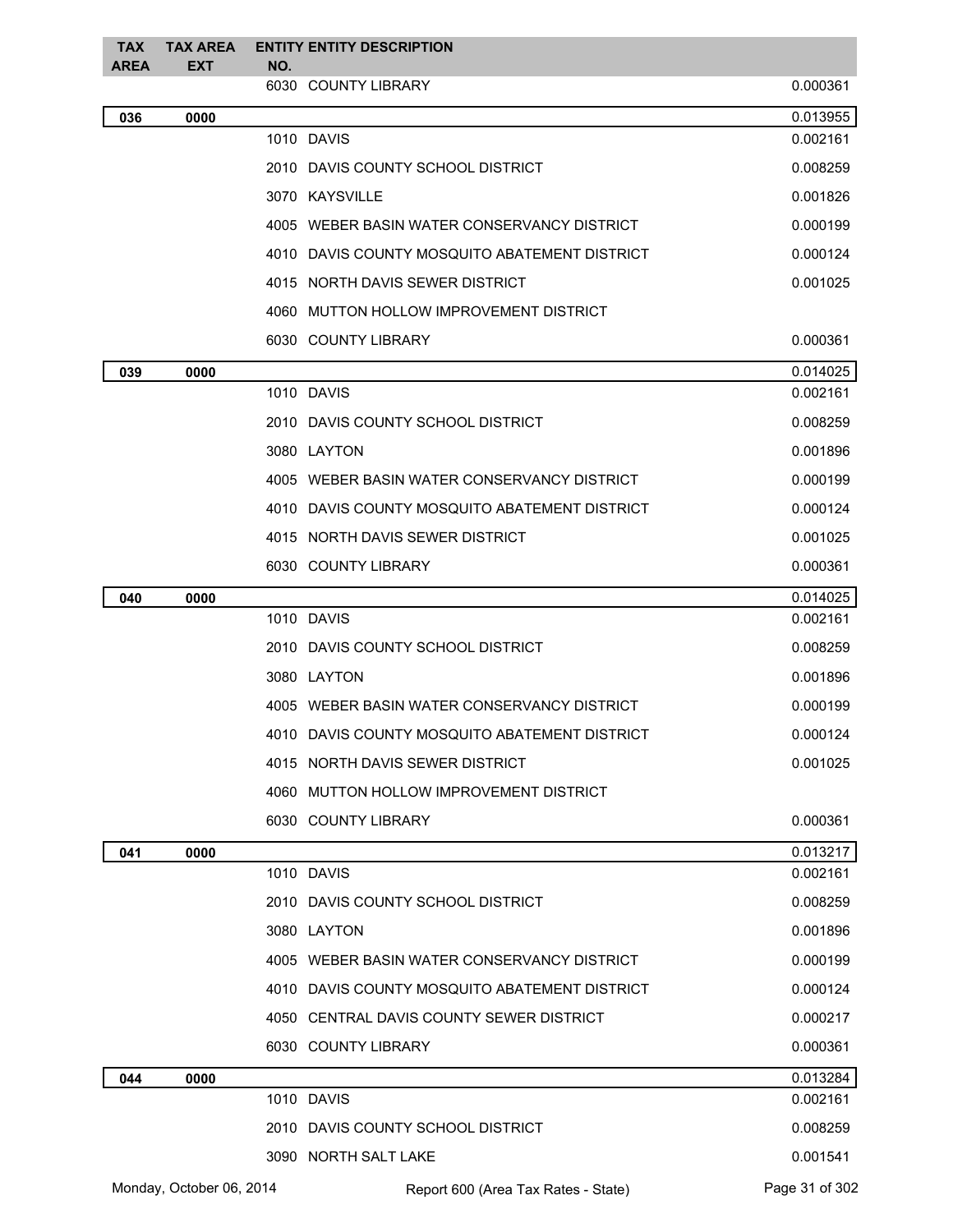| <b>TAX</b><br><b>AREA</b> | <b>TAX AREA</b><br>EXT | <b>ENTITY ENTITY DESCRIPTION</b><br>NO.                |          |
|---------------------------|------------------------|--------------------------------------------------------|----------|
|                           |                        | 4005 WEBER BASIN WATER CONSERVANCY DISTRICT            | 0.000199 |
|                           |                        | 4010 DAVIS COUNTY MOSQUITO ABATEMENT DISTRICT          | 0.000124 |
|                           |                        | 4055 SOUTH DAVIS COUNTY SEWER IMPROVEMENT DISTRICT     | 0.000301 |
|                           |                        | 4100 SOUTH DAVIS RECREATION DISTRICT                   | 0.000338 |
|                           |                        | 6021 WEBER BASIN WATER CONSERVANCY DISTRICT (NSL ONLY) |          |
|                           |                        | 6030 COUNTY LIBRARY                                    | 0.000361 |
| 045                       | 0000                   |                                                        | 0.013530 |
|                           |                        | 1010 DAVIS                                             | 0.002161 |
|                           |                        | 2010 DAVIS COUNTY SCHOOL DISTRICT                      | 0.008259 |
|                           |                        | 3090 NORTH SALT LAKE                                   | 0.001541 |
|                           |                        | 4005 WEBER BASIN WATER CONSERVANCY DISTRICT            | 0.000199 |
|                           |                        | 4010 DAVIS COUNTY MOSQUITO ABATEMENT DISTRICT          | 0.000124 |
|                           |                        | 4030 SOUTH DAVIS COUNTY WATER IMPROVEMENT DISTRICT     | 0.000246 |
|                           |                        | 4055 SOUTH DAVIS COUNTY SEWER IMPROVEMENT DISTRICT     | 0.000301 |
|                           |                        | 4100 SOUTH DAVIS RECREATION DISTRICT                   | 0.000338 |
|                           |                        | 6021 WEBER BASIN WATER CONSERVANCY DISTRICT (NSL ONLY) |          |
|                           |                        | 6030 COUNTY LIBRARY                                    | 0.000361 |
| 046                       | 0000                   |                                                        | 0.012896 |
|                           |                        | 1010 DAVIS                                             | 0.002161 |
|                           |                        | 2010 DAVIS COUNTY SCHOOL DISTRICT                      | 0.008259 |
|                           |                        | 3100 SOUTH WEBER                                       | 0.000954 |
|                           |                        | 4005 WEBER BASIN WATER CONSERVANCY DISTRICT            | 0.000199 |
|                           |                        | 4010 DAVIS COUNTY MOSQUITO ABATEMENT DISTRICT          | 0.000124 |
|                           |                        | 4073 CENTRAL WEBER SEWER IMPROVEMENT DISTRICT          | 0.000838 |
|                           |                        | 6030 COUNTY LIBRARY                                    | 0.000361 |
| 047                       | 0000                   |                                                        | 0.012896 |
|                           |                        | 1010 DAVIS                                             | 0.002161 |
|                           |                        | 2010 DAVIS COUNTY SCHOOL DISTRICT                      | 0.008259 |
|                           |                        | 3100 SOUTH WEBER                                       | 0.000954 |
|                           |                        | 4005 WEBER BASIN WATER CONSERVANCY DISTRICT            | 0.000199 |
|                           |                        | 4010 DAVIS COUNTY MOSQUITO ABATEMENT DISTRICT          | 0.000124 |
|                           |                        | 4073 CENTRAL WEBER SEWER IMPROVEMENT DISTRICT          | 0.000838 |
|                           |                        | 4080 SOUTH WEBER WATER IMPROVEMENT DISTRICT            |          |
|                           |                        | 6030 COUNTY LIBRARY                                    | 0.000361 |
| 048                       | 0000                   |                                                        | 0.012058 |
|                           |                        | 1010 DAVIS                                             | 0.002161 |
|                           |                        | 2010 DAVIS COUNTY SCHOOL DISTRICT                      | 0.008259 |
|                           |                        | 3100 SOUTH WEBER                                       | 0.000954 |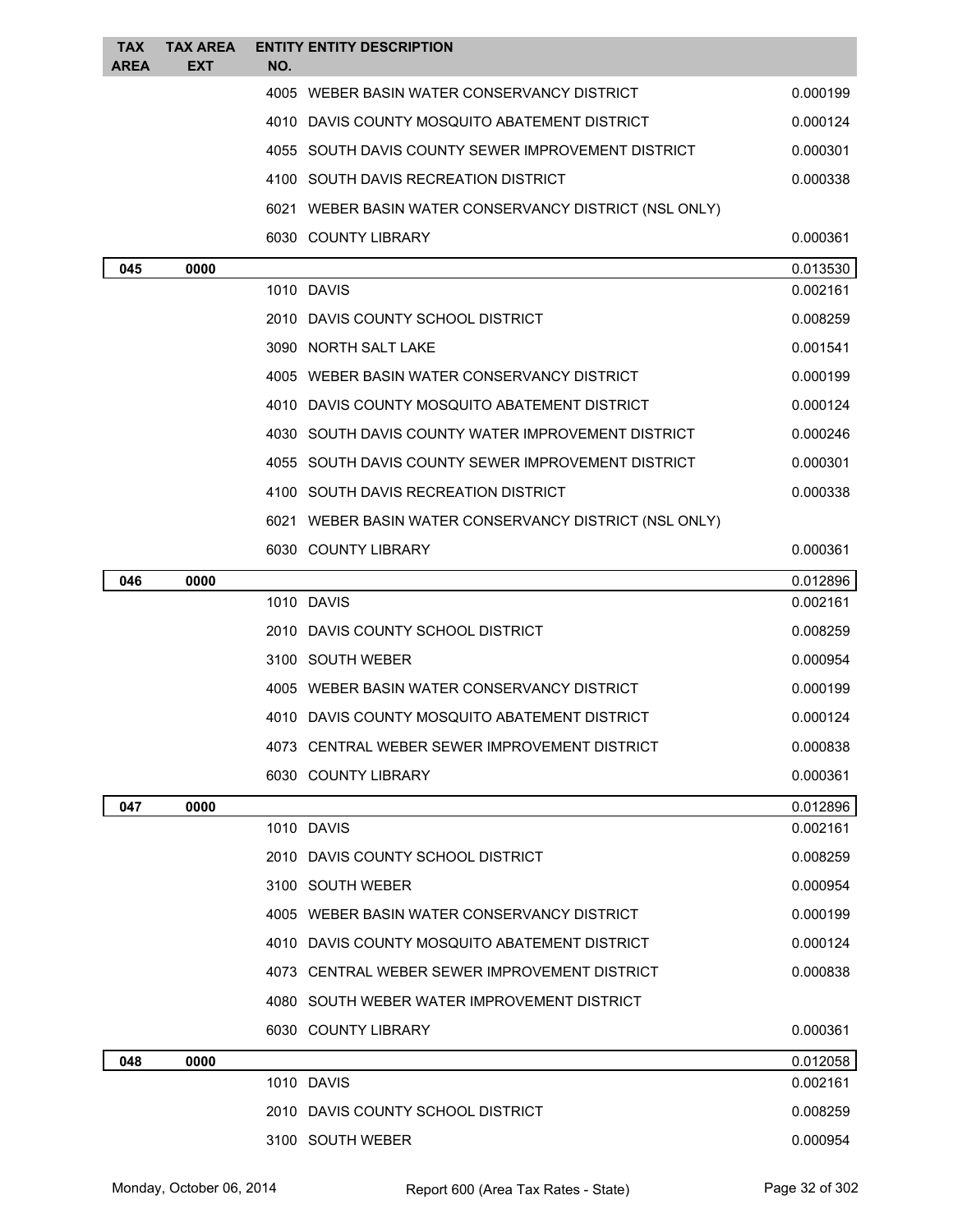| <b>TAX</b><br><b>AREA</b> | <b>TAX AREA</b><br>EXT   | NO. | <b>ENTITY ENTITY DESCRIPTION</b>                             |                      |
|---------------------------|--------------------------|-----|--------------------------------------------------------------|----------------------|
|                           |                          |     | 4005 WEBER BASIN WATER CONSERVANCY DISTRICT                  | 0.000199             |
|                           |                          |     | 4010 DAVIS COUNTY MOSQUITO ABATEMENT DISTRICT                | 0.000124             |
|                           |                          |     | 6030 COUNTY LIBRARY                                          | 0.000361             |
| 050                       | 0000                     |     |                                                              | 0.012058             |
|                           |                          |     | 1010 DAVIS                                                   | 0.002161             |
|                           |                          |     | 2010 DAVIS COUNTY SCHOOL DISTRICT                            | 0.008259             |
|                           |                          |     | 3100 SOUTH WEBER                                             | 0.000954             |
|                           |                          |     | 4005 WEBER BASIN WATER CONSERVANCY DISTRICT                  | 0.000199             |
|                           |                          |     | 4010 DAVIS COUNTY MOSQUITO ABATEMENT DISTRICT                | 0.000124             |
|                           |                          |     | 4080 SOUTH WEBER WATER IMPROVEMENT DISTRICT                  |                      |
|                           |                          |     | 6030 COUNTY LIBRARY                                          | 0.000361             |
| 051                       | 0000                     |     |                                                              | 0.014387             |
|                           |                          |     | 1010 DAVIS                                                   | 0.002161             |
|                           |                          |     | 2010 DAVIS COUNTY SCHOOL DISTRICT                            | 0.008259             |
|                           |                          |     | 3110 SUNSET                                                  | 0.002258             |
|                           |                          |     | 4005 WEBER BASIN WATER CONSERVANCY DISTRICT                  | 0.000199             |
|                           |                          |     | 4010 DAVIS COUNTY MOSQUITO ABATEMENT DISTRICT                | 0.000124             |
|                           |                          |     | 4015 NORTH DAVIS SEWER DISTRICT                              | 0.001025             |
|                           |                          |     | 6020 WEBER BASIN WATER CONSERVANCY DISTRICT (SUNSET ONLY)    |                      |
|                           |                          |     | 6030 COUNTY LIBRARY                                          | 0.000361             |
| 053                       | 0000                     |     |                                                              | 0.012763             |
|                           |                          |     | 1010 DAVIS                                                   | 0.002161             |
|                           |                          |     | 2010 DAVIS COUNTY SCHOOL DISTRICT                            | 0.008259             |
|                           |                          |     | 3120 SYRACUSE                                                | 0.001659             |
|                           |                          |     | 4005 WEBER BASIN WATER CONSERVANCY DISTRICT                  | 0.000199             |
|                           |                          |     | 4010 DAVIS COUNTY MOSQUITO ABATEMENT DISTRICT                | 0.000124             |
|                           |                          |     | 6030 COUNTY LIBRARY                                          | 0.000361             |
| 054                       | 0000                     |     |                                                              | 0.013788             |
|                           |                          |     | 1010 DAVIS                                                   | 0.002161             |
|                           |                          |     | 2010 DAVIS COUNTY SCHOOL DISTRICT                            | 0.008259             |
|                           |                          |     | 3120 SYRACUSE<br>4005 WEBER BASIN WATER CONSERVANCY DISTRICT | 0.001659             |
|                           |                          |     |                                                              | 0.000199             |
|                           |                          |     | 4010 DAVIS COUNTY MOSQUITO ABATEMENT DISTRICT                | 0.000124             |
|                           |                          |     | 4015 NORTH DAVIS SEWER DISTRICT                              | 0.001025             |
|                           |                          |     | 6030 COUNTY LIBRARY                                          | 0.000361             |
| 057                       | 0000                     |     | 1010 DAVIS                                                   | 0.013531<br>0.002161 |
|                           |                          |     | 2010 DAVIS COUNTY SCHOOL DISTRICT                            | 0.008259             |
|                           |                          |     | 3130 WEST BOUNTIFUL                                          | 0.001788             |
|                           | Monday, October 06, 2014 |     | Report 600 (Area Tax Rates - State)                          | Page 33 of 302       |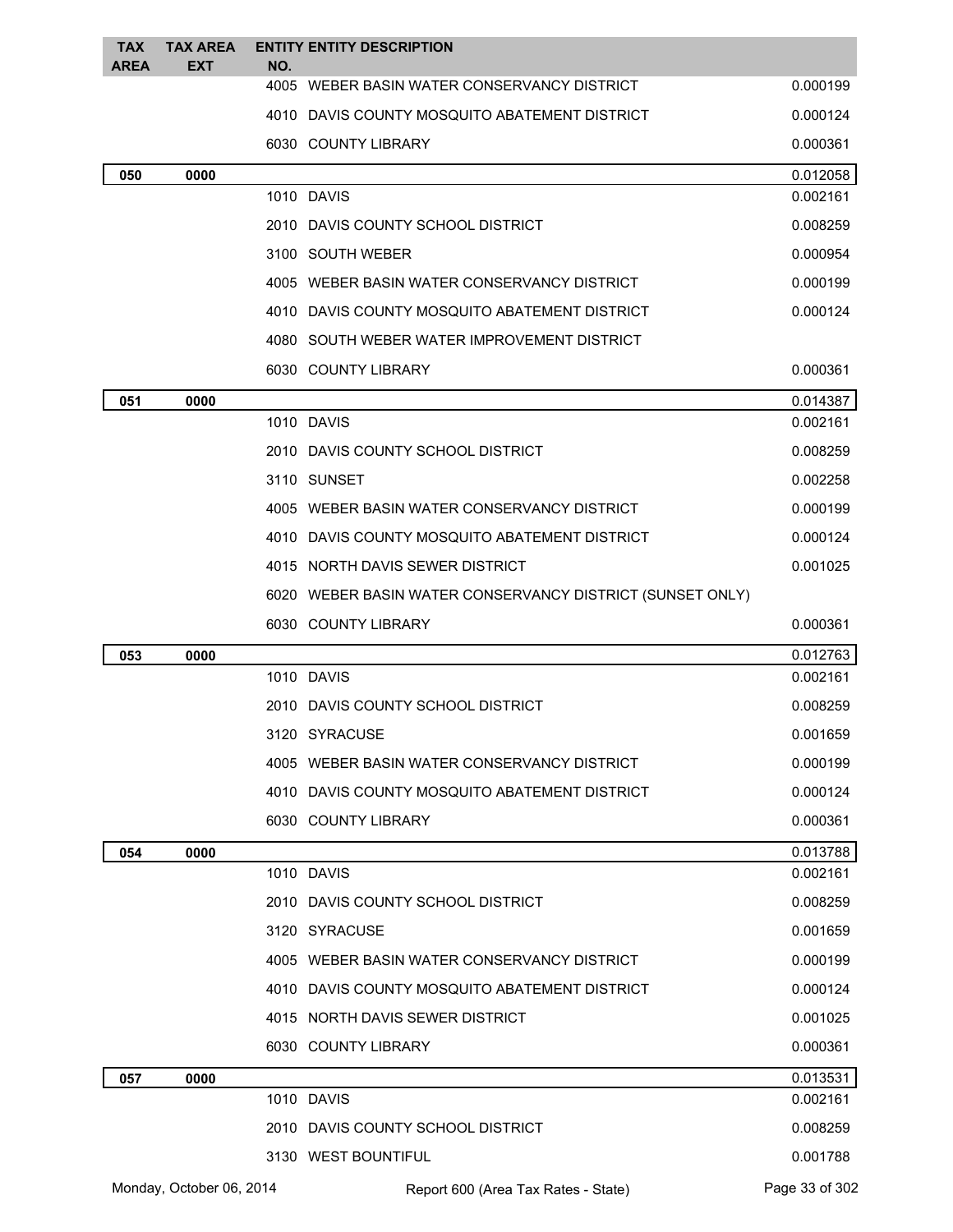| <b>TAX</b><br><b>AREA</b> | <b>TAX AREA</b><br><b>EXT</b> | <b>ENTITY ENTITY DESCRIPTION</b><br>NO.            |          |
|---------------------------|-------------------------------|----------------------------------------------------|----------|
|                           |                               | 4005 WEBER BASIN WATER CONSERVANCY DISTRICT        | 0.000199 |
|                           |                               | 4010 DAVIS COUNTY MOSQUITO ABATEMENT DISTRICT      | 0.000124 |
|                           |                               | 4055 SOUTH DAVIS COUNTY SEWER IMPROVEMENT DISTRICT | 0.000301 |
|                           |                               | 4100 SOUTH DAVIS RECREATION DISTRICT               | 0.000338 |
|                           |                               | 6030 COUNTY LIBRARY                                | 0.000361 |
| 058                       | 0000                          |                                                    | 0.013651 |
|                           |                               | 1010 DAVIS                                         | 0.002161 |
|                           |                               | 2010 DAVIS COUNTY SCHOOL DISTRICT                  | 0.008259 |
|                           |                               | 3130 WEST BOUNTIFUL                                | 0.001788 |
|                           |                               | 4005 WEBER BASIN WATER CONSERVANCY DISTRICT        | 0.000199 |
|                           |                               | 4010 DAVIS COUNTY MOSQUITO ABATEMENT DISTRICT      | 0.000124 |
|                           |                               | 4020 BOUNTIFUL IRRIGATION DISTRICT                 | 0.000120 |
|                           |                               | 4055 SOUTH DAVIS COUNTY SEWER IMPROVEMENT DISTRICT | 0.000301 |
|                           |                               | 4100 SOUTH DAVIS RECREATION DISTRICT               | 0.000338 |
|                           |                               | 6030 COUNTY LIBRARY                                | 0.000361 |
| 063                       | 0000                          |                                                    | 0.014544 |
|                           |                               | 1010 DAVIS                                         | 0.002161 |
|                           |                               | 2010 DAVIS COUNTY SCHOOL DISTRICT                  | 0.008259 |
|                           |                               | 3140 WEST POINT                                    | 0.001036 |
|                           |                               | 4005 WEBER BASIN WATER CONSERVANCY DISTRICT        | 0.000199 |
|                           |                               | 4010 DAVIS COUNTY MOSQUITO ABATEMENT DISTRICT      | 0.000124 |
|                           |                               | 4015 NORTH DAVIS SEWER DISTRICT                    | 0.001025 |
|                           |                               | 4110 NORTH DAVIS FIRE DISTRICT                     | 0.001379 |
|                           |                               | 6030 COUNTY LIBRARY                                | 0.000361 |
| 064                       | 0000                          |                                                    | 0.014959 |
|                           |                               | 1010 DAVIS                                         | 0.002161 |
|                           |                               | 2010 DAVIS COUNTY SCHOOL DISTRICT                  | 0.008259 |
|                           |                               | 3140 WEST POINT                                    | 0.001036 |
|                           |                               | 4005 WEBER BASIN WATER CONSERVANCY DISTRICT        | 0.000199 |
|                           |                               | 4010 DAVIS COUNTY MOSQUITO ABATEMENT DISTRICT      | 0.000124 |
|                           |                               | 4015 NORTH DAVIS SEWER DISTRICT                    | 0.001025 |
|                           |                               | 4075 HOOPER WATER IMPROVEMENT DISTRICT             | 0.000415 |
|                           |                               | 4110 NORTH DAVIS FIRE DISTRICT                     | 0.001379 |
|                           |                               | 6030 COUNTY LIBRARY                                | 0.000361 |
| 065                       | 0000                          |                                                    | 0.013519 |
|                           |                               | 1010 DAVIS                                         | 0.002161 |
|                           |                               | 2010 DAVIS COUNTY SCHOOL DISTRICT                  | 0.008259 |
|                           |                               | 3140 WEST POINT                                    | 0.001036 |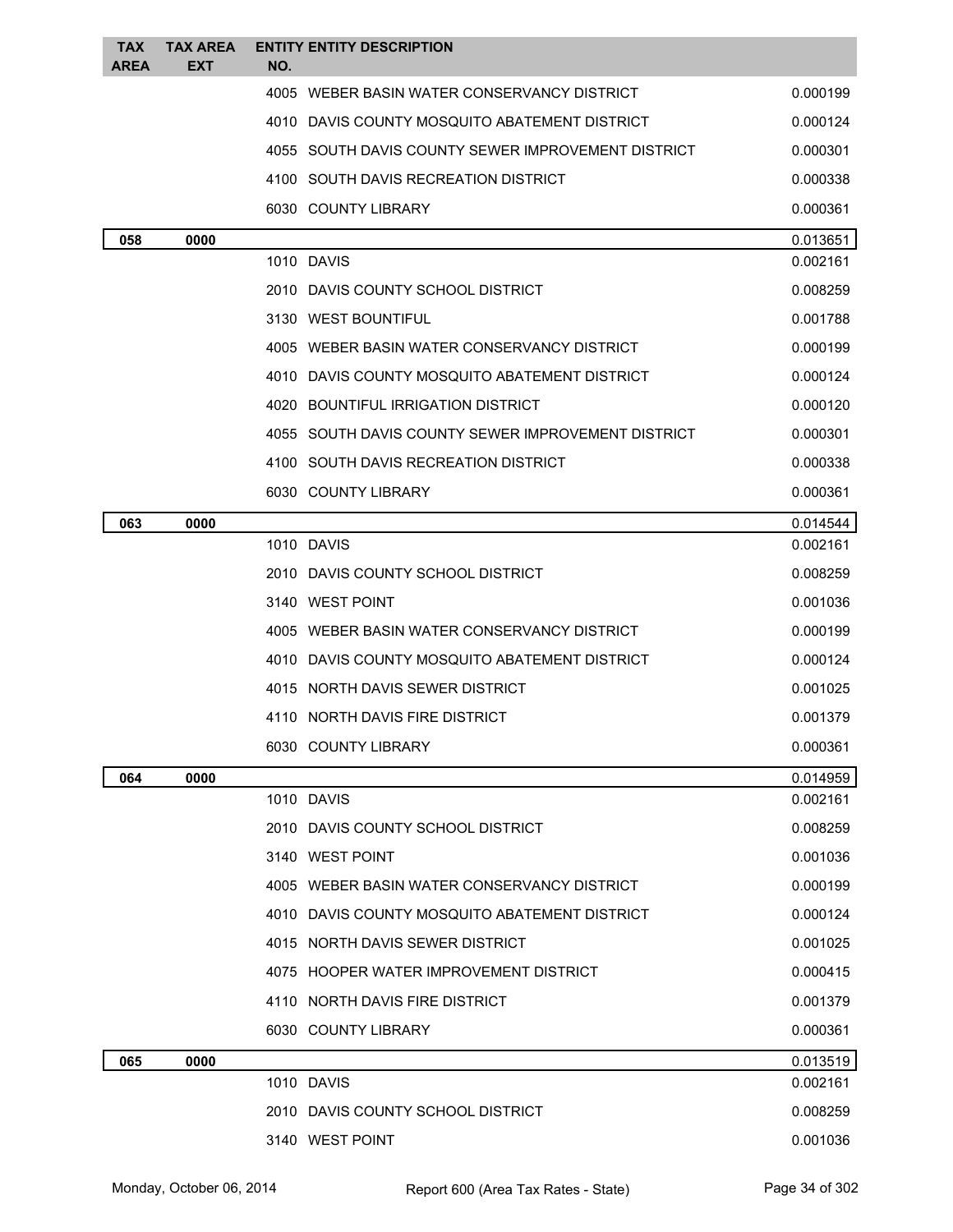| <b>TAX</b><br><b>AREA</b> | <b>TAX AREA</b><br><b>EXT</b> | <b>ENTITY ENTITY DESCRIPTION</b>                   |          |
|---------------------------|-------------------------------|----------------------------------------------------|----------|
|                           |                               | NO.<br>4005 WEBER BASIN WATER CONSERVANCY DISTRICT | 0.000199 |
|                           |                               | 4010 DAVIS COUNTY MOSQUITO ABATEMENT DISTRICT      | 0.000124 |
|                           |                               | 4110 NORTH DAVIS FIRE DISTRICT                     | 0.001379 |
|                           |                               | 6030 COUNTY LIBRARY                                | 0.000361 |
| 066                       | 0000                          |                                                    | 0.013934 |
|                           |                               | 1010 DAVIS                                         | 0.002161 |
|                           |                               | 2010 DAVIS COUNTY SCHOOL DISTRICT                  | 0.008259 |
|                           |                               | 3140 WEST POINT                                    | 0.001036 |
|                           |                               | 4005 WEBER BASIN WATER CONSERVANCY DISTRICT        | 0.000199 |
|                           |                               | 4010 DAVIS COUNTY MOSQUITO ABATEMENT DISTRICT      | 0.000124 |
|                           |                               | 4075 HOOPER WATER IMPROVEMENT DISTRICT             | 0.000415 |
|                           |                               | 4110 NORTH DAVIS FIRE DISTRICT                     | 0.001379 |
|                           |                               | 6030 COUNTY LIBRARY                                | 0.000361 |
| 070                       | 0000                          |                                                    | 0.012656 |
|                           |                               | 1010 DAVIS                                         | 0.002161 |
|                           |                               | 2010 DAVIS COUNTY SCHOOL DISTRICT                  | 0.008259 |
|                           |                               | 3150 WOODS CROSS CITY                              | 0.000913 |
|                           |                               | 4005 WEBER BASIN WATER CONSERVANCY DISTRICT        | 0.000199 |
|                           |                               | 4010 DAVIS COUNTY MOSQUITO ABATEMENT DISTRICT      | 0.000124 |
|                           |                               | 4055 SOUTH DAVIS COUNTY SEWER IMPROVEMENT DISTRICT | 0.000301 |
|                           |                               | 4100 SOUTH DAVIS RECREATION DISTRICT               | 0.000338 |
|                           |                               | 6030 COUNTY LIBRARY                                | 0.000361 |
| 071                       | 0000                          |                                                    | 0.012776 |
|                           |                               | 1010 DAVIS                                         | 0.002161 |
|                           |                               | 2010 DAVIS COUNTY SCHOOL DISTRICT                  | 0.008259 |
|                           |                               | 3150 WOODS CROSS CITY                              | 0.000913 |
|                           |                               | 4005 WEBER BASIN WATER CONSERVANCY DISTRICT        | 0.000199 |
|                           |                               | 4010 DAVIS COUNTY MOSQUITO ABATEMENT DISTRICT      | 0.000124 |
|                           |                               | 4020 BOUNTIFUL IRRIGATION DISTRICT                 | 0.000120 |
|                           |                               | 4055 SOUTH DAVIS COUNTY SEWER IMPROVEMENT DISTRICT | 0.000301 |
|                           |                               | 4100 SOUTH DAVIS RECREATION DISTRICT               | 0.000338 |
|                           |                               | 6030 COUNTY LIBRARY                                | 0.000361 |
| 072                       | 0000                          |                                                    | 0.013022 |
|                           |                               | 1010 DAVIS                                         | 0.002161 |
|                           |                               | 2010 DAVIS COUNTY SCHOOL DISTRICT                  | 0.008259 |
|                           |                               | 3150 WOODS CROSS CITY                              | 0.000913 |
|                           |                               | 4005 WEBER BASIN WATER CONSERVANCY DISTRICT        | 0.000199 |
|                           |                               | 4010 DAVIS COUNTY MOSQUITO ABATEMENT DISTRICT      | 0.000124 |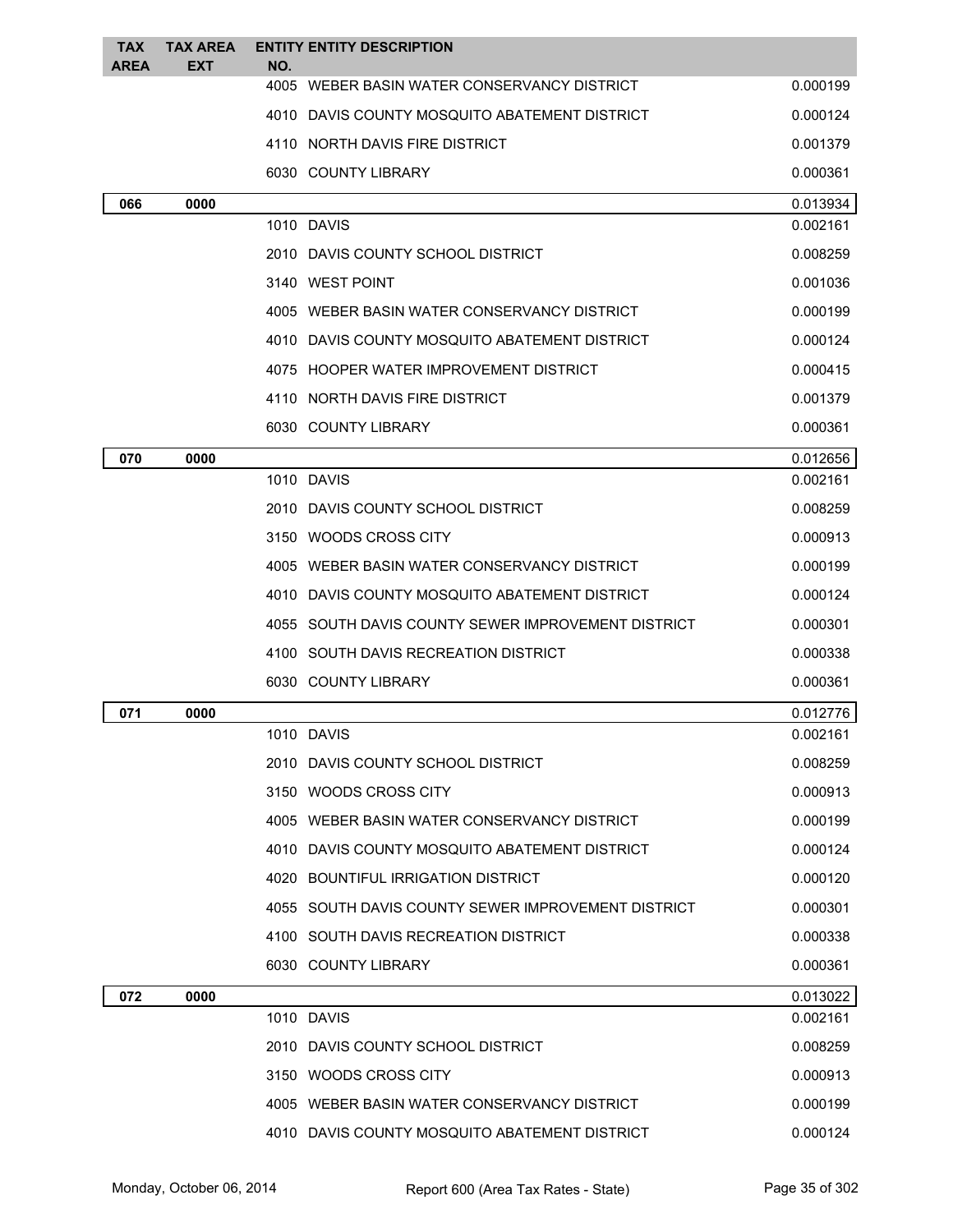| <b>TAX</b>  | <b>TAX AREA</b> | <b>ENTITY ENTITY DESCRIPTION</b>                   |          |
|-------------|-----------------|----------------------------------------------------|----------|
| <b>AREA</b> | EXT             | NO.<br>4020<br>BOUNTIFUL IRRIGATION DISTRICT       | 0.000120 |
|             |                 | 4030 SOUTH DAVIS COUNTY WATER IMPROVEMENT DISTRICT | 0.000246 |
|             |                 | 4055 SOUTH DAVIS COUNTY SEWER IMPROVEMENT DISTRICT | 0.000301 |
|             |                 | 4100 SOUTH DAVIS RECREATION DISTRICT               | 0.000338 |
|             |                 | 6030 COUNTY LIBRARY                                | 0.000361 |
| 073         | 0000            |                                                    | 0.012902 |
|             |                 | 1010 DAVIS                                         | 0.002161 |
|             |                 | 2010 DAVIS COUNTY SCHOOL DISTRICT                  | 0.008259 |
|             |                 | 3150 WOODS CROSS CITY                              | 0.000913 |
|             |                 | 4005 WEBER BASIN WATER CONSERVANCY DISTRICT        | 0.000199 |
|             |                 | 4010 DAVIS COUNTY MOSQUITO ABATEMENT DISTRICT      | 0.000124 |
|             |                 | 4030 SOUTH DAVIS COUNTY WATER IMPROVEMENT DISTRICT | 0.000246 |
|             |                 | 4055 SOUTH DAVIS COUNTY SEWER IMPROVEMENT DISTRICT | 0.000301 |
|             |                 | 4100 SOUTH DAVIS RECREATION DISTRICT               | 0.000338 |
|             |                 | 6030 COUNTY LIBRARY                                | 0.000361 |
| 077         | 0000            |                                                    | 0.012324 |
|             |                 | 1010 DAVIS                                         | 0.002161 |
|             |                 | 2010 DAVIS COUNTY SCHOOL DISTRICT                  | 0.008259 |
|             |                 | 4005 WEBER BASIN WATER CONSERVANCY DISTRICT        | 0.000199 |
|             |                 | DAVIS COUNTY MOSQUITO ABATEMENT DISTRICT<br>4010   | 0.000124 |
|             |                 | DAVIS COUNTY SERVICE AREA #1<br>4040               | 0.001003 |
|             |                 | CENTRAL DAVIS COUNTY SEWER DISTRICT<br>4050        | 0.000217 |
|             |                 | 6030 COUNTY LIBRARY                                | 0.000361 |
| 078         | 0000            |                                                    | 0.012408 |
|             |                 | 1010 DAVIS                                         | 0.002161 |
|             |                 | 2010 DAVIS COUNTY SCHOOL DISTRICT                  | 0.008259 |
|             |                 | 4005 WEBER BASIN WATER CONSERVANCY DISTRICT        | 0.000199 |
|             |                 | 4010 DAVIS COUNTY MOSQUITO ABATEMENT DISTRICT      | 0.000124 |
|             |                 | 4040 DAVIS COUNTY SERVICE AREA #1                  | 0.001003 |
|             |                 | 4055 SOUTH DAVIS COUNTY SEWER IMPROVEMENT DISTRICT | 0.000301 |
|             |                 | 6030 COUNTY LIBRARY                                | 0.000361 |
| 079         | 0000            |                                                    | 0.011743 |
|             |                 | 1010 DAVIS                                         | 0.002161 |
|             |                 | 2010 DAVIS COUNTY SCHOOL DISTRICT                  | 0.008259 |
|             |                 | 4005 WEBER BASIN WATER CONSERVANCY DISTRICT        | 0.000199 |
|             |                 | 4010 DAVIS COUNTY MOSQUITO ABATEMENT DISTRICT      | 0.000124 |
|             |                 | 4055 SOUTH DAVIS COUNTY SEWER IMPROVEMENT DISTRICT | 0.000301 |
|             |                 | 4100 SOUTH DAVIS RECREATION DISTRICT               | 0.000338 |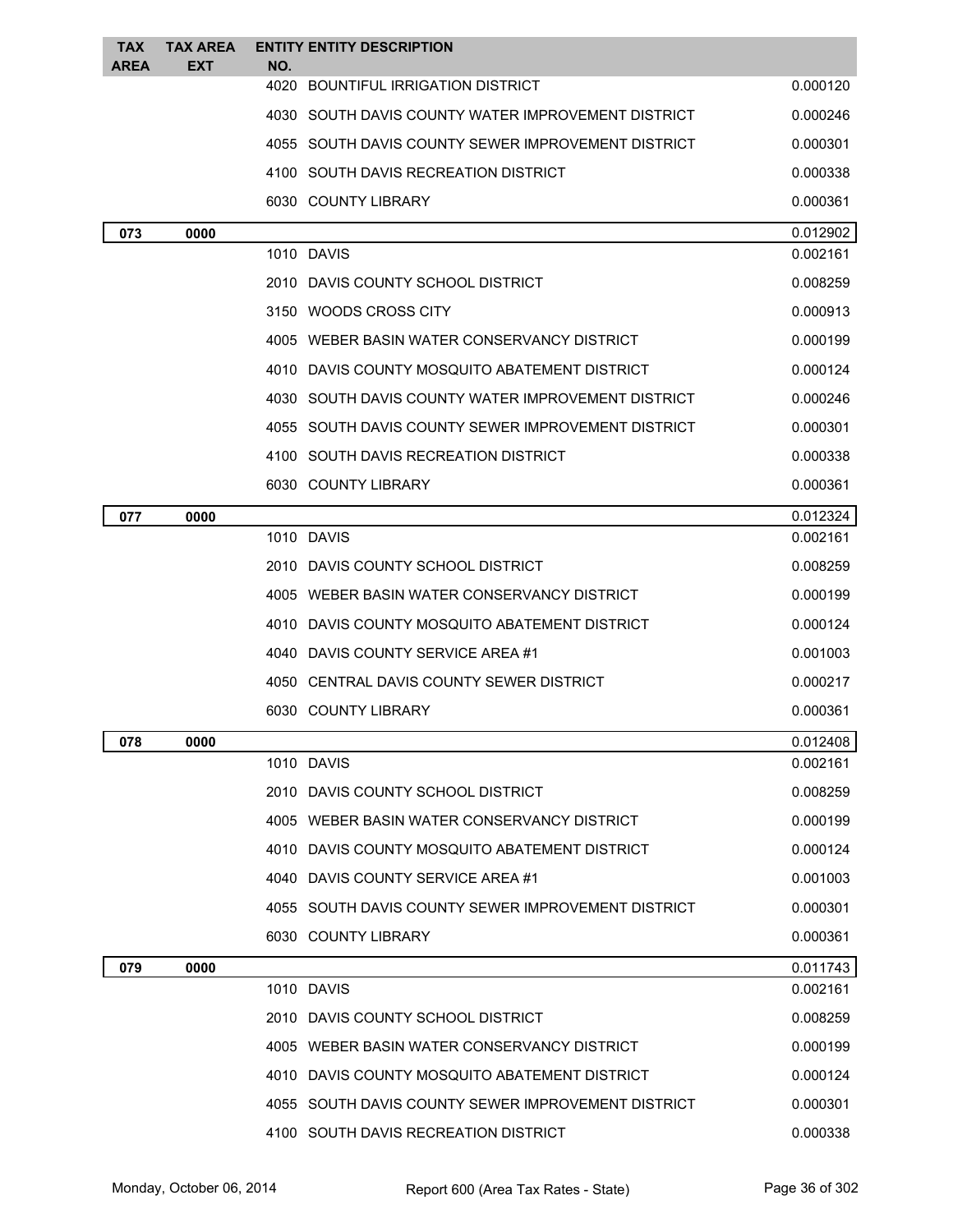| <b>TAX</b><br><b>AREA</b> | <b>TAX AREA</b><br><b>EXT</b> | NO. | <b>ENTITY ENTITY DESCRIPTION</b>                   |                |
|---------------------------|-------------------------------|-----|----------------------------------------------------|----------------|
|                           |                               |     | 6030 COUNTY LIBRARY                                | 0.000361       |
| 080                       | 0000                          |     |                                                    | 0.012522       |
|                           |                               |     | 1010 DAVIS                                         | 0.002161       |
|                           |                               |     | 2010 DAVIS COUNTY SCHOOL DISTRICT                  | 0.008259       |
|                           |                               |     | 4005 WEBER BASIN WATER CONSERVANCY DISTRICT        | 0.000199       |
|                           |                               |     | 4010 DAVIS COUNTY MOSQUITO ABATEMENT DISTRICT      | 0.000124       |
|                           |                               |     | 4040 DAVIS COUNTY SERVICE AREA #1                  | 0.001003       |
|                           |                               |     | 4075 HOOPER WATER IMPROVEMENT DISTRICT             | 0.000415       |
|                           |                               |     | 6030 COUNTY LIBRARY                                | 0.000361       |
| 081                       | 0000                          |     |                                                    | 0.013132       |
|                           |                               |     | 1010 DAVIS                                         | 0.002161       |
|                           |                               |     | 2010 DAVIS COUNTY SCHOOL DISTRICT                  | 0.008259       |
|                           |                               |     | 4005 WEBER BASIN WATER CONSERVANCY DISTRICT        | 0.000199       |
|                           |                               |     | 4010 DAVIS COUNTY MOSQUITO ABATEMENT DISTRICT      | 0.000124       |
|                           |                               |     | 4015 NORTH DAVIS SEWER DISTRICT                    | 0.001025       |
|                           |                               |     | 4040 DAVIS COUNTY SERVICE AREA #1                  | 0.001003       |
|                           |                               |     | 6030 COUNTY LIBRARY                                | 0.000361       |
| 082                       | 0000                          |     |                                                    | 0.013132       |
|                           |                               |     | 1010 DAVIS                                         | 0.002161       |
|                           |                               |     | 2010 DAVIS COUNTY SCHOOL DISTRICT                  | 0.008259       |
|                           |                               |     | 4005 WEBER BASIN WATER CONSERVANCY DISTRICT        | 0.000199       |
|                           |                               |     | 4010 DAVIS COUNTY MOSQUITO ABATEMENT DISTRICT      | 0.000124       |
|                           |                               |     | 4015 NORTH DAVIS SEWER DISTRICT                    | 0.001025       |
|                           |                               |     | 4040 DAVIS COUNTY SERVICE AREA #1                  | 0.001003       |
|                           |                               |     | 4060 MUTTON HOLLOW IMPROVEMENT DISTRICT            |                |
|                           |                               |     | 6030 COUNTY LIBRARY                                | 0.000361       |
| 084                       | 0000                          |     |                                                    | 0.012746       |
|                           |                               |     | 1010 DAVIS                                         | 0.002161       |
|                           |                               |     | 2010 DAVIS COUNTY SCHOOL DISTRICT                  | 0.008259       |
|                           |                               |     | 4005 WEBER BASIN WATER CONSERVANCY DISTRICT        | 0.000199       |
|                           |                               |     | 4010 DAVIS COUNTY MOSQUITO ABATEMENT DISTRICT      | 0.000124       |
|                           |                               |     | 4040 DAVIS COUNTY SERVICE AREA #1                  | 0.001003       |
|                           |                               |     | 4055 SOUTH DAVIS COUNTY SEWER IMPROVEMENT DISTRICT | 0.000301       |
|                           |                               |     | 4100 SOUTH DAVIS RECREATION DISTRICT               | 0.000338       |
|                           |                               |     | 6030 COUNTY LIBRARY                                | 0.000361       |
| 085                       | 0000                          |     |                                                    | 0.012528       |
|                           |                               |     | 1010 DAVIS                                         | 0.002161       |
|                           |                               |     | 2010 DAVIS COUNTY SCHOOL DISTRICT                  | 0.008259       |
|                           |                               |     | 4005 WEBER BASIN WATER CONSERVANCY DISTRICT        | 0.000199       |
|                           | Monday, October 06, 2014      |     | Report 600 (Area Tax Rates - State)                | Page 37 of 302 |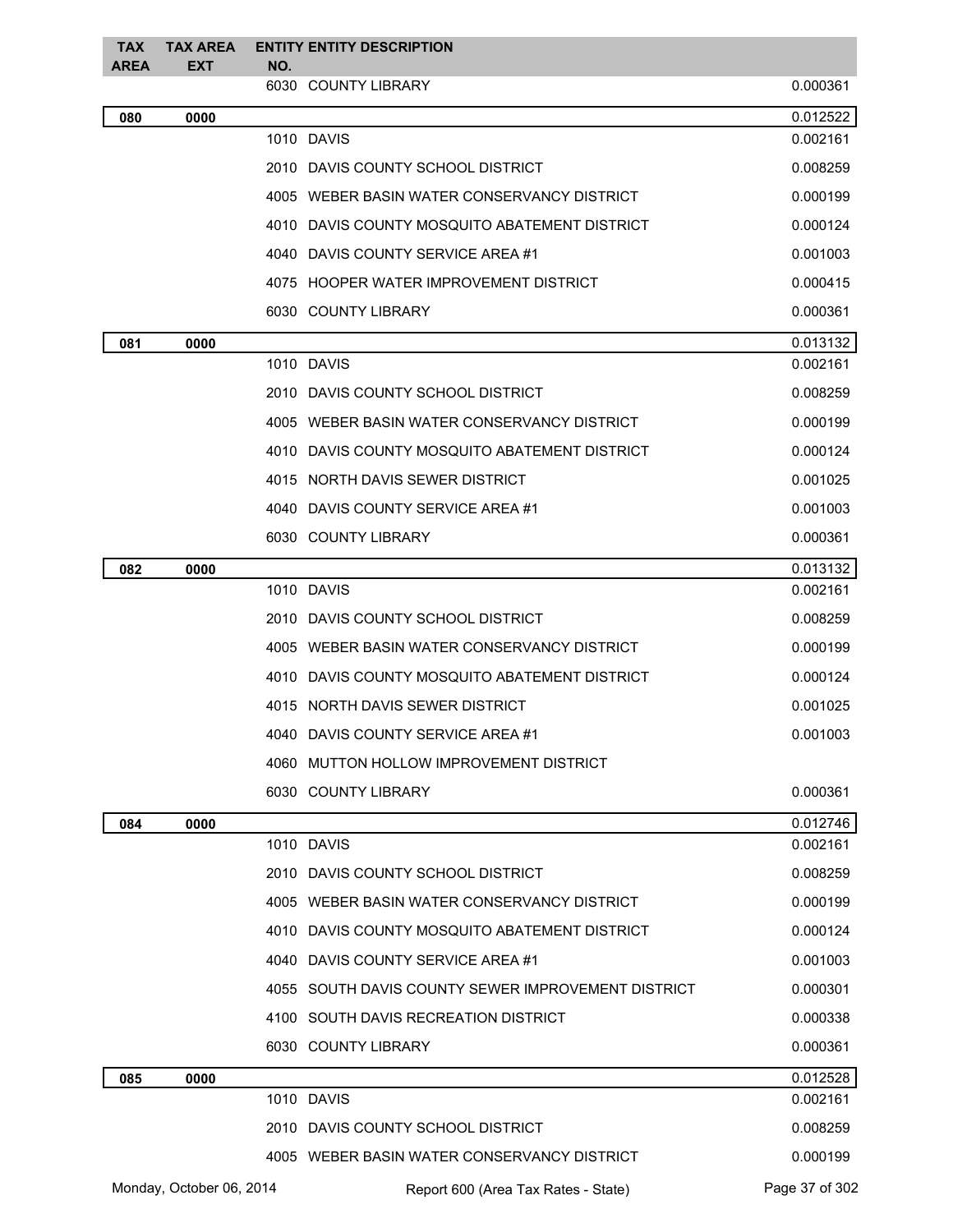| TAX<br><b>AREA</b> | <b>TAX AREA</b><br>EXT | <b>ENTITY ENTITY DESCRIPTION</b><br>NO.            |                      |
|--------------------|------------------------|----------------------------------------------------|----------------------|
|                    |                        | 4010 DAVIS COUNTY MOSQUITO ABATEMENT DISTRICT      | 0.000124             |
|                    |                        | 4020 BOUNTIFUL IRRIGATION DISTRICT                 | 0.000120             |
|                    |                        | 4040 DAVIS COUNTY SERVICE AREA #1                  | 0.001003             |
|                    |                        | 4055 SOUTH DAVIS COUNTY SEWER IMPROVEMENT DISTRICT | 0.000301             |
|                    |                        | 6030 COUNTY LIBRARY                                | 0.000361             |
| 086                | 0000                   |                                                    | 0.012866             |
|                    |                        | 1010 DAVIS                                         | 0.002161             |
|                    |                        | 2010 DAVIS COUNTY SCHOOL DISTRICT                  | 0.008259             |
|                    |                        | 4005 WEBER BASIN WATER CONSERVANCY DISTRICT        | 0.000199             |
|                    |                        | 4010 DAVIS COUNTY MOSQUITO ABATEMENT DISTRICT      | 0.000124             |
|                    |                        | 4020 BOUNTIFUL IRRIGATION DISTRICT                 | 0.000120             |
|                    |                        | 4040 DAVIS COUNTY SERVICE AREA #1                  | 0.001003             |
|                    |                        | 4055 SOUTH DAVIS COUNTY SEWER IMPROVEMENT DISTRICT | 0.000301             |
|                    |                        | 4100 SOUTH DAVIS RECREATION DISTRICT               | 0.000338             |
|                    |                        | 6030 COUNTY LIBRARY                                | 0.000361             |
| 087                | 0000                   |                                                    | 0.012992             |
|                    |                        | 1010 DAVIS                                         | 0.002161             |
|                    |                        | 2010 DAVIS COUNTY SCHOOL DISTRICT                  | 0.008259             |
|                    |                        | 4005 WEBER BASIN WATER CONSERVANCY DISTRICT        | 0.000199             |
|                    |                        | DAVIS COUNTY MOSQUITO ABATEMENT DISTRICT<br>4010   | 0.000124             |
|                    |                        | 4030 SOUTH DAVIS COUNTY WATER IMPROVEMENT DISTRICT | 0.000246             |
|                    |                        | 4040 DAVIS COUNTY SERVICE AREA #1                  | 0.001003             |
|                    |                        | 4055 SOUTH DAVIS COUNTY SEWER IMPROVEMENT DISTRICT | 0.000301             |
|                    |                        | 4100 SOUTH DAVIS RECREATION DISTRICT               | 0.000338             |
|                    |                        | 6030 COUNTY LIBRARY                                | 0.000361             |
| 088                | 0000                   | 1010 DAVIS                                         | 0.012107<br>0.002161 |
|                    |                        | 2010 DAVIS COUNTY SCHOOL DISTRICT                  | 0.008259             |
|                    |                        | 4005 WEBER BASIN WATER CONSERVANCY DISTRICT        | 0.000199             |
|                    |                        | 4010 DAVIS COUNTY MOSQUITO ABATEMENT DISTRICT      | 0.000124             |
|                    |                        | 4040 DAVIS COUNTY SERVICE AREA #1                  | 0.001003             |
|                    |                        | 6030 COUNTY LIBRARY                                | 0.000361             |
| 089                | 0000                   |                                                    | 0.012445             |
|                    |                        | 1010 DAVIS                                         | 0.002161             |
|                    |                        | 2010 DAVIS COUNTY SCHOOL DISTRICT                  | 0.008259             |
|                    |                        | 4005 WEBER BASIN WATER CONSERVANCY DISTRICT        | 0.000199             |
|                    |                        | 4010 DAVIS COUNTY MOSQUITO ABATEMENT DISTRICT      | 0.000124             |
|                    |                        | 4040 DAVIS COUNTY SERVICE AREA #1                  | 0.001003             |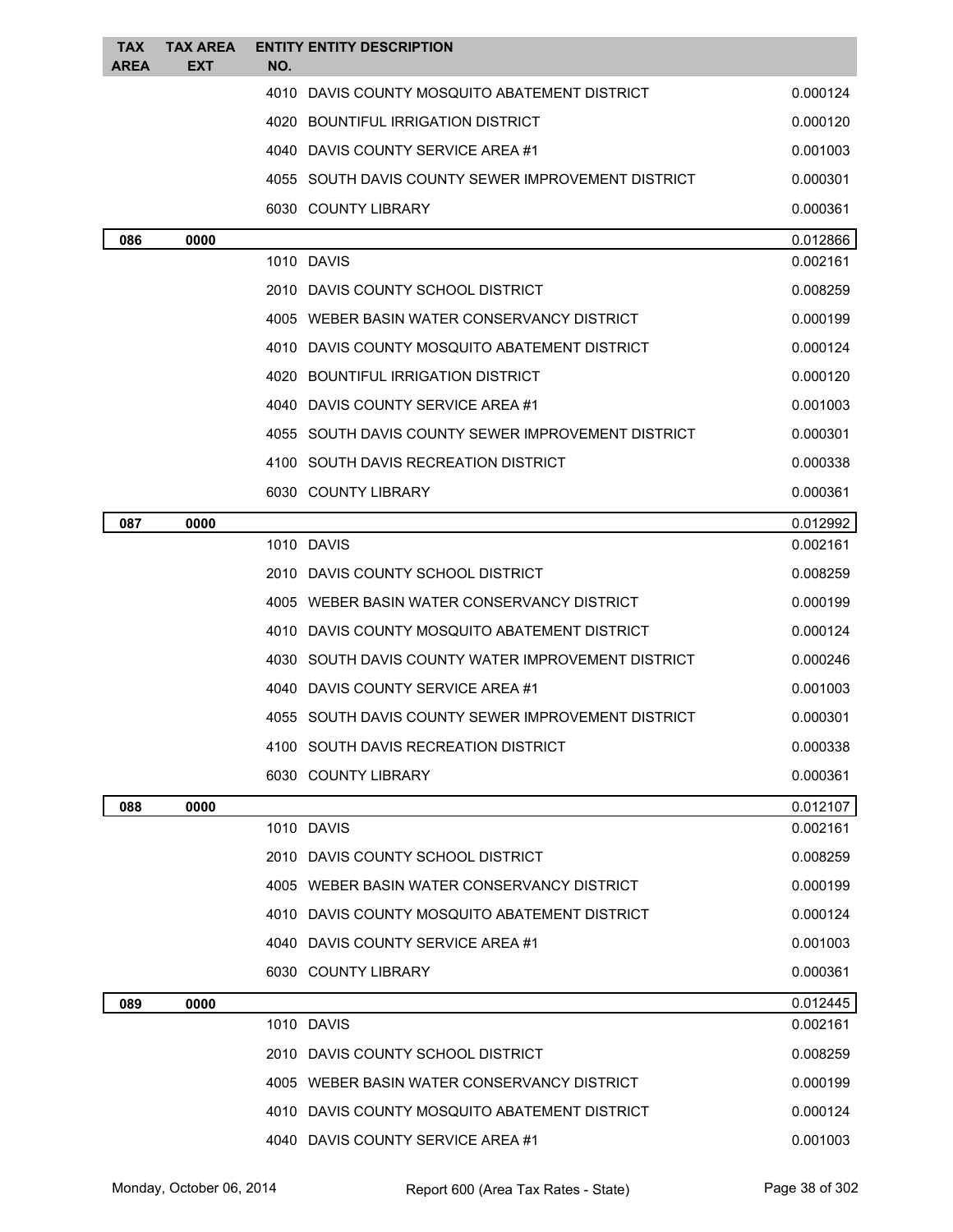| <b>TAX</b><br><b>AREA</b> | <b>TAX AREA</b><br><b>EXT</b> | NO. | <b>ENTITY ENTITY DESCRIPTION</b>                                                                    |                            |
|---------------------------|-------------------------------|-----|-----------------------------------------------------------------------------------------------------|----------------------------|
|                           |                               |     | 4100 SOUTH DAVIS RECREATION DISTRICT                                                                | 0.000338                   |
|                           |                               |     | 6030 COUNTY LIBRARY                                                                                 | 0.000361                   |
| 090                       | 0000                          |     |                                                                                                     | 0.012754                   |
|                           |                               |     | 1010 DAVIS                                                                                          | 0.002161                   |
|                           |                               |     | 2010 DAVIS COUNTY SCHOOL DISTRICT                                                                   | 0.008259                   |
|                           |                               |     | 4005 WEBER BASIN WATER CONSERVANCY DISTRICT                                                         | 0.000199                   |
|                           |                               |     | 4010 DAVIS COUNTY MOSQUITO ABATEMENT DISTRICT                                                       | 0.000124                   |
|                           |                               |     | 4040 DAVIS COUNTY SERVICE AREA #1                                                                   | 0.001003                   |
|                           |                               |     | 4050 CENTRAL DAVIS COUNTY SEWER DISTRICT                                                            | 0.000217                   |
|                           |                               |     | 4070 BENCHLAND WATER DISTRICT                                                                       | 0.000430                   |
|                           |                               |     | 6030 COUNTY LIBRARY                                                                                 | 0.000361                   |
| 091                       | 0000                          |     |                                                                                                     | 0.010781                   |
|                           |                               |     | 1010 DAVIS                                                                                          | 0.002161                   |
|                           |                               |     | 2010 DAVIS COUNTY SCHOOL DISTRICT                                                                   | 0.008259                   |
|                           |                               |     | 6030 COUNTY LIBRARY                                                                                 | 0.000361                   |
| 092                       | 0000                          |     |                                                                                                     | 0.012945                   |
|                           |                               |     | 1010 DAVIS                                                                                          | 0.002161                   |
|                           |                               |     | 2010 DAVIS COUNTY SCHOOL DISTRICT                                                                   | 0.008259                   |
|                           |                               |     | 4005 WEBER BASIN WATER CONSERVANCY DISTRICT                                                         | 0.000199                   |
|                           |                               |     | 4010 DAVIS COUNTY MOSQUITO ABATEMENT DISTRICT                                                       | 0.000124                   |
|                           |                               |     | 4040 DAVIS COUNTY SERVICE AREA #1                                                                   | 0.001003                   |
|                           |                               |     | 4073 CENTRAL WEBER SEWER IMPROVEMENT DISTRICT                                                       | 0.000838                   |
|                           |                               |     | 6030 COUNTY LIBRARY                                                                                 | 0.000361                   |
| 1013                      | 0000                          |     | 1010 DAVIS                                                                                          | 0.015308                   |
|                           |                               |     |                                                                                                     | 0.002161                   |
|                           |                               |     | 2010 DAVIS COUNTY SCHOOL DISTRICT                                                                   | 0.008259                   |
|                           |                               |     | 3030 CLEARFIELD                                                                                     | 0.001800                   |
|                           |                               |     | 4005 WEBER BASIN WATER CONSERVANCY DISTRICT                                                         | 0.000199                   |
|                           |                               |     | 4010 DAVIS COUNTY MOSQUITO ABATEMENT DISTRICT                                                       | 0.000124                   |
|                           |                               |     | 4015 NORTH DAVIS SEWER DISTRICT                                                                     | 0.001025                   |
|                           |                               |     | 4110 NORTH DAVIS FIRE DISTRICT                                                                      | 0.001379                   |
|                           |                               |     | 6030 COUNTY LIBRARY                                                                                 | 0.000361                   |
| 108                       | 0000                          |     | 1010 DAVIS                                                                                          | 0.012815<br>0.002161       |
|                           |                               |     | 2010 DAVIS COUNTY SCHOOL DISTRICT                                                                   | 0.008259                   |
|                           |                               |     | 3020 CENTERVILLE                                                                                    | 0.001072                   |
|                           |                               |     | 4005 WEBER BASIN WATER CONSERVANCY DISTRICT                                                         | 0.000199                   |
|                           |                               |     |                                                                                                     |                            |
|                           |                               |     | 4010 DAVIS COUNTY MOSQUITO ABATEMENT DISTRICT<br>4055 SOUTH DAVIS COUNTY SEWER IMPROVEMENT DISTRICT | 0.000124                   |
|                           | Monday, October 06, 2014      |     | Report 600 (Area Tax Rates - State)                                                                 | 0.000301<br>Page 39 of 302 |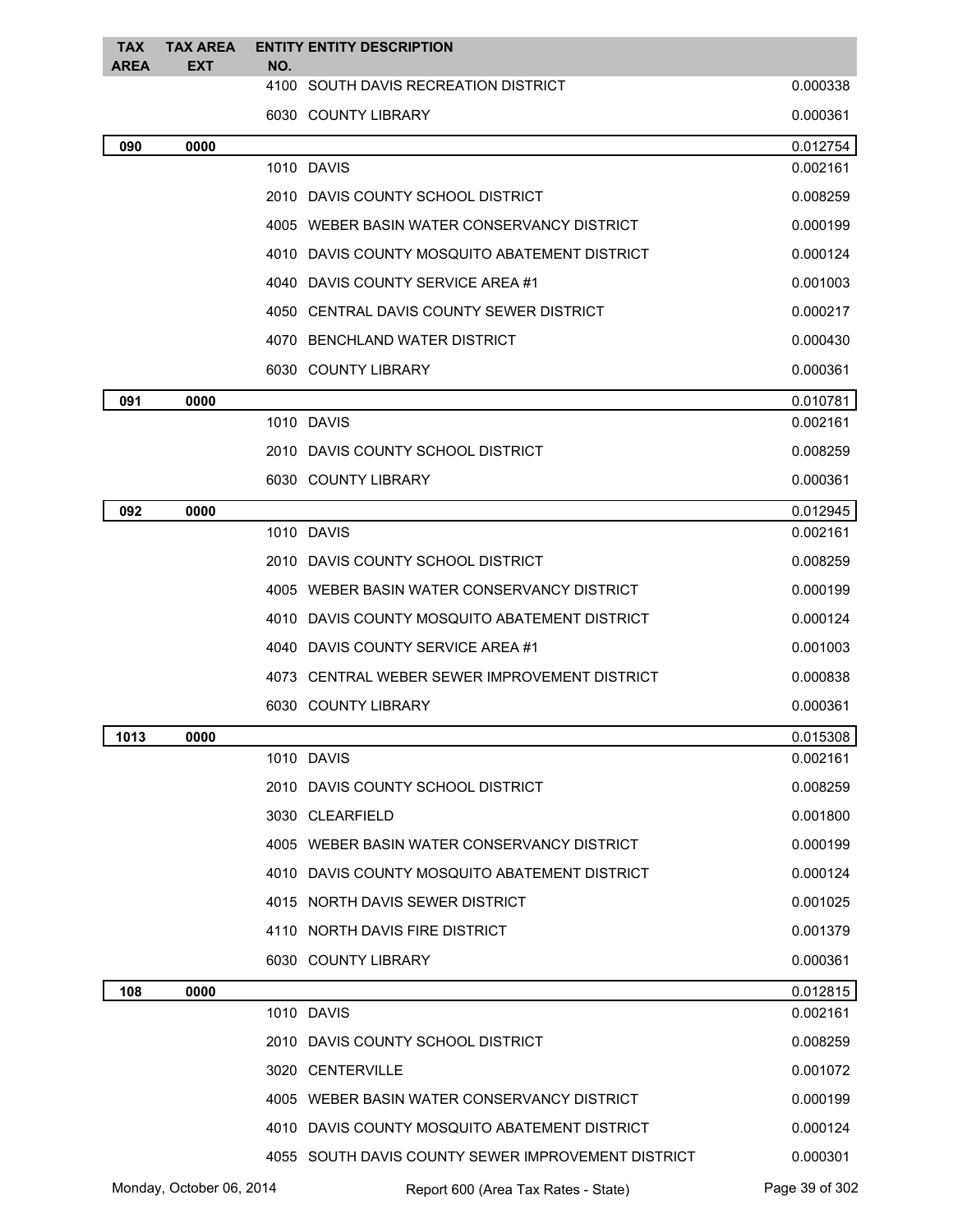| <b>TAX</b><br><b>AREA</b> | <b>TAX AREA</b><br>EXT | <b>ENTITY ENTITY DESCRIPTION</b><br>NO. |                                               |          |
|---------------------------|------------------------|-----------------------------------------|-----------------------------------------------|----------|
|                           |                        |                                         | 4100 SOUTH DAVIS RECREATION DISTRICT          | 0.000338 |
|                           |                        | 6030 COUNTY LIBRARY                     |                                               | 0.000361 |
|                           |                        |                                         |                                               | 0.015308 |
| 113                       | 0000                   | 1010 DAVIS                              |                                               | 0.002161 |
|                           |                        |                                         | 2010 DAVIS COUNTY SCHOOL DISTRICT             | 0.008259 |
|                           |                        | 3030 CLEARFIELD                         |                                               | 0.001800 |
|                           |                        |                                         | 4005 WEBER BASIN WATER CONSERVANCY DISTRICT   | 0.000199 |
|                           |                        |                                         | 4010 DAVIS COUNTY MOSQUITO ABATEMENT DISTRICT | 0.000124 |
|                           |                        |                                         | 4015 NORTH DAVIS SEWER DISTRICT               | 0.001025 |
|                           |                        |                                         | 4110 NORTH DAVIS FIRE DISTRICT                | 0.001379 |
|                           |                        | 6030 COUNTY LIBRARY                     |                                               | 0.000361 |
| 1313                      | 0000                   |                                         |                                               | 0.015308 |
|                           |                        | 1010 DAVIS                              |                                               | 0.002161 |
|                           |                        |                                         | 2010 DAVIS COUNTY SCHOOL DISTRICT             | 0.008259 |
|                           |                        | 3030 CLEARFIELD                         |                                               | 0.001800 |
|                           |                        |                                         | 4005 WEBER BASIN WATER CONSERVANCY DISTRICT   | 0.000199 |
|                           |                        |                                         | 4010 DAVIS COUNTY MOSQUITO ABATEMENT DISTRICT | 0.000124 |
|                           |                        |                                         | 4015 NORTH DAVIS SEWER DISTRICT               | 0.001025 |
|                           |                        |                                         | 4110 NORTH DAVIS FIRE DISTRICT                | 0.001379 |
|                           |                        | 6030 COUNTY LIBRARY                     |                                               | 0.000361 |
| 134                       | 0000                   |                                         |                                               | 0.013147 |
|                           |                        | 1010 DAVIS                              |                                               | 0.002161 |
|                           |                        |                                         | 2010 DAVIS COUNTY SCHOOL DISTRICT             | 0.008259 |
|                           |                        | 3070 KAYSVILLE                          |                                               | 0.001826 |
|                           |                        |                                         | 4005 WEBER BASIN WATER CONSERVANCY DISTRICT   | 0.000199 |
|                           |                        |                                         | 4010 DAVIS COUNTY MOSQUITO ABATEMENT DISTRICT | 0.000124 |
|                           |                        |                                         | 4050 CENTRAL DAVIS COUNTY SEWER DISTRICT      | 0.000217 |
|                           |                        | 6030 COUNTY LIBRARY                     |                                               | 0.000361 |
| 154                       | 0000                   |                                         |                                               | 0.013788 |
|                           |                        | 1010 DAVIS                              |                                               | 0.002161 |
|                           |                        |                                         | 2010 DAVIS COUNTY SCHOOL DISTRICT             | 0.008259 |
|                           |                        | 3120 SYRACUSE                           |                                               | 0.001659 |
|                           |                        |                                         | 4005 WEBER BASIN WATER CONSERVANCY DISTRICT   | 0.000199 |
|                           |                        |                                         | 4010 DAVIS COUNTY MOSQUITO ABATEMENT DISTRICT | 0.000124 |
|                           |                        |                                         | 4015 NORTH DAVIS SEWER DISTRICT               | 0.001025 |
|                           |                        | 6030 COUNTY LIBRARY                     |                                               | 0.000361 |
| 157                       | 0000                   |                                         |                                               | 0.013531 |
|                           |                        | 1010 DAVIS                              |                                               | 0.002161 |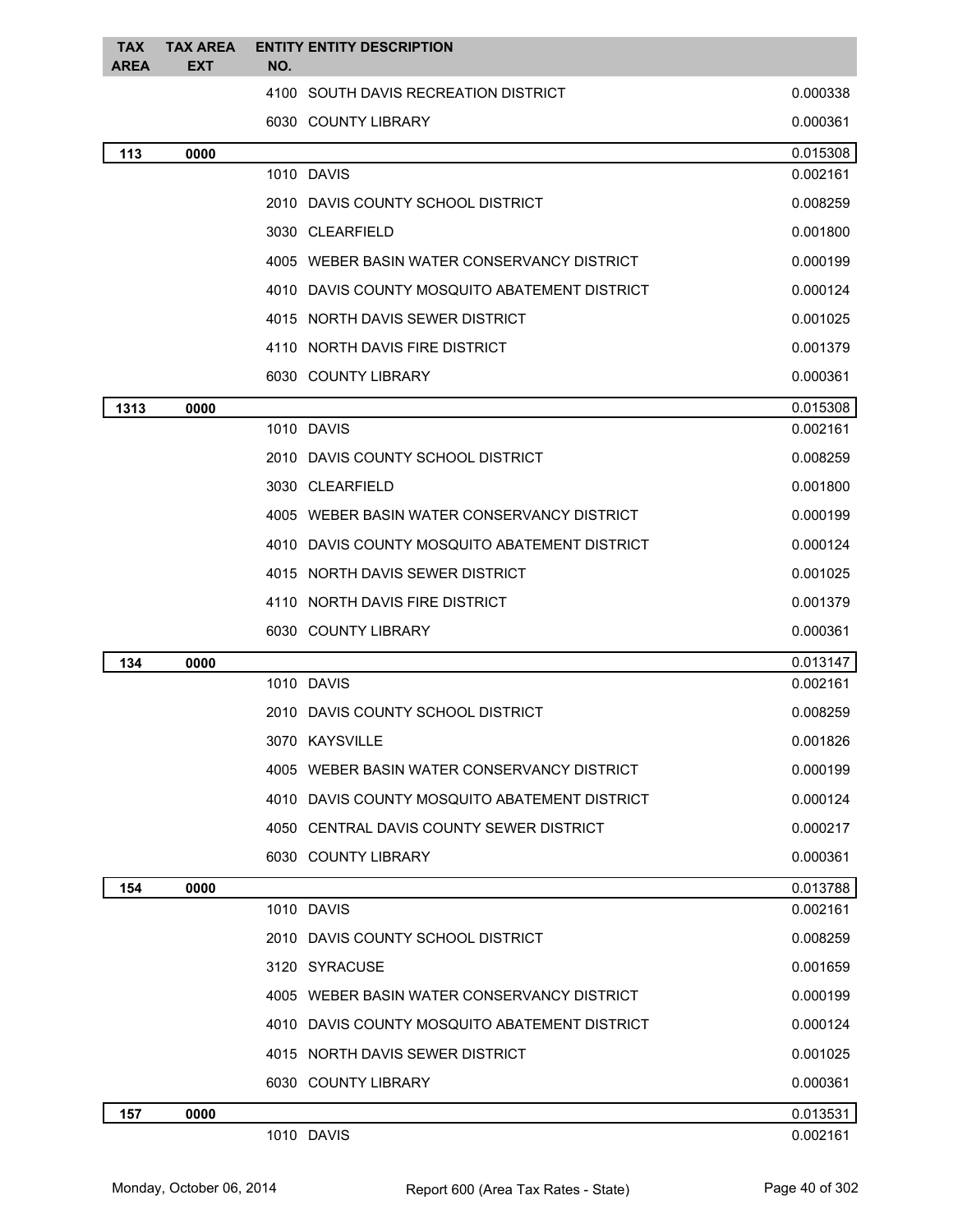| TAX<br><b>AREA</b> | <b>TAX AREA</b><br><b>EXT</b> | <b>ENTITY ENTITY DESCRIPTION</b><br>NO.            |          |
|--------------------|-------------------------------|----------------------------------------------------|----------|
|                    |                               | 2010 DAVIS COUNTY SCHOOL DISTRICT                  | 0.008259 |
|                    |                               | 3130 WEST BOUNTIFUL                                | 0.001788 |
|                    |                               | 4005 WEBER BASIN WATER CONSERVANCY DISTRICT        | 0.000199 |
|                    |                               | 4010 DAVIS COUNTY MOSQUITO ABATEMENT DISTRICT      | 0.000124 |
|                    |                               | 4055 SOUTH DAVIS COUNTY SEWER IMPROVEMENT DISTRICT | 0.000301 |
|                    |                               | 4100 SOUTH DAVIS RECREATION DISTRICT               | 0.000338 |
|                    |                               | 6030 COUNTY LIBRARY                                | 0.000361 |
| 181                | 0000                          |                                                    | 0.013132 |
|                    |                               | 1010 DAVIS                                         | 0.002161 |
|                    |                               | 2010 DAVIS COUNTY SCHOOL DISTRICT                  | 0.008259 |
|                    |                               | 4005 WEBER BASIN WATER CONSERVANCY DISTRICT        | 0.000199 |
|                    |                               | 4010 DAVIS COUNTY MOSQUITO ABATEMENT DISTRICT      | 0.000124 |
|                    |                               | 4015 NORTH DAVIS SEWER DISTRICT                    | 0.001025 |
|                    |                               | 4040 DAVIS COUNTY SERVICE AREA #1                  | 0.001003 |
|                    |                               | 6030 COUNTY LIBRARY                                | 0.000361 |
| 184                | 0000                          |                                                    | 0.012746 |
|                    |                               | 1010 DAVIS                                         | 0.002161 |
|                    |                               | 2010 DAVIS COUNTY SCHOOL DISTRICT                  | 0.008259 |
|                    |                               | 4005 WEBER BASIN WATER CONSERVANCY DISTRICT        | 0.000199 |
|                    |                               | 4010 DAVIS COUNTY MOSQUITO ABATEMENT DISTRICT      | 0.000124 |
|                    |                               | 4040 DAVIS COUNTY SERVICE AREA #1                  | 0.001003 |
|                    |                               | 4055 SOUTH DAVIS COUNTY SEWER IMPROVEMENT DISTRICT | 0.000301 |
|                    |                               | 4100 SOUTH DAVIS RECREATION DISTRICT               | 0.000338 |
|                    |                               | 6030 COUNTY LIBRARY                                | 0.000361 |
| 188                | 0000                          |                                                    | 0.012107 |
|                    |                               | 1010 DAVIS                                         | 0.002161 |
|                    |                               | 2010 DAVIS COUNTY SCHOOL DISTRICT                  | 0.008259 |
|                    |                               | 4005 WEBER BASIN WATER CONSERVANCY DISTRICT        | 0.000199 |
|                    |                               | 4010 DAVIS COUNTY MOSQUITO ABATEMENT DISTRICT      | 0.000124 |
|                    |                               | 4040 DAVIS COUNTY SERVICE AREA #1                  | 0.001003 |
|                    |                               | 6030 COUNTY LIBRARY                                | 0.000361 |
| 208                | 0000                          |                                                    | 0.012815 |
|                    |                               | 1010 DAVIS                                         | 0.002161 |
|                    |                               | 2010 DAVIS COUNTY SCHOOL DISTRICT                  | 0.008259 |
|                    |                               | 3020 CENTERVILLE                                   | 0.001072 |
|                    |                               | 4005 WEBER BASIN WATER CONSERVANCY DISTRICT        | 0.000199 |
|                    |                               | 4010 DAVIS COUNTY MOSQUITO ABATEMENT DISTRICT      | 0.000124 |
|                    |                               | 4055 SOUTH DAVIS COUNTY SEWER IMPROVEMENT DISTRICT | 0.000301 |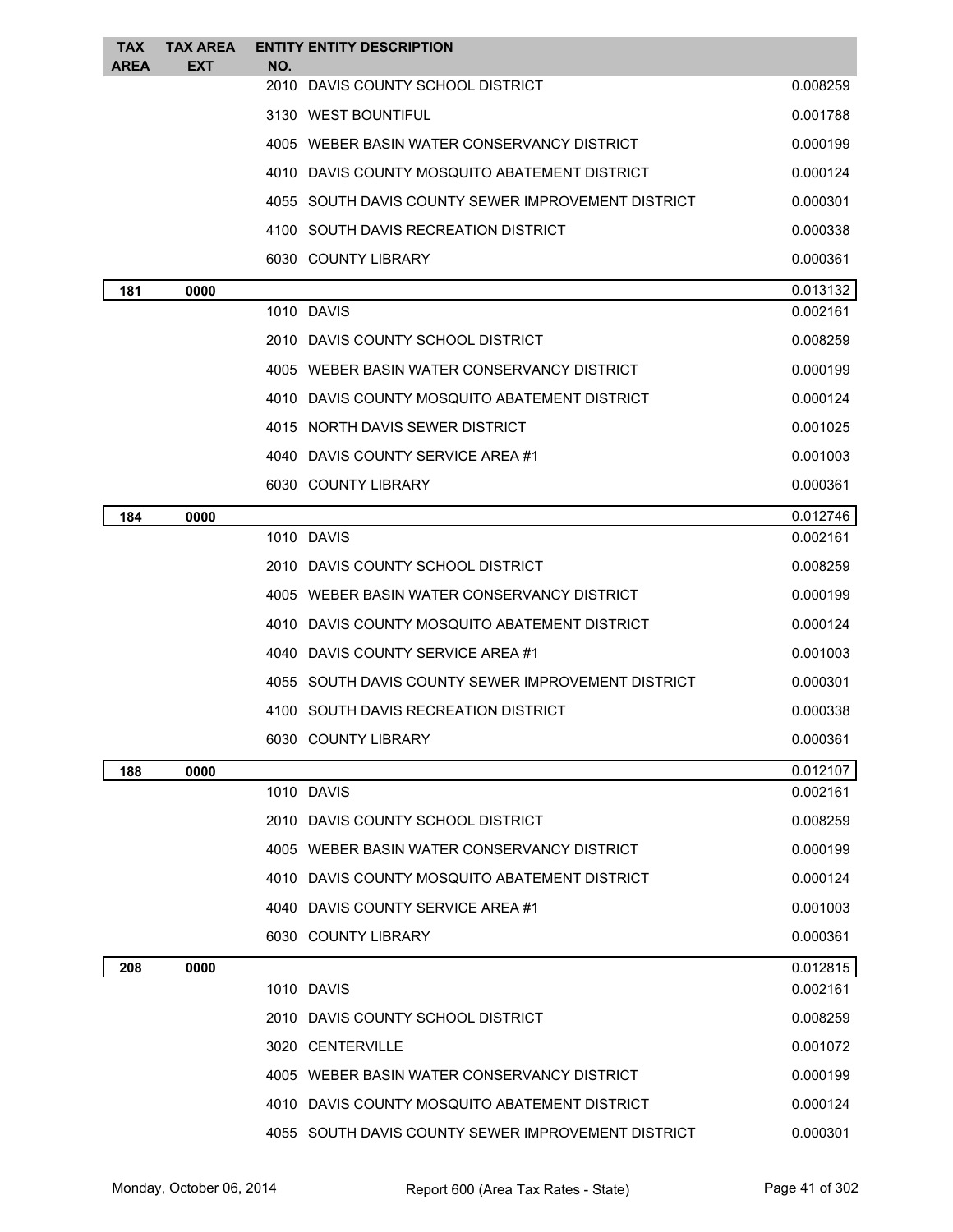| <b>TAX</b><br><b>AREA</b> | TAX AREA<br><b>EXT</b> | <b>ENTITY ENTITY DESCRIPTION</b><br>NO.                |          |
|---------------------------|------------------------|--------------------------------------------------------|----------|
|                           |                        | 4100 SOUTH DAVIS RECREATION DISTRICT                   | 0.000338 |
|                           |                        | 6030 COUNTY LIBRARY                                    | 0.000361 |
| 213                       | 0000                   |                                                        | 0.015308 |
|                           |                        | 1010 DAVIS                                             | 0.002161 |
|                           |                        | 2010 DAVIS COUNTY SCHOOL DISTRICT                      | 0.008259 |
|                           |                        | 3030 CLEARFIELD                                        | 0.001800 |
|                           |                        | 4005 WEBER BASIN WATER CONSERVANCY DISTRICT            | 0.000199 |
|                           |                        | 4010 DAVIS COUNTY MOSQUITO ABATEMENT DISTRICT          | 0.000124 |
|                           |                        | 4015 NORTH DAVIS SEWER DISTRICT                        | 0.001025 |
|                           |                        | 4110 NORTH DAVIS FIRE DISTRICT                         | 0.001379 |
|                           |                        | 6030 COUNTY LIBRARY                                    | 0.000361 |
| 234                       | 0000                   |                                                        | 0.013147 |
|                           |                        | 1010 DAVIS                                             | 0.002161 |
|                           |                        | 2010 DAVIS COUNTY SCHOOL DISTRICT                      | 0.008259 |
|                           |                        | 3070 KAYSVILLE                                         | 0.001826 |
|                           |                        | 4005 WEBER BASIN WATER CONSERVANCY DISTRICT            | 0.000199 |
|                           |                        | 4010 DAVIS COUNTY MOSQUITO ABATEMENT DISTRICT          | 0.000124 |
|                           |                        | 4050 CENTRAL DAVIS COUNTY SEWER DISTRICT               | 0.000217 |
|                           |                        | 6030 COUNTY LIBRARY                                    | 0.000361 |
| 244                       | 0000                   |                                                        | 0.013284 |
|                           |                        | 1010 DAVIS                                             | 0.002161 |
|                           |                        | 2010 DAVIS COUNTY SCHOOL DISTRICT                      | 0.008259 |
|                           |                        | 3090 NORTH SALT LAKE                                   | 0.001541 |
|                           |                        | 4005 WEBER BASIN WATER CONSERVANCY DISTRICT            | 0.000199 |
|                           |                        | 4010 DAVIS COUNTY MOSQUITO ABATEMENT DISTRICT          | 0.000124 |
|                           |                        | 4055 SOUTH DAVIS COUNTY SEWER IMPROVEMENT DISTRICT     | 0.000301 |
|                           |                        | 4100 SOUTH DAVIS RECREATION DISTRICT                   | 0.000338 |
|                           |                        | 6021 WEBER BASIN WATER CONSERVANCY DISTRICT (NSL ONLY) |          |
|                           |                        | 6030 COUNTY LIBRARY                                    | 0.000361 |
| 254                       | 0000                   |                                                        | 0.013788 |
|                           |                        | 1010 DAVIS                                             | 0.002161 |
|                           |                        | 2010 DAVIS COUNTY SCHOOL DISTRICT                      | 0.008259 |
|                           |                        | 3120 SYRACUSE                                          | 0.001659 |
|                           |                        | 4005 WEBER BASIN WATER CONSERVANCY DISTRICT            | 0.000199 |
|                           |                        | 4010 DAVIS COUNTY MOSQUITO ABATEMENT DISTRICT          | 0.000124 |
|                           |                        | 4015 NORTH DAVIS SEWER DISTRICT                        | 0.001025 |
|                           |                        | 6030 COUNTY LIBRARY                                    | 0.000361 |
| 270                       | 0000                   |                                                        | 0.012656 |
|                           |                        | 1010 DAVIS                                             | 0.002161 |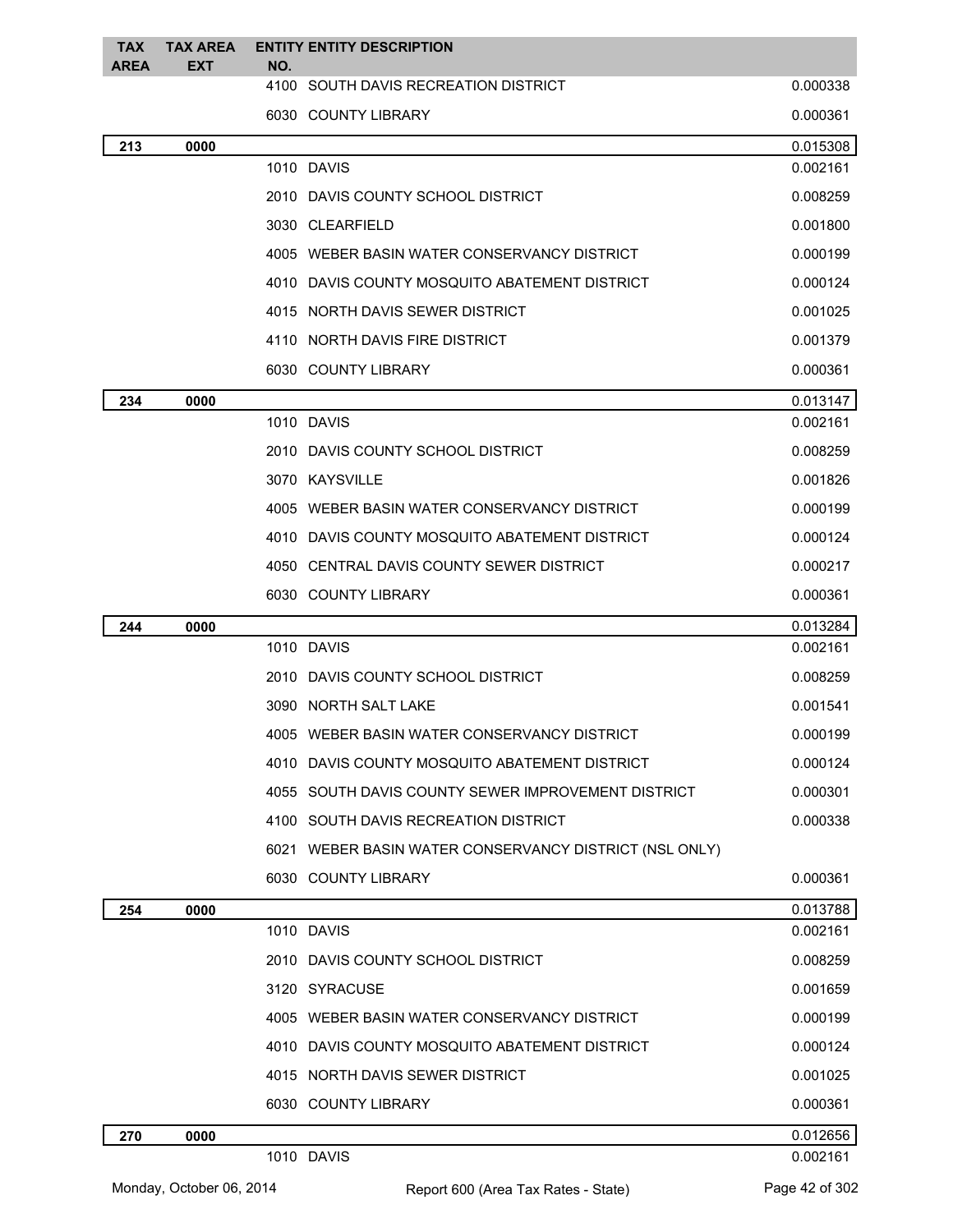| <b>TAX</b><br><b>AREA</b> | <b>TAX AREA</b><br><b>EXT</b> | <b>ENTITY ENTITY DESCRIPTION</b><br>NO.            |          |
|---------------------------|-------------------------------|----------------------------------------------------|----------|
|                           |                               | 2010 DAVIS COUNTY SCHOOL DISTRICT                  | 0.008259 |
|                           |                               | 3150 WOODS CROSS CITY                              | 0.000913 |
|                           |                               | 4005 WEBER BASIN WATER CONSERVANCY DISTRICT        | 0.000199 |
|                           |                               | 4010 DAVIS COUNTY MOSQUITO ABATEMENT DISTRICT      | 0.000124 |
|                           |                               | 4055 SOUTH DAVIS COUNTY SEWER IMPROVEMENT DISTRICT | 0.000301 |
|                           |                               | 4100 SOUTH DAVIS RECREATION DISTRICT               | 0.000338 |
|                           |                               | 6030 COUNTY LIBRARY                                | 0.000361 |
| 284                       | 0000                          |                                                    | 0.012746 |
|                           |                               | 1010 DAVIS                                         | 0.002161 |
|                           |                               | 2010 DAVIS COUNTY SCHOOL DISTRICT                  | 0.008259 |
|                           |                               | 4005 WEBER BASIN WATER CONSERVANCY DISTRICT        | 0.000199 |
|                           |                               | 4010 DAVIS COUNTY MOSQUITO ABATEMENT DISTRICT      | 0.000124 |
|                           |                               | 4040 DAVIS COUNTY SERVICE AREA #1                  | 0.001003 |
|                           |                               | 4055 SOUTH DAVIS COUNTY SEWER IMPROVEMENT DISTRICT | 0.000301 |
|                           |                               | 4100 SOUTH DAVIS RECREATION DISTRICT               | 0.000338 |
|                           |                               | 6030 COUNTY LIBRARY                                | 0.000361 |
| 354                       | 0000                          |                                                    | 0.013788 |
|                           |                               | 1010 DAVIS                                         | 0.002161 |
|                           |                               | 2010 DAVIS COUNTY SCHOOL DISTRICT                  | 0.008259 |
|                           |                               | 3120 SYRACUSE                                      | 0.001659 |
|                           |                               | 4005 WEBER BASIN WATER CONSERVANCY DISTRICT        | 0.000199 |
|                           |                               | 4010 DAVIS COUNTY MOSQUITO ABATEMENT DISTRICT      | 0.000124 |
|                           |                               | 4015 NORTH DAVIS SEWER DISTRICT                    | 0.001025 |
|                           |                               | 6030 COUNTY LIBRARY                                | 0.000361 |
| 370                       | 0000                          |                                                    | 0.012656 |
|                           |                               | 1010 DAVIS                                         | 0.002161 |
|                           |                               | 2010 DAVIS COUNTY SCHOOL DISTRICT                  | 0.008259 |
|                           |                               | 3150 WOODS CROSS CITY                              | 0.000913 |
|                           |                               | 4005 WEBER BASIN WATER CONSERVANCY DISTRICT        | 0.000199 |
|                           |                               | 4010 DAVIS COUNTY MOSQUITO ABATEMENT DISTRICT      | 0.000124 |
|                           |                               | 4055 SOUTH DAVIS COUNTY SEWER IMPROVEMENT DISTRICT | 0.000301 |
|                           |                               | 4100 SOUTH DAVIS RECREATION DISTRICT               | 0.000338 |
|                           |                               | 6030 COUNTY LIBRARY                                | 0.000361 |
| 503                       | 0000                          |                                                    | 0.012809 |
|                           |                               | 1010 DAVIS                                         | 0.002161 |
|                           |                               | 2010 DAVIS COUNTY SCHOOL DISTRICT                  | 0.008259 |
|                           |                               | 3010 BOUNTIFUL                                     | 0.000946 |
|                           |                               | 4005 WEBER BASIN WATER CONSERVANCY DISTRICT        | 0.000199 |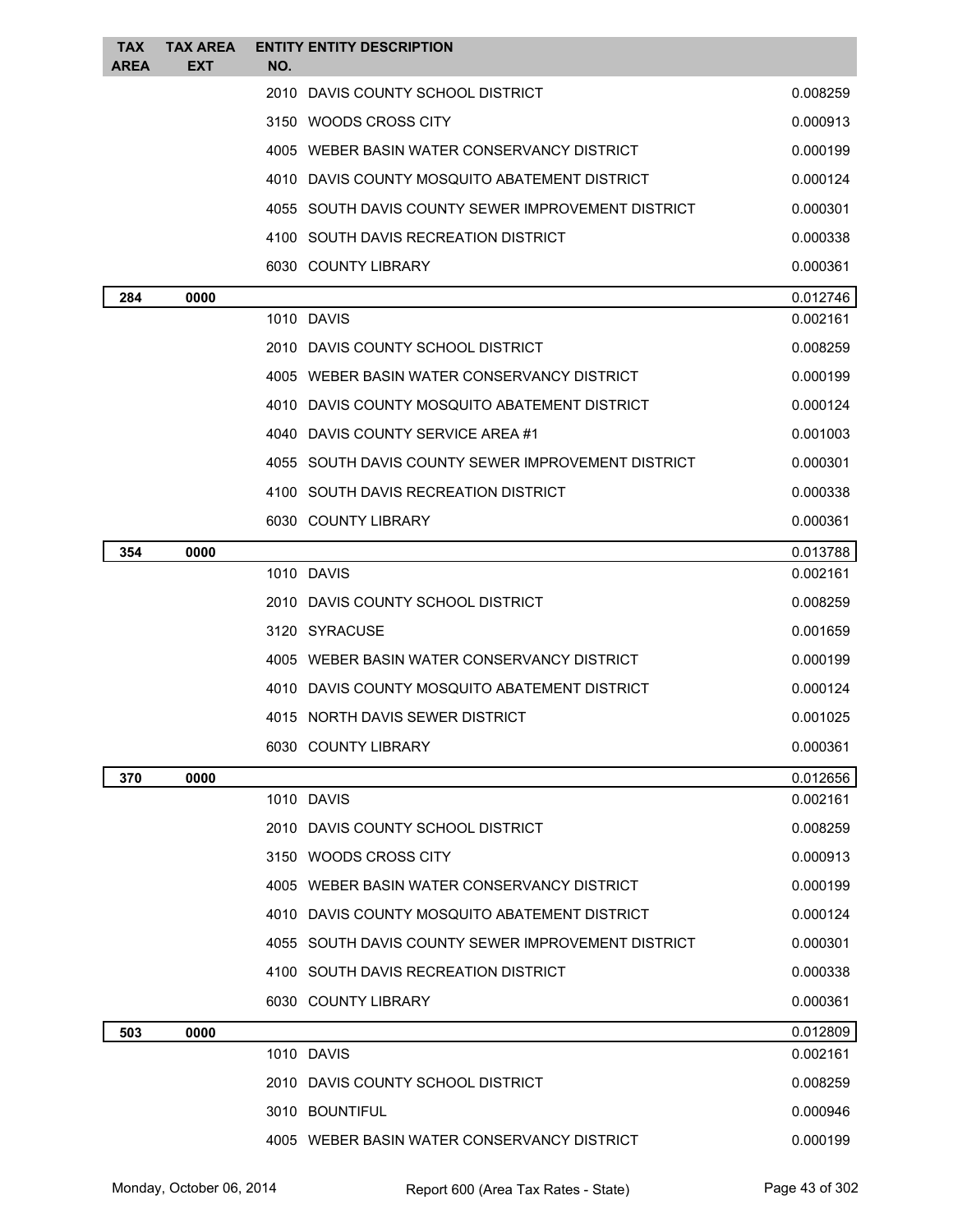| TAX<br><b>AREA</b> | <b>TAX AREA</b><br>EXT | NO. | <b>ENTITY ENTITY DESCRIPTION</b>                   |          |
|--------------------|------------------------|-----|----------------------------------------------------|----------|
|                    |                        |     | 4010 DAVIS COUNTY MOSQUITO ABATEMENT DISTRICT      | 0.000124 |
|                    |                        |     | 4020 BOUNTIFUL IRRIGATION DISTRICT                 | 0.000120 |
|                    |                        |     | 4055 SOUTH DAVIS COUNTY SEWER IMPROVEMENT DISTRICT | 0.000301 |
|                    |                        |     | 4100 SOUTH DAVIS RECREATION DISTRICT               | 0.000338 |
|                    |                        |     | 6030 COUNTY LIBRARY                                | 0.000361 |
| 505                | 0000                   |     |                                                    | 0.012935 |
|                    |                        |     | 1010 DAVIS                                         | 0.002161 |
|                    |                        |     | 2010 DAVIS COUNTY SCHOOL DISTRICT                  | 0.008259 |
|                    |                        |     | 3010 BOUNTIFUL                                     | 0.000946 |
|                    |                        |     | 4005 WEBER BASIN WATER CONSERVANCY DISTRICT        | 0.000199 |
|                    |                        |     | 4010 DAVIS COUNTY MOSQUITO ABATEMENT DISTRICT      | 0.000124 |
|                    |                        |     | 4030 SOUTH DAVIS COUNTY WATER IMPROVEMENT DISTRICT | 0.000246 |
|                    |                        |     | 4055 SOUTH DAVIS COUNTY SEWER IMPROVEMENT DISTRICT | 0.000301 |
|                    |                        |     | 4100 SOUTH DAVIS RECREATION DISTRICT               | 0.000338 |
|                    |                        |     | 6030 COUNTY LIBRARY                                | 0.000361 |
| 508                | 0000                   |     |                                                    | 0.012815 |
|                    |                        |     | 1010 DAVIS                                         | 0.002161 |
|                    |                        |     | 2010 DAVIS COUNTY SCHOOL DISTRICT                  | 0.008259 |
|                    |                        |     | 3020 CENTERVILLE                                   | 0.001072 |
|                    |                        |     | 4005 WEBER BASIN WATER CONSERVANCY DISTRICT        | 0.000199 |
|                    |                        |     | 4010 DAVIS COUNTY MOSQUITO ABATEMENT DISTRICT      | 0.000124 |
|                    |                        |     | 4055 SOUTH DAVIS COUNTY SEWER IMPROVEMENT DISTRICT | 0.000301 |
|                    |                        |     | 4100 SOUTH DAVIS RECREATION DISTRICT               | 0.000338 |
|                    |                        |     | 6030 COUNTY LIBRARY                                | 0.000361 |
| 517                | 0000                   |     |                                                    | 0.014382 |
|                    |                        |     | 1010 DAVIS                                         | 0.002161 |
|                    |                        |     | 2010 DAVIS COUNTY SCHOOL DISTRICT                  | 0.008259 |
|                    |                        |     | 3040 CLINTON                                       | 0.002253 |
|                    |                        |     | 4005 WEBER BASIN WATER CONSERVANCY DISTRICT        | 0.000199 |
|                    |                        |     | 4010 DAVIS COUNTY MOSQUITO ABATEMENT DISTRICT      | 0.000124 |
|                    |                        |     | 4015 NORTH DAVIS SEWER DISTRICT                    | 0.001025 |
|                    |                        |     | 6030 COUNTY LIBRARY                                | 0.000361 |
| 523                | 0000                   |     |                                                    | 0.013448 |
|                    |                        |     | 1010 DAVIS                                         | 0.002161 |
|                    |                        |     | 2010 DAVIS COUNTY SCHOOL DISTRICT                  | 0.008259 |
|                    |                        |     | 3050 FARMINGTON                                    | 0.002127 |
|                    |                        |     | 4005 WEBER BASIN WATER CONSERVANCY DISTRICT        | 0.000199 |
|                    |                        |     | 4010 DAVIS COUNTY MOSQUITO ABATEMENT DISTRICT      | 0.000124 |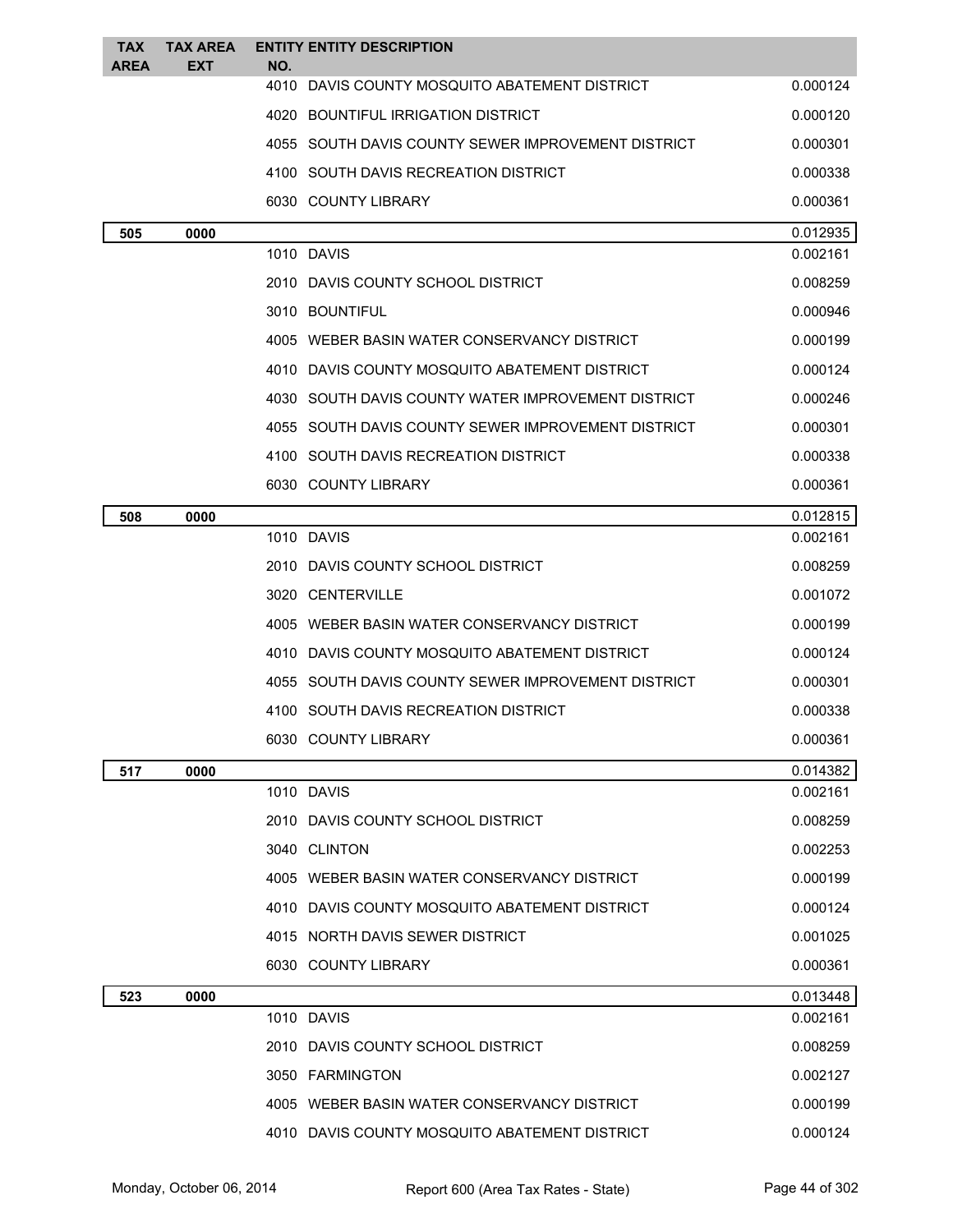| <b>TAX</b><br><b>AREA</b> | <b>TAX AREA</b><br><b>EXT</b> | <b>ENTITY ENTITY DESCRIPTION</b><br>NO.                |          |
|---------------------------|-------------------------------|--------------------------------------------------------|----------|
|                           |                               | 4050 CENTRAL DAVIS COUNTY SEWER DISTRICT               | 0.000217 |
|                           |                               | 6030 COUNTY LIBRARY                                    | 0.000361 |
| 524                       | 0000                          |                                                        | 0.013878 |
|                           |                               | 1010 DAVIS                                             | 0.002161 |
|                           |                               | 2010 DAVIS COUNTY SCHOOL DISTRICT                      | 0.008259 |
|                           |                               | 3050 FARMINGTON                                        | 0.002127 |
|                           |                               | 4005 WEBER BASIN WATER CONSERVANCY DISTRICT            | 0.000199 |
|                           |                               | 4010 DAVIS COUNTY MOSQUITO ABATEMENT DISTRICT          | 0.000124 |
|                           |                               | 4050 CENTRAL DAVIS COUNTY SEWER DISTRICT               | 0.000217 |
|                           |                               | 4070 BENCHLAND WATER DISTRICT                          | 0.000430 |
|                           |                               | 6030 COUNTY LIBRARY                                    | 0.000361 |
| 539                       | 0000                          |                                                        | 0.014025 |
|                           |                               | 1010 DAVIS                                             | 0.002161 |
|                           |                               | 2010 DAVIS COUNTY SCHOOL DISTRICT                      | 0.008259 |
|                           |                               | 3080 LAYTON                                            | 0.001896 |
|                           |                               | 4005 WEBER BASIN WATER CONSERVANCY DISTRICT            | 0.000199 |
|                           |                               | 4010 DAVIS COUNTY MOSQUITO ABATEMENT DISTRICT          | 0.000124 |
|                           |                               | 4015 NORTH DAVIS SEWER DISTRICT                        | 0.001025 |
|                           |                               | 6030 COUNTY LIBRARY                                    | 0.000361 |
| 544                       | 0000                          |                                                        | 0.013284 |
|                           |                               | 1010 DAVIS                                             | 0.002161 |
|                           |                               | 2010 DAVIS COUNTY SCHOOL DISTRICT                      | 0.008259 |
|                           |                               | 3090 NORTH SALT LAKE                                   | 0.001541 |
|                           |                               | 4005 WEBER BASIN WATER CONSERVANCY DISTRICT            | 0.000199 |
|                           |                               | 4010 DAVIS COUNTY MOSQUITO ABATEMENT DISTRICT          | 0.000124 |
|                           |                               | 4055 SOUTH DAVIS COUNTY SEWER IMPROVEMENT DISTRICT     | 0.000301 |
|                           |                               | 4100 SOUTH DAVIS RECREATION DISTRICT                   | 0.000338 |
|                           |                               | 6021 WEBER BASIN WATER CONSERVANCY DISTRICT (NSL ONLY) |          |
|                           |                               | 6030 COUNTY LIBRARY                                    | 0.000361 |
| 557                       | 0000                          |                                                        | 0.013531 |
|                           |                               | 1010 DAVIS                                             | 0.002161 |
|                           |                               | 2010 DAVIS COUNTY SCHOOL DISTRICT                      | 0.008259 |
|                           |                               | 3130 WEST BOUNTIFUL                                    | 0.001788 |
|                           |                               | 4005 WEBER BASIN WATER CONSERVANCY DISTRICT            | 0.000199 |
|                           |                               | 4010 DAVIS COUNTY MOSQUITO ABATEMENT DISTRICT          | 0.000124 |
|                           |                               | 4055 SOUTH DAVIS COUNTY SEWER IMPROVEMENT DISTRICT     | 0.000301 |
|                           |                               | 4100 SOUTH DAVIS RECREATION DISTRICT                   | 0.000338 |
|                           |                               | 6030 COUNTY LIBRARY                                    | 0.000361 |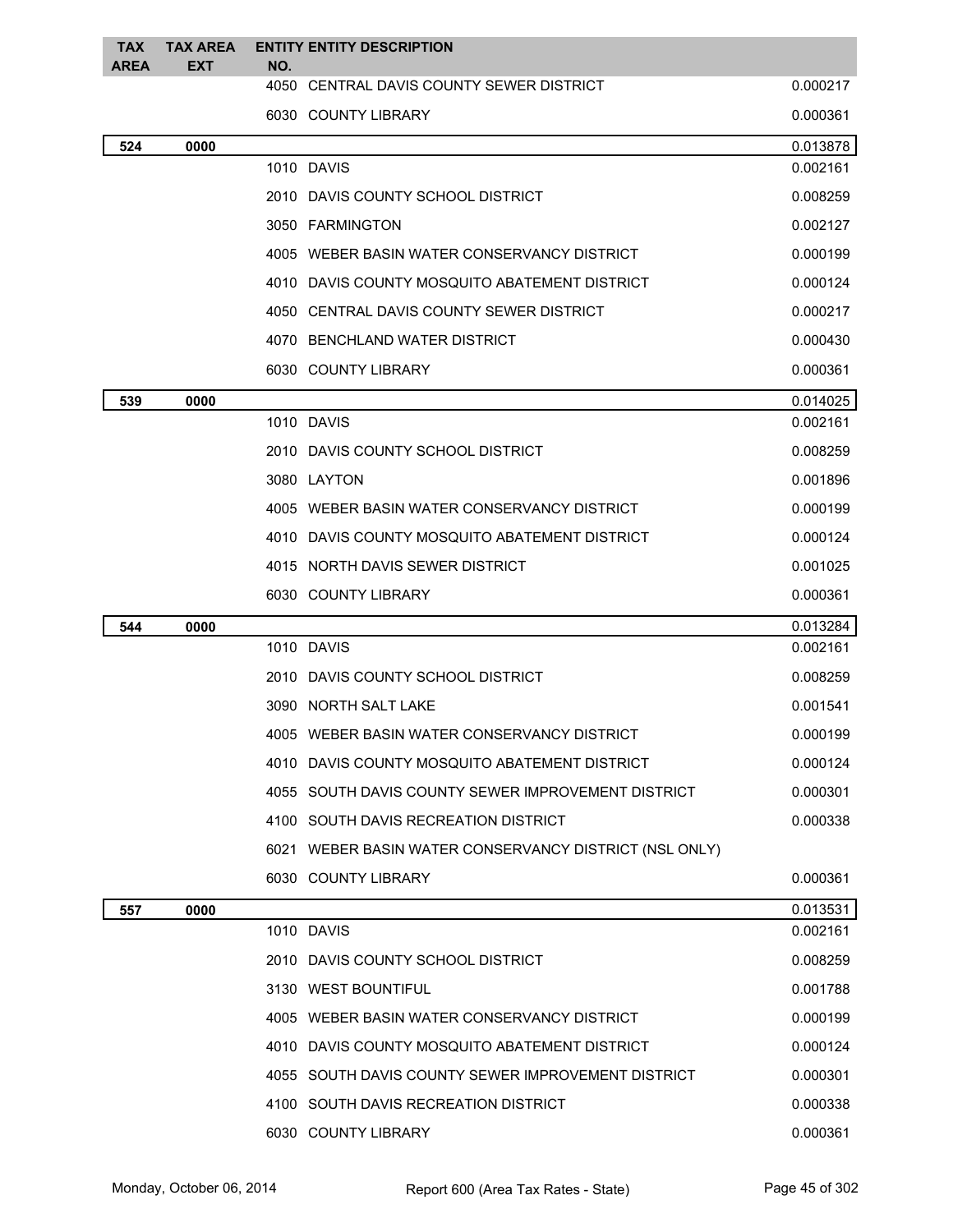| <b>TAX</b><br>AREA | <b>TAX AREA</b><br><b>EXT</b> | <b>ENTITY ENTITY DESCRIPTION</b><br>NO.            |          |
|--------------------|-------------------------------|----------------------------------------------------|----------|
| 558                | 0000                          |                                                    | 0.013651 |
|                    |                               | 1010 DAVIS                                         | 0.002161 |
|                    |                               | 2010 DAVIS COUNTY SCHOOL DISTRICT                  | 0.008259 |
|                    |                               | 3130 WEST BOUNTIFUL                                | 0.001788 |
|                    |                               | 4005 WEBER BASIN WATER CONSERVANCY DISTRICT        | 0.000199 |
|                    |                               | 4010 DAVIS COUNTY MOSQUITO ABATEMENT DISTRICT      | 0.000124 |
|                    |                               | 4020 BOUNTIFUL IRRIGATION DISTRICT                 | 0.000120 |
|                    |                               | 4055 SOUTH DAVIS COUNTY SEWER IMPROVEMENT DISTRICT | 0.000301 |
|                    |                               | 4100 SOUTH DAVIS RECREATION DISTRICT               | 0.000338 |
|                    |                               | 6030 COUNTY LIBRARY                                | 0.000361 |
| 570                | 0000                          |                                                    | 0.012656 |
|                    |                               | 1010 DAVIS                                         | 0.002161 |
|                    |                               | 2010 DAVIS COUNTY SCHOOL DISTRICT                  | 0.008259 |
|                    |                               | 3150 WOODS CROSS CITY                              | 0.000913 |
|                    |                               | 4005 WEBER BASIN WATER CONSERVANCY DISTRICT        | 0.000199 |
|                    |                               | 4010 DAVIS COUNTY MOSQUITO ABATEMENT DISTRICT      | 0.000124 |
|                    |                               | 4055 SOUTH DAVIS COUNTY SEWER IMPROVEMENT DISTRICT | 0.000301 |
|                    |                               | 4100 SOUTH DAVIS RECREATION DISTRICT               | 0.000338 |
|                    |                               | 6030 COUNTY LIBRARY                                | 0.000361 |
| 571                | 0000                          |                                                    | 0.012776 |
|                    |                               | 1010 DAVIS                                         | 0.002161 |
|                    |                               | 2010 DAVIS COUNTY SCHOOL DISTRICT                  | 0.008259 |
|                    |                               | 3150 WOODS CROSS CITY                              | 0.000913 |
|                    |                               | 4005 WEBER BASIN WATER CONSERVANCY DISTRICT        | 0.000199 |
|                    |                               | 4010 DAVIS COUNTY MOSQUITO ABATEMENT DISTRICT      | 0.000124 |
|                    |                               | 4020 BOUNTIFUL IRRIGATION DISTRICT                 | 0.000120 |
|                    |                               | 4055 SOUTH DAVIS COUNTY SEWER IMPROVEMENT DISTRICT | 0.000301 |
|                    |                               | 4100 SOUTH DAVIS RECREATION DISTRICT               | 0.000338 |
|                    |                               | 6030 COUNTY LIBRARY                                | 0.000361 |
| 573                | 0000                          |                                                    | 0.012902 |
|                    |                               | 1010 DAVIS                                         | 0.002161 |
|                    |                               | 2010 DAVIS COUNTY SCHOOL DISTRICT                  | 0.008259 |
|                    |                               | 3150 WOODS CROSS CITY                              | 0.000913 |
|                    |                               | 4005 WEBER BASIN WATER CONSERVANCY DISTRICT        | 0.000199 |
|                    |                               | 4010 DAVIS COUNTY MOSQUITO ABATEMENT DISTRICT      | 0.000124 |
|                    |                               | 4030 SOUTH DAVIS COUNTY WATER IMPROVEMENT DISTRICT | 0.000246 |
|                    |                               | 4055 SOUTH DAVIS COUNTY SEWER IMPROVEMENT DISTRICT | 0.000301 |
|                    |                               | 4100 SOUTH DAVIS RECREATION DISTRICT               | 0.000338 |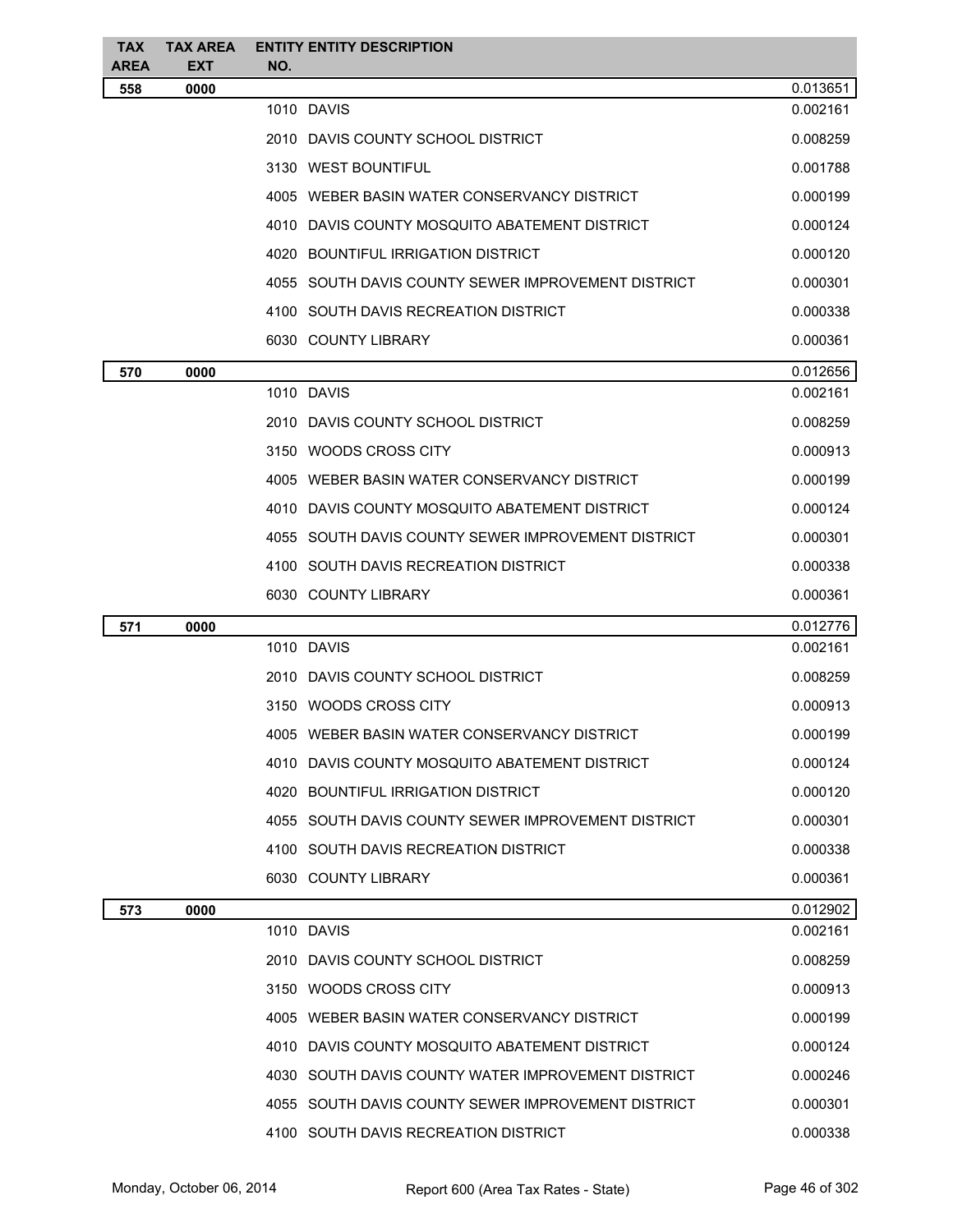| <b>TAX</b>  | <b>TAX AREA</b> | <b>ENTITY ENTITY DESCRIPTION</b> |                                                    |          |
|-------------|-----------------|----------------------------------|----------------------------------------------------|----------|
| <b>AREA</b> | <b>EXT</b>      | NO.<br>6030 COUNTY LIBRARY       |                                                    | 0.000361 |
|             |                 |                                  |                                                    | 0.012746 |
| 584         | 0000            | 1010 DAVIS                       |                                                    | 0.002161 |
|             |                 |                                  | 2010 DAVIS COUNTY SCHOOL DISTRICT                  | 0.008259 |
|             |                 |                                  | 4005 WEBER BASIN WATER CONSERVANCY DISTRICT        | 0.000199 |
|             |                 |                                  | 4010 DAVIS COUNTY MOSQUITO ABATEMENT DISTRICT      | 0.000124 |
|             |                 |                                  | 4040 DAVIS COUNTY SERVICE AREA #1                  | 0.001003 |
|             |                 |                                  | 4055 SOUTH DAVIS COUNTY SEWER IMPROVEMENT DISTRICT | 0.000301 |
|             |                 |                                  | 4100 SOUTH DAVIS RECREATION DISTRICT               | 0.000338 |
|             |                 | 6030 COUNTY LIBRARY              |                                                    | 0.000361 |
| 603         | 0000            |                                  |                                                    | 0.012809 |
|             |                 | 1010 DAVIS                       |                                                    | 0.002161 |
|             |                 |                                  | 2010 DAVIS COUNTY SCHOOL DISTRICT                  | 0.008259 |
|             |                 | 3010 BOUNTIFUL                   |                                                    | 0.000946 |
|             |                 |                                  | 4005 WEBER BASIN WATER CONSERVANCY DISTRICT        | 0.000199 |
|             |                 |                                  | 4010 DAVIS COUNTY MOSQUITO ABATEMENT DISTRICT      | 0.000124 |
|             |                 |                                  | 4020 BOUNTIFUL IRRIGATION DISTRICT                 | 0.000120 |
|             |                 |                                  | 4055 SOUTH DAVIS COUNTY SEWER IMPROVEMENT DISTRICT | 0.000301 |
|             |                 |                                  | 4100 SOUTH DAVIS RECREATION DISTRICT               | 0.000338 |
|             |                 | 6030 COUNTY LIBRARY              |                                                    | 0.000361 |
| 613         | 0000            |                                  |                                                    | 0.015308 |
|             |                 | 1010 DAVIS                       |                                                    | 0.002161 |
|             |                 |                                  | 2010 DAVIS COUNTY SCHOOL DISTRICT                  | 0.008259 |
|             |                 | 3030 CLEARFIELD                  |                                                    | 0.001800 |
|             |                 |                                  | 4005 WEBER BASIN WATER CONSERVANCY DISTRICT        | 0.000199 |
|             |                 |                                  | 4010 DAVIS COUNTY MOSQUITO ABATEMENT DISTRICT      | 0.000124 |
|             |                 |                                  | 4015 NORTH DAVIS SEWER DISTRICT                    | 0.001025 |
|             |                 | 4110 NORTH DAVIS FIRE DISTRICT   |                                                    | 0.001379 |
|             |                 | 6030 COUNTY LIBRARY              |                                                    | 0.000361 |
| 623         | 0000            |                                  |                                                    | 0.013448 |
|             |                 | 1010 DAVIS                       |                                                    | 0.002161 |
|             |                 |                                  | 2010 DAVIS COUNTY SCHOOL DISTRICT                  | 0.008259 |
|             |                 | 3050 FARMINGTON                  |                                                    | 0.002127 |
|             |                 |                                  | 4005 WEBER BASIN WATER CONSERVANCY DISTRICT        | 0.000199 |
|             |                 |                                  | 4010 DAVIS COUNTY MOSQUITO ABATEMENT DISTRICT      | 0.000124 |
|             |                 |                                  | 4050 CENTRAL DAVIS COUNTY SEWER DISTRICT           | 0.000217 |
|             |                 | 6030 COUNTY LIBRARY              |                                                    | 0.000361 |
| 624         | 0000            |                                  |                                                    | 0.013878 |
|             |                 | 1010 DAVIS                       |                                                    | 0.002161 |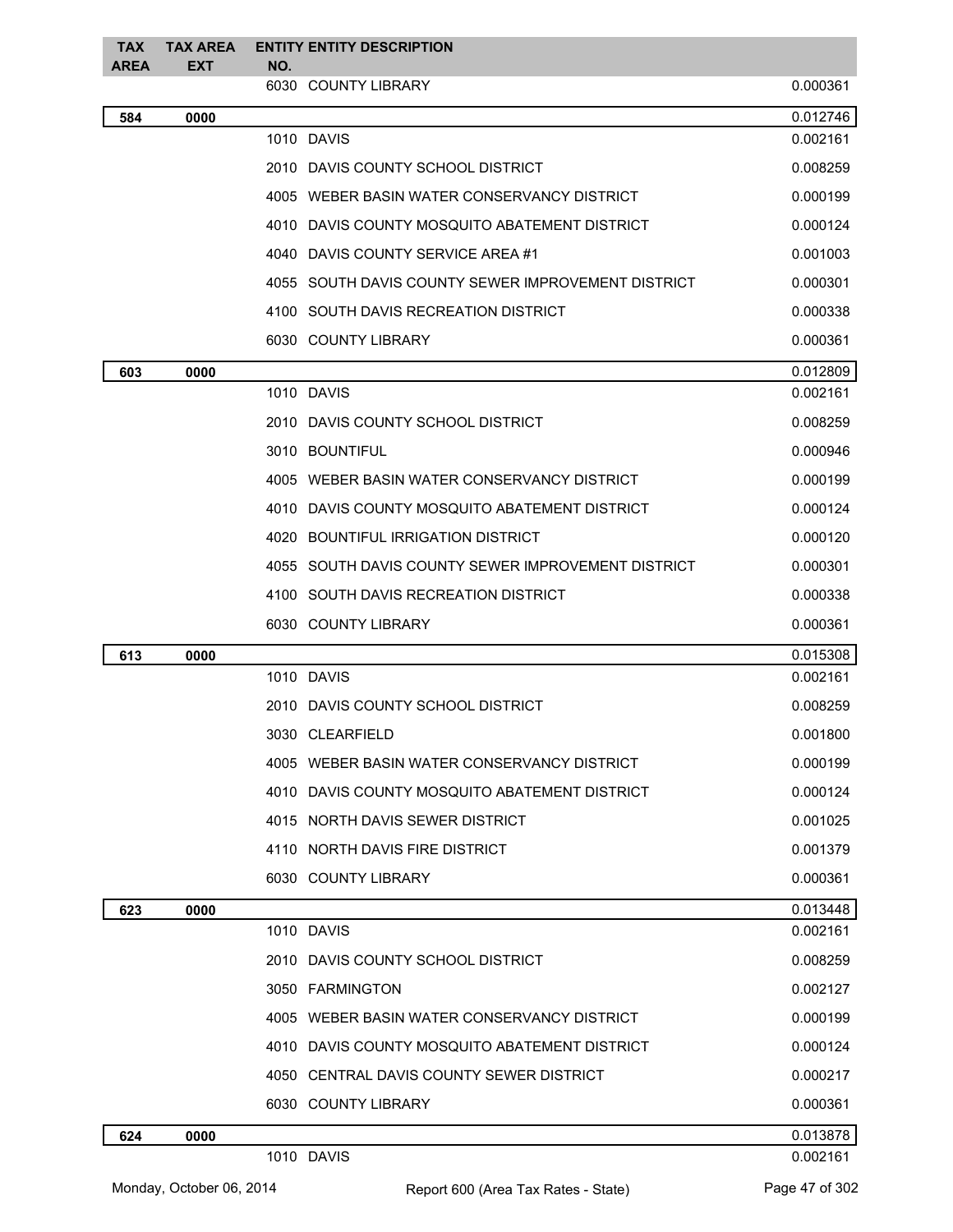| TAX<br><b>AREA</b> | <b>TAX AREA</b><br>EXT | <b>ENTITY ENTITY DESCRIPTION</b><br>NO.                |                      |
|--------------------|------------------------|--------------------------------------------------------|----------------------|
|                    |                        | 2010 DAVIS COUNTY SCHOOL DISTRICT                      | 0.008259             |
|                    |                        | 3050 FARMINGTON                                        | 0.002127             |
|                    |                        | 4005 WEBER BASIN WATER CONSERVANCY DISTRICT            | 0.000199             |
|                    |                        | 4010 DAVIS COUNTY MOSQUITO ABATEMENT DISTRICT          | 0.000124             |
|                    |                        | 4050 CENTRAL DAVIS COUNTY SEWER DISTRICT               | 0.000217             |
|                    |                        | 4070 BENCHLAND WATER DISTRICT                          | 0.000430             |
|                    |                        | 6030 COUNTY LIBRARY                                    | 0.000361             |
| 639                | 0000                   |                                                        | 0.014025             |
|                    |                        | 1010 DAVIS                                             | 0.002161             |
|                    |                        | 2010 DAVIS COUNTY SCHOOL DISTRICT                      | 0.008259             |
|                    |                        | 3080 LAYTON                                            | 0.001896             |
|                    |                        | 4005 WEBER BASIN WATER CONSERVANCY DISTRICT            | 0.000199             |
|                    |                        | 4010 DAVIS COUNTY MOSQUITO ABATEMENT DISTRICT          | 0.000124             |
|                    |                        | 4015 NORTH DAVIS SEWER DISTRICT                        | 0.001025             |
|                    |                        | 6030 COUNTY LIBRARY                                    | 0.000361             |
| 644                | 0000                   |                                                        | 0.013284             |
|                    |                        | 1010 DAVIS                                             | 0.002161             |
|                    |                        | 2010 DAVIS COUNTY SCHOOL DISTRICT                      | 0.008259             |
|                    |                        | 3090 NORTH SALT LAKE                                   | 0.001541             |
|                    |                        | 4005 WEBER BASIN WATER CONSERVANCY DISTRICT            | 0.000199             |
|                    |                        | 4010 DAVIS COUNTY MOSQUITO ABATEMENT DISTRICT          | 0.000124             |
|                    |                        | 4055 SOUTH DAVIS COUNTY SEWER IMPROVEMENT DISTRICT     | 0.000301             |
|                    |                        | 4100 SOUTH DAVIS RECREATION DISTRICT                   | 0.000338             |
|                    |                        | 6021 WEBER BASIN WATER CONSERVANCY DISTRICT (NSL ONLY) |                      |
|                    |                        | 6030 COUNTY LIBRARY                                    | 0.000361             |
| 658                | 0000                   | 1010 DAVIS                                             | 0.013651<br>0.002161 |
|                    |                        | 2010 DAVIS COUNTY SCHOOL DISTRICT                      | 0.008259             |
|                    |                        | 3130 WEST BOUNTIFUL                                    | 0.001788             |
|                    |                        | 4005 WEBER BASIN WATER CONSERVANCY DISTRICT            | 0.000199             |
|                    |                        | 4010 DAVIS COUNTY MOSQUITO ABATEMENT DISTRICT          | 0.000124             |
|                    |                        | 4020 BOUNTIFUL IRRIGATION DISTRICT                     | 0.000120             |
|                    |                        | 4055 SOUTH DAVIS COUNTY SEWER IMPROVEMENT DISTRICT     | 0.000301             |
|                    |                        | 4100 SOUTH DAVIS RECREATION DISTRICT                   | 0.000338             |
|                    |                        | 6030 COUNTY LIBRARY                                    | 0.000361             |
| 658                | 0001                   |                                                        | 0.012809             |
|                    |                        | 1010 DAVIS                                             | 0.002161             |
|                    |                        | 2010 DAVIS COUNTY SCHOOL DISTRICT                      | 0.008259             |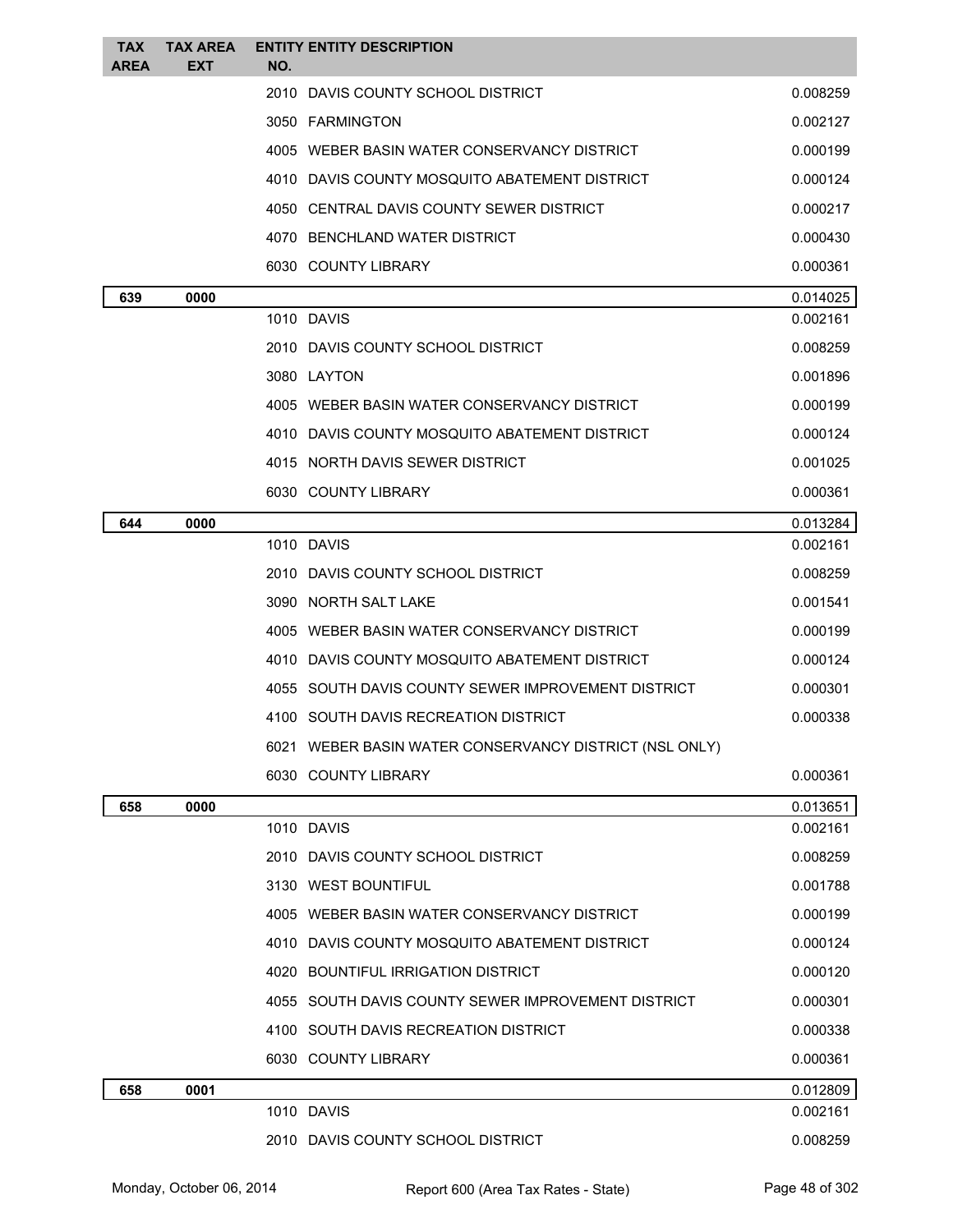| <b>TAX</b><br><b>AREA</b> | <b>TAX AREA</b><br><b>EXT</b> | <b>ENTITY ENTITY DESCRIPTION</b><br>NO.            |          |
|---------------------------|-------------------------------|----------------------------------------------------|----------|
|                           |                               | 3010 BOUNTIFUL                                     | 0.000946 |
|                           |                               | 4005 WEBER BASIN WATER CONSERVANCY DISTRICT        | 0.000199 |
|                           |                               | 4010 DAVIS COUNTY MOSQUITO ABATEMENT DISTRICT      | 0.000124 |
|                           |                               | 4020 BOUNTIFUL IRRIGATION DISTRICT                 | 0.000120 |
|                           |                               | 4055 SOUTH DAVIS COUNTY SEWER IMPROVEMENT DISTRICT | 0.000301 |
|                           |                               | 4100 SOUTH DAVIS RECREATION DISTRICT               | 0.000338 |
|                           |                               | 6030 COUNTY LIBRARY                                | 0.000361 |
| 670                       | 0000                          |                                                    | 0.012656 |
|                           |                               | 1010 DAVIS                                         | 0.002161 |
|                           |                               | 2010 DAVIS COUNTY SCHOOL DISTRICT                  | 0.008259 |
|                           |                               | 3150 WOODS CROSS CITY                              | 0.000913 |
|                           |                               | 4005 WEBER BASIN WATER CONSERVANCY DISTRICT        | 0.000199 |
|                           |                               | 4010 DAVIS COUNTY MOSQUITO ABATEMENT DISTRICT      | 0.000124 |
|                           |                               | 4055 SOUTH DAVIS COUNTY SEWER IMPROVEMENT DISTRICT | 0.000301 |
|                           |                               | 4100 SOUTH DAVIS RECREATION DISTRICT               | 0.000338 |
|                           |                               | 6030 COUNTY LIBRARY                                | 0.000361 |
| 671                       | 0000                          |                                                    | 0.012776 |
|                           |                               | 1010 DAVIS                                         | 0.002161 |
|                           |                               | 2010 DAVIS COUNTY SCHOOL DISTRICT                  | 0.008259 |
|                           |                               | 3150 WOODS CROSS CITY                              | 0.000913 |
|                           |                               | 4005 WEBER BASIN WATER CONSERVANCY DISTRICT        | 0.000199 |
|                           |                               | 4010 DAVIS COUNTY MOSQUITO ABATEMENT DISTRICT      | 0.000124 |
|                           |                               | 4020 BOUNTIFUL IRRIGATION DISTRICT                 | 0.000120 |
|                           |                               | 4055 SOUTH DAVIS COUNTY SEWER IMPROVEMENT DISTRICT | 0.000301 |
|                           |                               | 4100 SOUTH DAVIS RECREATION DISTRICT               | 0.000338 |
|                           |                               | 6030 COUNTY LIBRARY                                | 0.000361 |
| 703                       | 0000                          |                                                    | 0.012809 |
|                           |                               | 1010 DAVIS                                         | 0.002161 |
|                           |                               | 2010 DAVIS COUNTY SCHOOL DISTRICT                  | 0.008259 |
|                           |                               | 3010 BOUNTIFUL                                     | 0.000946 |
|                           |                               | 4005 WEBER BASIN WATER CONSERVANCY DISTRICT        | 0.000199 |
|                           |                               | 4010 DAVIS COUNTY MOSQUITO ABATEMENT DISTRICT      | 0.000124 |
|                           |                               | 4020 BOUNTIFUL IRRIGATION DISTRICT                 | 0.000120 |
|                           |                               | 4055 SOUTH DAVIS COUNTY SEWER IMPROVEMENT DISTRICT | 0.000301 |
|                           |                               | 4100 SOUTH DAVIS RECREATION DISTRICT               | 0.000338 |
|                           |                               | 6030 COUNTY LIBRARY                                | 0.000361 |
| 713                       | 0000                          |                                                    | 0.015308 |
|                           |                               | 1010 DAVIS                                         | 0.002161 |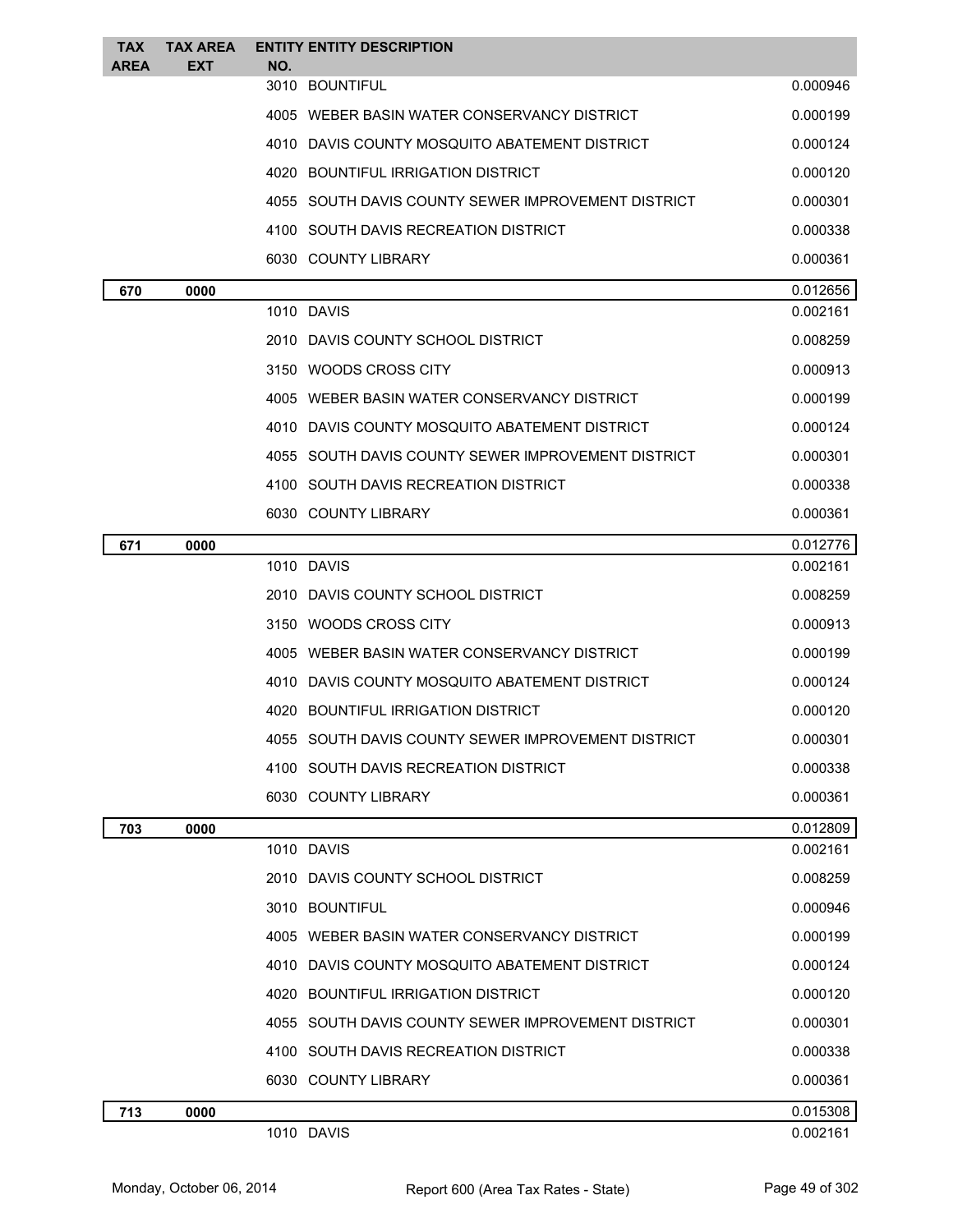| <b>TAX</b><br><b>AREA</b> | <b>TAX AREA</b><br>EXT | <b>ENTITY ENTITY DESCRIPTION</b><br>NO.                |          |
|---------------------------|------------------------|--------------------------------------------------------|----------|
|                           |                        | 2010 DAVIS COUNTY SCHOOL DISTRICT                      | 0.008259 |
|                           |                        | 3030 CLEARFIELD                                        | 0.001800 |
|                           |                        | 4005 WEBER BASIN WATER CONSERVANCY DISTRICT            | 0.000199 |
|                           |                        | 4010 DAVIS COUNTY MOSQUITO ABATEMENT DISTRICT          | 0.000124 |
|                           |                        | 4015 NORTH DAVIS SEWER DISTRICT                        | 0.001025 |
|                           |                        | 4110 NORTH DAVIS FIRE DISTRICT                         | 0.001379 |
|                           |                        | 6030 COUNTY LIBRARY                                    | 0.000361 |
| 744                       | 0000                   |                                                        | 0.013284 |
|                           |                        | 1010 DAVIS                                             | 0.002161 |
|                           |                        | 2010 DAVIS COUNTY SCHOOL DISTRICT                      | 0.008259 |
|                           |                        | 3090 NORTH SALT LAKE                                   | 0.001541 |
|                           |                        | 4005 WEBER BASIN WATER CONSERVANCY DISTRICT            | 0.000199 |
|                           |                        | 4010 DAVIS COUNTY MOSQUITO ABATEMENT DISTRICT          | 0.000124 |
|                           |                        | 4055 SOUTH DAVIS COUNTY SEWER IMPROVEMENT DISTRICT     | 0.000301 |
|                           |                        | 4100 SOUTH DAVIS RECREATION DISTRICT                   | 0.000338 |
|                           |                        | 6021 WEBER BASIN WATER CONSERVANCY DISTRICT (NSL ONLY) |          |
|                           |                        | 6030 COUNTY LIBRARY                                    | 0.000361 |
| 745                       | 0000                   |                                                        | 0.013530 |
|                           |                        | 1010 DAVIS                                             | 0.002161 |
|                           |                        | 2010 DAVIS COUNTY SCHOOL DISTRICT                      | 0.008259 |
|                           |                        | 3090 NORTH SALT LAKE                                   | 0.001541 |
|                           |                        | 4005 WEBER BASIN WATER CONSERVANCY DISTRICT            | 0.000199 |
|                           |                        | 4010 DAVIS COUNTY MOSQUITO ABATEMENT DISTRICT          | 0.000124 |
|                           |                        | 4030 SOUTH DAVIS COUNTY WATER IMPROVEMENT DISTRICT     | 0.000246 |
|                           |                        | 4055 SOUTH DAVIS COUNTY SEWER IMPROVEMENT DISTRICT     | 0.000301 |
|                           |                        | 4100 SOUTH DAVIS RECREATION DISTRICT                   | 0.000338 |
|                           |                        | 6021 WEBER BASIN WATER CONSERVANCY DISTRICT (NSL ONLY) |          |
|                           |                        | 6030 COUNTY LIBRARY                                    | 0.000361 |
| 770                       | 0000                   |                                                        | 0.012656 |
|                           |                        | 1010 DAVIS                                             | 0.002161 |
|                           |                        | 2010 DAVIS COUNTY SCHOOL DISTRICT                      | 0.008259 |
|                           |                        | 3150 WOODS CROSS CITY                                  | 0.000913 |
|                           |                        | 4005 WEBER BASIN WATER CONSERVANCY DISTRICT            | 0.000199 |
|                           |                        | 4010 DAVIS COUNTY MOSQUITO ABATEMENT DISTRICT          | 0.000124 |
|                           |                        | 4055 SOUTH DAVIS COUNTY SEWER IMPROVEMENT DISTRICT     | 0.000301 |
|                           |                        | 4100 SOUTH DAVIS RECREATION DISTRICT                   | 0.000338 |
|                           |                        | 6030 COUNTY LIBRARY                                    | 0.000361 |
| 771                       | 0000                   |                                                        | 0.012776 |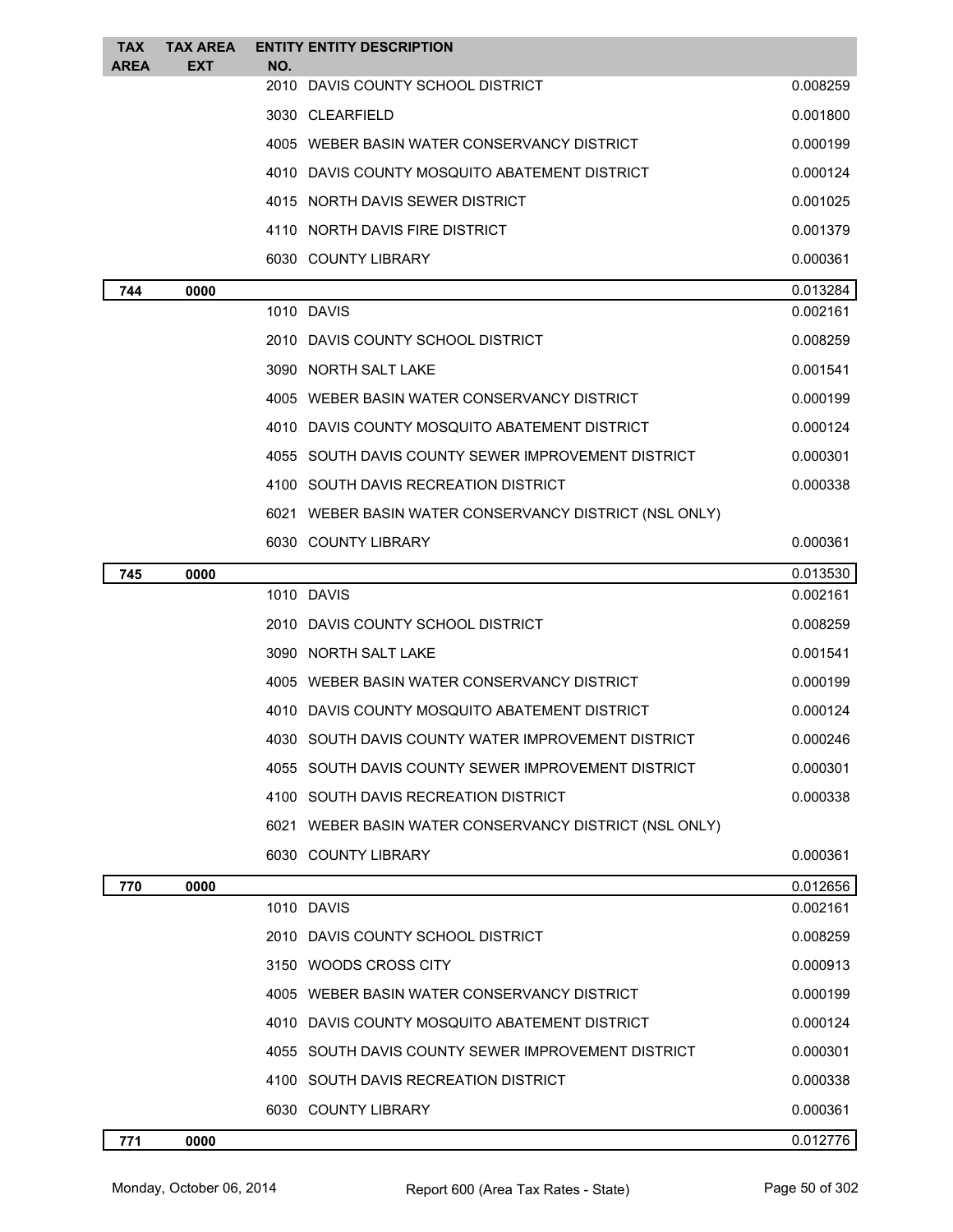| <b>TAX</b><br>AREA | <b>TAX AREA</b><br><b>EXT</b> | NO. | <b>ENTITY ENTITY DESCRIPTION</b>                   |          |
|--------------------|-------------------------------|-----|----------------------------------------------------|----------|
|                    |                               |     | 1010 DAVIS                                         | 0.002161 |
|                    |                               |     | 2010 DAVIS COUNTY SCHOOL DISTRICT                  | 0.008259 |
|                    |                               |     | 3150 WOODS CROSS CITY                              | 0.000913 |
|                    |                               |     | 4005 WEBER BASIN WATER CONSERVANCY DISTRICT        | 0.000199 |
|                    |                               |     | 4010 DAVIS COUNTY MOSQUITO ABATEMENT DISTRICT      | 0.000124 |
|                    |                               |     | 4020 BOUNTIFUL IRRIGATION DISTRICT                 | 0.000120 |
|                    |                               |     | 4055 SOUTH DAVIS COUNTY SEWER IMPROVEMENT DISTRICT | 0.000301 |
|                    |                               |     | 4100 SOUTH DAVIS RECREATION DISTRICT               | 0.000338 |
|                    |                               |     | 6030 COUNTY LIBRARY                                | 0.000361 |
| 813                | 0000                          |     |                                                    | 0.015308 |
|                    |                               |     | 1010 DAVIS                                         | 0.002161 |
|                    |                               |     | 2010 DAVIS COUNTY SCHOOL DISTRICT                  | 0.008259 |
|                    |                               |     | 3030 CLEARFIELD                                    | 0.001800 |
|                    |                               |     | 4005 WEBER BASIN WATER CONSERVANCY DISTRICT        | 0.000199 |
|                    |                               |     | 4010 DAVIS COUNTY MOSQUITO ABATEMENT DISTRICT      | 0.000124 |
|                    |                               |     | 4015 NORTH DAVIS SEWER DISTRICT                    | 0.001025 |
|                    |                               |     | 4110 NORTH DAVIS FIRE DISTRICT                     | 0.001379 |
|                    |                               |     | 6030 COUNTY LIBRARY                                | 0.000361 |
| 913                | 0000                          |     |                                                    | 0.015308 |
|                    |                               |     | 1010 DAVIS                                         | 0.002161 |
|                    |                               |     | 2010 DAVIS COUNTY SCHOOL DISTRICT                  | 0.008259 |
|                    |                               |     | 3030 CLEARFIELD                                    | 0.001800 |
|                    |                               |     | 4005 WEBER BASIN WATER CONSERVANCY DISTRICT        | 0.000199 |
|                    |                               |     | 4010 DAVIS COUNTY MOSQUITO ABATEMENT DISTRICT      | 0.000124 |
|                    |                               |     | 4015 NORTH DAVIS SEWER DISTRICT                    | 0.001025 |
|                    |                               |     | 4110 NORTH DAVIS FIRE DISTRICT                     | 0.001379 |
|                    |                               |     | 6030 COUNTY LIBRARY                                | 0.000361 |
|                    |                               |     |                                                    |          |

#### **DUCHESNE COUNTY**

| 001 | 0000 |                                                  | 0.013399 |
|-----|------|--------------------------------------------------|----------|
|     |      | 1010 DUCHESNE                                    | 0.003051 |
|     |      | 2010 DUCHESNE COUNTY SCHOOL DISTRICT             | 0.007689 |
|     |      | 3010 ALTAMONT                                    | 0.001518 |
|     |      | 4010 DUCHESNE COUNTY MOSQUITO ABATEMENT DISTRICT | 0.000130 |
|     |      | 4060 UPPER COUNTRY WATER IMPROVEMENT DISTRICT    | 0.000353 |
|     |      | 4080 DUCHESNE COUNTY WATER CONSERVANCY DISTRICT  | 0.000236 |
|     |      | 4220 CENTRAL UTAH WATER CONSERVANCY DISTRICT     | 0.000422 |
| 002 | 0000 |                                                  | 0.012940 |
|     |      | 1010 DUCHESNE                                    | 0.003051 |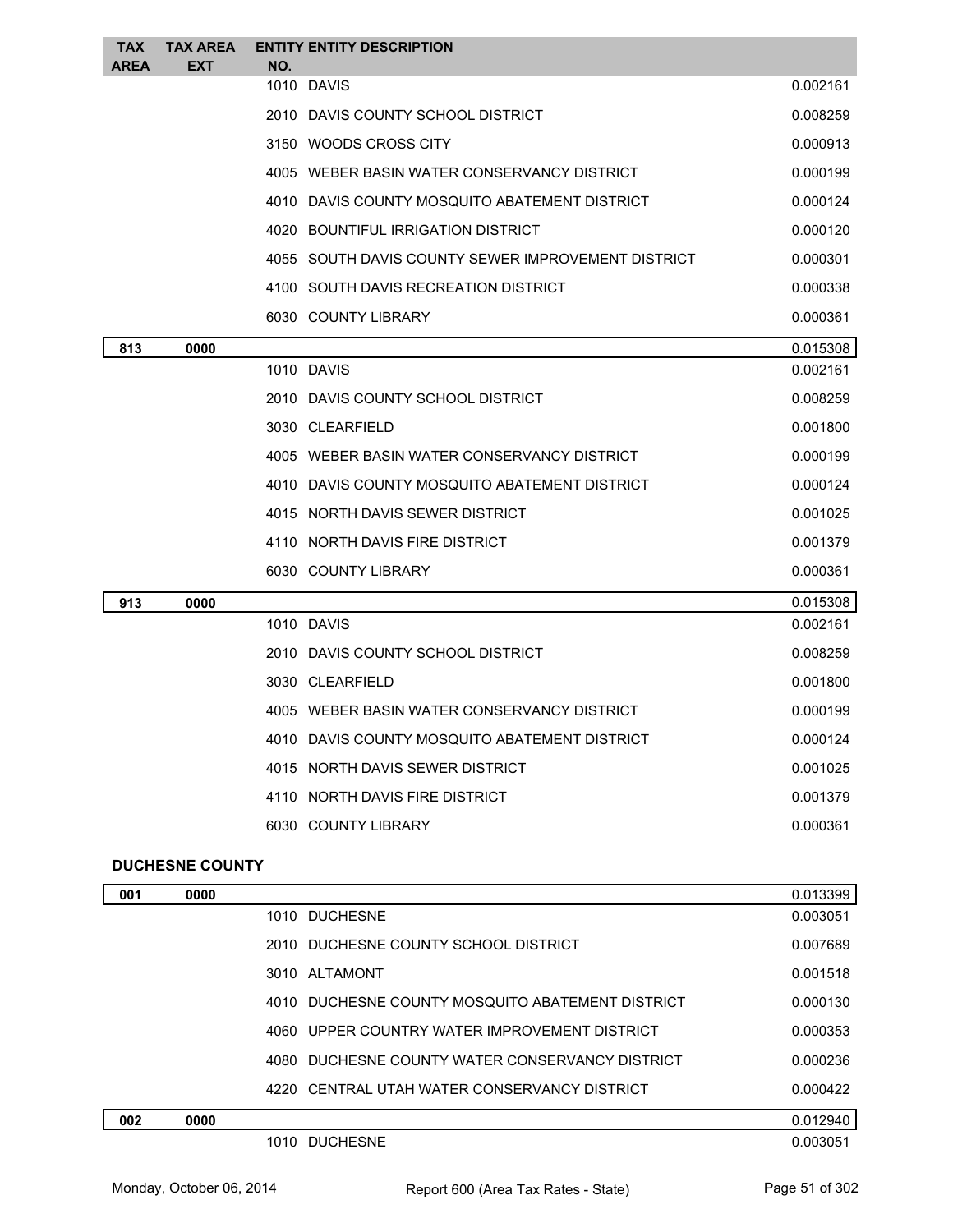| <b>TAX</b><br><b>AREA</b> | <b>TAX AREA</b><br><b>EXT</b> | NO.  | <b>ENTITY ENTITY DESCRIPTION</b>                              |                |
|---------------------------|-------------------------------|------|---------------------------------------------------------------|----------------|
|                           |                               | 2010 | DUCHESNE COUNTY SCHOOL DISTRICT                               | 0.007689       |
|                           |                               |      | 3020 DUCHESNE                                                 | 0.001412       |
|                           |                               |      | 4010 DUCHESNE COUNTY MOSQUITO ABATEMENT DISTRICT              | 0.000130       |
|                           |                               |      | 4080 DUCHESNE COUNTY WATER CONSERVANCY DISTRICT               | 0.000236       |
|                           |                               |      | 4220 CENTRAL UTAH WATER CONSERVANCY DISTRICT                  | 0.000422       |
| 003                       | 0000                          |      |                                                               | 0.013233       |
|                           |                               |      | 1010 DUCHESNE                                                 | 0.003051       |
|                           |                               |      | 2010 DUCHESNE COUNTY SCHOOL DISTRICT                          | 0.007689       |
|                           |                               |      | 3030 MYTON                                                    | 0.001705       |
|                           |                               |      | 4010 DUCHESNE COUNTY MOSQUITO ABATEMENT DISTRICT              | 0.000130       |
|                           |                               |      | 4080 DUCHESNE COUNTY WATER CONSERVANCY DISTRICT               | 0.000236       |
|                           |                               |      | 4220 CENTRAL UTAH WATER CONSERVANCY DISTRICT                  | 0.000422       |
| 004                       | 0000                          |      |                                                               | 0.013846       |
|                           |                               |      | 1010 DUCHESNE                                                 | 0.003051       |
|                           |                               |      | 2010 DUCHESNE COUNTY SCHOOL DISTRICT                          | 0.007689       |
|                           |                               |      | 3040 ROOSEVELT                                                | 0.002318       |
|                           |                               |      | 4010 DUCHESNE COUNTY MOSQUITO ABATEMENT DISTRICT              | 0.000130       |
|                           |                               |      | 4080 DUCHESNE COUNTY WATER CONSERVANCY DISTRICT               | 0.000236       |
|                           |                               |      | 4220 CENTRAL UTAH WATER CONSERVANCY DISTRICT                  | 0.000422       |
| 005                       | 0000                          |      |                                                               | 0.013655       |
|                           |                               |      | 1010 DUCHESNE                                                 | 0.003051       |
|                           |                               |      | 2010 DUCHESNE COUNTY SCHOOL DISTRICT                          | 0.007689       |
|                           |                               |      | 3050 TABIONA                                                  | 0.001402       |
|                           |                               |      | 4010 DUCHESNE COUNTY MOSQUITO ABATEMENT DISTRICT              | 0.000130       |
|                           |                               |      | 4080 DUCHESNE COUNTY WATER CONSERVANCY DISTRICT               | 0.000236       |
|                           |                               |      | 4085 TABBY VALLEY PARKS & RECREATION SPECIAL SERVICE DISTRICT | 0.000725       |
|                           |                               |      | 4220 CENTRAL UTAH WATER CONSERVANCY DISTRICT                  | 0.000422       |
| 006                       | 0000                          |      |                                                               | 0.011960       |
|                           |                               |      | 1010 DUCHESNE                                                 | 0.003051       |
|                           |                               |      | 2010 DUCHESNE COUNTY SCHOOL DISTRICT                          | 0.007689       |
|                           |                               |      | 4010 DUCHESNE COUNTY MOSQUITO ABATEMENT DISTRICT              | 0.000130       |
|                           |                               |      | 4020 HANNA WATER AND SEWER DISTRICT                           | 0.000432       |
|                           |                               |      | 4080 DUCHESNE COUNTY WATER CONSERVANCY DISTRICT               | 0.000236       |
|                           |                               |      | 4220 CENTRAL UTAH WATER CONSERVANCY DISTRICT                  | 0.000422       |
| 007                       | 0000                          |      |                                                               | 0.012253       |
|                           |                               |      | 1010 DUCHESNE                                                 | 0.003051       |
|                           |                               |      | 2010 DUCHESNE COUNTY SCHOOL DISTRICT                          | 0.007689       |
|                           |                               |      | 4010 DUCHESNE COUNTY MOSQUITO ABATEMENT DISTRICT              | 0.000130       |
|                           |                               |      | 4080 DUCHESNE COUNTY WATER CONSERVANCY DISTRICT               | 0.000236       |
|                           | Monday, October 06, 2014      |      | Report 600 (Area Tax Rates - State)                           | Page 52 of 302 |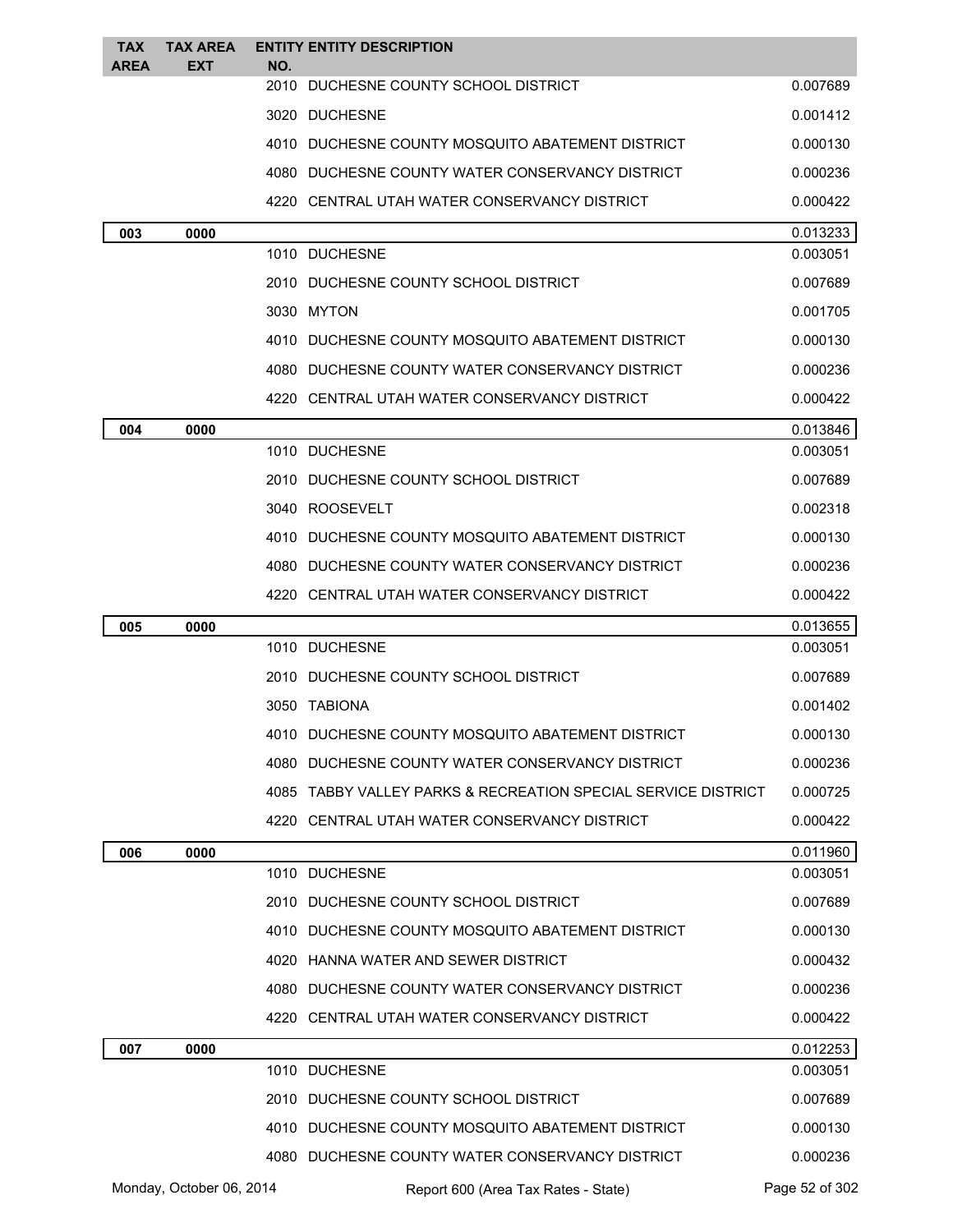| <b>TAX</b><br><b>AREA</b> | <b>TAX AREA</b><br><b>EXT</b> | NO. | <b>ENTITY ENTITY DESCRIPTION</b>                              |                      |
|---------------------------|-------------------------------|-----|---------------------------------------------------------------|----------------------|
|                           |                               |     | 4085 TABBY VALLEY PARKS & RECREATION SPECIAL SERVICE DISTRICT | 0.000725             |
|                           |                               |     | 4220 CENTRAL UTAH WATER CONSERVANCY DISTRICT                  | 0.000422             |
|                           |                               |     |                                                               |                      |
| 008                       | 0000                          |     | 1010 DUCHESNE                                                 | 0.012685<br>0.003051 |
|                           |                               |     | 2010 DUCHESNE COUNTY SCHOOL DISTRICT                          | 0.007689             |
|                           |                               |     | 4010 DUCHESNE COUNTY MOSQUITO ABATEMENT DISTRICT              | 0.000130             |
|                           |                               |     | 4020 HANNA WATER AND SEWER DISTRICT                           | 0.000432             |
|                           |                               |     | 4080 DUCHESNE COUNTY WATER CONSERVANCY DISTRICT               | 0.000236             |
|                           |                               |     | 4085 TABBY VALLEY PARKS & RECREATION SPECIAL SERVICE DISTRICT | 0.000725             |
|                           |                               |     | 4220 CENTRAL UTAH WATER CONSERVANCY DISTRICT                  | 0.000422             |
| 010                       | 0000                          |     |                                                               | 0.012511             |
|                           |                               |     | 1010 DUCHESNE                                                 | 0.003051             |
|                           |                               |     | 2010 DUCHESNE COUNTY SCHOOL DISTRICT                          | 0.007689             |
|                           |                               |     | 4010 DUCHESNE COUNTY MOSQUITO ABATEMENT DISTRICT              | 0.000130             |
|                           |                               |     | 4075 I PINON FOREST SPECIAL SERVICE DISTRICT                  | 0.000258             |
|                           |                               |     | 4080 DUCHESNE COUNTY WATER CONSERVANCY DISTRICT               | 0.000236             |
|                           |                               |     | 4085 TABBY VALLEY PARKS & RECREATION SPECIAL SERVICE DISTRICT | 0.000725             |
|                           |                               |     | 4220 CENTRAL UTAH WATER CONSERVANCY DISTRICT                  | 0.000422             |
| 014                       | 0000                          |     |                                                               | 0.013846             |
|                           |                               |     | 1010 DUCHESNE                                                 | 0.003051             |
|                           |                               |     | 2010 DUCHESNE COUNTY SCHOOL DISTRICT                          | 0.007689             |
|                           |                               |     | 3040 ROOSEVELT                                                | 0.002318             |
|                           |                               |     | 4010 DUCHESNE COUNTY MOSQUITO ABATEMENT DISTRICT              | 0.000130             |
|                           |                               |     | 4080 DUCHESNE COUNTY WATER CONSERVANCY DISTRICT               | 0.000236             |
|                           |                               |     | 4220 CENTRAL UTAH WATER CONSERVANCY DISTRICT                  | 0.000422             |
| 014                       | 0001                          |     |                                                               | 0.013846             |
|                           |                               |     | 1010 DUCHESNE                                                 | 0.003051             |
|                           |                               |     | 2010 DUCHESNE COUNTY SCHOOL DISTRICT                          | 0.007689             |
|                           |                               |     | 3040 ROOSEVELT                                                | 0.002318             |
|                           |                               |     | 4010 DUCHESNE COUNTY MOSQUITO ABATEMENT DISTRICT              | 0.000130             |
|                           |                               |     | 4080 DUCHESNE COUNTY WATER CONSERVANCY DISTRICT               | 0.000236             |
|                           |                               |     | 4220 CENTRAL UTAH WATER CONSERVANCY DISTRICT                  | 0.000422             |
| 015                       | 0000                          |     |                                                               | 0.013846             |
|                           |                               |     | 1010 DUCHESNE                                                 | 0.003051             |
|                           |                               |     | 2010 DUCHESNE COUNTY SCHOOL DISTRICT                          | 0.007689             |
|                           |                               |     | 3040 ROOSEVELT                                                | 0.002318             |
|                           |                               |     | 4010 DUCHESNE COUNTY MOSQUITO ABATEMENT DISTRICT              | 0.000130             |
|                           |                               |     | 4080 DUCHESNE COUNTY WATER CONSERVANCY DISTRICT               | 0.000236             |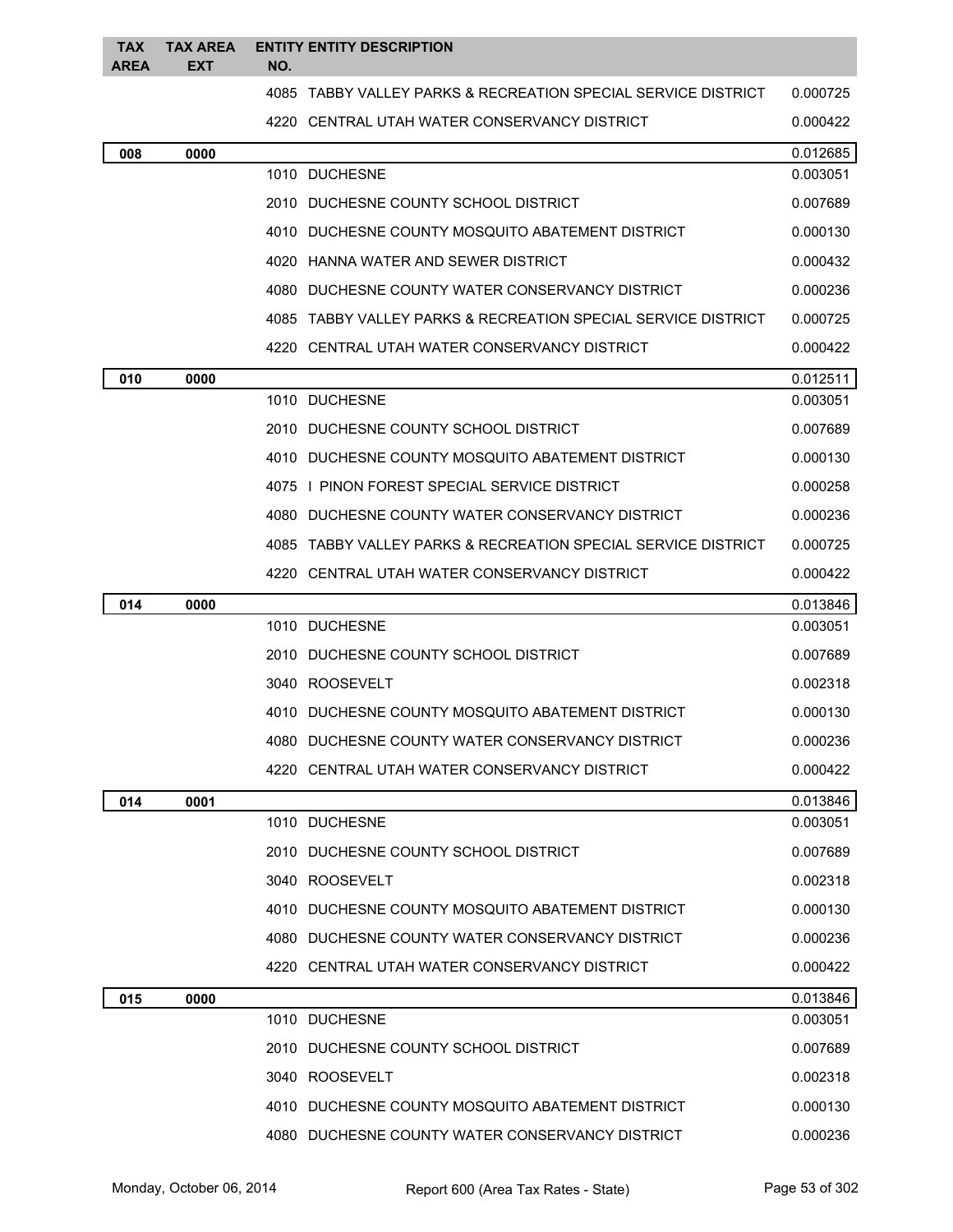| <b>TAX</b><br><b>AREA</b> | TAX AREA<br><b>EXT</b> | <b>ENTITY ENTITY DESCRIPTION</b><br>NO.          |          |
|---------------------------|------------------------|--------------------------------------------------|----------|
|                           |                        | 4220 CENTRAL UTAH WATER CONSERVANCY DISTRICT     | 0.000422 |
|                           |                        | 4240 JOHNSON WATER DISTRICT                      |          |
| 016                       | 0000                   |                                                  | 0.011528 |
|                           |                        | 1010 DUCHESNE                                    | 0.003051 |
|                           |                        | 2010 DUCHESNE COUNTY SCHOOL DISTRICT             | 0.007689 |
|                           |                        | 4010 DUCHESNE COUNTY MOSQUITO ABATEMENT DISTRICT | 0.000130 |
|                           |                        | 4080 DUCHESNE COUNTY WATER CONSERVANCY DISTRICT  | 0.000236 |
|                           |                        | 4220 CENTRAL UTAH WATER CONSERVANCY DISTRICT     | 0.000422 |
|                           |                        | 4240 JOHNSON WATER DISTRICT                      |          |
| 017                       | 0000                   |                                                  | 0.013233 |
|                           |                        | 1010 DUCHESNE                                    | 0.003051 |
|                           |                        | 2010 DUCHESNE COUNTY SCHOOL DISTRICT             | 0.007689 |
|                           |                        | 3030 MYTON                                       | 0.001705 |
|                           |                        | 4010 DUCHESNE COUNTY MOSQUITO ABATEMENT DISTRICT | 0.000130 |
|                           |                        | 4080 DUCHESNE COUNTY WATER CONSERVANCY DISTRICT  | 0.000236 |
|                           |                        | 4220 CENTRAL UTAH WATER CONSERVANCY DISTRICT     | 0.000422 |
|                           |                        | 4240 JOHNSON WATER DISTRICT                      |          |
| 018                       | 0000                   |                                                  | 0.013081 |
|                           |                        | 1010 DUCHESNE                                    | 0.003051 |
|                           |                        | 2010 DUCHESNE COUNTY SCHOOL DISTRICT             | 0.007689 |
|                           |                        | 4010 DUCHESNE COUNTY MOSQUITO ABATEMENT DISTRICT | 0.000130 |
|                           |                        | 4040 NEOLA WATER & SEWER IMPROVEMENT DISTRICT    | 0.001216 |
|                           |                        | 4070 NEOLA COMMUNITY PARK DISTRICT               | 0.000337 |
|                           |                        | 4080 DUCHESNE COUNTY WATER CONSERVANCY DISTRICT  | 0.000236 |
|                           |                        | 4220 CENTRAL UTAH WATER CONSERVANCY DISTRICT     | 0.000422 |
| 019                       | 0000                   |                                                  | 0.011865 |
|                           |                        | 1010 DUCHESNE                                    | 0.003051 |
|                           |                        | 2010 DUCHESNE COUNTY SCHOOL DISTRICT             | 0.007689 |
|                           |                        | 4010 DUCHESNE COUNTY MOSQUITO ABATEMENT DISTRICT | 0.000130 |
|                           |                        | 4070 NEOLA COMMUNITY PARK DISTRICT               | 0.000337 |
|                           |                        | 4080 DUCHESNE COUNTY WATER CONSERVANCY DISTRICT  | 0.000236 |
|                           |                        | 4220 CENTRAL UTAH WATER CONSERVANCY DISTRICT     | 0.000422 |
| 020                       | 0000                   |                                                  | 0.011528 |
|                           |                        | 1010 DUCHESNE                                    | 0.003051 |
|                           |                        | 2010 DUCHESNE COUNTY SCHOOL DISTRICT             | 0.007689 |
|                           |                        | 4010 DUCHESNE COUNTY MOSQUITO ABATEMENT DISTRICT | 0.000130 |
|                           |                        | 4030 EAST DUCHESNE WATER IMPROVEMENT DISTRICT    |          |
|                           |                        | 4080 DUCHESNE COUNTY WATER CONSERVANCY DISTRICT  | 0.000236 |
|                           |                        | 4220 CENTRAL UTAH WATER CONSERVANCY DISTRICT     | 0.000422 |

Monday, October 06, 2014 Report 600 (Area Tax Rates - State) Rage 54 of 302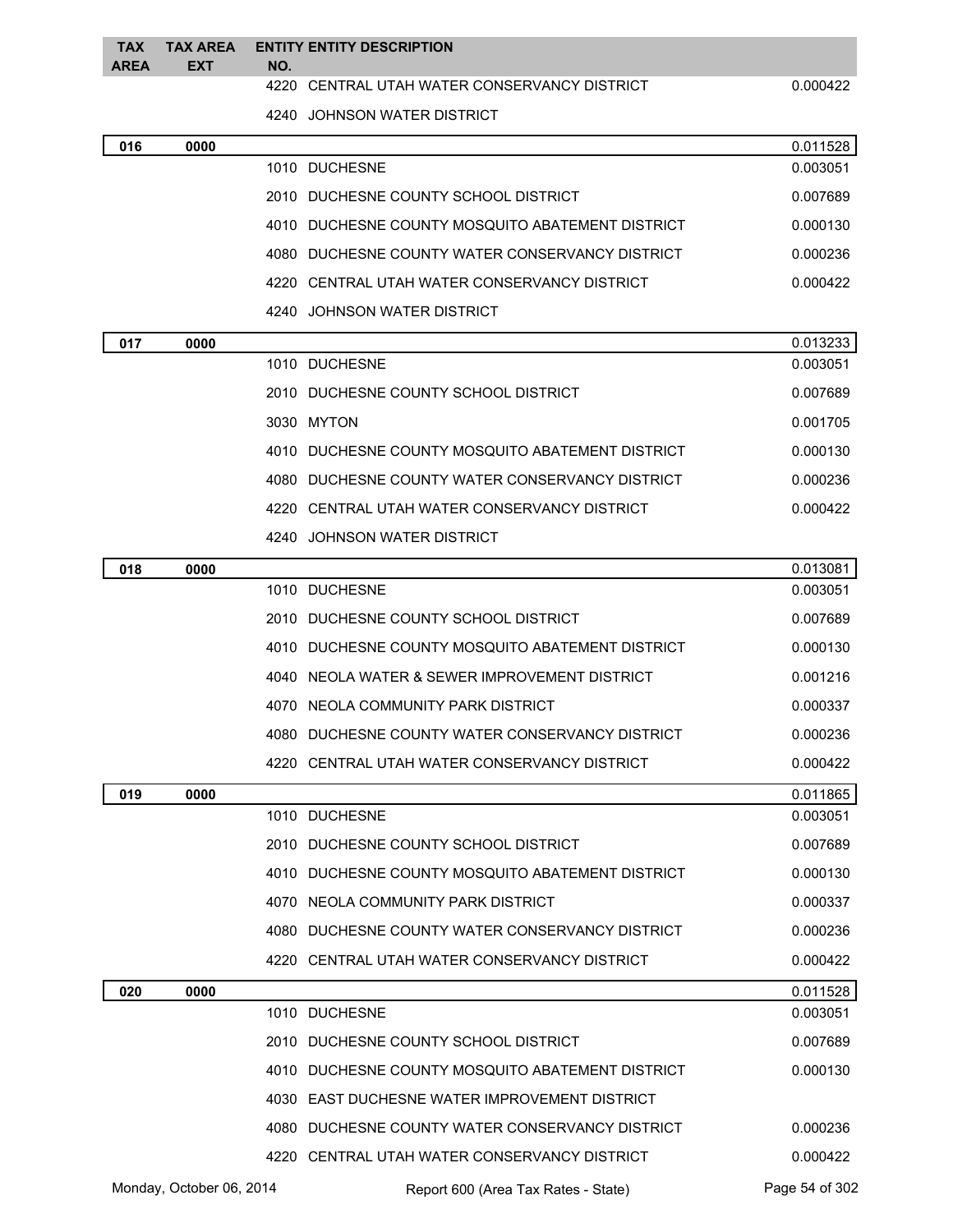| <b>TAX</b><br><b>AREA</b> | <b>TAX AREA</b><br><b>EXT</b> | <b>ENTITY ENTITY DESCRIPTION</b><br>NO.          |          |
|---------------------------|-------------------------------|--------------------------------------------------|----------|
| 021                       | 0000                          |                                                  | 0.011528 |
|                           |                               | 1010 DUCHESNE                                    | 0.003051 |
|                           |                               | 2010 DUCHESNE COUNTY SCHOOL DISTRICT             | 0.007689 |
|                           |                               | 4010 DUCHESNE COUNTY MOSQUITO ABATEMENT DISTRICT | 0.000130 |
|                           |                               | 4050 FRUITLAND WATER IMPROVEMENT DISTRICT        |          |
|                           |                               | 4080 DUCHESNE COUNTY WATER CONSERVANCY DISTRICT  | 0.000236 |
|                           |                               | 4220 CENTRAL UTAH WATER CONSERVANCY DISTRICT     | 0.000422 |
| 022                       | 0000                          |                                                  | 0.011881 |
|                           |                               | 1010 DUCHESNE                                    | 0.003051 |
|                           |                               | 2010 DUCHESNE COUNTY SCHOOL DISTRICT             | 0.007689 |
|                           |                               | 4010 DUCHESNE COUNTY MOSQUITO ABATEMENT DISTRICT | 0.000130 |
|                           |                               | 4060 UPPER COUNTRY WATER IMPROVEMENT DISTRICT    | 0.000353 |
|                           |                               | 4080 DUCHESNE COUNTY WATER CONSERVANCY DISTRICT  | 0.000236 |
|                           |                               | 4220 CENTRAL UTAH WATER CONSERVANCY DISTRICT     | 0.000422 |
| 023                       | 0000                          |                                                  | 0.011786 |
|                           |                               | 1010 DUCHESNE                                    | 0.003051 |
|                           |                               | 2010 DUCHESNE COUNTY SCHOOL DISTRICT             | 0.007689 |
|                           |                               | 4010 DUCHESNE COUNTY MOSQUITO ABATEMENT DISTRICT | 0.000130 |
|                           |                               | 4075 I PINON FOREST SPECIAL SERVICE DISTRICT     | 0.000258 |
|                           |                               | 4080 DUCHESNE COUNTY WATER CONSERVANCY DISTRICT  | 0.000236 |
|                           |                               | 4220 CENTRAL UTAH WATER CONSERVANCY DISTRICT     | 0.000422 |
| 024                       | 0000                          |                                                  | 0.012050 |
|                           |                               | 1010 DUCHESNE                                    | 0.003051 |
|                           |                               | 2010 DUCHESNE COUNTY SCHOOL DISTRICT             | 0.007689 |
|                           |                               | 4010 DUCHESNE COUNTY MOSQUITO ABATEMENT DISTRICT | 0.000130 |
|                           |                               | 4080 DUCHESNE COUNTY WATER CONSERVANCY DISTRICT  | 0.000236 |
|                           |                               | 4090 CEDARVIEW-MONTWELL SPECIAL SERVICE DISTRICT | 0.000522 |
|                           |                               | 4220 CENTRAL UTAH WATER CONSERVANCY DISTRICT     | 0.000422 |
| 026                       | 0000                          |                                                  | 0.012387 |
|                           |                               | 1010 DUCHESNE                                    | 0.003051 |
|                           |                               | 2010 DUCHESNE COUNTY SCHOOL DISTRICT             | 0.007689 |
|                           |                               | 4010 DUCHESNE COUNTY MOSQUITO ABATEMENT DISTRICT | 0.000130 |
|                           |                               | 4070 NEOLA COMMUNITY PARK DISTRICT               | 0.000337 |
|                           |                               | 4080 DUCHESNE COUNTY WATER CONSERVANCY DISTRICT  | 0.000236 |
|                           |                               | 4090 CEDARVIEW-MONTWELL SPECIAL SERVICE DISTRICT | 0.000522 |
|                           |                               | 4220 CENTRAL UTAH WATER CONSERVANCY DISTRICT     | 0.000422 |
| 091                       | 0000                          |                                                  | 0.011528 |
|                           |                               | 1010 DUCHESNE                                    | 0.003051 |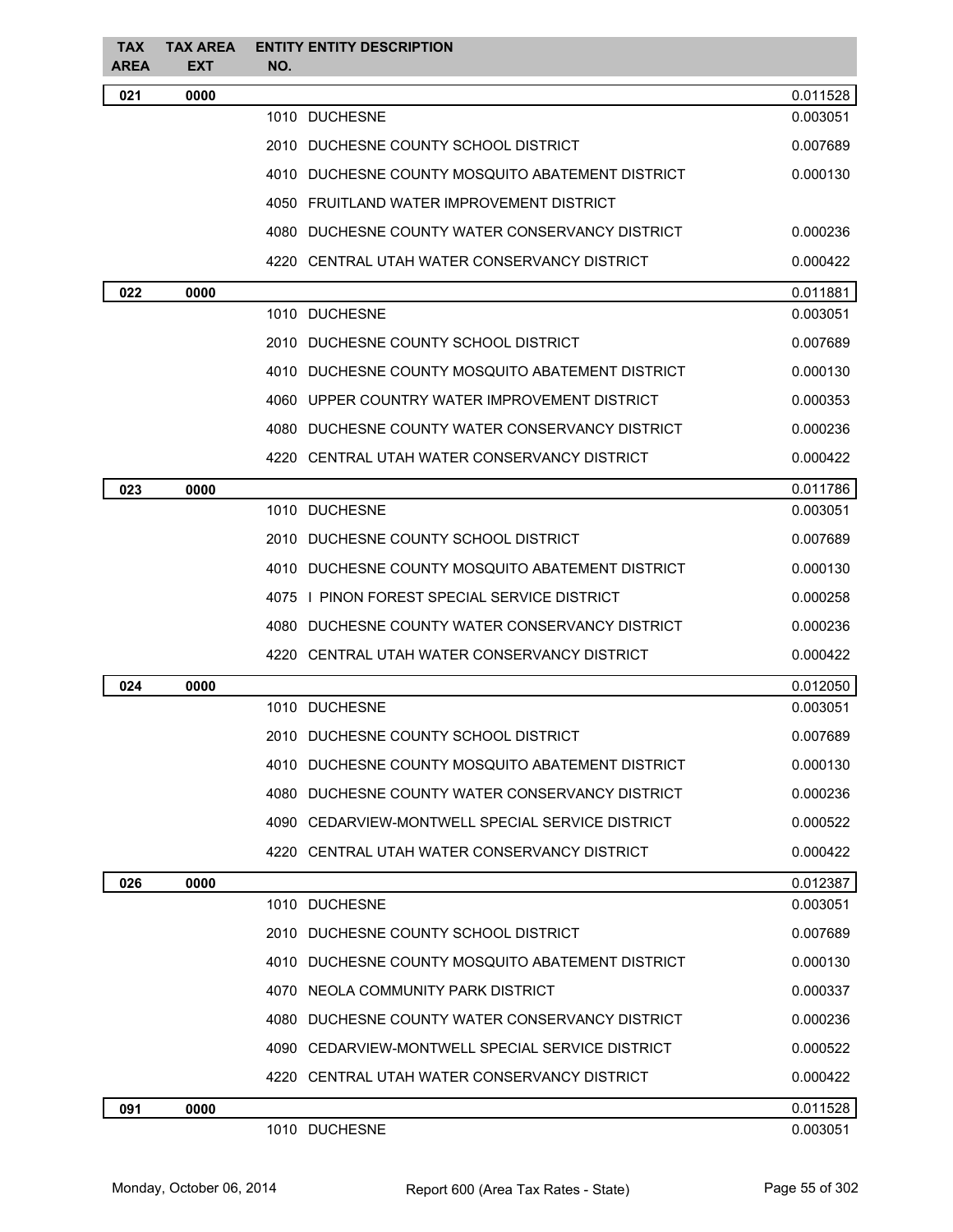| <b>TAX</b><br><b>AREA</b> | <b>TAX AREA</b><br><b>EXT</b> | NO. | <b>ENTITY ENTITY DESCRIPTION</b>                 |          |
|---------------------------|-------------------------------|-----|--------------------------------------------------|----------|
|                           |                               |     | 2010 DUCHESNE COUNTY SCHOOL DISTRICT             | 0.007689 |
|                           |                               |     | 4010 DUCHESNE COUNTY MOSQUITO ABATEMENT DISTRICT | 0.000130 |
|                           |                               |     | 4080 DUCHESNE COUNTY WATER CONSERVANCY DISTRICT  | 0.000236 |
|                           |                               |     | 4220 CENTRAL UTAH WATER CONSERVANCY DISTRICT     | 0.000422 |
|                           |                               |     |                                                  |          |

# **EMERY COUNTY**

| 001 | 0000 |                                                          | 0.014062 |
|-----|------|----------------------------------------------------------|----------|
|     |      | 1010 EMERY                                               | 0.004567 |
|     |      | 2010 EMERY COUNTY SCHOOL DISTRICT                        | 0.005642 |
|     |      | 3010 CASTLE DALE                                         | 0.001496 |
|     |      | 4010 EMERY WATER CONSERVANCY DISTRICT                    | 0.000389 |
|     |      | 4020 CASTLE VALLEY SPECIAL SERVICE DISTRICT              | 0.001968 |
|     |      | EMERY COUNTY RECREATION SPECIAL SERVICE DISTRICT<br>4050 |          |
|     |      |                                                          |          |

EMERY COUNTY FIRE PROTECTION SPECIAL SERVICE DISTRICT

| 002 | 0000 |                                                            | 0.013447 |
|-----|------|------------------------------------------------------------|----------|
|     |      | 1010 FMFRY                                                 | 0.004567 |
|     |      | 2010 EMERY COUNTY SCHOOL DISTRICT                          | 0.005642 |
|     |      | 3030 CLEVELAND                                             | 0.000881 |
|     |      | 4010 EMERY WATER CONSERVANCY DISTRICT                      | 0.000389 |
|     |      | 4020 CASTLE VALLEY SPECIAL SERVICE DISTRICT                | 0.001968 |
|     |      | EMERY COUNTY RECREATION SPECIAL SERVICE DISTRICT<br>4050   |          |
|     |      | 4060 EMERY COUNTY FIRE PROTECTION SPECIAL SERVICE DISTRICT |          |

| 003 | 0000 |                                                          | 0.014715 |
|-----|------|----------------------------------------------------------|----------|
|     |      | 1010 EMERY                                               | 0.004567 |
|     |      | 2010 EMERY COUNTY SCHOOL DISTRICT                        | 0.005642 |
|     |      | 3040 ELMO                                                | 0.002149 |
|     |      | 4010 EMERY WATER CONSERVANCY DISTRICT                    | 0.000389 |
|     |      | 4020 CASTLE VALLEY SPECIAL SERVICE DISTRICT              | 0.001968 |
|     |      | EMERY COUNTY RECREATION SPECIAL SERVICE DISTRICT<br>4050 |          |
|     |      |                                                          |          |

|     |      | 4060 EMERY COUNTY FIRE PROTECTION SPECIAL SERVICE DISTRICT |          |
|-----|------|------------------------------------------------------------|----------|
| 004 | 0000 |                                                            | 0.014344 |
|     |      | 1010 EMERY                                                 | 0.004567 |
|     |      | 2010 EMERY COUNTY SCHOOL DISTRICT                          | 0.005642 |
|     |      | 3050 EMERY                                                 | 0.001778 |
|     |      | 4010 EMERY WATER CONSERVANCY DISTRICT                      | 0.000389 |
|     |      | 4020 CASTLE VALLEY SPECIAL SERVICE DISTRICT                | 0.001968 |
|     |      | 4030 SOUTH EMERY WATER CONSERVANCY DISTRICT                |          |
|     |      | 4050 EMERY COUNTY RECREATION SPECIAL SERVICE DISTRICT      |          |
|     |      | 4060 EMERY COUNTY FIRE PROTECTION SPECIAL SERVICE DISTRICT |          |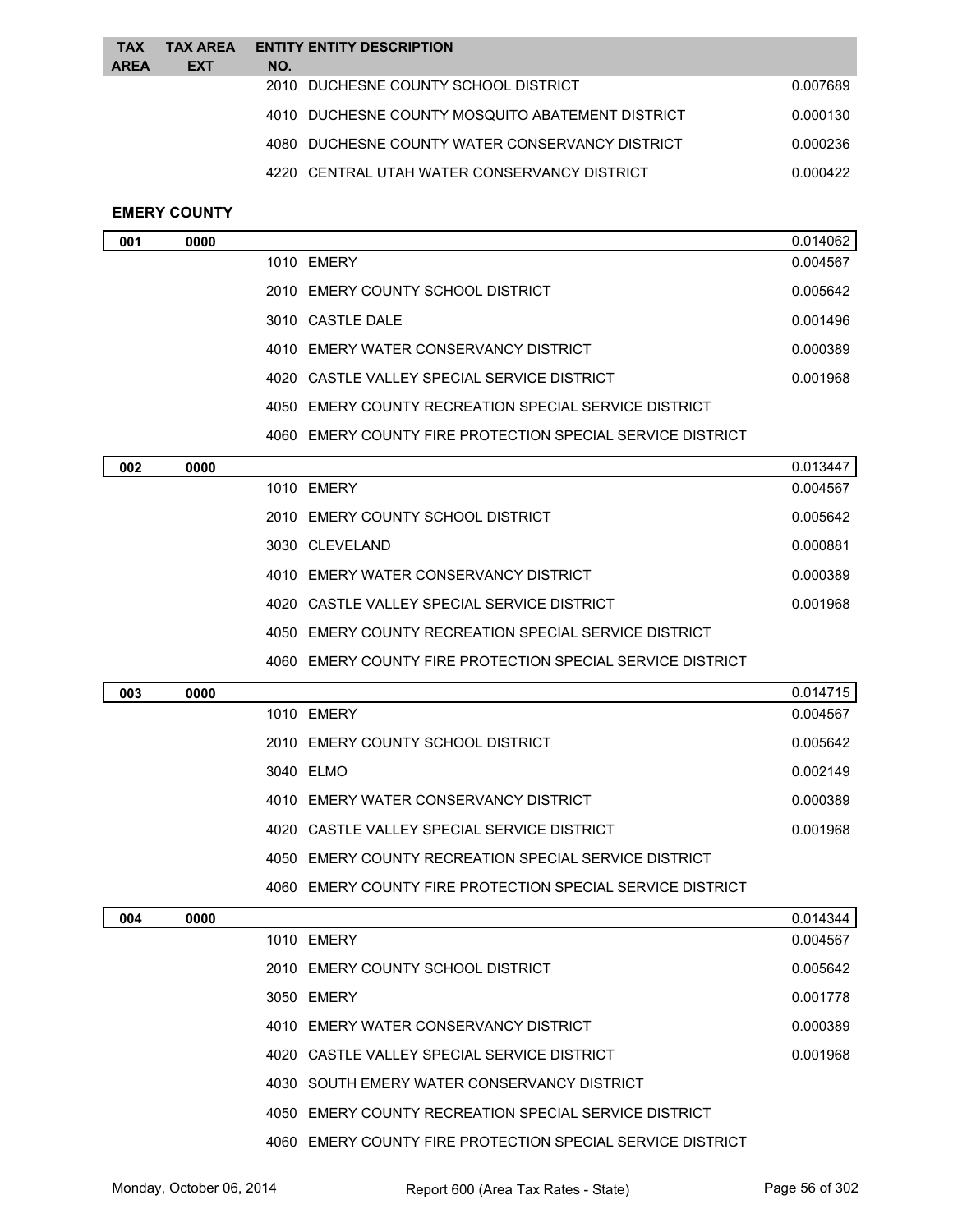| TAX.<br><b>AREA</b> | <b>TAX AREA</b><br><b>EXT</b> | <b>ENTITY ENTITY DESCRIPTION</b><br>NO.                    |          |
|---------------------|-------------------------------|------------------------------------------------------------|----------|
| 005                 | 0000                          |                                                            | 0.014005 |
|                     |                               | 1010 EMERY                                                 | 0.004567 |
|                     |                               | 2010 EMERY COUNTY SCHOOL DISTRICT                          | 0.005642 |
|                     |                               | 3060 FERRON                                                | 0.001439 |
|                     |                               | 4010 EMERY WATER CONSERVANCY DISTRICT                      | 0.000389 |
|                     |                               | 4020 CASTLE VALLEY SPECIAL SERVICE DISTRICT                | 0.001968 |
|                     |                               | 4050 EMERY COUNTY RECREATION SPECIAL SERVICE DISTRICT      |          |
|                     |                               | 4060 EMERY COUNTY FIRE PROTECTION SPECIAL SERVICE DISTRICT |          |
| 006                 | 0000                          |                                                            | 0.014716 |
|                     |                               | 1010 EMERY                                                 | 0.004567 |
|                     |                               | 2010 EMERY COUNTY SCHOOL DISTRICT                          | 0.005642 |
|                     |                               | 3062 GREEN RIVER                                           | 0.004507 |
|                     |                               | 4050 EMERY COUNTY RECREATION SPECIAL SERVICE DISTRICT      |          |
|                     |                               | 4060 EMERY COUNTY FIRE PROTECTION SPECIAL SERVICE DISTRICT |          |
| 007                 | 0000                          |                                                            | 0.013873 |
|                     |                               | 1010 EMERY                                                 | 0.004567 |
|                     |                               | 2010 EMERY COUNTY SCHOOL DISTRICT                          | 0.005642 |
|                     |                               | 3070 HUNTINGTON                                            | 0.001307 |
|                     |                               | 4010 EMERY WATER CONSERVANCY DISTRICT                      | 0.000389 |
|                     |                               | 4020 CASTLE VALLEY SPECIAL SERVICE DISTRICT                | 0.001968 |
|                     |                               | 4050 EMERY COUNTY RECREATION SPECIAL SERVICE DISTRICT      |          |
|                     |                               | 4060 EMERY COUNTY FIRE PROTECTION SPECIAL SERVICE DISTRICT |          |
| 008                 | 0000                          |                                                            | 0.014154 |
|                     |                               | 1010 EMERY                                                 | 0.004567 |
|                     |                               | 2010 EMERY COUNTY SCHOOL DISTRICT                          | 0.005642 |
|                     |                               | 3080 ORANGEVILLE                                           | 0.001588 |
|                     |                               | 4010 EMERY WATER CONSERVANCY DISTRICT                      | 0.000389 |
|                     |                               | 4020 CASTLE VALLEY SPECIAL SERVICE DISTRICT                | 0.001968 |
|                     |                               | 4050 EMERY COUNTY RECREATION SPECIAL SERVICE DISTRICT      |          |
|                     |                               | 4060 EMERY COUNTY FIRE PROTECTION SPECIAL SERVICE DISTRICT |          |
| 009                 | 0000                          |                                                            | 0.010598 |
|                     |                               | 1010 EMERY                                                 | 0.004567 |
|                     |                               | 2010 EMERY COUNTY SCHOOL DISTRICT                          | 0.005642 |
|                     |                               | 4010 EMERY WATER CONSERVANCY DISTRICT                      | 0.000389 |
|                     |                               | 4040 EMERY COUNTY SPECIAL SERVICE DISTRICT NO. 1           |          |
|                     |                               | 4050 EMERY COUNTY RECREATION SPECIAL SERVICE DISTRICT      |          |
|                     |                               | 4060 EMERY COUNTY FIRE PROTECTION SPECIAL SERVICE DISTRICT |          |
| 011                 | 0000                          |                                                            | 0.012094 |
|                     |                               | 1010 EMERY                                                 | 0.004567 |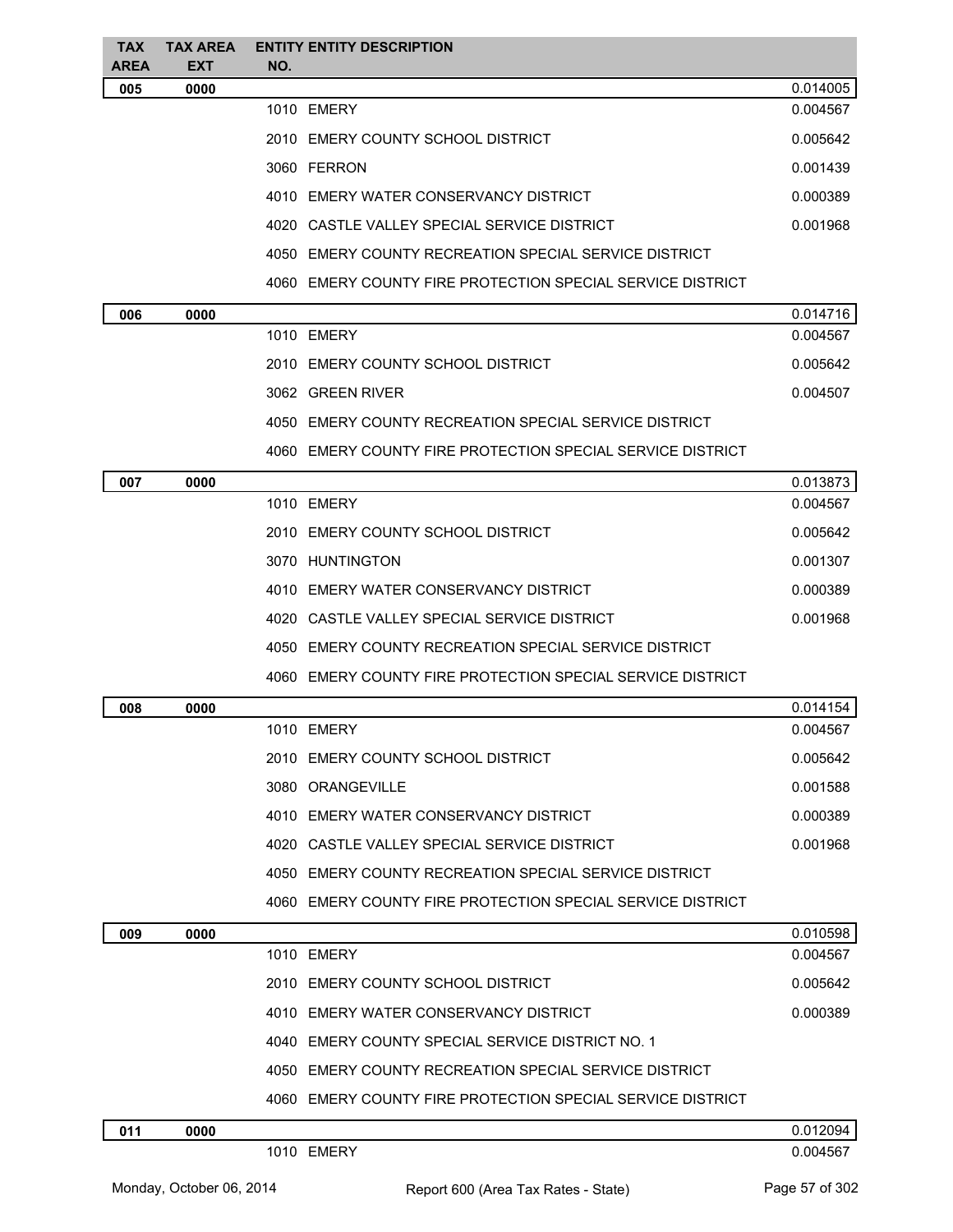| <b>TAX</b><br><b>AREA</b> | <b>TAX AREA</b><br><b>EXT</b> | NO. | <b>ENTITY ENTITY DESCRIPTION</b>                           |          |
|---------------------------|-------------------------------|-----|------------------------------------------------------------|----------|
|                           |                               |     | 2010 EMERY COUNTY SCHOOL DISTRICT                          | 0.005642 |
|                           |                               |     | 3010 CASTLE DALE                                           | 0.001496 |
|                           |                               |     | 4010 EMERY WATER CONSERVANCY DISTRICT                      | 0.000389 |
|                           |                               |     | 4050 EMERY COUNTY RECREATION SPECIAL SERVICE DISTRICT      |          |
|                           |                               |     | 4060 EMERY COUNTY FIRE PROTECTION SPECIAL SERVICE DISTRICT |          |
| 013                       | 0000                          |     |                                                            | 0.012747 |
|                           |                               |     | 1010 EMERY                                                 | 0.004567 |
|                           |                               |     | 2010 EMERY COUNTY SCHOOL DISTRICT                          | 0.005642 |
|                           |                               |     | 3040 ELMO                                                  | 0.002149 |
|                           |                               |     | 4010 EMERY WATER CONSERVANCY DISTRICT                      | 0.000389 |
|                           |                               |     | 4040 EMERY COUNTY SPECIAL SERVICE DISTRICT NO. 1           |          |
|                           |                               |     | 4050 EMERY COUNTY RECREATION SPECIAL SERVICE DISTRICT      |          |
|                           |                               |     | 4060 EMERY COUNTY FIRE PROTECTION SPECIAL SERVICE DISTRICT |          |
| 015                       | 0001                          |     |                                                            | 0.012037 |
|                           |                               |     | 1010 EMERY                                                 | 0.004567 |
|                           |                               |     | 2010 EMERY COUNTY SCHOOL DISTRICT                          | 0.005642 |
|                           |                               |     | 3060 FERRON                                                | 0.001439 |
|                           |                               |     | 4010 EMERY WATER CONSERVANCY DISTRICT                      | 0.000389 |
|                           |                               |     | 4050 EMERY COUNTY RECREATION SPECIAL SERVICE DISTRICT      |          |
|                           |                               |     | 4060 EMERY COUNTY FIRE PROTECTION SPECIAL SERVICE DISTRICT |          |
| 017                       | 0000                          |     |                                                            | 0.011905 |
|                           |                               |     | 1010 EMERY                                                 | 0.004567 |
|                           |                               |     | 2010 EMERY COUNTY SCHOOL DISTRICT                          | 0.005642 |
|                           |                               |     | 3070 HUNTINGTON                                            | 0.001307 |
|                           |                               |     | 4010 EMERY WATER CONSERVANCY DISTRICT                      | 0.000389 |
|                           |                               |     | 4050 EMERY COUNTY RECREATION SPECIAL SERVICE DISTRICT      |          |
|                           |                               |     | 4060 EMERY COUNTY FIRE PROTECTION SPECIAL SERVICE DISTRICT |          |
| 018                       | 0000                          |     |                                                            | 0.012186 |
|                           |                               |     | 1010 EMERY                                                 | 0.004567 |
|                           |                               |     | 2010 EMERY COUNTY SCHOOL DISTRICT                          | 0.005642 |
|                           |                               |     | 3080 ORANGEVILLE                                           | 0.001588 |
|                           |                               |     | 4010 EMERY WATER CONSERVANCY DISTRICT                      | 0.000389 |
|                           |                               |     | 4050 EMERY COUNTY RECREATION SPECIAL SERVICE DISTRICT      |          |
|                           |                               |     | 4060 EMERY COUNTY FIRE PROTECTION SPECIAL SERVICE DISTRICT |          |
| 019                       | 0000                          |     |                                                            | 0.010209 |
|                           |                               |     | 1010 EMERY                                                 | 0.004567 |
|                           |                               |     | 2010 EMERY COUNTY SCHOOL DISTRICT                          | 0.005642 |
|                           |                               |     | 4040 EMERY COUNTY SPECIAL SERVICE DISTRICT NO. 1           |          |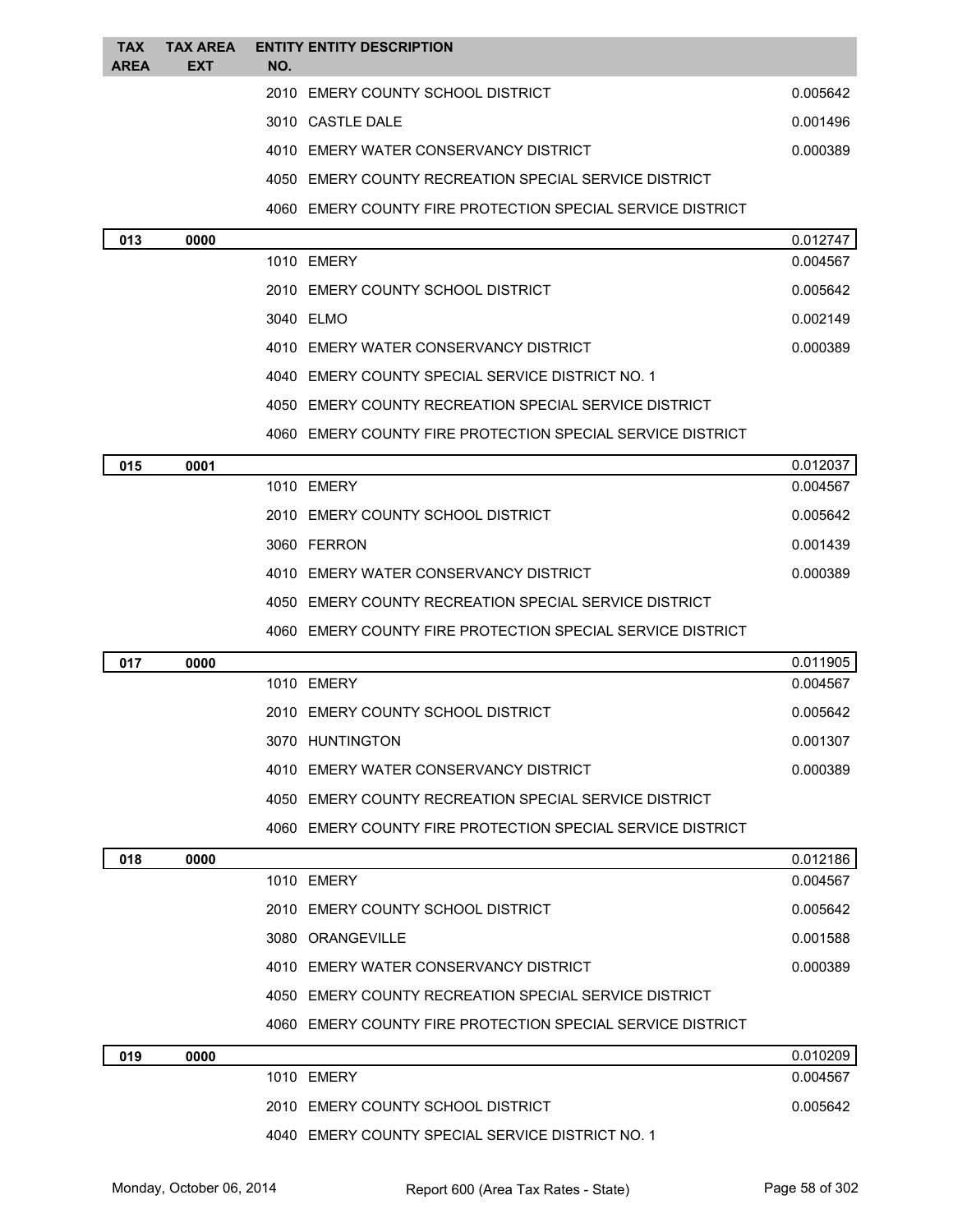#### **TAX AREA TAX AREA ENTITY ENTITY DESCRIPTION EXT NO.**

## EMERY COUNTY RECREATION SPECIAL SERVICE DISTRICT

EMERY COUNTY FIRE PROTECTION SPECIAL SERVICE DISTRICT

| 020 | 0000 |                                                            | 0.012566 |
|-----|------|------------------------------------------------------------|----------|
|     |      | 1010 EMERY                                                 | 0.004567 |
|     |      | 2010 EMERY COUNTY SCHOOL DISTRICT                          | 0.005642 |
|     |      | 4010 EMERY WATER CONSERVANCY DISTRICT                      | 0.000389 |
|     |      | 4020 CASTLE VALLEY SPECIAL SERVICE DISTRICT                | 0.001968 |
|     |      | 4050 EMERY COUNTY RECREATION SPECIAL SERVICE DISTRICT      |          |
|     |      | 4060 EMERY COUNTY FIRE PROTECTION SPECIAL SERVICE DISTRICT |          |
| 030 | 0000 |                                                            | 0.013097 |
|     |      | 1010 EMERY                                                 | 0.004567 |
|     |      | 2010 EMERY COUNTY SCHOOL DISTRICT                          | 0.005642 |
|     |      | 3020 CLAWSON                                               | 0.000531 |
|     |      | 4010 EMERY WATER CONSERVANCY DISTRICT                      | 0.000389 |
|     |      | 4020 CASTLE VALLEY SPECIAL SERVICE DISTRICT                | 0.001968 |
|     |      | 4050 EMERY COUNTY RECREATION SPECIAL SERVICE DISTRICT      |          |
|     |      | 4060 EMERY COUNTY FIRE PROTECTION SPECIAL SERVICE DISTRICT |          |
| 031 | 0000 |                                                            | 0.011129 |
|     |      | 1010 EMERY                                                 | 0.004567 |
|     |      | 2010 EMERY COUNTY SCHOOL DISTRICT                          | 0.005642 |
|     |      | 3020 CLAWSON                                               | 0.000531 |
|     |      | 4010 EMERY WATER CONSERVANCY DISTRICT                      | 0.000389 |
|     |      | 4050 EMERY COUNTY RECREATION SPECIAL SERVICE DISTRICT      |          |
|     |      | 4060 EMERY COUNTY FIRE PROTECTION SPECIAL SERVICE DISTRICT |          |
| 049 | 0000 |                                                            | 0.010598 |
|     |      | 1010 EMERY                                                 | 0.004567 |
|     |      | 2010 EMERY COUNTY SCHOOL DISTRICT                          | 0.005642 |
|     |      | 4010 EMERY WATER CONSERVANCY DISTRICT                      | 0.000389 |
|     |      | 4030 SOUTH EMERY WATER CONSERVANCY DISTRICT                |          |
|     |      | 4040 EMERY COUNTY SPECIAL SERVICE DISTRICT NO. 1           |          |
|     |      | 4050 EMERY COUNTY RECREATION SPECIAL SERVICE DISTRICT      |          |
|     |      | 4060 EMERY COUNTY FIRE PROTECTION SPECIAL SERVICE DISTRICT |          |
| 066 | 0000 |                                                            | 0.015569 |

| 066 | 0000 |                                                            | 0.015569 |
|-----|------|------------------------------------------------------------|----------|
|     |      | 1010 EMERY                                                 | 0.004567 |
|     |      | 2010 EMERY COUNTY SCHOOL DISTRICT                          | 0.005642 |
|     |      | 3062 GREEN RIVER                                           | 0.004507 |
|     |      | 4050 EMERY COUNTY RECREATION SPECIAL SERVICE DISTRICT      |          |
|     |      | 4060 EMERY COUNTY FIRE PROTECTION SPECIAL SERVICE DISTRICT |          |
|     |      | 6010 BOND REPAY - GRAND COUNTY WATER CONSERVANCY DISTRICT  | 0.000146 |
|     |      |                                                            |          |

Monday, October 06, 2014 Report 600 (Area Tax Rates - State) Rage 59 of 302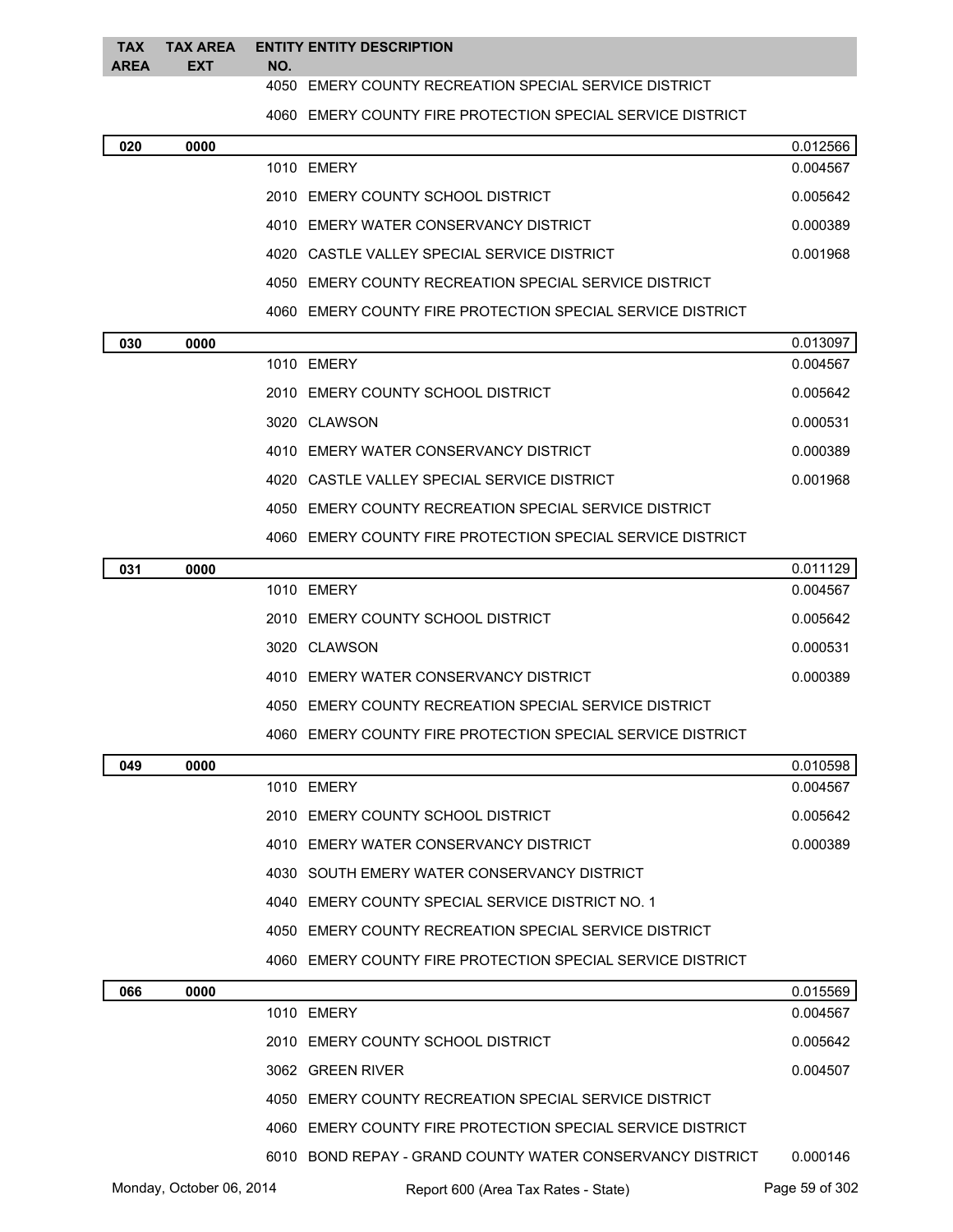| <b>TAX</b><br><b>AREA</b> | <b>TAX AREA</b><br><b>EXT</b> | NO. | <b>ENTITY ENTITY DESCRIPTION</b>                              |                      |
|---------------------------|-------------------------------|-----|---------------------------------------------------------------|----------------------|
|                           |                               |     | 6020 BOND REPAY - GRAND COUNTY SPECIAL SERVICE WATER DISTRICT |                      |
|                           |                               |     | 6030 BOND REPAY - GRAND COUNTY                                | 0.000147             |
|                           |                               |     | 6040 BOND REPAY - GRAND COUNTY SCHOOL DISTRICT                | 0.000560             |
|                           |                               |     |                                                               |                      |
|                           | <b>GARFIELD COUNTY</b>        |     |                                                               |                      |
| 001                       | 0000                          |     | 1010 GARFIELD                                                 | 0.009037<br>0.001581 |
|                           |                               |     | 2010 GARFIELD COUNTY SCHOOL DISTRICT                          | 0.006383             |
|                           |                               |     | 3010 ANTIMONY                                                 | 0.000710             |
|                           |                               |     | 4010 ANTIMONY CEMETERY IMPROVEMENT DISTRICT                   | 0.000163             |
|                           |                               |     | 4100 UPPER SEVIER RIVER WATER CONSERVANCY DISTRICT            | 0.000200             |
|                           |                               |     |                                                               |                      |
| 002                       | 0000                          |     | 1010 GARFIELD                                                 | 0.008230<br>0.001581 |
|                           |                               |     | 2010 GARFIELD COUNTY SCHOOL DISTRICT                          | 0.006383             |
|                           |                               |     | 3020 BOULDER                                                  | 0.000266             |
| 003                       | 0000                          |     |                                                               | 0.010997             |
|                           |                               |     | 1010 GARFIELD                                                 | 0.001581             |
|                           |                               |     | 2010 GARFIELD COUNTY SCHOOL DISTRICT                          | 0.006383             |
|                           |                               |     | 3030 CANNONVILLE                                              | 0.002714             |
|                           |                               |     | 4060 CANNONVILLE CEMETERY MAINTENANCE DISTRICT                | 0.000319             |
| 004                       | 0000                          |     |                                                               | 0.010336             |
|                           |                               |     | 1010 GARFIELD                                                 | 0.001581             |
|                           |                               |     | 2010 GARFIELD COUNTY SCHOOL DISTRICT                          | 0.006383             |
|                           |                               |     | 3040 ESCALANTE                                                | 0.002186             |
|                           |                               |     | 4080 ESCALANTE CEMETARY MAINTENANCE DISTRICT                  | 0.000186             |
|                           |                               |     | 4090 WIDE HOLLOW WATER CONSERVANCY DISTRICT                   |                      |
| 005                       | 0000                          |     |                                                               | 0.010551             |
|                           |                               |     | 1010 GARFIELD                                                 | 0.001581             |
|                           |                               |     | 2010 GARFIELD COUNTY SCHOOL DISTRICT                          | 0.006383             |
|                           |                               |     | 3050 HATCH                                                    | 0.002239             |
|                           |                               |     | 4030 HATCH TOWN CEMETERY MAINTENANCE DISTRICT                 | 0.000148             |
|                           |                               |     | 4100 UPPER SEVIER RIVER WATER CONSERVANCY DISTRICT            | 0.000200             |
| 006                       | 0000                          |     |                                                               | 0.008803             |
|                           |                               |     | 1010 GARFIELD                                                 | 0.001581             |
|                           |                               |     | 2010 GARFIELD COUNTY SCHOOL DISTRICT                          | 0.006383             |
|                           |                               |     | 3060 HENRIEVILLE                                              | 0.000712             |
|                           |                               |     | 4070 HENRIEVILLE CEMETARY MAINTENANCE DISTRICT                | 0.000127             |
| 007                       | 0000                          |     |                                                               | 0.010405             |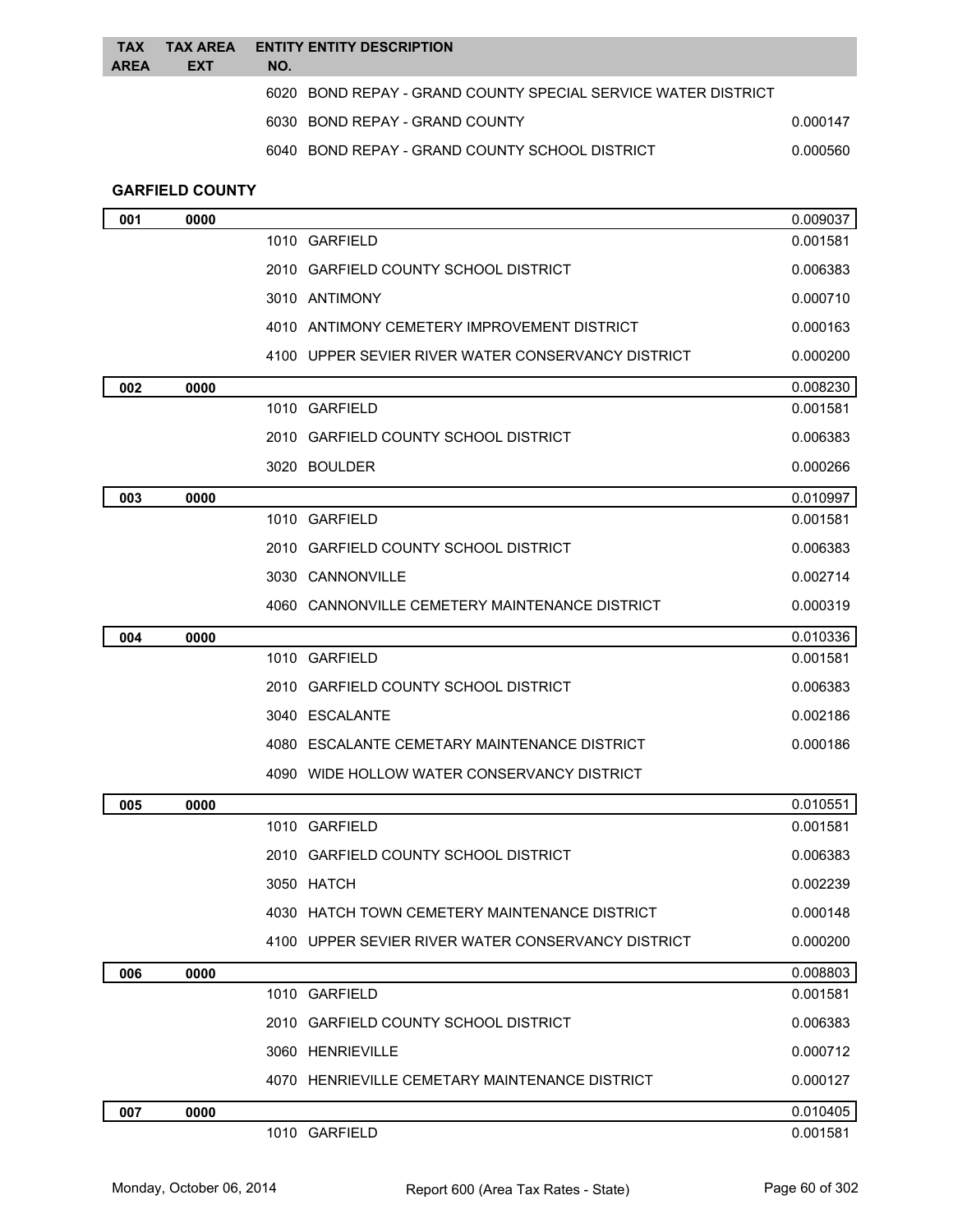| <b>TAX</b><br><b>AREA</b> | <b>TAX AREA</b><br>EXT | <b>ENTITY ENTITY DESCRIPTION</b><br>NO.            |          |
|---------------------------|------------------------|----------------------------------------------------|----------|
|                           |                        | 2010 GARFIELD COUNTY SCHOOL DISTRICT               | 0.006383 |
|                           |                        | 3070 PANGUITCH                                     | 0.002083 |
|                           |                        | 4020 PANGUITCH CEMETERY MAINTENANCE DISTRICT       | 0.000158 |
|                           |                        | 4100 UPPER SEVIER RIVER WATER CONSERVANCY DISTRICT | 0.000200 |
| 008                       | 0000                   |                                                    | 0.008875 |
|                           |                        | 1010 GARFIELD                                      | 0.001581 |
|                           |                        | 2010 GARFIELD COUNTY SCHOOL DISTRICT               | 0.006383 |
|                           |                        | 3080 TROPIC                                        | 0.000589 |
|                           |                        | 4050 TROPIC CEMETERY MAINTENANCE DISTRICT          | 0.000122 |
|                           |                        | 4100 UPPER SEVIER RIVER WATER CONSERVANCY DISTRICT | 0.000200 |
| 009                       | 0000                   |                                                    | 0.008327 |
|                           |                        | 1010 GARFIELD                                      | 0.001581 |
|                           |                        | 2010 GARFIELD COUNTY SCHOOL DISTRICT               | 0.006383 |
|                           |                        | 4010 ANTIMONY CEMETERY IMPROVEMENT DISTRICT        | 0.000163 |
|                           |                        | 4100 UPPER SEVIER RIVER WATER CONSERVANCY DISTRICT | 0.000200 |
| 010                       | 0000                   |                                                    | 0.008283 |
|                           |                        | 1010 GARFIELD                                      | 0.001581 |
|                           |                        | 2010 GARFIELD COUNTY SCHOOL DISTRICT               | 0.006383 |
|                           |                        | 4060 CANNONVILLE CEMETERY MAINTENANCE DISTRICT     | 0.000319 |
| 011                       | 0000                   |                                                    | 0.008150 |
|                           |                        | 1010 GARFIELD                                      | 0.001581 |
|                           |                        | 2010 GARFIELD COUNTY SCHOOL DISTRICT               | 0.006383 |
|                           |                        | 4080 ESCALANTE CEMETARY MAINTENANCE DISTRICT       | 0.000186 |
|                           |                        | 4090 WIDE HOLLOW WATER CONSERVANCY DISTRICT        |          |
| 012                       | 0000                   |                                                    | 0.008312 |
|                           |                        | 1010 GARFIELD                                      | 0.001581 |
|                           |                        | 2010 GARFIELD COUNTY SCHOOL DISTRICT               | 0.006383 |
|                           |                        | 4030 HATCH TOWN CEMETERY MAINTENANCE DISTRICT      | 0.000148 |
|                           |                        | 4100 UPPER SEVIER RIVER WATER CONSERVANCY DISTRICT | 0.000200 |
| 013                       | 0000                   |                                                    | 0.008091 |
|                           |                        | 1010 GARFIELD                                      | 0.001581 |
|                           |                        | 2010 GARFIELD COUNTY SCHOOL DISTRICT               | 0.006383 |
|                           |                        | 4070 HENRIEVILLE CEMETARY MAINTENANCE DISTRICT     | 0.000127 |
| 014                       | 0000                   |                                                    | 0.008322 |
|                           |                        | 1010 GARFIELD                                      | 0.001581 |
|                           |                        | 2010 GARFIELD COUNTY SCHOOL DISTRICT               | 0.006383 |
|                           |                        | 4020 PANGUITCH CEMETERY MAINTENANCE DISTRICT       | 0.000158 |
|                           |                        | 4100 UPPER SEVIER RIVER WATER CONSERVANCY DISTRICT | 0.000200 |
| 015                       | 0000                   |                                                    | 0.008286 |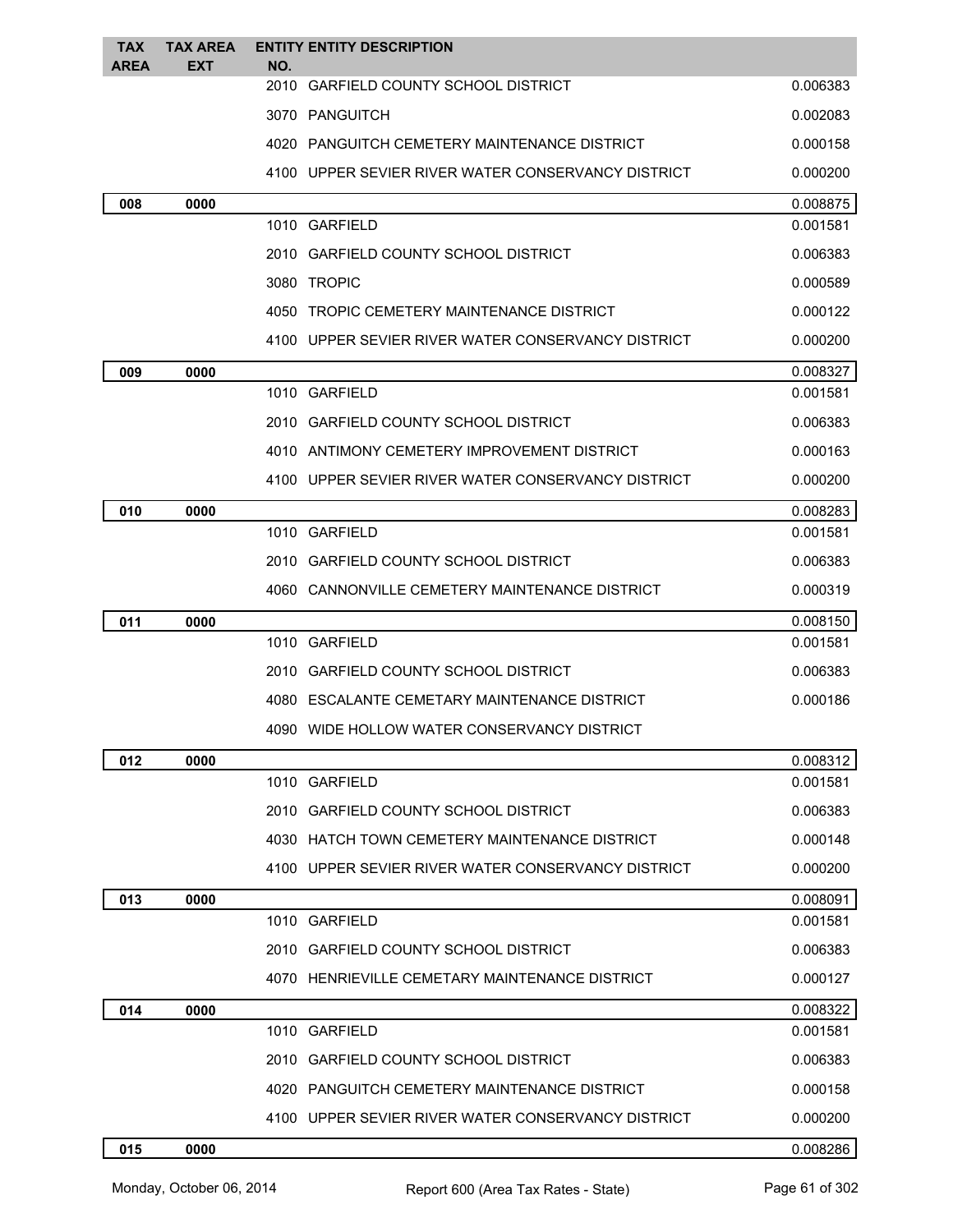| <b>TAX</b> | <b>TAX AREA</b> | <b>ENTITY ENTITY DESCRIPTION</b>                   |          |
|------------|-----------------|----------------------------------------------------|----------|
| AREA       | <b>EXT</b>      | NO.<br>1010 GARFIELD                               | 0.001581 |
|            |                 |                                                    |          |
|            |                 | 2010 GARFIELD COUNTY SCHOOL DISTRICT               | 0.006383 |
|            |                 | 4050 TROPIC CEMETERY MAINTENANCE DISTRICT          | 0.000122 |
|            |                 | 4100 UPPER SEVIER RIVER WATER CONSERVANCY DISTRICT | 0.000200 |
| 016        | 0000            |                                                    | 0.008164 |
|            |                 | 1010 GARFIELD                                      | 0.001581 |
|            |                 | 2010 GARFIELD COUNTY SCHOOL DISTRICT               | 0.006383 |
|            |                 | 4100 UPPER SEVIER RIVER WATER CONSERVANCY DISTRICT | 0.000200 |
| 017        | 0000            |                                                    | 0.007964 |
|            |                 | 1010 GARFIELD                                      | 0.001581 |
|            |                 | 2010 GARFIELD COUNTY SCHOOL DISTRICT               | 0.006383 |
| 018        | 0000            |                                                    | 0.007964 |
|            |                 | 1010 GARFIELD                                      | 0.001581 |
|            |                 | 2010 GARFIELD COUNTY SCHOOL DISTRICT               | 0.006383 |
|            |                 | 4090 WIDE HOLLOW WATER CONSERVANCY DISTRICT        |          |
| 019        | 0000            |                                                    | 0.008150 |
|            |                 | 1010 GARFIELD                                      | 0.001581 |
|            |                 | 2010 GARFIELD COUNTY SCHOOL DISTRICT               | 0.006383 |
|            |                 | 4080 ESCALANTE CEMETARY MAINTENANCE DISTRICT       | 0.000186 |
| 020        | 0000            |                                                    | 0.007964 |
|            |                 | 1010 GARFIELD                                      | 0.001581 |
|            |                 | 2010 GARFIELD COUNTY SCHOOL DISTRICT               | 0.006383 |
| 021        | 0000            |                                                    | 0.008086 |
|            |                 | 1010 GARFIELD                                      | 0.001581 |
|            |                 | 2010 GARFIELD COUNTY SCHOOL DISTRICT               | 0.006383 |
|            |                 | 4050 TROPIC CEMETERY MAINTENANCE DISTRICT          | 0.000122 |
| 022        | 0000            |                                                    | 0.008286 |
|            |                 | 1010 GARFIELD                                      | 0.001581 |
|            |                 | 2010 GARFIELD COUNTY SCHOOL DISTRICT               | 0.006383 |
|            |                 | 4050 TROPIC CEMETERY MAINTENANCE DISTRICT          | 0.000122 |
|            |                 | 4100 UPPER SEVIER RIVER WATER CONSERVANCY DISTRICT | 0.000200 |
|            |                 | 4110 BRISTLECONE WATER IMPROVEMENT DISTRICT        |          |
| 023        | 0000            |                                                    | 0.008793 |
|            |                 | 1010 GARFIELD                                      | 0.001581 |
|            |                 | 2010 GARFIELD COUNTY SCHOOL DISTRICT               | 0.006383 |
|            |                 | 4100 UPPER SEVIER RIVER WATER CONSERVANCY DISTRICT | 0.000200 |
|            |                 | 4120 PANGUITCH LAKE FIRE PROTECTION DISTRICT       | 0.000629 |
| 024        | 0000            |                                                    | 0.011000 |
|            |                 | 1010 GARFIELD                                      | 0.001581 |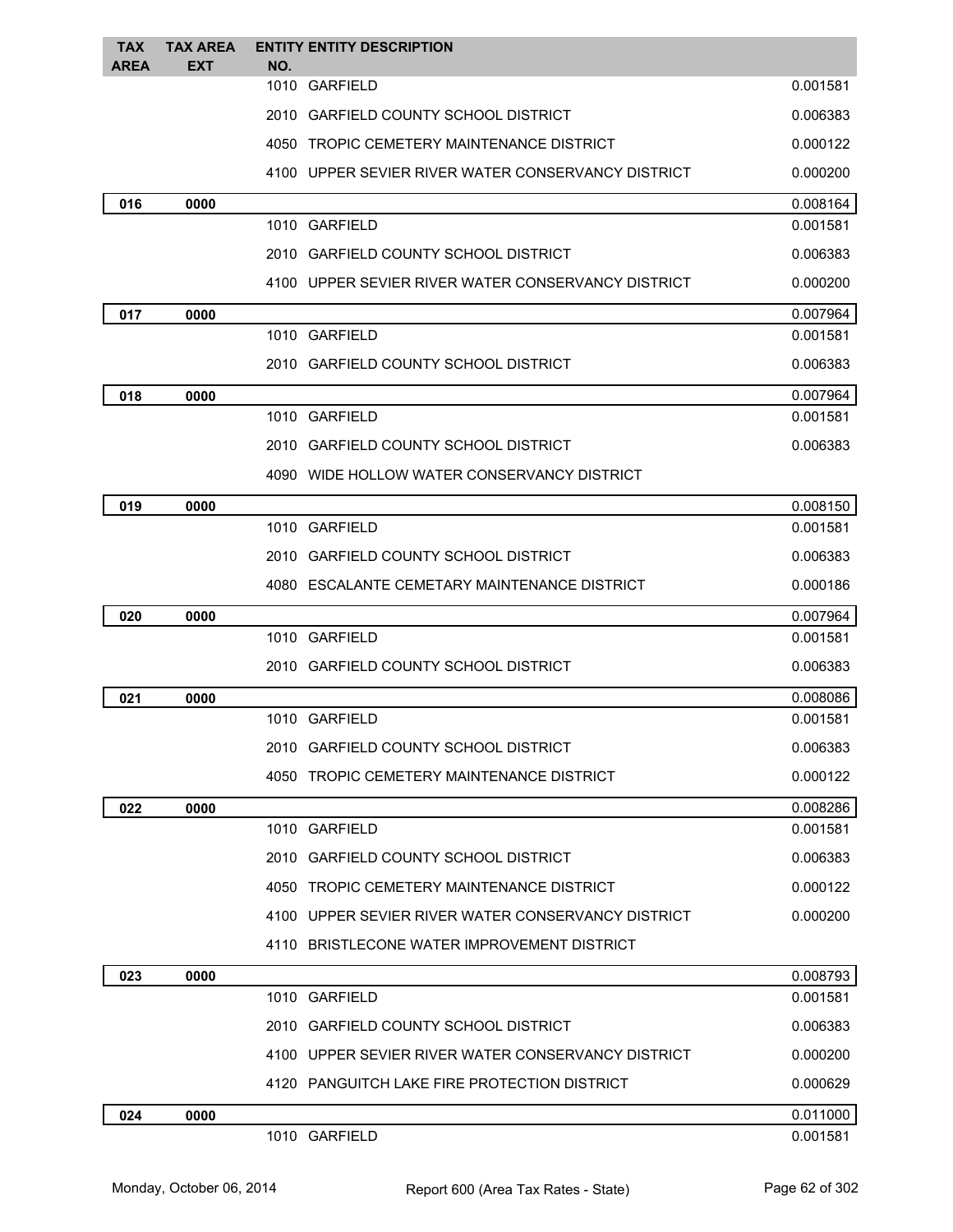| <b>TAX</b><br><b>AREA</b> | <b>TAX AREA</b><br><b>EXT</b> | NO.  | <b>ENTITY ENTITY DESCRIPTION</b>                                |          |
|---------------------------|-------------------------------|------|-----------------------------------------------------------------|----------|
|                           |                               | 2010 | <b>GARFIELD COUNTY SCHOOL DISTRICT</b>                          | 0.006383 |
|                           |                               |      | 3030 CANNONVILLE                                                | 0.002714 |
|                           |                               |      | 4050 TROPIC CEMETERY MAINTENANCE DISTRICT                       | 0.000122 |
|                           |                               |      | 4100 UPPER SEVIER RIVER WATER CONSERVANCY DISTRICT              | 0.000200 |
| 025                       | 0000                          |      |                                                                 | 0.008918 |
|                           |                               |      | 1010 GARFIELD                                                   | 0.001581 |
|                           |                               |      | 2010 GARFIELD COUNTY SCHOOL DISTRICT                            | 0.006383 |
|                           |                               |      | 4100 UPPER SEVIER RIVER WATER CONSERVANCY DISTRICT              | 0.000200 |
|                           |                               |      | 4130 MAMMOTH CREEK SPECIAL SERVICE DISTRICT FOR FIRE PROTECTION | 0.000754 |
| 026                       | 0000                          |      |                                                                 | 0.008793 |
|                           |                               |      | 1010 GARFIELD                                                   | 0.001581 |
|                           |                               |      | 2010 GARFIELD COUNTY SCHOOL DISTRICT                            | 0.006383 |
|                           |                               |      | 4100 UPPER SEVIER RIVER WATER CONSERVANCY DISTRICT              | 0.000200 |
|                           |                               |      | 4120 PANGUITCH LAKE FIRE PROTECTION DISTRICT                    | 0.000629 |
| 027                       | 0000                          |      |                                                                 | 0.008286 |
|                           |                               |      | 1010 GARFIELD                                                   | 0.001581 |
|                           |                               |      | 2010 GARFIELD COUNTY SCHOOL DISTRICT                            | 0.006383 |
|                           |                               |      | 4050 TROPIC CEMETERY MAINTENANCE DISTRICT                       | 0.000122 |
|                           |                               |      | 4100 UPPER SEVIER RIVER WATER CONSERVANCY DISTRICT              | 0.000200 |
| <b>TP001</b>              | 0000                          |      |                                                                 | 0.008793 |
|                           |                               |      | 1010 GARFIELD                                                   | 0.001581 |
|                           |                               |      | 2010 GARFIELD COUNTY SCHOOL DISTRICT                            | 0.006383 |
|                           |                               |      | 4100 UPPER SEVIER RIVER WATER CONSERVANCY DISTRICT              | 0.000200 |
|                           |                               |      | 4120 PANGUITCH LAKE FIRE PROTECTION DISTRICT                    | 0.000629 |
|                           |                               |      |                                                                 |          |

|  | <b>GRAND COUNTY</b> |  |  |  |  |
|--|---------------------|--|--|--|--|
|--|---------------------|--|--|--|--|

| 001 | 0000 |                                                     | 0.010336 |
|-----|------|-----------------------------------------------------|----------|
|     |      | 1010 GRAND                                          | 0.002866 |
|     |      | 2010 GRAND COUNTY SCHOOL DISTRICT                   | 0.006303 |
|     |      | 3020 MOAB CITY                                      |          |
|     |      | 4010 MOAB MOSQUITO ABATEMENT DISTRICT               | 0.000235 |
|     |      | 4030 GRAND COUNTY CEMETARY MAINTENANCE DISTRICT     | 0.000156 |
|     |      | 4040 MOAB VALLEY FIRE PROTECTION DISTRICT           | 0.000483 |
|     |      | 4050 GRAND COUNTY WATER CONSERVANCY DISTRICT        | 0.000146 |
|     |      | 4070 GRAND COUNTY SPECIAL SERVICE WATER DISTRICT    |          |
|     |      | 4100 THE GRAND COUNTY HOSPITAL SERVICE DISTRICT     |          |
|     |      | 4115 GRAND COUNTY RECREATION SERVICE DISTRICT NO. 1 |          |
|     |      | 4120 SOLID WASTE SPECIAL SERVICE DISTRICT #1        |          |
|     |      | 4130 GRAND COUNTY MULTI-PURPOSE SSD #1              |          |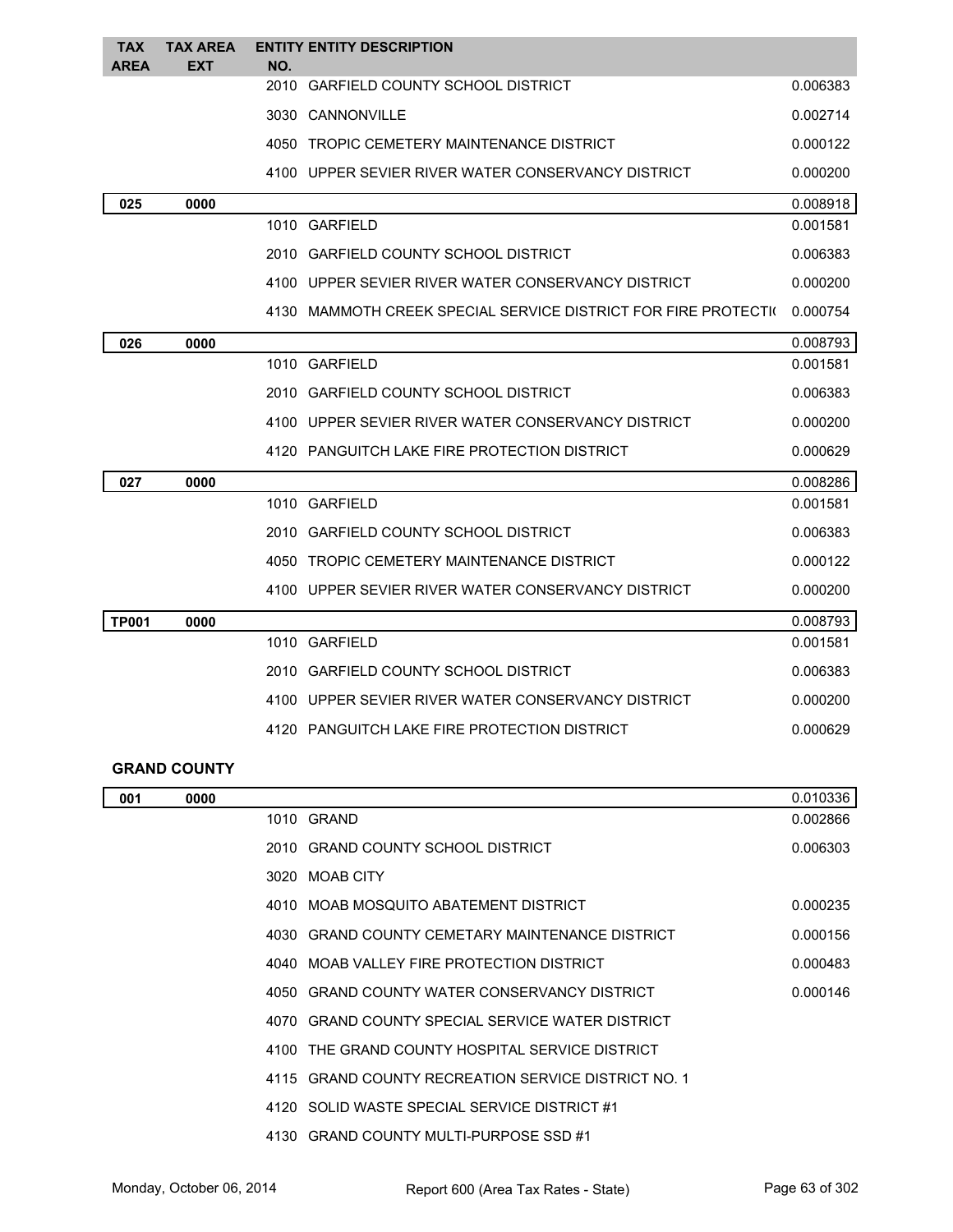| TAX<br><b>AREA</b> | <b>TAX AREA</b><br><b>EXT</b> | NO. | <b>ENTITY ENTITY DESCRIPTION</b>                           |          |
|--------------------|-------------------------------|-----|------------------------------------------------------------|----------|
|                    |                               |     | 6030 GRAND COUNTY BOND                                     | 0.000147 |
| 002                | 0000                          |     |                                                            | 0.010336 |
|                    |                               |     | 1010 GRAND                                                 | 0.002866 |
|                    |                               |     | 2010 GRAND COUNTY SCHOOL DISTRICT                          | 0.006303 |
|                    |                               |     | 4010 MOAB MOSQUITO ABATEMENT DISTRICT                      | 0.000235 |
|                    |                               |     | 4030 GRAND COUNTY CEMETARY MAINTENANCE DISTRICT            | 0.000156 |
|                    |                               |     | 4040 MOAB VALLEY FIRE PROTECTION DISTRICT                  | 0.000483 |
|                    |                               |     | 4050 GRAND COUNTY WATER CONSERVANCY DISTRICT               | 0.000146 |
|                    |                               |     | 4060 SPANISH VALLEY WATER AND SEWER IMPROVEMENT DISTRICT   |          |
|                    |                               |     | 4070 GRAND COUNTY SPECIAL SERVICE WATER DISTRICT           |          |
|                    |                               |     | 4100 THE GRAND COUNTY HOSPITAL SERVICE DISTRICT            |          |
|                    |                               |     | 4115 GRAND COUNTY RECREATION SERVICE DISTRICT NO. 1        |          |
|                    |                               |     | 4120 SOLID WASTE SPECIAL SERVICE DISTRICT #1               |          |
|                    |                               |     | 4130 GRAND COUNTY MULTI-PURPOSE SSD #1                     |          |
|                    |                               |     | 6030 GRAND COUNTY BOND                                     | 0.000147 |
| 002                | 0001                          |     |                                                            | 0.010336 |
|                    |                               |     | 1010 GRAND                                                 | 0.002866 |
|                    |                               |     | 2010 GRAND COUNTY SCHOOL DISTRICT                          | 0.006303 |
|                    |                               |     | 4010 MOAB MOSQUITO ABATEMENT DISTRICT                      | 0.000235 |
|                    |                               |     | 4030 GRAND COUNTY CEMETARY MAINTENANCE DISTRICT            | 0.000156 |
|                    |                               |     | 4040 MOAB VALLEY FIRE PROTECTION DISTRICT                  | 0.000483 |
|                    |                               |     | 4050 GRAND COUNTY WATER CONSERVANCY DISTRICT               | 0.000146 |
|                    |                               |     | 4060   SPANISH VALLEY WATER AND SEWER IMPROVEMENT DISTRICT |          |
|                    |                               |     | 4070 GRAND COUNTY SPECIAL SERVICE WATER DISTRICT           |          |
|                    |                               |     | 4100 THE GRAND COUNTY HOSPITAL SERVICE DISTRICT            |          |
|                    |                               |     | 4115 GRAND COUNTY RECREATION SERVICE DISTRICT NO. 1        |          |
|                    |                               |     | 4120 SOLID WASTE SPECIAL SERVICE DISTRICT #1               |          |
|                    |                               |     | 4130 GRAND COUNTY MULTI-PURPOSE SSD #1                     |          |
|                    |                               |     | 6030 GRAND COUNTY BOND                                     | 0.000147 |
| 003                | 0000                          |     |                                                            | 0.010336 |
|                    |                               |     | 1010 GRAND                                                 | 0.002866 |
|                    |                               |     | 2010 GRAND COUNTY SCHOOL DISTRICT                          | 0.006303 |
|                    |                               |     | 4010 MOAB MOSQUITO ABATEMENT DISTRICT                      | 0.000235 |
|                    |                               |     | 4030 GRAND COUNTY CEMETARY MAINTENANCE DISTRICT            | 0.000156 |
|                    |                               |     | 4040 MOAB VALLEY FIRE PROTECTION DISTRICT                  | 0.000483 |
|                    |                               |     | 4050 GRAND COUNTY WATER CONSERVANCY DISTRICT               | 0.000146 |
|                    |                               |     | 4070 GRAND COUNTY SPECIAL SERVICE WATER DISTRICT           |          |
|                    |                               |     | 4100 THE GRAND COUNTY HOSPITAL SERVICE DISTRICT            |          |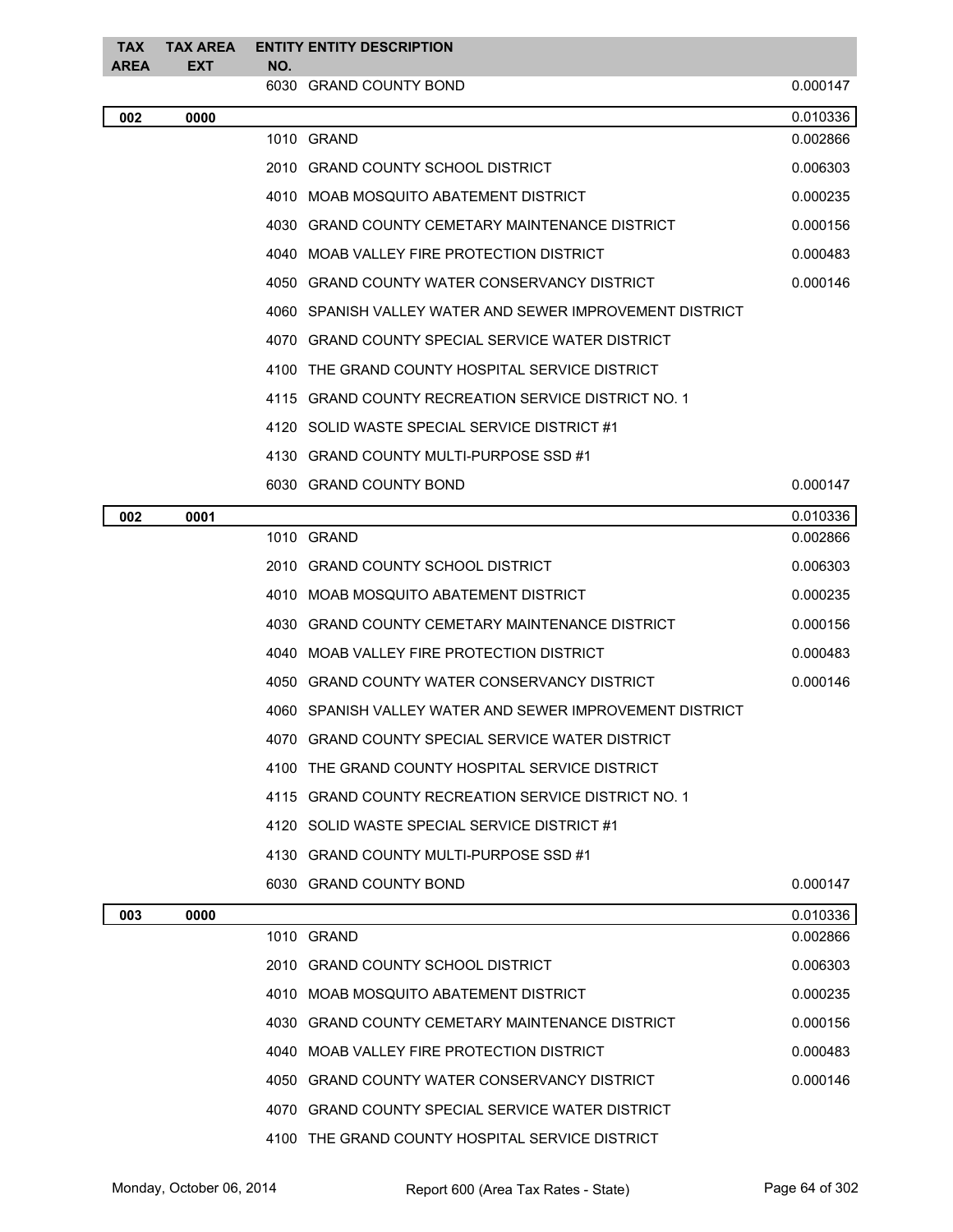| <b>TAX</b><br>AREA | <b>TAX AREA</b><br><b>EXT</b> | <b>ENTITY ENTITY DESCRIPTION</b><br>NO.             |          |
|--------------------|-------------------------------|-----------------------------------------------------|----------|
|                    |                               | 4115 GRAND COUNTY RECREATION SERVICE DISTRICT NO. 1 |          |
|                    |                               | 4120 SOLID WASTE SPECIAL SERVICE DISTRICT #1        |          |
|                    |                               | 4130 GRAND COUNTY MULTI-PURPOSE SSD #1              |          |
|                    |                               | 6030 GRAND COUNTY BOND                              | 0.000147 |
| 003                | 0001                          |                                                     | 0.010336 |
|                    |                               | 1010 GRAND                                          | 0.002866 |
|                    |                               | 2010 GRAND COUNTY SCHOOL DISTRICT                   | 0.006303 |
|                    |                               | 4010 MOAB MOSQUITO ABATEMENT DISTRICT               | 0.000235 |
|                    |                               | 4030 GRAND COUNTY CEMETARY MAINTENANCE DISTRICT     | 0.000156 |
|                    |                               | 4040 MOAB VALLEY FIRE PROTECTION DISTRICT           | 0.000483 |
|                    |                               | 4050 GRAND COUNTY WATER CONSERVANCY DISTRICT        | 0.000146 |
|                    |                               | 4070 GRAND COUNTY SPECIAL SERVICE WATER DISTRICT    |          |
|                    |                               | 4100 THE GRAND COUNTY HOSPITAL SERVICE DISTRICT     |          |
|                    |                               | 4115 GRAND COUNTY RECREATION SERVICE DISTRICT NO. 1 |          |
|                    |                               | 4120 SOLID WASTE SPECIAL SERVICE DISTRICT #1        |          |
|                    |                               | 4130 GRAND COUNTY MULTI-PURPOSE SSD #1              |          |
|                    |                               | 6030 GRAND COUNTY BOND                              | 0.000147 |
| 004                | 0000                          |                                                     | 0.009618 |
|                    |                               | 1010 GRAND                                          | 0.002866 |
|                    |                               | 2010 GRAND COUNTY SCHOOL DISTRICT                   | 0.006303 |
|                    |                               | 4030 GRAND COUNTY CEMETARY MAINTENANCE DISTRICT     | 0.000156 |
|                    |                               | 4050 GRAND COUNTY WATER CONSERVANCY DISTRICT        | 0.000146 |
|                    |                               | 4070 GRAND COUNTY SPECIAL SERVICE WATER DISTRICT    |          |
|                    |                               | 4100 THE GRAND COUNTY HOSPITAL SERVICE DISTRICT     |          |
|                    |                               | 4115 GRAND COUNTY RECREATION SERVICE DISTRICT NO. 1 |          |
|                    |                               | 4120 SOLID WASTE SPECIAL SERVICE DISTRICT #1        |          |
|                    |                               | 4130 GRAND COUNTY MULTI-PURPOSE SSD #1              |          |
|                    |                               | 6030 GRAND COUNTY BOND                              | 0.000147 |
| 004                | 0001                          |                                                     | 0.009618 |
|                    |                               | 1010 GRAND                                          | 0.002866 |
|                    |                               | 2010 GRAND COUNTY SCHOOL DISTRICT                   | 0.006303 |
|                    |                               | 4030 GRAND COUNTY CEMETARY MAINTENANCE DISTRICT     | 0.000156 |
|                    |                               | 4050 GRAND COUNTY WATER CONSERVANCY DISTRICT        | 0.000146 |
|                    |                               | 4070 GRAND COUNTY SPECIAL SERVICE WATER DISTRICT    |          |
|                    |                               | 4100 THE GRAND COUNTY HOSPITAL SERVICE DISTRICT     |          |
|                    |                               | 4115 GRAND COUNTY RECREATION SERVICE DISTRICT NO. 1 |          |
|                    |                               | 4120 SOLID WASTE SPECIAL SERVICE DISTRICT #1        |          |
|                    |                               | 4130 GRAND COUNTY MULTI-PURPOSE SSD #1              |          |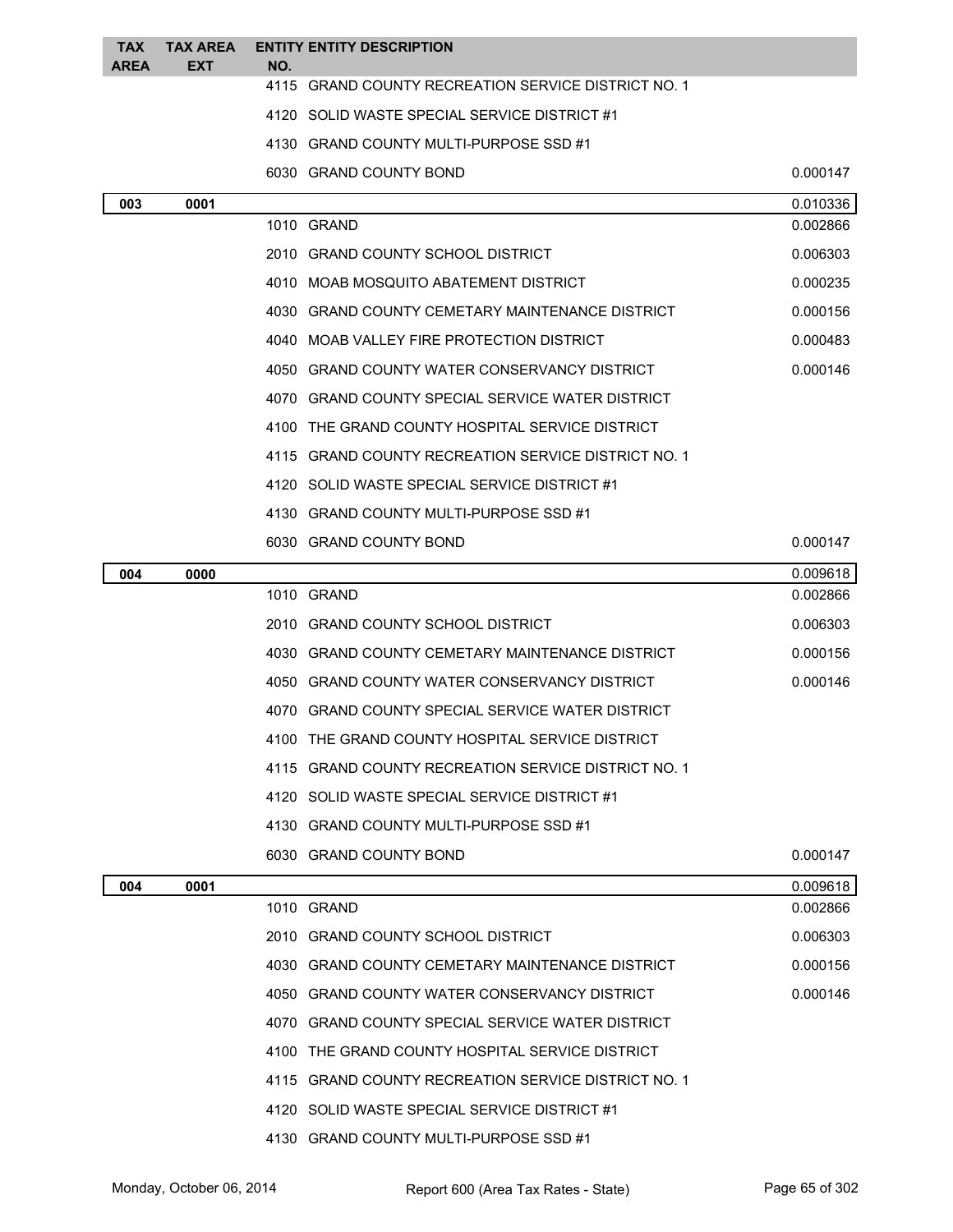| <b>TAX</b><br><b>AREA</b> | <b>TAX AREA</b><br><b>EXT</b> | NO. | <b>ENTITY ENTITY DESCRIPTION</b>                              |          |
|---------------------------|-------------------------------|-----|---------------------------------------------------------------|----------|
|                           |                               |     | 6030 GRAND COUNTY BOND                                        | 0.000147 |
| 005                       | 0000                          |     |                                                               | 0.009618 |
|                           |                               |     | 1010 GRAND                                                    | 0.002866 |
|                           |                               |     | 2010 GRAND COUNTY SCHOOL DISTRICT                             | 0.006303 |
|                           |                               |     | 4020 ELGIN MOSQUITO ABATEMENT DISTRICT                        |          |
|                           |                               |     | 4030 GRAND COUNTY CEMETARY MAINTENANCE DISTRICT               | 0.000156 |
|                           |                               |     | 4050 GRAND COUNTY WATER CONSERVANCY DISTRICT                  | 0.000146 |
|                           |                               |     | 4070 GRAND COUNTY SPECIAL SERVICE WATER DISTRICT              |          |
|                           |                               |     | 4100 THE GRAND COUNTY HOSPITAL SERVICE DISTRICT               |          |
|                           |                               |     | 4115 GRAND COUNTY RECREATION SERVICE DISTRICT NO. 1           |          |
|                           |                               |     | 4120 SOLID WASTE SPECIAL SERVICE DISTRICT #1                  |          |
|                           |                               |     | 4130 GRAND COUNTY MULTI-PURPOSE SSD #1                        |          |
|                           |                               |     | 6030 GRAND COUNTY BOND                                        | 0.000147 |
| 006                       | 0000                          |     |                                                               | 0.010066 |
|                           |                               |     | 1010 GRAND                                                    | 0.002866 |
|                           |                               |     | 2010 GRAND COUNTY SCHOOL DISTRICT                             | 0.006303 |
|                           |                               |     | 4030 GRAND COUNTY CEMETARY MAINTENANCE DISTRICT               | 0.000156 |
|                           |                               |     | 4050 GRAND COUNTY WATER CONSERVANCY DISTRICT                  | 0.000146 |
|                           |                               |     | 4070 GRAND COUNTY SPECIAL SERVICE WATER DISTRICT              |          |
|                           |                               |     | 4090 GRAND COUNTY SERVICE AREA FOR THE CASTLE VALLEY FIRE PRC | 0.000448 |
|                           |                               |     | 4100 THE GRAND COUNTY HOSPITAL SERVICE DISTRICT               |          |
|                           |                               |     | 4115 GRAND COUNTY RECREATION SERVICE DISTRICT NO. 1           |          |
|                           |                               |     | 4120 SOLID WASTE SPECIAL SERVICE DISTRICT #1                  |          |
|                           |                               |     | 4130 GRAND COUNTY MULTI-PURPOSE SSD #1                        |          |
|                           |                               |     | 6030 GRAND COUNTY BOND                                        | 0.000147 |
| 007                       | 0000                          |     |                                                               | 0.009618 |
|                           |                               |     | 1010 GRAND                                                    | 0.002866 |
|                           |                               |     | 2010 GRAND COUNTY SCHOOL DISTRICT                             | 0.006303 |
|                           |                               |     | 4030 GRAND COUNTY CEMETARY MAINTENANCE DISTRICT               | 0.000156 |
|                           |                               |     | 4050 GRAND COUNTY WATER CONSERVANCY DISTRICT                  | 0.000146 |
|                           |                               |     | 4080 THOMPSON SPECIAL SERVICE DISTRICT                        |          |
|                           |                               |     | 4100 THE GRAND COUNTY HOSPITAL SERVICE DISTRICT               |          |
|                           |                               |     | 4115 GRAND COUNTY RECREATION SERVICE DISTRICT NO. 1           |          |
|                           |                               |     | 4120 SOLID WASTE SPECIAL SERVICE DISTRICT #1                  |          |
|                           |                               |     | 4130 GRAND COUNTY MULTI-PURPOSE SSD #1                        |          |
|                           |                               |     | 6030 GRAND COUNTY BOND                                        | 0.000147 |
| 009                       | 0000                          |     |                                                               | 0.012164 |
|                           |                               |     | 1010 GRAND                                                    | 0.002866 |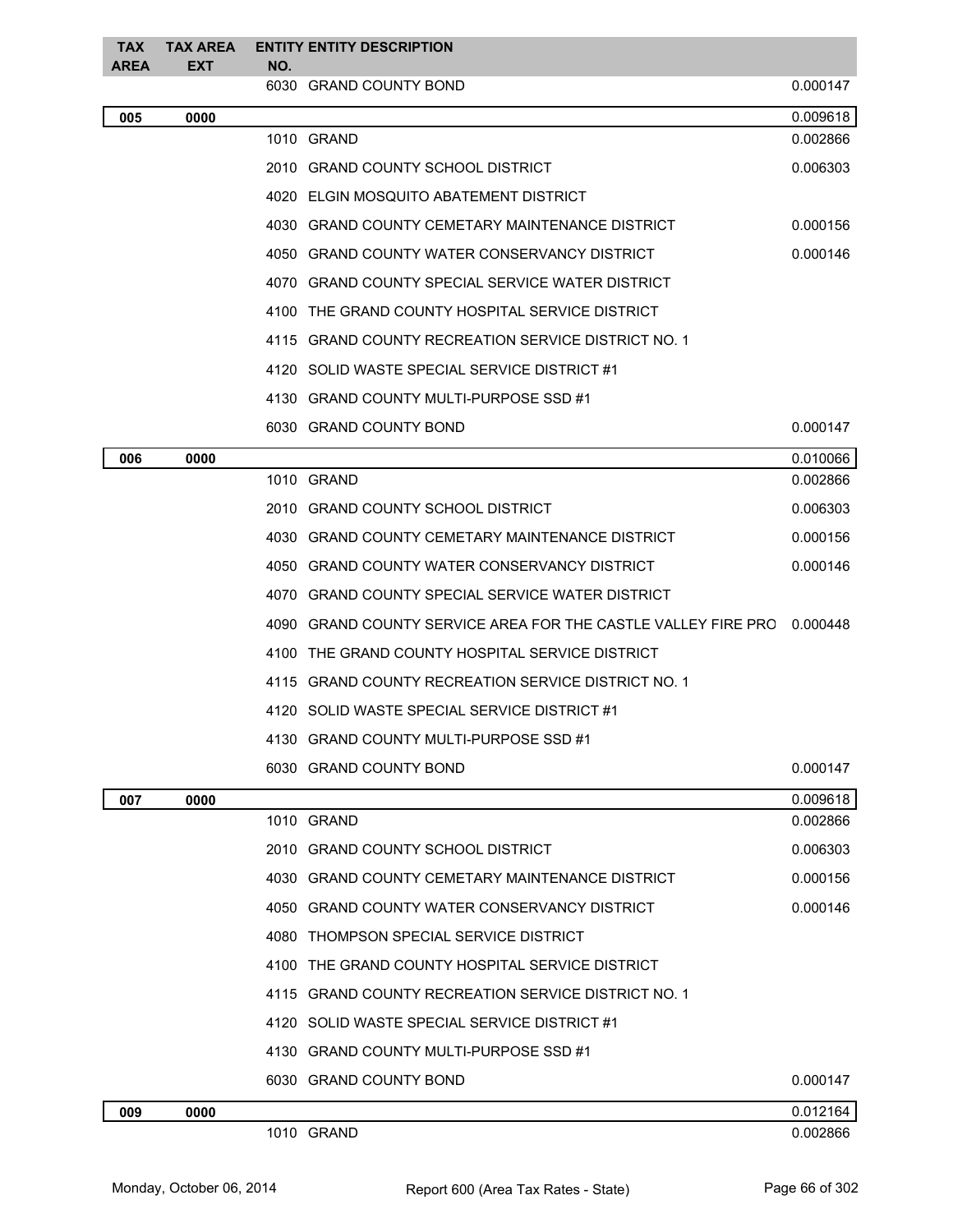| <b>TAX</b> | <b>TAX AREA</b> |     | <b>ENTITY ENTITY DESCRIPTION</b>                              |          |
|------------|-----------------|-----|---------------------------------------------------------------|----------|
| AREA       | EXT             | NO. | 2010 GRAND COUNTY SCHOOL DISTRICT                             | 0.006303 |
|            |                 |     | 3010 CASTLE VALLEY                                            | 0.002098 |
|            |                 |     | 4030 GRAND COUNTY CEMETARY MAINTENANCE DISTRICT               | 0.000156 |
|            |                 |     | 4050 GRAND COUNTY WATER CONSERVANCY DISTRICT                  | 0.000146 |
|            |                 |     | 4070 GRAND COUNTY SPECIAL SERVICE WATER DISTRICT              |          |
|            |                 |     | 4090 GRAND COUNTY SERVICE AREA FOR THE CASTLE VALLEY FIRE PRC | 0.000448 |
|            |                 |     | 4100 THE GRAND COUNTY HOSPITAL SERVICE DISTRICT               |          |
|            |                 |     | 4115 GRAND COUNTY RECREATION SERVICE DISTRICT NO. 1           |          |
|            |                 |     | 4120 SOLID WASTE SPECIAL SERVICE DISTRICT #1                  |          |
|            |                 |     | 4130 GRAND COUNTY MULTI-PURPOSE SSD #1                        |          |
|            |                 |     | 6030 GRAND COUNTY BOND                                        | 0.000147 |
| 011        | 0000            |     |                                                               | 0.010336 |
|            |                 |     | 1010 GRAND                                                    | 0.002866 |
|            |                 |     | 2010 GRAND COUNTY SCHOOL DISTRICT                             | 0.006303 |
|            |                 |     | 3020 MOAB CITY                                                |          |
|            |                 |     | 4010 MOAB MOSQUITO ABATEMENT DISTRICT                         | 0.000235 |
|            |                 |     | 4030 GRAND COUNTY CEMETARY MAINTENANCE DISTRICT               | 0.000156 |
|            |                 |     | 4040 MOAB VALLEY FIRE PROTECTION DISTRICT                     | 0.000483 |
|            |                 |     | 4050 GRAND COUNTY WATER CONSERVANCY DISTRICT                  | 0.000146 |
|            |                 |     | 4060 SPANISH VALLEY WATER AND SEWER IMPROVEMENT DISTRICT      |          |
|            |                 |     | 4070 GRAND COUNTY SPECIAL SERVICE WATER DISTRICT              |          |
|            |                 |     | 4100 THE GRAND COUNTY HOSPITAL SERVICE DISTRICT               |          |
|            |                 |     | 4115 GRAND COUNTY RECREATION SERVICE DISTRICT NO. 1           |          |
|            |                 |     | 4120 SOLID WASTE SPECIAL SERVICE DISTRICT #1                  |          |
|            |                 |     | 4130 GRAND COUNTY MULTI-PURPOSE SSD #1                        |          |
|            |                 |     | 6030 GRAND COUNTY BOND                                        | 0.000147 |
| 012        | 0000            |     |                                                               | 0.009618 |
|            |                 |     | 1010 GRAND                                                    | 0.002866 |
|            |                 |     | 2010 GRAND COUNTY SCHOOL DISTRICT                             | 0.006303 |
|            |                 |     | 4030 GRAND COUNTY CEMETARY MAINTENANCE DISTRICT               | 0.000156 |
|            |                 |     | 4050 GRAND COUNTY WATER CONSERVANCY DISTRICT                  | 0.000146 |
|            |                 |     | 4060 SPANISH VALLEY WATER AND SEWER IMPROVEMENT DISTRICT      |          |
|            |                 |     | 4070 GRAND COUNTY SPECIAL SERVICE WATER DISTRICT              |          |
|            |                 |     | 4100 THE GRAND COUNTY HOSPITAL SERVICE DISTRICT               |          |
|            |                 |     | 4115 GRAND COUNTY RECREATION SERVICE DISTRICT NO. 1           |          |
|            |                 |     | 4120 SOLID WASTE SPECIAL SERVICE DISTRICT #1                  |          |
|            |                 |     | 4130 GRAND COUNTY MULTI-PURPOSE SSD #1                        |          |
|            |                 |     | 6030 GRAND COUNTY BOND                                        | 0.000147 |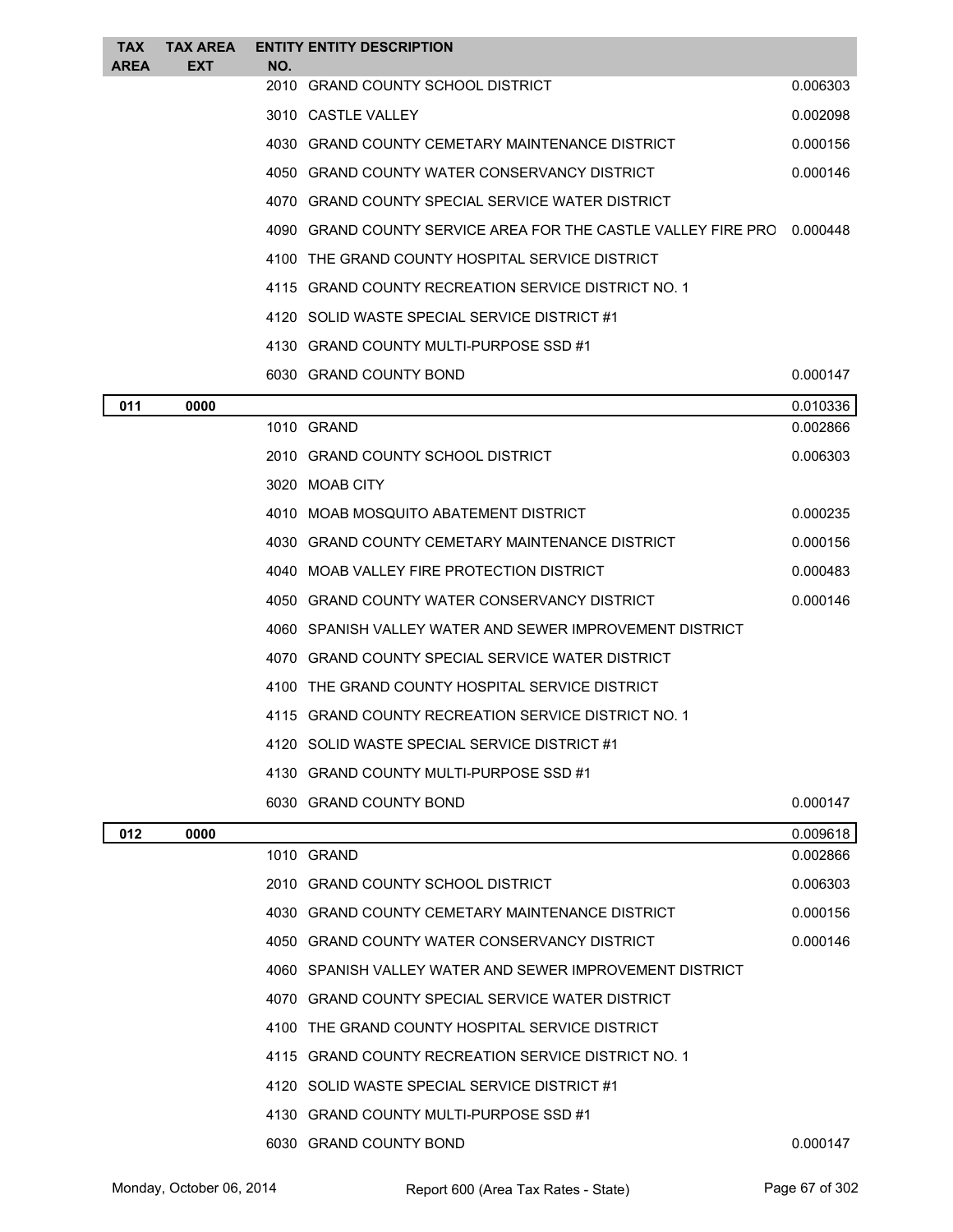#### **TAX AREA TAX AREA EXT ENTITY ENTITY DESCRIPTION NO.**

### **IRON COUNTY**

| 001 | 0000 |                                                               | 0.013940 |
|-----|------|---------------------------------------------------------------|----------|
|     |      | 1010 IRON                                                     | 0.002230 |
|     |      | 2010 IRON COUNTY SCHOOL DISTRICT                              | 0.007290 |
|     |      | 3060 PAROWAN                                                  | 0.004420 |
| 002 | 0000 |                                                               | 0.010585 |
|     |      | 1010 IRON                                                     | 0.002230 |
|     |      | 2010 IRON COUNTY SCHOOL DISTRICT                              | 0.007290 |
|     |      | 3050 PARAGONAH                                                | 0.001065 |
| 003 | 0000 |                                                               | 0.012884 |
|     |      | 1010 IRON                                                     | 0.002230 |
|     |      | 2010 IRON COUNTY SCHOOL DISTRICT                              | 0.007290 |
|     |      | 3040 KANARRAVILLE                                             | 0.002645 |
|     |      | 4015 CENTRAL IRON COUNTY WATER CONSERVANCY DISTRICT           | 0.000719 |
| 004 | 0000 |                                                               | 0.012154 |
|     |      | 1010 IRON                                                     | 0.002230 |
|     |      | 2010 IRON COUNTY SCHOOL DISTRICT                              | 0.007290 |
|     |      | 3030 ENOCH                                                    | 0.001915 |
|     |      | 4015 CENTRAL IRON COUNTY WATER CONSERVANCY DISTRICT           | 0.000719 |
| 005 | 0000 |                                                               | 0.015378 |
|     |      | 1010 IRON                                                     | 0.002230 |
|     |      | 2010 IRON COUNTY SCHOOL DISTRICT                              | 0.007290 |
|     |      | 3010 BRIAN HEAD CITY                                          | 0.005858 |
| 006 | 0000 |                                                               | 0.013780 |
|     |      | 1010 IRON                                                     | 0.002230 |
|     |      | 2010 IRON COUNTY SCHOOL DISTRICT                              | 0.007290 |
|     |      | 3020 CEDAR CITY                                               | 0.003541 |
|     |      | 4015 CENTRAL IRON COUNTY WATER CONSERVANCY DISTRICT           | 0.000719 |
| 007 | 0000 |                                                               | 0.012529 |
|     |      | 1010 IRON                                                     | 0.002230 |
|     |      | 2010 IRON COUNTY SCHOOL DISTRICT                              | 0.007290 |
|     |      | 4020 IRON COUNTY UNINCORPORATED AREA SERVICES DISTRICT #2 (MU | 0.003009 |
| 010 | 0000 |                                                               | 0.013248 |
|     |      | 1010 IRON                                                     | 0.002230 |
|     |      | 2010 IRON COUNTY SCHOOL DISTRICT                              | 0.007290 |
|     |      | 4010 IRON COUNTY SERVICE AREA NO. 2                           |          |
|     |      | 4015 CENTRAL IRON COUNTY WATER CONSERVANCY DISTRICT           | 0.000719 |
|     |      | 4020 IRON COUNTY UNINCORPORATED AREA SERVICES DISTRICT #2 (MU | 0.003009 |
| 010 | 0001 |                                                               | 0.013248 |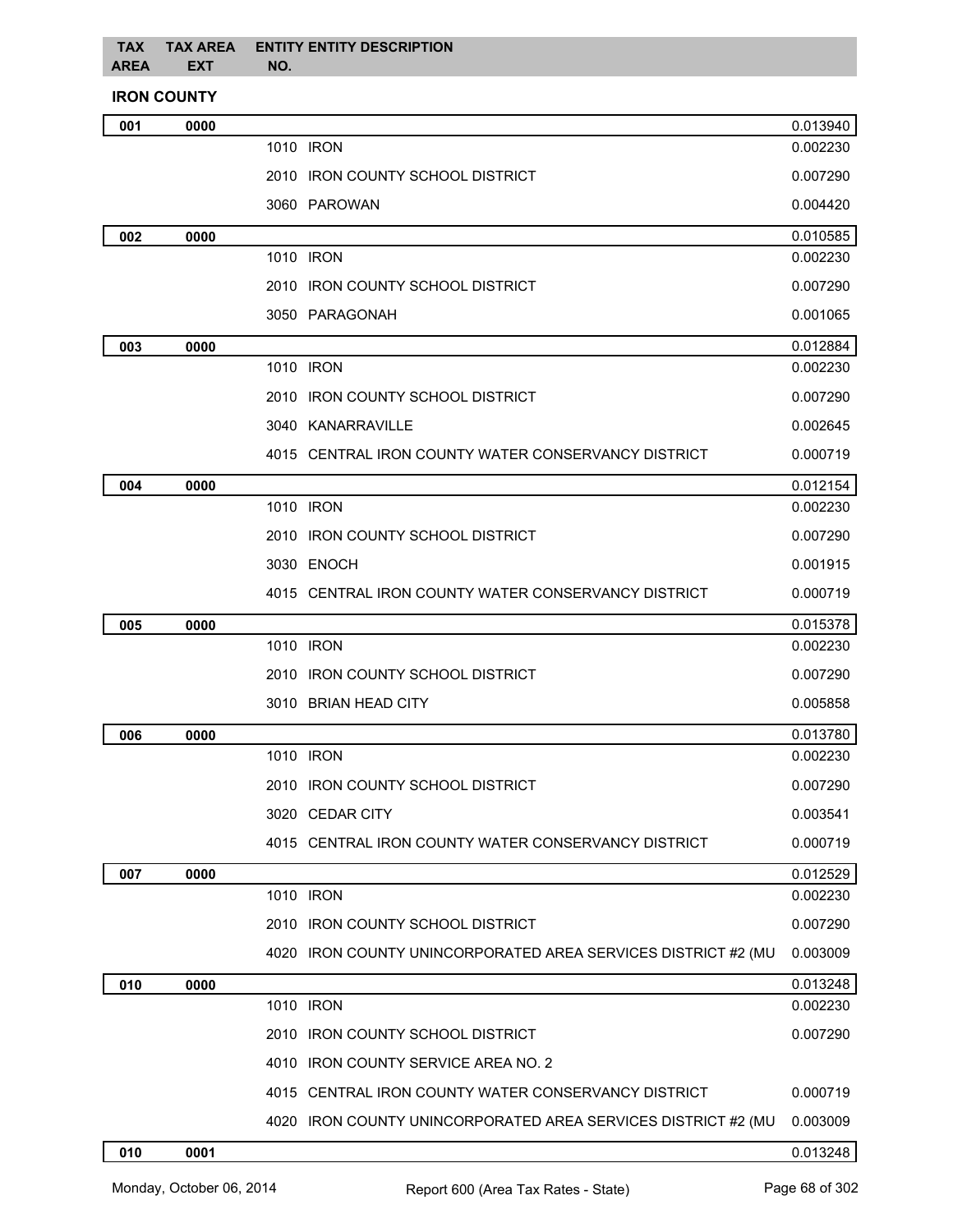| <b>TAX</b><br><b>AREA</b> | <b>TAX AREA</b><br><b>EXT</b> | NO. | <b>ENTITY ENTITY DESCRIPTION</b>                              |          |
|---------------------------|-------------------------------|-----|---------------------------------------------------------------|----------|
|                           |                               |     | 1010 IRON                                                     | 0.002230 |
|                           |                               |     | 2010 IRON COUNTY SCHOOL DISTRICT                              | 0.007290 |
|                           |                               |     | 4015 CENTRAL IRON COUNTY WATER CONSERVANCY DISTRICT           | 0.000719 |
|                           |                               |     | 4020 IRON COUNTY UNINCORPORATED AREA SERVICES DISTRICT #2 (MU | 0.003009 |
| 011                       | 0000                          |     |                                                               | 0.015378 |
|                           |                               |     | 1010 IRON                                                     | 0.002230 |
|                           |                               |     | 2010 IRON COUNTY SCHOOL DISTRICT                              | 0.007290 |
|                           |                               |     | 3010 BRIAN HEAD CITY                                          | 0.005858 |
| 012                       | 0000                          |     |                                                               | 0.015378 |
|                           |                               |     | 1010 IRON                                                     | 0.002230 |
|                           |                               |     | 2010 IRON COUNTY SCHOOL DISTRICT                              | 0.007290 |
|                           |                               |     | 3010 BRIAN HEAD CITY                                          | 0.005858 |
| 013                       | 0000                          |     |                                                               | 0.013780 |
|                           |                               |     | 1010 IRON                                                     | 0.002230 |
|                           |                               |     | 2010 IRON COUNTY SCHOOL DISTRICT                              | 0.007290 |
|                           |                               |     | 3020 CEDAR CITY                                               | 0.003541 |
|                           |                               |     | 4015 CENTRAL IRON COUNTY WATER CONSERVANCY DISTRICT           | 0.000719 |
| 014                       | 0000                          |     |                                                               | 0.012529 |
|                           |                               |     | 1010 IRON                                                     | 0.002230 |
|                           |                               |     | 2010 IRON COUNTY SCHOOL DISTRICT                              | 0.007290 |
|                           |                               |     | 4020 IRON COUNTY UNINCORPORATED AREA SERVICES DISTRICT #2 (MU | 0.003009 |
| <b>TP001</b>              | 0000                          |     |                                                               | 0.013780 |
|                           |                               |     | 1010 <b>IRON</b>                                              | 0.002230 |
|                           |                               |     | 2010 IRON COUNTY SCHOOL DISTRICT                              | 0.007290 |
|                           |                               |     | 3020 CEDAR CITY                                               | 0.003541 |
|                           |                               |     | 4015 CENTRAL IRON COUNTY WATER CONSERVANCY DISTRICT           | 0.000719 |
|                           | <b>JUAB COUNTY</b>            |     |                                                               |          |

| 001 | 0000                     |                                                           | 0.014342       |
|-----|--------------------------|-----------------------------------------------------------|----------------|
|     |                          | 1010 JUAB                                                 | 0.003037       |
|     |                          | 2010 JUAB COUNTY SCHOOL DISTRICT                          | 0.008227       |
|     |                          | 3040 NEPHI CITY                                           | 0.001585       |
|     |                          | 4010 EAST JUAB COUNTY WATER CONSERVANCY DISTRICT          | 0.000245       |
|     |                          | 4015 JUAB COUNTY FIRE PROTECTION SPECIAL SERVICE DISTRICT | 0.000826       |
|     |                          | 4270 CENTRAL UTAH WATER CONSERVANCY DISTRICT              | 0.000422       |
| 002 | 0000                     |                                                           | 0.013666       |
|     |                          | 1010 JUAB                                                 | 0.003037       |
|     |                          | 2010 JUAB COUNTY SCHOOL DISTRICT                          | 0.008227       |
|     |                          | 3020 LEVAN                                                | 0.001154       |
|     |                          | 4015 JUAB COUNTY FIRE PROTECTION SPECIAL SERVICE DISTRICT | 0.000826       |
|     | Monday, October 06, 2014 | Report 600 (Area Tax Rates - State)                       | Page 69 of 302 |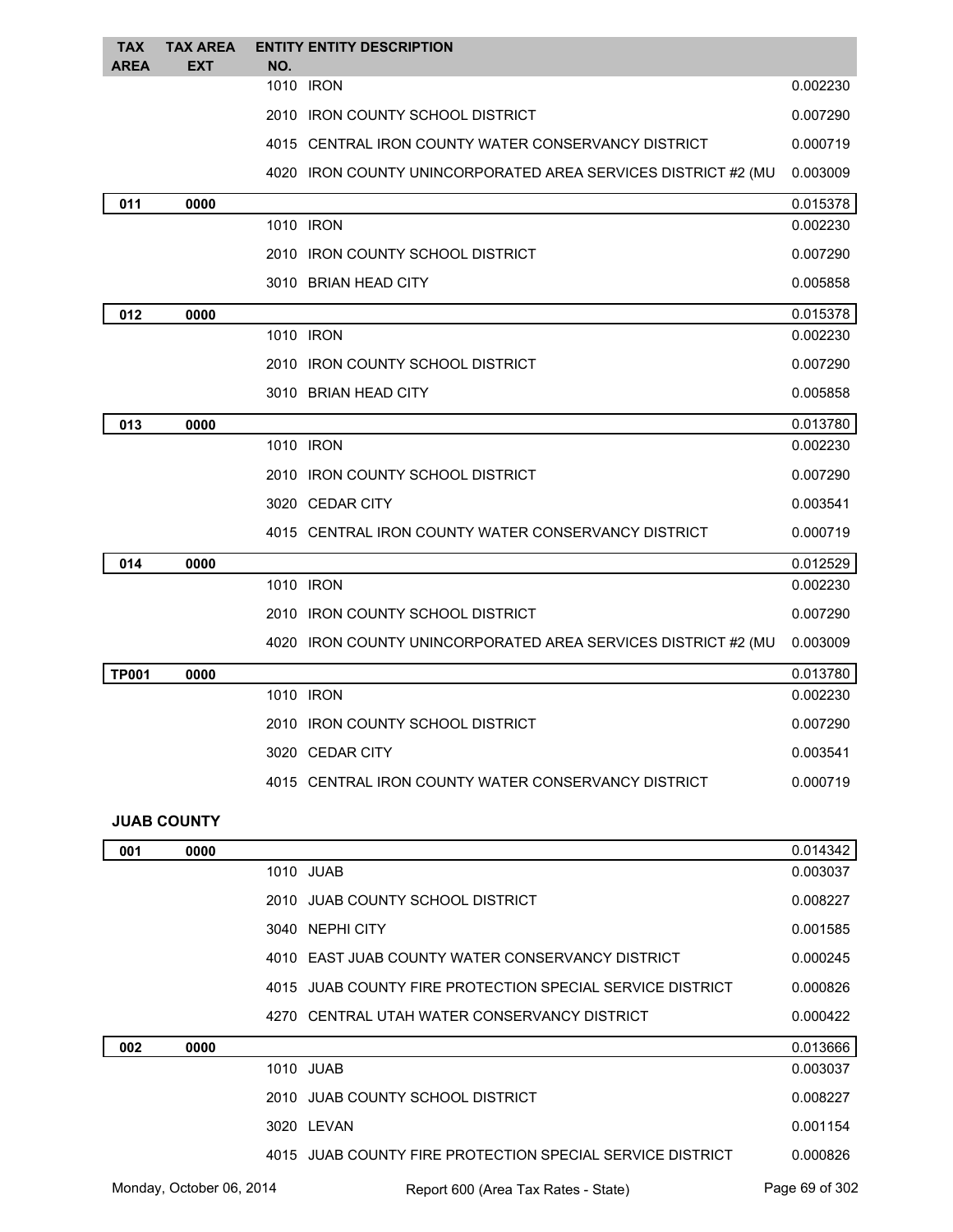| <b>TAX</b><br><b>AREA</b> | <b>TAX AREA</b><br>EXT | <b>ENTITY ENTITY DESCRIPTION</b><br>NO.                   |          |
|---------------------------|------------------------|-----------------------------------------------------------|----------|
|                           |                        | 4270 CENTRAL UTAH WATER CONSERVANCY DISTRICT              | 0.000422 |
| 003                       | 0000                   |                                                           | 0.013966 |
|                           |                        | 1010 JUAB                                                 | 0.003037 |
|                           |                        | 2010 JUAB COUNTY SCHOOL DISTRICT                          | 0.008227 |
|                           |                        | 3030 MONA                                                 | 0.001209 |
|                           |                        | 4010 EAST JUAB COUNTY WATER CONSERVANCY DISTRICT          | 0.000245 |
|                           |                        | 4015 JUAB COUNTY FIRE PROTECTION SPECIAL SERVICE DISTRICT | 0.000826 |
|                           |                        | 4270 CENTRAL UTAH WATER CONSERVANCY DISTRICT              | 0.000422 |
| 004                       | 0000                   |                                                           | 0.012757 |
|                           |                        | 1010 JUAB                                                 | 0.003037 |
|                           |                        | 2010 JUAB COUNTY SCHOOL DISTRICT                          | 0.008227 |
|                           |                        | 4010 EAST JUAB COUNTY WATER CONSERVANCY DISTRICT          | 0.000245 |
|                           |                        | 4015 JUAB COUNTY FIRE PROTECTION SPECIAL SERVICE DISTRICT | 0.000826 |
|                           |                        | 4270 CENTRAL UTAH WATER CONSERVANCY DISTRICT              | 0.000422 |
| 005                       | 0000                   |                                                           | 0.012512 |
|                           |                        | 1010 JUAB                                                 | 0.003037 |
|                           |                        | 2010 JUAB COUNTY SCHOOL DISTRICT                          | 0.008227 |
|                           |                        | 4015 JUAB COUNTY FIRE PROTECTION SPECIAL SERVICE DISTRICT | 0.000826 |
|                           |                        | 4270 CENTRAL UTAH WATER CONSERVANCY DISTRICT              | 0.000422 |
| 006                       | 0000                   |                                                           | 0.012512 |
|                           |                        | 1010 JUAB                                                 | 0.003037 |
|                           |                        | 2010 JUAB COUNTY SCHOOL DISTRICT                          | 0.008227 |
|                           |                        | 4015 JUAB COUNTY FIRE PROTECTION SPECIAL SERVICE DISTRICT | 0.000826 |
|                           |                        | 4270 CENTRAL UTAH WATER CONSERVANCY DISTRICT              | 0.000422 |
| 007                       | 0000                   |                                                           | 0.012090 |
|                           |                        | 1010 JUAB                                                 | 0.003037 |
|                           |                        | 2010 JUAB COUNTY SCHOOL DISTRICT                          | 0.008227 |
|                           |                        | 4015 JUAB COUNTY FIRE PROTECTION SPECIAL SERVICE DISTRICT | 0.000826 |
| 008                       | 0000                   |                                                           | 0.015790 |
|                           |                        | 1010 JUAB                                                 | 0.003037 |
|                           |                        | 2020 TINTIC SCHOOL DISTRICT                               | 0.008301 |
|                           |                        | 3010 EUREKA                                               | 0.003204 |
|                           |                        | 4015 JUAB COUNTY FIRE PROTECTION SPECIAL SERVICE DISTRICT | 0.000826 |
|                           |                        | 4270 CENTRAL UTAH WATER CONSERVANCY DISTRICT              | 0.000422 |
| 009                       | 0000                   |                                                           | 0.012586 |
|                           |                        | 1010 JUAB                                                 | 0.003037 |
|                           |                        | 2020 TINTIC SCHOOL DISTRICT                               | 0.008301 |
|                           |                        | 4015 JUAB COUNTY FIRE PROTECTION SPECIAL SERVICE DISTRICT | 0.000826 |
|                           |                        | 4270 CENTRAL UTAH WATER CONSERVANCY DISTRICT              | 0.000422 |
|                           |                        |                                                           |          |

Monday, October 06, 2014 Report 600 (Area Tax Rates - State) Rage 70 of 302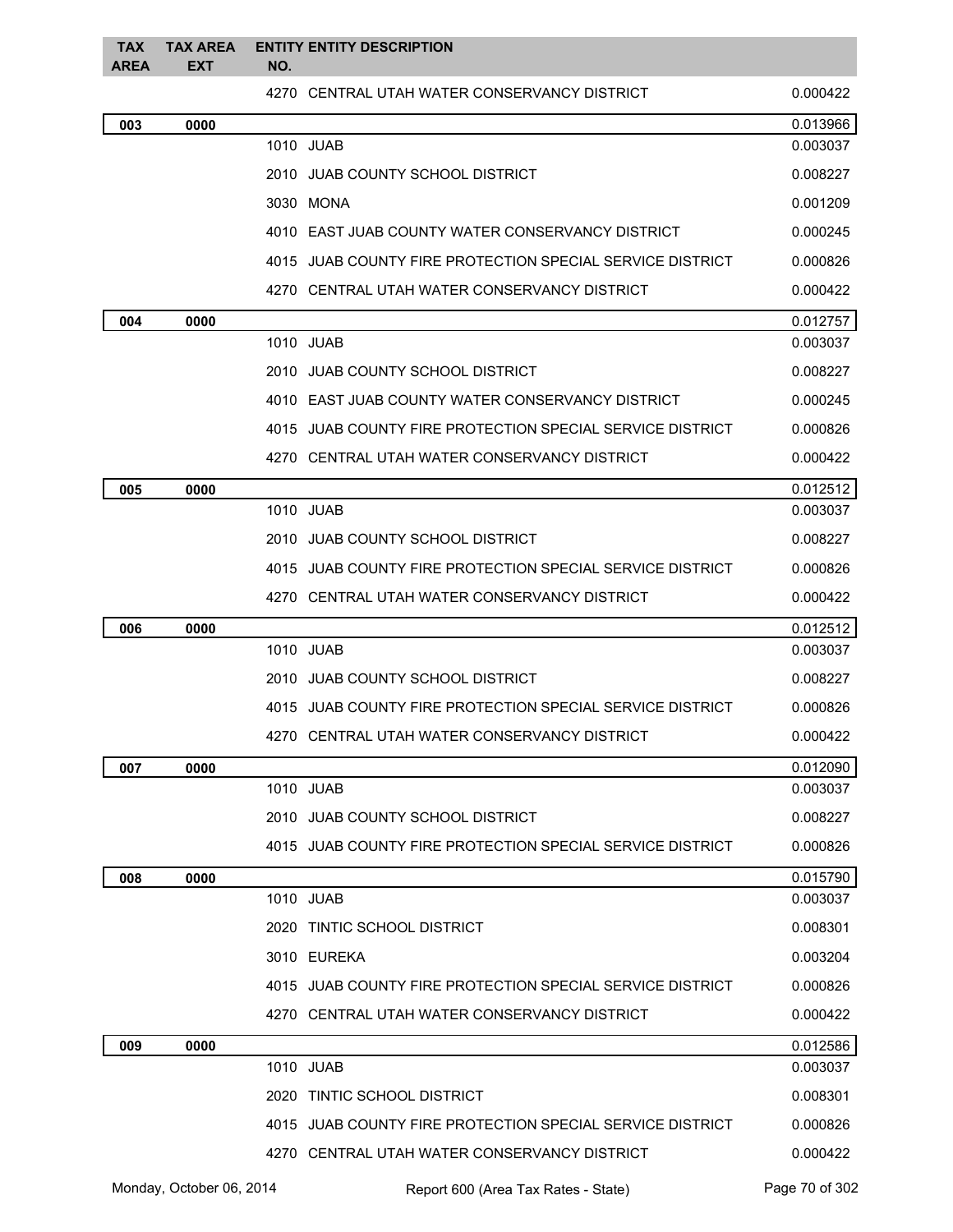| <b>TAX</b><br><b>AREA</b> | <b>TAX AREA</b><br><b>EXT</b> | <b>ENTITY ENTITY DESCRIPTION</b><br>NO.                     |          |
|---------------------------|-------------------------------|-------------------------------------------------------------|----------|
| 010                       | 0000                          |                                                             | 0.012164 |
|                           |                               | 1010 JUAB                                                   | 0.003037 |
|                           |                               | 2020 TINTIC SCHOOL DISTRICT                                 | 0.008301 |
|                           |                               | 4015 JUAB COUNTY FIRE PROTECTION SPECIAL SERVICE DISTRICT   | 0.000826 |
| 011                       | 0000                          |                                                             | 0.012512 |
|                           |                               | 1010 JUAB                                                   | 0.003037 |
|                           |                               | 2010 JUAB COUNTY SCHOOL DISTRICT                            | 0.008227 |
|                           |                               | 4015 JUAB COUNTY FIRE PROTECTION SPECIAL SERVICE DISTRICT   | 0.000826 |
|                           |                               | 4270 CENTRAL UTAH WATER CONSERVANCY DISTRICT                | 0.000422 |
| 012                       | 0000                          |                                                             | 0.012757 |
|                           |                               | 1010 JUAB                                                   | 0.003037 |
|                           |                               | 2010 JUAB COUNTY SCHOOL DISTRICT                            | 0.008227 |
|                           |                               | 4010 EAST JUAB COUNTY WATER CONSERVANCY DISTRICT            | 0.000245 |
|                           |                               | 4015 JUAB COUNTY FIRE PROTECTION SPECIAL SERVICE DISTRICT   | 0.000826 |
|                           |                               | 4270 CENTRAL UTAH WATER CONSERVANCY DISTRICT                | 0.000422 |
| 013                       | 0000                          |                                                             | 0.015398 |
|                           |                               | 1010 JUAB                                                   | 0.003037 |
|                           |                               | 2010 JUAB COUNTY SCHOOL DISTRICT                            | 0.008227 |
|                           |                               | 3080 ROCKY RIDGE TOWN                                       | 0.002641 |
|                           |                               | 4010 EAST JUAB COUNTY WATER CONSERVANCY DISTRICT            | 0.000245 |
|                           |                               | 4015 JUAB COUNTY FIRE PROTECTION SPECIAL SERVICE DISTRICT   | 0.000826 |
|                           |                               | 4270 CENTRAL UTAH WATER CONSERVANCY DISTRICT                | 0.000422 |
| 014                       | 0000                          |                                                             | 0.014933 |
|                           |                               | 1010 JUAB                                                   | 0.003037 |
|                           |                               | 2010 JUAB COUNTY SCHOOL DISTRICT                            | 0.008227 |
|                           |                               | 3090 SANTAQUIN CITY                                         | 0.002176 |
|                           |                               | 4010 EAST JUAB COUNTY WATER CONSERVANCY DISTRICT            | 0.000245 |
|                           |                               | 4015 JUAB COUNTY FIRE PROTECTION SPECIAL SERVICE DISTRICT   | 0.000826 |
|                           |                               | 4270 CENTRAL UTAH WATER CONSERVANCY DISTRICT                | 0.000422 |
|                           | <b>KANE COUNTY</b>            |                                                             |          |
| 001                       | 0000                          |                                                             | 0.010341 |
|                           |                               | 1010 KANE                                                   | 0.004352 |
|                           |                               | 2010 KANE COUNTY SCHOOL DISTRICT                            | 0.005336 |
|                           |                               | 4050 KANE COUNTY WATER CONSERVANCY DISTRICT                 | 0.000653 |
|                           |                               | 4060 KANE COUNTY HUMAN RESOURCES SPECIAL SERVICE DISTRICT   |          |
|                           |                               | 4065 KANE COUNTY RECREATION AND TRANSPORTATION SPECIAL SERV |          |
| 002                       | 0000                          |                                                             | 0.011884 |

| 002 | 0000 |      | 1884     |
|-----|------|------|----------|
|     | 1010 | KANF | 0.004352 |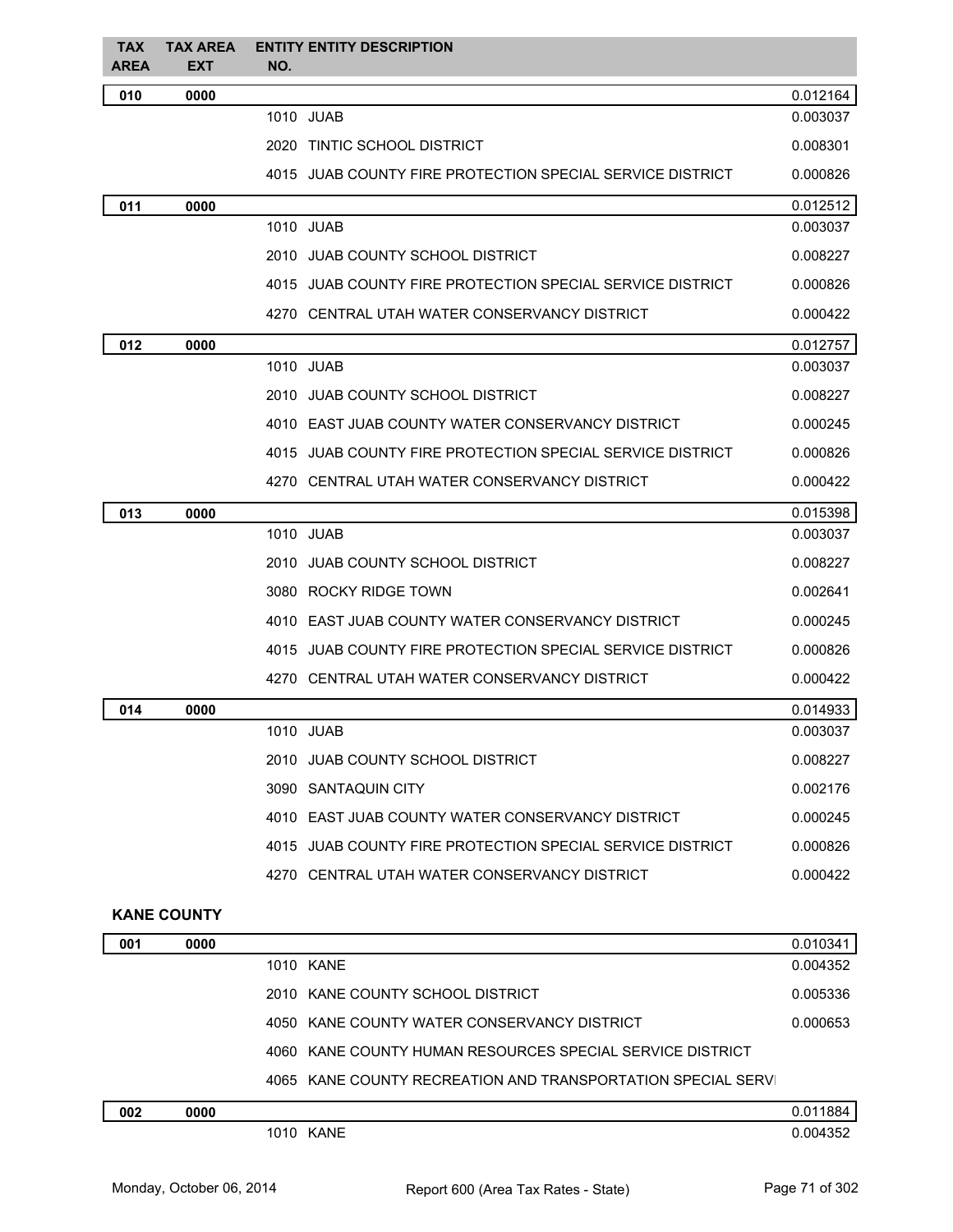| <b>TAX</b> | <b>TAX AREA</b> |     | <b>ENTITY ENTITY DESCRIPTION</b>                            |                      |
|------------|-----------------|-----|-------------------------------------------------------------|----------------------|
| AREA       | <b>EXT</b>      | NO. | 2010 KANE COUNTY SCHOOL DISTRICT                            | 0.005336             |
|            |                 |     | 3040 KANAB CITY                                             | 0.001543             |
|            |                 |     | 4030 WESTERN KANE COUNTY SPECIAL SERVICE DISTRICT #1        |                      |
|            |                 |     | 4050 KANE COUNTY WATER CONSERVANCY DISTRICT                 | 0.000653             |
|            |                 |     | 4060 KANE COUNTY HUMAN RESOURCES SPECIAL SERVICE DISTRICT   |                      |
|            |                 |     |                                                             |                      |
|            |                 |     | 4065 KANE COUNTY RECREATION AND TRANSPORTATION SPECIAL SERV |                      |
| 003        | 0000            |     | 1010 KANE                                                   | 0.012554<br>0.004352 |
|            |                 |     | 2010 KANE COUNTY SCHOOL DISTRICT                            | 0.005336             |
|            |                 |     | 3050 ORDERVILLE                                             | 0.002213             |
|            |                 |     | 4020 LONG VALLEY SEWER IMPROVEMENT DISTRICT                 |                      |
|            |                 |     | 4030 WESTERN KANE COUNTY SPECIAL SERVICE DISTRICT #1        |                      |
|            |                 |     | 4050 KANE COUNTY WATER CONSERVANCY DISTRICT                 | 0.000653             |
|            |                 |     | 4060 KANE COUNTY HUMAN RESOURCES SPECIAL SERVICE DISTRICT   |                      |
|            |                 |     | 4065 KANE COUNTY RECREATION AND TRANSPORTATION SPECIAL SERV |                      |
|            | 0000            |     |                                                             |                      |
| 004        |                 |     | 1010 KANE                                                   | 0.012462<br>0.004352 |
|            |                 |     | 2010 KANE COUNTY SCHOOL DISTRICT                            | 0.005336             |
|            |                 |     | 3030 GLENDALE                                               | 0.002121             |
|            |                 |     | 4020 LONG VALLEY SEWER IMPROVEMENT DISTRICT                 |                      |
|            |                 |     | 4030 WESTERN KANE COUNTY SPECIAL SERVICE DISTRICT #1        |                      |
|            |                 |     | 4050 KANE COUNTY WATER CONSERVANCY DISTRICT                 | 0.000653             |
|            |                 |     | 4060 KANE COUNTY HUMAN RESOURCES SPECIAL SERVICE DISTRICT   |                      |
|            |                 |     | 4065 KANE COUNTY RECREATION AND TRANSPORTATION SPECIAL SERV |                      |
| 004        | 0001            |     |                                                             | 0.012462             |
|            |                 |     | 1010 KANE                                                   | 0.004352             |
|            |                 |     | 2010 KANE COUNTY SCHOOL DISTRICT                            | 0.005336             |
|            |                 |     | 3030 GLENDALE                                               | 0.002121             |
|            |                 |     | 4030 WESTERN KANE COUNTY SPECIAL SERVICE DISTRICT #1        |                      |
|            |                 |     | 4050 KANE COUNTY WATER CONSERVANCY DISTRICT                 | 0.000653             |
|            |                 |     | 4060 KANE COUNTY HUMAN RESOURCES SPECIAL SERVICE DISTRICT   |                      |
|            |                 |     | 4065 KANE COUNTY RECREATION AND TRANSPORTATION SPECIAL SERV |                      |
| 005        | 0000            |     |                                                             | 0.013512             |
|            |                 |     | 1010 KANF                                                   | 0.004352             |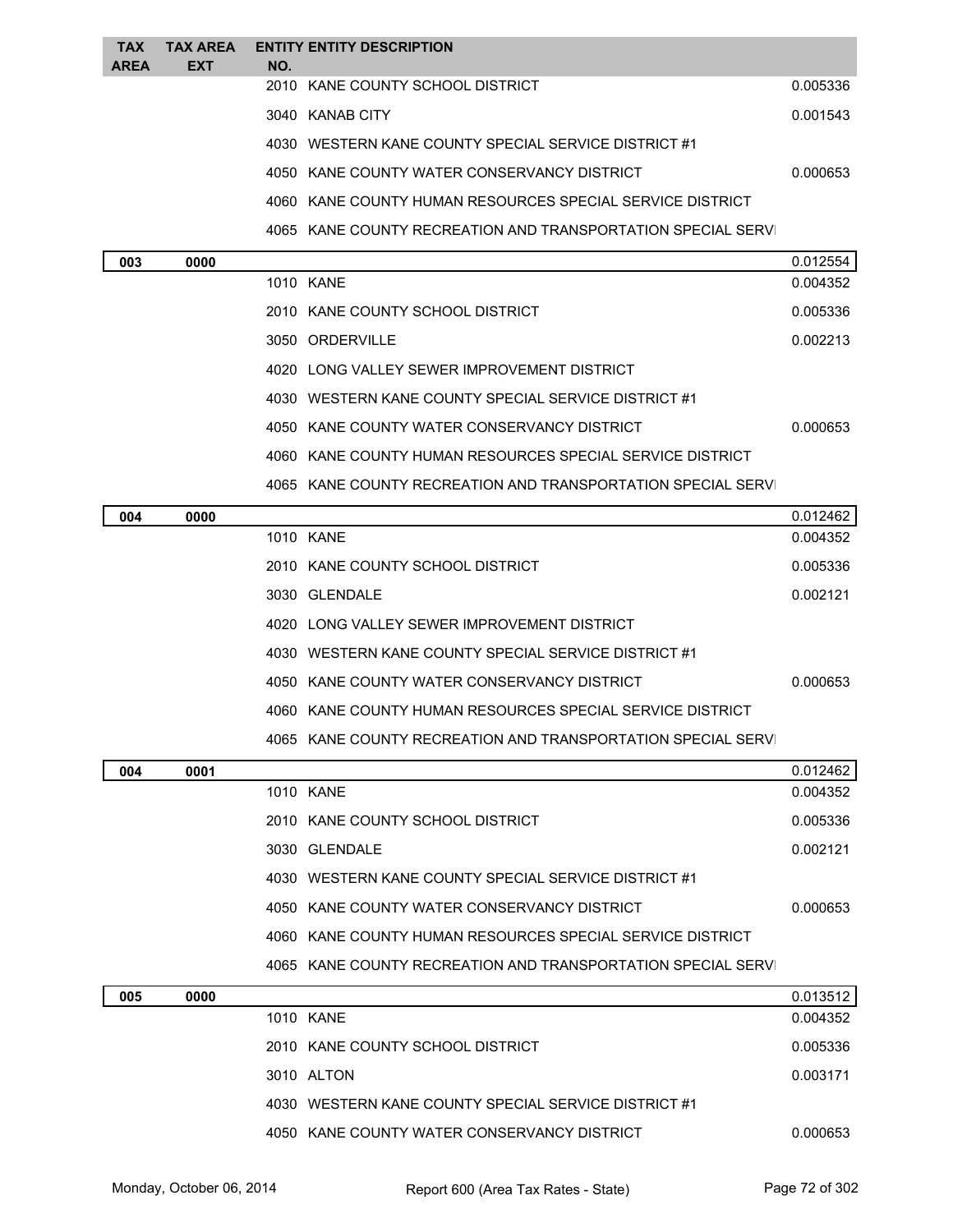| <b>TAX</b><br><b>AREA</b> | <b>TAX AREA</b><br>EXT | NO. | <b>ENTITY ENTITY DESCRIPTION</b>                            |          |
|---------------------------|------------------------|-----|-------------------------------------------------------------|----------|
|                           |                        |     | 4065 KANE COUNTY RECREATION AND TRANSPORTATION SPECIAL SERV |          |
| 005                       | 0001                   |     |                                                             | 0.013512 |
|                           |                        |     | 1010 KANE                                                   | 0.004352 |
|                           |                        |     | 2010 KANE COUNTY SCHOOL DISTRICT                            | 0.005336 |
|                           |                        |     | 3010 ALTON                                                  | 0.003171 |
|                           |                        |     | 4030 WESTERN KANE COUNTY SPECIAL SERVICE DISTRICT #1        |          |
|                           |                        |     | 4050 KANE COUNTY WATER CONSERVANCY DISTRICT                 | 0.000653 |
|                           |                        |     | 4060 KANE COUNTY HUMAN RESOURCES SPECIAL SERVICE DISTRICT   |          |
|                           |                        |     | 4065 KANE COUNTY RECREATION AND TRANSPORTATION SPECIAL SERV |          |
| 006                       | 0000                   |     |                                                             | 0.010341 |
|                           |                        |     | 1010 KANE                                                   | 0.004352 |
|                           |                        |     | 2010 KANE COUNTY SCHOOL DISTRICT                            | 0.005336 |
|                           |                        |     | 4020 LONG VALLEY SEWER IMPROVEMENT DISTRICT                 |          |
|                           |                        |     | 4030 WESTERN KANE COUNTY SPECIAL SERVICE DISTRICT #1        |          |
|                           |                        |     | 4050 KANE COUNTY WATER CONSERVANCY DISTRICT                 | 0.000653 |
|                           |                        |     | 4060 KANE COUNTY HUMAN RESOURCES SPECIAL SERVICE DISTRICT   |          |
|                           |                        |     | 4065 KANE COUNTY RECREATION AND TRANSPORTATION SPECIAL SERV |          |
| 007                       | 0000                   |     |                                                             | 0.010341 |
|                           |                        |     | 1010 KANE                                                   | 0.004352 |
|                           |                        |     | 2010 KANE COUNTY SCHOOL DISTRICT                            | 0.005336 |
|                           |                        |     | 4030 WESTERN KANE COUNTY SPECIAL SERVICE DISTRICT #1        |          |
|                           |                        |     | 4050 KANE COUNTY WATER CONSERVANCY DISTRICT                 | 0.000653 |
|                           |                        |     | 4060 KANE COUNTY HUMAN RESOURCES SPECIAL SERVICE DISTRICT   |          |
|                           |                        |     | 4065 KANE COUNTY RECREATION AND TRANSPORTATION SPECIAL SERV |          |
| 007                       | 0001                   |     |                                                             | 0.010341 |
|                           |                        |     | 1010 KANE                                                   | 0.004352 |
|                           |                        |     | 2010 KANE COUNTY SCHOOL DISTRICT                            | 0.005336 |
|                           |                        |     | 4030 WESTERN KANE COUNTY SPECIAL SERVICE DISTRICT #1        |          |
|                           |                        |     | 4050 KANE COUNTY WATER CONSERVANCY DISTRICT                 | 0.000653 |
|                           |                        |     | 4060 KANE COUNTY HUMAN RESOURCES SPECIAL SERVICE DISTRICT   |          |
|                           |                        |     | 4065 KANE COUNTY RECREATION AND TRANSPORTATION SPECIAL SERV |          |
| 010                       | 0000                   |     |                                                             | 0.014215 |
|                           |                        |     | 1010 KANE                                                   | 0.004352 |
|                           |                        |     | 2010 KANE COUNTY SCHOOL DISTRICT                            | 0.005336 |
|                           |                        |     | 3020 BIG WATER                                              | 0.003874 |
|                           |                        |     | 4010 GLEN CANYON CITY SPECIAL SERVICE DISTRICT NO. 1        |          |
|                           |                        |     | 4050 KANE COUNTY WATER CONSERVANCY DISTRICT                 | 0.000653 |
|                           |                        |     | 4065 KANE COUNTY RECREATION AND TRANSPORTATION SPECIAL SERV |          |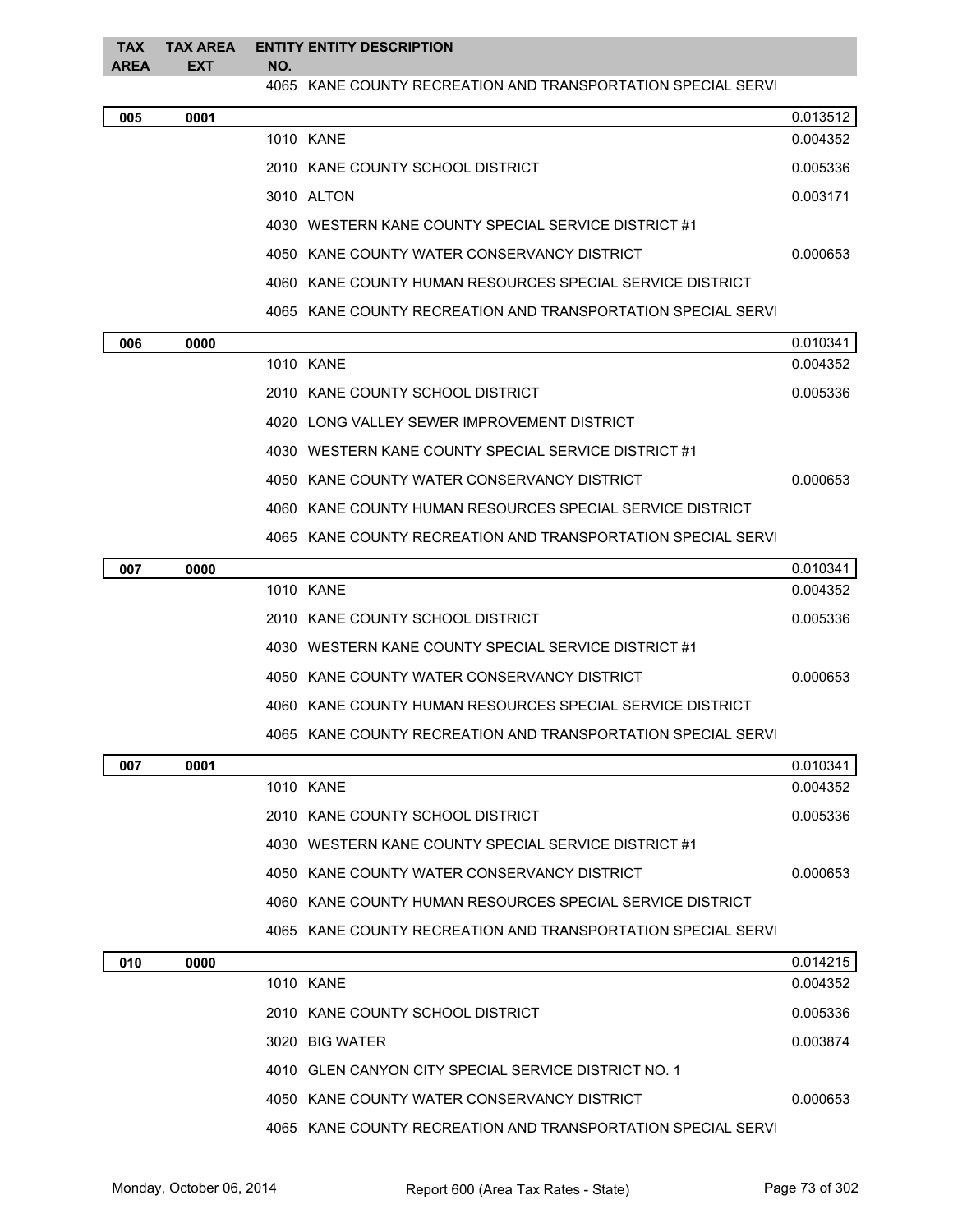| <b>TAX</b><br>AREA | <b>TAX AREA</b><br><b>EXT</b> | <b>ENTITY ENTITY DESCRIPTION</b><br>NO.                     |          |
|--------------------|-------------------------------|-------------------------------------------------------------|----------|
| 011                | 0000                          |                                                             | 0.011169 |
|                    |                               | 1010 KANE                                                   | 0.004352 |
|                    |                               | 2010 KANE COUNTY SCHOOL DISTRICT                            | 0.005336 |
|                    |                               | 4040 CHURCH WELLS SPECIAL SERVICE DISTRICT                  | 0.000828 |
|                    |                               | 4050 KANE COUNTY WATER CONSERVANCY DISTRICT                 | 0.000653 |
|                    |                               | 4060 KANE COUNTY HUMAN RESOURCES SPECIAL SERVICE DISTRICT   |          |
|                    |                               | 4065 KANE COUNTY RECREATION AND TRANSPORTATION SPECIAL SERV |          |
| 012                | 0000                          |                                                             | 0.010341 |
|                    |                               | 1010 KANE                                                   | 0.004352 |
|                    |                               | 2010 KANE COUNTY SCHOOL DISTRICT                            | 0.005336 |
|                    |                               | 4030 WESTERN KANE COUNTY SPECIAL SERVICE DISTRICT #1        |          |
|                    |                               | 4050 KANE COUNTY WATER CONSERVANCY DISTRICT                 | 0.000653 |
|                    |                               | 4060 KANE COUNTY HUMAN RESOURCES SPECIAL SERVICE DISTRICT   |          |
|                    |                               | 4065 KANE COUNTY RECREATION AND TRANSPORTATION SPECIAL SERV |          |
|                    |                               | 4070 EAST ZION SPECIAL SERVICE DISTRICT                     |          |
| 013                | 0000                          |                                                             | 0.010341 |
|                    |                               | 1010 KANE                                                   | 0.004352 |
|                    |                               | 2010 KANE COUNTY SCHOOL DISTRICT                            | 0.005336 |
|                    |                               | 4050 KANE COUNTY WATER CONSERVANCY DISTRICT                 | 0.000653 |
|                    |                               | 4060 KANE COUNTY HUMAN RESOURCES SPECIAL SERVICE DISTRICT   |          |
|                    |                               | 4065 KANE COUNTY RECREATION AND TRANSPORTATION SPECIAL SERV |          |
|                    |                               | 4090 CANYON LAND COUNTY IMPROVEMENT DISTRICT                |          |
| 013                | 0001                          |                                                             | 0.010341 |
|                    |                               | 1010 KANE                                                   | 0.004352 |
|                    |                               | 2010 KANE COUNTY SCHOOL DISTRICT                            | 0.005336 |
|                    |                               | 4050 KANE COUNTY WATER CONSERVANCY DISTRICT                 | 0.000653 |
|                    |                               | 4060 KANE COUNTY HUMAN RESOURCES SPECIAL SERVICE DISTRICT   |          |
|                    |                               | 4065 KANE COUNTY RECREATION AND TRANSPORTATION SPECIAL SERV |          |
|                    | <b>MILLARD COUNTY</b>         |                                                             |          |
| 001                | 0000                          |                                                             | 0.011029 |
|                    |                               | 1010 MILLARD                                                | 0.003688 |
|                    |                               | 2010 MILLARD COUNTY SCHOOL DISTRICT                         | 0.006020 |
|                    |                               | 3020 FILLMORE                                               | 0.000996 |
|                    |                               | 4050 MILLARD COUNTY WATER CONSERVANCY DISTRICT              |          |
|                    |                               | 4090 MILLARD COUNTY FIRE SERVICE DISTRICT                   | 0.000325 |
| 002                | 0000                          |                                                             | 0.010777 |
|                    |                               | 1010 MILLARD                                                | 0.003688 |

2010 MILLARD COUNTY SCHOOL DISTRICT 0.006020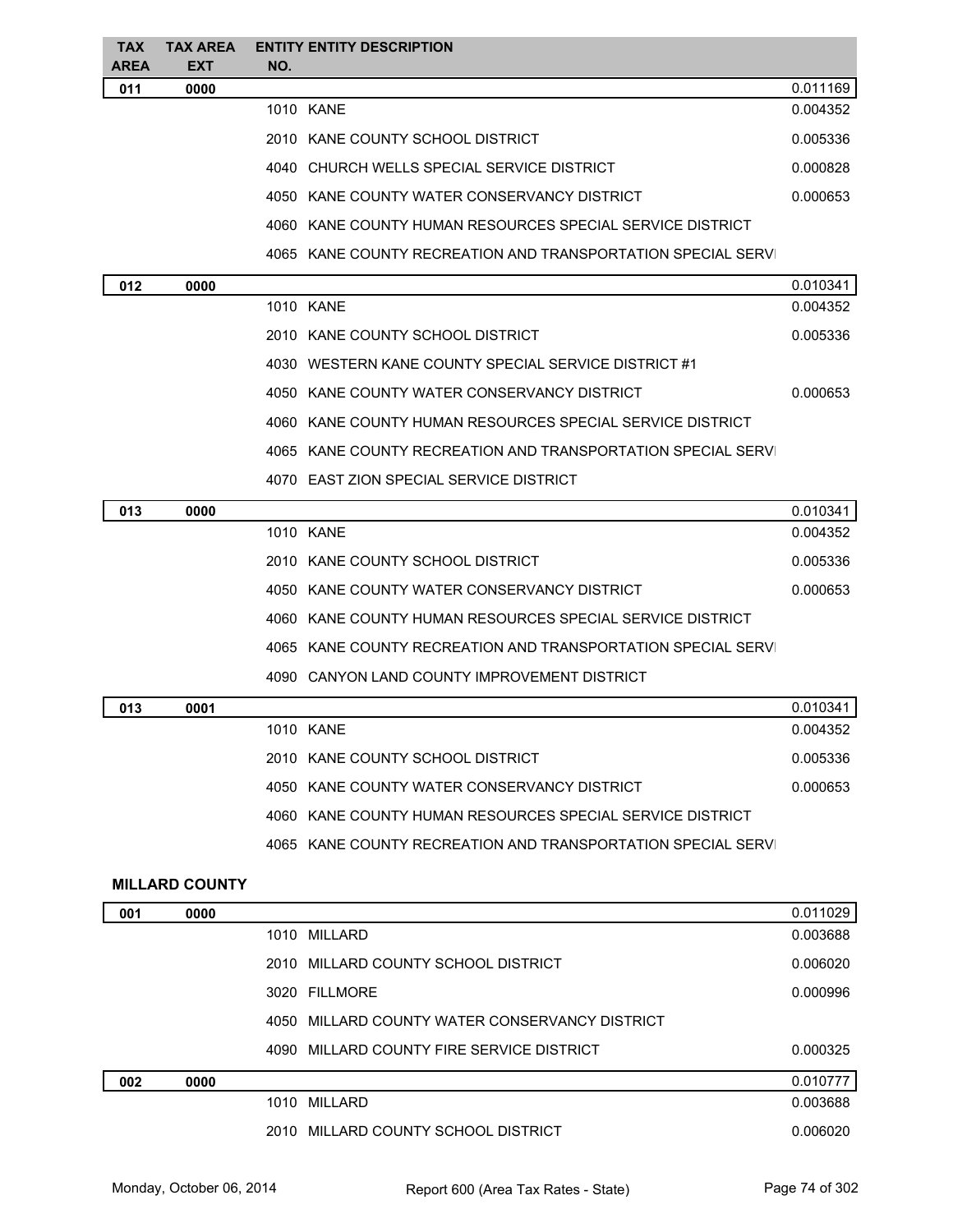| <b>TAX</b><br><b>AREA</b> | <b>TAX AREA</b> |     | <b>ENTITY ENTITY DESCRIPTION</b>                            |          |
|---------------------------|-----------------|-----|-------------------------------------------------------------|----------|
|                           | <b>EXT</b>      | NO. | 3040 HOLDEN                                                 | 0.000744 |
|                           |                 |     | 4050 MILLARD COUNTY WATER CONSERVANCY DISTRICT              |          |
|                           |                 |     | 4090 MILLARD COUNTY FIRE SERVICE DISTRICT                   | 0.000325 |
| 003                       | 0000            |     |                                                             | 0.010360 |
|                           |                 |     | 1010 MILLARD                                                | 0.003688 |
|                           |                 |     | 2010 MILLARD COUNTY SCHOOL DISTRICT                         | 0.006020 |
|                           |                 |     | 3050 KANOSH                                                 | 0.000327 |
|                           |                 |     | 4050 MILLARD COUNTY WATER CONSERVANCY DISTRICT              |          |
|                           |                 |     | 4090 MILLARD COUNTY FIRE SERVICE DISTRICT                   | 0.000325 |
| 004                       | 0000            |     |                                                             | 0.010787 |
|                           |                 |     | 1010 MILLARD                                                | 0.003688 |
|                           |                 |     | 2010 MILLARD COUNTY SCHOOL DISTRICT                         | 0.006020 |
|                           |                 |     | 3080 MEADOW                                                 | 0.000754 |
|                           |                 |     | 4050 MILLARD COUNTY WATER CONSERVANCY DISTRICT              |          |
|                           |                 |     | 4090 MILLARD COUNTY FIRE SERVICE DISTRICT                   | 0.000325 |
| 005                       | 0000            |     |                                                             | 0.010797 |
|                           |                 |     | 1010 MILLARD                                                | 0.003688 |
|                           |                 |     | 2010 MILLARD COUNTY SCHOOL DISTRICT                         | 0.006020 |
|                           |                 |     | 3100 SCIPIO                                                 | 0.000764 |
|                           |                 |     | 4050 MILLARD COUNTY WATER CONSERVANCY DISTRICT              |          |
|                           |                 |     | 4090 MILLARD COUNTY FIRE SERVICE DISTRICT                   | 0.000325 |
| 006                       | 0000            |     |                                                             | 0.010033 |
|                           |                 |     | 1010 MILLARD                                                | 0.003688 |
|                           |                 |     | 2010 MILLARD COUNTY SCHOOL DISTRICT                         | 0.006020 |
|                           |                 |     | 4050 MILLARD COUNTY WATER CONSERVANCY DISTRICT              |          |
|                           |                 |     | 4090 MILLARD COUNTY FIRE SERVICE DISTRICT                   | 0.000325 |
| 007                       | 0000            |     |                                                             | 0.013796 |
|                           |                 |     | 1010 MILLARD                                                | 0.003688 |
|                           |                 |     | 2010 MILLARD COUNTY SCHOOL DISTRICT                         | 0.006020 |
|                           |                 |     | 3010 DELTA CITY                                             | 0.002906 |
|                           |                 |     | 4010 DELTA, SUTHERLAND, OASIS CEMETARY MAINTINANCE DISTRICT | 0.000395 |
|                           |                 |     | 4040 WEST MILLARD MOSQUITO ABATEMENT DISTRICT               | 0.000462 |
|                           |                 |     | 4050 MILLARD COUNTY WATER CONSERVANCY DISTRICT              |          |
|                           |                 |     | 4090 MILLARD COUNTY FIRE SERVICE DISTRICT                   | 0.000325 |
| 008                       | 0000            |     |                                                             | 0.011631 |
|                           |                 |     | 1010 MILLARD                                                | 0.003688 |
|                           |                 |     | 2010 MILLARD COUNTY SCHOOL DISTRICT                         | 0.006020 |
|                           |                 |     | 3030 HINCKLEY                                               | 0.000733 |
|                           |                 |     | 4020 HINKLEY-DESERET CEMETARY MAINTENANCE DISTRICT          | 0.000403 |
|                           |                 |     |                                                             |          |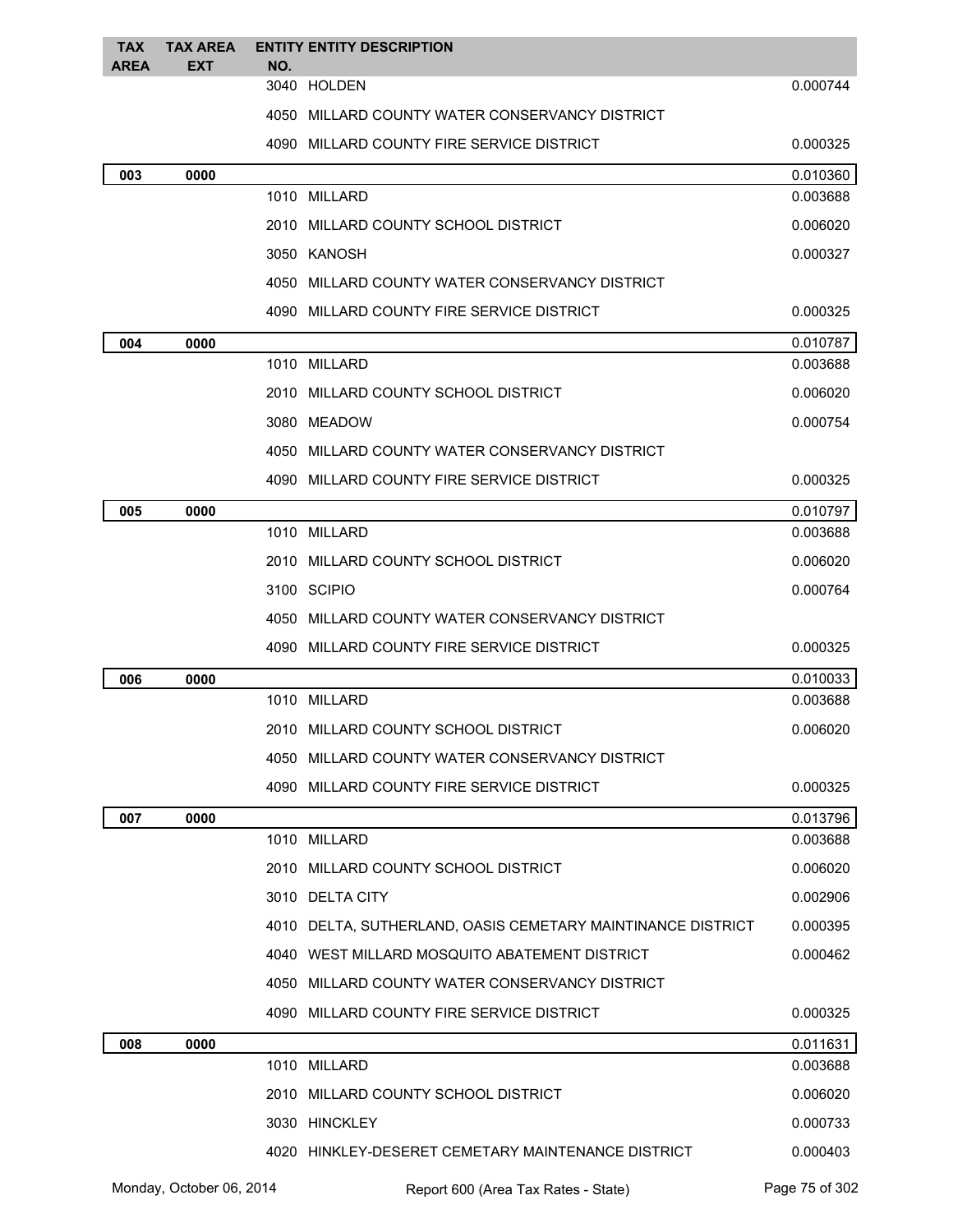| <b>TAX</b>  | <b>TAX AREA</b> | <b>ENTITY ENTITY DESCRIPTION</b>                            |                      |
|-------------|-----------------|-------------------------------------------------------------|----------------------|
| <b>AREA</b> | <b>EXT</b>      | NO.                                                         |                      |
|             |                 | 4040 WEST MILLARD MOSQUITO ABATEMENT DISTRICT               | 0.000462             |
|             |                 | 4050 MILLARD COUNTY WATER CONSERVANCY DISTRICT              |                      |
|             |                 | 4090 MILLARD COUNTY FIRE SERVICE DISTRICT                   | 0.000325             |
| 009         | 0000            |                                                             | 0.010754             |
|             |                 | 1010 MILLARD                                                | 0.003688             |
|             |                 | 2010 MILLARD COUNTY SCHOOL DISTRICT                         | 0.006020             |
|             |                 | 3090 OAK CITY                                               | 0.000721             |
|             |                 | 4050 MILLARD COUNTY WATER CONSERVANCY DISTRICT              |                      |
|             |                 | 4090 MILLARD COUNTY FIRE SERVICE DISTRICT                   | 0.000325             |
| 010         | 0000            |                                                             | 0.012375             |
|             |                 | 1010 MILLARD                                                | 0.003688             |
|             |                 | 2010 MILLARD COUNTY SCHOOL DISTRICT                         | 0.006020             |
|             |                 | 3070 LYNNDYL                                                | 0.001880             |
|             |                 | 4040 WEST MILLARD MOSQUITO ABATEMENT DISTRICT               | 0.000462             |
|             |                 | 4050 MILLARD COUNTY WATER CONSERVANCY DISTRICT              |                      |
|             |                 | 4090 MILLARD COUNTY FIRE SERVICE DISTRICT                   | 0.000325             |
| 011         | 0000            |                                                             | 0.011450             |
|             |                 | 1010 MILLARD                                                | 0.003688             |
|             |                 | 2010 MILLARD COUNTY SCHOOL DISTRICT                         | 0.006020             |
|             |                 | 3060 LEAMINGTON TOWN                                        | 0.000955             |
|             |                 | 4040 WEST MILLARD MOSQUITO ABATEMENT DISTRICT               | 0.000462             |
|             |                 | 4050 MILLARD COUNTY WATER CONSERVANCY DISTRICT              |                      |
|             |                 | 4090 MILLARD COUNTY FIRE SERVICE DISTRICT                   | 0.000325             |
| 012         | 0000            |                                                             | 0.010890             |
|             |                 | 1010 MILLARD                                                | 0.003688             |
|             |                 | 2010 MILLARD COUNTY SCHOOL DISTRICT                         | 0.006020             |
|             |                 | 4010 DELTA, SUTHERLAND, OASIS CEMETARY MAINTINANCE DISTRICT | 0.000395             |
|             |                 | 4040 WEST MILLARD MOSQUITO ABATEMENT DISTRICT               | 0.000462             |
|             |                 | 4050 MILLARD COUNTY WATER CONSERVANCY DISTRICT              |                      |
|             |                 | 4090 MILLARD COUNTY FIRE SERVICE DISTRICT                   | 0.000325             |
| 013         | 0000            | 1010 MILLARD                                                | 0.010898<br>0.003688 |
|             |                 |                                                             |                      |
|             |                 | 2010 MILLARD COUNTY SCHOOL DISTRICT                         | 0.006020             |
|             |                 | 4020 HINKLEY-DESERET CEMETARY MAINTENANCE DISTRICT          | 0.000403             |
|             |                 | 4040 WEST MILLARD MOSQUITO ABATEMENT DISTRICT               | 0.000462             |
|             |                 | 4050 MILLARD COUNTY WATER CONSERVANCY DISTRICT              |                      |
|             |                 | 4090 MILLARD COUNTY FIRE SERVICE DISTRICT                   | 0.000325             |
| 015         | 0000            |                                                             | 0.010495             |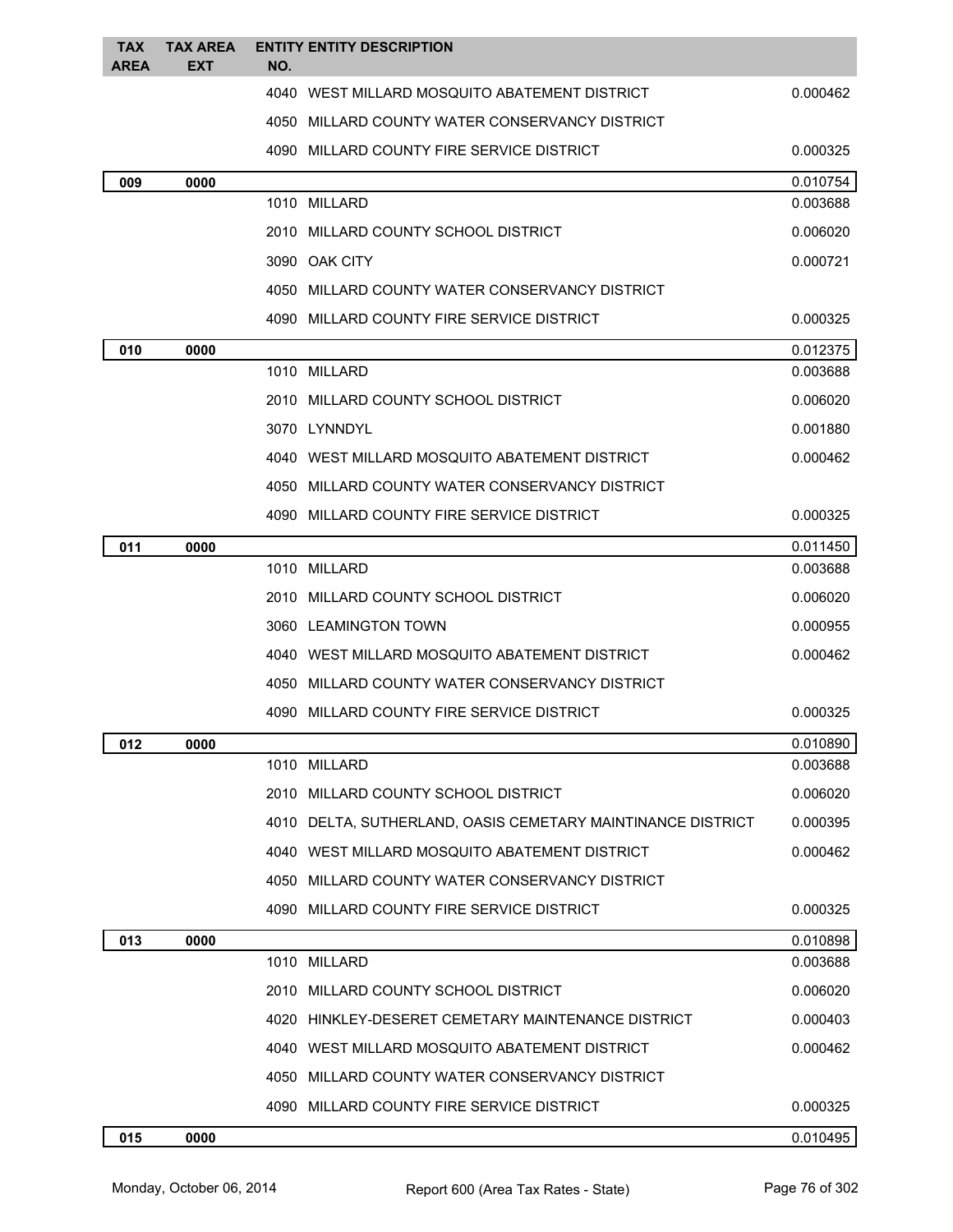| <b>TAX</b><br><b>AREA</b> | <b>TAX AREA</b><br><b>EXT</b> | NO. | <b>ENTITY ENTITY DESCRIPTION</b>               |          |
|---------------------------|-------------------------------|-----|------------------------------------------------|----------|
|                           |                               |     | 1010 MILLARD                                   | 0.003688 |
|                           |                               |     | 2010 MILLARD COUNTY SCHOOL DISTRICT            | 0.006020 |
|                           |                               |     | 4040 WEST MILLARD MOSQUITO ABATEMENT DISTRICT  | 0.000462 |
|                           |                               |     | 4050 MILLARD COUNTY WATER CONSERVANCY DISTRICT |          |
|                           |                               |     | 4090 MILLARD COUNTY FIRE SERVICE DISTRICT      | 0.000325 |
|                           |                               |     |                                                |          |

## **MORGAN COUNTY**

| 001 | 0000                     |                                                | 0.010746       |
|-----|--------------------------|------------------------------------------------|----------------|
|     |                          | 1010 MORGAN                                    | 0.002951       |
|     |                          | 2010 MORGAN COUNTY SCHOOL DISTRICT             | 0.007596       |
|     |                          | 4005 WEBER BASIN WATER CONSERVANCY DISTRICT    | 0.000199       |
| 002 | 0000                     |                                                | 0.011332       |
|     |                          | 1010 MORGAN                                    | 0.002951       |
|     |                          | 2010 MORGAN COUNTY SCHOOL DISTRICT             | 0.007596       |
|     |                          | 4005 WEBER BASIN WATER CONSERVANCY DISTRICT    | 0.000199       |
|     |                          | 4010 MOUNTAIN GREEN FIRE PROTECTION DISTRICT   | 0.000586       |
| 003 | 0000                     |                                                | 0.011556       |
|     |                          | 1010 MORGAN                                    | 0.002951       |
|     |                          | 2010 MORGAN COUNTY SCHOOL DISTRICT             | 0.007596       |
|     |                          | 4005 WEBER BASIN WATER CONSERVANCY DISTRICT    | 0.000199       |
|     |                          | 4010 MOUNTAIN GREEN FIRE PROTECTION DISTRICT   | 0.000586       |
|     |                          | 4020 MOUNTAIN GREEN SEWER IMPROVEMENT DISTRICT | 0.000224       |
| 004 | 0000                     |                                                | 0.012682       |
|     |                          | 1010 MORGAN                                    | 0.002951       |
|     |                          | 2010 MORGAN COUNTY SCHOOL DISTRICT             | 0.007596       |
|     |                          | 3010 MORGAN                                    | 0.001936       |
|     |                          | 4005 WEBER BASIN WATER CONSERVANCY DISTRICT    | 0.000199       |
| 005 | 0000                     |                                                | 0.012682       |
|     |                          | 1010 MORGAN                                    | 0.002951       |
|     |                          | 2010 MORGAN COUNTY SCHOOL DISTRICT             | 0.007596       |
|     |                          | 3010 MORGAN                                    | 0.001936       |
|     |                          | 4005 WEBER BASIN WATER CONSERVANCY DISTRICT    | 0.000199       |
| 007 | 0000                     |                                                | 0.010970       |
|     |                          | 1010 MORGAN                                    | 0.002951       |
|     |                          | 2010 MORGAN COUNTY SCHOOL DISTRICT             | 0.007596       |
|     |                          | 4005 WEBER BASIN WATER CONSERVANCY DISTRICT    | 0.000199       |
|     |                          | 4020 MOUNTAIN GREEN SEWER IMPROVEMENT DISTRICT | 0.000224       |
| 008 | 0000                     |                                                | 0.012682       |
|     |                          | 1010 MORGAN                                    | 0.002951       |
|     |                          | 2010 MORGAN COUNTY SCHOOL DISTRICT             | 0.007596       |
|     | Monday, October 06, 2014 | Report 600 (Area Tax Rates - State)            | Page 77 of 302 |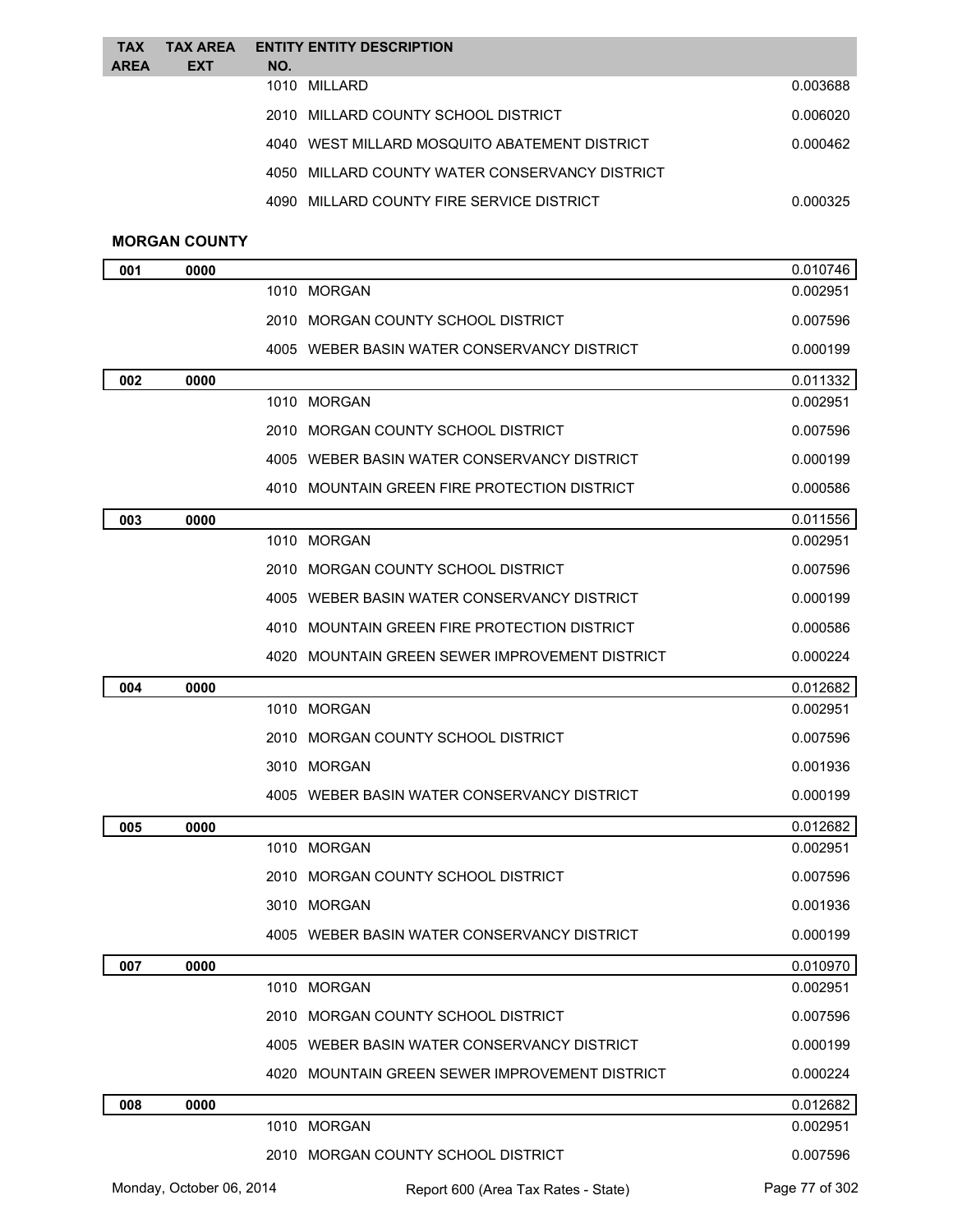| <b>TAX</b><br><b>AREA</b> | <b>TAX AREA</b><br><b>EXT</b> | NO. | <b>ENTITY ENTITY DESCRIPTION</b>            |          |
|---------------------------|-------------------------------|-----|---------------------------------------------|----------|
|                           |                               |     | 3010 MORGAN                                 | 0.001936 |
|                           |                               |     | 4005 WEBER BASIN WATER CONSERVANCY DISTRICT | 0.000199 |
|                           | <b>PIUTE COUNTY</b>           |     |                                             |          |

| 001 | 0000 |                                                    | 0.012255 |
|-----|------|----------------------------------------------------|----------|
|     |      | <b>1010 PIUTE</b>                                  | 0.003740 |
|     |      | 2010 PIUTE COUNTY SCHOOL DISTRICT                  | 0.006253 |
|     |      | 3010 CIRCLEVILLE                                   | 0.002062 |
|     |      | 4010 UPPER SEVIER RIVER WATER CONSERVANCY DISTRICT | 0.000200 |
| 002 | 0000 |                                                    | 0.012178 |
|     |      | <b>1010 PIUTE</b>                                  | 0.003740 |
|     |      | 2010 PIUTE COUNTY SCHOOL DISTRICT                  | 0.006253 |
|     |      | 3020 JUNCTION                                      | 0.001985 |
|     |      | 4010 UPPER SEVIER RIVER WATER CONSERVANCY DISTRICT | 0.000200 |
| 003 | 0000 |                                                    | 0.011575 |
|     |      | <b>1010 PIUTE</b>                                  | 0.003740 |
|     |      | 2010 PIUTE COUNTY SCHOOL DISTRICT                  | 0.006253 |
|     |      | 3030 KINGSTON                                      | 0.001382 |
|     |      | 4010 UPPER SEVIER RIVER WATER CONSERVANCY DISTRICT | 0.000200 |
| 004 | 0000 |                                                    | 0.012202 |
|     |      | <b>1010 PIUTE</b>                                  | 0.003740 |
|     |      | 2010 PIUTE COUNTY SCHOOL DISTRICT                  | 0.006253 |
|     |      | 3040 MARYSVALE                                     | 0.002009 |
|     |      | 4010 UPPER SEVIER RIVER WATER CONSERVANCY DISTRICT | 0.000200 |
| 005 | 0000 |                                                    | 0.010193 |
|     |      | <b>1010 PIUTE</b>                                  | 0.003740 |
|     |      | 2010 PIUTE COUNTY SCHOOL DISTRICT                  | 0.006253 |
|     |      | 4010 UPPER SEVIER RIVER WATER CONSERVANCY DISTRICT | 0.000200 |

## **RICH COUNTY**

| 011 | 0000 |                                             | 0.008398 |
|-----|------|---------------------------------------------|----------|
|     |      | 1010 RICH                                   | 0.001882 |
|     |      | 2010 RICH COUNTY SCHOOL DISTRICT            | 0.004784 |
|     |      | 3040 WOODRUFF                               | 0.000880 |
|     |      | 4040 WOODRUFF CEMETARY MAINTENANCE DISTRICT | 0.000303 |
|     |      | 4080 WOODRUFF FIRE DISTRICT                 | 0.000549 |
| 012 | 0000 |                                             | 0.008902 |
|     |      | 1010 RICH                                   | 0.001882 |
|     |      | 2010 RICH COUNTY SCHOOL DISTRICT            | 0.004784 |
|     |      | 3030 RANDOLPH                               | 0.001096 |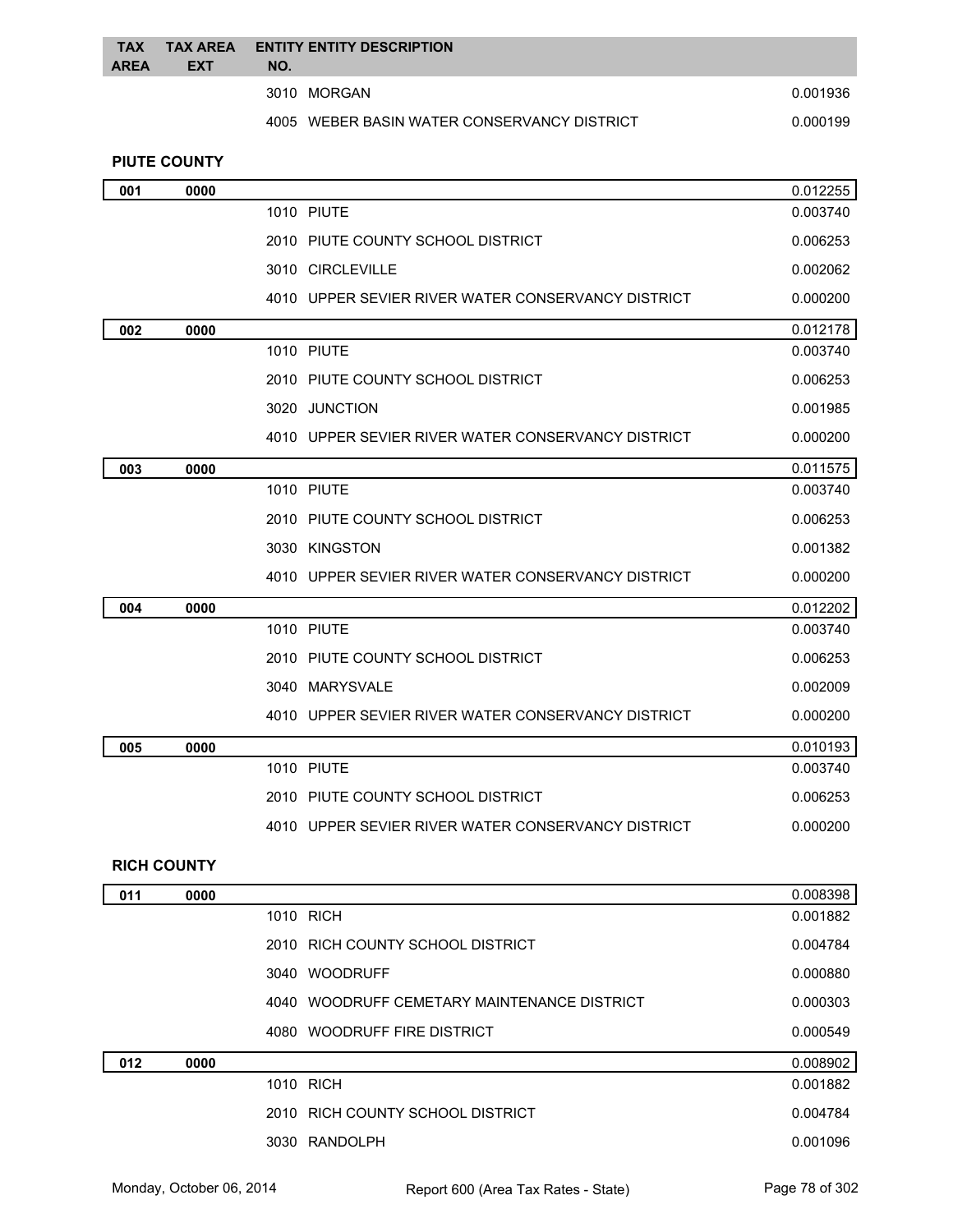| <b>TAX</b><br><b>AREA</b> | <b>TAX AREA</b><br><b>EXT</b> | <b>ENTITY ENTITY DESCRIPTION</b><br>NO.        |          |
|---------------------------|-------------------------------|------------------------------------------------|----------|
|                           |                               | 4020 RANDOLPH CEMETARY MAINTENANCE DISTRICT    | 0.000341 |
|                           |                               | 4060 RANDOLPH FIRE DISTRICT                    | 0.000799 |
| 013                       | 0000                          |                                                | 0.007694 |
|                           |                               | 1010 RICH                                      | 0.001882 |
|                           |                               | 2010 RICH COUNTY SCHOOL DISTRICT               | 0.004784 |
|                           |                               | 3020 LAKETOWN                                  | 0.000533 |
|                           |                               | 4030 LAKETOWN CEMETERY MAINTENANCE DISTRICT    | 0.000077 |
|                           |                               | 4070 LAKETOWN FIRE DISTRICT                    | 0.000418 |
| 014                       | 0000                          |                                                | 0.007770 |
|                           |                               | 1010 RICH                                      | 0.001882 |
|                           |                               | 2010 RICH COUNTY SCHOOL DISTRICT               | 0.004784 |
|                           |                               | 3010 GARDEN CITY                               | 0.000619 |
|                           |                               | 4010 GARDEN CITY-PICKELVILLE CEMETERY DISTRICT | 0.000073 |
|                           |                               | 4050 GARDEN CITY PICKELVILLE FIRE DISTICT      | 0.000412 |
| 015                       | 0000                          |                                                | 0.007770 |
|                           |                               | 1010 RICH                                      | 0.001882 |
|                           |                               | 2010 RICH COUNTY SCHOOL DISTRICT               | 0.004784 |
|                           |                               | 3010 GARDEN CITY                               | 0.000619 |
|                           |                               | 4010 GARDEN CITY-PICKELVILLE CEMETERY DISTRICT | 0.000073 |
|                           |                               | 4050 GARDEN CITY PICKELVILLE FIRE DISTICT      | 0.000412 |
|                           |                               | 4100 BEAR LAKE SPECIAL DISTRICT                |          |
| 025                       | 0000                          |                                                | 0.007770 |
|                           |                               | 1010 RICH                                      | 0.001882 |
|                           |                               | 2010 RICH COUNTY SCHOOL DISTRICT               | 0.004784 |
|                           |                               | 3010 GARDEN CITY                               | 0.000619 |
|                           |                               | 4010 GARDEN CITY-PICKELVILLE CEMETERY DISTRICT | 0.000073 |
|                           |                               | 4050 GARDEN CITY PICKELVILLE FIRE DISTICT      | 0.000412 |
|                           |                               | 4100 BEAR LAKE SPECIAL DISTRICT                |          |
| 035                       | 0000                          |                                                | 0.007770 |
|                           |                               | 1010 RICH                                      | 0.001882 |
|                           |                               | 2010 RICH COUNTY SCHOOL DISTRICT               | 0.004784 |
|                           |                               | 3010 GARDEN CITY                               | 0.000619 |
|                           |                               | 4010 GARDEN CITY-PICKELVILLE CEMETERY DISTRICT | 0.000073 |
|                           |                               | 4050 GARDEN CITY PICKELVILLE FIRE DISTICT      | 0.000412 |
|                           |                               | 4100 BEAR LAKE SPECIAL DISTRICT                |          |
| 111                       | 0000                          |                                                | 0.007518 |
|                           |                               | 1010 RICH                                      | 0.001882 |
|                           |                               | 2010 RICH COUNTY SCHOOL DISTRICT               | 0.004784 |
|                           |                               | 4040 WOODRUFF CEMETARY MAINTENANCE DISTRICT    | 0.000303 |

Monday, October 06, 2014 Report 600 (Area Tax Rates - State) Rage 79 of 302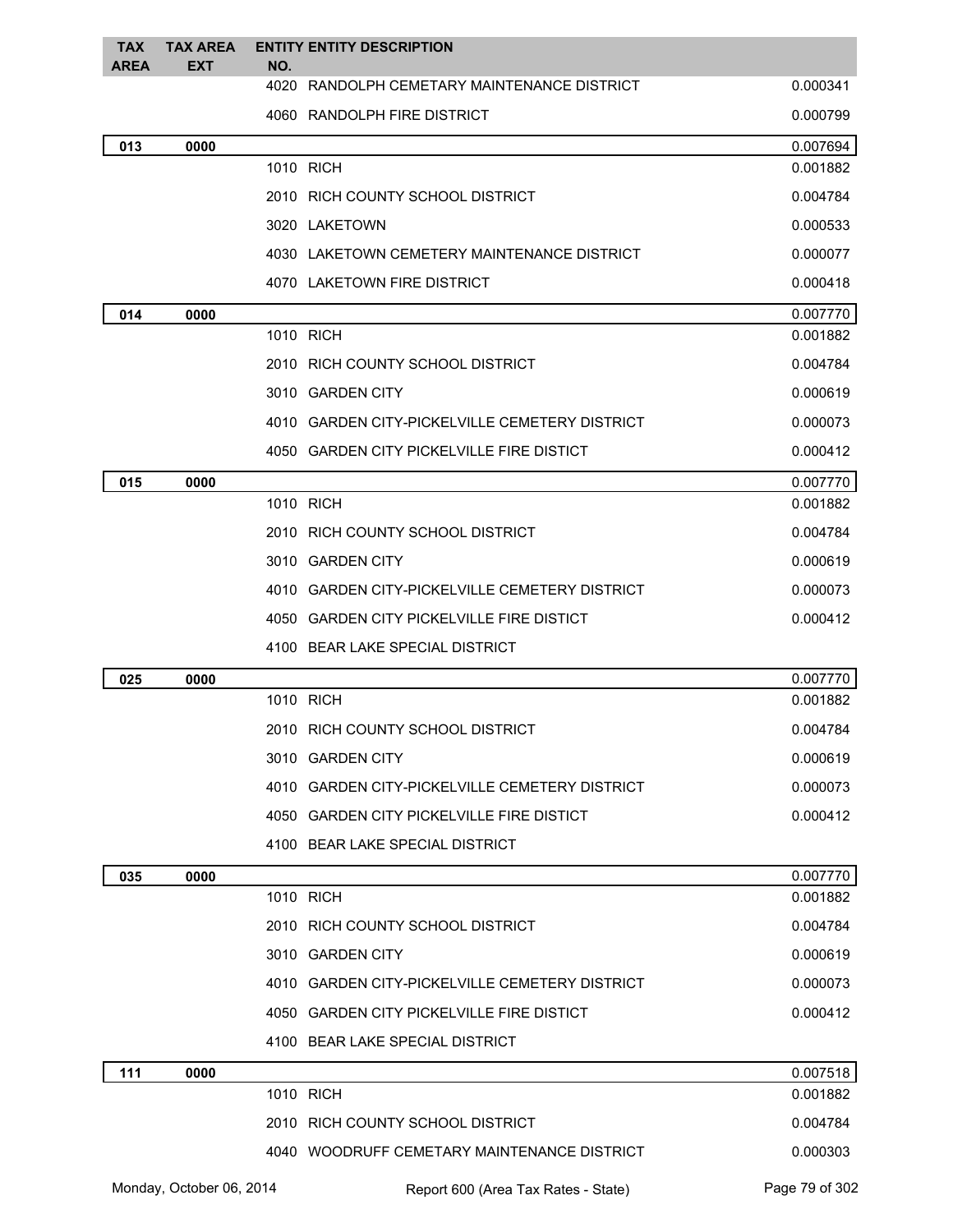| <b>TAX</b><br>AREA | <b>TAX AREA</b><br><b>EXT</b> | <b>ENTITY ENTITY DESCRIPTION</b><br>NO.        |          |
|--------------------|-------------------------------|------------------------------------------------|----------|
|                    |                               | 4080 WOODRUFF FIRE DISTRICT                    | 0.000549 |
| 112                | 0000                          |                                                | 0.007806 |
|                    |                               | 1010 RICH                                      | 0.001882 |
|                    |                               | 2010 RICH COUNTY SCHOOL DISTRICT               | 0.004784 |
|                    |                               | 4020 RANDOLPH CEMETARY MAINTENANCE DISTRICT    | 0.000341 |
|                    |                               | 4060 RANDOLPH FIRE DISTRICT                    | 0.000799 |
| 113                | 0000                          |                                                | 0.007161 |
|                    |                               | 1010 RICH                                      | 0.001882 |
|                    |                               | 2010 RICH COUNTY SCHOOL DISTRICT               | 0.004784 |
|                    |                               | 4030 LAKETOWN CEMETERY MAINTENANCE DISTRICT    | 0.000077 |
|                    |                               | 4070 LAKETOWN FIRE DISTRICT                    | 0.000418 |
| 114                | 0000                          |                                                | 0.007151 |
|                    |                               | 1010 RICH                                      | 0.001882 |
|                    |                               | 2010 RICH COUNTY SCHOOL DISTRICT               | 0.004784 |
|                    |                               | 4010 GARDEN CITY-PICKELVILLE CEMETERY DISTRICT | 0.000073 |
|                    |                               | 4050 GARDEN CITY PICKELVILLE FIRE DISTICT      | 0.000412 |
| 115                | 0000                          |                                                | 0.007151 |
|                    |                               | 1010 RICH                                      | 0.001882 |
|                    |                               | 2010 RICH COUNTY SCHOOL DISTRICT               | 0.004784 |
|                    |                               | 4010 GARDEN CITY-PICKELVILLE CEMETERY DISTRICT | 0.000073 |
|                    |                               | 4050 GARDEN CITY PICKELVILLE FIRE DISTICT      | 0.000412 |
|                    |                               | 4100 BEAR LAKE SPECIAL DISTRICT                |          |
| 117                | 0000                          |                                                | 0.007161 |
|                    |                               | 1010 RICH                                      | 0.001882 |
|                    |                               | 2010 RICH COUNTY SCHOOL DISTRICT               | 0.004784 |
|                    |                               | 4030 LAKETOWN CEMETERY MAINTENANCE DISTRICT    | 0.000077 |
|                    |                               | 4070 LAKETOWN FIRE DISTRICT                    | 0.000418 |
| 118                | 0000                          |                                                | 0.007518 |
|                    |                               | 1010 RICH                                      | 0.001882 |
|                    |                               | 2010 RICH COUNTY SCHOOL DISTRICT               | 0.004784 |
|                    |                               | 4040 WOODRUFF CEMETARY MAINTENANCE DISTRICT    | 0.000303 |
|                    |                               | 4080 WOODRUFF FIRE DISTRICT                    | 0.000549 |
|                    |                               | 4090 EAGLE SPRINGS SPECIAL SERVICE DISTRICT    |          |
| 119                | 0000                          |                                                | 0.007806 |
|                    |                               | 1010 RICH                                      | 0.001882 |
|                    |                               | 2010 RICH COUNTY SCHOOL DISTRICT               | 0.004784 |
|                    |                               | 4020 RANDOLPH CEMETARY MAINTENANCE DISTRICT    | 0.000341 |
|                    |                               | 4060 RANDOLPH FIRE DISTRICT                    | 0.000799 |
|                    |                               | 4110 MOUNTAIN MEADOW IMPROVEMENT DISRICT       |          |

Monday, October 06, 2014 Report 600 (Area Tax Rates - State) Rage 80 of 302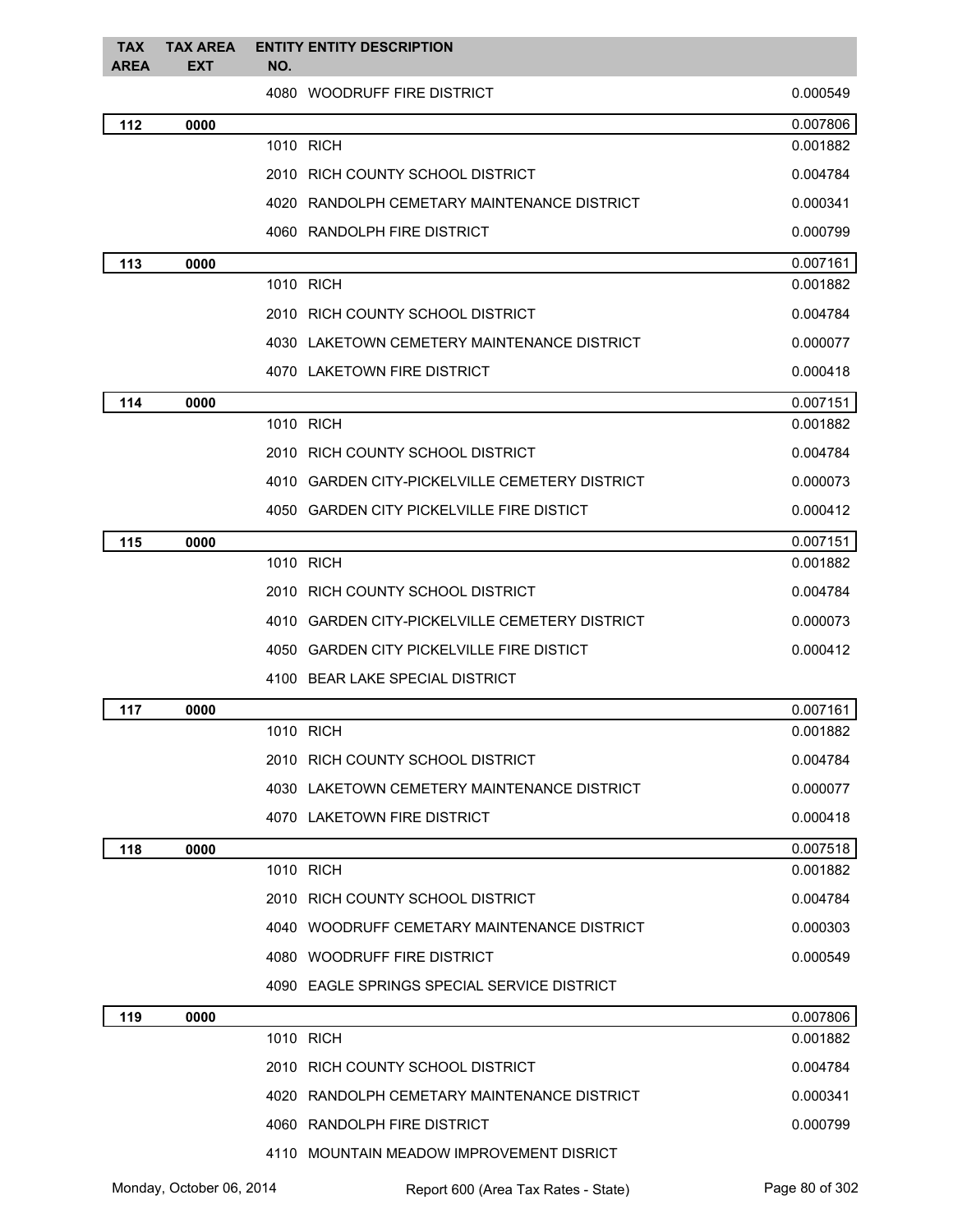| <b>TAX</b><br>AREA | <b>TAX AREA</b><br><b>EXT</b> | <b>ENTITY ENTITY DESCRIPTION</b><br>NO.                 |          |
|--------------------|-------------------------------|---------------------------------------------------------|----------|
| 123                | 0000                          |                                                         | 0.007161 |
|                    |                               | 1010 RICH                                               | 0.001882 |
|                    |                               | 2010 RICH COUNTY SCHOOL DISTRICT                        | 0.004784 |
|                    |                               | 4030 LAKETOWN CEMETERY MAINTENANCE DISTRICT             | 0.000077 |
|                    |                               | 4070 LAKETOWN FIRE DISTRICT                             | 0.000418 |
|                    |                               | 4100 BEAR LAKE SPECIAL DISTRICT                         |          |
| <b>LAKE</b>        | 0000                          |                                                         | 0.006666 |
|                    |                               | 1010 RICH                                               | 0.001882 |
|                    |                               | 2010 RICH COUNTY SCHOOL DISTRICT                        | 0.004784 |
|                    | <b>SALT LAKE COUNTY</b>       |                                                         |          |
| 013                | 0000                          |                                                         | 0.015954 |
|                    |                               | 1010 SALT LAKE                                          | 0.003036 |
|                    |                               | 2010 SALT LAKE CITY SCHOOL DISTRICT                     | 0.006303 |
|                    |                               | 3070 SALT LAKE CITY                                     | 0.005675 |
|                    |                               | 4010 SALT LAKE METROPOLITAN WATER DISTRICT              | 0.000391 |
|                    |                               | 4020 SALT LAKE CITY MOSQUITO ABATEMENT DISTRICT         | 0.000127 |
|                    |                               | 4185 CENTRAL UTAH WATER CONSERVANCY DISTRICT            | 0.000422 |
| 014                | 0000                          |                                                         | 0.013596 |
|                    |                               | 1010 SALT LAKE                                          | 0.003036 |
|                    |                               | 2030 GRANITE SCHOOL DISTRICT                            | 0.006831 |
|                    |                               | 3100 SOUTH SALT LAKE CITY                               | 0.002572 |
|                    |                               | 4040 SOUTH SALT LAKE VALLEY MOSQUITO ABATEMENT DISTRICT | 0.000020 |
|                    |                               | 4185 CENTRAL UTAH WATER CONSERVANCY DISTRICT            | 0.000422 |
|                    |                               | 6030 SALT LAKE COUNTY LIBRARY                           | 0.000715 |
| 016                | 0000                          |                                                         | 0.016098 |
|                    |                               | 1010 SALT LAKE                                          | 0.003036 |
|                    |                               | 2030 GRANITE SCHOOL DISTRICT                            | 0.006831 |
|                    |                               | 4040 SOUTH SALT LAKE VALLEY MOSQUITO ABATEMENT DISTRICT | 0.000020 |
|                    |                               | 4045 JORDAN VALLEY WATER CONSERVANCY DISTRICTXXX        | 0.000399 |
|                    |                               | 4060 MT OLYMPUS IMPROVEMENT DISTRICT                    | 0.000356 |
|                    |                               | 4185 CENTRAL UTAH WATER CONSERVANCY DISTRICT            | 0.000422 |
|                    |                               | 4210 WASATCH WASTE AND RECYCLING DISTRICT               |          |
|                    |                               | 4220 SALT LAKE COUNTY MUNICIPAL-TYPE SERVICES           | 0.000077 |
|                    |                               | 4320 UNIFIED FIRE SERVICE                               | 0.002097 |
|                    |                               | 4340 SALT LAKE VALLEY LAW ENFORCEMENT SERVICE AREA      | 0.002145 |
|                    |                               | 6030 SALT LAKE COUNTY LIBRARY                           | 0.000715 |
| 017                | 0000                          |                                                         | 0.015699 |
|                    |                               | 1010 SALT LAKE                                          | 0.003036 |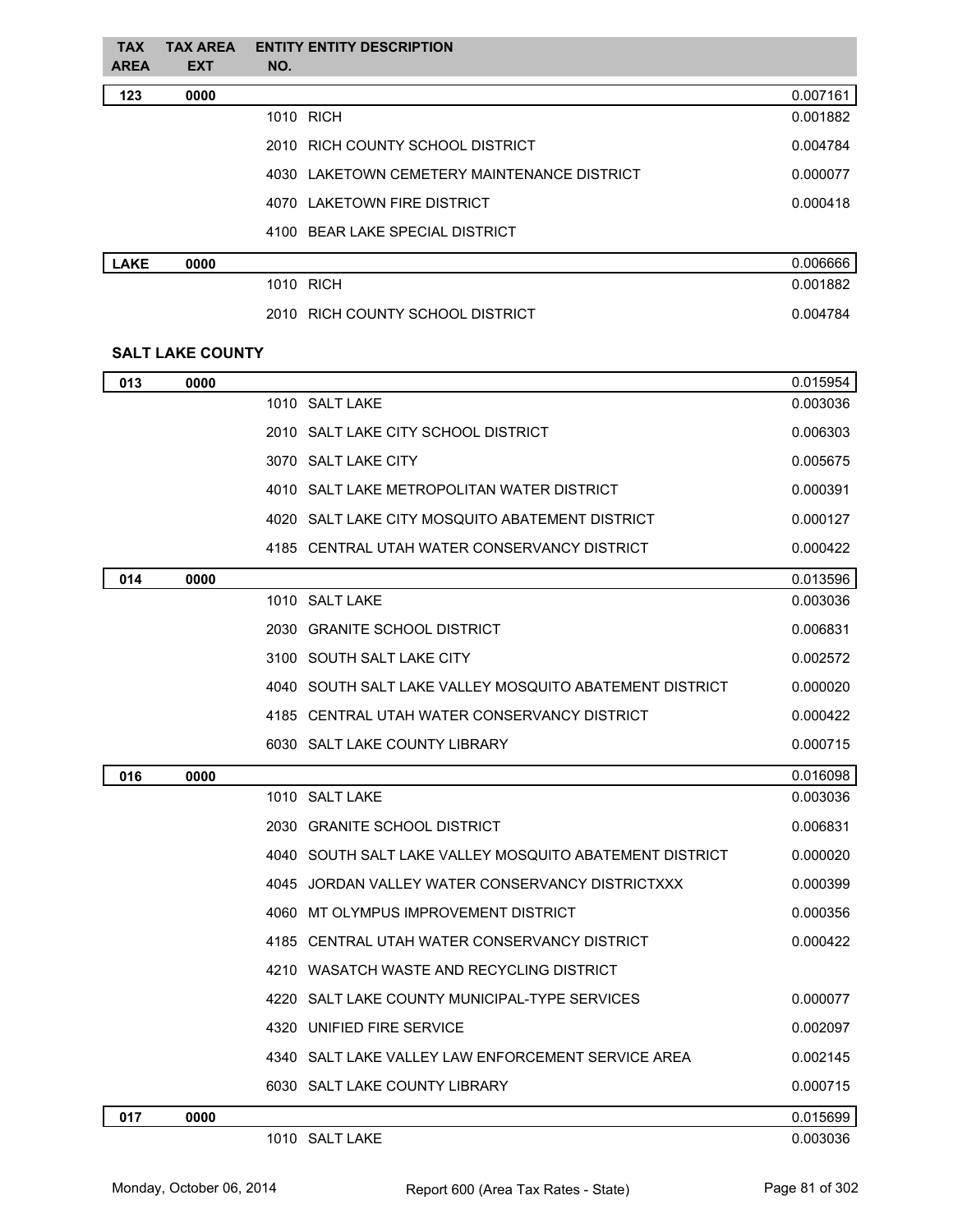| TAX<br><b>AREA</b> | <b>TAX AREA</b><br><b>EXT</b> | NO.  | <b>ENTITY ENTITY DESCRIPTION</b>                           |          |
|--------------------|-------------------------------|------|------------------------------------------------------------|----------|
|                    |                               | 2030 | <b>GRANITE SCHOOL DISTRICT</b>                             | 0.006831 |
|                    |                               |      | 4040 SOUTH SALT LAKE VALLEY MOSQUITO ABATEMENT DISTRICT    | 0.000020 |
|                    |                               |      | 4060 MT OLYMPUS IMPROVEMENT DISTRICT                       | 0.000356 |
|                    |                               |      | 4185 CENTRAL UTAH WATER CONSERVANCY DISTRICT               | 0.000422 |
|                    |                               |      | 4210 WASATCH WASTE AND RECYCLING DISTRICT                  |          |
|                    |                               |      | 4220 SALT LAKE COUNTY MUNICIPAL-TYPE SERVICES              | 0.000077 |
|                    |                               |      | 4320 UNIFIED FIRE SERVICE                                  | 0.002097 |
|                    |                               |      | 4340 SALT LAKE VALLEY LAW ENFORCEMENT SERVICE AREA         | 0.002145 |
|                    |                               |      | 6020 AREA EXCLUDED FROM SALT LAKE COUNTY WATER CONSERVANCY |          |
|                    |                               |      | 6030 SALT LAKE COUNTY LIBRARY                              | 0.000715 |
| 019                | 0000                          |      |                                                            | 0.015699 |
|                    |                               |      | 1010 SALT LAKE                                             | 0.003036 |
|                    |                               |      | 2030 GRANITE SCHOOL DISTRICT                               | 0.006831 |
|                    |                               |      | 4040 SOUTH SALT LAKE VALLEY MOSQUITO ABATEMENT DISTRICT    | 0.000020 |
|                    |                               |      | 4060 MT OLYMPUS IMPROVEMENT DISTRICT                       | 0.000356 |
|                    |                               |      | 4185 CENTRAL UTAH WATER CONSERVANCY DISTRICT               | 0.000422 |
|                    |                               |      | 4210 WASATCH WASTE AND RECYCLING DISTRICT                  |          |
|                    |                               |      | 4220 SALT LAKE COUNTY MUNICIPAL-TYPE SERVICES              | 0.000077 |
|                    |                               |      | 4320 UNIFIED FIRE SERVICE                                  | 0.002097 |
|                    |                               |      | 4340   SALT LAKE VALLEY LAW ENFORCEMENT SERVICE AREA       | 0.002145 |
|                    |                               |      | 6030 SALT LAKE COUNTY LIBRARY                              | 0.000715 |
| 01A                | 0000                          |      |                                                            | 0.015954 |
|                    |                               |      | 1010 SALT LAKE                                             | 0.003036 |
|                    |                               |      | 2010 SALT LAKE CITY SCHOOL DISTRICT                        | 0.006303 |
|                    |                               |      | 3070 SALT LAKE CITY                                        | 0.005675 |
|                    |                               |      | 4010 SALT LAKE METROPOLITAN WATER DISTRICT                 | 0.000391 |
|                    |                               |      | 4020 SALT LAKE CITY MOSQUITO ABATEMENT DISTRICT            | 0.000127 |
|                    |                               |      | 4185 CENTRAL UTAH WATER CONSERVANCY DISTRICT               | 0.000422 |
| 01B                | 0000                          |      |                                                            | 0.015954 |
|                    |                               |      | 1010 SALT LAKE                                             | 0.003036 |
|                    |                               |      | 2010 SALT LAKE CITY SCHOOL DISTRICT                        | 0.006303 |
|                    |                               |      | 3070 SALT LAKE CITY                                        | 0.005675 |
|                    |                               |      | 4010 SALT LAKE METROPOLITAN WATER DISTRICT                 | 0.000391 |
|                    |                               |      | 4020 SALT LAKE CITY MOSQUITO ABATEMENT DISTRICT            | 0.000127 |
|                    |                               |      | 4185 CENTRAL UTAH WATER CONSERVANCY DISTRICT               | 0.000422 |
| 01C                | 0000                          |      |                                                            | 0.015954 |
|                    |                               |      | 1010 SALT LAKE                                             | 0.003036 |
|                    |                               |      | 2010 SALT LAKE CITY SCHOOL DISTRICT                        | 0.006303 |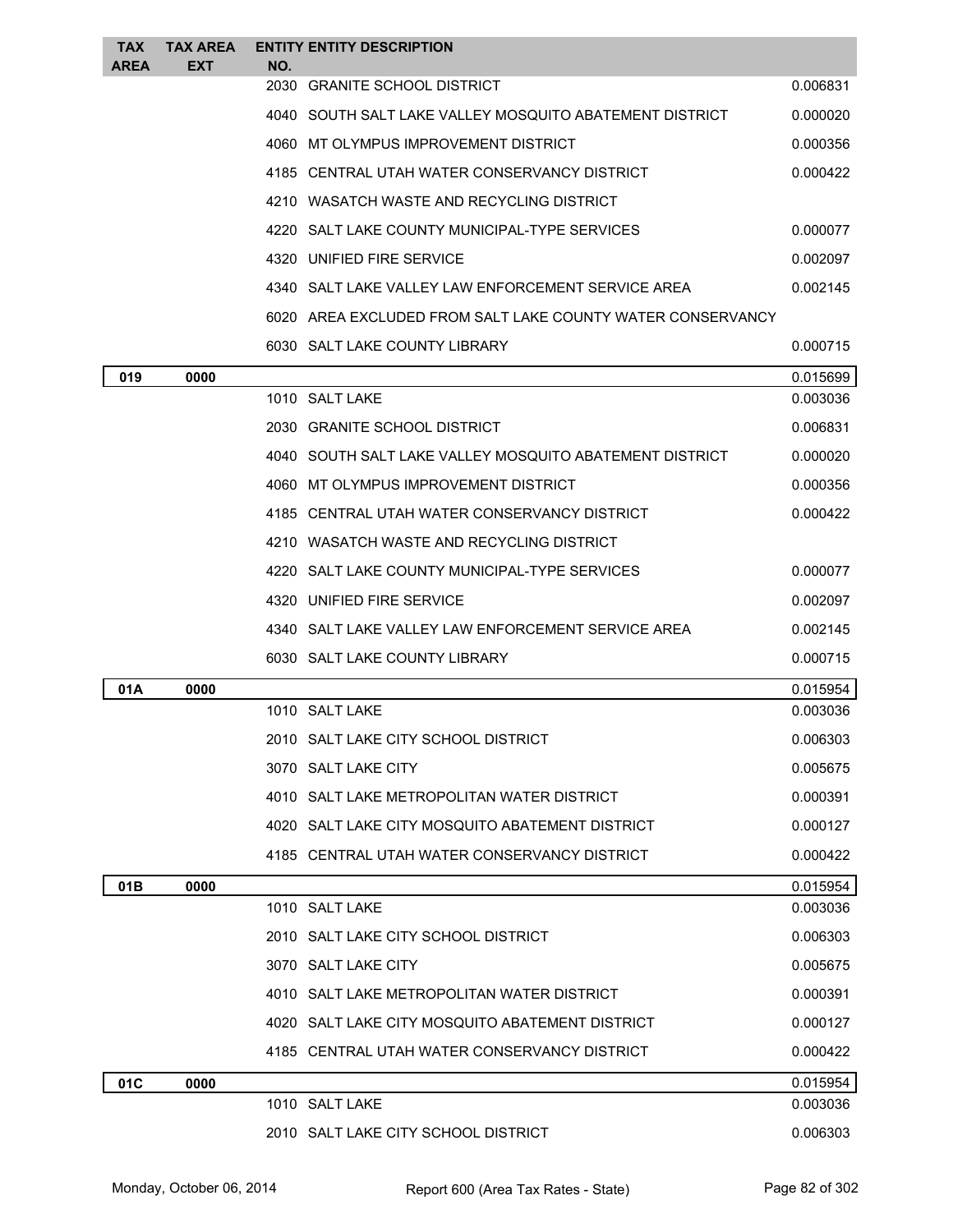| TAX         | <b>TAX AREA</b> | <b>ENTITY ENTITY DESCRIPTION</b>                |                      |
|-------------|-----------------|-------------------------------------------------|----------------------|
| <b>AREA</b> | <b>EXT</b>      | NO.<br>3070 SALT LAKE CITY                      | 0.005675             |
|             |                 | 4010 SALT LAKE METROPOLITAN WATER DISTRICT      | 0.000391             |
|             |                 | 4020 SALT LAKE CITY MOSQUITO ABATEMENT DISTRICT | 0.000127             |
|             |                 | 4185 CENTRAL UTAH WATER CONSERVANCY DISTRICT    | 0.000422             |
| 01D         | 0000            |                                                 | 0.015954             |
|             |                 | 1010 SALT LAKE                                  | 0.003036             |
|             |                 | 2010 SALT LAKE CITY SCHOOL DISTRICT             | 0.006303             |
|             |                 | 3070 SALT LAKE CITY                             | 0.005675             |
|             |                 | 4010 SALT LAKE METROPOLITAN WATER DISTRICT      | 0.000391             |
|             |                 | 4020 SALT LAKE CITY MOSQUITO ABATEMENT DISTRICT | 0.000127             |
|             |                 | 4185 CENTRAL UTAH WATER CONSERVANCY DISTRICT    | 0.000422             |
| 01E         | 0000            |                                                 | 0.015954             |
|             |                 | 1010 SALT LAKE                                  | 0.003036             |
|             |                 | 2010 SALT LAKE CITY SCHOOL DISTRICT             | 0.006303             |
|             |                 | 3070 SALT LAKE CITY                             | 0.005675             |
|             |                 | 4010 SALT LAKE METROPOLITAN WATER DISTRICT      | 0.000391             |
|             |                 | 4020 SALT LAKE CITY MOSQUITO ABATEMENT DISTRICT | 0.000127             |
|             |                 | 4185 CENTRAL UTAH WATER CONSERVANCY DISTRICT    | 0.000422             |
| 01F         | 0000            |                                                 | 0.015954             |
|             |                 | 1010 SALT LAKE                                  | 0.003036             |
|             |                 | 2010 SALT LAKE CITY SCHOOL DISTRICT             | 0.006303             |
|             |                 | 3070 SALT LAKE CITY                             | 0.005675             |
|             |                 | 4010 SALT LAKE METROPOLITAN WATER DISTRICT      | 0.000391             |
|             |                 | 4020 SALT LAKE CITY MOSQUITO ABATEMENT DISTRICT | 0.000127             |
|             |                 | 4185 CENTRAL UTAH WATER CONSERVANCY DISTRICT    | 0.000422             |
| 01G         | 0000            |                                                 | 0.015954             |
|             |                 | 1010 SALT LAKE                                  | 0.003036             |
|             |                 | 2010 SALT LAKE CITY SCHOOL DISTRICT             | 0.006303             |
|             |                 | 3070 SALT LAKE CITY                             | 0.005675             |
|             |                 | 4010 SALT LAKE METROPOLITAN WATER DISTRICT      | 0.000391             |
|             |                 | 4020 SALT LAKE CITY MOSQUITO ABATEMENT DISTRICT | 0.000127             |
|             |                 | 4185 CENTRAL UTAH WATER CONSERVANCY DISTRICT    | 0.000422             |
| 01H         | 0000            | 1010 SALT LAKE                                  | 0.015954<br>0.003036 |
|             |                 | 2010 SALT LAKE CITY SCHOOL DISTRICT             | 0.006303             |
|             |                 | 3070 SALT LAKE CITY                             | 0.005675             |
|             |                 | 4010 SALT LAKE METROPOLITAN WATER DISTRICT      | 0.000391             |
|             |                 |                                                 |                      |
|             |                 | 4020 SALT LAKE CITY MOSQUITO ABATEMENT DISTRICT | 0.000127             |
|             |                 | 4185 CENTRAL UTAH WATER CONSERVANCY DISTRICT    | 0.000422             |

Monday, October 06, 2014 Report 600 (Area Tax Rates - State) Rage 83 of 302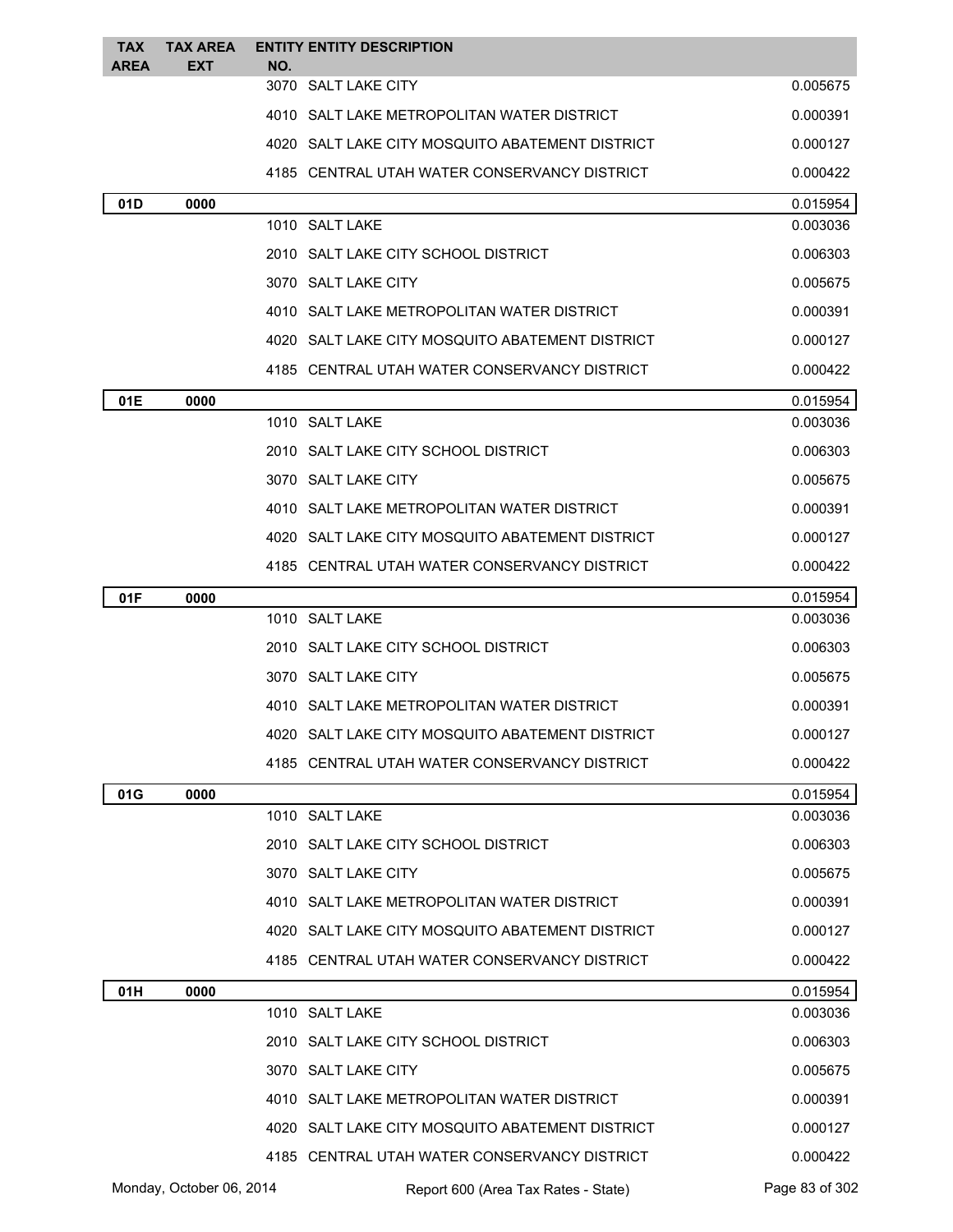| <b>TAX</b><br><b>AREA</b> | <b>TAX AREA</b><br><b>EXT</b> | <b>ENTITY ENTITY DESCRIPTION</b><br>NO.         |          |
|---------------------------|-------------------------------|-------------------------------------------------|----------|
| 01J                       | 0000                          |                                                 | 0.015954 |
|                           |                               | 1010 SALT LAKE                                  | 0.003036 |
|                           |                               | 2010 SALT LAKE CITY SCHOOL DISTRICT             | 0.006303 |
|                           |                               | 3070 SALT LAKE CITY                             | 0.005675 |
|                           |                               | 4010 SALT LAKE METROPOLITAN WATER DISTRICT      | 0.000391 |
|                           |                               | 4020 SALT LAKE CITY MOSQUITO ABATEMENT DISTRICT | 0.000127 |
|                           |                               | 4185 CENTRAL UTAH WATER CONSERVANCY DISTRICT    | 0.000422 |
| 01K                       | 0000                          |                                                 | 0.015954 |
|                           |                               | 1010 SALT LAKE                                  | 0.003036 |
|                           |                               | 2010 SALT LAKE CITY SCHOOL DISTRICT             | 0.006303 |
|                           |                               | 3070 SALT LAKE CITY                             | 0.005675 |
|                           |                               | 4010 SALT LAKE METROPOLITAN WATER DISTRICT      | 0.000391 |
|                           |                               | 4020 SALT LAKE CITY MOSQUITO ABATEMENT DISTRICT | 0.000127 |
|                           |                               | 4185 CENTRAL UTAH WATER CONSERVANCY DISTRICT    | 0.000422 |
| 01M                       | 0000                          |                                                 | 0.015954 |
|                           |                               | 1010 SALT LAKE                                  | 0.003036 |
|                           |                               | 2010 SALT LAKE CITY SCHOOL DISTRICT             | 0.006303 |
|                           |                               | 3070 SALT LAKE CITY                             | 0.005675 |
|                           |                               | 4010 SALT LAKE METROPOLITAN WATER DISTRICT      | 0.000391 |
|                           |                               | 4020 SALT LAKE CITY MOSQUITO ABATEMENT DISTRICT | 0.000127 |
|                           |                               | 4185 CENTRAL UTAH WATER CONSERVANCY DISTRICT    | 0.000422 |
| 01N                       | 0000                          |                                                 | 0.015954 |
|                           |                               | 1010 SALT LAKE                                  | 0.003036 |
|                           |                               | 2010 SALT LAKE CITY SCHOOL DISTRICT             | 0.006303 |
|                           |                               | 3070 SALT LAKE CITY                             | 0.005675 |
|                           |                               | 4010 SALT LAKE METROPOLITAN WATER DISTRICT      | 0.000391 |
|                           |                               | 4020 SALT LAKE CITY MOSQUITO ABATEMENT DISTRICT | 0.000127 |
|                           |                               | 4185 CENTRAL UTAH WATER CONSERVANCY DISTRICT    | 0.000422 |
| 01P                       | 0000                          |                                                 | 0.015954 |
|                           |                               | 1010 SALT LAKE                                  | 0.003036 |
|                           |                               | 2010 SALT LAKE CITY SCHOOL DISTRICT             | 0.006303 |
|                           |                               | 3070 SALT LAKE CITY                             | 0.005675 |
|                           |                               | 4010 SALT LAKE METROPOLITAN WATER DISTRICT      | 0.000391 |
|                           |                               | 4020 SALT LAKE CITY MOSQUITO ABATEMENT DISTRICT | 0.000127 |
|                           |                               | 4185 CENTRAL UTAH WATER CONSERVANCY DISTRICT    | 0.000422 |
| 01Q                       | 0000                          |                                                 | 0.015954 |
|                           |                               | 1010 SALT LAKE                                  | 0.003036 |
|                           |                               | 2010 SALT LAKE CITY SCHOOL DISTRICT             | 0.006303 |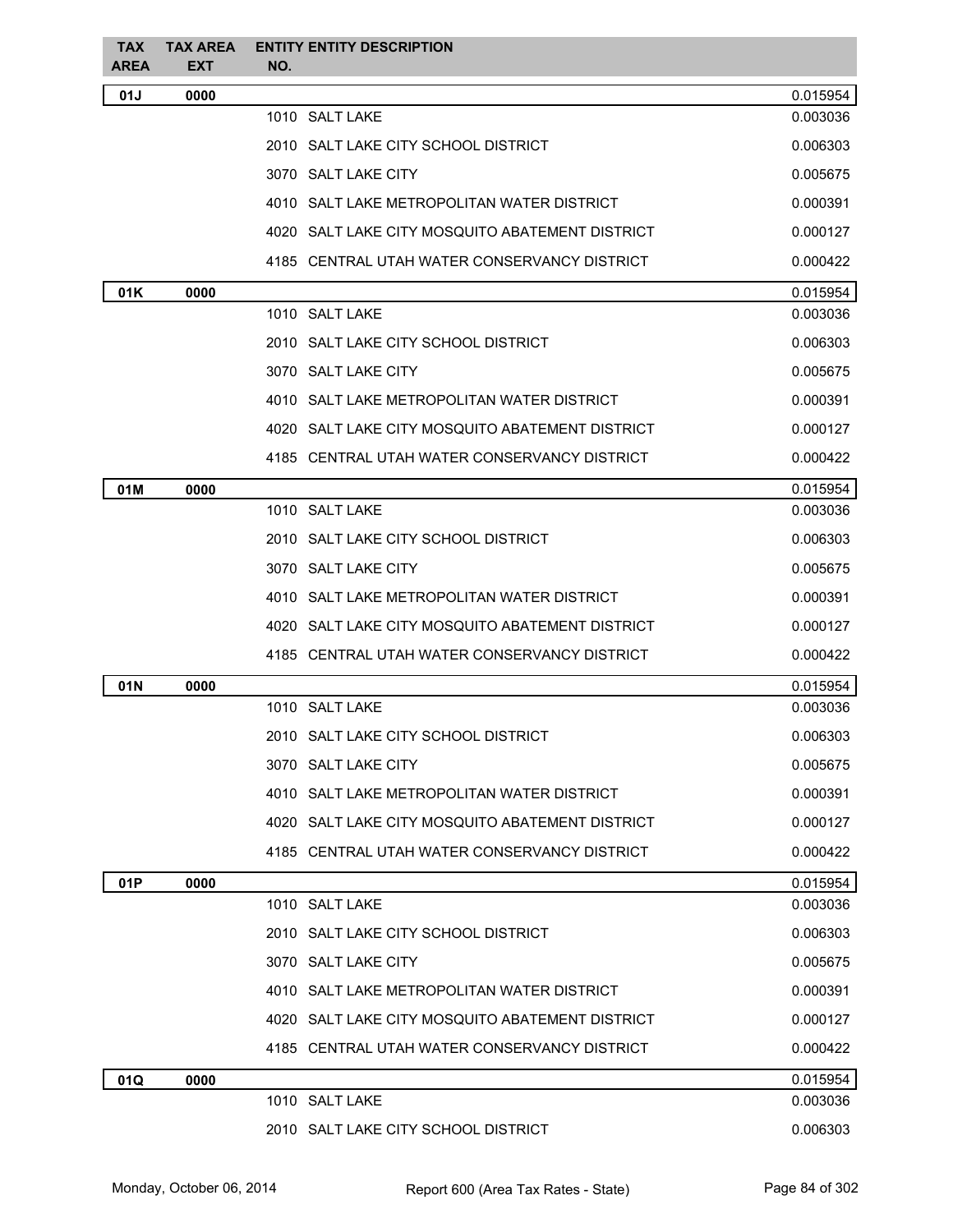| <b>TAX</b>      | <b>TAX AREA</b>          |     | <b>ENTITY ENTITY DESCRIPTION</b>                        |                      |
|-----------------|--------------------------|-----|---------------------------------------------------------|----------------------|
| <b>AREA</b>     | <b>EXT</b>               | NO. | 3070 SALT LAKE CITY                                     | 0.005675             |
|                 |                          |     | 4010 SALT LAKE METROPOLITAN WATER DISTRICT              | 0.000391             |
|                 |                          |     | 4020 SALT LAKE CITY MOSQUITO ABATEMENT DISTRICT         | 0.000127             |
|                 |                          |     | 4185 CENTRAL UTAH WATER CONSERVANCY DISTRICT            | 0.000422             |
| 01 <sub>R</sub> | 0000                     |     |                                                         | 0.015954             |
|                 |                          |     | 1010 SALT LAKE                                          | 0.003036             |
|                 |                          |     | 2010 SALT LAKE CITY SCHOOL DISTRICT                     | 0.006303             |
|                 |                          |     | 3070 SALT LAKE CITY                                     | 0.005675             |
|                 |                          |     | 4010 SALT LAKE METROPOLITAN WATER DISTRICT              | 0.000391             |
|                 |                          |     | 4020 SALT LAKE CITY MOSQUITO ABATEMENT DISTRICT         | 0.000127             |
|                 |                          |     | 4185 CENTRAL UTAH WATER CONSERVANCY DISTRICT            | 0.000422             |
| 020             | 0000                     |     |                                                         | 0.015323             |
|                 |                          |     | 1010 SALT LAKE                                          | 0.003036             |
|                 |                          |     | 2030 GRANITE SCHOOL DISTRICT                            | 0.006831             |
|                 |                          |     | 4185 CENTRAL UTAH WATER CONSERVANCY DISTRICT            | 0.000422             |
|                 |                          |     | 4210 WASATCH WASTE AND RECYCLING DISTRICT               |                      |
|                 |                          |     | 4220 SALT LAKE COUNTY MUNICIPAL-TYPE SERVICES           | 0.000077             |
|                 |                          |     | 4320 UNIFIED FIRE SERVICE                               | 0.002097             |
|                 |                          |     | 4340 SALT LAKE VALLEY LAW ENFORCEMENT SERVICE AREA      | 0.002145             |
|                 |                          |     | 6030 SALT LAKE COUNTY LIBRARY                           | 0.000715             |
| 021             | 0000                     |     |                                                         | 0.012480             |
|                 |                          |     | 1010 SALT LAKE                                          | 0.003036             |
|                 |                          |     | 2020 MURRAY CITY SCHOOL DISTRICT                        | 0.006846             |
|                 |                          |     | 3050 MURRAY                                             | 0.002156             |
|                 |                          |     | 4040 SOUTH SALT LAKE VALLEY MOSQUITO ABATEMENT DISTRICT | 0.000020             |
|                 |                          |     | 4185 CENTRAL UTAH WATER CONSERVANCY DISTRICT            | 0.000422             |
| 024             | 0000                     |     |                                                         | 0.016496             |
|                 |                          |     | 1010 SALT LAKE                                          | 0.003036             |
|                 |                          |     | 2030 GRANITE SCHOOL DISTRICT                            | 0.006831             |
|                 |                          |     | 3120 WEST VALLEY CITY                                   | 0.004381             |
|                 |                          |     | 4040 SOUTH SALT LAKE VALLEY MOSQUITO ABATEMENT DISTRICT | 0.000020             |
|                 |                          |     | 4045 JORDAN VALLEY WATER CONSERVANCY DISTRICTXXX        | 0.000399             |
|                 |                          |     | 4050 GRANGER - HUNTER IMPROVEMENT DISTRICT              | 0.000692             |
|                 |                          |     | 4185 CENTRAL UTAH WATER CONSERVANCY DISTRICT            | 0.000422             |
|                 |                          |     | 6030 SALT LAKE COUNTY LIBRARY                           | 0.000715             |
| 025             | 0000                     |     | 1010 SALT LAKE                                          | 0.017748<br>0.003036 |
|                 |                          |     | 2030 GRANITE SCHOOL DISTRICT                            | 0.006831             |
|                 |                          |     | 4040 SOUTH SALT LAKE VALLEY MOSQUITO ABATEMENT DISTRICT | 0.000020             |
|                 | Monday, October 06, 2014 |     | Report 600 (Area Tax Rates - State)                     | Page 85 of 302       |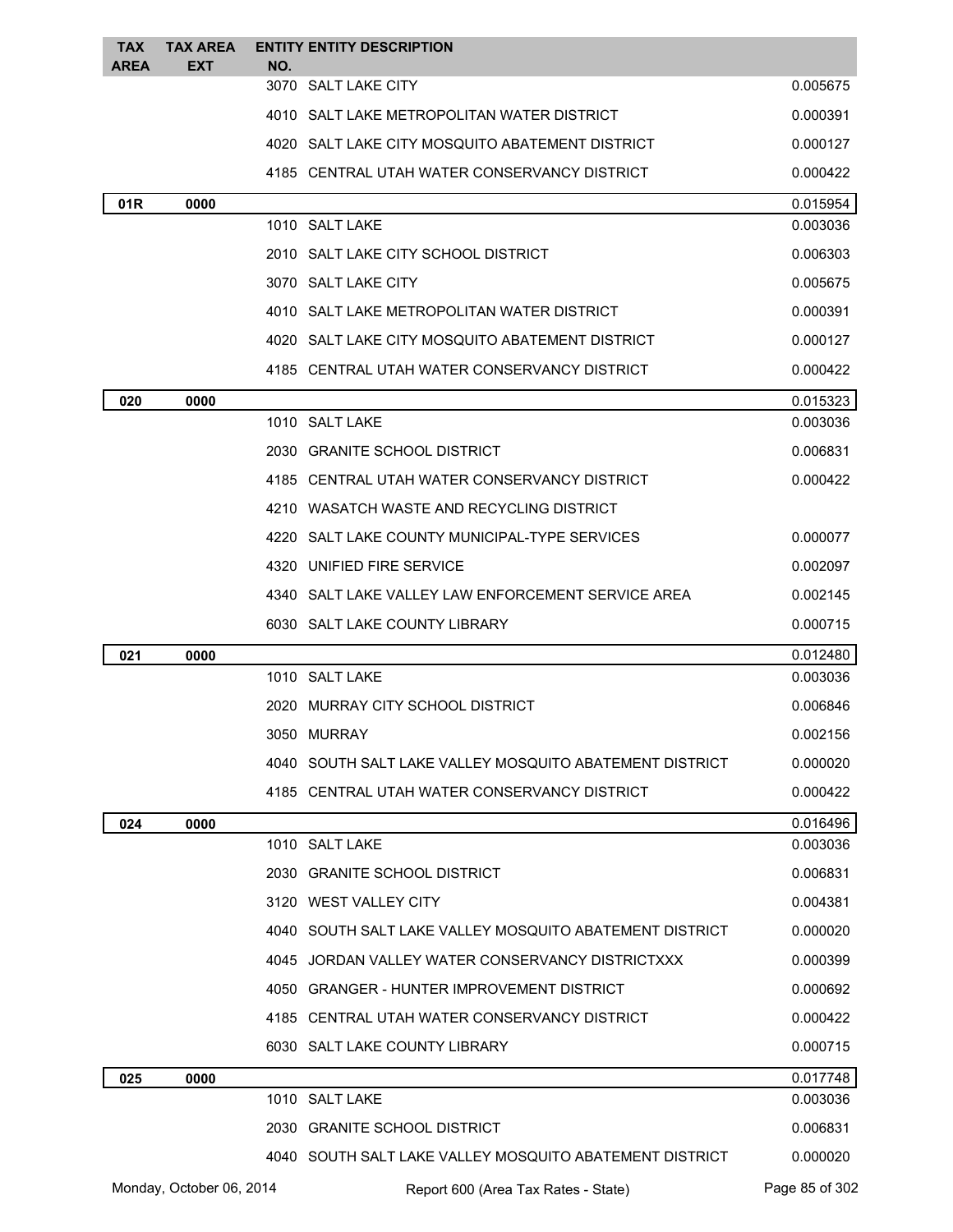| TAX<br><b>AREA</b> | <b>TAX AREA</b><br><b>EXT</b> | <b>ENTITY ENTITY DESCRIPTION</b><br>NO.            |          |
|--------------------|-------------------------------|----------------------------------------------------|----------|
|                    |                               | 4045 JORDAN VALLEY WATER CONSERVANCY DISTRICTXXX   | 0.000399 |
|                    |                               | 4120 KEARNS IMPROVEMENT DISTRICT                   | 0.000782 |
|                    |                               | 4180 OQUIRRH RECREATION AND PARKS DISTRICT         | 0.001224 |
|                    |                               | 4185 CENTRAL UTAH WATER CONSERVANCY DISTRICT       | 0.000422 |
|                    |                               | 4210 WASATCH WASTE AND RECYCLING DISTRICT          |          |
|                    |                               | 4220 SALT LAKE COUNTY MUNICIPAL-TYPE SERVICES      | 0.000077 |
|                    |                               | 4320 UNIFIED FIRE SERVICE                          | 0.002097 |
|                    |                               | 4340 SALT LAKE VALLEY LAW ENFORCEMENT SERVICE AREA | 0.002145 |
|                    |                               | 6030 SALT LAKE COUNTY LIBRARY                      | 0.000715 |
| 026                | 0000                          |                                                    | 0.018536 |
|                    |                               | 1010 SALT LAKE                                     | 0.003036 |
|                    |                               | 2030 GRANITE SCHOOL DISTRICT                       | 0.006831 |
|                    |                               | 4030 MAGNA MOSQUITO ABATEMENT DISTRICT             | 0.000053 |
|                    |                               | 4045 JORDAN VALLEY WATER CONSERVANCY DISTRICTXXX   | 0.000399 |
|                    |                               | 4080 MAGNA WATER DISTRICT                          | 0.002761 |
|                    |                               | 4185 CENTRAL UTAH WATER CONSERVANCY DISTRICT       | 0.000422 |
|                    |                               | 4210 WASATCH WASTE AND RECYCLING DISTRICT          |          |
|                    |                               | 4220 SALT LAKE COUNTY MUNICIPAL-TYPE SERVICES      | 0.000077 |
|                    |                               | 4320 UNIFIED FIRE SERVICE                          | 0.002097 |
|                    |                               | 4340 SALT LAKE VALLEY LAW ENFORCEMENT SERVICE AREA | 0.002145 |
|                    |                               | 6030 SALT LAKE COUNTY LIBRARY                      | 0.000715 |
| 027                | 0000                          |                                                    | 0.015376 |
|                    |                               | 1010 SALT LAKE                                     | 0.003036 |
|                    |                               | 2030 GRANITE SCHOOL DISTRICT                       | 0.006831 |
|                    |                               | 4030 MAGNA MOSQUITO ABATEMENT DISTRICT             | 0.000053 |
|                    |                               | 4185 CENTRAL UTAH WATER CONSERVANCY DISTRICT       | 0.000422 |
|                    |                               | 4210 WASATCH WASTE AND RECYCLING DISTRICT          |          |
|                    |                               | 4220 SALT LAKE COUNTY MUNICIPAL-TYPE SERVICES      | 0.000077 |
|                    |                               | 4320 UNIFIED FIRE SERVICE                          | 0.002097 |
|                    |                               | 4340 SALT LAKE VALLEY LAW ENFORCEMENT SERVICE AREA | 0.002145 |
|                    |                               | 6030 SALT LAKE COUNTY LIBRARY                      | 0.000715 |
| 028                | 0000                          |                                                    | 0.015775 |
|                    |                               | 1010 SALT LAKE                                     | 0.003036 |
|                    |                               | 2030 GRANITE SCHOOL DISTRICT                       | 0.006831 |
|                    |                               | 4030 MAGNA MOSQUITO ABATEMENT DISTRICT             | 0.000053 |
|                    |                               | 4045 JORDAN VALLEY WATER CONSERVANCY DISTRICTXXX   | 0.000399 |
|                    |                               | 4185 CENTRAL UTAH WATER CONSERVANCY DISTRICT       | 0.000422 |
|                    |                               | 4210 WASATCH WASTE AND RECYCLING DISTRICT          |          |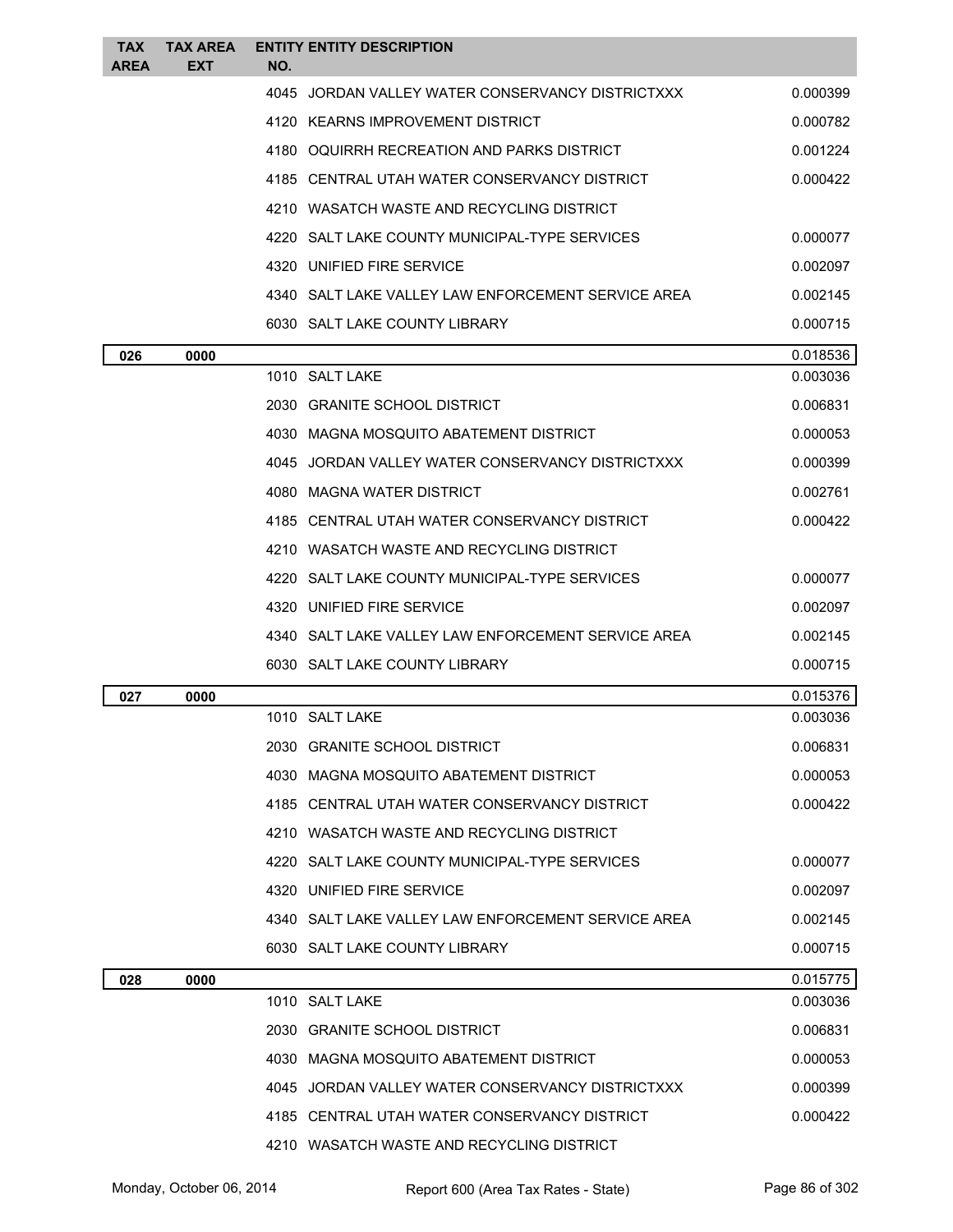| <b>TAX</b><br><b>AREA</b> | <b>TAX AREA</b><br><b>EXT</b> | <b>ENTITY ENTITY DESCRIPTION</b><br>NO.                 |          |
|---------------------------|-------------------------------|---------------------------------------------------------|----------|
|                           |                               | 4220<br>SALT LAKE COUNTY MUNICIPAL-TYPE SERVICES        | 0.000077 |
|                           |                               | 4320 UNIFIED FIRE SERVICE                               | 0.002097 |
|                           |                               | 4340 SALT LAKE VALLEY LAW ENFORCEMENT SERVICE AREA      | 0.002145 |
|                           |                               | 6030 SALT LAKE COUNTY LIBRARY                           | 0.000715 |
| 029                       | 0000                          |                                                         | 0.016529 |
|                           |                               | 1010 SALT LAKE                                          | 0.003036 |
|                           |                               | 2030 GRANITE SCHOOL DISTRICT                            | 0.006831 |
|                           |                               | 3120 WEST VALLEY CITY                                   | 0.004381 |
|                           |                               | 4030 MAGNA MOSQUITO ABATEMENT DISTRICT                  | 0.000053 |
|                           |                               | 4045 JORDAN VALLEY WATER CONSERVANCY DISTRICTXXX        | 0.000399 |
|                           |                               | 4050 GRANGER - HUNTER IMPROVEMENT DISTRICT              | 0.000692 |
|                           |                               | 4185 CENTRAL UTAH WATER CONSERVANCY DISTRICT            | 0.000422 |
|                           |                               | 6030 SALT LAKE COUNTY LIBRARY                           | 0.000715 |
| 02A                       | 0000                          |                                                         | 0.015954 |
|                           |                               | 1010 SALT LAKE                                          | 0.003036 |
|                           |                               | 2010 SALT LAKE CITY SCHOOL DISTRICT                     | 0.006303 |
|                           |                               | 3070 SALT LAKE CITY                                     | 0.005675 |
|                           |                               | 4010 SALT LAKE METROPOLITAN WATER DISTRICT              | 0.000391 |
|                           |                               | 4020 SALT LAKE CITY MOSQUITO ABATEMENT DISTRICT         | 0.000127 |
|                           |                               | 4185 CENTRAL UTAH WATER CONSERVANCY DISTRICT            | 0.000422 |
| 02B                       | 0000                          |                                                         | 0.015954 |
|                           |                               | 1010 SALT LAKE                                          | 0.003036 |
|                           |                               | 2010 SALT LAKE CITY SCHOOL DISTRICT                     | 0.006303 |
|                           |                               | 3070 SALT LAKE CITY                                     | 0.005675 |
|                           |                               | 4010 SALT LAKE METROPOLITAN WATER DISTRICT              | 0.000391 |
|                           |                               | 4020 SALT LAKE CITY MOSQUITO ABATEMENT DISTRICT         | 0.000127 |
|                           |                               | 4185 CENTRAL UTAH WATER CONSERVANCY DISTRICT            | 0.000422 |
| 030                       | 0000                          |                                                         | 0.015135 |
|                           |                               | 1010 SALT LAKE                                          | 0.003036 |
|                           |                               | 2045 CANYONS SCHOOL DISTRICT                            | 0.006872 |
|                           |                               | 3040 MIDVALE                                            | 0.000623 |
|                           |                               | 4040 SOUTH SALT LAKE VALLEY MOSQUITO ABATEMENT DISTRICT | 0.000020 |
|                           |                               | 4045 JORDAN VALLEY WATER CONSERVANCY DISTRICTXXX        | 0.000399 |
|                           |                               | 4185 CENTRAL UTAH WATER CONSERVANCY DISTRICT            | 0.000422 |
|                           |                               | 4320 UNIFIED FIRE SERVICE                               | 0.002097 |
|                           |                               | 6030 SALT LAKE COUNTY LIBRARY                           | 0.000715 |
|                           |                               | 6060 JORDAN/CANYON SCHOOL DISTRICT DEBT SERVICE AREA    | 0.000951 |
| 031                       | 0000                          |                                                         | 0.017814 |
|                           |                               | 1010 SALT LAKE                                          | 0.003036 |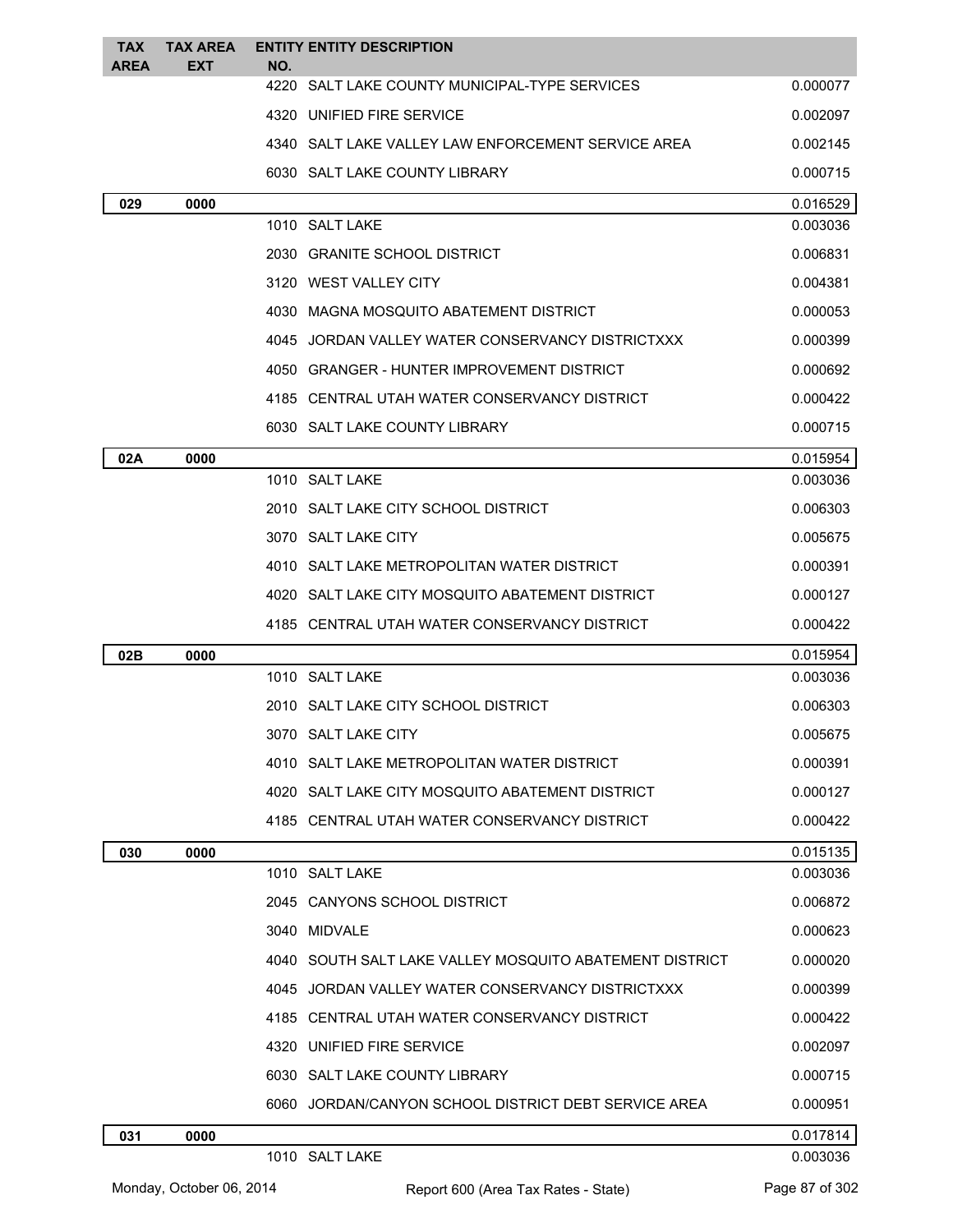| <b>TAX</b><br>AREA | <b>TAX AREA</b><br><b>EXT</b> | NO. | <b>ENTITY ENTITY DESCRIPTION</b>                          |          |
|--------------------|-------------------------------|-----|-----------------------------------------------------------|----------|
|                    |                               |     | 2045 CANYONS SCHOOL DISTRICT                              | 0.006872 |
|                    |                               |     | 4040 SOUTH SALT LAKE VALLEY MOSQUITO ABATEMENT DISTRICT   | 0.000020 |
|                    |                               |     | 4090 COTTONWOOD IMPROVEMENT DISTRICT                      | 0.000226 |
|                    |                               |     | 4185 CENTRAL UTAH WATER CONSERVANCY DISTRICT              | 0.000422 |
|                    |                               |     | 4200 COTTONWOOD HEIGHTS PARKS AND RECREATION SERVICE AREA | 0.001253 |
|                    |                               |     | 4210 WASATCH WASTE AND RECYCLING DISTRICT                 |          |
|                    |                               |     | 4220 SALT LAKE COUNTY MUNICIPAL-TYPE SERVICES             | 0.000077 |
|                    |                               |     | 4320 UNIFIED FIRE SERVICE                                 | 0.002097 |
|                    |                               |     | 4340 SALT LAKE VALLEY LAW ENFORCEMENT SERVICE AREA        | 0.002145 |
|                    |                               |     | 6030 SALT LAKE COUNTY LIBRARY                             | 0.000715 |
|                    |                               |     | 6060 JORDAN/CANYON SCHOOL DISTRICT DEBT SERVICE AREA      | 0.000951 |
| 032                | 0000                          |     |                                                           | 0.017638 |
|                    |                               |     | 1010 SALT LAKE                                            | 0.003036 |
|                    |                               |     | 2045 CANYONS SCHOOL DISTRICT                              | 0.006872 |
|                    |                               |     | 4040 SOUTH SALT LAKE VALLEY MOSQUITO ABATEMENT DISTRICT   | 0.000020 |
|                    |                               |     | 4045 JORDAN VALLEY WATER CONSERVANCY DISTRICTXXX          | 0.000399 |
|                    |                               |     | 4070 MID VALLEY IMPROVEMENT DISTRICT                      | 0.000904 |
|                    |                               |     | 4185 CENTRAL UTAH WATER CONSERVANCY DISTRICT              | 0.000422 |
|                    |                               |     | 4210 WASATCH WASTE AND RECYCLING DISTRICT                 |          |
|                    |                               |     | 4220 SALT LAKE COUNTY MUNICIPAL-TYPE SERVICES             | 0.000077 |
|                    |                               |     | 4320 UNIFIED FIRE SERVICE                                 | 0.002097 |
|                    |                               |     | 4340 SALT LAKE VALLEY LAW ENFORCEMENT SERVICE AREA        | 0.002145 |
|                    |                               |     | 6030 SALT LAKE COUNTY LIBRARY                             | 0.000715 |
|                    |                               |     | 6060 JORDAN/CANYON SCHOOL DISTRICT DEBT SERVICE AREA      | 0.000951 |
| 033                | 0000                          |     |                                                           | 0.018213 |
|                    |                               |     | 1010 SALT LAKE                                            | 0.003036 |
|                    |                               |     | 2045 CANYONS SCHOOL DISTRICT                              | 0.006872 |
|                    |                               |     | 4040 SOUTH SALT LAKE VALLEY MOSQUITO ABATEMENT DISTRICT   | 0.000020 |
|                    |                               |     | 4045 JORDAN VALLEY WATER CONSERVANCY DISTRICTXXX          | 0.000399 |
|                    |                               |     | 4090 COTTONWOOD IMPROVEMENT DISTRICT                      | 0.000226 |
|                    |                               |     | 4185 CENTRAL UTAH WATER CONSERVANCY DISTRICT              | 0.000422 |
|                    |                               |     | 4200 COTTONWOOD HEIGHTS PARKS AND RECREATION SERVICE AREA | 0.001253 |
|                    |                               |     | 4210 WASATCH WASTE AND RECYCLING DISTRICT                 |          |
|                    |                               |     | 4220 SALT LAKE COUNTY MUNICIPAL-TYPE SERVICES             | 0.000077 |
|                    |                               |     | 4320 UNIFIED FIRE SERVICE                                 | 0.002097 |
|                    |                               |     | 4340 SALT LAKE VALLEY LAW ENFORCEMENT SERVICE AREA        | 0.002145 |
|                    |                               |     | 6030 SALT LAKE COUNTY LIBRARY                             | 0.000715 |
|                    |                               |     | 6060 JORDAN/CANYON SCHOOL DISTRICT DEBT SERVICE AREA      | 0.000951 |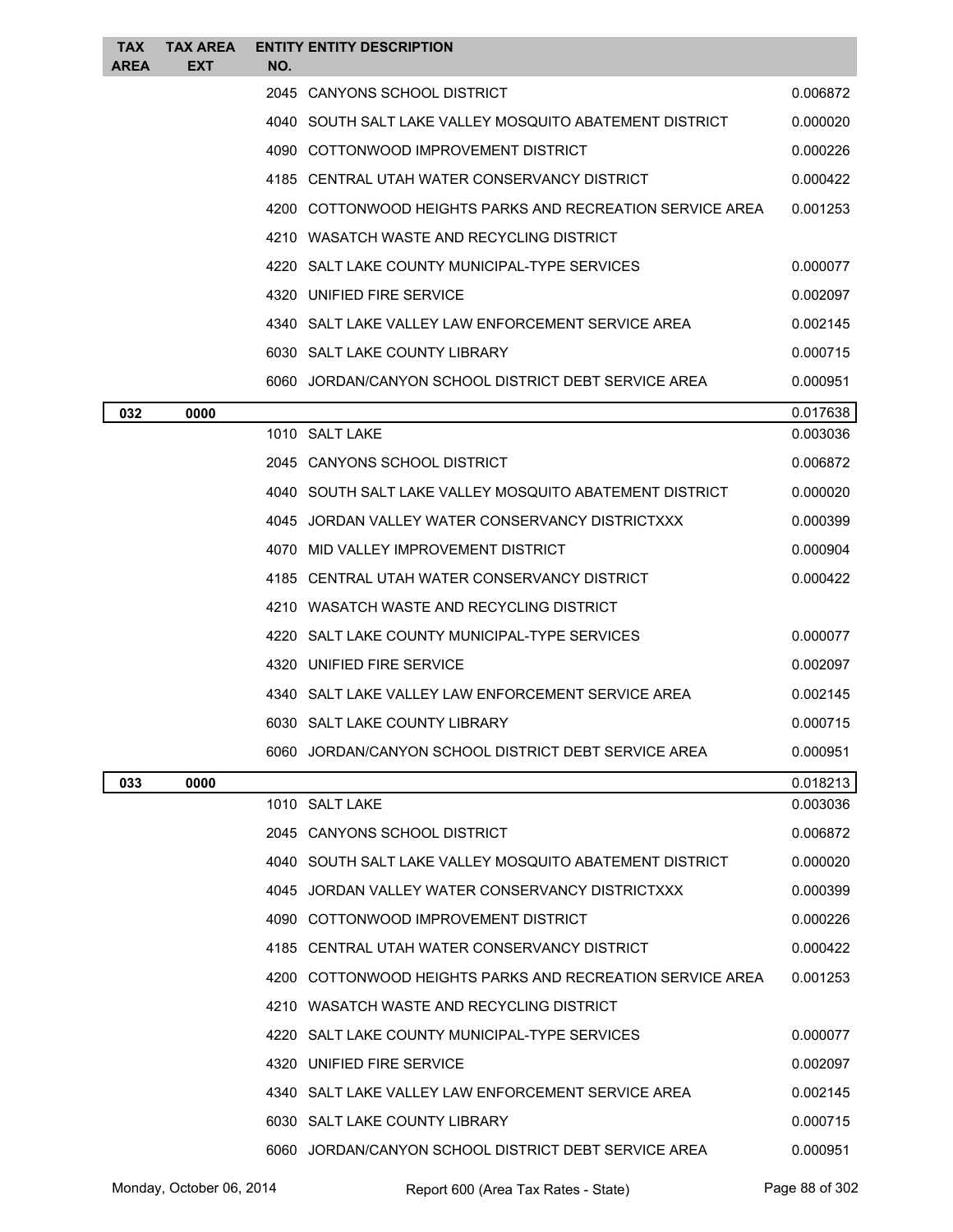| <b>TAX</b><br><b>AREA</b> | <b>TAX AREA</b><br><b>EXT</b> | NO. | <b>ENTITY ENTITY DESCRIPTION</b>                                  |          |
|---------------------------|-------------------------------|-----|-------------------------------------------------------------------|----------|
| 034                       | 0000                          |     |                                                                   | 0.016960 |
|                           |                               |     | 1010 SALT LAKE                                                    | 0.003036 |
|                           |                               |     | 2045 CANYONS SCHOOL DISTRICT                                      | 0.006872 |
|                           |                               |     | 4040   SOUTH SALT LAKE VALLEY MOSQUITO ABATEMENT DISTRICT         | 0.000020 |
|                           |                               |     | 4045 JORDAN VALLEY WATER CONSERVANCY DISTRICTXXX                  | 0.000399 |
|                           |                               |     | 4090 COTTONWOOD IMPROVEMENT DISTRICT                              | 0.000226 |
|                           |                               |     | 4185 CENTRAL UTAH WATER CONSERVANCY DISTRICT                      | 0.000422 |
|                           |                               |     | 4210 WASATCH WASTE AND RECYCLING DISTRICT                         |          |
|                           |                               |     | 4220 SALT LAKE COUNTY MUNICIPAL-TYPE SERVICES                     | 0.000077 |
|                           |                               |     | 4320 UNIFIED FIRE SERVICE                                         | 0.002097 |
|                           |                               |     | 4340 SALT LAKE VALLEY LAW ENFORCEMENT SERVICE AREA                | 0.002145 |
|                           |                               |     | 6030 SALT LAKE COUNTY LIBRARY                                     | 0.000715 |
|                           |                               |     | 6060 JORDAN/CANYON SCHOOL DISTRICT DEBT SERVICE AREA              | 0.000951 |
| 035                       | 0000                          |     |                                                                   | 0.014794 |
|                           |                               |     | 1010 SALT LAKE                                                    | 0.003036 |
|                           |                               |     | 2045 CANYONS SCHOOL DISTRICT                                      | 0.006872 |
|                           |                               |     | 3080 SANDY CITY                                                   | 0.001413 |
|                           |                               |     | 4040   SOUTH SALT LAKE VALLEY MOSQUITO ABATEMENT DISTRICT         | 0.000020 |
|                           |                               |     | 4140 SANDY SUBURBAN IMPROVEMENT DISTRICT                          | 0.000945 |
|                           |                               |     | 4185 CENTRAL UTAH WATER CONSERVANCY DISTRICT                      | 0.000422 |
|                           |                               |     | 4290   SALT LAKE CITY METROPOLITAN WATER DISTRICT - SANDY CITY ON | 0.000420 |
|                           |                               |     | 6030 SALT LAKE COUNTY LIBRARY                                     | 0.000715 |
|                           |                               |     | 6060   JORDAN/CANYON SCHOOL DISTRICT DEBT SERVICE AREA            | 0.000951 |
| 036                       | 0000                          |     |                                                                   | 0.015611 |
|                           |                               |     | 1010 SALT LAKE                                                    | 0.003036 |
|                           |                               |     | 2040 JORDAN SCHOOL DISTRICT                                       | 0.006700 |
|                           |                               |     | 4040 SOUTH SALT LAKE VALLEY MOSOUITO ABATEMENT DISTRICT           | 0.000020 |
|                           |                               |     | 4045 JORDAN VALLEY WATER CONSERVANCY DISTRICTXXX                  | 0.000399 |
|                           |                               |     | 4185 CENTRAL UTAH WATER CONSERVANCY DISTRICT                      | 0.000422 |
|                           |                               |     | 4210 WASATCH WASTE AND RECYCLING DISTRICT                         |          |
|                           |                               |     | 4220 SALT LAKE COUNTY MUNICIPAL-TYPE SERVICES                     | 0.000077 |
|                           |                               |     | 4320 UNIFIED FIRE SERVICE                                         | 0.002097 |
|                           |                               |     | 4340   SALT LAKE VALLEY LAW ENFORCEMENT SERVICE AREA              | 0.002145 |
|                           |                               |     | 6030 SALT LAKE COUNTY LIBRARY                                     | 0.000715 |
| 037                       | 0000                          |     |                                                                   | 0.013660 |
|                           |                               |     | 1010 SALT LAKE                                                    | 0.003036 |
|                           |                               |     | 2040 JORDAN SCHOOL DISTRICT                                       | 0.006700 |
|                           |                               |     | 3110 WEST JORDAN CITY                                             | 0.002368 |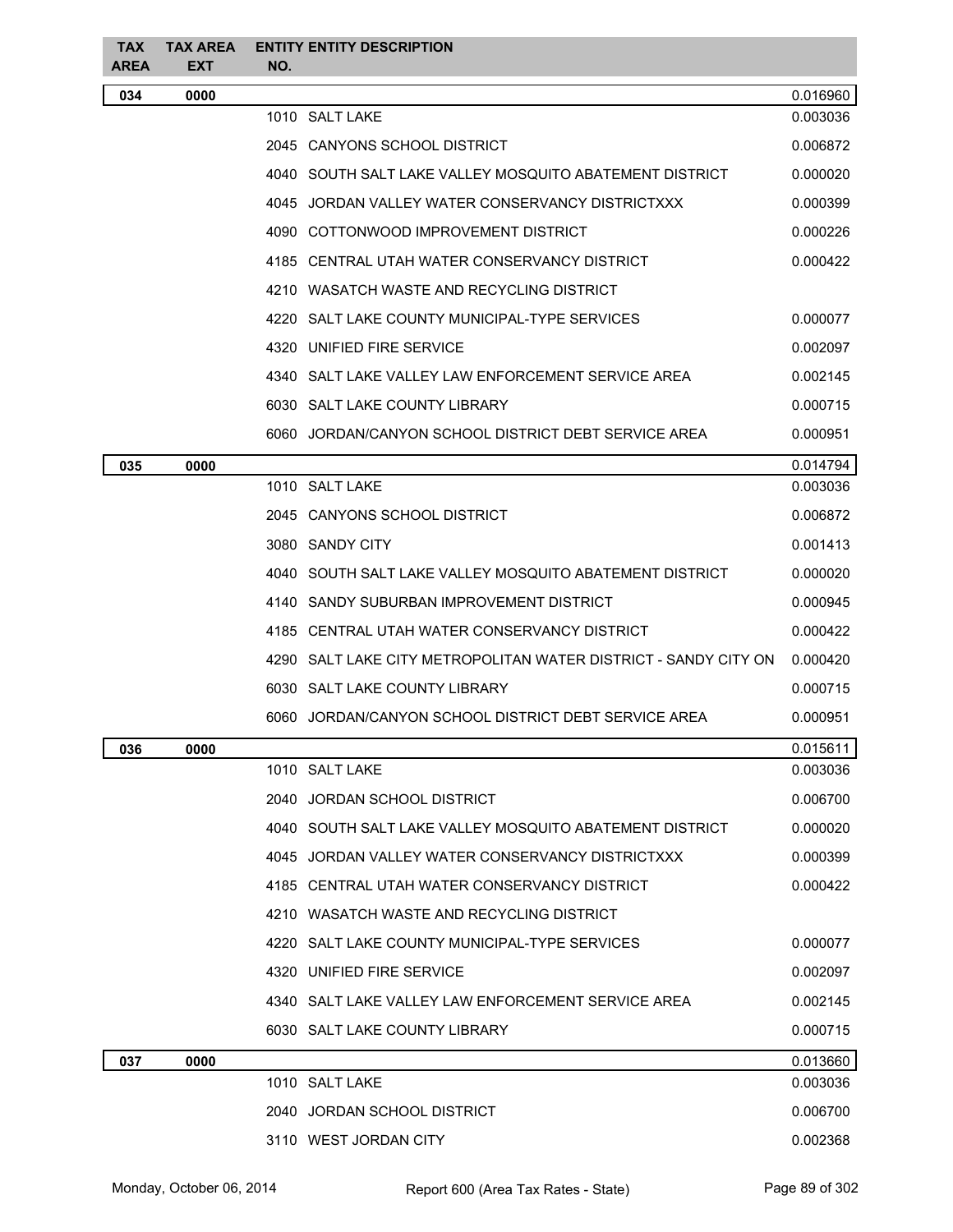| <b>TAX</b>  | <b>TAX AREA</b> | <b>ENTITY ENTITY DESCRIPTION</b>                                  |          |
|-------------|-----------------|-------------------------------------------------------------------|----------|
| <b>AREA</b> | EXT             | NO.<br>4040<br>SOUTH SALT LAKE VALLEY MOSQUITO ABATEMENT DISTRICT | 0.000020 |
|             |                 | 4045 JORDAN VALLEY WATER CONSERVANCY DISTRICTXXX                  | 0.000399 |
|             |                 | 4185 CENTRAL UTAH WATER CONSERVANCY DISTRICT                      | 0.000422 |
|             |                 | 6030 SALT LAKE COUNTY LIBRARY                                     | 0.000715 |
| 038         | 0000            |                                                                   | 0.013873 |
|             |                 | 1010 SALT LAKE                                                    | 0.003036 |
|             |                 | 2040 JORDAN SCHOOL DISTRICT                                       | 0.006700 |
|             |                 | 3090 SOUTH JORDAN                                                 | 0.002210 |
|             |                 | 4040   SOUTH SALT LAKE VALLEY MOSQUITO ABATEMENT DISTRICT         | 0.000020 |
|             |                 | 4045 JORDAN VALLEY WATER CONSERVANCY DISTRICTXXX                  | 0.000399 |
|             |                 | 4150 SOUTH VALLEY SEWER DISTRICT                                  | 0.000371 |
|             |                 | 4185 CENTRAL UTAH WATER CONSERVANCY DISTRICT                      | 0.000422 |
|             |                 | 6030 SALT LAKE COUNTY LIBRARY                                     | 0.000715 |
| 039         | 0000            |                                                                   | 0.013474 |
|             |                 | 1010 SALT LAKE                                                    | 0.003036 |
|             |                 | 2040 JORDAN SCHOOL DISTRICT                                       | 0.006700 |
|             |                 | 3090 SOUTH JORDAN                                                 | 0.002210 |
|             |                 | 4040 SOUTH SALT LAKE VALLEY MOSQUITO ABATEMENT DISTRICT           | 0.000020 |
|             |                 | 4150 SOUTH VALLEY SEWER DISTRICT                                  | 0.000371 |
|             |                 | 4185 CENTRAL UTAH WATER CONSERVANCY DISTRICT                      | 0.000422 |
|             |                 | 6030 SALT LAKE COUNTY LIBRARY                                     | 0.000715 |
| 040         | 0000            |                                                                   | 0.016335 |
|             |                 | 1010 SALT LAKE                                                    | 0.003036 |
|             |                 | 2045 CANYONS SCHOOL DISTRICT                                      | 0.006872 |
|             |                 | 4040 SOUTH SALT LAKE VALLEY MOSQUITO ABATEMENT DISTRICT           | 0.000020 |
|             |                 | 4185 CENTRAL UTAH WATER CONSERVANCY DISTRICT                      | 0.000422 |
|             |                 | 4210 WASATCH WASTE AND RECYCLING DISTRICT                         |          |
|             |                 | 4220 SALT LAKE COUNTY MUNICIPAL-TYPE SERVICES                     | 0.000077 |
|             |                 | 4320 UNIFIED FIRE SERVICE                                         | 0.002097 |
|             |                 | 4340 SALT LAKE VALLEY LAW ENFORCEMENT SERVICE AREA                | 0.002145 |
|             |                 | 6030 SALT LAKE COUNTY LIBRARY                                     | 0.000715 |
|             |                 | 6060 JORDAN/CANYON SCHOOL DISTRICT DEBT SERVICE AREA              | 0.000951 |
| 042         | 0000            |                                                                   | 0.015905 |
|             |                 | 1010 SALT LAKE                                                    | 0.003036 |
|             |                 | 2040 JORDAN SCHOOL DISTRICT                                       | 0.006700 |
|             |                 | 3060 RIVERTON                                                     | 0.000000 |
|             |                 | 4040 SOUTH SALT LAKE VALLEY MOSQUITO ABATEMENT DISTRICT           | 0.000020 |
|             |                 | 4045 JORDAN VALLEY WATER CONSERVANCY DISTRICTXXX                  | 0.000399 |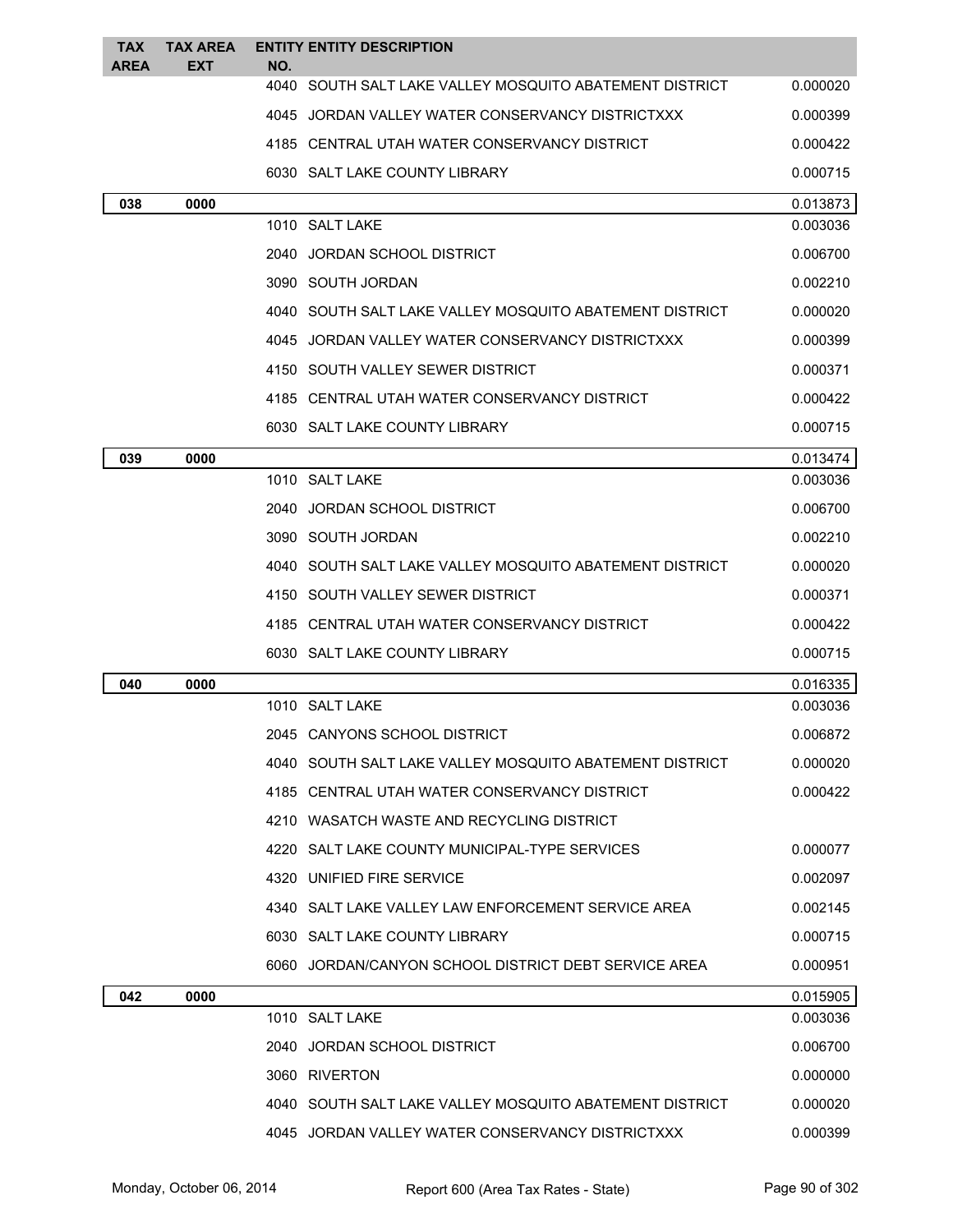| TAX<br><b>AREA</b> | <b>TAX AREA</b><br>EXT | <b>ENTITY ENTITY DESCRIPTION</b><br>NO.                   |          |
|--------------------|------------------------|-----------------------------------------------------------|----------|
|                    |                        | 4150 SOUTH VALLEY SEWER DISTRICT                          | 0.000371 |
|                    |                        | 4185 CENTRAL UTAH WATER CONSERVANCY DISTRICT              | 0.000422 |
|                    |                        | 4320 UNIFIED FIRE SERVICE                                 | 0.002097 |
|                    |                        | 4340 SALT LAKE VALLEY LAW ENFORCEMENT SERVICE AREA        | 0.002145 |
|                    |                        | 6030 SALT LAKE COUNTY LIBRARY                             | 0.000715 |
| 043                | 0000                   |                                                           | 0.017280 |
|                    |                        | 1010 SALT LAKE                                            | 0.003036 |
|                    |                        | 2045 CANYONS SCHOOL DISTRICT                              | 0.006872 |
|                    |                        | 4040   SOUTH SALT LAKE VALLEY MOSQUITO ABATEMENT DISTRICT | 0.000020 |
|                    |                        | 4140 SANDY SUBURBAN IMPROVEMENT DISTRICT                  | 0.000945 |
|                    |                        | 4185 CENTRAL UTAH WATER CONSERVANCY DISTRICT              | 0.000422 |
|                    |                        | 4210 WASATCH WASTE AND RECYCLING DISTRICT                 |          |
|                    |                        | 4220 SALT LAKE COUNTY MUNICIPAL-TYPE SERVICES             | 0.000077 |
|                    |                        | 4320 UNIFIED FIRE SERVICE                                 | 0.002097 |
|                    |                        | 4340 SALT LAKE VALLEY LAW ENFORCEMENT SERVICE AREA        | 0.002145 |
|                    |                        | 6030 SALT LAKE COUNTY LIBRARY                             | 0.000715 |
|                    |                        | 6060 JORDAN/CANYON SCHOOL DISTRICT DEBT SERVICE AREA      | 0.000951 |
| 044                | 0000                   |                                                           | 0.015583 |
|                    |                        | 1010 SALT LAKE                                            | 0.003036 |
|                    |                        | 2040 JORDAN SCHOOL DISTRICT                               | 0.006700 |
|                    |                        | 4040 SOUTH SALT LAKE VALLEY MOSQUITO ABATEMENT DISTRICT   | 0.000020 |
|                    |                        | 4150 SOUTH VALLEY SEWER DISTRICT                          | 0.000371 |
|                    |                        | 4185 CENTRAL UTAH WATER CONSERVANCY DISTRICT              | 0.000422 |
|                    |                        | WASATCH WASTE AND RECYCLING DISTRICT                      |          |
|                    |                        | 4220 SALT LAKE COUNTY MUNICIPAL-TYPE SERVICES             | 0.000077 |
|                    |                        | 4320 UNIFIED FIRE SERVICE                                 | 0.002097 |
|                    |                        | 4340 SALT LAKE VALLEY LAW ENFORCEMENT SERVICE AREA        | 0.002145 |
|                    |                        | 6030 SALT LAKE COUNTY LIBRARY                             | 0.000715 |
| 045                | 0000                   |                                                           | 0.013082 |
|                    |                        | 1010 SALT LAKE                                            | 0.003036 |
|                    |                        | 2040 JORDAN SCHOOL DISTRICT                               | 0.006700 |
|                    |                        | 3020 BLUFFDALE                                            | 0.001419 |
|                    |                        | 4040 SOUTH SALT LAKE VALLEY MOSQUITO ABATEMENT DISTRICT   | 0.000020 |
|                    |                        | 4045 JORDAN VALLEY WATER CONSERVANCY DISTRICTXXX          | 0.000399 |
|                    |                        | 4150 SOUTH VALLEY SEWER DISTRICT                          | 0.000371 |
|                    |                        | 4185 CENTRAL UTAH WATER CONSERVANCY DISTRICT              | 0.000422 |
|                    |                        | 6030 SALT LAKE COUNTY LIBRARY                             | 0.000715 |
| 051                | 0000                   |                                                           | 0.014620 |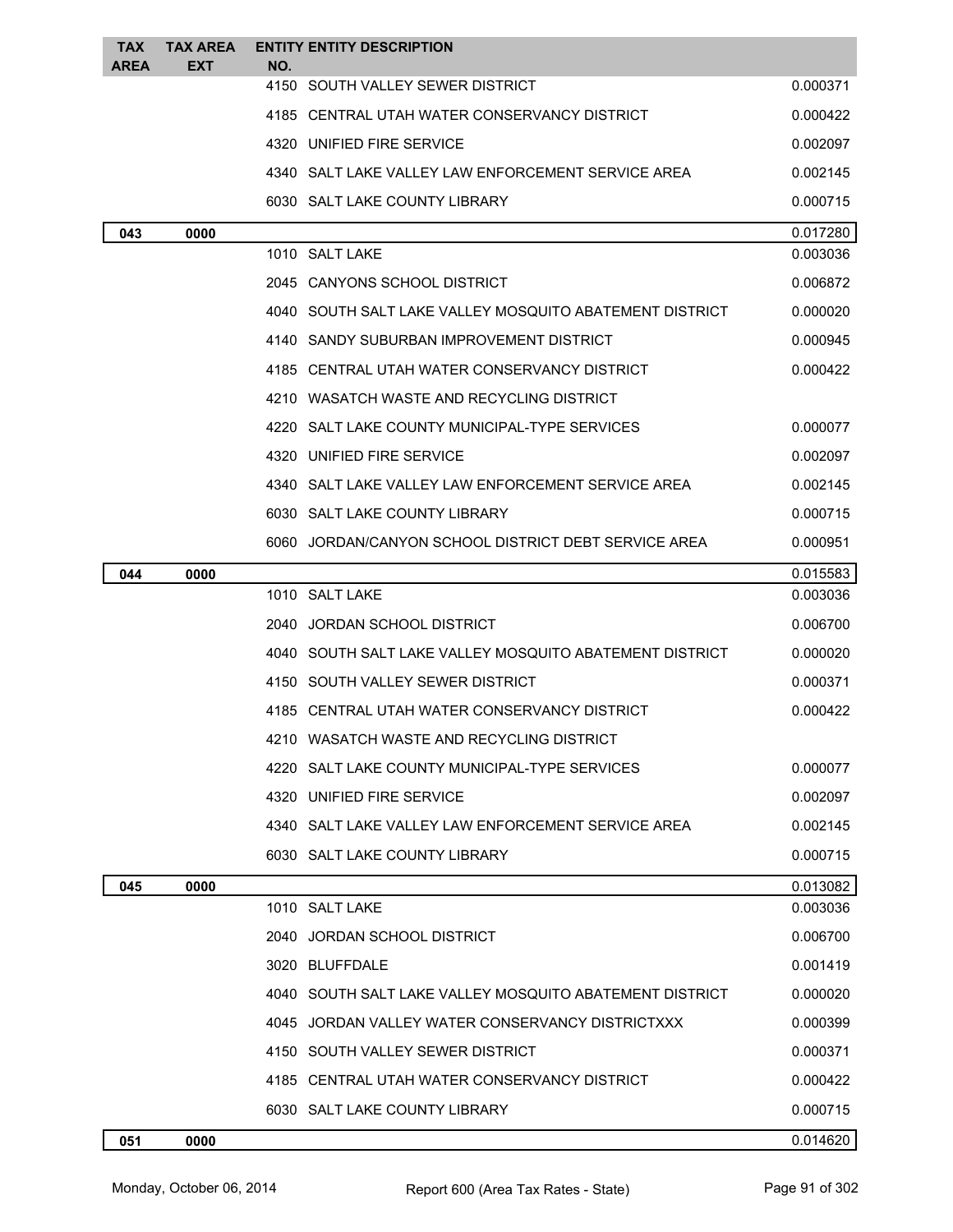| <b>TAX</b><br><b>AREA</b> | <b>TAX AREA</b><br><b>EXT</b> | NO. | <b>ENTITY ENTITY DESCRIPTION</b>                          |          |
|---------------------------|-------------------------------|-----|-----------------------------------------------------------|----------|
|                           |                               |     | 1010 SALT LAKE                                            | 0.003036 |
|                           |                               |     | 2045 CANYONS SCHOOL DISTRICT                              | 0.006872 |
|                           |                               |     | 3030 DRAPER CITY                                          | 0.001791 |
|                           |                               |     | 4040   SOUTH SALT LAKE VALLEY MOSQUITO ABATEMENT DISTRICT | 0.000020 |
|                           |                               |     | 4045 JORDAN VALLEY WATER CONSERVANCY DISTRICTXXX          | 0.000399 |
|                           |                               |     | 4150 SOUTH VALLEY SEWER DISTRICT                          | 0.000371 |
|                           |                               |     | 4160 CRESENT CEMETERY MAINTENANCE DISTRICT                | 0.000043 |
|                           |                               |     | 4185 CENTRAL UTAH WATER CONSERVANCY DISTRICT              | 0.000422 |
|                           |                               |     | 6030 SALT LAKE COUNTY LIBRARY                             | 0.000715 |
|                           |                               |     | 6060 JORDAN/CANYON SCHOOL DISTRICT DEBT SERVICE AREA      | 0.000951 |
| 055                       | 0000                          |     |                                                           | 0.014577 |
|                           |                               |     | 1010 SALT LAKE                                            | 0.003036 |
|                           |                               |     | 2045 CANYONS SCHOOL DISTRICT                              | 0.006872 |
|                           |                               |     | 3030 DRAPER CITY                                          | 0.001791 |
|                           |                               |     | 4040   SOUTH SALT LAKE VALLEY MOSQUITO ABATEMENT DISTRICT | 0.000020 |
|                           |                               |     | 4045 JORDAN VALLEY WATER CONSERVANCY DISTRICTXXX          | 0.000399 |
|                           |                               |     | 4150 SOUTH VALLEY SEWER DISTRICT                          | 0.000371 |
|                           |                               |     | 4185 CENTRAL UTAH WATER CONSERVANCY DISTRICT              | 0.000422 |
|                           |                               |     | 6030 SALT LAKE COUNTY LIBRARY                             | 0.000715 |
|                           |                               |     | 6060 JORDAN/CANYON SCHOOL DISTRICT DEBT SERVICE AREA      | 0.000951 |
| 056                       | 0000                          |     |                                                           | 0.014206 |
|                           |                               |     | 1010 SALT LAKE                                            | 0.003036 |
|                           |                               |     | 2045   CANYONS SCHOOL DISTRICT                            | 0.006872 |
|                           |                               |     | 3030 DRAPER CITY                                          | 0.001791 |
|                           |                               |     | 4040 SOUTH SALT LAKE VALLEY MOSQUITO ABATEMENT DISTRICT   | 0.000020 |
|                           |                               |     | 4045 JORDAN VALLEY WATER CONSERVANCY DISTRICTXXX          | 0.000399 |
|                           |                               |     | 4185 CENTRAL UTAH WATER CONSERVANCY DISTRICT              | 0.000422 |
|                           |                               |     | 6030 SALT LAKE COUNTY LIBRARY                             | 0.000715 |
|                           |                               |     | 6060 JORDAN/CANYON SCHOOL DISTRICT DEBT SERVICE AREA      | 0.000951 |
| 061                       | 0000                          |     |                                                           | 0.014978 |
|                           |                               |     | 1010 SALT LAKE                                            | 0.003036 |
|                           |                               |     | 2030 GRANITE SCHOOL DISTRICT                              | 0.006831 |
|                           |                               |     | 3105 TAYLORSVILLE CITY                                    | 0.001294 |
|                           |                               |     | 4040   SOUTH SALT LAKE VALLEY MOSQUITO ABATEMENT DISTRICT | 0.000020 |
|                           |                               |     | 4045 JORDAN VALLEY WATER CONSERVANCY DISTRICTXXX          | 0.000399 |
|                           |                               |     | 4110 TAYLORSVILLE-BENNION IMPROVEMENT DISTRICT            | 0.000164 |
|                           |                               |     | 4185 CENTRAL UTAH WATER CONSERVANCY DISTRICT              | 0.000422 |
|                           |                               |     | 4320 UNIFIED FIRE SERVICE                                 | 0.002097 |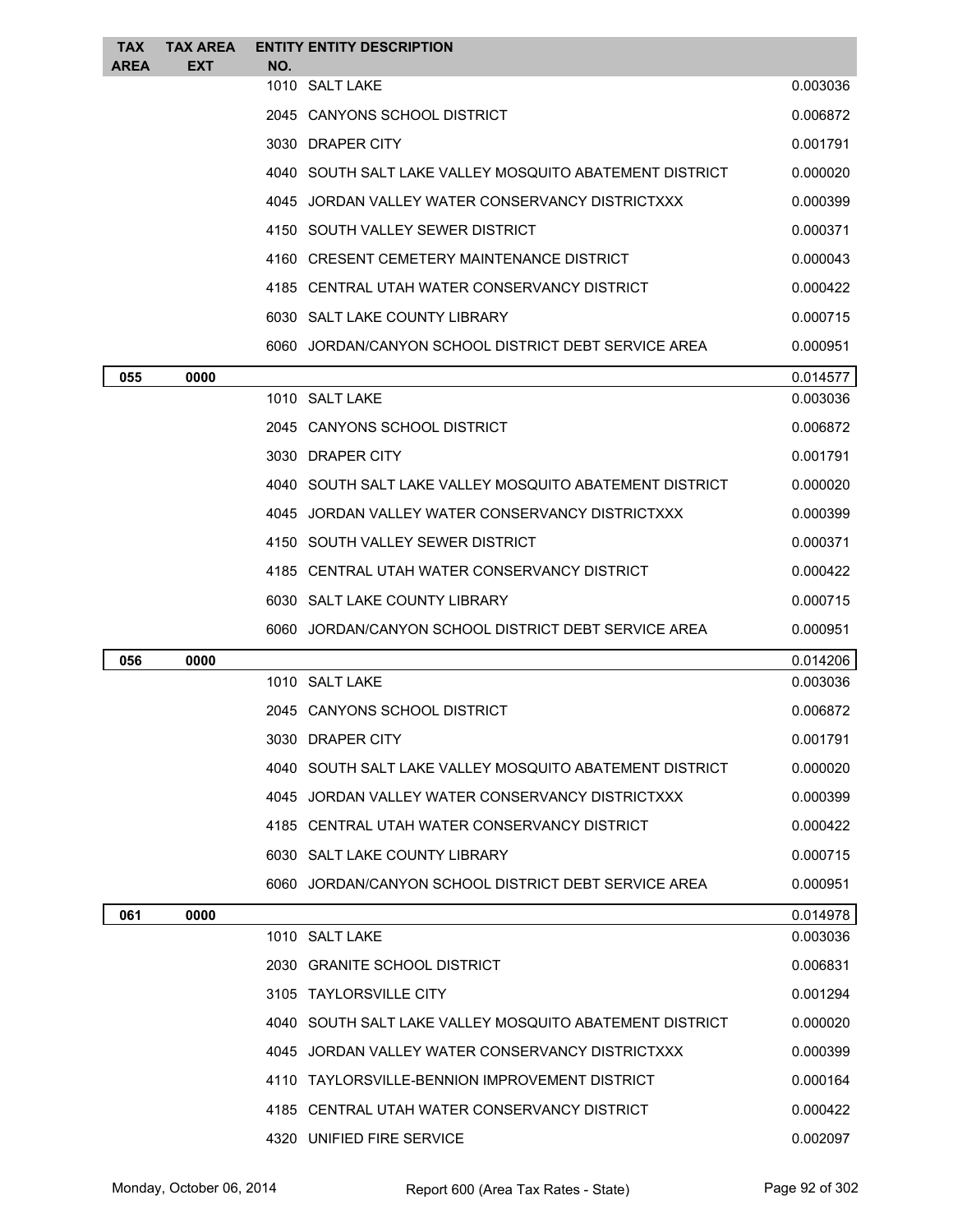| <b>TAX</b>  | <b>TAX AREA</b> | <b>ENTITY ENTITY DESCRIPTION</b>                        |          |
|-------------|-----------------|---------------------------------------------------------|----------|
| <b>AREA</b> | <b>EXT</b>      | NO.<br>6030 SALT LAKE COUNTY LIBRARY                    | 0.000715 |
| 062         | 0000            |                                                         | 0.015506 |
|             |                 | 1010 SALT LAKE                                          | 0.003036 |
|             |                 | 2030 GRANITE SCHOOL DISTRICT                            | 0.006831 |
|             |                 | 3105 TAYLORSVILLE CITY                                  | 0.001294 |
|             |                 | 4040 SOUTH SALT LAKE VALLEY MOSQUITO ABATEMENT DISTRICT | 0.000020 |
|             |                 | 4045 JORDAN VALLEY WATER CONSERVANCY DISTRICTXXX        | 0.000399 |
|             |                 | 4050 GRANGER - HUNTER IMPROVEMENT DISTRICT              | 0.000692 |
|             |                 | 4185 CENTRAL UTAH WATER CONSERVANCY DISTRICT            | 0.000422 |
|             |                 | 4320 UNIFIED FIRE SERVICE                               | 0.002097 |
|             |                 | 6030 SALT LAKE COUNTY LIBRARY                           | 0.000715 |
| 063         | 0000            |                                                         | 0.016202 |
|             |                 | 1010 SALT LAKE                                          | 0.003036 |
|             |                 | 2030 GRANITE SCHOOL DISTRICT                            | 0.006831 |
|             |                 | 3105 TAYLORSVILLE CITY                                  | 0.001294 |
|             |                 | 4040 SOUTH SALT LAKE VALLEY MOSQUITO ABATEMENT DISTRICT | 0.000020 |
|             |                 | 4045 JORDAN VALLEY WATER CONSERVANCY DISTRICTXXX        | 0.000399 |
|             |                 | 4110 TAYLORSVILLE-BENNION IMPROVEMENT DISTRICT          | 0.000164 |
|             |                 | OQUIRRH RECREATION AND PARKS DISTRICT<br>4180           | 0.001224 |
|             |                 | 4185 CENTRAL UTAH WATER CONSERVANCY DISTRICT            | 0.000422 |
|             |                 | 4320 UNIFIED FIRE SERVICE                               | 0.002097 |
|             |                 | 6030 SALT LAKE COUNTY LIBRARY                           | 0.000715 |
| 064         | 0000            |                                                         | 0.016820 |
|             |                 | 1010 SALT LAKE                                          | 0.003036 |
|             |                 | 2030 GRANITE SCHOOL DISTRICT                            | 0.006831 |
|             |                 | 3105 TAYLORSVILLE CITY                                  | 0.001294 |
|             |                 | 4040 SOUTH SALT LAKE VALLEY MOSQUITO ABATEMENT DISTRICT | 0.000020 |
|             |                 | 4045 JORDAN VALLEY WATER CONSERVANCY DISTRICTXXX        | 0.000399 |
|             |                 | 4120 KEARNS IMPROVEMENT DISTRICT                        | 0.000782 |
|             |                 | 4180 OQUIRRH RECREATION AND PARKS DISTRICT              | 0.001224 |
|             |                 | 4185 CENTRAL UTAH WATER CONSERVANCY DISTRICT            | 0.000422 |
|             |                 | 4320 UNIFIED FIRE SERVICE                               | 0.002097 |
|             |                 | 6030 SALT LAKE COUNTY LIBRARY                           | 0.000715 |
| 065         | 0000            |                                                         | 0.014683 |
|             |                 | 1010 SALT LAKE                                          | 0.003036 |
|             |                 | 2040 JORDAN SCHOOL DISTRICT                             | 0.006700 |
|             |                 | 3105 TAYLORSVILLE CITY                                  | 0.001294 |
|             |                 | 4040 SOUTH SALT LAKE VALLEY MOSQUITO ABATEMENT DISTRICT | 0.000020 |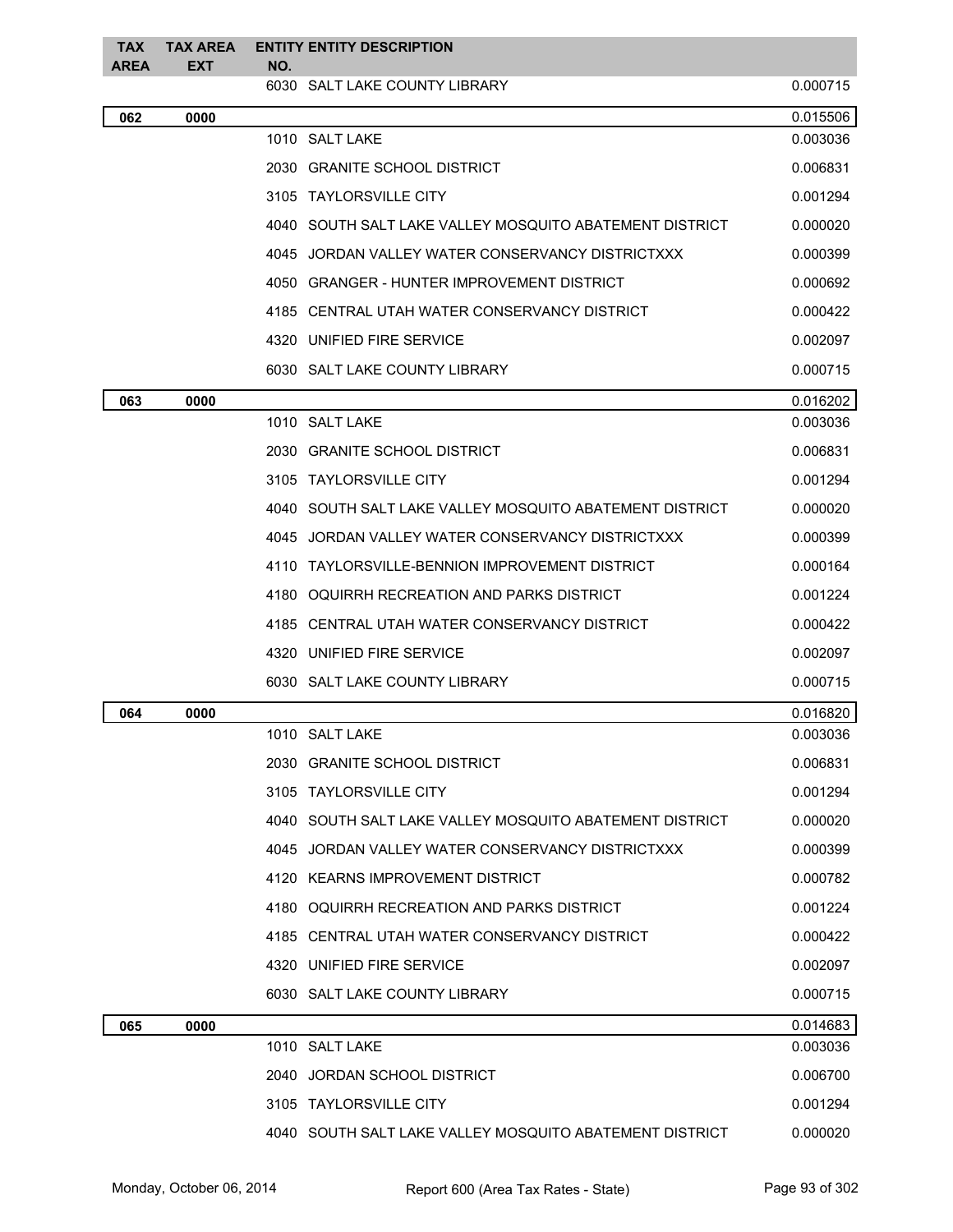| <b>TAX</b><br><b>AREA</b> | <b>TAX AREA</b><br><b>EXT</b> | <b>ENTITY ENTITY DESCRIPTION</b><br>NO.                   |          |
|---------------------------|-------------------------------|-----------------------------------------------------------|----------|
|                           |                               | 4045<br>JORDAN VALLEY WATER CONSERVANCY DISTRICTXXX       | 0.000399 |
|                           |                               | 4185 CENTRAL UTAH WATER CONSERVANCY DISTRICT              | 0.000422 |
|                           |                               | 4320 UNIFIED FIRE SERVICE                                 | 0.002097 |
|                           |                               | 6030 SALT LAKE COUNTY LIBRARY                             | 0.000715 |
| 066                       | 0000                          |                                                           | 0.014847 |
|                           |                               | 1010 SALT LAKE                                            | 0.003036 |
|                           |                               | 2040 JORDAN SCHOOL DISTRICT                               | 0.006700 |
|                           |                               | 3105 TAYLORSVILLE CITY                                    | 0.001294 |
|                           |                               | 4040   SOUTH SALT LAKE VALLEY MOSQUITO ABATEMENT DISTRICT | 0.000020 |
|                           |                               | 4045 JORDAN VALLEY WATER CONSERVANCY DISTRICTXXX          | 0.000399 |
|                           |                               | 4110 TAYLORSVILLE-BENNION IMPROVEMENT DISTRICT            | 0.000164 |
|                           |                               | 4185 CENTRAL UTAH WATER CONSERVANCY DISTRICT              | 0.000422 |
|                           |                               | 4320 UNIFIED FIRE SERVICE                                 | 0.002097 |
|                           |                               | 6030 SALT LAKE COUNTY LIBRARY                             | 0.000715 |
| 070                       | 0000                          |                                                           | 0.016289 |
|                           |                               | 1010 SALT LAKE                                            | 0.003036 |
|                           |                               | 2040 JORDAN SCHOOL DISTRICT                               | 0.006700 |
|                           |                               | 3035 HERRIMAN TOWN                                        | 0.000384 |
|                           |                               | 4040   SOUTH SALT LAKE VALLEY MOSQUITO ABATEMENT DISTRICT | 0.000020 |
|                           |                               | 4045 JORDAN VALLEY WATER CONSERVANCY DISTRICTXXX          | 0.000399 |
|                           |                               | 4150 SOUTH VALLEY SEWER DISTRICT                          | 0.000371 |
|                           |                               | 4185 CENTRAL UTAH WATER CONSERVANCY DISTRICT              | 0.000422 |
|                           |                               | 4320 UNIFIED FIRE SERVICE                                 | 0.002097 |
|                           |                               | 4340   SALT LAKE VALLEY LAW ENFORCEMENT SERVICE AREA      | 0.002145 |
|                           |                               | 6030 SALT LAKE COUNTY LIBRARY                             | 0.000715 |
| 071                       | 0000                          |                                                           | 0.015890 |
|                           |                               | 1010 SALT LAKE                                            | 0.003036 |
|                           |                               | 2040 JORDAN SCHOOL DISTRICT                               | 0.006700 |
|                           |                               | 3035 HERRIMAN TOWN                                        | 0.000384 |
|                           |                               | 4040 SOUTH SALT LAKE VALLEY MOSQUITO ABATEMENT DISTRICT   | 0.000020 |
|                           |                               | 4150 SOUTH VALLEY SEWER DISTRICT                          | 0.000371 |
|                           |                               | 4185 CENTRAL UTAH WATER CONSERVANCY DISTRICT              | 0.000422 |
|                           |                               | 4320 UNIFIED FIRE SERVICE                                 | 0.002097 |
|                           |                               | 4340 SALT LAKE VALLEY LAW ENFORCEMENT SERVICE AREA        | 0.002145 |
|                           |                               | 6030 SALT LAKE COUNTY LIBRARY                             | 0.000715 |
| 074                       | 0000                          |                                                           | 0.015890 |
|                           |                               | 1010 SALT LAKE                                            | 0.003036 |
|                           |                               | 2040 JORDAN SCHOOL DISTRICT                               | 0.006700 |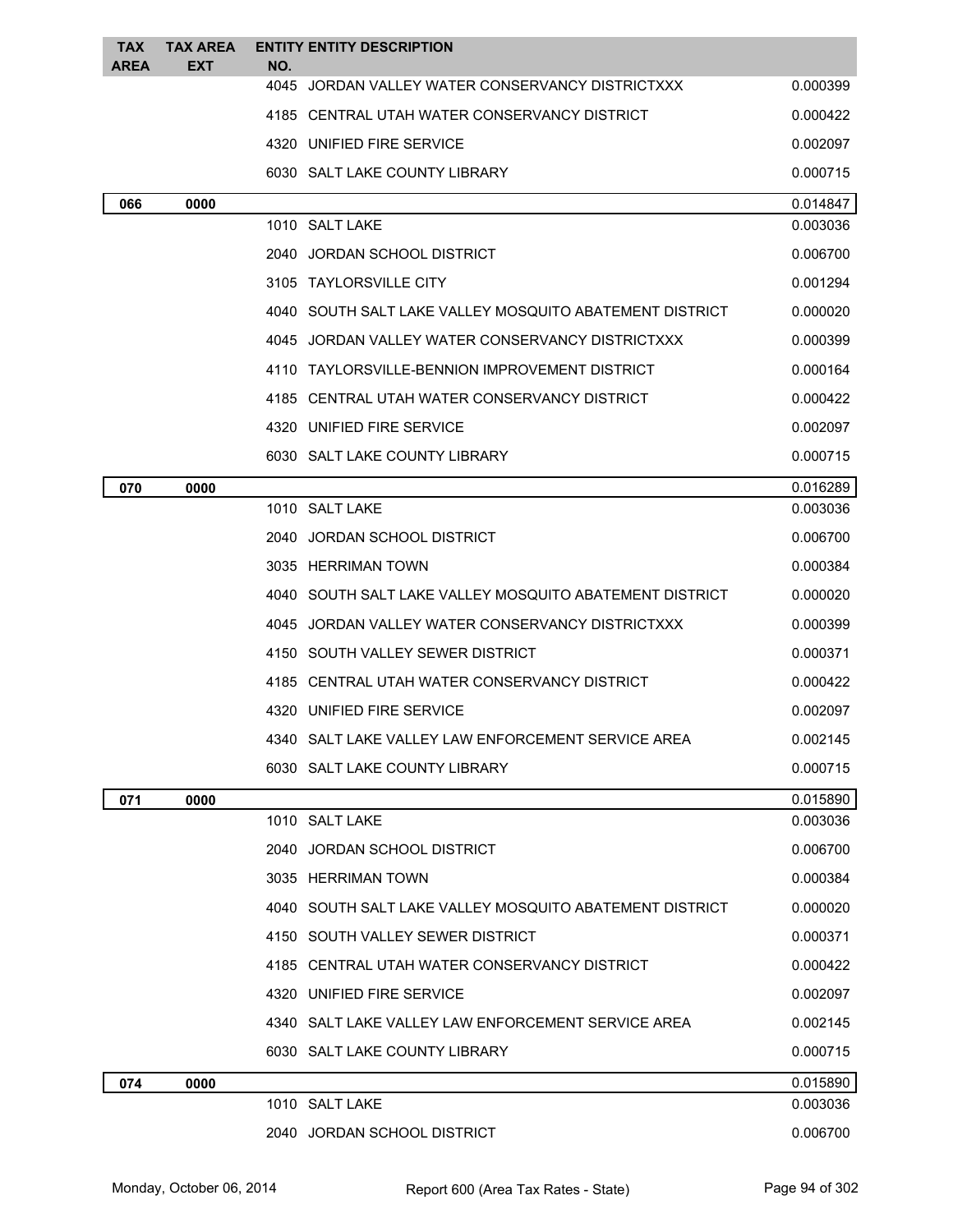| <b>TAX</b><br><b>AREA</b> | <b>TAX AREA</b><br><b>EXT</b> | NO. | <b>ENTITY ENTITY DESCRIPTION</b>                           |          |
|---------------------------|-------------------------------|-----|------------------------------------------------------------|----------|
|                           |                               |     | 3035 HERRIMAN TOWN                                         | 0.000384 |
|                           |                               |     | 4040 SOUTH SALT LAKE VALLEY MOSQUITO ABATEMENT DISTRICT    | 0.000020 |
|                           |                               |     | 4150 SOUTH VALLEY SEWER DISTRICT                           | 0.000371 |
|                           |                               |     | 4185 CENTRAL UTAH WATER CONSERVANCY DISTRICT               | 0.000422 |
|                           |                               |     | 4320 UNIFIED FIRE SERVICE                                  | 0.002097 |
|                           |                               |     | 4340 SALT LAKE VALLEY LAW ENFORCEMENT SERVICE AREA         | 0.002145 |
|                           |                               |     | 6026 AREA EXCLUDED FROM SALT LAKE COUNTY WATER CONSERVANCY |          |
|                           |                               |     | 6030 SALT LAKE COUNTY LIBRARY                              | 0.000715 |
| 080                       | 0000                          |     |                                                            | 0.013375 |
|                           |                               |     | 1010 SALT LAKE                                             | 0.003036 |
|                           |                               |     | 2030 GRANITE SCHOOL DISTRICT                               | 0.006831 |
|                           |                               |     | 3036 HOLLADAY CITY                                         | 0.001596 |
|                           |                               |     | 4040 SOUTH SALT LAKE VALLEY MOSQUITO ABATEMENT DISTRICT    | 0.000020 |
|                           |                               |     | 4045 JORDAN VALLEY WATER CONSERVANCY DISTRICTXXX           | 0.000399 |
|                           |                               |     | 4060 MT OLYMPUS IMPROVEMENT DISTRICT                       | 0.000356 |
|                           |                               |     | 4185 CENTRAL UTAH WATER CONSERVANCY DISTRICT               | 0.000422 |
|                           |                               |     | 6030 SALT LAKE COUNTY LIBRARY                              | 0.000715 |
| 081                       | 0000                          |     |                                                            | 0.012976 |
|                           |                               |     | 1010 SALT LAKE                                             | 0.003036 |
|                           |                               |     | 2030 GRANITE SCHOOL DISTRICT                               | 0.006831 |
|                           |                               |     | 3036 HOLLADAY CITY                                         | 0.001596 |
|                           |                               |     | 4040 SOUTH SALT LAKE VALLEY MOSQUITO ABATEMENT DISTRICT    | 0.000020 |
|                           |                               |     | 4060 MT OLYMPUS IMPROVEMENT DISTRICT                       | 0.000356 |
|                           |                               |     | 4185 CENTRAL UTAH WATER CONSERVANCY DISTRICT               | 0.000422 |
|                           |                               |     | 6020 AREA EXCLUDED FROM SALT LAKE COUNTY WATER CONSERVANCY |          |
|                           |                               |     | 6030 SALT LAKE COUNTY LIBRARY                              | 0.000715 |
| 082                       | 0000                          |     |                                                            | 0.012976 |
|                           |                               |     | 1010 SALT LAKE                                             | 0.003036 |
|                           |                               |     | 2030 GRANITE SCHOOL DISTRICT                               | 0.006831 |
|                           |                               |     | 3036 HOLLADAY CITY                                         | 0.001596 |
|                           |                               |     | 4040 SOUTH SALT LAKE VALLEY MOSQUITO ABATEMENT DISTRICT    | 0.000020 |
|                           |                               |     | 4060 MT OLYMPUS IMPROVEMENT DISTRICT                       | 0.000356 |
|                           |                               |     | 4185 CENTRAL UTAH WATER CONSERVANCY DISTRICT               | 0.000422 |
|                           |                               |     | 6030 SALT LAKE COUNTY LIBRARY                              | 0.000715 |
| 083                       | 0000                          |     |                                                            | 0.012846 |
|                           |                               |     | 1010 SALT LAKE                                             | 0.003036 |
|                           |                               |     | 2030 GRANITE SCHOOL DISTRICT                               | 0.006831 |
|                           |                               |     | 3036 HOLLADAY CITY                                         | 0.001596 |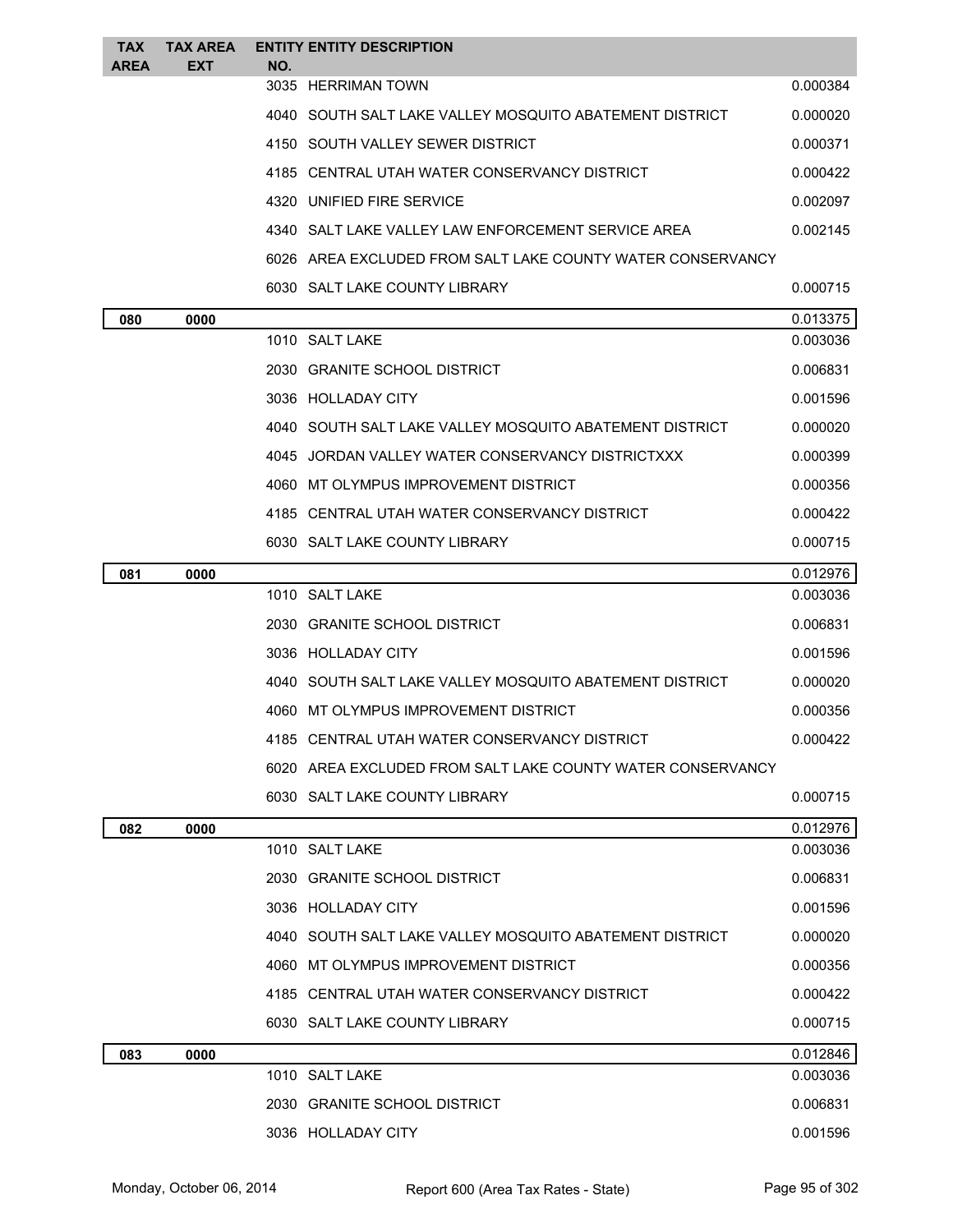| <b>TAX</b>  | <b>TAX AREA</b> |             | <b>ENTITY ENTITY DESCRIPTION</b>                           |          |
|-------------|-----------------|-------------|------------------------------------------------------------|----------|
| <b>AREA</b> | EXT             | NO.<br>4040 | SOUTH SALT LAKE VALLEY MOSQUITO ABATEMENT DISTRICT         | 0.000020 |
|             |                 |             | 4090 COTTONWOOD IMPROVEMENT DISTRICT                       | 0.000226 |
|             |                 |             | 4185 CENTRAL UTAH WATER CONSERVANCY DISTRICT               | 0.000422 |
|             |                 |             | 6030 SALT LAKE COUNTY LIBRARY                              | 0.000715 |
| 084         | 0000            |             |                                                            | 0.014099 |
|             |                 |             | 1010 SALT LAKE                                             | 0.003036 |
|             |                 |             | 2030 GRANITE SCHOOL DISTRICT                               | 0.006831 |
|             |                 |             | 3036 HOLLADAY CITY                                         | 0.001596 |
|             |                 |             | 4040 SOUTH SALT LAKE VALLEY MOSQUITO ABATEMENT DISTRICT    | 0.000020 |
|             |                 |             | 4090 COTTONWOOD IMPROVEMENT DISTRICT                       | 0.000226 |
|             |                 |             | 4185 CENTRAL UTAH WATER CONSERVANCY DISTRICT               | 0.000422 |
|             |                 |             | 4200 COTTONWOOD HEIGHTS PARKS AND RECREATION SERVICE AREA  | 0.001253 |
|             |                 |             | 6030 SALT LAKE COUNTY LIBRARY                              | 0.000715 |
| 085         | 0000            |             |                                                            | 0.013245 |
|             |                 |             | 1010 SALT LAKE                                             | 0.003036 |
|             |                 |             | 2030 GRANITE SCHOOL DISTRICT                               | 0.006831 |
|             |                 |             | 3036 HOLLADAY CITY                                         | 0.001596 |
|             |                 |             | 4040 SOUTH SALT LAKE VALLEY MOSQUITO ABATEMENT DISTRICT    | 0.000020 |
|             |                 | 4045        | JORDAN VALLEY WATER CONSERVANCY DISTRICTXXX                | 0.000399 |
|             |                 |             | 4090 COTTONWOOD IMPROVEMENT DISTRICT                       | 0.000226 |
|             |                 |             | 4185 CENTRAL UTAH WATER CONSERVANCY DISTRICT               | 0.000422 |
|             |                 |             | 6030 SALT LAKE COUNTY LIBRARY                              | 0.000715 |
| 13A         | 0000            |             |                                                            | 0.015847 |
|             |                 |             | 1010 SALT LAKE                                             | 0.003036 |
|             |                 |             | 2010 SALT LAKE CITY SCHOOL DISTRICT                        | 0.006303 |
|             |                 |             | 3070 SALT LAKE CITY                                        | 0.005675 |
|             |                 |             | 4010 SALT LAKE METROPOLITAN WATER DISTRICT                 | 0.000391 |
|             |                 |             | 4040 SOUTH SALT LAKE VALLEY MOSQUITO ABATEMENT DISTRICT    | 0.000020 |
|             |                 |             | 4185 CENTRAL UTAH WATER CONSERVANCY DISTRICT               | 0.000422 |
|             |                 |             | 6020 AREA EXCLUDED FROM SALT LAKE COUNTY WATER CONSERVANCY |          |
| 13B         | 0000            |             |                                                            | 0.016203 |
|             |                 |             | 1010 SALT LAKE                                             | 0.003036 |
|             |                 |             | 2010 SALT LAKE CITY SCHOOL DISTRICT                        | 0.006303 |
|             |                 |             | 3070 SALT LAKE CITY                                        | 0.005675 |
|             |                 |             | 4010 SALT LAKE METROPOLITAN WATER DISTRICT                 | 0.000391 |
|             |                 |             | 4040 SOUTH SALT LAKE VALLEY MOSQUITO ABATEMENT DISTRICT    | 0.000020 |
|             |                 |             | 4060 MT OLYMPUS IMPROVEMENT DISTRICT                       | 0.000356 |
|             |                 |             | 4185 CENTRAL UTAH WATER CONSERVANCY DISTRICT               | 0.000422 |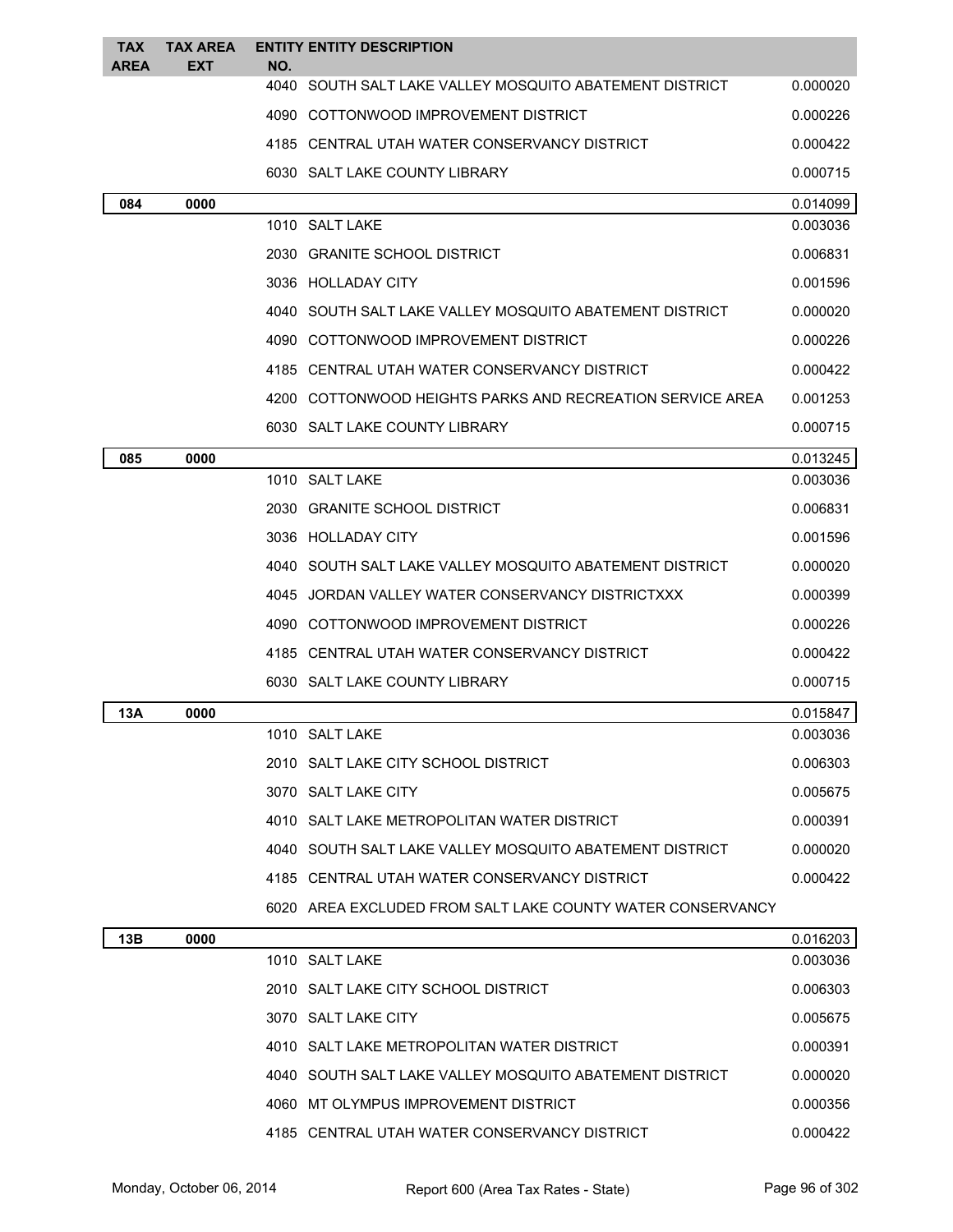| <b>TAX</b><br>AREA | <b>TAX AREA</b><br><b>EXT</b> | <b>ENTITY ENTITY DESCRIPTION</b><br>NO.         |                                                            |          |
|--------------------|-------------------------------|-------------------------------------------------|------------------------------------------------------------|----------|
|                    |                               |                                                 | 6020 AREA EXCLUDED FROM SALT LAKE COUNTY WATER CONSERVANCY |          |
| 13C                | 0000                          |                                                 |                                                            | 0.015954 |
|                    |                               | 1010 SALT LAKE                                  |                                                            | 0.003036 |
|                    |                               | 2010 SALT LAKE CITY SCHOOL DISTRICT             |                                                            | 0.006303 |
|                    |                               | 3070 SALT LAKE CITY                             |                                                            | 0.005675 |
|                    |                               | 4010 SALT LAKE METROPOLITAN WATER DISTRICT      |                                                            | 0.000391 |
|                    |                               | 4020 SALT LAKE CITY MOSQUITO ABATEMENT DISTRICT |                                                            | 0.000127 |
|                    |                               |                                                 | 4145 SOUTH DAVIS COUNTY SEWER IMPROVEMENT DISTRICT         |          |
|                    |                               | 4185 CENTRAL UTAH WATER CONSERVANCY DISTRICT    |                                                            | 0.000422 |
| 13E                | 0000                          |                                                 |                                                            | 0.015880 |
|                    |                               | 1010 SALT LAKE                                  |                                                            | 0.003036 |
|                    |                               | 2010 SALT LAKE CITY SCHOOL DISTRICT             |                                                            | 0.006303 |
|                    |                               | 3070 SALT LAKE CITY                             |                                                            | 0.005675 |
|                    |                               | 4010 SALT LAKE METROPOLITAN WATER DISTRICT      |                                                            | 0.000391 |
|                    |                               | 4030 MAGNA MOSQUITO ABATEMENT DISTRICT          |                                                            | 0.000053 |
|                    |                               | 4185 CENTRAL UTAH WATER CONSERVANCY DISTRICT    |                                                            | 0.000422 |
| 13F                | 0000                          |                                                 |                                                            | 0.015827 |
|                    |                               | 1010 SALT LAKE                                  |                                                            | 0.003036 |
|                    |                               | 2010 SALT LAKE CITY SCHOOL DISTRICT             |                                                            | 0.006303 |
|                    |                               | 3070 SALT LAKE CITY                             |                                                            | 0.005675 |
|                    |                               | 4010 SALT LAKE METROPOLITAN WATER DISTRICT      |                                                            | 0.000391 |
|                    |                               | 4185 CENTRAL UTAH WATER CONSERVANCY DISTRICT    |                                                            | 0.000422 |
| 13G                | 0000                          |                                                 |                                                            | 0.019040 |
|                    |                               | 1010 SALT LAKE                                  |                                                            | 0.003036 |
|                    |                               | 2010 SALT LAKE CITY SCHOOL DISTRICT             |                                                            | 0.006303 |
|                    |                               | 3070 SALT LAKE CITY                             |                                                            | 0.005675 |
|                    |                               | 4010 SALT LAKE METROPOLITAN WATER DISTRICT      |                                                            | 0.000391 |
|                    |                               | 4030 MAGNA MOSQUITO ABATEMENT DISTRICT          |                                                            | 0.000053 |
|                    |                               |                                                 | 4045 JORDAN VALLEY WATER CONSERVANCY DISTRICTXXX           | 0.000399 |
|                    |                               | 4080 MAGNA WATER DISTRICT                       |                                                            | 0.002761 |
|                    |                               | 4185 CENTRAL UTAH WATER CONSERVANCY DISTRICT    |                                                            | 0.000422 |
| 13H                | 0000                          |                                                 |                                                            | 0.015954 |
|                    |                               | 1010 SALT LAKE                                  |                                                            | 0.003036 |
|                    |                               | 2010 SALT LAKE CITY SCHOOL DISTRICT             |                                                            | 0.006303 |
|                    |                               | 3070 SALT LAKE CITY                             |                                                            | 0.005675 |
|                    |                               | 4010 SALT LAKE METROPOLITAN WATER DISTRICT      |                                                            | 0.000391 |
|                    |                               | 4020 SALT LAKE CITY MOSQUITO ABATEMENT DISTRICT |                                                            | 0.000127 |
|                    |                               | 4185 CENTRAL UTAH WATER CONSERVANCY DISTRICT    |                                                            | 0.000422 |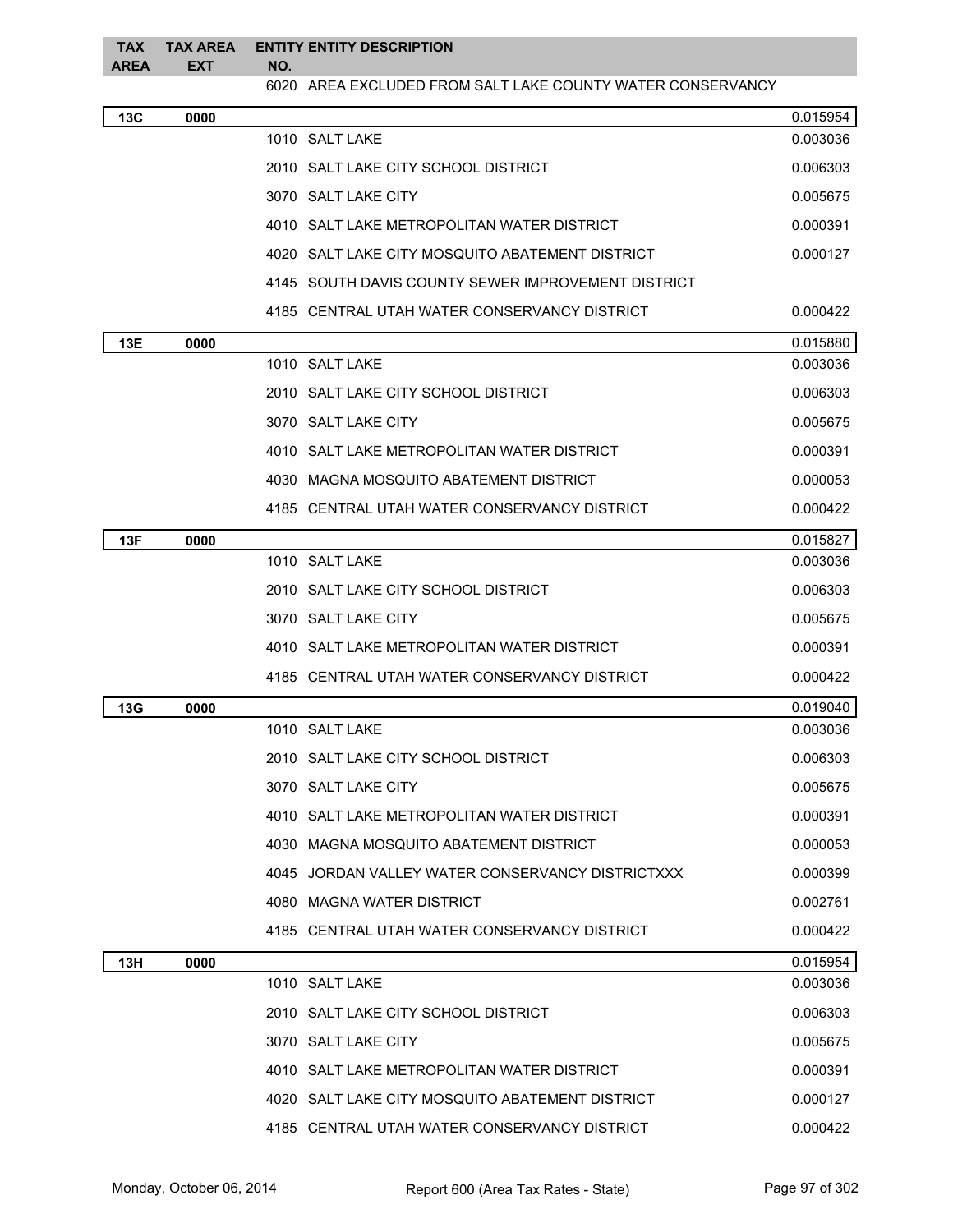| <b>TAX</b><br>AREA | <b>TAX AREA</b><br><b>EXT</b> | NO. | <b>ENTITY ENTITY DESCRIPTION</b>                        |                |
|--------------------|-------------------------------|-----|---------------------------------------------------------|----------------|
| 131                | 0000                          |     |                                                         | 0.016355       |
|                    |                               |     | 1010 SALT LAKE                                          | 0.003036       |
|                    |                               |     | 2030 GRANITE SCHOOL DISTRICT                            | 0.006831       |
|                    |                               |     | 3070 SALT LAKE CITY                                     | 0.005675       |
|                    |                               |     | 4010 SALT LAKE METROPOLITAN WATER DISTRICT              | 0.000391       |
|                    |                               |     | 4185 CENTRAL UTAH WATER CONSERVANCY DISTRICT            | 0.000422       |
| 13J                | 0000                          |     |                                                         | 0.017045       |
|                    |                               |     | 1010 SALT LAKE                                          | 0.003036       |
|                    |                               |     | 2010 SALT LAKE CITY SCHOOL DISTRICT                     | 0.006303       |
|                    |                               |     | 3070 SALT LAKE CITY                                     | 0.005675       |
|                    |                               |     | 4010 SALT LAKE METROPOLITAN WATER DISTRICT              | 0.000391       |
|                    |                               |     | 4020 SALT LAKE CITY MOSQUITO ABATEMENT DISTRICT         | 0.000127       |
|                    |                               |     | 4045 JORDAN VALLEY WATER CONSERVANCY DISTRICTXXX        | 0.000399       |
|                    |                               |     | 4050 GRANGER - HUNTER IMPROVEMENT DISTRICT              | 0.000692       |
|                    |                               |     | 4185 CENTRAL UTAH WATER CONSERVANCY DISTRICT            | 0.000422       |
| 13K                | 0000                          |     |                                                         | 0.016731       |
|                    |                               |     | 1010 SALT LAKE                                          | 0.003036       |
|                    |                               |     | 2030 GRANITE SCHOOL DISTRICT                            | 0.006831       |
|                    |                               |     | 3070 SALT LAKE CITY                                     | 0.005675       |
|                    |                               |     | 4010 SALT LAKE METROPOLITAN WATER DISTRICT              | 0.000391       |
|                    |                               |     | 4040 SOUTH SALT LAKE VALLEY MOSQUITO ABATEMENT DISTRICT | 0.000020       |
|                    |                               |     | 4060 MT OLYMPUS IMPROVEMENT DISTRICT                    | 0.000356       |
|                    |                               |     | 4185 CENTRAL UTAH WATER CONSERVANCY DISTRICT            | 0.000422       |
| 13L                | 0000                          |     |                                                         | 0.016353       |
|                    |                               |     | 1010 SALT LAKE                                          | 0.003036       |
|                    |                               |     | 2010 SALT LAKE CITY SCHOOL DISTRICT                     | 0.006303       |
|                    |                               |     | 3070 SALT LAKE CITY                                     | 0.005675       |
|                    |                               |     | 4010 SALT LAKE METROPOLITAN WATER DISTRICT              | 0.000391       |
|                    |                               |     | 4020 SALT LAKE CITY MOSQUITO ABATEMENT DISTRICT         | 0.000127       |
|                    |                               |     | 4045 JORDAN VALLEY WATER CONSERVANCY DISTRICTXXX        | 0.000399       |
|                    |                               |     | 4185 CENTRAL UTAH WATER CONSERVANCY DISTRICT            | 0.000422       |
| 14A                | 0000                          |     |                                                         | 0.013995       |
|                    |                               |     | 1010 SALT LAKE                                          | 0.003036       |
|                    |                               |     | 2030 GRANITE SCHOOL DISTRICT                            | 0.006831       |
|                    |                               |     | 3100 SOUTH SALT LAKE CITY                               | 0.002572       |
|                    |                               |     | 4040 SOUTH SALT LAKE VALLEY MOSQUITO ABATEMENT DISTRICT | 0.000020       |
|                    |                               |     | 4045 JORDAN VALLEY WATER CONSERVANCY DISTRICTXXX        | 0.000399       |
|                    |                               |     | 4185 CENTRAL UTAH WATER CONSERVANCY DISTRICT            | 0.000422       |
|                    |                               |     | 6030 SALT LAKE COUNTY LIBRARY                           | 0.000715       |
|                    | Monday, October 06, 2014      |     | Report 600 (Area Tax Rates - State)                     | Page 98 of 302 |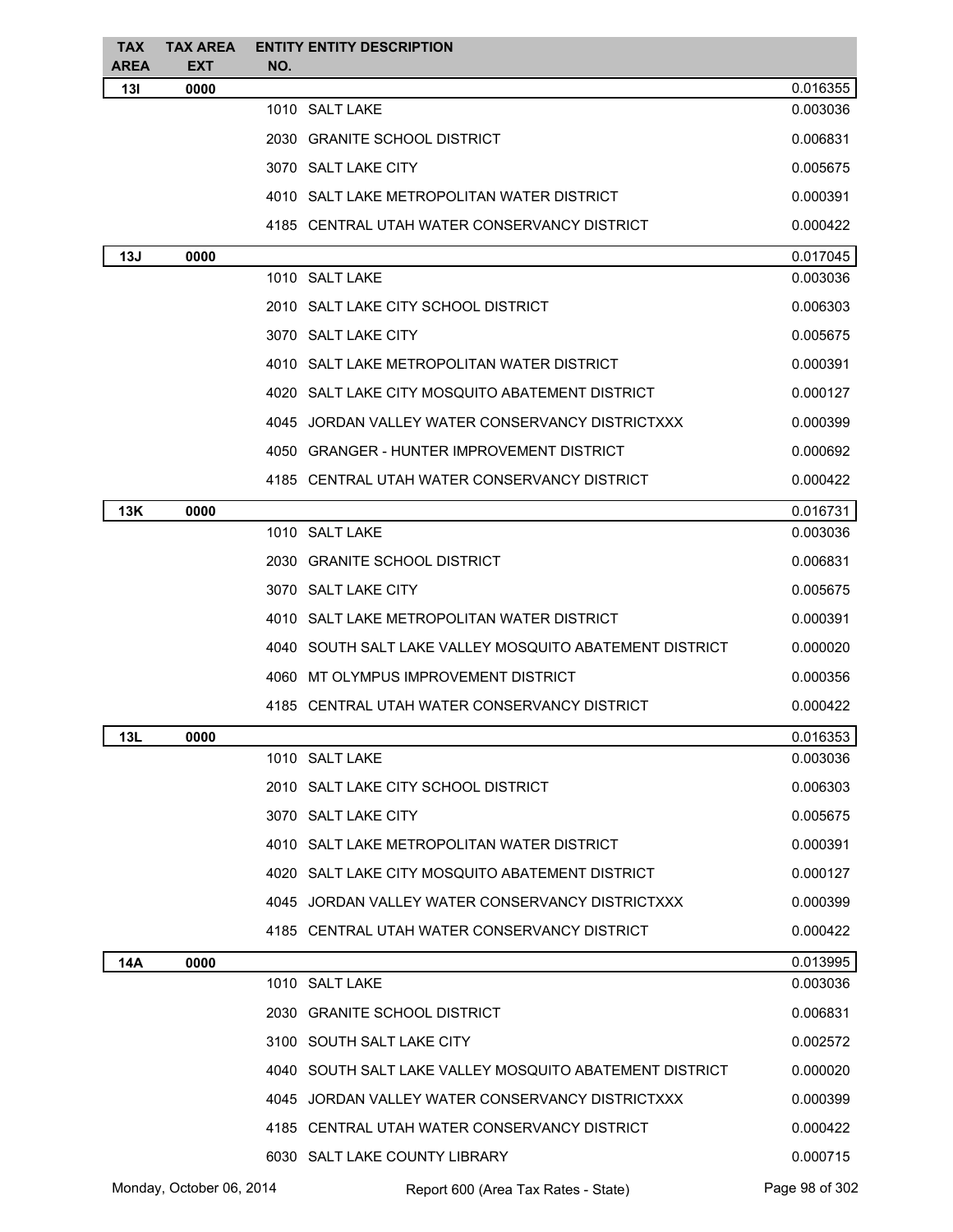| <b>TAX</b><br><b>AREA</b> | <b>TAX AREA</b><br><b>EXT</b> | <b>ENTITY ENTITY DESCRIPTION</b><br>NO.                    |          |
|---------------------------|-------------------------------|------------------------------------------------------------|----------|
| 14B                       | 0000                          |                                                            | 0.014351 |
|                           |                               | 1010 SALT LAKE                                             | 0.003036 |
|                           |                               | 2030 GRANITE SCHOOL DISTRICT                               | 0.006831 |
|                           |                               | 3100 SOUTH SALT LAKE CITY                                  | 0.002572 |
|                           |                               | 4040 SOUTH SALT LAKE VALLEY MOSQUITO ABATEMENT DISTRICT    | 0.000020 |
|                           |                               | 4045 JORDAN VALLEY WATER CONSERVANCY DISTRICTXXX           | 0.000399 |
|                           |                               | 4060 MT OLYMPUS IMPROVEMENT DISTRICT                       | 0.000356 |
|                           |                               | 4185 CENTRAL UTAH WATER CONSERVANCY DISTRICT               | 0.000422 |
|                           |                               | 6030 SALT LAKE COUNTY LIBRARY                              | 0.000715 |
| 14D                       | 0000                          |                                                            | 0.013952 |
|                           |                               | 1010 SALT LAKE                                             | 0.003036 |
|                           |                               | 2030 GRANITE SCHOOL DISTRICT                               | 0.006831 |
|                           |                               | 3100 SOUTH SALT LAKE CITY                                  | 0.002572 |
|                           |                               | 4040 SOUTH SALT LAKE VALLEY MOSQUITO ABATEMENT DISTRICT    | 0.000020 |
|                           |                               | 4060 MT OLYMPUS IMPROVEMENT DISTRICT                       | 0.000356 |
|                           |                               | 4185 CENTRAL UTAH WATER CONSERVANCY DISTRICT               | 0.000422 |
|                           |                               | 6020 AREA EXCLUDED FROM SALT LAKE COUNTY WATER CONSERVANCY |          |
|                           |                               | 6030 SALT LAKE COUNTY LIBRARY                              | 0.000715 |
| <b>14E</b>                | 0000                          |                                                            | 0.013596 |
|                           |                               | 1010 SALT LAKE                                             | 0.003036 |
|                           |                               | 2030 GRANITE SCHOOL DISTRICT                               | 0.006831 |
|                           |                               | 3100 SOUTH SALT LAKE CITY                                  | 0.002572 |
|                           |                               | 4040 SOUTH SALT LAKE VALLEY MOSQUITO ABATEMENT DISTRICT    | 0.000020 |
|                           |                               | 4185 CENTRAL UTAH WATER CONSERVANCY DISTRICT               | 0.000422 |
|                           |                               | 6030 SALT LAKE COUNTY LIBRARY                              | 0.000715 |
| <b>14F</b>                | 0000                          |                                                            | 0.013596 |
|                           |                               | 1010 SALT LAKE                                             | 0.003036 |
|                           |                               | 2030 GRANITE SCHOOL DISTRICT                               | 0.006831 |
|                           |                               | 3100 SOUTH SALT LAKE CITY                                  | 0.002572 |
|                           |                               | 4040 SOUTH SALT LAKE VALLEY MOSQUITO ABATEMENT DISTRICT    | 0.000020 |
|                           |                               | 4185 CENTRAL UTAH WATER CONSERVANCY DISTRICT               | 0.000422 |
|                           |                               | 6030 SALT LAKE COUNTY LIBRARY                              | 0.000715 |
| 14H                       | 0000                          |                                                            | 0.014351 |
|                           |                               | 1010 SALT LAKE                                             | 0.003036 |
|                           |                               | 2030 GRANITE SCHOOL DISTRICT                               | 0.006831 |
|                           |                               | 3100 SOUTH SALT LAKE CITY                                  | 0.002572 |
|                           |                               | 4040 SOUTH SALT LAKE VALLEY MOSQUITO ABATEMENT DISTRICT    | 0.000020 |
|                           |                               | 4045 JORDAN VALLEY WATER CONSERVANCY DISTRICTXXX           | 0.000399 |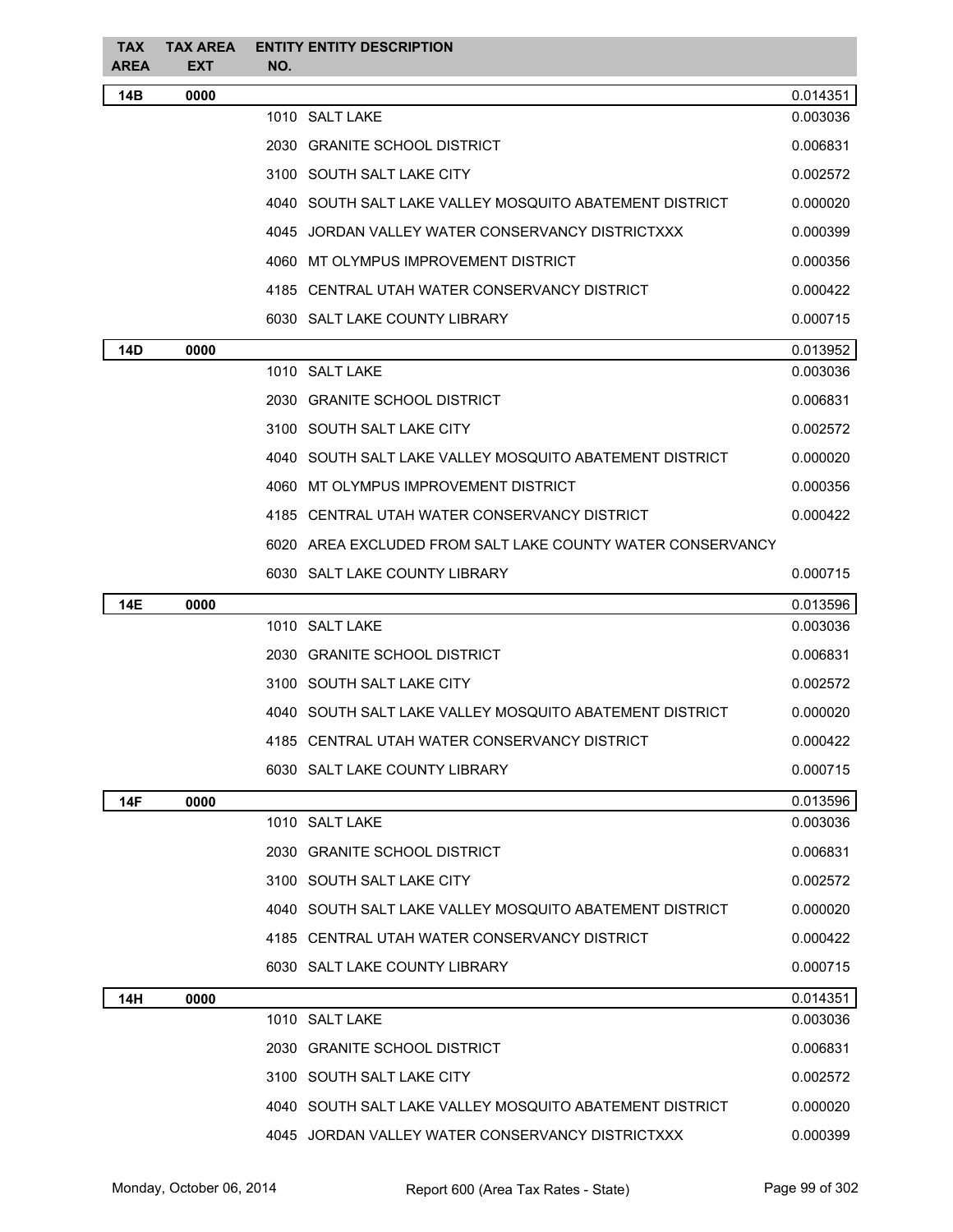| <b>TAX</b><br><b>AREA</b> | <b>TAX AREA</b><br><b>EXT</b> | NO.  | <b>ENTITY ENTITY DESCRIPTION</b>                        |                      |
|---------------------------|-------------------------------|------|---------------------------------------------------------|----------------------|
|                           |                               | 4060 | MT OLYMPUS IMPROVEMENT DISTRICT                         | 0.000356             |
|                           |                               |      | 4185 CENTRAL UTAH WATER CONSERVANCY DISTRICT            | 0.000422             |
|                           |                               |      | 6030 SALT LAKE COUNTY LIBRARY                           | 0.000715             |
| <b>14I</b>                | 0000                          |      |                                                         | 0.014351             |
|                           |                               |      | 1010 SALT LAKE                                          | 0.003036             |
|                           |                               |      | 2030 GRANITE SCHOOL DISTRICT                            | 0.006831             |
|                           |                               |      | 3100 SOUTH SALT LAKE CITY                               | 0.002572             |
|                           |                               |      | 4040 SOUTH SALT LAKE VALLEY MOSQUITO ABATEMENT DISTRICT | 0.000020             |
|                           |                               |      | 4045 JORDAN VALLEY WATER CONSERVANCY DISTRICTXXX        | 0.000399             |
|                           |                               |      | 4060 MT OLYMPUS IMPROVEMENT DISTRICT                    | 0.000356             |
|                           |                               |      | 4185 CENTRAL UTAH WATER CONSERVANCY DISTRICT            | 0.000422             |
|                           |                               |      | 6030 SALT LAKE COUNTY LIBRARY                           | 0.000715             |
| 14K                       | 0000                          |      |                                                         | 0.013596             |
|                           |                               |      | 1010 SALT LAKE                                          | 0.003036             |
|                           |                               |      | 2030 GRANITE SCHOOL DISTRICT                            | 0.006831             |
|                           |                               |      | 3100 SOUTH SALT LAKE CITY                               | 0.002572             |
|                           |                               |      | 4040 SOUTH SALT LAKE VALLEY MOSQUITO ABATEMENT DISTRICT | 0.000020             |
|                           |                               |      | 4185 CENTRAL UTAH WATER CONSERVANCY DISTRICT            | 0.000422             |
|                           |                               |      | 6030 SALT LAKE COUNTY LIBRARY                           | 0.000715             |
| <b>14L</b>                | 0000                          |      |                                                         | 0.014351             |
|                           |                               |      | 1010 SALT LAKE                                          | 0.003036             |
|                           |                               |      | 2030 GRANITE SCHOOL DISTRICT                            | 0.006831             |
|                           |                               |      | 3100 SOUTH SALT LAKE CITY                               | 0.002572             |
|                           |                               |      | 4040 SOUTH SALT LAKE VALLEY MOSQUITO ABATEMENT DISTRICT | 0.000020             |
|                           |                               |      | 4045 JORDAN VALLEY WATER CONSERVANCY DISTRICTXXX        | 0.000399             |
|                           |                               |      | 4060 MT OLYMPUS IMPROVEMENT DISTRICT                    | 0.000356             |
|                           |                               |      | 4185 CENTRAL UTAH WATER CONSERVANCY DISTRICT            | 0.000422             |
|                           |                               |      | 6030 SALT LAKE COUNTY LIBRARY                           | 0.000715             |
| 14M                       | 0000                          |      |                                                         | 0.013596             |
|                           |                               |      | 1010 SALT LAKE                                          | 0.003036             |
|                           |                               |      | 2030 GRANITE SCHOOL DISTRICT                            | 0.006831             |
|                           |                               |      | 3100 SOUTH SALT LAKE CITY                               | 0.002572             |
|                           |                               |      | 4040 SOUTH SALT LAKE VALLEY MOSQUITO ABATEMENT DISTRICT | 0.000020             |
|                           |                               |      | 4185 CENTRAL UTAH WATER CONSERVANCY DISTRICT            | 0.000422             |
|                           |                               |      | 6030 SALT LAKE COUNTY LIBRARY                           | 0.000715             |
| <b>14N</b>                | 0000                          |      | 1010 SALT LAKE                                          | 0.013596<br>0.003036 |
|                           |                               |      |                                                         |                      |
|                           |                               |      | 2030 GRANITE SCHOOL DISTRICT                            | 0.006831             |
|                           |                               |      | 3100 SOUTH SALT LAKE CITY                               | 0.002572             |
|                           | Monday, October 06, 2014      |      | Report 600 (Area Tax Rates - State)                     | Page 100 of 302      |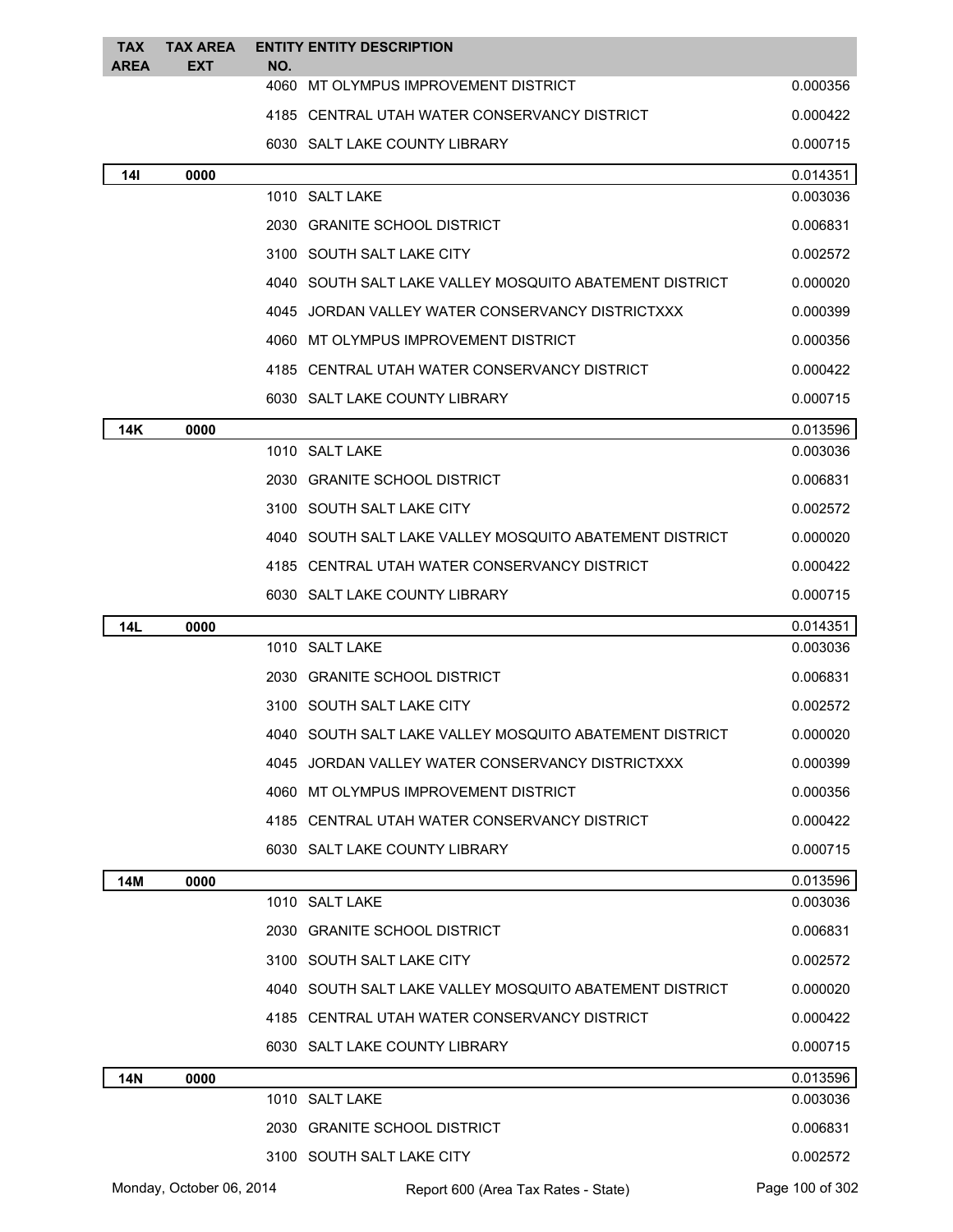| <b>TAX</b><br><b>AREA</b> | <b>TAX AREA</b><br><b>EXT</b> | <b>ENTITY ENTITY DESCRIPTION</b><br>NO.                 |          |
|---------------------------|-------------------------------|---------------------------------------------------------|----------|
|                           |                               | 4040 SOUTH SALT LAKE VALLEY MOSQUITO ABATEMENT DISTRICT | 0.000020 |
|                           |                               | 4185 CENTRAL UTAH WATER CONSERVANCY DISTRICT            | 0.000422 |
|                           |                               | 6030 SALT LAKE COUNTY LIBRARY                           | 0.000715 |
| <b>14P</b>                | 0000                          |                                                         | 0.013596 |
|                           |                               | 1010 SALT LAKE                                          | 0.003036 |
|                           |                               | 2030 GRANITE SCHOOL DISTRICT                            | 0.006831 |
|                           |                               | 3100 SOUTH SALT LAKE CITY                               | 0.002572 |
|                           |                               | 4040 SOUTH SALT LAKE VALLEY MOSQUITO ABATEMENT DISTRICT | 0.000020 |
|                           |                               | 4185 CENTRAL UTAH WATER CONSERVANCY DISTRICT            | 0.000422 |
|                           |                               | 6030 SALT LAKE COUNTY LIBRARY                           | 0.000715 |
| 14Q                       | 0000                          |                                                         | 0.013596 |
|                           |                               | 1010 SALT LAKE                                          | 0.003036 |
|                           |                               | 2030 GRANITE SCHOOL DISTRICT                            | 0.006831 |
|                           |                               | 3100 SOUTH SALT LAKE CITY                               | 0.002572 |
|                           |                               | 4040 SOUTH SALT LAKE VALLEY MOSQUITO ABATEMENT DISTRICT | 0.000020 |
|                           |                               | 4185 CENTRAL UTAH WATER CONSERVANCY DISTRICT            | 0.000422 |
|                           |                               | 6030 SALT LAKE COUNTY LIBRARY                           | 0.000715 |
| <b>14R</b>                | 0000                          |                                                         | 0.013596 |
|                           |                               | 1010 SALT LAKE                                          | 0.003036 |
|                           |                               | 2030 GRANITE SCHOOL DISTRICT                            | 0.006831 |
|                           |                               | 3100 SOUTH SALT LAKE CITY                               | 0.002572 |
|                           |                               | 4040 SOUTH SALT LAKE VALLEY MOSQUITO ABATEMENT DISTRICT | 0.000020 |
|                           |                               | 4185 CENTRAL UTAH WATER CONSERVANCY DISTRICT            | 0.000422 |
|                           |                               | 6030 SALT LAKE COUNTY LIBRARY                           | 0.000715 |
| 14S                       | 0000                          |                                                         | 0.013596 |
|                           |                               | 1010 SALT LAKE                                          | 0.003036 |
|                           |                               | 2030 GRANITE SCHOOL DISTRICT                            | 0.006831 |
|                           |                               | 3100 SOUTH SALT LAKE CITY                               | 0.002572 |
|                           |                               | 4040 SOUTH SALT LAKE VALLEY MOSQUITO ABATEMENT DISTRICT | 0.000020 |
|                           |                               | 4185 CENTRAL UTAH WATER CONSERVANCY DISTRICT            | 0.000422 |
|                           |                               | 6030 SALT LAKE COUNTY LIBRARY                           | 0.000715 |
| 14T                       | 0000                          |                                                         | 0.014351 |
|                           |                               | 1010 SALT LAKE                                          | 0.003036 |
|                           |                               | 2030 GRANITE SCHOOL DISTRICT                            | 0.006831 |
|                           |                               | 3100 SOUTH SALT LAKE CITY                               | 0.002572 |
|                           |                               | 4040 SOUTH SALT LAKE VALLEY MOSQUITO ABATEMENT DISTRICT | 0.000020 |
|                           |                               | 4045 JORDAN VALLEY WATER CONSERVANCY DISTRICTXXX        | 0.000399 |
|                           |                               | 4060 MT OLYMPUS IMPROVEMENT DISTRICT                    | 0.000356 |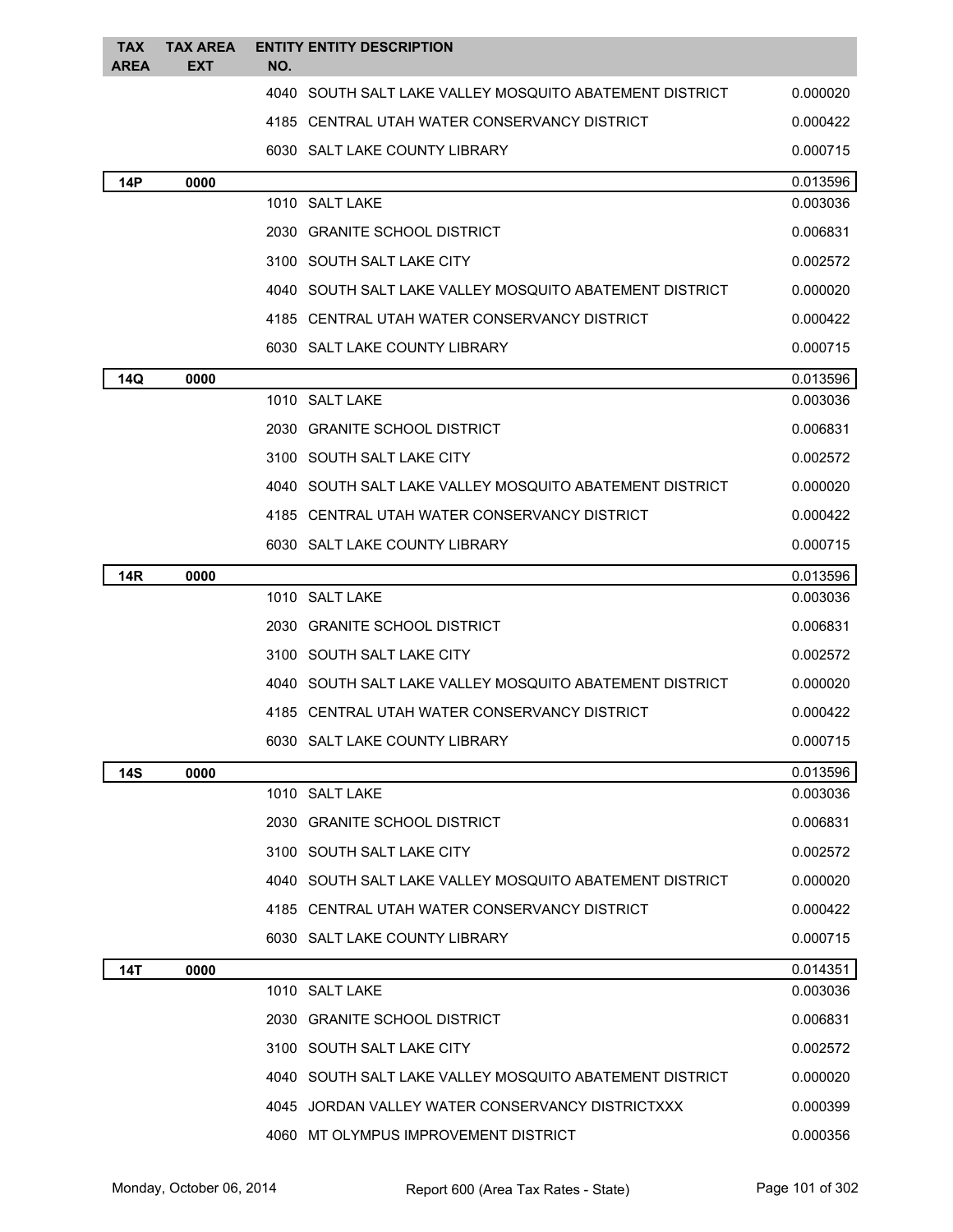| <b>TAX</b><br><b>AREA</b> | <b>TAX AREA</b><br><b>EXT</b> | NO.  | <b>ENTITY ENTITY DESCRIPTION</b>                           |                 |
|---------------------------|-------------------------------|------|------------------------------------------------------------|-----------------|
|                           |                               |      | 4185 CENTRAL UTAH WATER CONSERVANCY DISTRICT               | 0.000422        |
|                           |                               |      | 6030 SALT LAKE COUNTY LIBRARY                              | 0.000715        |
| 14U                       | 0000                          |      |                                                            | 0.013596        |
|                           |                               |      | 1010 SALT LAKE                                             | 0.003036        |
|                           |                               |      | 2030 GRANITE SCHOOL DISTRICT                               | 0.006831        |
|                           |                               |      | 3100 SOUTH SALT LAKE CITY                                  | 0.002572        |
|                           |                               |      | 4040   SOUTH SALT LAKE VALLEY MOSQUITO ABATEMENT DISTRICT  | 0.000020        |
|                           |                               |      | 4185 CENTRAL UTAH WATER CONSERVANCY DISTRICT               | 0.000422        |
|                           |                               |      | 6030 SALT LAKE COUNTY LIBRARY                              | 0.000715        |
| 14V                       | 0000                          |      |                                                            | 0.013995        |
|                           |                               |      | 1010 SALT LAKE                                             | 0.003036        |
|                           |                               |      | 2030 GRANITE SCHOOL DISTRICT                               | 0.006831        |
|                           |                               |      | 3100 SOUTH SALT LAKE CITY                                  | 0.002572        |
|                           |                               |      | 4040 SOUTH SALT LAKE VALLEY MOSQUITO ABATEMENT DISTRICT    | 0.000020        |
|                           |                               |      | 4045 JORDAN VALLEY WATER CONSERVANCY DISTRICTXXX           | 0.000399        |
|                           |                               |      | 4185 CENTRAL UTAH WATER CONSERVANCY DISTRICT               | 0.000422        |
|                           |                               |      | 6030 SALT LAKE COUNTY LIBRARY                              | 0.000715        |
| <b>14W</b>                | 0000                          |      |                                                            | 0.014351        |
|                           |                               |      | 1010 SALT LAKE                                             | 0.003036        |
|                           |                               |      | 2030 GRANITE SCHOOL DISTRICT                               | 0.006831        |
|                           |                               |      | 3100 SOUTH SALT LAKE CITY                                  | 0.002572        |
|                           |                               |      | 4040 SOUTH SALT LAKE VALLEY MOSQUITO ABATEMENT DISTRICT    | 0.000020        |
|                           |                               |      | 4045 JORDAN VALLEY WATER CONSERVANCY DISTRICTXXX           | 0.000399        |
|                           |                               | 4060 | MT OLYMPUS IMPROVEMENT DISTRICT                            | 0.000356        |
|                           |                               |      | 4185 CENTRAL UTAH WATER CONSERVANCY DISTRICT               | 0.000422        |
|                           |                               |      | 6030 SALT LAKE COUNTY LIBRARY                              | 0.000715        |
| 14X                       | 0000                          |      |                                                            | 0.013952        |
|                           |                               |      | 1010 SALT LAKE                                             | 0.003036        |
|                           |                               |      | 2030 GRANITE SCHOOL DISTRICT                               | 0.006831        |
|                           |                               |      | 3100 SOUTH SALT LAKE CITY                                  | 0.002572        |
|                           |                               |      | 4040 SOUTH SALT LAKE VALLEY MOSQUITO ABATEMENT DISTRICT    | 0.000020        |
|                           |                               |      | 4060 MT OLYMPUS IMPROVEMENT DISTRICT                       | 0.000356        |
|                           |                               |      | 4185 CENTRAL UTAH WATER CONSERVANCY DISTRICT               | 0.000422        |
|                           |                               |      | 6020 AREA EXCLUDED FROM SALT LAKE COUNTY WATER CONSERVANCY |                 |
|                           |                               |      | 6030 SALT LAKE COUNTY LIBRARY                              | 0.000715        |
| 15A                       | 0000                          |      |                                                            | 0.015968        |
|                           |                               |      | 1010 SALT LAKE                                             | 0.003036        |
|                           |                               |      | 2030 GRANITE SCHOOL DISTRICT                               | 0.006831        |
|                           |                               |      | 4040 SOUTH SALT LAKE VALLEY MOSQUITO ABATEMENT DISTRICT    | 0.000020        |
|                           | Monday, October 06, 2014      |      | Report 600 (Area Tax Rates - State)                        | Page 102 of 302 |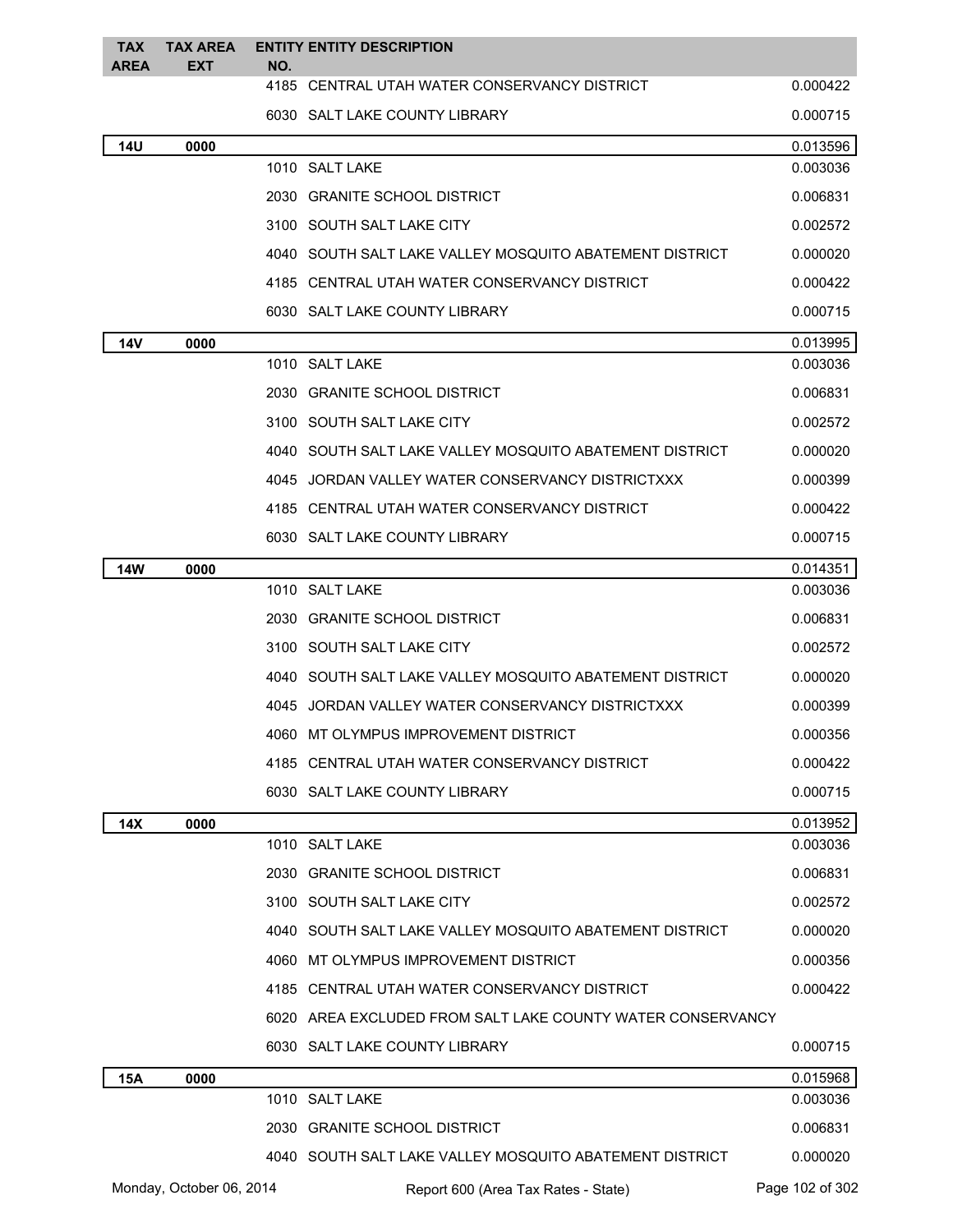| TAX<br><b>AREA</b> | <b>TAX AREA</b><br><b>EXT</b> | NO.  | <b>ENTITY ENTITY DESCRIPTION</b>                           |          |
|--------------------|-------------------------------|------|------------------------------------------------------------|----------|
|                    |                               | 4045 | JORDAN VALLEY WATER CONSERVANCY DISTRICTXXX                | 0.000399 |
|                    |                               |      | 4090 COTTONWOOD IMPROVEMENT DISTRICT                       | 0.000226 |
|                    |                               |      | 4185 CENTRAL UTAH WATER CONSERVANCY DISTRICT               | 0.000422 |
|                    |                               |      | 4210 WASATCH WASTE AND RECYCLING DISTRICT                  |          |
|                    |                               |      | 4220 SALT LAKE COUNTY MUNICIPAL-TYPE SERVICES              | 0.000077 |
|                    |                               |      | 4320 UNIFIED FIRE SERVICE                                  | 0.002097 |
|                    |                               |      | 4340 SALT LAKE VALLEY LAW ENFORCEMENT SERVICE AREA         | 0.002145 |
|                    |                               |      | 6030 SALT LAKE COUNTY LIBRARY                              | 0.000715 |
| 15B                | 0000                          |      |                                                            | 0.015343 |
|                    |                               |      | 1010 SALT LAKE                                             | 0.003036 |
|                    |                               |      | 2030 GRANITE SCHOOL DISTRICT                               | 0.006831 |
|                    |                               |      | 4040 SOUTH SALT LAKE VALLEY MOSQUITO ABATEMENT DISTRICT    | 0.000020 |
|                    |                               |      | 4185 CENTRAL UTAH WATER CONSERVANCY DISTRICT               | 0.000422 |
|                    |                               |      | 4210 WASATCH WASTE AND RECYCLING DISTRICT                  |          |
|                    |                               |      | 4220 SALT LAKE COUNTY MUNICIPAL-TYPE SERVICES              | 0.000077 |
|                    |                               |      | 4320 UNIFIED FIRE SERVICE                                  | 0.002097 |
|                    |                               |      | 4340 SALT LAKE VALLEY LAW ENFORCEMENT SERVICE AREA         | 0.002145 |
|                    |                               |      | 6020 AREA EXCLUDED FROM SALT LAKE COUNTY WATER CONSERVANCY |          |
|                    |                               |      |                                                            |          |
|                    |                               |      | 6030 SALT LAKE COUNTY LIBRARY                              | 0.000715 |
| 15C                | 0000                          |      |                                                            | 0.015569 |
|                    |                               |      | 1010 SALT LAKE                                             | 0.003036 |
|                    |                               |      | 2030 GRANITE SCHOOL DISTRICT                               | 0.006831 |
|                    |                               |      | 4040 SOUTH SALT LAKE VALLEY MOSQUITO ABATEMENT DISTRICT    | 0.000020 |
|                    |                               |      | 4090 COTTONWOOD IMPROVEMENT DISTRICT                       | 0.000226 |
|                    |                               |      | 4185 CENTRAL UTAH WATER CONSERVANCY DISTRICT               | 0.000422 |
|                    |                               |      | 4210 WASATCH WASTE AND RECYCLING DISTRICT                  |          |
|                    |                               |      | 4220 SALT LAKE COUNTY MUNICIPAL-TYPE SERVICES              | 0.000077 |
|                    |                               |      | 4320 UNIFIED FIRE SERVICE                                  | 0.002097 |
|                    |                               |      | 4340 SALT LAKE VALLEY LAW ENFORCEMENT SERVICE AREA         | 0.002145 |
|                    |                               |      | 6020 AREA EXCLUDED FROM SALT LAKE COUNTY WATER CONSERVANCY |          |
|                    |                               |      | 6030 SALT LAKE COUNTY LIBRARY                              | 0.000715 |
| 15F                | 0000                          |      |                                                            | 0.015968 |
|                    |                               |      | 1010 SALT LAKE                                             | 0.003036 |
|                    |                               |      | 2030 GRANITE SCHOOL DISTRICT                               | 0.006831 |
|                    |                               |      | 4040 SOUTH SALT LAKE VALLEY MOSQUITO ABATEMENT DISTRICT    | 0.000020 |
|                    |                               |      | 4045 JORDAN VALLEY WATER CONSERVANCY DISTRICTXXX           | 0.000399 |
|                    |                               |      | 4090 COTTONWOOD IMPROVEMENT DISTRICT                       | 0.000226 |

Monday, October 06, 2014 Report 600 (Area Tax Rates - State) Rage 103 of 302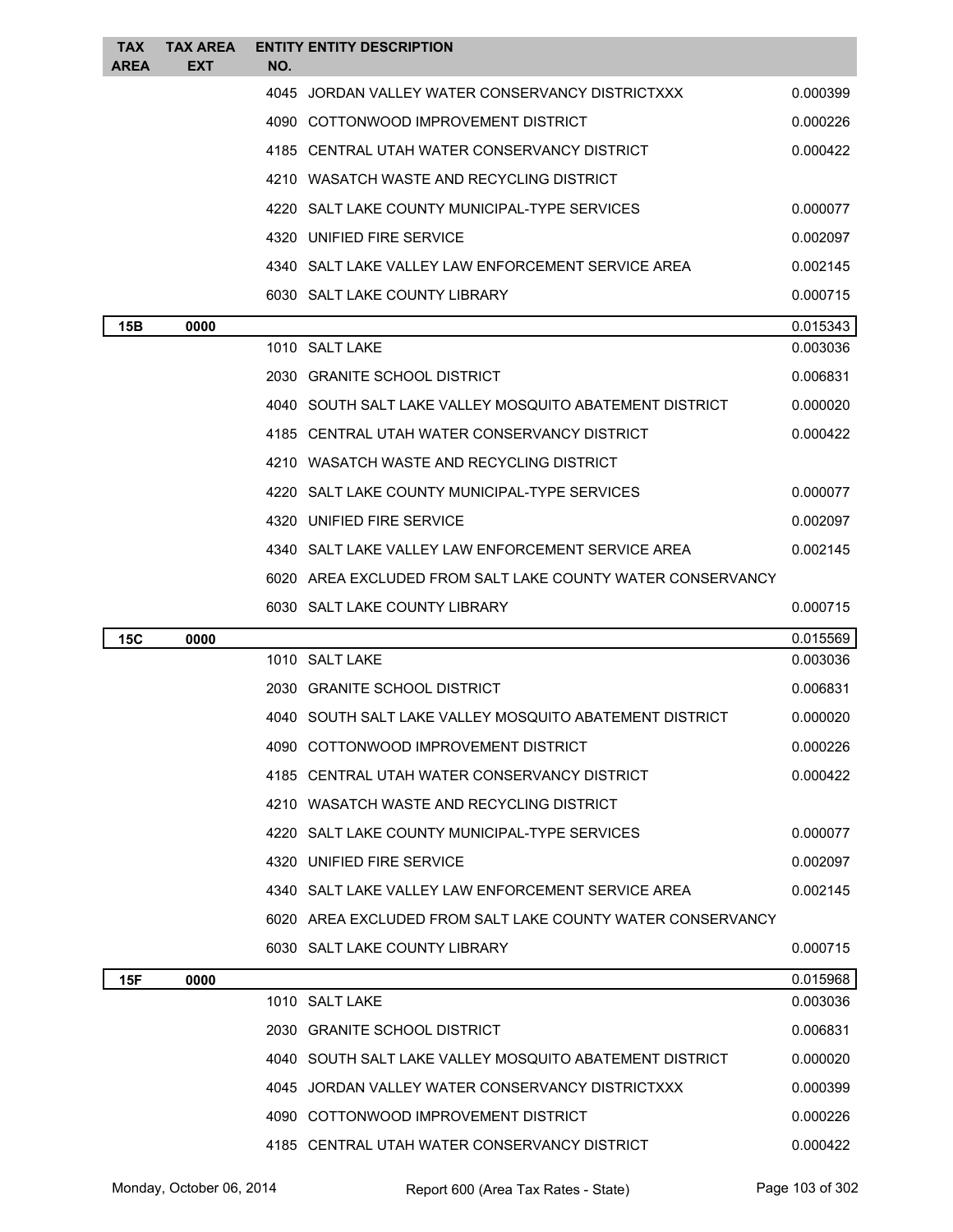| TAX         | <b>TAX AREA</b> | <b>ENTITY ENTITY DESCRIPTION</b>                        |          |
|-------------|-----------------|---------------------------------------------------------|----------|
| <b>AREA</b> | EXT             | NO.<br>4210 WASATCH WASTE AND RECYCLING DISTRICT        |          |
|             |                 | 4220 SALT LAKE COUNTY MUNICIPAL-TYPE SERVICES           | 0.000077 |
|             |                 | 4320 UNIFIED FIRE SERVICE                               | 0.002097 |
|             |                 | 4340 SALT LAKE VALLEY LAW ENFORCEMENT SERVICE AREA      | 0.002145 |
|             |                 | 6030 SALT LAKE COUNTY LIBRARY                           | 0.000715 |
| 16B         | 0000            |                                                         | 0.016098 |
|             |                 | 1010 SALT LAKE                                          | 0.003036 |
|             |                 | 2030 GRANITE SCHOOL DISTRICT                            | 0.006831 |
|             |                 | 4040 SOUTH SALT LAKE VALLEY MOSQUITO ABATEMENT DISTRICT | 0.000020 |
|             |                 | 4045 JORDAN VALLEY WATER CONSERVANCY DISTRICTXXX        | 0.000399 |
|             |                 | 4060 MT OLYMPUS IMPROVEMENT DISTRICT                    | 0.000356 |
|             |                 | 4185 CENTRAL UTAH WATER CONSERVANCY DISTRICT            | 0.000422 |
|             |                 | 4210 WASATCH WASTE AND RECYCLING DISTRICT               |          |
|             |                 | 4220 SALT LAKE COUNTY MUNICIPAL-TYPE SERVICES           | 0.000077 |
|             |                 | 4320 UNIFIED FIRE SERVICE                               | 0.002097 |
|             |                 | 4340 SALT LAKE VALLEY LAW ENFORCEMENT SERVICE AREA      | 0.002145 |
|             |                 | 6030 SALT LAKE COUNTY LIBRARY                           | 0.000715 |
| 19B         | 0000            |                                                         | 0.016295 |
|             |                 | 1010 SALT LAKE                                          | 0.003036 |
|             |                 | 2030 GRANITE SCHOOL DISTRICT                            | 0.006831 |
|             |                 | 4170 EMIGRATION IMPROVEMENT DISTRICT                    | 0.000972 |
|             |                 | 4185 CENTRAL UTAH WATER CONSERVANCY DISTRICT            | 0.000422 |
|             |                 | 4210 WASATCH WASTE AND RECYCLING DISTRICT               |          |
|             |                 | 4220 SALT LAKE COUNTY MUNICIPAL-TYPE SERVICES           | 0.000077 |
|             |                 | 4320 UNIFIED FIRE SERVICE                               | 0.002097 |
|             |                 | 4340 SALT LAKE VALLEY LAW ENFORCEMENT SERVICE AREA      | 0.002145 |
|             |                 | 6030 SALT LAKE COUNTY LIBRARY                           | 0.000715 |
| 21A         | 0000            |                                                         | 0.013105 |
|             |                 | 1010 SALT LAKE                                          | 0.003036 |
|             |                 | 2020 MURRAY CITY SCHOOL DISTRICT                        | 0.006846 |
|             |                 | 3050 MURRAY                                             | 0.002156 |
|             |                 | 4040 SOUTH SALT LAKE VALLEY MOSQUITO ABATEMENT DISTRICT | 0.000020 |
|             |                 | 4045 JORDAN VALLEY WATER CONSERVANCY DISTRICTXXX        | 0.000399 |
|             |                 | 4090 COTTONWOOD IMPROVEMENT DISTRICT                    | 0.000226 |
|             |                 | 4185 CENTRAL UTAH WATER CONSERVANCY DISTRICT            | 0.000422 |
| 21C         | 0000            |                                                         | 0.012879 |
|             |                 | 1010 SALT LAKE                                          | 0.003036 |
|             |                 | 2020 MURRAY CITY SCHOOL DISTRICT                        | 0.006846 |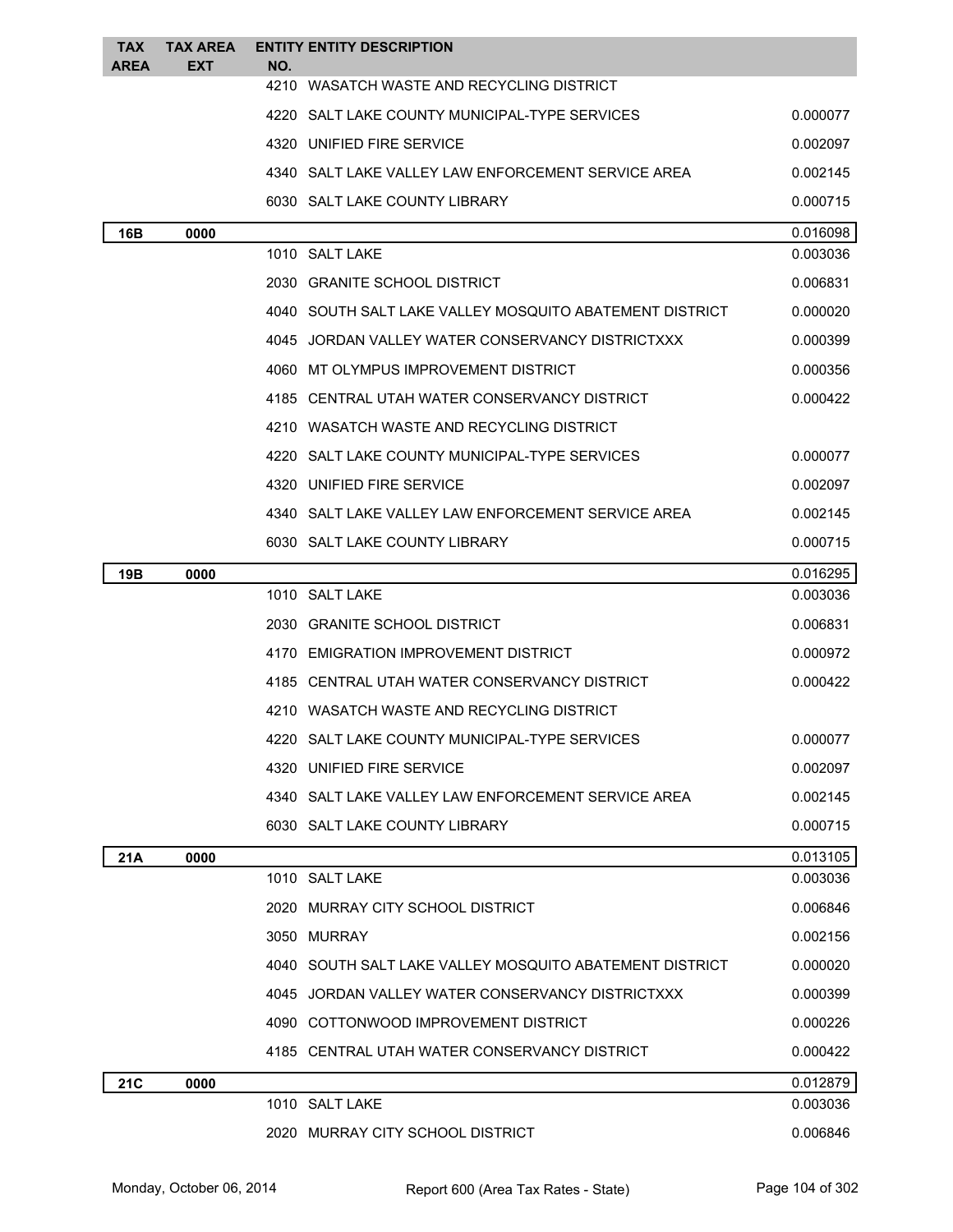| <b>TAX</b> | <b>TAX AREA</b>          |     | <b>ENTITY ENTITY DESCRIPTION</b>                        |                      |
|------------|--------------------------|-----|---------------------------------------------------------|----------------------|
| AREA       | <b>EXT</b>               | NO. | 3050 MURRAY                                             | 0.002156             |
|            |                          |     | 4040 SOUTH SALT LAKE VALLEY MOSQUITO ABATEMENT DISTRICT | 0.000020             |
|            |                          |     | 4045 JORDAN VALLEY WATER CONSERVANCY DISTRICTXXX        | 0.000399             |
|            |                          |     | 4185 CENTRAL UTAH WATER CONSERVANCY DISTRICT            | 0.000422             |
| 21D        | 0000                     |     |                                                         | 0.013235             |
|            |                          |     | 1010 SALT LAKE                                          | 0.003036             |
|            |                          |     | 2020 MURRAY CITY SCHOOL DISTRICT                        | 0.006846             |
|            |                          |     | 3050 MURRAY                                             | 0.002156             |
|            |                          |     | 4040 SOUTH SALT LAKE VALLEY MOSQUITO ABATEMENT DISTRICT | 0.000020             |
|            |                          |     | 4045 JORDAN VALLEY WATER CONSERVANCY DISTRICTXXX        | 0.000399             |
|            |                          |     | 4060 MT OLYMPUS IMPROVEMENT DISTRICT                    | 0.000356             |
|            |                          |     | 4185 CENTRAL UTAH WATER CONSERVANCY DISTRICT            | 0.000422             |
| 21F        | 0000                     |     |                                                         | 0.013043             |
|            |                          |     | 1010 SALT LAKE                                          | 0.003036             |
|            |                          |     | 2020 MURRAY CITY SCHOOL DISTRICT                        | 0.006846             |
|            |                          |     | 3050 MURRAY                                             | 0.002156             |
|            |                          |     | 4040 SOUTH SALT LAKE VALLEY MOSQUITO ABATEMENT DISTRICT | 0.000020             |
|            |                          |     | 4045 JORDAN VALLEY WATER CONSERVANCY DISTRICTXXX        | 0.000399             |
|            |                          |     | 4110 TAYLORSVILLE-BENNION IMPROVEMENT DISTRICT          | 0.000164             |
|            |                          |     | 4185 CENTRAL UTAH WATER CONSERVANCY DISTRICT            | 0.000422             |
| 21G        | 0000                     |     |                                                         | 0.012480             |
|            |                          |     | 1010 SALT LAKE                                          | 0.003036             |
|            |                          |     | 2020 MURRAY CITY SCHOOL DISTRICT                        | 0.006846             |
|            |                          |     | 3050 MURRAY                                             | 0.002156             |
|            |                          |     | 4040 SOUTH SALT LAKE VALLEY MOSQUITO ABATEMENT DISTRICT | 0.000020             |
|            |                          |     | 4185 CENTRAL UTAH WATER CONSERVANCY DISTRICT            | 0.000422             |
| 211        | 0000                     |     |                                                         | 0.012480             |
|            |                          |     | 1010 SALT LAKE                                          | 0.003036             |
|            |                          |     | 2020 MURRAY CITY SCHOOL DISTRICT                        | 0.006846             |
|            |                          |     | 3050 MURRAY                                             | 0.002156             |
|            |                          |     | 4040 SOUTH SALT LAKE VALLEY MOSQUITO ABATEMENT DISTRICT | 0.000020             |
|            |                          |     | 4185 CENTRAL UTAH WATER CONSERVANCY DISTRICT            | 0.000422             |
| 21J        | 0000                     |     | 1010 SALT LAKE                                          | 0.012836<br>0.003036 |
|            |                          |     | 2020 MURRAY CITY SCHOOL DISTRICT                        | 0.006846             |
|            |                          |     | 3050 MURRAY                                             | 0.002156             |
|            |                          |     | 4040 SOUTH SALT LAKE VALLEY MOSQUITO ABATEMENT DISTRICT | 0.000020             |
|            |                          |     | 4060 MT OLYMPUS IMPROVEMENT DISTRICT                    | 0.000356             |
|            |                          |     | 4185 CENTRAL UTAH WATER CONSERVANCY DISTRICT            | 0.000422             |
|            | Monday, October 06, 2014 |     |                                                         | Page 105 of 302      |
|            |                          |     | Report 600 (Area Tax Rates - State)                     |                      |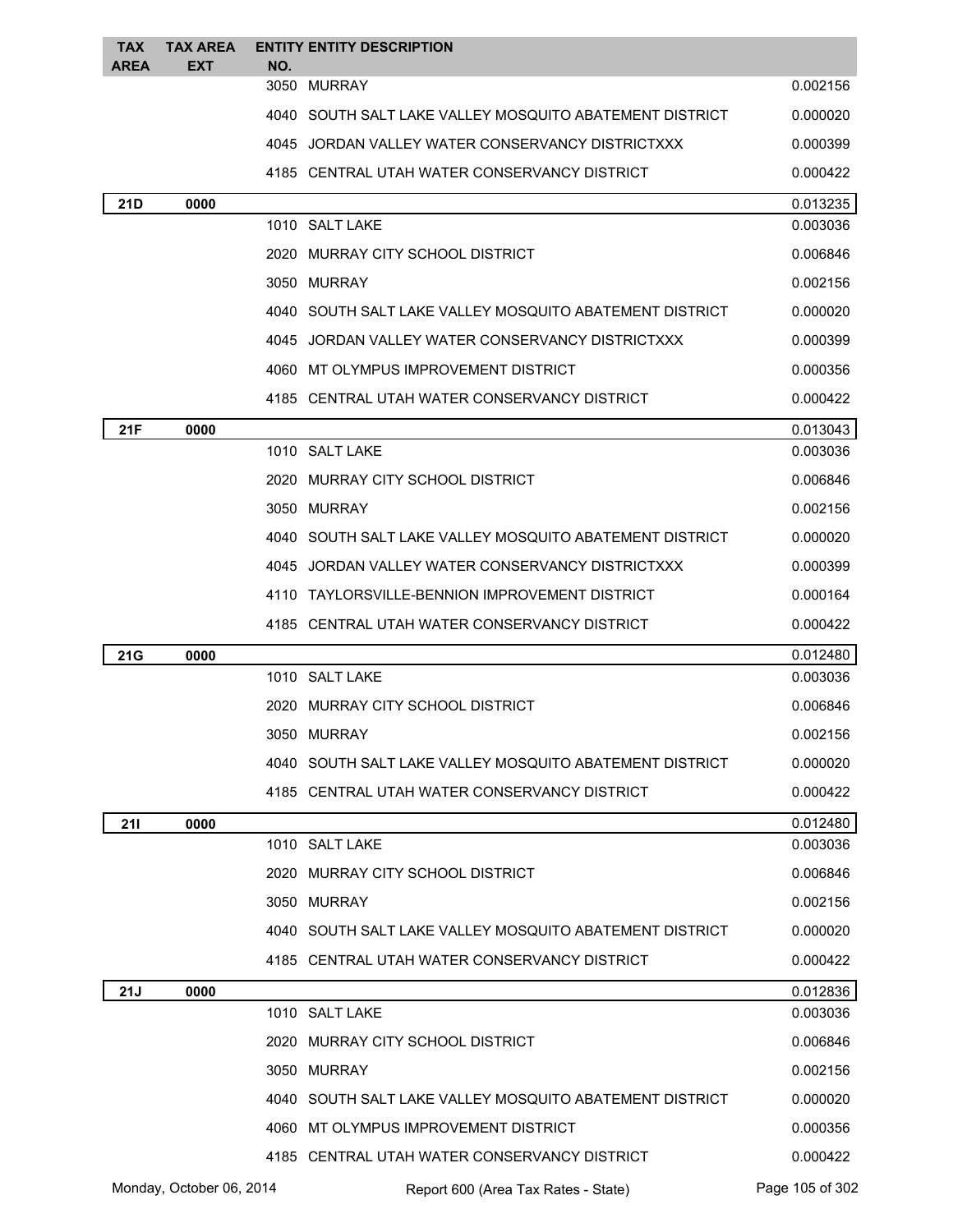|          | TAX TAX AREA ENTITY ENTITY DESCRIPTION |
|----------|----------------------------------------|
| AREA EXT | NO.                                    |

6020 AREA EXCLUDED FROM SALT LAKE COUNTY WATER CONSERVANCY

| 21K        | 0000 |                                                           | 0.012480 |
|------------|------|-----------------------------------------------------------|----------|
|            |      | 1010 SALT LAKE                                            | 0.003036 |
|            |      | 2020 MURRAY CITY SCHOOL DISTRICT                          | 0.006846 |
|            |      | 3050 MURRAY                                               | 0.002156 |
|            |      | 4040 SOUTH SALT LAKE VALLEY MOSQUITO ABATEMENT DISTRICT   | 0.000020 |
|            |      | 4185 CENTRAL UTAH WATER CONSERVANCY DISTRICT              | 0.000422 |
| 21L        | 0000 |                                                           | 0.012480 |
|            |      | 1010 SALT LAKE                                            | 0.003036 |
|            |      | 2020 MURRAY CITY SCHOOL DISTRICT                          | 0.006846 |
|            |      | 3050 MURRAY                                               | 0.002156 |
|            |      | 4040 SOUTH SALT LAKE VALLEY MOSQUITO ABATEMENT DISTRICT   | 0.000020 |
|            |      | 4185 CENTRAL UTAH WATER CONSERVANCY DISTRICT              | 0.000422 |
| <b>21N</b> | 0000 |                                                           | 0.012480 |
|            |      | 1010 SALT LAKE                                            | 0.003036 |
|            |      | 2020 MURRAY CITY SCHOOL DISTRICT                          | 0.006846 |
|            |      | 3050 MURRAY                                               | 0.002156 |
|            |      | 4040   SOUTH SALT LAKE VALLEY MOSQUITO ABATEMENT DISTRICT | 0.000020 |
|            |      | 4185 CENTRAL UTAH WATER CONSERVANCY DISTRICT              | 0.000422 |
| 21P        | 0000 |                                                           | 0.012706 |
|            |      | 1010 SALT LAKE                                            | 0.003036 |
|            |      | 2020 MURRAY CITY SCHOOL DISTRICT                          | 0.006846 |
|            |      | 3050 MURRAY                                               | 0.002156 |
|            |      | 4040 SOUTH SALT LAKE VALLEY MOSQUITO ABATEMENT DISTRICT   | 0.000020 |
|            |      | 4090 COTTONWOOD IMPROVEMENT DISTRICT                      | 0.000226 |
|            |      | 4185 CENTRAL UTAH WATER CONSERVANCY DISTRICT              | 0.000422 |
| 21R        | 0000 |                                                           | 0.013384 |
|            |      | 1010 SALT LAKE                                            | 0.003036 |
|            |      | 2020 MURRAY CITY SCHOOL DISTRICT                          | 0.006846 |
|            |      | 3050 MURRAY                                               | 0.002156 |
|            |      | 4040 SOUTH SALT LAKE VALLEY MOSQUITO ABATEMENT DISTRICT   | 0.000020 |
|            |      | 4070 MID VALLEY IMPROVEMENT DISTRICT                      | 0.000904 |
|            |      | 4185 CENTRAL UTAH WATER CONSERVANCY DISTRICT              | 0.000422 |
| 21T        | 0000 |                                                           | 0.012706 |
|            |      | 1010 SALT LAKE                                            | 0.003036 |
|            |      | 2020 MURRAY CITY SCHOOL DISTRICT                          | 0.006846 |
|            |      | 3050 MURRAY                                               | 0.002156 |
|            |      | 4040 SOUTH SALT LAKE VALLEY MOSQUITO ABATEMENT DISTRICT   | 0.000020 |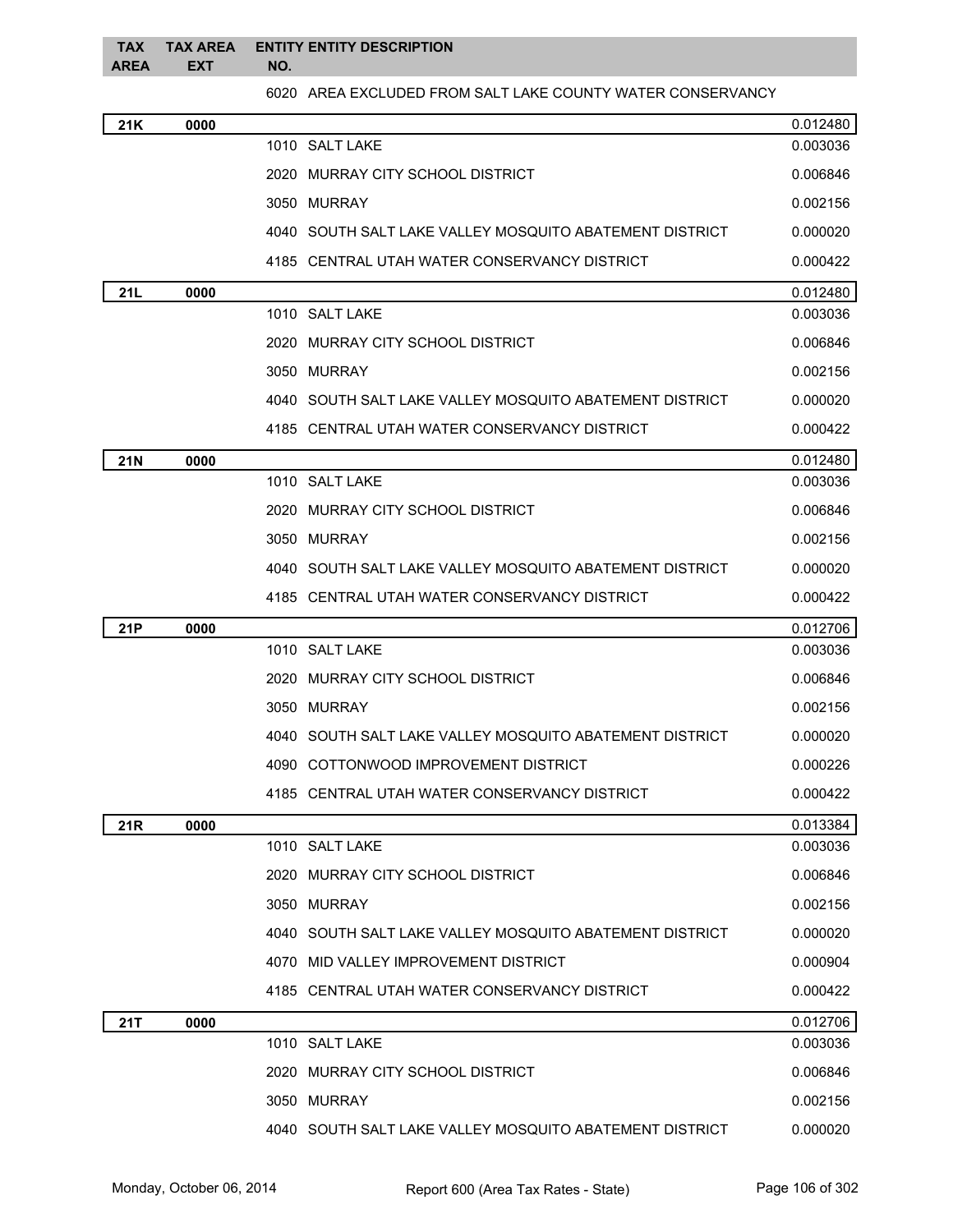| <b>TAX</b><br><b>AREA</b> | <b>TAX AREA</b><br><b>EXT</b> | NO. | <b>ENTITY ENTITY DESCRIPTION</b>                          |                 |
|---------------------------|-------------------------------|-----|-----------------------------------------------------------|-----------------|
|                           |                               |     | 4090 COTTONWOOD IMPROVEMENT DISTRICT                      | 0.000226        |
|                           |                               |     | 4185 CENTRAL UTAH WATER CONSERVANCY DISTRICT              | 0.000422        |
| <b>21U</b>                | 0000                          |     |                                                           | 0.012836        |
|                           |                               |     | 1010 SALT LAKE                                            | 0.003036        |
|                           |                               |     | 2020 MURRAY CITY SCHOOL DISTRICT                          | 0.006846        |
|                           |                               |     | 3050 MURRAY                                               | 0.002156        |
|                           |                               |     | 4040 SOUTH SALT LAKE VALLEY MOSQUITO ABATEMENT DISTRICT   | 0.000020        |
|                           |                               |     | 4060 MT OLYMPUS IMPROVEMENT DISTRICT                      | 0.000356        |
|                           |                               |     | 4185 CENTRAL UTAH WATER CONSERVANCY DISTRICT              | 0.000422        |
| 21V                       | 0000                          |     |                                                           | 0.012864        |
|                           |                               |     | 1010 SALT LAKE                                            | 0.003036        |
|                           |                               |     | 2030 GRANITE SCHOOL DISTRICT                              | 0.006831        |
|                           |                               |     | 3050 MURRAY                                               | 0.002156        |
|                           |                               |     | 4040 SOUTH SALT LAKE VALLEY MOSQUITO ABATEMENT DISTRICT   | 0.000020        |
|                           |                               |     | 4045 JORDAN VALLEY WATER CONSERVANCY DISTRICTXXX          | 0.000399        |
|                           |                               |     | 4185 CENTRAL UTAH WATER CONSERVANCY DISTRICT              | 0.000422        |
| <b>21W</b>                | 0000                          |     |                                                           | 0.013220        |
|                           |                               |     | 1010 SALT LAKE                                            | 0.003036        |
|                           |                               |     | 2030 GRANITE SCHOOL DISTRICT                              | 0.006831        |
|                           |                               |     | 3050 MURRAY                                               | 0.002156        |
|                           |                               |     | 4040 SOUTH SALT LAKE VALLEY MOSQUITO ABATEMENT DISTRICT   | 0.000020        |
|                           |                               |     | 4045 JORDAN VALLEY WATER CONSERVANCY DISTRICTXXX          | 0.000399        |
|                           |                               |     | 4060 MT OLYMPUS IMPROVEMENT DISTRICT                      | 0.000356        |
|                           |                               |     | 4185 CENTRAL UTAH WATER CONSERVANCY DISTRICT              | 0.000422        |
| 21X                       | 0000                          |     |                                                           | 0.012733        |
|                           |                               |     | 1010 SALT LAKE                                            | 0.003036        |
|                           |                               |     | 2040 JORDAN SCHOOL DISTRICT                               | 0.006700        |
|                           |                               |     | 3050 MURRAY                                               | 0.002156        |
|                           |                               |     | 4040   SOUTH SALT LAKE VALLEY MOSQUITO ABATEMENT DISTRICT | 0.000020        |
|                           |                               |     | 4045 JORDAN VALLEY WATER CONSERVANCY DISTRICTXXX          | 0.000399        |
|                           |                               |     | 4185 CENTRAL UTAH WATER CONSERVANCY DISTRICT              | 0.000422        |
| 21Y                       | 0000                          |     |                                                           | 0.013090        |
|                           |                               |     | 1010 SALT LAKE                                            | 0.003036        |
|                           |                               |     | 2030 GRANITE SCHOOL DISTRICT                              | 0.006831        |
|                           |                               |     | 3050 MURRAY                                               | 0.002156        |
|                           |                               |     | 4040 SOUTH SALT LAKE VALLEY MOSQUITO ABATEMENT DISTRICT   | 0.000020        |
|                           |                               |     | 4045 JORDAN VALLEY WATER CONSERVANCY DISTRICTXXX          | 0.000399        |
|                           |                               |     | 4090 COTTONWOOD IMPROVEMENT DISTRICT                      | 0.000226        |
|                           |                               |     | 4185 CENTRAL UTAH WATER CONSERVANCY DISTRICT              | 0.000422        |
|                           | Monday, October 06, 2014      |     | Report 600 (Area Tax Rates - State)                       | Page 107 of 302 |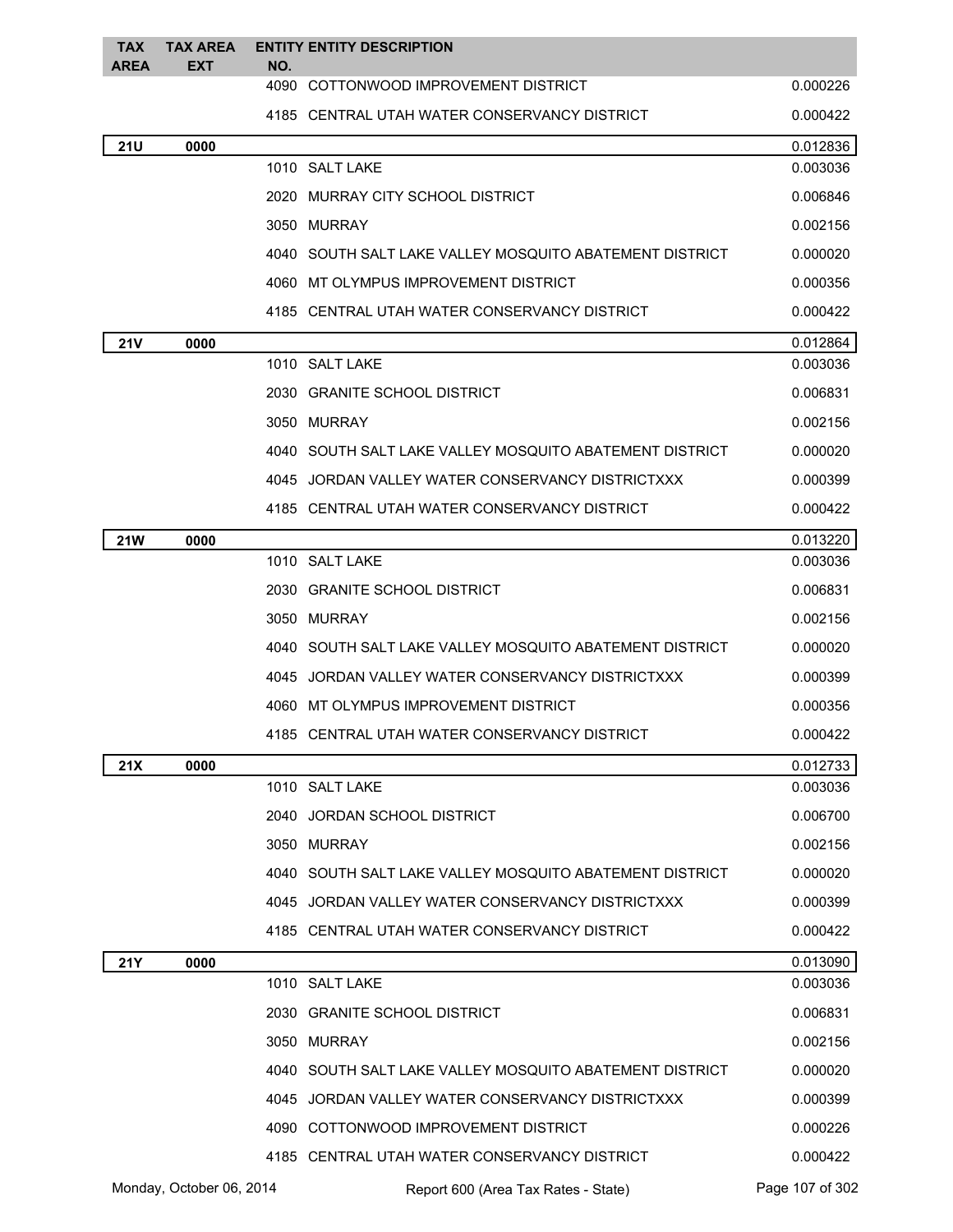| <b>TAX</b><br><b>AREA</b> | <b>TAX AREA</b><br><b>EXT</b> | <b>ENTITY ENTITY DESCRIPTION</b><br>NO.                   |          |
|---------------------------|-------------------------------|-----------------------------------------------------------|----------|
| 21Z                       | 0000                          |                                                           | 0.012691 |
|                           |                               | 1010 SALT LAKE                                            | 0.003036 |
|                           |                               | 2030 GRANITE SCHOOL DISTRICT                              | 0.006831 |
|                           |                               | 3050 MURRAY                                               | 0.002156 |
|                           |                               | 4040 SOUTH SALT LAKE VALLEY MOSOUITO ABATEMENT DISTRICT   | 0.000020 |
|                           |                               | 4090 COTTONWOOD IMPROVEMENT DISTRICT                      | 0.000226 |
|                           |                               | 4185 CENTRAL UTAH WATER CONSERVANCY DISTRICT              | 0.000422 |
| <b>22C</b>                | 0000                          |                                                           | 0.015343 |
|                           |                               | 1010 SALT LAKE                                            | 0.003036 |
|                           |                               | 2030 GRANITE SCHOOL DISTRICT                              | 0.006831 |
|                           |                               | 4040   SOUTH SALT LAKE VALLEY MOSQUITO ABATEMENT DISTRICT | 0.000020 |
|                           |                               | 4185 CENTRAL UTAH WATER CONSERVANCY DISTRICT              | 0.000422 |
|                           |                               | 4210 WASATCH WASTE AND RECYCLING DISTRICT                 |          |
|                           |                               | 4220 SALT LAKE COUNTY MUNICIPAL-TYPE SERVICES             | 0.000077 |
|                           |                               | 4320 UNIFIED FIRE SERVICE                                 | 0.002097 |
|                           |                               | 4340 SALT LAKE VALLEY LAW ENFORCEMENT SERVICE AREA        | 0.002145 |
|                           |                               | 6030 SALT LAKE COUNTY LIBRARY                             | 0.000715 |
| 23A                       | 0000                          |                                                           | 0.016496 |
|                           |                               | 1010 SALT LAKE                                            | 0.003036 |
|                           |                               | 2030 GRANITE SCHOOL DISTRICT                              | 0.006831 |
|                           |                               | 3120 WEST VALLEY CITY                                     | 0.004381 |
|                           |                               | 4040 SOUTH SALT LAKE VALLEY MOSQUITO ABATEMENT DISTRICT   | 0.000020 |
|                           |                               | 4045 JORDAN VALLEY WATER CONSERVANCY DISTRICTXXX          | 0.000399 |
|                           |                               | 4050 GRANGER - HUNTER IMPROVEMENT DISTRICT                | 0.000692 |
|                           |                               | 4185 CENTRAL UTAH WATER CONSERVANCY DISTRICT              | 0.000422 |
|                           |                               | 6030 SALT LAKE COUNTY LIBRARY                             | 0.000715 |
| 23B                       | 0000                          |                                                           | 0.016496 |
|                           |                               | 1010 SALT LAKE                                            | 0.003036 |
|                           |                               | 2030 GRANITE SCHOOL DISTRICT                              | 0.006831 |
|                           |                               | 3120 WEST VALLEY CITY                                     | 0.004381 |
|                           |                               | 4040 SOUTH SALT LAKE VALLEY MOSOUITO ABATEMENT DISTRICT   | 0.000020 |
|                           |                               | 4045 JORDAN VALLEY WATER CONSERVANCY DISTRICTXXX          | 0.000399 |
|                           |                               | 4050 GRANGER - HUNTER IMPROVEMENT DISTRICT                | 0.000692 |
|                           |                               | 4185 CENTRAL UTAH WATER CONSERVANCY DISTRICT              | 0.000422 |
|                           |                               | 6030 SALT LAKE COUNTY LIBRARY                             | 0.000715 |
| 23C                       | 0000                          |                                                           | 0.016496 |
|                           |                               | 1010 SALT LAKE                                            | 0.003036 |
|                           |                               | 2030 GRANITE SCHOOL DISTRICT                              | 0.006831 |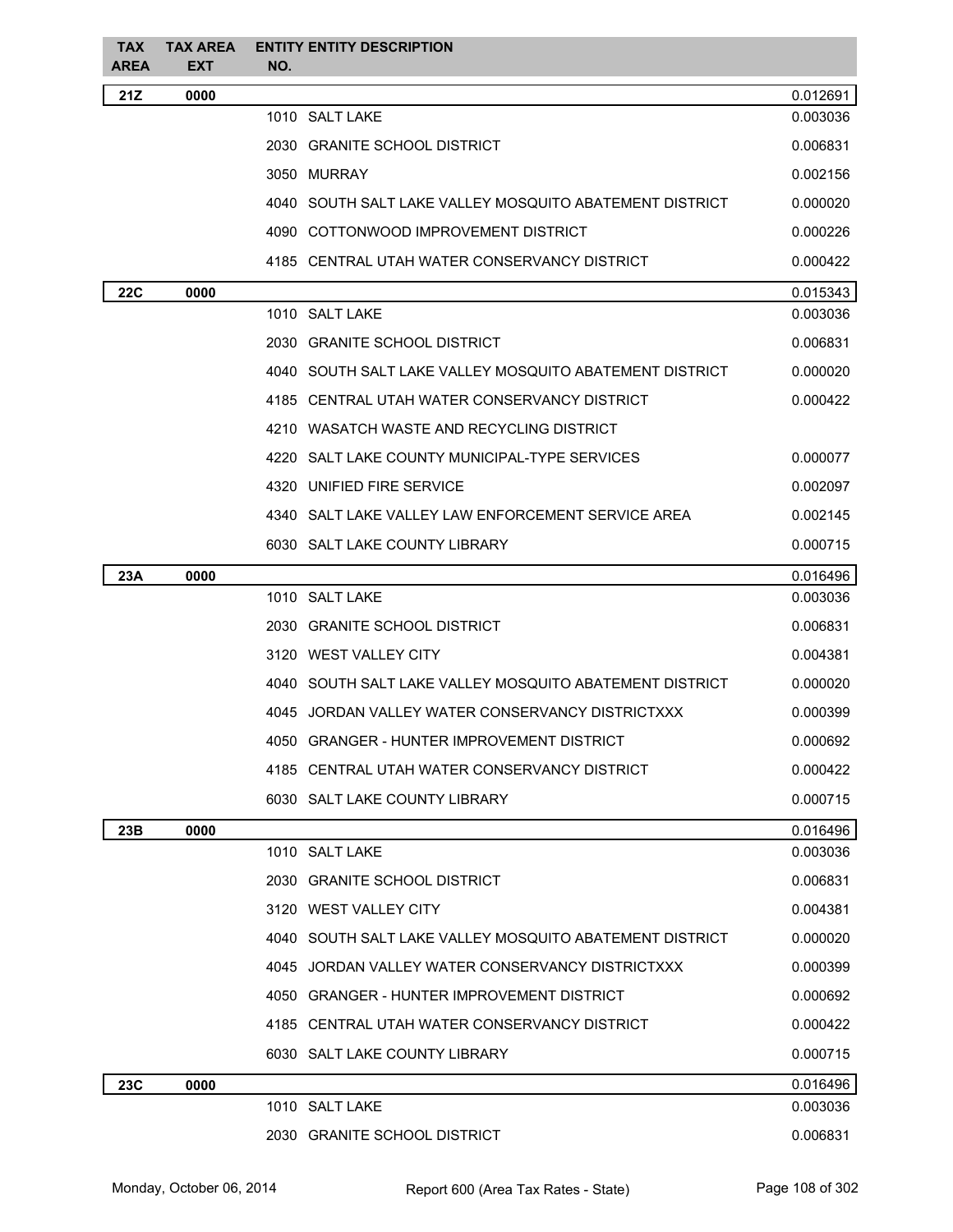| <b>TAX</b><br><b>AREA</b> | <b>TAX AREA</b><br><b>EXT</b> | <b>ENTITY ENTITY DESCRIPTION</b><br>NO. |                                                           |          |
|---------------------------|-------------------------------|-----------------------------------------|-----------------------------------------------------------|----------|
|                           |                               | 3120 WEST VALLEY CITY                   |                                                           | 0.004381 |
|                           |                               |                                         | 4040 SOUTH SALT LAKE VALLEY MOSQUITO ABATEMENT DISTRICT   | 0.000020 |
|                           |                               |                                         | 4045 JORDAN VALLEY WATER CONSERVANCY DISTRICTXXX          | 0.000399 |
|                           |                               |                                         | 4050 GRANGER - HUNTER IMPROVEMENT DISTRICT                | 0.000692 |
|                           |                               |                                         | 4185 CENTRAL UTAH WATER CONSERVANCY DISTRICT              | 0.000422 |
|                           |                               | 6030 SALT LAKE COUNTY LIBRARY           |                                                           | 0.000715 |
| 23D                       | 0000                          |                                         |                                                           | 0.016496 |
|                           |                               | 1010 SALT LAKE                          |                                                           | 0.003036 |
|                           |                               | 2030 GRANITE SCHOOL DISTRICT            |                                                           | 0.006831 |
|                           |                               | 3120 WEST VALLEY CITY                   |                                                           | 0.004381 |
|                           |                               |                                         | 4040   SOUTH SALT LAKE VALLEY MOSQUITO ABATEMENT DISTRICT | 0.000020 |
|                           |                               |                                         | 4045   JORDAN VALLEY WATER CONSERVANCY DISTRICTXXX        | 0.000399 |
|                           |                               |                                         | 4050   GRANGER - HUNTER IMPROVEMENT DISTRICT              | 0.000692 |
|                           |                               |                                         | 4185 CENTRAL UTAH WATER CONSERVANCY DISTRICT              | 0.000422 |
|                           |                               | 6030 SALT LAKE COUNTY LIBRARY           |                                                           | 0.000715 |
| 23E                       | 0000                          |                                         |                                                           | 0.016496 |
|                           |                               | 1010 SALT LAKE                          |                                                           | 0.003036 |
|                           |                               | 2030 GRANITE SCHOOL DISTRICT            |                                                           | 0.006831 |
|                           |                               | 3120 WEST VALLEY CITY                   |                                                           | 0.004381 |
|                           |                               |                                         | 4040 SOUTH SALT LAKE VALLEY MOSQUITO ABATEMENT DISTRICT   | 0.000020 |
|                           |                               | 4045                                    | JORDAN VALLEY WATER CONSERVANCY DISTRICTXXX               | 0.000399 |
|                           |                               |                                         | 4050 GRANGER - HUNTER IMPROVEMENT DISTRICT                | 0.000692 |
|                           |                               |                                         | 4185 CENTRAL UTAH WATER CONSERVANCY DISTRICT              | 0.000422 |
|                           |                               | 6030 SALT LAKE COUNTY LIBRARY           |                                                           | 0.000715 |
| 24A                       | 0000                          |                                         |                                                           | 0.013955 |
|                           |                               | 1010 SALT LAKE                          |                                                           | 0.003036 |
|                           |                               | 2030 GRANITE SCHOOL DISTRICT            |                                                           | 0.006831 |
|                           |                               | 3110 WEST JORDAN CITY                   |                                                           | 0.002368 |
|                           |                               |                                         | 4040 SOUTH SALT LAKE VALLEY MOSQUITO ABATEMENT DISTRICT   | 0.000020 |
|                           |                               |                                         | 4045 JORDAN VALLEY WATER CONSERVANCY DISTRICTXXX          | 0.000399 |
|                           |                               |                                         | 4110 TAYLORSVILLE-BENNION IMPROVEMENT DISTRICT            | 0.000164 |
|                           |                               |                                         | 4185 CENTRAL UTAH WATER CONSERVANCY DISTRICT              | 0.000422 |
|                           |                               | 6030 SALT LAKE COUNTY LIBRARY           |                                                           | 0.000715 |
| 24E                       | 0000                          |                                         |                                                           | 0.015968 |
|                           |                               | 1010 SALT LAKE                          |                                                           | 0.003036 |
|                           |                               | 2030 GRANITE SCHOOL DISTRICT            |                                                           | 0.006831 |
|                           |                               | 3120 WEST VALLEY CITY                   |                                                           | 0.004381 |
|                           |                               |                                         | 4040 SOUTH SALT LAKE VALLEY MOSQUITO ABATEMENT DISTRICT   | 0.000020 |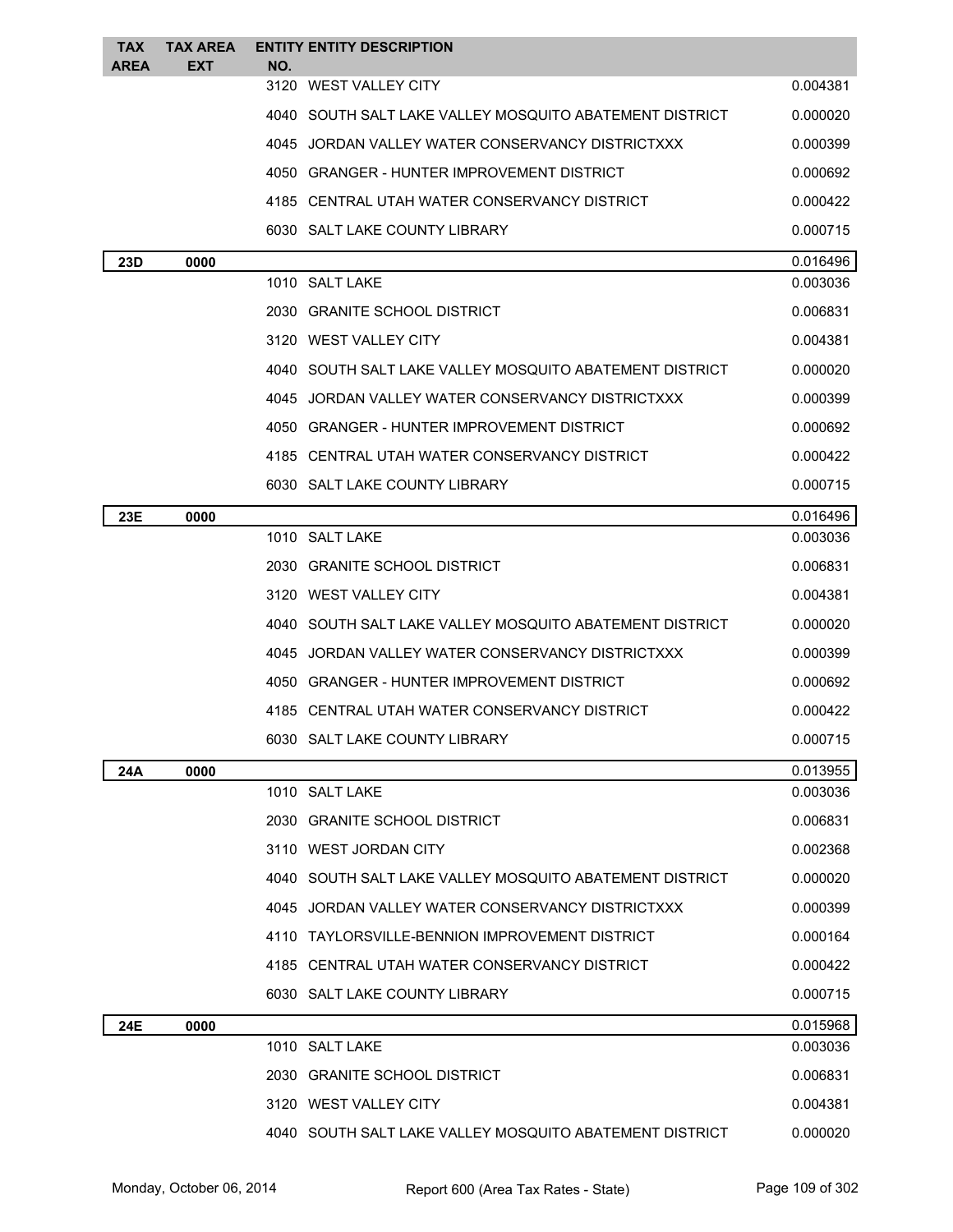| <b>TAX</b>  | <b>TAX AREA</b> |             | <b>ENTITY ENTITY DESCRIPTION</b>                             |          |
|-------------|-----------------|-------------|--------------------------------------------------------------|----------|
| <b>AREA</b> | <b>EXT</b>      | NO.<br>4045 | JORDAN VALLEY WATER CONSERVANCY DISTRICTXXX                  | 0.000399 |
|             |                 |             | 4110 TAYLORSVILLE-BENNION IMPROVEMENT DISTRICT               | 0.000164 |
|             |                 |             | 4185 CENTRAL UTAH WATER CONSERVANCY DISTRICT                 | 0.000422 |
|             |                 |             | 6030 SALT LAKE COUNTY LIBRARY                                | 0.000715 |
|             |                 |             |                                                              | 0.017810 |
| <b>241</b>  | 0000            |             | 1010 SALT LAKE                                               | 0.003036 |
|             |                 |             | 2030 GRANITE SCHOOL DISTRICT                                 | 0.006831 |
|             |                 |             | 3120 WEST VALLEY CITY                                        | 0.004381 |
|             |                 |             | 4040 SOUTH SALT LAKE VALLEY MOSQUITO ABATEMENT DISTRICT      | 0.000020 |
|             |                 |             | 4045 JORDAN VALLEY WATER CONSERVANCY DISTRICTXXX             | 0.000399 |
|             |                 |             | 4120 KEARNS IMPROVEMENT DISTRICT                             | 0.000782 |
|             |                 |             | 4180 OQUIRRH RECREATION AND PARKS DISTRICT                   | 0.001224 |
|             |                 |             | 4185 CENTRAL UTAH WATER CONSERVANCY DISTRICT                 | 0.000422 |
|             |                 |             | 6030 SALT LAKE COUNTY LIBRARY                                | 0.000715 |
| 24J         | 0000            |             |                                                              | 0.013791 |
|             |                 |             | 1010 SALT LAKE                                               | 0.003036 |
|             |                 |             | 2030 GRANITE SCHOOL DISTRICT                                 | 0.006831 |
|             |                 |             | 3110 WEST JORDAN CITY                                        | 0.002368 |
|             |                 |             | 4040 SOUTH SALT LAKE VALLEY MOSQUITO ABATEMENT DISTRICT      | 0.000020 |
|             |                 |             | 4045 JORDAN VALLEY WATER CONSERVANCY DISTRICTXXX             | 0.000399 |
|             |                 |             | 4185 CENTRAL UTAH WATER CONSERVANCY DISTRICT                 | 0.000422 |
|             |                 |             | 6025 AREA EXCLUDED FROM TAYLORSVILLE-BENNION IMPROVEMENT DIS |          |
|             |                 |             | 6030 SALT LAKE COUNTY LIBRARY                                | 0.000715 |
| 24K         | 0000            |             |                                                              | 0.016496 |
|             |                 |             | 1010 SALT LAKE                                               | 0.003036 |
|             |                 |             | 2030 GRANITE SCHOOL DISTRICT                                 | 0.006831 |
|             |                 |             | 3120 WEST VALLEY CITY                                        | 0.004381 |
|             |                 |             | 4040 SOUTH SALT LAKE VALLEY MOSQUITO ABATEMENT DISTRICT      | 0.000020 |
|             |                 |             | 4045 JORDAN VALLEY WATER CONSERVANCY DISTRICTXXX             | 0.000399 |
|             |                 |             | 4050 GRANGER - HUNTER IMPROVEMENT DISTRICT                   | 0.000692 |
|             |                 |             | 4185 CENTRAL UTAH WATER CONSERVANCY DISTRICT                 | 0.000422 |
|             |                 |             | 6030 SALT LAKE COUNTY LIBRARY                                | 0.000715 |
| 24L         | 0000            |             |                                                              | 0.016496 |
|             |                 |             | 1010 SALT LAKE                                               | 0.003036 |
|             |                 |             | 2030 GRANITE SCHOOL DISTRICT                                 | 0.006831 |
|             |                 |             | 3120 WEST VALLEY CITY                                        | 0.004381 |
|             |                 |             | 4040 SOUTH SALT LAKE VALLEY MOSQUITO ABATEMENT DISTRICT      | 0.000020 |
|             |                 |             | 4045 JORDAN VALLEY WATER CONSERVANCY DISTRICTXXX             | 0.000399 |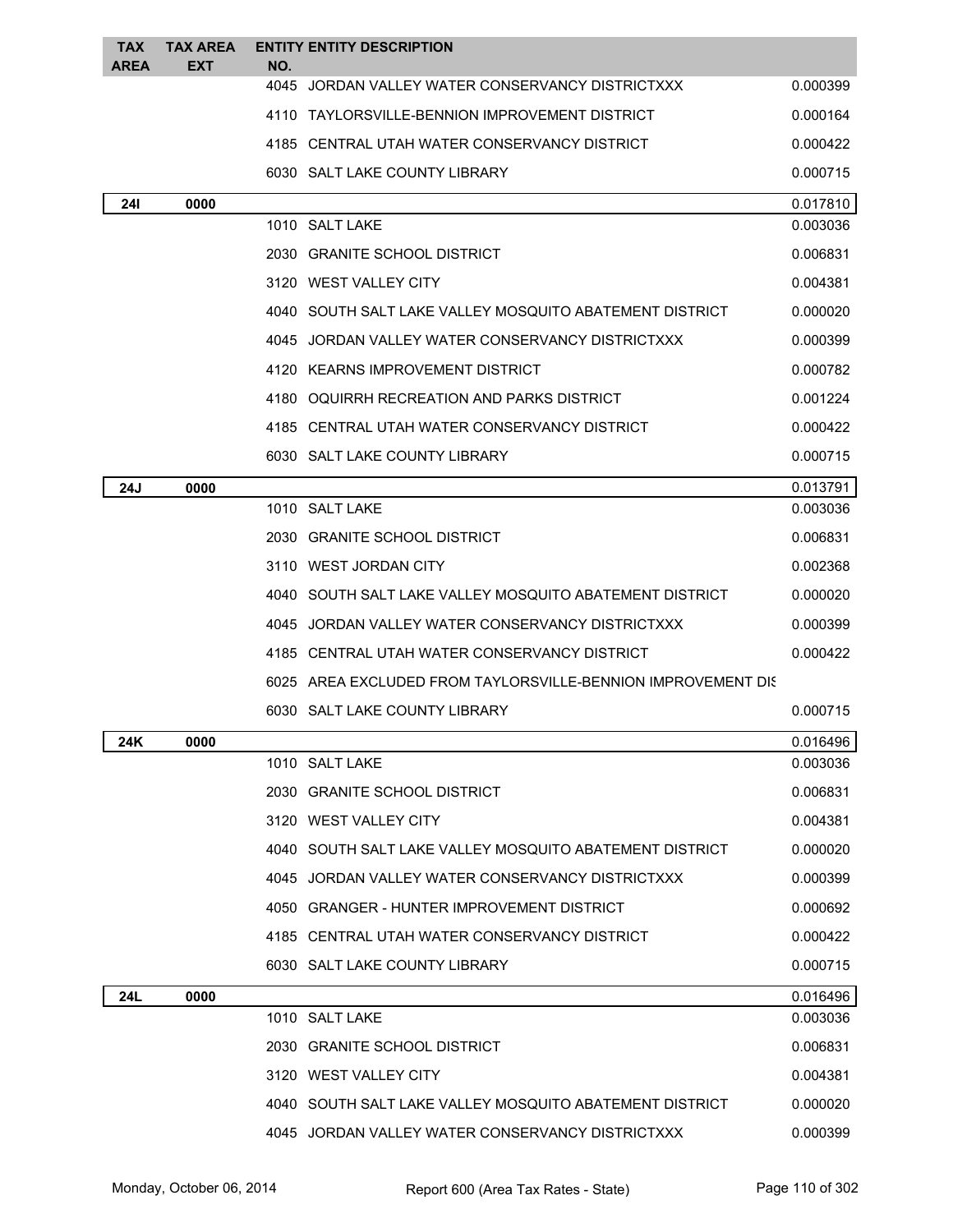| TAX<br><b>AREA</b> | <b>TAX AREA</b><br>EXT | <b>ENTITY ENTITY DESCRIPTION</b><br>NO.                   |          |
|--------------------|------------------------|-----------------------------------------------------------|----------|
|                    |                        | 4050 GRANGER - HUNTER IMPROVEMENT DISTRICT                | 0.000692 |
|                    |                        | 4185 CENTRAL UTAH WATER CONSERVANCY DISTRICT              | 0.000422 |
|                    |                        | 6030 SALT LAKE COUNTY LIBRARY                             | 0.000715 |
| 24M                | 0000                   |                                                           | 0.017130 |
|                    |                        | 1010 SALT LAKE                                            | 0.003036 |
|                    |                        | 2030 GRANITE SCHOOL DISTRICT                              | 0.006831 |
|                    |                        | 4040   SOUTH SALT LAKE VALLEY MOSQUITO ABATEMENT DISTRICT | 0.000020 |
|                    |                        | 4045 JORDAN VALLEY WATER CONSERVANCY DISTRICTXXX          | 0.000399 |
|                    |                        | 4110 TAYLORSVILLE-BENNION IMPROVEMENT DISTRICT            | 0.000164 |
|                    |                        | 4180 OQUIRRH RECREATION AND PARKS DISTRICT                | 0.001224 |
|                    |                        | 4185 CENTRAL UTAH WATER CONSERVANCY DISTRICT              | 0.000422 |
|                    |                        | 4210 WASATCH WASTE AND RECYCLING DISTRICT                 |          |
|                    |                        | 4220 SALT LAKE COUNTY MUNICIPAL-TYPE SERVICES             | 0.000077 |
|                    |                        | 4320 UNIFIED FIRE SERVICE                                 | 0.002097 |
|                    |                        | 4340 SALT LAKE VALLEY LAW ENFORCEMENT SERVICE AREA        | 0.002145 |
|                    |                        | 6030 SALT LAKE COUNTY LIBRARY                             | 0.000715 |
| 24N                | 0000                   |                                                           | 0.015797 |
|                    |                        | 1010 SALT LAKE                                            | 0.003036 |
|                    |                        | 2030 GRANITE SCHOOL DISTRICT                              | 0.006831 |
|                    |                        | 3110 WEST JORDAN CITY                                     | 0.002368 |
|                    |                        | 4040 SOUTH SALT LAKE VALLEY MOSQUITO ABATEMENT DISTRICT   | 0.000020 |
|                    |                        | 4045 JORDAN VALLEY WATER CONSERVANCY DISTRICTXXX          | 0.000399 |
|                    |                        | 4120 KEARNS IMPROVEMENT DISTRICT                          | 0.000782 |
|                    |                        | 4180 OQUIRRH RECREATION AND PARKS DISTRICT                | 0.001224 |
|                    |                        | 4185 CENTRAL UTAH WATER CONSERVANCY DISTRICT              | 0.000422 |
|                    |                        | 6030 SALT LAKE COUNTY LIBRARY                             | 0.000715 |
| 24P                | 0000                   |                                                           | 0.015179 |
|                    |                        | 1010 SALT LAKE                                            | 0.003036 |
|                    |                        | 2030 GRANITE SCHOOL DISTRICT                              | 0.006831 |
|                    |                        | 3110 WEST JORDAN CITY                                     | 0.002368 |
|                    |                        | 4040 SOUTH SALT LAKE VALLEY MOSQUITO ABATEMENT DISTRICT   | 0.000020 |
|                    |                        | 4045 JORDAN VALLEY WATER CONSERVANCY DISTRICTXXX          | 0.000399 |
|                    |                        | 4110 TAYLORSVILLE-BENNION IMPROVEMENT DISTRICT            | 0.000164 |
|                    |                        | 4180 OQUIRRH RECREATION AND PARKS DISTRICT                | 0.001224 |
|                    |                        | 4185 CENTRAL UTAH WATER CONSERVANCY DISTRICT              | 0.000422 |
|                    |                        | 6030 SALT LAKE COUNTY LIBRARY                             | 0.000715 |
| 24Q                | 0000                   |                                                           | 0.015830 |
|                    |                        | 1010 SALT LAKE                                            | 0.003036 |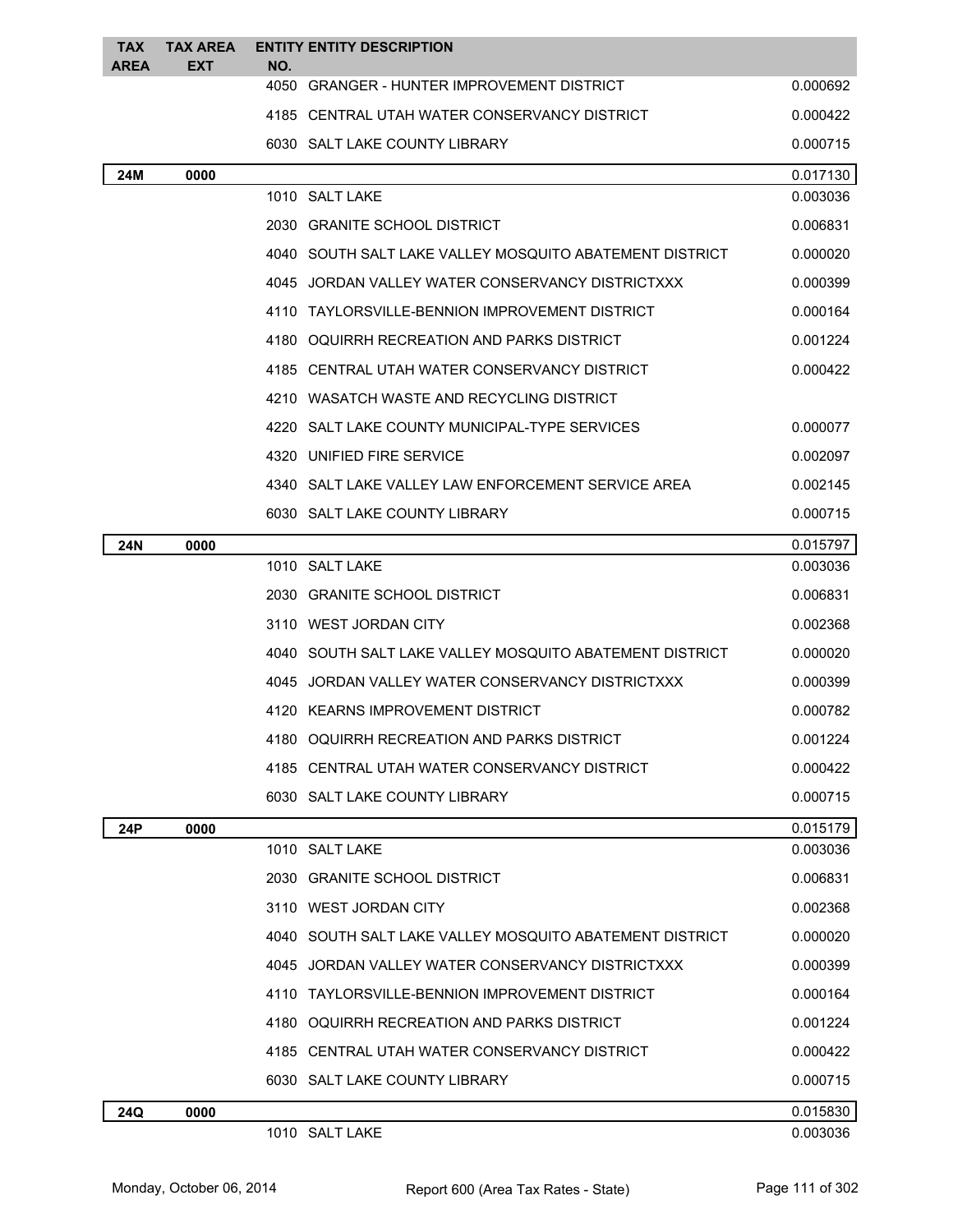| <b>TAX</b><br>AREA | <b>TAX AREA</b><br><b>EXT</b> | <b>ENTITY ENTITY DESCRIPTION</b><br>NO.                 |          |
|--------------------|-------------------------------|---------------------------------------------------------|----------|
|                    |                               | 2030<br><b>GRANITE SCHOOL DISTRICT</b>                  | 0.006831 |
|                    |                               | 3110 WEST JORDAN CITY                                   | 0.002368 |
|                    |                               | 4030 MAGNA MOSQUITO ABATEMENT DISTRICT                  | 0.000053 |
|                    |                               | 4045 JORDAN VALLEY WATER CONSERVANCY DISTRICTXXX        | 0.000399 |
|                    |                               | 4120 KEARNS IMPROVEMENT DISTRICT                        | 0.000782 |
|                    |                               | 4180 OQUIRRH RECREATION AND PARKS DISTRICT              | 0.001224 |
|                    |                               | 4185 CENTRAL UTAH WATER CONSERVANCY DISTRICT            | 0.000422 |
|                    |                               | 6030 SALT LAKE COUNTY LIBRARY                           | 0.000715 |
| 24R                | 0000                          |                                                         | 0.016496 |
|                    |                               | 1010 SALT LAKE                                          | 0.003036 |
|                    |                               | 2030 GRANITE SCHOOL DISTRICT                            | 0.006831 |
|                    |                               | 3120 WEST VALLEY CITY                                   | 0.004381 |
|                    |                               | 4040 SOUTH SALT LAKE VALLEY MOSQUITO ABATEMENT DISTRICT | 0.000020 |
|                    |                               | 4045 JORDAN VALLEY WATER CONSERVANCY DISTRICTXXX        | 0.000399 |
|                    |                               | 4050 GRANGER - HUNTER IMPROVEMENT DISTRICT              | 0.000692 |
|                    |                               | 4185 CENTRAL UTAH WATER CONSERVANCY DISTRICT            | 0.000422 |
|                    |                               | 6030 SALT LAKE COUNTY LIBRARY                           | 0.000715 |
| 24S                | 0000                          |                                                         | 0.013791 |
|                    |                               | 1010 SALT LAKE                                          | 0.003036 |
|                    |                               | 2030 GRANITE SCHOOL DISTRICT                            | 0.006831 |
|                    |                               | 3110 WEST JORDAN CITY                                   | 0.002368 |
|                    |                               | 4040 SOUTH SALT LAKE VALLEY MOSQUITO ABATEMENT DISTRICT | 0.000020 |
|                    |                               | 4045 JORDAN VALLEY WATER CONSERVANCY DISTRICTXXX        | 0.000399 |
|                    |                               | 4185 CENTRAL UTAH WATER CONSERVANCY DISTRICT            | 0.000422 |
|                    |                               | 6030 SALT LAKE COUNTY LIBRARY                           | 0.000715 |
| 24T                | 0000                          |                                                         | 0.016496 |
|                    |                               | 1010 SALT LAKE                                          | 0.003036 |
|                    |                               | 2030 GRANITE SCHOOL DISTRICT                            | 0.006831 |
|                    |                               | 3120 WEST VALLEY CITY                                   | 0.004381 |
|                    |                               | 4040 SOUTH SALT LAKE VALLEY MOSQUITO ABATEMENT DISTRICT | 0.000020 |
|                    |                               | 4045 JORDAN VALLEY WATER CONSERVANCY DISTRICTXXX        | 0.000399 |
|                    |                               | 4050 GRANGER - HUNTER IMPROVEMENT DISTRICT              | 0.000692 |
|                    |                               | 4185 CENTRAL UTAH WATER CONSERVANCY DISTRICT            | 0.000422 |
|                    |                               | 6030 SALT LAKE COUNTY LIBRARY                           | 0.000715 |
| 25B                | 0000                          |                                                         | 0.017781 |
|                    |                               | 1010 SALT LAKE                                          | 0.003036 |
|                    |                               | 2030 GRANITE SCHOOL DISTRICT                            | 0.006831 |
|                    |                               | 4030 MAGNA MOSQUITO ABATEMENT DISTRICT                  | 0.000053 |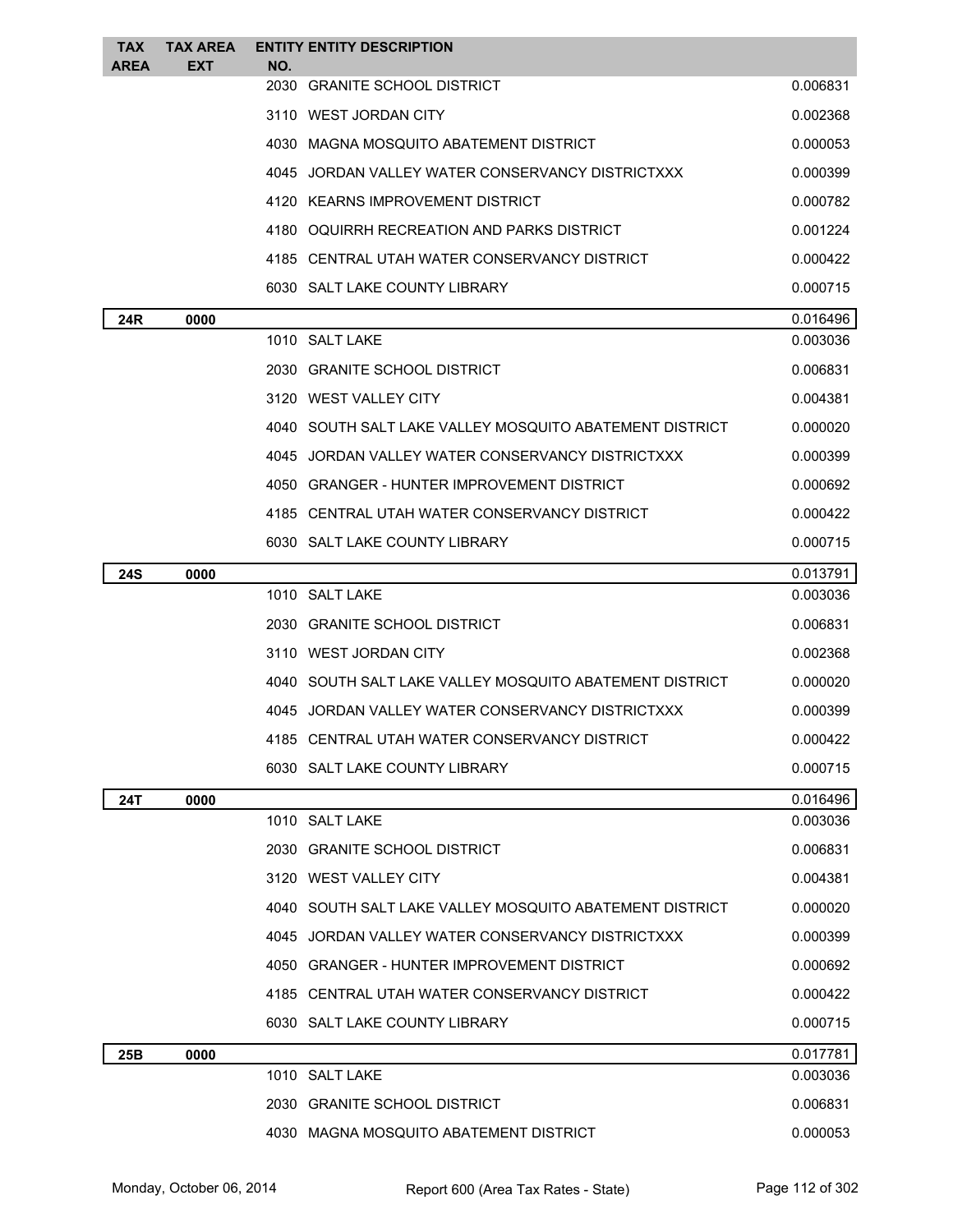| <b>TAX</b><br><b>AREA</b> | <b>TAX AREA</b><br><b>EXT</b> | <b>ENTITY ENTITY DESCRIPTION</b><br>NO.             |          |
|---------------------------|-------------------------------|-----------------------------------------------------|----------|
|                           |                               | JORDAN VALLEY WATER CONSERVANCY DISTRICTXXX<br>4045 | 0.000399 |
|                           |                               | 4120 KEARNS IMPROVEMENT DISTRICT                    | 0.000782 |
|                           |                               | 4180 OQUIRRH RECREATION AND PARKS DISTRICT          | 0.001224 |
|                           |                               | 4185 CENTRAL UTAH WATER CONSERVANCY DISTRICT        | 0.000422 |
|                           |                               | 4210 WASATCH WASTE AND RECYCLING DISTRICT           |          |
|                           |                               | 4220 SALT LAKE COUNTY MUNICIPAL-TYPE SERVICES       | 0.000077 |
|                           |                               | 4320 UNIFIED FIRE SERVICE                           | 0.002097 |
|                           |                               | 4340 SALT LAKE VALLEY LAW ENFORCEMENT SERVICE AREA  | 0.002145 |
|                           |                               | 6030 SALT LAKE COUNTY LIBRARY                       | 0.000715 |
| <b>25C</b>                | 0000                          |                                                     | 0.016557 |
|                           |                               | 1010 SALT LAKE                                      | 0.003036 |
|                           |                               | 2030 GRANITE SCHOOL DISTRICT                        | 0.006831 |
|                           |                               | 4030 MAGNA MOSQUITO ABATEMENT DISTRICT              | 0.000053 |
|                           |                               | 4045 JORDAN VALLEY WATER CONSERVANCY DISTRICTXXX    | 0.000399 |
|                           |                               | 4120 KEARNS IMPROVEMENT DISTRICT                    | 0.000782 |
|                           |                               | 4185 CENTRAL UTAH WATER CONSERVANCY DISTRICT        | 0.000422 |
|                           |                               | 4210 WASATCH WASTE AND RECYCLING DISTRICT           |          |
|                           |                               | 4220 SALT LAKE COUNTY MUNICIPAL-TYPE SERVICES       | 0.000077 |
|                           |                               | 4320 UNIFIED FIRE SERVICE                           | 0.002097 |
|                           |                               | 4340 SALT LAKE VALLEY LAW ENFORCEMENT SERVICE AREA  | 0.002145 |
|                           |                               | 6030 SALT LAKE COUNTY LIBRARY                       | 0.000715 |
| 26A                       | 0000                          |                                                     | 0.018536 |
|                           |                               | 1010 SALT LAKE                                      | 0.003036 |
|                           |                               | 2030 GRANITE SCHOOL DISTRICT                        | 0.006831 |
|                           |                               | 4030 MAGNA MOSQUITO ABATEMENT DISTRICT              | 0.000053 |
|                           |                               | 4045 JORDAN VALLEY WATER CONSERVANCY DISTRICTXXX    | 0.000399 |
|                           |                               | 4080 MAGNA WATER DISTRICT                           | 0.002761 |
|                           |                               | 4185 CENTRAL UTAH WATER CONSERVANCY DISTRICT        | 0.000422 |
|                           |                               | 4210 WASATCH WASTE AND RECYCLING DISTRICT           |          |
|                           |                               | 4220 SALT LAKE COUNTY MUNICIPAL-TYPE SERVICES       | 0.000077 |
|                           |                               | 4320 UNIFIED FIRE SERVICE                           | 0.002097 |
|                           |                               | 4340 SALT LAKE VALLEY LAW ENFORCEMENT SERVICE AREA  | 0.002145 |
|                           |                               | 6030 SALT LAKE COUNTY LIBRARY                       | 0.000715 |
| <b>26C</b>                | 0000                          |                                                     | 0.018536 |
|                           |                               | 1010 SALT LAKE                                      | 0.003036 |
|                           |                               | 2030 GRANITE SCHOOL DISTRICT                        | 0.006831 |
|                           |                               | 4030 MAGNA MOSQUITO ABATEMENT DISTRICT              | 0.000053 |
|                           |                               | 4045 JORDAN VALLEY WATER CONSERVANCY DISTRICTXXX    | 0.000399 |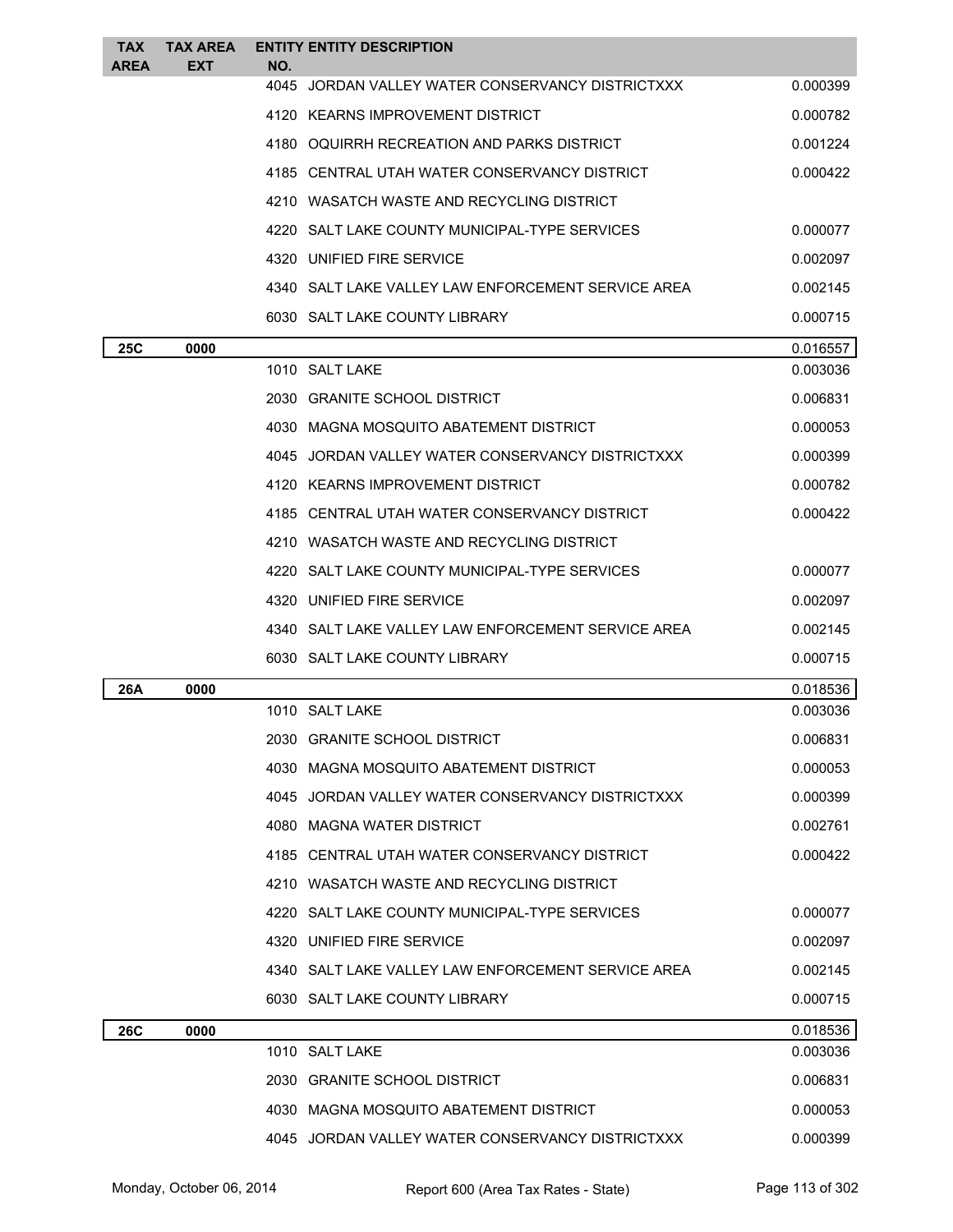| <b>TAX</b><br><b>AREA</b> | <b>TAX AREA</b><br>EXT | <b>ENTITY ENTITY DESCRIPTION</b><br>NO.              |          |
|---------------------------|------------------------|------------------------------------------------------|----------|
|                           |                        | 4080<br>MAGNA WATER DISTRICT                         | 0.002761 |
|                           |                        | 4185 CENTRAL UTAH WATER CONSERVANCY DISTRICT         | 0.000422 |
|                           |                        | 4210 WASATCH WASTE AND RECYCLING DISTRICT            |          |
|                           |                        | 4220 SALT LAKE COUNTY MUNICIPAL-TYPE SERVICES        | 0.000077 |
|                           |                        | 4320 UNIFIED FIRE SERVICE                            | 0.002097 |
|                           |                        | 4340   SALT LAKE VALLEY LAW ENFORCEMENT SERVICE AREA | 0.002145 |
|                           |                        | 6030 SALT LAKE COUNTY LIBRARY                        | 0.000715 |
| 26D                       | 0000                   |                                                      | 0.018536 |
|                           |                        | 1010 SALT LAKE                                       | 0.003036 |
|                           |                        | 2030 GRANITE SCHOOL DISTRICT                         | 0.006831 |
|                           |                        | 4030 MAGNA MOSQUITO ABATEMENT DISTRICT               | 0.000053 |
|                           |                        | 4045 JORDAN VALLEY WATER CONSERVANCY DISTRICTXXX     | 0.000399 |
|                           |                        | 4080 MAGNA WATER DISTRICT                            | 0.002761 |
|                           |                        | 4185 CENTRAL UTAH WATER CONSERVANCY DISTRICT         | 0.000422 |
|                           |                        | 4210 WASATCH WASTE AND RECYCLING DISTRICT            |          |
|                           |                        | 4220 SALT LAKE COUNTY MUNICIPAL-TYPE SERVICES        | 0.000077 |
|                           |                        | 4320 UNIFIED FIRE SERVICE                            | 0.002097 |
|                           |                        | 4340   SALT LAKE VALLEY LAW ENFORCEMENT SERVICE AREA | 0.002145 |
|                           |                        | 6030 SALT LAKE COUNTY LIBRARY                        | 0.000715 |
| 27A                       | 0000                   |                                                      | 0.016158 |
|                           |                        | 1010 SALT LAKE                                       | 0.003036 |
|                           |                        | 2030 GRANITE SCHOOL DISTRICT                         | 0.006831 |
|                           |                        | 4030 MAGNA MOSQUITO ABATEMENT DISTRICT               | 0.000053 |
|                           |                        | 4120 KEARNS IMPROVEMENT DISTRICT                     | 0.000782 |
|                           |                        | 4185 CENTRAL UTAH WATER CONSERVANCY DISTRICT         | 0.000422 |
|                           |                        | 4210 WASATCH WASTE AND RECYCLING DISTRICT            |          |
|                           |                        | 4220 SALT LAKE COUNTY MUNICIPAL-TYPE SERVICES        | 0.000077 |
|                           |                        | 4320 UNIFIED FIRE SERVICE                            | 0.002097 |
|                           |                        | 4340 SALT LAKE VALLEY LAW ENFORCEMENT SERVICE AREA   | 0.002145 |
|                           |                        | 6030 SALT LAKE COUNTY LIBRARY                        | 0.000715 |
| 29A                       | 0000                   |                                                      | 0.015837 |
|                           |                        | 1010 SALT LAKE                                       | 0.003036 |
|                           |                        | 2030 GRANITE SCHOOL DISTRICT                         | 0.006831 |
|                           |                        | 3120 WEST VALLEY CITY                                | 0.004381 |
|                           |                        | 4030 MAGNA MOSQUITO ABATEMENT DISTRICT               | 0.000053 |
|                           |                        | 4045 JORDAN VALLEY WATER CONSERVANCY DISTRICTXXX     | 0.000399 |
|                           |                        | 4185 CENTRAL UTAH WATER CONSERVANCY DISTRICT         | 0.000422 |
|                           |                        | 6030 SALT LAKE COUNTY LIBRARY                        | 0.000715 |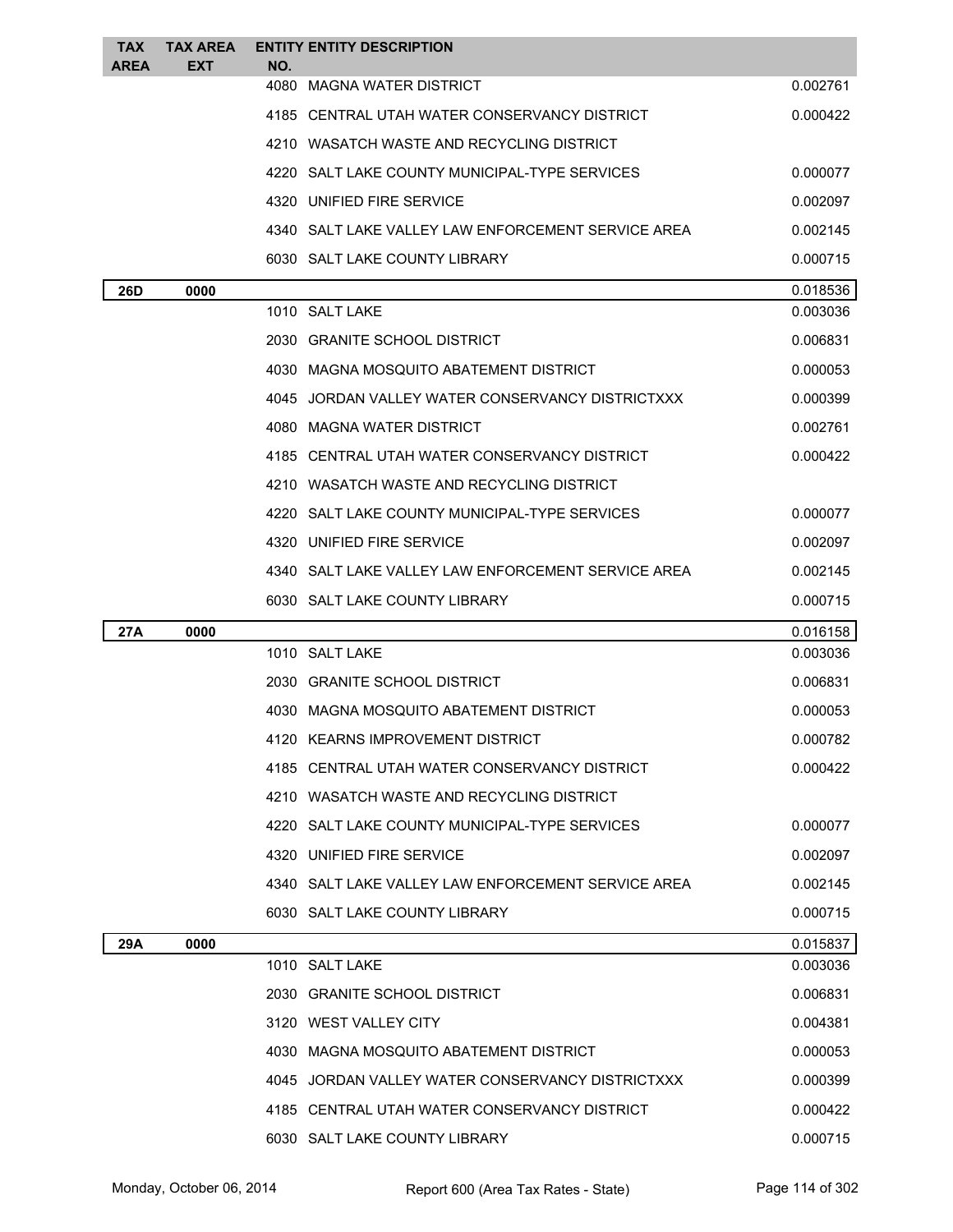| TAX.<br><b>AREA</b> | <b>TAX AREA</b><br><b>EXT</b> | NO. | <b>ENTITY ENTITY DESCRIPTION</b>                          |                 |
|---------------------|-------------------------------|-----|-----------------------------------------------------------|-----------------|
| 29B                 | 0000                          |     |                                                           | 0.018598        |
|                     |                               |     | 1010 SALT LAKE                                            | 0.003036        |
|                     |                               |     | 2030 GRANITE SCHOOL DISTRICT                              | 0.006831        |
|                     |                               |     | 3120 WEST VALLEY CITY                                     | 0.004381        |
|                     |                               |     | 4030 MAGNA MOSQUITO ABATEMENT DISTRICT                    | 0.000053        |
|                     |                               |     | 4045 JORDAN VALLEY WATER CONSERVANCY DISTRICTXXX          | 0.000399        |
|                     |                               |     | 4080 MAGNA WATER DISTRICT                                 | 0.002761        |
|                     |                               |     | 4185 CENTRAL UTAH WATER CONSERVANCY DISTRICT              | 0.000422        |
|                     |                               |     | 6030 SALT LAKE COUNTY LIBRARY                             | 0.000715        |
| 29C                 | 0000                          |     |                                                           | 0.016496        |
|                     |                               |     | 1010 SALT LAKE                                            | 0.003036        |
|                     |                               |     | 2030 GRANITE SCHOOL DISTRICT                              | 0.006831        |
|                     |                               |     | 3120 WEST VALLEY CITY                                     | 0.004381        |
|                     |                               |     | 4040   SOUTH SALT LAKE VALLEY MOSQUITO ABATEMENT DISTRICT | 0.000020        |
|                     |                               |     | 4045 JORDAN VALLEY WATER CONSERVANCY DISTRICTXXX          | 0.000399        |
|                     |                               |     | 4050 GRANGER - HUNTER IMPROVEMENT DISTRICT                | 0.000692        |
|                     |                               |     | 4185 CENTRAL UTAH WATER CONSERVANCY DISTRICT              | 0.000422        |
|                     |                               |     | 6030 SALT LAKE COUNTY LIBRARY                             | 0.000715        |
| 29D                 | 0000                          |     |                                                           | 0.015438        |
|                     |                               |     | 1010 SALT LAKE                                            | 0.003036        |
|                     |                               |     | 2030 GRANITE SCHOOL DISTRICT                              | 0.006831        |
|                     |                               |     | 3120 WEST VALLEY CITY                                     | 0.004381        |
|                     |                               |     | 4030 MAGNA MOSQUITO ABATEMENT DISTRICT                    | 0.000053        |
|                     |                               |     | 4185 CENTRAL UTAH WATER CONSERVANCY DISTRICT              | 0.000422        |
|                     |                               |     | 6030 SALT LAKE COUNTY LIBRARY                             | 0.000715        |
| 29E                 | 0000                          |     |                                                           | 0.017843        |
|                     |                               |     | 1010 SALT LAKE                                            | 0.003036        |
|                     |                               |     | 2030 GRANITE SCHOOL DISTRICT                              | 0.006831        |
|                     |                               |     | 3120 WEST VALLEY CITY                                     | 0.004381        |
|                     |                               |     | 4030 MAGNA MOSQUITO ABATEMENT DISTRICT                    | 0.000053        |
|                     |                               |     | 4045 JORDAN VALLEY WATER CONSERVANCY DISTRICTXXX          | 0.000399        |
|                     |                               |     | 4120 KEARNS IMPROVEMENT DISTRICT                          | 0.000782        |
|                     |                               |     | 4180 OQUIRRH RECREATION AND PARKS DISTRICT                | 0.001224        |
|                     |                               |     | 4185 CENTRAL UTAH WATER CONSERVANCY DISTRICT              | 0.000422        |
|                     |                               |     | 6030 SALT LAKE COUNTY LIBRARY                             | 0.000715        |
| 29F                 | 0000                          |     |                                                           | 0.017444        |
|                     |                               |     | 1010 SALT LAKE                                            | 0.003036        |
|                     |                               |     | 2030 GRANITE SCHOOL DISTRICT                              | 0.006831        |
|                     |                               |     | 3120 WEST VALLEY CITY                                     | 0.004381        |
|                     | Monday, October 06, 2014      |     | Report 600 (Area Tax Rates - State)                       | Page 115 of 302 |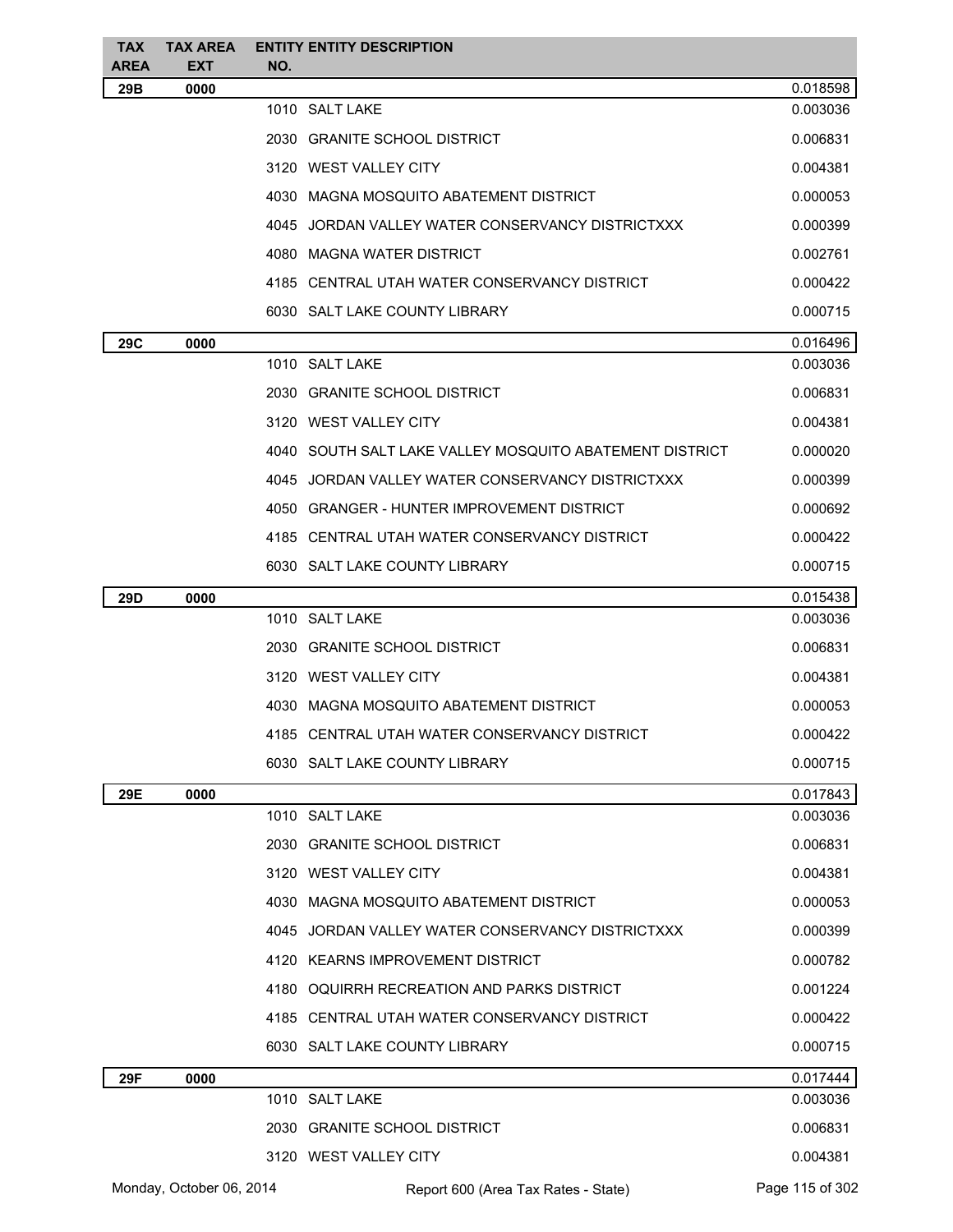| TAX<br><b>AREA</b> | <b>TAX AREA</b><br>EXT | <b>ENTITY ENTITY DESCRIPTION</b><br>NO.          |          |
|--------------------|------------------------|--------------------------------------------------|----------|
|                    |                        | 4030 MAGNA MOSQUITO ABATEMENT DISTRICT           | 0.000053 |
|                    |                        | 4120 KEARNS IMPROVEMENT DISTRICT                 | 0.000782 |
|                    |                        | 4180 OQUIRRH RECREATION AND PARKS DISTRICT       | 0.001224 |
|                    |                        | 4185 CENTRAL UTAH WATER CONSERVANCY DISTRICT     | 0.000422 |
|                    |                        | 6030 SALT LAKE COUNTY LIBRARY                    | 0.000715 |
| <b>29G</b>         | 0000                   |                                                  | 0.017843 |
|                    |                        | 1010 SALT LAKE                                   | 0.003036 |
|                    |                        | 2030 GRANITE SCHOOL DISTRICT                     | 0.006831 |
|                    |                        | 3120 WEST VALLEY CITY                            | 0.004381 |
|                    |                        | 4030 MAGNA MOSQUITO ABATEMENT DISTRICT           | 0.000053 |
|                    |                        | 4045 JORDAN VALLEY WATER CONSERVANCY DISTRICTXXX | 0.000399 |
|                    |                        | 4120 KEARNS IMPROVEMENT DISTRICT                 | 0.000782 |
|                    |                        | 4180 OQUIRRH RECREATION AND PARKS DISTRICT       | 0.001224 |
|                    |                        | 4185 CENTRAL UTAH WATER CONSERVANCY DISTRICT     | 0.000422 |
|                    |                        | 6030 SALT LAKE COUNTY LIBRARY                    | 0.000715 |
| 29H                | 0000                   |                                                  | 0.017843 |
|                    |                        | 1010 SALT LAKE                                   | 0.003036 |
|                    |                        | 2030 GRANITE SCHOOL DISTRICT                     | 0.006831 |
|                    |                        | 3120 WEST VALLEY CITY                            | 0.004381 |
|                    |                        | 4030 MAGNA MOSQUITO ABATEMENT DISTRICT           | 0.000053 |
|                    |                        | 4045 JORDAN VALLEY WATER CONSERVANCY DISTRICTXXX | 0.000399 |
|                    |                        | 4120 KEARNS IMPROVEMENT DISTRICT                 | 0.000782 |
|                    |                        | 4180 OQUIRRH RECREATION AND PARKS DISTRICT       | 0.001224 |
|                    |                        | 4185 CENTRAL UTAH WATER CONSERVANCY DISTRICT     | 0.000422 |
|                    |                        | 6030 SALT LAKE COUNTY LIBRARY                    | 0.000715 |
| <b>29J</b>         | 0000                   |                                                  | 0.018598 |
|                    |                        | 1010 SALT LAKE                                   | 0.003036 |
|                    |                        | 2030 GRANITE SCHOOL DISTRICT                     | 0.006831 |
|                    |                        | 3120 WEST VALLEY CITY                            | 0.004381 |
|                    |                        | 4030 MAGNA MOSQUITO ABATEMENT DISTRICT           | 0.000053 |
|                    |                        | 4045 JORDAN VALLEY WATER CONSERVANCY DISTRICTXXX | 0.000399 |
|                    |                        | 4080 MAGNA WATER DISTRICT                        | 0.002761 |
|                    |                        | 4185 CENTRAL UTAH WATER CONSERVANCY DISTRICT     | 0.000422 |
|                    |                        | 6030 SALT LAKE COUNTY LIBRARY                    | 0.000715 |
| 29K                | 0000                   |                                                  | 0.016220 |
|                    |                        | 1010 SALT LAKE                                   | 0.003036 |
|                    |                        | 2030 GRANITE SCHOOL DISTRICT                     | 0.006831 |
|                    |                        | 3120 WEST VALLEY CITY                            | 0.004381 |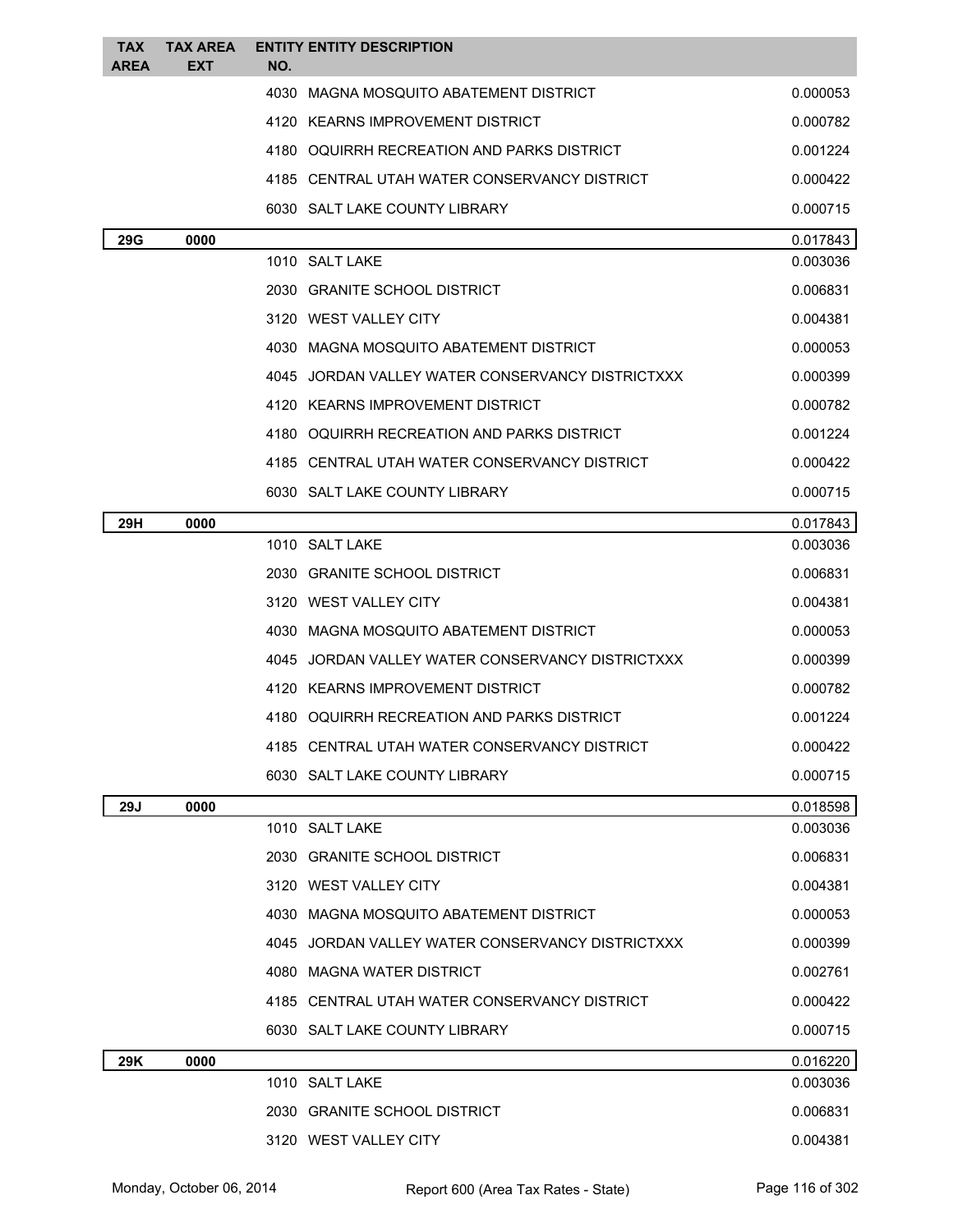| <b>TAX</b>  | <b>TAX AREA</b> |             | <b>ENTITY ENTITY DESCRIPTION</b>                          |          |
|-------------|-----------------|-------------|-----------------------------------------------------------|----------|
| <b>AREA</b> | <b>EXT</b>      | NO.<br>4030 | MAGNA MOSQUITO ABATEMENT DISTRICT                         | 0.000053 |
|             |                 |             | 4120 KEARNS IMPROVEMENT DISTRICT                          | 0.000782 |
|             |                 |             | 4185 CENTRAL UTAH WATER CONSERVANCY DISTRICT              | 0.000422 |
|             |                 |             | 6030 SALT LAKE COUNTY LIBRARY                             | 0.000715 |
| 29L         | 0000            |             |                                                           | 0.016496 |
|             |                 |             | 1010 SALT LAKE                                            | 0.003036 |
|             |                 |             | 2030 GRANITE SCHOOL DISTRICT                              | 0.006831 |
|             |                 |             | 3120 WEST VALLEY CITY                                     | 0.004381 |
|             |                 |             | 4040   SOUTH SALT LAKE VALLEY MOSQUITO ABATEMENT DISTRICT | 0.000020 |
|             |                 |             | 4045 JORDAN VALLEY WATER CONSERVANCY DISTRICTXXX          | 0.000399 |
|             |                 |             | 4050 GRANGER - HUNTER IMPROVEMENT DISTRICT                | 0.000692 |
|             |                 |             | 4185 CENTRAL UTAH WATER CONSERVANCY DISTRICT              | 0.000422 |
|             |                 |             | 6030 SALT LAKE COUNTY LIBRARY                             | 0.000715 |
| 29M         | 0000            |             |                                                           | 0.016496 |
|             |                 |             | 1010 SALT LAKE                                            | 0.003036 |
|             |                 |             | 2030 GRANITE SCHOOL DISTRICT                              | 0.006831 |
|             |                 |             | 3120 WEST VALLEY CITY                                     | 0.004381 |
|             |                 |             | 4040 SOUTH SALT LAKE VALLEY MOSQUITO ABATEMENT DISTRICT   | 0.000020 |
|             |                 |             | 4045 JORDAN VALLEY WATER CONSERVANCY DISTRICTXXX          | 0.000399 |
|             |                 |             | 4050 GRANGER - HUNTER IMPROVEMENT DISTRICT                | 0.000692 |
|             |                 |             | 4185 CENTRAL UTAH WATER CONSERVANCY DISTRICT              | 0.000422 |
|             |                 |             | 6030 SALT LAKE COUNTY LIBRARY                             | 0.000715 |
| 29N         | 0000            |             |                                                           | 0.016496 |
|             |                 |             | 1010 SALT LAKE                                            | 0.003036 |
|             |                 |             | 2030 GRANITE SCHOOL DISTRICT                              | 0.006831 |
|             |                 |             | 3120 WEST VALLEY CITY                                     | 0.004381 |
|             |                 |             | 4040 SOUTH SALT LAKE VALLEY MOSQUITO ABATEMENT DISTRICT   | 0.000020 |
|             |                 |             | 4045 JORDAN VALLEY WATER CONSERVANCY DISTRICTXXX          | 0.000399 |
|             |                 |             | 4050 GRANGER - HUNTER IMPROVEMENT DISTRICT                | 0.000692 |
|             |                 |             | 4185 CENTRAL UTAH WATER CONSERVANCY DISTRICT              | 0.000422 |
|             |                 |             | 6030 SALT LAKE COUNTY LIBRARY                             | 0.000715 |
| 29P         | 0000            |             |                                                           | 0.016619 |
|             |                 |             | 1010 SALT LAKE                                            | 0.003036 |
|             |                 |             | 2030 GRANITE SCHOOL DISTRICT                              | 0.006831 |
|             |                 |             | 3120 WEST VALLEY CITY                                     | 0.004381 |
|             |                 |             | 4030 MAGNA MOSQUITO ABATEMENT DISTRICT                    | 0.000053 |
|             |                 |             | 4045 JORDAN VALLEY WATER CONSERVANCY DISTRICTXXX          | 0.000399 |
|             |                 |             | 4120 KEARNS IMPROVEMENT DISTRICT                          | 0.000782 |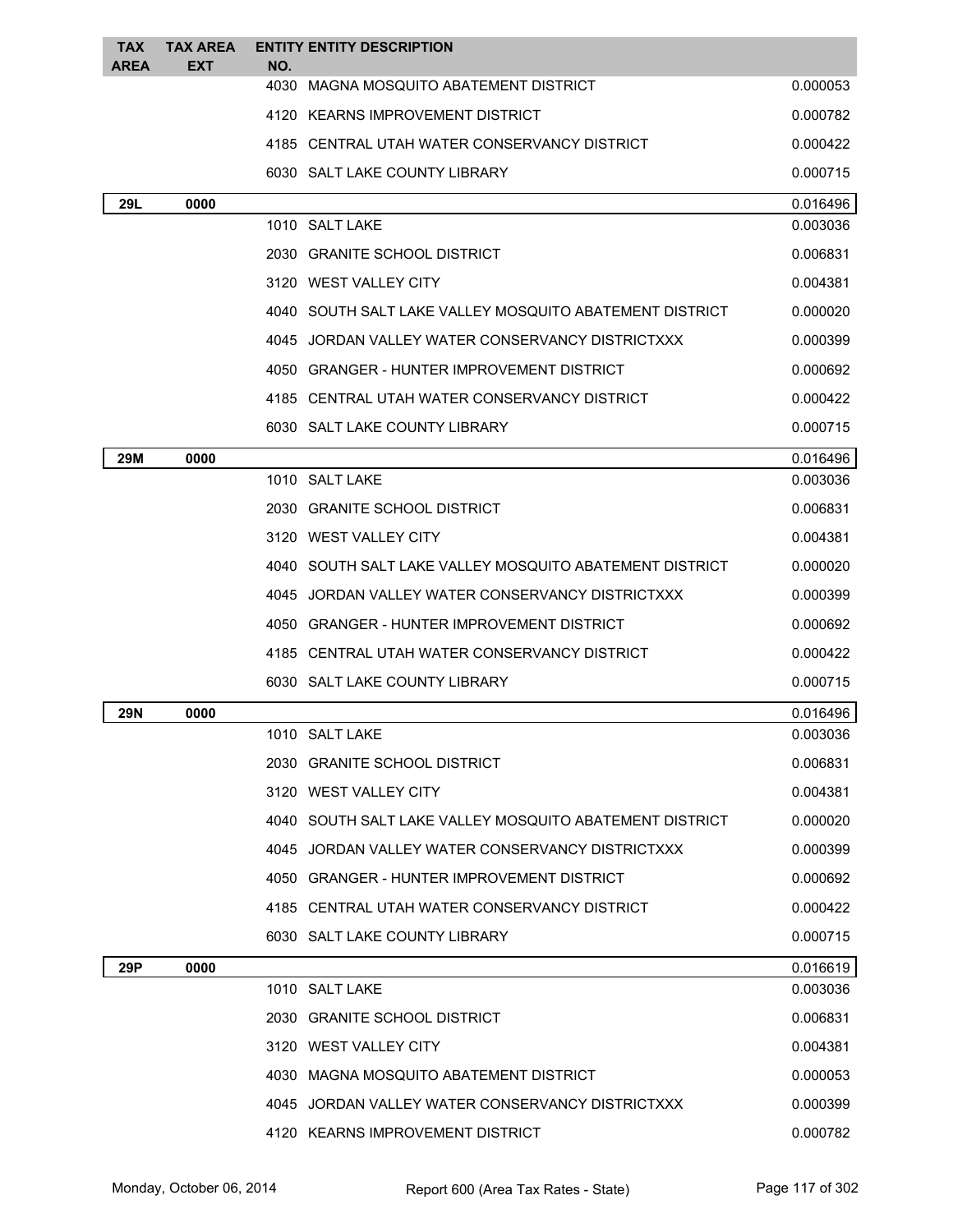| TAX<br><b>AREA</b> | TAX AREA<br>EXT | <b>ENTITY ENTITY DESCRIPTION</b><br>NO.          |          |
|--------------------|-----------------|--------------------------------------------------|----------|
|                    |                 | 4185 CENTRAL UTAH WATER CONSERVANCY DISTRICT     | 0.000422 |
|                    |                 | 6030 SALT LAKE COUNTY LIBRARY                    | 0.000715 |
| 29Q                | 0000            |                                                  | 0.015837 |
|                    |                 | 1010 SALT LAKE                                   | 0.003036 |
|                    |                 | 2030 GRANITE SCHOOL DISTRICT                     | 0.006831 |
|                    |                 | 3120 WEST VALLEY CITY                            | 0.004381 |
|                    |                 | 4030 MAGNA MOSQUITO ABATEMENT DISTRICT           | 0.000053 |
|                    |                 | 4045 JORDAN VALLEY WATER CONSERVANCY DISTRICTXXX | 0.000399 |
|                    |                 | 4185 CENTRAL UTAH WATER CONSERVANCY DISTRICT     | 0.000422 |
|                    |                 | 6030 SALT LAKE COUNTY LIBRARY                    | 0.000715 |
| 29R                | 0000            |                                                  | 0.017843 |
|                    |                 | 1010 SALT LAKE                                   | 0.003036 |
|                    |                 | 2030 GRANITE SCHOOL DISTRICT                     | 0.006831 |
|                    |                 | 3120 WEST VALLEY CITY                            | 0.004381 |
|                    |                 | 4030 MAGNA MOSQUITO ABATEMENT DISTRICT           | 0.000053 |
|                    |                 | 4045 JORDAN VALLEY WATER CONSERVANCY DISTRICTXXX | 0.000399 |
|                    |                 | 4120 KEARNS IMPROVEMENT DISTRICT                 | 0.000782 |
|                    |                 | 4180 OQUIRRH RECREATION AND PARKS DISTRICT       | 0.001224 |
|                    |                 | 4185 CENTRAL UTAH WATER CONSERVANCY DISTRICT     | 0.000422 |
|                    |                 | 6030 SALT LAKE COUNTY LIBRARY                    | 0.000715 |
| <b>29S</b>         | 0000            |                                                  | 0.016220 |
|                    |                 | 1010 SALT LAKE                                   | 0.003036 |
|                    |                 | 2030 GRANITE SCHOOL DISTRICT                     | 0.006831 |
|                    |                 | 3120 WEST VALLEY CITY                            | 0.004381 |
|                    |                 | 4030 MAGNA MOSQUITO ABATEMENT DISTRICT           | 0.000053 |
|                    |                 | 4120 KEARNS IMPROVEMENT DISTRICT                 | 0.000782 |
|                    |                 | 4185 CENTRAL UTAH WATER CONSERVANCY DISTRICT     | 0.000422 |
|                    |                 | 6030 SALT LAKE COUNTY LIBRARY                    | 0.000715 |
| 29T                | 0000            |                                                  | 0.018598 |
|                    |                 | 1010 SALT LAKE                                   | 0.003036 |
|                    |                 | 2030 GRANITE SCHOOL DISTRICT                     | 0.006831 |
|                    |                 | 3120 WEST VALLEY CITY                            | 0.004381 |
|                    |                 | 4030 MAGNA MOSQUITO ABATEMENT DISTRICT           | 0.000053 |
|                    |                 | 4045 JORDAN VALLEY WATER CONSERVANCY DISTRICTXXX | 0.000399 |
|                    |                 | 4080 MAGNA WATER DISTRICT                        | 0.002761 |
|                    |                 | 4185 CENTRAL UTAH WATER CONSERVANCY DISTRICT     | 0.000422 |
|                    |                 | 6030 SALT LAKE COUNTY LIBRARY                    | 0.000715 |
| <b>29U</b>         | 0000            |                                                  | 0.016529 |
|                    |                 | 1010 SALT LAKE                                   | 0.003036 |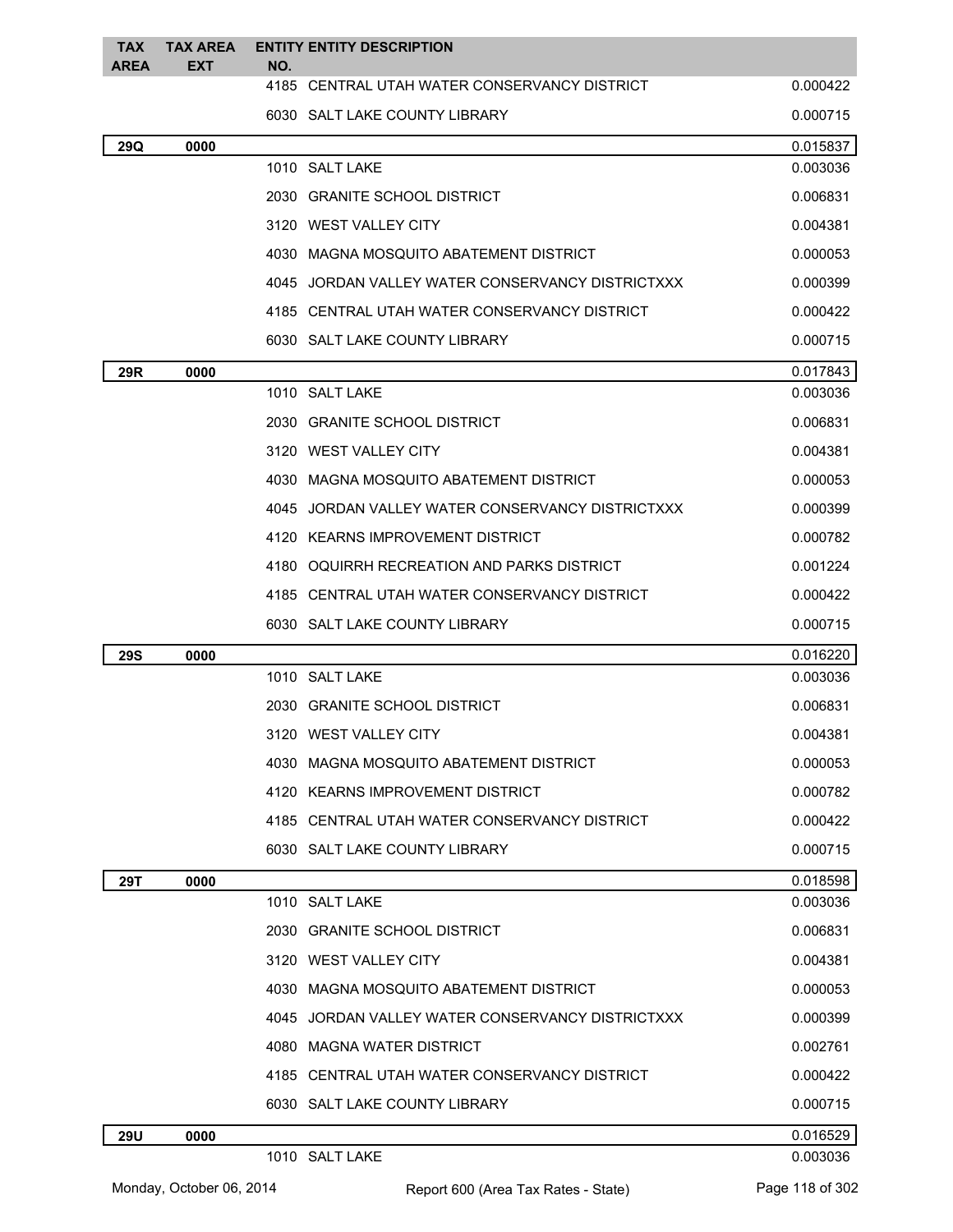| <b>TAX</b><br><b>AREA</b> | <b>TAX AREA</b><br><b>EXT</b> | NO. | <b>ENTITY ENTITY DESCRIPTION</b>                        |          |
|---------------------------|-------------------------------|-----|---------------------------------------------------------|----------|
|                           |                               |     | 2030 GRANITE SCHOOL DISTRICT                            | 0.006831 |
|                           |                               |     | 3120 WEST VALLEY CITY                                   | 0.004381 |
|                           |                               |     | 4030 MAGNA MOSQUITO ABATEMENT DISTRICT                  | 0.000053 |
|                           |                               |     | 4045 JORDAN VALLEY WATER CONSERVANCY DISTRICTXXX        | 0.000399 |
|                           |                               |     | 4050 GRANGER - HUNTER IMPROVEMENT DISTRICT              | 0.000692 |
|                           |                               |     | 4185 CENTRAL UTAH WATER CONSERVANCY DISTRICT            | 0.000422 |
|                           |                               |     | 6030 SALT LAKE COUNTY LIBRARY                           | 0.000715 |
| 30A                       | 0000                          |     |                                                         | 0.016039 |
|                           |                               |     | 1010 SALT LAKE                                          | 0.003036 |
|                           |                               |     | 2045 CANYONS SCHOOL DISTRICT                            | 0.006872 |
|                           |                               |     | 3040 MIDVALE                                            | 0.000623 |
|                           |                               |     | 4040 SOUTH SALT LAKE VALLEY MOSQUITO ABATEMENT DISTRICT | 0.000020 |
|                           |                               |     | 4045 JORDAN VALLEY WATER CONSERVANCY DISTRICTXXX        | 0.000399 |
|                           |                               |     | 4070 MID VALLEY IMPROVEMENT DISTRICT                    | 0.000904 |
|                           |                               |     | 4185 CENTRAL UTAH WATER CONSERVANCY DISTRICT            | 0.000422 |
|                           |                               |     | 4320 UNIFIED FIRE SERVICE                               | 0.002097 |
|                           |                               |     | 6030 SALT LAKE COUNTY LIBRARY                           | 0.000715 |
|                           |                               |     | 6060 JORDAN/CANYON SCHOOL DISTRICT DEBT SERVICE AREA    | 0.000951 |
| 30 <sub>B</sub>           | 0000                          |     |                                                         | 0.016080 |
|                           |                               |     | 1010 SALT LAKE                                          | 0.003036 |
|                           |                               |     | 2045 CANYONS SCHOOL DISTRICT                            | 0.006872 |
|                           |                               |     | 3040 MIDVALE                                            | 0.000623 |
|                           |                               |     | 4040 SOUTH SALT LAKE VALLEY MOSQUITO ABATEMENT DISTRICT | 0.000020 |
|                           |                               |     | 4045 JORDAN VALLEY WATER CONSERVANCY DISTRICTXXX        | 0.000399 |
|                           |                               |     | 4140 SANDY SUBURBAN IMPROVEMENT DISTRICT                | 0.000945 |
|                           |                               |     | 4185 CENTRAL UTAH WATER CONSERVANCY DISTRICT            | 0.000422 |
|                           |                               |     | 4320 UNIFIED FIRE SERVICE                               | 0.002097 |
|                           |                               |     | 6030 SALT LAKE COUNTY LIBRARY                           | 0.000715 |
|                           |                               |     | 6060 JORDAN/CANYON SCHOOL DISTRICT DEBT SERVICE AREA    | 0.000951 |
| 30D                       | 0000                          |     |                                                         | 0.014736 |
|                           |                               |     | 1010 SALT LAKE                                          | 0.003036 |
|                           |                               |     | 2045 CANYONS SCHOOL DISTRICT                            | 0.006872 |
|                           |                               |     | 3040 MIDVALE                                            | 0.000623 |
|                           |                               |     | 4040 SOUTH SALT LAKE VALLEY MOSQUITO ABATEMENT DISTRICT | 0.000020 |
|                           |                               |     | 4185 CENTRAL UTAH WATER CONSERVANCY DISTRICT            | 0.000422 |
|                           |                               |     | 4320 UNIFIED FIRE SERVICE                               | 0.002097 |
|                           |                               |     | 6030 SALT LAKE COUNTY LIBRARY                           | 0.000715 |
|                           |                               |     | 6060 JORDAN/CANYON SCHOOL DISTRICT DEBT SERVICE AREA    | 0.000951 |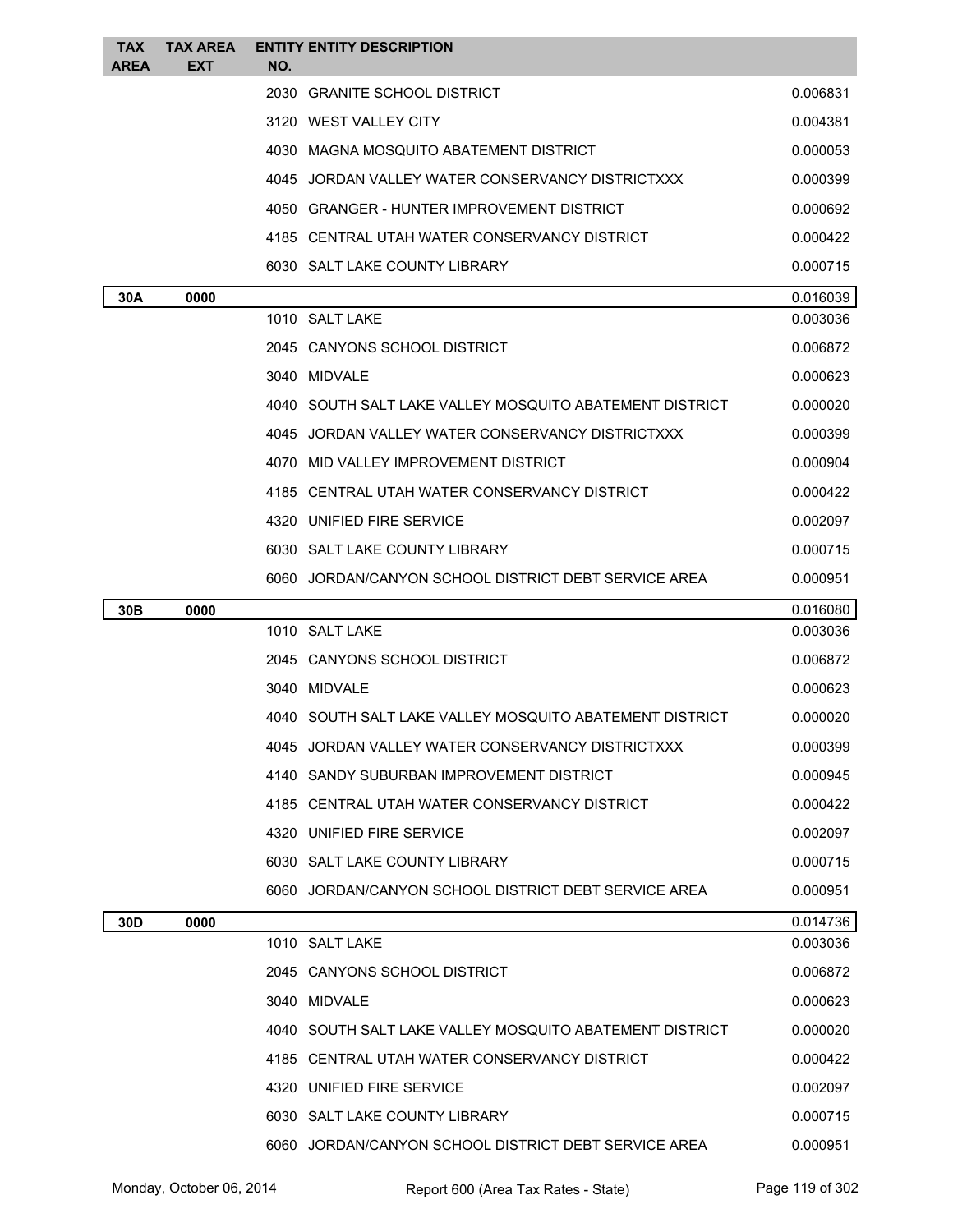| <b>TAX</b><br>AREA | <b>TAX AREA</b><br><b>EXT</b> | <b>ENTITY ENTITY DESCRIPTION</b><br>NO.                 |          |
|--------------------|-------------------------------|---------------------------------------------------------|----------|
| 30E                | 0000                          |                                                         | 0.015361 |
|                    |                               | 1010 SALT LAKE                                          | 0.003036 |
|                    |                               | 2045 CANYONS SCHOOL DISTRICT                            | 0.006872 |
|                    |                               | 3040 MIDVALE                                            | 0.000623 |
|                    |                               | 4040 SOUTH SALT LAKE VALLEY MOSQUITO ABATEMENT DISTRICT | 0.000020 |
|                    |                               | 4045 JORDAN VALLEY WATER CONSERVANCY DISTRICTXXX        | 0.000399 |
|                    |                               | 4090 COTTONWOOD IMPROVEMENT DISTRICT                    | 0.000226 |
|                    |                               | 4185 CENTRAL UTAH WATER CONSERVANCY DISTRICT            | 0.000422 |
|                    |                               | 4320 UNIFIED FIRE SERVICE                               | 0.002097 |
|                    |                               | 6030 SALT LAKE COUNTY LIBRARY                           | 0.000715 |
|                    |                               | 6060 JORDAN/CANYON SCHOOL DISTRICT DEBT SERVICE AREA    | 0.000951 |
| 30H                | 0000                          |                                                         | 0.015135 |
|                    |                               | 1010 SALT LAKE                                          | 0.003036 |
|                    |                               | 2045 CANYONS SCHOOL DISTRICT                            | 0.006872 |
|                    |                               | 3040 MIDVALE                                            | 0.000623 |
|                    |                               | 4040 SOUTH SALT LAKE VALLEY MOSQUITO ABATEMENT DISTRICT | 0.000020 |
|                    |                               | 4045 JORDAN VALLEY WATER CONSERVANCY DISTRICTXXX        | 0.000399 |
|                    |                               | 4185 CENTRAL UTAH WATER CONSERVANCY DISTRICT            | 0.000422 |
|                    |                               | 4320 UNIFIED FIRE SERVICE                               | 0.002097 |
|                    |                               | 6030 SALT LAKE COUNTY LIBRARY                           | 0.000715 |
|                    |                               | 6060 JORDAN/CANYON SCHOOL DISTRICT DEBT SERVICE AREA    | 0.000951 |
| 30J                | 0000                          |                                                         | 0.015135 |
|                    |                               | 1010 SALT LAKE                                          | 0.003036 |
|                    |                               | 2045 CANYONS SCHOOL DISTRICT                            | 0.006872 |
|                    |                               | 3040 MIDVALE                                            | 0.000623 |
|                    |                               | 4040 SOUTH SALT LAKE VALLEY MOSQUITO ABATEMENT DISTRICT | 0.000020 |
|                    |                               | 4045 JORDAN VALLEY WATER CONSERVANCY DISTRICTXXX        | 0.000399 |
|                    |                               | 4185 CENTRAL UTAH WATER CONSERVANCY DISTRICT            | 0.000422 |
|                    |                               | 4320 UNIFIED FIRE SERVICE                               | 0.002097 |
|                    |                               | 6030 SALT LAKE COUNTY LIBRARY                           | 0.000715 |
|                    |                               | 6060 JORDAN/CANYON SCHOOL DISTRICT DEBT SERVICE AREA    | 0.000951 |
| 30K                | 0000                          |                                                         | 0.015135 |
|                    |                               | 1010 SALT LAKE                                          | 0.003036 |
|                    |                               | 2045 CANYONS SCHOOL DISTRICT                            | 0.006872 |
|                    |                               | 3040 MIDVALE                                            | 0.000623 |
|                    |                               | 4040 SOUTH SALT LAKE VALLEY MOSQUITO ABATEMENT DISTRICT | 0.000020 |
|                    |                               | 4045 JORDAN VALLEY WATER CONSERVANCY DISTRICTXXX        | 0.000399 |
|                    |                               | 4185 CENTRAL UTAH WATER CONSERVANCY DISTRICT            | 0.000422 |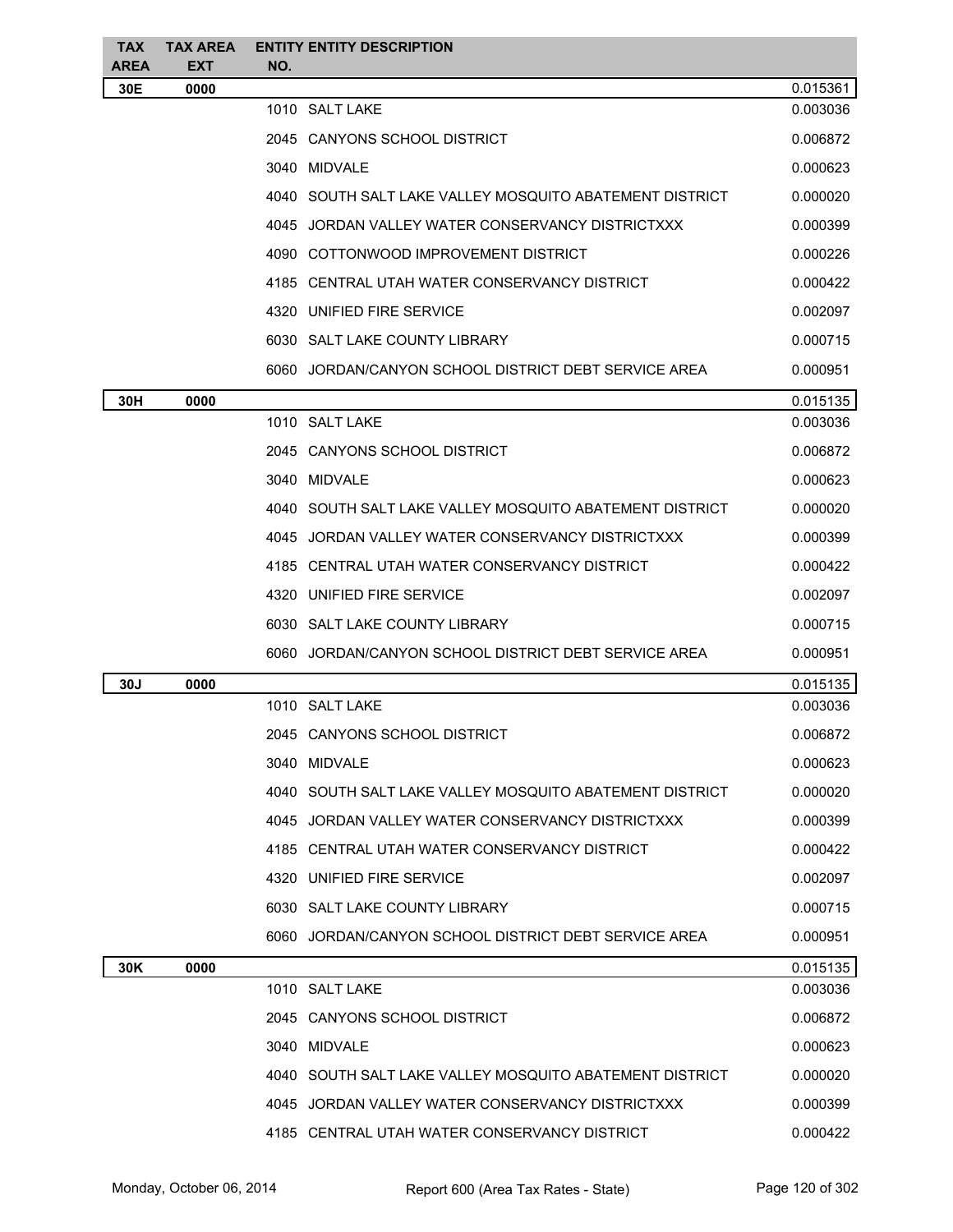| <b>TAX</b><br>AREA | <b>TAX AREA</b><br><b>EXT</b> | <b>ENTITY ENTITY DESCRIPTION</b><br>NO.                   |          |
|--------------------|-------------------------------|-----------------------------------------------------------|----------|
|                    |                               | 4320 UNIFIED FIRE SERVICE                                 | 0.002097 |
|                    |                               | 6030 SALT LAKE COUNTY LIBRARY                             | 0.000715 |
|                    |                               | 6060 JORDAN/CANYON SCHOOL DISTRICT DEBT SERVICE AREA      | 0.000951 |
| 30L                | 0000                          |                                                           | 0.016080 |
|                    |                               | 1010 SALT LAKE                                            | 0.003036 |
|                    |                               | 2045 CANYONS SCHOOL DISTRICT                              | 0.006872 |
|                    |                               | 3040 MIDVALE                                              | 0.000623 |
|                    |                               | 4040   SOUTH SALT LAKE VALLEY MOSQUITO ABATEMENT DISTRICT | 0.000020 |
|                    |                               | 4045 JORDAN VALLEY WATER CONSERVANCY DISTRICTXXX          | 0.000399 |
|                    |                               | 4140 SANDY SUBURBAN IMPROVEMENT DISTRICT                  | 0.000945 |
|                    |                               | 4185 CENTRAL UTAH WATER CONSERVANCY DISTRICT              | 0.000422 |
|                    |                               | 4320 UNIFIED FIRE SERVICE                                 | 0.002097 |
|                    |                               | 6030 SALT LAKE COUNTY LIBRARY                             | 0.000715 |
|                    |                               | 6060 JORDAN/CANYON SCHOOL DISTRICT DEBT SERVICE AREA      | 0.000951 |
| 32B                | 0000                          |                                                           | 0.013660 |
|                    |                               | 1010 SALT LAKE                                            | 0.003036 |
|                    |                               | JORDAN SCHOOL DISTRICT<br>2040                            | 0.006700 |
|                    |                               | 3110 WEST JORDAN CITY                                     | 0.002368 |
|                    |                               | 4040 SOUTH SALT LAKE VALLEY MOSQUITO ABATEMENT DISTRICT   | 0.000020 |
|                    |                               | 4045 JORDAN VALLEY WATER CONSERVANCY DISTRICTXXX          | 0.000399 |
|                    |                               | 4185 CENTRAL UTAH WATER CONSERVANCY DISTRICT              | 0.000422 |
|                    |                               | 6030 SALT LAKE COUNTY LIBRARY                             | 0.000715 |
| 33C                | 0000                          |                                                           | 0.016561 |
|                    |                               | 1010 SALT LAKE                                            | 0.003036 |
|                    |                               | 2045 CANYONS SCHOOL DISTRICT                              | 0.006872 |
|                    |                               | 4040 SOUTH SALT LAKE VALLEY MOSQUITO ABATEMENT DISTRICT   | 0.000020 |
|                    |                               | 4090 COTTONWOOD IMPROVEMENT DISTRICT                      | 0.000226 |
|                    |                               | 4185 CENTRAL UTAH WATER CONSERVANCY DISTRICT              | 0.000422 |
|                    |                               | 4210 WASATCH WASTE AND RECYCLING DISTRICT                 |          |
|                    |                               | 4220 SALT LAKE COUNTY MUNICIPAL-TYPE SERVICES             | 0.000077 |
|                    |                               | 4320 UNIFIED FIRE SERVICE                                 | 0.002097 |
|                    |                               | 4340 SALT LAKE VALLEY LAW ENFORCEMENT SERVICE AREA        | 0.002145 |
|                    |                               | 6030 SALT LAKE COUNTY LIBRARY                             | 0.000715 |
|                    |                               | 6060 JORDAN/CANYON SCHOOL DISTRICT DEBT SERVICE AREA      | 0.000951 |
| 33G                | 0000                          |                                                           | 0.016561 |
|                    |                               | 1010 SALT LAKE                                            | 0.003036 |
|                    |                               | 2045 CANYONS SCHOOL DISTRICT                              | 0.006872 |
|                    |                               | 4040 SOUTH SALT LAKE VALLEY MOSQUITO ABATEMENT DISTRICT   | 0.000020 |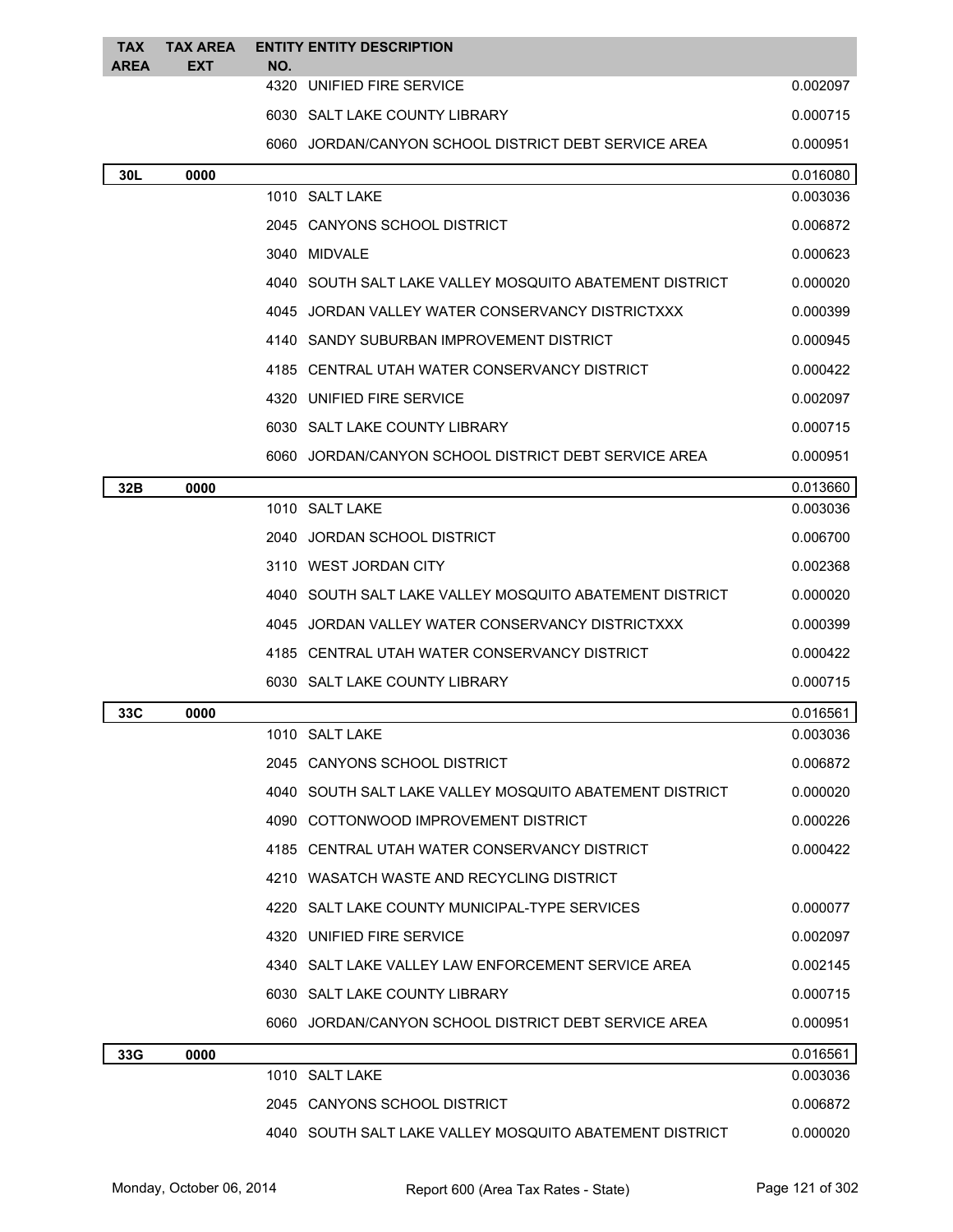| <b>TAX</b> | <b>TAX AREA</b> |             | <b>ENTITY ENTITY DESCRIPTION</b>                                |          |
|------------|-----------------|-------------|-----------------------------------------------------------------|----------|
| AREA       | <b>EXT</b>      | NO.<br>4090 | COTTONWOOD IMPROVEMENT DISTRICT                                 | 0.000226 |
|            |                 |             | 4185 CENTRAL UTAH WATER CONSERVANCY DISTRICT                    | 0.000422 |
|            |                 |             | 4210 WASATCH WASTE AND RECYCLING DISTRICT                       |          |
|            |                 |             | 4220 SALT LAKE COUNTY MUNICIPAL-TYPE SERVICES                   | 0.000077 |
|            |                 |             | 4320 UNIFIED FIRE SERVICE                                       | 0.002097 |
|            |                 |             | 4340 SALT LAKE VALLEY LAW ENFORCEMENT SERVICE AREA              | 0.002145 |
|            |                 |             | 6020 AREA EXCLUDED FROM SALT LAKE COUNTY WATER CONSERVANCY      |          |
|            |                 |             | 6030 SALT LAKE COUNTY LIBRARY                                   | 0.000715 |
|            |                 |             | 6060 JORDAN/CANYON SCHOOL DISTRICT DEBT SERVICE AREA            | 0.000951 |
| 34E        | 0000            |             |                                                                 | 0.016960 |
|            |                 |             | 1010 SALT LAKE                                                  | 0.003036 |
|            |                 |             | 2045 CANYONS SCHOOL DISTRICT                                    | 0.006872 |
|            |                 |             | 4040 SOUTH SALT LAKE VALLEY MOSQUITO ABATEMENT DISTRICT         | 0.000020 |
|            |                 |             | 4045 JORDAN VALLEY WATER CONSERVANCY DISTRICTXXX                | 0.000399 |
|            |                 |             | 4090 COTTONWOOD IMPROVEMENT DISTRICT                            | 0.000226 |
|            |                 |             | 4185 CENTRAL UTAH WATER CONSERVANCY DISTRICT                    | 0.000422 |
|            |                 |             | 4210 WASATCH WASTE AND RECYCLING DISTRICT                       |          |
|            |                 |             | 4220 SALT LAKE COUNTY MUNICIPAL-TYPE SERVICES                   | 0.000077 |
|            |                 |             | 4300 WHITE CITY WATER IMPROVEMENT DISTRICT                      |          |
|            |                 |             | 4320 UNIFIED FIRE SERVICE                                       | 0.002097 |
|            |                 |             | 4340 SALT LAKE VALLEY LAW ENFORCEMENT SERVICE AREA              | 0.002145 |
|            |                 |             | 6030 SALT LAKE COUNTY LIBRARY                                   | 0.000715 |
|            |                 |             | 6060 JORDAN/CANYON SCHOOL DISTRICT DEBT SERVICE AREA            | 0.000951 |
| 35B        | 0000            |             |                                                                 | 0.014753 |
|            |                 |             | 1010 SALT LAKE                                                  | 0.003036 |
|            |                 |             | 2045 CANYONS SCHOOL DISTRICT                                    | 0.006872 |
|            |                 |             | 3080 SANDY CITY                                                 | 0.001413 |
|            |                 |             | 4040 SOUTH SALT LAKE VALLEY MOSQUITO ABATEMENT DISTRICT         | 0.000020 |
|            |                 |             | 4070 MID VALLEY IMPROVEMENT DISTRICT                            | 0.000904 |
|            |                 |             | 4185 CENTRAL UTAH WATER CONSERVANCY DISTRICT                    | 0.000422 |
|            |                 |             | 4290 SALT LAKE CITY METROPOLITAN WATER DISTRICT - SANDY CITY ON | 0.000420 |
|            |                 |             | 6030 SALT LAKE COUNTY LIBRARY                                   | 0.000715 |
|            |                 |             | 6060 JORDAN/CANYON SCHOOL DISTRICT DEBT SERVICE AREA            | 0.000951 |
| 35C        | 0000            |             |                                                                 | 0.017722 |
|            |                 |             | 1010 SALT LAKE                                                  | 0.003036 |
|            |                 |             | 2045 CANYONS SCHOOL DISTRICT                                    | 0.006872 |
|            |                 |             | 4040 SOUTH SALT LAKE VALLEY MOSQUITO ABATEMENT DISTRICT         | 0.000020 |
|            |                 |             | 4045 JORDAN VALLEY WATER CONSERVANCY DISTRICTXXX                | 0.000399 |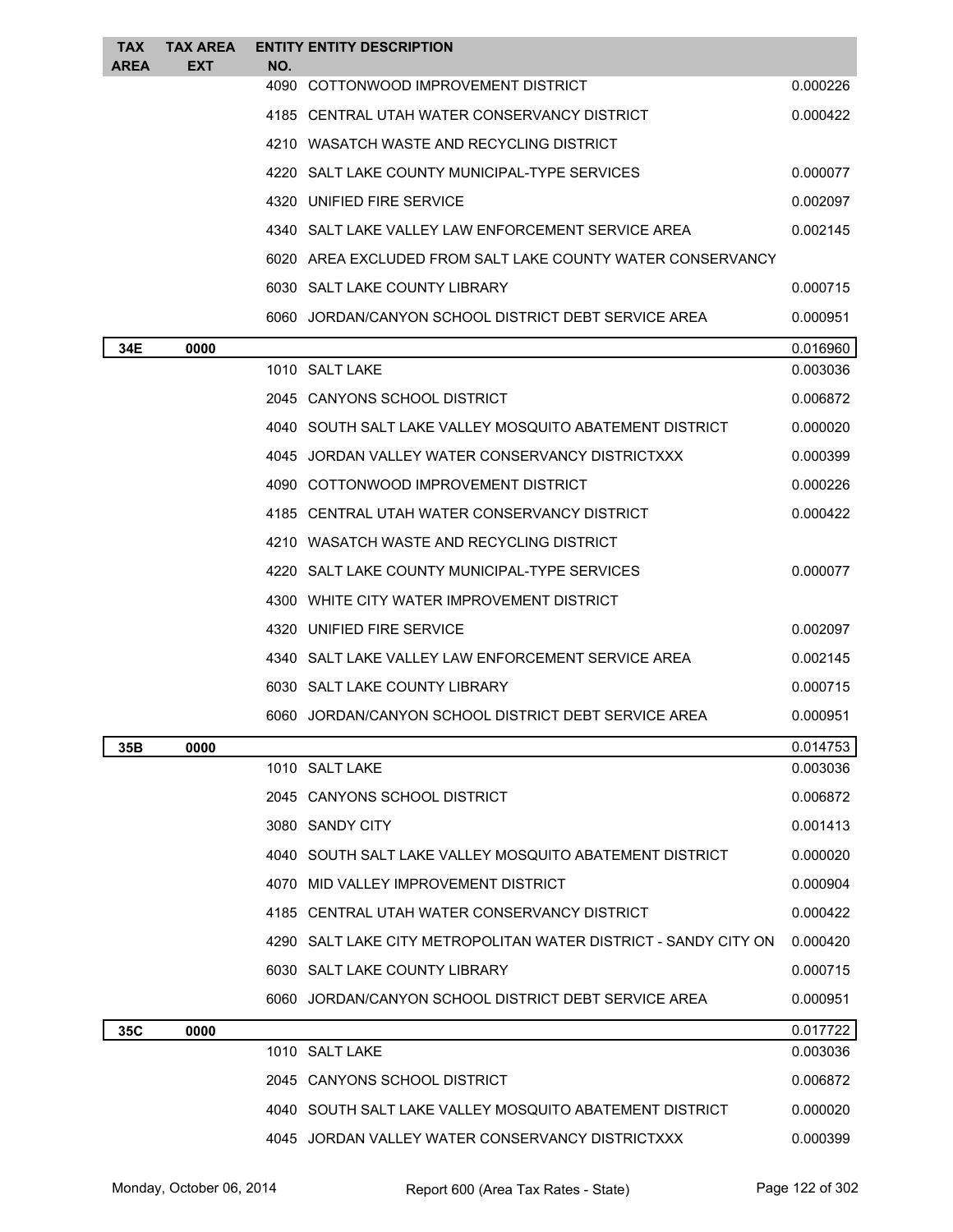| <b>TAX</b><br>AREA | TAX AREA<br><b>EXT</b> | NO.  | <b>ENTITY ENTITY DESCRIPTION</b>                                |          |
|--------------------|------------------------|------|-----------------------------------------------------------------|----------|
|                    |                        | 4140 | SANDY SUBURBAN IMPROVEMENT DISTRICT                             | 0.000945 |
|                    |                        |      | 4160 CRESENT CEMETERY MAINTENANCE DISTRICT                      | 0.000043 |
|                    |                        |      | 4185 CENTRAL UTAH WATER CONSERVANCY DISTRICT                    | 0.000422 |
|                    |                        |      | 4210 WASATCH WASTE AND RECYCLING DISTRICT                       |          |
|                    |                        |      | 4220 SALT LAKE COUNTY MUNICIPAL-TYPE SERVICES                   | 0.000077 |
|                    |                        |      | 4320 UNIFIED FIRE SERVICE                                       | 0.002097 |
|                    |                        |      | 4340 SALT LAKE VALLEY LAW ENFORCEMENT SERVICE AREA              | 0.002145 |
|                    |                        |      | 6030 SALT LAKE COUNTY LIBRARY                                   | 0.000715 |
|                    |                        |      | 6060 JORDAN/CANYON SCHOOL DISTRICT DEBT SERVICE AREA            | 0.000951 |
| 35D                | 0000                   |      |                                                                 | 0.014075 |
|                    |                        |      | 1010 SALT LAKE                                                  | 0.003036 |
|                    |                        |      | 2045 CANYONS SCHOOL DISTRICT                                    | 0.006872 |
|                    |                        |      | 3080 SANDY CITY                                                 | 0.001413 |
|                    |                        |      | 4040 SOUTH SALT LAKE VALLEY MOSQUITO ABATEMENT DISTRICT         | 0.000020 |
|                    |                        |      | 4090 COTTONWOOD IMPROVEMENT DISTRICT                            | 0.000226 |
|                    |                        |      | 4185 CENTRAL UTAH WATER CONSERVANCY DISTRICT                    | 0.000422 |
|                    |                        |      | 4290 SALT LAKE CITY METROPOLITAN WATER DISTRICT - SANDY CITY ON | 0.000420 |
|                    |                        |      | 6030 SALT LAKE COUNTY LIBRARY                                   | 0.000715 |
|                    |                        |      | 6060 JORDAN/CANYON SCHOOL DISTRICT DEBT SERVICE AREA            | 0.000951 |
| 35E                | 0000                   |      |                                                                 | 0.014309 |
|                    |                        |      | 1010 SALT LAKE                                                  | 0.003036 |
|                    |                        |      | 2045 CANYONS SCHOOL DISTRICT                                    | 0.006872 |
|                    |                        |      | 3080 SANDY CITY                                                 | 0.001413 |
|                    |                        |      | SOUTH SALT LAKE VALLEY MOSQUITO ABATEMENT DISTRICT              | 0.000020 |
|                    |                        |      | 4090 COTTONWOOD IMPROVEMENT DISTRICT                            | 0.000226 |
|                    |                        |      | 4185 CENTRAL UTAH WATER CONSERVANCY DISTRICT                    | 0.000422 |
|                    |                        |      | 4240 ALTA CANYON RECREATION SPECIAL SERVICE DISTRICT            | 0.000234 |
|                    |                        |      | 4290 SALT LAKE CITY METROPOLITAN WATER DISTRICT - SANDY CITY ON | 0.000420 |
|                    |                        |      | 6030 SALT LAKE COUNTY LIBRARY                                   | 0.000715 |
|                    |                        |      | 6060 JORDAN/CANYON SCHOOL DISTRICT DEBT SERVICE AREA            | 0.000951 |
| 35F                | 0000                   |      |                                                                 | 0.014837 |
|                    |                        |      | 1010 SALT LAKE                                                  | 0.003036 |
|                    |                        |      | 2045 CANYONS SCHOOL DISTRICT                                    | 0.006872 |
|                    |                        |      | 3080 SANDY CITY                                                 | 0.001413 |
|                    |                        |      |                                                                 |          |
|                    |                        |      | 4040 SOUTH SALT LAKE VALLEY MOSQUITO ABATEMENT DISTRICT         | 0.000020 |
|                    |                        |      | 4140 SANDY SUBURBAN IMPROVEMENT DISTRICT                        | 0.000945 |
|                    |                        |      | 4160 CRESENT CEMETERY MAINTENANCE DISTRICT                      | 0.000043 |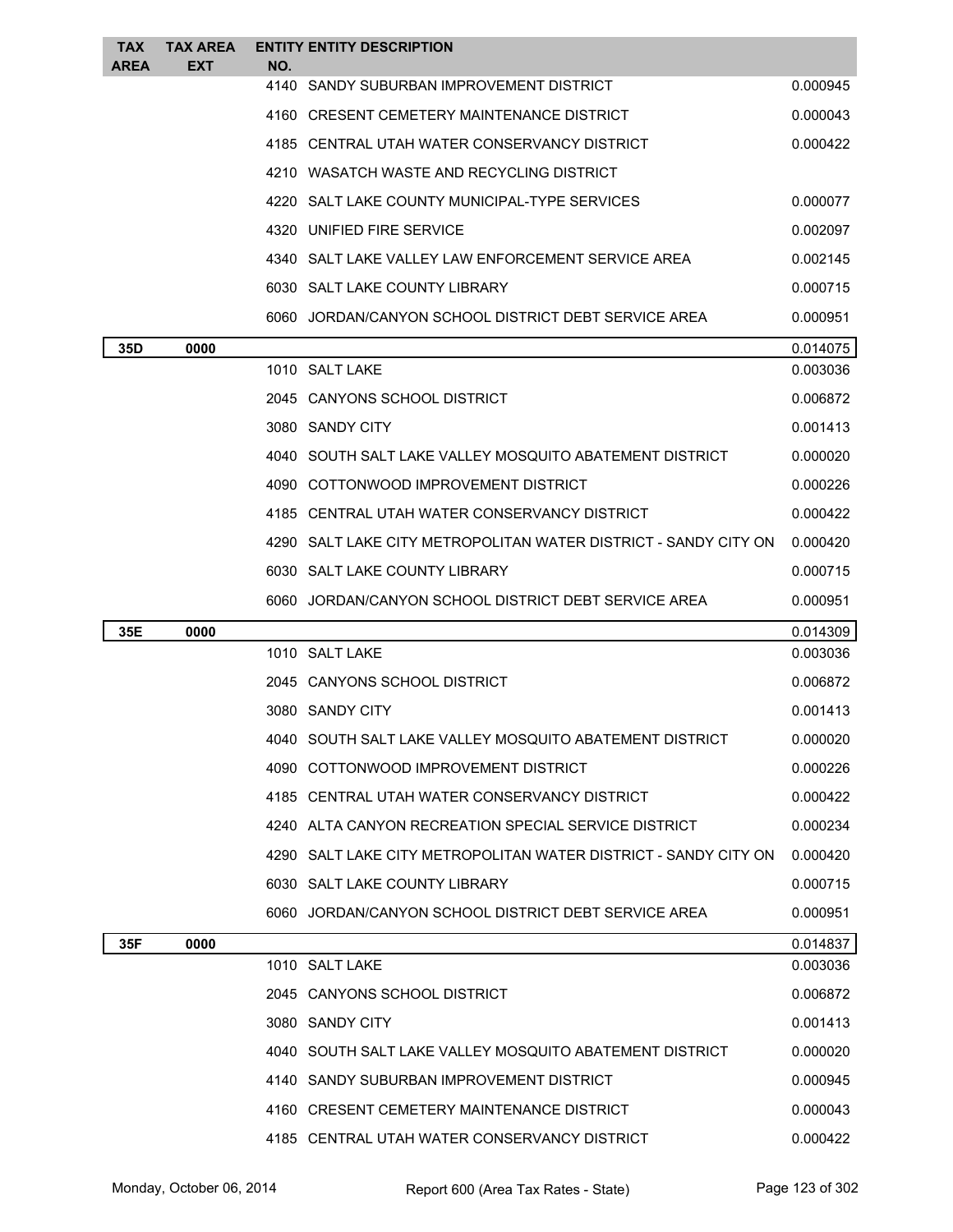| TAX<br>AREA | <b>TAX AREA</b><br><b>EXT</b> | NO. | <b>ENTITY ENTITY DESCRIPTION</b>                                |          |
|-------------|-------------------------------|-----|-----------------------------------------------------------------|----------|
|             |                               |     | 4290 SALT LAKE CITY METROPOLITAN WATER DISTRICT - SANDY CITY ON | 0.000420 |
|             |                               |     | 6030 SALT LAKE COUNTY LIBRARY                                   | 0.000715 |
|             |                               |     | 6060 JORDAN/CANYON SCHOOL DISTRICT DEBT SERVICE AREA            | 0.000951 |
| 35G         | 0000                          |     |                                                                 | 0.013849 |
|             |                               |     | 1010 SALT LAKE                                                  | 0.003036 |
|             |                               |     | 2045 CANYONS SCHOOL DISTRICT                                    | 0.006872 |
|             |                               |     | 3080 SANDY CITY                                                 | 0.001413 |
|             |                               |     | 4040 SOUTH SALT LAKE VALLEY MOSQUITO ABATEMENT DISTRICT         | 0.000020 |
|             |                               |     | 4185 CENTRAL UTAH WATER CONSERVANCY DISTRICT                    | 0.000422 |
|             |                               |     | 4290 SALT LAKE CITY METROPOLITAN WATER DISTRICT - SANDY CITY ON | 0.000420 |
|             |                               |     | 6030 SALT LAKE COUNTY LIBRARY                                   | 0.000715 |
|             |                               |     | 6060 JORDAN/CANYON SCHOOL DISTRICT DEBT SERVICE AREA            | 0.000951 |
| 35K         | 0000                          |     |                                                                 | 0.014837 |
|             |                               |     | 1010 SALT LAKE                                                  | 0.003036 |
|             |                               |     | 2045 CANYONS SCHOOL DISTRICT                                    | 0.006872 |
|             |                               |     | 3080 SANDY CITY                                                 | 0.001413 |
|             |                               |     | 4040 SOUTH SALT LAKE VALLEY MOSQUITO ABATEMENT DISTRICT         | 0.000020 |
|             |                               |     | 4140 SANDY SUBURBAN IMPROVEMENT DISTRICT                        | 0.000945 |
|             |                               |     | 4160 CRESENT CEMETERY MAINTENANCE DISTRICT                      | 0.000043 |
|             |                               |     | 4185 CENTRAL UTAH WATER CONSERVANCY DISTRICT                    | 0.000422 |
|             |                               |     | 4290 SALT LAKE CITY METROPOLITAN WATER DISTRICT - SANDY CITY ON | 0.000420 |
|             |                               |     | 6030 SALT LAKE COUNTY LIBRARY                                   | 0.000715 |
|             |                               |     | 6060 JORDAN/CANYON SCHOOL DISTRICT DEBT SERVICE AREA            | 0.000951 |
| 35L         | 0000                          |     |                                                                 | 0.014309 |
|             |                               |     | 1010 SALT LAKE                                                  | 0.003036 |
|             |                               |     | 2045 CANYONS SCHOOL DISTRICT                                    | 0.006872 |
|             |                               |     | 3080 SANDY CITY                                                 | 0.001413 |
|             |                               |     | 4040 SOUTH SALT LAKE VALLEY MOSQUITO ABATEMENT DISTRICT         | 0.000020 |
|             |                               |     | 4090 COTTONWOOD IMPROVEMENT DISTRICT                            | 0.000226 |
|             |                               |     | 4185 CENTRAL UTAH WATER CONSERVANCY DISTRICT                    | 0.000422 |
|             |                               |     | 4240 ALTA CANYON RECREATION SPECIAL SERVICE DISTRICT            | 0.000234 |
|             |                               |     | 4290 SALT LAKE CITY METROPOLITAN WATER DISTRICT - SANDY CITY ON | 0.000420 |
|             |                               |     | 4300 WHITE CITY WATER IMPROVEMENT DISTRICT                      |          |
|             |                               |     | 6030 SALT LAKE COUNTY LIBRARY                                   | 0.000715 |
|             |                               |     | 6060 JORDAN/CANYON SCHOOL DISTRICT DEBT SERVICE AREA            | 0.000951 |
| 35M         | 0000                          |     |                                                                 | 0.014837 |
|             |                               |     | 1010 SALT LAKE                                                  | 0.003036 |
|             |                               |     | 2045 CANYONS SCHOOL DISTRICT                                    | 0.006872 |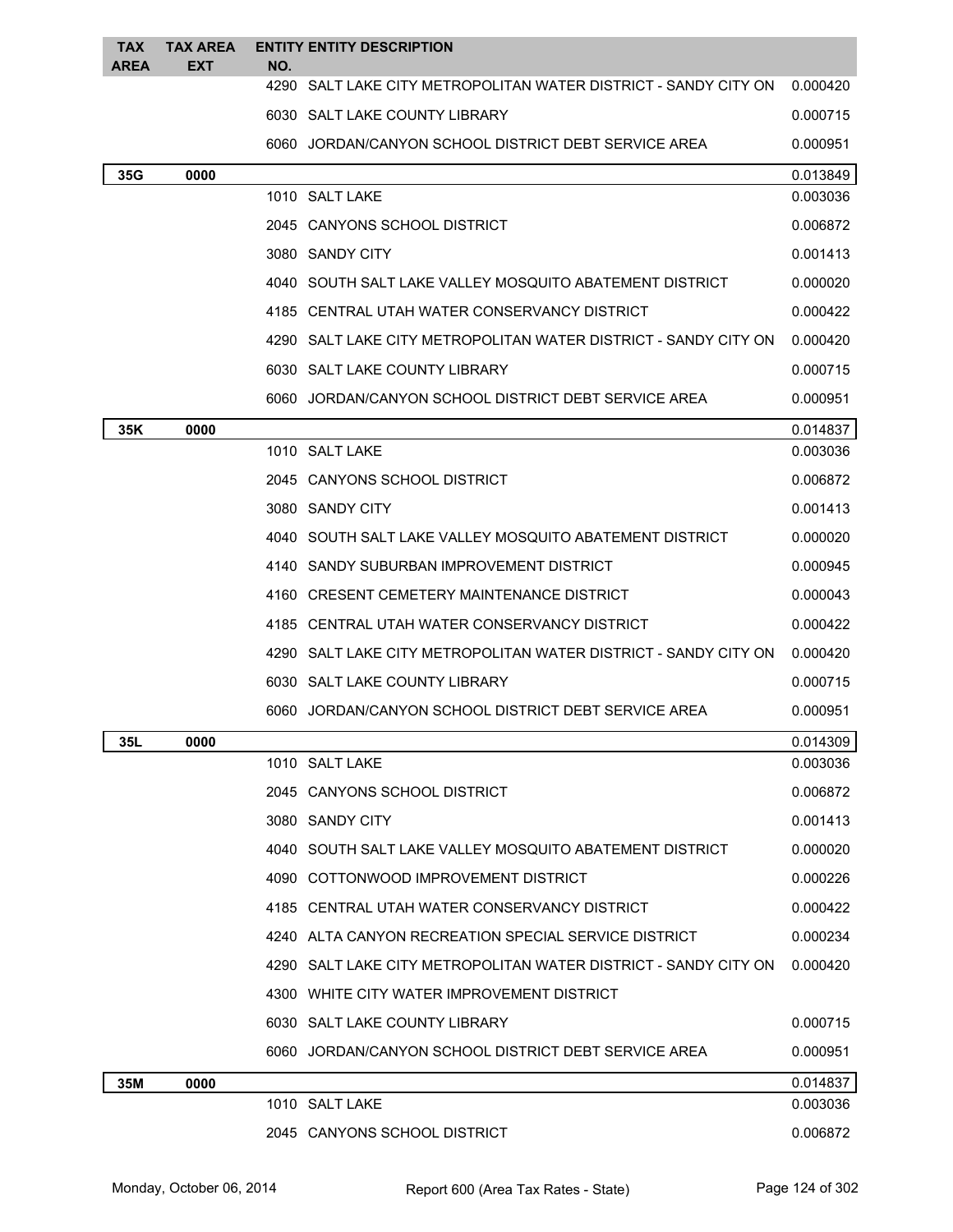| <b>TAX</b><br><b>AREA</b> | <b>TAX AREA</b><br><b>EXT</b> | NO. | <b>ENTITY ENTITY DESCRIPTION</b>                                |          |
|---------------------------|-------------------------------|-----|-----------------------------------------------------------------|----------|
|                           |                               |     | 3080 SANDY CITY                                                 | 0.001413 |
|                           |                               |     | 4040 SOUTH SALT LAKE VALLEY MOSQUITO ABATEMENT DISTRICT         | 0.000020 |
|                           |                               |     | 4140 SANDY SUBURBAN IMPROVEMENT DISTRICT                        | 0.000945 |
|                           |                               |     | 4160 CRESENT CEMETERY MAINTENANCE DISTRICT                      | 0.000043 |
|                           |                               |     | 4185 CENTRAL UTAH WATER CONSERVANCY DISTRICT                    | 0.000422 |
|                           |                               |     | 4290 SALT LAKE CITY METROPOLITAN WATER DISTRICT - SANDY CITY ON | 0.000420 |
|                           |                               |     | 4300 WHITE CITY WATER IMPROVEMENT DISTRICT                      |          |
|                           |                               |     | 6030 SALT LAKE COUNTY LIBRARY                                   | 0.000715 |
|                           |                               |     | 6060 JORDAN/CANYON SCHOOL DISTRICT DEBT SERVICE AREA            | 0.000951 |
| 35P                       | 0000                          |     |                                                                 | 0.017722 |
|                           |                               |     | 1010 SALT LAKE                                                  | 0.003036 |
|                           |                               |     | 2045 CANYONS SCHOOL DISTRICT                                    | 0.006872 |
|                           |                               |     | 4040 SOUTH SALT LAKE VALLEY MOSQUITO ABATEMENT DISTRICT         | 0.000020 |
|                           |                               |     | 4045 JORDAN VALLEY WATER CONSERVANCY DISTRICTXXX                | 0.000399 |
|                           |                               |     | 4140 SANDY SUBURBAN IMPROVEMENT DISTRICT                        | 0.000945 |
|                           |                               |     | 4160 CRESENT CEMETERY MAINTENANCE DISTRICT                      | 0.000043 |
|                           |                               |     | 4185 CENTRAL UTAH WATER CONSERVANCY DISTRICT                    | 0.000422 |
|                           |                               |     | 4210 WASATCH WASTE AND RECYCLING DISTRICT                       |          |
|                           |                               |     | 4220 SALT LAKE COUNTY MUNICIPAL-TYPE SERVICES                   | 0.000077 |
|                           |                               |     | 4300 WHITE CITY WATER IMPROVEMENT DISTRICT                      |          |
|                           |                               |     | 4320 UNIFIED FIRE SERVICE                                       | 0.002097 |
|                           |                               |     | 4340 SALT LAKE VALLEY LAW ENFORCEMENT SERVICE AREA              | 0.002145 |
|                           |                               |     | 6030 SALT LAKE COUNTY LIBRARY                                   | 0.000715 |
|                           |                               |     | 6060 JORDAN/CANYON SCHOOL DISTRICT DEBT SERVICE AREA            | 0.000951 |
| 35R                       | 0000                          |     |                                                                 | 0.014248 |
|                           |                               |     | 1010 SALT LAKE                                                  | 0.003036 |
|                           |                               |     | 2045 CANYONS SCHOOL DISTRICT                                    | 0.006872 |
|                           |                               |     | 3080 SANDY CITY                                                 | 0.001413 |
|                           |                               |     | 4040 SOUTH SALT LAKE VALLEY MOSQUITO ABATEMENT DISTRICT         | 0.000020 |
|                           |                               |     | 4045 JORDAN VALLEY WATER CONSERVANCY DISTRICTXXX                | 0.000399 |
|                           |                               |     | 4185 CENTRAL UTAH WATER CONSERVANCY DISTRICT                    | 0.000422 |
|                           |                               |     | 4290 SALT LAKE CITY METROPOLITAN WATER DISTRICT - SANDY CITY ON | 0.000420 |
|                           |                               |     | 6030 SALT LAKE COUNTY LIBRARY                                   | 0.000715 |
|                           |                               |     | 6060 JORDAN/CANYON SCHOOL DISTRICT DEBT SERVICE AREA            | 0.000951 |
| <b>35S</b>                | 0000                          |     |                                                                 | 0.014794 |
|                           |                               |     | 1010 SALT LAKE                                                  | 0.003036 |
|                           |                               |     | 2045 CANYONS SCHOOL DISTRICT                                    | 0.006872 |
|                           |                               |     | 3080 SANDY CITY                                                 | 0.001413 |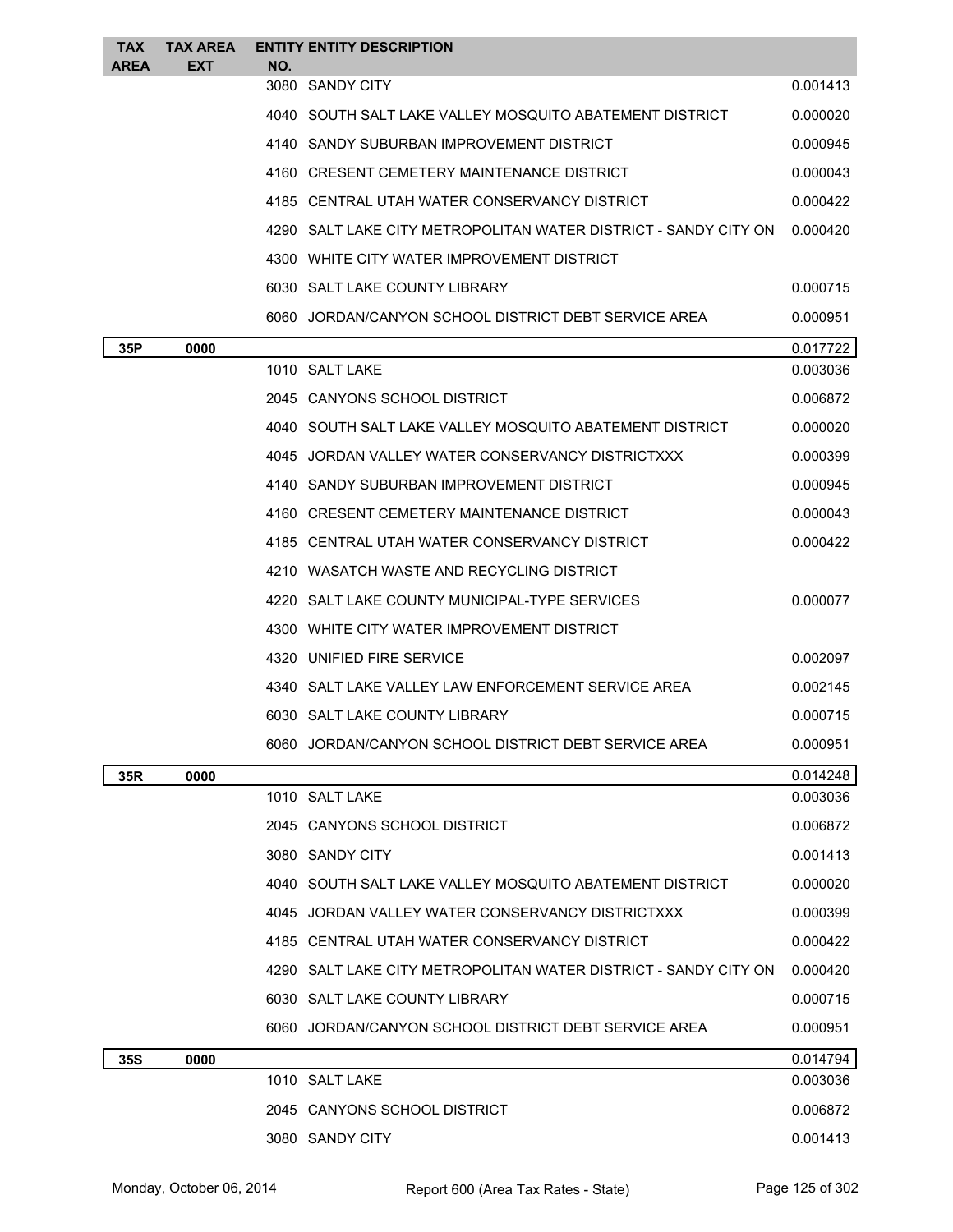| <b>TAX</b><br>AREA | <b>TAX AREA</b><br><b>EXT</b> |             | <b>ENTITY ENTITY DESCRIPTION</b>                                |          |
|--------------------|-------------------------------|-------------|-----------------------------------------------------------------|----------|
|                    |                               | NO.<br>4040 | SOUTH SALT LAKE VALLEY MOSQUITO ABATEMENT DISTRICT              | 0.000020 |
|                    |                               |             | 4140 SANDY SUBURBAN IMPROVEMENT DISTRICT                        | 0.000945 |
|                    |                               |             | 4185 CENTRAL UTAH WATER CONSERVANCY DISTRICT                    | 0.000422 |
|                    |                               |             | 4290 SALT LAKE CITY METROPOLITAN WATER DISTRICT - SANDY CITY ON | 0.000420 |
|                    |                               |             | 6030 SALT LAKE COUNTY LIBRARY                                   | 0.000715 |
|                    |                               |             | 6060 JORDAN/CANYON SCHOOL DISTRICT DEBT SERVICE AREA            | 0.000951 |
| 35U                | 0000                          |             |                                                                 | 0.014075 |
|                    |                               |             | 1010 SALT LAKE                                                  | 0.003036 |
|                    |                               |             | 2045 CANYONS SCHOOL DISTRICT                                    | 0.006872 |
|                    |                               |             | 3080 SANDY CITY                                                 | 0.001413 |
|                    |                               |             | 4040 SOUTH SALT LAKE VALLEY MOSQUITO ABATEMENT DISTRICT         | 0.000020 |
|                    |                               |             | 4090 COTTONWOOD IMPROVEMENT DISTRICT                            | 0.000226 |
|                    |                               |             | 4185 CENTRAL UTAH WATER CONSERVANCY DISTRICT                    | 0.000422 |
|                    |                               |             | 4290 SALT LAKE CITY METROPOLITAN WATER DISTRICT - SANDY CITY ON | 0.000420 |
|                    |                               |             | 6030 SALT LAKE COUNTY LIBRARY                                   | 0.000715 |
|                    |                               |             | 6060 JORDAN/CANYON SCHOOL DISTRICT DEBT SERVICE AREA            | 0.000951 |
| 36B                | 0000                          |             |                                                                 | 0.015982 |
|                    |                               |             | 1010 SALT LAKE                                                  | 0.003036 |
|                    |                               |             | 2040 JORDAN SCHOOL DISTRICT                                     | 0.006700 |
|                    |                               |             | 4040 SOUTH SALT LAKE VALLEY MOSQUITO ABATEMENT DISTRICT         | 0.000020 |
|                    |                               |             | 4045 JORDAN VALLEY WATER CONSERVANCY DISTRICTXXX                | 0.000399 |
|                    |                               |             | 4150 SOUTH VALLEY SEWER DISTRICT                                | 0.000371 |
|                    |                               |             | 4185 CENTRAL UTAH WATER CONSERVANCY DISTRICT                    | 0.000422 |
|                    |                               |             | 4210 WASATCH WASTE AND RECYCLING DISTRICT                       |          |
|                    |                               |             | 4220 SALT LAKE COUNTY MUNICIPAL-TYPE SERVICES                   | 0.000077 |
|                    |                               |             | 4320 UNIFIED FIRE SERVICE                                       | 0.002097 |
|                    |                               |             | 4340 SALT LAKE VALLEY LAW ENFORCEMENT SERVICE AREA              | 0.002145 |
|                    |                               |             | 6030 SALT LAKE COUNTY LIBRARY                                   | 0.000715 |
| 36D                | 0000                          |             |                                                                 | 0.014263 |
|                    |                               |             | 1010 SALT LAKE                                                  | 0.003036 |
|                    |                               |             | 2045 CANYONS SCHOOL DISTRICT                                    | 0.006872 |
|                    |                               |             | 3080 SANDY CITY                                                 | 0.001413 |
|                    |                               |             | 4040   SOUTH SALT LAKE VALLEY MOSQUITO ABATEMENT DISTRICT       | 0.000020 |
|                    |                               |             | 4150 SOUTH VALLEY SEWER DISTRICT                                | 0.000371 |
|                    |                               |             | 4160 CRESENT CEMETERY MAINTENANCE DISTRICT                      | 0.000043 |
|                    |                               |             | 4185 CENTRAL UTAH WATER CONSERVANCY DISTRICT                    | 0.000422 |
|                    |                               |             | 4290 SALT LAKE CITY METROPOLITAN WATER DISTRICT - SANDY CITY ON | 0.000420 |
|                    |                               |             | 6030 SALT LAKE COUNTY LIBRARY                                   | 0.000715 |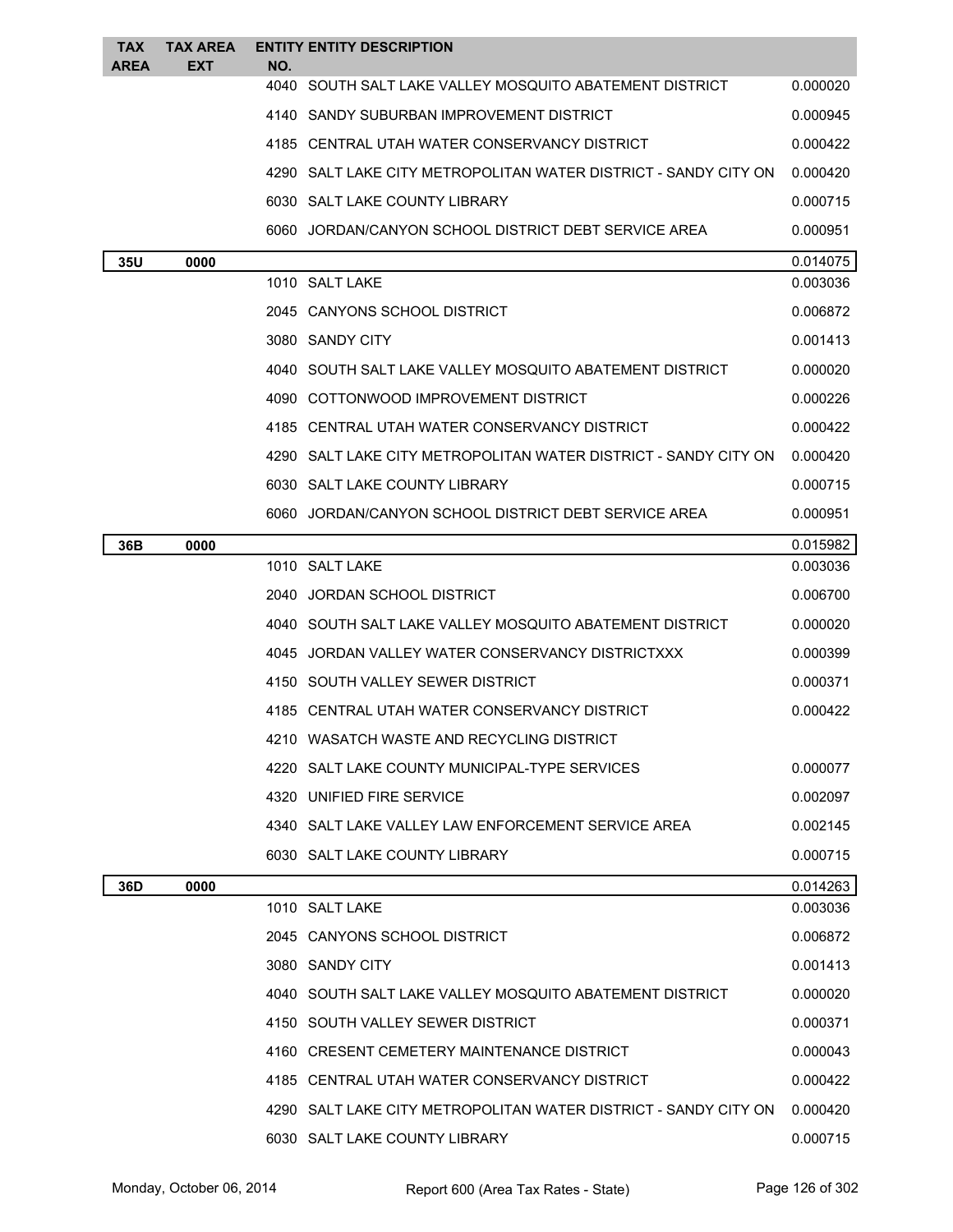| <b>TAX</b><br><b>AREA</b> | <b>TAX AREA</b><br>EXT | NO.  | <b>ENTITY ENTITY DESCRIPTION</b>                                  |          |
|---------------------------|------------------------|------|-------------------------------------------------------------------|----------|
|                           |                        | 6060 | JORDAN/CANYON SCHOOL DISTRICT DEBT SERVICE AREA                   | 0.000951 |
| 36E                       | 0000                   |      |                                                                   | 0.014220 |
|                           |                        |      | 1010 SALT LAKE                                                    | 0.003036 |
|                           |                        |      | 2045 CANYONS SCHOOL DISTRICT                                      | 0.006872 |
|                           |                        |      | 3080 SANDY CITY                                                   | 0.001413 |
|                           |                        |      | 4040   SOUTH SALT LAKE VALLEY MOSQUITO ABATEMENT DISTRICT         | 0.000020 |
|                           |                        |      | 4150 SOUTH VALLEY SEWER DISTRICT                                  | 0.000371 |
|                           |                        |      | 4185 CENTRAL UTAH WATER CONSERVANCY DISTRICT                      | 0.000422 |
|                           |                        |      | 4290   SALT LAKE CITY METROPOLITAN WATER DISTRICT - SANDY CITY ON | 0.000420 |
|                           |                        |      | 6030 SALT LAKE COUNTY LIBRARY                                     | 0.000715 |
|                           |                        |      | 6060 JORDAN/CANYON SCHOOL DISTRICT DEBT SERVICE AREA              | 0.000951 |
| 36F                       | 0000                   |      |                                                                   | 0.014263 |
|                           |                        |      | 1010 SALT LAKE                                                    | 0.003036 |
|                           |                        |      | 2045   CANYONS SCHOOL DISTRICT                                    | 0.006872 |
|                           |                        |      | 3080 SANDY CITY                                                   | 0.001413 |
|                           |                        |      | 4040   SOUTH SALT LAKE VALLEY MOSQUITO ABATEMENT DISTRICT         | 0.000020 |
|                           |                        |      | 4150   SOUTH VALLEY SEWER DISTRICT                                | 0.000371 |
|                           |                        |      | 4160 CRESENT CEMETERY MAINTENANCE DISTRICT                        | 0.000043 |
|                           |                        |      | 4185 CENTRAL UTAH WATER CONSERVANCY DISTRICT                      | 0.000422 |
|                           |                        |      | 4290 SALT LAKE CITY METROPOLITAN WATER DISTRICT - SANDY CITY ON   | 0.000420 |
|                           |                        |      | 6030 SALT LAKE COUNTY LIBRARY                                     | 0.000715 |
|                           |                        |      | 6060 JORDAN/CANYON SCHOOL DISTRICT DEBT SERVICE AREA              | 0.000951 |
| 36G                       | 0000                   |      |                                                                   | 0.014263 |
|                           |                        |      | 1010 SALT LAKE                                                    | 0.003036 |
|                           |                        |      | 2045 CANYONS SCHOOL DISTRICT                                      | 0.006872 |
|                           |                        |      | 3080 SANDY CITY                                                   | 0.001413 |
|                           |                        |      | 4040 SOUTH SALT LAKE VALLEY MOSQUITO ABATEMENT DISTRICT           | 0.000020 |
|                           |                        |      | 4150 SOUTH VALLEY SEWER DISTRICT                                  | 0.000371 |
|                           |                        |      | 4160 CRESENT CEMETERY MAINTENANCE DISTRICT                        | 0.000043 |
|                           |                        |      | 4185 CENTRAL UTAH WATER CONSERVANCY DISTRICT                      | 0.000422 |
|                           |                        |      | 4290 SALT LAKE CITY METROPOLITAN WATER DISTRICT - SANDY CITY ON   | 0.000420 |
|                           |                        |      | 6030 SALT LAKE COUNTY LIBRARY                                     | 0.000715 |
|                           |                        |      | 6060   JORDAN/CANYON SCHOOL DISTRICT DEBT SERVICE AREA            | 0.000951 |
| 36H                       | 0000                   |      |                                                                   | 0.014263 |
|                           |                        |      | 1010 SALT LAKE                                                    | 0.003036 |
|                           |                        |      | 2045   CANYONS SCHOOL DISTRICT                                    | 0.006872 |
|                           |                        |      | 3080 SANDY CITY                                                   | 0.001413 |
|                           |                        |      | 4040 SOUTH SALT LAKE VALLEY MOSQUITO ABATEMENT DISTRICT           | 0.000020 |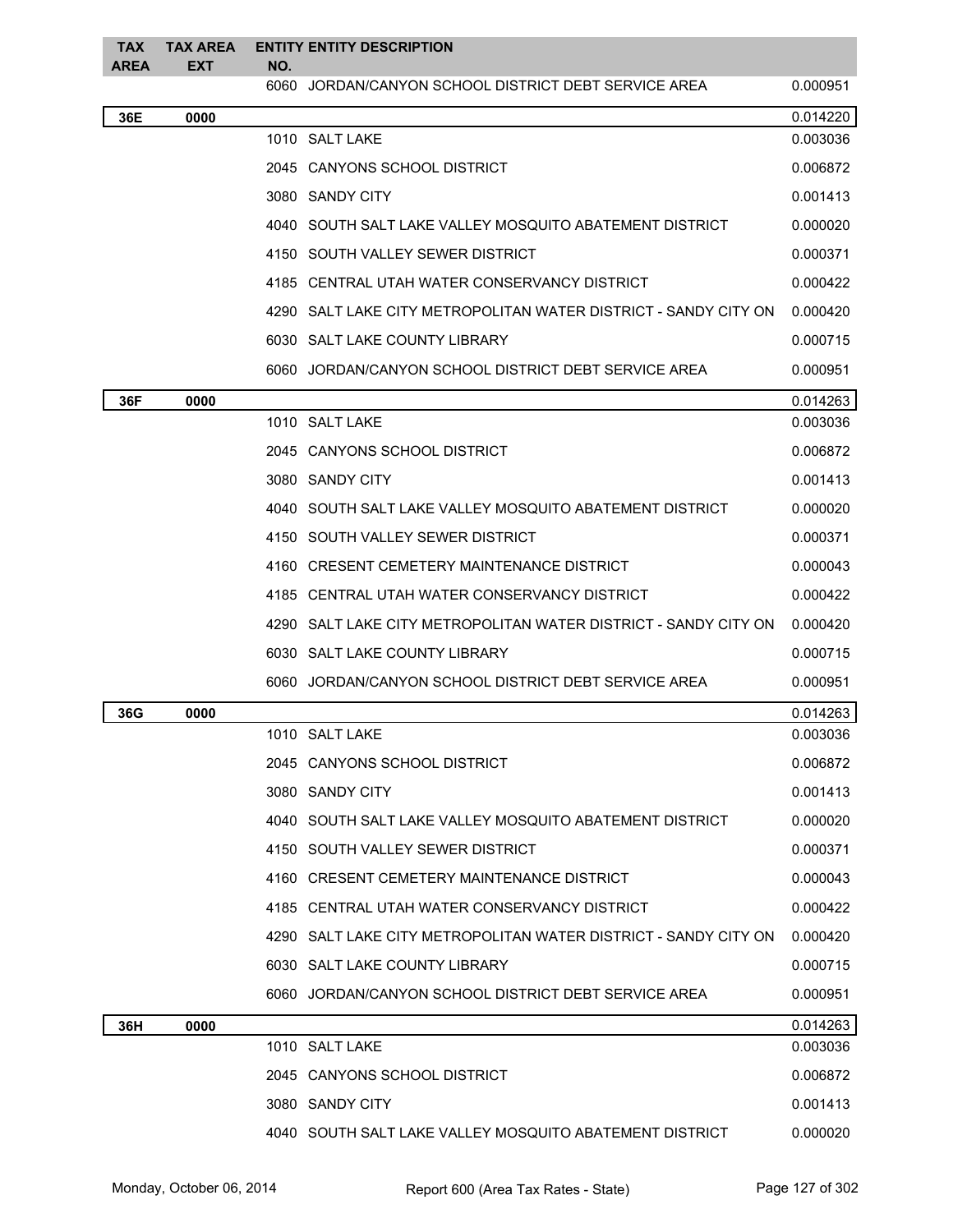| <b>TAX</b><br><b>AREA</b> | <b>TAX AREA</b><br><b>EXT</b> | NO. | <b>ENTITY ENTITY DESCRIPTION</b>                                  |          |
|---------------------------|-------------------------------|-----|-------------------------------------------------------------------|----------|
|                           |                               |     | 4150 SOUTH VALLEY SEWER DISTRICT                                  | 0.000371 |
|                           |                               |     | 4160 CRESENT CEMETERY MAINTENANCE DISTRICT                        | 0.000043 |
|                           |                               |     | 4185 CENTRAL UTAH WATER CONSERVANCY DISTRICT                      | 0.000422 |
|                           |                               |     | 4290   SALT LAKE CITY METROPOLITAN WATER DISTRICT - SANDY CITY ON | 0.000420 |
|                           |                               |     | 6030 SALT LAKE COUNTY LIBRARY                                     | 0.000715 |
|                           |                               |     | 6060 JORDAN/CANYON SCHOOL DISTRICT DEBT SERVICE AREA              | 0.000951 |
| 36I                       | 0000                          |     |                                                                   | 0.014708 |
|                           |                               |     | 1010 SALT LAKE                                                    | 0.003036 |
|                           |                               |     | 2045 CANYONS SCHOOL DISTRICT                                      | 0.006872 |
|                           |                               |     | 3080 SANDY CITY                                                   | 0.001413 |
|                           |                               |     | 4040   SOUTH SALT LAKE VALLEY MOSQUITO ABATEMENT DISTRICT         | 0.000020 |
|                           |                               |     | 4045 JORDAN VALLEY WATER CONSERVANCY DISTRICTXXX                  | 0.000399 |
|                           |                               |     | 4090 COTTONWOOD IMPROVEMENT DISTRICT                              | 0.000226 |
|                           |                               |     | 4185 CENTRAL UTAH WATER CONSERVANCY DISTRICT                      | 0.000422 |
|                           |                               |     | 4240 ALTA CANYON RECREATION SPECIAL SERVICE DISTRICT              | 0.000234 |
|                           |                               |     | 4290   SALT LAKE CITY METROPOLITAN WATER DISTRICT - SANDY CITY ON | 0.000420 |
|                           |                               |     | 6030 SALT LAKE COUNTY LIBRARY                                     | 0.000715 |
|                           |                               |     | 6060 JORDAN/CANYON SCHOOL DISTRICT DEBT SERVICE AREA              | 0.000951 |
| 36J                       | 0000                          |     |                                                                   | 0.015152 |
|                           |                               |     |                                                                   |          |
|                           |                               |     | 1010 SALT LAKE                                                    | 0.003036 |
|                           |                               |     | 2045 CANYONS SCHOOL DISTRICT                                      | 0.006872 |
|                           |                               |     | 3080 SANDY CITY                                                   | 0.001413 |
|                           |                               |     | 4040   SOUTH SALT LAKE VALLEY MOSQUITO ABATEMENT DISTRICT         | 0.000020 |
|                           |                               |     | 4045 JORDAN VALLEY WATER CONSERVANCY DISTRICTXXX                  | 0.000399 |
|                           |                               |     | 4070 MID VALLEY IMPROVEMENT DISTRICT                              | 0.000904 |
|                           |                               |     | 4185 CENTRAL UTAH WATER CONSERVANCY DISTRICT                      | 0.000422 |
|                           |                               |     | 4290 SALT LAKE CITY METROPOLITAN WATER DISTRICT - SANDY CITY ON   | 0.000420 |
|                           |                               |     | 6030 SALT LAKE COUNTY LIBRARY                                     | 0.000715 |
|                           |                               |     | 6060 JORDAN/CANYON SCHOOL DISTRICT DEBT SERVICE AREA              | 0.000951 |
| 36K                       | 0000                          |     |                                                                   | 0.014619 |
|                           |                               |     | 1010 SALT LAKE                                                    | 0.003036 |
|                           |                               |     | 2045 CANYONS SCHOOL DISTRICT                                      | 0.006872 |
|                           |                               |     | 3080 SANDY CITY                                                   | 0.001413 |
|                           |                               |     | 4040 SOUTH SALT LAKE VALLEY MOSQUITO ABATEMENT DISTRICT           | 0.000020 |
|                           |                               |     | 4045 JORDAN VALLEY WATER CONSERVANCY DISTRICTXXX                  | 0.000399 |
|                           |                               |     | 4150 SOUTH VALLEY SEWER DISTRICT                                  | 0.000371 |
|                           |                               |     | 4185 CENTRAL UTAH WATER CONSERVANCY DISTRICT                      | 0.000422 |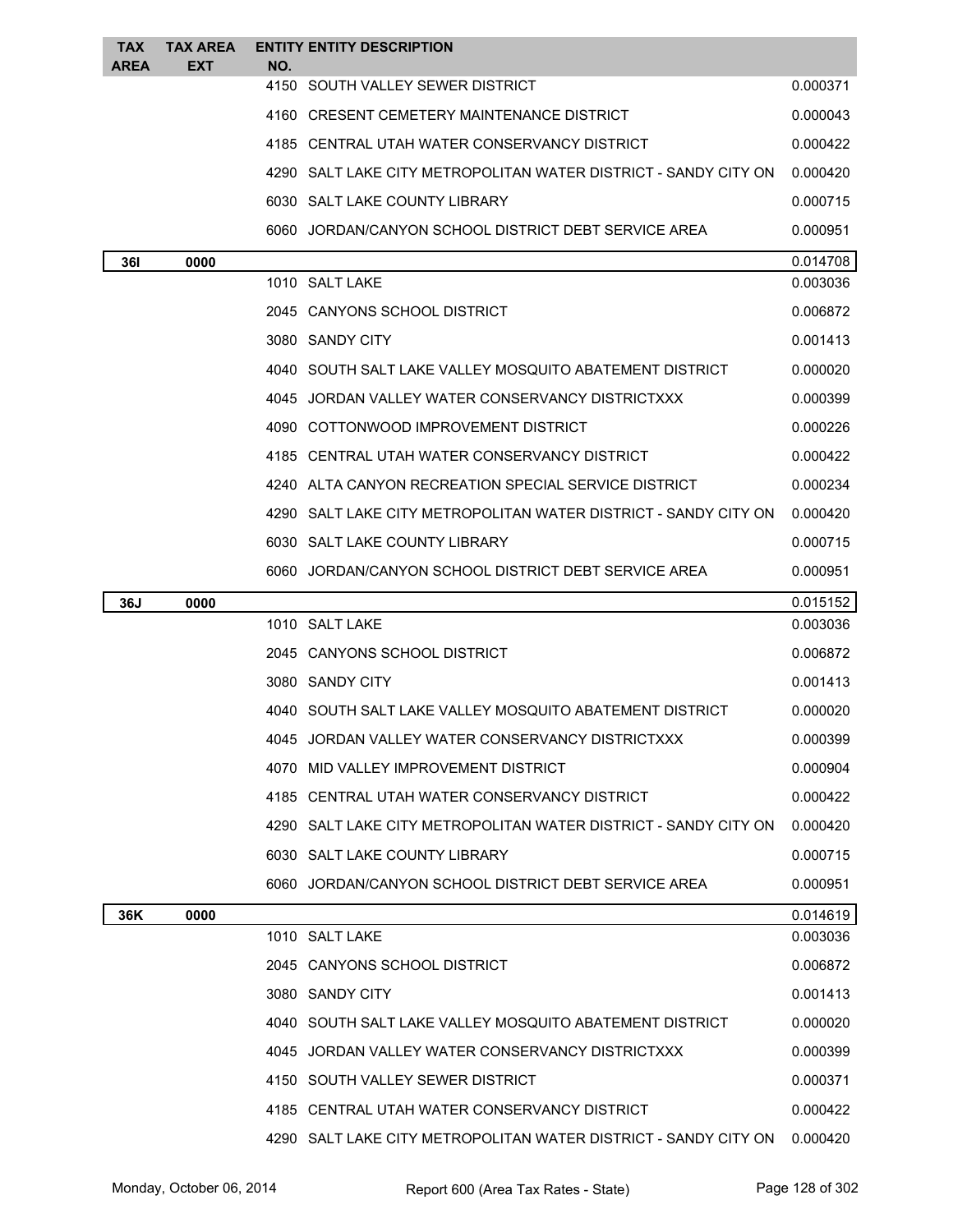| TAX<br>AREA | TAX AREA<br>EXT | NO. | <b>ENTITY ENTITY DESCRIPTION</b>                                  |                      |
|-------------|-----------------|-----|-------------------------------------------------------------------|----------------------|
|             |                 |     | 6030 SALT LAKE COUNTY LIBRARY                                     | 0.000715             |
|             |                 |     | 6060 JORDAN/CANYON SCHOOL DISTRICT DEBT SERVICE AREA              | 0.000951             |
| 36L         | 0000            |     |                                                                   | 0.015236             |
|             |                 |     | 1010 SALT LAKE                                                    | 0.003036             |
|             |                 |     | 2045 CANYONS SCHOOL DISTRICT                                      | 0.006872             |
|             |                 |     | 3080 SANDY CITY                                                   | 0.001413             |
|             |                 |     | 4040   SOUTH SALT LAKE VALLEY MOSQUITO ABATEMENT DISTRICT         | 0.000020             |
|             |                 |     | 4045 JORDAN VALLEY WATER CONSERVANCY DISTRICTXXX                  | 0.000399             |
|             |                 |     | 4140 SANDY SUBURBAN IMPROVEMENT DISTRICT                          | 0.000945             |
|             |                 |     | 4160 CRESENT CEMETERY MAINTENANCE DISTRICT                        | 0.000043             |
|             |                 |     | 4185 CENTRAL UTAH WATER CONSERVANCY DISTRICT                      | 0.000422             |
|             |                 |     | 4290   SALT LAKE CITY METROPOLITAN WATER DISTRICT - SANDY CITY ON | 0.000420             |
|             |                 |     | 6030 SALT LAKE COUNTY LIBRARY                                     | 0.000715             |
|             |                 |     | 6060 JORDAN/CANYON SCHOOL DISTRICT DEBT SERVICE AREA              | 0.000951             |
| 36M         | 0000            |     |                                                                   | 0.014474             |
|             |                 |     | 1010 SALT LAKE                                                    | 0.003036             |
|             |                 |     | 2045 CANYONS SCHOOL DISTRICT                                      | 0.006872             |
|             |                 |     | 3080 SANDY CITY                                                   | 0.001413             |
|             |                 |     | 4040   SOUTH SALT LAKE VALLEY MOSQUITO ABATEMENT DISTRICT         | 0.000020             |
|             |                 |     | 4045 JORDAN VALLEY WATER CONSERVANCY DISTRICTXXX                  | 0.000399             |
|             |                 |     | 4090 COTTONWOOD IMPROVEMENT DISTRICT                              | 0.000226             |
|             |                 |     | 4185 CENTRAL UTAH WATER CONSERVANCY DISTRICT                      | 0.000422             |
|             |                 |     | 4290   SALT LAKE CITY METROPOLITAN WATER DISTRICT - SANDY CITY ON | 0.000420             |
|             |                 |     | 6030 SALT LAKE COUNTY LIBRARY                                     | 0.000715             |
|             |                 |     | 6060 JORDAN/CANYON SCHOOL DISTRICT DEBT SERVICE AREA              | 0.000951             |
| 36P         | 0000            |     |                                                                   | 0.015193             |
|             |                 |     | 1010 SALT LAKE                                                    | 0.003036             |
|             |                 |     | 2045 CANYONS SCHOOL DISTRICT                                      | 0.006872             |
|             |                 |     | 3080 SANDY CITY                                                   | 0.001413             |
|             |                 |     | 4040   SOUTH SALT LAKE VALLEY MOSQUITO ABATEMENT DISTRICT         | 0.000020             |
|             |                 |     | 4045 JORDAN VALLEY WATER CONSERVANCY DISTRICTXXX                  | 0.000399             |
|             |                 |     | 4140 SANDY SUBURBAN IMPROVEMENT DISTRICT                          | 0.000945             |
|             |                 |     | 4185 CENTRAL UTAH WATER CONSERVANCY DISTRICT                      | 0.000422             |
|             |                 |     | 4290   SALT LAKE CITY METROPOLITAN WATER DISTRICT - SANDY CITY ON | 0.000420             |
|             |                 |     | 6030 SALT LAKE COUNTY LIBRARY                                     | 0.000715             |
|             |                 |     | 6060 JORDAN/CANYON SCHOOL DISTRICT DEBT SERVICE AREA              | 0.000951             |
| 36S         | 0000            |     | 1010 SALT LAKE                                                    | 0.015386<br>0.003036 |
|             |                 |     |                                                                   |                      |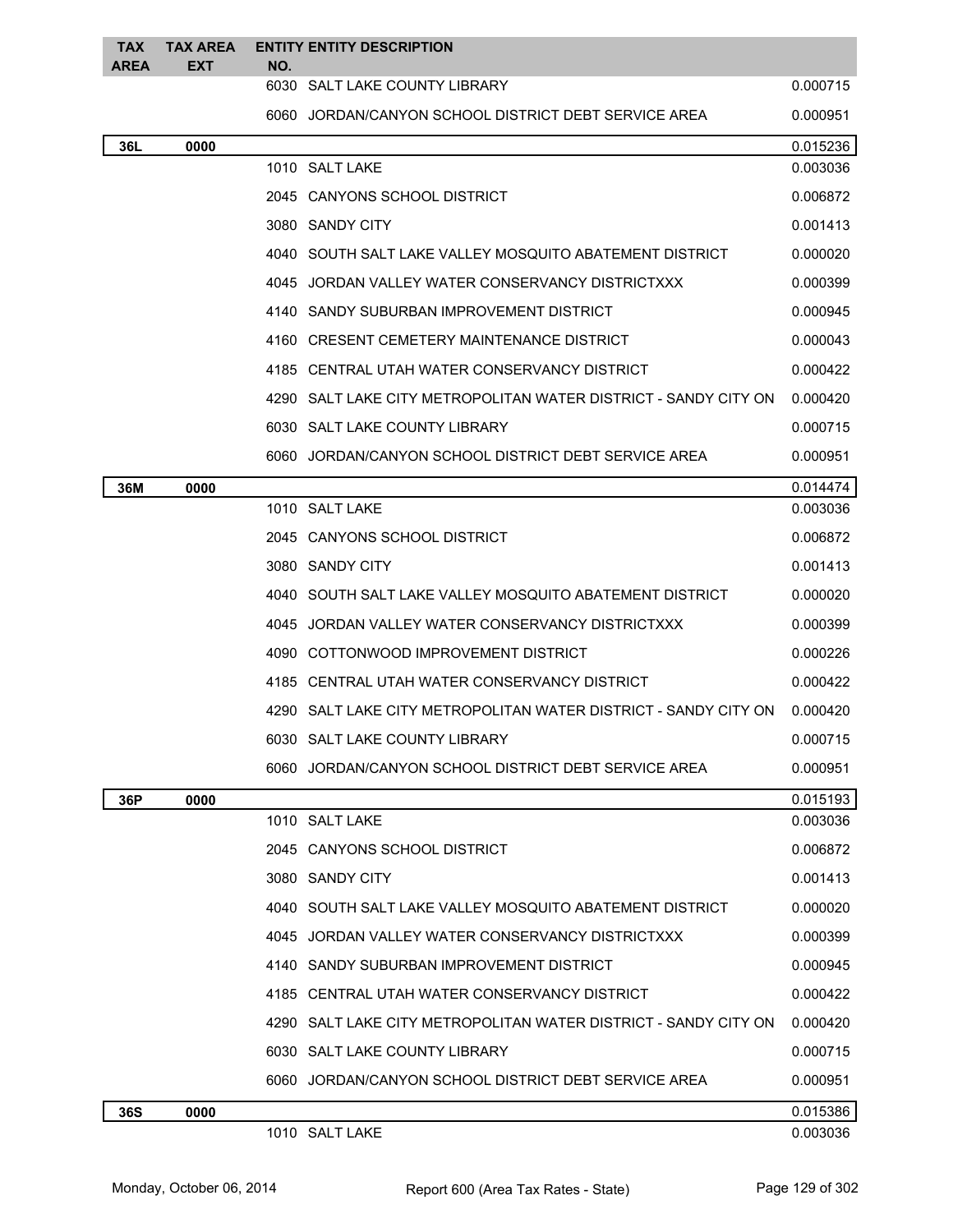| <b>TAX</b><br>AREA | TAX AREA<br><b>EXT</b> | NO.  | <b>ENTITY ENTITY DESCRIPTION</b>                                |          |
|--------------------|------------------------|------|-----------------------------------------------------------------|----------|
|                    |                        | 2045 | <b>CANYONS SCHOOL DISTRICT</b>                                  | 0.006872 |
|                    |                        |      | 3080 SANDY CITY                                                 | 0.001413 |
|                    |                        |      | 4040 SOUTH SALT LAKE VALLEY MOSQUITO ABATEMENT DISTRICT         | 0.000020 |
|                    |                        |      | 4045 JORDAN VALLEY WATER CONSERVANCY DISTRICTXXX                | 0.000399 |
|                    |                        |      | 4070 MID VALLEY IMPROVEMENT DISTRICT                            | 0.000904 |
|                    |                        |      | 4185 CENTRAL UTAH WATER CONSERVANCY DISTRICT                    | 0.000422 |
|                    |                        |      | 4240 ALTA CANYON RECREATION SPECIAL SERVICE DISTRICT            | 0.000234 |
|                    |                        |      | 4290 SALT LAKE CITY METROPOLITAN WATER DISTRICT - SANDY CITY ON | 0.000420 |
|                    |                        |      | 6030 SALT LAKE COUNTY LIBRARY                                   | 0.000715 |
|                    |                        |      | 6060 JORDAN/CANYON SCHOOL DISTRICT DEBT SERVICE AREA            | 0.000951 |
| 36T                | 0000                   |      |                                                                 | 0.015208 |
|                    |                        |      | 1010 SALT LAKE                                                  | 0.003036 |
|                    |                        |      | 2045 CANYONS SCHOOL DISTRICT                                    | 0.006872 |
|                    |                        |      | 3080 SANDY CITY                                                 | 0.001413 |
|                    |                        |      | 4040 SOUTH SALT LAKE VALLEY MOSQUITO ABATEMENT DISTRICT         | 0.000020 |
|                    |                        |      | 4140 SANDY SUBURBAN IMPROVEMENT DISTRICT                        | 0.000945 |
|                    |                        |      | 4150 SOUTH VALLEY SEWER DISTRICT                                | 0.000371 |
|                    |                        |      | 4160 CRESENT CEMETERY MAINTENANCE DISTRICT                      | 0.000043 |
|                    |                        |      | 4185 CENTRAL UTAH WATER CONSERVANCY DISTRICT                    | 0.000422 |
|                    |                        |      | 4290 SALT LAKE CITY METROPOLITAN WATER DISTRICT - SANDY CITY ON | 0.000420 |
|                    |                        |      | 6030 SALT LAKE COUNTY LIBRARY                                   | 0.000715 |
|                    |                        |      | 6060 JORDAN/CANYON SCHOOL DISTRICT DEBT SERVICE AREA            | 0.000951 |
| 36V                | 0000                   |      |                                                                 | 0.014288 |
|                    |                        |      | 1010 SALT LAKE                                                  | 0.003036 |
|                    |                        |      | 2045 CANYONS SCHOOL DISTRICT                                    | 0.006872 |
|                    |                        |      | 3080 SANDY CITY                                                 | 0.001413 |
|                    |                        |      | 4040 SOUTH SALT LAKE VALLEY MOSQUITO ABATEMENT DISTRICT         | 0.000020 |
|                    |                        |      | 4045 JORDAN VALLEY WATER CONSERVANCY DISTRICTXXX                | 0.000399 |
|                    |                        |      | 4090 COTTONWOOD IMPROVEMENT DISTRICT                            | 0.000226 |
|                    |                        |      | 4185 CENTRAL UTAH WATER CONSERVANCY DISTRICT                    | 0.000422 |
|                    |                        |      | 4240 ALTA CANYON RECREATION SPECIAL SERVICE DISTRICT            | 0.000234 |
|                    |                        |      | 6030 SALT LAKE COUNTY LIBRARY                                   | 0.000715 |
|                    |                        |      | 6060 JORDAN/CANYON SCHOOL DISTRICT DEBT SERVICE AREA            | 0.000951 |
| <b>36W</b>         | 0000                   |      |                                                                 | 0.014263 |
|                    |                        |      | 1010 SALT LAKE                                                  | 0.003036 |
|                    |                        |      | 2045 CANYONS SCHOOL DISTRICT                                    | 0.006872 |
|                    |                        |      | 3080 SANDY CITY                                                 | 0.001413 |
|                    |                        |      | 4040 SOUTH SALT LAKE VALLEY MOSQUITO ABATEMENT DISTRICT         | 0.000020 |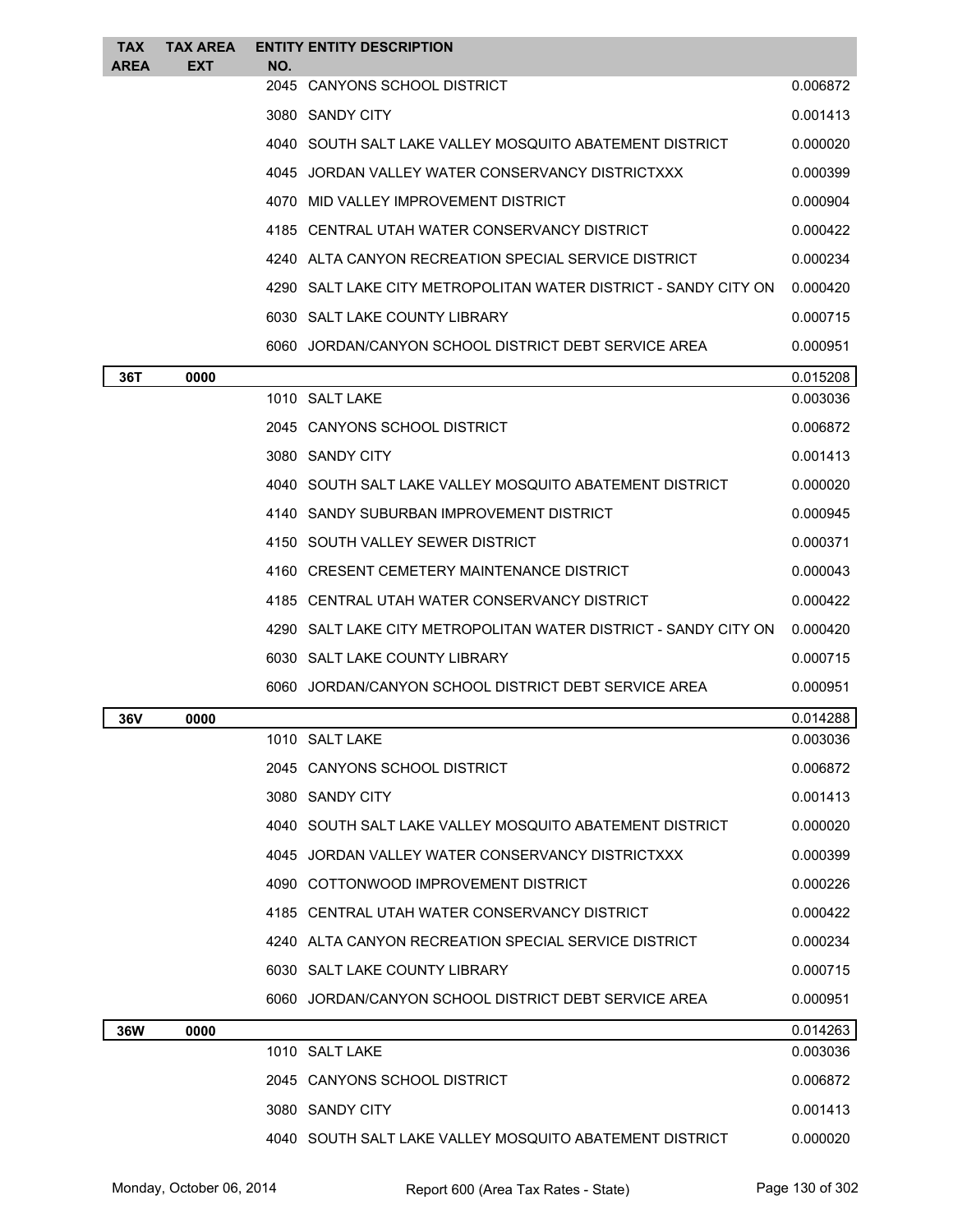| <b>TAX</b>  | <b>TAX AREA</b> |     | <b>ENTITY ENTITY DESCRIPTION</b>                                |          |
|-------------|-----------------|-----|-----------------------------------------------------------------|----------|
| <b>AREA</b> | EXT             | NO. | 4150 SOUTH VALLEY SEWER DISTRICT                                | 0.000371 |
|             |                 |     | 4160 CRESENT CEMETERY MAINTENANCE DISTRICT                      | 0.000043 |
|             |                 |     | 4185 CENTRAL UTAH WATER CONSERVANCY DISTRICT                    | 0.000422 |
|             |                 |     | 4290 SALT LAKE CITY METROPOLITAN WATER DISTRICT - SANDY CITY ON | 0.000420 |
|             |                 |     | 6030 SALT LAKE COUNTY LIBRARY                                   | 0.000715 |
|             |                 |     | 6060 JORDAN/CANYON SCHOOL DISTRICT DEBT SERVICE AREA            | 0.000951 |
| 37G         | 0000            |     |                                                                 | 0.014031 |
|             |                 |     | 1010 SALT LAKE                                                  | 0.003036 |
|             |                 |     | 2040 JORDAN SCHOOL DISTRICT                                     | 0.006700 |
|             |                 |     | 3110 WEST JORDAN CITY                                           | 0.002368 |
|             |                 |     | 4040 SOUTH SALT LAKE VALLEY MOSQUITO ABATEMENT DISTRICT         | 0.000020 |
|             |                 |     | 4045 JORDAN VALLEY WATER CONSERVANCY DISTRICTXXX                | 0.000399 |
|             |                 |     | 4150 SOUTH VALLEY SEWER DISTRICT                                | 0.000371 |
|             |                 |     | 4185 CENTRAL UTAH WATER CONSERVANCY DISTRICT                    | 0.000422 |
|             |                 |     | 6030 SALT LAKE COUNTY LIBRARY                                   | 0.000715 |
| 37J         | 0000            |     |                                                                 | 0.015564 |
|             |                 |     | 1010 SALT LAKE                                                  | 0.003036 |
|             |                 |     | 2040 JORDAN SCHOOL DISTRICT                                     | 0.006700 |
|             |                 |     | 3110 WEST JORDAN CITY                                           | 0.002368 |
|             |                 |     | 4040 SOUTH SALT LAKE VALLEY MOSQUITO ABATEMENT DISTRICT         | 0.000020 |
|             |                 |     | 4045 JORDAN VALLEY WATER CONSERVANCY DISTRICTXXX                | 0.000399 |
|             |                 |     | 4185 CENTRAL UTAH WATER CONSERVANCY DISTRICT                    | 0.000422 |
|             |                 |     | 4280 WEST JORDAN FAIRWAY ESTATES SPECIAL SERVICE DISTRICT       | 0.001904 |
|             |                 |     | 6030 SALT LAKE COUNTY LIBRARY                                   | 0.000715 |
| 37K         | 0000            |     |                                                                 | 0.013660 |
|             |                 |     | 1010 SALT LAKE                                                  | 0.003036 |
|             |                 |     | 2040 JORDAN SCHOOL DISTRICT                                     | 0.006700 |
|             |                 |     | 3110 WEST JORDAN CITY                                           | 0.002368 |
|             |                 |     | 4040 SOUTH SALT LAKE VALLEY MOSQUITO ABATEMENT DISTRICT         | 0.000020 |
|             |                 |     | 4045 JORDAN VALLEY WATER CONSERVANCY DISTRICTXXX                | 0.000399 |
|             |                 |     | 4185 CENTRAL UTAH WATER CONSERVANCY DISTRICT                    | 0.000422 |
|             |                 |     | 6027 AREA EXCLUDED FROM SALT LAKE COUNTY SEWERAGE IMPROVEM      |          |
|             |                 |     | 6030 SALT LAKE COUNTY LIBRARY                                   | 0.000715 |
| 37L         | 0000            |     |                                                                 | 0.013261 |
|             |                 |     | 1010 SALT LAKE                                                  | 0.003036 |
|             |                 |     | 2040 JORDAN SCHOOL DISTRICT                                     | 0.006700 |
|             |                 |     | 3110 WEST JORDAN CITY                                           | 0.002368 |
|             |                 |     | 4040 SOUTH SALT LAKE VALLEY MOSQUITO ABATEMENT DISTRICT         | 0.000020 |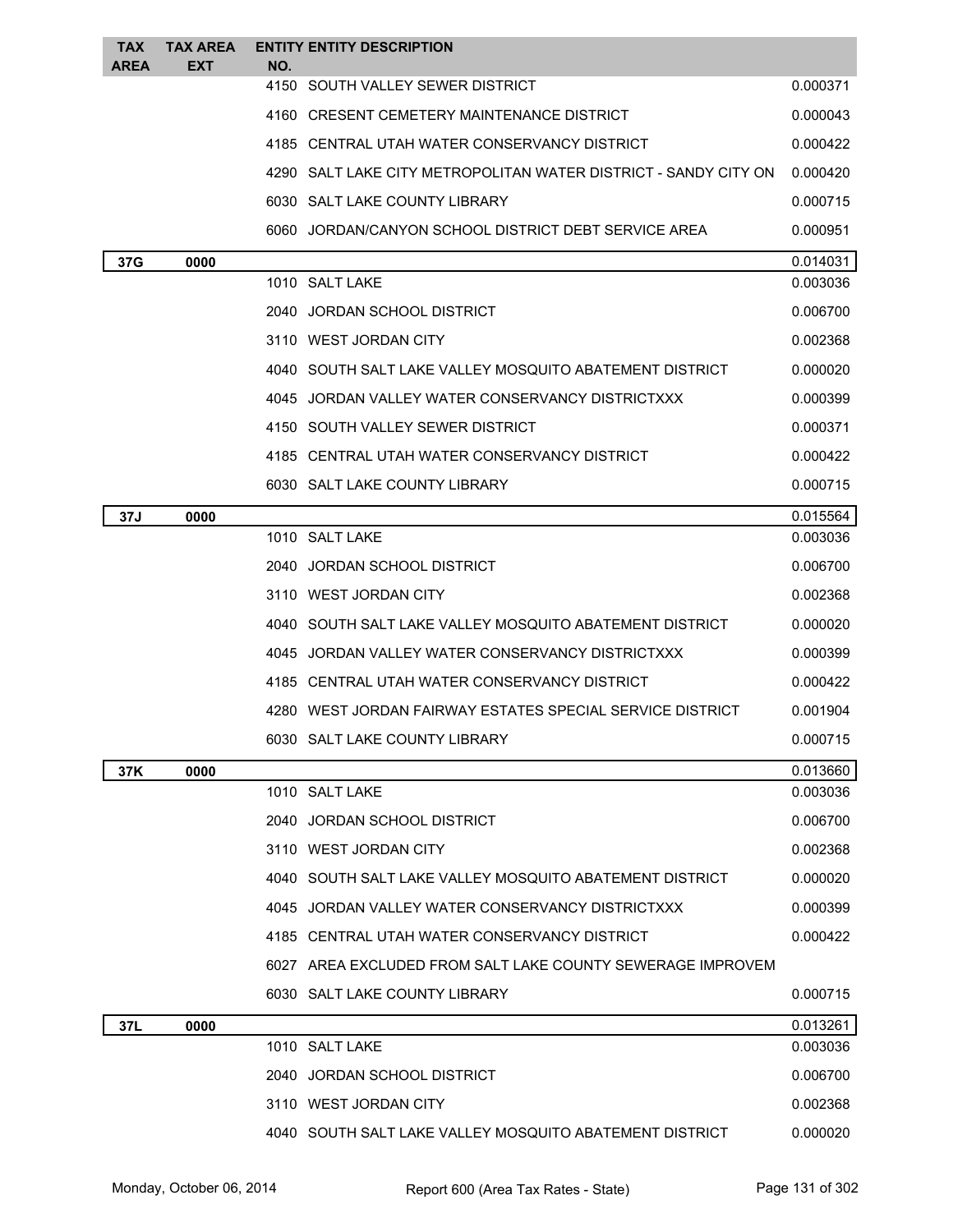| <b>TAX</b>  | <b>TAX AREA</b>          |     | <b>ENTITY ENTITY DESCRIPTION</b>                           |                      |
|-------------|--------------------------|-----|------------------------------------------------------------|----------------------|
| <b>AREA</b> | <b>EXT</b>               | NO. | 4185 CENTRAL UTAH WATER CONSERVANCY DISTRICT               | 0.000422             |
|             |                          |     | 6027 AREA EXCLUDED FROM SALT LAKE COUNTY SEWERAGE IMPROVEM |                      |
|             |                          |     | 6030 SALT LAKE COUNTY LIBRARY                              | 0.000715             |
| 37M         | 0000                     |     |                                                            | 0.013660             |
|             |                          |     | 1010 SALT LAKE                                             | 0.003036             |
|             |                          |     | 2040 JORDAN SCHOOL DISTRICT                                | 0.006700             |
|             |                          |     | 3110 WEST JORDAN CITY                                      | 0.002368             |
|             |                          |     | 4040 SOUTH SALT LAKE VALLEY MOSQUITO ABATEMENT DISTRICT    | 0.000020             |
|             |                          |     | 4045 JORDAN VALLEY WATER CONSERVANCY DISTRICTXXX           | 0.000399             |
|             |                          |     | 4185 CENTRAL UTAH WATER CONSERVANCY DISTRICT               | 0.000422             |
|             |                          |     | 6030 SALT LAKE COUNTY LIBRARY                              | 0.000715             |
| 37N         | 0000                     |     |                                                            | 0.013660             |
|             |                          |     | 1010 SALT LAKE                                             | 0.003036             |
|             |                          |     | 2040 JORDAN SCHOOL DISTRICT                                | 0.006700             |
|             |                          |     | 3110 WEST JORDAN CITY                                      | 0.002368             |
|             |                          |     | 4040 SOUTH SALT LAKE VALLEY MOSQUITO ABATEMENT DISTRICT    | 0.000020             |
|             |                          |     | 4045 JORDAN VALLEY WATER CONSERVANCY DISTRICTXXX           | 0.000399             |
|             |                          |     | 4185 CENTRAL UTAH WATER CONSERVANCY DISTRICT               | 0.000422             |
|             |                          |     | 6030 SALT LAKE COUNTY LIBRARY                              | 0.000715             |
| 37P         | 0000                     |     |                                                            | 0.013660             |
|             |                          |     | 1010 SALT LAKE                                             | 0.003036             |
|             |                          |     | 2040 JORDAN SCHOOL DISTRICT                                | 0.006700             |
|             |                          |     | 3110 WEST JORDAN CITY                                      | 0.002368             |
|             |                          |     | 4040 SOUTH SALT LAKE VALLEY MOSQUITO ABATEMENT DISTRICT    | 0.000020             |
|             |                          |     | 4045 JORDAN VALLEY WATER CONSERVANCY DISTRICTXXX           | 0.000399             |
|             |                          |     | 4185 CENTRAL UTAH WATER CONSERVANCY DISTRICT               | 0.000422             |
|             |                          |     | 6030 SALT LAKE COUNTY LIBRARY                              | 0.000715             |
| 37Q         | 0000                     |     |                                                            | 0.013660             |
|             |                          |     | 1010 SALT LAKE                                             | 0.003036             |
|             |                          |     | 2040 JORDAN SCHOOL DISTRICT                                | 0.006700             |
|             |                          |     | 3110 WEST JORDAN CITY                                      | 0.002368             |
|             |                          |     | 4040 SOUTH SALT LAKE VALLEY MOSQUITO ABATEMENT DISTRICT    | 0.000020             |
|             |                          |     | 4045 JORDAN VALLEY WATER CONSERVANCY DISTRICTXXX           | 0.000399             |
|             |                          |     | 4185 CENTRAL UTAH WATER CONSERVANCY DISTRICT               | 0.000422             |
|             |                          |     | 6030 SALT LAKE COUNTY LIBRARY                              | 0.000715             |
| 37R         | 0000                     |     | 1010 SALT LAKE                                             | 0.013660<br>0.003036 |
|             |                          |     | 2040 JORDAN SCHOOL DISTRICT                                | 0.006700             |
|             |                          |     | 3110 WEST JORDAN CITY                                      | 0.002368             |
|             | Monday, October 06, 2014 |     |                                                            | Page 132 of 302      |
|             |                          |     | Report 600 (Area Tax Rates - State)                        |                      |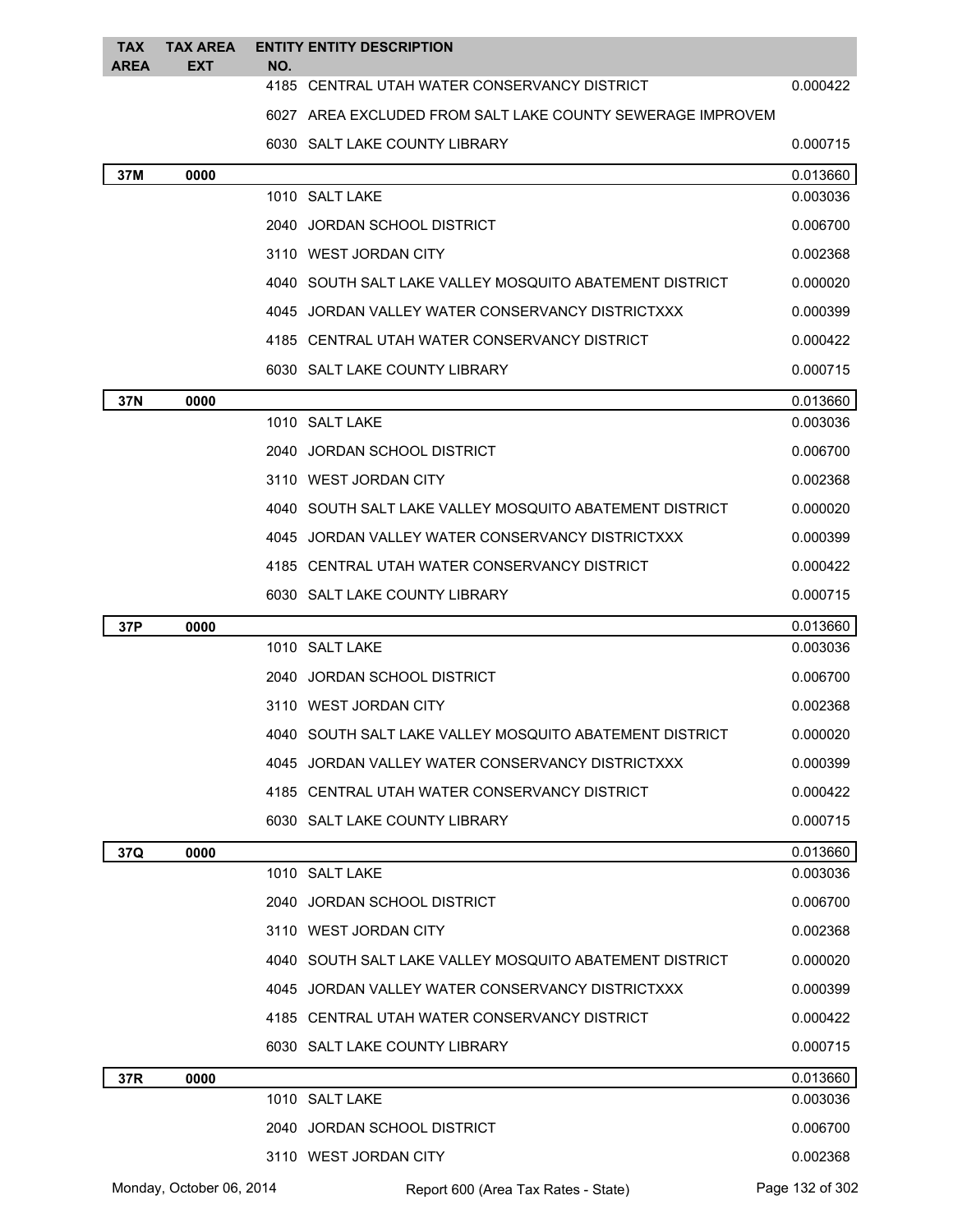| <b>TAX</b>  | <b>TAX AREA</b> | <b>ENTITY ENTITY DESCRIPTION</b>                               |                      |
|-------------|-----------------|----------------------------------------------------------------|----------------------|
| <b>AREA</b> | <b>EXT</b>      | NO.<br>4040 SOUTH SALT LAKE VALLEY MOSOUITO ABATEMENT DISTRICT |                      |
|             |                 |                                                                | 0.000020             |
|             |                 | 4045 JORDAN VALLEY WATER CONSERVANCY DISTRICTXXX               | 0.000399             |
|             |                 | 4185 CENTRAL UTAH WATER CONSERVANCY DISTRICT                   | 0.000422             |
|             |                 | 6030 SALT LAKE COUNTY LIBRARY                                  | 0.000715             |
| <b>37S</b>  | 0000            | 1010 SALT LAKE                                                 | 0.013660<br>0.003036 |
|             |                 | 2040 JORDAN SCHOOL DISTRICT                                    | 0.006700             |
|             |                 | 3110 WEST JORDAN CITY                                          | 0.002368             |
|             |                 | 4040 SOUTH SALT LAKE VALLEY MOSQUITO ABATEMENT DISTRICT        | 0.000020             |
|             |                 | 4045 JORDAN VALLEY WATER CONSERVANCY DISTRICTXXX               | 0.000399             |
|             |                 | 4185 CENTRAL UTAH WATER CONSERVANCY DISTRICT                   | 0.000422             |
|             |                 | 6030 SALT LAKE COUNTY LIBRARY                                  | 0.000715             |
| 37T         | 0000            |                                                                | 0.013660             |
|             |                 | 1010 SALT LAKE                                                 | 0.003036             |
|             |                 | 2040 JORDAN SCHOOL DISTRICT                                    | 0.006700             |
|             |                 | 3110 WEST JORDAN CITY                                          | 0.002368             |
|             |                 | 4040 SOUTH SALT LAKE VALLEY MOSQUITO ABATEMENT DISTRICT        | 0.000020             |
|             |                 | 4045 JORDAN VALLEY WATER CONSERVANCY DISTRICTXXX               | 0.000399             |
|             |                 | 4185 CENTRAL UTAH WATER CONSERVANCY DISTRICT                   | 0.000422             |
|             |                 | 6027 AREA EXCLUDED FROM SALT LAKE COUNTY SEWERAGE IMPROVEM     |                      |
|             |                 | 6030 SALT LAKE COUNTY LIBRARY                                  | 0.000715             |
| 37V         | 0000            |                                                                | 0.013660             |
|             |                 | 1010 SALT LAKE                                                 | 0.003036             |
|             |                 | 2040 JORDAN SCHOOL DISTRICT                                    | 0.006700             |
|             |                 | 3110 WEST JORDAN CITY                                          | 0.002368             |
|             |                 | 4040 SOUTH SALT LAKE VALLEY MOSQUITO ABATEMENT DISTRICT        | 0.000020             |
|             |                 | 4045 JORDAN VALLEY WATER CONSERVANCY DISTRICTXXX               | 0.000399             |
|             |                 | 4185 CENTRAL UTAH WATER CONSERVANCY DISTRICT                   | 0.000422             |
|             |                 | 6030 SALT LAKE COUNTY LIBRARY                                  | 0.000715             |
| 37Y         | 0000            |                                                                | 0.014884             |
|             |                 | 1010 SALT LAKE                                                 | 0.003036             |
|             |                 | 2040 JORDAN SCHOOL DISTRICT                                    | 0.006700             |
|             |                 | 3110 WEST JORDAN CITY                                          | 0.002368             |
|             |                 | 4040 SOUTH SALT LAKE VALLEY MOSQUITO ABATEMENT DISTRICT        | 0.000020             |
|             |                 | 4045 JORDAN VALLEY WATER CONSERVANCY DISTRICTXXX               | 0.000399             |
|             |                 | 4180 OQUIRRH RECREATION AND PARKS DISTRICT                     | 0.001224             |
|             |                 | 4185 CENTRAL UTAH WATER CONSERVANCY DISTRICT                   | 0.000422             |
|             |                 | 6030 SALT LAKE COUNTY LIBRARY                                  | 0.000715             |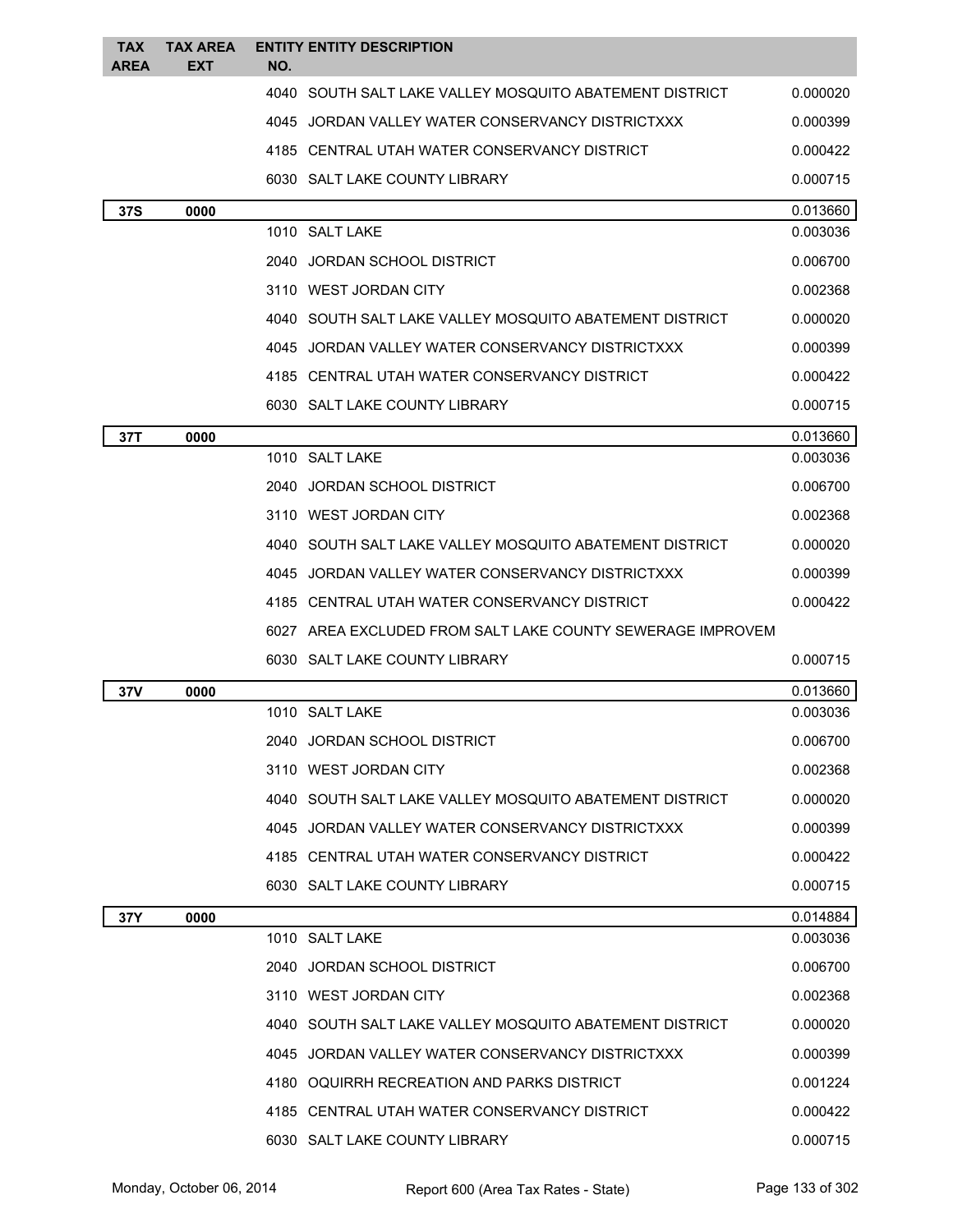| <b>TAX</b><br><b>AREA</b> | <b>TAX AREA</b><br><b>EXT</b> | <b>ENTITY ENTITY DESCRIPTION</b><br>NO.                 |          |
|---------------------------|-------------------------------|---------------------------------------------------------|----------|
| 37Z                       | 0000                          |                                                         | 0.015666 |
|                           |                               | 1010 SALT LAKE                                          | 0.003036 |
|                           |                               | 2040 JORDAN SCHOOL DISTRICT                             | 0.006700 |
|                           |                               | 3110 WEST JORDAN CITY                                   | 0.002368 |
|                           |                               | 4040 SOUTH SALT LAKE VALLEY MOSQUITO ABATEMENT DISTRICT | 0.000020 |
|                           |                               | 4045 JORDAN VALLEY WATER CONSERVANCY DISTRICTXXX        | 0.000399 |
|                           |                               | 4120 KEARNS IMPROVEMENT DISTRICT                        | 0.000782 |
|                           |                               | 4180 OQUIRRH RECREATION AND PARKS DISTRICT              | 0.001224 |
|                           |                               | 4185 CENTRAL UTAH WATER CONSERVANCY DISTRICT            | 0.000422 |
|                           |                               | 6030 SALT LAKE COUNTY LIBRARY                           | 0.000715 |
| 38B                       | 0000                          |                                                         | 0.013873 |
|                           |                               | 1010 SALT LAKE                                          | 0.003036 |
|                           |                               | 2040 JORDAN SCHOOL DISTRICT                             | 0.006700 |
|                           |                               | 3090 SOUTH JORDAN                                       | 0.002210 |
|                           |                               | 4040 SOUTH SALT LAKE VALLEY MOSQUITO ABATEMENT DISTRICT | 0.000020 |
|                           |                               | 4045 JORDAN VALLEY WATER CONSERVANCY DISTRICTXXX        | 0.000399 |
|                           |                               | 4150 SOUTH VALLEY SEWER DISTRICT                        | 0.000371 |
|                           |                               | 4185 CENTRAL UTAH WATER CONSERVANCY DISTRICT            | 0.000422 |
|                           |                               | 6030 SALT LAKE COUNTY LIBRARY                           | 0.000715 |
| 38C                       | 0000                          |                                                         | 0.013916 |
|                           |                               | 1010 SALT LAKE                                          | 0.003036 |
|                           |                               | 2040 JORDAN SCHOOL DISTRICT                             | 0.006700 |
|                           |                               | 3090 SOUTH JORDAN                                       | 0.002210 |
|                           |                               | 4040 SOUTH SALT LAKE VALLEY MOSQUITO ABATEMENT DISTRICT | 0.000020 |
|                           |                               | 4045 JORDAN VALLEY WATER CONSERVANCY DISTRICTXXX        | 0.000399 |
|                           |                               | 4150 SOUTH VALLEY SEWER DISTRICT                        | 0.000371 |
|                           |                               | 4160 CRESENT CEMETERY MAINTENANCE DISTRICT              | 0.000043 |
|                           |                               | 4185 CENTRAL UTAH WATER CONSERVANCY DISTRICT            | 0.000422 |
|                           |                               | 6030 SALT LAKE COUNTY LIBRARY                           | 0.000715 |
| 38D                       | 0000                          |                                                         | 0.013916 |
|                           |                               | 1010 SALT LAKE                                          | 0.003036 |
|                           |                               | 2040 JORDAN SCHOOL DISTRICT                             | 0.006700 |
|                           |                               | 3090 SOUTH JORDAN                                       | 0.002210 |
|                           |                               | 4040 SOUTH SALT LAKE VALLEY MOSQUITO ABATEMENT DISTRICT | 0.000020 |
|                           |                               | 4045 JORDAN VALLEY WATER CONSERVANCY DISTRICTXXX        | 0.000399 |
|                           |                               | 4150 SOUTH VALLEY SEWER DISTRICT                        | 0.000371 |
|                           |                               | 4160 CRESENT CEMETERY MAINTENANCE DISTRICT              | 0.000043 |
|                           |                               | 4185 CENTRAL UTAH WATER CONSERVANCY DISTRICT            | 0.000422 |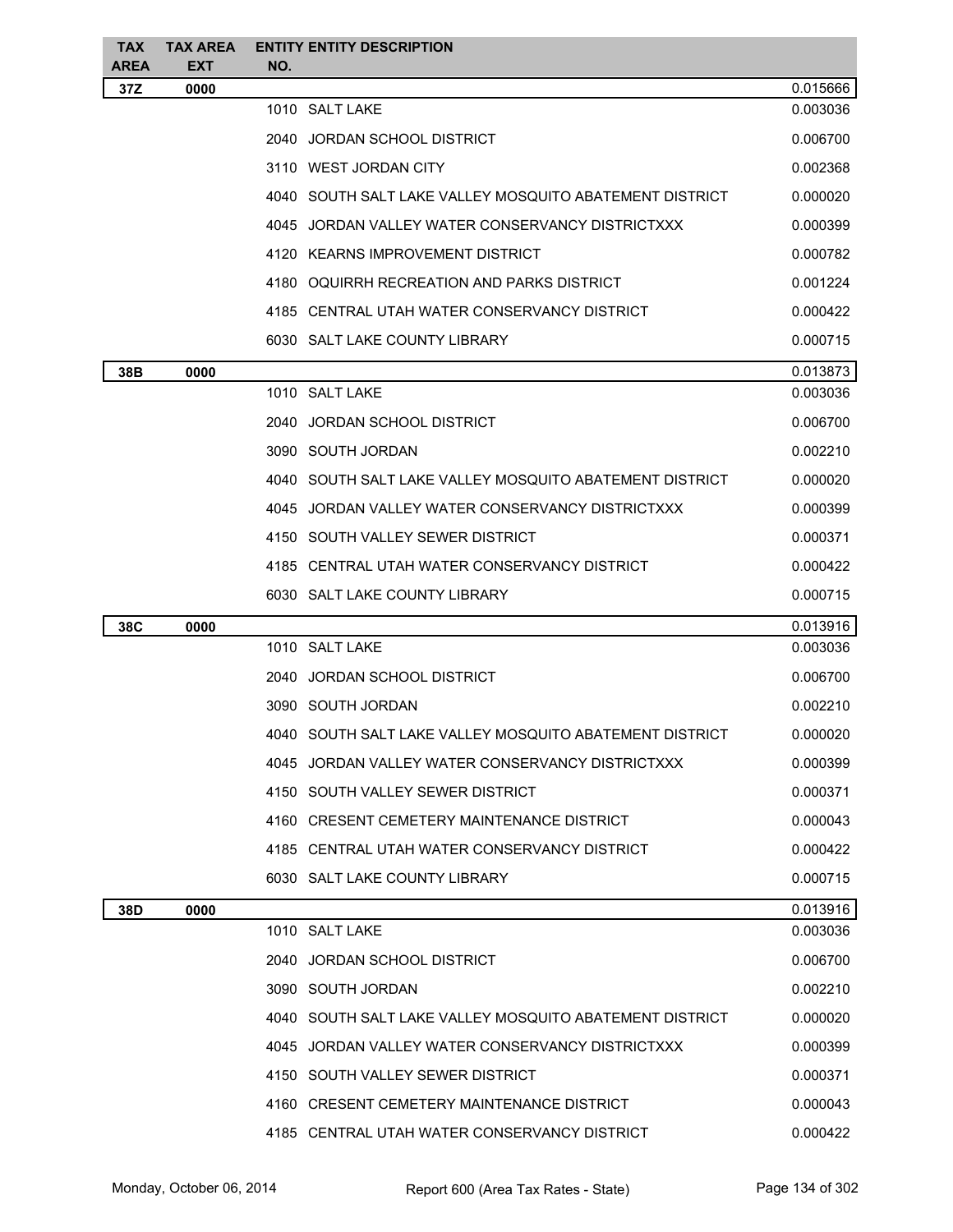| TAX         | <b>TAX AREA</b> |     | <b>ENTITY ENTITY DESCRIPTION</b>                        |          |
|-------------|-----------------|-----|---------------------------------------------------------|----------|
| <b>AREA</b> | <b>EXT</b>      | NO. | 6030 SALT LAKE COUNTY LIBRARY                           | 0.000715 |
| 38E         | 0000            |     |                                                         | 0.013873 |
|             |                 |     | 1010 SALT LAKE                                          | 0.003036 |
|             |                 |     | 2040 JORDAN SCHOOL DISTRICT                             | 0.006700 |
|             |                 |     | 3090 SOUTH JORDAN                                       | 0.002210 |
|             |                 |     | 4040 SOUTH SALT LAKE VALLEY MOSQUITO ABATEMENT DISTRICT | 0.000020 |
|             |                 |     | 4045 JORDAN VALLEY WATER CONSERVANCY DISTRICTXXX        | 0.000399 |
|             |                 |     | 4150 SOUTH VALLEY SEWER DISTRICT                        | 0.000371 |
|             |                 |     | 4185 CENTRAL UTAH WATER CONSERVANCY DISTRICT            | 0.000422 |
|             |                 |     | 6030 SALT LAKE COUNTY LIBRARY                           | 0.000715 |
| 38F         | 0000            |     |                                                         | 0.013873 |
|             |                 |     | 1010 SALT LAKE                                          | 0.003036 |
|             |                 |     | 2040 JORDAN SCHOOL DISTRICT                             | 0.006700 |
|             |                 |     | 3090 SOUTH JORDAN                                       | 0.002210 |
|             |                 |     | 4040 SOUTH SALT LAKE VALLEY MOSQUITO ABATEMENT DISTRICT | 0.000020 |
|             |                 |     | 4045 JORDAN VALLEY WATER CONSERVANCY DISTRICTXXX        | 0.000399 |
|             |                 |     | 4150 SOUTH VALLEY SEWER DISTRICT                        | 0.000371 |
|             |                 |     | 4185 CENTRAL UTAH WATER CONSERVANCY DISTRICT            | 0.000422 |
|             |                 |     | 6030 SALT LAKE COUNTY LIBRARY                           | 0.000715 |
| 38G         | 0000            |     |                                                         | 0.013873 |
|             |                 |     | 1010 SALT LAKE                                          | 0.003036 |
|             |                 |     | 2040 JORDAN SCHOOL DISTRICT                             | 0.006700 |
|             |                 |     | 3090 SOUTH JORDAN                                       | 0.002210 |
|             |                 |     | 4040 SOUTH SALT LAKE VALLEY MOSQUITO ABATEMENT DISTRICT | 0.000020 |
|             |                 |     | 4045 JORDAN VALLEY WATER CONSERVANCY DISTRICTXXX        | 0.000399 |
|             |                 |     | 4150 SOUTH VALLEY SEWER DISTRICT                        | 0.000371 |
|             |                 |     | 4185 CENTRAL UTAH WATER CONSERVANCY DISTRICT            | 0.000422 |
|             |                 |     | 6030 SALT LAKE COUNTY LIBRARY                           | 0.000715 |
| 38H         | 0000            |     |                                                         | 0.013873 |
|             |                 |     | 1010 SALT LAKE                                          | 0.003036 |
|             |                 |     | 2040 JORDAN SCHOOL DISTRICT                             | 0.006700 |
|             |                 |     | 3090 SOUTH JORDAN                                       | 0.002210 |
|             |                 |     | 4040 SOUTH SALT LAKE VALLEY MOSQUITO ABATEMENT DISTRICT | 0.000020 |
|             |                 |     | 4045 JORDAN VALLEY WATER CONSERVANCY DISTRICTXXX        | 0.000399 |
|             |                 |     | 4150 SOUTH VALLEY SEWER DISTRICT                        | 0.000371 |
|             |                 |     | 4185 CENTRAL UTAH WATER CONSERVANCY DISTRICT            | 0.000422 |
|             |                 |     | 6030 SALT LAKE COUNTY LIBRARY                           | 0.000715 |
| 381         | 0000            |     |                                                         | 0.013873 |
|             |                 |     | 1010 SALT LAKE                                          | 0.003036 |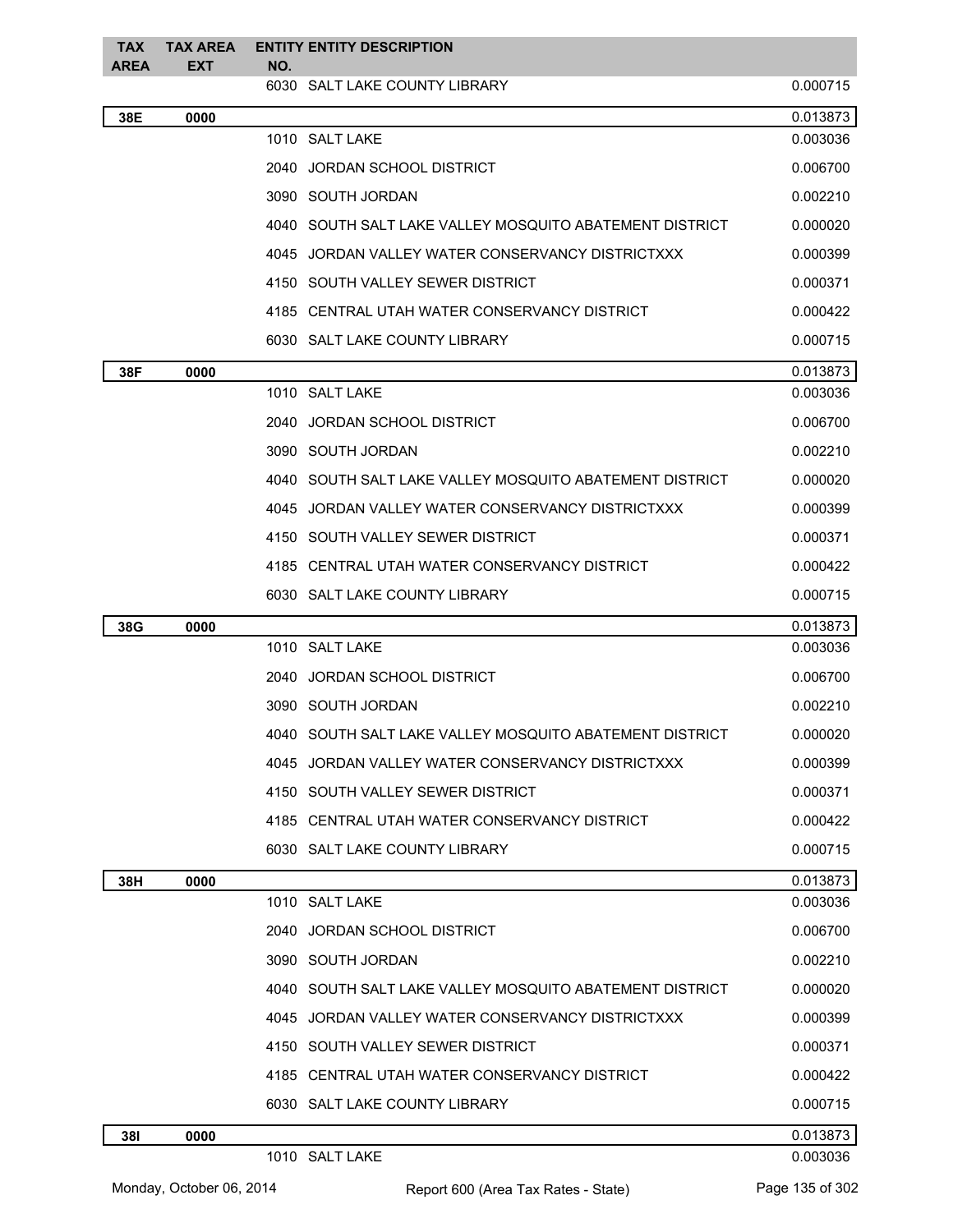| TAX<br>AREA | <b>TAX AREA</b><br>EXT | <b>ENTITY ENTITY DESCRIPTION</b><br>NO.                 |          |
|-------------|------------------------|---------------------------------------------------------|----------|
|             |                        | JORDAN SCHOOL DISTRICT<br>2040                          | 0.006700 |
|             |                        | 3090 SOUTH JORDAN                                       | 0.002210 |
|             |                        | 4040 SOUTH SALT LAKE VALLEY MOSQUITO ABATEMENT DISTRICT | 0.000020 |
|             |                        | 4045 JORDAN VALLEY WATER CONSERVANCY DISTRICTXXX        | 0.000399 |
|             |                        | 4150 SOUTH VALLEY SEWER DISTRICT                        | 0.000371 |
|             |                        | 4185 CENTRAL UTAH WATER CONSERVANCY DISTRICT            | 0.000422 |
|             |                        | 6030 SALT LAKE COUNTY LIBRARY                           | 0.000715 |
| 38J         | 0000                   |                                                         | 0.013873 |
|             |                        | 1010 SALT LAKE                                          | 0.003036 |
|             |                        | 2040 JORDAN SCHOOL DISTRICT                             | 0.006700 |
|             |                        | 3090 SOUTH JORDAN                                       | 0.002210 |
|             |                        | 4040 SOUTH SALT LAKE VALLEY MOSQUITO ABATEMENT DISTRICT | 0.000020 |
|             |                        | 4045 JORDAN VALLEY WATER CONSERVANCY DISTRICTXXX        | 0.000399 |
|             |                        | 4150 SOUTH VALLEY SEWER DISTRICT                        | 0.000371 |
|             |                        | 4185 CENTRAL UTAH WATER CONSERVANCY DISTRICT            | 0.000422 |
|             |                        | 6030 SALT LAKE COUNTY LIBRARY                           | 0.000715 |
| 38K         | 0000                   |                                                         | 0.013873 |
|             |                        | 1010 SALT LAKE                                          | 0.003036 |
|             |                        | 2040 JORDAN SCHOOL DISTRICT                             | 0.006700 |
|             |                        | 3090 SOUTH JORDAN                                       | 0.002210 |
|             |                        | 4040 SOUTH SALT LAKE VALLEY MOSQUITO ABATEMENT DISTRICT | 0.000020 |
|             |                        | 4045 JORDAN VALLEY WATER CONSERVANCY DISTRICTXXX        | 0.000399 |
|             |                        | 4150 SOUTH VALLEY SEWER DISTRICT                        | 0.000371 |
|             |                        | 4185 CENTRAL UTAH WATER CONSERVANCY DISTRICT            | 0.000422 |
|             |                        | 6030 SALT LAKE COUNTY LIBRARY                           | 0.000715 |
| 39E         | 0000                   |                                                         | 0.013916 |
|             |                        | 1010 SALT LAKE                                          | 0.003036 |
|             |                        | 2040 JORDAN SCHOOL DISTRICT                             | 0.006700 |
|             |                        | 3090 SOUTH JORDAN                                       | 0.002210 |
|             |                        | 4040 SOUTH SALT LAKE VALLEY MOSQUITO ABATEMENT DISTRICT | 0.000020 |
|             |                        | 4045 JORDAN VALLEY WATER CONSERVANCY DISTRICTXXX        | 0.000399 |
|             |                        | 4150 SOUTH VALLEY SEWER DISTRICT                        | 0.000371 |
|             |                        | 4160 CRESENT CEMETERY MAINTENANCE DISTRICT              | 0.000043 |
|             |                        | 4185 CENTRAL UTAH WATER CONSERVANCY DISTRICT            | 0.000422 |
|             |                        | 6030 SALT LAKE COUNTY LIBRARY                           | 0.000715 |
| 39G         | 0000                   |                                                         | 0.013916 |
|             |                        | 1010 SALT LAKE                                          | 0.003036 |
|             |                        | 2040 JORDAN SCHOOL DISTRICT                             | 0.006700 |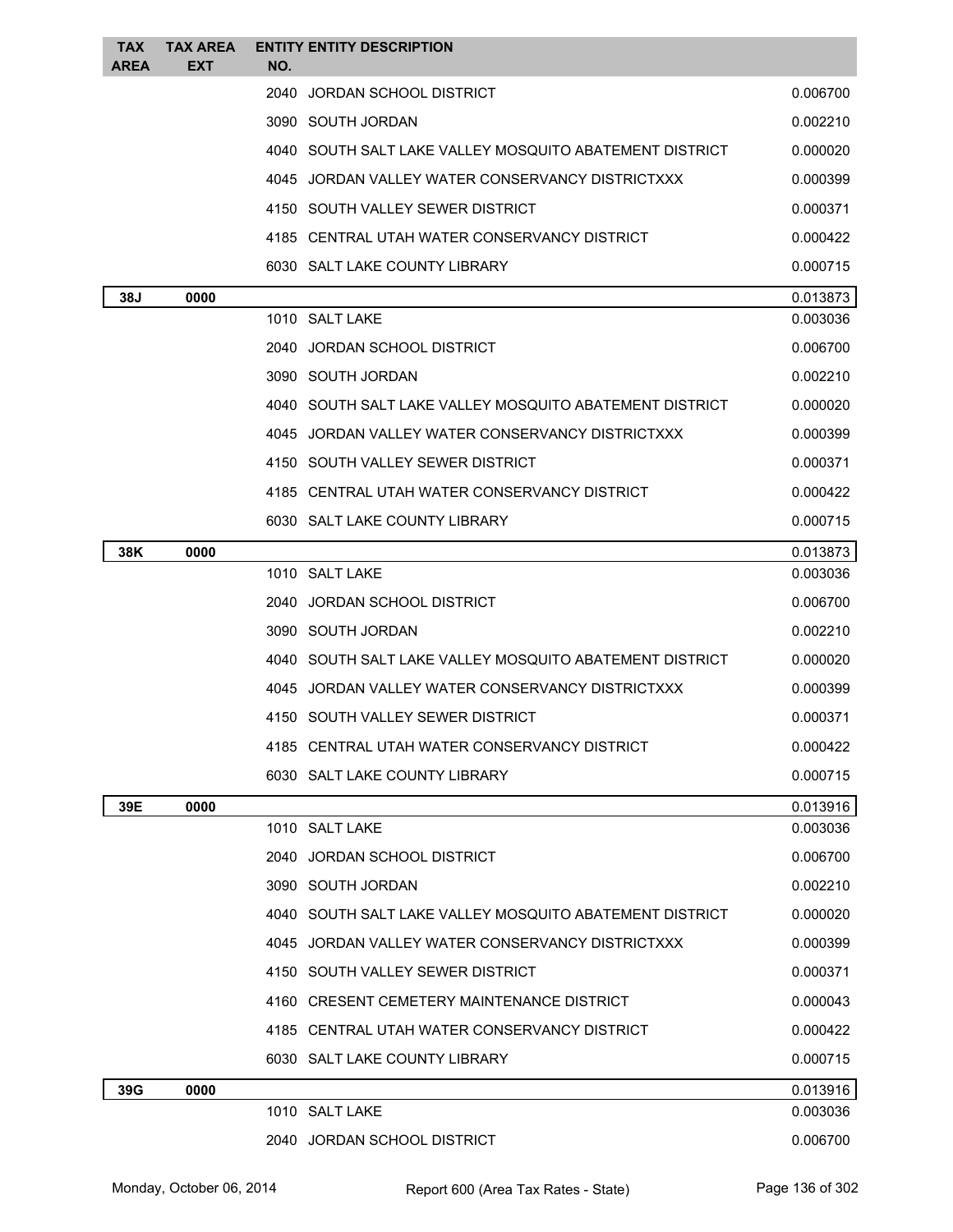| <b>TAX</b><br><b>AREA</b> | <b>TAX AREA</b><br><b>EXT</b> | <b>ENTITY ENTITY DESCRIPTION</b><br>NO.                 |          |
|---------------------------|-------------------------------|---------------------------------------------------------|----------|
|                           |                               | 3090 SOUTH JORDAN                                       | 0.002210 |
|                           |                               | 4040 SOUTH SALT LAKE VALLEY MOSQUITO ABATEMENT DISTRICT | 0.000020 |
|                           |                               | 4045 JORDAN VALLEY WATER CONSERVANCY DISTRICTXXX        | 0.000399 |
|                           |                               | 4150 SOUTH VALLEY SEWER DISTRICT                        | 0.000371 |
|                           |                               | 4160 CRESENT CEMETERY MAINTENANCE DISTRICT              | 0.000043 |
|                           |                               | 4185 CENTRAL UTAH WATER CONSERVANCY DISTRICT            | 0.000422 |
|                           |                               | 6030 SALT LAKE COUNTY LIBRARY                           | 0.000715 |
| 39H                       | 0000                          |                                                         | 0.013916 |
|                           |                               | 1010 SALT LAKE                                          | 0.003036 |
|                           |                               | 2040 JORDAN SCHOOL DISTRICT                             | 0.006700 |
|                           |                               | 3090 SOUTH JORDAN                                       | 0.002210 |
|                           |                               | 4040 SOUTH SALT LAKE VALLEY MOSQUITO ABATEMENT DISTRICT | 0.000020 |
|                           |                               | 4045 JORDAN VALLEY WATER CONSERVANCY DISTRICTXXX        | 0.000399 |
|                           |                               | 4150 SOUTH VALLEY SEWER DISTRICT                        | 0.000371 |
|                           |                               | 4160 CRESENT CEMETERY MAINTENANCE DISTRICT              | 0.000043 |
|                           |                               | 4185 CENTRAL UTAH WATER CONSERVANCY DISTRICT            | 0.000422 |
|                           |                               | 6030 SALT LAKE COUNTY LIBRARY                           | 0.000715 |
| 391                       | 0000                          |                                                         | 0.013916 |
|                           |                               | 1010 SALT LAKE                                          | 0.003036 |
|                           |                               | 2040 JORDAN SCHOOL DISTRICT                             | 0.006700 |
|                           |                               | 3090 SOUTH JORDAN                                       | 0.002210 |
|                           |                               | 4040 SOUTH SALT LAKE VALLEY MOSQUITO ABATEMENT DISTRICT | 0.000020 |
|                           |                               | 4045 JORDAN VALLEY WATER CONSERVANCY DISTRICTXXX        | 0.000399 |
|                           |                               | 4150 SOUTH VALLEY SEWER DISTRICT                        | 0.000371 |
|                           |                               | 4160 CRESENT CEMETERY MAINTENANCE DISTRICT              | 0.000043 |
|                           |                               | 4185 CENTRAL UTAH WATER CONSERVANCY DISTRICT            | 0.000422 |
|                           |                               | 6030 SALT LAKE COUNTY LIBRARY                           | 0.000715 |
| 39J                       | 0000                          |                                                         | 0.013517 |
|                           |                               | 1010 SALT LAKE                                          | 0.003036 |
|                           |                               | 2040 JORDAN SCHOOL DISTRICT                             | 0.006700 |
|                           |                               | 3090 SOUTH JORDAN                                       | 0.002210 |
|                           |                               | 4040 SOUTH SALT LAKE VALLEY MOSQUITO ABATEMENT DISTRICT | 0.000020 |
|                           |                               | 4150 SOUTH VALLEY SEWER DISTRICT                        | 0.000371 |
|                           |                               | 4160 CRESENT CEMETERY MAINTENANCE DISTRICT              | 0.000043 |
|                           |                               | 4185 CENTRAL UTAH WATER CONSERVANCY DISTRICT            | 0.000422 |
|                           |                               | 6030 SALT LAKE COUNTY LIBRARY                           | 0.000715 |
| 39K                       | 0000                          |                                                         | 0.013916 |
|                           |                               | 1010 SALT LAKE                                          | 0.003036 |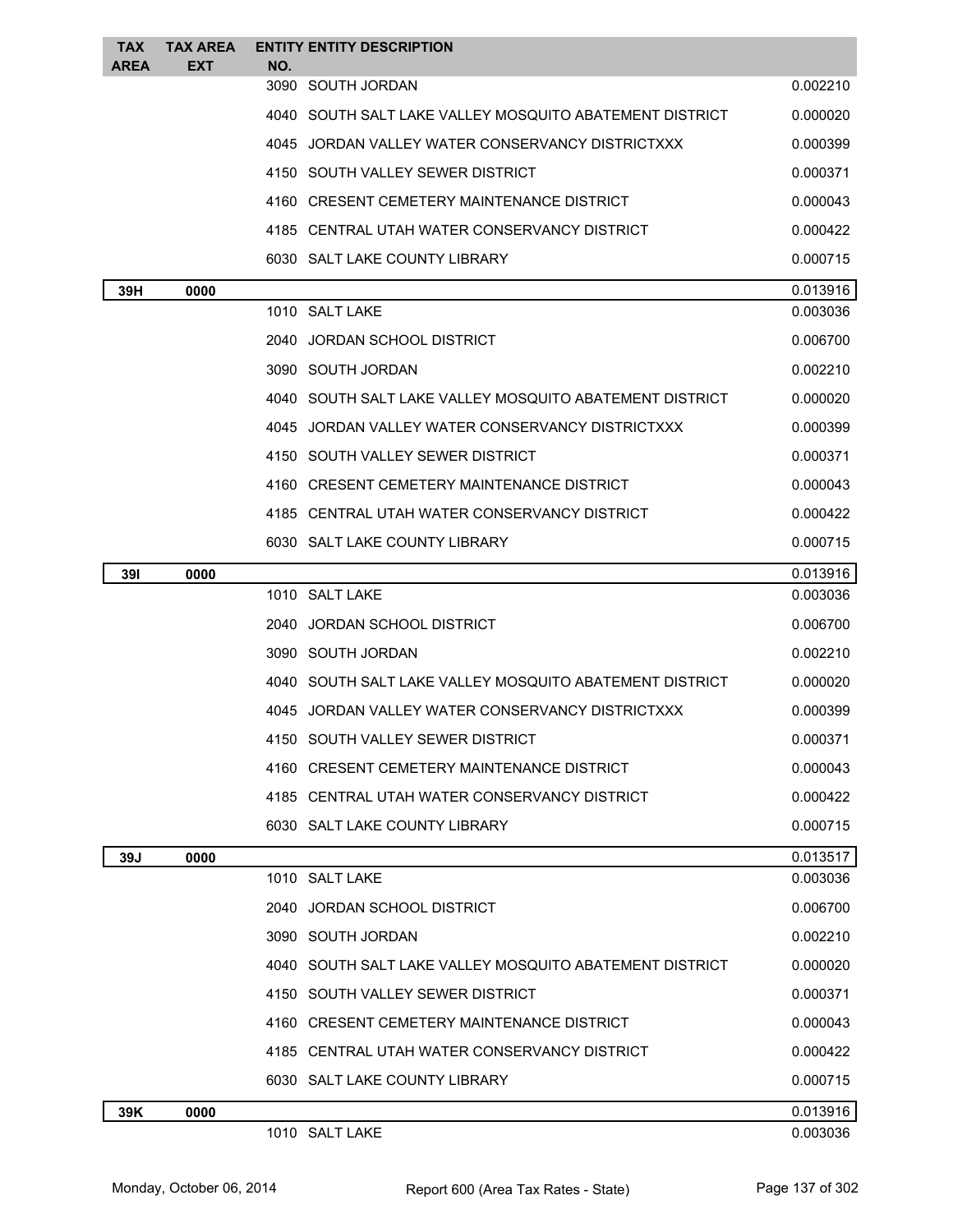| <b>TAX</b>  | <b>TAX AREA</b> | <b>ENTITY ENTITY DESCRIPTION</b>                          |          |
|-------------|-----------------|-----------------------------------------------------------|----------|
| <b>AREA</b> | EXT             | NO.<br>2040<br>JORDAN SCHOOL DISTRICT                     | 0.006700 |
|             |                 | 3090 SOUTH JORDAN                                         | 0.002210 |
|             |                 | 4040   SOUTH SALT LAKE VALLEY MOSQUITO ABATEMENT DISTRICT | 0.000020 |
|             |                 | 4045 JORDAN VALLEY WATER CONSERVANCY DISTRICTXXX          | 0.000399 |
|             |                 | 4150 SOUTH VALLEY SEWER DISTRICT                          | 0.000371 |
|             |                 | 4160 CRESENT CEMETERY MAINTENANCE DISTRICT                | 0.000043 |
|             |                 | 4185 CENTRAL UTAH WATER CONSERVANCY DISTRICT              | 0.000422 |
|             |                 | 6030 SALT LAKE COUNTY LIBRARY                             | 0.000715 |
| 40D         | 0000            |                                                           | 0.013216 |
|             |                 | 1010 SALT LAKE                                            | 0.003036 |
|             |                 | 2045 CANYONS SCHOOL DISTRICT                              | 0.006872 |
|             |                 | 3010 ALTA                                                 | 0.001200 |
|             |                 | 4040 SOUTH SALT LAKE VALLEY MOSQUITO ABATEMENT DISTRICT   | 0.000020 |
|             |                 | 4185 CENTRAL UTAH WATER CONSERVANCY DISTRICT              | 0.000422 |
|             |                 | 4260 ALTA SPECIAL SERVICE DISTRICT                        |          |
|             |                 | 6030 SALT LAKE COUNTY LIBRARY                             | 0.000715 |
|             |                 | 6060 JORDAN/CANYON SCHOOL DISTRICT DEBT SERVICE AREA      | 0.000951 |
| 40G         | 0000            |                                                           | 0.016335 |
|             |                 | 1010 SALT LAKE                                            | 0.003036 |
|             |                 | 2045 CANYONS SCHOOL DISTRICT                              | 0.006872 |
|             |                 | 4040 SOUTH SALT LAKE VALLEY MOSQUITO ABATEMENT DISTRICT   | 0.000020 |
|             |                 | 4130 LITTLE COTTONWOOD IMPROVEMENT DISTRICT               |          |
|             |                 | 4185 CENTRAL UTAH WATER CONSERVANCY DISTRICT              | 0.000422 |
|             |                 | WASATCH WASTE AND RECYCLING DISTRICT                      |          |
|             |                 | 4220 SALT LAKE COUNTY MUNICIPAL-TYPE SERVICES             | 0.000077 |
|             |                 | 4320 UNIFIED FIRE SERVICE                                 | 0.002097 |
|             |                 | 4340 SALT LAKE VALLEY LAW ENFORCEMENT SERVICE AREA        | 0.002145 |
|             |                 | 6030 SALT LAKE COUNTY LIBRARY                             | 0.000715 |
|             |                 | 6060 JORDAN/CANYON SCHOOL DISTRICT DEBT SERVICE AREA      | 0.000951 |
| 401         | 0000            |                                                           | 0.013323 |
|             |                 | 1010 SALT LAKE                                            | 0.003036 |
|             |                 | 2045 CANYONS SCHOOL DISTRICT                              | 0.006872 |
|             |                 | 3010 ALTA                                                 | 0.001200 |
|             |                 | 4040 SOUTH SALT LAKE VALLEY MOSQUITO ABATEMENT DISTRICT   | 0.000020 |
|             |                 | 4185 CENTRAL UTAH WATER CONSERVANCY DISTRICT              | 0.000422 |
|             |                 | 4190 SALT LAKE COUNTY SERVICE AREA 3 - SNOWBIRD           | 0.000107 |
|             |                 | 6030 SALT LAKE COUNTY LIBRARY                             | 0.000715 |
|             |                 | 6060 JORDAN/CANYON SCHOOL DISTRICT DEBT SERVICE AREA      | 0.000951 |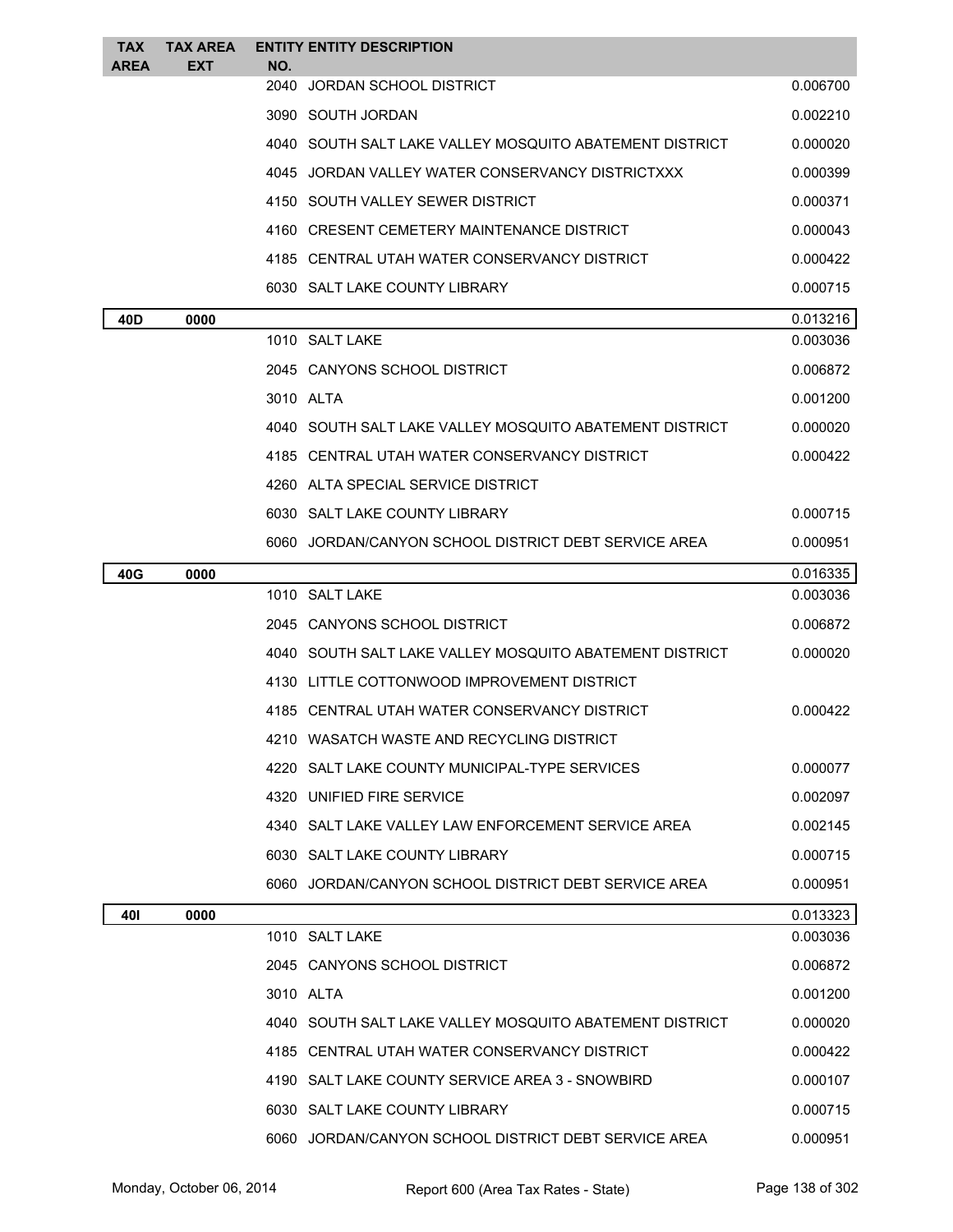| <b>TAX</b><br><b>AREA</b> | <b>TAX AREA</b><br>EXT | <b>ENTITY ENTITY DESCRIPTION</b><br>NO.                 |          |
|---------------------------|------------------------|---------------------------------------------------------|----------|
| 40K                       | 0000                   |                                                         | 0.016335 |
|                           |                        | 1010 SALT LAKE                                          | 0.003036 |
|                           |                        | 2045 CANYONS SCHOOL DISTRICT                            | 0.006872 |
|                           |                        | 4040 SOUTH SALT LAKE VALLEY MOSQUITO ABATEMENT DISTRICT | 0.000020 |
|                           |                        | 4185 CENTRAL UTAH WATER CONSERVANCY DISTRICT            | 0.000422 |
|                           |                        | 4210 WASATCH WASTE AND RECYCLING DISTRICT               |          |
|                           |                        | 4220 SALT LAKE COUNTY MUNICIPAL-TYPE SERVICES           | 0.000077 |
|                           |                        | 4230 BIG COTTONWOOD CANYON IMPROVEMENT DISTRICT         |          |
|                           |                        | 4320 UNIFIED FIRE SERVICE                               | 0.002097 |
|                           |                        | 4340 SALT LAKE VALLEY LAW ENFORCEMENT SERVICE AREA      | 0.002145 |
|                           |                        | 6030 SALT LAKE COUNTY LIBRARY                           | 0.000715 |
|                           |                        | 6060 JORDAN/CANYON SCHOOL DISTRICT DEBT SERVICE AREA    | 0.000951 |
| 40L                       | 0000                   |                                                         | 0.013323 |
|                           |                        | 1010 SALT LAKE                                          | 0.003036 |
|                           |                        | 2045 CANYONS SCHOOL DISTRICT                            | 0.006872 |
|                           |                        | 3010 ALTA                                               | 0.001200 |
|                           |                        | 4040 SOUTH SALT LAKE VALLEY MOSQUITO ABATEMENT DISTRICT | 0.000020 |
|                           |                        | 4130 LITTLE COTTONWOOD IMPROVEMENT DISTRICT             |          |
|                           |                        | 4185 CENTRAL UTAH WATER CONSERVANCY DISTRICT            | 0.000422 |
|                           |                        | 4190 SALT LAKE COUNTY SERVICE AREA 3 - SNOWBIRD         | 0.000107 |
|                           |                        | 6030 SALT LAKE COUNTY LIBRARY                           | 0.000715 |
|                           |                        | 6060 JORDAN/CANYON SCHOOL DISTRICT DEBT SERVICE AREA    | 0.000951 |
| 40P                       | 0000                   |                                                         | 0.016442 |
|                           |                        | 1010 SALT LAKE                                          | 0.003036 |
|                           |                        | 2045 CANYONS SCHOOL DISTRICT                            | 0.006872 |
|                           |                        | 4040 SOUTH SALT LAKE VALLEY MOSQUITO ABATEMENT DISTRICT | 0.000020 |
|                           |                        | 4130 LITTLE COTTONWOOD IMPROVEMENT DISTRICT             |          |
|                           |                        | 4185 CENTRAL UTAH WATER CONSERVANCY DISTRICT            | 0.000422 |
|                           |                        | 4190 SALT LAKE COUNTY SERVICE AREA 3 - SNOWBIRD         | 0.000107 |
|                           |                        | 4210 WASATCH WASTE AND RECYCLING DISTRICT               |          |
|                           |                        | 4220 SALT LAKE COUNTY MUNICIPAL-TYPE SERVICES           | 0.000077 |
|                           |                        | 4320 UNIFIED FIRE SERVICE                               | 0.002097 |
|                           |                        | 4340 SALT LAKE VALLEY LAW ENFORCEMENT SERVICE AREA      | 0.002145 |
|                           |                        | 6030 SALT LAKE COUNTY LIBRARY                           | 0.000715 |
|                           |                        | 6060 JORDAN/CANYON SCHOOL DISTRICT DEBT SERVICE AREA    | 0.000951 |
| 40R                       | 0000                   |                                                         | 0.016691 |
|                           |                        | 1010 SALT LAKE                                          | 0.003036 |
|                           |                        | 2045 CANYONS SCHOOL DISTRICT                            | 0.006872 |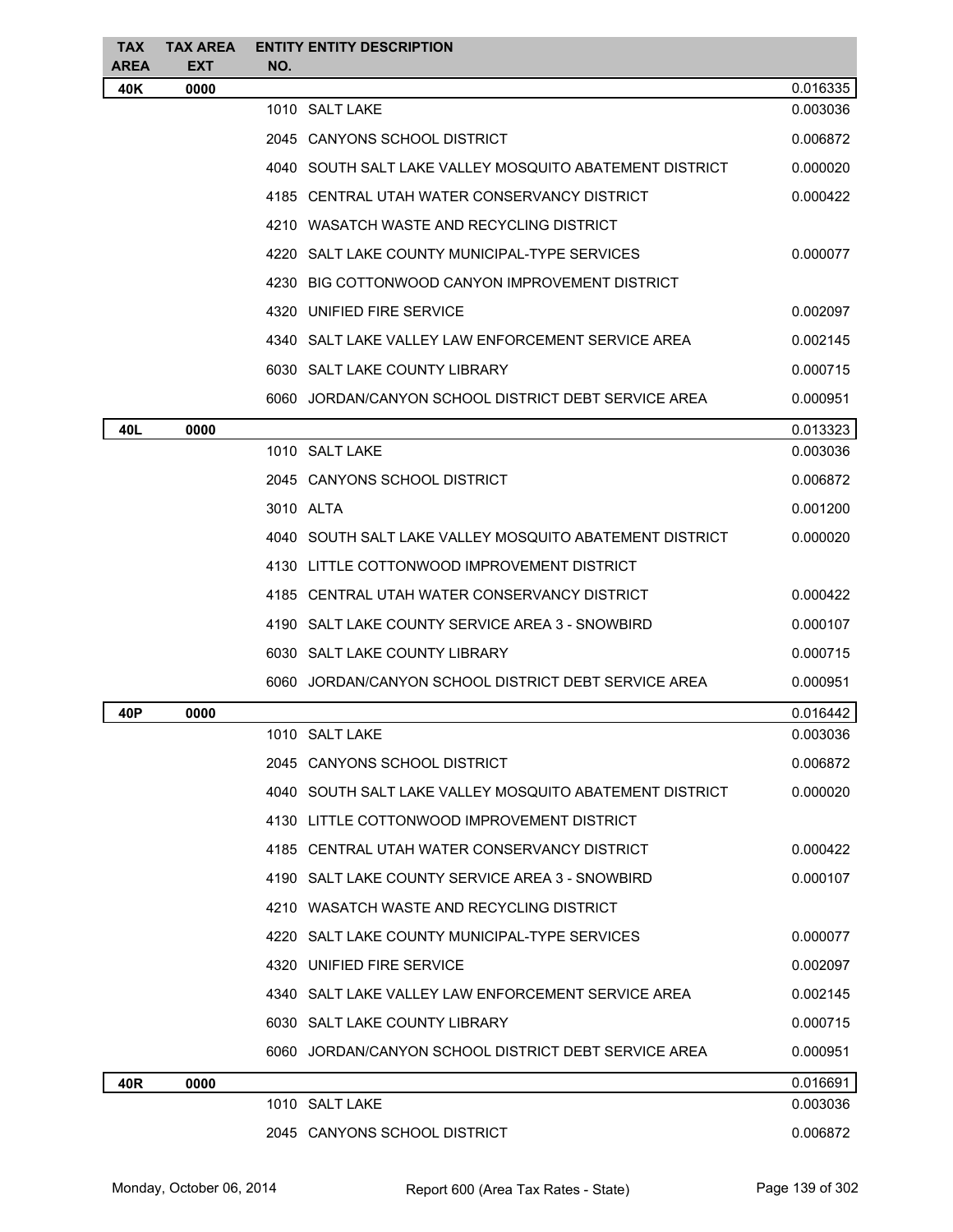| TAX<br><b>AREA</b> | <b>TAX AREA</b><br>EXT | NO.       | <b>ENTITY ENTITY DESCRIPTION</b>                          |          |
|--------------------|------------------------|-----------|-----------------------------------------------------------|----------|
|                    |                        | 4040      | SOUTH SALT LAKE VALLEY MOSQUITO ABATEMENT DISTRICT        | 0.000020 |
|                    |                        |           | 4060 MT OLYMPUS IMPROVEMENT DISTRICT                      | 0.000356 |
|                    |                        |           | 4185 CENTRAL UTAH WATER CONSERVANCY DISTRICT              | 0.000422 |
|                    |                        |           | 4210 WASATCH WASTE AND RECYCLING DISTRICT                 |          |
|                    |                        |           | 4220 SALT LAKE COUNTY MUNICIPAL-TYPE SERVICES             | 0.000077 |
|                    |                        |           | 4320 UNIFIED FIRE SERVICE                                 | 0.002097 |
|                    |                        |           | 4340 SALT LAKE VALLEY LAW ENFORCEMENT SERVICE AREA        | 0.002145 |
|                    |                        |           | 6030 SALT LAKE COUNTY LIBRARY                             | 0.000715 |
|                    |                        |           | 6060 JORDAN/CANYON SCHOOL DISTRICT DEBT SERVICE AREA      | 0.000951 |
| 40U                | 0000                   |           |                                                           | 0.013216 |
|                    |                        |           | 1010 SALT LAKE                                            | 0.003036 |
|                    |                        |           | 2045 CANYONS SCHOOL DISTRICT                              | 0.006872 |
|                    |                        | 3010 ALTA |                                                           | 0.001200 |
|                    |                        |           | 4040   SOUTH SALT LAKE VALLEY MOSQUITO ABATEMENT DISTRICT | 0.000020 |
|                    |                        |           | 4185 CENTRAL UTAH WATER CONSERVANCY DISTRICT              | 0.000422 |
|                    |                        |           | 6030 SALT LAKE COUNTY LIBRARY                             | 0.000715 |
|                    |                        |           | 6060 JORDAN/CANYON SCHOOL DISTRICT DEBT SERVICE AREA      | 0.000951 |
| 40W                | 0000                   |           |                                                           | 0.013216 |
|                    |                        |           | 1010 SALT LAKE                                            | 0.003036 |
|                    |                        |           | 2045 CANYONS SCHOOL DISTRICT                              | 0.006872 |
|                    |                        | 3010 ALTA |                                                           | 0.001200 |
|                    |                        |           | 4040 SOUTH SALT LAKE VALLEY MOSQUITO ABATEMENT DISTRICT   | 0.000020 |
|                    |                        |           | 4130 LITTLE COTTONWOOD IMPROVEMENT DISTRICT               |          |
|                    |                        |           | 4185 CENTRAL UTAH WATER CONSERVANCY DISTRICT              | 0.000422 |
|                    |                        |           | 6030 SALT LAKE COUNTY LIBRARY                             | 0.000715 |
|                    |                        |           | 6060 JORDAN/CANYON SCHOOL DISTRICT DEBT SERVICE AREA      | 0.000951 |
| 41B                | 0000                   |           |                                                           | 0.017617 |
|                    |                        |           | 1010 SALT LAKE                                            | 0.003036 |
|                    |                        |           | 2040 JORDAN SCHOOL DISTRICT                               | 0.006700 |
|                    |                        |           | 4040 SOUTH SALT LAKE VALLEY MOSOUITO ABATEMENT DISTRICT   | 0.000020 |
|                    |                        |           | 4045 JORDAN VALLEY WATER CONSERVANCY DISTRICTXXX          | 0.000399 |
|                    |                        |           | 4120 KEARNS IMPROVEMENT DISTRICT                          | 0.000782 |
|                    |                        |           | 4180 OQUIRRH RECREATION AND PARKS DISTRICT                | 0.001224 |
|                    |                        |           | 4185 CENTRAL UTAH WATER CONSERVANCY DISTRICT              | 0.000422 |
|                    |                        |           | 4210 WASATCH WASTE AND RECYCLING DISTRICT                 |          |
|                    |                        |           | 4220 SALT LAKE COUNTY MUNICIPAL-TYPE SERVICES             | 0.000077 |
|                    |                        |           | 4320 UNIFIED FIRE SERVICE                                 | 0.002097 |
|                    |                        |           | 4340 SALT LAKE VALLEY LAW ENFORCEMENT SERVICE AREA        | 0.002145 |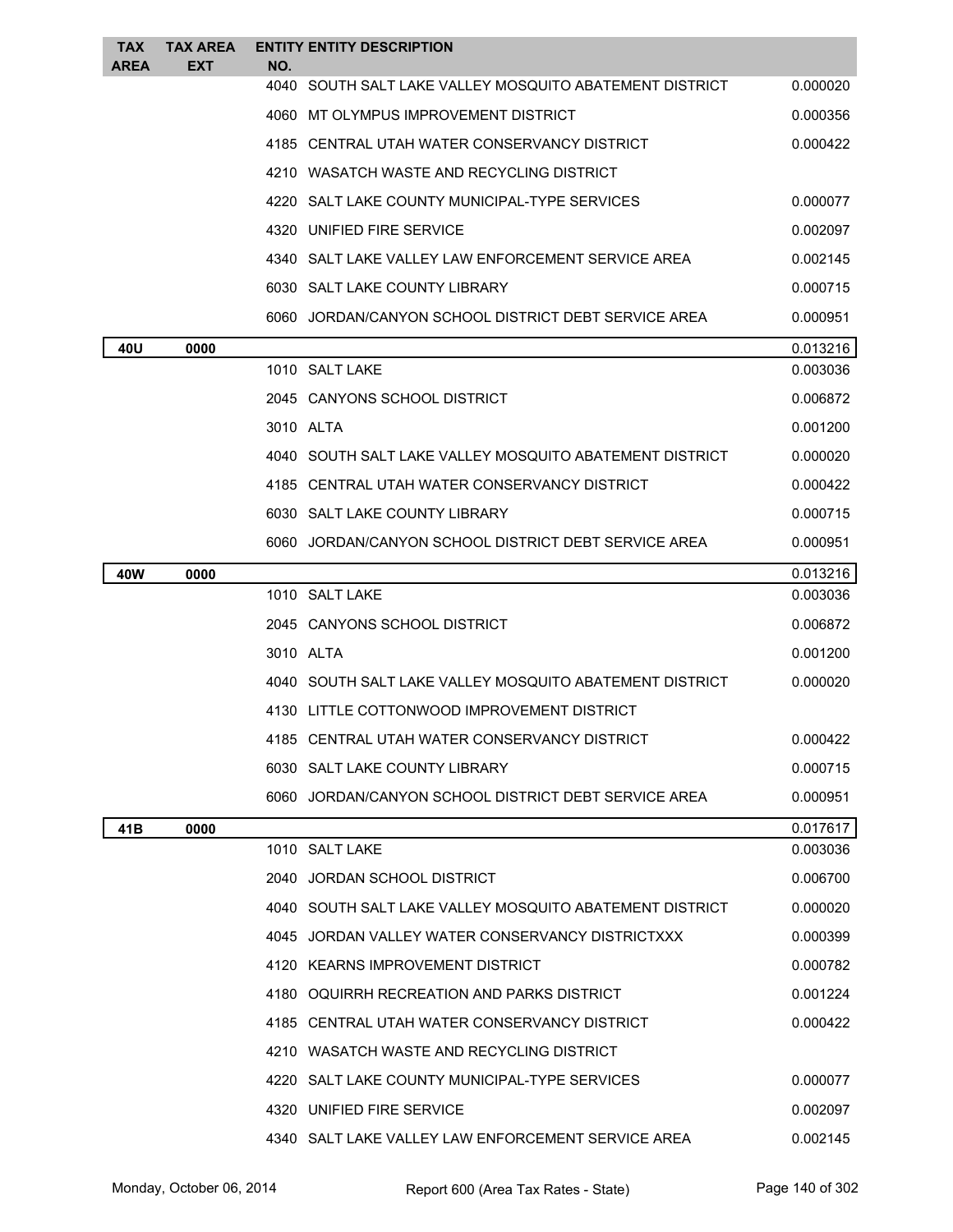| <b>TAX</b><br><b>AREA</b> | <b>TAX AREA</b><br><b>EXT</b> | NO. | <b>ENTITY ENTITY DESCRIPTION</b>                           |          |
|---------------------------|-------------------------------|-----|------------------------------------------------------------|----------|
|                           |                               |     | 6030 SALT LAKE COUNTY LIBRARY                              | 0.000715 |
| 41C                       | 0000                          |     |                                                            | 0.016230 |
|                           |                               |     | 1010 SALT LAKE                                             | 0.003036 |
|                           |                               |     | 2040 JORDAN SCHOOL DISTRICT                                | 0.006700 |
|                           |                               |     | 4040   SOUTH SALT LAKE VALLEY MOSQUITO ABATEMENT DISTRICT  | 0.000020 |
|                           |                               |     | 4100 COPPERTON IMPROVEMENT DISTRICT                        | 0.001018 |
|                           |                               |     | 4185 CENTRAL UTAH WATER CONSERVANCY DISTRICT               | 0.000422 |
|                           |                               |     | 4210 WASATCH WASTE AND RECYCLING DISTRICT                  |          |
|                           |                               |     | 4220 SALT LAKE COUNTY MUNICIPAL-TYPE SERVICES              | 0.000077 |
|                           |                               |     | 4320 UNIFIED FIRE SERVICE                                  | 0.002097 |
|                           |                               |     | 4340   SALT LAKE VALLEY LAW ENFORCEMENT SERVICE AREA       | 0.002145 |
|                           |                               |     | 6030 SALT LAKE COUNTY LIBRARY                              | 0.000715 |
| 41F                       | 0000                          |     |                                                            | 0.015212 |
|                           |                               |     | 1010 SALT LAKE                                             | 0.003036 |
|                           |                               |     | 2040 JORDAN SCHOOL DISTRICT                                | 0.006700 |
|                           |                               |     | 4040   SOUTH SALT LAKE VALLEY MOSQUITO ABATEMENT DISTRICT  | 0.000020 |
|                           |                               |     | 4185 CENTRAL UTAH WATER CONSERVANCY DISTRICT               | 0.000422 |
|                           |                               |     | 4210 WASATCH WASTE AND RECYCLING DISTRICT                  |          |
|                           |                               |     | 4220 SALT LAKE COUNTY MUNICIPAL-TYPE SERVICES              | 0.000077 |
|                           |                               |     | 4320 UNIFIED FIRE SERVICE                                  | 0.002097 |
|                           |                               |     | 4340 SALT LAKE VALLEY LAW ENFORCEMENT SERVICE AREA         | 0.002145 |
|                           |                               |     | 6026 AREA EXCLUDED FROM SALT LAKE COUNTY WATER CONSERVANCY |          |
|                           |                               |     | 6030 SALT LAKE COUNTY LIBRARY                              | 0.000715 |
| 41G                       | 0000                          |     |                                                            | 0.016601 |
|                           |                               |     | 1010 SALT LAKE                                             | 0.003036 |
|                           |                               |     | 2040 JORDAN SCHOOL DISTRICT                                | 0.006700 |
|                           |                               |     | 4040 SOUTH SALT LAKE VALLEY MOSQUITO ABATEMENT DISTRICT    | 0.000020 |
|                           |                               |     | 4100 COPPERTON IMPROVEMENT DISTRICT                        | 0.001018 |
|                           |                               |     | 4150 SOUTH VALLEY SEWER DISTRICT                           | 0.000371 |
|                           |                               |     | 4185 CENTRAL UTAH WATER CONSERVANCY DISTRICT               | 0.000422 |
|                           |                               |     | 4210 WASATCH WASTE AND RECYCLING DISTRICT                  |          |
|                           |                               |     | 4220 SALT LAKE COUNTY MUNICIPAL-TYPE SERVICES              | 0.000077 |
|                           |                               |     | 4320 UNIFIED FIRE SERVICE                                  | 0.002097 |
|                           |                               |     | 4340   SALT LAKE VALLEY LAW ENFORCEMENT SERVICE AREA       | 0.002145 |
|                           |                               |     | 6030 SALT LAKE COUNTY LIBRARY                              | 0.000715 |
| 42A                       | 0000                          |     |                                                            | 0.015905 |
|                           |                               |     | 1010 SALT LAKE                                             | 0.003036 |
|                           |                               |     | 2040 JORDAN SCHOOL DISTRICT                                | 0.006700 |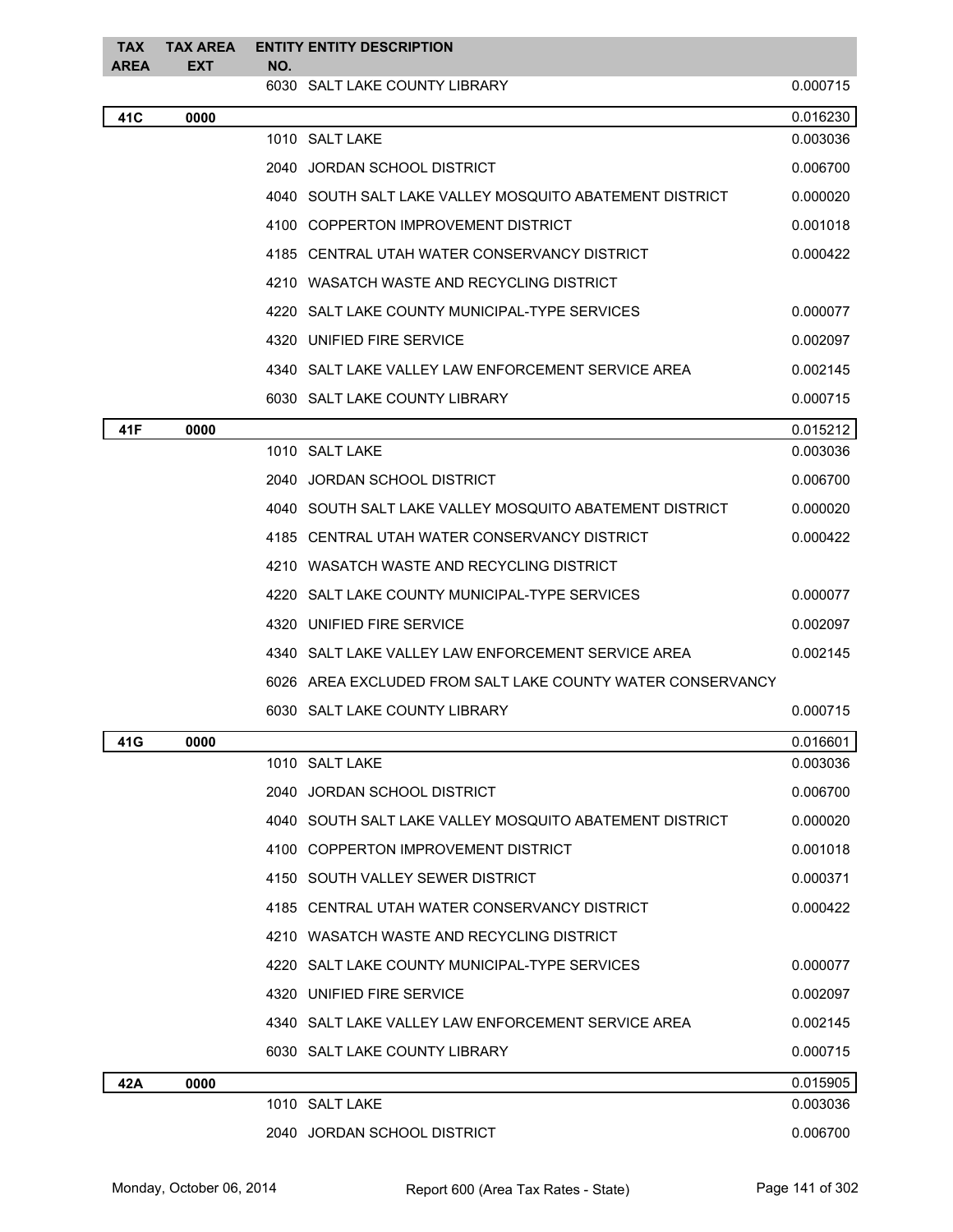| <b>TAX</b><br><b>AREA</b> | <b>TAX AREA</b><br><b>EXT</b> | NO. | <b>ENTITY ENTITY DESCRIPTION</b>                                |          |
|---------------------------|-------------------------------|-----|-----------------------------------------------------------------|----------|
|                           |                               |     | 3060 RIVERTON                                                   | 0.000000 |
|                           |                               |     | 4040 SOUTH SALT LAKE VALLEY MOSQUITO ABATEMENT DISTRICT         | 0.000020 |
|                           |                               |     | 4045 JORDAN VALLEY WATER CONSERVANCY DISTRICTXXX                | 0.000399 |
|                           |                               |     | 4150 SOUTH VALLEY SEWER DISTRICT                                | 0.000371 |
|                           |                               |     | 4185 CENTRAL UTAH WATER CONSERVANCY DISTRICT                    | 0.000422 |
|                           |                               |     | 4320 UNIFIED FIRE SERVICE                                       | 0.002097 |
|                           |                               |     | 4340 SALT LAKE VALLEY LAW ENFORCEMENT SERVICE AREA              | 0.002145 |
|                           |                               |     | 6030 SALT LAKE COUNTY LIBRARY                                   | 0.000715 |
| 43C                       | 0000                          |     |                                                                 | 0.017679 |
|                           |                               |     | 1010 SALT LAKE                                                  | 0.003036 |
|                           |                               |     | 2045 CANYONS SCHOOL DISTRICT                                    | 0.006872 |
|                           |                               |     | 4040 SOUTH SALT LAKE VALLEY MOSQUITO ABATEMENT DISTRICT         | 0.000020 |
|                           |                               |     | 4045 JORDAN VALLEY WATER CONSERVANCY DISTRICTXXX                | 0.000399 |
|                           |                               |     | 4140 SANDY SUBURBAN IMPROVEMENT DISTRICT                        | 0.000945 |
|                           |                               |     | 4185 CENTRAL UTAH WATER CONSERVANCY DISTRICT                    | 0.000422 |
|                           |                               |     | 4210 WASATCH WASTE AND RECYCLING DISTRICT                       |          |
|                           |                               |     | 4220 SALT LAKE COUNTY MUNICIPAL-TYPE SERVICES                   | 0.000077 |
|                           |                               |     | 4320 UNIFIED FIRE SERVICE                                       | 0.002097 |
|                           |                               |     | 4340 SALT LAKE VALLEY LAW ENFORCEMENT SERVICE AREA              | 0.002145 |
|                           |                               |     | 6030 SALT LAKE COUNTY LIBRARY                                   | 0.000715 |
|                           |                               |     | 6060 JORDAN/CANYON SCHOOL DISTRICT DEBT SERVICE AREA            | 0.000951 |
| 43E                       | 0000                          |     |                                                                 | 0.015028 |
|                           |                               |     | 1010 SALT LAKE                                                  | 0.003036 |
|                           |                               |     | 2045 CANYONS SCHOOL DISTRICT                                    | 0.006872 |
|                           |                               |     | 3080 SANDY CITY                                                 | 0.001413 |
|                           |                               |     | 4040 SOUTH SALT LAKE VALLEY MOSQUITO ABATEMENT DISTRICT         | 0.000020 |
|                           |                               |     | 4140 SANDY SUBURBAN IMPROVEMENT DISTRICT                        | 0.000945 |
|                           |                               |     | 4185 CENTRAL UTAH WATER CONSERVANCY DISTRICT                    | 0.000422 |
|                           |                               |     | 4240 ALTA CANYON RECREATION SPECIAL SERVICE DISTRICT            | 0.000234 |
|                           |                               |     | 4290 SALT LAKE CITY METROPOLITAN WATER DISTRICT - SANDY CITY ON | 0.000420 |
|                           |                               |     | 6030 SALT LAKE COUNTY LIBRARY                                   | 0.000715 |
|                           |                               |     | 6060 JORDAN/CANYON SCHOOL DISTRICT DEBT SERVICE AREA            | 0.000951 |
| 43F                       | 0000                          |     |                                                                 | 0.015028 |
|                           |                               |     | 1010 SALT LAKE                                                  | 0.003036 |
|                           |                               |     | 2045 CANYONS SCHOOL DISTRICT                                    | 0.006872 |
|                           |                               |     | 3080 SANDY CITY                                                 | 0.001413 |
|                           |                               |     | 4040 SOUTH SALT LAKE VALLEY MOSQUITO ABATEMENT DISTRICT         | 0.000020 |
|                           |                               |     | 4140 SANDY SUBURBAN IMPROVEMENT DISTRICT                        | 0.000945 |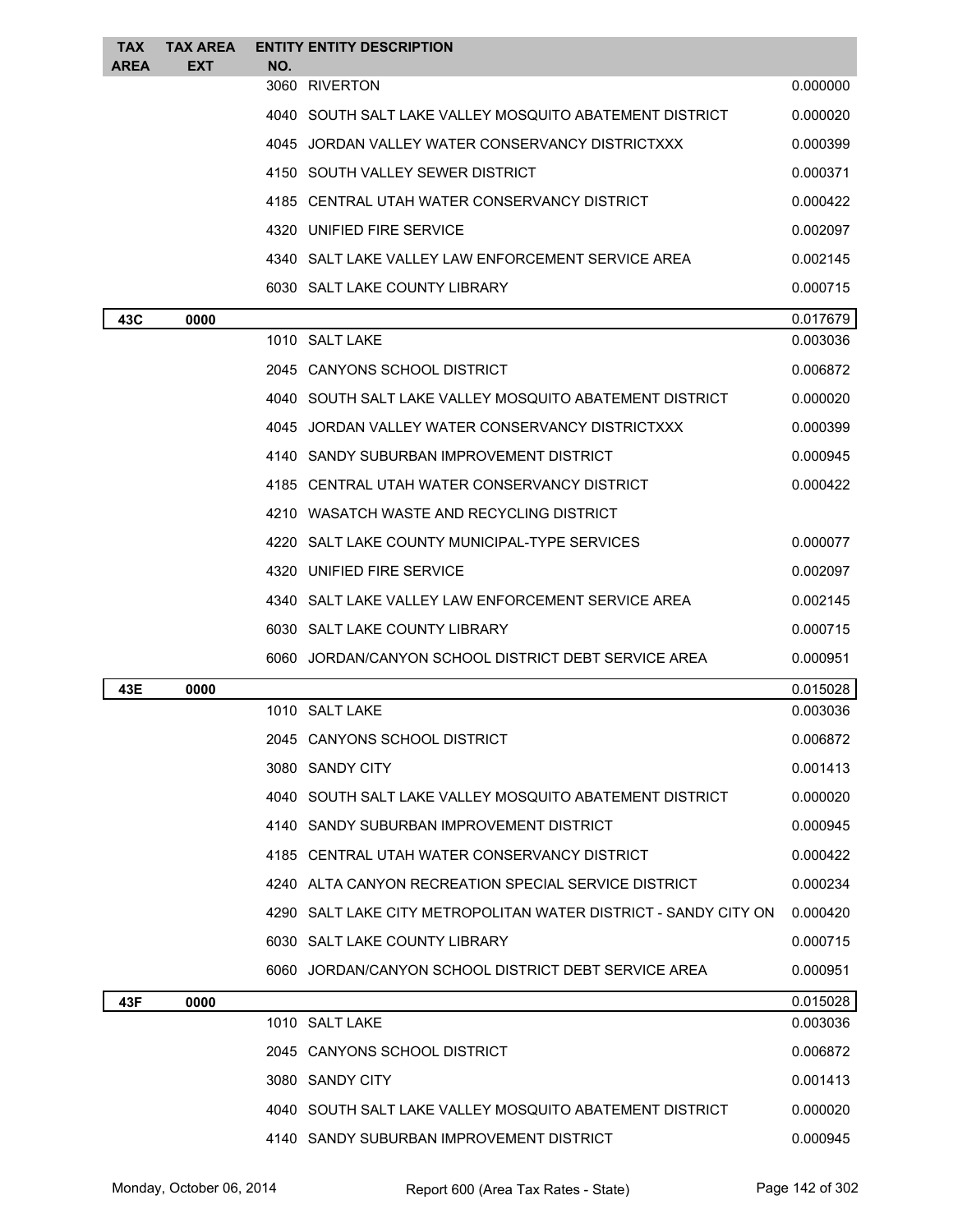| <b>TAX</b><br><b>AREA</b> | <b>TAX AREA</b><br>EXT | NO. | <b>ENTITY ENTITY DESCRIPTION</b>                                |          |
|---------------------------|------------------------|-----|-----------------------------------------------------------------|----------|
|                           |                        |     | 4185 CENTRAL UTAH WATER CONSERVANCY DISTRICT                    | 0.000422 |
|                           |                        |     | 4240 ALTA CANYON RECREATION SPECIAL SERVICE DISTRICT            | 0.000234 |
|                           |                        |     | 4290 SALT LAKE CITY METROPOLITAN WATER DISTRICT - SANDY CITY ON | 0.000420 |
|                           |                        |     | 4300 WHITE CITY WATER IMPROVEMENT DISTRICT                      |          |
|                           |                        |     | 6030 SALT LAKE COUNTY LIBRARY                                   | 0.000715 |
|                           |                        |     | 6060 JORDAN/CANYON SCHOOL DISTRICT DEBT SERVICE AREA            | 0.000951 |
| 43G                       | 0000                   |     |                                                                 | 0.015193 |
|                           |                        |     | 1010 SALT LAKE                                                  | 0.003036 |
|                           |                        |     | 2045 CANYONS SCHOOL DISTRICT                                    | 0.006872 |
|                           |                        |     | 3080 SANDY CITY                                                 | 0.001413 |
|                           |                        |     | 4040 SOUTH SALT LAKE VALLEY MOSQUITO ABATEMENT DISTRICT         | 0.000020 |
|                           |                        |     | 4045 JORDAN VALLEY WATER CONSERVANCY DISTRICTXXX                | 0.000399 |
|                           |                        |     | 4140 SANDY SUBURBAN IMPROVEMENT DISTRICT                        | 0.000945 |
|                           |                        |     | 4185 CENTRAL UTAH WATER CONSERVANCY DISTRICT                    | 0.000422 |
|                           |                        |     | 4290 SALT LAKE CITY METROPOLITAN WATER DISTRICT - SANDY CITY ON | 0.000420 |
|                           |                        |     | 6030 SALT LAKE COUNTY LIBRARY                                   | 0.000715 |
|                           |                        |     | 6060 JORDAN/CANYON SCHOOL DISTRICT DEBT SERVICE AREA            | 0.000951 |
| 43H                       | 0000                   |     |                                                                 | 0.015236 |
|                           |                        |     | 1010 SALT LAKE                                                  | 0.003036 |
|                           |                        |     | 2045 CANYONS SCHOOL DISTRICT                                    | 0.006872 |
|                           |                        |     | 3080 SANDY CITY                                                 | 0.001413 |
|                           |                        |     | 4040 SOUTH SALT LAKE VALLEY MOSQUITO ABATEMENT DISTRICT         | 0.000020 |
|                           |                        |     | 4045 JORDAN VALLEY WATER CONSERVANCY DISTRICTXXX                | 0.000399 |
|                           |                        |     | 4140 SANDY SUBURBAN IMPROVEMENT DISTRICT                        | 0.000945 |
|                           |                        |     | 4160 CRESENT CEMETERY MAINTENANCE DISTRICT                      | 0.000043 |
|                           |                        |     | 4185 CENTRAL UTAH WATER CONSERVANCY DISTRICT                    | 0.000422 |
|                           |                        |     | 4290 SALT LAKE CITY METROPOLITAN WATER DISTRICT - SANDY CITY ON | 0.000420 |
|                           |                        |     | 6030 SALT LAKE COUNTY LIBRARY                                   | 0.000715 |
|                           |                        |     | 6060 JORDAN/CANYON SCHOOL DISTRICT DEBT SERVICE AREA            | 0.000951 |
| 431                       | 0000                   |     |                                                                 | 0.015165 |
|                           |                        |     | 1010 SALT LAKE                                                  | 0.003036 |
|                           |                        |     | 2045 CANYONS SCHOOL DISTRICT                                    | 0.006872 |
|                           |                        |     | 3080 SANDY CITY                                                 | 0.001413 |
|                           |                        |     | 4040 SOUTH SALT LAKE VALLEY MOSQUITO ABATEMENT DISTRICT         | 0.000020 |
|                           |                        |     | 4140 SANDY SUBURBAN IMPROVEMENT DISTRICT                        | 0.000945 |
|                           |                        |     | 4150 SOUTH VALLEY SEWER DISTRICT                                | 0.000371 |
|                           |                        |     | 4185 CENTRAL UTAH WATER CONSERVANCY DISTRICT                    | 0.000422 |
|                           |                        |     | 4290 SALT LAKE CITY METROPOLITAN WATER DISTRICT - SANDY CITY ON | 0.000420 |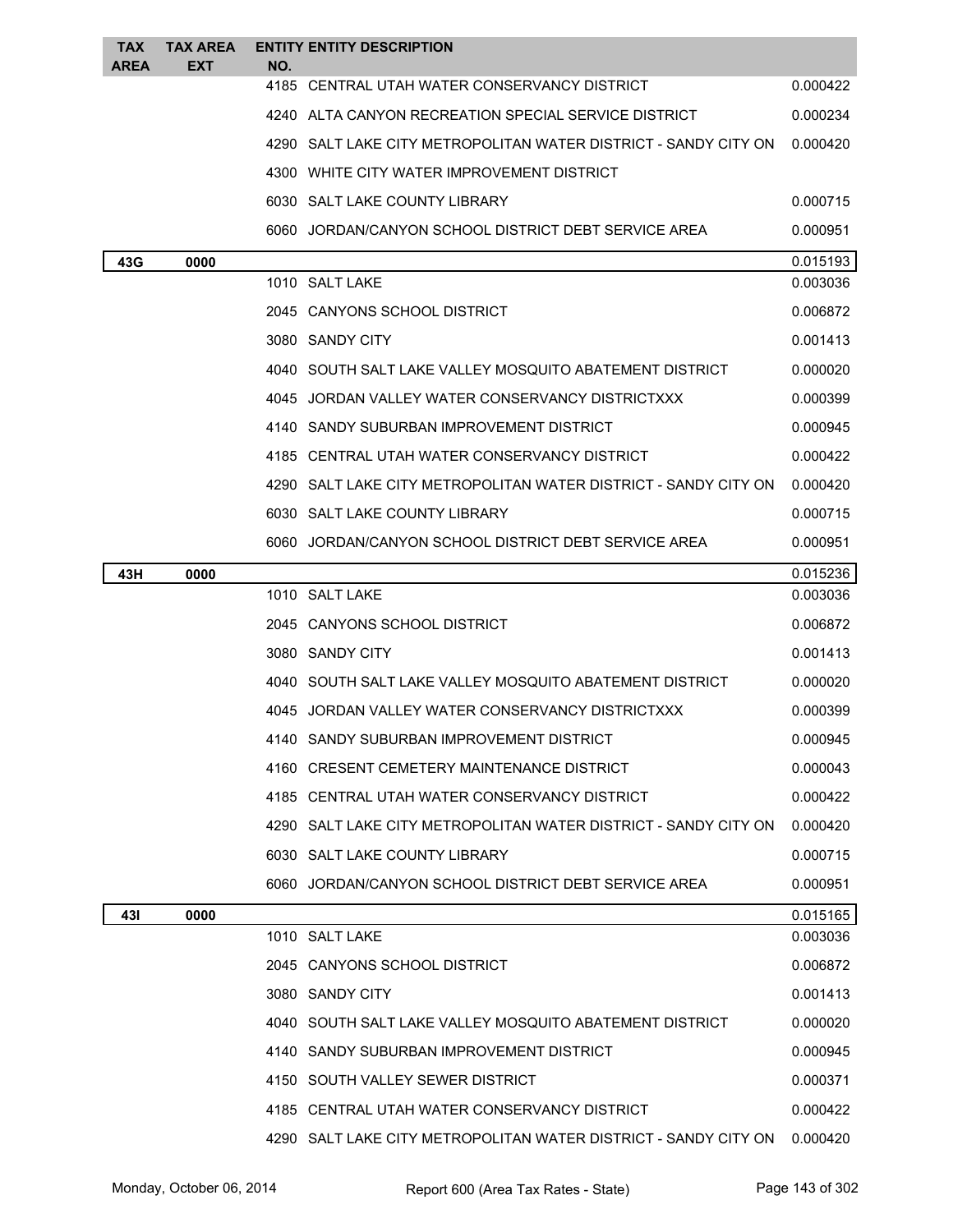| <b>TAX</b><br>AREA | TAX AREA<br><b>EXT</b> | <b>ENTITY ENTITY DESCRIPTION</b><br>NO.                   |          |
|--------------------|------------------------|-----------------------------------------------------------|----------|
|                    |                        | 6030 SALT LAKE COUNTY LIBRARY                             | 0.000715 |
|                    |                        | 6060 JORDAN/CANYON SCHOOL DISTRICT DEBT SERVICE AREA      | 0.000951 |
| 43J                | 0000                   |                                                           | 0.017280 |
|                    |                        | 1010 SALT LAKE                                            | 0.003036 |
|                    |                        | 2045 CANYONS SCHOOL DISTRICT                              | 0.006872 |
|                    |                        | 4040 SOUTH SALT LAKE VALLEY MOSQUITO ABATEMENT DISTRICT   | 0.000020 |
|                    |                        | 4140 SANDY SUBURBAN IMPROVEMENT DISTRICT                  | 0.000945 |
|                    |                        | 4185 CENTRAL UTAH WATER CONSERVANCY DISTRICT              | 0.000422 |
|                    |                        | 4210 WASATCH WASTE AND RECYCLING DISTRICT                 |          |
|                    |                        | 4220 SALT LAKE COUNTY MUNICIPAL-TYPE SERVICES             | 0.000077 |
|                    |                        | 4300 WHITE CITY WATER IMPROVEMENT DISTRICT                |          |
|                    |                        | 4320 UNIFIED FIRE SERVICE                                 | 0.002097 |
|                    |                        | 4340   SALT LAKE VALLEY LAW ENFORCEMENT SERVICE AREA      | 0.002145 |
|                    |                        | 6030 SALT LAKE COUNTY LIBRARY                             | 0.000715 |
|                    |                        | 6060 JORDAN/CANYON SCHOOL DISTRICT DEBT SERVICE AREA      | 0.000951 |
| 44D                | 0000                   |                                                           | 0.017679 |
|                    |                        | 1010 SALT LAKE                                            | 0.003036 |
|                    |                        | 2045 CANYONS SCHOOL DISTRICT                              | 0.006872 |
|                    |                        | 4040   SOUTH SALT LAKE VALLEY MOSQUITO ABATEMENT DISTRICT | 0.000020 |
|                    |                        | 4045 JORDAN VALLEY WATER CONSERVANCY DISTRICTXXX          | 0.000399 |
|                    |                        | 4140 SANDY SUBURBAN IMPROVEMENT DISTRICT                  | 0.000945 |
|                    |                        | 4185 CENTRAL UTAH WATER CONSERVANCY DISTRICT              | 0.000422 |
|                    |                        | 4210 WASATCH WASTE AND RECYCLING DISTRICT                 |          |
|                    |                        | 4220 SALT LAKE COUNTY MUNICIPAL-TYPE SERVICES             | 0.000077 |
|                    |                        | 4300 WHITE CITY WATER IMPROVEMENT DISTRICT                |          |
|                    |                        | 4320 UNIFIED FIRE SERVICE                                 | 0.002097 |
|                    |                        | 4340 SALT LAKE VALLEY LAW ENFORCEMENT SERVICE AREA        | 0.002145 |
|                    |                        | 6030 SALT LAKE COUNTY LIBRARY                             | 0.000715 |
|                    |                        | 6060 JORDAN/CANYON SCHOOL DISTRICT DEBT SERVICE AREA      | 0.000951 |
| 44F                | 0000                   |                                                           | 0.016706 |
|                    |                        | 1010 SALT LAKE                                            | 0.003036 |
|                    |                        | 2045 CANYONS SCHOOL DISTRICT                              | 0.006872 |
|                    |                        | 4040 SOUTH SALT LAKE VALLEY MOSQUITO ABATEMENT DISTRICT   | 0.000020 |
|                    |                        | 4150 SOUTH VALLEY SEWER DISTRICT                          | 0.000371 |
|                    |                        | 4185 CENTRAL UTAH WATER CONSERVANCY DISTRICT              | 0.000422 |
|                    |                        | 4210 WASATCH WASTE AND RECYCLING DISTRICT                 |          |
|                    |                        | 4220 SALT LAKE COUNTY MUNICIPAL-TYPE SERVICES             | 0.000077 |
|                    |                        | 4320 UNIFIED FIRE SERVICE                                 | 0.002097 |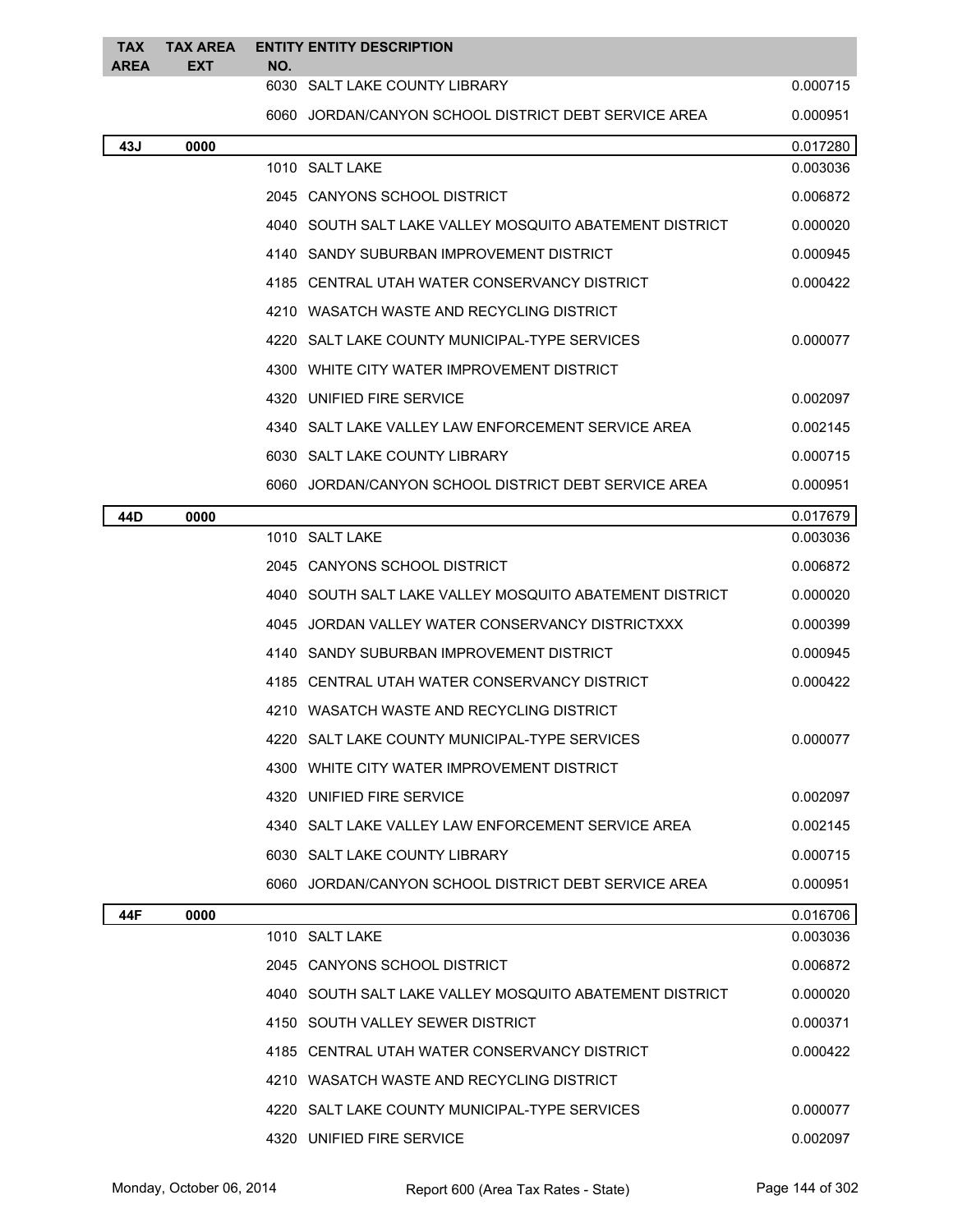| TAX<br>AREA | <b>TAX AREA</b><br>EXT | <b>ENTITY ENTITY DESCRIPTION</b><br>NO.                 |          |
|-------------|------------------------|---------------------------------------------------------|----------|
|             |                        | 4340 SALT LAKE VALLEY LAW ENFORCEMENT SERVICE AREA      | 0.002145 |
|             |                        | 6030 SALT LAKE COUNTY LIBRARY                           | 0.000715 |
|             |                        | 6060 JORDAN/CANYON SCHOOL DISTRICT DEBT SERVICE AREA    | 0.000951 |
| 44G         | 0000                   |                                                         | 0.015212 |
|             |                        | 1010 SALT LAKE                                          | 0.003036 |
|             |                        | 2040 JORDAN SCHOOL DISTRICT                             | 0.006700 |
|             |                        | 4040 SOUTH SALT LAKE VALLEY MOSQUITO ABATEMENT DISTRICT | 0.000020 |
|             |                        | 4185 CENTRAL UTAH WATER CONSERVANCY DISTRICT            | 0.000422 |
|             |                        | 4210 WASATCH WASTE AND RECYCLING DISTRICT               |          |
|             |                        | 4220 SALT LAKE COUNTY MUNICIPAL-TYPE SERVICES           | 0.000077 |
|             |                        | 4320 UNIFIED FIRE SERVICE                               | 0.002097 |
|             |                        | 4340 SALT LAKE VALLEY LAW ENFORCEMENT SERVICE AREA      | 0.002145 |
|             |                        | 6030 SALT LAKE COUNTY LIBRARY                           | 0.000715 |
| 44H         | 0000                   |                                                         | 0.016734 |
|             |                        | 1010 SALT LAKE                                          | 0.003036 |
|             |                        | 2045 CANYONS SCHOOL DISTRICT                            | 0.006872 |
|             |                        | 4040 SOUTH SALT LAKE VALLEY MOSQUITO ABATEMENT DISTRICT | 0.000020 |
|             |                        | 4045 JORDAN VALLEY WATER CONSERVANCY DISTRICTXXX        | 0.000399 |
|             |                        | 4185 CENTRAL UTAH WATER CONSERVANCY DISTRICT            | 0.000422 |
|             |                        | 4210 WASATCH WASTE AND RECYCLING DISTRICT               |          |
|             |                        | 4220 SALT LAKE COUNTY MUNICIPAL-TYPE SERVICES           | 0.000077 |
|             |                        | 4320 UNIFIED FIRE SERVICE                               | 0.002097 |
|             |                        | 4340 SALT LAKE VALLEY LAW ENFORCEMENT SERVICE AREA      | 0.002145 |
|             |                        | 6030 SALT LAKE COUNTY LIBRARY                           | 0.000715 |
|             |                        | 6060 JORDAN/CANYON SCHOOL DISTRICT DEBT SERVICE AREA    | 0.000951 |
| 45E         | 0000                   |                                                         | 0.015905 |
|             |                        | 1010 SALT LAKE                                          | 0.003036 |
|             |                        | 2040 JORDAN SCHOOL DISTRICT                             | 0.006700 |
|             |                        | 3060 RIVERTON                                           | 0.000000 |
|             |                        | 4040 SOUTH SALT LAKE VALLEY MOSQUITO ABATEMENT DISTRICT | 0.000020 |
|             |                        | 4045 JORDAN VALLEY WATER CONSERVANCY DISTRICTXXX        | 0.000399 |
|             |                        | 4150 SOUTH VALLEY SEWER DISTRICT                        | 0.000371 |
|             |                        | 4185 CENTRAL UTAH WATER CONSERVANCY DISTRICT            | 0.000422 |
|             |                        | 4320 UNIFIED FIRE SERVICE                               | 0.002097 |
|             |                        | 4340 SALT LAKE VALLEY LAW ENFORCEMENT SERVICE AREA      | 0.002145 |
|             |                        | 6030 SALT LAKE COUNTY LIBRARY                           | 0.000715 |
| 45F         | 0000                   |                                                         | 0.013082 |
|             |                        | 1010 SALT LAKE                                          | 0.003036 |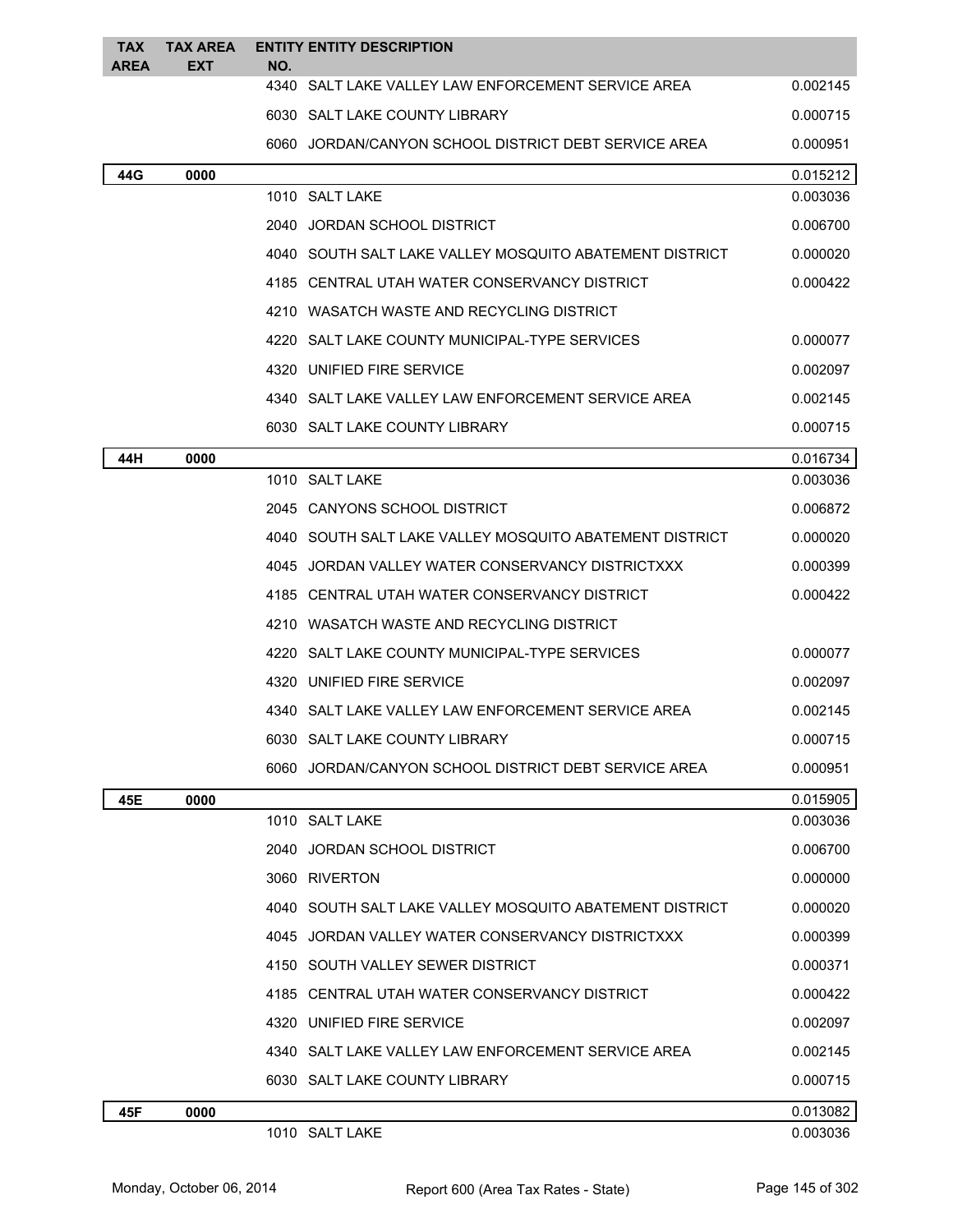| <b>TAX</b><br><b>AREA</b> | <b>TAX AREA</b><br><b>EXT</b> | <b>ENTITY ENTITY DESCRIPTION</b><br>NO.                   |          |
|---------------------------|-------------------------------|-----------------------------------------------------------|----------|
|                           |                               | 2040<br>JORDAN SCHOOL DISTRICT                            | 0.006700 |
|                           |                               | 3020 BLUFFDALE                                            | 0.001419 |
|                           |                               | 4040   SOUTH SALT LAKE VALLEY MOSQUITO ABATEMENT DISTRICT | 0.000020 |
|                           |                               | 4045 JORDAN VALLEY WATER CONSERVANCY DISTRICTXXX          | 0.000399 |
|                           |                               | 4150 SOUTH VALLEY SEWER DISTRICT                          | 0.000371 |
|                           |                               | 4185 CENTRAL UTAH WATER CONSERVANCY DISTRICT              | 0.000422 |
|                           |                               | 6030 SALT LAKE COUNTY LIBRARY                             | 0.000715 |
| 45G                       | 0000                          |                                                           | 0.013082 |
|                           |                               | 1010 SALT LAKE                                            | 0.003036 |
|                           |                               | 2040 JORDAN SCHOOL DISTRICT                               | 0.006700 |
|                           |                               | 3020 BLUFFDALE                                            | 0.001419 |
|                           |                               | 4040 SOUTH SALT LAKE VALLEY MOSQUITO ABATEMENT DISTRICT   | 0.000020 |
|                           |                               | 4045 JORDAN VALLEY WATER CONSERVANCY DISTRICTXXX          | 0.000399 |
|                           |                               | 4150 SOUTH VALLEY SEWER DISTRICT                          | 0.000371 |
|                           |                               | 4185 CENTRAL UTAH WATER CONSERVANCY DISTRICT              | 0.000422 |
|                           |                               | 6030 SALT LAKE COUNTY LIBRARY                             | 0.000715 |
| 46B                       | 0000                          |                                                           | 0.013082 |
|                           |                               | 1010 SALT LAKE                                            | 0.003036 |
|                           |                               | 2040 JORDAN SCHOOL DISTRICT                               | 0.006700 |
|                           |                               | 3020 BLUFFDALE                                            | 0.001419 |
|                           |                               | 4040 SOUTH SALT LAKE VALLEY MOSQUITO ABATEMENT DISTRICT   | 0.000020 |
|                           |                               | 4045 JORDAN VALLEY WATER CONSERVANCY DISTRICTXXX          | 0.000399 |
|                           |                               | 4150 SOUTH VALLEY SEWER DISTRICT                          | 0.000371 |
|                           |                               | 4185 CENTRAL UTAH WATER CONSERVANCY DISTRICT              | 0.000422 |
|                           |                               | 6030 SALT LAKE COUNTY LIBRARY                             | 0.000715 |
| 51A                       | 0000                          |                                                           | 0.014620 |
|                           |                               | 1010 SALT LAKE                                            | 0.003036 |
|                           |                               | 2045 CANYONS SCHOOL DISTRICT                              | 0.006872 |
|                           |                               | 3030 DRAPER CITY                                          | 0.001791 |
|                           |                               | 4040 SOUTH SALT LAKE VALLEY MOSQUITO ABATEMENT DISTRICT   | 0.000020 |
|                           |                               | 4045 JORDAN VALLEY WATER CONSERVANCY DISTRICTXXX          | 0.000399 |
|                           |                               | 4150 SOUTH VALLEY SEWER DISTRICT                          | 0.000371 |
|                           |                               | 4160 CRESENT CEMETERY MAINTENANCE DISTRICT                | 0.000043 |
|                           |                               | 4185 CENTRAL UTAH WATER CONSERVANCY DISTRICT              | 0.000422 |
|                           |                               | 6030 SALT LAKE COUNTY LIBRARY                             | 0.000715 |
|                           |                               | 6060 JORDAN/CANYON SCHOOL DISTRICT DEBT SERVICE AREA      | 0.000951 |
| 51B                       | 0000                          |                                                           | 0.013497 |
|                           |                               | 1010 SALT LAKE                                            | 0.003036 |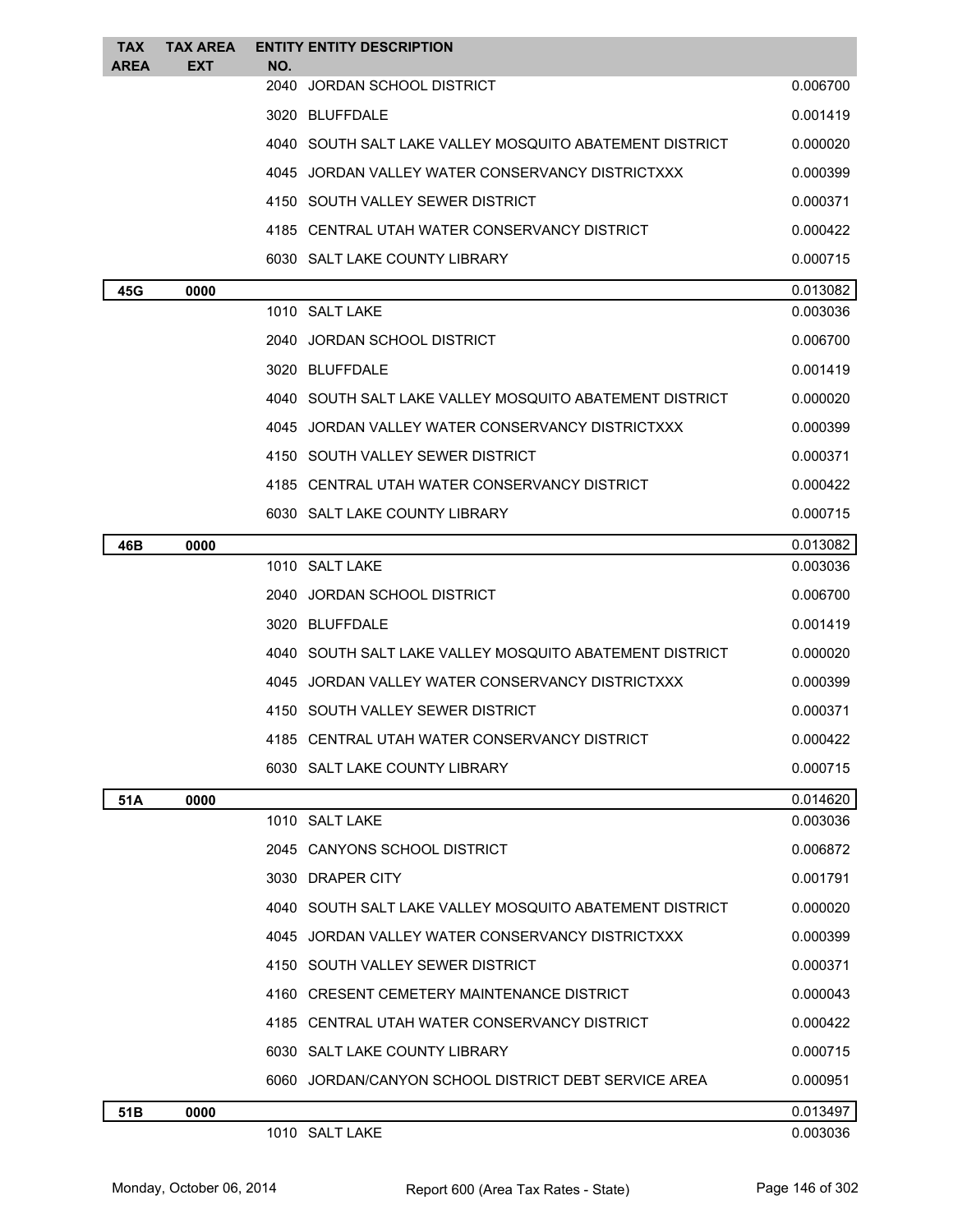| <b>TAX</b><br><b>AREA</b> | <b>TAX AREA</b><br><b>EXT</b> | NO.  | <b>ENTITY ENTITY DESCRIPTION</b>                        |          |
|---------------------------|-------------------------------|------|---------------------------------------------------------|----------|
|                           |                               | 2040 | JORDAN SCHOOL DISTRICT                                  | 0.006700 |
|                           |                               |      | 3030 DRAPER CITY                                        | 0.001791 |
|                           |                               |      | 4040 SOUTH SALT LAKE VALLEY MOSQUITO ABATEMENT DISTRICT | 0.000020 |
|                           |                               |      | 4045 JORDAN VALLEY WATER CONSERVANCY DISTRICTXXX        | 0.000399 |
|                           |                               |      | 4150 SOUTH VALLEY SEWER DISTRICT                        | 0.000371 |
|                           |                               |      | 4160 CRESENT CEMETERY MAINTENANCE DISTRICT              | 0.000043 |
|                           |                               |      | 4185 CENTRAL UTAH WATER CONSERVANCY DISTRICT            | 0.000422 |
|                           |                               |      | 6030 SALT LAKE COUNTY LIBRARY                           | 0.000715 |
| 52A                       | 0000                          |      |                                                         | 0.014577 |
|                           |                               |      | 1010 SALT LAKE                                          | 0.003036 |
|                           |                               |      | 2045 CANYONS SCHOOL DISTRICT                            | 0.006872 |
|                           |                               |      | 3030 DRAPER CITY                                        | 0.001791 |
|                           |                               |      | 4040 SOUTH SALT LAKE VALLEY MOSQUITO ABATEMENT DISTRICT | 0.000020 |
|                           |                               |      | 4045 JORDAN VALLEY WATER CONSERVANCY DISTRICTXXX        | 0.000399 |
|                           |                               |      | 4150 SOUTH VALLEY SEWER DISTRICT                        | 0.000371 |
|                           |                               |      | 4185 CENTRAL UTAH WATER CONSERVANCY DISTRICT            | 0.000422 |
|                           |                               |      | 6030 SALT LAKE COUNTY LIBRARY                           | 0.000715 |
|                           |                               |      | 6060 JORDAN/CANYON SCHOOL DISTRICT DEBT SERVICE AREA    | 0.000951 |
| 54B                       | 0000                          |      |                                                         | 0.014577 |
|                           |                               |      | 1010 SALT LAKE                                          | 0.003036 |
|                           |                               |      | 2045 CANYONS SCHOOL DISTRICT                            | 0.006872 |
|                           |                               |      | 3030 DRAPER CITY                                        | 0.001791 |
|                           |                               |      | 4040 SOUTH SALT LAKE VALLEY MOSQUITO ABATEMENT DISTRICT | 0.000020 |
|                           |                               |      | 4045 JORDAN VALLEY WATER CONSERVANCY DISTRICTXXX        | 0.000399 |
|                           |                               |      | 4150 SOUTH VALLEY SEWER DISTRICT                        | 0.000371 |
|                           |                               |      | 4185 CENTRAL UTAH WATER CONSERVANCY DISTRICT            | 0.000422 |
|                           |                               |      | 4310 TRAVERSE RIDGE SPECIAL SERVICE DISTRICT            | 0.000000 |
|                           |                               |      | 6030 SALT LAKE COUNTY LIBRARY                           | 0.000715 |
|                           |                               |      | 6060 JORDAN/CANYON SCHOOL DISTRICT DEBT SERVICE AREA    | 0.000951 |
| 55A                       | 0000                          |      |                                                         | 0.014577 |
|                           |                               |      | 1010 SALT LAKE                                          | 0.003036 |
|                           |                               |      | 2045 CANYONS SCHOOL DISTRICT                            | 0.006872 |
|                           |                               |      | 3030 DRAPER CITY                                        | 0.001791 |
|                           |                               |      | 4040 SOUTH SALT LAKE VALLEY MOSQUITO ABATEMENT DISTRICT | 0.000020 |
|                           |                               |      | 4045 JORDAN VALLEY WATER CONSERVANCY DISTRICTXXX        | 0.000399 |
|                           |                               |      | 4150 SOUTH VALLEY SEWER DISTRICT                        | 0.000371 |
|                           |                               |      | 4185 CENTRAL UTAH WATER CONSERVANCY DISTRICT            | 0.000422 |
|                           |                               |      | 6030 SALT LAKE COUNTY LIBRARY                           | 0.000715 |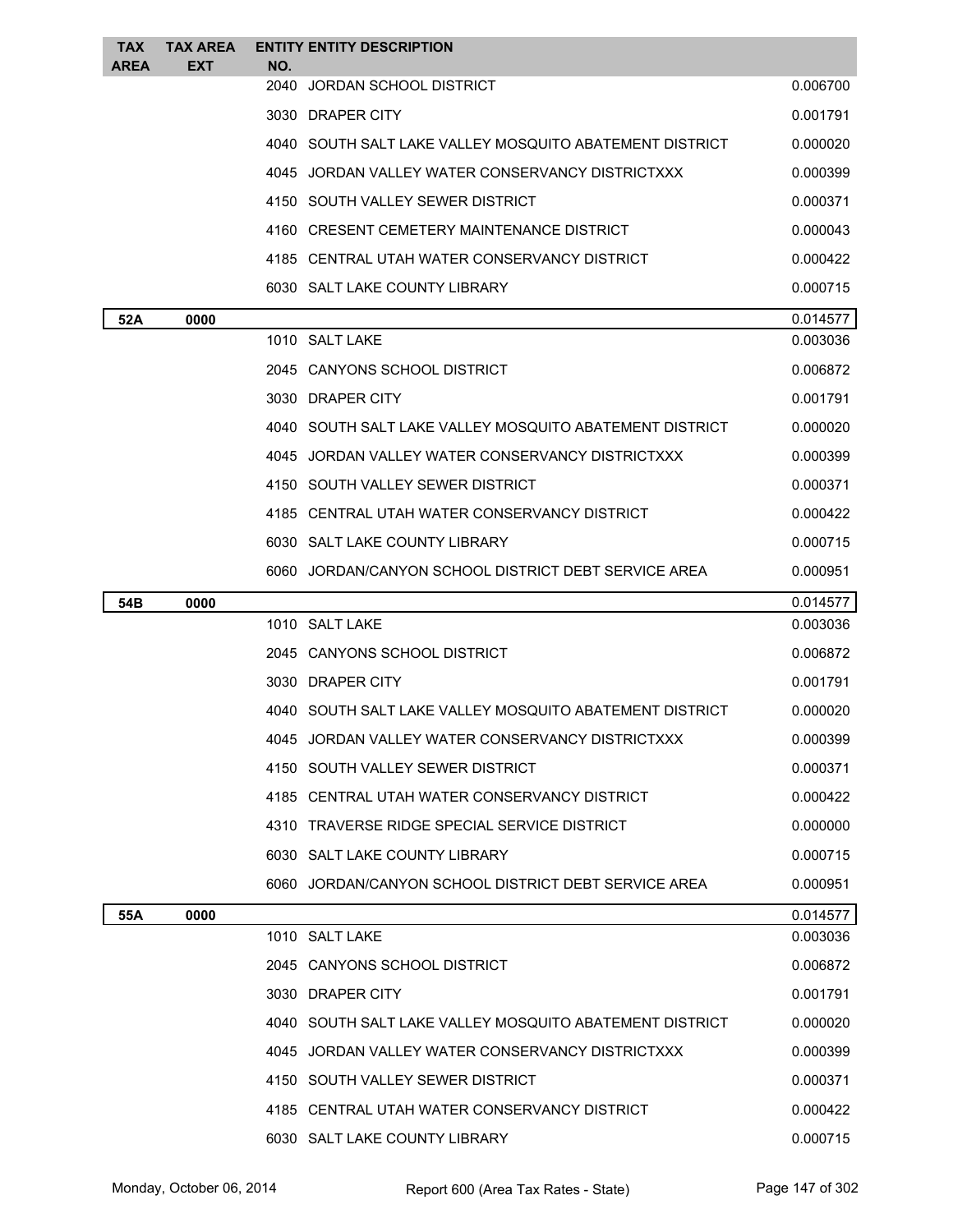| <b>TAX</b><br><b>AREA</b> | <b>TAX AREA</b><br>EXT | <b>ENTITY ENTITY DESCRIPTION</b><br>NO.                   |          |
|---------------------------|------------------------|-----------------------------------------------------------|----------|
|                           |                        | 6060<br>JORDAN/CANYON SCHOOL DISTRICT DEBT SERVICE AREA   | 0.000951 |
| 55B                       | 0000                   |                                                           | 0.014577 |
|                           |                        | 1010 SALT LAKE                                            | 0.003036 |
|                           |                        | 2045 CANYONS SCHOOL DISTRICT                              | 0.006872 |
|                           |                        | 3030 DRAPER CITY                                          | 0.001791 |
|                           |                        | 4040 SOUTH SALT LAKE VALLEY MOSQUITO ABATEMENT DISTRICT   | 0.000020 |
|                           |                        | 4045 JORDAN VALLEY WATER CONSERVANCY DISTRICTXXX          | 0.000399 |
|                           |                        | 4150 SOUTH VALLEY SEWER DISTRICT                          | 0.000371 |
|                           |                        | 4185 CENTRAL UTAH WATER CONSERVANCY DISTRICT              | 0.000422 |
|                           |                        | 6030 SALT LAKE COUNTY LIBRARY                             | 0.000715 |
|                           |                        | 6060 JORDAN/CANYON SCHOOL DISTRICT DEBT SERVICE AREA      | 0.000951 |
| 55C                       | 0000                   |                                                           | 0.014577 |
|                           |                        | 1010 SALT LAKE                                            | 0.003036 |
|                           |                        | 2045 CANYONS SCHOOL DISTRICT                              | 0.006872 |
|                           |                        | 3030 DRAPER CITY                                          | 0.001791 |
|                           |                        | 4040   SOUTH SALT LAKE VALLEY MOSQUITO ABATEMENT DISTRICT | 0.000020 |
|                           |                        | 4045 JORDAN VALLEY WATER CONSERVANCY DISTRICTXXX          | 0.000399 |
|                           |                        | 4150 SOUTH VALLEY SEWER DISTRICT                          | 0.000371 |
|                           |                        | 4185 CENTRAL UTAH WATER CONSERVANCY DISTRICT              | 0.000422 |
|                           |                        | 6030 SALT LAKE COUNTY LIBRARY                             | 0.000715 |
|                           |                        | 6060 JORDAN/CANYON SCHOOL DISTRICT DEBT SERVICE AREA      | 0.000951 |
| 55D                       | 0000                   |                                                           | 0.014577 |
|                           |                        | 1010 SALT LAKE                                            | 0.003036 |
|                           |                        | 2045 CANYONS SCHOOL DISTRICT                              | 0.006872 |
|                           |                        | 3030 DRAPER CITY                                          | 0.001791 |
|                           |                        | 4040 SOUTH SALT LAKE VALLEY MOSQUITO ABATEMENT DISTRICT   | 0.000020 |
|                           |                        | 4045 JORDAN VALLEY WATER CONSERVANCY DISTRICTXXX          | 0.000399 |
|                           |                        | 4150 SOUTH VALLEY SEWER DISTRICT                          | 0.000371 |
|                           |                        | 4185 CENTRAL UTAH WATER CONSERVANCY DISTRICT              | 0.000422 |
|                           |                        | 6030 SALT LAKE COUNTY LIBRARY                             | 0.000715 |
|                           |                        | 6060 JORDAN/CANYON SCHOOL DISTRICT DEBT SERVICE AREA      | 0.000951 |
| 55E                       | 0000                   |                                                           | 0.014577 |
|                           |                        | 1010 SALT LAKE                                            | 0.003036 |
|                           |                        | 2045 CANYONS SCHOOL DISTRICT                              | 0.006872 |
|                           |                        | 3030 DRAPER CITY                                          | 0.001791 |
|                           |                        | 4040   SOUTH SALT LAKE VALLEY MOSQUITO ABATEMENT DISTRICT | 0.000020 |
|                           |                        | 4045 JORDAN VALLEY WATER CONSERVANCY DISTRICTXXX          | 0.000399 |
|                           |                        | 4150 SOUTH VALLEY SEWER DISTRICT                          | 0.000371 |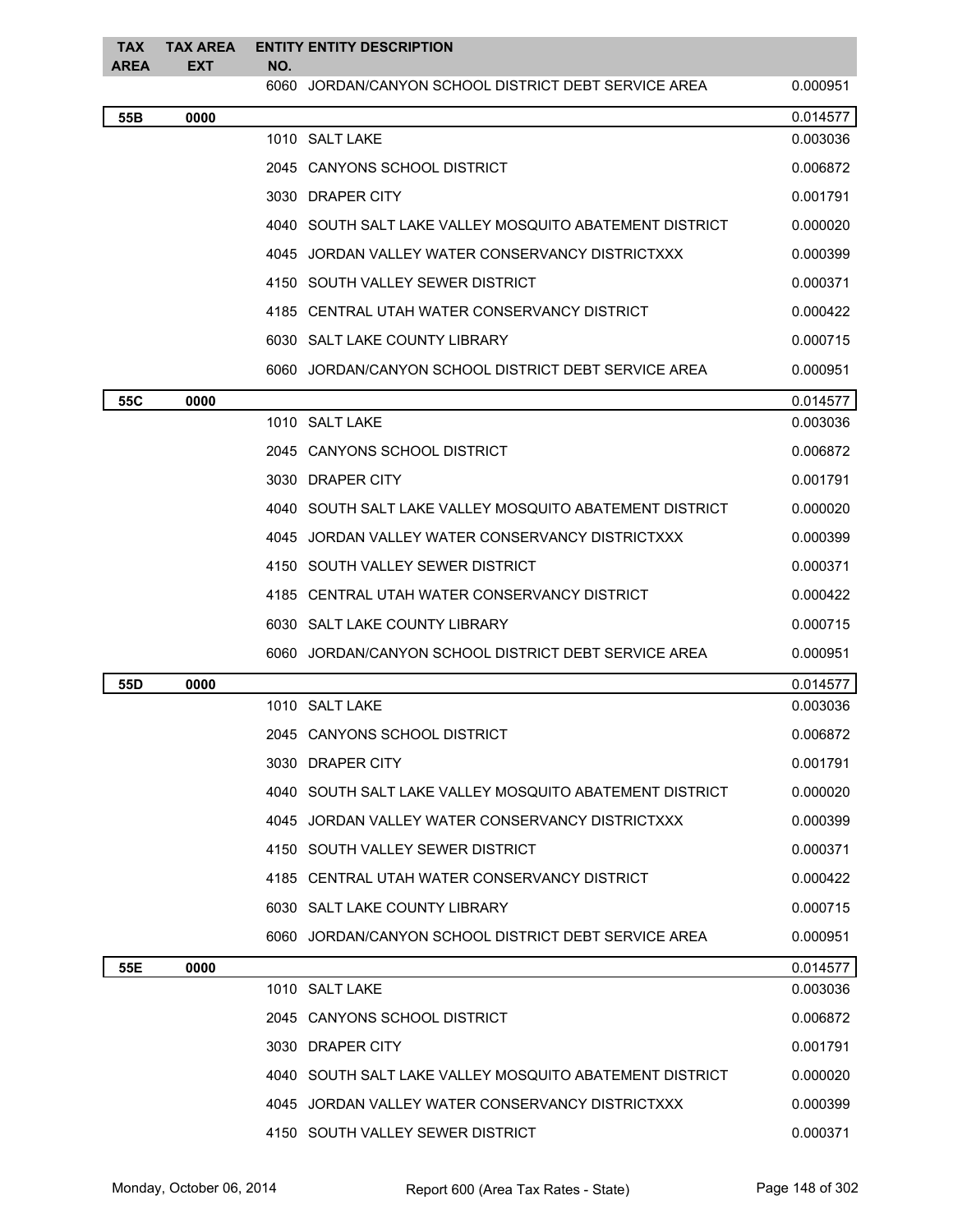| TAX<br><b>AREA</b> | <b>TAX AREA</b><br><b>EXT</b> | <b>ENTITY ENTITY DESCRIPTION</b><br>NO.                   |          |
|--------------------|-------------------------------|-----------------------------------------------------------|----------|
|                    |                               | 4185 CENTRAL UTAH WATER CONSERVANCY DISTRICT              | 0.000422 |
|                    |                               | 6030 SALT LAKE COUNTY LIBRARY                             | 0.000715 |
|                    |                               | 6060 JORDAN/CANYON SCHOOL DISTRICT DEBT SERVICE AREA      | 0.000951 |
| 55F                | 0000                          |                                                           | 0.014577 |
|                    |                               | 1010 SALT LAKE                                            | 0.003036 |
|                    |                               | 2045 CANYONS SCHOOL DISTRICT                              | 0.006872 |
|                    |                               | 3030 DRAPER CITY                                          | 0.001791 |
|                    |                               | 4040   SOUTH SALT LAKE VALLEY MOSQUITO ABATEMENT DISTRICT | 0.000020 |
|                    |                               | JORDAN VALLEY WATER CONSERVANCY DISTRICTXXX<br>4045       | 0.000399 |
|                    |                               | 4150 SOUTH VALLEY SEWER DISTRICT                          | 0.000371 |
|                    |                               | 4185 CENTRAL UTAH WATER CONSERVANCY DISTRICT              | 0.000422 |
|                    |                               | 6030 SALT LAKE COUNTY LIBRARY                             | 0.000715 |
|                    |                               | 6060 JORDAN/CANYON SCHOOL DISTRICT DEBT SERVICE AREA      | 0.000951 |
| 61A                | 0000                          |                                                           | 0.014978 |
|                    |                               | 1010 SALT LAKE                                            | 0.003036 |
|                    |                               | 2030 GRANITE SCHOOL DISTRICT                              | 0.006831 |
|                    |                               | 3105 TAYLORSVILLE CITY                                    | 0.001294 |
|                    |                               | 4040   SOUTH SALT LAKE VALLEY MOSQUITO ABATEMENT DISTRICT | 0.000020 |
|                    |                               | 4045 JORDAN VALLEY WATER CONSERVANCY DISTRICTXXX          | 0.000399 |
|                    |                               | 4110 TAYLORSVILLE-BENNION IMPROVEMENT DISTRICT            | 0.000164 |
|                    |                               | 4185 CENTRAL UTAH WATER CONSERVANCY DISTRICT              | 0.000422 |
|                    |                               | 4320 UNIFIED FIRE SERVICE                                 | 0.002097 |
|                    |                               | 6030 SALT LAKE COUNTY LIBRARY                             | 0.000715 |
| 61B                | 0000                          |                                                           | 0.014978 |
|                    |                               | 1010 SALT LAKE                                            | 0.003036 |
|                    |                               | 2030 GRANITE SCHOOL DISTRICT                              | 0.006831 |
|                    |                               | 3105 TAYLORSVILLE CITY                                    | 0.001294 |
|                    |                               | 4040   SOUTH SALT LAKE VALLEY MOSQUITO ABATEMENT DISTRICT | 0.000020 |
|                    |                               | 4045 JORDAN VALLEY WATER CONSERVANCY DISTRICTXXX          | 0.000399 |
|                    |                               | 4110 TAYLORSVILLE-BENNION IMPROVEMENT DISTRICT            | 0.000164 |
|                    |                               | 4185 CENTRAL UTAH WATER CONSERVANCY DISTRICT              | 0.000422 |
|                    |                               | 4320 UNIFIED FIRE SERVICE                                 | 0.002097 |
|                    |                               | 6030 SALT LAKE COUNTY LIBRARY                             | 0.000715 |
| 61C                | 0000                          |                                                           | 0.014978 |
|                    |                               | 1010 SALT LAKE                                            | 0.003036 |
|                    |                               | 2030 GRANITE SCHOOL DISTRICT                              | 0.006831 |
|                    |                               | 3105 TAYLORSVILLE CITY                                    | 0.001294 |
|                    |                               | 4040 SOUTH SALT LAKE VALLEY MOSQUITO ABATEMENT DISTRICT   | 0.000020 |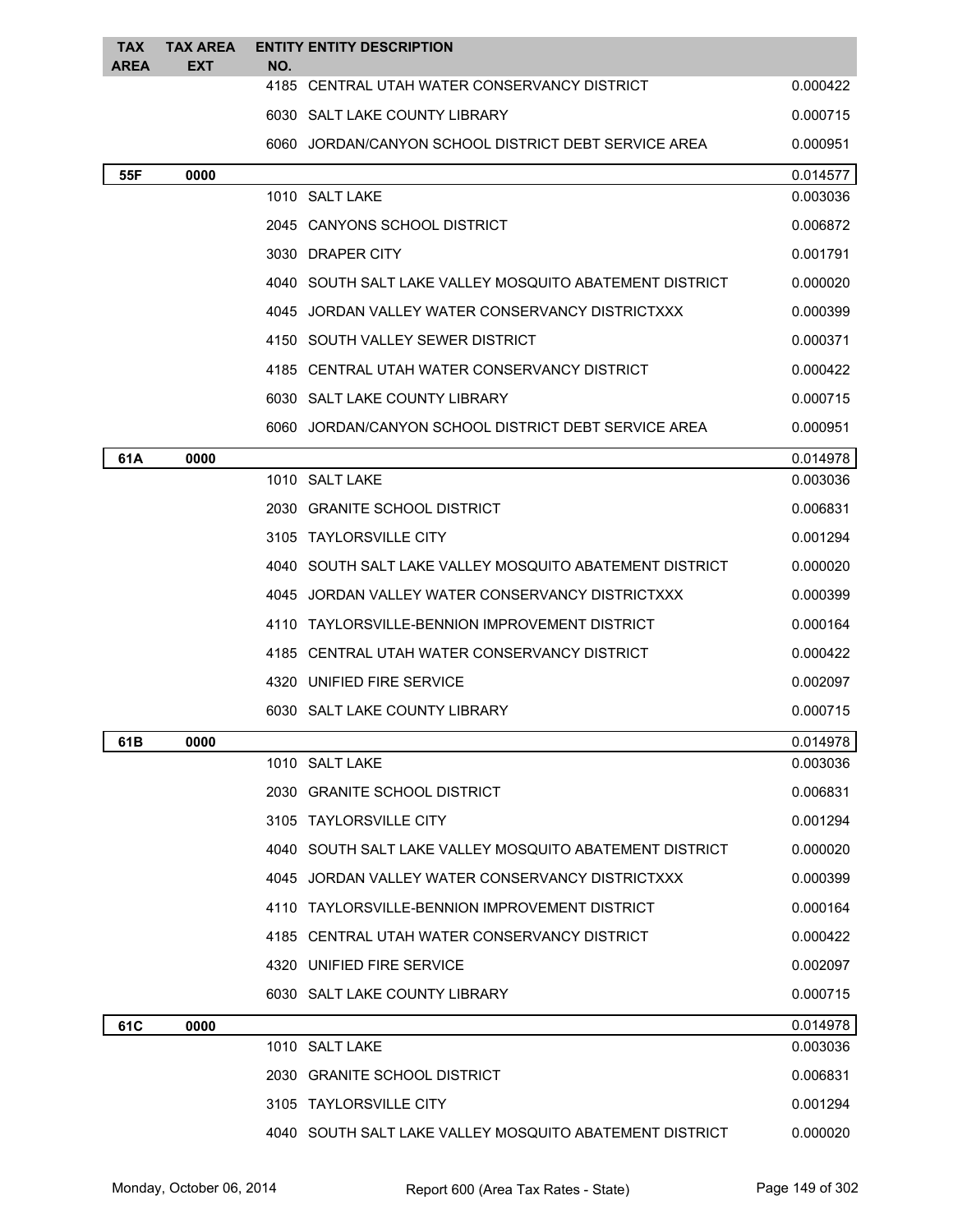| <b>TAX</b><br><b>AREA</b> | <b>TAX AREA</b><br>EXT | <b>ENTITY ENTITY DESCRIPTION</b><br>NO.                   |          |
|---------------------------|------------------------|-----------------------------------------------------------|----------|
|                           |                        | JORDAN VALLEY WATER CONSERVANCY DISTRICTXXX<br>4045       | 0.000399 |
|                           |                        | 4110 TAYLORSVILLE-BENNION IMPROVEMENT DISTRICT            | 0.000164 |
|                           |                        | 4185 CENTRAL UTAH WATER CONSERVANCY DISTRICT              | 0.000422 |
|                           |                        | 4320 UNIFIED FIRE SERVICE                                 | 0.002097 |
|                           |                        | 6030 SALT LAKE COUNTY LIBRARY                             | 0.000715 |
| 61D                       | 0000                   |                                                           | 0.014978 |
|                           |                        | 1010 SALT LAKE                                            | 0.003036 |
|                           |                        | 2030 GRANITE SCHOOL DISTRICT                              | 0.006831 |
|                           |                        | 3105 TAYLORSVILLE CITY                                    | 0.001294 |
|                           |                        | 4040 SOUTH SALT LAKE VALLEY MOSOUITO ABATEMENT DISTRICT   | 0.000020 |
|                           |                        | JORDAN VALLEY WATER CONSERVANCY DISTRICTXXX<br>4045       | 0.000399 |
|                           |                        | TAYLORSVILLE-BENNION IMPROVEMENT DISTRICT<br>4110         | 0.000164 |
|                           |                        | CENTRAL UTAH WATER CONSERVANCY DISTRICT<br>4185           | 0.000422 |
|                           |                        | 4320 UNIFIED FIRE SERVICE                                 | 0.002097 |
|                           |                        | 6030 SALT LAKE COUNTY LIBRARY                             | 0.000715 |
| 61E                       | 0000                   |                                                           | 0.014978 |
|                           |                        | 1010 SALT LAKE                                            | 0.003036 |
|                           |                        | 2030 GRANITE SCHOOL DISTRICT                              | 0.006831 |
|                           |                        | 3105 TAYLORSVILLE CITY                                    | 0.001294 |
|                           |                        | 4040   SOUTH SALT LAKE VALLEY MOSQUITO ABATEMENT DISTRICT | 0.000020 |
|                           |                        | 4045 JORDAN VALLEY WATER CONSERVANCY DISTRICTXXX          | 0.000399 |
|                           |                        | 4110 TAYLORSVILLE-BENNION IMPROVEMENT DISTRICT            | 0.000164 |
|                           |                        | 4185 CENTRAL UTAH WATER CONSERVANCY DISTRICT              | 0.000422 |
|                           |                        | 4320 UNIFIED FIRE SERVICE                                 | 0.002097 |
|                           |                        | 6030 SALT LAKE COUNTY LIBRARY                             | 0.000715 |
| 63A                       | 0000                   |                                                           | 0.016202 |
|                           |                        | 1010 SALT LAKE                                            | 0.003036 |
|                           |                        | 2030 GRANITE SCHOOL DISTRICT                              | 0.006831 |
|                           |                        | 3105 TAYLORSVILLE CITY                                    | 0.001294 |
|                           |                        | 4040 SOUTH SALT LAKE VALLEY MOSOUITO ABATEMENT DISTRICT   | 0.000020 |
|                           |                        | 4045 JORDAN VALLEY WATER CONSERVANCY DISTRICTXXX          | 0.000399 |
|                           |                        | 4110 TAYLORSVILLE-BENNION IMPROVEMENT DISTRICT            | 0.000164 |
|                           |                        | OQUIRRH RECREATION AND PARKS DISTRICT<br>4180             | 0.001224 |
|                           |                        | 4185 CENTRAL UTAH WATER CONSERVANCY DISTRICT              | 0.000422 |
|                           |                        | 4320 UNIFIED FIRE SERVICE                                 | 0.002097 |
|                           |                        | 6030 SALT LAKE COUNTY LIBRARY                             | 0.000715 |
| 63B                       | 0000                   |                                                           | 0.016202 |
|                           |                        | 1010 SALT LAKE                                            | 0.003036 |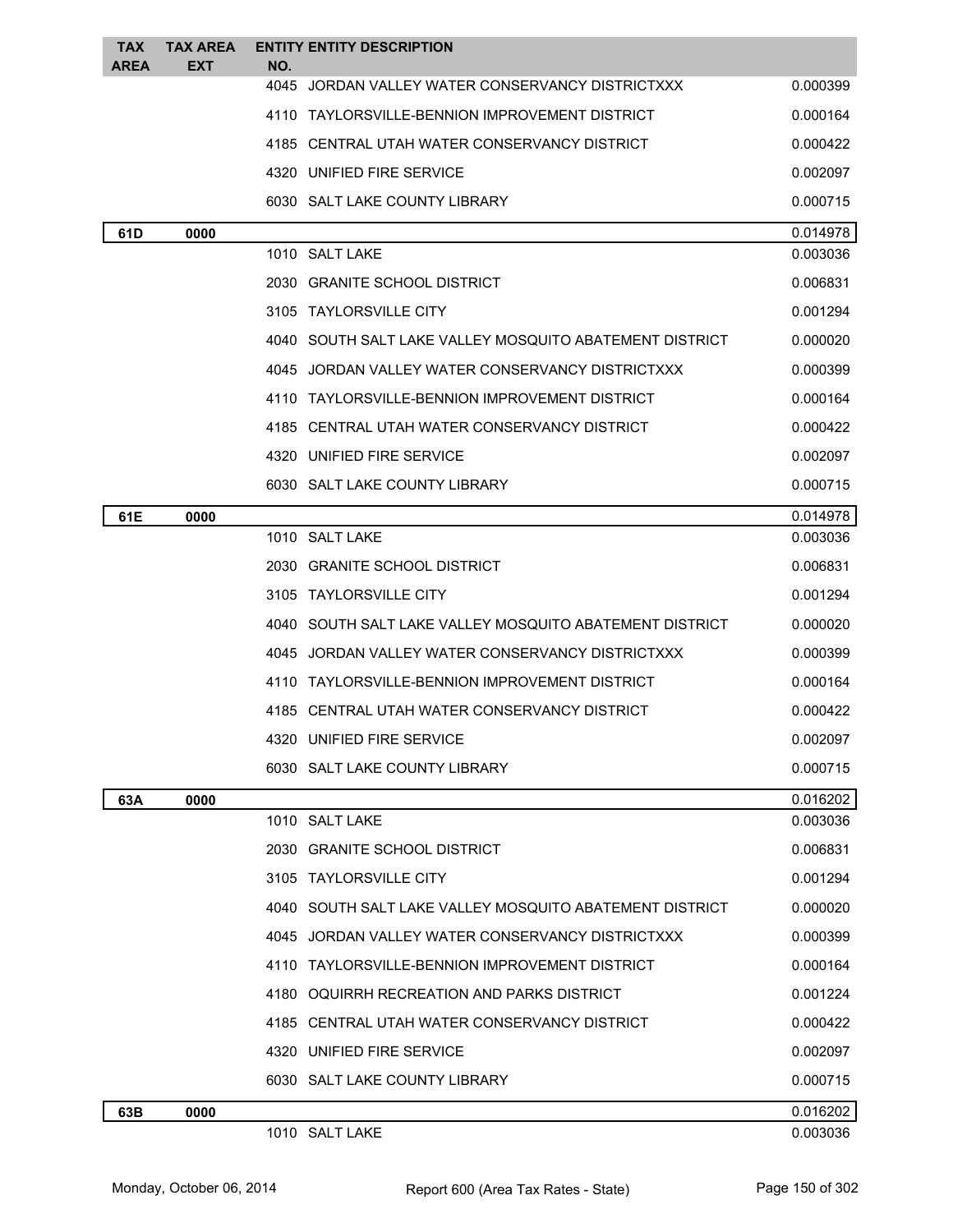| <b>TAX</b><br>AREA | <b>TAX AREA</b><br><b>EXT</b> | NO.  | <b>ENTITY ENTITY DESCRIPTION</b>                        |          |
|--------------------|-------------------------------|------|---------------------------------------------------------|----------|
|                    |                               | 2030 | <b>GRANITE SCHOOL DISTRICT</b>                          | 0.006831 |
|                    |                               |      | 3105 TAYLORSVILLE CITY                                  | 0.001294 |
|                    |                               |      | 4040 SOUTH SALT LAKE VALLEY MOSQUITO ABATEMENT DISTRICT | 0.000020 |
|                    |                               |      | 4045 JORDAN VALLEY WATER CONSERVANCY DISTRICTXXX        | 0.000399 |
|                    |                               |      | 4110 TAYLORSVILLE-BENNION IMPROVEMENT DISTRICT          | 0.000164 |
|                    |                               |      | 4180 OQUIRRH RECREATION AND PARKS DISTRICT              | 0.001224 |
|                    |                               |      | 4185 CENTRAL UTAH WATER CONSERVANCY DISTRICT            | 0.000422 |
|                    |                               |      | 4320 UNIFIED FIRE SERVICE                               | 0.002097 |
|                    |                               |      | 6030 SALT LAKE COUNTY LIBRARY                           | 0.000715 |
| 64A                | 0000                          |      |                                                         | 0.016820 |
|                    |                               |      | 1010 SALT LAKE                                          | 0.003036 |
|                    |                               |      | 2030 GRANITE SCHOOL DISTRICT                            | 0.006831 |
|                    |                               |      | 3105 TAYLORSVILLE CITY                                  | 0.001294 |
|                    |                               |      | 4040 SOUTH SALT LAKE VALLEY MOSQUITO ABATEMENT DISTRICT | 0.000020 |
|                    |                               |      | 4045 JORDAN VALLEY WATER CONSERVANCY DISTRICTXXX        | 0.000399 |
|                    |                               |      | 4120 KEARNS IMPROVEMENT DISTRICT                        | 0.000782 |
|                    |                               |      | 4180 OQUIRRH RECREATION AND PARKS DISTRICT              | 0.001224 |
|                    |                               |      | 4185 CENTRAL UTAH WATER CONSERVANCY DISTRICT            | 0.000422 |
|                    |                               |      |                                                         |          |
|                    |                               |      | 4320 UNIFIED FIRE SERVICE                               | 0.002097 |
|                    |                               |      | 6030 SALT LAKE COUNTY LIBRARY                           | 0.000715 |
| 67A                | 0000                          |      |                                                         | 0.014814 |
|                    |                               |      | 1010 SALT LAKE                                          | 0.003036 |
|                    |                               |      | 2030 GRANITE SCHOOL DISTRICT                            | 0.006831 |
|                    |                               |      | 3105 TAYLORSVILLE CITY                                  | 0.001294 |
|                    |                               |      | 4040 SOUTH SALT LAKE VALLEY MOSQUITO ABATEMENT DISTRICT | 0.000020 |
|                    |                               |      | 4045 JORDAN VALLEY WATER CONSERVANCY DISTRICTXXX        | 0.000399 |
|                    |                               |      | 4185 CENTRAL UTAH WATER CONSERVANCY DISTRICT            | 0.000422 |
|                    |                               |      | 4320 UNIFIED FIRE SERVICE                               | 0.002097 |
|                    |                               |      | 6030 SALT LAKE COUNTY LIBRARY                           | 0.000715 |
| 70A                | 0000                          |      |                                                         | 0.016289 |
|                    |                               |      | 1010 SALT LAKE                                          | 0.003036 |
|                    |                               |      | 2040 JORDAN SCHOOL DISTRICT                             | 0.006700 |
|                    |                               |      | 3035 HERRIMAN TOWN                                      | 0.000384 |
|                    |                               |      | 4040 SOUTH SALT LAKE VALLEY MOSQUITO ABATEMENT DISTRICT | 0.000020 |
|                    |                               |      | 4045 JORDAN VALLEY WATER CONSERVANCY DISTRICTXXX        | 0.000399 |
|                    |                               |      | 4150 SOUTH VALLEY SEWER DISTRICT                        | 0.000371 |
|                    |                               |      | 4185 CENTRAL UTAH WATER CONSERVANCY DISTRICT            | 0.000422 |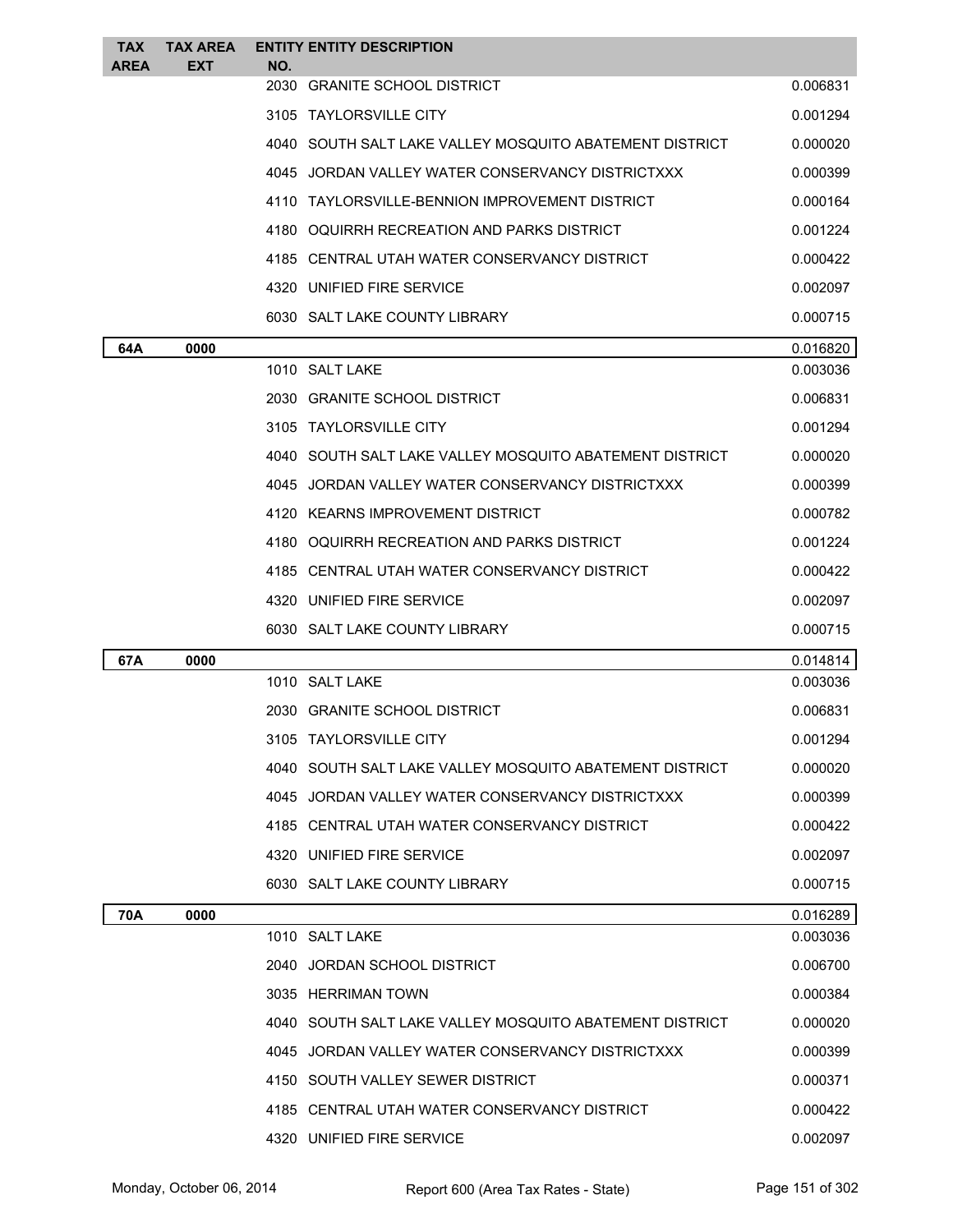| <b>TAX</b><br><b>AREA</b> | TAX AREA<br><b>EXT</b>   | NO. | <b>ENTITY ENTITY DESCRIPTION</b>                          |                 |
|---------------------------|--------------------------|-----|-----------------------------------------------------------|-----------------|
|                           |                          |     | 4340 SALT LAKE VALLEY LAW ENFORCEMENT SERVICE AREA        | 0.002145        |
|                           |                          |     | 6030 SALT LAKE COUNTY LIBRARY                             | 0.000715        |
| 82A                       | 0000                     |     |                                                           | 0.012976        |
|                           |                          |     | 1010 SALT LAKE                                            | 0.003036        |
|                           |                          |     | 2030 GRANITE SCHOOL DISTRICT                              | 0.006831        |
|                           |                          |     | 3036 HOLLADAY CITY                                        | 0.001596        |
|                           |                          |     | 4040 SOUTH SALT LAKE VALLEY MOSQUITO ABATEMENT DISTRICT   | 0.000020        |
|                           |                          |     | 4060 MT OLYMPUS IMPROVEMENT DISTRICT                      | 0.000356        |
|                           |                          |     | 4185 CENTRAL UTAH WATER CONSERVANCY DISTRICT              | 0.000422        |
|                           |                          |     | 6030 SALT LAKE COUNTY LIBRARY                             | 0.000715        |
| 82B                       | 0000                     |     |                                                           | 0.012976        |
|                           |                          |     | 1010 SALT LAKE                                            | 0.003036        |
|                           |                          |     | 2030 GRANITE SCHOOL DISTRICT                              | 0.006831        |
|                           |                          |     | 3036 HOLLADAY CITY                                        | 0.001596        |
|                           |                          |     | 4040 SOUTH SALT LAKE VALLEY MOSQUITO ABATEMENT DISTRICT   | 0.000020        |
|                           |                          |     | 4060 MT OLYMPUS IMPROVEMENT DISTRICT                      | 0.000356        |
|                           |                          |     | 4185 CENTRAL UTAH WATER CONSERVANCY DISTRICT              | 0.000422        |
|                           |                          |     | 6030 SALT LAKE COUNTY LIBRARY                             | 0.000715        |
| <b>82C</b>                | 0000                     |     |                                                           | 0.012976        |
|                           |                          |     | 1010 SALT LAKE                                            | 0.003036        |
|                           |                          |     | 2030 GRANITE SCHOOL DISTRICT                              | 0.006831        |
|                           |                          |     | 3036 HOLLADAY CITY                                        | 0.001596        |
|                           |                          |     | 4040 SOUTH SALT LAKE VALLEY MOSQUITO ABATEMENT DISTRICT   | 0.000020        |
|                           |                          |     | 4060 MT OLYMPUS IMPROVEMENT DISTRICT                      | 0.000356        |
|                           |                          |     | 4185 CENTRAL UTAH WATER CONSERVANCY DISTRICT              | 0.000422        |
|                           |                          |     | 6030 SALT LAKE COUNTY LIBRARY                             | 0.000715        |
| 90A                       | 0000                     |     |                                                           | 0.014343        |
|                           |                          |     | 1010 SALT LAKE                                            | 0.003036        |
|                           |                          |     | 2030 GRANITE SCHOOL DISTRICT                              | 0.006831        |
|                           |                          |     | 3050 MURRAY                                               | 0.002156        |
|                           |                          |     | 4040 SOUTH SALT LAKE VALLEY MOSQUITO ABATEMENT DISTRICT   | 0.000020        |
|                           |                          |     | 4045 JORDAN VALLEY WATER CONSERVANCY DISTRICTXXX          | 0.000399        |
|                           |                          |     | 4090 COTTONWOOD IMPROVEMENT DISTRICT                      | 0.000226        |
|                           |                          |     | 4185 CENTRAL UTAH WATER CONSERVANCY DISTRICT              | 0.000422        |
|                           |                          |     | 4200 COTTONWOOD HEIGHTS PARKS AND RECREATION SERVICE AREA | 0.001253        |
| 90C                       | 0000                     |     |                                                           | 0.012821        |
|                           |                          |     | 1010 SALT LAKE                                            | 0.003036        |
|                           |                          |     | 2030 GRANITE SCHOOL DISTRICT                              | 0.006831        |
|                           |                          |     | 3050 MURRAY                                               | 0.002156        |
|                           | Monday, October 06, 2014 |     | Report 600 (Area Tax Rates - State)                       | Page 152 of 302 |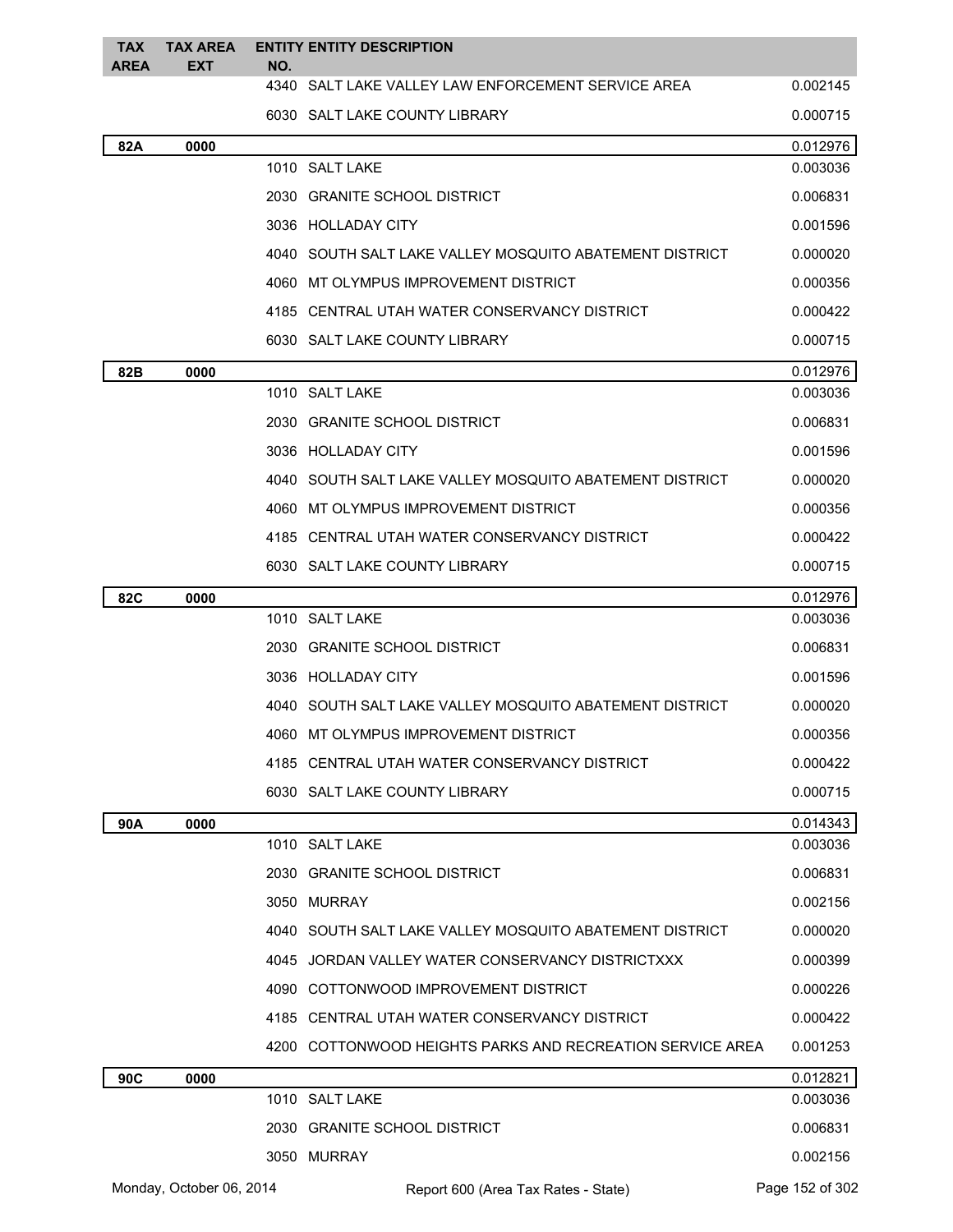| TAX<br><b>AREA</b> | <b>TAX AREA</b><br>EXT | NO.  | <b>ENTITY ENTITY DESCRIPTION</b>                          |                      |
|--------------------|------------------------|------|-----------------------------------------------------------|----------------------|
|                    |                        | 4040 | SOUTH SALT LAKE VALLEY MOSQUITO ABATEMENT DISTRICT        | 0.000020             |
|                    |                        |      | 4060 MT OLYMPUS IMPROVEMENT DISTRICT                      | 0.000356             |
|                    |                        |      | 4185 CENTRAL UTAH WATER CONSERVANCY DISTRICT              | 0.000422             |
|                    |                        |      |                                                           |                      |
| 90G                | 0000                   |      | 1010 SALT LAKE                                            | 0.013180<br>0.003036 |
|                    |                        |      | 2030 GRANITE SCHOOL DISTRICT                              | 0.006831             |
|                    |                        |      | 3050 MURRAY                                               | 0.002156             |
|                    |                        |      | 4040   SOUTH SALT LAKE VALLEY MOSQUITO ABATEMENT DISTRICT | 0.000020             |
|                    |                        |      | 4185 CENTRAL UTAH WATER CONSERVANCY DISTRICT              | 0.000422             |
|                    |                        |      | 6030 SALT LAKE COUNTY LIBRARY                             | 0.000715             |
| 90H                | 0000                   |      |                                                           | 0.013944             |
|                    |                        |      | 1010 SALT LAKE                                            | 0.003036             |
|                    |                        |      | 2030 GRANITE SCHOOL DISTRICT                              | 0.006831             |
|                    |                        |      | 3050 MURRAY                                               | 0.002156             |
|                    |                        |      | 4040   SOUTH SALT LAKE VALLEY MOSQUITO ABATEMENT DISTRICT | 0.000020             |
|                    |                        |      | 4090 COTTONWOOD IMPROVEMENT DISTRICT                      | 0.000226             |
|                    |                        |      | 4185 CENTRAL UTAH WATER CONSERVANCY DISTRICT              | 0.000422             |
|                    |                        |      | 4200 COTTONWOOD HEIGHTS PARKS AND RECREATION SERVICE AREA | 0.001253             |
| AAA                | 0000                   |      |                                                           | 0.013807             |
|                    |                        |      | 1010 SALT LAKE                                            |                      |
|                    |                        |      |                                                           | 0.003036             |
|                    |                        |      | 2045 CANYONS SCHOOL DISTRICT                              | 0.006872             |
|                    |                        |      | 3025 COTTONWOOD HEIGHTS                                   | 0.002386             |
|                    |                        |      | 4040 SOUTH SALT LAKE VALLEY MOSOUITO ABATEMENT DISTRICT   | 0.000020             |
|                    |                        |      | 4060 MT OLYMPUS IMPROVEMENT DISTRICT                      | 0.000356             |
|                    |                        |      | 4185 CENTRAL UTAH WATER CONSERVANCY DISTRICT              | 0.000422             |
|                    |                        |      | 4210 WASATCH WASTE AND RECYCLING DISTRICT                 |                      |
|                    |                        |      | 6030 SALT LAKE COUNTY LIBRARY                             | 0.000715             |
| AAB                | 0000                   |      |                                                           | 0.014930             |
|                    |                        |      | 1010 SALT LAKE                                            | 0.003036             |
|                    |                        |      | 2045 CANYONS SCHOOL DISTRICT                              | 0.006872             |
|                    |                        |      | 3025 COTTONWOOD HEIGHTS                                   | 0.002386             |
|                    |                        |      | 4040   SOUTH SALT LAKE VALLEY MOSQUITO ABATEMENT DISTRICT | 0.000020             |
|                    |                        |      | 4090 COTTONWOOD IMPROVEMENT DISTRICT                      | 0.000226             |
|                    |                        |      | 4185 CENTRAL UTAH WATER CONSERVANCY DISTRICT              | 0.000422             |
|                    |                        |      | 4200 COTTONWOOD HEIGHTS PARKS AND RECREATION SERVICE AREA | 0.001253             |
|                    |                        |      | 4210 WASATCH WASTE AND RECYCLING DISTRICT                 |                      |
|                    |                        |      | 6030 SALT LAKE COUNTY LIBRARY                             | 0.000715             |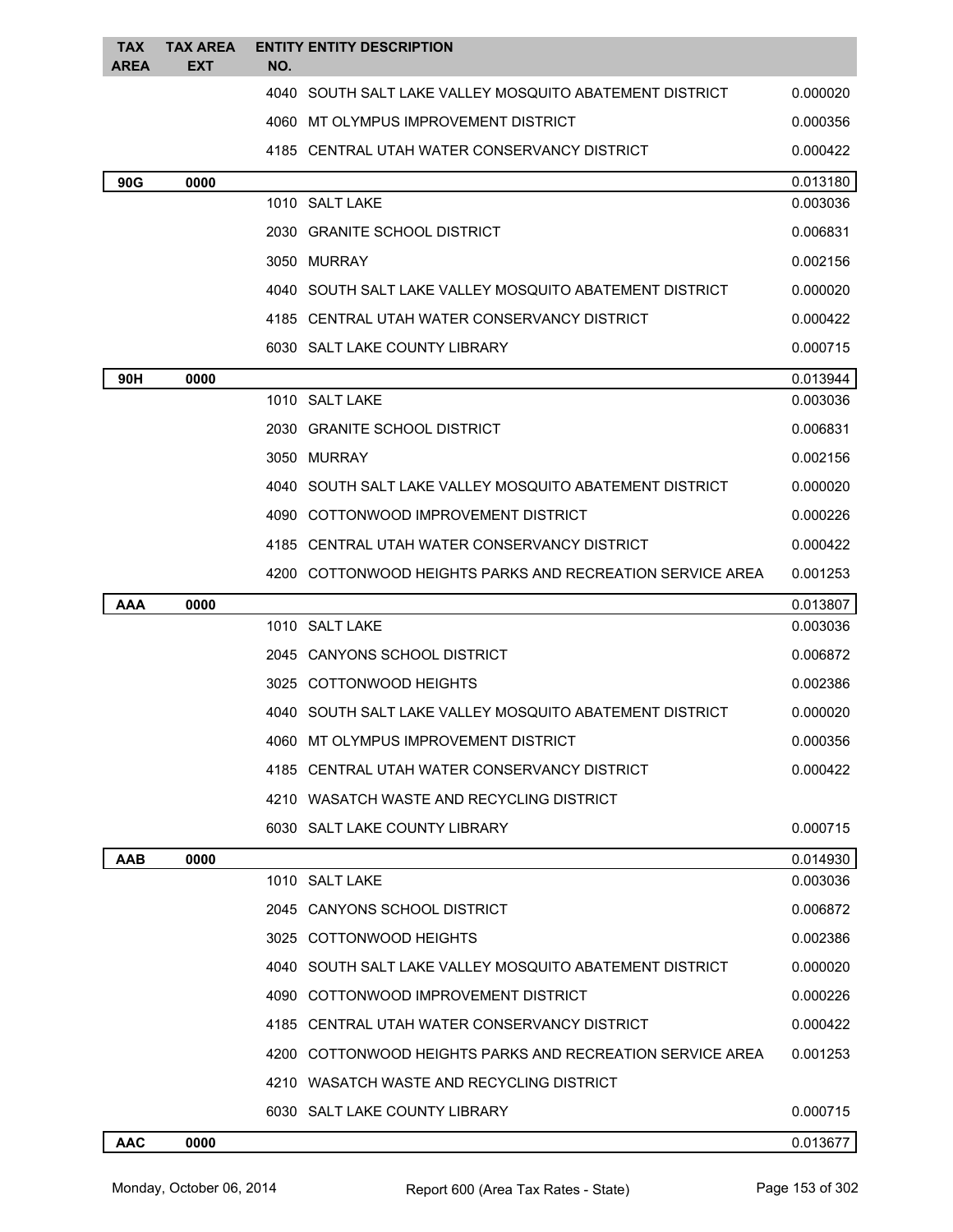| <b>TAX</b><br><b>AREA</b> | <b>TAX AREA</b><br><b>EXT</b> | NO. | <b>ENTITY ENTITY DESCRIPTION</b>                           |          |
|---------------------------|-------------------------------|-----|------------------------------------------------------------|----------|
|                           |                               |     | 1010 SALT LAKE                                             | 0.003036 |
|                           |                               |     | 2045 CANYONS SCHOOL DISTRICT                               | 0.006872 |
|                           |                               |     | 3025 COTTONWOOD HEIGHTS                                    | 0.002386 |
|                           |                               |     | 4040 SOUTH SALT LAKE VALLEY MOSQUITO ABATEMENT DISTRICT    | 0.000020 |
|                           |                               |     | 4090 COTTONWOOD IMPROVEMENT DISTRICT                       | 0.000226 |
|                           |                               |     | 4185 CENTRAL UTAH WATER CONSERVANCY DISTRICT               | 0.000422 |
|                           |                               |     | 4210 WASATCH WASTE AND RECYCLING DISTRICT                  |          |
|                           |                               |     | 6030 SALT LAKE COUNTY LIBRARY                              | 0.000715 |
| <b>AAD</b>                | 0000                          |     |                                                            | 0.015881 |
|                           |                               |     | 1010 SALT LAKE                                             | 0.003036 |
|                           |                               |     | 2045 CANYONS SCHOOL DISTRICT                               | 0.006872 |
|                           |                               |     | 3025 COTTONWOOD HEIGHTS                                    | 0.002386 |
|                           |                               |     | 4040 SOUTH SALT LAKE VALLEY MOSQUITO ABATEMENT DISTRICT    | 0.000020 |
|                           |                               |     | 4090 COTTONWOOD IMPROVEMENT DISTRICT                       | 0.000226 |
|                           |                               |     | 4185 CENTRAL UTAH WATER CONSERVANCY DISTRICT               | 0.000422 |
|                           |                               |     | 4200 COTTONWOOD HEIGHTS PARKS AND RECREATION SERVICE AREA  | 0.001253 |
|                           |                               |     | 4210 WASATCH WASTE AND RECYCLING DISTRICT                  |          |
|                           |                               |     | 6020 AREA EXCLUDED FROM SALT LAKE COUNTY WATER CONSERVANCY |          |
|                           |                               |     | 6030 SALT LAKE COUNTY LIBRARY                              | 0.000715 |
|                           |                               |     | 6060 JORDAN/CANYON SCHOOL DISTRICT DEBT SERVICE AREA       | 0.000951 |
| <b>AAE</b>                | 0000                          |     |                                                            | 0.015027 |
|                           |                               |     | 1010 SALT LAKE                                             | 0.003036 |
|                           |                               |     | 2045 CANYONS SCHOOL DISTRICT                               | 0.006872 |
|                           |                               |     | 3025 COTTONWOOD HEIGHTS                                    | 0.002386 |
|                           |                               |     | 4040 SOUTH SALT LAKE VALLEY MOSQUITO ABATEMENT DISTRICT    | 0.000020 |
|                           |                               |     | 4045 JORDAN VALLEY WATER CONSERVANCY DISTRICTXXX           | 0.000399 |
|                           |                               |     | 4090 COTTONWOOD IMPROVEMENT DISTRICT                       | 0.000226 |
|                           |                               |     | 4185 CENTRAL UTAH WATER CONSERVANCY DISTRICT               | 0.000422 |
|                           |                               |     | 4210 WASATCH WASTE AND RECYCLING DISTRICT                  |          |
|                           |                               |     | 6030 SALT LAKE COUNTY LIBRARY                              | 0.000715 |
|                           |                               |     | 6060 JORDAN/CANYON SCHOOL DISTRICT DEBT SERVICE AREA       | 0.000951 |
| <b>AAF</b>                | 0000                          |     |                                                            | 0.013807 |
|                           |                               |     | 1010 SALT LAKE                                             | 0.003036 |
|                           |                               |     | 2045 CANYONS SCHOOL DISTRICT                               | 0.006872 |
|                           |                               |     | 3025 COTTONWOOD HEIGHTS                                    | 0.002386 |
|                           |                               |     |                                                            |          |
|                           |                               |     | 4040 SOUTH SALT LAKE VALLEY MOSQUITO ABATEMENT DISTRICT    | 0.000020 |
|                           |                               |     | 4060 MT OLYMPUS IMPROVEMENT DISTRICT                       | 0.000356 |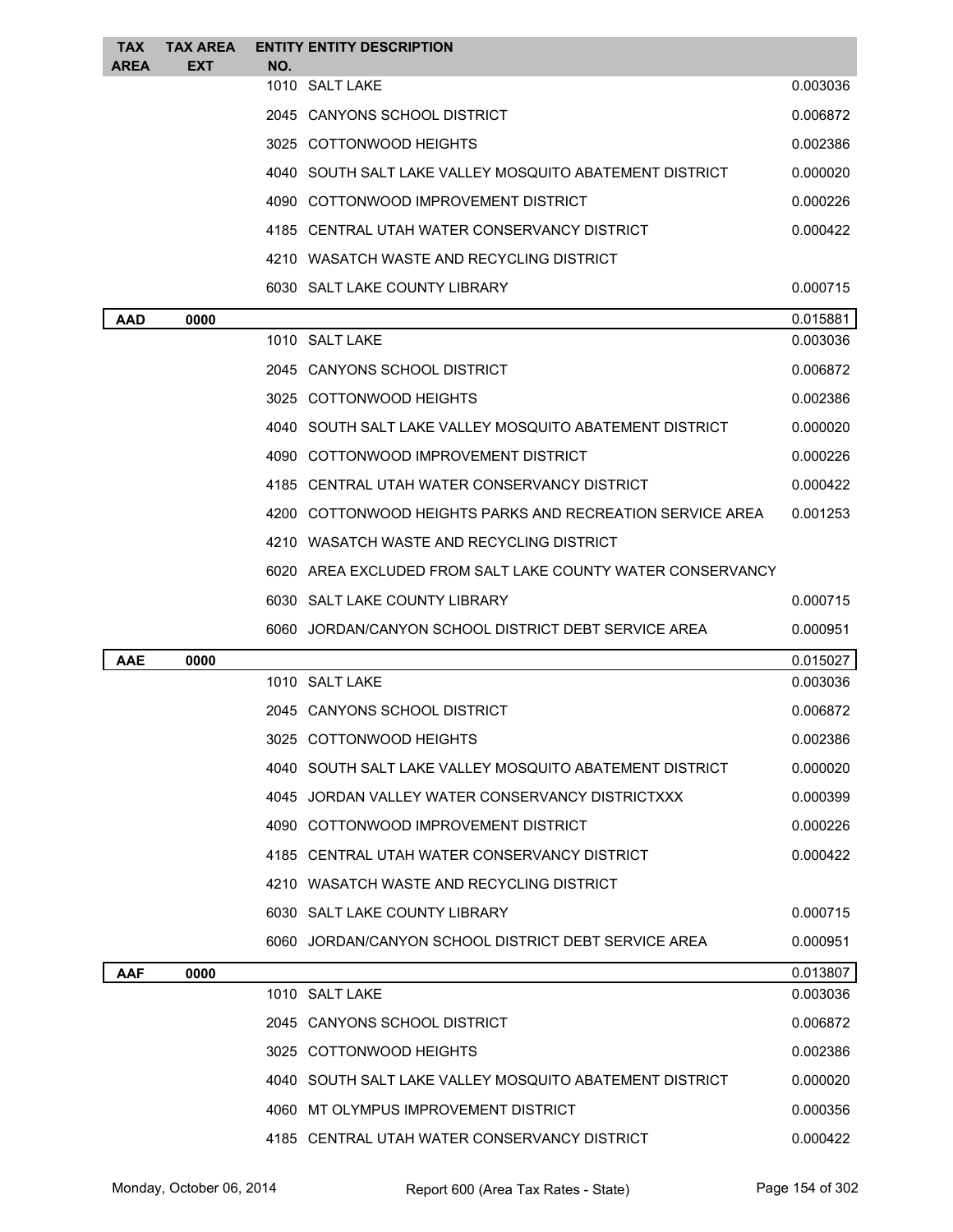| <b>TAX</b><br><b>AREA</b> | <b>TAX AREA</b><br><b>EXT</b> | NO. | <b>ENTITY ENTITY DESCRIPTION</b>                          |          |
|---------------------------|-------------------------------|-----|-----------------------------------------------------------|----------|
|                           |                               |     | 4210 WASATCH WASTE AND RECYCLING DISTRICT                 |          |
|                           |                               |     | 6030 SALT LAKE COUNTY LIBRARY                             | 0.000715 |
| <b>AAG</b>                | 0000                          |     |                                                           | 0.013677 |
|                           |                               |     | 1010 SALT LAKE                                            | 0.003036 |
|                           |                               |     | 2045 CANYONS SCHOOL DISTRICT                              | 0.006872 |
|                           |                               |     | 3025 COTTONWOOD HEIGHTS                                   | 0.002386 |
|                           |                               |     | 4040   SOUTH SALT LAKE VALLEY MOSQUITO ABATEMENT DISTRICT | 0.000020 |
|                           |                               |     | 4090 COTTONWOOD IMPROVEMENT DISTRICT                      | 0.000226 |
|                           |                               |     | 4185 CENTRAL UTAH WATER CONSERVANCY DISTRICT              | 0.000422 |
|                           |                               |     | 4210 WASATCH WASTE AND RECYCLING DISTRICT                 |          |
|                           |                               |     | 6030 SALT LAKE COUNTY LIBRARY                             | 0.000715 |
| AAH                       | 0000                          |     |                                                           | 0.015881 |
|                           |                               |     | 1010 SALT LAKE                                            | 0.003036 |
|                           |                               |     | 2045 CANYONS SCHOOL DISTRICT                              | 0.006872 |
|                           |                               |     | 3025 COTTONWOOD HEIGHTS                                   | 0.002386 |
|                           |                               |     | 4040   SOUTH SALT LAKE VALLEY MOSQUITO ABATEMENT DISTRICT | 0.000020 |
|                           |                               |     | 4090 COTTONWOOD IMPROVEMENT DISTRICT                      | 0.000226 |
|                           |                               |     | 4185 CENTRAL UTAH WATER CONSERVANCY DISTRICT              | 0.000422 |
|                           |                               |     | 4200 COTTONWOOD HEIGHTS PARKS AND RECREATION SERVICE AREA | 0.001253 |
|                           |                               |     | 4210 WASATCH WASTE AND RECYCLING DISTRICT                 |          |
|                           |                               |     | 6030 SALT LAKE COUNTY LIBRARY                             | 0.000715 |
|                           |                               |     | 6060 JORDAN/CANYON SCHOOL DISTRICT DEBT SERVICE AREA      | 0.000951 |
| AAJ                       | 0000                          |     |                                                           | 0.016280 |
|                           |                               |     | 1010 SALT LAKE                                            | 0.003036 |
|                           |                               |     | 2045 CANYONS SCHOOL DISTRICT                              | 0.006872 |
|                           |                               |     | 3025 COTTONWOOD HEIGHTS                                   | 0.002386 |
|                           |                               |     | 4040 SOUTH SALT LAKE VALLEY MOSQUITO ABATEMENT DISTRICT   | 0.000020 |
|                           |                               |     | 4045 JORDAN VALLEY WATER CONSERVANCY DISTRICTXXX          | 0.000399 |
|                           |                               |     | 4090 COTTONWOOD IMPROVEMENT DISTRICT                      | 0.000226 |
|                           |                               |     | 4185 CENTRAL UTAH WATER CONSERVANCY DISTRICT              | 0.000422 |
|                           |                               |     | 4200 COTTONWOOD HEIGHTS PARKS AND RECREATION SERVICE AREA | 0.001253 |
|                           |                               |     | 4210 WASATCH WASTE AND RECYCLING DISTRICT                 |          |
|                           |                               |     | 6030 SALT LAKE COUNTY LIBRARY                             | 0.000715 |
|                           |                               |     | 6060 JORDAN/CANYON SCHOOL DISTRICT DEBT SERVICE AREA      | 0.000951 |
| AAK                       | 0000                          |     |                                                           | 0.014628 |
|                           |                               |     | 1010 SALT LAKE                                            | 0.003036 |
|                           |                               |     | 2045 CANYONS SCHOOL DISTRICT                              | 0.006872 |
|                           |                               |     | 3025 COTTONWOOD HEIGHTS                                   | 0.002386 |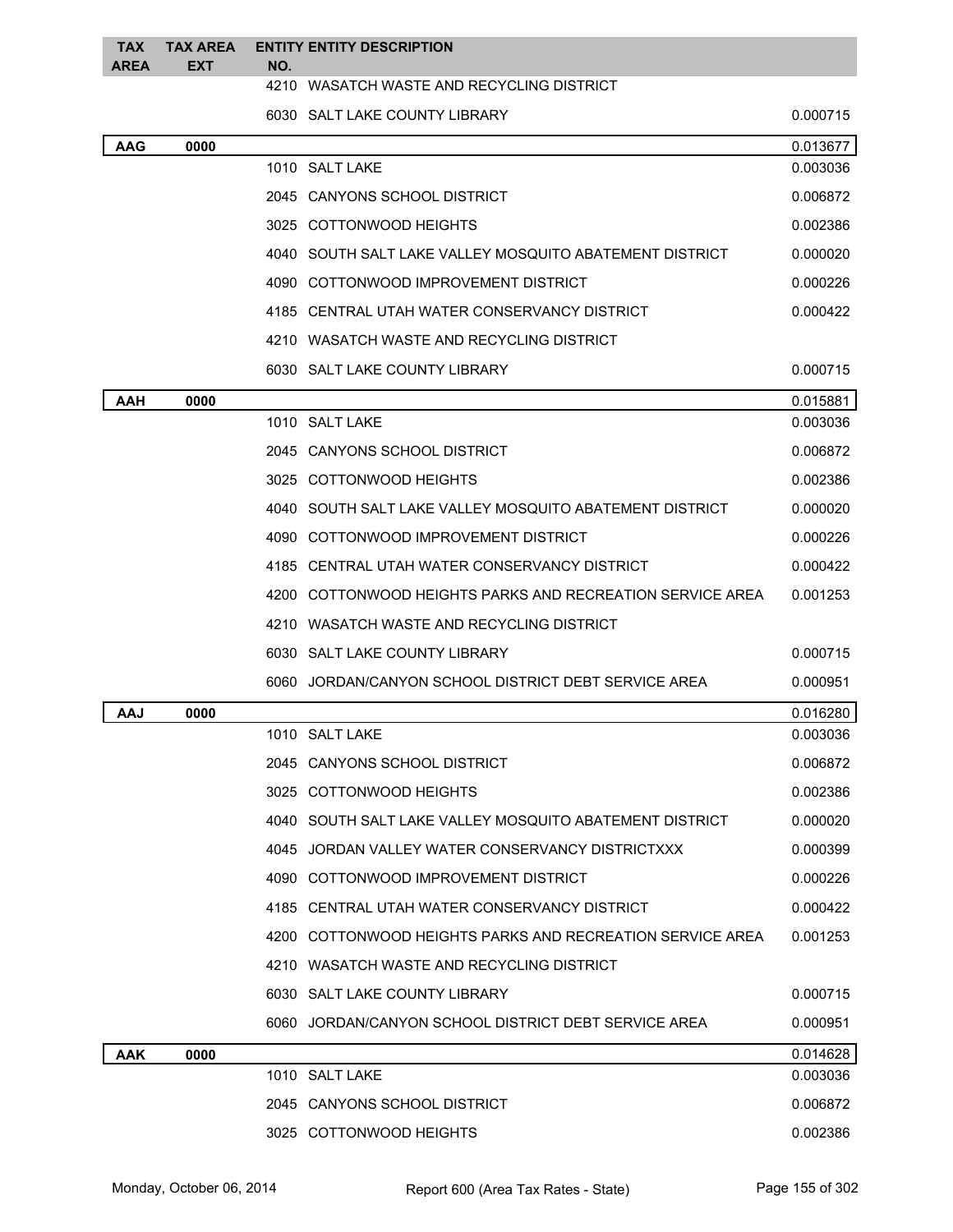| TAX         | <b>TAX AREA</b> | <b>ENTITY ENTITY DESCRIPTION</b>                               |          |
|-------------|-----------------|----------------------------------------------------------------|----------|
| <b>AREA</b> | <b>EXT</b>      | NO.<br>4040 SOUTH SALT LAKE VALLEY MOSQUITO ABATEMENT DISTRICT | 0.000020 |
|             |                 | 4090 COTTONWOOD IMPROVEMENT DISTRICT                           | 0.000226 |
|             |                 | 4185 CENTRAL UTAH WATER CONSERVANCY DISTRICT                   | 0.000422 |
|             |                 | 4210 WASATCH WASTE AND RECYCLING DISTRICT                      |          |
|             |                 | 6030 SALT LAKE COUNTY LIBRARY                                  | 0.000715 |
|             |                 | 6060 JORDAN/CANYON SCHOOL DISTRICT DEBT SERVICE AREA           | 0.000951 |
| AAL         | 0000            |                                                                | 0.014628 |
|             |                 | 1010 SALT LAKE                                                 | 0.003036 |
|             |                 | 2045 CANYONS SCHOOL DISTRICT                                   | 0.006872 |
|             |                 | 3025 COTTONWOOD HEIGHTS                                        | 0.002386 |
|             |                 | 4040 SOUTH SALT LAKE VALLEY MOSQUITO ABATEMENT DISTRICT        | 0.000020 |
|             |                 | 4090 COTTONWOOD IMPROVEMENT DISTRICT                           | 0.000226 |
|             |                 | 4185 CENTRAL UTAH WATER CONSERVANCY DISTRICT                   | 0.000422 |
|             |                 | 4210 WASATCH WASTE AND RECYCLING DISTRICT                      |          |
|             |                 | 6020 AREA EXCLUDED FROM SALT LAKE COUNTY WATER CONSERVANCY     |          |
|             |                 | 6030 SALT LAKE COUNTY LIBRARY                                  | 0.000715 |
|             |                 | 6060 JORDAN/CANYON SCHOOL DISTRICT DEBT SERVICE AREA           | 0.000951 |
| <b>AAM</b>  | 0000            |                                                                | 0.015027 |
|             |                 | 1010 SALT LAKE                                                 | 0.003036 |
|             |                 | 2045 CANYONS SCHOOL DISTRICT                                   | 0.006872 |
|             |                 | 3025 COTTONWOOD HEIGHTS                                        | 0.002386 |
|             |                 | 4040 SOUTH SALT LAKE VALLEY MOSQUITO ABATEMENT DISTRICT        | 0.000020 |
|             |                 | 4045 JORDAN VALLEY WATER CONSERVANCY DISTRICTXXX               | 0.000399 |
|             |                 | 4090 COTTONWOOD IMPROVEMENT DISTRICT                           | 0.000226 |
|             |                 | 4185 CENTRAL UTAH WATER CONSERVANCY DISTRICT                   | 0.000422 |
|             |                 | 4210 WASATCH WASTE AND RECYCLING DISTRICT                      |          |
|             |                 | 6030 SALT LAKE COUNTY LIBRARY                                  | 0.000715 |
|             |                 | 6060 JORDAN/CANYON SCHOOL DISTRICT DEBT SERVICE AREA           | 0.000951 |
| <b>AAN</b>  | 0000            |                                                                | 0.013660 |
|             |                 | 1010 SALT LAKE                                                 | 0.003036 |
|             |                 | 2040 JORDAN SCHOOL DISTRICT                                    | 0.006700 |
|             |                 | 3110 WEST JORDAN CITY                                          | 0.002368 |
|             |                 | 4040 SOUTH SALT LAKE VALLEY MOSQUITO ABATEMENT DISTRICT        | 0.000020 |
|             |                 | 4045 JORDAN VALLEY WATER CONSERVANCY DISTRICTXXX               | 0.000399 |
|             |                 | 4185 CENTRAL UTAH WATER CONSERVANCY DISTRICT                   | 0.000422 |
|             |                 | 6030 SALT LAKE COUNTY LIBRARY                                  | 0.000715 |
| <b>AAO</b>  | 0000            |                                                                | 0.012480 |
|             |                 | 1010 SALT LAKE                                                 | 0.003036 |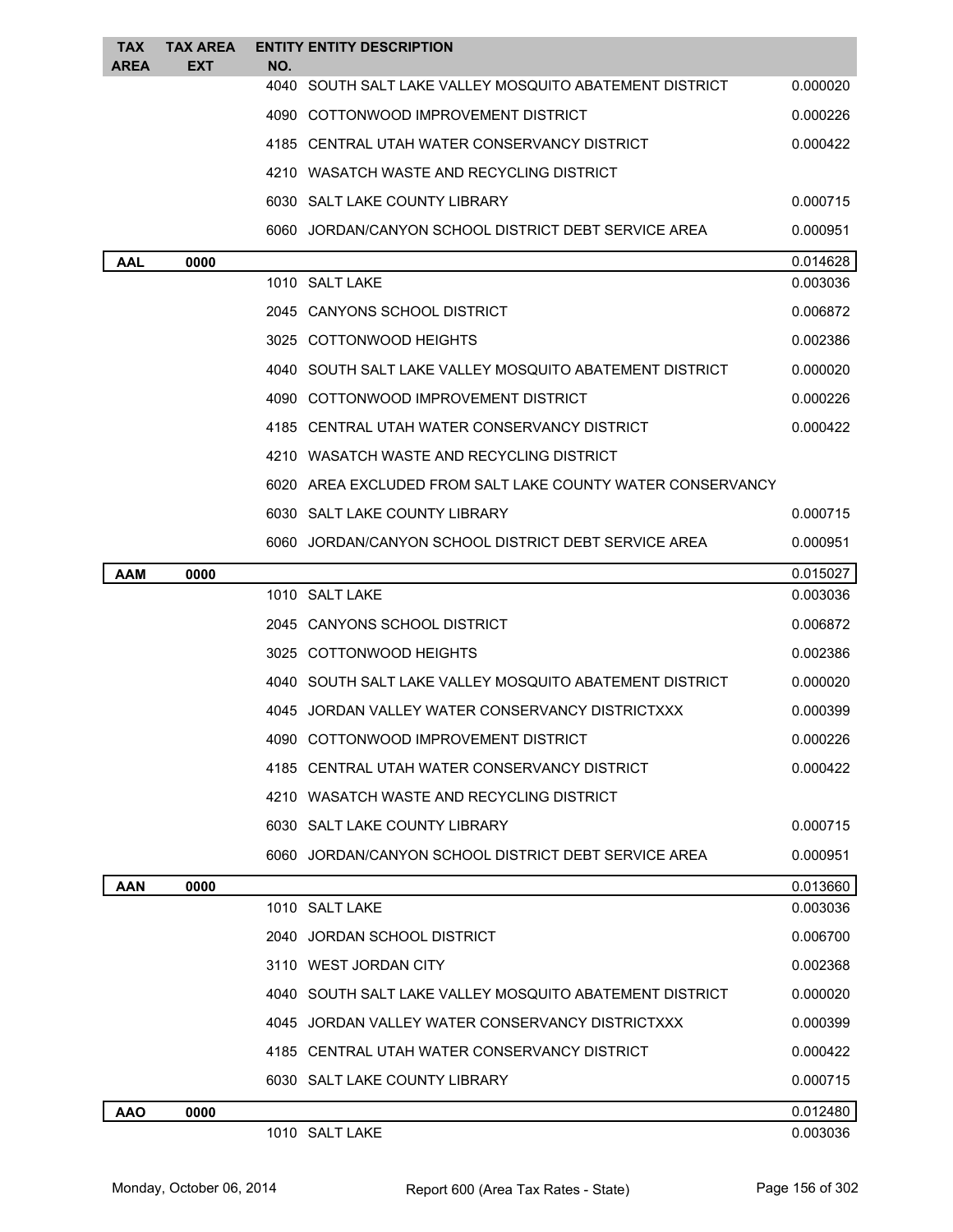| <b>TAX</b><br><b>AREA</b> | <b>TAX AREA</b><br>EXT | <b>ENTITY ENTITY DESCRIPTION</b><br>NO.        |                                                           |          |
|---------------------------|------------------------|------------------------------------------------|-----------------------------------------------------------|----------|
|                           |                        | 2020<br>MURRAY CITY SCHOOL DISTRICT            |                                                           | 0.006846 |
|                           |                        | 3050 MURRAY                                    |                                                           | 0.002156 |
|                           |                        |                                                | 4040 SOUTH SALT LAKE VALLEY MOSQUITO ABATEMENT DISTRICT   | 0.000020 |
|                           |                        | 4185 CENTRAL UTAH WATER CONSERVANCY DISTRICT   |                                                           | 0.000422 |
| ААР                       | 0000                   |                                                |                                                           | 0.013105 |
|                           |                        | 1010 SALT LAKE                                 |                                                           | 0.003036 |
|                           |                        | 2020 MURRAY CITY SCHOOL DISTRICT               |                                                           | 0.006846 |
|                           |                        | 3050 MURRAY                                    |                                                           | 0.002156 |
|                           |                        |                                                | 4040   SOUTH SALT LAKE VALLEY MOSQUITO ABATEMENT DISTRICT | 0.000020 |
|                           |                        |                                                | 4045 JORDAN VALLEY WATER CONSERVANCY DISTRICTXXX          | 0.000399 |
|                           |                        | 4090 COTTONWOOD IMPROVEMENT DISTRICT           |                                                           | 0.000226 |
|                           |                        | 4185   CENTRAL UTAH WATER CONSERVANCY DISTRICT |                                                           | 0.000422 |
| <b>AAQ</b>                | 0000                   |                                                |                                                           | 0.012706 |
|                           |                        | 1010 SALT LAKE                                 |                                                           | 0.003036 |
|                           |                        | 2020 MURRAY CITY SCHOOL DISTRICT               |                                                           | 0.006846 |
|                           |                        | 3050 MURRAY                                    |                                                           | 0.002156 |
|                           |                        |                                                | 4040   SOUTH SALT LAKE VALLEY MOSQUITO ABATEMENT DISTRICT | 0.000020 |
|                           |                        | 4090 COTTONWOOD IMPROVEMENT DISTRICT           |                                                           | 0.000226 |
|                           |                        | 4185 CENTRAL UTAH WATER CONSERVANCY DISTRICT   |                                                           | 0.000422 |
| AAS                       | 0000                   |                                                |                                                           | 0.015583 |
|                           |                        | 1010 SALT LAKE                                 |                                                           | 0.003036 |
|                           |                        | 2040 JORDAN SCHOOL DISTRICT                    |                                                           | 0.006700 |
|                           |                        |                                                | 4040   SOUTH SALT LAKE VALLEY MOSQUITO ABATEMENT DISTRICT | 0.000020 |
|                           |                        | 4150 SOUTH VALLEY SEWER DISTRICT               |                                                           | 0.000371 |
|                           |                        | 4185 CENTRAL UTAH WATER CONSERVANCY DISTRICT   |                                                           | 0.000422 |
|                           |                        | 4210 WASATCH WASTE AND RECYCLING DISTRICT      |                                                           |          |
|                           |                        | 4220 SALT LAKE COUNTY MUNICIPAL-TYPE SERVICES  |                                                           | 0.000077 |
|                           |                        | 4320 UNIFIED FIRE SERVICE                      |                                                           | 0.002097 |
|                           |                        | 4330 SOUTH WEST WATER IMPROVEMENT DISTRICT     |                                                           |          |
|                           |                        |                                                | 4340 SALT LAKE VALLEY LAW ENFORCEMENT SERVICE AREA        | 0.002145 |
|                           |                        | 6030 SALT LAKE COUNTY LIBRARY                  |                                                           | 0.000715 |
| AAT                       | 0000                   |                                                |                                                           | 0.014374 |
|                           |                        | 1010 SALT LAKE                                 |                                                           | 0.003036 |
|                           |                        | 2045 CANYONS SCHOOL DISTRICT                   |                                                           | 0.006872 |
|                           |                        | 3080 SANDY CITY                                |                                                           | 0.001413 |
|                           |                        |                                                | 4040   SOUTH SALT LAKE VALLEY MOSQUITO ABATEMENT DISTRICT | 0.000020 |
|                           |                        | 4140 SANDY SUBURBAN IMPROVEMENT DISTRICT       |                                                           | 0.000945 |
|                           |                        | 4185 CENTRAL UTAH WATER CONSERVANCY DISTRICT   |                                                           | 0.000422 |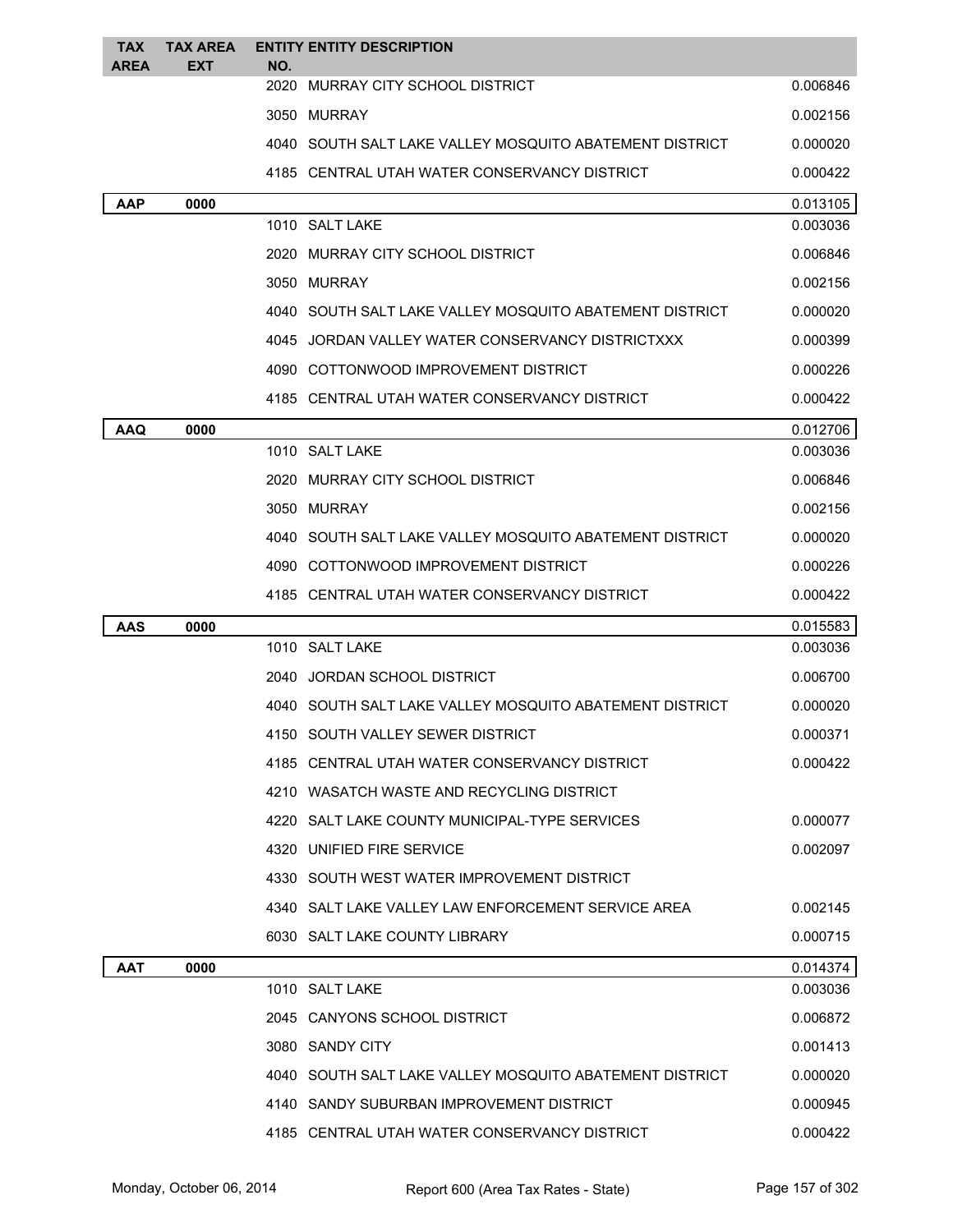| <b>TAX</b><br><b>AREA</b> | <b>TAX AREA</b><br><b>EXT</b> | <b>ENTITY ENTITY DESCRIPTION</b><br>NO.                 |          |
|---------------------------|-------------------------------|---------------------------------------------------------|----------|
|                           |                               | 4300 WHITE CITY WATER IMPROVEMENT DISTRICT              |          |
|                           |                               | 6030 SALT LAKE COUNTY LIBRARY                           | 0.000715 |
|                           |                               | 6060 JORDAN/CANYON SCHOOL DISTRICT DEBT SERVICE AREA    | 0.000951 |
| <b>AAU</b>                | 0000                          |                                                         | 0.013889 |
|                           |                               | 1010 SALT LAKE                                          | 0.003036 |
|                           |                               | 2045 CANYONS SCHOOL DISTRICT                            | 0.006872 |
|                           |                               | 3080 SANDY CITY                                         | 0.001413 |
|                           |                               | 4040 SOUTH SALT LAKE VALLEY MOSQUITO ABATEMENT DISTRICT | 0.000020 |
|                           |                               | 4090 COTTONWOOD IMPROVEMENT DISTRICT                    | 0.000226 |
|                           |                               | 4185 CENTRAL UTAH WATER CONSERVANCY DISTRICT            | 0.000422 |
|                           |                               | 4240 ALTA CANYON RECREATION SPECIAL SERVICE DISTRICT    | 0.000234 |
|                           |                               | 4300 WHITE CITY WATER IMPROVEMENT DISTRICT              |          |
|                           |                               | 6030 SALT LAKE COUNTY LIBRARY                           | 0.000715 |
|                           |                               | 6060 JORDAN/CANYON SCHOOL DISTRICT DEBT SERVICE AREA    | 0.000951 |
| <b>AAV</b>                | 0000                          |                                                         | 0.014417 |
|                           |                               | 1010 SALT LAKE                                          | 0.003036 |
|                           |                               | 2045 CANYONS SCHOOL DISTRICT                            | 0.006872 |
|                           |                               | 3080 SANDY CITY                                         | 0.001413 |
|                           |                               | 4040 SOUTH SALT LAKE VALLEY MOSQUITO ABATEMENT DISTRICT | 0.000020 |
|                           |                               | 4140 SANDY SUBURBAN IMPROVEMENT DISTRICT                | 0.000945 |
|                           |                               | 4160 CRESENT CEMETERY MAINTENANCE DISTRICT              | 0.000043 |
|                           |                               | 4185 CENTRAL UTAH WATER CONSERVANCY DISTRICT            | 0.000422 |
|                           |                               | 4300 WHITE CITY WATER IMPROVEMENT DISTRICT              |          |
|                           |                               | 6030 SALT LAKE COUNTY LIBRARY                           | 0.000715 |
|                           |                               | 6060 JORDAN/CANYON SCHOOL DISTRICT DEBT SERVICE AREA    | 0.000951 |
| <b>AAW</b>                | 0000                          |                                                         | 0.013655 |
|                           |                               | 1010 SALT LAKE                                          | 0.003036 |
|                           |                               | 2045 CANYONS SCHOOL DISTRICT                            | 0.006872 |
|                           |                               | 3080 SANDY CITY                                         | 0.001413 |
|                           |                               | 4040 SOUTH SALT LAKE VALLEY MOSQUITO ABATEMENT DISTRICT | 0.000020 |
|                           |                               | 4090 COTTONWOOD IMPROVEMENT DISTRICT                    | 0.000226 |
|                           |                               | 4185 CENTRAL UTAH WATER CONSERVANCY DISTRICT            | 0.000422 |
|                           |                               | 4300 WHITE CITY WATER IMPROVEMENT DISTRICT              |          |
|                           |                               | 6030 SALT LAKE COUNTY LIBRARY                           | 0.000715 |
|                           |                               | 6060 JORDAN/CANYON SCHOOL DISTRICT DEBT SERVICE AREA    | 0.000951 |
| <b>AAX</b>                | 0000                          |                                                         | 0.014288 |
|                           |                               | 1010 SALT LAKE                                          | 0.003036 |
|                           |                               | 2045 CANYONS SCHOOL DISTRICT                            | 0.006872 |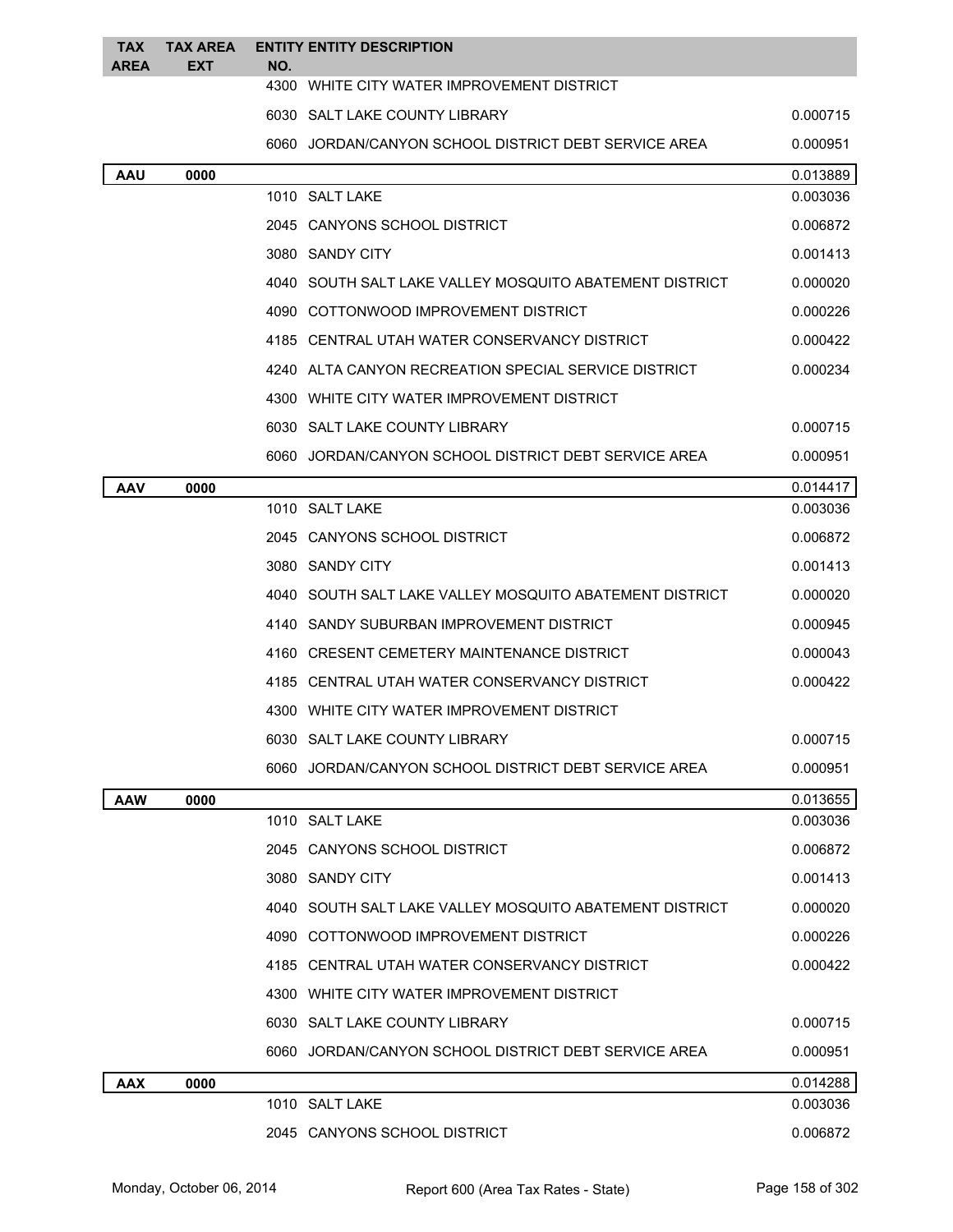| <b>TAX</b><br>AREA | <b>TAX AREA</b><br><b>EXT</b> | NO.             | <b>ENTITY ENTITY DESCRIPTION</b>                        |          |
|--------------------|-------------------------------|-----------------|---------------------------------------------------------|----------|
|                    |                               | 3080 SANDY CITY |                                                         | 0.001413 |
|                    |                               |                 | 4040 SOUTH SALT LAKE VALLEY MOSQUITO ABATEMENT DISTRICT | 0.000020 |
|                    |                               |                 | 4045 JORDAN VALLEY WATER CONSERVANCY DISTRICTXXX        | 0.000399 |
|                    |                               |                 | 4090 COTTONWOOD IMPROVEMENT DISTRICT                    | 0.000226 |
|                    |                               |                 | 4185 CENTRAL UTAH WATER CONSERVANCY DISTRICT            | 0.000422 |
|                    |                               |                 | 4240 ALTA CANYON RECREATION SPECIAL SERVICE DISTRICT    | 0.000234 |
|                    |                               |                 | 4300 WHITE CITY WATER IMPROVEMENT DISTRICT              |          |
|                    |                               |                 | 6030 SALT LAKE COUNTY LIBRARY                           | 0.000715 |
|                    |                               |                 | 6060 JORDAN/CANYON SCHOOL DISTRICT DEBT SERVICE AREA    | 0.000951 |
| <b>AAY</b>         | 0000                          |                 |                                                         | 0.014608 |
|                    |                               | 1010 SALT LAKE  |                                                         | 0.003036 |
|                    |                               |                 | 2045 CANYONS SCHOOL DISTRICT                            | 0.006872 |
|                    |                               | 3080 SANDY CITY |                                                         | 0.001413 |
|                    |                               |                 | 4040 SOUTH SALT LAKE VALLEY MOSQUITO ABATEMENT DISTRICT | 0.000020 |
|                    |                               |                 | 4140 SANDY SUBURBAN IMPROVEMENT DISTRICT                | 0.000945 |
|                    |                               |                 | 4185 CENTRAL UTAH WATER CONSERVANCY DISTRICT            | 0.000422 |
|                    |                               |                 | 4240 ALTA CANYON RECREATION SPECIAL SERVICE DISTRICT    | 0.000234 |
|                    |                               |                 | 4300   WHITE CITY WATER IMPROVEMENT DISTRICT            |          |
|                    |                               |                 |                                                         |          |
|                    |                               |                 | 6030 SALT LAKE COUNTY LIBRARY                           | 0.000715 |
|                    |                               |                 | 6060 JORDAN/CANYON SCHOOL DISTRICT DEBT SERVICE AREA    | 0.000951 |
| AAZ                | 0000                          |                 |                                                         | 0.014773 |
|                    |                               | 1010 SALT LAKE  |                                                         | 0.003036 |
|                    |                               |                 | 2045 CANYONS SCHOOL DISTRICT                            | 0.006872 |
|                    |                               | 3080 SANDY CITY |                                                         | 0.001413 |
|                    |                               |                 | 4040 SOUTH SALT LAKE VALLEY MOSQUITO ABATEMENT DISTRICT | 0.000020 |
|                    |                               |                 | 4045 JORDAN VALLEY WATER CONSERVANCY DISTRICTXXX        | 0.000399 |
|                    |                               |                 | 4140 SANDY SUBURBAN IMPROVEMENT DISTRICT                | 0.000945 |
|                    |                               |                 | 4185 CENTRAL UTAH WATER CONSERVANCY DISTRICT            | 0.000422 |
|                    |                               |                 | 4300 WHITE CITY WATER IMPROVEMENT DISTRICT              |          |
|                    |                               |                 | 6030 SALT LAKE COUNTY LIBRARY                           | 0.000715 |
|                    |                               |                 | 6060 JORDAN/CANYON SCHOOL DISTRICT DEBT SERVICE AREA    | 0.000951 |
| ABA                | 0000                          |                 |                                                         | 0.014816 |
|                    |                               | 1010 SALT LAKE  |                                                         | 0.003036 |
|                    |                               |                 | 2045 CANYONS SCHOOL DISTRICT                            | 0.006872 |
|                    |                               | 3080 SANDY CITY |                                                         | 0.001413 |
|                    |                               |                 | 4040 SOUTH SALT LAKE VALLEY MOSQUITO ABATEMENT DISTRICT | 0.000020 |
|                    |                               |                 | 4045 JORDAN VALLEY WATER CONSERVANCY DISTRICTXXX        | 0.000399 |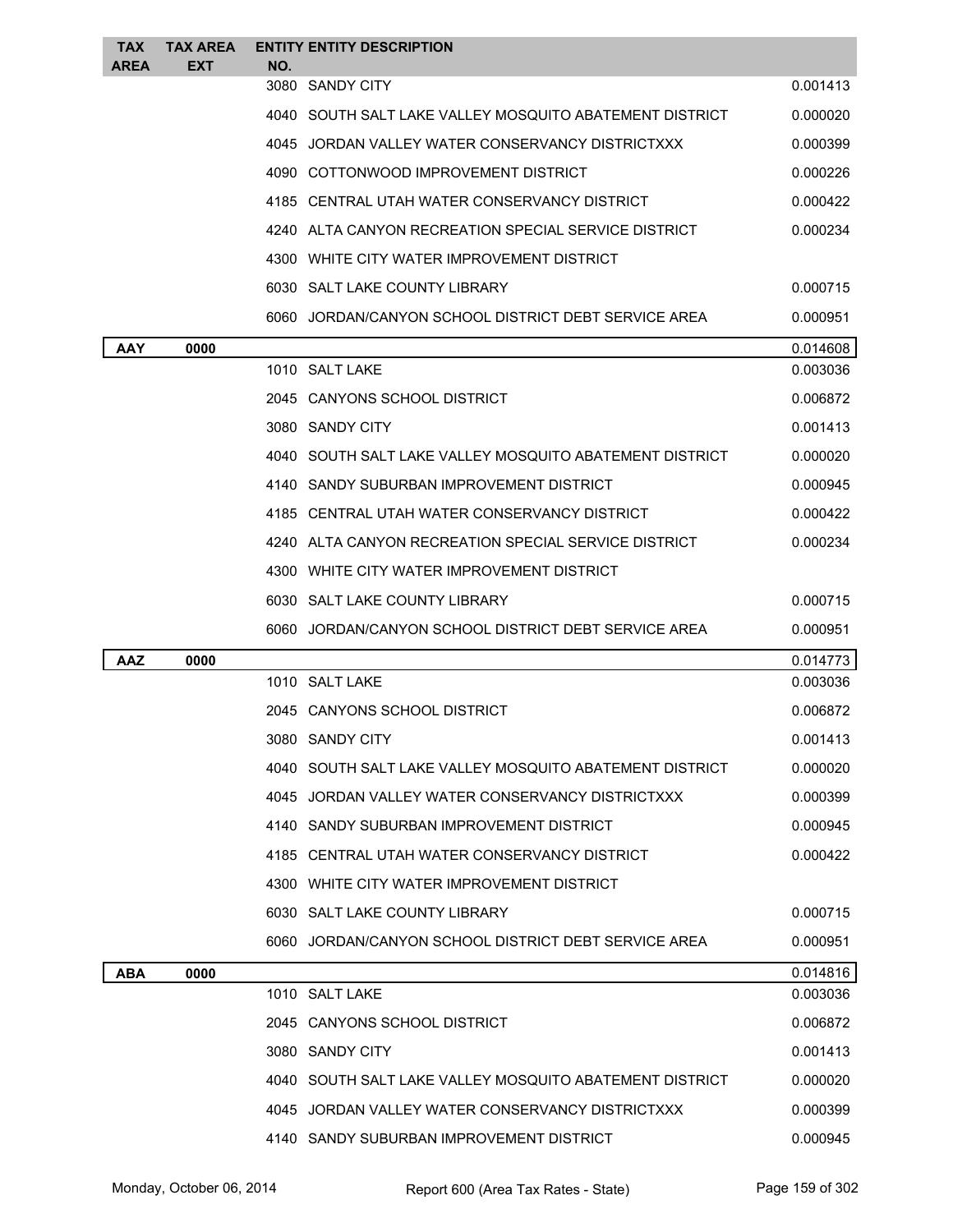| <b>TAX</b><br><b>AREA</b> | <b>TAX AREA</b><br><b>EXT</b> | NO. | <b>ENTITY ENTITY DESCRIPTION</b>                           |          |
|---------------------------|-------------------------------|-----|------------------------------------------------------------|----------|
|                           |                               |     | 4160 CRESENT CEMETERY MAINTENANCE DISTRICT                 | 0.000043 |
|                           |                               |     | 4185 CENTRAL UTAH WATER CONSERVANCY DISTRICT               | 0.000422 |
|                           |                               |     | 4300 WHITE CITY WATER IMPROVEMENT DISTRICT                 |          |
|                           |                               |     | 6030 SALT LAKE COUNTY LIBRARY                              | 0.000715 |
|                           |                               |     | 6060 JORDAN/CANYON SCHOOL DISTRICT DEBT SERVICE AREA       | 0.000951 |
| <b>ABB</b>                | 0000                          |     |                                                            | 0.012976 |
|                           |                               |     | 1010 SALT LAKE                                             | 0.003036 |
|                           |                               |     | 2030 GRANITE SCHOOL DISTRICT                               | 0.006831 |
|                           |                               |     | 3036 HOLLADAY CITY                                         | 0.001596 |
|                           |                               |     | 4040 SOUTH SALT LAKE VALLEY MOSQUITO ABATEMENT DISTRICT    | 0.000020 |
|                           |                               |     | 4060 MT OLYMPUS IMPROVEMENT DISTRICT                       | 0.000356 |
|                           |                               |     | 4185 CENTRAL UTAH WATER CONSERVANCY DISTRICT               | 0.000422 |
|                           |                               |     | 6030 SALT LAKE COUNTY LIBRARY                              | 0.000715 |
| <b>ABC</b>                | 0000                          |     |                                                            | 0.015267 |
|                           |                               |     | 1010 SALT LAKE                                             | 0.003036 |
|                           |                               |     | 2040 JORDAN SCHOOL DISTRICT                                | 0.006700 |
|                           |                               |     | 3110 WEST JORDAN CITY                                      | 0.002368 |
|                           |                               |     | 4040 SOUTH SALT LAKE VALLEY MOSQUITO ABATEMENT DISTRICT    | 0.000020 |
|                           |                               |     | 4120 KEARNS IMPROVEMENT DISTRICT                           | 0.000782 |
|                           |                               |     | 4180 OQUIRRH RECREATION AND PARKS DISTRICT                 | 0.001224 |
|                           |                               |     | 4185 CENTRAL UTAH WATER CONSERVANCY DISTRICT               | 0.000422 |
|                           |                               |     | 6030 SALT LAKE COUNTY LIBRARY                              | 0.000715 |
| ABD                       | 0000                          |     |                                                            | 0.014442 |
|                           |                               |     | 1010 SALT LAKE                                             | 0.003036 |
|                           |                               |     | 2040 JORDAN SCHOOL DISTRICT                                | 0.006700 |
|                           |                               |     | 3110 WEST JORDAN CITY                                      | 0.002368 |
|                           |                               |     | 4040 SOUTH SALT LAKE VALLEY MOSQUITO ABATEMENT DISTRICT    | 0.000020 |
|                           |                               |     | 4045 JORDAN VALLEY WATER CONSERVANCY DISTRICTXXX           | 0.000399 |
|                           |                               |     | 4120 KEARNS IMPROVEMENT DISTRICT                           | 0.000782 |
|                           |                               |     | 4185 CENTRAL UTAH WATER CONSERVANCY DISTRICT               | 0.000422 |
|                           |                               |     | 6027 AREA EXCLUDED FROM SALT LAKE COUNTY SEWERAGE IMPROVEM |          |
|                           |                               |     | 6030 SALT LAKE COUNTY LIBRARY                              | 0.000715 |
| <b>ABE</b>                | 0000                          |     |                                                            | 0.013660 |
|                           |                               |     | 1010 SALT LAKE                                             | 0.003036 |
|                           |                               |     | 2040 JORDAN SCHOOL DISTRICT                                | 0.006700 |
|                           |                               |     | 3110 WEST JORDAN CITY                                      | 0.002368 |
|                           |                               |     | 4040 SOUTH SALT LAKE VALLEY MOSQUITO ABATEMENT DISTRICT    | 0.000020 |
|                           |                               |     | 4045 JORDAN VALLEY WATER CONSERVANCY DISTRICTXXX           | 0.000399 |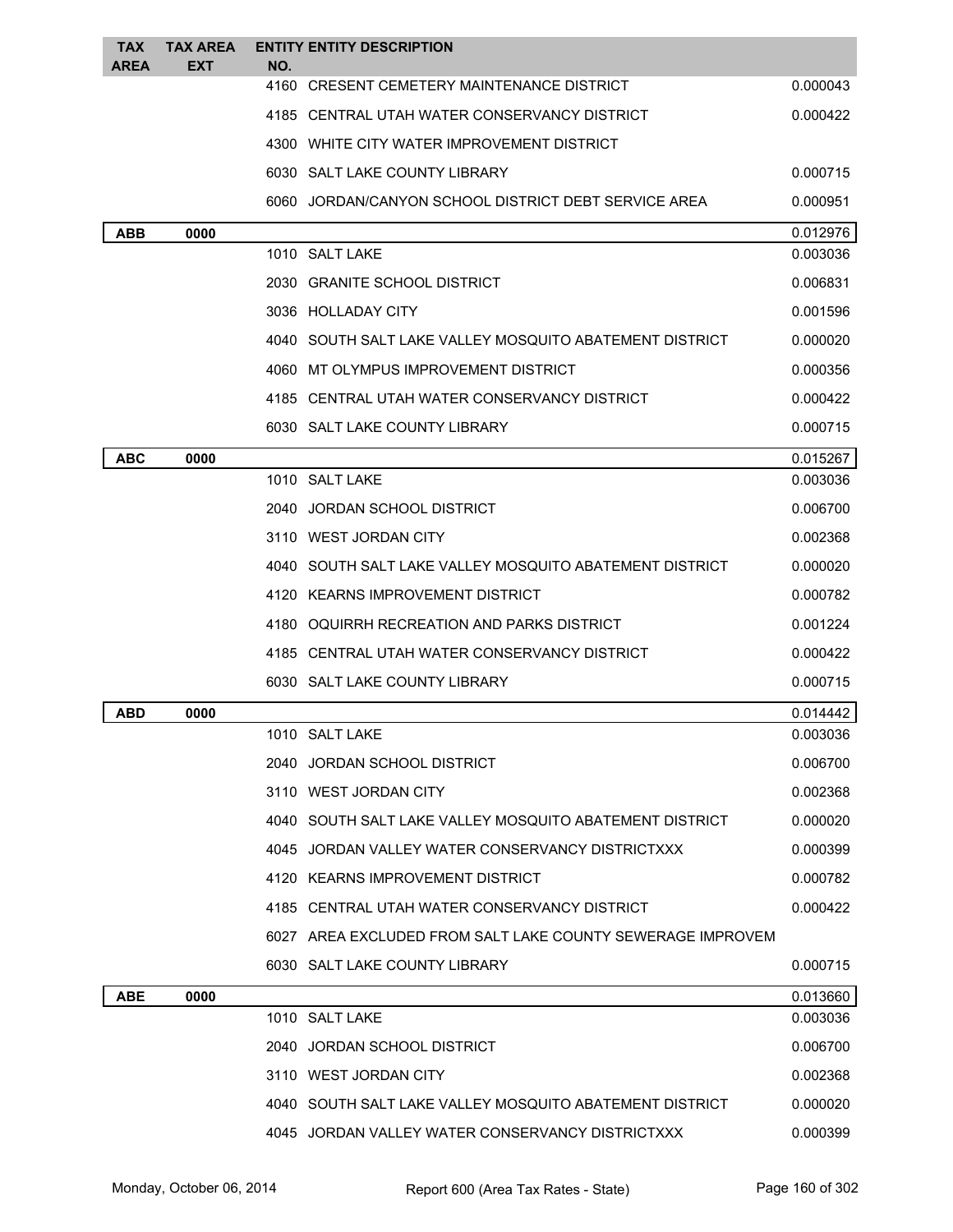| <b>TAX</b><br><b>AREA</b> | <b>TAX AREA</b><br><b>EXT</b> | NO.            | <b>ENTITY ENTITY DESCRIPTION</b>                          |          |
|---------------------------|-------------------------------|----------------|-----------------------------------------------------------|----------|
|                           |                               |                | 4185 CENTRAL UTAH WATER CONSERVANCY DISTRICT              | 0.000422 |
|                           |                               |                | 6030 SALT LAKE COUNTY LIBRARY                             | 0.000715 |
| <b>ABG</b>                | 0000                          |                |                                                           | 0.013660 |
|                           |                               | 1010 SALT LAKE |                                                           | 0.003036 |
|                           |                               |                | 2040 JORDAN SCHOOL DISTRICT                               | 0.006700 |
|                           |                               |                | 3110 WEST JORDAN CITY                                     | 0.002368 |
|                           |                               |                | 4040 SOUTH SALT LAKE VALLEY MOSQUITO ABATEMENT DISTRICT   | 0.000020 |
|                           |                               |                | 4045 JORDAN VALLEY WATER CONSERVANCY DISTRICTXXX          | 0.000399 |
|                           |                               |                | 4185 CENTRAL UTAH WATER CONSERVANCY DISTRICT              | 0.000422 |
|                           |                               |                | 6030 SALT LAKE COUNTY LIBRARY                             | 0.000715 |
| <b>ABH</b>                | 0000                          |                |                                                           | 0.015881 |
|                           |                               | 1010 SALT LAKE |                                                           | 0.003036 |
|                           |                               |                | 2045 CANYONS SCHOOL DISTRICT                              | 0.006872 |
|                           |                               |                | 3025 COTTONWOOD HEIGHTS                                   | 0.002386 |
|                           |                               |                | 4040 SOUTH SALT LAKE VALLEY MOSQUITO ABATEMENT DISTRICT   | 0.000020 |
|                           |                               |                | 4090 COTTONWOOD IMPROVEMENT DISTRICT                      | 0.000226 |
|                           |                               |                | 4185 CENTRAL UTAH WATER CONSERVANCY DISTRICT              | 0.000422 |
|                           |                               |                | 4200 COTTONWOOD HEIGHTS PARKS AND RECREATION SERVICE AREA | 0.001253 |
|                           |                               |                | 4210 WASATCH WASTE AND RECYCLING DISTRICT                 |          |
|                           |                               |                | 6030 SALT LAKE COUNTY LIBRARY                             | 0.000715 |
|                           |                               |                | 6060 JORDAN/CANYON SCHOOL DISTRICT DEBT SERVICE AREA      | 0.000951 |

## **SAN JUAN COUNTY**

| 001 | 0000 |                                                  | 0.012939 |
|-----|------|--------------------------------------------------|----------|
|     |      | 1010 SAN JUAN                                    | 0.003784 |
|     |      | 2010 SAN JUAN COUNTY SCHOOL DISTRICT             | 0.007739 |
|     |      | 4030 SAN JUAN COUNTY WATER CONSERVANCY DISTRICT  | 0.000471 |
|     |      | 4050 SAN JUAN COUNTY HEALTH SERVICE DISTRICT     | 0.000945 |
| 002 | 0000 |                                                  | 0.013215 |
|     |      | 1010 SAN JUAN                                    | 0.003784 |
|     |      | 2010 SAN JUAN COUNTY SCHOOL DISTRICT             | 0.007739 |
|     |      | MONTICELLO CEMETERY MAINTENANCE DISTRICT<br>4010 | 0.000276 |
|     |      | 4030 SAN JUAN COUNTY WATER CONSERVANCY DISTRICT  | 0.000471 |
|     |      | 4050 SAN JUAN COUNTY HEALTH SERVICE DISTRICT     | 0.000945 |
| 003 | 0000 |                                                  | 0.013126 |
|     |      | 1010 SAN JUAN                                    | 0.003784 |
|     |      | 2010 SAN JUAN COUNTY SCHOOL DISTRICT             | 0.007739 |
|     |      | 4020 BLANDING CEMETERY MAINTENANCE DISTRICT      | 0.000187 |
|     |      | 4030 SAN JUAN COUNTY WATER CONSERVANCY DISTRICT  | 0.000471 |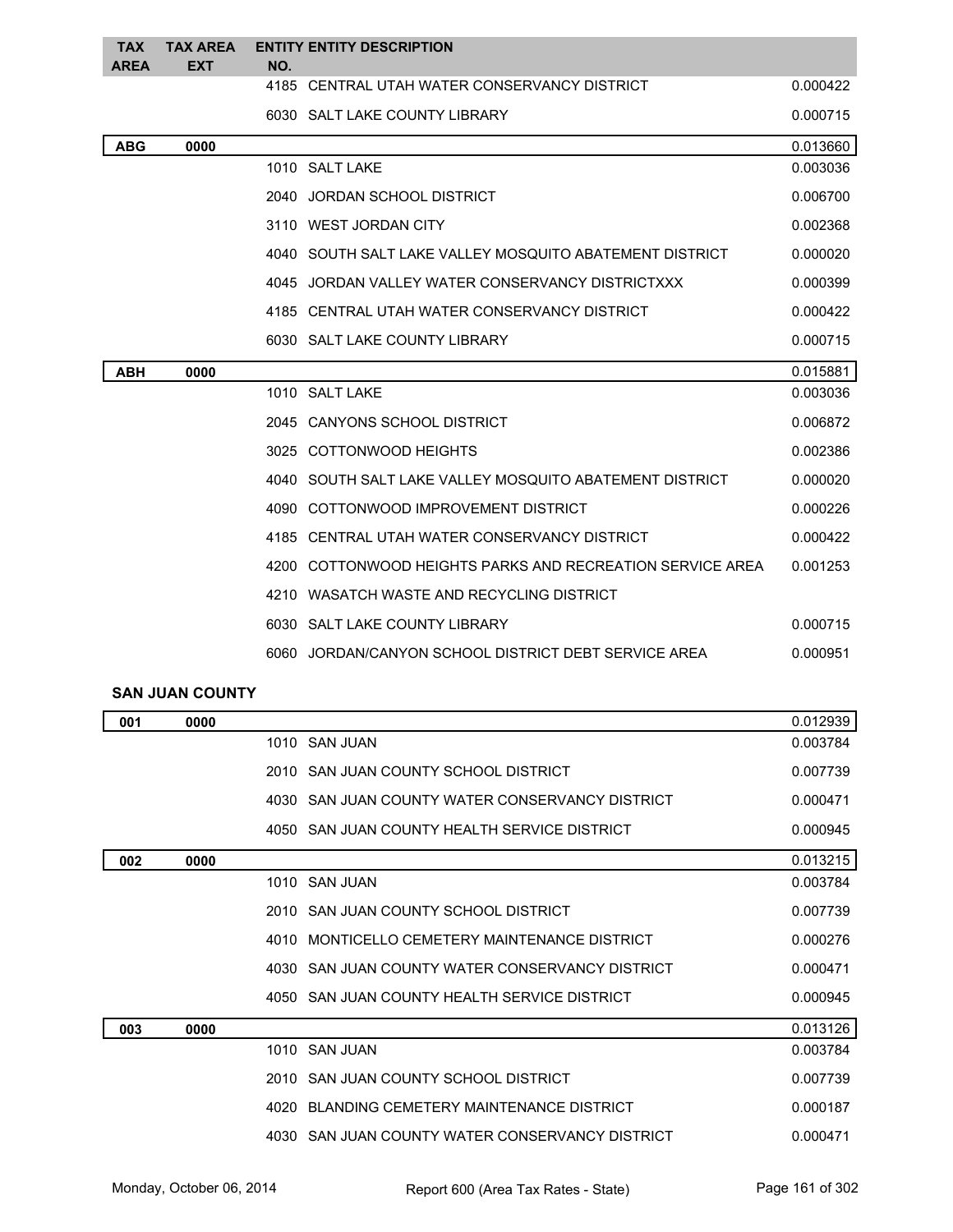| <b>TAX</b><br><b>AREA</b> | <b>TAX AREA</b><br>EXT | <b>ENTITY ENTITY DESCRIPTION</b><br>NO.           |          |
|---------------------------|------------------------|---------------------------------------------------|----------|
|                           |                        | 4050   SAN JUAN COUNTY HEALTH SERVICE DISTRICT    | 0.000945 |
| 004                       | 0000                   |                                                   | 0.015747 |
|                           |                        | 1010 SAN JUAN                                     | 0.003784 |
|                           |                        | 2010 SAN JUAN COUNTY SCHOOL DISTRICT              | 0.007739 |
|                           |                        | 3020 MONTICELLO                                   | 0.002532 |
|                           |                        | 4010 MONTICELLO CEMETERY MAINTENANCE DISTRICT     | 0.000276 |
|                           |                        | 4030 SAN JUAN COUNTY WATER CONSERVANCY DISTRICT   | 0.000471 |
|                           |                        | 4050 SAN JUAN COUNTY HEALTH SERVICE DISTRICT      | 0.000945 |
| 005                       | 0000                   |                                                   | 0.015601 |
|                           |                        | 1010 SAN JUAN                                     | 0.003784 |
|                           |                        | 2010 SAN JUAN COUNTY SCHOOL DISTRICT              | 0.007739 |
|                           |                        | 3010 BLANDING                                     | 0.002475 |
|                           |                        | 4020 BLANDING CEMETERY MAINTENANCE DISTRICT       | 0.000187 |
|                           |                        | 4030 SAN JUAN COUNTY WATER CONSERVANCY DISTRICT   | 0.000471 |
|                           |                        | 4050 SAN JUAN COUNTY HEALTH SERVICE DISTRICT      | 0.000945 |
| 006                       | 0000                   |                                                   | 0.011503 |
|                           |                        | 1010 SAN JUAN                                     | 0.003784 |
|                           |                        | 2020 GRAND COUNTY SCHOOL DISTRICT                 | 0.006303 |
|                           |                        | 4030   SAN JUAN COUNTY WATER CONSERVANCY DISTRICT | 0.000471 |
|                           |                        | 4040 GRAND COUNTY SPECIAL SERVICE WATER DISTRICT  |          |
|                           |                        | 4050 SAN JUAN COUNTY HEALTH SERVICE DISTRICT      | 0.000945 |
| 007                       | 0000                   |                                                   | 0.011649 |
|                           |                        | 1010 SAN JUAN                                     | 0.003784 |
|                           |                        | 2020 GRAND COUNTY SCHOOL DISTRICT                 | 0.006303 |
|                           |                        | 4030 SAN JUAN COUNTY WATER CONSERVANCY DISTRICT   | 0.000471 |
|                           |                        | 4040 GRAND COUNTY SPECIAL SERVICE WATER DISTRICT  |          |
|                           |                        | 4050 SAN JUAN COUNTY HEALTH SERVICE DISTRICT      | 0.000945 |
|                           |                        | 4060 GRAND COUNTY WATER CONSERVANCY DISTRICT      | 0.000146 |
| 008                       | 0000                   |                                                   | 0.011649 |
|                           |                        | 1010 SAN JUAN                                     | 0.003784 |
|                           |                        | 2020 GRAND COUNTY SCHOOL DISTRICT                 | 0.006303 |
|                           |                        | 4030 SAN JUAN COUNTY WATER CONSERVANCY DISTRICT   | 0.000471 |
|                           |                        | 4050 SAN JUAN COUNTY HEALTH SERVICE DISTRICT      | 0.000945 |
|                           |                        | 4060 GRAND COUNTY WATER CONSERVANCY DISTRICT      | 0.000146 |
| 009                       | 0000                   |                                                   | 0.013616 |
|                           |                        | 1010 SAN JUAN                                     | 0.003784 |
|                           |                        | 2010 SAN JUAN COUNTY SCHOOL DISTRICT              | 0.007739 |
|                           |                        | 4030 SAN JUAN COUNTY WATER CONSERVANCY DISTRICT   | 0.000471 |
|                           |                        | 4050 SAN JUAN COUNTY HEALTH SERVICE DISTRICT      | 0.000945 |
|                           |                        |                                                   |          |

Monday, October 06, 2014 Report 600 (Area Tax Rates - State) Rage 162 of 302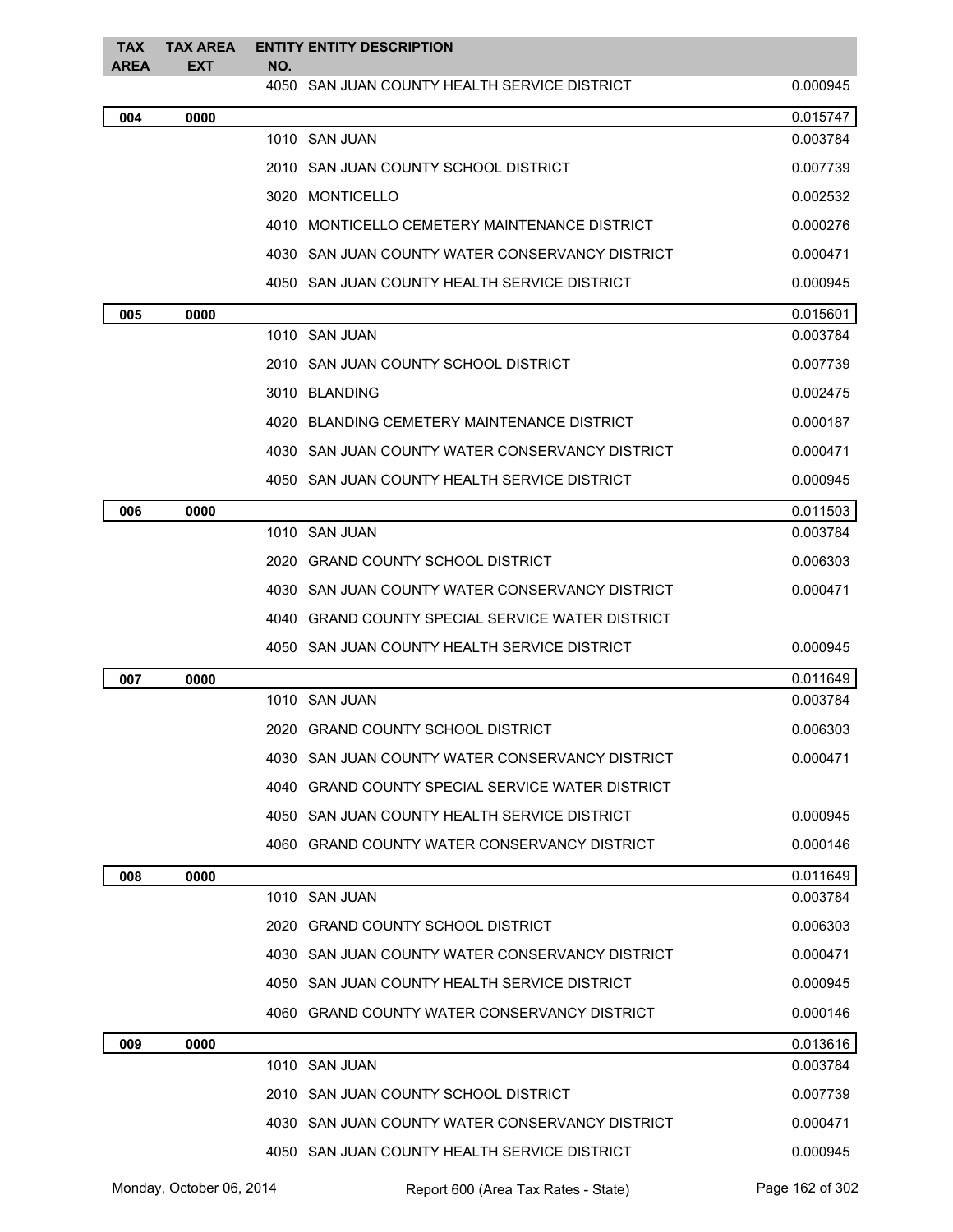| <b>TAX</b><br><b>AREA</b> | <b>TAX AREA</b><br><b>EXT</b> | NO.  | <b>ENTITY ENTITY DESCRIPTION</b>                |          |
|---------------------------|-------------------------------|------|-------------------------------------------------|----------|
|                           |                               |      | 4070 SAN JUAN COUNTY SERVICE AREA NO. 1         | 0.000677 |
| 009                       | 0001                          |      |                                                 | 0.012939 |
|                           |                               |      | 1010 SAN JUAN                                   | 0.003784 |
|                           |                               |      | 2010 SAN JUAN COUNTY SCHOOL DISTRICT            | 0.007739 |
|                           |                               |      | 4030 SAN JUAN COUNTY WATER CONSERVANCY DISTRICT | 0.000471 |
|                           |                               |      | 4050 SAN JUAN COUNTY HEALTH SERVICE DISTRICT    | 0.000945 |
| 010                       | 0000                          |      |                                                 | 0.011503 |
|                           |                               |      | 1010 SAN JUAN                                   | 0.003784 |
|                           |                               |      | 2020 GRAND COUNTY SCHOOL DISTRICT               | 0.006303 |
|                           |                               |      | 4030 SAN JUAN COUNTY WATER CONSERVANCY DISTRICT | 0.000471 |
|                           |                               |      | 4050 SAN JUAN COUNTY HEALTH SERVICE DISTRICT    | 0.000945 |
| <b>TP001</b>              | 0000                          |      |                                                 | 0.013215 |
|                           |                               |      | 1010 SAN JUAN                                   | 0.003784 |
|                           |                               |      | 2010 SAN JUAN COUNTY SCHOOL DISTRICT            | 0.007739 |
|                           |                               | 4010 | MONTICELLO CEMETERY MAINTENANCE DISTRICT        | 0.000276 |
|                           |                               |      | 4030 SAN JUAN COUNTY WATER CONSERVANCY DISTRICT | 0.000471 |
|                           |                               |      | 4050 SAN JUAN COUNTY HEALTH SERVICE DISTRICT    | 0.000945 |

## **SANPETE COUNTY**

| 001 | 0000 |                                              | 0.015328 |
|-----|------|----------------------------------------------|----------|
|     |      | 1010 SANPETE                                 | 0.002835 |
|     |      | 2020 SOUTH SANPETE SCHOOL DISTRICT           | 0.009325 |
|     |      | 3020 EPHRAIM                                 | 0.002346 |
|     |      | 4010 SANPETE WATER CONSERVANCY DISTRICT      | 0.000400 |
|     |      | 4270 CENTRAL UTAH WATER CONSERVANCY DISTRICT | 0.000422 |
| 002 | 0000 |                                              | 0.014637 |
|     |      | 1010 SANPETE                                 | 0.002835 |
|     |      | 2020 SOUTH SANPETE SCHOOL DISTRICT           | 0.009325 |
|     |      | 3070 MANTI                                   | 0.001655 |
|     |      | 4010 SANPETE WATER CONSERVANCY DISTRICT      | 0.000400 |
|     |      | 4270 CENTRAL UTAH WATER CONSERVANCY DISTRICT | 0.000422 |
| 003 | 0000 |                                              | 0.013926 |
|     |      | 1010 SANPETE                                 | 0.002835 |
|     |      | 2020 SOUTH SANPETE SCHOOL DISTRICT           | 0.009325 |
|     |      | 3120 STERLING                                | 0.000944 |
|     |      | 4010 SANPETE WATER CONSERVANCY DISTRICT      | 0.000400 |
|     |      | 4270 CENTRAL UTAH WATER CONSERVANCY DISTRICT | 0.000422 |
| 004 | 0000 |                                              | 0.015925 |
|     |      | 1010 SANPETE                                 | 0.002835 |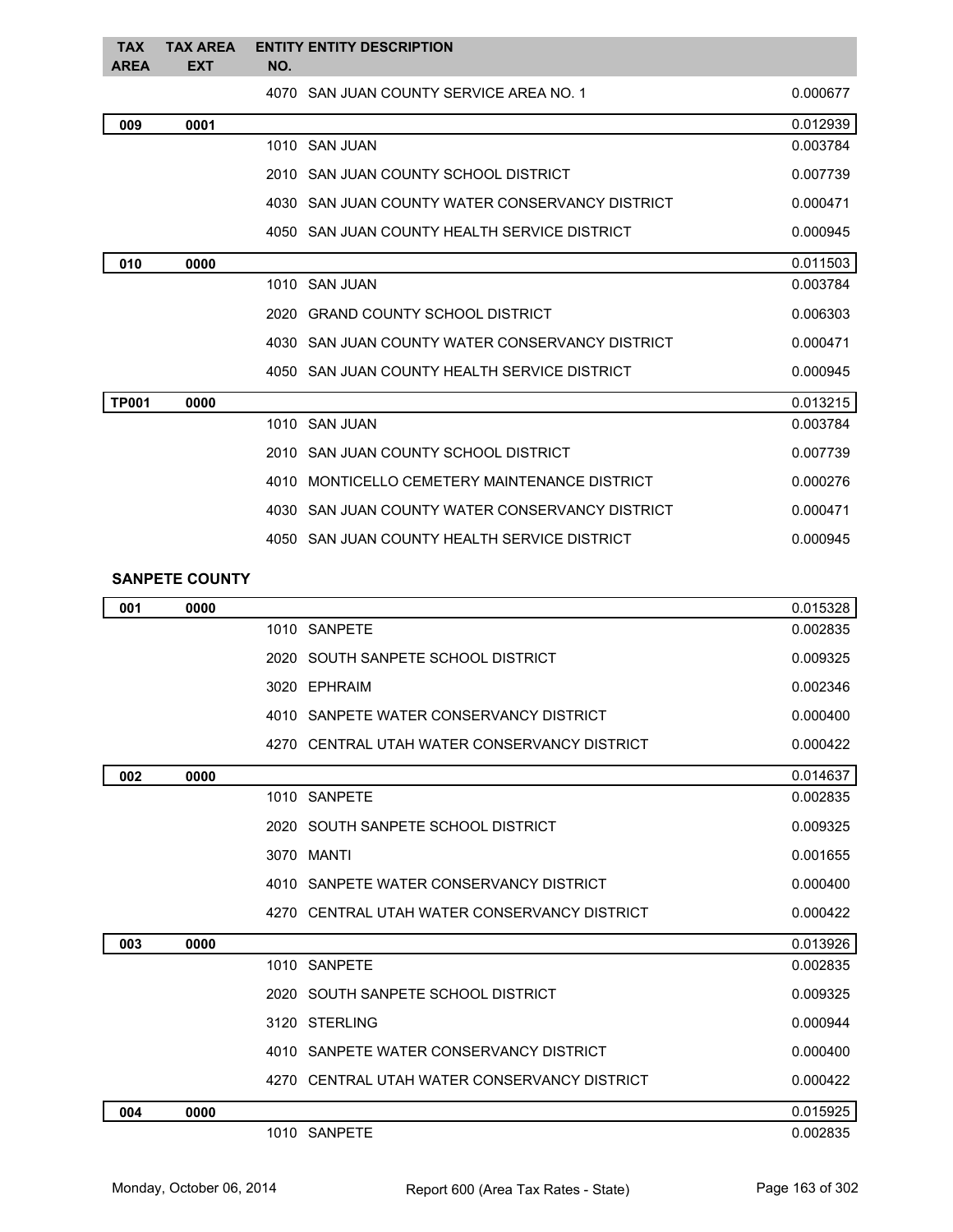| <b>TAX</b><br><b>AREA</b> | <b>TAX AREA</b><br><b>EXT</b> | <b>ENTITY ENTITY DESCRIPTION</b><br>NO.             |          |
|---------------------------|-------------------------------|-----------------------------------------------------|----------|
|                           |                               | 2020 SOUTH SANPETE SCHOOL DISTRICT                  | 0.009325 |
|                           |                               | 3060 GUNNISON                                       | 0.002943 |
|                           |                               | 4010 SANPETE WATER CONSERVANCY DISTRICT             | 0.000400 |
|                           |                               | 4270 CENTRAL UTAH WATER CONSERVANCY DISTRICT        | 0.000422 |
| 005                       | 0000                          |                                                     | 0.013660 |
|                           |                               | 1010 SANPETE                                        | 0.002835 |
|                           |                               | 2020 SOUTH SANPETE SCHOOL DISTRICT                  | 0.009325 |
|                           |                               | 3010 CENTERFIELD                                    | 0.000678 |
|                           |                               | 4010 SANPETE WATER CONSERVANCY DISTRICT             | 0.000400 |
|                           |                               | 4270 CENTRAL UTAH WATER CONSERVANCY DISTRICT        | 0.000422 |
| 006                       | 0000                          |                                                     | 0.013766 |
|                           |                               | 1010 SANPETE                                        | 0.002835 |
|                           |                               | 2020 SOUTH SANPETE SCHOOL DISTRICT                  | 0.009325 |
|                           |                               | 3080 MAYFIELD                                       | 0.000784 |
|                           |                               | 4010 SANPETE WATER CONSERVANCY DISTRICT             | 0.000400 |
|                           |                               | 4270 CENTRAL UTAH WATER CONSERVANCY DISTRICT        | 0.000422 |
| 007                       | 0000                          |                                                     | 0.013695 |
|                           |                               | 1010 SANPETE                                        | 0.002835 |
|                           |                               | 2020 SOUTH SANPETE SCHOOL DISTRICT                  | 0.009325 |
|                           |                               | 3040 FAYETTE                                        | 0.000713 |
|                           |                               | 4010 SANPETE WATER CONSERVANCY DISTRICT             | 0.000400 |
|                           |                               | 4270 CENTRAL UTAH WATER CONSERVANCY DISTRICT        | 0.000422 |
| 008                       | 0000                          |                                                     | 0.012982 |
|                           |                               | 1010 SANPETE                                        | 0.002835 |
|                           |                               | 2020 SOUTH SANPETE SCHOOL DISTRICT                  | 0.009325 |
|                           |                               | 4010 SANPETE WATER CONSERVANCY DISTRICT             | 0.000400 |
|                           |                               | 4270 CENTRAL UTAH WATER CONSERVANCY DISTRICT        | 0.000422 |
| 009                       | 0000                          |                                                     | 0.012770 |
|                           |                               | 1010 SANPETE                                        | 0.002835 |
|                           |                               | 2010 NORTH SANPETE SCHOOL DISTRICT                  | 0.007860 |
|                           |                               | 3030 FAIRVIEW                                       | 0.001253 |
|                           |                               | 4010 SANPETE WATER CONSERVANCY DISTRICT             | 0.000400 |
|                           |                               | 4270 CENTRAL UTAH WATER CONSERVANCY DISTRICT        | 0.000422 |
| 010                       | 0000                          |                                                     | 0.015015 |
|                           |                               | 1010 SANPETE                                        | 0.002835 |
|                           |                               | 2010 NORTH SANPETE SCHOOL DISTRICT                  | 0.007860 |
|                           |                               | 3100 MOUNT PLEASANT CITY                            | 0.003498 |
|                           |                               | 4010 SANPETE WATER CONSERVANCY DISTRICT             | 0.000400 |
|                           |                               | 4020 MT. PLEASANT FLOOD CONTROL & DRAINAGE DISTRICT |          |

Monday, October 06, 2014 Report 600 (Area Tax Rates - State) Rage 164 of 302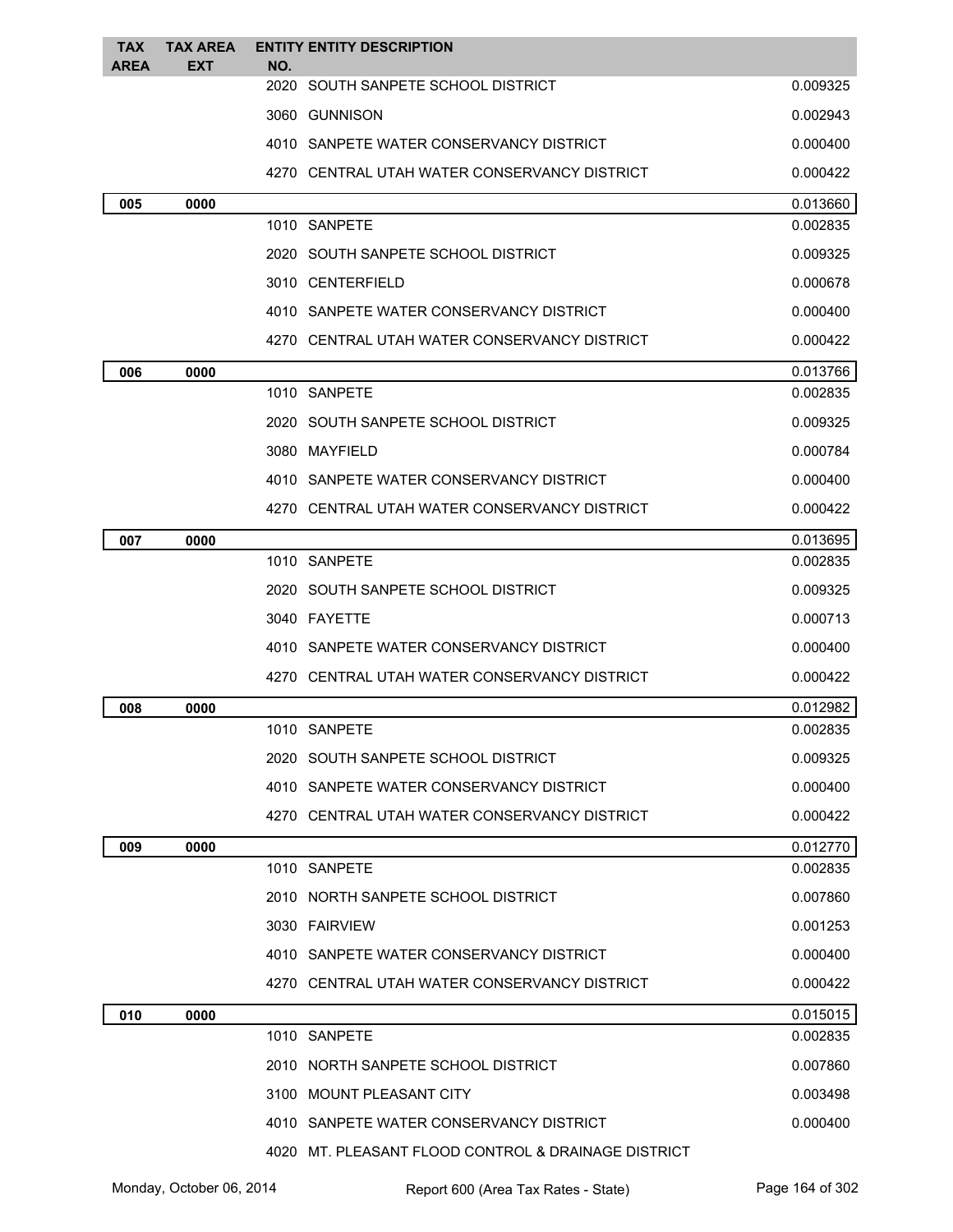| <b>TAX</b><br>AREA | <b>TAX AREA</b><br><b>EXT</b> | NO. | <b>ENTITY ENTITY DESCRIPTION</b>             |                 |
|--------------------|-------------------------------|-----|----------------------------------------------|-----------------|
|                    |                               |     | 4270 CENTRAL UTAH WATER CONSERVANCY DISTRICT | 0.000422        |
| 011                | 0000                          |     |                                              | 0.012473        |
|                    |                               |     | 1010 SANPETE                                 | 0.002835        |
|                    |                               |     | 2010 NORTH SANPETE SCHOOL DISTRICT           | 0.007860        |
|                    |                               |     | 3110 SPRING CITY                             | 0.000956        |
|                    |                               |     | 4010 SANPETE WATER CONSERVANCY DISTRICT      | 0.000400        |
|                    |                               |     | 4270 CENTRAL UTAH WATER CONSERVANCY DISTRICT | 0.000422        |
| 012                | 0000                          |     |                                              | 0.013300        |
|                    |                               |     | 1010 SANPETE                                 | 0.002835        |
|                    |                               |     | 2010 NORTH SANPETE SCHOOL DISTRICT           | 0.007860        |
|                    |                               |     | 3050 FOUNTAIN GREEN                          | 0.001783        |
|                    |                               |     | 4010 SANPETE WATER CONSERVANCY DISTRICT      | 0.000400        |
|                    |                               |     | 4270 CENTRAL UTAH WATER CONSERVANCY DISTRICT | 0.000422        |
| 013                | 0000                          |     |                                              | 0.014747        |
|                    |                               |     | 1010 SANPETE                                 | 0.002835        |
|                    |                               |     | 2010 NORTH SANPETE SCHOOL DISTRICT           | 0.007860        |
|                    |                               |     | 3090 MORONI                                  | 0.003230        |
|                    |                               |     | 4010 SANPETE WATER CONSERVANCY DISTRICT      | 0.000400        |
|                    |                               |     | 4270 CENTRAL UTAH WATER CONSERVANCY DISTRICT | 0.000422        |
| 014                | 0000                          |     |                                              | 0.011899        |
|                    |                               |     | 1010 SANPETE                                 | 0.002835        |
|                    |                               |     | 2010 NORTH SANPETE SCHOOL DISTRICT           | 0.007860        |
|                    |                               |     | 3130 WALES                                   | 0.000382        |
|                    |                               |     | 4010 SANPETE WATER CONSERVANCY DISTRICT      | 0.000400        |
|                    |                               |     | 4270 CENTRAL UTAH WATER CONSERVANCY DISTRICT | 0.000422        |
| 015                | 0000                          |     |                                              | 0.011517        |
|                    |                               |     | 1010 SANPETE                                 | 0.002835        |
|                    |                               |     | 2010 NORTH SANPETE SCHOOL DISTRICT           | 0.007860        |
|                    |                               |     | 4010 SANPETE WATER CONSERVANCY DISTRICT      | 0.000400        |
|                    |                               |     | 4270 CENTRAL UTAH WATER CONSERVANCY DISTRICT | 0.000422        |
| 020                | 0000                          |     |                                              | 0.011517        |
|                    |                               |     | 1010 SANPETE                                 | 0.002835        |
|                    |                               |     | 2010 NORTH SANPETE SCHOOL DISTRICT           | 0.007860        |
|                    |                               |     | 4010 SANPETE WATER CONSERVANCY DISTRICT      | 0.000400        |
|                    |                               |     | 4040 INDIAN RIDGE WATER CONSERVANCY DISTRICT |                 |
|                    |                               |     | 4270 CENTRAL UTAH WATER CONSERVANCY DISTRICT | 0.000422        |
| 021                | 0000                          |     |                                              | 0.011517        |
|                    |                               |     | 1010 SANPETE                                 | 0.002835        |
|                    |                               |     | 2010 NORTH SANPETE SCHOOL DISTRICT           | 0.007860        |
|                    | Monday, October 06, 2014      |     | Report 600 (Area Tax Rates - State)          | Page 165 of 302 |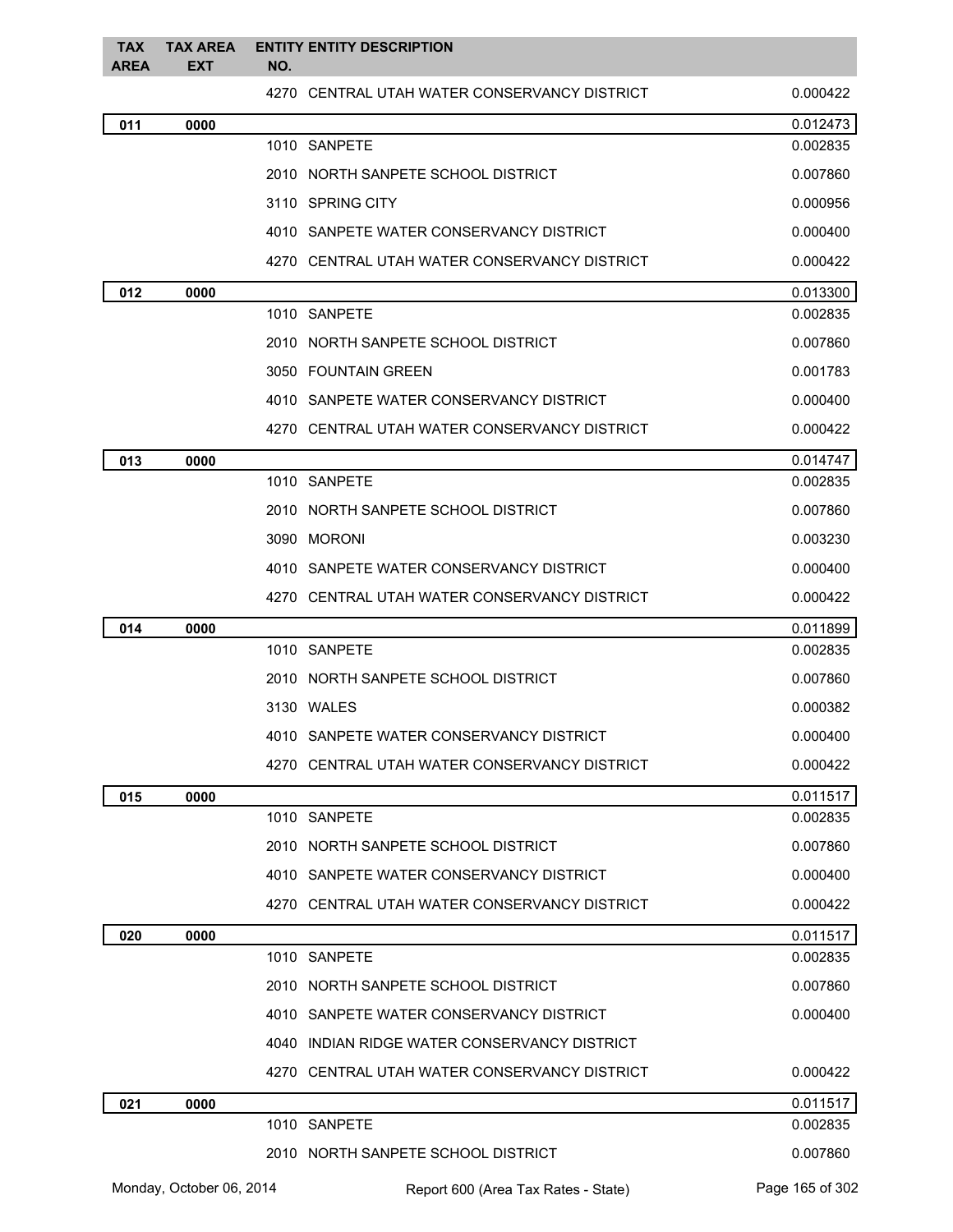| <b>TAX</b>  | <b>TAX AREA</b>      | <b>ENTITY ENTITY DESCRIPTION</b>                    |          |
|-------------|----------------------|-----------------------------------------------------|----------|
| <b>AREA</b> | EXT                  | NO.                                                 |          |
|             |                      | 4010 SANPETE WATER CONSERVANCY DISTRICT             | 0.000400 |
|             |                      | 4030 SKYLINE MOUNTAIN SPECIAL SERVICE DISTRICT      |          |
|             |                      | 4270 CENTRAL UTAH WATER CONSERVANCY DISTRICT        | 0.000422 |
| 050         | 0000                 |                                                     | 0.015328 |
|             |                      | 1010 SANPETE                                        | 0.002835 |
|             |                      | 2020 SOUTH SANPETE SCHOOL DISTRICT                  | 0.009325 |
|             |                      | 3020 EPHRAIM                                        | 0.002346 |
|             |                      | 4010 SANPETE WATER CONSERVANCY DISTRICT             | 0.000400 |
|             |                      | 4270 CENTRAL UTAH WATER CONSERVANCY DISTRICT        | 0.000422 |
| 075         | 0000                 |                                                     | 0.015015 |
|             |                      | 1010 SANPETE                                        | 0.002835 |
|             |                      | 2010 NORTH SANPETE SCHOOL DISTRICT                  | 0.007860 |
|             |                      | 3100 MOUNT PLEASANT CITY                            | 0.003498 |
|             |                      | 4010 SANPETE WATER CONSERVANCY DISTRICT             | 0.000400 |
|             |                      | 4020 MT. PLEASANT FLOOD CONTROL & DRAINAGE DISTRICT |          |
|             |                      | 4270   CENTRAL UTAH WATER CONSERVANCY DISTRICT      | 0.000422 |
| 076         | 0000                 |                                                     | 0.015015 |
|             |                      | 1010 SANPETE                                        | 0.002835 |
|             |                      | 2010 NORTH SANPETE SCHOOL DISTRICT                  | 0.007860 |
|             |                      | 3100 MOUNT PLEASANT CITY                            | 0.003498 |
|             |                      | 4010 SANPETE WATER CONSERVANCY DISTRICT             | 0.000400 |
|             |                      | 4020 MT. PLEASANT FLOOD CONTROL & DRAINAGE DISTRICT |          |
|             |                      | 4270 CENTRAL UTAH WATER CONSERVANCY DISTRICT        | 0.000422 |
| 080         | 0000                 |                                                     | 0.012770 |
|             |                      | 1010 SANPETE                                        | 0.002835 |
|             |                      | 2010 NORTH SANPETE SCHOOL DISTRICT                  | 0.007860 |
|             |                      | 3030 FAIRVIEW                                       | 0.001253 |
|             |                      | 4010 SANPETE WATER CONSERVANCY DISTRICT             | 0.000400 |
|             |                      | 4270 CENTRAL UTAH WATER CONSERVANCY DISTRICT        | 0.000422 |
| 085         | 0000                 |                                                     | 0.011517 |
|             |                      | 1010 SANPETE                                        | 0.002835 |
|             |                      | 2010 NORTH SANPETE SCHOOL DISTRICT                  | 0.007860 |
|             |                      | 4010 SANPETE WATER CONSERVANCY DISTRICT             | 0.000400 |
|             |                      | 4050 TWIN OAKS LOCAL DISTRICT                       |          |
|             |                      | 4270 CENTRAL UTAH WATER CONSERVANCY DISTRICT        | 0.000422 |
|             | <b>SEVIER COUNTY</b> |                                                     |          |
| 002         | 0000                 |                                                     | 0.011177 |
|             |                      | 1010 SEVIER                                         | 0.003113 |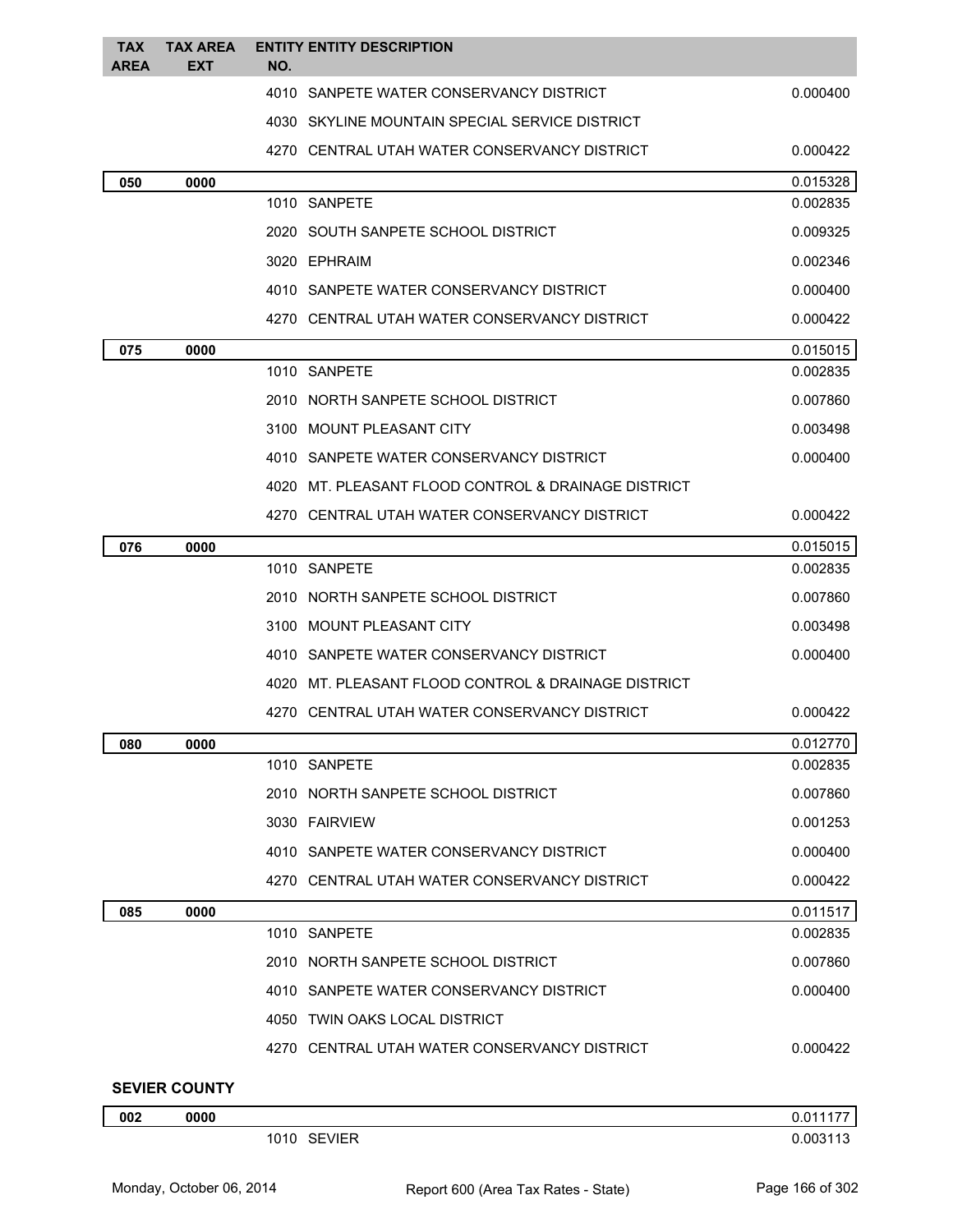| <b>TAX</b><br><b>AREA</b> | <b>TAX AREA</b><br><b>EXT</b> | <b>ENTITY ENTITY DESCRIPTION</b><br>NO. |          |
|---------------------------|-------------------------------|-----------------------------------------|----------|
|                           |                               | 2010 SEVIER COUNTY SCHOOL DISTRICT      | 0.007256 |
|                           |                               | 3010 ANNABELLA TOWN                     | 0.000808 |
| 003                       | 0000                          |                                         | 0.011677 |
|                           |                               | 1010 SEVIER                             | 0.003113 |
|                           |                               | 2010 SEVIER COUNTY SCHOOL DISTRICT      | 0.007256 |
|                           |                               | 3020 AURORA                             | 0.001308 |
| 004                       | 0000                          |                                         | 0.012038 |
|                           |                               | 1010 SEVIER                             | 0.003113 |
|                           |                               | 2010 SEVIER COUNTY SCHOOL DISTRICT      | 0.007256 |
|                           |                               | 3030 ELSINORE                           | 0.001669 |
| 005                       | 0000                          |                                         | 0.011652 |
|                           |                               | 1010 SEVIER                             | 0.003113 |
|                           |                               | 2010 SEVIER COUNTY SCHOOL DISTRICT      | 0.007256 |
|                           |                               | 3040 GLENWOOD                           | 0.001283 |
| 006                       | 0000                          |                                         | 0.011001 |
|                           |                               | 1010 SEVIER                             | 0.003113 |
|                           |                               | 2010 SEVIER COUNTY SCHOOL DISTRICT      | 0.007256 |
|                           |                               | 3050 JOSEPH                             | 0.000632 |
| 007                       | 0000                          |                                         | 0.010889 |
|                           |                               | 1010 SEVIER                             | 0.003113 |
|                           |                               | 2010 SEVIER COUNTY SCHOOL DISTRICT      | 0.007256 |
|                           |                               | 3060 KOOSHAREM TOWN                     | 0.000520 |
| 008                       | 0000                          |                                         | 0.011594 |
|                           |                               | 1010 SEVIER                             | 0.003113 |
|                           |                               | 2010 SEVIER COUNTY SCHOOL DISTRICT      | 0.007256 |
|                           |                               | 3070 MONROE                             | 0.001225 |
| 009                       | 0000                          |                                         | 0.011749 |
|                           |                               | 1010 SEVIER                             | 0.003113 |
|                           |                               | 2010 SEVIER COUNTY SCHOOL DISTRICT      | 0.007256 |
|                           |                               | 3080 REDMOND                            | 0.001380 |
| 010                       | 0000                          |                                         | 0.012413 |
|                           |                               | 1010 SEVIER                             | 0.003113 |
|                           |                               | 2010 SEVIER COUNTY SCHOOL DISTRICT      | 0.007256 |
|                           |                               | 3090 RICHFIELD CITY                     | 0.002044 |
| 011                       | 0000                          |                                         | 0.013658 |
|                           |                               | 1010 SEVIER                             | 0.003113 |
|                           |                               | 2010 SEVIER COUNTY SCHOOL DISTRICT      | 0.007256 |
|                           |                               | 3100 SALINA                             | 0.003289 |
| 012                       | 0000                          |                                         | 0.011601 |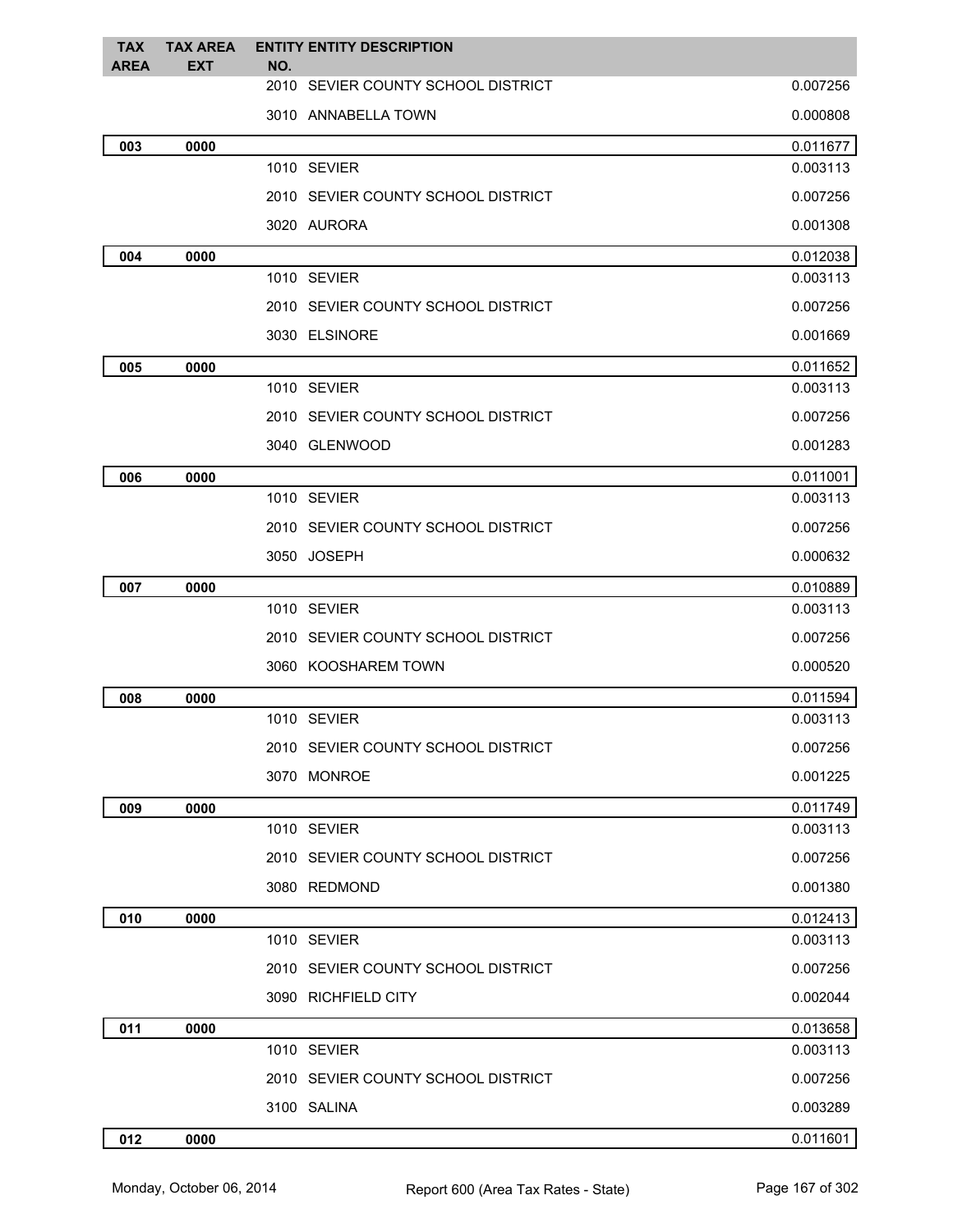| <b>TAX</b>  | <b>TAX AREA</b> | <b>ENTITY ENTITY DESCRIPTION</b>   |          |
|-------------|-----------------|------------------------------------|----------|
| <b>AREA</b> | <b>EXT</b>      | NO.<br>1010 SEVIER                 | 0.003113 |
|             |                 |                                    |          |
|             |                 | 2010 SEVIER COUNTY SCHOOL DISTRICT | 0.007256 |
|             |                 | 3110 SIGURD TOWN                   | 0.001232 |
| 013         | 0000            |                                    | 0.010369 |
|             |                 | 1010 SEVIER                        | 0.003113 |
|             |                 | 2010 SEVIER COUNTY SCHOOL DISTRICT | 0.007256 |
| 021         | 0000            |                                    | 0.012413 |
|             |                 | 1010 SEVIER                        | 0.003113 |
|             |                 | 2010 SEVIER COUNTY SCHOOL DISTRICT | 0.007256 |
|             |                 | 3090 RICHFIELD CITY                | 0.002044 |
| 022         | 0000            |                                    | 0.012413 |
|             |                 | 1010 SEVIER                        | 0.003113 |
|             |                 | 2010 SEVIER COUNTY SCHOOL DISTRICT | 0.007256 |
|             |                 | 3090 RICHFIELD CITY                | 0.002044 |
| 023         | 0000            |                                    | 0.012040 |
|             |                 | 1010 SEVIER                        | 0.003113 |
|             |                 | 2010 SEVIER COUNTY SCHOOL DISTRICT | 0.007256 |
|             |                 | 3015 CENTRAL VALLEY TOWN           | 0.001671 |
| 024         | 0000            |                                    | 0.013658 |
|             |                 | 1010 SEVIER                        | 0.003113 |
|             |                 | 2010 SEVIER COUNTY SCHOOL DISTRICT | 0.007256 |
|             |                 | 3100 SALINA                        | 0.003289 |
|             |                 |                                    |          |

## **SUMMIT COUNTY**

| 001 | 0000 |                                                | 0.011398 |
|-----|------|------------------------------------------------|----------|
|     |      | 1010 SUMMIT                                    | 0.001092 |
|     |      | 2020 NORTH SUMMIT SCHOOL DISTRICT              | 0.006042 |
|     |      | 3010 COALVILLE                                 | 0.003438 |
|     |      | 4005 WEBER BASIN WATER CONSERVANCY DISTRICT    | 0.000199 |
|     |      | 4030 NORTH SUMMIT FIRE PROTECTION DISTRICT     | 0.000589 |
|     |      | 4150 SUMMIT COUNTY MOSQUITO ABATEMENT DISTRICT | 0.000038 |
| 002 | 0000 |                                                | 0.010809 |
|     |      | 1010 SUMMIT                                    | 0.001092 |
|     |      | 2030 SOUTH SUMMIT SCHOOL DISTRICT              | 0.006326 |
|     |      | 3020 FRANCIS                                   | 0.002425 |
|     |      | 4010 SOUTH SUMMIT CEMETERY MAINTENCE DISTRICT  | 0.000197 |
|     |      | 4020 SOUTH SUMMIT FIRE PROTECTION DISTRICT     | 0.000309 |
|     |      | 4150 SUMMIT COUNTY MOSQUITO ABATEMENT DISTRICT | 0.000038 |
|     |      | 4270 CENTRAL UTAH WATER CONSERVANCY DISTRICT   | 0.000422 |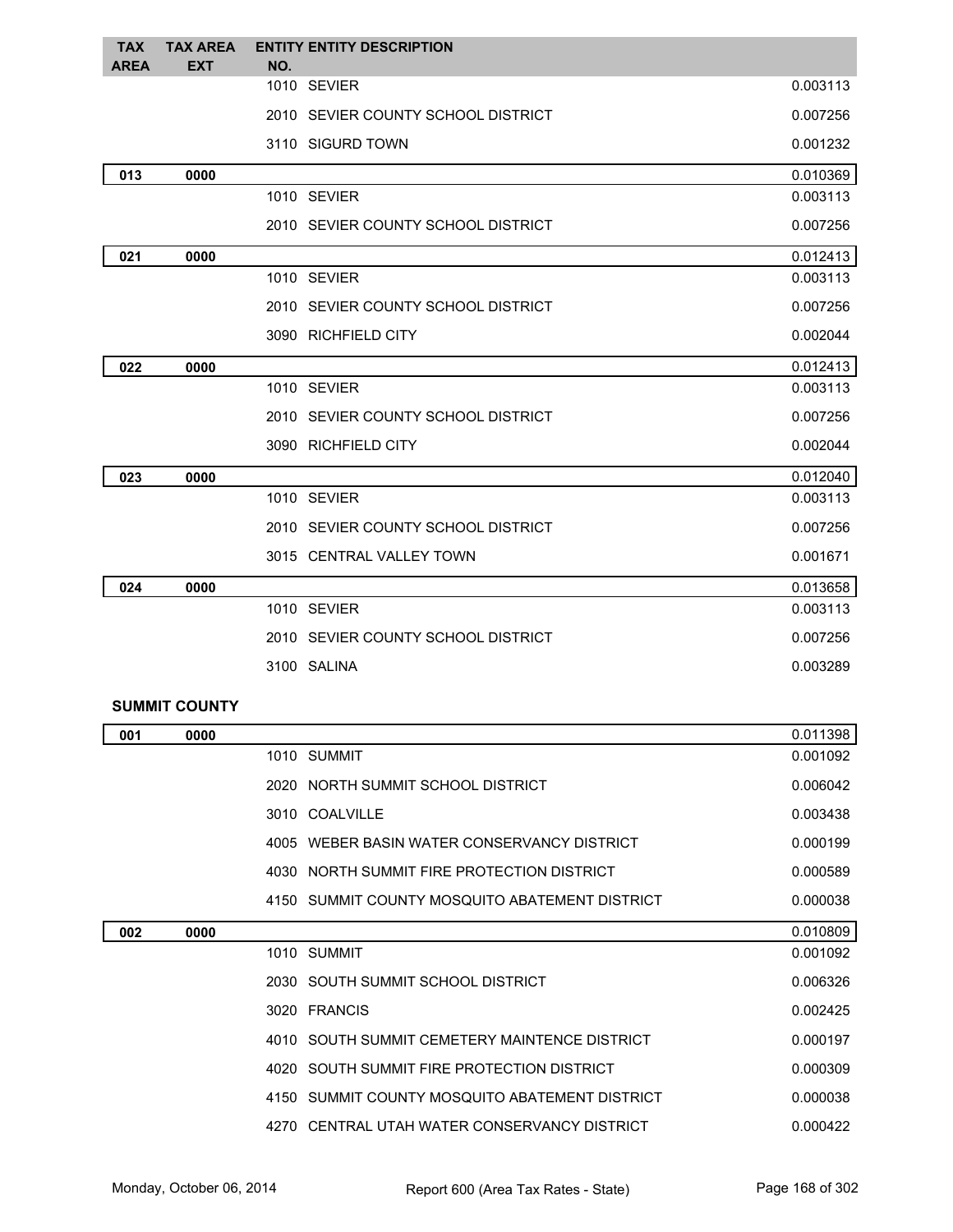| <b>TAX</b><br><b>AREA</b> | <b>TAX AREA</b><br><b>EXT</b> | <b>ENTITY ENTITY DESCRIPTION</b><br>NO.           |          |
|---------------------------|-------------------------------|---------------------------------------------------|----------|
| 003                       | 0000                          |                                                   | 0.009027 |
|                           |                               | 1010 SUMMIT                                       | 0.001092 |
|                           |                               | 2020 NORTH SUMMIT SCHOOL DISTRICT                 | 0.006042 |
|                           |                               | 3030 HENEFER                                      | 0.001067 |
|                           |                               | 4005 WEBER BASIN WATER CONSERVANCY DISTRICT       | 0.000199 |
|                           |                               | 4030 NORTH SUMMIT FIRE PROTECTION DISTRICT        | 0.000589 |
|                           |                               | 4150 SUMMIT COUNTY MOSQUITO ABATEMENT DISTRICT    | 0.000038 |
| 004                       | 0000                          |                                                   | 0.010008 |
|                           |                               | 1010 SUMMIT                                       | 0.001092 |
|                           |                               | 2030 SOUTH SUMMIT SCHOOL DISTRICT                 | 0.006326 |
|                           |                               | 3040 KAMAS                                        | 0.001847 |
|                           |                               | 4005 WEBER BASIN WATER CONSERVANCY DISTRICT       | 0.000199 |
|                           |                               | 4010 SOUTH SUMMIT CEMETERY MAINTENCE DISTRICT     | 0.000197 |
|                           |                               | 4020 SOUTH SUMMIT FIRE PROTECTION DISTRICT        | 0.000309 |
|                           |                               | 4150 SUMMIT COUNTY MOSQUITO ABATEMENT DISTRICT    | 0.000038 |
| 005                       | 0000                          |                                                   | 0.009561 |
|                           |                               | 1010 SUMMIT                                       | 0.001092 |
|                           |                               | 2030 SOUTH SUMMIT SCHOOL DISTRICT                 | 0.006326 |
|                           |                               | 3050 OAKLEY                                       | 0.001400 |
|                           |                               | 4005 WEBER BASIN WATER CONSERVANCY DISTRICT       | 0.000199 |
|                           |                               | 4010 SOUTH SUMMIT CEMETERY MAINTENCE DISTRICT     | 0.000197 |
|                           |                               | 4020 SOUTH SUMMIT FIRE PROTECTION DISTRICT        | 0.000309 |
|                           |                               | 4150 SUMMIT COUNTY MOSQUITO ABATEMENT DISTRICT    | 0.000038 |
| 006                       | 0000                          |                                                   | 0.009073 |
|                           |                               | 1010 SUMMIT                                       | 0.001092 |
|                           |                               | 2010 PARK CITY SCHOOL DISTRICT                    | 0.004770 |
|                           |                               | 3060 PARK CITY                                    | 0.002067 |
|                           |                               | 4005 WEBER BASIN WATER CONSERVANCY DISTRICT       | 0.000199 |
|                           |                               | 4050 SNYDERVILLE BASIN WATER RECLAMATION DISTRICT |          |
|                           |                               | 4060 PARK CITY FIRE SERVICE DISTRICT              | 0.000907 |
|                           |                               | 4100 SUMMIT PARK SEWER DISTRICT                   |          |
|                           |                               | 4150 SUMMIT COUNTY MOSQUITO ABATEMENT DISTRICT    | 0.000038 |
|                           |                               | 4305 PARK CITY WATER SERVICE DISTRICT             |          |
| 007                       | 0000                          |                                                   | 0.009073 |
|                           |                               | 1010 SUMMIT                                       | 0.001092 |
|                           |                               | 2010 PARK CITY SCHOOL DISTRICT                    | 0.004770 |
|                           |                               | 3060 PARK CITY                                    | 0.002067 |
|                           |                               | 4005 WEBER BASIN WATER CONSERVANCY DISTRICT       | 0.000199 |
|                           |                               | 4050 SNYDERVILLE BASIN WATER RECLAMATION DISTRICT |          |

Monday, October 06, 2014 Report 600 (Area Tax Rates - State) Rage 169 of 302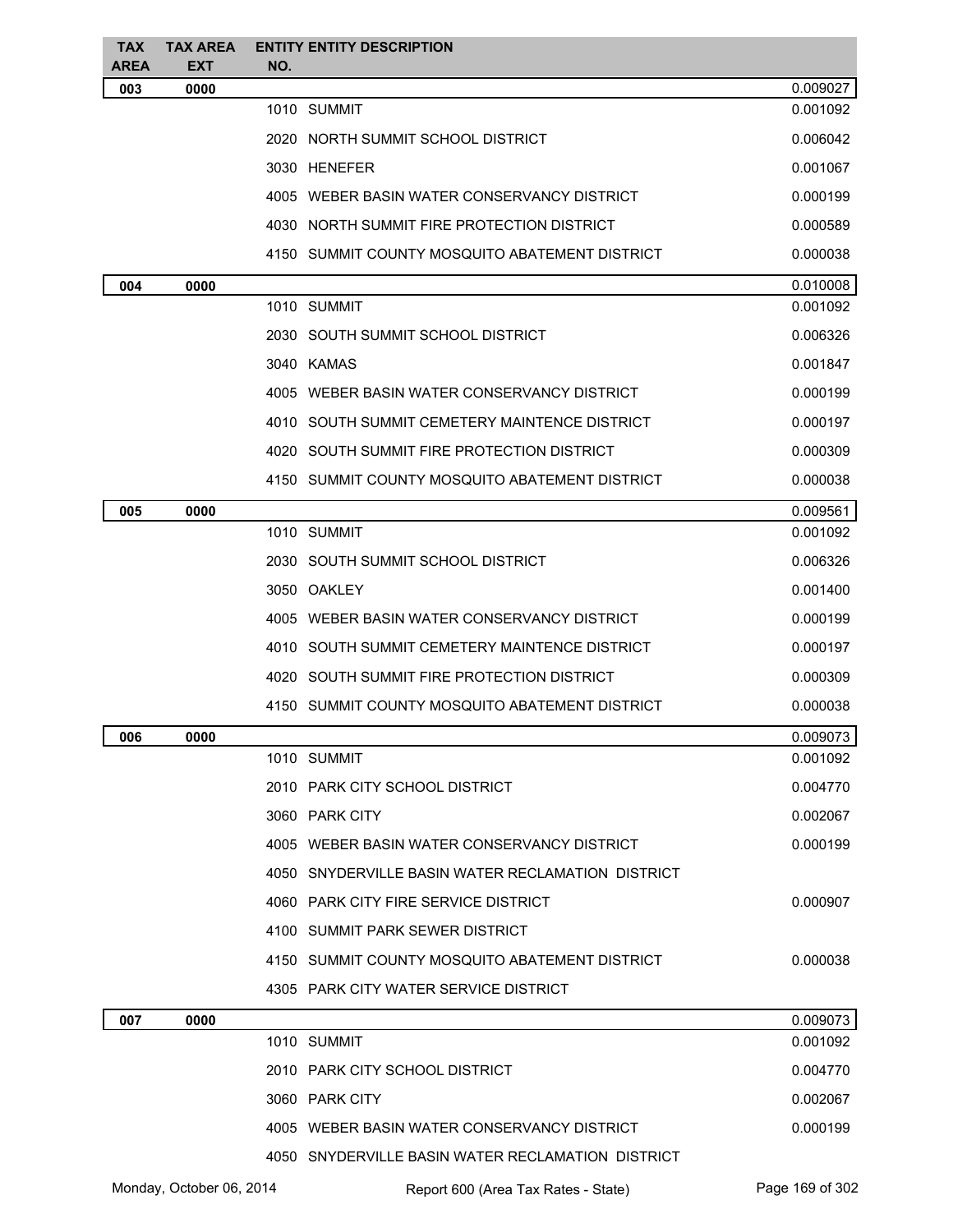| <b>TAX</b><br><b>AREA</b> | <b>TAX AREA</b><br><b>EXT</b> | NO. | <b>ENTITY ENTITY DESCRIPTION</b>                                        |          |
|---------------------------|-------------------------------|-----|-------------------------------------------------------------------------|----------|
|                           |                               |     | 4060 PARK CITY FIRE SERVICE DISTRICT                                    | 0.000907 |
|                           |                               |     | 4100 SUMMIT PARK SEWER DISTRICT                                         |          |
|                           |                               |     | 4150 SUMMIT COUNTY MOSQUITO ABATEMENT DISTRICT                          | 0.000038 |
|                           |                               |     | 4305 PARK CITY WATER SERVICE DISTRICT                                   |          |
| 007                       | 0001                          |     |                                                                         | 0.009505 |
|                           |                               |     | 1010 SUMMIT                                                             | 0.001092 |
|                           |                               |     | 2010 PARK CITY SCHOOL DISTRICT                                          | 0.004770 |
|                           |                               |     | 3060 PARK CITY                                                          | 0.002067 |
|                           |                               |     | 4005 WEBER BASIN WATER CONSERVANCY DISTRICT                             | 0.000199 |
|                           |                               |     | 4050 SNYDERVILLE BASIN WATER RECLAMATION DISTRICT                       |          |
|                           |                               |     | 4060 PARK CITY FIRE SERVICE DISTRICT                                    | 0.000907 |
|                           |                               |     | 4100 SUMMIT PARK SEWER DISTRICT                                         |          |
|                           |                               |     | 4150 SUMMIT COUNTY MOSQUITO ABATEMENT DISTRICT                          | 0.000038 |
|                           |                               |     | 4305 PARK CITY WATER SERVICE DISTRICT                                   |          |
|                           |                               |     | 6030 AREA EXCULDED FROM SNYDERVILLE BASIN RECREATION DIST, STI 0.000432 |          |
| 009                       | 0000                          |     |                                                                         | 0.009073 |
|                           |                               |     | 1010 SUMMIT                                                             | 0.001092 |
|                           |                               |     | 2010 PARK CITY SCHOOL DISTRICT                                          | 0.004770 |
|                           |                               |     | 3060 PARK CITY                                                          | 0.002067 |
|                           |                               |     | 4005 WEBER BASIN WATER CONSERVANCY DISTRICT                             | 0.000199 |
|                           |                               |     | 4050 SNYDERVILLE BASIN WATER RECLAMATION DISTRICT                       |          |
|                           |                               |     | 4060 PARK CITY FIRE SERVICE DISTRICT                                    | 0.000907 |
|                           |                               |     | 4100 SUMMIT PARK SEWER DISTRICT                                         |          |
|                           |                               |     | 4150 SUMMIT COUNTY MOSQUITO ABATEMENT DISTRICT                          | 0.000038 |
|                           |                               |     | 4305 PARK CITY WATER SERVICE DISTRICT                                   |          |
| 010                       | 0000                          |     |                                                                         | 0.008634 |
|                           |                               |     | 1010 SUMMIT                                                             | 0.001092 |
|                           |                               |     | 2010 PARK CITY SCHOOL DISTRICT                                          | 0.004770 |
|                           |                               |     | 4005 WEBER BASIN WATER CONSERVANCY DISTRICT                             | 0.000199 |
|                           |                               |     | 4050 SNYDERVILLE BASIN WATER RECLAMATION DISTRICT                       |          |
|                           |                               |     | 4060 PARK CITY FIRE SERVICE DISTRICT                                    | 0.000907 |
|                           |                               |     | 4100 SUMMIT PARK SEWER DISTRICT                                         |          |
|                           |                               |     | 4150 SUMMIT COUNTY MOSQUITO ABATEMENT DISTRICT                          | 0.000038 |
|                           |                               |     | 4300 SUMMIT COUNTY SPECIAL SERVICE DISTRICT NO. 1                       |          |
|                           |                               |     | 4310 SNYDERVILLE BASIN RECREATION DISTRICT                              | 0.000533 |
|                           |                               |     | 6010 MUNICIPAL TYPE SERVICE AREA                                        | 0.000663 |
|                           |                               |     | 6030 AREA EXCULDED FROM SNYDERVILLE BASIN RECREATION DIST, STI          | 0.000432 |
| 010                       | 0001                          |     |                                                                         | 0.008634 |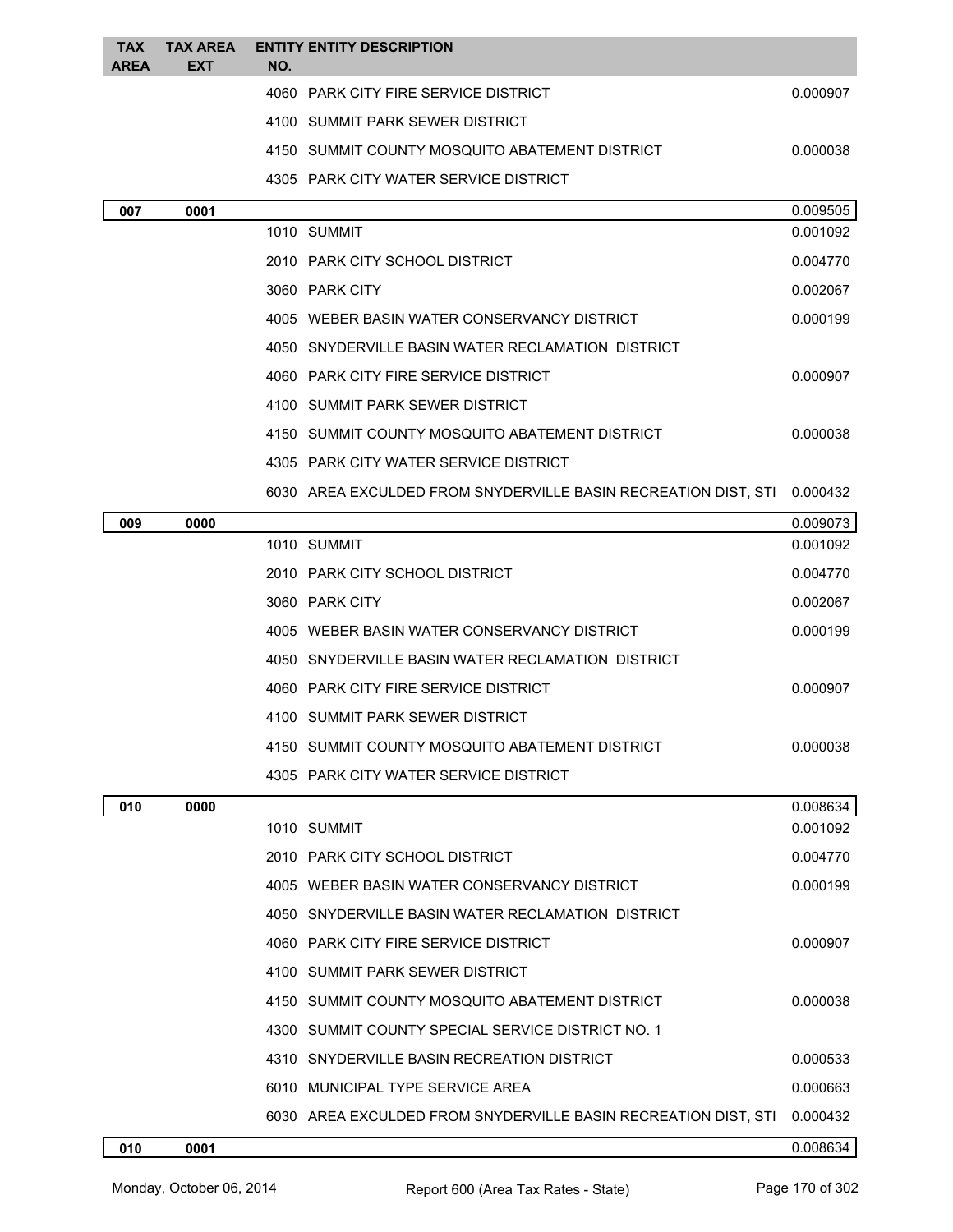| <b>TAX</b>  | <b>TAX AREA</b> |     | <b>ENTITY ENTITY DESCRIPTION</b>                               |          |
|-------------|-----------------|-----|----------------------------------------------------------------|----------|
| <b>AREA</b> | <b>EXT</b>      | NO. | 1010 SUMMIT                                                    | 0.001092 |
|             |                 |     | 2010 PARK CITY SCHOOL DISTRICT                                 | 0.004770 |
|             |                 |     | 4005 WEBER BASIN WATER CONSERVANCY DISTRICT                    | 0.000199 |
|             |                 |     | 4050 SNYDERVILLE BASIN WATER RECLAMATION DISTRICT              |          |
|             |                 |     | 4060 PARK CITY FIRE SERVICE DISTRICT                           | 0.000907 |
|             |                 |     | 4100 SUMMIT PARK SEWER DISTRICT                                |          |
|             |                 |     | 4150 SUMMIT COUNTY MOSQUITO ABATEMENT DISTRICT                 | 0.000038 |
|             |                 |     | 4300 SUMMIT COUNTY SPECIAL SERVICE DISTRICT NO. 1              |          |
|             |                 |     | 4305 PARK CITY WATER SERVICE DISTRICT                          |          |
|             |                 |     | 4310 SNYDERVILLE BASIN RECREATION DISTRICT                     | 0.000533 |
|             |                 |     | 6010 MUNICIPAL TYPE SERVICE AREA                               | 0.000663 |
|             |                 |     | 6030 AREA EXCULDED FROM SNYDERVILLE BASIN RECREATION DIST, STI | 0.000432 |
| 010         | 0002            |     |                                                                | 0.008634 |
|             |                 |     | 1010 SUMMIT                                                    | 0.001092 |
|             |                 |     | 2010 PARK CITY SCHOOL DISTRICT                                 | 0.004770 |
|             |                 |     | 4005 WEBER BASIN WATER CONSERVANCY DISTRICT                    | 0.000199 |
|             |                 |     | 4050 SNYDERVILLE BASIN WATER RECLAMATION DISTRICT              |          |
|             |                 |     | 4060 PARK CITY FIRE SERVICE DISTRICT                           | 0.000907 |
|             |                 |     | 4100 SUMMIT PARK SEWER DISTRICT                                |          |
|             |                 |     | 4150 SUMMIT COUNTY MOSQUITO ABATEMENT DISTRICT                 | 0.000038 |
|             |                 |     | 4300 SUMMIT COUNTY SPECIAL SERVICE DISTRICT NO. 1              |          |
|             |                 |     | 4305 PARK CITY WATER SERVICE DISTRICT                          |          |
|             |                 |     | 4310 SNYDERVILLE BASIN RECREATION DISTRICT                     | 0.000533 |
|             |                 |     | 6010 MUNICIPAL TYPE SERVICE AREA                               | 0.000663 |
|             |                 |     | 6030 AREA EXCULDED FROM SNYDERVILLE BASIN RECREATION DIST, STI | 0.000432 |
| 010         | 0003            |     |                                                                | 0.008634 |
|             |                 |     | 1010 SUMMIT                                                    | 0.001092 |
|             |                 |     | 2010 PARK CITY SCHOOL DISTRICT                                 | 0.004770 |
|             |                 |     | 4005 WEBER BASIN WATER CONSERVANCY DISTRICT                    | 0.000199 |
|             |                 |     | 4050 SNYDERVILLE BASIN WATER RECLAMATION DISTRICT              |          |
|             |                 |     | 4060 PARK CITY FIRE SERVICE DISTRICT                           | 0.000907 |
|             |                 |     | 4100 SUMMIT PARK SEWER DISTRICT                                |          |
|             |                 |     | 4150 SUMMIT COUNTY MOSQUITO ABATEMENT DISTRICT                 | 0.000038 |
|             |                 |     | 4300 SUMMIT COUNTY SPECIAL SERVICE DISTRICT NO. 1              |          |
|             |                 |     | 4310 SNYDERVILLE BASIN RECREATION DISTRICT                     | 0.000533 |
|             |                 |     | 6010 MUNICIPAL TYPE SERVICE AREA                               | 0.000663 |
|             |                 |     | 6030 AREA EXCULDED FROM SNYDERVILLE BASIN RECREATION DIST, STI | 0.000432 |
| 011         | 0000            |     |                                                                | 0.008634 |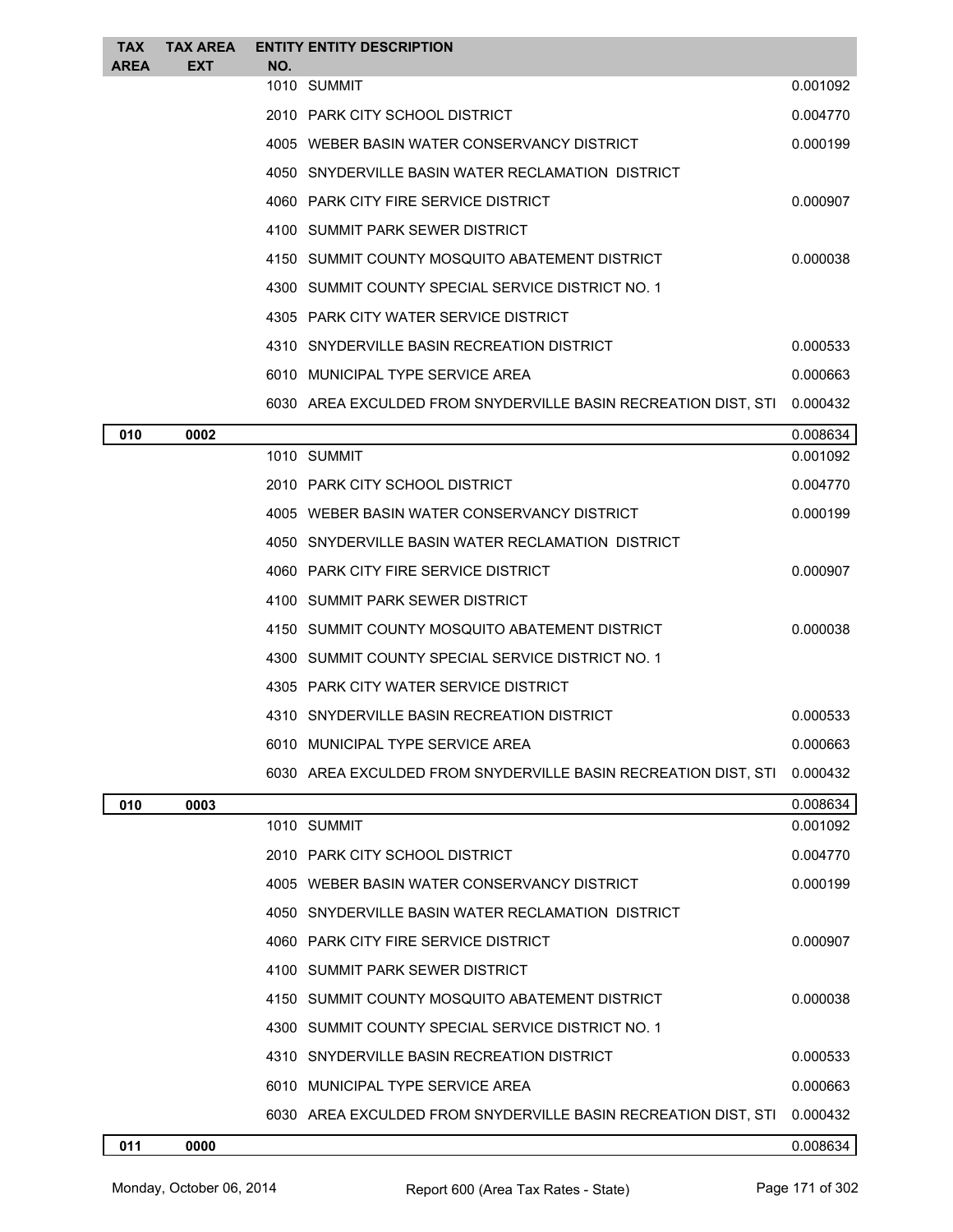| <b>TAX</b><br><b>AREA</b> | <b>TAX AREA</b><br><b>EXT</b> | <b>ENTITY ENTITY DESCRIPTION</b><br>NO.                                 |          |
|---------------------------|-------------------------------|-------------------------------------------------------------------------|----------|
|                           |                               | 1010 SUMMIT                                                             | 0.001092 |
|                           |                               | 2010 PARK CITY SCHOOL DISTRICT                                          | 0.004770 |
|                           |                               | 4005 WEBER BASIN WATER CONSERVANCY DISTRICT                             | 0.000199 |
|                           |                               | 4050 SNYDERVILLE BASIN WATER RECLAMATION DISTRICT                       |          |
|                           |                               | 4060 PARK CITY FIRE SERVICE DISTRICT                                    | 0.000907 |
|                           |                               | 4100 SUMMIT PARK SEWER DISTRICT                                         |          |
|                           |                               | 4140 MOUNTAIN REGIONAL WATER SPECIAL SERVICE DISTRICT                   |          |
|                           |                               | 4150 SUMMIT COUNTY MOSQUITO ABATEMENT DISTRICT                          | 0.000038 |
|                           |                               | 4280 TIMBERLINE WATER SERVICE DISTRICT                                  |          |
|                           |                               | 4300 SUMMIT COUNTY SPECIAL SERVICE DISTRICT NO. 1                       |          |
|                           |                               | 4310 SNYDERVILLE BASIN RECREATION DISTRICT                              | 0.000533 |
|                           |                               | 6010 MUNICIPAL TYPE SERVICE AREA                                        | 0.000663 |
|                           |                               | 6030 AREA EXCULDED FROM SNYDERVILLE BASIN RECREATION DIST, STI          | 0.000432 |
| 012                       | 0000                          |                                                                         | 0.008435 |
|                           |                               | 1010 SUMMIT                                                             | 0.001092 |
|                           |                               | 2010 PARK CITY SCHOOL DISTRICT                                          | 0.004770 |
|                           |                               | 4050 SNYDERVILLE BASIN WATER RECLAMATION DISTRICT                       |          |
|                           |                               | 4060 PARK CITY FIRE SERVICE DISTRICT                                    | 0.000907 |
|                           |                               | 4100 SUMMIT PARK SEWER DISTRICT                                         |          |
|                           |                               | 4150 SUMMIT COUNTY MOSQUITO ABATEMENT DISTRICT                          | 0.000038 |
|                           |                               | 4300 SUMMIT COUNTY SPECIAL SERVICE DISTRICT NO. 1                       |          |
|                           |                               | 4310 SNYDERVILLE BASIN RECREATION DISTRICT                              | 0.000533 |
|                           |                               | 6010 MUNICIPAL TYPE SERVICE AREA                                        | 0.000663 |
|                           |                               | 6030 AREA EXCULDED FROM SNYDERVILLE BASIN RECREATION DIST, STI 0.000432 |          |
| 012                       | 0001                          |                                                                         | 0.008435 |
|                           |                               | 1010 SUMMIT                                                             | 0.001092 |
|                           |                               | 2010 PARK CITY SCHOOL DISTRICT                                          | 0.004770 |
|                           |                               | 4050 SNYDERVILLE BASIN WATER RECLAMATION DISTRICT                       |          |
|                           |                               | 4060 PARK CITY FIRE SERVICE DISTRICT                                    | 0.000907 |
|                           |                               | 4100 SUMMIT PARK SEWER DISTRICT                                         |          |
|                           |                               | 4140 MOUNTAIN REGIONAL WATER SPECIAL SERVICE DISTRICT                   |          |
|                           |                               | 4150 SUMMIT COUNTY MOSQUITO ABATEMENT DISTRICT                          | 0.000038 |
|                           |                               | 4300 SUMMIT COUNTY SPECIAL SERVICE DISTRICT NO. 1                       |          |
|                           |                               | 4310 SNYDERVILLE BASIN RECREATION DISTRICT                              | 0.000533 |
|                           |                               | 6010 MUNICIPAL TYPE SERVICE AREA                                        | 0.000663 |
|                           |                               | 6030 AREA EXCULDED FROM SNYDERVILLE BASIN RECREATION DIST, STI          | 0.000432 |
| 012                       | 0002                          |                                                                         | 0.008435 |
|                           |                               | 1010 SUMMIT                                                             | 0.001092 |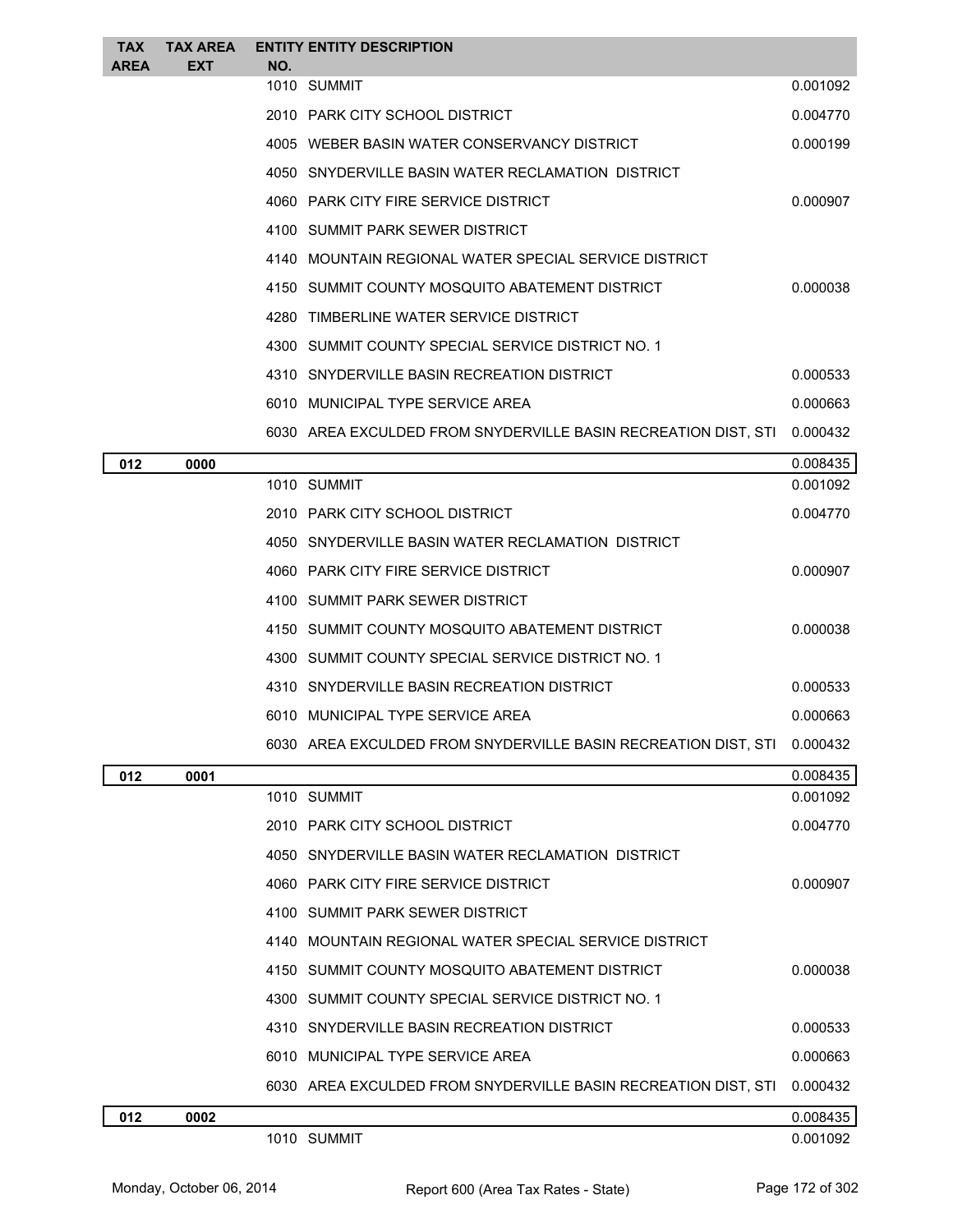| <b>TAX</b><br><b>AREA</b> | <b>TAX AREA</b><br><b>EXT</b> | NO. | <b>ENTITY ENTITY DESCRIPTION</b>                               |          |
|---------------------------|-------------------------------|-----|----------------------------------------------------------------|----------|
|                           |                               |     | 2010 PARK CITY SCHOOL DISTRICT                                 | 0.004770 |
|                           |                               |     | 4050 SNYDERVILLE BASIN WATER RECLAMATION DISTRICT              |          |
|                           |                               |     | 4060 PARK CITY FIRE SERVICE DISTRICT                           | 0.000907 |
|                           |                               |     | 4100 SUMMIT PARK SEWER DISTRICT                                |          |
|                           |                               |     | 4140 MOUNTAIN REGIONAL WATER SPECIAL SERVICE DISTRICT          |          |
|                           |                               |     | 4150 SUMMIT COUNTY MOSQUITO ABATEMENT DISTRICT                 | 0.000038 |
|                           |                               |     | 4300 SUMMIT COUNTY SPECIAL SERVICE DISTRICT NO. 1              |          |
|                           |                               |     | 4310 SNYDERVILLE BASIN RECREATION DISTRICT                     | 0.000533 |
|                           |                               |     | 6010 MUNICIPAL TYPE SERVICE AREA                               | 0.000663 |
|                           |                               |     | 6030 AREA EXCULDED FROM SNYDERVILLE BASIN RECREATION DIST, STI | 0.000432 |
| 012                       | 0003                          |     |                                                                | 0.008435 |
|                           |                               |     | 1010 SUMMIT                                                    | 0.001092 |
|                           |                               |     | 2010 PARK CITY SCHOOL DISTRICT                                 | 0.004770 |
|                           |                               |     | 4050 SNYDERVILLE BASIN WATER RECLAMATION DISTRICT              |          |
|                           |                               |     | 4060 PARK CITY FIRE SERVICE DISTRICT                           | 0.000907 |
|                           |                               |     | 4100 SUMMIT PARK SEWER DISTRICT                                |          |
|                           |                               |     | 4150 SUMMIT COUNTY MOSQUITO ABATEMENT DISTRICT                 | 0.000038 |
|                           |                               |     | 4300 SUMMIT COUNTY SPECIAL SERVICE DISTRICT NO. 1              |          |
|                           |                               |     | 4310 SNYDERVILLE BASIN RECREATION DISTRICT                     | 0.000533 |
|                           |                               |     | 6010 MUNICIPAL TYPE SERVICE AREA                               | 0.000663 |
|                           |                               |     | 6030 AREA EXCULDED FROM SNYDERVILLE BASIN RECREATION DIST, STI | 0.000432 |
| 012                       | 0004                          |     |                                                                | 0.008435 |
|                           |                               |     | 1010 SUMMIT                                                    | 0.001092 |
|                           |                               |     | 2010 PARK CITY SCHOOL DISTRICT                                 | 0.004770 |
|                           |                               |     | 4050 SNYDERVILLE BASIN WATER RECLAMATION DISTRICT              |          |
|                           |                               |     | 4060 PARK CITY FIRE SERVICE DISTRICT                           | 0.000907 |
|                           |                               |     | 4100 SUMMIT PARK SEWER DISTRICT                                |          |
|                           |                               |     | 4150 SUMMIT COUNTY MOSQUITO ABATEMENT DISTRICT                 | 0.000038 |
|                           |                               |     | 4300 SUMMIT COUNTY SPECIAL SERVICE DISTRICT NO. 1              |          |
|                           |                               |     | 4310 SNYDERVILLE BASIN RECREATION DISTRICT                     | 0.000533 |
|                           |                               |     | 6010 MUNICIPAL TYPE SERVICE AREA                               | 0.000663 |
|                           |                               |     | 6030 AREA EXCULDED FROM SNYDERVILLE BASIN RECREATION DIST, STI | 0.000432 |
| 012                       | 0005                          |     |                                                                | 0.008003 |
|                           |                               |     | 1010 SUMMIT                                                    | 0.001092 |
|                           |                               |     | 2010 PARK CITY SCHOOL DISTRICT                                 | 0.004770 |
|                           |                               |     | 4050 SNYDERVILLE BASIN WATER RECLAMATION DISTRICT              |          |
|                           |                               |     | 4060 PARK CITY FIRE SERVICE DISTRICT                           | 0.000907 |
|                           |                               |     | 4100 SUMMIT PARK SEWER DISTRICT                                |          |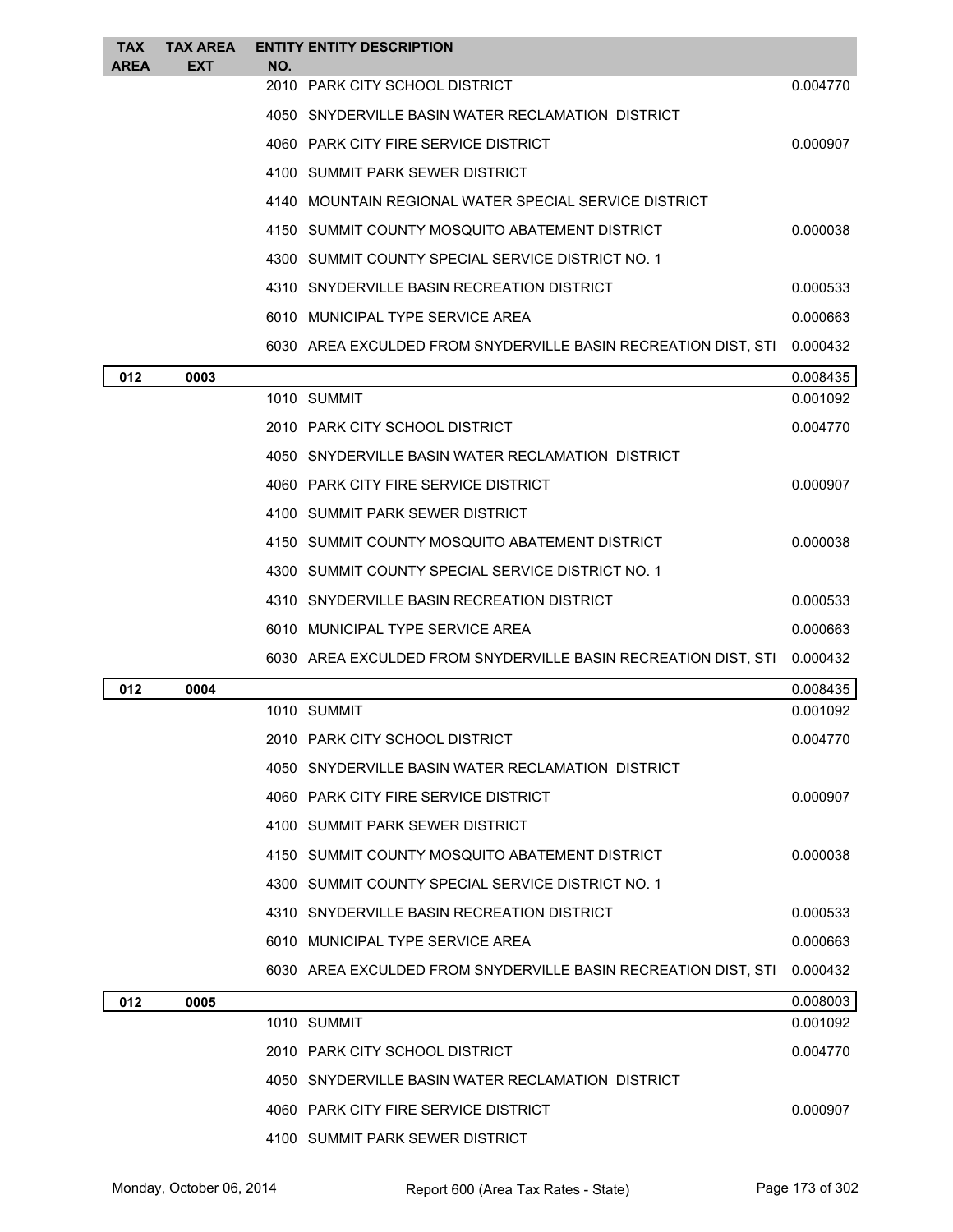| <b>TAX</b><br><b>AREA</b> | <b>TAX AREA</b><br>EXT | NO. | <b>ENTITY ENTITY DESCRIPTION</b>                               |          |
|---------------------------|------------------------|-----|----------------------------------------------------------------|----------|
|                           |                        |     | 4150 SUMMIT COUNTY MOSQUITO ABATEMENT DISTRICT                 | 0.000038 |
|                           |                        |     | 4300 SUMMIT COUNTY SPECIAL SERVICE DISTRICT NO. 1              |          |
|                           |                        |     | 4310 SNYDERVILLE BASIN RECREATION DISTRICT                     | 0.000533 |
|                           |                        |     | 6010 MUNICIPAL TYPE SERVICE AREA                               | 0.000663 |
| 012                       | 0006                   |     |                                                                | 0.008202 |
|                           |                        |     | 1010 SUMMIT                                                    | 0.001092 |
|                           |                        |     | 2010 PARK CITY SCHOOL DISTRICT                                 | 0.004770 |
|                           |                        |     | 4005 WEBER BASIN WATER CONSERVANCY DISTRICT                    | 0.000199 |
|                           |                        |     | 4050 SNYDERVILLE BASIN WATER RECLAMATION DISTRICT              |          |
|                           |                        |     | 4060 PARK CITY FIRE SERVICE DISTRICT                           | 0.000907 |
|                           |                        |     | 4100 SUMMIT PARK SEWER DISTRICT                                |          |
|                           |                        |     | 4150 SUMMIT COUNTY MOSQUITO ABATEMENT DISTRICT                 | 0.000038 |
|                           |                        |     | 4300 SUMMIT COUNTY SPECIAL SERVICE DISTRICT NO. 1              |          |
|                           |                        |     | 4310 SNYDERVILLE BASIN RECREATION DISTRICT                     | 0.000533 |
|                           |                        |     | 6010 MUNICIPAL TYPE SERVICE AREA                               | 0.000663 |
| 013                       | 0000                   |     |                                                                | 0.009223 |
|                           |                        |     | 1010 SUMMIT                                                    | 0.001092 |
|                           |                        |     | 2010 PARK CITY SCHOOL DISTRICT                                 | 0.004770 |
|                           |                        |     | 4005 WEBER BASIN WATER CONSERVANCY DISTRICT                    | 0.000199 |
|                           |                        |     | 4050 SNYDERVILLE BASIN WATER RECLAMATION DISTRICT              |          |
|                           |                        |     | 4060 PARK CITY FIRE SERVICE DISTRICT                           | 0.000907 |
|                           |                        |     | 4090 SUMMIT COUNTY SERVICE AREA #6                             | 0.000589 |
|                           |                        |     | 4100 SUMMIT PARK SEWER DISTRICT                                |          |
|                           |                        |     | 4150 SUMMIT COUNTY MOSQUITO ABATEMENT DISTRICT                 | 0.000038 |
|                           |                        |     | 4300 SUMMIT COUNTY SPECIAL SERVICE DISTRICT NO. 1              |          |
|                           |                        |     | 4310 SNYDERVILLE BASIN RECREATION DISTRICT                     | 0.000533 |
|                           |                        |     | 6010 MUNICIPAL TYPE SERVICE AREA                               | 0.000663 |
|                           |                        |     | 6030 AREA EXCULDED FROM SNYDERVILLE BASIN RECREATION DIST, STI | 0.000432 |
| 013                       | 0001                   |     |                                                                | 0.009223 |
|                           |                        |     | 1010 SUMMIT                                                    | 0.001092 |
|                           |                        |     | 2010 PARK CITY SCHOOL DISTRICT                                 | 0.004770 |
|                           |                        |     | 4005 WEBER BASIN WATER CONSERVANCY DISTRICT                    | 0.000199 |
|                           |                        |     | 4050 SNYDERVILLE BASIN WATER RECLAMATION DISTRICT              |          |
|                           |                        |     | 4060 PARK CITY FIRE SERVICE DISTRICT                           | 0.000907 |
|                           |                        |     | 4090 SUMMIT COUNTY SERVICE AREA #6                             | 0.000589 |
|                           |                        |     | 4100 SUMMIT PARK SEWER DISTRICT                                |          |
|                           |                        |     | 4150 SUMMIT COUNTY MOSQUITO ABATEMENT DISTRICT                 | 0.000038 |
|                           |                        |     | 4300 SUMMIT COUNTY SPECIAL SERVICE DISTRICT NO. 1              |          |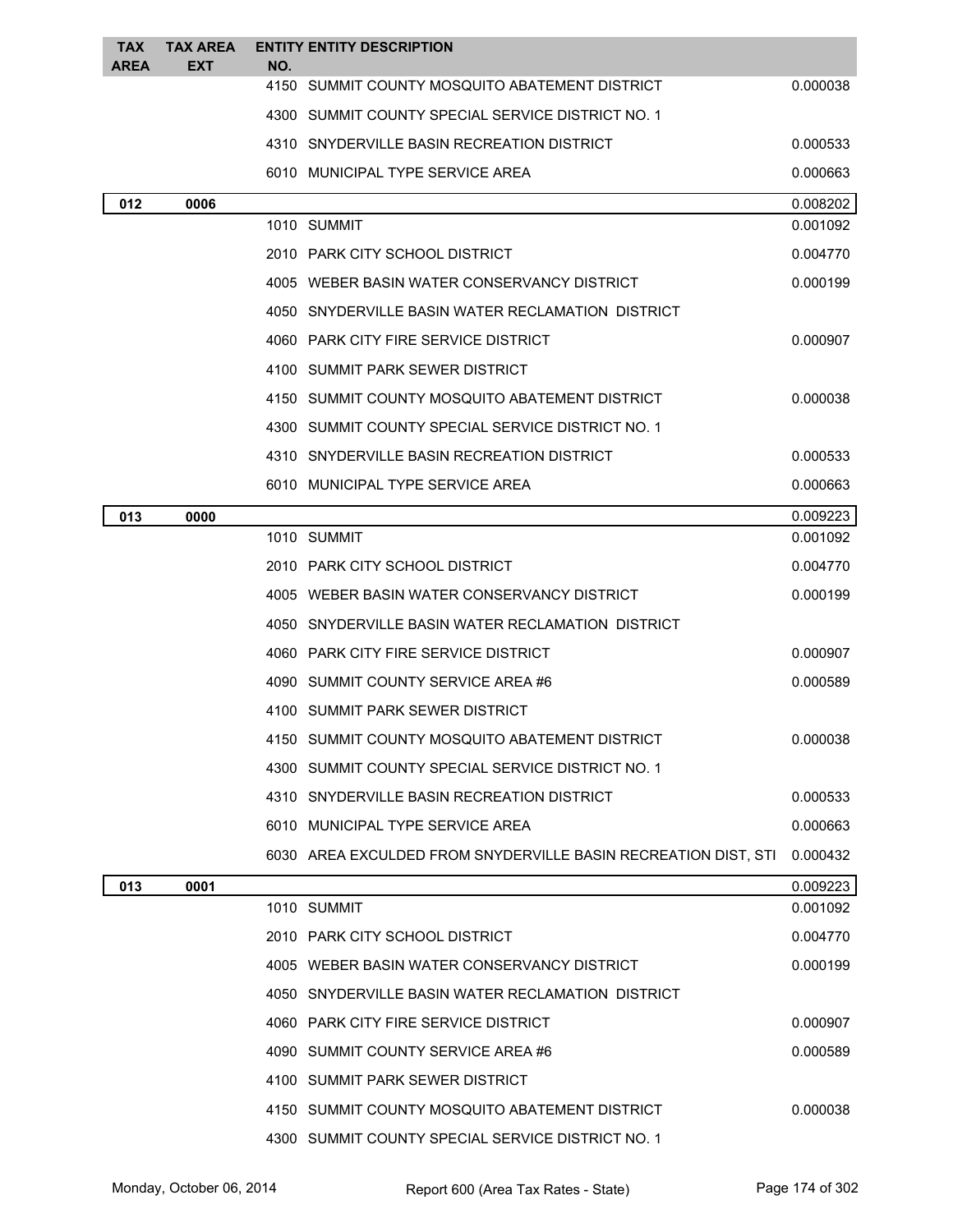| <b>TAX</b><br><b>AREA</b> | <b>TAX AREA</b><br><b>EXT</b> | NO. | <b>ENTITY ENTITY DESCRIPTION</b>                               |          |
|---------------------------|-------------------------------|-----|----------------------------------------------------------------|----------|
|                           |                               |     | 4310 SNYDERVILLE BASIN RECREATION DISTRICT                     | 0.000533 |
|                           |                               |     | 6010 MUNICIPAL TYPE SERVICE AREA                               | 0.000663 |
|                           |                               |     | 6030 AREA EXCULDED FROM SNYDERVILLE BASIN RECREATION DIST, STI | 0.000432 |
| 013                       | 0002                          |     |                                                                | 0.008634 |
|                           |                               |     | 1010 SUMMIT                                                    | 0.001092 |
|                           |                               |     | 2010 PARK CITY SCHOOL DISTRICT                                 | 0.004770 |
|                           |                               |     | 4005 WEBER BASIN WATER CONSERVANCY DISTRICT                    | 0.000199 |
|                           |                               |     | 4050 SNYDERVILLE BASIN WATER RECLAMATION DISTRICT              |          |
|                           |                               |     | 4060 PARK CITY FIRE SERVICE DISTRICT                           | 0.000907 |
|                           |                               |     | 4100 SUMMIT PARK SEWER DISTRICT                                |          |
|                           |                               |     | 4140 MOUNTAIN REGIONAL WATER SPECIAL SERVICE DISTRICT          |          |
|                           |                               |     | 4150 SUMMIT COUNTY MOSQUITO ABATEMENT DISTRICT                 | 0.000038 |
|                           |                               |     | 4300 SUMMIT COUNTY SPECIAL SERVICE DISTRICT NO. 1              |          |
|                           |                               |     | 4305 PARK CITY WATER SERVICE DISTRICT                          |          |
|                           |                               |     | 4310 SNYDERVILLE BASIN RECREATION DISTRICT                     | 0.000533 |
|                           |                               |     | 6010 MUNICIPAL TYPE SERVICE AREA                               | 0.000663 |
|                           |                               |     | 6030 AREA EXCULDED FROM SNYDERVILLE BASIN RECREATION DIST, STI | 0.000432 |
| 013                       | 0003                          |     |                                                                | 0.008634 |
|                           |                               |     | 1010 SUMMIT                                                    | 0.001092 |
|                           |                               |     | 2010 PARK CITY SCHOOL DISTRICT                                 | 0.004770 |
|                           |                               |     | 4005 WEBER BASIN WATER CONSERVANCY DISTRICT                    | 0.000199 |
|                           |                               |     | 4050 SNYDERVILLE BASIN WATER RECLAMATION DISTRICT              |          |
|                           |                               |     | 4060 PARK CITY FIRE SERVICE DISTRICT                           | 0.000907 |
|                           |                               |     | 4100 SUMMIT PARK SEWER DISTRICT                                |          |
|                           |                               |     | 4140 MOUNTAIN REGIONAL WATER SPECIAL SERVICE DISTRICT          |          |
|                           |                               |     | 4150 SUMMIT COUNTY MOSQUITO ABATEMENT DISTRICT                 | 0.000038 |
|                           |                               |     | 4300 SUMMIT COUNTY SPECIAL SERVICE DISTRICT NO. 1              |          |
|                           |                               |     | 4310 SNYDERVILLE BASIN RECREATION DISTRICT                     | 0.000533 |
|                           |                               |     | 6010 MUNICIPAL TYPE SERVICE AREA                               | 0.000663 |
|                           |                               |     | 6030 AREA EXCULDED FROM SNYDERVILLE BASIN RECREATION DIST, STI | 0.000432 |
| 014                       | 0000                          |     |                                                                | 0.009223 |
|                           |                               |     | 1010 SUMMIT                                                    | 0.001092 |
|                           |                               |     | 2010 PARK CITY SCHOOL DISTRICT                                 | 0.004770 |
|                           |                               |     | 4005 WEBER BASIN WATER CONSERVANCY DISTRICT                    | 0.000199 |
|                           |                               |     | 4050 SNYDERVILLE BASIN WATER RECLAMATION DISTRICT              |          |
|                           |                               |     | 4060 PARK CITY FIRE SERVICE DISTRICT                           | 0.000907 |
|                           |                               |     | 4090 SUMMIT COUNTY SERVICE AREA #6                             | 0.000589 |
|                           |                               |     | 4100 SUMMIT PARK SEWER DISTRICT                                |          |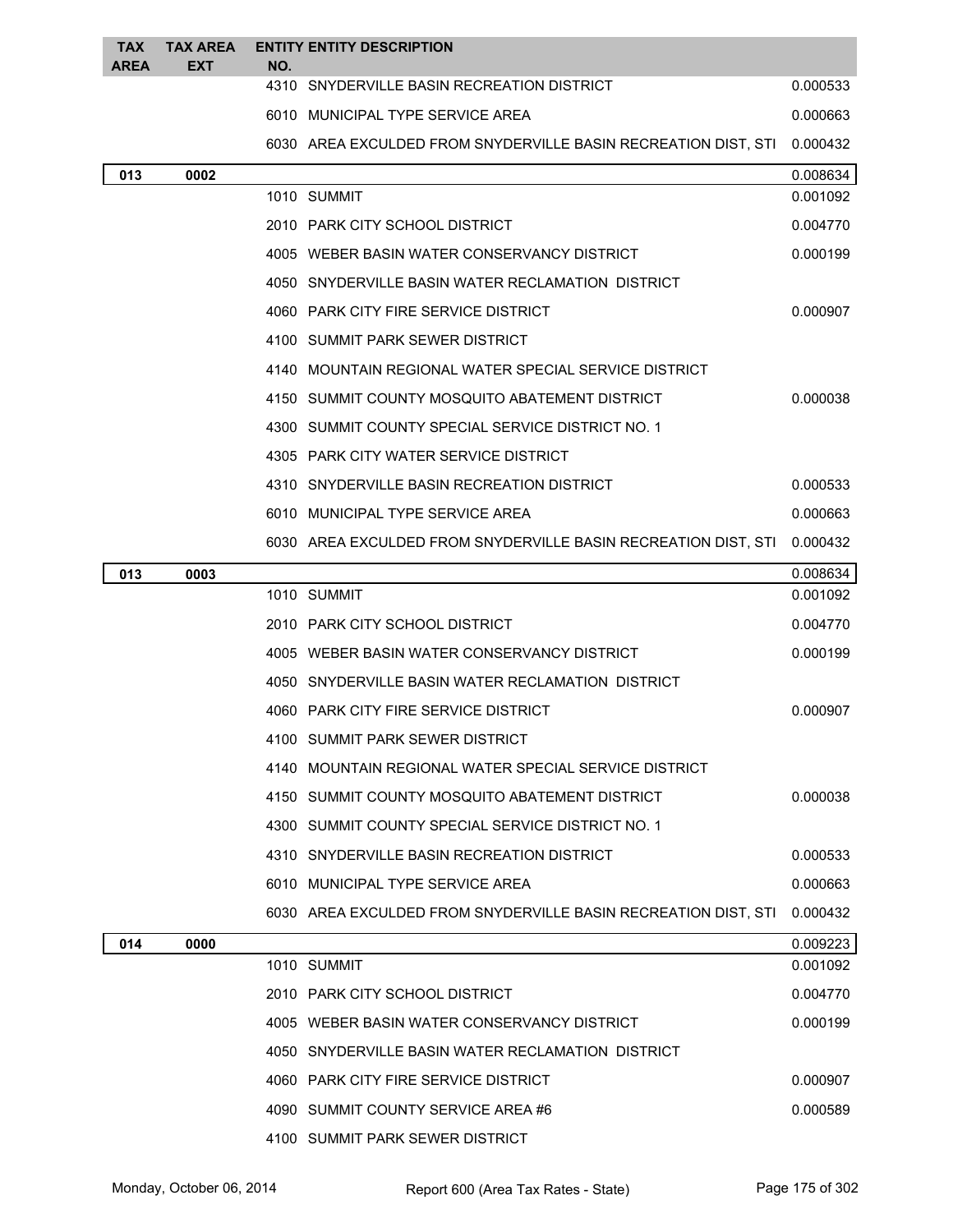| <b>TAX</b><br><b>AREA</b> | <b>TAX AREA</b><br><b>EXT</b> | NO.         | <b>ENTITY ENTITY DESCRIPTION</b>                               |          |
|---------------------------|-------------------------------|-------------|----------------------------------------------------------------|----------|
|                           |                               |             | 4140 MOUNTAIN REGIONAL WATER SPECIAL SERVICE DISTRICT          |          |
|                           |                               |             | 4150 SUMMIT COUNTY MOSQUITO ABATEMENT DISTRICT                 | 0.000038 |
|                           |                               |             | 4300 SUMMIT COUNTY SPECIAL SERVICE DISTRICT NO. 1              |          |
|                           |                               |             | 4310 SNYDERVILLE BASIN RECREATION DISTRICT                     | 0.000533 |
|                           |                               |             | 6010 MUNICIPAL TYPE SERVICE AREA                               | 0.000663 |
|                           |                               |             | 6030 AREA EXCULDED FROM SNYDERVILLE BASIN RECREATION DIST, STI | 0.000432 |
| 015                       | 0000                          |             |                                                                | 0.014220 |
|                           |                               | 1010 SUMMIT |                                                                | 0.001092 |
|                           |                               |             | 2020 NORTH SUMMIT SCHOOL DISTRICT                              | 0.006042 |
|                           |                               |             | 4005 WEBER BASIN WATER CONSERVANCY DISTRICT                    | 0.000199 |
|                           |                               |             | 4010 SOUTH SUMMIT CEMETERY MAINTENCE DISTRICT                  | 0.000197 |
|                           |                               |             | 4030 NORTH SUMMIT FIRE PROTECTION DISTRICT                     | 0.000589 |
|                           |                               |             | 4130 SUMMIT COUNTY SERVICE AREA #8                             | 0.005400 |
|                           |                               |             | 4150 SUMMIT COUNTY MOSQUITO ABATEMENT DISTRICT                 | 0.000038 |
|                           |                               |             | 4300 SUMMIT COUNTY SPECIAL SERVICE DISTRICT NO. 1              |          |
|                           |                               |             | 6010 MUNICIPAL TYPE SERVICE AREA                               | 0.000663 |
| 016                       | 0000                          |             |                                                                | 0.011187 |
|                           |                               | 1010 SUMMIT |                                                                | 0.001092 |
|                           |                               |             | 2020 NORTH SUMMIT SCHOOL DISTRICT                              | 0.006042 |
|                           |                               |             | 4005 WEBER BASIN WATER CONSERVANCY DISTRICT                    | 0.000199 |
|                           |                               |             | 4030 NORTH SUMMIT FIRE PROTECTION DISTRICT                     | 0.000589 |
|                           |                               |             | 4070 SUMMIT COUNTY SERVICE AREA #5                             | 0.002473 |
|                           |                               |             | 4120 WANSHIP CEMETERY MAINTENANCE DISTRICT                     | 0.000091 |
|                           |                               |             | 4150 SUMMIT COUNTY MOSQUITO ABATEMENT DISTRICT                 | 0.000038 |
|                           |                               |             | 4300 SUMMIT COUNTY SPECIAL SERVICE DISTRICT NO. 1              |          |
|                           |                               |             | 6010 MUNICIPAL TYPE SERVICE AREA                               | 0.000663 |
| 017                       | 0000                          |             |                                                                | 0.008623 |
|                           |                               | 1010 SUMMIT |                                                                | 0.001092 |
|                           |                               |             | 2020 NORTH SUMMIT SCHOOL DISTRICT                              | 0.006042 |
|                           |                               |             | 4005 WEBER BASIN WATER CONSERVANCY DISTRICT                    | 0.000199 |
|                           |                               |             | 4030 NORTH SUMMIT FIRE PROTECTION DISTRICT                     | 0.000589 |
|                           |                               |             | 4150 SUMMIT COUNTY MOSQUITO ABATEMENT DISTRICT                 | 0.000038 |
|                           |                               |             | 4300 SUMMIT COUNTY SPECIAL SERVICE DISTRICT NO. 1              |          |
|                           |                               |             | 6010 MUNICIPAL TYPE SERVICE AREA                               | 0.000663 |
| 018                       | 0000                          |             |                                                                | 0.008714 |
|                           |                               | 1010 SUMMIT |                                                                | 0.001092 |
|                           |                               |             | 2020 NORTH SUMMIT SCHOOL DISTRICT                              | 0.006042 |
|                           |                               |             | 4005 WEBER BASIN WATER CONSERVANCY DISTRICT                    | 0.000199 |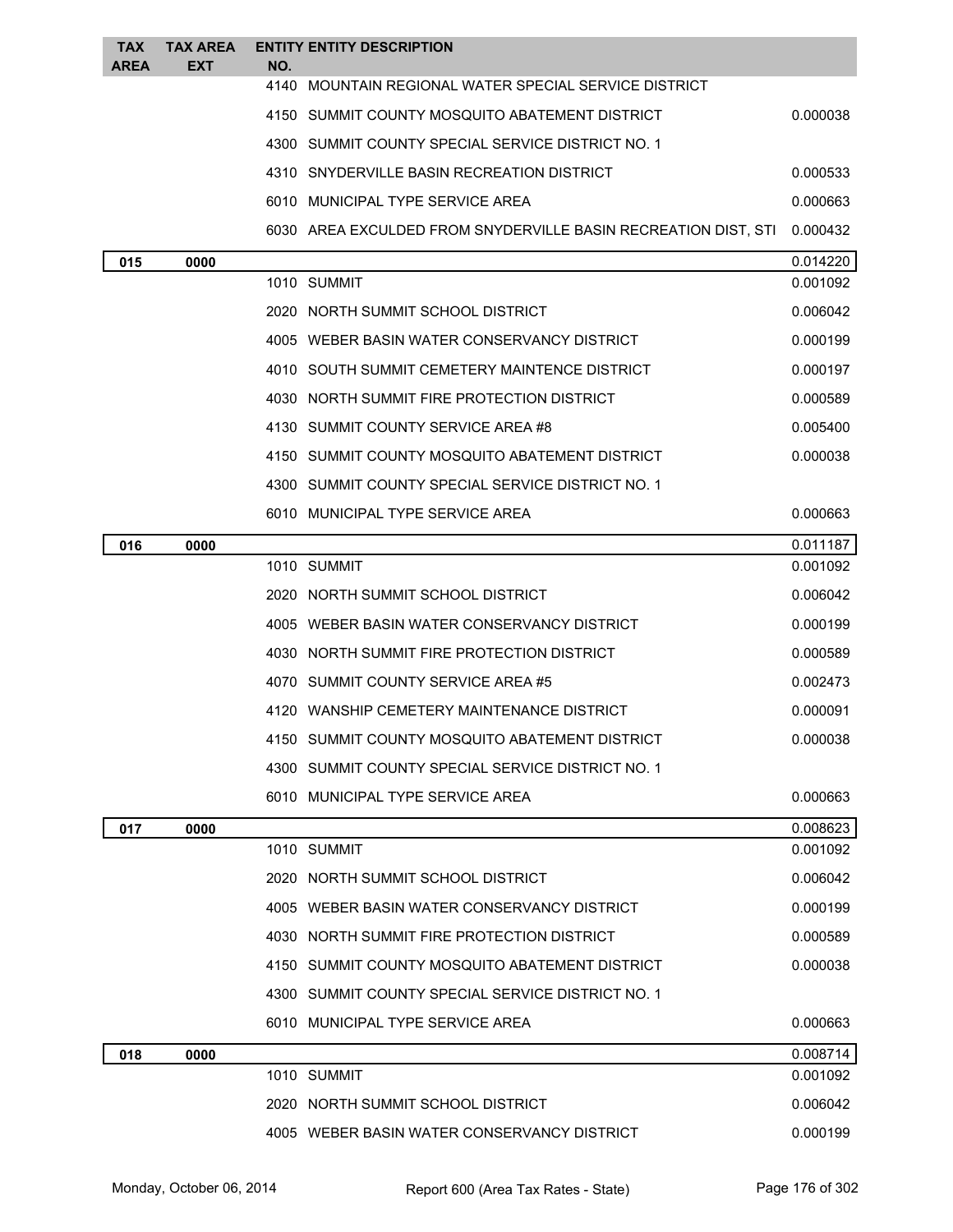| TAX<br><b>AREA</b> | <b>TAX AREA</b><br>EXT | <b>ENTITY ENTITY DESCRIPTION</b><br>NO.           |          |
|--------------------|------------------------|---------------------------------------------------|----------|
|                    |                        | 4030 NORTH SUMMIT FIRE PROTECTION DISTRICT        | 0.000589 |
|                    |                        | 4120 WANSHIP CEMETERY MAINTENANCE DISTRICT        | 0.000091 |
|                    |                        | 4150 SUMMIT COUNTY MOSQUITO ABATEMENT DISTRICT    | 0.000038 |
|                    |                        | 4300 SUMMIT COUNTY SPECIAL SERVICE DISTRICT NO. 1 |          |
|                    |                        | 6010 MUNICIPAL TYPE SERVICE AREA                  | 0.000663 |
| 019                | 0000                   |                                                   | 0.013824 |
|                    |                        | 1010 SUMMIT                                       | 0.001092 |
|                    |                        | 2020   NORTH SUMMIT SCHOOL DISTRICT               | 0.006042 |
|                    |                        | 4030 NORTH SUMMIT FIRE PROTECTION DISTRICT        | 0.000589 |
|                    |                        | 4130 SUMMIT COUNTY SERVICE AREA #8                | 0.005400 |
|                    |                        | 4150 SUMMIT COUNTY MOSQUITO ABATEMENT DISTRICT    | 0.000038 |
|                    |                        | 4300 SUMMIT COUNTY SPECIAL SERVICE DISTRICT NO. 1 |          |
|                    |                        | 6010 MUNICIPAL TYPE SERVICE AREA                  | 0.000663 |
| 021                | 0000                   |                                                   | 0.013985 |
|                    |                        | 1010 SUMMIT                                       | 0.001092 |
|                    |                        | 2020 NORTH SUMMIT SCHOOL DISTRICT                 | 0.006042 |
|                    |                        | 4005 WEBER BASIN WATER CONSERVANCY DISTRICT       | 0.000199 |
|                    |                        | 4030 NORTH SUMMIT FIRE PROTECTION DISTRICT        | 0.000589 |
|                    |                        | 4130 SUMMIT COUNTY SERVICE AREA #8                | 0.005400 |
|                    |                        | 4300 SUMMIT COUNTY SPECIAL SERVICE DISTRICT NO. 1 |          |
|                    |                        | 6010 MUNICIPAL TYPE SERVICE AREA                  | 0.000663 |
| 023                | 0000                   |                                                   | 0.008824 |
|                    |                        | 1010 SUMMIT                                       | 0.001092 |
|                    |                        | 2030 SOUTH SUMMIT SCHOOL DISTRICT                 | 0.006326 |
|                    |                        | 4005 WEBER BASIN WATER CONSERVANCY DISTRICT       | 0.000199 |
|                    |                        | 4010 SOUTH SUMMIT CEMETERY MAINTENCE DISTRICT     | 0.000197 |
|                    |                        | 4020 SOUTH SUMMIT FIRE PROTECTION DISTRICT        | 0.000309 |
|                    |                        | 4150 SUMMIT COUNTY MOSQUITO ABATEMENT DISTRICT    | 0.000038 |
|                    |                        | 4300 SUMMIT COUNTY SPECIAL SERVICE DISTRICT NO. 1 |          |
|                    |                        | 6010 MUNICIPAL TYPE SERVICE AREA                  | 0.000663 |
| 023                | 0001                   |                                                   | 0.008824 |
|                    |                        | 1010 SUMMIT                                       | 0.001092 |
|                    |                        | 2030 SOUTH SUMMIT SCHOOL DISTRICT                 | 0.006326 |
|                    |                        | 4005 WEBER BASIN WATER CONSERVANCY DISTRICT       | 0.000199 |
|                    |                        | 4010 SOUTH SUMMIT CEMETERY MAINTENCE DISTRICT     | 0.000197 |
|                    |                        | 4020 SOUTH SUMMIT FIRE PROTECTION DISTRICT        | 0.000309 |
|                    |                        | 4150 SUMMIT COUNTY MOSQUITO ABATEMENT DISTRICT    | 0.000038 |
|                    |                        | 4300 SUMMIT COUNTY SPECIAL SERVICE DISTRICT NO. 1 |          |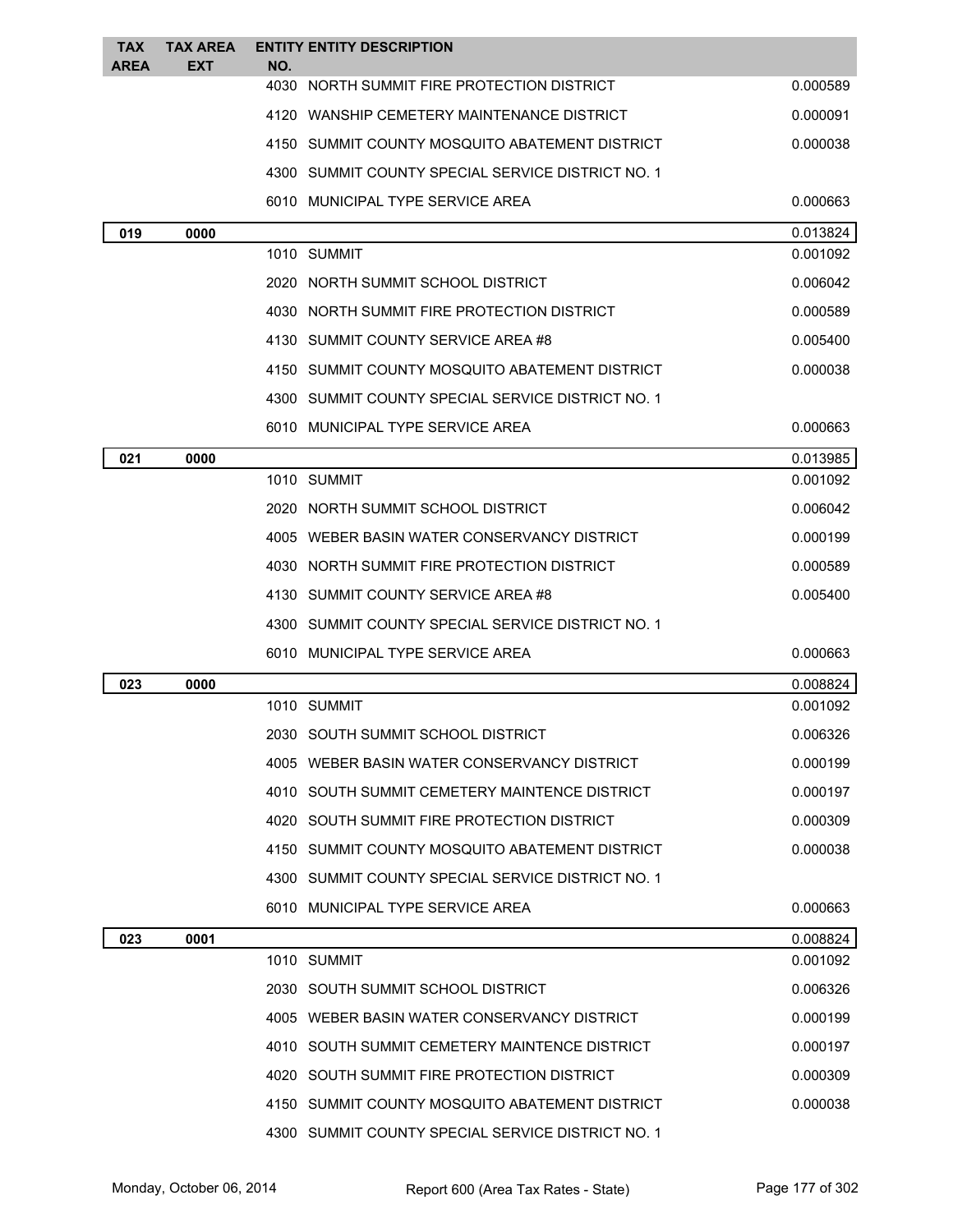| <b>TAX</b><br><b>AREA</b> | <b>TAX AREA</b><br><b>EXT</b> |     | <b>ENTITY ENTITY DESCRIPTION</b>                  |                 |  |  |
|---------------------------|-------------------------------|-----|---------------------------------------------------|-----------------|--|--|
|                           |                               | NO. | 4315 PEOA RECREATION SPECIAL SERVICE DISTRICT     |                 |  |  |
|                           |                               |     | 6010 MUNICIPAL TYPE SERVICE AREA                  | 0.000663        |  |  |
| 023                       | 0002                          |     |                                                   | 0.008824        |  |  |
|                           |                               |     | 1010 SUMMIT                                       | 0.001092        |  |  |
|                           |                               |     | 2030 SOUTH SUMMIT SCHOOL DISTRICT                 | 0.006326        |  |  |
|                           |                               |     | 4005 WEBER BASIN WATER CONSERVANCY DISTRICT       | 0.000199        |  |  |
|                           |                               |     | 4010 SOUTH SUMMIT CEMETERY MAINTENCE DISTRICT     | 0.000197        |  |  |
|                           |                               |     | 4020 SOUTH SUMMIT FIRE PROTECTION DISTRICT        | 0.000309        |  |  |
|                           |                               |     | 4150 SUMMIT COUNTY MOSQUITO ABATEMENT DISTRICT    | 0.000038        |  |  |
|                           |                               |     | 4300 SUMMIT COUNTY SPECIAL SERVICE DISTRICT NO. 1 |                 |  |  |
|                           |                               |     | 6010 MUNICIPAL TYPE SERVICE AREA                  | 0.000663        |  |  |
| 024                       | 0000                          |     |                                                   | 0.008665        |  |  |
|                           |                               |     | 1010 SUMMIT                                       | 0.001092        |  |  |
|                           |                               |     | 2030 SOUTH SUMMIT SCHOOL DISTRICT                 | 0.006326        |  |  |
|                           |                               |     | 4005 WEBER BASIN WATER CONSERVANCY DISTRICT       | 0.000199        |  |  |
|                           |                               |     | 4010 SOUTH SUMMIT CEMETERY MAINTENCE DISTRICT     | 0.000197        |  |  |
|                           |                               |     | 4170 SUMMIT COUNTY WILDLAND FIRE SERVICE AREA     | 0.000188        |  |  |
|                           |                               |     | 4300 SUMMIT COUNTY SPECIAL SERVICE DISTRICT NO. 1 |                 |  |  |
|                           |                               |     | 6010 MUNICIPAL TYPE SERVICE AREA                  | 0.000663        |  |  |
| 025                       | 0000                          |     |                                                   | 0.014065        |  |  |
|                           |                               |     | 1010 SUMMIT                                       | 0.001092        |  |  |
|                           |                               |     | 2030 SOUTH SUMMIT SCHOOL DISTRICT                 | 0.006326        |  |  |
|                           |                               |     | 4005 WEBER BASIN WATER CONSERVANCY DISTRICT       | 0.000199        |  |  |
|                           |                               |     | 4010 SOUTH SUMMIT CEMETERY MAINTENCE DISTRICT     | 0.000197        |  |  |
|                           |                               |     | 4130 SUMMIT COUNTY SERVICE AREA #8                | 0.005400        |  |  |
|                           |                               |     | 4170 SUMMIT COUNTY WILDLAND FIRE SERVICE AREA     | 0.000188        |  |  |
|                           |                               |     | 4300 SUMMIT COUNTY SPECIAL SERVICE DISTRICT NO. 1 |                 |  |  |
|                           |                               |     | 6010 MUNICIPAL TYPE SERVICE AREA                  | 0.000663        |  |  |
| 026                       | 0000                          |     |                                                   | 0.008627        |  |  |
|                           |                               |     | 1010 SUMMIT                                       | 0.001092        |  |  |
|                           |                               |     | 2030 SOUTH SUMMIT SCHOOL DISTRICT                 | 0.006326        |  |  |
|                           |                               |     | 4005 WEBER BASIN WATER CONSERVANCY DISTRICT       | 0.000199        |  |  |
|                           |                               |     | 4020 SOUTH SUMMIT FIRE PROTECTION DISTRICT        | 0.000309        |  |  |
|                           |                               |     | 4150 SUMMIT COUNTY MOSQUITO ABATEMENT DISTRICT    | 0.000038        |  |  |
|                           |                               |     | 4300 SUMMIT COUNTY SPECIAL SERVICE DISTRICT NO. 1 |                 |  |  |
|                           |                               |     | 6010 MUNICIPAL TYPE SERVICE AREA                  | 0.000663        |  |  |
| 027                       | 0000                          |     |                                                   | 0.010223        |  |  |
|                           |                               |     | 1010 SUMMIT                                       | 0.001092        |  |  |
|                           |                               |     | 2010 PARK CITY SCHOOL DISTRICT                    | 0.004770        |  |  |
| Monday, October 06, 2014  |                               |     | Report 600 (Area Tax Rates - State)               | Page 178 of 302 |  |  |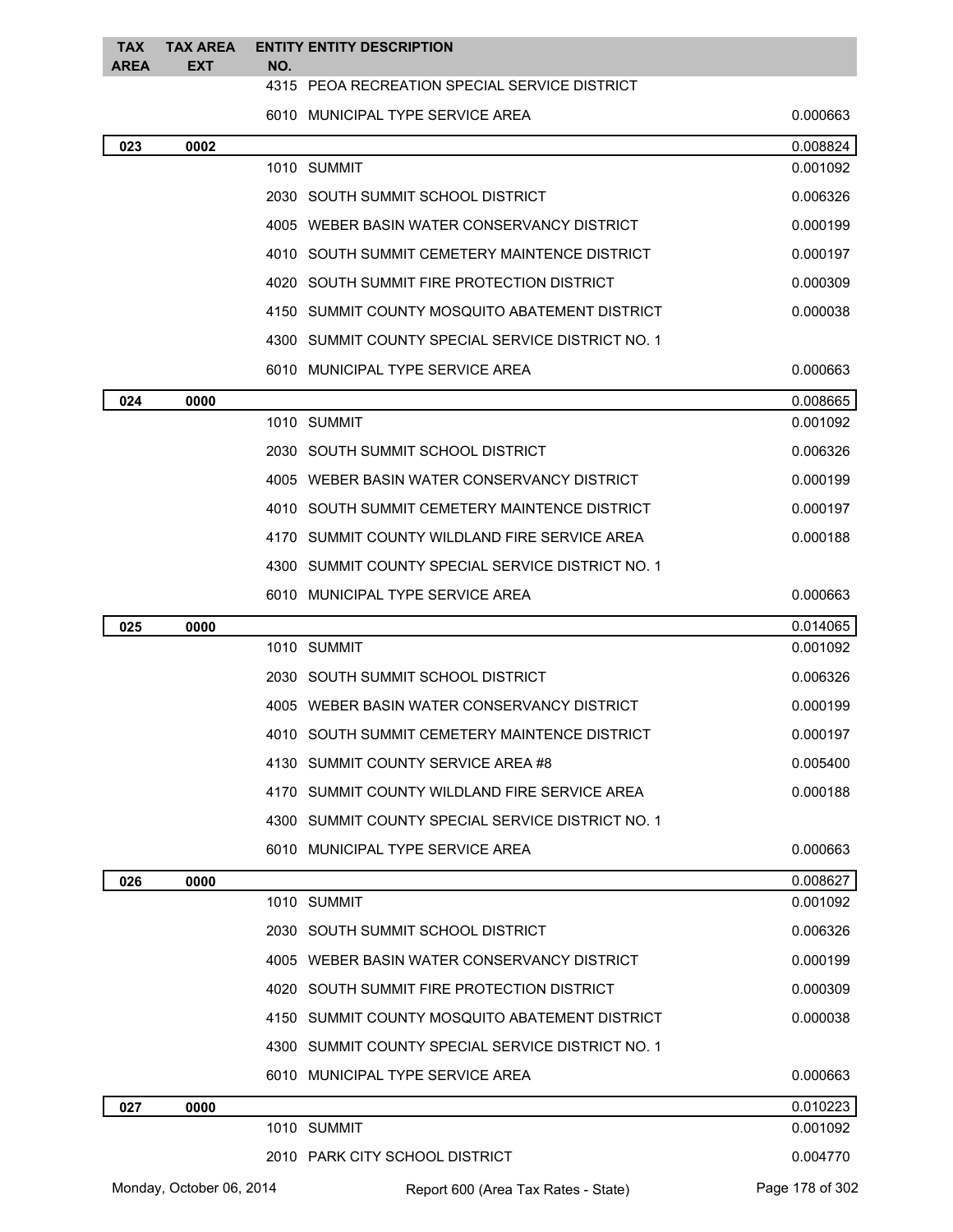| <b>TAX</b><br><b>AREA</b> | <b>TAX AREA</b><br>EXT | NO. | <b>ENTITY ENTITY DESCRIPTION</b>                                                          |          |
|---------------------------|------------------------|-----|-------------------------------------------------------------------------------------------|----------|
|                           |                        |     | 4005 WEBER BASIN WATER CONSERVANCY DISTRICT                                               | 0.000199 |
|                           |                        |     | 4040 SUMMIT COUNTY SERVICE AREA NO. 3                                                     | 0.001589 |
|                           |                        |     | 4050 SNYDERVILLE BASIN WATER RECLAMATION DISTRICT                                         |          |
|                           |                        |     | 4060 PARK CITY FIRE SERVICE DISTRICT                                                      | 0.000907 |
|                           |                        |     | 4100 SUMMIT PARK SEWER DISTRICT                                                           |          |
|                           |                        |     | 4150 SUMMIT COUNTY MOSQUITO ABATEMENT DISTRICT                                            | 0.000038 |
|                           |                        |     | 4300 SUMMIT COUNTY SPECIAL SERVICE DISTRICT NO. 1                                         |          |
|                           |                        |     | 4310 SNYDERVILLE BASIN RECREATION DISTRICT                                                | 0.000533 |
|                           |                        |     | 6010 MUNICIPAL TYPE SERVICE AREA                                                          | 0.000663 |
|                           |                        |     | 6030 AREA EXCULDED FROM SNYDERVILLE BASIN RECREATION DIST, STI                            | 0.000432 |
| 028                       | 0000                   |     |                                                                                           | 0.008634 |
|                           |                        |     | 1010 SUMMIT                                                                               | 0.001092 |
|                           |                        |     | 2010 PARK CITY SCHOOL DISTRICT                                                            | 0.004770 |
|                           |                        |     | 4005 WEBER BASIN WATER CONSERVANCY DISTRICT                                               | 0.000199 |
|                           |                        |     | 4050 SNYDERVILLE BASIN WATER RECLAMATION DISTRICT                                         |          |
|                           |                        |     | 4060 PARK CITY FIRE SERVICE DISTRICT                                                      | 0.000907 |
|                           |                        |     | 4100 SUMMIT PARK SEWER DISTRICT                                                           |          |
|                           |                        |     | 4140 MOUNTAIN REGIONAL WATER SPECIAL SERVICE DISTRICT                                     |          |
|                           |                        |     | 4150 SUMMIT COUNTY MOSQUITO ABATEMENT DISTRICT                                            | 0.000038 |
|                           |                        |     | 4300 SUMMIT COUNTY SPECIAL SERVICE DISTRICT NO. 1                                         |          |
|                           |                        |     | 4310 SNYDERVILLE BASIN RECREATION DISTRICT                                                | 0.000533 |
|                           |                        |     | 6010 MUNICIPAL TYPE SERVICE AREA                                                          | 0.000663 |
|                           |                        |     | 6030 AREA EXCULDED FROM SNYDERVILLE BASIN RECREATION DIST, STI                            | 0.000432 |
| 030                       | 0000                   |     |                                                                                           | 0.009223 |
|                           |                        |     | 1010 SUMMIT                                                                               | 0.001092 |
|                           |                        |     | 2010 PARK CITY SCHOOL DISTRICT                                                            | 0.004770 |
|                           |                        |     | 4005 WEBER BASIN WATER CONSERVANCY DISTRICT                                               | 0.000199 |
|                           |                        |     | 4050 SNYDERVILLE BASIN WATER RECLAMATION DISTRICT<br>4060 PARK CITY FIRE SERVICE DISTRICT | 0.000907 |
|                           |                        |     | 4090 SUMMIT COUNTY SERVICE AREA #6                                                        | 0.000589 |
|                           |                        |     | 4100 SUMMIT PARK SEWER DISTRICT                                                           |          |
|                           |                        |     | 4140 MOUNTAIN REGIONAL WATER SPECIAL SERVICE DISTRICT                                     |          |
|                           |                        |     | 4150 SUMMIT COUNTY MOSQUITO ABATEMENT DISTRICT                                            | 0.000038 |
|                           |                        |     | 4300 SUMMIT COUNTY SPECIAL SERVICE DISTRICT NO. 1                                         |          |
|                           |                        |     | 4310 SNYDERVILLE BASIN RECREATION DISTRICT                                                | 0.000533 |
|                           |                        |     | 6010 MUNICIPAL TYPE SERVICE AREA                                                          | 0.000663 |
|                           |                        |     | 6030 AREA EXCULDED FROM SNYDERVILLE BASIN RECREATION DIST, STI                            | 0.000432 |
| 031                       | 0000                   |     |                                                                                           | 0.008468 |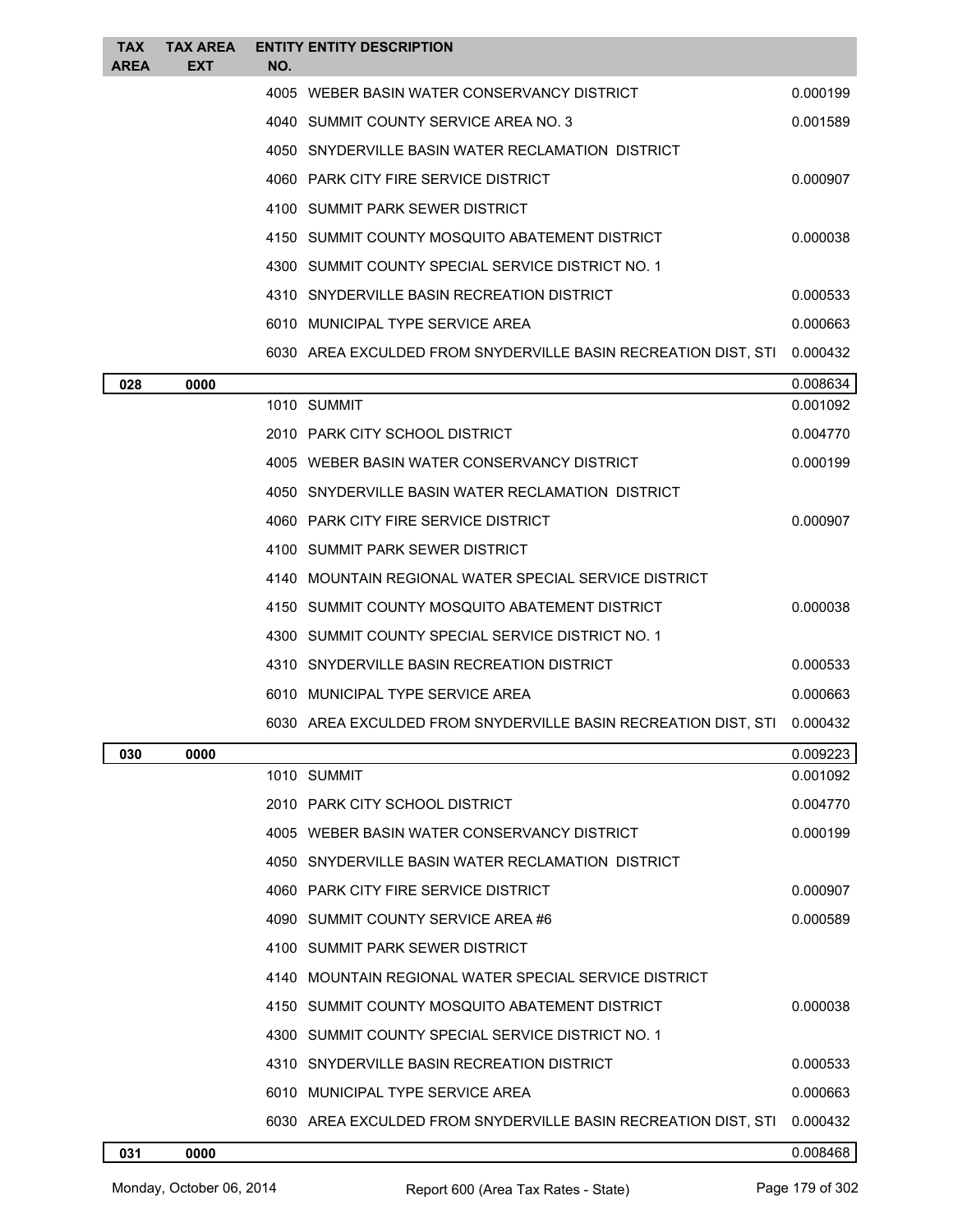| <b>TAX</b><br><b>AREA</b> | <b>TAX AREA</b><br><b>EXT</b> | <b>ENTITY ENTITY DESCRIPTION</b><br>NO.           |          |
|---------------------------|-------------------------------|---------------------------------------------------|----------|
|                           |                               | 1010 SUMMIT                                       | 0.001092 |
|                           |                               | 2030 SOUTH SUMMIT SCHOOL DISTRICT                 | 0.006326 |
|                           |                               | 4005 WEBER BASIN WATER CONSERVANCY DISTRICT       | 0.000199 |
|                           |                               | 4170 SUMMIT COUNTY WILDLAND FIRE SERVICE AREA     | 0.000188 |
|                           |                               | 4300 SUMMIT COUNTY SPECIAL SERVICE DISTRICT NO. 1 |          |
|                           |                               | 6010 MUNICIPAL TYPE SERVICE AREA                  | 0.000663 |
| 031                       | 0001                          |                                                   | 0.008318 |
|                           |                               | 1010 SUMMIT                                       | 0.001092 |
|                           |                               | 2030 SOUTH SUMMIT SCHOOL DISTRICT                 | 0.006326 |
|                           |                               | 4005 WEBER BASIN WATER CONSERVANCY DISTRICT       | 0.000199 |
|                           |                               | 4150 SUMMIT COUNTY MOSQUITO ABATEMENT DISTRICT    | 0.000038 |
|                           |                               | 4300 SUMMIT COUNTY SPECIAL SERVICE DISTRICT NO. 1 |          |
|                           |                               | 6010 MUNICIPAL TYPE SERVICE AREA                  | 0.000663 |
| 031                       | 0002                          |                                                   | 0.008506 |
|                           |                               | 1010 SUMMIT                                       | 0.001092 |
|                           |                               | 2030 SOUTH SUMMIT SCHOOL DISTRICT                 | 0.006326 |
|                           |                               | 4005 WEBER BASIN WATER CONSERVANCY DISTRICT       | 0.000199 |
|                           |                               | 4150 SUMMIT COUNTY MOSQUITO ABATEMENT DISTRICT    | 0.000038 |
|                           |                               | 4170 SUMMIT COUNTY WILDLAND FIRE SERVICE AREA     | 0.000188 |
|                           |                               | 4300 SUMMIT COUNTY SPECIAL SERVICE DISTRICT NO. 1 |          |
|                           |                               | 6010 MUNICIPAL TYPE SERVICE AREA                  | 0.000663 |
| 032                       | 0000                          |                                                   | 0.013868 |
|                           |                               | 1010 SUMMIT                                       | 0.001092 |
|                           |                               | 2030   SOUTH SUMMIT SCHOOL DISTRICT               | 0.006326 |
|                           |                               | 4005 WEBER BASIN WATER CONSERVANCY DISTRICT       | 0.000199 |
|                           |                               | 4130 SUMMIT COUNTY SERVICE AREA #8                | 0.005400 |
|                           |                               | 4170 SUMMIT COUNTY WILDLAND FIRE SERVICE AREA     | 0.000188 |
|                           |                               | 4300 SUMMIT COUNTY SPECIAL SERVICE DISTRICT NO. 1 |          |
|                           |                               | 6010 MUNICIPAL TYPE SERVICE AREA                  | 0.000663 |
| 033                       | 0000                          |                                                   | 0.008625 |
|                           |                               | 1010 SUMMIT                                       | 0.001092 |
|                           |                               | 2030 SOUTH SUMMIT SCHOOL DISTRICT                 | 0.006326 |
|                           |                               | 4010 SOUTH SUMMIT CEMETERY MAINTENCE DISTRICT     | 0.000197 |
|                           |                               | 4020 SOUTH SUMMIT FIRE PROTECTION DISTRICT        | 0.000309 |
|                           |                               | 4150 SUMMIT COUNTY MOSQUITO ABATEMENT DISTRICT    | 0.000038 |
|                           |                               | 4300 SUMMIT COUNTY SPECIAL SERVICE DISTRICT NO. 1 |          |
|                           |                               | 6010 MUNICIPAL TYPE SERVICE AREA                  | 0.000663 |
| 034                       | 0000                          |                                                   | 0.009047 |
|                           |                               | 1010 SUMMIT                                       | 0.001092 |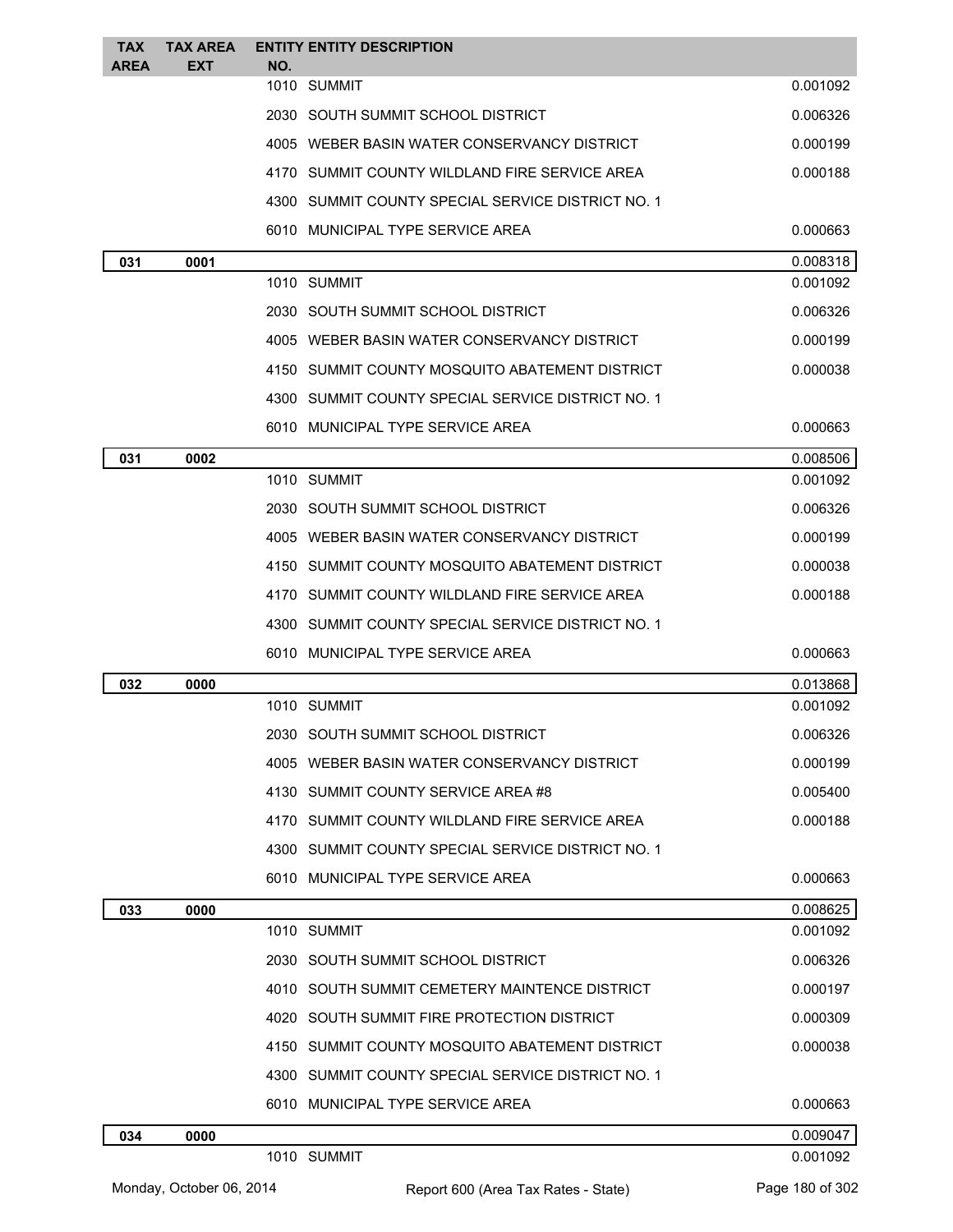| TAX<br><b>AREA</b> | <b>TAX AREA</b><br>EXT | <b>ENTITY ENTITY DESCRIPTION</b><br>NO.                                                            |                      |
|--------------------|------------------------|----------------------------------------------------------------------------------------------------|----------------------|
|                    |                        | 2030 SOUTH SUMMIT SCHOOL DISTRICT                                                                  | 0.006326             |
|                    |                        | 4010 SOUTH SUMMIT CEMETERY MAINTENCE DISTRICT                                                      | 0.000197             |
|                    |                        | 4020 SOUTH SUMMIT FIRE PROTECTION DISTRICT                                                         | 0.000309             |
|                    |                        | 4150 SUMMIT COUNTY MOSQUITO ABATEMENT DISTRICT                                                     | 0.000038             |
|                    |                        | 4270 CENTRAL UTAH WATER CONSERVANCY DISTRICT                                                       | 0.000422             |
|                    |                        | 4300 SUMMIT COUNTY SPECIAL SERVICE DISTRICT NO. 1                                                  |                      |
|                    |                        | 6010 MUNICIPAL TYPE SERVICE AREA                                                                   | 0.000663             |
| 035                | 0000                   |                                                                                                    | 0.009636             |
|                    |                        | 1010 SUMMIT                                                                                        | 0.001092             |
|                    |                        | 2030 SOUTH SUMMIT SCHOOL DISTRICT                                                                  | 0.006326             |
|                    |                        | 4010 SOUTH SUMMIT CEMETERY MAINTENCE DISTRICT                                                      | 0.000197             |
|                    |                        | 4020 SOUTH SUMMIT FIRE PROTECTION DISTRICT                                                         | 0.000309             |
|                    |                        | 4090 SUMMIT COUNTY SERVICE AREA #6                                                                 | 0.000589             |
|                    |                        | 4150 SUMMIT COUNTY MOSQUITO ABATEMENT DISTRICT                                                     | 0.000038             |
|                    |                        | 4270 CENTRAL UTAH WATER CONSERVANCY DISTRICT                                                       | 0.000422             |
|                    |                        | 4300 SUMMIT COUNTY SPECIAL SERVICE DISTRICT NO. 1                                                  |                      |
|                    |                        | 6010 MUNICIPAL TYPE SERVICE AREA                                                                   | 0.000663             |
| 036                | 0000                   |                                                                                                    | 0.008466             |
|                    |                        | 1010 SUMMIT                                                                                        | 0.001092             |
|                    |                        | 2030 SOUTH SUMMIT SCHOOL DISTRICT                                                                  | 0.006326             |
|                    |                        | 4010 SOUTH SUMMIT CEMETERY MAINTENCE DISTRICT                                                      | 0.000197             |
|                    |                        | 4170 SUMMIT COUNTY WILDLAND FIRE SERVICE AREA                                                      | 0.000188             |
|                    |                        | 4300 SUMMIT COUNTY SPECIAL SERVICE DISTRICT NO. 1                                                  |                      |
|                    |                        | 6010 MUNICIPAL TYPE SERVICE AREA                                                                   | 0.000663             |
| 037                | 0000                   |                                                                                                    | 0.013866             |
|                    |                        | 1010 SUMMIT                                                                                        | 0.001092             |
|                    |                        | 2030 SOUTH SUMMIT SCHOOL DISTRICT                                                                  | 0.006326             |
|                    |                        | 4010 SOUTH SUMMIT CEMETERY MAINTENCE DISTRICT                                                      | 0.000197             |
|                    |                        | 4130 SUMMIT COUNTY SERVICE AREA #8                                                                 | 0.005400             |
|                    |                        | 4170 SUMMIT COUNTY WILDLAND FIRE SERVICE AREA                                                      | 0.000188             |
|                    |                        | 4300 SUMMIT COUNTY SPECIAL SERVICE DISTRICT NO. 1                                                  |                      |
|                    |                        | 6010 MUNICIPAL TYPE SERVICE AREA                                                                   | 0.000663             |
| 038                | 0000                   | 1010 SUMMIT                                                                                        | 0.008269<br>0.001092 |
|                    |                        |                                                                                                    |                      |
|                    |                        | 2030 SOUTH SUMMIT SCHOOL DISTRICT                                                                  | 0.006326             |
|                    |                        | 4170 SUMMIT COUNTY WILDLAND FIRE SERVICE AREA<br>4300 SUMMIT COUNTY SPECIAL SERVICE DISTRICT NO. 1 | 0.000188             |
|                    |                        |                                                                                                    |                      |
|                    |                        | 6010 MUNICIPAL TYPE SERVICE AREA                                                                   | 0.000663             |

Monday, October 06, 2014 Report 600 (Area Tax Rates - State) Rage 181 of 302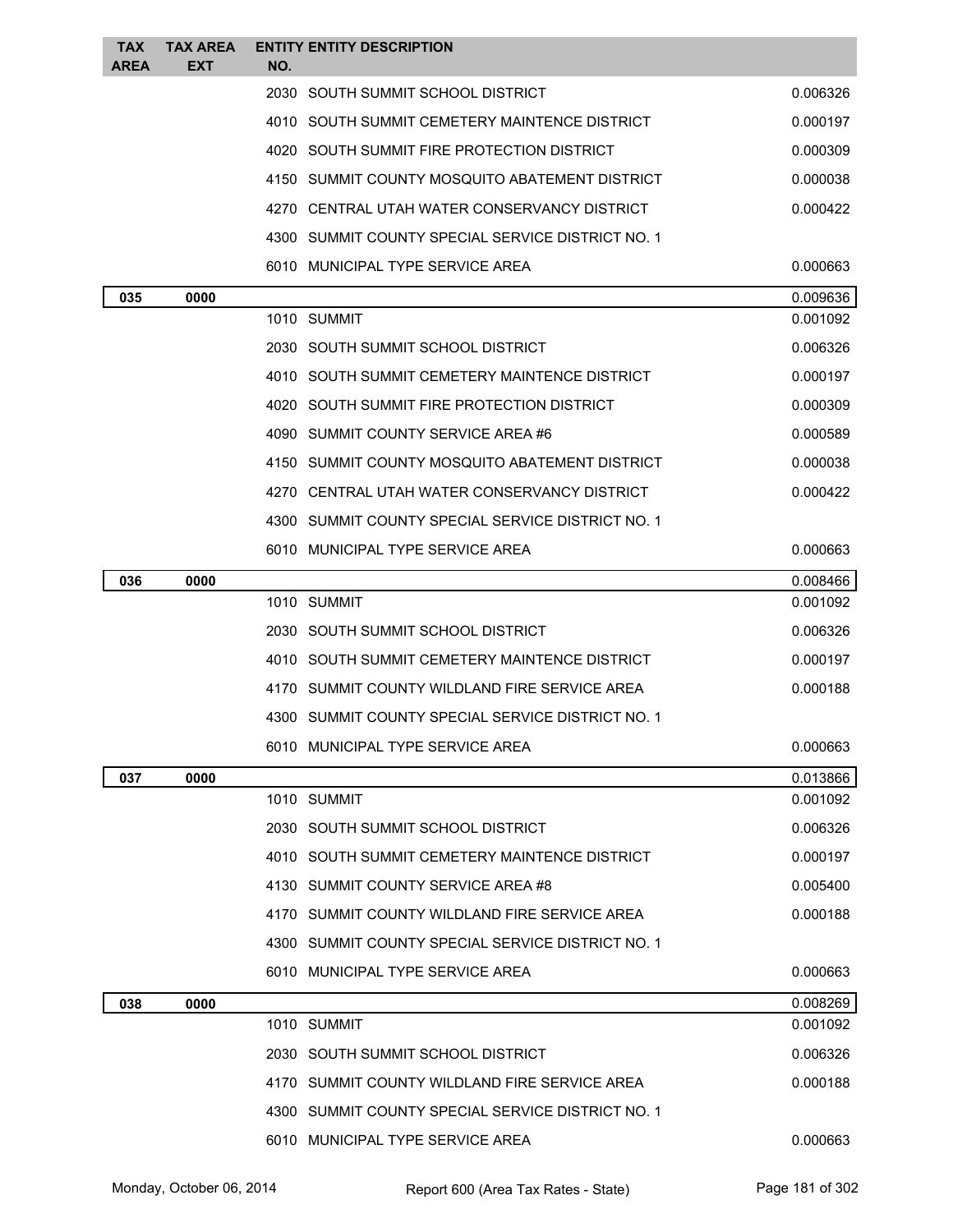| TAX<br><b>AREA</b> | <b>TAX AREA</b><br><b>EXT</b> | NO. | <b>ENTITY ENTITY DESCRIPTION</b>                  |                 |
|--------------------|-------------------------------|-----|---------------------------------------------------|-----------------|
| 038                | 0001                          |     |                                                   | 0.008691        |
|                    |                               |     | 1010 SUMMIT                                       | 0.001092        |
|                    |                               |     | 2030   SOUTH SUMMIT SCHOOL DISTRICT               | 0.006326        |
|                    |                               |     | 4170 SUMMIT COUNTY WILDLAND FIRE SERVICE AREA     | 0.000188        |
|                    |                               |     | 4270 CENTRAL UTAH WATER CONSERVANCY DISTRICT      | 0.000422        |
|                    |                               |     | 4300 SUMMIT COUNTY SPECIAL SERVICE DISTRICT NO. 1 |                 |
|                    |                               |     | 6010 MUNICIPAL TYPE SERVICE AREA                  | 0.000663        |
| 039                | 0000                          |     |                                                   | 0.013669        |
|                    |                               |     | 1010 SUMMIT                                       | 0.001092        |
|                    |                               |     | 2030 SOUTH SUMMIT SCHOOL DISTRICT                 | 0.006326        |
|                    |                               |     | 4130 SUMMIT COUNTY SERVICE AREA #8                | 0.005400        |
|                    |                               |     | 4170 SUMMIT COUNTY WILDLAND FIRE SERVICE AREA     | 0.000188        |
|                    |                               |     | 4300 SUMMIT COUNTY SPECIAL SERVICE DISTRICT NO. 1 |                 |
|                    |                               |     | 6010 MUNICIPAL TYPE SERVICE AREA                  | 0.000663        |
| 040                | 0000                          |     |                                                   | 0.009413        |
|                    |                               |     | 1010 SUMMIT                                       | 0.001092        |
|                    |                               |     | 2030 SOUTH SUMMIT SCHOOL DISTRICT                 | 0.006326        |
|                    |                               |     | 4005 WEBER BASIN WATER CONSERVANCY DISTRICT       | 0.000199        |
|                    |                               |     | 4010 SOUTH SUMMIT CEMETERY MAINTENCE DISTRICT     | 0.000197        |
|                    |                               |     | 4020 SOUTH SUMMIT FIRE PROTECTION DISTRICT        | 0.000309        |
|                    |                               |     | 4090 SUMMIT COUNTY SERVICE AREA #6                | 0.000589        |
|                    |                               |     | 4150 SUMMIT COUNTY MOSQUITO ABATEMENT DISTRICT    | 0.000038        |
|                    |                               |     | 4300 SUMMIT COUNTY SPECIAL SERVICE DISTRICT NO. 1 |                 |
|                    |                               |     | 6010 MUNICIPAL TYPE SERVICE AREA                  | 0.000663        |
| 041                | 0000                          |     |                                                   | 0.008998        |
|                    |                               |     | 1010 SUMMIT                                       | 0.001092        |
|                    |                               |     | 2030 SOUTH SUMMIT SCHOOL DISTRICT                 | 0.006326        |
|                    |                               |     | 4005 WEBER BASIN WATER CONSERVANCY DISTRICT       | 0.000199        |
|                    |                               |     | 4030 NORTH SUMMIT FIRE PROTECTION DISTRICT        | 0.000589        |
|                    |                               |     | 4120 WANSHIP CEMETERY MAINTENANCE DISTRICT        | 0.000091        |
|                    |                               |     | 4150 SUMMIT COUNTY MOSQUITO ABATEMENT DISTRICT    | 0.000038        |
|                    |                               |     | 4300 SUMMIT COUNTY SPECIAL SERVICE DISTRICT NO. 1 |                 |
|                    |                               |     | 6010 MUNICIPAL TYPE SERVICE AREA                  | 0.000663        |
| 041                | 0001                          |     |                                                   | 0.008907        |
|                    |                               |     | 1010 SUMMIT                                       | 0.001092        |
|                    |                               |     | 2030 SOUTH SUMMIT SCHOOL DISTRICT                 | 0.006326        |
|                    |                               |     | 4005 WEBER BASIN WATER CONSERVANCY DISTRICT       | 0.000199        |
|                    |                               |     | 4030 NORTH SUMMIT FIRE PROTECTION DISTRICT        | 0.000589        |
|                    |                               |     | 4150 SUMMIT COUNTY MOSQUITO ABATEMENT DISTRICT    | 0.000038        |
|                    | Monday, October 06, 2014      |     | Report 600 (Area Tax Rates - State)               | Page 182 of 302 |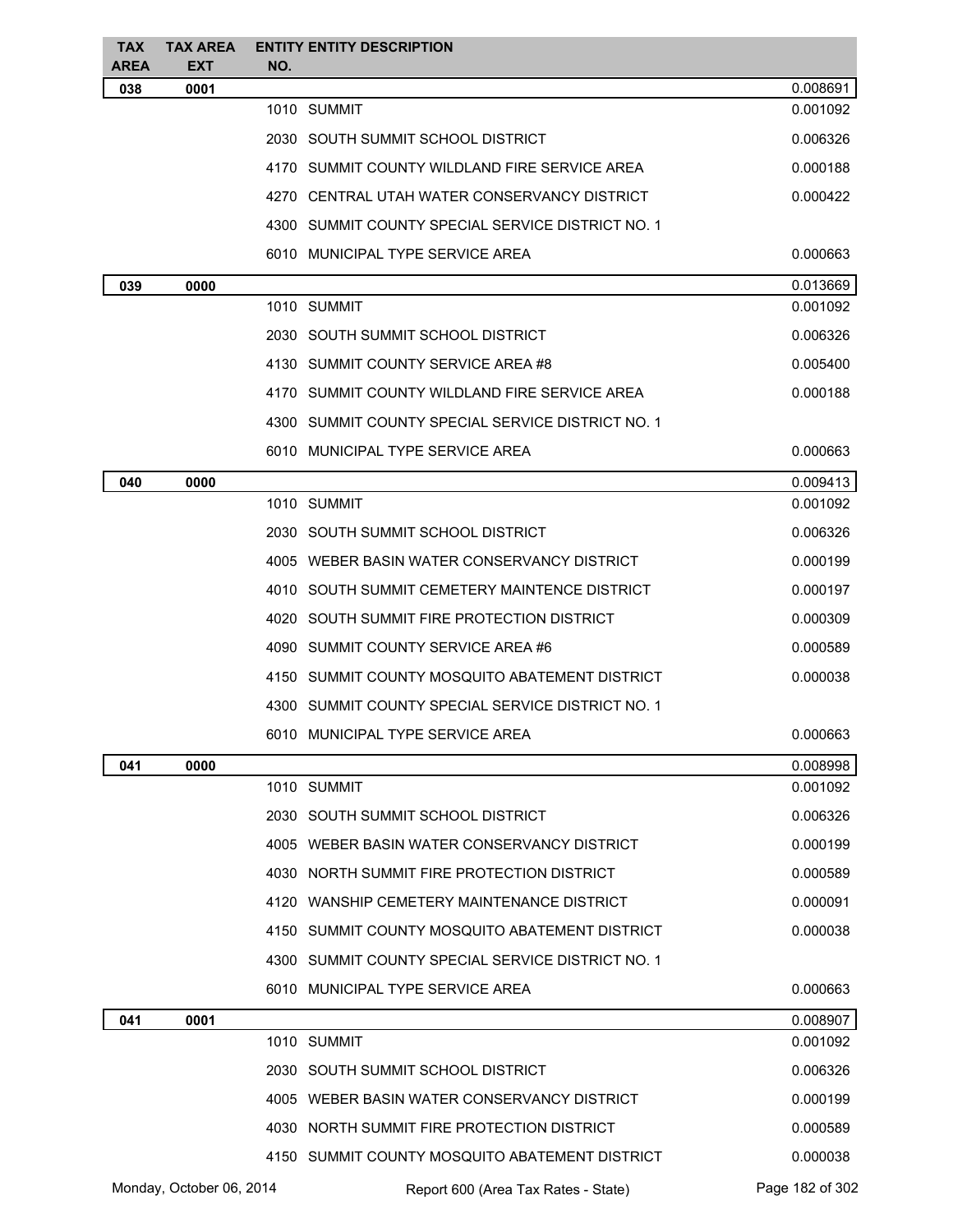| <b>TAX</b>  | <b>TAX AREA</b> |     | <b>ENTITY ENTITY DESCRIPTION</b>                                        |          |
|-------------|-----------------|-----|-------------------------------------------------------------------------|----------|
| <b>AREA</b> | EXT             | NO. |                                                                         |          |
|             |                 |     | 4300 SUMMIT COUNTY SPECIAL SERVICE DISTRICT NO. 1                       |          |
|             |                 |     | 6010 MUNICIPAL TYPE SERVICE AREA                                        | 0.000663 |
| 042         | 0000            |     |                                                                         | 0.010190 |
|             |                 |     | 1010 SUMMIT                                                             | 0.001092 |
|             |                 |     | 2030 SOUTH SUMMIT SCHOOL DISTRICT                                       | 0.006326 |
|             |                 |     | 4005 WEBER BASIN WATER CONSERVANCY DISTRICT                             | 0.000199 |
|             |                 |     | 4050 SNYDERVILLE BASIN WATER RECLAMATION DISTRICT                       |          |
|             |                 |     | 4060 PARK CITY FIRE SERVICE DISTRICT                                    | 0.000907 |
|             |                 |     | 4100 SUMMIT PARK SEWER DISTRICT                                         |          |
|             |                 |     | 4140 MOUNTAIN REGIONAL WATER SPECIAL SERVICE DISTRICT                   |          |
|             |                 |     | 4150 SUMMIT COUNTY MOSQUITO ABATEMENT DISTRICT                          | 0.000038 |
|             |                 |     | 4300 SUMMIT COUNTY SPECIAL SERVICE DISTRICT NO. 1                       |          |
|             |                 |     | 4310 SNYDERVILLE BASIN RECREATION DISTRICT                              | 0.000533 |
|             |                 |     | 6010 MUNICIPAL TYPE SERVICE AREA                                        | 0.000663 |
|             |                 |     | 6030 AREA EXCULDED FROM SNYDERVILLE BASIN RECREATION DIST, STI 0.000432 |          |
| 042         | 0001            |     |                                                                         | 0.011779 |
|             |                 |     | 1010 SUMMIT                                                             | 0.001092 |
|             |                 |     | 2030 SOUTH SUMMIT SCHOOL DISTRICT                                       | 0.006326 |
|             |                 |     | 4005 WEBER BASIN WATER CONSERVANCY DISTRICT                             | 0.000199 |
|             |                 |     | 4040 SUMMIT COUNTY SERVICE AREA NO. 3                                   | 0.001589 |
|             |                 |     | 4050 SNYDERVILLE BASIN WATER RECLAMATION DISTRICT                       |          |
|             |                 |     | 4060 PARK CITY FIRE SERVICE DISTRICT                                    | 0.000907 |
|             |                 |     | 4100 SUMMIT PARK SEWER DISTRICT                                         |          |
|             |                 |     | 4150 SUMMIT COUNTY MOSQUITO ABATEMENT DISTRICT                          | 0.000038 |
|             |                 |     | 4300 SUMMIT COUNTY SPECIAL SERVICE DISTRICT NO. 1                       |          |
|             |                 |     | 4310 SNYDERVILLE BASIN RECREATION DISTRICT                              | 0.000533 |
|             |                 |     | 6010 MUNICIPAL TYPE SERVICE AREA                                        | 0.000663 |
|             |                 |     | 6030 AREA EXCULDED FROM SNYDERVILLE BASIN RECREATION DIST, STI          | 0.000432 |
| 042         | 0004            |     |                                                                         | 0.010190 |
|             |                 |     | 1010 SUMMIT                                                             | 0.001092 |
|             |                 |     | 2030 SOUTH SUMMIT SCHOOL DISTRICT                                       | 0.006326 |
|             |                 |     | 4005 WEBER BASIN WATER CONSERVANCY DISTRICT                             | 0.000199 |
|             |                 |     | 4050 SNYDERVILLE BASIN WATER RECLAMATION DISTRICT                       |          |
|             |                 |     | 4060 PARK CITY FIRE SERVICE DISTRICT                                    | 0.000907 |
|             |                 |     | 4100 SUMMIT PARK SEWER DISTRICT                                         |          |
|             |                 |     | 4150 SUMMIT COUNTY MOSQUITO ABATEMENT DISTRICT                          | 0.000038 |
|             |                 |     | 4300 SUMMIT COUNTY SPECIAL SERVICE DISTRICT NO. 1                       |          |
|             |                 |     | 4310 SNYDERVILLE BASIN RECREATION DISTRICT                              | 0.000533 |
|             |                 |     |                                                                         |          |

Monday, October 06, 2014 Report 600 (Area Tax Rates - State) Rage 183 of 302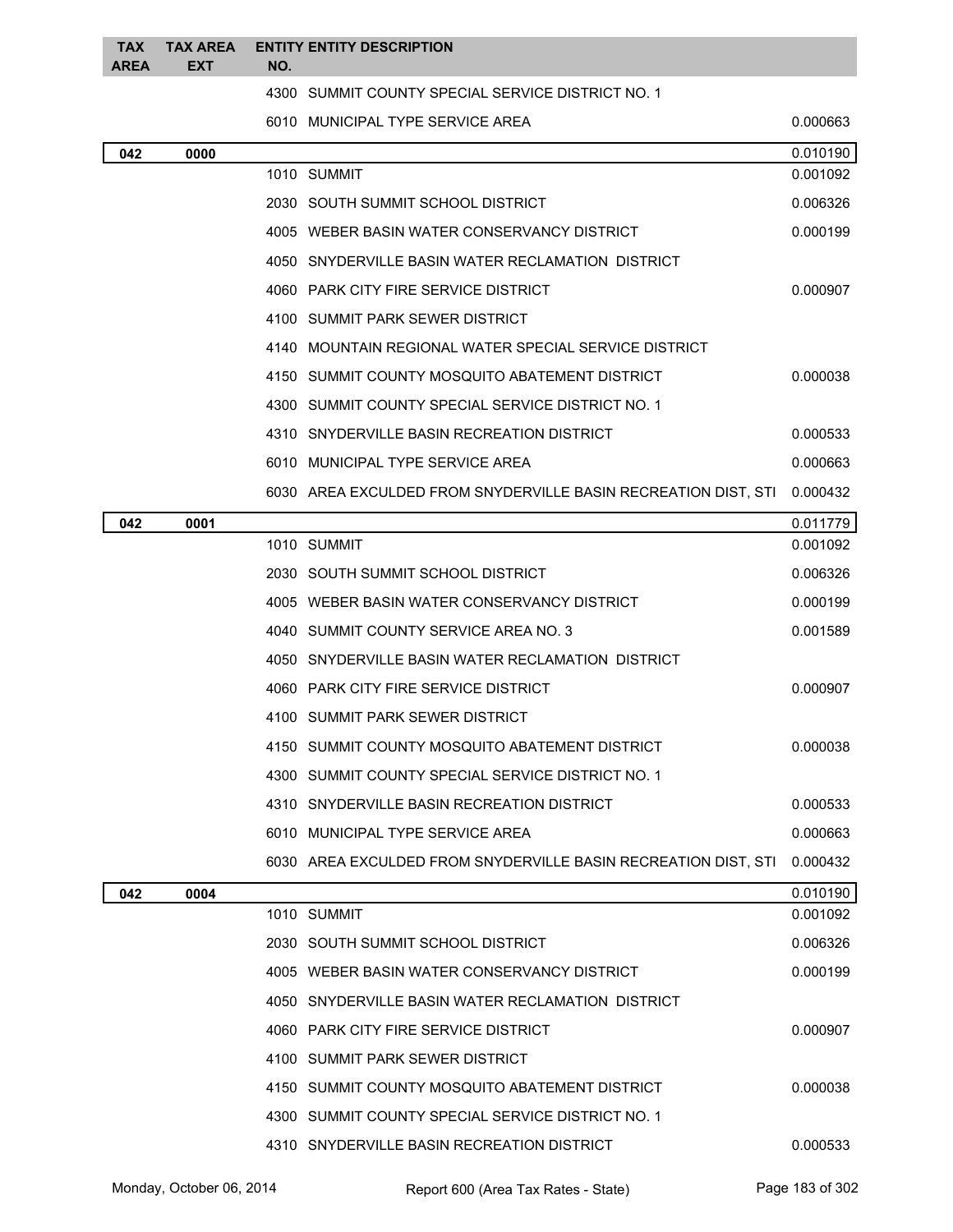| <b>TAX</b><br><b>AREA</b> | <b>TAX AREA</b><br><b>EXT</b> | NO. | <b>ENTITY ENTITY DESCRIPTION</b>                               |                      |
|---------------------------|-------------------------------|-----|----------------------------------------------------------------|----------------------|
|                           |                               |     | 6010 MUNICIPAL TYPE SERVICE AREA                               | 0.000663             |
|                           |                               |     | 6030 AREA EXCULDED FROM SNYDERVILLE BASIN RECREATION DIST, STI | 0.000432             |
| 043                       | 0000                          |     |                                                                | 0.010190             |
|                           |                               |     | 1010 SUMMIT                                                    | 0.001092             |
|                           |                               |     | 2030 SOUTH SUMMIT SCHOOL DISTRICT                              | 0.006326             |
|                           |                               |     | 4005 WEBER BASIN WATER CONSERVANCY DISTRICT                    | 0.000199             |
|                           |                               |     | 4050 SNYDERVILLE BASIN WATER RECLAMATION DISTRICT              |                      |
|                           |                               |     | 4060 PARK CITY FIRE SERVICE DISTRICT                           | 0.000907             |
|                           |                               |     | 4100 SUMMIT PARK SEWER DISTRICT                                |                      |
|                           |                               |     | 4140 MOUNTAIN REGIONAL WATER SPECIAL SERVICE DISTRICT          |                      |
|                           |                               |     | 4150 SUMMIT COUNTY MOSQUITO ABATEMENT DISTRICT                 | 0.000038             |
|                           |                               |     | 4300 SUMMIT COUNTY SPECIAL SERVICE DISTRICT NO. 1              |                      |
|                           |                               |     | 4310 SNYDERVILLE BASIN RECREATION DISTRICT                     | 0.000533             |
|                           |                               |     | 6010 MUNICIPAL TYPE SERVICE AREA                               | 0.000663             |
|                           |                               |     | 6030 AREA EXCULDED FROM SNYDERVILLE BASIN RECREATION DIST, STI | 0.000432             |
| 045                       | 0000                          |     |                                                                | 0.014023             |
|                           |                               |     | 1010 SUMMIT                                                    | 0.001092             |
|                           |                               |     | 2020 NORTH SUMMIT SCHOOL DISTRICT                              | 0.006042             |
|                           |                               |     | 4005   WEBER BASIN WATER CONSERVANCY DISTRICT                  | 0.000199             |
|                           |                               |     | 4030   NORTH SUMMIT FIRE PROTECTION DISTRICT                   | 0.000589             |
|                           |                               |     | 4130   SUMMIT COUNTY SERVICE AREA #8                           | 0.005400             |
|                           |                               |     | 4150 SUMMIT COUNTY MOSQUITO ABATEMENT DISTRICT                 | 0.000038             |
|                           |                               |     | 4300 SUMMIT COUNTY SPECIAL SERVICE DISTRICT NO. 1              |                      |
|                           |                               |     | 6010 MUNICIPAL TYPE SERVICE AREA                               | 0.000663             |
| 046                       | 0000                          |     |                                                                | 0.008685             |
|                           |                               |     | 1010 SUMMIT                                                    | 0.001092             |
|                           |                               |     | 2020   NORTH SUMMIT SCHOOL DISTRICT                            | 0.006042             |
|                           |                               |     | 4005 WEBER BASIN WATER CONSERVANCY DISTRICT                    | 0.000199             |
|                           |                               |     | 4030 NORTH SUMMIT FIRE PROTECTION DISTRICT                     | 0.000589             |
|                           |                               |     | 4150 SUMMIT COUNTY MOSQUITO ABATEMENT DISTRICT                 | 0.000038             |
|                           |                               |     | 4160 HOYTSVILLE CEMETERY MAINTENANCE DISTRICT                  | 0.000062             |
|                           |                               |     | 4300 SUMMIT COUNTY SPECIAL SERVICE DISTRICT NO. 1              |                      |
|                           |                               |     | 6010 MUNICIPAL TYPE SERVICE AREA                               | 0.000663             |
| 047                       | 0000                          |     | 1010 SUMMIT                                                    | 0.008623<br>0.001092 |
|                           |                               |     | 2020 NORTH SUMMIT SCHOOL DISTRICT                              | 0.006042             |
|                           |                               |     | 4005 WEBER BASIN WATER CONSERVANCY DISTRICT                    | 0.000199             |
|                           |                               |     | 4030 NORTH SUMMIT FIRE PROTECTION DISTRICT                     | 0.000589             |
|                           |                               |     |                                                                |                      |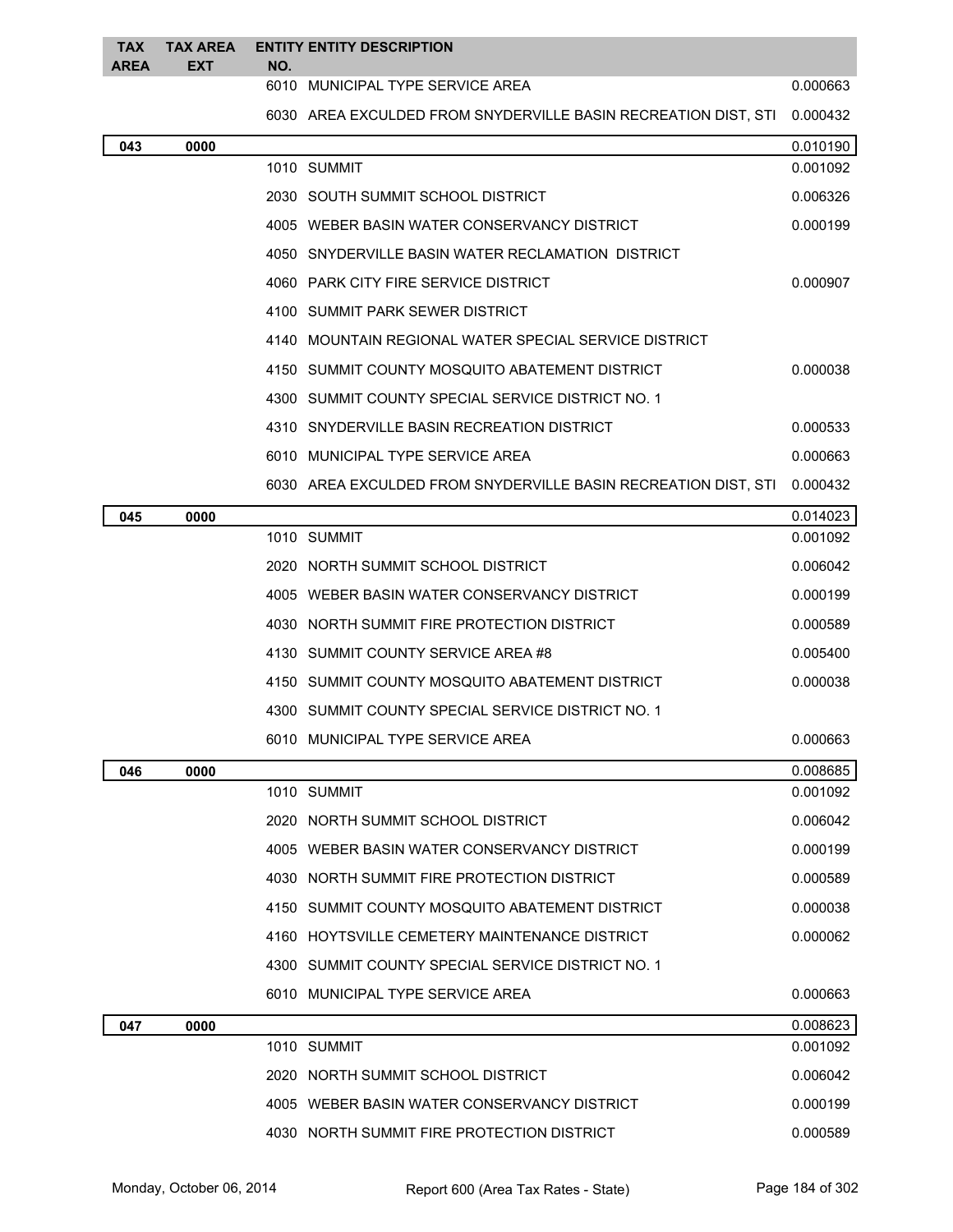| <b>TAX</b><br><b>AREA</b> | <b>TAX AREA</b><br><b>EXT</b> | <b>ENTITY ENTITY DESCRIPTION</b><br>NO.               |          |
|---------------------------|-------------------------------|-------------------------------------------------------|----------|
|                           |                               | 4150<br>SUMMIT COUNTY MOSQUITO ABATEMENT DISTRICT     | 0.000038 |
|                           |                               | 4295 ECHO CREEK RANCHES SPECIAL SERVICE DISTRICT      |          |
|                           |                               | 4300 SUMMIT COUNTY SPECIAL SERVICE DISTRICT NO. 1     |          |
|                           |                               | 6010 MUNICIPAL TYPE SERVICE AREA                      | 0.000663 |
| 048                       | 0001                          |                                                       | 0.008222 |
|                           |                               | 1010 SUMMIT                                           | 0.001092 |
|                           |                               | 2020 NORTH SUMMIT SCHOOL DISTRICT                     | 0.006042 |
|                           |                               | 4005 WEBER BASIN WATER CONSERVANCY DISTRICT           | 0.000199 |
|                           |                               | 4150 SUMMIT COUNTY MOSQUITO ABATEMENT DISTRICT        | 0.000038 |
|                           |                               | 4170 SUMMIT COUNTY WILDLAND FIRE SERVICE AREA         | 0.000188 |
|                           |                               | 4300 SUMMIT COUNTY SPECIAL SERVICE DISTRICT NO. 1     |          |
|                           |                               | 6010 MUNICIPAL TYPE SERVICE AREA                      | 0.000663 |
| 049                       | 0000                          |                                                       | 0.009811 |
|                           |                               | 1010 SUMMIT                                           | 0.001092 |
|                           |                               | 2020 NORTH SUMMIT SCHOOL DISTRICT                     | 0.006042 |
|                           |                               | 4005 WEBER BASIN WATER CONSERVANCY DISTRICT           | 0.000199 |
|                           |                               | 4040 SUMMIT COUNTY SERVICE AREA NO. 3                 | 0.001589 |
|                           |                               | 4150 SUMMIT COUNTY MOSQUITO ABATEMENT DISTRICT        | 0.000038 |
|                           |                               | 4170 SUMMIT COUNTY WILDLAND FIRE SERVICE AREA         | 0.000188 |
|                           |                               | 4300 SUMMIT COUNTY SPECIAL SERVICE DISTRICT NO. 1     |          |
|                           |                               | 6010 MUNICIPAL TYPE SERVICE AREA                      | 0.000663 |
| 051                       | 0000                          |                                                       | 0.009032 |
|                           |                               | 1010 SUMMIT                                           | 0.001092 |
|                           |                               | 2020 NORTH SUMMIT SCHOOL DISTRICT                     | 0.006042 |
|                           |                               | 4005 WEBER BASIN WATER CONSERVANCY DISTRICT           | 0.000199 |
|                           |                               | 4050 SNYDERVILLE BASIN WATER RECLAMATION DISTRICT     |          |
|                           |                               | 4060 PARK CITY FIRE SERVICE DISTRICT                  | 0.000907 |
|                           |                               | 4120 WANSHIP CEMETERY MAINTENANCE DISTRICT            | 0.000091 |
|                           |                               | 4140 MOUNTAIN REGIONAL WATER SPECIAL SERVICE DISTRICT |          |
|                           |                               | 4150 SUMMIT COUNTY MOSQUITO ABATEMENT DISTRICT        | 0.000038 |
|                           |                               | 4300 SUMMIT COUNTY SPECIAL SERVICE DISTRICT NO. 1     |          |
|                           |                               | 6010 MUNICIPAL TYPE SERVICE AREA                      | 0.000663 |
| 051                       | 0001                          |                                                       | 0.009032 |
|                           |                               | 1010 SUMMIT                                           | 0.001092 |
|                           |                               | 2020 NORTH SUMMIT SCHOOL DISTRICT                     | 0.006042 |
|                           |                               | 4005 WEBER BASIN WATER CONSERVANCY DISTRICT           | 0.000199 |
|                           |                               | 4050 SNYDERVILLE BASIN WATER RECLAMATION DISTRICT     |          |
|                           |                               | 4060 PARK CITY FIRE SERVICE DISTRICT                  | 0.000907 |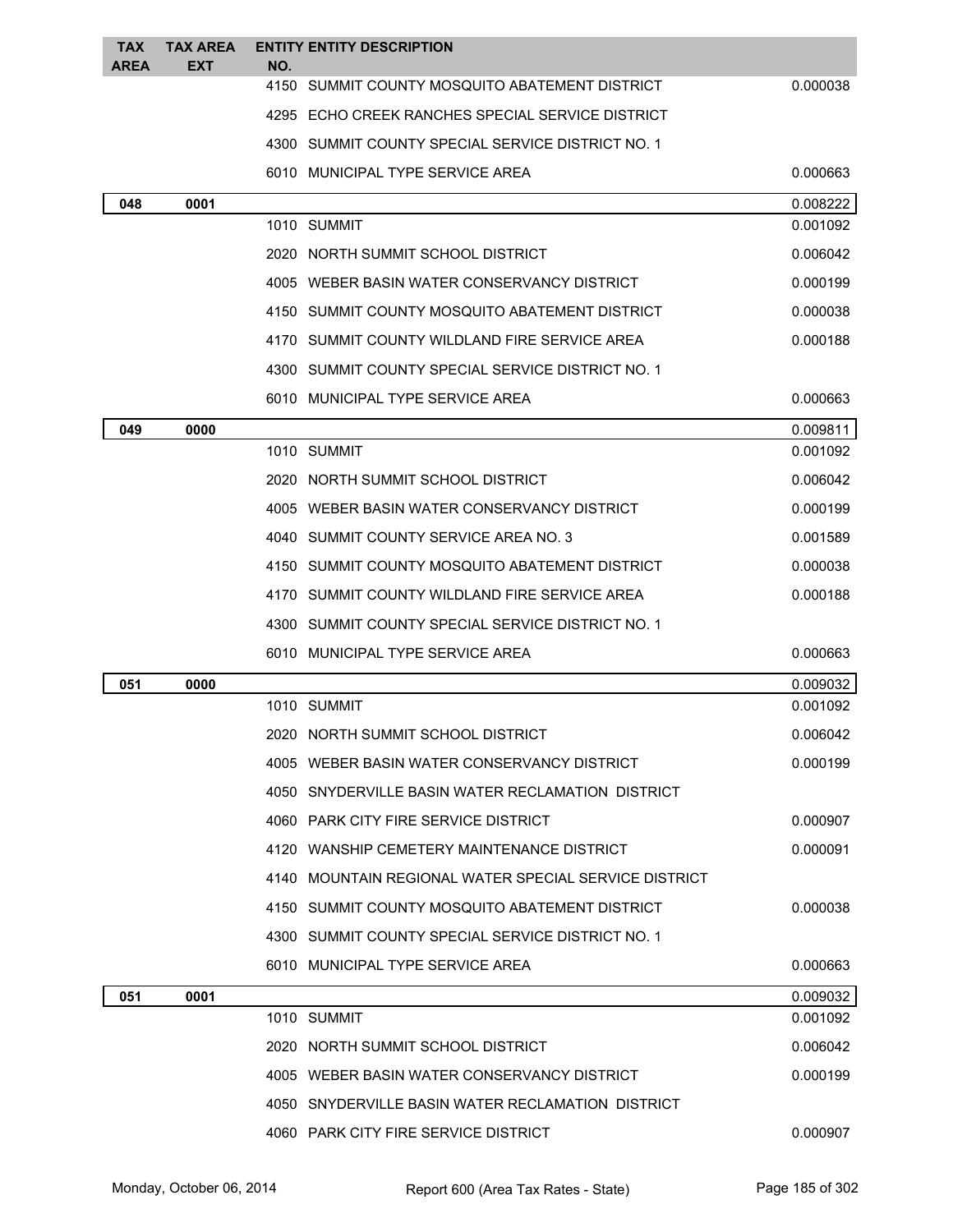| <b>TAX</b>  | <b>TAX AREA</b> | <b>ENTITY ENTITY DESCRIPTION</b>                      |                      |
|-------------|-----------------|-------------------------------------------------------|----------------------|
| <b>AREA</b> | <b>EXT</b>      | NO.<br>4120 WANSHIP CEMETERY MAINTENANCE DISTRICT     | 0.000091             |
|             |                 | 4140 MOUNTAIN REGIONAL WATER SPECIAL SERVICE DISTRICT |                      |
|             |                 | 4150 SUMMIT COUNTY MOSQUITO ABATEMENT DISTRICT        | 0.000038             |
|             |                 |                                                       |                      |
|             |                 | 4300 SUMMIT COUNTY SPECIAL SERVICE DISTRICT NO. 1     |                      |
|             |                 | 6010 MUNICIPAL TYPE SERVICE AREA                      | 0.000663             |
| 055         | 0000            | 1010 SUMMIT                                           | 0.009225<br>0.001092 |
|             |                 | 2030 SOUTH SUMMIT SCHOOL DISTRICT                     | 0.006326             |
|             |                 | 4005 WEBER BASIN WATER CONSERVANCY DISTRICT           | 0.000199             |
|             |                 |                                                       |                      |
|             |                 | 4050 SNYDERVILLE BASIN WATER RECLAMATION DISTRICT     |                      |
|             |                 | 4060 PARK CITY FIRE SERVICE DISTRICT                  | 0.000907             |
|             |                 | 4100 SUMMIT PARK SEWER DISTRICT                       |                      |
|             |                 | 4140 MOUNTAIN REGIONAL WATER SPECIAL SERVICE DISTRICT |                      |
|             |                 | 4150 SUMMIT COUNTY MOSQUITO ABATEMENT DISTRICT        | 0.000038             |
|             |                 | 4300 SUMMIT COUNTY SPECIAL SERVICE DISTRICT NO. 1     |                      |
|             |                 | 6010 MUNICIPAL TYPE SERVICE AREA                      | 0.000663             |
| 056         | 0000            |                                                       | 0.006950             |
|             |                 | 1010 SUMMIT                                           | 0.001092             |
|             |                 | 2010 PARK CITY SCHOOL DISTRICT                        | 0.004770             |
|             |                 | 4005 WEBER BASIN WATER CONSERVANCY DISTRICT           | 0.000199             |
|             |                 | 4150 SUMMIT COUNTY MOSQUITO ABATEMENT DISTRICT        | 0.000038             |
|             |                 | 4170 SUMMIT COUNTY WILDLAND FIRE SERVICE AREA         | 0.000188             |
|             |                 | 4300 SUMMIT COUNTY SPECIAL SERVICE DISTRICT NO. 1     |                      |
|             |                 | 6010 MUNICIPAL TYPE SERVICE AREA                      | 0.000663             |
| 057         | 0000            |                                                       | 0.008539             |
|             |                 | 1010 SUMMIT                                           | 0.001092             |
|             |                 | 2010 PARK CITY SCHOOL DISTRICT                        | 0.004770             |
|             |                 | 4005 WEBER BASIN WATER CONSERVANCY DISTRICT           | 0.000199             |
|             |                 | 4040 SUMMIT COUNTY SERVICE AREA NO. 3                 | 0.001589             |
|             |                 | 4150 SUMMIT COUNTY MOSQUITO ABATEMENT DISTRICT        | 0.000038             |
|             |                 | 4170 SUMMIT COUNTY WILDLAND FIRE SERVICE AREA         | 0.000188             |
|             |                 | 4300 SUMMIT COUNTY SPECIAL SERVICE DISTRICT NO. 1     |                      |
|             |                 | 6010 MUNICIPAL TYPE SERVICE AREA                      | 0.000663             |
| 060         | 0000            |                                                       | 0.009073             |
|             |                 | 1010 SUMMIT                                           | 0.001092             |
|             |                 | 2010 PARK CITY SCHOOL DISTRICT                        | 0.004770             |
|             |                 | 3060 PARK CITY                                        | 0.002067             |
|             |                 | 4005 WEBER BASIN WATER CONSERVANCY DISTRICT           | 0.000199             |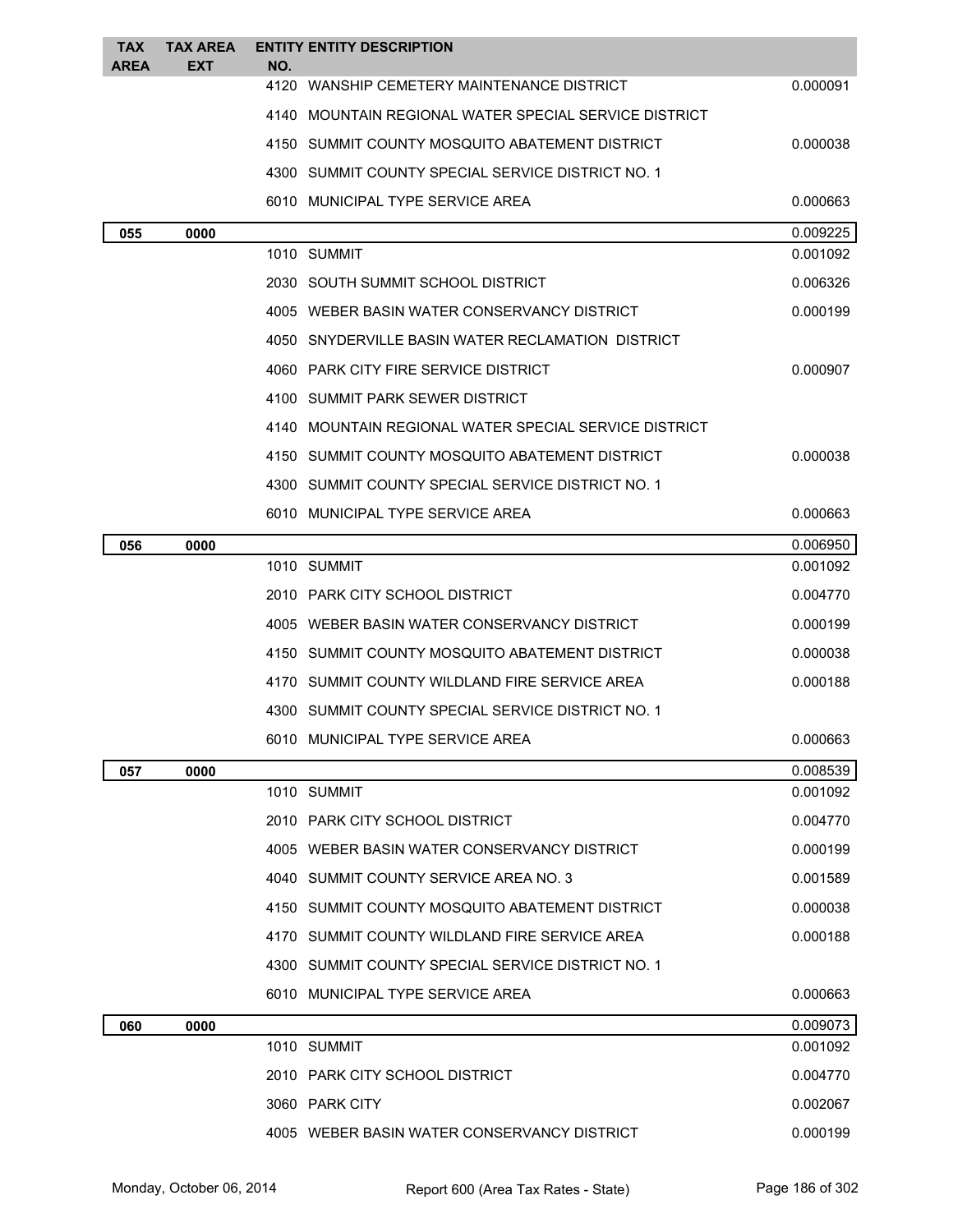| <b>TAX</b><br><b>AREA</b> | <b>TAX AREA</b><br>EXT | <b>ENTITY ENTITY DESCRIPTION</b><br>NO.               |          |
|---------------------------|------------------------|-------------------------------------------------------|----------|
|                           |                        | 4050 SNYDERVILLE BASIN WATER RECLAMATION DISTRICT     |          |
|                           |                        | 4060 PARK CITY FIRE SERVICE DISTRICT                  | 0.000907 |
|                           |                        | 4100 SUMMIT PARK SEWER DISTRICT                       |          |
|                           |                        | 4150 SUMMIT COUNTY MOSQUITO ABATEMENT DISTRICT        | 0.000038 |
|                           |                        | 4305 PARK CITY WATER SERVICE DISTRICT                 |          |
| 070                       | 0000                   |                                                       | 0.010586 |
|                           |                        | 1010 SUMMIT                                           | 0.001092 |
|                           |                        | 2030 SOUTH SUMMIT SCHOOL DISTRICT                     | 0.006326 |
|                           |                        | 3020 FRANCIS                                          | 0.002425 |
|                           |                        | 4005 WEBER BASIN WATER CONSERVANCY DISTRICT           | 0.000199 |
|                           |                        | 4010 SOUTH SUMMIT CEMETERY MAINTENCE DISTRICT         | 0.000197 |
|                           |                        | 4020 SOUTH SUMMIT FIRE PROTECTION DISTRICT            | 0.000309 |
|                           |                        | 4150 SUMMIT COUNTY MOSQUITO ABATEMENT DISTRICT        | 0.000038 |
| <b>TP004</b>              | 0000                   |                                                       | 0.008222 |
|                           |                        | 1010 SUMMIT                                           | 0.001092 |
|                           |                        | 2020 NORTH SUMMIT SCHOOL DISTRICT                     | 0.006042 |
|                           |                        | 4005 WEBER BASIN WATER CONSERVANCY DISTRICT           | 0.000199 |
|                           |                        | 4140 MOUNTAIN REGIONAL WATER SPECIAL SERVICE DISTRICT |          |
|                           |                        | SUMMIT COUNTY MOSQUITO ABATEMENT DISTRICT<br>4150     | 0.000038 |
|                           |                        | 4170 SUMMIT COUNTY WILDLAND FIRE SERVICE AREA         | 0.000188 |
|                           |                        | 4300 SUMMIT COUNTY SPECIAL SERVICE DISTRICT NO. 1     |          |
|                           |                        | 6010 MUNICIPAL TYPE SERVICE AREA                      | 0.000663 |
| <b>TP006</b>              | 0000                   |                                                       | 0.008506 |
|                           |                        | 1010 SUMMIT                                           | 0.001092 |
|                           |                        | 2030 SOUTH SUMMIT SCHOOL DISTRICT                     | 0.006326 |
|                           |                        | 4005 WEBER BASIN WATER CONSERVANCY DISTRICT           | 0.000199 |
|                           |                        | 4140 MOUNTAIN REGIONAL WATER SPECIAL SERVICE DISTRICT |          |
|                           |                        | 4150 SUMMIT COUNTY MOSQUITO ABATEMENT DISTRICT        | 0.000038 |
|                           |                        | 4170 SUMMIT COUNTY WILDLAND FIRE SERVICE AREA         | 0.000188 |
|                           |                        | 4300 SUMMIT COUNTY SPECIAL SERVICE DISTRICT NO. 1     |          |
|                           |                        | 6010 MUNICIPAL TYPE SERVICE AREA                      | 0.000663 |
| <b>TP008</b>              | 0000                   |                                                       | 0.008714 |
|                           |                        | 1010 SUMMIT                                           | 0.001092 |
|                           |                        | 2020 NORTH SUMMIT SCHOOL DISTRICT                     | 0.006042 |
|                           |                        | 4005 WEBER BASIN WATER CONSERVANCY DISTRICT           | 0.000199 |
|                           |                        | 4030 NORTH SUMMIT FIRE PROTECTION DISTRICT            | 0.000589 |
|                           |                        | 4120 WANSHIP CEMETERY MAINTENANCE DISTRICT            | 0.000091 |
|                           |                        | 4140 MOUNTAIN REGIONAL WATER SPECIAL SERVICE DISTRICT |          |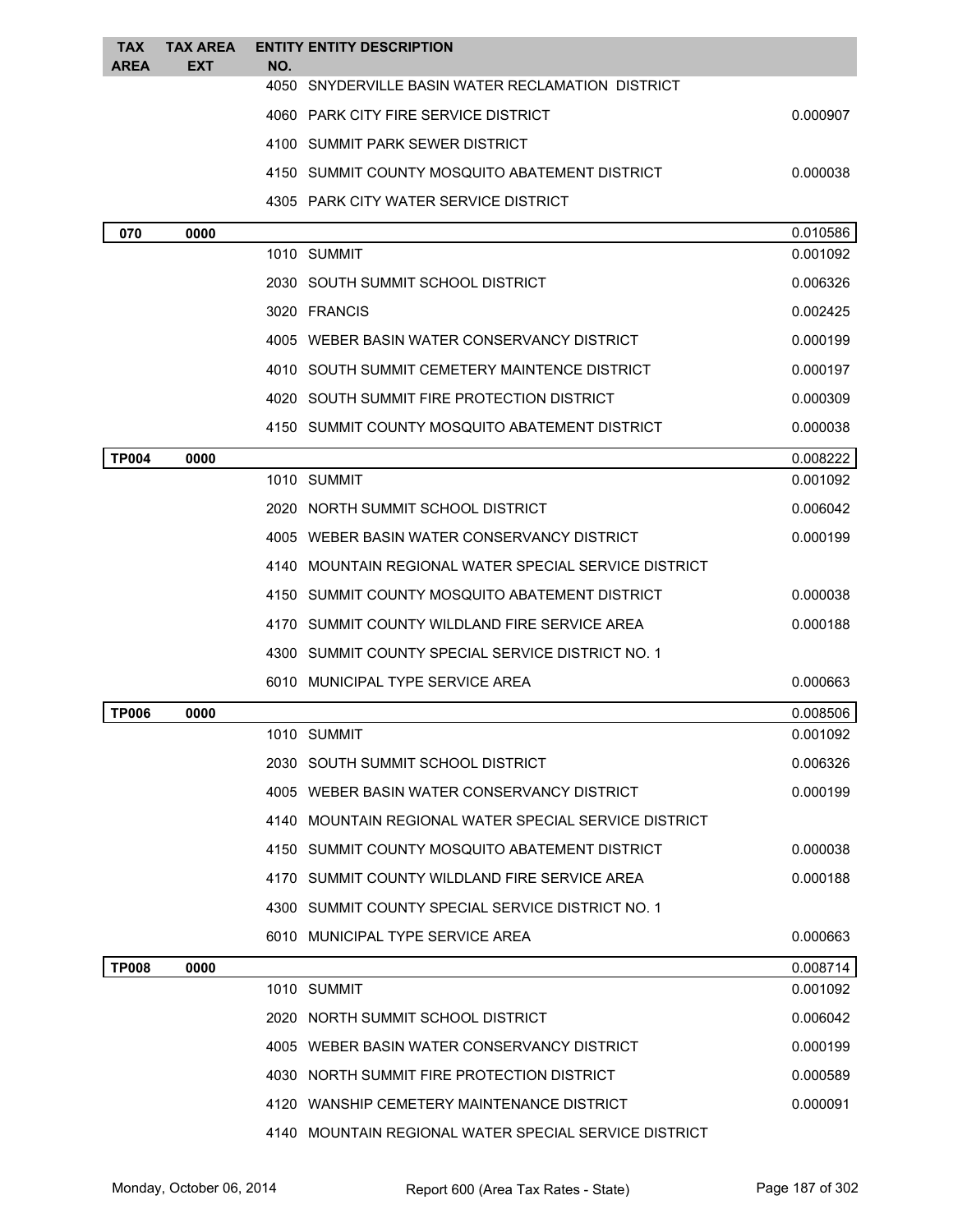| <b>TAX</b><br><b>AREA</b> | <b>TAX AREA</b><br><b>EXT</b> | NO. | <b>ENTITY ENTITY DESCRIPTION</b>                               |          |
|---------------------------|-------------------------------|-----|----------------------------------------------------------------|----------|
|                           |                               |     | 4150 SUMMIT COUNTY MOSQUITO ABATEMENT DISTRICT                 | 0.000038 |
|                           |                               |     | 4300 SUMMIT COUNTY SPECIAL SERVICE DISTRICT NO. 1              |          |
|                           |                               |     | 6010 MUNICIPAL TYPE SERVICE AREA                               | 0.000663 |
| <b>TP009</b>              | 0000                          |     |                                                                | 0.008623 |
|                           |                               |     | 1010 SUMMIT                                                    | 0.001092 |
|                           |                               |     | 2020 NORTH SUMMIT SCHOOL DISTRICT                              | 0.006042 |
|                           |                               |     | 4005 WEBER BASIN WATER CONSERVANCY DISTRICT                    | 0.000199 |
|                           |                               |     | 4030 NORTH SUMMIT FIRE PROTECTION DISTRICT                     | 0.000589 |
|                           |                               |     | 4150 SUMMIT COUNTY MOSQUITO ABATEMENT DISTRICT                 | 0.000038 |
|                           |                               |     | 4300 SUMMIT COUNTY SPECIAL SERVICE DISTRICT NO. 1              |          |
|                           |                               |     | 6010 MUNICIPAL TYPE SERVICE AREA                               | 0.000663 |
| <b>TP098</b>              | 0000                          |     |                                                                | 0.009997 |
|                           |                               |     | 1010 SUMMIT                                                    | 0.001092 |
|                           |                               |     | 2020 NORTH SUMMIT SCHOOL DISTRICT                              | 0.006042 |
|                           |                               |     | 4005 WEBER BASIN WATER CONSERVANCY DISTRICT                    | 0.000199 |
|                           |                               |     | 4050 SNYDERVILLE BASIN WATER RECLAMATION DISTRICT              |          |
|                           |                               |     | 4060 PARK CITY FIRE SERVICE DISTRICT                           | 0.000907 |
|                           |                               |     | 4100 SUMMIT PARK SEWER DISTRICT                                |          |
|                           |                               |     | 4120 WANSHIP CEMETERY MAINTENANCE DISTRICT                     | 0.000091 |
|                           |                               |     | 4140 MOUNTAIN REGIONAL WATER SPECIAL SERVICE DISTRICT          |          |
|                           |                               |     | 4150 SUMMIT COUNTY MOSQUITO ABATEMENT DISTRICT                 | 0.000038 |
|                           |                               |     | 4300 SUMMIT COUNTY SPECIAL SERVICE DISTRICT NO. 1              |          |
|                           |                               |     | 4310 SNYDERVILLE BASIN RECREATION DISTRICT                     | 0.000533 |
|                           |                               |     | 6010 MUNICIPAL TYPE SERVICE AREA                               | 0.000663 |
|                           |                               |     | 6030 AREA EXCULDED FROM SNYDERVILLE BASIN RECREATION DIST, STI | 0.000432 |

## **TOOELE COUNTY**

| 001 | 0000 |                                                | 0.013991 |
|-----|------|------------------------------------------------|----------|
|     |      | 1010 TOOELE                                    | 0.002088 |
|     |      | 2010 TOOELE COUNTY SCHOOL DISTRICT             | 0.009593 |
|     |      | 3050 TOOELE                                    | 0.002310 |
| 002 | 0000 |                                                | 0.015297 |
|     |      | 1010 TOOELE                                    | 0.002088 |
|     |      | 2010 TOOELE COUNTY SCHOOL DISTRICT             | 0.009593 |
|     |      | 3010 GRANTSVILLE                               | 0.003235 |
|     |      | 4030 TOOELE VALLEY MOSQUITO ABATEMENT DISTRICT | 0.000381 |
| 003 | 0000 |                                                | 0.014949 |
|     |      | 1010 TOOELE                                    | 0.002088 |
|     |      | 2010 TOOELE COUNTY SCHOOL DISTRICT             | 0.009593 |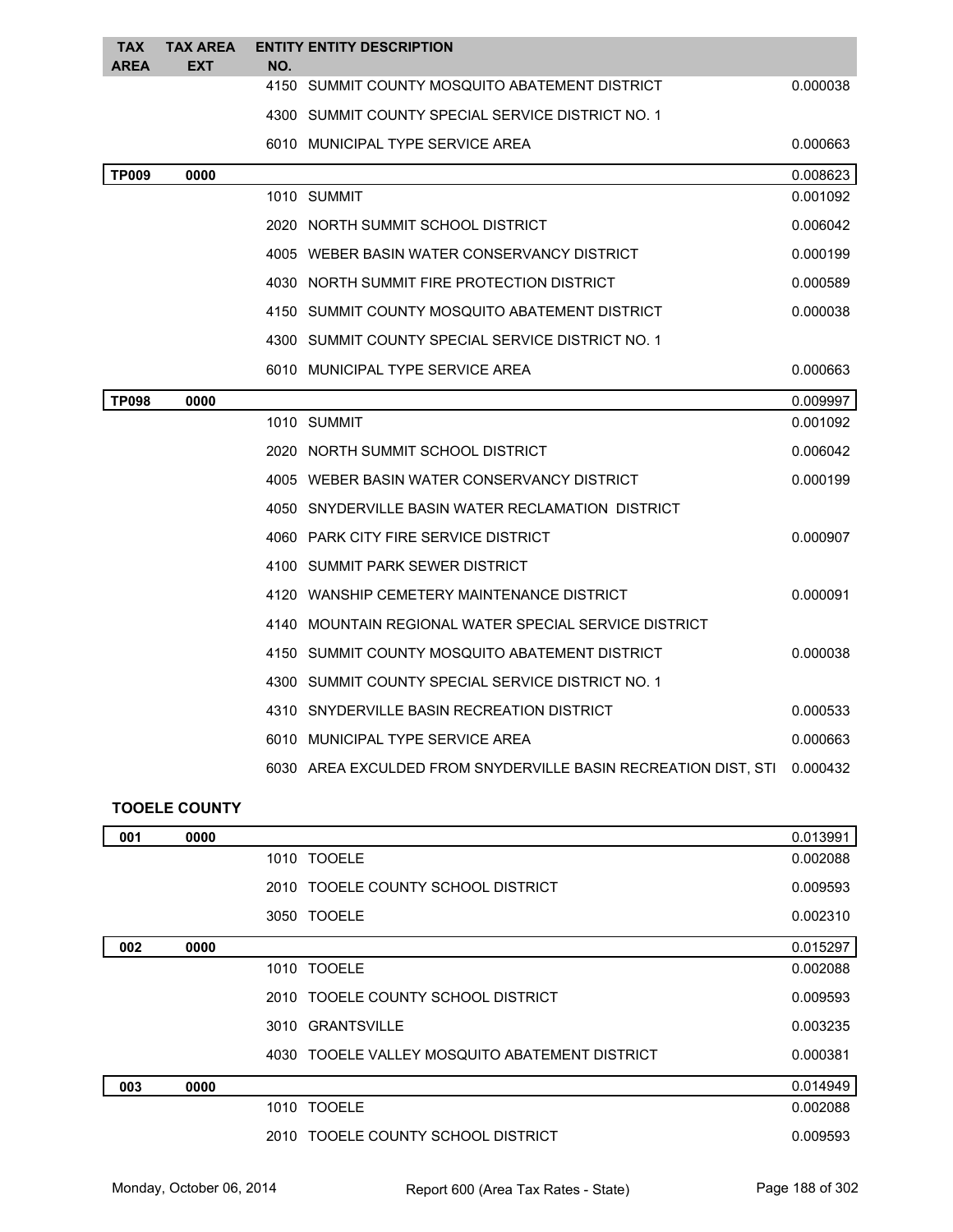| <b>TAX</b> | <b>TAX AREA</b> | <b>ENTITY ENTITY DESCRIPTION</b>                          |          |
|------------|-----------------|-----------------------------------------------------------|----------|
| AREA       | EXT             | NO.<br>3070 WENDOVER                                      | 0.003268 |
| 004        | 0000            |                                                           | 0.014967 |
|            |                 | 1010 TOOELE                                               | 0.002088 |
|            |                 | 2010 TOOELE COUNTY SCHOOL DISTRICT                        | 0.009593 |
|            |                 | 3040 STOCKTON                                             | 0.002833 |
|            |                 | 4030 TOOELE VALLEY MOSQUITO ABATEMENT DISTRICT            | 0.000381 |
|            |                 | 4070 RUSH VALLEY WATER CONSERVANCY DISTRICT               | 0.000072 |
| 005        | 0000            |                                                           | 0.012630 |
|            |                 | 1010 TOOELE                                               | 0.002088 |
|            |                 | 2010 TOOELE COUNTY SCHOOL DISTRICT                        | 0.009593 |
|            |                 | 3060 VERNON                                               | 0.000877 |
|            |                 | 4070 RUSH VALLEY WATER CONSERVANCY DISTRICT               | 0.000072 |
| 006        | 0000            |                                                           | 0.014148 |
|            |                 | 1010 TOOELE                                               | 0.002088 |
|            |                 | 2010 TOOELE COUNTY SCHOOL DISTRICT                        | 0.009593 |
|            |                 | 4020 LAKEPOINT IMPROVEMENT DISTRICT                       | 0.000162 |
|            |                 | 4030 TOOELE VALLEY MOSQUITO ABATEMENT DISTRICT            | 0.000381 |
|            |                 | 4090 NORTH TOOELE COUNTY FIRE PROTECTION SERVICE DISTRICT | 0.000704 |
|            |                 | 4100 LAKEPOINT CEMETERY & PARK SERVICE AREA               | 0.000365 |
|            |                 | 6010 TOOELE COUNTY MUNICIPAL SERVICES                     | 0.000855 |
| 007        | 0000            |                                                           | 0.016258 |
|            |                 | 1010 TOOELE                                               | 0.002088 |
|            |                 | 2010 TOOELE COUNTY SCHOOL DISTRICT                        | 0.009593 |
|            |                 | 4010 STANSBURY PARK IMPROVEMENT DISTRICT                  | 0.000125 |
|            |                 | 4030 TOOELE VALLEY MOSQUITO ABATEMENT DISTRICT            | 0.000381 |
|            |                 | 4040 STANSBURY GREENBELT SERVICE AREA OF TOOELE COUNTY    | 0.001256 |
|            |                 | 4050 STANSBURY RECREATION SERVICE AREA OF TOOELE COUNTY   | 0.001256 |
|            |                 | 4090 NORTH TOOELE COUNTY FIRE PROTECTION SERVICE DISTRICT | 0.000704 |
|            |                 | 6010 TOOELE COUNTY MUNICIPAL SERVICES                     | 0.000855 |
| 008        | 0000            |                                                           | 0.011843 |
|            |                 | 1010 TOOELE                                               | 0.002088 |
|            |                 | 2010 TOOELE COUNTY SCHOOL DISTRICT                        | 0.009593 |
|            |                 | 3020 OPHIR                                                | 0.000090 |
|            |                 | 4070 RUSH VALLEY WATER CONSERVANCY DISTRICT               | 0.000072 |
| 009        | 0000            |                                                           | 0.012817 |
|            |                 | 1010 TOOELE                                               | 0.002088 |
|            |                 | 2010 TOOELE COUNTY SCHOOL DISTRICT                        | 0.009593 |
|            |                 | 3030 RUSH VALLEY TOWN                                     | 0.001064 |
|            |                 | 4070 RUSH VALLEY WATER CONSERVANCY DISTRICT               | 0.000072 |

Monday, October 06, 2014 Report 600 (Area Tax Rates - State) Rage 189 of 302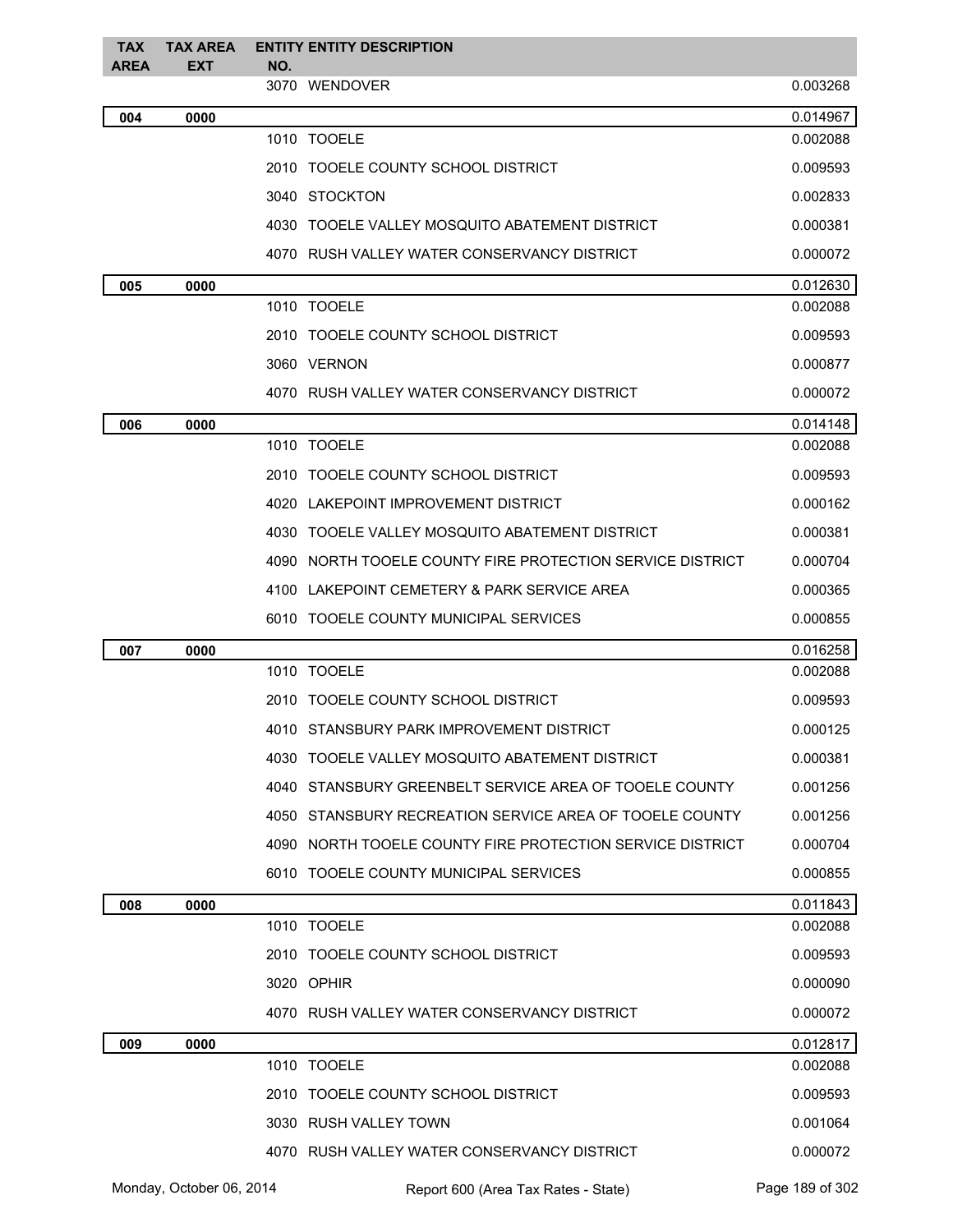| <b>TAX</b><br><b>AREA</b> | <b>TAX AREA</b><br><b>EXT</b> | <b>ENTITY ENTITY DESCRIPTION</b><br>NO.                   |          |
|---------------------------|-------------------------------|-----------------------------------------------------------|----------|
| 010                       | 0000                          |                                                           | 0.013621 |
|                           |                               | 1010 TOOELE                                               | 0.002088 |
|                           |                               | 2010 TOOELE COUNTY SCHOOL DISTRICT                        | 0.009593 |
|                           |                               | 4030 TOOELE VALLEY MOSQUITO ABATEMENT DISTRICT            | 0.000381 |
|                           |                               | 4090 NORTH TOOELE COUNTY FIRE PROTECTION SERVICE DISTRICT | 0.000704 |
|                           |                               | 6010 TOOELE COUNTY MUNICIPAL SERVICES                     | 0.000855 |
| 011                       | 0000                          |                                                           | 0.012536 |
|                           |                               | 1010 TOOELE                                               | 0.002088 |
|                           |                               | 2010 TOOELE COUNTY SCHOOL DISTRICT                        | 0.009593 |
|                           |                               | 6010 TOOELE COUNTY MUNICIPAL SERVICES                     | 0.000855 |
| 013                       | 0000                          |                                                           | 0.013746 |
|                           |                               | 1010 TOOELE                                               | 0.002088 |
|                           |                               | 2010 TOOELE COUNTY SCHOOL DISTRICT                        | 0.009593 |
|                           |                               | 4010 STANSBURY PARK IMPROVEMENT DISTRICT                  | 0.000125 |
|                           |                               | 4030 TOOELE VALLEY MOSQUITO ABATEMENT DISTRICT            | 0.000381 |
|                           |                               | 4090 NORTH TOOELE COUNTY FIRE PROTECTION SERVICE DISTRICT | 0.000704 |
|                           |                               | 6010 TOOELE COUNTY MUNICIPAL SERVICES                     | 0.000855 |
| 014                       | 0000                          |                                                           | 0.016133 |
|                           |                               | 1010 TOOELE                                               | 0.002088 |
|                           |                               | 2010 TOOELE COUNTY SCHOOL DISTRICT                        | 0.009593 |
|                           |                               | 4030 TOOELE VALLEY MOSQUITO ABATEMENT DISTRICT            | 0.000381 |
|                           |                               | 4040 STANSBURY GREENBELT SERVICE AREA OF TOOELE COUNTY    | 0.001256 |
|                           |                               | 4050 STANSBURY RECREATION SERVICE AREA OF TOOELE COUNTY   | 0.001256 |
|                           |                               | 4090 NORTH TOOELE COUNTY FIRE PROTECTION SERVICE DISTRICT | 0.000704 |
|                           |                               | 6010 TOOELE COUNTY MUNICIPAL SERVICES                     | 0.000855 |
| 015                       | 0000                          |                                                           | 0.013621 |
|                           |                               | 1010 TOOELE                                               | 0.002088 |
|                           |                               | 2010 TOOELE COUNTY SCHOOL DISTRICT                        | 0.009593 |
|                           |                               | 4030 TOOELE VALLEY MOSQUITO ABATEMENT DISTRICT            | 0.000381 |
|                           |                               | 4060 WEST ERDA IMPROVEMENT DISTRICT                       |          |
|                           |                               | 4090 NORTH TOOELE COUNTY FIRE PROTECTION SERVICE DISTRICT | 0.000704 |
|                           |                               | 6010 TOOELE COUNTY MUNICIPAL SERVICES                     | 0.000855 |
| 016                       | 0000                          |                                                           | 0.012989 |
|                           |                               | 1010 TOOELE                                               | 0.002088 |
|                           |                               | 2010 TOOELE COUNTY SCHOOL DISTRICT                        | 0.009593 |
|                           |                               | 4030 TOOELE VALLEY MOSQUITO ABATEMENT DISTRICT            | 0.000381 |
|                           |                               | 4070 RUSH VALLEY WATER CONSERVANCY DISTRICT               | 0.000072 |
|                           |                               | 6010 TOOELE COUNTY MUNICIPAL SERVICES                     | 0.000855 |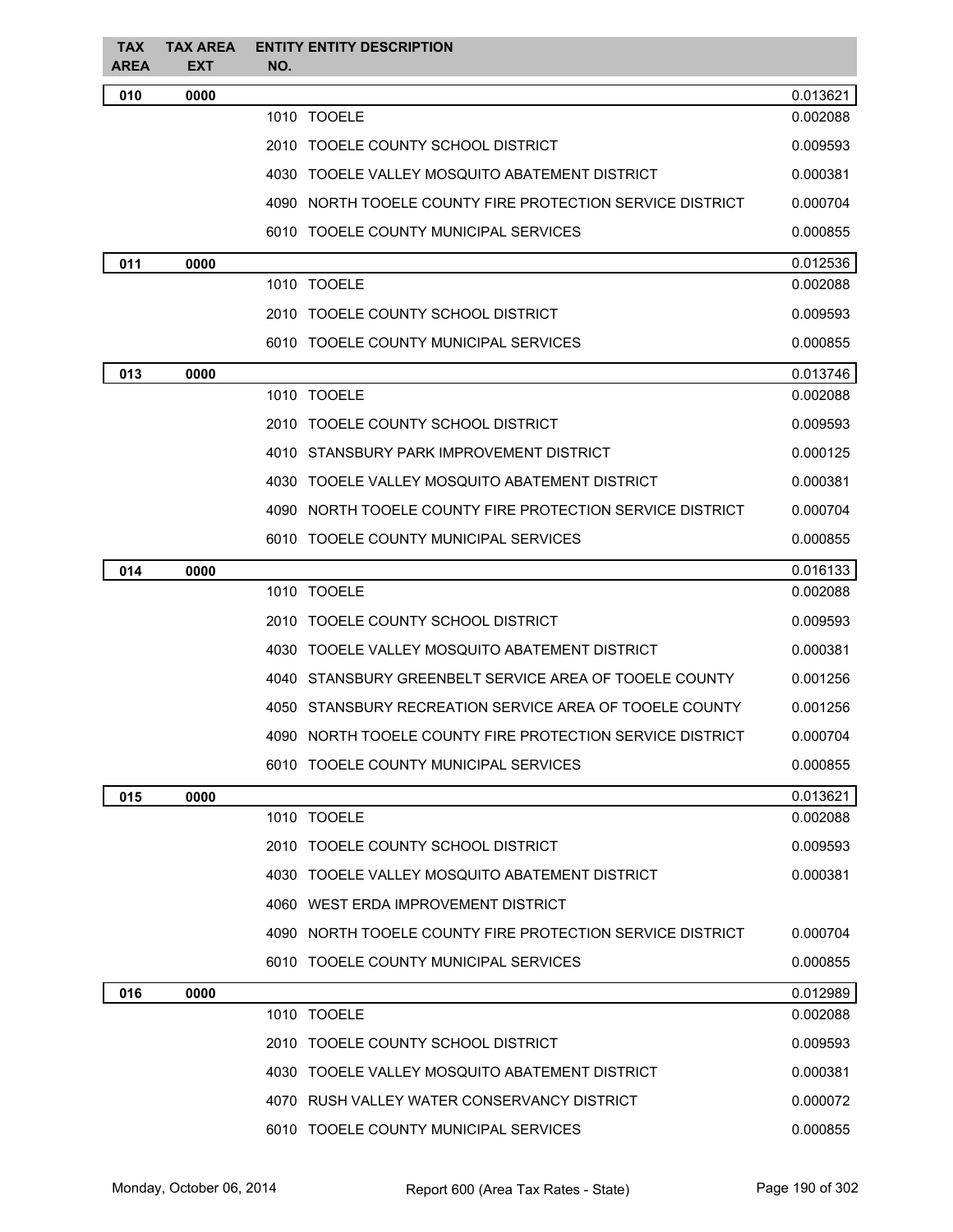| <b>TAX</b><br>AREA | <b>TAX AREA</b><br><b>EXT</b> | <b>ENTITY ENTITY DESCRIPTION</b><br>NO.                   |          |
|--------------------|-------------------------------|-----------------------------------------------------------|----------|
| 017                | 0000                          |                                                           | 0.012608 |
|                    |                               | 1010 TOOELE                                               | 0.002088 |
|                    |                               | 2010 TOOELE COUNTY SCHOOL DISTRICT                        | 0.009593 |
|                    |                               | 4070 RUSH VALLEY WATER CONSERVANCY DISTRICT               | 0.000072 |
|                    |                               | 6010 TOOELE COUNTY MUNICIPAL SERVICES                     | 0.000855 |
| 018                | 0000                          |                                                           | 0.013991 |
|                    |                               | 1010 TOOELE                                               | 0.002088 |
|                    |                               | 2010 TOOELE COUNTY SCHOOL DISTRICT                        | 0.009593 |
|                    |                               | 3050 TOOELE                                               | 0.002310 |
| 019                | 0000                          |                                                           | 0.013240 |
|                    |                               | 1010 TOOELE                                               | 0.002088 |
|                    |                               | 2010 TOOELE COUNTY SCHOOL DISTRICT                        | 0.009593 |
|                    |                               | 4090 NORTH TOOELE COUNTY FIRE PROTECTION SERVICE DISTRICT | 0.000704 |
|                    |                               | 6010 TOOELE COUNTY MUNICIPAL SERVICES                     | 0.000855 |
| 020                | 0000                          |                                                           | 0.013991 |
|                    |                               | 1010 TOOELE                                               | 0.002088 |
|                    |                               | 2010 TOOELE COUNTY SCHOOL DISTRICT                        | 0.009593 |
|                    |                               | 3050 TOOELE                                               | 0.002310 |
| 021                | 0000                          |                                                           | 0.013991 |
|                    |                               | 1010 TOOELE                                               | 0.002088 |
|                    |                               | 2010 TOOELE COUNTY SCHOOL DISTRICT                        | 0.009593 |
|                    |                               | 3050 TOOELE                                               | 0.002310 |
| 022                | 0000                          |                                                           | 0.013991 |
|                    |                               | 1010 TOOELE                                               | 0.002088 |
|                    |                               | 2010 TOOELE COUNTY SCHOOL DISTRICT                        | 0.009593 |
|                    |                               | 3050 TOOELE                                               | 0.002310 |
| 023                | 0000                          |                                                           | 0.014352 |
|                    |                               | 1010 TOOELE                                               | 0.002088 |
|                    |                               | 2010 TOOELE COUNTY SCHOOL DISTRICT                        | 0.009593 |
|                    |                               | 3050 TOOELE                                               | 0.002310 |
|                    |                               | 4110 NORTH TOOELE CITY SPECIAL SERVICE DISTRICT           | 0.000361 |
| 024                | 0000                          |                                                           | 0.014949 |
|                    |                               | 1010 TOOELE                                               | 0.002088 |
|                    |                               | 2010 TOOELE COUNTY SCHOOL DISTRICT                        | 0.009593 |
|                    |                               | 3070 WENDOVER                                             | 0.003268 |
| 025                | 0000                          |                                                           | 0.014148 |
|                    |                               | 1010 TOOELE                                               | 0.002088 |
|                    |                               | 2010 TOOELE COUNTY SCHOOL DISTRICT                        | 0.009593 |
|                    |                               | 4020 LAKEPOINT IMPROVEMENT DISTRICT                       | 0.000162 |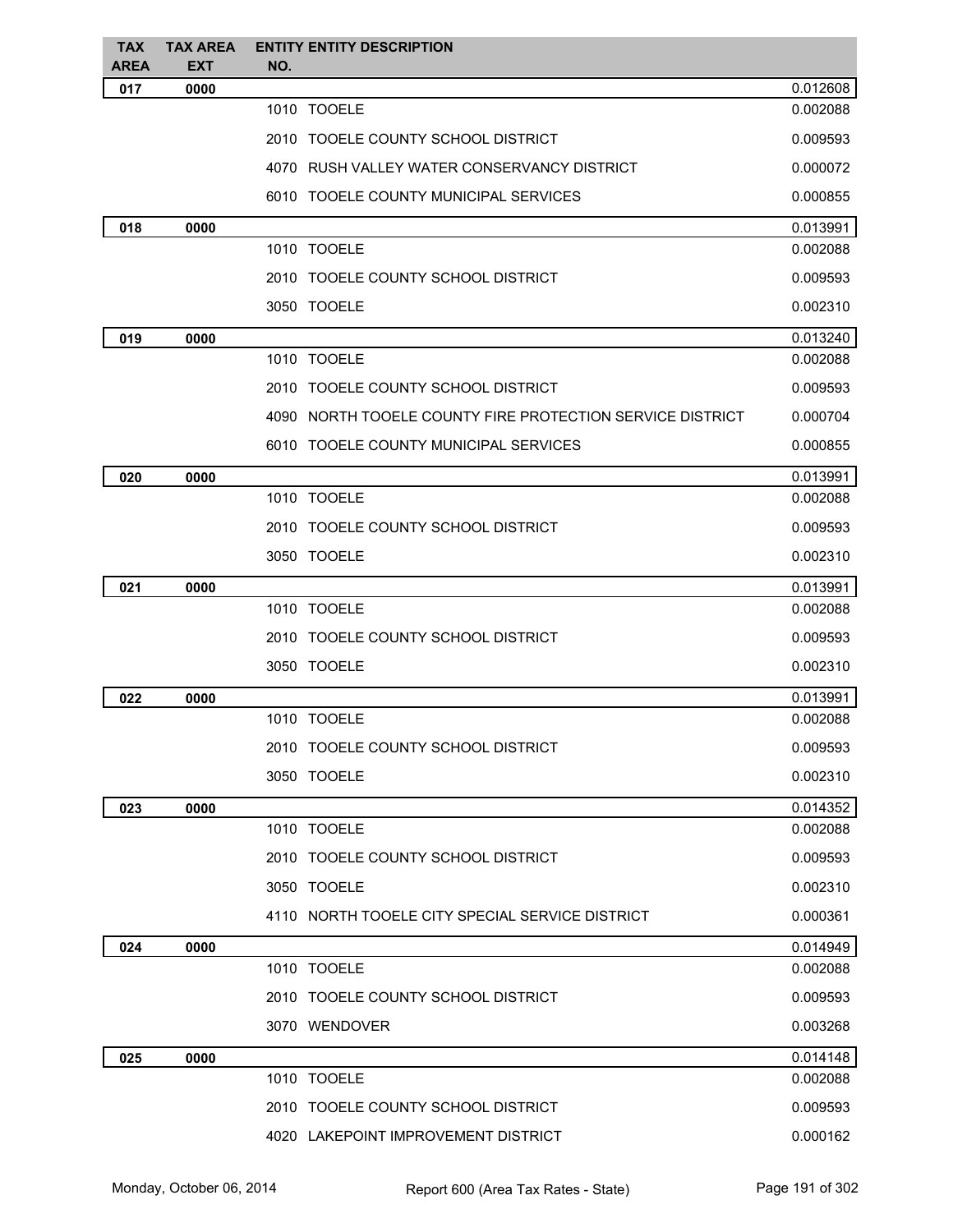| <b>TAX</b>  | <b>TAX AREA</b> | <b>ENTITY ENTITY DESCRIPTION</b>                          |                      |
|-------------|-----------------|-----------------------------------------------------------|----------------------|
| <b>AREA</b> | <b>EXT</b>      | NO.<br>4030 TOOELE VALLEY MOSQUITO ABATEMENT DISTRICT     | 0.000381             |
|             |                 | 4090 NORTH TOOELE COUNTY FIRE PROTECTION SERVICE DISTRICT | 0.000704             |
|             |                 | 4100 LAKEPOINT CEMETERY & PARK SERVICE AREA               | 0.000365             |
|             |                 | 6010 TOOELE COUNTY MUNICIPAL SERVICES                     | 0.000855             |
|             |                 |                                                           |                      |
| 026         | 0000            | 1010 TOOELE                                               | 0.013621<br>0.002088 |
|             |                 | 2010 TOOELE COUNTY SCHOOL DISTRICT                        | 0.009593             |
|             |                 | 4030 TOOELE VALLEY MOSQUITO ABATEMENT DISTRICT            | 0.000381             |
|             |                 | 4090 NORTH TOOELE COUNTY FIRE PROTECTION SERVICE DISTRICT | 0.000704             |
|             |                 | 6010 TOOELE COUNTY MUNICIPAL SERVICES                     | 0.000855             |
| 027         | 0000            |                                                           | 0.013240             |
|             |                 | 1010 TOOELE                                               | 0.002088             |
|             |                 | 2010 TOOELE COUNTY SCHOOL DISTRICT                        | 0.009593             |
|             |                 | 4090 NORTH TOOELE COUNTY FIRE PROTECTION SERVICE DISTRICT | 0.000704             |
|             |                 | 6010 TOOELE COUNTY MUNICIPAL SERVICES                     | 0.000855             |
| 028         | 0000            |                                                           | 0.013857             |
|             |                 | 1010 TOOELE                                               | 0.002088             |
|             |                 | 2010 TOOELE COUNTY SCHOOL DISTRICT                        | 0.009593             |
|             |                 | 4030 TOOELE VALLEY MOSQUITO ABATEMENT DISTRICT            | 0.000381             |
|             |                 | 4090 NORTH TOOELE COUNTY FIRE PROTECTION SERVICE DISTRICT | 0.000704             |
|             |                 | 4130 SOUTH RIM SPECIAL SERVICE DISTRICT                   | 0.000236             |
|             |                 | 6010 TOOELE COUNTY MUNICIPAL SERVICES                     | 0.000855             |
| 029         | 0000            |                                                           | 0.013225             |
|             |                 | 1010 TOOELE                                               | 0.002088             |
|             |                 | 2010 TOOELE COUNTY SCHOOL DISTRICT                        | 0.009593             |
|             |                 | 4030 TOOELE VALLEY MOSQUITO ABATEMENT DISTRICT            | 0.000381             |
|             |                 | 4070 RUSH VALLEY WATER CONSERVANCY DISTRICT               | 0.000072             |
|             |                 | 4130 SOUTH RIM SPECIAL SERVICE DISTRICT                   | 0.000236             |
|             |                 | 6010 TOOELE COUNTY MUNICIPAL SERVICES                     | 0.000855             |
| 030         | 0000            |                                                           | 0.015297             |
|             |                 | 1010 TOOELE                                               | 0.002088             |
|             |                 | 2010 TOOELE COUNTY SCHOOL DISTRICT                        | 0.009593             |
|             |                 | 3010 GRANTSVILLE                                          | 0.003235             |
|             |                 | 4030 TOOELE VALLEY MOSQUITO ABATEMENT DISTRICT            | 0.000381             |
| 031         | 0000            |                                                           | 0.013783             |
|             |                 | 1010 TOOELE                                               | 0.002088             |
|             |                 | 2010 TOOELE COUNTY SCHOOL DISTRICT                        | 0.009593             |
|             |                 | 4020 LAKEPOINT IMPROVEMENT DISTRICT                       | 0.000162             |
|             |                 | 4030 TOOELE VALLEY MOSQUITO ABATEMENT DISTRICT            | 0.000381             |

Monday, October 06, 2014 Report 600 (Area Tax Rates - State) Rage 192 of 302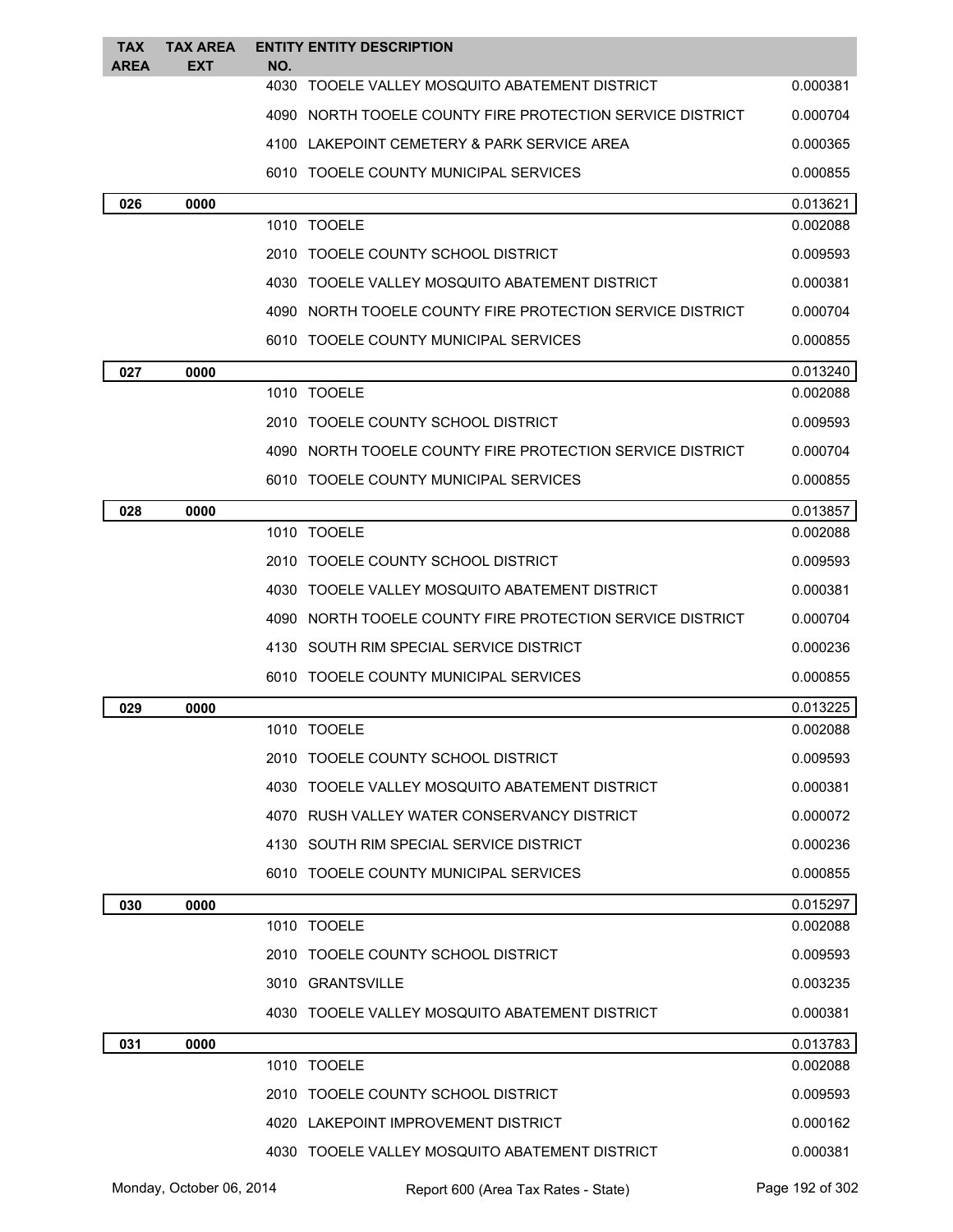| <b>TAX</b><br><b>AREA</b> | <b>TAX AREA</b><br><b>EXT</b> | <b>ENTITY ENTITY DESCRIPTION</b><br>NO.                   |          |
|---------------------------|-------------------------------|-----------------------------------------------------------|----------|
|                           |                               | 4090 NORTH TOOELE COUNTY FIRE PROTECTION SERVICE DISTRICT | 0.000704 |
|                           |                               | 6010 TOOELE COUNTY MUNICIPAL SERVICES                     | 0.000855 |
| 032                       | 0000                          |                                                           | 0.012630 |
|                           |                               | 1010 TOOELE                                               | 0.002088 |
|                           |                               | 2010 TOOELE COUNTY SCHOOL DISTRICT                        | 0.009593 |
|                           |                               | 3060 VERNON                                               | 0.000877 |
|                           |                               | 4070 RUSH VALLEY WATER CONSERVANCY DISTRICT               | 0.000072 |
| 033                       | 0000                          |                                                           | 0.013621 |
|                           |                               | 1010 TOOELE                                               | 0.002088 |
|                           |                               | 2010 TOOELE COUNTY SCHOOL DISTRICT                        | 0.009593 |
|                           |                               | 4030 TOOELE VALLEY MOSQUITO ABATEMENT DISTRICT            | 0.000381 |
|                           |                               | 4090 NORTH TOOELE COUNTY FIRE PROTECTION SERVICE DISTRICT | 0.000704 |
|                           |                               | 6010 TOOELE COUNTY MUNICIPAL SERVICES                     | 0.000855 |
| 034                       | 0000                          |                                                           | 0.013621 |
|                           |                               | 1010 TOOELE                                               | 0.002088 |
|                           |                               | 2010 TOOELE COUNTY SCHOOL DISTRICT                        | 0.009593 |
|                           |                               | 4030 TOOELE VALLEY MOSQUITO ABATEMENT DISTRICT            | 0.000381 |
|                           |                               | 4090 NORTH TOOELE COUNTY FIRE PROTECTION SERVICE DISTRICT | 0.000704 |
|                           |                               | 6010 TOOELE COUNTY MUNICIPAL SERVICES                     | 0.000855 |
| 035                       | 0000                          |                                                           | 0.013991 |
|                           |                               | 1010 TOOELE                                               | 0.002088 |
|                           |                               | 2010 TOOELE COUNTY SCHOOL DISTRICT                        | 0.009593 |
|                           |                               | 3050 TOOELE                                               | 0.002310 |
| 036                       | 0000                          |                                                           | 0.013621 |
|                           |                               | 1010 TOOELE                                               | 0.002088 |
|                           |                               | 2010 TOOELE COUNTY SCHOOL DISTRICT                        | 0.009593 |
|                           |                               | 4030 TOOELE VALLEY MOSQUITO ABATEMENT DISTRICT            | 0.000381 |
|                           |                               | 4090 NORTH TOOELE COUNTY FIRE PROTECTION SERVICE DISTRICT | 0.000704 |
|                           |                               | 6010 TOOELE COUNTY MUNICIPAL SERVICES                     | 0.000855 |
| 037                       | 0000                          |                                                           | 0.016258 |
|                           |                               | 1010 TOOELE                                               | 0.002088 |
|                           |                               | 2010 TOOELE COUNTY SCHOOL DISTRICT                        | 0.009593 |
|                           |                               | 4010 STANSBURY PARK IMPROVEMENT DISTRICT                  | 0.000125 |
|                           |                               | 4030 TOOELE VALLEY MOSQUITO ABATEMENT DISTRICT            | 0.000381 |
|                           |                               | 4040 STANSBURY GREENBELT SERVICE AREA OF TOOELE COUNTY    | 0.001256 |
|                           |                               | 4050 STANSBURY RECREATION SERVICE AREA OF TOOELE COUNTY   | 0.001256 |
|                           |                               | 4090 NORTH TOOELE COUNTY FIRE PROTECTION SERVICE DISTRICT | 0.000704 |
|                           |                               | 6010 TOOELE COUNTY MUNICIPAL SERVICES                     | 0.000855 |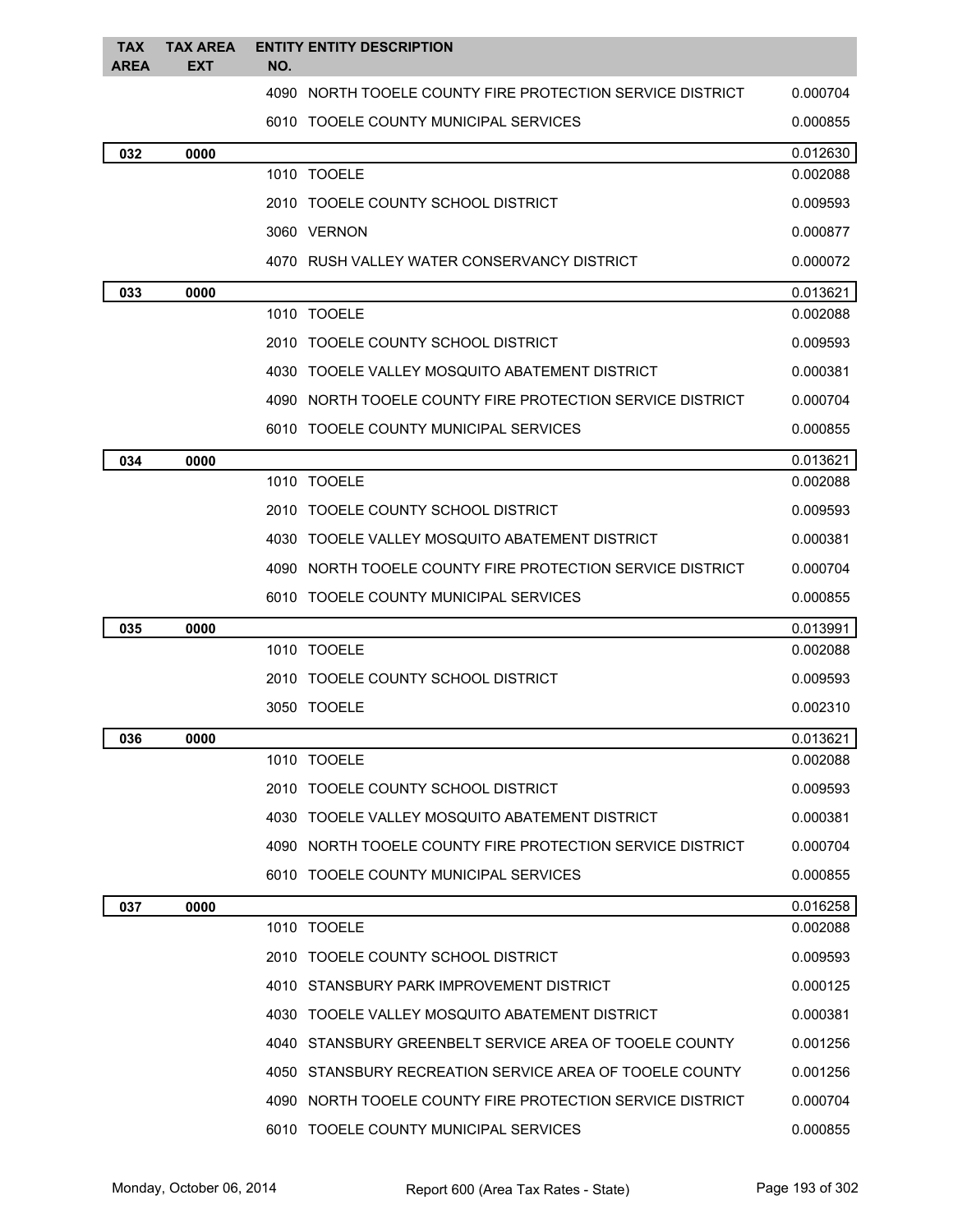| <b>TAX</b><br>AREA | <b>TAX AREA</b><br><b>EXT</b> | <b>ENTITY ENTITY DESCRIPTION</b><br>NO.                   |          |
|--------------------|-------------------------------|-----------------------------------------------------------|----------|
| 038                | 0000                          |                                                           | 0.013621 |
|                    |                               | 1010 TOOELE                                               | 0.002088 |
|                    |                               | 2010 TOOELE COUNTY SCHOOL DISTRICT                        | 0.009593 |
|                    |                               | 4030 TOOELE VALLEY MOSQUITO ABATEMENT DISTRICT            | 0.000381 |
|                    |                               | 4090 NORTH TOOELE COUNTY FIRE PROTECTION SERVICE DISTRICT | 0.000704 |
|                    |                               | 6010 TOOELE COUNTY MUNICIPAL SERVICES                     | 0.000855 |
| <b>TP998</b>       | 0000                          |                                                           | 0.013783 |
|                    |                               | 1010 TOOELE                                               | 0.002088 |
|                    |                               | 2010 TOOELE COUNTY SCHOOL DISTRICT                        | 0.009593 |
|                    |                               | 4020 LAKEPOINT IMPROVEMENT DISTRICT                       | 0.000162 |
|                    |                               | 4030 TOOELE VALLEY MOSQUITO ABATEMENT DISTRICT            | 0.000381 |
|                    |                               | 4090 NORTH TOOELE COUNTY FIRE PROTECTION SERVICE DISTRICT | 0.000704 |
|                    |                               | 6010 TOOELE COUNTY MUNICIPAL SERVICES                     | 0.000855 |
|                    | <b>UINTAH COUNTY</b>          |                                                           |          |
| 001                | 0000                          |                                                           | 0.010059 |
|                    |                               | 1010 UINTAH                                               | 0.002945 |
|                    |                               | 2010 UINTAH COUNTY SCHOOL DISTRICT                        | 0.006061 |
|                    |                               | 4010 UINTAH WATER CONSERVANCY DISTRICT                    | 0.000424 |
|                    |                               | 4080 UINTAH COUNTY MOSQUITO ABATEMENT DISTRICT            | 0.000207 |
|                    |                               | 4095 K UINTAH RECREATION SPECIAL SERVICE DISTRICT         |          |
|                    |                               | 4270 CENTRAL UTAH WATER CONSERVANCY DISTRICT              | 0.000422 |
| 002                | 0000                          |                                                           | 0.010258 |
|                    |                               | 1010 UINTAH                                               | 0.002945 |
|                    |                               | 2010 UINTAH COUNTY SCHOOL DISTRICT                        | 0.006061 |
|                    |                               | 4010 UINTAH WATER CONSERVANCY DISTRICT                    | 0.000424 |
|                    |                               | 4060 ASHLEY VALLEY WATER & SEWER IMPROVEMENT DISTRICT     | 0.000199 |
|                    |                               | 4080 UINTAH COUNTY MOSQUITO ABATEMENT DISTRICT            | 0.000207 |
|                    |                               | 4095 K UINTAH RECREATION SPECIAL SERVICE DISTRICT         |          |
|                    |                               | 4270 CENTRAL UTAH WATER CONSERVANCY DISTRICT              | 0.000422 |
| 003                | 0000                          |                                                           | 0.010501 |
|                    |                               | 1010 UINTAH                                               | 0.002945 |
|                    |                               | 2010 UINTAH COUNTY SCHOOL DISTRICT                        | 0.006061 |
|                    |                               | 4010 UINTAH WATER CONSERVANCY DISTRICT                    | 0.000424 |
|                    |                               | 4020 MAESER WATER IMPROVEMENT DISTRICT                    | 0.000442 |
|                    |                               | 4080 UINTAH COUNTY MOSQUITO ABATEMENT DISTRICT            | 0.000207 |
|                    |                               | 4095 K UINTAH RECREATION SPECIAL SERVICE DISTRICT         |          |
|                    |                               | 4270 CENTRAL UTAH WATER CONSERVANCY DISTRICT              | 0.000422 |
| 004                | 0000                          |                                                           | 0.010678 |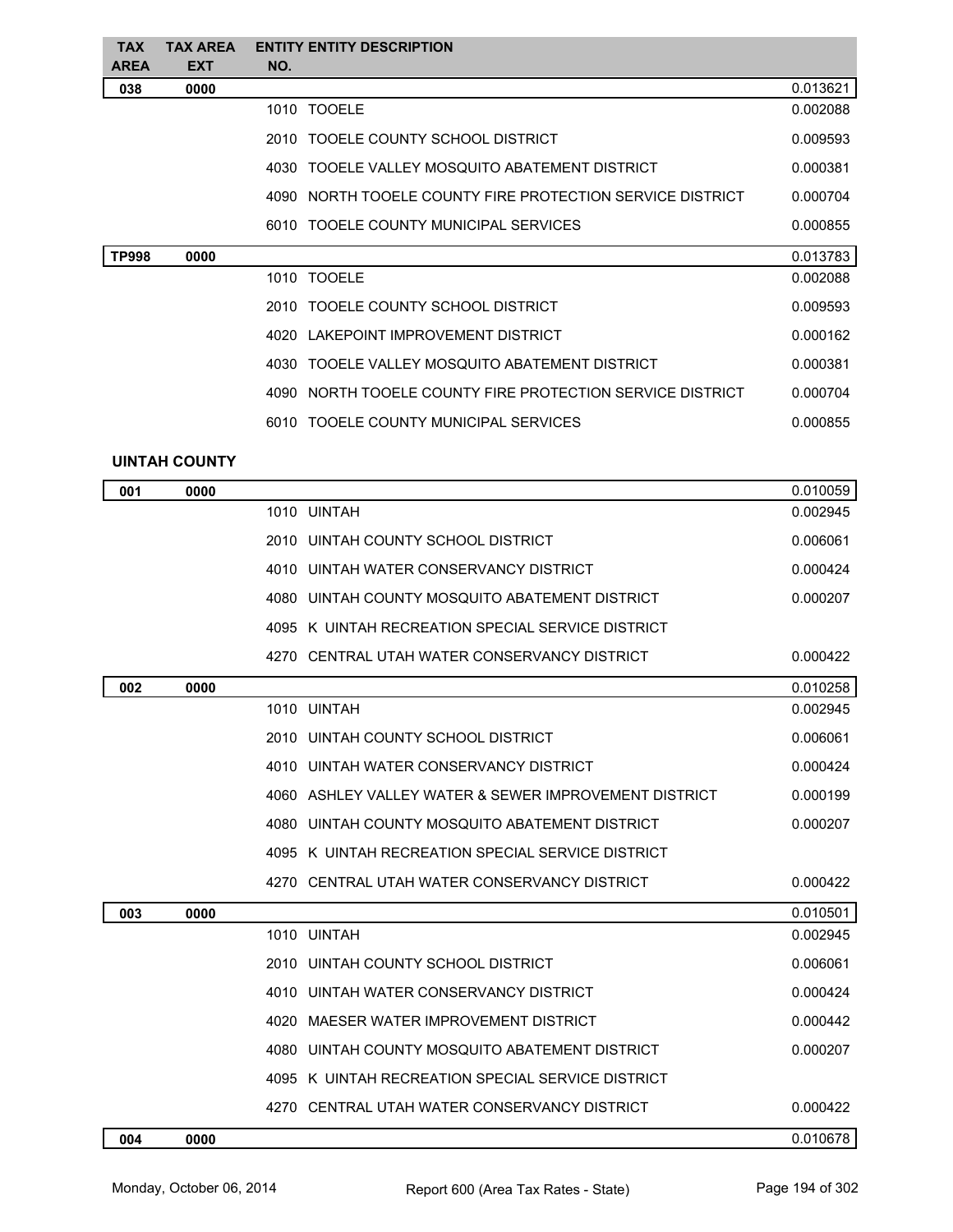| <b>TAX</b>  | <b>TAX AREA</b>          |     | <b>ENTITY ENTITY DESCRIPTION</b>                  |                 |
|-------------|--------------------------|-----|---------------------------------------------------|-----------------|
| <b>AREA</b> | EXT                      | NO. | 1010 UINTAH                                       | 0.002945        |
|             |                          |     | 2010 UINTAH COUNTY SCHOOL DISTRICT                | 0.006061        |
|             |                          |     | 3030 VERNAL                                       | 0.000619        |
|             |                          |     | 4010 UINTAH WATER CONSERVANCY DISTRICT            | 0.000424        |
|             |                          |     | 4080 UINTAH COUNTY MOSQUITO ABATEMENT DISTRICT    | 0.000207        |
|             |                          |     | 4095 K UINTAH RECREATION SPECIAL SERVICE DISTRICT |                 |
|             |                          |     | 4270 CENTRAL UTAH WATER CONSERVANCY DISTRICT      | 0.000422        |
| 005         | 0000                     |     |                                                   | 0.010601        |
|             |                          |     | 1010 UINTAH                                       | 0.002945        |
|             |                          |     | 2010 UINTAH COUNTY SCHOOL DISTRICT                | 0.006061        |
|             |                          |     | 4010 UINTAH WATER CONSERVANCY DISTRICT            | 0.000424        |
|             |                          |     | 4030 JENSEN WATER IMPROVEMENT DISTRICT            | 0.000542        |
|             |                          |     | 4080 UINTAH COUNTY MOSQUITO ABATEMENT DISTRICT    | 0.000207        |
|             |                          |     | 4095 K UINTAH RECREATION SPECIAL SERVICE DISTRICT |                 |
|             |                          |     | 4270 CENTRAL UTAH WATER CONSERVANCY DISTRICT      | 0.000422        |
| 006         | 0000                     |     |                                                   | 0.010137        |
|             |                          |     | 1010 UINTAH                                       | 0.002945        |
|             |                          |     | 2010 UINTAH COUNTY SCHOOL DISTRICT                | 0.006061        |
|             |                          |     | 4040 BALLARD WATER IMPROVEMENT DISTRICT           | 0.000502        |
|             |                          |     | 4080 UINTAH COUNTY MOSQUITO ABATEMENT DISTRICT    | 0.000207        |
|             |                          |     | 4095 K UINTAH RECREATION SPECIAL SERVICE DISTRICT |                 |
|             |                          |     | 4270 CENTRAL UTAH WATER CONSERVANCY DISTRICT      | 0.000422        |
| 007         | 0000                     |     |                                                   | 0.010786        |
|             |                          |     | 1010 UINTAH                                       | 0.002945        |
|             |                          |     | 2010 UINTAH COUNTY SCHOOL DISTRICT                | 0.006061        |
|             |                          |     | 4010 UINTAH WATER CONSERVANCY DISTRICT            | 0.000424        |
|             |                          |     | 4050 OURAY PARK WATER IMPROVEMENT DISTRICT        | 0.000727        |
|             |                          |     | 4080 UINTAH COUNTY MOSQUITO ABATEMENT DISTRICT    | 0.000207        |
|             |                          |     | 4095 K UINTAH RECREATION SPECIAL SERVICE DISTRICT |                 |
|             |                          |     | 4270 CENTRAL UTAH WATER CONSERVANCY DISTRICT      | 0.000422        |
| 008         | 0000                     |     |                                                   | 0.009635        |
|             |                          |     | 1010 UINTAH                                       | 0.002945        |
|             |                          |     | 2010 UINTAH COUNTY SCHOOL DISTRICT                | 0.006061        |
|             |                          |     | 4080 UINTAH COUNTY MOSQUITO ABATEMENT DISTRICT    | 0.000207        |
|             |                          |     | 4095 K UINTAH RECREATION SPECIAL SERVICE DISTRICT |                 |
|             |                          |     | 4270 CENTRAL UTAH WATER CONSERVANCY DISTRICT      | 0.000422        |
| 009         | 0000                     |     |                                                   | 0.010593        |
|             |                          |     | 1010 UINTAH                                       | 0.002945        |
|             |                          |     | 2010 UINTAH COUNTY SCHOOL DISTRICT                | 0.006061        |
|             | Monday, October 06, 2014 |     | Report 600 (Area Tax Rates - State)               | Page 195 of 302 |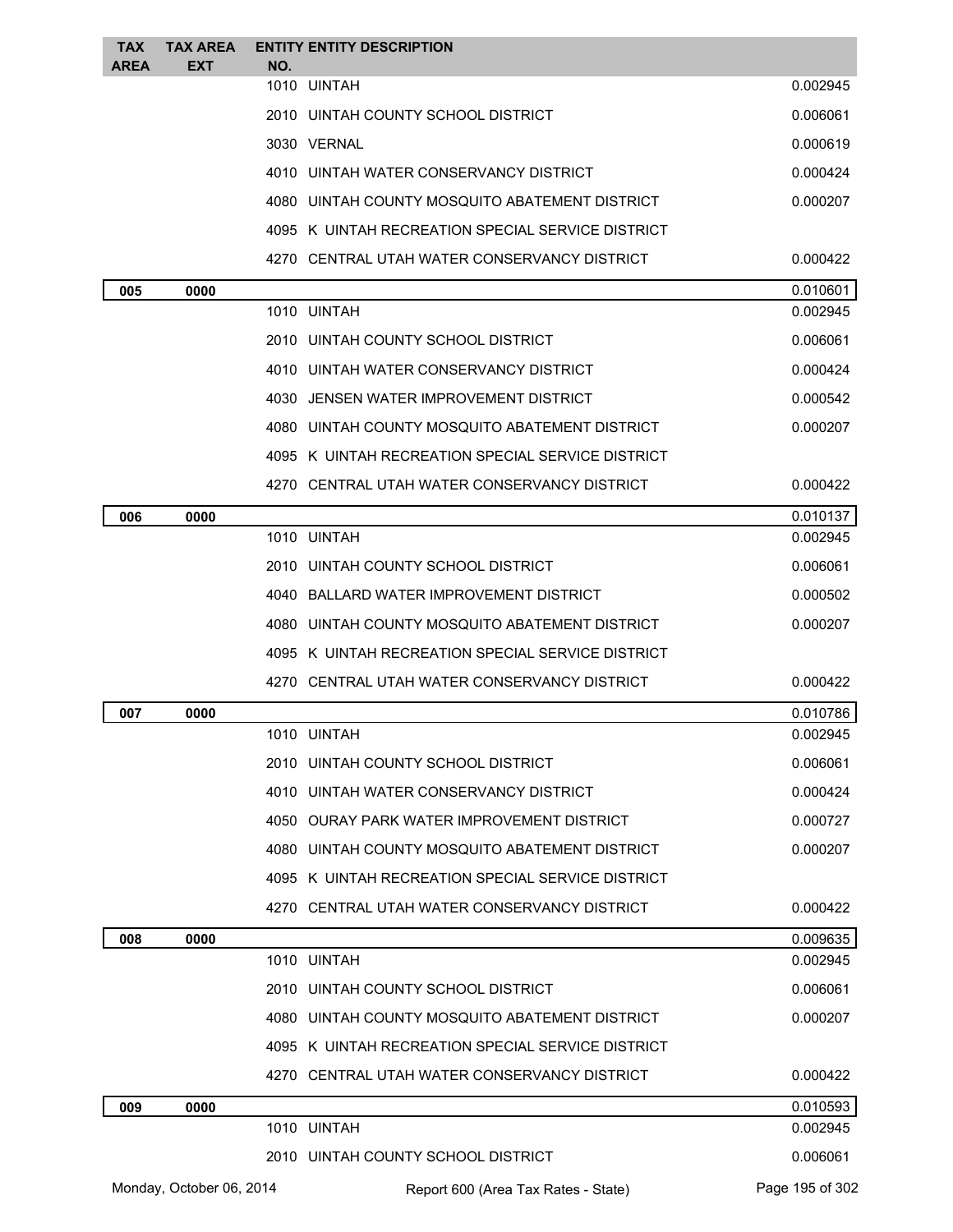| <b>TAX</b><br><b>AREA</b> | <b>TAX AREA</b><br><b>EXT</b> | <b>ENTITY ENTITY DESCRIPTION</b><br>NO.               |          |
|---------------------------|-------------------------------|-------------------------------------------------------|----------|
|                           |                               | 4010 UINTAH WATER CONSERVANCY DISTRICT                | 0.000424 |
|                           |                               | 4070 TRIDELL-LAPOINT WATER IMPROVEMENT DISTRICT       | 0.000534 |
|                           |                               | 4080 UINTAH COUNTY MOSQUITO ABATEMENT DISTRICT        | 0.000207 |
|                           |                               | 4095 K UINTAH RECREATION SPECIAL SERVICE DISTRICT     |          |
|                           |                               | 4270 CENTRAL UTAH WATER CONSERVANCY DISTRICT          | 0.000422 |
| 010                       | 0000                          |                                                       | 0.010169 |
|                           |                               | 1010 UINTAH                                           | 0.002945 |
|                           |                               | 2010 UINTAH COUNTY SCHOOL DISTRICT                    | 0.006061 |
|                           |                               | 4070 TRIDELL-LAPOINT WATER IMPROVEMENT DISTRICT       | 0.000534 |
|                           |                               | 4080 UINTAH COUNTY MOSQUITO ABATEMENT DISTRICT        | 0.000207 |
|                           |                               | 4095 K UINTAH RECREATION SPECIAL SERVICE DISTRICT     |          |
|                           |                               | 4270 CENTRAL UTAH WATER CONSERVANCY DISTRICT          | 0.000422 |
| 011                       | 0000                          |                                                       | 0.012009 |
|                           |                               | 1010 UINTAH                                           | 0.002945 |
|                           |                               | 2010 UINTAH COUNTY SCHOOL DISTRICT                    | 0.006061 |
|                           |                               | 3010 BALLARD                                          | 0.002374 |
|                           |                               | 4080 UINTAH COUNTY MOSQUITO ABATEMENT DISTRICT        | 0.000207 |
|                           |                               | 4095 K UINTAH RECREATION SPECIAL SERVICE DISTRICT     |          |
|                           |                               | 4270 CENTRAL UTAH WATER CONSERVANCY DISTRICT          | 0.000422 |
| 012                       | 0000                          |                                                       | 0.012511 |
|                           |                               | 1010 UINTAH                                           | 0.002945 |
|                           |                               | 2010 UINTAH COUNTY SCHOOL DISTRICT                    | 0.006061 |
|                           |                               | 3010 BALLARD                                          | 0.002374 |
|                           |                               | 4040 BALLARD WATER IMPROVEMENT DISTRICT               | 0.000502 |
|                           |                               | 4080 UINTAH COUNTY MOSQUITO ABATEMENT DISTRICT        | 0.000207 |
|                           |                               | 4095 K UINTAH RECREATION SPECIAL SERVICE DISTRICT     |          |
|                           |                               | 4270 CENTRAL UTAH WATER CONSERVANCY DISTRICT          | 0.000422 |
| 014                       | 0000                          |                                                       | 0.010599 |
|                           |                               | 1010 UINTAH                                           | 0.002945 |
|                           |                               | 2010 UINTAH COUNTY SCHOOL DISTRICT                    | 0.006061 |
|                           |                               | 3020 NAPLES                                           | 0.000341 |
|                           |                               | 4010 UINTAH WATER CONSERVANCY DISTRICT                | 0.000424 |
|                           |                               | 4060 ASHLEY VALLEY WATER & SEWER IMPROVEMENT DISTRICT | 0.000199 |
|                           |                               | 4080 UINTAH COUNTY MOSQUITO ABATEMENT DISTRICT        | 0.000207 |
|                           |                               | 4095 K UINTAH RECREATION SPECIAL SERVICE DISTRICT     |          |
|                           |                               | 4270 CENTRAL UTAH WATER CONSERVANCY DISTRICT          | 0.000422 |
| 016                       | 0000                          |                                                       | 0.010059 |
|                           |                               | 1010 UINTAH                                           | 0.002945 |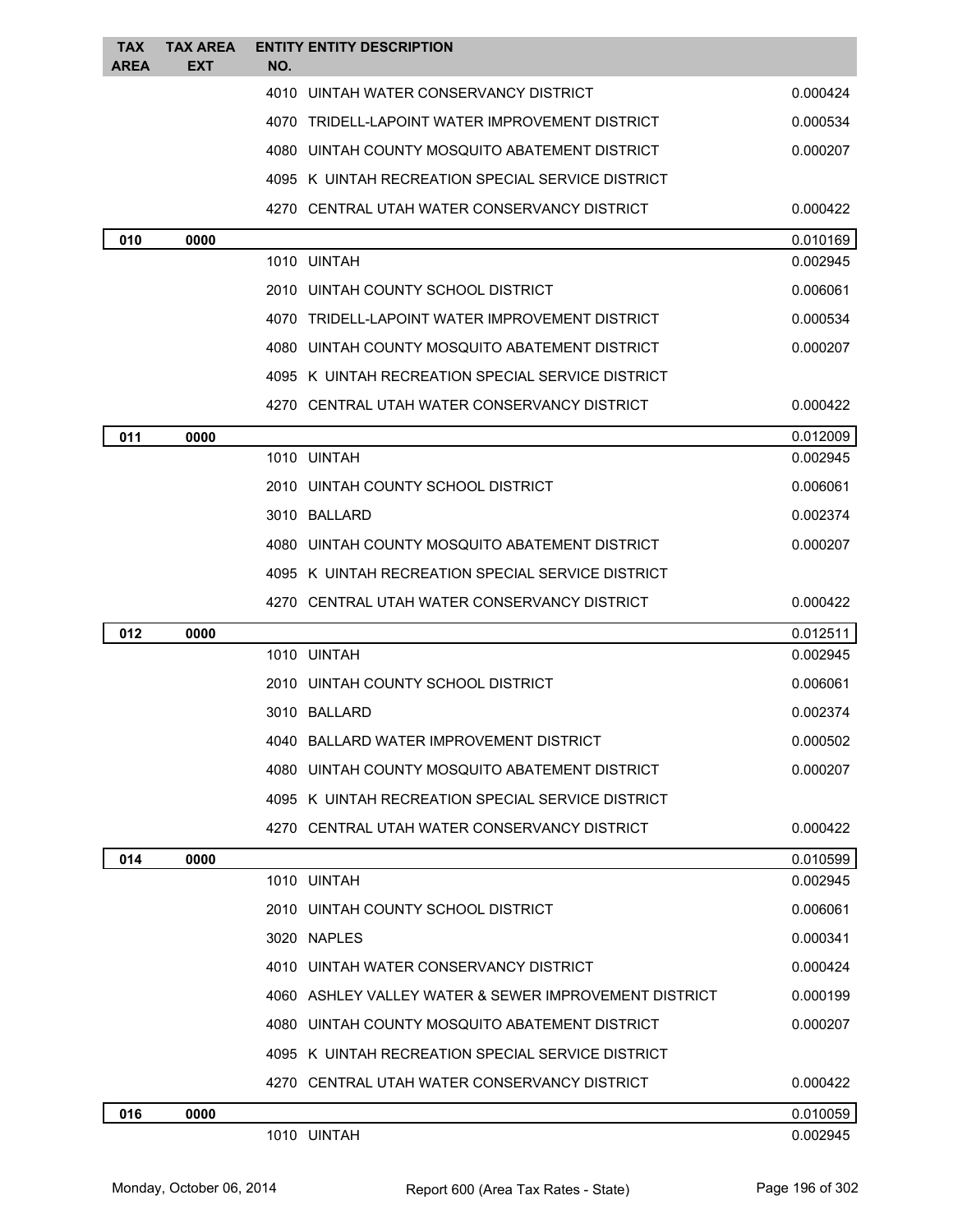| <b>EXT</b><br>2010 UINTAH COUNTY SCHOOL DISTRICT<br>0.006061<br>4010 UINTAH WATER CONSERVANCY DISTRICT<br>0.000424<br>4080 UINTAH COUNTY MOSQUITO ABATEMENT DISTRICT<br>0.000207<br>4095 K UINTAH RECREATION SPECIAL SERVICE DISTRICT<br>4270 CENTRAL UTAH WATER CONSERVANCY DISTRICT<br>0.000422<br>4290 JOHNSON WATER DISTRICT<br>0.009635<br>017<br>0000<br>1010 UINTAH<br>0.002945<br>2010 UINTAH COUNTY SCHOOL DISTRICT<br>0.006061<br>0.000207<br>4080 UINTAH COUNTY MOSQUITO ABATEMENT DISTRICT<br>4095 K UINTAH RECREATION SPECIAL SERVICE DISTRICT<br>4270 CENTRAL UTAH WATER CONSERVANCY DISTRICT<br>0.000422<br>4290 JOHNSON WATER DISTRICT<br>021<br>0000<br>0.010599<br>1010 UINTAH<br>0.002945<br>0.006061<br>2010 UINTAH COUNTY SCHOOL DISTRICT<br>3020 NAPLES<br>0.000341<br>4010 UINTAH WATER CONSERVANCY DISTRICT<br>0.000424<br>4060 ASHLEY VALLEY WATER & SEWER IMPROVEMENT DISTRICT<br>0.000199<br>4080 UINTAH COUNTY MOSQUITO ABATEMENT DISTRICT<br>0.000207<br>4095 K UINTAH RECREATION SPECIAL SERVICE DISTRICT<br>4270 CENTRAL UTAH WATER CONSERVANCY DISTRICT<br>0.000422<br>022<br>0000<br>0.010599<br>1010 UINTAH<br>0.002945<br>2010 UINTAH COUNTY SCHOOL DISTRICT<br>0.006061<br>3020 NAPLES<br>0.000341<br>4010 UINTAH WATER CONSERVANCY DISTRICT<br>0.000424<br>4060 ASHLEY VALLEY WATER & SEWER IMPROVEMENT DISTRICT<br>0.000199<br>0.000207<br>4080 UINTAH COUNTY MOSQUITO ABATEMENT DISTRICT<br>4090 HIGH COUNTRY SPECIAL IMPROVEMENT DISTRICT<br>4095 K UINTAH RECREATION SPECIAL SERVICE DISTRICT<br>4270 CENTRAL UTAH WATER CONSERVANCY DISTRICT<br>0.000422<br>0.010678<br>023<br>0000<br>1010 UINTAH<br>0.002945<br>2010 UINTAH COUNTY SCHOOL DISTRICT<br>0.006061<br>3030 VERNAL<br>0.000619 | <b>TAX</b>  | <b>TAX AREA</b> | <b>ENTITY ENTITY DESCRIPTION</b> |  |
|---------------------------------------------------------------------------------------------------------------------------------------------------------------------------------------------------------------------------------------------------------------------------------------------------------------------------------------------------------------------------------------------------------------------------------------------------------------------------------------------------------------------------------------------------------------------------------------------------------------------------------------------------------------------------------------------------------------------------------------------------------------------------------------------------------------------------------------------------------------------------------------------------------------------------------------------------------------------------------------------------------------------------------------------------------------------------------------------------------------------------------------------------------------------------------------------------------------------------------------------------------------------------------------------------------------------------------------------------------------------------------------------------------------------------------------------------------------------------------------------------------------------------------------------------------------------------------------------------------------------------------------------------------------------------------------------------------------------------------------|-------------|-----------------|----------------------------------|--|
|                                                                                                                                                                                                                                                                                                                                                                                                                                                                                                                                                                                                                                                                                                                                                                                                                                                                                                                                                                                                                                                                                                                                                                                                                                                                                                                                                                                                                                                                                                                                                                                                                                                                                                                                       | <b>AREA</b> |                 | NO.                              |  |
|                                                                                                                                                                                                                                                                                                                                                                                                                                                                                                                                                                                                                                                                                                                                                                                                                                                                                                                                                                                                                                                                                                                                                                                                                                                                                                                                                                                                                                                                                                                                                                                                                                                                                                                                       |             |                 |                                  |  |
|                                                                                                                                                                                                                                                                                                                                                                                                                                                                                                                                                                                                                                                                                                                                                                                                                                                                                                                                                                                                                                                                                                                                                                                                                                                                                                                                                                                                                                                                                                                                                                                                                                                                                                                                       |             |                 |                                  |  |
|                                                                                                                                                                                                                                                                                                                                                                                                                                                                                                                                                                                                                                                                                                                                                                                                                                                                                                                                                                                                                                                                                                                                                                                                                                                                                                                                                                                                                                                                                                                                                                                                                                                                                                                                       |             |                 |                                  |  |
|                                                                                                                                                                                                                                                                                                                                                                                                                                                                                                                                                                                                                                                                                                                                                                                                                                                                                                                                                                                                                                                                                                                                                                                                                                                                                                                                                                                                                                                                                                                                                                                                                                                                                                                                       |             |                 |                                  |  |
|                                                                                                                                                                                                                                                                                                                                                                                                                                                                                                                                                                                                                                                                                                                                                                                                                                                                                                                                                                                                                                                                                                                                                                                                                                                                                                                                                                                                                                                                                                                                                                                                                                                                                                                                       |             |                 |                                  |  |
|                                                                                                                                                                                                                                                                                                                                                                                                                                                                                                                                                                                                                                                                                                                                                                                                                                                                                                                                                                                                                                                                                                                                                                                                                                                                                                                                                                                                                                                                                                                                                                                                                                                                                                                                       |             |                 |                                  |  |
|                                                                                                                                                                                                                                                                                                                                                                                                                                                                                                                                                                                                                                                                                                                                                                                                                                                                                                                                                                                                                                                                                                                                                                                                                                                                                                                                                                                                                                                                                                                                                                                                                                                                                                                                       |             |                 |                                  |  |
|                                                                                                                                                                                                                                                                                                                                                                                                                                                                                                                                                                                                                                                                                                                                                                                                                                                                                                                                                                                                                                                                                                                                                                                                                                                                                                                                                                                                                                                                                                                                                                                                                                                                                                                                       |             |                 |                                  |  |
|                                                                                                                                                                                                                                                                                                                                                                                                                                                                                                                                                                                                                                                                                                                                                                                                                                                                                                                                                                                                                                                                                                                                                                                                                                                                                                                                                                                                                                                                                                                                                                                                                                                                                                                                       |             |                 |                                  |  |
|                                                                                                                                                                                                                                                                                                                                                                                                                                                                                                                                                                                                                                                                                                                                                                                                                                                                                                                                                                                                                                                                                                                                                                                                                                                                                                                                                                                                                                                                                                                                                                                                                                                                                                                                       |             |                 |                                  |  |
|                                                                                                                                                                                                                                                                                                                                                                                                                                                                                                                                                                                                                                                                                                                                                                                                                                                                                                                                                                                                                                                                                                                                                                                                                                                                                                                                                                                                                                                                                                                                                                                                                                                                                                                                       |             |                 |                                  |  |
|                                                                                                                                                                                                                                                                                                                                                                                                                                                                                                                                                                                                                                                                                                                                                                                                                                                                                                                                                                                                                                                                                                                                                                                                                                                                                                                                                                                                                                                                                                                                                                                                                                                                                                                                       |             |                 |                                  |  |
|                                                                                                                                                                                                                                                                                                                                                                                                                                                                                                                                                                                                                                                                                                                                                                                                                                                                                                                                                                                                                                                                                                                                                                                                                                                                                                                                                                                                                                                                                                                                                                                                                                                                                                                                       |             |                 |                                  |  |
|                                                                                                                                                                                                                                                                                                                                                                                                                                                                                                                                                                                                                                                                                                                                                                                                                                                                                                                                                                                                                                                                                                                                                                                                                                                                                                                                                                                                                                                                                                                                                                                                                                                                                                                                       |             |                 |                                  |  |
|                                                                                                                                                                                                                                                                                                                                                                                                                                                                                                                                                                                                                                                                                                                                                                                                                                                                                                                                                                                                                                                                                                                                                                                                                                                                                                                                                                                                                                                                                                                                                                                                                                                                                                                                       |             |                 |                                  |  |
|                                                                                                                                                                                                                                                                                                                                                                                                                                                                                                                                                                                                                                                                                                                                                                                                                                                                                                                                                                                                                                                                                                                                                                                                                                                                                                                                                                                                                                                                                                                                                                                                                                                                                                                                       |             |                 |                                  |  |
|                                                                                                                                                                                                                                                                                                                                                                                                                                                                                                                                                                                                                                                                                                                                                                                                                                                                                                                                                                                                                                                                                                                                                                                                                                                                                                                                                                                                                                                                                                                                                                                                                                                                                                                                       |             |                 |                                  |  |
|                                                                                                                                                                                                                                                                                                                                                                                                                                                                                                                                                                                                                                                                                                                                                                                                                                                                                                                                                                                                                                                                                                                                                                                                                                                                                                                                                                                                                                                                                                                                                                                                                                                                                                                                       |             |                 |                                  |  |
|                                                                                                                                                                                                                                                                                                                                                                                                                                                                                                                                                                                                                                                                                                                                                                                                                                                                                                                                                                                                                                                                                                                                                                                                                                                                                                                                                                                                                                                                                                                                                                                                                                                                                                                                       |             |                 |                                  |  |
|                                                                                                                                                                                                                                                                                                                                                                                                                                                                                                                                                                                                                                                                                                                                                                                                                                                                                                                                                                                                                                                                                                                                                                                                                                                                                                                                                                                                                                                                                                                                                                                                                                                                                                                                       |             |                 |                                  |  |
|                                                                                                                                                                                                                                                                                                                                                                                                                                                                                                                                                                                                                                                                                                                                                                                                                                                                                                                                                                                                                                                                                                                                                                                                                                                                                                                                                                                                                                                                                                                                                                                                                                                                                                                                       |             |                 |                                  |  |
|                                                                                                                                                                                                                                                                                                                                                                                                                                                                                                                                                                                                                                                                                                                                                                                                                                                                                                                                                                                                                                                                                                                                                                                                                                                                                                                                                                                                                                                                                                                                                                                                                                                                                                                                       |             |                 |                                  |  |
|                                                                                                                                                                                                                                                                                                                                                                                                                                                                                                                                                                                                                                                                                                                                                                                                                                                                                                                                                                                                                                                                                                                                                                                                                                                                                                                                                                                                                                                                                                                                                                                                                                                                                                                                       |             |                 |                                  |  |
|                                                                                                                                                                                                                                                                                                                                                                                                                                                                                                                                                                                                                                                                                                                                                                                                                                                                                                                                                                                                                                                                                                                                                                                                                                                                                                                                                                                                                                                                                                                                                                                                                                                                                                                                       |             |                 |                                  |  |
|                                                                                                                                                                                                                                                                                                                                                                                                                                                                                                                                                                                                                                                                                                                                                                                                                                                                                                                                                                                                                                                                                                                                                                                                                                                                                                                                                                                                                                                                                                                                                                                                                                                                                                                                       |             |                 |                                  |  |
|                                                                                                                                                                                                                                                                                                                                                                                                                                                                                                                                                                                                                                                                                                                                                                                                                                                                                                                                                                                                                                                                                                                                                                                                                                                                                                                                                                                                                                                                                                                                                                                                                                                                                                                                       |             |                 |                                  |  |
|                                                                                                                                                                                                                                                                                                                                                                                                                                                                                                                                                                                                                                                                                                                                                                                                                                                                                                                                                                                                                                                                                                                                                                                                                                                                                                                                                                                                                                                                                                                                                                                                                                                                                                                                       |             |                 |                                  |  |
|                                                                                                                                                                                                                                                                                                                                                                                                                                                                                                                                                                                                                                                                                                                                                                                                                                                                                                                                                                                                                                                                                                                                                                                                                                                                                                                                                                                                                                                                                                                                                                                                                                                                                                                                       |             |                 |                                  |  |
|                                                                                                                                                                                                                                                                                                                                                                                                                                                                                                                                                                                                                                                                                                                                                                                                                                                                                                                                                                                                                                                                                                                                                                                                                                                                                                                                                                                                                                                                                                                                                                                                                                                                                                                                       |             |                 |                                  |  |
|                                                                                                                                                                                                                                                                                                                                                                                                                                                                                                                                                                                                                                                                                                                                                                                                                                                                                                                                                                                                                                                                                                                                                                                                                                                                                                                                                                                                                                                                                                                                                                                                                                                                                                                                       |             |                 |                                  |  |
|                                                                                                                                                                                                                                                                                                                                                                                                                                                                                                                                                                                                                                                                                                                                                                                                                                                                                                                                                                                                                                                                                                                                                                                                                                                                                                                                                                                                                                                                                                                                                                                                                                                                                                                                       |             |                 |                                  |  |
|                                                                                                                                                                                                                                                                                                                                                                                                                                                                                                                                                                                                                                                                                                                                                                                                                                                                                                                                                                                                                                                                                                                                                                                                                                                                                                                                                                                                                                                                                                                                                                                                                                                                                                                                       |             |                 |                                  |  |
|                                                                                                                                                                                                                                                                                                                                                                                                                                                                                                                                                                                                                                                                                                                                                                                                                                                                                                                                                                                                                                                                                                                                                                                                                                                                                                                                                                                                                                                                                                                                                                                                                                                                                                                                       |             |                 |                                  |  |
|                                                                                                                                                                                                                                                                                                                                                                                                                                                                                                                                                                                                                                                                                                                                                                                                                                                                                                                                                                                                                                                                                                                                                                                                                                                                                                                                                                                                                                                                                                                                                                                                                                                                                                                                       |             |                 |                                  |  |
|                                                                                                                                                                                                                                                                                                                                                                                                                                                                                                                                                                                                                                                                                                                                                                                                                                                                                                                                                                                                                                                                                                                                                                                                                                                                                                                                                                                                                                                                                                                                                                                                                                                                                                                                       |             |                 |                                  |  |
|                                                                                                                                                                                                                                                                                                                                                                                                                                                                                                                                                                                                                                                                                                                                                                                                                                                                                                                                                                                                                                                                                                                                                                                                                                                                                                                                                                                                                                                                                                                                                                                                                                                                                                                                       |             |                 |                                  |  |
| 4010 UINTAH WATER CONSERVANCY DISTRICT<br>0.000424                                                                                                                                                                                                                                                                                                                                                                                                                                                                                                                                                                                                                                                                                                                                                                                                                                                                                                                                                                                                                                                                                                                                                                                                                                                                                                                                                                                                                                                                                                                                                                                                                                                                                    |             |                 |                                  |  |
| 4080 UINTAH COUNTY MOSQUITO ABATEMENT DISTRICT<br>0.000207                                                                                                                                                                                                                                                                                                                                                                                                                                                                                                                                                                                                                                                                                                                                                                                                                                                                                                                                                                                                                                                                                                                                                                                                                                                                                                                                                                                                                                                                                                                                                                                                                                                                            |             |                 |                                  |  |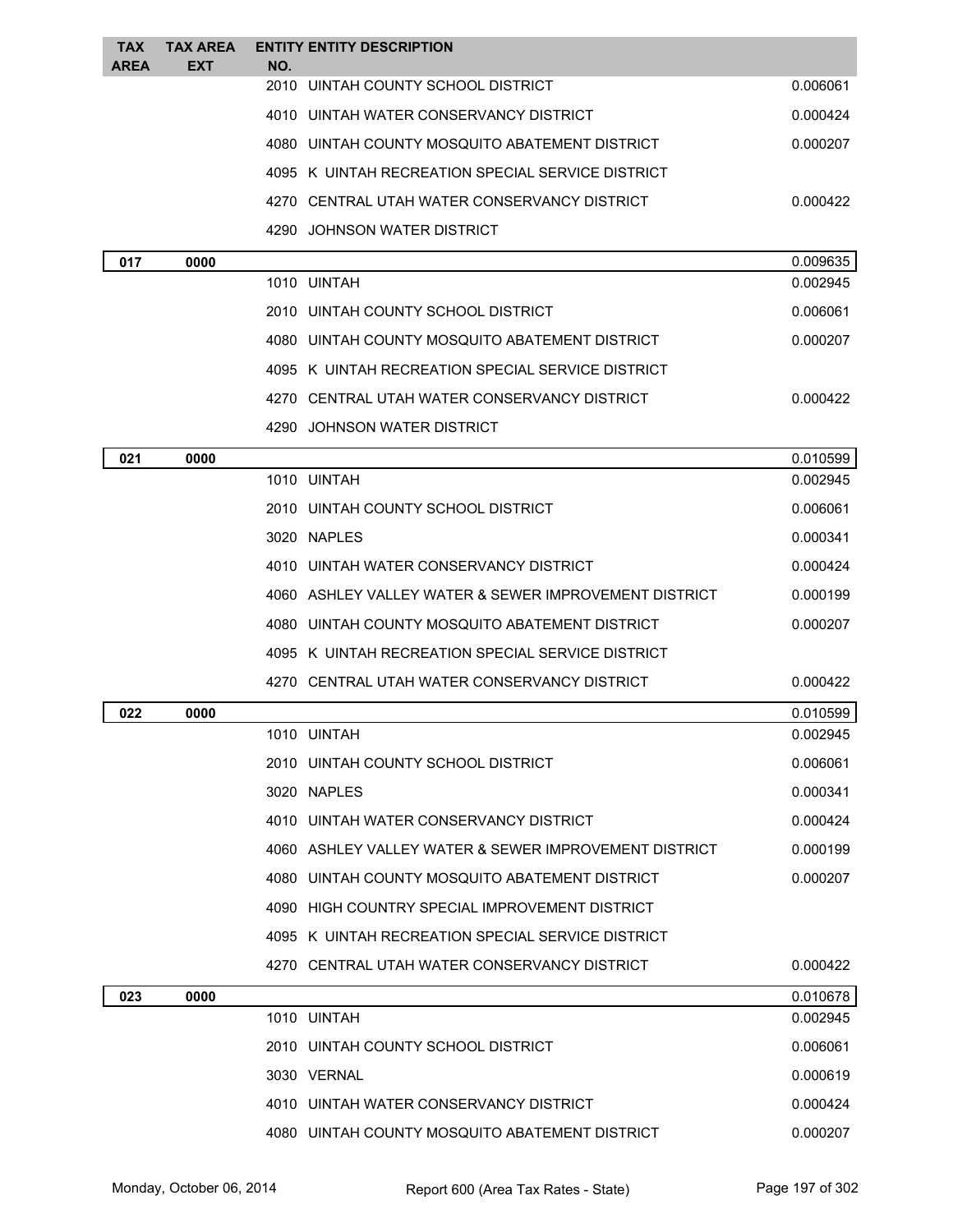| <b>TAX</b><br><b>AREA</b> | <b>TAX AREA</b><br><b>EXT</b> | NO. | <b>ENTITY ENTITY DESCRIPTION</b>                      |          |
|---------------------------|-------------------------------|-----|-------------------------------------------------------|----------|
|                           |                               |     | 4095 K UINTAH RECREATION SPECIAL SERVICE DISTRICT     |          |
|                           |                               |     | 4270 CENTRAL UTAH WATER CONSERVANCY DISTRICT          | 0.000422 |
| 024                       | 0000                          |     |                                                       | 0.010877 |
|                           |                               |     | 1010 UINTAH                                           | 0.002945 |
|                           |                               |     | 2010 UINTAH COUNTY SCHOOL DISTRICT                    | 0.006061 |
|                           |                               |     | 3030 VERNAL                                           | 0.000619 |
|                           |                               |     | 4010 UINTAH WATER CONSERVANCY DISTRICT                | 0.000424 |
|                           |                               |     | 4060 ASHLEY VALLEY WATER & SEWER IMPROVEMENT DISTRICT | 0.000199 |
|                           |                               |     | 4080 UINTAH COUNTY MOSQUITO ABATEMENT DISTRICT        | 0.000207 |
|                           |                               |     | 4095 K UINTAH RECREATION SPECIAL SERVICE DISTRICT     |          |
|                           |                               |     | 4270 CENTRAL UTAH WATER CONSERVANCY DISTRICT          | 0.000422 |
| 026                       | 0000                          |     |                                                       | 0.010877 |
|                           |                               |     | 1010 UINTAH                                           | 0.002945 |
|                           |                               |     | 2010 UINTAH COUNTY SCHOOL DISTRICT                    | 0.006061 |
|                           |                               |     | 3030 VERNAL                                           | 0.000619 |
|                           |                               |     | 4010 UINTAH WATER CONSERVANCY DISTRICT                | 0.000424 |
|                           |                               |     | 4060 ASHLEY VALLEY WATER & SEWER IMPROVEMENT DISTRICT | 0.000199 |
|                           |                               |     | 4080 UINTAH COUNTY MOSQUITO ABATEMENT DISTRICT        | 0.000207 |
|                           |                               |     | 4095 K UINTAH RECREATION SPECIAL SERVICE DISTRICT     |          |
|                           |                               |     | 4270 CENTRAL UTAH WATER CONSERVANCY DISTRICT          | 0.000422 |
| 028                       | 0000                          |     |                                                       | 0.010599 |
|                           |                               |     | 1010 UINTAH                                           | 0.002945 |
|                           |                               |     | 2010 UINTAH COUNTY SCHOOL DISTRICT                    | 0.006061 |
|                           |                               |     | 3020 NAPLES                                           | 0.000341 |
|                           |                               |     | 4010 UINTAH WATER CONSERVANCY DISTRICT                | 0.000424 |
|                           |                               |     | 4060 ASHLEY VALLEY WATER & SEWER IMPROVEMENT DISTRICT | 0.000199 |
|                           |                               |     | 4080 UINTAH COUNTY MOSQUITO ABATEMENT DISTRICT        | 0.000207 |
|                           |                               |     | 4095 K UINTAH RECREATION SPECIAL SERVICE DISTRICT     |          |
|                           |                               |     | 4270 CENTRAL UTAH WATER CONSERVANCY DISTRICT          | 0.000422 |
| <b>UTAH COUNTY</b>        |                               |     |                                                       |          |
| 010                       | 0000                          |     |                                                       | 0.011875 |
|                           |                               |     | 1010 UTAH                                             | 0.001149 |
|                           |                               |     | 2010 ALPINE SCHOOL DISTRICT                           | 0.008096 |
|                           |                               |     | 3090 LEHI                                             | 0.002172 |

Monday, October 06, 2014 Report 600 (Area Tax Rates - State) Rage 198 of 302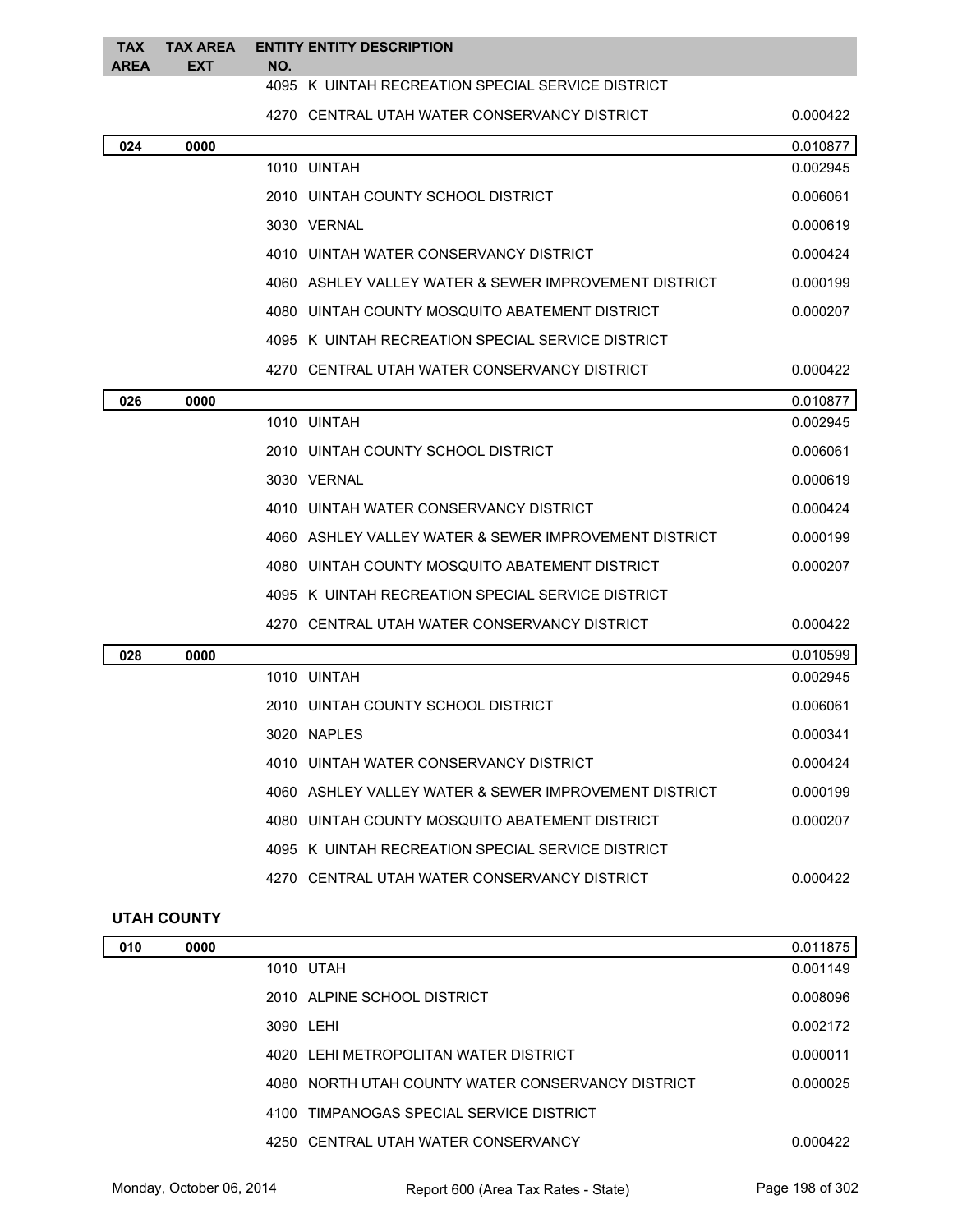| TAX                | <b>TAX AREA</b>    | <b>ENTITY ENTITY DESCRIPTION</b>                  |          |
|--------------------|--------------------|---------------------------------------------------|----------|
| <b>AREA</b><br>010 | <b>EXT</b><br>0001 | NO.                                               | 0.011875 |
|                    |                    | 1010 UTAH                                         | 0.001149 |
|                    |                    | 2010 ALPINE SCHOOL DISTRICT                       | 0.008096 |
|                    |                    | 3090 LEHI                                         | 0.002172 |
|                    |                    | 4020 LEHI METROPOLITAN WATER DISTRICT             | 0.000011 |
|                    |                    | 4080 NORTH UTAH COUNTY WATER CONSERVANCY DISTRICT | 0.000025 |
|                    |                    | 4100 TIMPANOGAS SPECIAL SERVICE DISTRICT          |          |
|                    |                    | 4250 CENTRAL UTAH WATER CONSERVANCY               | 0.000422 |
| 010                | 0002               |                                                   | 0.011875 |
|                    |                    | 1010 UTAH                                         | 0.001149 |
|                    |                    | 2010 ALPINE SCHOOL DISTRICT                       | 0.008096 |
|                    |                    | 3090 LEHI                                         | 0.002172 |
|                    |                    | 4020 LEHI METROPOLITAN WATER DISTRICT             | 0.000011 |
|                    |                    | 4080 NORTH UTAH COUNTY WATER CONSERVANCY DISTRICT | 0.000025 |
|                    |                    | 4100 TIMPANOGAS SPECIAL SERVICE DISTRICT          |          |
|                    |                    | 4250 CENTRAL UTAH WATER CONSERVANCY               | 0.000422 |
| 010                | 0003               |                                                   | 0.011875 |
|                    |                    | 1010 UTAH                                         | 0.001149 |
|                    |                    | 2010 ALPINE SCHOOL DISTRICT                       | 0.008096 |
|                    |                    | 3090 LEHI                                         | 0.002172 |
|                    |                    | 4020 LEHI METROPOLITAN WATER DISTRICT             | 0.000011 |
|                    |                    | 4080 NORTH UTAH COUNTY WATER CONSERVANCY DISTRICT | 0.000025 |
|                    |                    | 4100 TIMPANOGAS SPECIAL SERVICE DISTRICT          |          |
|                    |                    | 4250 CENTRAL UTAH WATER CONSERVANCY               | 0.000422 |
| 010                | 0004               |                                                   | 0.011875 |
|                    |                    | 1010 UTAH                                         | 0.001149 |
|                    |                    | 2010 ALPINE SCHOOL DISTRICT                       | 0.008096 |
|                    |                    | 3090 LEHI                                         | 0.002172 |
|                    |                    | 4020 LEHI METROPOLITAN WATER DISTRICT             | 0.000011 |
|                    |                    | 4080 NORTH UTAH COUNTY WATER CONSERVANCY DISTRICT | 0.000025 |
|                    |                    | 4100 TIMPANOGAS SPECIAL SERVICE DISTRICT          |          |
|                    |                    | 4250 CENTRAL UTAH WATER CONSERVANCY               | 0.000422 |
| 010                | 0005               |                                                   | 0.011875 |
|                    |                    | 1010 UTAH                                         | 0.001149 |
|                    |                    | 2010 ALPINE SCHOOL DISTRICT                       | 0.008096 |
|                    |                    | 3090 LEHI                                         | 0.002172 |
|                    |                    | 4020 LEHI METROPOLITAN WATER DISTRICT             | 0.000011 |
|                    |                    | 4080 NORTH UTAH COUNTY WATER CONSERVANCY DISTRICT | 0.000025 |
|                    |                    | 4100 TIMPANOGAS SPECIAL SERVICE DISTRICT          |          |

Monday, October 06, 2014 Report 600 (Area Tax Rates - State) Rage 199 of 302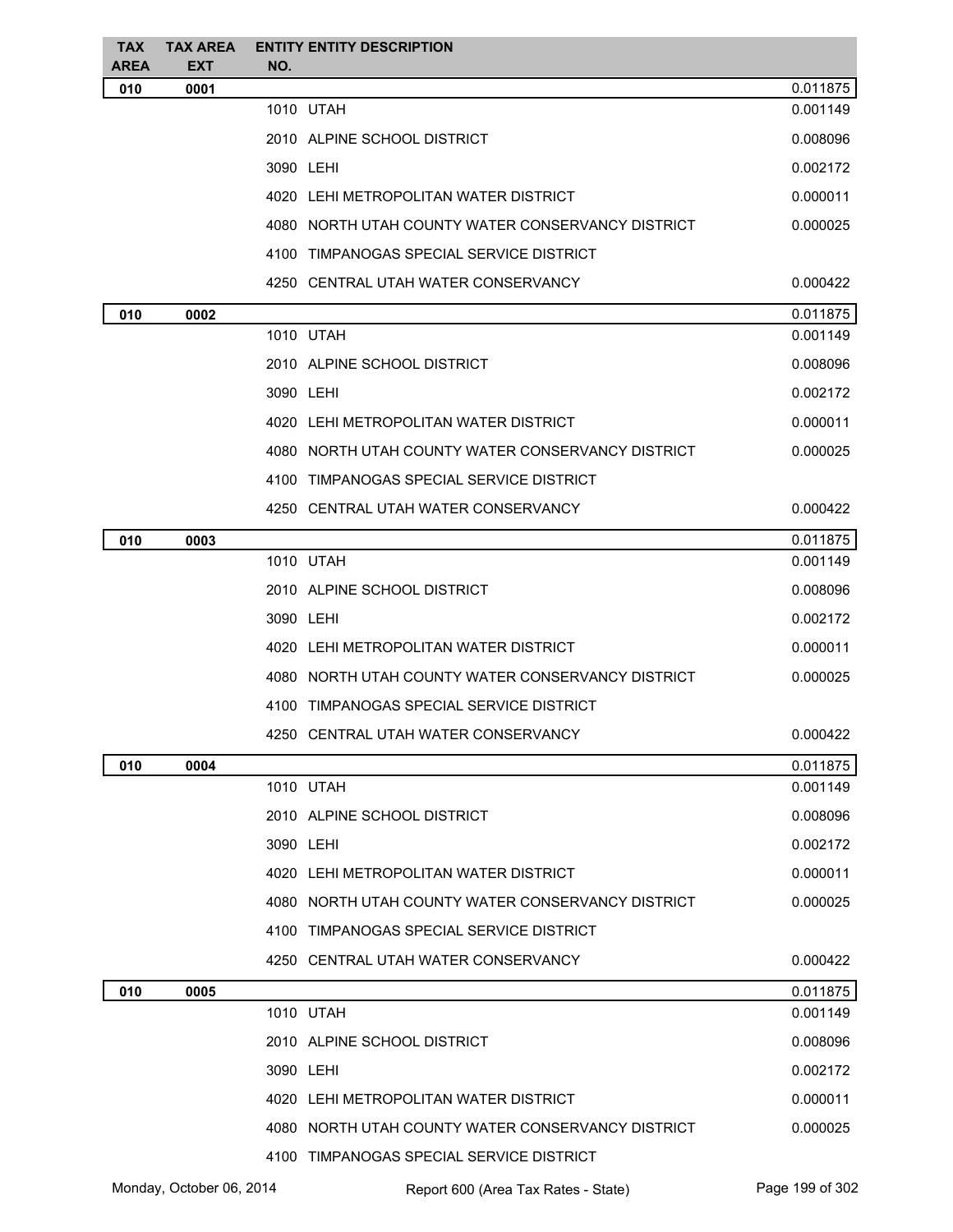| <b>TAX</b><br><b>AREA</b> | <b>TAX AREA</b><br><b>EXT</b> | <b>ENTITY ENTITY DESCRIPTION</b><br>NO.           |          |
|---------------------------|-------------------------------|---------------------------------------------------|----------|
|                           |                               | 4250 CENTRAL UTAH WATER CONSERVANCY               | 0.000422 |
| 010                       | 0006                          |                                                   | 0.011875 |
|                           |                               | 1010 UTAH                                         | 0.001149 |
|                           |                               | 2010 ALPINE SCHOOL DISTRICT                       | 0.008096 |
|                           |                               | 3090 LEHI                                         | 0.002172 |
|                           |                               | 4020 LEHI METROPOLITAN WATER DISTRICT             | 0.000011 |
|                           |                               | 4080 NORTH UTAH COUNTY WATER CONSERVANCY DISTRICT | 0.000025 |
|                           |                               | 4100 TIMPANOGAS SPECIAL SERVICE DISTRICT          |          |
|                           |                               | 4250 CENTRAL UTAH WATER CONSERVANCY               | 0.000422 |
| 011                       | 0000                          |                                                   | 0.011850 |
|                           |                               | 1010 UTAH                                         | 0.001149 |
|                           |                               | 2010 ALPINE SCHOOL DISTRICT                       | 0.008096 |
|                           |                               | 3090 LEHI                                         | 0.002172 |
|                           |                               | 4020 LEHI METROPOLITAN WATER DISTRICT             | 0.000011 |
|                           |                               | 4250 CENTRAL UTAH WATER CONSERVANCY               | 0.000422 |
| 014                       | 0000                          |                                                   | 0.011854 |
|                           |                               | 1010 UTAH                                         | 0.001149 |
|                           |                               | 2010 ALPINE SCHOOL DISTRICT                       | 0.008096 |
|                           |                               | 3045 DRAPER                                       | 0.001791 |
|                           |                               | 4080 NORTH UTAH COUNTY WATER CONSERVANCY DISTRICT | 0.000025 |
|                           |                               | 4250 CENTRAL UTAH WATER CONSERVANCY               | 0.000422 |
|                           |                               | 4320 SOUTH VALLEY SEWER DISTRICT                  | 0.000371 |
| 017                       | 0000                          |                                                   | 0.011483 |
|                           |                               | 1010 UTAH                                         | 0.001149 |
|                           |                               | 2010 ALPINE SCHOOL DISTRICT                       | 0.008096 |
|                           |                               | 3045 DRAPER                                       | 0.001791 |
|                           |                               | 4080 NORTH UTAH COUNTY WATER CONSERVANCY DISTRICT | 0.000025 |
|                           |                               | 4250 CENTRAL UTAH WATER CONSERVANCY               | 0.000422 |
| 018                       | 0000                          |                                                   | 0.011882 |
|                           |                               | 1010 UTAH                                         | 0.001149 |
|                           |                               | 2010 ALPINE SCHOOL DISTRICT                       | 0.008096 |
|                           |                               | 3045 DRAPER                                       | 0.001791 |
|                           |                               | 4080 NORTH UTAH COUNTY WATER CONSERVANCY DISTRICT | 0.000025 |
|                           |                               | 4100 TIMPANOGAS SPECIAL SERVICE DISTRICT          |          |
|                           |                               | 4145 JORDAN VALLEY WATER CONSERVANCY DISTRICT     | 0.000399 |
|                           |                               | 4250 CENTRAL UTAH WATER CONSERVANCY               | 0.000422 |
|                           |                               | 4305 TRAVERSE RIDGE SPECIAL SERVICE DISTRICT      | 0.000000 |
| 019                       | 0000                          |                                                   | 0.012253 |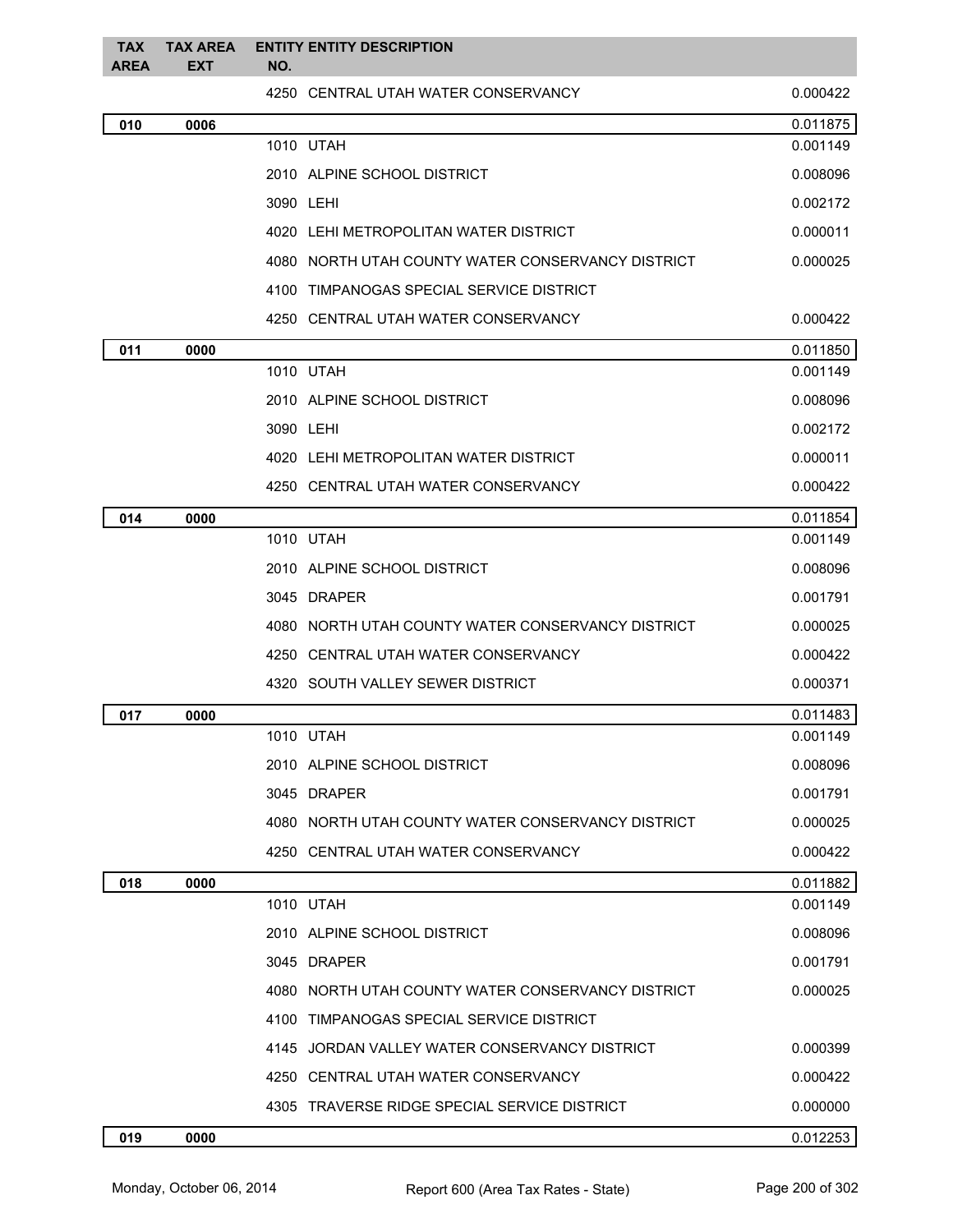| <b>TAX</b><br>AREA | <b>TAX AREA</b><br><b>EXT</b> | <b>ENTITY ENTITY DESCRIPTION</b><br>NO.           |          |
|--------------------|-------------------------------|---------------------------------------------------|----------|
|                    |                               | 1010 UTAH                                         | 0.001149 |
|                    |                               | 2010 ALPINE SCHOOL DISTRICT                       | 0.008096 |
|                    |                               | 3045 DRAPER                                       | 0.001791 |
|                    |                               | 4080 NORTH UTAH COUNTY WATER CONSERVANCY DISTRICT | 0.000025 |
|                    |                               | 4145 JORDAN VALLEY WATER CONSERVANCY DISTRICT     | 0.000399 |
|                    |                               | 4250 CENTRAL UTAH WATER CONSERVANCY               | 0.000422 |
|                    |                               | 4305 TRAVERSE RIDGE SPECIAL SERVICE DISTRICT      | 0.000000 |
|                    |                               | 4320 SOUTH VALLEY SEWER DISTRICT                  | 0.000371 |
| 020                | 0001                          |                                                   | 0.012309 |
|                    |                               | 1010 UTAH                                         | 0.001149 |
|                    |                               | 2010 ALPINE SCHOOL DISTRICT                       | 0.008096 |
|                    |                               | 4080 NORTH UTAH COUNTY WATER CONSERVANCY DISTRICT | 0.000025 |
|                    |                               | 4090 UTAH COUNTY SERVICE AREA #6                  | 0.001440 |
|                    |                               | 4110 UTAH COUNTY SERVICE AREA #7                  | 0.000854 |
|                    |                               | 4120 UTAH COUNTY SERVICE AREA #8                  | 0.000323 |
|                    |                               | 4250 CENTRAL UTAH WATER CONSERVANCY               | 0.000422 |
|                    |                               | 4315 ALPINE COVE WATER SPECIAL SERVICE DISTRICT   |          |
| 020                | 0002                          |                                                   | 0.012309 |
|                    |                               | 1010 UTAH                                         | 0.001149 |
|                    |                               | 2010 ALPINE SCHOOL DISTRICT                       | 0.008096 |
|                    |                               | 4080 NORTH UTAH COUNTY WATER CONSERVANCY DISTRICT | 0.000025 |
|                    |                               | 4090 UTAH COUNTY SERVICE AREA #6                  | 0.001440 |
|                    |                               | 4110 UTAH COUNTY SERVICE AREA #7                  | 0.000854 |
|                    |                               | 4120 UTAH COUNTY SERVICE AREA #8                  | 0.000323 |
|                    |                               | 4250 CENTRAL UTAH WATER CONSERVANCY               | 0.000422 |
| 020                | 0003                          |                                                   | 0.012309 |
|                    |                               | 1010 UTAH                                         | 0.001149 |
|                    |                               | 2010 ALPINE SCHOOL DISTRICT                       | 0.008096 |
|                    |                               | 4080 NORTH UTAH COUNTY WATER CONSERVANCY DISTRICT | 0.000025 |
|                    |                               | 4090 UTAH COUNTY SERVICE AREA #6                  | 0.001440 |
|                    |                               | 4110 UTAH COUNTY SERVICE AREA #7                  | 0.000854 |
|                    |                               | 4120 UTAH COUNTY SERVICE AREA #8                  | 0.000323 |
|                    |                               | 4250 CENTRAL UTAH WATER CONSERVANCY               | 0.000422 |
| 021                | 0000                          |                                                   | 0.012102 |
|                    |                               | 1010 UTAH                                         | 0.001149 |
|                    |                               | 2010 ALPINE SCHOOL DISTRICT                       | 0.008096 |
|                    |                               | 3040 CEDAR HILLS                                  | 0.002410 |
|                    |                               | 4080 NORTH UTAH COUNTY WATER CONSERVANCY DISTRICT | 0.000025 |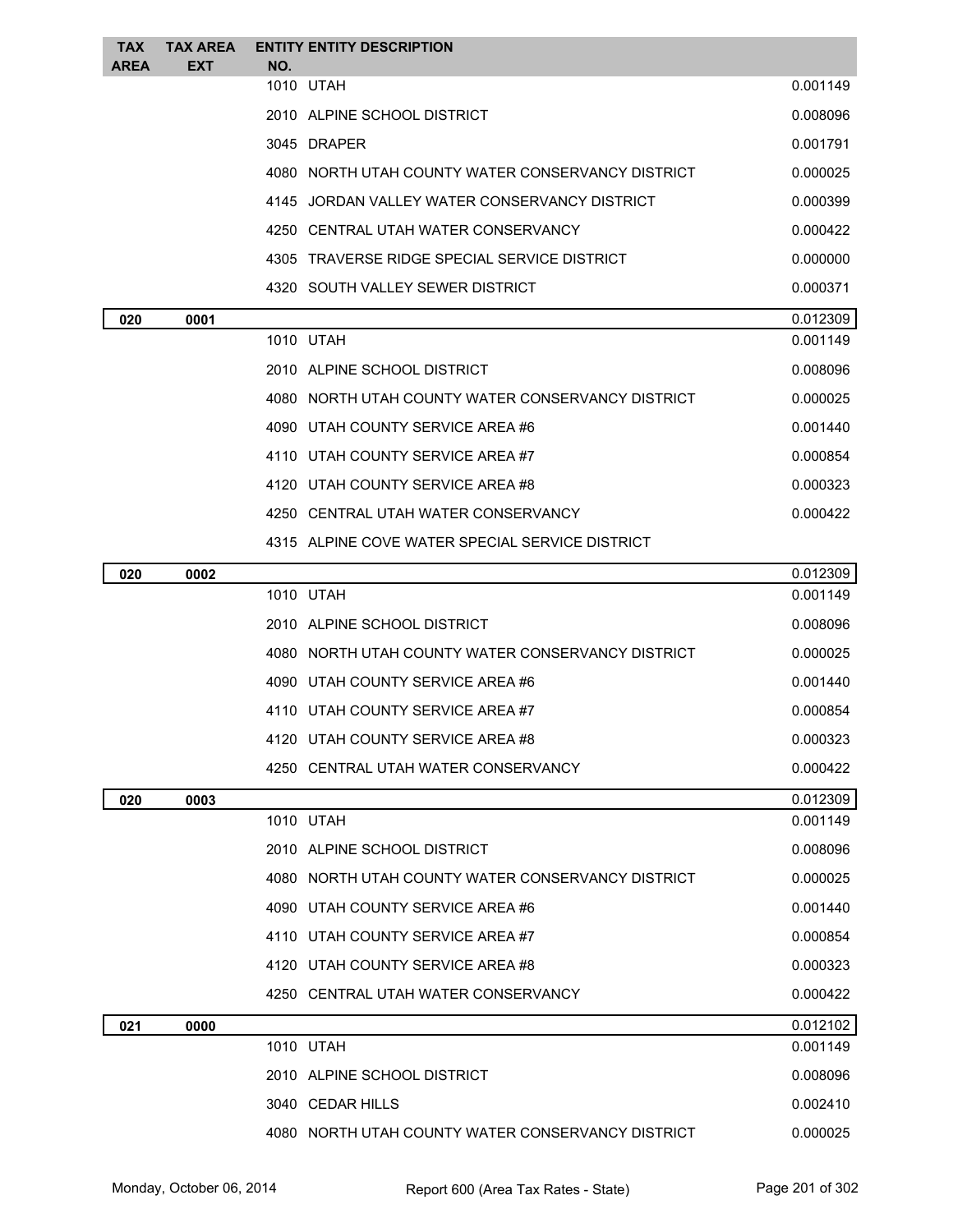| <b>TAX</b><br><b>AREA</b> | <b>TAX AREA</b><br><b>EXT</b> | <b>ENTITY ENTITY DESCRIPTION</b><br>NO.           |          |
|---------------------------|-------------------------------|---------------------------------------------------|----------|
|                           |                               | 4100<br>TIMPANOGAS SPECIAL SERVICE DISTRICT       |          |
|                           |                               | 4250 CENTRAL UTAH WATER CONSERVANCY               | 0.000422 |
| 021                       | 0001                          |                                                   | 0.012102 |
|                           |                               | 1010 UTAH                                         | 0.001149 |
|                           |                               | 2010 ALPINE SCHOOL DISTRICT                       | 0.008096 |
|                           |                               | 3040 CEDAR HILLS                                  | 0.002410 |
|                           |                               | 4080 NORTH UTAH COUNTY WATER CONSERVANCY DISTRICT | 0.000025 |
|                           |                               | 4250 CENTRAL UTAH WATER CONSERVANCY               | 0.000422 |
| 025                       | 0000                          |                                                   | 0.011600 |
|                           |                               | 1010 UTAH                                         | 0.001149 |
|                           |                               | 2010 ALPINE SCHOOL DISTRICT                       | 0.008096 |
|                           |                               | 4080 NORTH UTAH COUNTY WATER CONSERVANCY DISTRICT | 0.000025 |
|                           |                               | 4090 UTAH COUNTY SERVICE AREA #6                  | 0.001440 |
|                           |                               | 4120 UTAH COUNTY SERVICE AREA #8                  | 0.000323 |
|                           |                               | 4130 UTAH COUNTY SERVICE AREA #9                  | 0.000145 |
|                           |                               | 4250 CENTRAL UTAH WATER CONSERVANCY               | 0.000422 |
| 025                       | 0001                          |                                                   | 0.011600 |
|                           |                               | 1010 UTAH                                         | 0.001149 |
|                           |                               | 2010 ALPINE SCHOOL DISTRICT                       | 0.008096 |
|                           |                               | 4080 NORTH UTAH COUNTY WATER CONSERVANCY DISTRICT | 0.000025 |
|                           |                               | 4090 UTAH COUNTY SERVICE AREA #6                  | 0.001440 |
|                           |                               | 4120 UTAH COUNTY SERVICE AREA #8                  | 0.000323 |
|                           |                               | 4130 UTAH COUNTY SERVICE AREA #9                  | 0.000145 |
|                           |                               | 4250 CENTRAL UTAH WATER CONSERVANCY               | 0.000422 |
| 030                       | 0001                          |                                                   | 0.012284 |
|                           |                               | 1010 UTAH                                         | 0.001149 |
|                           |                               | 2010 ALPINE SCHOOL DISTRICT                       | 0.008096 |
|                           |                               | 4090 UTAH COUNTY SERVICE AREA #6                  | 0.001440 |
|                           |                               | 4110 UTAH COUNTY SERVICE AREA #7                  | 0.000854 |
|                           |                               | 4120 UTAH COUNTY SERVICE AREA #8                  | 0.000323 |
|                           |                               | 4250 CENTRAL UTAH WATER CONSERVANCY               | 0.000422 |
| 030                       | 0002                          |                                                   | 0.012284 |
|                           |                               | 1010 UTAH                                         | 0.001149 |
|                           |                               | 2010 ALPINE SCHOOL DISTRICT                       | 0.008096 |
|                           |                               | 4090 UTAH COUNTY SERVICE AREA #6                  | 0.001440 |
|                           |                               | 4110 UTAH COUNTY SERVICE AREA #7                  | 0.000854 |
|                           |                               | 4120 UTAH COUNTY SERVICE AREA #8                  | 0.000323 |
|                           |                               | 4250 CENTRAL UTAH WATER CONSERVANCY               | 0.000422 |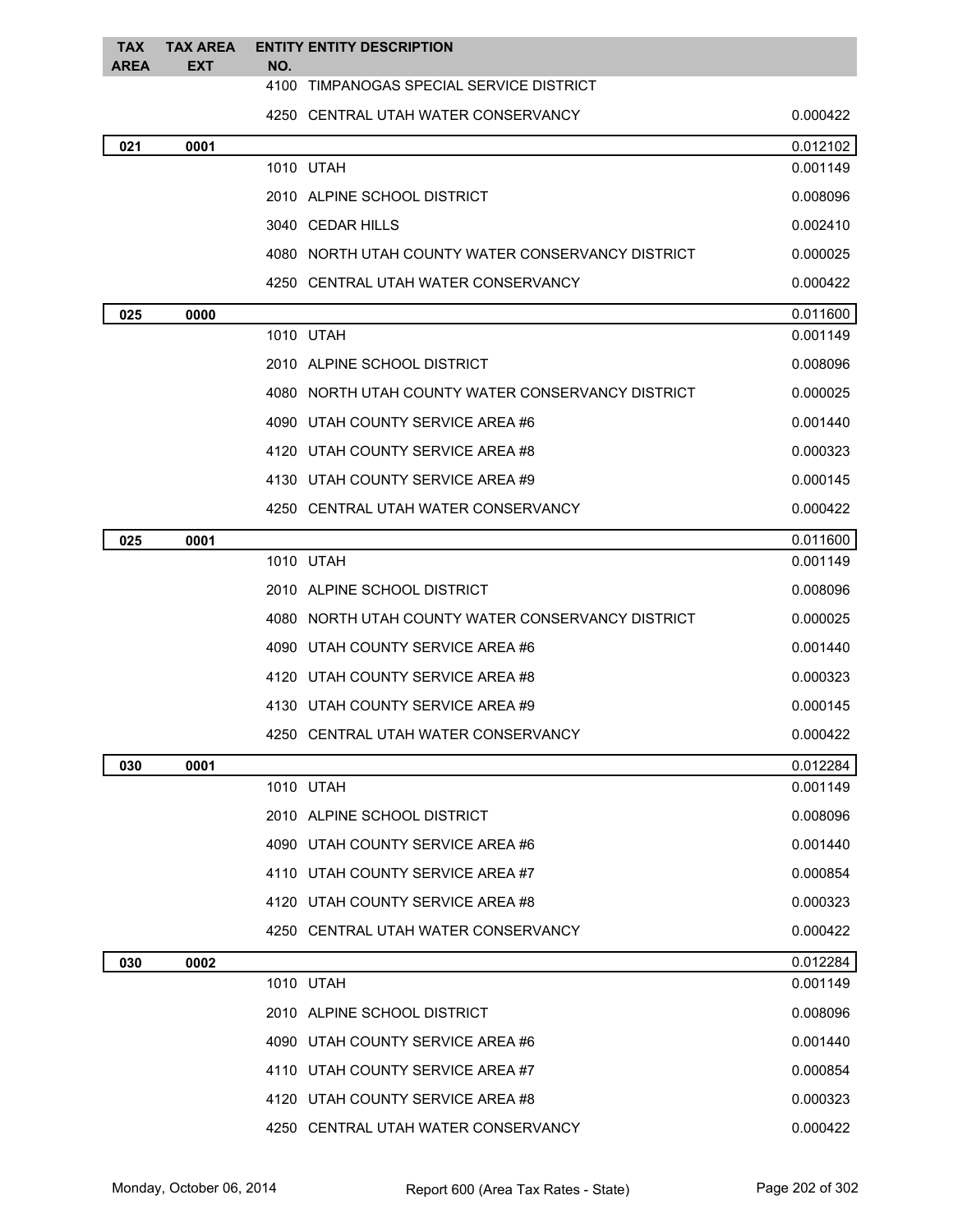| <b>TAX</b><br><b>AREA</b> | <b>TAX AREA</b><br><b>EXT</b> | <b>ENTITY ENTITY DESCRIPTION</b><br>NO.       |          |
|---------------------------|-------------------------------|-----------------------------------------------|----------|
| 034                       | 0000                          |                                               | 0.011856 |
|                           |                               | 1010 UTAH                                     | 0.001149 |
|                           |                               | 2010 ALPINE SCHOOL DISTRICT                   | 0.008096 |
|                           |                               | 3025 BLUFFDALE                                | 0.001419 |
|                           |                               | 4145 JORDAN VALLEY WATER CONSERVANCY DISTRICT | 0.000399 |
|                           |                               | 4250 CENTRAL UTAH WATER CONSERVANCY           | 0.000422 |
|                           |                               | 4320 SOUTH VALLEY SEWER DISTRICT              | 0.000371 |
| 035                       | 0001                          |                                               | 0.011575 |
|                           |                               | 1010 UTAH                                     | 0.001149 |
|                           |                               | 2010 ALPINE SCHOOL DISTRICT                   | 0.008096 |
|                           |                               | 4090 UTAH COUNTY SERVICE AREA #6              | 0.001440 |
|                           |                               | 4120 UTAH COUNTY SERVICE AREA #8              | 0.000323 |
|                           |                               | 4130 UTAH COUNTY SERVICE AREA #9              | 0.000145 |
|                           |                               | 4250 CENTRAL UTAH WATER CONSERVANCY           | 0.000422 |
| 035                       | 0002                          |                                               | 0.011575 |
|                           |                               | 1010 UTAH                                     | 0.001149 |
|                           |                               | 2010 ALPINE SCHOOL DISTRICT                   | 0.008096 |
|                           |                               | 4090 UTAH COUNTY SERVICE AREA #6              | 0.001440 |
|                           |                               | 4120 UTAH COUNTY SERVICE AREA #8              | 0.000323 |
|                           |                               | 4130 UTAH COUNTY SERVICE AREA #9              | 0.000145 |
|                           |                               | 4250 CENTRAL UTAH WATER CONSERVANCY           | 0.000422 |
| 035                       | 0003                          |                                               | 0.012429 |
|                           |                               | 1010 UTAH                                     | 0.001149 |
|                           |                               | 2010 ALPINE SCHOOL DISTRICT                   | 0.008096 |
|                           |                               | 4090 UTAH COUNTY SERVICE AREA #6              | 0.001440 |
|                           |                               | 4110 UTAH COUNTY SERVICE AREA #7              | 0.000854 |
|                           |                               | 4120 UTAH COUNTY SERVICE AREA #8              | 0.000323 |
|                           |                               | 4130 UTAH COUNTY SERVICE AREA #9              | 0.000145 |
|                           |                               | 4250 CENTRAL UTAH WATER CONSERVANCY           | 0.000422 |
| 038                       | 0000                          |                                               | 0.012956 |
|                           |                               | 1010 UTAH                                     | 0.001149 |
|                           |                               | 2010 ALPINE SCHOOL DISTRICT                   | 0.008096 |
|                           |                               | 3047 EAGLE MOUNTAIN                           | 0.001192 |
|                           |                               | 4100 TIMPANOGAS SPECIAL SERVICE DISTRICT      |          |
|                           |                               | 4250 CENTRAL UTAH WATER CONSERVANCY           | 0.000422 |
|                           |                               | 4400 SALT LAKE VALLEY FIRE SERVICE AREA       | 0.002097 |
| 038                       | 0001                          |                                               | 0.012956 |
|                           |                               | 1010 UTAH                                     | 0.001149 |
|                           |                               | 2010 ALPINE SCHOOL DISTRICT                   | 0.008096 |
|                           |                               |                                               |          |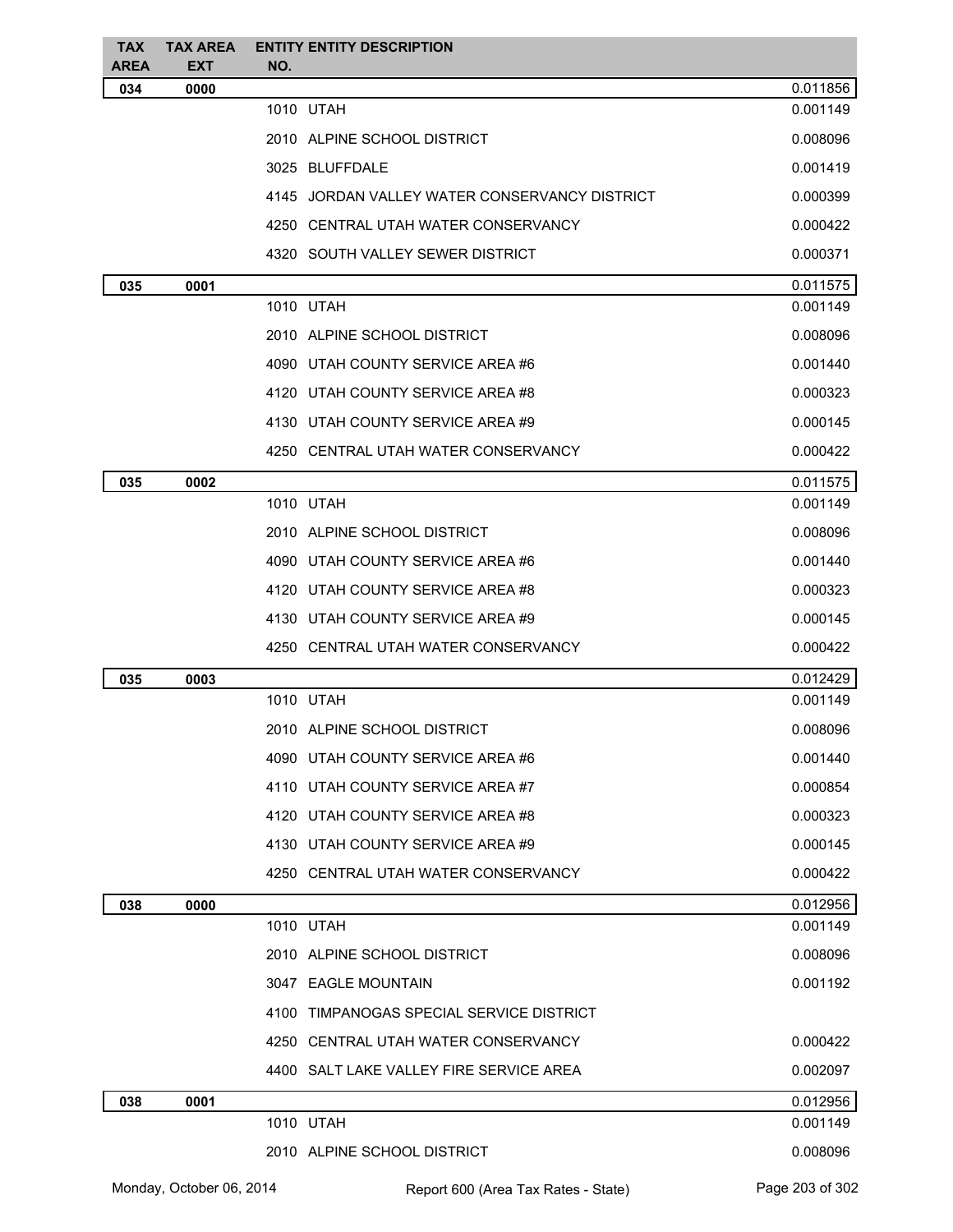| <b>TAX</b><br>AREA | <b>TAX AREA</b><br><b>EXT</b> | <b>ENTITY ENTITY DESCRIPTION</b><br>NO.  |          |
|--------------------|-------------------------------|------------------------------------------|----------|
|                    |                               | 3047 EAGLE MOUNTAIN                      | 0.001192 |
|                    |                               | 4250 CENTRAL UTAH WATER CONSERVANCY      | 0.000422 |
|                    |                               | 4400 SALT LAKE VALLEY FIRE SERVICE AREA  | 0.002097 |
| 038                | 0002                          |                                          | 0.012956 |
|                    |                               | 1010 UTAH                                | 0.001149 |
|                    |                               | 2010 ALPINE SCHOOL DISTRICT              | 0.008096 |
|                    |                               | 3047 EAGLE MOUNTAIN                      | 0.001192 |
|                    |                               | 4150 WHITE HILLS SPECIAL DISTRICT        |          |
|                    |                               | 4250 CENTRAL UTAH WATER CONSERVANCY      | 0.000422 |
|                    |                               | 4400 SALT LAKE VALLEY FIRE SERVICE AREA  | 0.002097 |
| 038                | 0003                          |                                          | 0.012956 |
|                    |                               | 1010 UTAH                                | 0.001149 |
|                    |                               | 2010 ALPINE SCHOOL DISTRICT              | 0.008096 |
|                    |                               | 3047 EAGLE MOUNTAIN                      | 0.001192 |
|                    |                               | 4250 CENTRAL UTAH WATER CONSERVANCY      | 0.000422 |
|                    |                               | 4400 SALT LAKE VALLEY FIRE SERVICE AREA  | 0.002097 |
| 038                | 0004                          |                                          | 0.012956 |
|                    |                               | 1010 UTAH                                | 0.001149 |
|                    |                               | 2010 ALPINE SCHOOL DISTRICT              | 0.008096 |
|                    |                               | 3047 EAGLE MOUNTAIN                      | 0.001192 |
|                    |                               | 4100 TIMPANOGAS SPECIAL SERVICE DISTRICT |          |
|                    |                               | 4250 CENTRAL UTAH WATER CONSERVANCY      | 0.000422 |
|                    |                               | 4400 SALT LAKE VALLEY FIRE SERVICE AREA  | 0.002097 |
| 038                | 0005                          |                                          | 0.012956 |
|                    |                               | 1010 UTAH                                | 0.001149 |
|                    |                               | 2010 ALPINE SCHOOL DISTRICT              | 0.008096 |
|                    |                               | 3047 EAGLE MOUNTAIN                      | 0.001192 |
|                    |                               | 4250 CENTRAL UTAH WATER CONSERVANCY      | 0.000422 |
|                    |                               | 4400 SALT LAKE VALLEY FIRE SERVICE AREA  | 0.002097 |
| 039                | 0000                          |                                          | 0.011900 |
|                    |                               | 1010 UTAH                                | 0.001149 |
|                    |                               | 2010 ALPINE SCHOOL DISTRICT              | 0.008096 |
|                    |                               | 3075 SARATOGA SPRINGS                    | 0.002233 |
|                    |                               | 4250 CENTRAL UTAH WATER CONSERVANCY      | 0.000422 |
| 040                | 0000                          |                                          | 0.011303 |
|                    |                               | 1010 UTAH                                | 0.001149 |
|                    |                               | 2010 ALPINE SCHOOL DISTRICT              | 0.008096 |
|                    |                               | 3010 ALPINE                              | 0.001611 |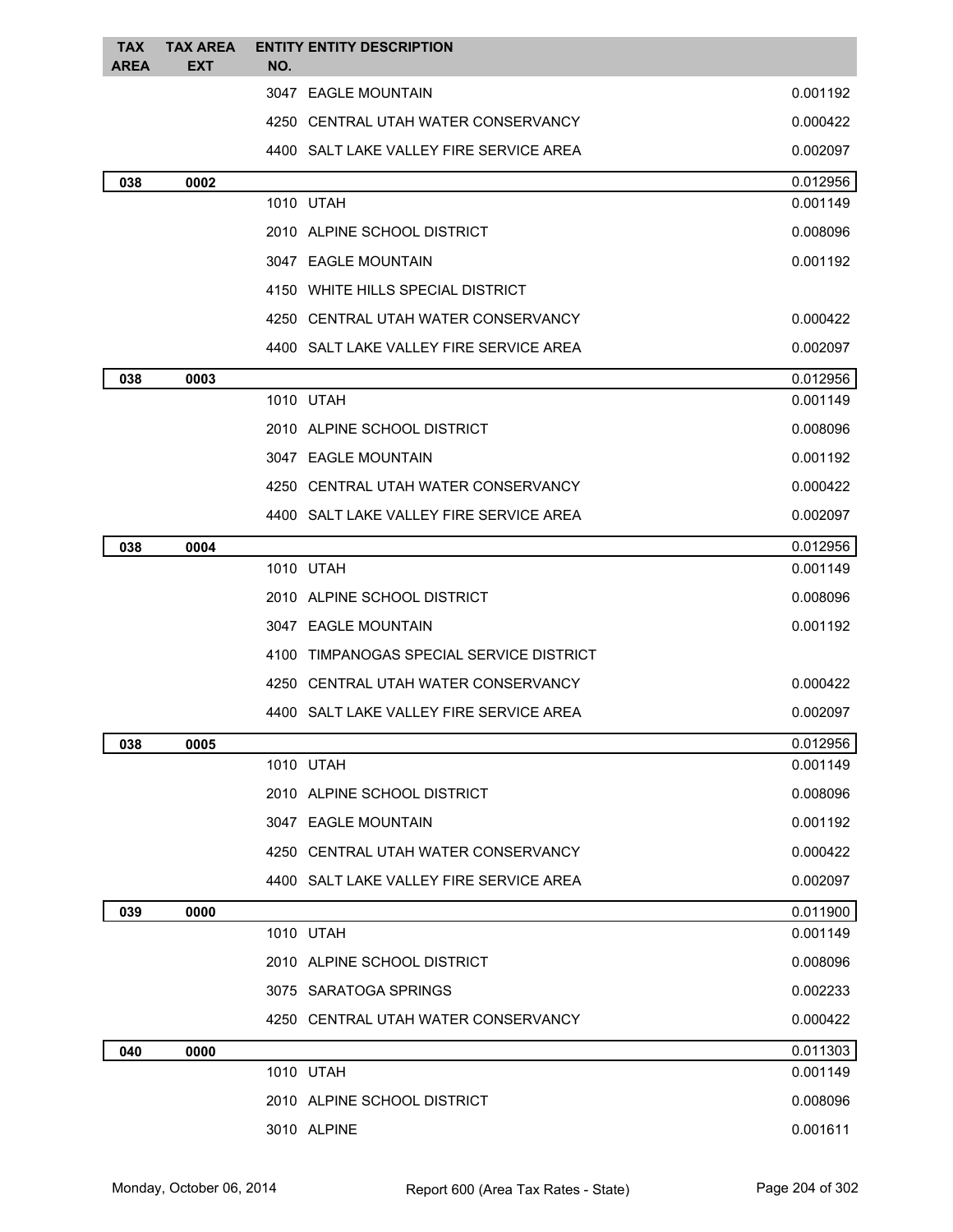| <b>TAX</b><br><b>AREA</b> | <b>TAX AREA</b><br><b>EXT</b> | <b>ENTITY ENTITY DESCRIPTION</b><br>NO.           |          |
|---------------------------|-------------------------------|---------------------------------------------------|----------|
|                           |                               | 4080 NORTH UTAH COUNTY WATER CONSERVANCY DISTRICT | 0.000025 |
|                           |                               | 4100 TIMPANOGAS SPECIAL SERVICE DISTRICT          |          |
|                           |                               | 4250 CENTRAL UTAH WATER CONSERVANCY               | 0.000422 |
| 040                       | 0001                          |                                                   | 0.011303 |
|                           |                               | 1010 UTAH                                         | 0.001149 |
|                           |                               | 2010 ALPINE SCHOOL DISTRICT                       | 0.008096 |
|                           |                               | 3010 ALPINE                                       | 0.001611 |
|                           |                               | 4080 NORTH UTAH COUNTY WATER CONSERVANCY DISTRICT | 0.000025 |
|                           |                               | 4250 CENTRAL UTAH WATER CONSERVANCY               | 0.000422 |
| 042                       | 0000                          |                                                   | 0.011925 |
|                           |                               | 1010 UTAH                                         | 0.001149 |
|                           |                               | 2010 ALPINE SCHOOL DISTRICT                       | 0.008096 |
|                           |                               | 3075 SARATOGA SPRINGS                             | 0.002233 |
|                           |                               | 4080 NORTH UTAH COUNTY WATER CONSERVANCY DISTRICT | 0.000025 |
|                           |                               | 4250 CENTRAL UTAH WATER CONSERVANCY               | 0.000422 |
| 042                       | 0001                          |                                                   | 0.011925 |
|                           |                               | 1010 UTAH                                         | 0.001149 |
|                           |                               | 2010 ALPINE SCHOOL DISTRICT                       | 0.008096 |
|                           |                               | 3075 SARATOGA SPRINGS                             | 0.002233 |
|                           |                               | 4080 NORTH UTAH COUNTY WATER CONSERVANCY DISTRICT | 0.000025 |
|                           |                               | 4100 TIMPANOGAS SPECIAL SERVICE DISTRICT          |          |
|                           |                               | 4250 CENTRAL UTAH WATER CONSERVANCY               | 0.000422 |
| 045                       | 0000                          |                                                   | 0.011373 |
|                           |                               | 1010 UTAH                                         | 0.001149 |
|                           |                               | 2010 ALPINE SCHOOL DISTRICT                       | 0.008096 |
|                           |                               | 3080 HIGHLAND                                     | 0.001681 |
|                           |                               | 4080 NORTH UTAH COUNTY WATER CONSERVANCY DISTRICT | 0.000025 |
|                           |                               | 4100 TIMPANOGAS SPECIAL SERVICE DISTRICT          |          |
|                           |                               | 4250 CENTRAL UTAH WATER CONSERVANCY               | 0.000422 |
| 045                       | 0001                          |                                                   | 0.011373 |
|                           |                               | 1010 UTAH                                         | 0.001149 |
|                           |                               | 2010 ALPINE SCHOOL DISTRICT                       | 0.008096 |
|                           |                               | 3080 HIGHLAND                                     | 0.001681 |
|                           |                               | 4080 NORTH UTAH COUNTY WATER CONSERVANCY DISTRICT | 0.000025 |
|                           |                               | 4250 CENTRAL UTAH WATER CONSERVANCY               | 0.000422 |
| 046                       | 0000                          |                                                   | 0.011744 |
|                           |                               | 1010 UTAH                                         | 0.001149 |
|                           |                               | 2010 ALPINE SCHOOL DISTRICT                       | 0.008096 |
|                           |                               | 3080 HIGHLAND                                     | 0.001681 |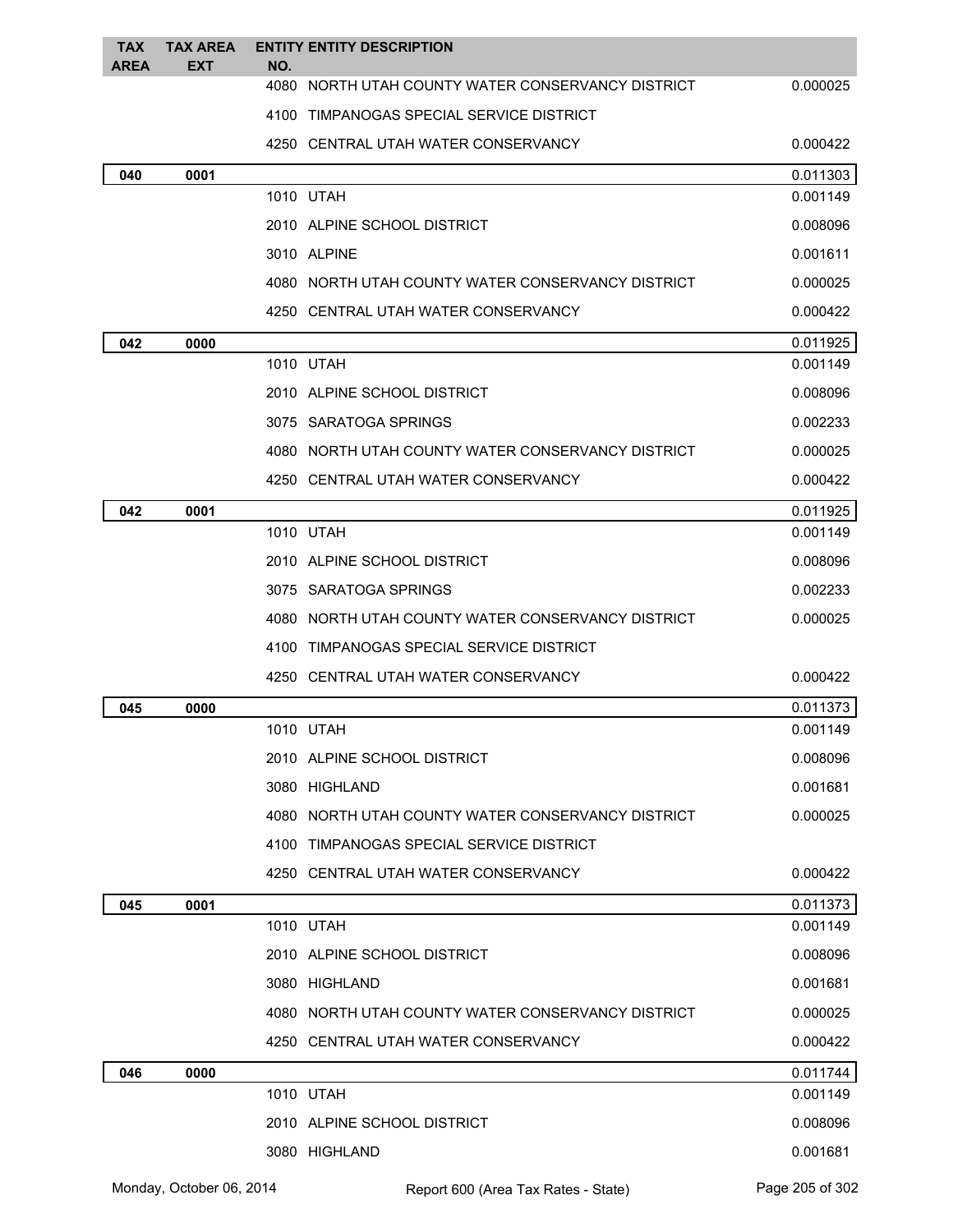| <b>TAX</b>  | <b>TAX AREA</b> | <b>ENTITY ENTITY DESCRIPTION</b>                         |                      |
|-------------|-----------------|----------------------------------------------------------|----------------------|
| <b>AREA</b> | <b>EXT</b>      | NO.<br>4080 NORTH UTAH COUNTY WATER CONSERVANCY DISTRICT | 0.000025             |
|             |                 | 4250 CENTRAL UTAH WATER CONSERVANCY                      | 0.000422             |
|             |                 | 4320 SOUTH VALLEY SEWER DISTRICT                         | 0.000371             |
|             |                 |                                                          |                      |
| 050         | 0000            | 1010 UTAH                                                | 0.010830<br>0.001149 |
|             |                 | 2010 ALPINE SCHOOL DISTRICT                              | 0.008096             |
|             |                 | 3030 CEDAR FORT                                          | 0.001163             |
|             |                 | 4250 CENTRAL UTAH WATER CONSERVANCY                      | 0.000422             |
| 053         | 0000            |                                                          | 0.013896             |
|             |                 | 1010 UTAH                                                | 0.001149             |
|             |                 | 2010 ALPINE SCHOOL DISTRICT                              | 0.008096             |
|             |                 | 3047 EAGLE MOUNTAIN                                      | 0.001192             |
|             |                 | 4250 CENTRAL UTAH WATER CONSERVANCY                      | 0.000422             |
|             |                 | 4380 POLE CANYON BASIC LOCAL DISTRICT                    | 0.000940             |
|             |                 | 4400 SALT LAKE VALLEY FIRE SERVICE AREA                  | 0.002097             |
| 053         | 0001            |                                                          | 0.013896             |
|             |                 | 1010 UTAH                                                | 0.001149             |
|             |                 | 2010 ALPINE SCHOOL DISTRICT                              | 0.008096             |
|             |                 | 3047 EAGLE MOUNTAIN                                      | 0.001192             |
|             |                 | 4150 WHITE HILLS SPECIAL DISTRICT                        |                      |
|             |                 | 4250 CENTRAL UTAH WATER CONSERVANCY                      | 0.000422             |
|             |                 | 4380 POLE CANYON BASIC LOCAL DISTRICT                    | 0.000940             |
|             |                 | 4400 SALT LAKE VALLEY FIRE SERVICE AREA                  | 0.002097             |
| 055         | 0000            |                                                          | 0.010468             |
|             |                 | 1010 UTAH                                                | 0.001149             |
|             |                 | 2010 ALPINE SCHOOL DISTRICT                              | 0.008096             |
|             |                 | 3055 FAIRFIELD                                           | 0.000801             |
|             |                 | 4250 CENTRAL UTAH WATER CONSERVANCY                      | 0.000422             |
| 056         | 0000            |                                                          | 0.010468             |
|             |                 | 1010 UTAH                                                | 0.001149             |
|             |                 | 2010 ALPINE SCHOOL DISTRICT                              | 0.008096             |
|             |                 | 3055 FAIRFIELD                                           | 0.000801             |
|             |                 | 4250 CENTRAL UTAH WATER CONSERVANCY                      | 0.000422             |
|             |                 | 4300 FAIRFIELD CEMETERY MAINTENANCE DISTRICT             |                      |
| 060         | 0000            | 1010 UTAH                                                | 0.012232<br>0.001149 |
|             |                 | 2010 ALPINE SCHOOL DISTRICT                              | 0.008096             |
|             |                 | 3020 AMERICAN FORK                                       | 0.002540             |
|             |                 |                                                          |                      |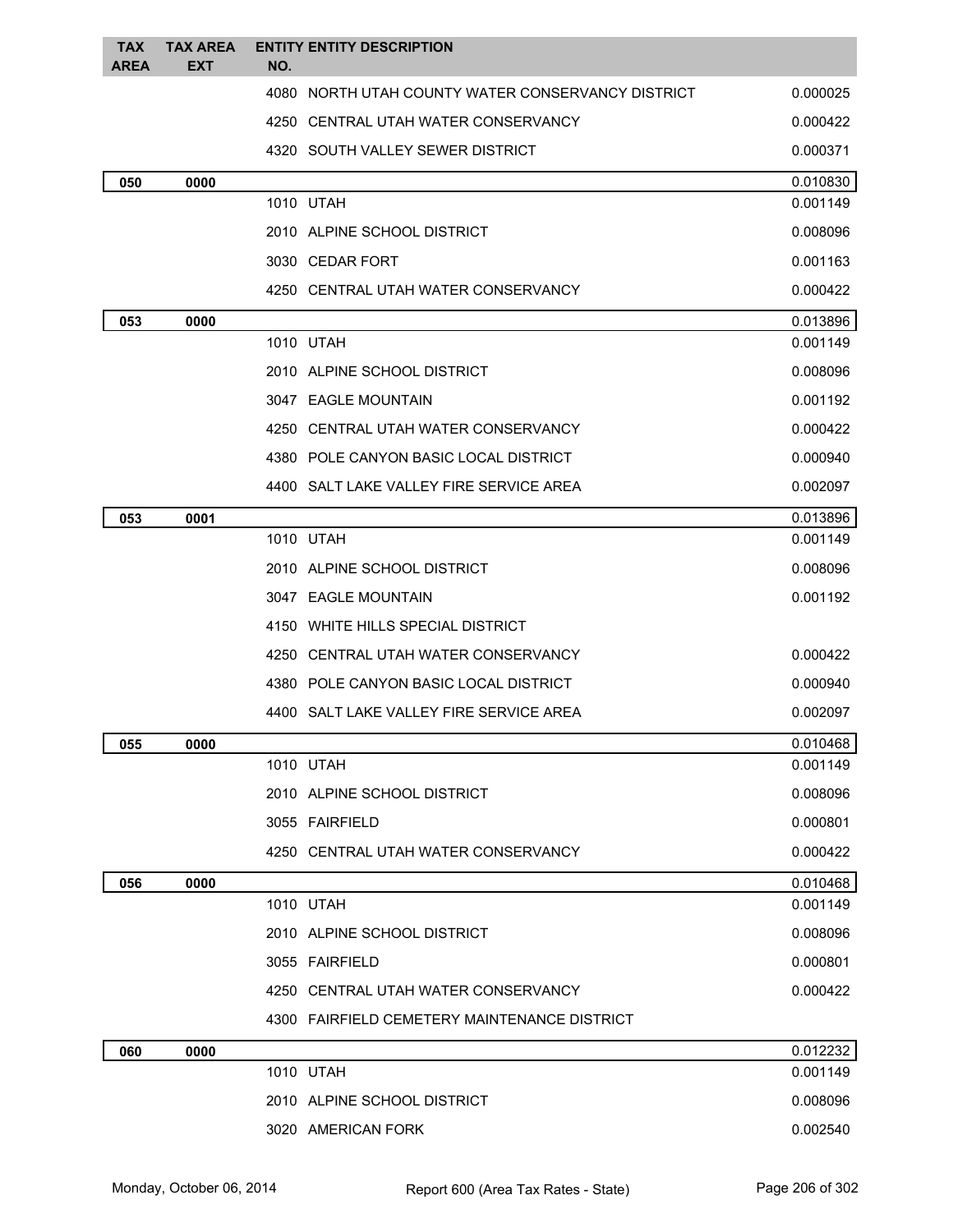| <b>TAX</b><br><b>AREA</b> | <b>TAX AREA</b><br><b>EXT</b> | NO. | <b>ENTITY ENTITY DESCRIPTION</b>                  |                 |
|---------------------------|-------------------------------|-----|---------------------------------------------------|-----------------|
|                           |                               |     | 4010 AMERICAN FORK METROPOLITAN WATER DISTRICT    |                 |
|                           |                               |     | 4080 NORTH UTAH COUNTY WATER CONSERVANCY DISTRICT | 0.000025        |
|                           |                               |     | 4250 CENTRAL UTAH WATER CONSERVANCY               | 0.000422        |
| 060                       | 0001                          |     |                                                   | 0.012232        |
|                           |                               |     | 1010 UTAH                                         | 0.001149        |
|                           |                               |     | 2010 ALPINE SCHOOL DISTRICT                       | 0.008096        |
|                           |                               |     | 3020 AMERICAN FORK                                | 0.002540        |
|                           |                               |     | 4010 AMERICAN FORK METROPOLITAN WATER DISTRICT    |                 |
|                           |                               |     | 4080 NORTH UTAH COUNTY WATER CONSERVANCY DISTRICT | 0.000025        |
|                           |                               |     | 4100 TIMPANOGAS SPECIAL SERVICE DISTRICT          |                 |
|                           |                               |     | 4250 CENTRAL UTAH WATER CONSERVANCY               | 0.000422        |
| 060                       | 0002                          |     |                                                   | 0.012232        |
|                           |                               |     | 1010 UTAH                                         | 0.001149        |
|                           |                               |     | 2010 ALPINE SCHOOL DISTRICT                       | 0.008096        |
|                           |                               |     | 3020 AMERICAN FORK                                | 0.002540        |
|                           |                               |     | 4010 AMERICAN FORK METROPOLITAN WATER DISTRICT    |                 |
|                           |                               |     | 4080 NORTH UTAH COUNTY WATER CONSERVANCY DISTRICT | 0.000025        |
|                           |                               |     | 4100 TIMPANOGAS SPECIAL SERVICE DISTRICT          |                 |
|                           |                               |     | 4250 CENTRAL UTAH WATER CONSERVANCY               | 0.000422        |
| 060                       | 0003                          |     |                                                   | 0.012232        |
|                           |                               |     | 1010 UTAH                                         | 0.001149        |
|                           |                               |     | 2010 ALPINE SCHOOL DISTRICT                       | 0.008096        |
|                           |                               |     | 3020 AMERICAN FORK                                | 0.002540        |
|                           |                               |     | 4010 AMERICAN FORK METROPOLITAN WATER DISTRICT    |                 |
|                           |                               |     | 4080 NORTH UTAH COUNTY WATER CONSERVANCY DISTRICT | 0.000025        |
|                           |                               |     | 4100 TIMPANOGAS SPECIAL SERVICE DISTRICT          |                 |
|                           |                               |     | 4250 CENTRAL UTAH WATER CONSERVANCY               | 0.000422        |
| 060                       | 0004                          |     |                                                   | 0.012232        |
|                           |                               |     | 1010 UTAH                                         | 0.001149        |
|                           |                               |     | 2010 ALPINE SCHOOL DISTRICT                       | 0.008096        |
|                           |                               |     | 3020 AMERICAN FORK                                | 0.002540        |
|                           |                               |     | 4010 AMERICAN FORK METROPOLITAN WATER DISTRICT    |                 |
|                           |                               |     | 4080 NORTH UTAH COUNTY WATER CONSERVANCY DISTRICT | 0.000025        |
|                           |                               |     | 4100 TIMPANOGAS SPECIAL SERVICE DISTRICT          |                 |
|                           |                               |     | 4250 CENTRAL UTAH WATER CONSERVANCY               | 0.000422        |
| 060                       | 0005                          |     |                                                   | 0.012232        |
|                           |                               |     | 1010 UTAH                                         | 0.001149        |
|                           |                               |     | 2010 ALPINE SCHOOL DISTRICT                       | 0.008096        |
|                           |                               |     | 3020 AMERICAN FORK                                | 0.002540        |
|                           | Monday, October 06, 2014      |     | Report 600 (Area Tax Rates - State)               | Page 207 of 302 |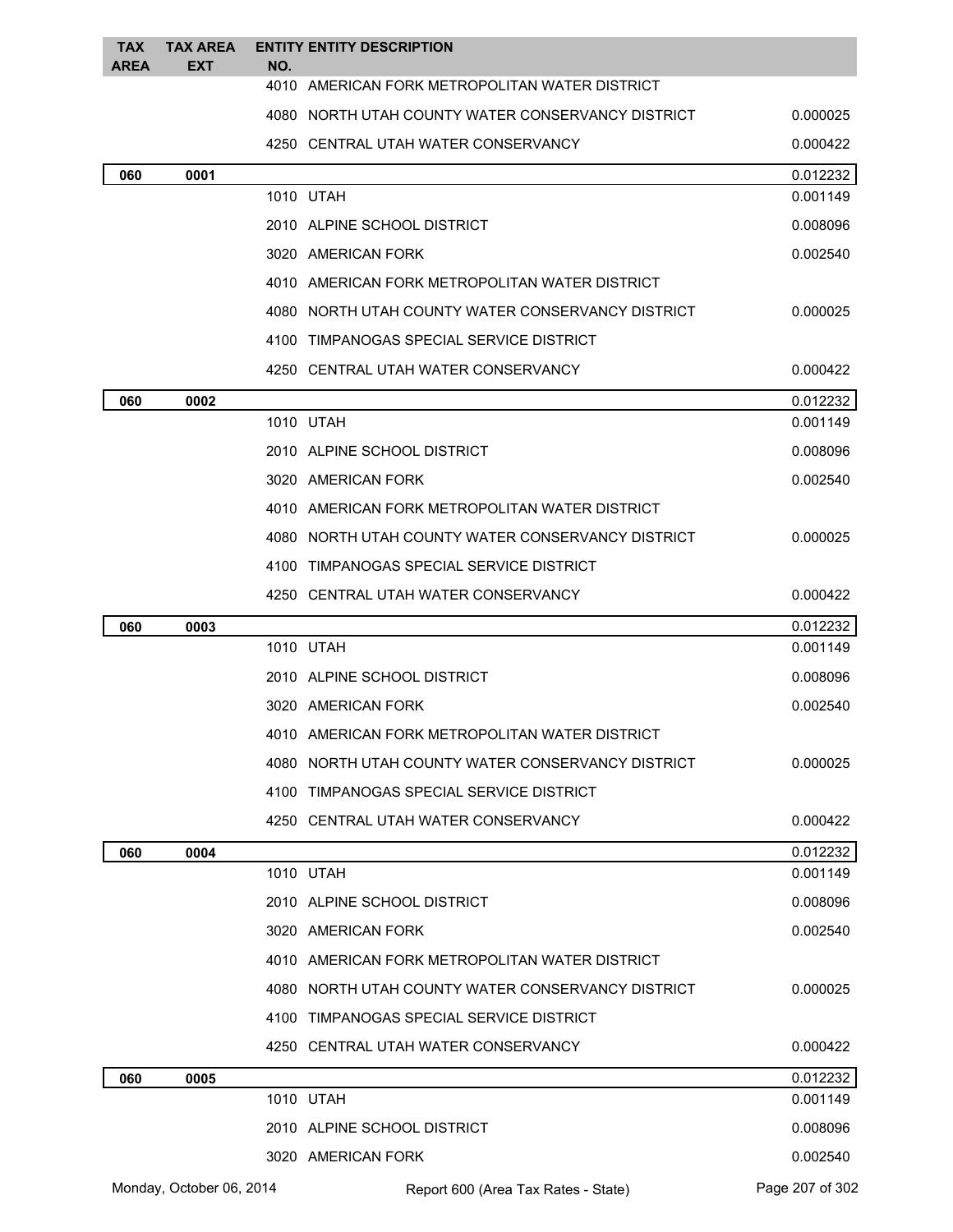| <b>TAX</b><br><b>AREA</b> | <b>TAX AREA</b><br>EXT | <b>ENTITY ENTITY DESCRIPTION</b><br>NO.           |          |
|---------------------------|------------------------|---------------------------------------------------|----------|
|                           |                        | 4010 AMERICAN FORK METROPOLITAN WATER DISTRICT    |          |
|                           |                        | 4080 NORTH UTAH COUNTY WATER CONSERVANCY DISTRICT | 0.000025 |
|                           |                        | 4100 TIMPANOGAS SPECIAL SERVICE DISTRICT          |          |
|                           |                        | 4250 CENTRAL UTAH WATER CONSERVANCY               | 0.000422 |
| 070                       | 0000                   |                                                   | 0.011689 |
|                           |                        | 1010 UTAH                                         | 0.001149 |
|                           |                        | 2010 ALPINE SCHOOL DISTRICT                       | 0.008096 |
|                           |                        | 3140 PLEASANT GROVE                               | 0.001997 |
|                           |                        | 4080 NORTH UTAH COUNTY WATER CONSERVANCY DISTRICT | 0.000025 |
|                           |                        | 4100 TIMPANOGAS SPECIAL SERVICE DISTRICT          |          |
|                           |                        | 4250 CENTRAL UTAH WATER CONSERVANCY               | 0.000422 |
| 070                       | 0003                   |                                                   | 0.011689 |
|                           |                        | 1010 UTAH                                         | 0.001149 |
|                           |                        | 2010 ALPINE SCHOOL DISTRICT                       | 0.008096 |
|                           |                        | 3140 PLEASANT GROVE                               | 0.001997 |
|                           |                        | 4080 NORTH UTAH COUNTY WATER CONSERVANCY DISTRICT | 0.000025 |
|                           |                        | 4100 TIMPANOGAS SPECIAL SERVICE DISTRICT          |          |
|                           |                        | 4250 CENTRAL UTAH WATER CONSERVANCY               | 0.000422 |
| 071                       | 0000                   |                                                   | 0.011664 |
|                           |                        | 1010 UTAH                                         | 0.001149 |
|                           |                        | 2010 ALPINE SCHOOL DISTRICT                       | 0.008096 |
|                           |                        | 3140 PLEASANT GROVE                               | 0.001997 |
|                           |                        | 4100 TIMPANOGAS SPECIAL SERVICE DISTRICT          |          |
|                           |                        | 4250 CENTRAL UTAH WATER CONSERVANCY               | 0.000422 |
| 080                       | 0000                   |                                                   | 0.011529 |
|                           |                        | 1010 UTAH                                         | 0.001149 |
|                           |                        | 2010 ALPINE SCHOOL DISTRICT                       | 0.008096 |
|                           |                        | 3100 LINDON                                       | 0.001862 |
|                           |                        | 4030 LINDON METROPOLITAN WATER DISTRICT           |          |
|                           |                        | 4250 CENTRAL UTAH WATER CONSERVANCY               | 0.000422 |
| 080                       | 0003                   |                                                   | 0.011529 |
|                           |                        | 1010 UTAH                                         | 0.001149 |
|                           |                        | 2010 ALPINE SCHOOL DISTRICT                       | 0.008096 |
|                           |                        | 3100 LINDON                                       | 0.001862 |
|                           |                        | 4030 LINDON METROPOLITAN WATER DISTRICT           |          |
|                           |                        | 4250 CENTRAL UTAH WATER CONSERVANCY               | 0.000422 |
| 080                       | 0004                   |                                                   | 0.011529 |
|                           |                        | 1010 UTAH                                         | 0.001149 |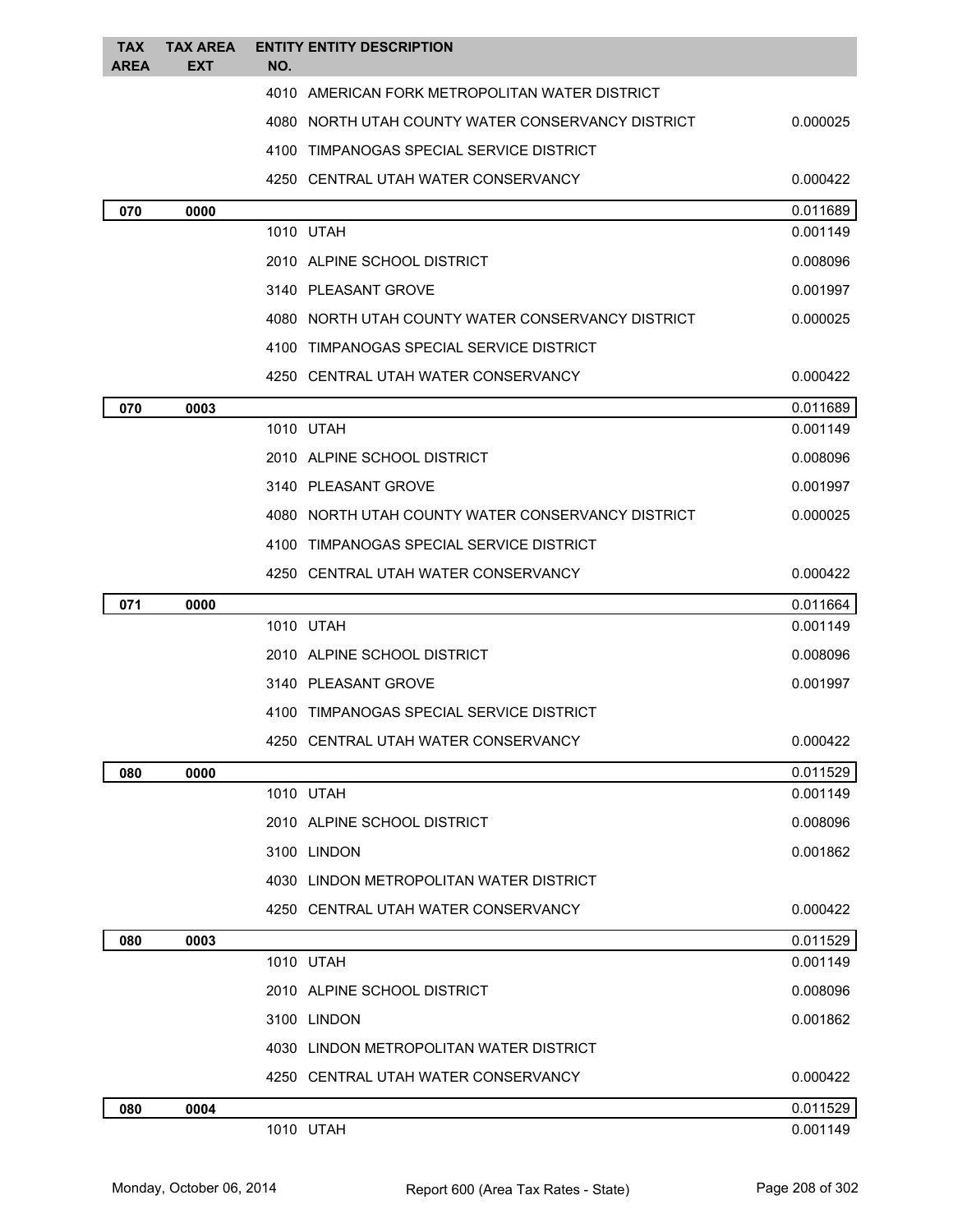| <b>TAX</b><br><b>AREA</b> | <b>TAX AREA</b><br><b>EXT</b> | NO.       | <b>ENTITY ENTITY DESCRIPTION</b>                  |          |
|---------------------------|-------------------------------|-----------|---------------------------------------------------|----------|
|                           |                               |           | 2010 ALPINE SCHOOL DISTRICT                       | 0.008096 |
|                           |                               |           | 3100 LINDON                                       | 0.001862 |
|                           |                               |           | 4030 LINDON METROPOLITAN WATER DISTRICT           |          |
|                           |                               |           | 4250 CENTRAL UTAH WATER CONSERVANCY               | 0.000422 |
| 085                       | 0000                          |           |                                                   | 0.011554 |
|                           |                               | 1010 UTAH |                                                   | 0.001149 |
|                           |                               |           | 2010 ALPINE SCHOOL DISTRICT                       | 0.008096 |
|                           |                               |           | 3100 LINDON                                       | 0.001862 |
|                           |                               |           | 4030 LINDON METROPOLITAN WATER DISTRICT           |          |
|                           |                               |           | 4080 NORTH UTAH COUNTY WATER CONSERVANCY DISTRICT | 0.000025 |
|                           |                               |           | 4250 CENTRAL UTAH WATER CONSERVANCY               | 0.000422 |
| 090                       | 0000                          |           |                                                   | 0.011419 |
|                           |                               | 1010 UTAH |                                                   | 0.001149 |
|                           |                               |           | 2010 ALPINE SCHOOL DISTRICT                       | 0.008096 |
|                           |                               |           | 3120 OREM                                         | 0.001716 |
|                           |                               |           | 4040 OREM METROPOLITAN WATER DISTRICT             | 0.000036 |
|                           |                               |           | 4250 CENTRAL UTAH WATER CONSERVANCY               | 0.000422 |
| 090                       | 0001                          |           |                                                   | 0.011419 |
|                           |                               | 1010 UTAH |                                                   | 0.001149 |
|                           |                               |           | 2010 ALPINE SCHOOL DISTRICT                       | 0.008096 |
|                           |                               |           | 3120 OREM                                         | 0.001716 |
|                           |                               |           | 4040 OREM METROPOLITAN WATER DISTRICT             | 0.000036 |
|                           |                               |           | 4250 CENTRAL UTAH WATER CONSERVANCY               | 0.000422 |
| 090                       | 0002                          |           |                                                   | 0.011419 |
|                           |                               | 1010 UTAH |                                                   | 0.001149 |
|                           |                               |           | 2010 ALPINE SCHOOL DISTRICT                       | 0.008096 |
|                           |                               |           | 3120 OREM                                         | 0.001716 |
|                           |                               |           | 4040 OREM METROPOLITAN WATER DISTRICT             | 0.000036 |
|                           |                               |           | 4250 CENTRAL UTAH WATER CONSERVANCY               | 0.000422 |
| 090                       | 0003                          |           |                                                   | 0.011419 |
|                           |                               | 1010 UTAH |                                                   | 0.001149 |
|                           |                               |           | 2010 ALPINE SCHOOL DISTRICT                       | 0.008096 |
|                           |                               |           | 3120 OREM                                         | 0.001716 |
|                           |                               |           | 4040 OREM METROPOLITAN WATER DISTRICT             | 0.000036 |
|                           |                               |           | 4250 CENTRAL UTAH WATER CONSERVANCY               | 0.000422 |
| 090                       | 0004                          |           |                                                   | 0.011419 |
|                           |                               | 1010 UTAH |                                                   | 0.001149 |
|                           |                               |           | 2010 ALPINE SCHOOL DISTRICT                       | 0.008096 |
|                           |                               |           | 3120 OREM                                         | 0.001716 |
|                           |                               |           |                                                   |          |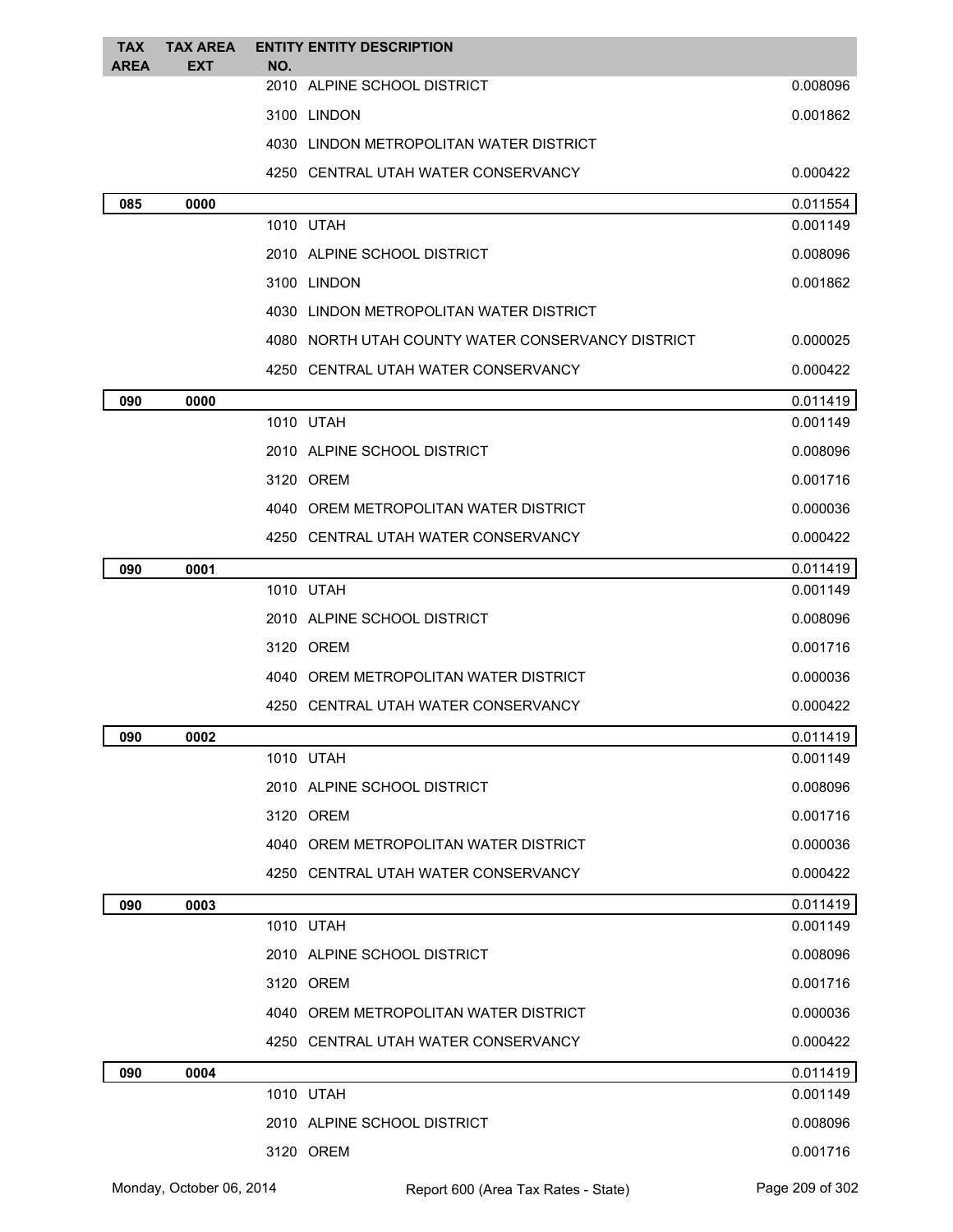| TAX<br><b>AREA</b> | <b>TAX AREA</b><br><b>EXT</b> | <b>ENTITY ENTITY DESCRIPTION</b><br>NO.  |          |
|--------------------|-------------------------------|------------------------------------------|----------|
|                    |                               | 4040 OREM METROPOLITAN WATER DISTRICT    | 0.000036 |
|                    |                               | 4250 CENTRAL UTAH WATER CONSERVANCY      | 0.000422 |
| 090                | 0005                          |                                          | 0.011419 |
|                    |                               | 1010 UTAH                                | 0.001149 |
|                    |                               | 2010 ALPINE SCHOOL DISTRICT              | 0.008096 |
|                    |                               | 3120 OREM                                | 0.001716 |
|                    |                               | 4040 OREM METROPOLITAN WATER DISTRICT    | 0.000036 |
|                    |                               | 4250   CENTRAL UTAH WATER CONSERVANCY    | 0.000422 |
| 090                | 0006                          |                                          | 0.011419 |
|                    |                               | 1010 UTAH                                | 0.001149 |
|                    |                               | 2010 ALPINE SCHOOL DISTRICT              | 0.008096 |
|                    |                               | 3120 OREM                                | 0.001716 |
|                    |                               | 4040 OREM METROPOLITAN WATER DISTRICT    | 0.000036 |
|                    |                               | 4250   CENTRAL UTAH WATER CONSERVANCY    | 0.000422 |
| 090                | 0007                          |                                          | 0.011419 |
|                    |                               | 1010 UTAH                                | 0.001149 |
|                    |                               | 2010 ALPINE SCHOOL DISTRICT              | 0.008096 |
|                    |                               | 3120 OREM                                | 0.001716 |
|                    |                               | 4040 OREM METROPOLITAN WATER DISTRICT    | 0.000036 |
|                    |                               | 4250   CENTRAL UTAH WATER CONSERVANCY    | 0.000422 |
| 091                | 0000                          |                                          | 0.009959 |
|                    |                               | 1010 UTAH                                | 0.001149 |
|                    |                               | 2020 PROVO CITY SCHOOL DISTRICT          | 0.006636 |
|                    |                               | 3120 OREM                                | 0.001716 |
|                    |                               | 4040 OREM METROPOLITAN WATER DISTRICT    | 0.000036 |
|                    |                               | 4250 CENTRAL UTAH WATER CONSERVANCY      | 0.000422 |
| 095                | 0000                          |                                          | 0.012483 |
|                    |                               | 1010 UTAH                                | 0.001149 |
|                    |                               | 2010 ALPINE SCHOOL DISTRICT              | 0.008096 |
|                    |                               | 3195 VINEYARD                            | 0.002816 |
|                    |                               | 4100 TIMPANOGAS SPECIAL SERVICE DISTRICT |          |
|                    |                               | 4250 CENTRAL UTAH WATER CONSERVANCY      | 0.000422 |
| 095                | 0001                          |                                          | 0.012483 |
|                    |                               | 1010 UTAH                                | 0.001149 |
|                    |                               | 2010 ALPINE SCHOOL DISTRICT              | 0.008096 |
|                    |                               | 3195 VINEYARD                            | 0.002816 |
|                    |                               | 4100 TIMPANOGAS SPECIAL SERVICE DISTRICT |          |
|                    |                               | 4250 CENTRAL UTAH WATER CONSERVANCY      | 0.000422 |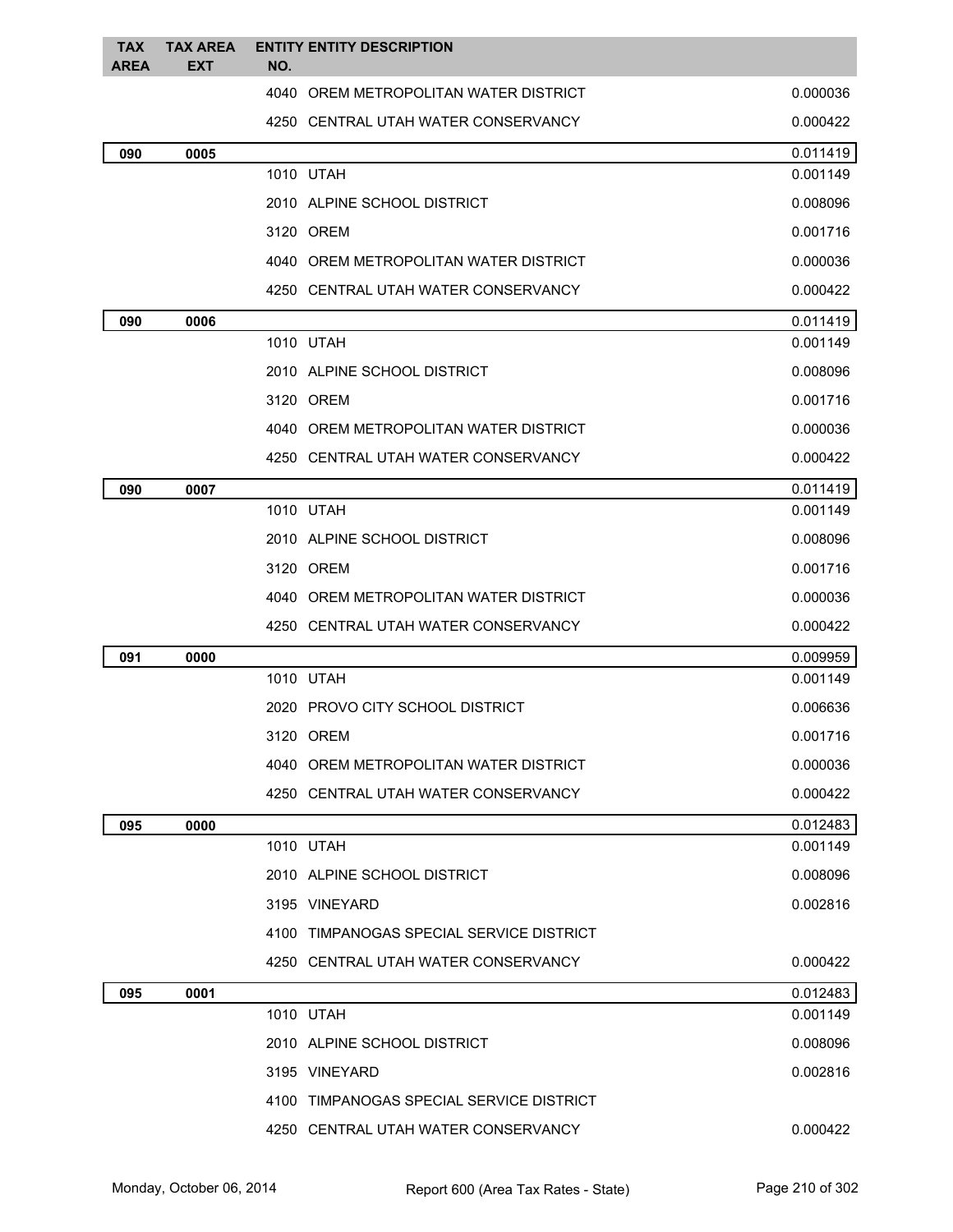| <b>TAX</b><br><b>AREA</b> | <b>TAX AREA</b><br><b>EXT</b> | <b>ENTITY ENTITY DESCRIPTION</b><br>NO.           |          |
|---------------------------|-------------------------------|---------------------------------------------------|----------|
| 096                       | 0000                          |                                                   | 0.012508 |
|                           |                               | 1010 UTAH                                         | 0.001149 |
|                           |                               | 2010 ALPINE SCHOOL DISTRICT                       | 0.008096 |
|                           |                               | 3195 VINEYARD                                     | 0.002816 |
|                           |                               | 4080 NORTH UTAH COUNTY WATER CONSERVANCY DISTRICT | 0.000025 |
|                           |                               | 4100 TIMPANOGAS SPECIAL SERVICE DISTRICT          |          |
|                           |                               | 4250 CENTRAL UTAH WATER CONSERVANCY               | 0.000422 |
| 107                       | 0000                          |                                                   | 0.012341 |
|                           |                               | 1010 UTAH                                         | 0.001149 |
|                           |                               | 2010 ALPINE SCHOOL DISTRICT                       | 0.008096 |
|                           |                               | 4090 UTAH COUNTY SERVICE AREA #6                  | 0.001440 |
|                           |                               | 4120 UTAH COUNTY SERVICE AREA #8                  | 0.000323 |
|                           |                               | 4130 UTAH COUNTY SERVICE AREA #9                  | 0.000145 |
|                           |                               | 4140 NORTH FORK SPECIAL SERVICE DISTRICT          | 0.000766 |
|                           |                               | 4250 CENTRAL UTAH WATER CONSERVANCY               | 0.000422 |
| 108                       | 0000                          |                                                   | 0.012442 |
|                           |                               | 1010 UTAH                                         | 0.001149 |
|                           |                               | 2010 ALPINE SCHOOL DISTRICT                       | 0.008096 |
|                           |                               | 3150 PROVO                                        | 0.002775 |
|                           |                               | 4060 PROVO METROPOLITAN WATER DISTRICT            |          |
|                           |                               | 4250 CENTRAL UTAH WATER CONSERVANCY               | 0.000422 |
| 108                       | 0001                          |                                                   | 0.012442 |
|                           |                               | 1010 UTAH                                         | 0.001149 |
|                           |                               | 2010 ALPINE SCHOOL DISTRICT                       | 0.008096 |
|                           |                               | 3150 PROVO                                        | 0.002775 |
|                           |                               | 4060 PROVO METROPOLITAN WATER DISTRICT            |          |
|                           |                               | 4250 CENTRAL UTAH WATER CONSERVANCY               | 0.000422 |
| 110                       | 0000                          |                                                   | 0.010982 |
|                           |                               | 1010 UTAH                                         | 0.001149 |
|                           |                               | 2020 PROVO CITY SCHOOL DISTRICT                   | 0.006636 |
|                           |                               | 3150 PROVO                                        | 0.002775 |
|                           |                               | 4060 PROVO METROPOLITAN WATER DISTRICT            |          |
|                           |                               | 4250 CENTRAL UTAH WATER CONSERVANCY               | 0.000422 |
| 110                       | 0001                          |                                                   | 0.010982 |
|                           |                               | 1010 UTAH                                         | 0.001149 |
|                           |                               | 2020 PROVO CITY SCHOOL DISTRICT                   | 0.006636 |
|                           |                               | 3150 PROVO                                        | 0.002775 |
|                           |                               | 4060 PROVO METROPOLITAN WATER DISTRICT            |          |
|                           |                               | 4250 CENTRAL UTAH WATER CONSERVANCY               | 0.000422 |

Monday, October 06, 2014 Report 600 (Area Tax Rates - State) Rage 211 of 302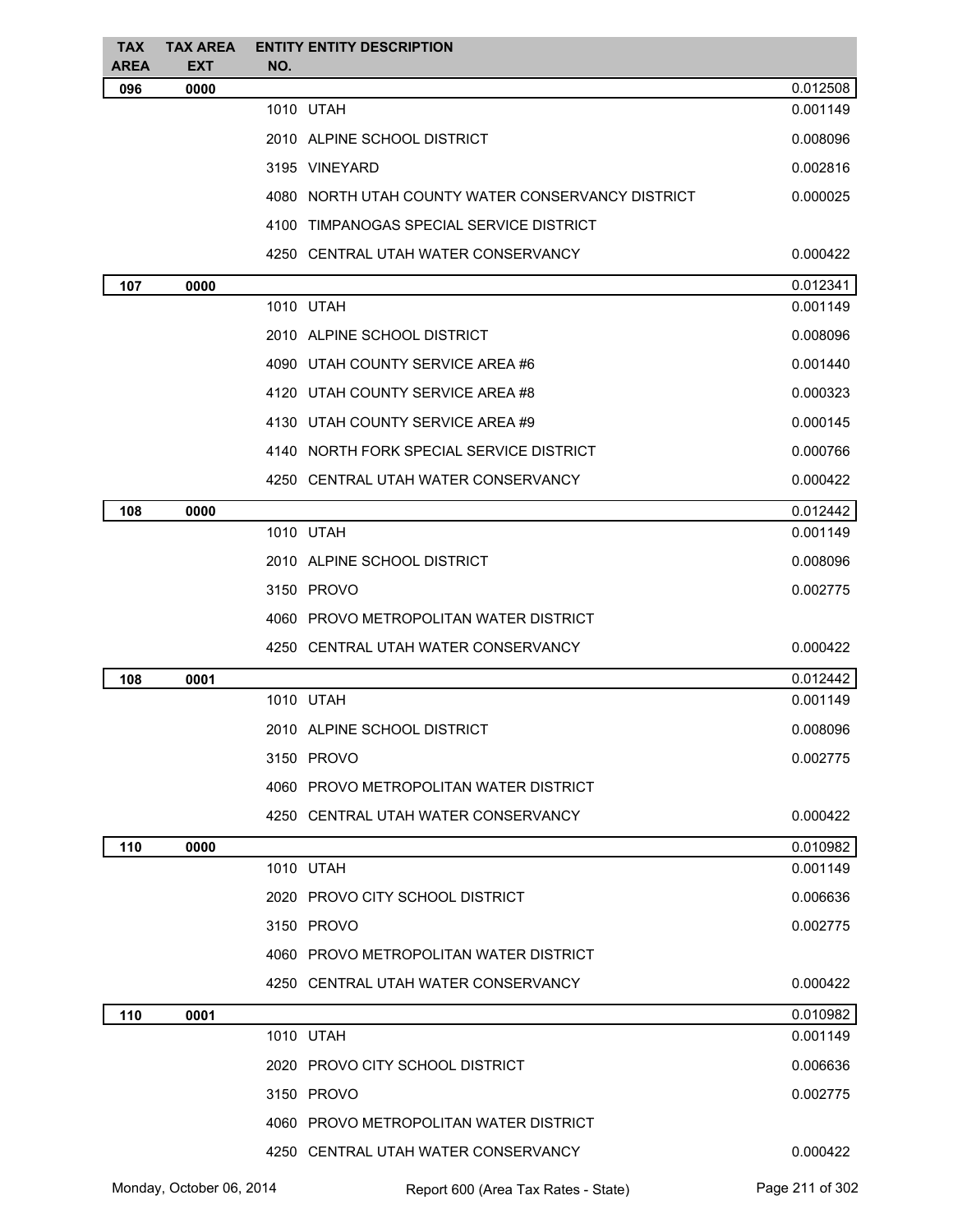| <b>TAX</b><br><b>AREA</b> | <b>TAX AREA</b><br><b>EXT</b> | NO. | <b>ENTITY ENTITY DESCRIPTION</b>       |                 |
|---------------------------|-------------------------------|-----|----------------------------------------|-----------------|
| 110                       | 0002                          |     |                                        | 0.021964        |
|                           |                               |     | 1010 UTAH                              | 0.002298        |
|                           |                               |     | 2020 PROVO CITY SCHOOL DISTRICT        | 0.013272        |
|                           |                               |     | 3150 PROVO                             | 0.005550        |
|                           |                               |     | 4060 PROVO METROPOLITAN WATER DISTRICT |                 |
|                           |                               |     | 4250 CENTRAL UTAH WATER CONSERVANCY    | 0.000844        |
| 110                       | 0003                          |     |                                        | 0.010982        |
|                           |                               |     | 1010 UTAH                              | 0.001149        |
|                           |                               |     | 2020 PROVO CITY SCHOOL DISTRICT        | 0.006636        |
|                           |                               |     | 3150 PROVO                             | 0.002775        |
|                           |                               |     | 4060 PROVO METROPOLITAN WATER DISTRICT |                 |
|                           |                               |     | 4250 CENTRAL UTAH WATER CONSERVANCY    | 0.000422        |
| 110                       | 0004                          |     |                                        | 0.010982        |
|                           |                               |     | 1010 UTAH                              | 0.001149        |
|                           |                               |     | 2020 PROVO CITY SCHOOL DISTRICT        | 0.006636        |
|                           |                               |     | 3150 PROVO                             | 0.002775        |
|                           |                               |     | 4060 PROVO METROPOLITAN WATER DISTRICT |                 |
|                           |                               |     | 4250 CENTRAL UTAH WATER CONSERVANCY    | 0.000422        |
| 110                       | 0005                          |     |                                        | 0.010982        |
|                           |                               |     | 1010 UTAH                              | 0.001149        |
|                           |                               |     | 2020 PROVO CITY SCHOOL DISTRICT        | 0.006636        |
|                           |                               |     | 3150 PROVO                             | 0.002775        |
|                           |                               |     | 4060 PROVO METROPOLITAN WATER DISTRICT |                 |
|                           |                               |     | 4250 CENTRAL UTAH WATER CONSERVANCY    | 0.000422        |
| 110                       | 0006                          |     |                                        | 0.010982        |
|                           |                               |     | 1010 UTAH                              | 0.001149        |
|                           |                               |     | 2020 PROVO CITY SCHOOL DISTRICT        | 0.006636        |
|                           |                               |     | 3150 PROVO                             | 0.002775        |
|                           |                               |     | 4060 PROVO METROPOLITAN WATER DISTRICT |                 |
|                           |                               |     | 4250 CENTRAL UTAH WATER CONSERVANCY    | 0.000422        |
| 110                       | 0007                          |     |                                        | 0.010982        |
|                           |                               |     | 1010 UTAH                              | 0.001149        |
|                           |                               |     | 2020 PROVO CITY SCHOOL DISTRICT        | 0.006636        |
|                           |                               |     | 3150 PROVO                             | 0.002775        |
|                           |                               |     | 4060 PROVO METROPOLITAN WATER DISTRICT |                 |
|                           |                               |     | 4250 CENTRAL UTAH WATER CONSERVANCY    | 0.000422        |
| 110                       | 0008                          |     |                                        | 0.010982        |
|                           |                               |     | 1010 UTAH                              | 0.001149        |
|                           |                               |     | 2020 PROVO CITY SCHOOL DISTRICT        | 0.006636        |
|                           | Monday, October 06, 2014      |     | Report 600 (Area Tax Rates - State)    | Page 212 of 302 |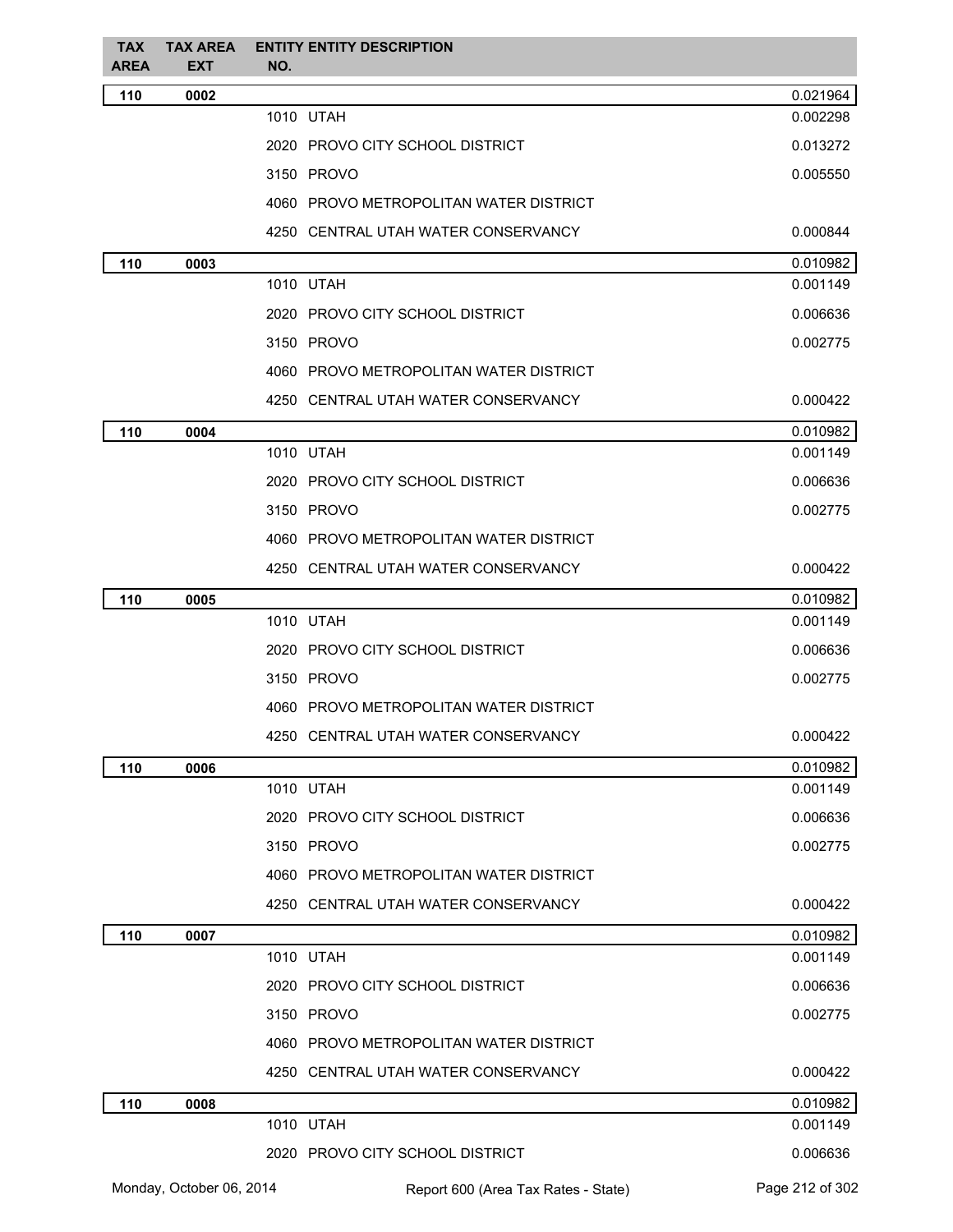| <b>TAX</b><br>AREA | <b>TAX AREA</b><br><b>EXT</b> | <b>ENTITY ENTITY DESCRIPTION</b><br>NO. |          |
|--------------------|-------------------------------|-----------------------------------------|----------|
|                    |                               | 3150 PROVO                              | 0.002775 |
|                    |                               | 4060 PROVO METROPOLITAN WATER DISTRICT  |          |
|                    |                               | 4250 CENTRAL UTAH WATER CONSERVANCY     | 0.000422 |
| 110                | 0009                          |                                         | 0.010982 |
|                    |                               | 1010 UTAH                               | 0.001149 |
|                    |                               | 2020 PROVO CITY SCHOOL DISTRICT         | 0.006636 |
|                    |                               | 3150 PROVO                              | 0.002775 |
|                    |                               | 4060 PROVO METROPOLITAN WATER DISTRICT  |          |
|                    |                               | 4250 CENTRAL UTAH WATER CONSERVANCY     | 0.000422 |
| 110                | 0010                          |                                         | 0.010982 |
|                    |                               | 1010 UTAH                               | 0.001149 |
|                    |                               | 2020 PROVO CITY SCHOOL DISTRICT         | 0.006636 |
|                    |                               | 3150 PROVO                              | 0.002775 |
|                    |                               | 4060 PROVO METROPOLITAN WATER DISTRICT  |          |
|                    |                               | 4250 CENTRAL UTAH WATER CONSERVANCY     | 0.000422 |
| 112                | 0000                          |                                         | 0.013529 |
|                    |                               | 1010 UTAH                               | 0.001149 |
|                    |                               | 2030 NEBO SCHOOL DISTRICT               | 0.009183 |
|                    |                               | 3150 PROVO                              | 0.002775 |
|                    |                               | 4060 PROVO METROPOLITAN WATER DISTRICT  |          |
|                    |                               | 4250 CENTRAL UTAH WATER CONSERVANCY     | 0.000422 |
| 120                | 0000                          |                                         | 0.013371 |
|                    |                               | 1010 UTAH                               | 0.001149 |
|                    |                               | 2030 NEBO SCHOOL DISTRICT               | 0.009183 |
|                    |                               | 4090 UTAH COUNTY SERVICE AREA #6        | 0.001440 |
|                    |                               | 4110 UTAH COUNTY SERVICE AREA #7        | 0.000854 |
|                    |                               | 4120 UTAH COUNTY SERVICE AREA #8        | 0.000323 |
|                    |                               | 4250 CENTRAL UTAH WATER CONSERVANCY     | 0.000422 |
| 120                | 0002                          |                                         | 0.012517 |
|                    |                               | 1010 UTAH                               | 0.001149 |
|                    |                               | 2030 NEBO SCHOOL DISTRICT               | 0.009183 |
|                    |                               | 4090 UTAH COUNTY SERVICE AREA #6        | 0.001440 |
|                    |                               | 4120 UTAH COUNTY SERVICE AREA #8        | 0.000323 |
|                    |                               | 4250 CENTRAL UTAH WATER CONSERVANCY     | 0.000422 |
| 125                | 0000                          |                                         | 0.012662 |
|                    |                               | 1010 UTAH                               | 0.001149 |
|                    |                               | 2030 NEBO SCHOOL DISTRICT               | 0.009183 |
|                    |                               | 4090 UTAH COUNTY SERVICE AREA #6        | 0.001440 |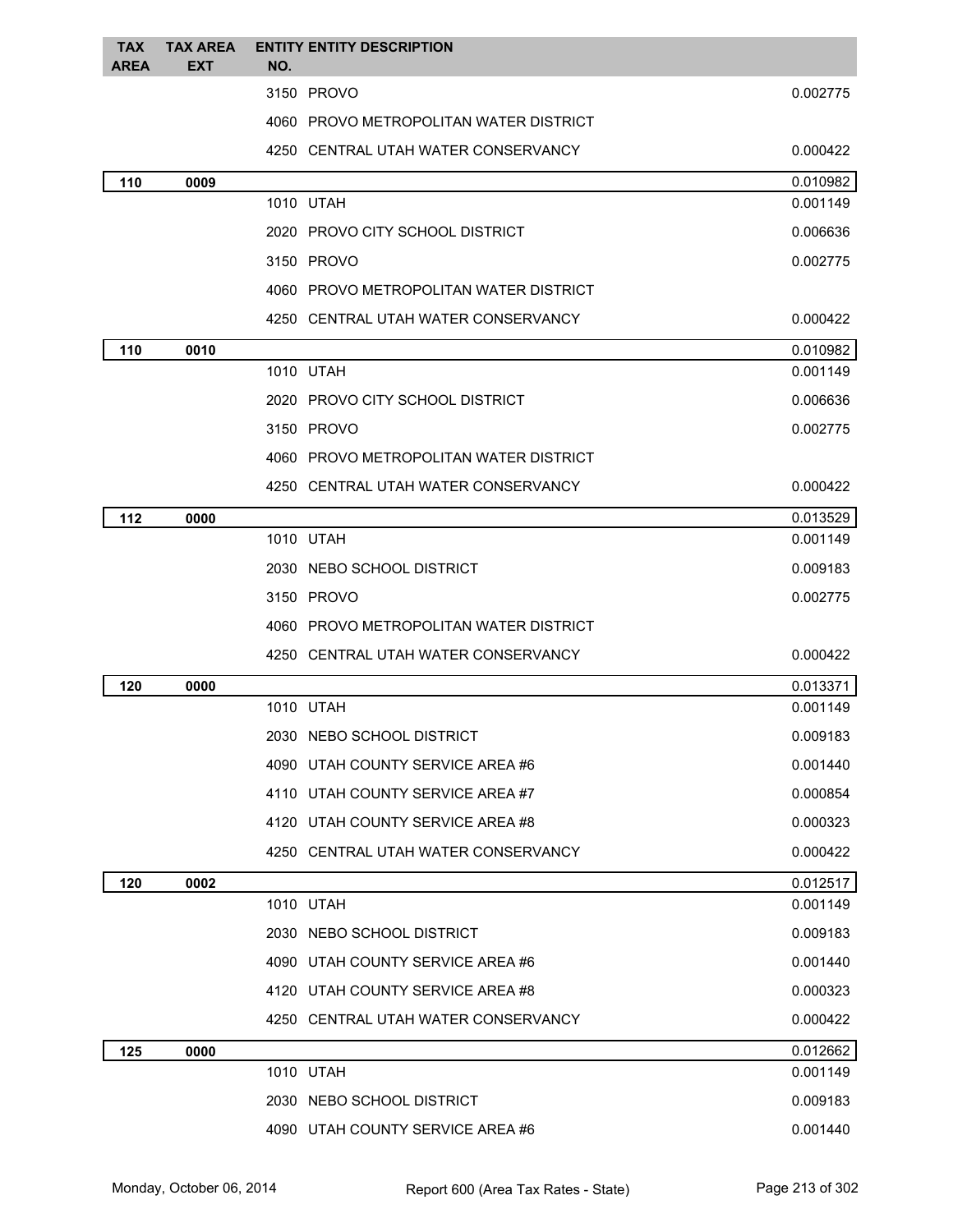| <b>TAX</b><br><b>AREA</b> | <b>TAX AREA</b><br>EXT | <b>ENTITY ENTITY DESCRIPTION</b><br>NO.                      |          |
|---------------------------|------------------------|--------------------------------------------------------------|----------|
|                           |                        | 4120 UTAH COUNTY SERVICE AREA #8                             | 0.000323 |
|                           |                        | 4130 UTAH COUNTY SERVICE AREA #9                             | 0.000145 |
|                           |                        | 4250 CENTRAL UTAH WATER CONSERVANCY                          | 0.000422 |
| 125                       | 0001                   |                                                              | 0.012662 |
|                           |                        | 1010 UTAH                                                    | 0.001149 |
|                           |                        | 2030 NEBO SCHOOL DISTRICT                                    | 0.009183 |
|                           |                        | 4090 UTAH COUNTY SERVICE AREA #6                             | 0.001440 |
|                           |                        | 4120 UTAH COUNTY SERVICE AREA #8                             | 0.000323 |
|                           |                        | 4130 UTAH COUNTY SERVICE AREA #9                             | 0.000145 |
|                           |                        | 4250 CENTRAL UTAH WATER CONSERVANCY                          | 0.000422 |
|                           |                        | 4310 EAGLES LANDING FIRE PROTECTION SPECIAL SERVICE DISTRICT |          |
| 125                       | 0002                   |                                                              | 0.013516 |
|                           |                        | 1010 UTAH                                                    | 0.001149 |
|                           |                        | 2030 NEBO SCHOOL DISTRICT                                    | 0.009183 |
|                           |                        | 4090 UTAH COUNTY SERVICE AREA #6                             | 0.001440 |
|                           |                        | 4110 UTAH COUNTY SERVICE AREA #7                             | 0.000854 |
|                           |                        | 4120 UTAH COUNTY SERVICE AREA #8                             | 0.000323 |
|                           |                        | 4130 UTAH COUNTY SERVICE AREA #9                             | 0.000145 |
|                           |                        | 4250 CENTRAL UTAH WATER CONSERVANCY                          | 0.000422 |
| 125                       | 0003                   |                                                              | 0.012662 |
|                           |                        | 1010 UTAH                                                    | 0.001149 |
|                           |                        | 2030 NEBO SCHOOL DISTRICT                                    | 0.009183 |
|                           |                        | 4090 UTAH COUNTY SERVICE AREA #6                             | 0.001440 |
|                           |                        | 4120 UTAH COUNTY SERVICE AREA #8                             | 0.000323 |
|                           |                        | 4130 UTAH COUNTY SERVICE AREA #9                             | 0.000145 |
|                           |                        | 4250 CENTRAL UTAH WATER CONSERVANCY                          | 0.000422 |
| 130                       | 0000                   |                                                              | 0.012808 |
|                           |                        | 1010 UTAH                                                    | 0.001149 |
|                           |                        | 2030 NEBO SCHOOL DISTRICT                                    | 0.009183 |
|                           |                        | 3190 SPRINGVILLE                                             | 0.002054 |
|                           |                        | 4250 CENTRAL UTAH WATER CONSERVANCY                          | 0.000422 |
| 130                       | 0001                   |                                                              | 0.012808 |
|                           |                        | 1010 UTAH                                                    | 0.001149 |
|                           |                        | 2030 NEBO SCHOOL DISTRICT                                    | 0.009183 |
|                           |                        | 3190 SPRINGVILLE                                             | 0.002054 |
|                           |                        | 4250 CENTRAL UTAH WATER CONSERVANCY                          | 0.000422 |
| 131                       | 0000                   |                                                              | 0.013247 |
|                           |                        | 1010 UTAH                                                    | 0.001149 |
|                           |                        | 2030 NEBO SCHOOL DISTRICT                                    | 0.009183 |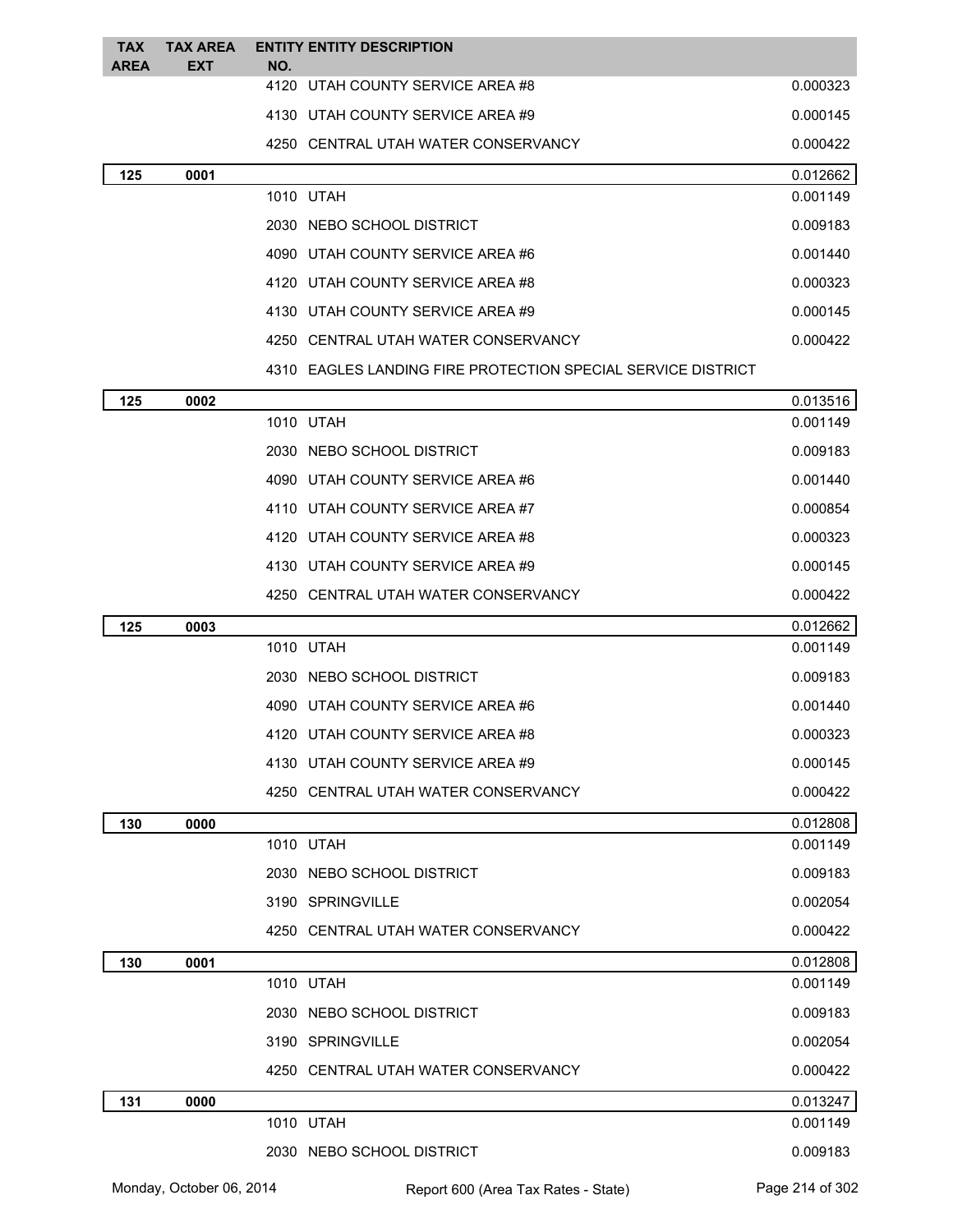| <b>TAX</b><br><b>AREA</b> | <b>TAX AREA</b><br><b>EXT</b> | <b>ENTITY ENTITY DESCRIPTION</b><br>NO. |          |
|---------------------------|-------------------------------|-----------------------------------------|----------|
|                           |                               | 3190 SPRINGVILLE                        | 0.002054 |
|                           |                               | 4250 CENTRAL UTAH WATER CONSERVANCY     | 0.000422 |
|                           |                               | 4355 SPRINGVILLE DRAINAGE DISTRICT      | 0.000439 |
| 131                       | 0001                          |                                         | 0.013247 |
|                           |                               | 1010 UTAH                               | 0.001149 |
|                           |                               | 2030 NEBO SCHOOL DISTRICT               | 0.009183 |
|                           |                               | 3190 SPRINGVILLE                        | 0.002054 |
|                           |                               | 4250 CENTRAL UTAH WATER CONSERVANCY     | 0.000422 |
|                           |                               | 4355 SPRINGVILLE DRAINAGE DISTRICT      | 0.000439 |
| 140                       | 0000                          |                                         | 0.013806 |
|                           |                               | 1010 UTAH                               | 0.001149 |
|                           |                               | 2030 NEBO SCHOOL DISTRICT               | 0.009183 |
|                           |                               | 3110 MAPLETON                           | 0.003052 |
|                           |                               | 4250 CENTRAL UTAH WATER CONSERVANCY     | 0.000422 |
| 150                       | 0000                          |                                         | 0.011877 |
|                           |                               | 1010 UTAH                               | 0.001149 |
|                           |                               | 2030 NEBO SCHOOL DISTRICT               | 0.009183 |
|                           |                               | 3180 SPANISH FORK                       | 0.001123 |
|                           |                               | 4250 CENTRAL UTAH WATER CONSERVANCY     | 0.000422 |
| 150                       | 0001                          |                                         | 0.011877 |
|                           |                               | 1010 UTAH                               | 0.001149 |
|                           |                               | 2030 NEBO SCHOOL DISTRICT               | 0.009183 |
|                           |                               | 3180 SPANISH FORK                       | 0.001123 |
|                           |                               | 4250 CENTRAL UTAH WATER CONSERVANCY     | 0.000422 |
| 150                       | 0002                          |                                         | 0.011877 |
|                           |                               | 1010 UTAH                               | 0.001149 |
|                           |                               | 2030 NEBO SCHOOL DISTRICT               | 0.009183 |
|                           |                               | 3180 SPANISH FORK                       | 0.001123 |
|                           |                               | 4250 CENTRAL UTAH WATER CONSERVANCY     | 0.000422 |
| 150                       | 0003                          |                                         | 0.011877 |
|                           |                               | 1010 UTAH                               | 0.001149 |
|                           |                               | 2030 NEBO SCHOOL DISTRICT               | 0.009183 |
|                           |                               | 3180 SPANISH FORK                       | 0.001123 |
|                           |                               | 4250 CENTRAL UTAH WATER CONSERVANCY     | 0.000422 |
| 150                       | 0004                          |                                         | 0.011877 |
|                           |                               | 1010 UTAH                               | 0.001149 |
|                           |                               | 2030 NEBO SCHOOL DISTRICT               | 0.009183 |
|                           |                               | 3180 SPANISH FORK                       | 0.001123 |
|                           |                               | 4250 CENTRAL UTAH WATER CONSERVANCY     | 0.000422 |

Monday, October 06, 2014 Report 600 (Area Tax Rates - State) Rage 215 of 302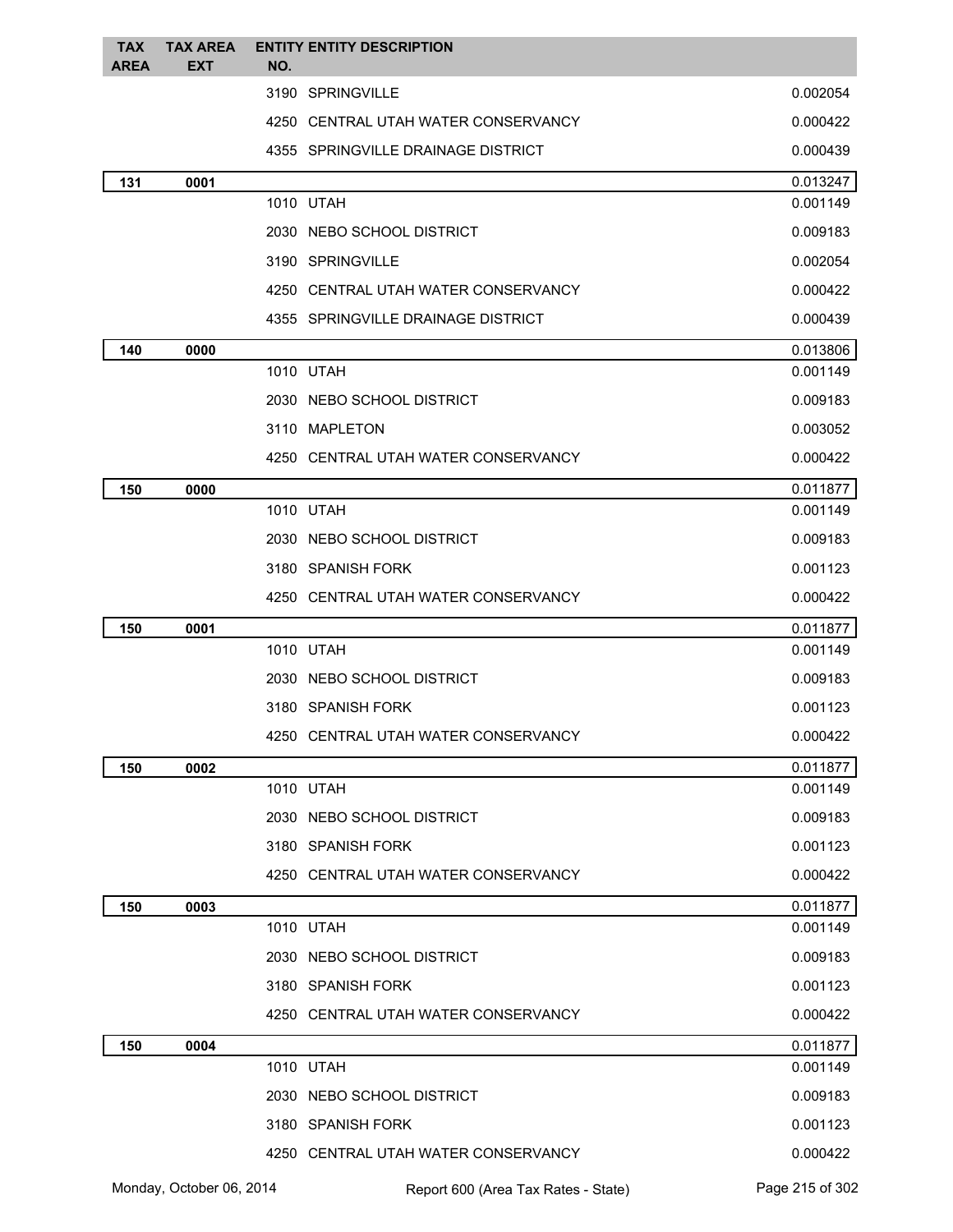| <b>TAX</b><br>AREA | <b>TAX AREA</b><br><b>EXT</b> | <b>ENTITY ENTITY DESCRIPTION</b><br>NO. |          |
|--------------------|-------------------------------|-----------------------------------------|----------|
| 150                | 0005                          |                                         | 0.011877 |
|                    |                               | 1010 UTAH                               | 0.001149 |
|                    |                               | 2030 NEBO SCHOOL DISTRICT               | 0.009183 |
|                    |                               | 3180 SPANISH FORK                       | 0.001123 |
|                    |                               | 4250 CENTRAL UTAH WATER CONSERVANCY     | 0.000422 |
| 150                | 0006                          |                                         | 0.011877 |
|                    |                               | 1010 UTAH                               | 0.001149 |
|                    |                               | 2030 NEBO SCHOOL DISTRICT               | 0.009183 |
|                    |                               | 3180 SPANISH FORK                       | 0.001123 |
|                    |                               | 4250 CENTRAL UTAH WATER CONSERVANCY     | 0.000422 |
| 150                | 0007                          |                                         | 0.011877 |
|                    |                               | 1010 UTAH                               | 0.001149 |
|                    |                               | 2030 NEBO SCHOOL DISTRICT               | 0.009183 |
|                    |                               | 3180 SPANISH FORK                       | 0.001123 |
|                    |                               | 4250 CENTRAL UTAH WATER CONSERVANCY     | 0.000422 |
| 150                | 0008                          |                                         | 0.011877 |
|                    |                               | 1010 UTAH                               | 0.001149 |
|                    |                               | 2030 NEBO SCHOOL DISTRICT               | 0.009183 |
|                    |                               | 3180 SPANISH FORK                       | 0.001123 |
|                    |                               | 4250 CENTRAL UTAH WATER CONSERVANCY     | 0.000422 |
| 150                | 0009                          |                                         | 0.011877 |
|                    |                               | 1010 UTAH                               | 0.001149 |
|                    |                               | 2030 NEBO SCHOOL DISTRICT               | 0.009183 |
|                    |                               | 3180 SPANISH FORK                       | 0.001123 |
|                    |                               | 4250 CENTRAL UTAH WATER CONSERVANCY     | 0.000422 |
| 151                | 0000                          |                                         | 0.012316 |
|                    |                               | 1010 UTAH                               | 0.001149 |
|                    |                               | 2030 NEBO SCHOOL DISTRICT               | 0.009183 |
|                    |                               | 3180 SPANISH FORK                       | 0.001123 |
|                    |                               | 4250 CENTRAL UTAH WATER CONSERVANCY     | 0.000422 |
|                    |                               | 4355 SPRINGVILLE DRAINAGE DISTRICT      | 0.000439 |
| 151                | 0001                          |                                         | 0.012316 |
|                    |                               | 1010 UTAH                               | 0.001149 |
|                    |                               | 2030 NEBO SCHOOL DISTRICT               | 0.009183 |
|                    |                               | 3180 SPANISH FORK                       | 0.001123 |
|                    |                               | 4250 CENTRAL UTAH WATER CONSERVANCY     | 0.000422 |
|                    |                               | 4355 SPRINGVILLE DRAINAGE DISTRICT      | 0.000439 |
| 155                | 0000                          |                                         | 0.016374 |
|                    |                               | 1010 UTAH                               | 0.001149 |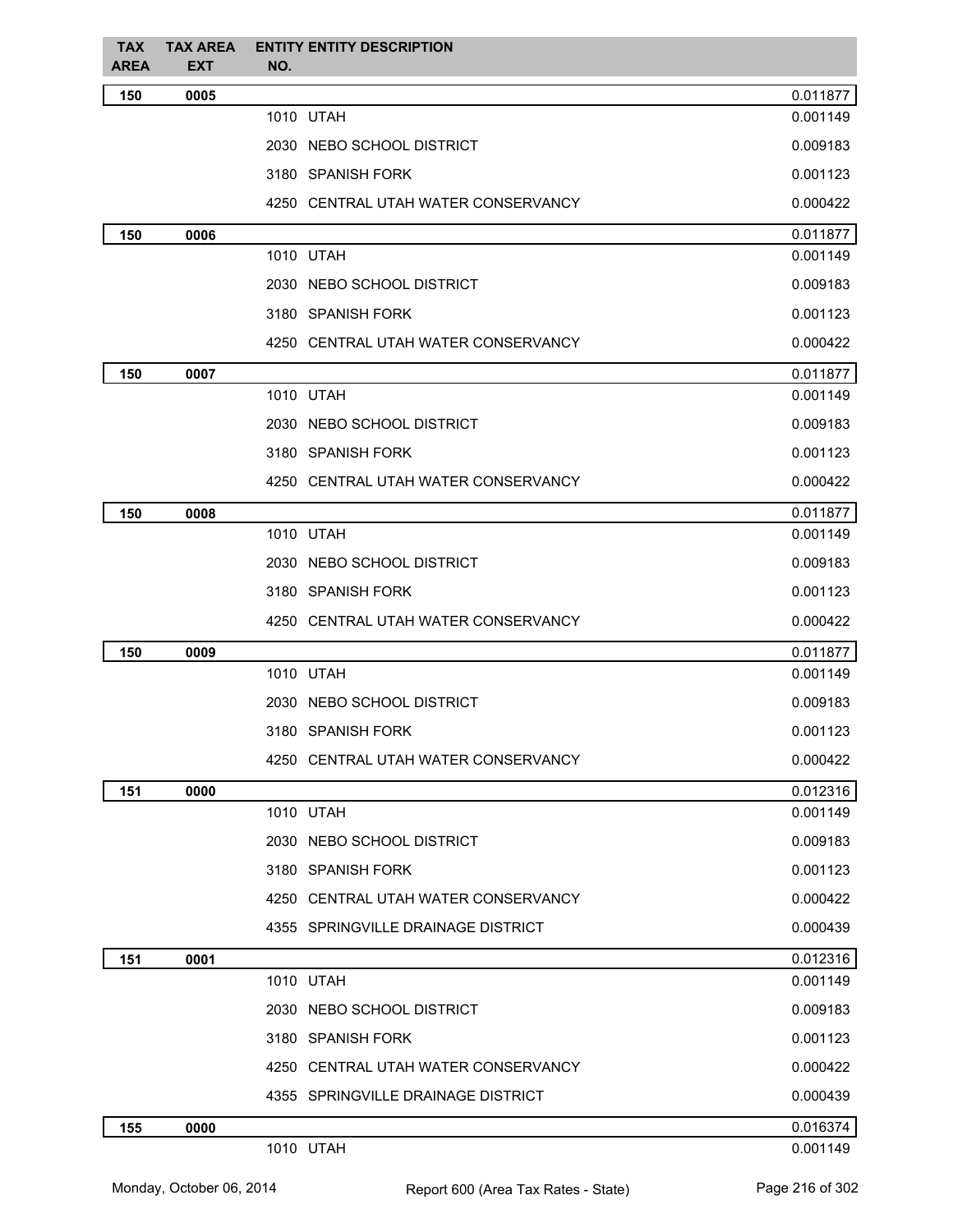| <b>TAX</b><br><b>AREA</b> | <b>TAX AREA</b><br><b>EXT</b> | NO. | <b>ENTITY ENTITY DESCRIPTION</b>             |                 |
|---------------------------|-------------------------------|-----|----------------------------------------------|-----------------|
|                           |                               |     | 2030 NEBO SCHOOL DISTRICT                    | 0.009183        |
|                           |                               |     | 4090 UTAH COUNTY SERVICE AREA #6             | 0.001440        |
|                           |                               |     | 4120 UTAH COUNTY SERVICE AREA #8             | 0.000323        |
|                           |                               |     | 4250 CENTRAL UTAH WATER CONSERVANCY          | 0.000422        |
|                           |                               |     | 4270 SOLDIER SUMMIT SPECIAL SERVICE DISTRICT | 0.003857        |
| 160                       | 0000                          |     |                                              | 0.013535        |
|                           |                               |     | 1010 UTAH                                    | 0.001149        |
|                           |                               |     | 2030 NEBO SCHOOL DISTRICT                    | 0.009183        |
|                           |                               |     | 4070 BENJAMIN CEMETERY MAINTENANCE DISTRICT  | 0.000164        |
|                           |                               |     | 4090 UTAH COUNTY SERVICE AREA #6             | 0.001440        |
|                           |                               |     | 4110 UTAH COUNTY SERVICE AREA #7             | 0.000854        |
|                           |                               |     | 4120 UTAH COUNTY SERVICE AREA #8             | 0.000323        |
|                           |                               |     | 4250 CENTRAL UTAH WATER CONSERVANCY          | 0.000422        |
| 160                       | 0001                          |     |                                              | 0.013535        |
|                           |                               |     | 1010 UTAH                                    | 0.001149        |
|                           |                               |     | 2030 NEBO SCHOOL DISTRICT                    | 0.009183        |
|                           |                               |     | 4070 BENJAMIN CEMETERY MAINTENANCE DISTRICT  | 0.000164        |
|                           |                               |     | 4090 UTAH COUNTY SERVICE AREA #6             | 0.001440        |
|                           |                               |     | 4110 UTAH COUNTY SERVICE AREA #7             | 0.000854        |
|                           |                               |     | 4120 UTAH COUNTY SERVICE AREA #8             | 0.000323        |
|                           |                               |     | 4250 CENTRAL UTAH WATER CONSERVANCY          | 0.000422        |
| 165                       | 0000                          |     |                                              | 0.012826        |
|                           |                               |     | 1010 UTAH                                    | 0.001149        |
|                           |                               |     | 2030 NEBO SCHOOL DISTRICT                    | 0.009183        |
|                           |                               |     | 4070 BENJAMIN CEMETERY MAINTENANCE DISTRICT  | 0.000164        |
|                           |                               |     | 4090 UTAH COUNTY SERVICE AREA #6             | 0.001440        |
|                           |                               |     | 4120 UTAH COUNTY SERVICE AREA #8             | 0.000323        |
|                           |                               |     | 4130 UTAH COUNTY SERVICE AREA #9             | 0.000145        |
|                           |                               |     | 4250 CENTRAL UTAH WATER CONSERVANCY          | 0.000422        |
| 170                       | 0000                          |     |                                              | 0.012022        |
|                           |                               |     | 1010 UTAH                                    | 0.001149        |
|                           |                               |     | 2030 NEBO SCHOOL DISTRICT                    | 0.009183        |
|                           |                               |     | 3130 PAYSON                                  | 0.001268        |
|                           |                               |     | 4250 CENTRAL UTAH WATER CONSERVANCY          | 0.000422        |
| 170                       | 0001                          |     |                                              | 0.012022        |
|                           |                               |     | 1010 UTAH                                    | 0.001149        |
|                           |                               |     | 2030 NEBO SCHOOL DISTRICT                    | 0.009183        |
|                           |                               |     | 3130 PAYSON                                  | 0.001268        |
|                           |                               |     | 4250 CENTRAL UTAH WATER CONSERVANCY          | 0.000422        |
|                           | Monday, October 06, 2014      |     | Report 600 (Area Tax Rates - State)          | Page 217 of 302 |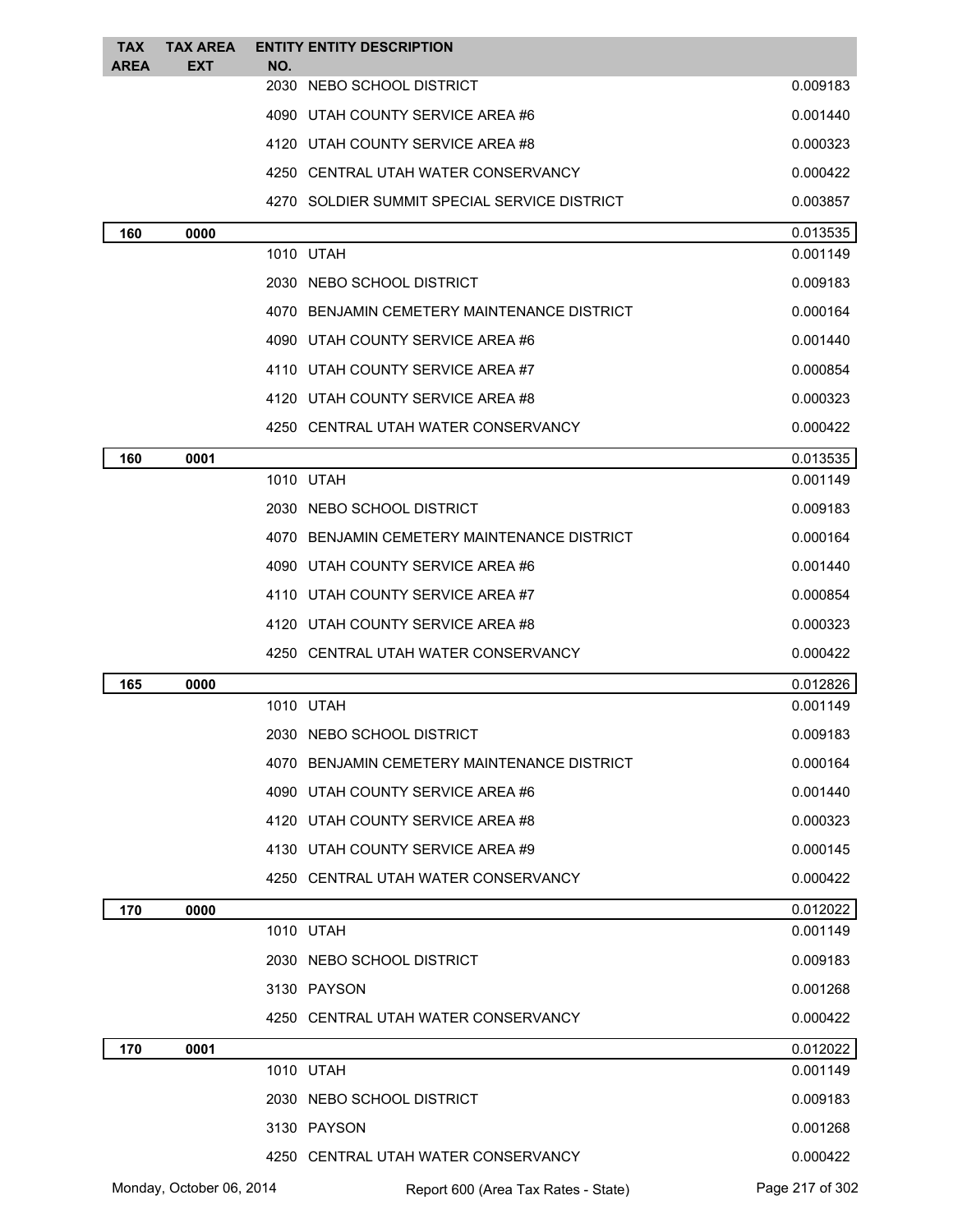| <b>TAX</b><br>AREA | <b>TAX AREA</b><br><b>EXT</b> | <b>ENTITY ENTITY DESCRIPTION</b><br>NO.     |          |
|--------------------|-------------------------------|---------------------------------------------|----------|
| 170                | 0002                          |                                             | 0.012022 |
|                    |                               | 1010 UTAH                                   | 0.001149 |
|                    |                               | 2030 NEBO SCHOOL DISTRICT                   | 0.009183 |
|                    |                               | 3130 PAYSON                                 | 0.001268 |
|                    |                               | 4250 CENTRAL UTAH WATER CONSERVANCY         | 0.000422 |
| 179                | 0000                          |                                             | 0.012814 |
|                    |                               | 1010 UTAH                                   | 0.001149 |
|                    |                               | 2030 NEBO SCHOOL DISTRICT                   | 0.009183 |
|                    |                               | 3160 SALEM                                  | 0.001896 |
|                    |                               | 4070 BENJAMIN CEMETERY MAINTENANCE DISTRICT | 0.000164 |
|                    |                               | 4250 CENTRAL UTAH WATER CONSERVANCY         | 0.000422 |
| 180                | 0000                          |                                             | 0.012650 |
|                    |                               | 1010 UTAH                                   | 0.001149 |
|                    |                               | 2030 NEBO SCHOOL DISTRICT                   | 0.009183 |
|                    |                               | 3160 SALEM                                  | 0.001896 |
|                    |                               | 4250 CENTRAL UTAH WATER CONSERVANCY         | 0.000422 |
| 180                | 0001                          |                                             | 0.012650 |
|                    |                               | 1010 UTAH                                   | 0.001149 |
|                    |                               | 2030 NEBO SCHOOL DISTRICT                   | 0.009183 |
|                    |                               | 3160 SALEM                                  | 0.001896 |
|                    |                               | 4250 CENTRAL UTAH WATER CONSERVANCY         | 0.000422 |
| 180                | 0002                          |                                             | 0.012650 |
|                    |                               | 1010 UTAH                                   | 0.001149 |
|                    |                               | 2030 NEBO SCHOOL DISTRICT                   | 0.009183 |
|                    |                               | 3160 SALEM                                  | 0.001896 |
|                    |                               | 4250 CENTRAL UTAH WATER CONSERVANCY         | 0.000422 |
| 181                | 0000                          |                                             | 0.013114 |
|                    |                               | 1010 UTAH                                   | 0.001149 |
|                    |                               | 2030 NEBO SCHOOL DISTRICT                   | 0.009183 |
|                    |                               | 3050 ELK RIDGE                              | 0.002360 |
|                    |                               | 4250 CENTRAL UTAH WATER CONSERVANCY         | 0.000422 |
| 182                | 0000                          |                                             | 0.016016 |
|                    |                               | 1010 UTAH                                   | 0.001149 |
|                    |                               | 2030 NEBO SCHOOL DISTRICT                   | 0.009183 |
|                    |                               | 3200 WOODLAND HILLS                         | 0.005262 |
|                    |                               | 4250 CENTRAL UTAH WATER CONSERVANCY         | 0.000422 |
| 190                | 0000                          |                                             | 0.012930 |
|                    |                               | 1010 UTAH                                   | 0.001149 |
|                    |                               | 2030 NEBO SCHOOL DISTRICT                   | 0.009183 |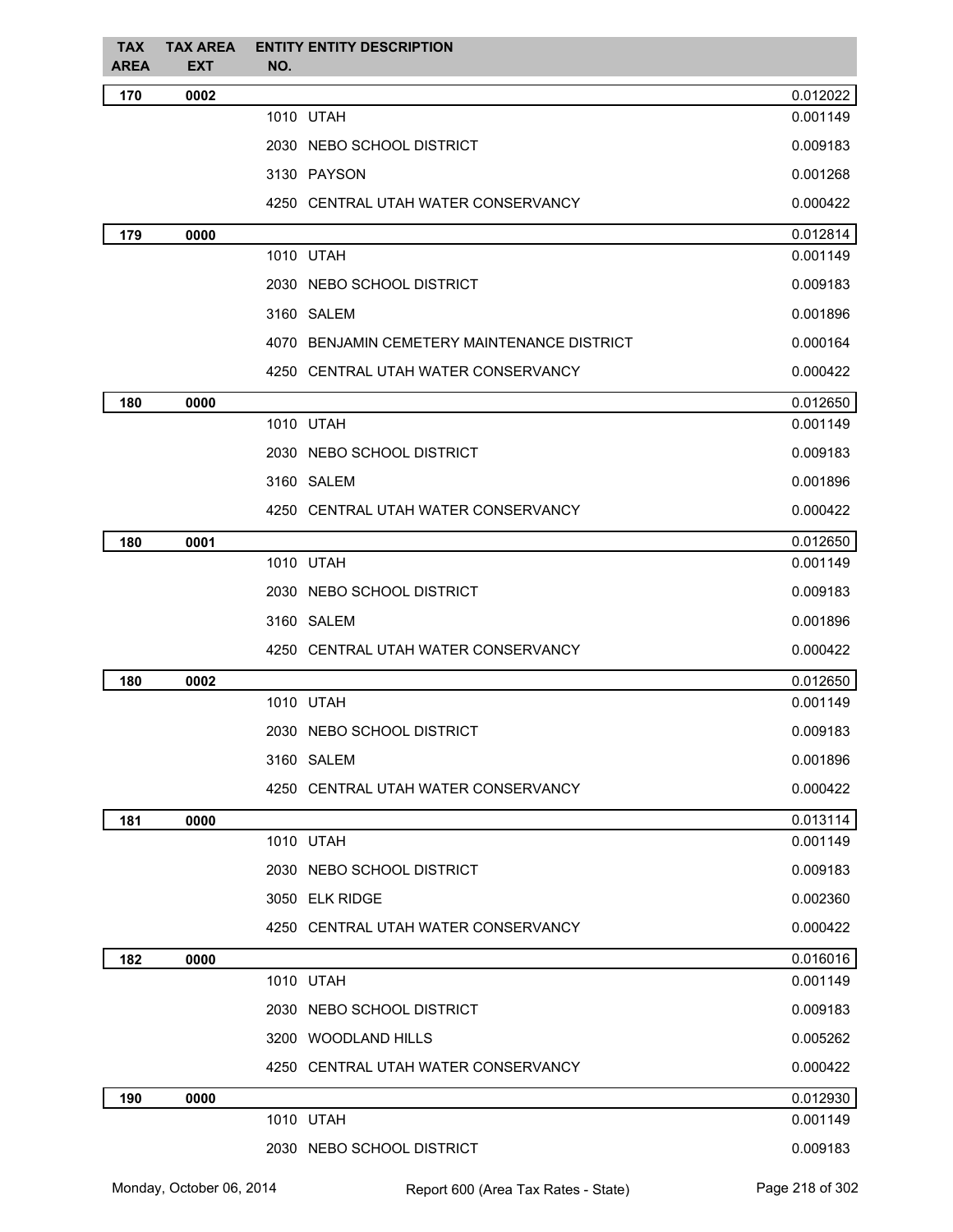| <b>TAX</b><br><b>AREA</b> | <b>TAX AREA</b><br><b>EXT</b> | <b>ENTITY ENTITY DESCRIPTION</b><br>NO.           |          |
|---------------------------|-------------------------------|---------------------------------------------------|----------|
|                           |                               | 3170 SANTAQUIN                                    | 0.002176 |
|                           |                               | 4250 CENTRAL UTAH WATER CONSERVANCY               | 0.000422 |
| 190                       | 0001                          |                                                   | 0.012930 |
|                           |                               | 1010 UTAH                                         | 0.001149 |
|                           |                               | 2030 NEBO SCHOOL DISTRICT                         | 0.009183 |
|                           |                               | 3170 SANTAQUIN                                    | 0.002176 |
|                           |                               | 4250 CENTRAL UTAH WATER CONSERVANCY               | 0.000422 |
| 200                       | 0000                          |                                                   | 0.011726 |
|                           |                               | 1010 UTAH                                         | 0.001149 |
|                           |                               | 2030 NEBO SCHOOL DISTRICT                         | 0.009183 |
|                           |                               | 3060 GENOLA                                       | 0.000972 |
|                           |                               | 4250 CENTRAL UTAH WATER CONSERVANCY               | 0.000422 |
| 210                       | 0000                          |                                                   | 0.011639 |
|                           |                               | 1010 UTAH                                         | 0.001149 |
|                           |                               | 2030 NEBO SCHOOL DISTRICT                         | 0.009183 |
|                           |                               | 3070 GOSHEN                                       | 0.000885 |
|                           |                               | 4250 CENTRAL UTAH WATER CONSERVANCY               | 0.000422 |
| <b>TP003</b>              | 0000                          |                                                   | 0.010468 |
|                           |                               | 1010 UTAH                                         | 0.001149 |
|                           |                               | 2010 ALPINE SCHOOL DISTRICT                       | 0.008096 |
|                           |                               | 3055 FAIRFIELD                                    | 0.000801 |
|                           |                               | 4250 CENTRAL UTAH WATER CONSERVANCY               | 0.000422 |
| <b>TP004</b>              | 0000                          |                                                   | 0.011689 |
|                           |                               | 1010 UTAH                                         | 0.001149 |
|                           |                               | 2010 ALPINE SCHOOL DISTRICT                       | 0.008096 |
|                           |                               | 3140 PLEASANT GROVE                               | 0.001997 |
|                           |                               | 4080 NORTH UTAH COUNTY WATER CONSERVANCY DISTRICT | 0.000025 |
|                           |                               | 4250 CENTRAL UTAH WATER CONSERVANCY               | 0.000422 |
| <b>TP006</b>              | 0000                          |                                                   | 0.013810 |
|                           |                               | 1010 UTAH                                         | 0.001149 |
|                           |                               | 2030 NEBO SCHOOL DISTRICT                         | 0.009183 |
|                           |                               | 4090 UTAH COUNTY SERVICE AREA #6                  | 0.001440 |
|                           |                               | 4110 UTAH COUNTY SERVICE AREA #7                  | 0.000854 |
|                           |                               | 4120 UTAH COUNTY SERVICE AREA #8                  | 0.000323 |
|                           |                               | 4250 CENTRAL UTAH WATER CONSERVANCY               | 0.000422 |
|                           |                               | 4355 SPRINGVILLE DRAINAGE DISTRICT                | 0.000439 |
| <b>TP011</b>              | 0000                          |                                                   | 0.011875 |
|                           |                               | 1010 UTAH                                         | 0.001149 |
|                           |                               | 2010 ALPINE SCHOOL DISTRICT                       | 0.008096 |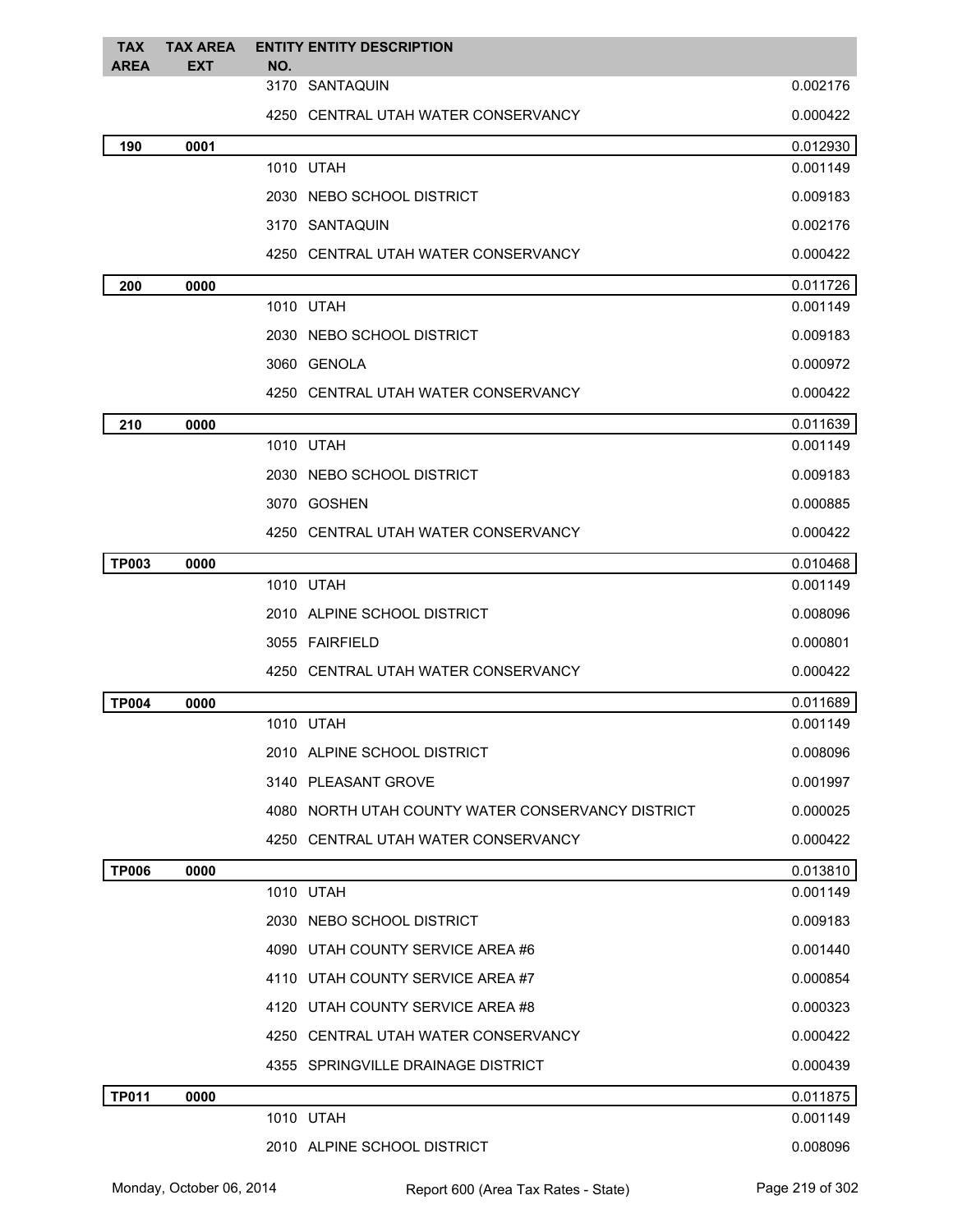| <b>TAX</b><br><b>AREA</b> | <b>TAX AREA</b><br><b>EXT</b> | NO. | <b>ENTITY ENTITY DESCRIPTION</b>                  |          |
|---------------------------|-------------------------------|-----|---------------------------------------------------|----------|
|                           |                               |     | 3090 LEHI                                         | 0.002172 |
|                           |                               |     | 4020 LEHI METROPOLITAN WATER DISTRICT             | 0.000011 |
|                           |                               |     | 4080 NORTH UTAH COUNTY WATER CONSERVANCY DISTRICT | 0.000025 |
|                           |                               |     | 4250 CENTRAL UTAH WATER CONSERVANCY               | 0.000422 |

# **WASATCH COUNTY**

| 001 | 0000 |                                                              | 0.012157 |
|-----|------|--------------------------------------------------------------|----------|
|     |      | 1010 WASATCH                                                 | 0.002461 |
|     |      | 2010 WASATCH COUNTY SCHOOL DISTRICT                          | 0.007368 |
|     |      | 3010 CHARLESTON                                              | 0.001114 |
|     |      | 4010 CHARLESTON WATER CONSERVANCY DISTRICT                   | 0.000044 |
|     |      | 4040 HEBER VALLEY SPECIAL SERVICE DISTRICT                   |          |
|     |      | 4065 WASATCH COUNTY FIRE PROTECTION SPECIAL SERVICE DISTRICT | 0.000419 |
|     |      | 4090 WASATCH COUNTY SPECIAL SERVICE DISTRICT NO 21           | 0.000329 |
|     |      | 4270 CENTRAL UTAH WATER CONSERVANCY DISTRICT                 | 0.000422 |
| 001 | 0001 |                                                              | 0.012157 |
|     |      | 1010 WASATCH                                                 | 0.002461 |
|     |      | 2010 WASATCH COUNTY SCHOOL DISTRICT                          | 0.007368 |
|     |      | 3010 CHARLESTON                                              | 0.001114 |
|     |      | 4010 CHARLESTON WATER CONSERVANCY DISTRICT                   | 0.000044 |
|     |      | 4065 WASATCH COUNTY FIRE PROTECTION SPECIAL SERVICE DISTRICT | 0.000419 |
|     |      | 4090 WASATCH COUNTY SPECIAL SERVICE DISTRICT NO 21           | 0.000329 |
|     |      | 4270 CENTRAL UTAH WATER CONSERVANCY DISTRICT                 | 0.000422 |
| 001 | 0002 |                                                              | 0.012113 |
|     |      | 1010 WASATCH                                                 | 0.002461 |
|     |      | 2010 WASATCH COUNTY SCHOOL DISTRICT                          | 0.007368 |
|     |      | 3010 CHARLESTON                                              | 0.001114 |
|     |      | 4040 HEBER VALLEY SPECIAL SERVICE DISTRICT                   |          |
|     |      | 4065 WASATCH COUNTY FIRE PROTECTION SPECIAL SERVICE DISTRICT | 0.000419 |
|     |      | 4090 WASATCH COUNTY SPECIAL SERVICE DISTRICT NO 21           | 0.000329 |
|     |      | 4270 CENTRAL UTAH WATER CONSERVANCY DISTRICT                 | 0.000422 |
| 002 | 0000 |                                                              | 0.011043 |
|     |      | 1010 WASATCH                                                 | 0.002461 |
|     |      | 2010 WASATCH COUNTY SCHOOL DISTRICT                          | 0.007368 |
|     |      | 4010 CHARLESTON WATER CONSERVANCY DISTRICT                   | 0.000044 |
|     |      | 4065 WASATCH COUNTY FIRE PROTECTION SPECIAL SERVICE DISTRICT | 0.000419 |
|     |      | 4090 WASATCH COUNTY SPECIAL SERVICE DISTRICT NO 21           | 0.000329 |
|     |      | 4270 CENTRAL UTAH WATER CONSERVANCY DISTRICT                 | 0.000422 |
| 003 | 0000 |                                                              | 0.012495 |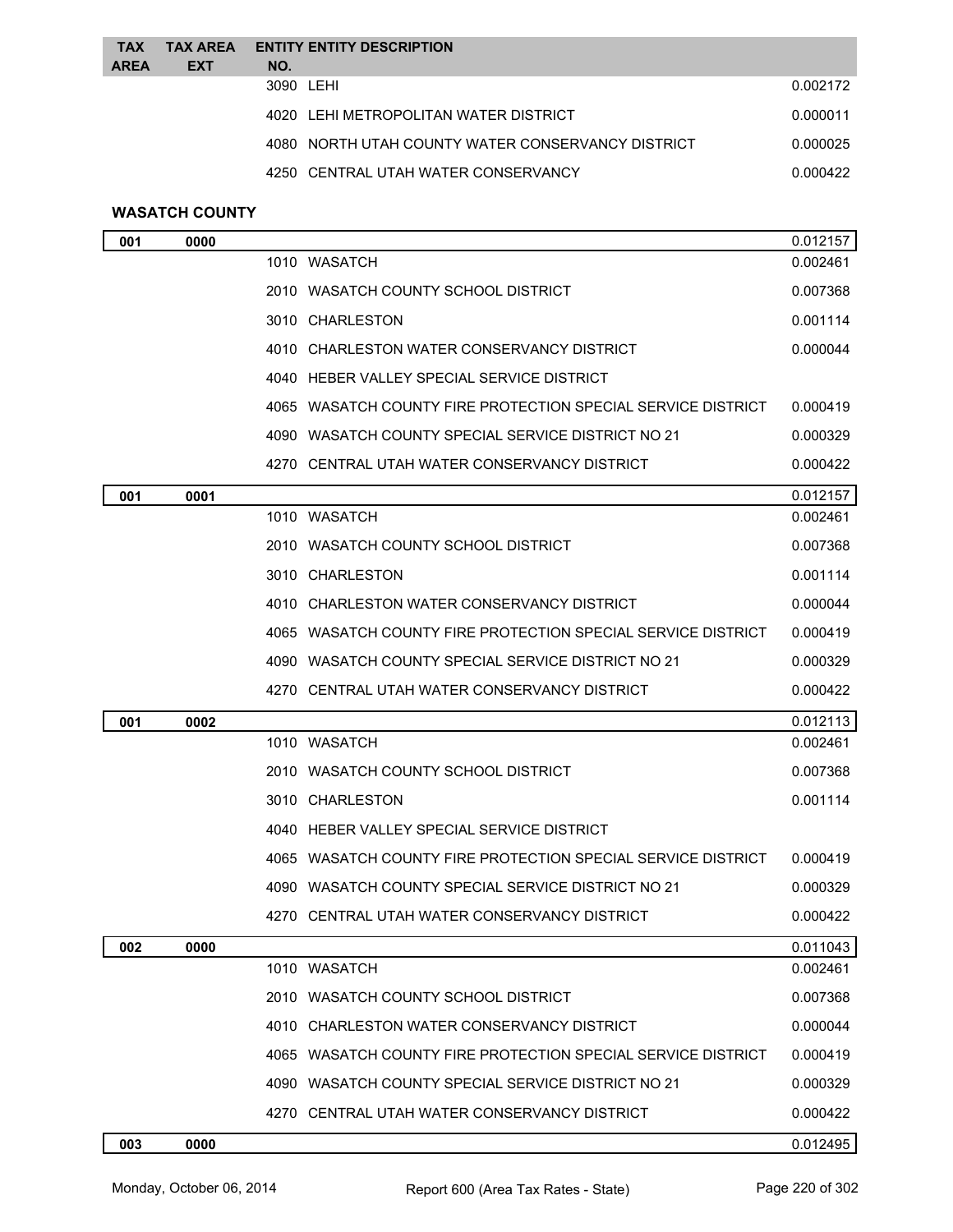| <b>TAX</b><br><b>AREA</b> | <b>TAX AREA</b><br><b>EXT</b> | <b>ENTITY ENTITY DESCRIPTION</b><br>NO.                      |          |
|---------------------------|-------------------------------|--------------------------------------------------------------|----------|
|                           |                               | 1010 WASATCH                                                 | 0.002461 |
|                           |                               | 2010 WASATCH COUNTY SCHOOL DISTRICT                          | 0.007368 |
|                           |                               | 3020 HEBER CITY                                              | 0.001496 |
|                           |                               | 4040 HEBER VALLEY SPECIAL SERVICE DISTRICT                   |          |
|                           |                               | 4065 WASATCH COUNTY FIRE PROTECTION SPECIAL SERVICE DISTRICT | 0.000419 |
|                           |                               | 4090 WASATCH COUNTY SPECIAL SERVICE DISTRICT NO 21           | 0.000329 |
|                           |                               | 4270 CENTRAL UTAH WATER CONSERVANCY DISTRICT                 | 0.000422 |
| 003                       | 0001                          |                                                              | 0.012495 |
|                           |                               | 1010 WASATCH                                                 | 0.002461 |
|                           |                               | 2010 WASATCH COUNTY SCHOOL DISTRICT                          | 0.007368 |
|                           |                               | 3020 HEBER CITY                                              | 0.001496 |
|                           |                               | 4065 WASATCH COUNTY FIRE PROTECTION SPECIAL SERVICE DISTRICT | 0.000419 |
|                           |                               | 4090 WASATCH COUNTY SPECIAL SERVICE DISTRICT NO 21           | 0.000329 |
|                           |                               | 4270 CENTRAL UTAH WATER CONSERVANCY DISTRICT                 | 0.000422 |
| 004                       | 0000                          |                                                              | 0.012246 |
|                           |                               | 1010 WASATCH                                                 | 0.002461 |
|                           |                               | 2010 WASATCH COUNTY SCHOOL DISTRICT                          | 0.007368 |
|                           |                               | 3030 MIDWAY                                                  | 0.001176 |
|                           |                               | 4020 MIDWAY SANITATION DISTRICT                              | 0.000071 |
|                           |                               | 4040 HEBER VALLEY SPECIAL SERVICE DISTRICT                   |          |
|                           |                               | 4065 WASATCH COUNTY FIRE PROTECTION SPECIAL SERVICE DISTRICT | 0.000419 |
|                           |                               | 4090 WASATCH COUNTY SPECIAL SERVICE DISTRICT NO 21           | 0.000329 |
|                           |                               | 4270 CENTRAL UTAH WATER CONSERVANCY DISTRICT                 | 0.000422 |
| 004                       | 0001                          |                                                              | 0.012246 |
|                           |                               | 1010 WASATCH                                                 | 0.002461 |
|                           |                               | 2010 WASATCH COUNTY SCHOOL DISTRICT                          | 0.007368 |
|                           |                               | 3030 MIDWAY                                                  | 0.001176 |
|                           |                               | 4020 MIDWAY SANITATION DISTRICT                              | 0.000071 |
|                           |                               | 4065 WASATCH COUNTY FIRE PROTECTION SPECIAL SERVICE DISTRICT | 0.000419 |
|                           |                               | 4090 WASATCH COUNTY SPECIAL SERVICE DISTRICT NO 21           | 0.000329 |
|                           |                               | 4270 CENTRAL UTAH WATER CONSERVANCY DISTRICT                 | 0.000422 |
| 004                       | 0002                          |                                                              | 0.012246 |
|                           |                               | 1010 WASATCH                                                 | 0.002461 |
|                           |                               | 2010 WASATCH COUNTY SCHOOL DISTRICT                          | 0.007368 |
|                           |                               | 3030 MIDWAY                                                  | 0.001176 |
|                           |                               | 4015 ALPENHOF SPECIAL SERVICE DISTRICT                       |          |
|                           |                               | 4020 MIDWAY SANITATION DISTRICT                              | 0.000071 |
|                           |                               | 4040 HEBER VALLEY SPECIAL SERVICE DISTRICT                   |          |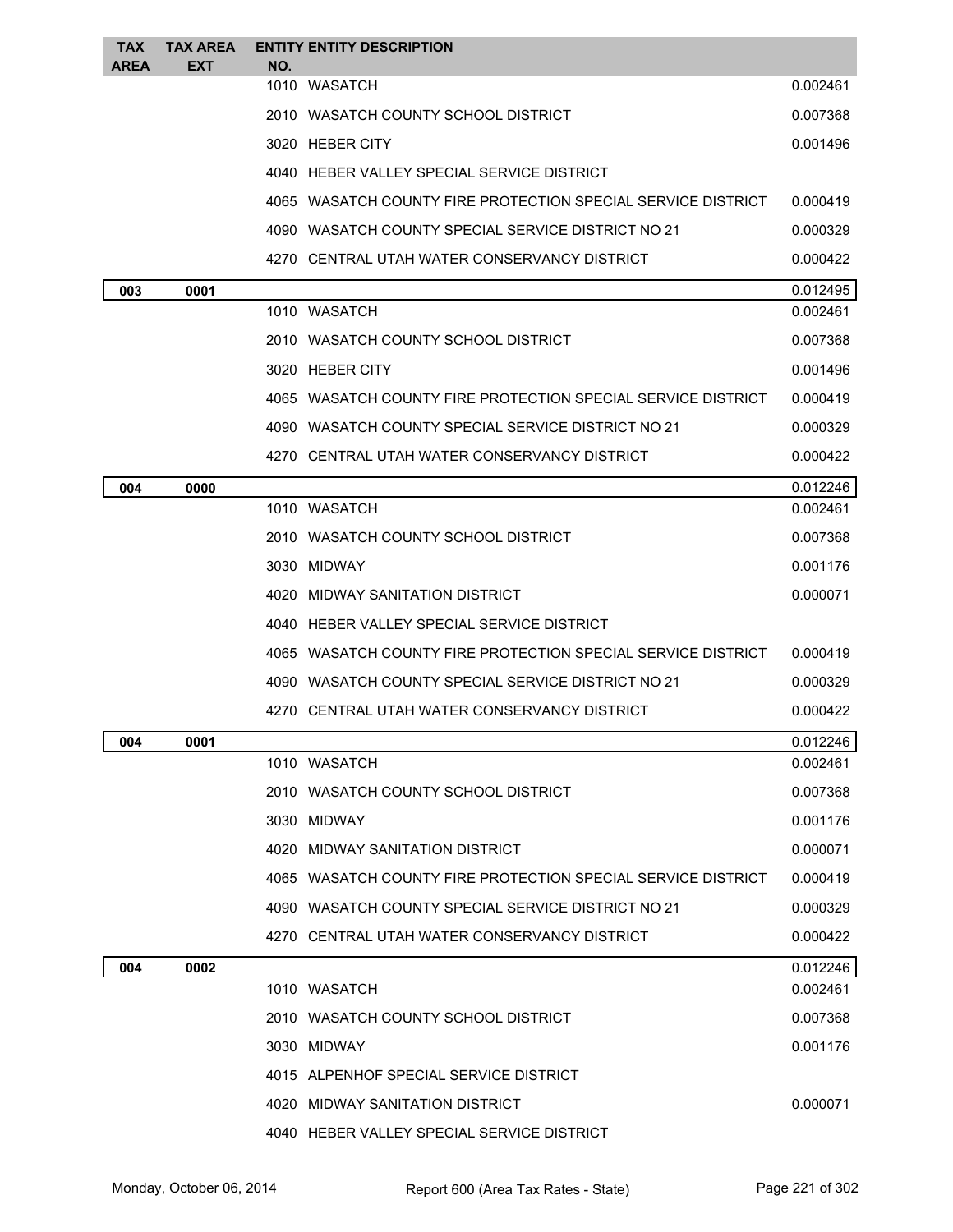| <b>TAX</b>  | <b>TAX AREA</b>          |     | <b>ENTITY ENTITY DESCRIPTION</b>                             |                      |
|-------------|--------------------------|-----|--------------------------------------------------------------|----------------------|
| <b>AREA</b> | <b>EXT</b>               | NO. | 4065 WASATCH COUNTY FIRE PROTECTION SPECIAL SERVICE DISTRICT | 0.000419             |
|             |                          |     | 4090 WASATCH COUNTY SPECIAL SERVICE DISTRICT NO 21           | 0.000329             |
|             |                          |     | 4270 CENTRAL UTAH WATER CONSERVANCY DISTRICT                 | 0.000422             |
| 004         | 0003                     |     |                                                              | 0.012246             |
|             |                          |     | 1010 WASATCH                                                 | 0.002461             |
|             |                          |     | 2010 WASATCH COUNTY SCHOOL DISTRICT                          | 0.007368             |
|             |                          |     | 3030 MIDWAY                                                  | 0.001176             |
|             |                          |     | 4020 MIDWAY SANITATION DISTRICT                              | 0.000071             |
|             |                          |     | 4040 HEBER VALLEY SPECIAL SERVICE DISTRICT                   |                      |
|             |                          |     | 4065 WASATCH COUNTY FIRE PROTECTION SPECIAL SERVICE DISTRICT | 0.000419             |
|             |                          |     | 4090 WASATCH COUNTY SPECIAL SERVICE DISTRICT NO 21           | 0.000329             |
|             |                          |     | 4270 CENTRAL UTAH WATER CONSERVANCY DISTRICT                 | 0.000422             |
| 004         | 0004                     |     |                                                              | 0.012175             |
|             |                          |     | 1010 WASATCH                                                 | 0.002461             |
|             |                          |     | 2010 WASATCH COUNTY SCHOOL DISTRICT                          | 0.007368             |
|             |                          |     | 3030 MIDWAY                                                  | 0.001176             |
|             |                          |     | 4065 WASATCH COUNTY FIRE PROTECTION SPECIAL SERVICE DISTRICT | 0.000419             |
|             |                          |     | 4090 WASATCH COUNTY SPECIAL SERVICE DISTRICT NO 21           | 0.000329             |
|             |                          |     | 4270 CENTRAL UTAH WATER CONSERVANCY DISTRICT                 | 0.000422             |
| 004         | 0005                     |     |                                                              | 0.012246             |
|             |                          |     | 1010 WASATCH                                                 | 0.002461             |
|             |                          |     | 2010 WASATCH COUNTY SCHOOL DISTRICT                          | 0.007368             |
|             |                          |     | 3030 MIDWAY                                                  | 0.001176             |
|             |                          |     | 4020 MIDWAY SANITATION DISTRICT                              | 0.000071             |
|             |                          |     | 4040 HEBER VALLEY SPECIAL SERVICE DISTRICT                   |                      |
|             |                          |     | 4065 WASATCH COUNTY FIRE PROTECTION SPECIAL SERVICE DISTRICT | 0.000419             |
|             |                          |     | 4090 WASATCH COUNTY SPECIAL SERVICE DISTRICT NO 21           | 0.000329             |
|             |                          |     | 4270 CENTRAL UTAH WATER CONSERVANCY DISTRICT                 | 0.000422             |
| 005         | 0000                     |     |                                                              | 0.012113             |
|             |                          |     | 1010 WASATCH                                                 | 0.002461             |
|             |                          |     | 2010 WASATCH COUNTY SCHOOL DISTRICT                          | 0.007368             |
|             |                          |     | 3010 CHARLESTON                                              | 0.001114             |
|             |                          |     | 4065 WASATCH COUNTY FIRE PROTECTION SPECIAL SERVICE DISTRICT | 0.000419             |
|             |                          |     | 4090 WASATCH COUNTY SPECIAL SERVICE DISTRICT NO 21           | 0.000329             |
|             |                          |     | 4270 CENTRAL UTAH WATER CONSERVANCY DISTRICT                 | 0.000422             |
| 006         | 0000                     |     | 1010 WASATCH                                                 | 0.011070<br>0.002461 |
|             |                          |     | 2010 WASATCH COUNTY SCHOOL DISTRICT                          | 0.007368             |
|             |                          |     | 4020 MIDWAY SANITATION DISTRICT                              | 0.000071             |
|             | Monday, October 06, 2014 |     | Report 600 (Area Tax Rates - State)                          | Page 222 of 302      |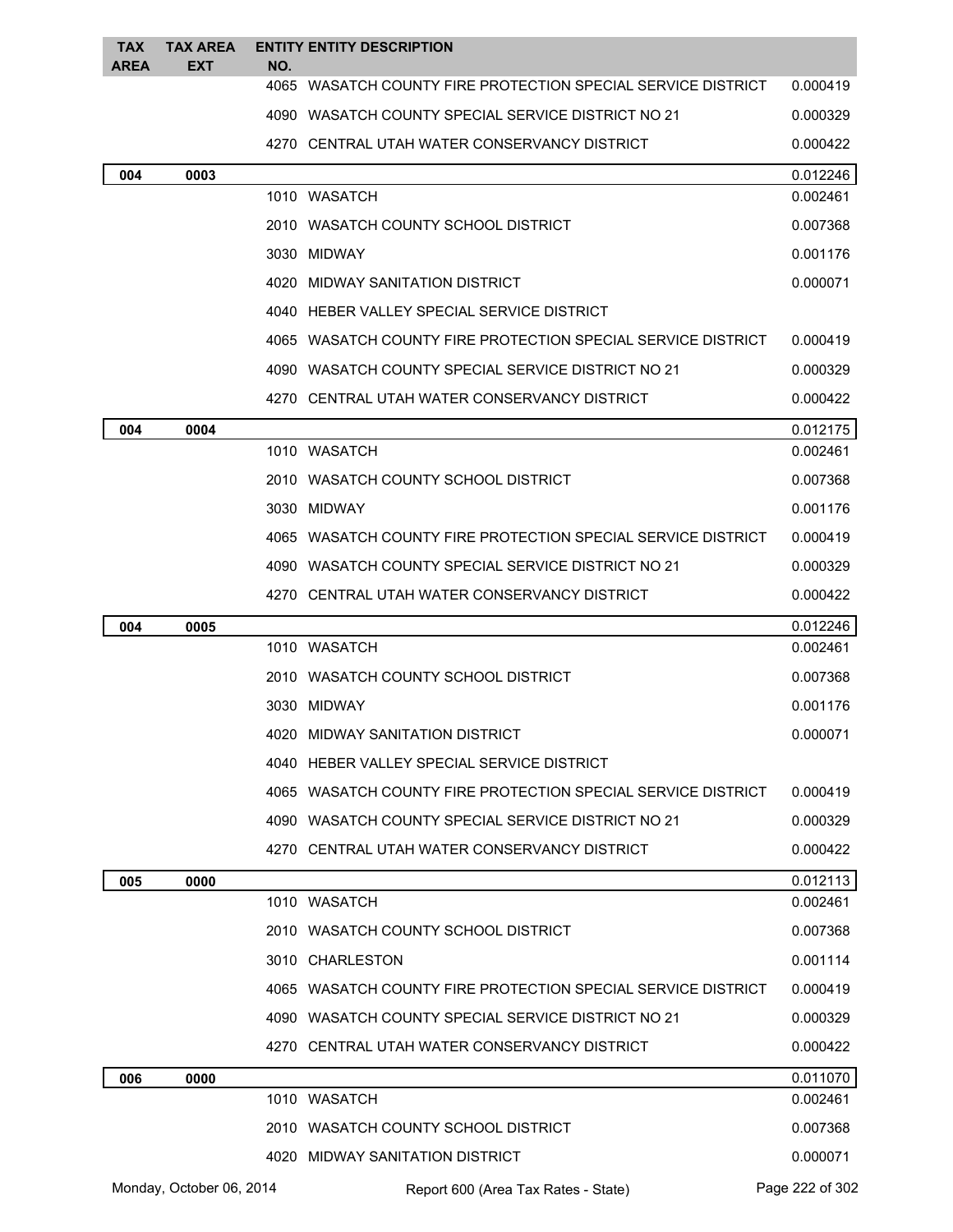| TAX<br><b>AREA</b> | <b>TAX AREA</b><br>EXT | NO. | <b>ENTITY ENTITY DESCRIPTION</b>                             |          |
|--------------------|------------------------|-----|--------------------------------------------------------------|----------|
|                    |                        |     | 4040 HEBER VALLEY SPECIAL SERVICE DISTRICT                   |          |
|                    |                        |     | 4065 WASATCH COUNTY FIRE PROTECTION SPECIAL SERVICE DISTRICT | 0.000419 |
|                    |                        |     | 4090 WASATCH COUNTY SPECIAL SERVICE DISTRICT NO 21           | 0.000329 |
|                    |                        |     | 4270 CENTRAL UTAH WATER CONSERVANCY DISTRICT                 | 0.000422 |
|                    | 0001                   |     |                                                              | 0.011070 |
| 006                |                        |     | 1010 WASATCH                                                 | 0.002461 |
|                    |                        |     | 2010 WASATCH COUNTY SCHOOL DISTRICT                          | 0.007368 |
|                    |                        |     | 4020 MIDWAY SANITATION DISTRICT                              | 0.000071 |
|                    |                        |     | 4065 WASATCH COUNTY FIRE PROTECTION SPECIAL SERVICE DISTRICT | 0.000419 |
|                    |                        |     | 4090 WASATCH COUNTY SPECIAL SERVICE DISTRICT NO 21           | 0.000329 |
|                    |                        |     | 4270 CENTRAL UTAH WATER CONSERVANCY DISTRICT                 | 0.000422 |
| 007                | 0000                   |     |                                                              | 0.013066 |
|                    |                        |     | 1010 WASATCH                                                 | 0.002461 |
|                    |                        |     | 2010 WASATCH COUNTY SCHOOL DISTRICT                          | 0.007368 |
|                    |                        |     | 3035 PARK CITY                                               | 0.002067 |
|                    |                        |     | 4065 WASATCH COUNTY FIRE PROTECTION SPECIAL SERVICE DISTRICT | 0.000419 |
|                    |                        |     | 4080 PARK CITY WATER SERVICE DISTRICT                        |          |
|                    |                        |     | 4090 WASATCH COUNTY SPECIAL SERVICE DISTRICT NO 21           | 0.000329 |
|                    |                        |     | 4270 CENTRAL UTAH WATER CONSERVANCY DISTRICT                 | 0.000422 |
| 008                | 0000                   |     |                                                              | 0.014437 |
|                    |                        |     | 1010 WASATCH                                                 | 0.002461 |
|                    |                        |     | 2010 WASATCH COUNTY SCHOOL DISTRICT                          | 0.007368 |
|                    |                        |     | 4090 WASATCH COUNTY SPECIAL SERVICE DISTRICT NO 21           | 0.000329 |
|                    |                        |     | 4270 CENTRAL UTAH WATER CONSERVANCY DISTRICT                 | 0.000422 |
|                    |                        |     | 4290 SOLDIER SUMMIT SPECIAL SERVICE DISTRICT                 | 0.003857 |
| 009                | 0000                   |     |                                                              | 0.013554 |
|                    |                        |     | 1010 WASATCH                                                 | 0.002461 |
|                    |                        |     | 2010 WASATCH COUNTY SCHOOL DISTRICT                          | 0.007368 |
|                    |                        |     | 3035 PARK CITY                                               | 0.002067 |
|                    |                        |     | 4070 PARK CITY FIRE SERVICE DISTRICT                         | 0.000907 |
|                    |                        |     | 4075 SNYDERVILLE BASIN WATER RECLAMATION DISTRICT            |          |
|                    |                        |     | 4080 PARK CITY WATER SERVICE DISTRICT                        |          |
|                    |                        |     | 4090 WASATCH COUNTY SPECIAL SERVICE DISTRICT NO 21           | 0.000329 |
|                    |                        |     | 4270 CENTRAL UTAH WATER CONSERVANCY DISTRICT                 | 0.000422 |
| 010                | 0000                   |     |                                                              | 0.011872 |
|                    |                        |     | 1010 WASATCH                                                 | 0.002461 |
|                    |                        |     | 2010 WASATCH COUNTY SCHOOL DISTRICT                          | 0.007368 |
|                    |                        |     | 3040 WALLSBURG                                               | 0.000873 |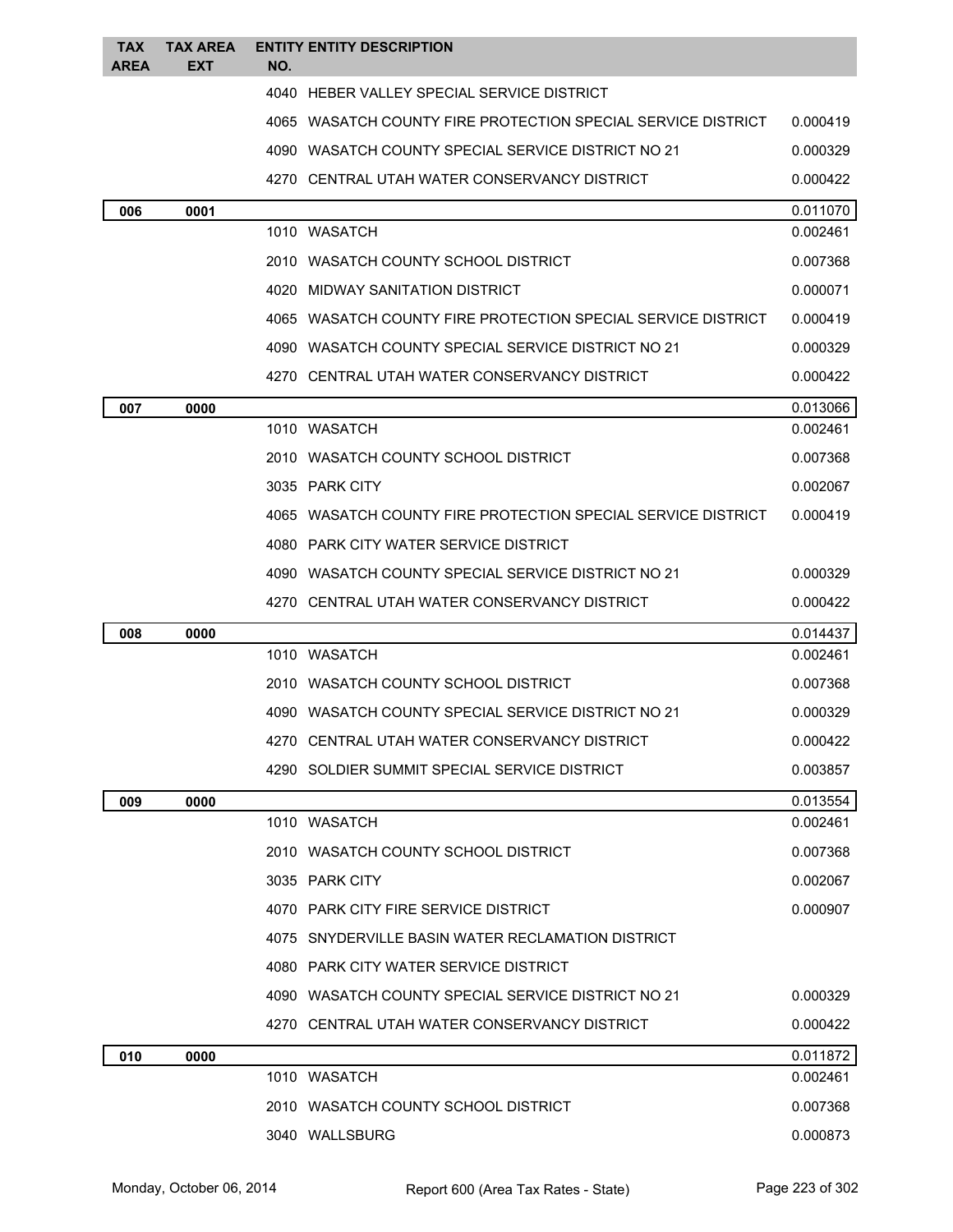| <b>TAX</b><br>AREA | TAX AREA<br><b>EXT</b> | NO. | <b>ENTITY ENTITY DESCRIPTION</b>                             |          |
|--------------------|------------------------|-----|--------------------------------------------------------------|----------|
|                    |                        |     | 4065 WASATCH COUNTY FIRE PROTECTION SPECIAL SERVICE DISTRICT | 0.000419 |
|                    |                        |     | 4090 WASATCH COUNTY SPECIAL SERVICE DISTRICT NO 21           | 0.000329 |
|                    |                        |     | 4270 CENTRAL UTAH WATER CONSERVANCY DISTRICT                 | 0.000422 |
| 011                | 0000                   |     |                                                              | 0.011757 |
|                    |                        |     | 1010 WASATCH                                                 | 0.002461 |
|                    |                        |     | 2010 WASATCH COUNTY SCHOOL DISTRICT                          | 0.007368 |
|                    |                        |     | 3015 DANIEL TOWN                                             | 0.000758 |
|                    |                        |     | 4065 WASATCH COUNTY FIRE PROTECTION SPECIAL SERVICE DISTRICT | 0.000419 |
|                    |                        |     | 4090 WASATCH COUNTY SPECIAL SERVICE DISTRICT NO 21           | 0.000329 |
|                    |                        |     | 4270 CENTRAL UTAH WATER CONSERVANCY DISTRICT                 | 0.000422 |
| 012                | 0000                   |     |                                                              | 0.010999 |
|                    |                        |     | 1010 WASATCH                                                 | 0.002461 |
|                    |                        |     | 2010   WASATCH COUNTY SCHOOL DISTRICT                        | 0.007368 |
|                    |                        |     | 4030 WASATCH COUNTY SERVICE AREA NO 1                        |          |
|                    |                        |     | 4065 WASATCH COUNTY FIRE PROTECTION SPECIAL SERVICE DISTRICT | 0.000419 |
|                    |                        |     | 4090 WASATCH COUNTY SPECIAL SERVICE DISTRICT NO 21           | 0.000329 |
|                    |                        |     | 4270 CENTRAL UTAH WATER CONSERVANCY DISTRICT                 | 0.000422 |
| 012                | 0003                   |     |                                                              | 0.010999 |
|                    |                        |     | 1010 WASATCH                                                 | 0.002461 |
|                    |                        |     | 2010 WASATCH COUNTY SCHOOL DISTRICT                          | 0.007368 |
|                    |                        |     | 4065 WASATCH COUNTY FIRE PROTECTION SPECIAL SERVICE DISTRICT | 0.000419 |
|                    |                        |     | 4090 WASATCH COUNTY SPECIAL SERVICE DISTRICT NO 21           | 0.000329 |
|                    |                        |     | 4270 CENTRAL UTAH WATER CONSERVANCY DISTRICT                 | 0.000422 |
| 012                | 0005                   |     |                                                              | 0.010999 |
|                    |                        |     | 1010 WASATCH                                                 | 0.002461 |
|                    |                        |     | 2010 WASATCH COUNTY SCHOOL DISTRICT                          | 0.007368 |
|                    |                        |     | 4040 HEBER VALLEY SPECIAL SERVICE DISTRICT                   |          |
|                    |                        |     | 4065 WASATCH COUNTY FIRE PROTECTION SPECIAL SERVICE DISTRICT | 0.000419 |
|                    |                        |     | 4090 WASATCH COUNTY SPECIAL SERVICE DISTRICT NO 21           | 0.000329 |
|                    |                        |     | 4095 TWIN CREEKS SPECIAL SERVICE DISTRICT                    |          |
|                    |                        |     | 4270 CENTRAL UTAH WATER CONSERVANCY DISTRICT                 | 0.000422 |
| 012                | 0006                   |     |                                                              | 0.010999 |
|                    |                        |     | 1010 WASATCH                                                 | 0.002461 |
|                    |                        |     | 2010 WASATCH COUNTY SCHOOL DISTRICT                          | 0.007368 |
|                    |                        |     | 4030 WASATCH COUNTY SERVICE AREA NO 1                        |          |
|                    |                        |     | 4065 WASATCH COUNTY FIRE PROTECTION SPECIAL SERVICE DISTRICT | 0.000419 |
|                    |                        |     | 4090 WASATCH COUNTY SPECIAL SERVICE DISTRICT NO 21           | 0.000329 |
|                    |                        |     | 4270 CENTRAL UTAH WATER CONSERVANCY DISTRICT                 | 0.000422 |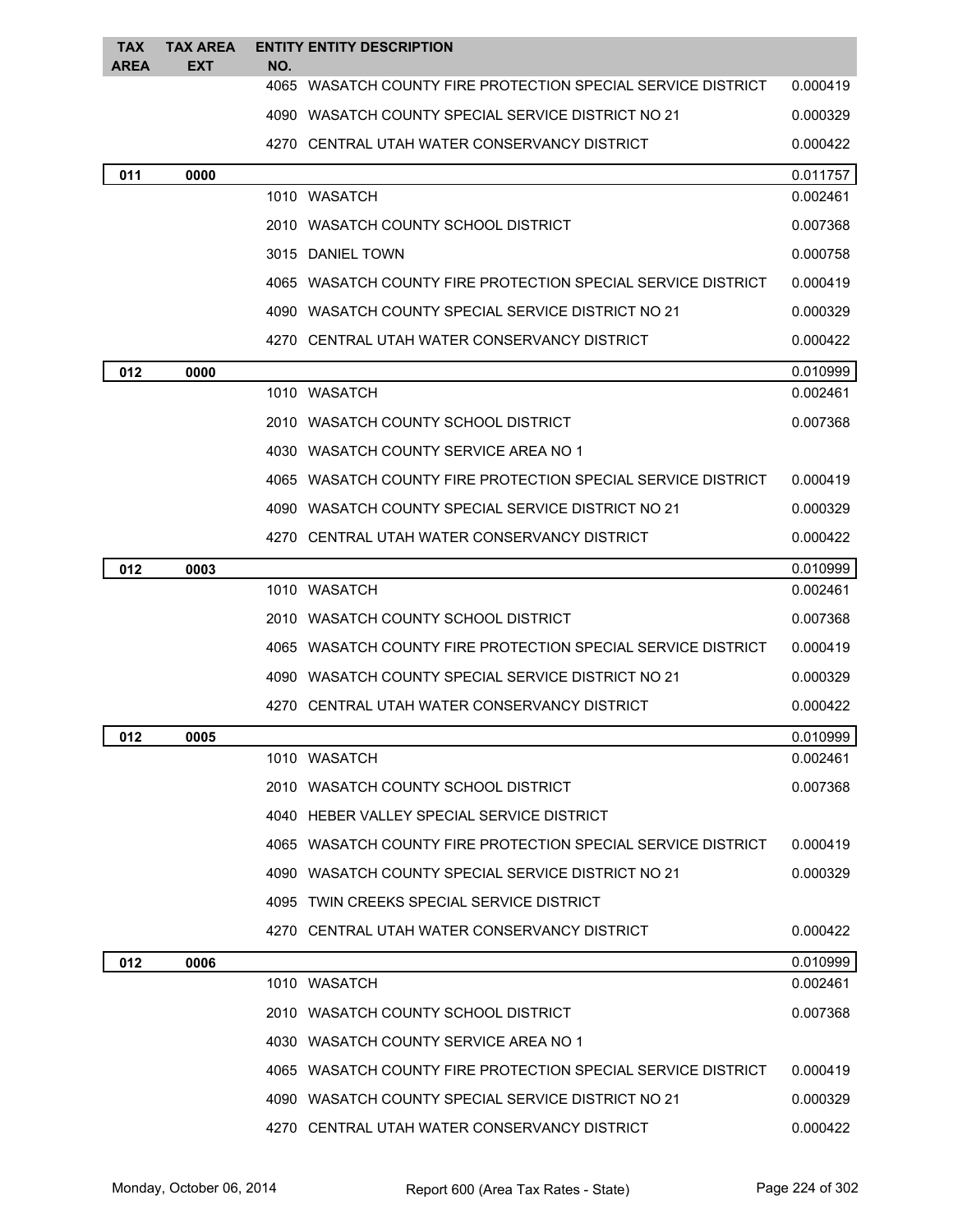| <b>TAX</b><br>AREA | <b>TAX AREA</b><br><b>EXT</b> | <b>ENTITY ENTITY DESCRIPTION</b><br>NO.                      |          |
|--------------------|-------------------------------|--------------------------------------------------------------|----------|
| 013                | 0000                          |                                                              | 0.012495 |
|                    |                               | 1010 WASATCH                                                 | 0.002461 |
|                    |                               | 2010 WASATCH COUNTY SCHOOL DISTRICT                          | 0.007368 |
|                    |                               | 3020 HEBER CITY                                              | 0.001496 |
|                    |                               | 4065 WASATCH COUNTY FIRE PROTECTION SPECIAL SERVICE DISTRICT | 0.000419 |
|                    |                               | 4090 WASATCH COUNTY SPECIAL SERVICE DISTRICT NO 21           | 0.000329 |
|                    |                               | 4095 TWIN CREEKS SPECIAL SERVICE DISTRICT                    |          |
|                    |                               | 4270 CENTRAL UTAH WATER CONSERVANCY DISTRICT                 | 0.000422 |
| 014                | 0000                          |                                                              | 0.010999 |
|                    |                               | 1010 WASATCH                                                 | 0.002461 |
|                    |                               | 2010 WASATCH COUNTY SCHOOL DISTRICT                          | 0.007368 |
|                    |                               | 4065 WASATCH COUNTY FIRE PROTECTION SPECIAL SERVICE DISTRICT | 0.000419 |
|                    |                               | 4090 WASATCH COUNTY SPECIAL SERVICE DISTRICT NO 21           | 0.000329 |
|                    |                               | 4095 TWIN CREEKS SPECIAL SERVICE DISTRICT                    |          |
|                    |                               | 4270 CENTRAL UTAH WATER CONSERVANCY DISTRICT                 | 0.000422 |
| 015                | 0000                          |                                                              | 0.010999 |
|                    |                               | 1010 WASATCH                                                 | 0.002461 |
|                    |                               | 2010 WASATCH COUNTY SCHOOL DISTRICT                          | 0.007368 |
|                    |                               | 4065 WASATCH COUNTY FIRE PROTECTION SPECIAL SERVICE DISTRICT | 0.000419 |
|                    |                               | 4090 WASATCH COUNTY SPECIAL SERVICE DISTRICT NO 21           | 0.000329 |
|                    |                               | 4270 CENTRAL UTAH WATER CONSERVANCY DISTRICT                 | 0.000422 |
| 016                | 0000                          |                                                              | 0.010999 |
|                    |                               | 1010 WASATCH                                                 | 0.002461 |
|                    |                               | 2010 WASATCH COUNTY SCHOOL DISTRICT                          | 0.007368 |
|                    |                               | 4065 WASATCH COUNTY FIRE PROTECTION SPECIAL SERVICE DISTRICT | 0.000419 |
|                    |                               | 4090 WASATCH COUNTY SPECIAL SERVICE DISTRICT NO 21           | 0.000329 |
|                    |                               | 4270 CENTRAL UTAH WATER CONSERVANCY DISTRICT                 | 0.000422 |
| 017                | 0000                          |                                                              | 0.011757 |
|                    |                               | 1010 WASATCH                                                 | 0.002461 |
|                    |                               | 2010 WASATCH COUNTY SCHOOL DISTRICT                          | 0.007368 |
|                    |                               | 3015 DANIEL TOWN                                             | 0.000758 |
|                    |                               | 4065 WASATCH COUNTY FIRE PROTECTION SPECIAL SERVICE DISTRICT | 0.000419 |
|                    |                               | 4090 WASATCH COUNTY SPECIAL SERVICE DISTRICT NO 21           | 0.000329 |
|                    |                               | 4095 TWIN CREEKS SPECIAL SERVICE DISTRICT                    |          |
|                    |                               | 4270 CENTRAL UTAH WATER CONSERVANCY DISTRICT                 | 0.000422 |
| 018                | 0000                          |                                                              | 0.010999 |
|                    |                               | 1010 WASATCH                                                 | 0.002461 |
|                    |                               | 2010 WASATCH COUNTY SCHOOL DISTRICT                          | 0.007368 |
|                    |                               | 3026 INDEPENDCE TOWN                                         |          |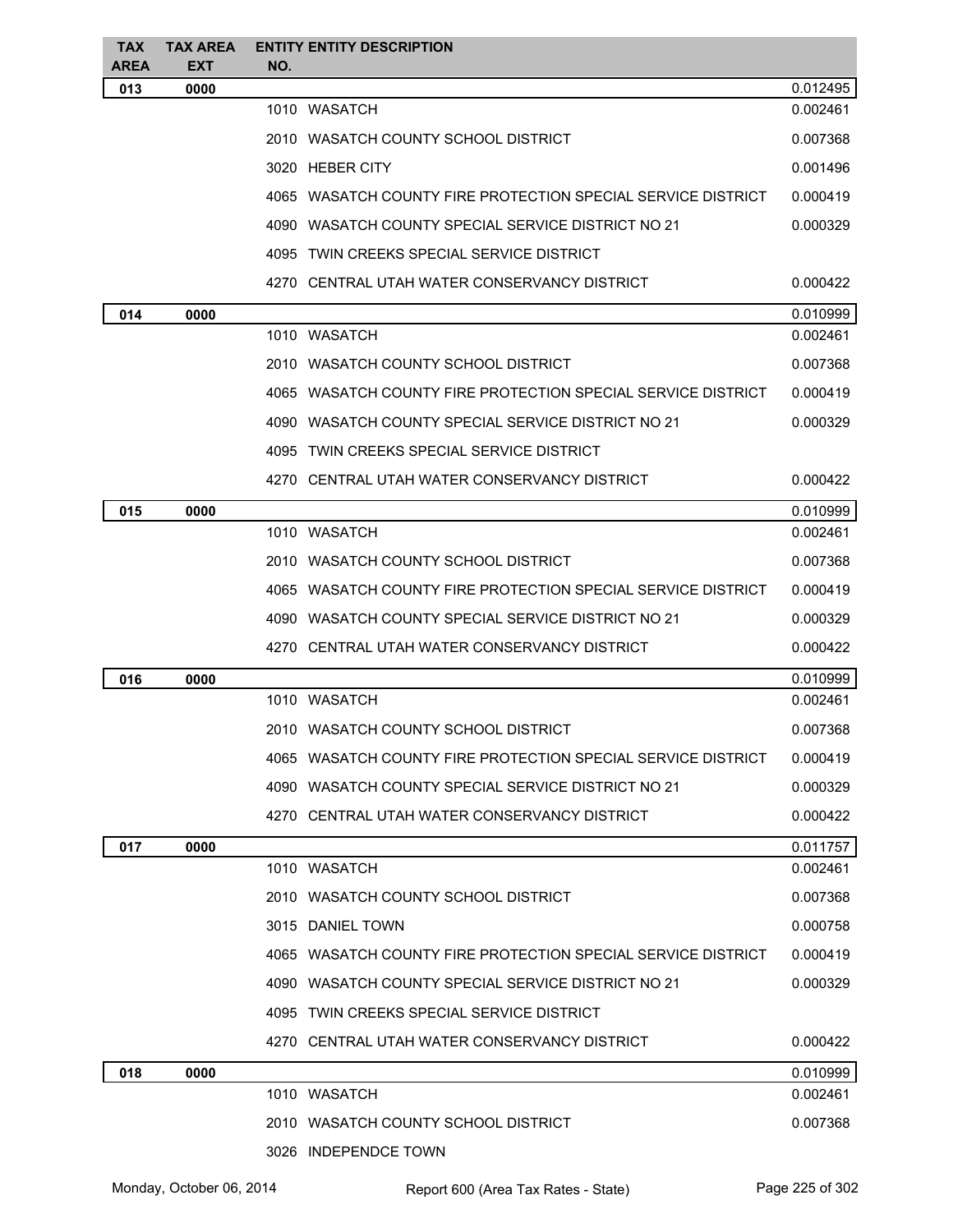| <b>TAX</b><br><b>AREA</b> | <b>TAX AREA</b><br>EXT | NO. | <b>ENTITY ENTITY DESCRIPTION</b>                             |                      |
|---------------------------|------------------------|-----|--------------------------------------------------------------|----------------------|
|                           |                        |     | 4065 WASATCH COUNTY FIRE PROTECTION SPECIAL SERVICE DISTRICT | 0.000419             |
|                           |                        |     | 4090   WASATCH COUNTY SPECIAL SERVICE DISTRICT NO 21         | 0.000329             |
|                           |                        |     | 4270 CENTRAL UTAH WATER CONSERVANCY DISTRICT                 |                      |
|                           |                        |     |                                                              | 0.000422             |
| 019                       | 0000                   |     | 1010 WASATCH                                                 | 0.010999<br>0.002461 |
|                           |                        |     |                                                              |                      |
|                           |                        |     | 2010 WASATCH COUNTY SCHOOL DISTRICT                          | 0.007368             |
|                           |                        |     | 3026 INDEPENDCE TOWN                                         |                      |
|                           |                        |     | 4065 WASATCH COUNTY FIRE PROTECTION SPECIAL SERVICE DISTRICT | 0.000419             |
|                           |                        |     | 4090 WASATCH COUNTY SPECIAL SERVICE DISTRICT NO 21           | 0.000329             |
|                           |                        |     | 4095 TWIN CREEKS SPECIAL SERVICE DISTRICT                    |                      |
|                           |                        |     | 4270 CENTRAL UTAH WATER CONSERVANCY DISTRICT                 | 0.000422             |
| 020                       | 0000                   |     |                                                              | 0.011720             |
|                           |                        |     | 1010 WASATCH                                                 | 0.002461             |
|                           |                        |     | 2010 WASATCH COUNTY SCHOOL DISTRICT                          | 0.007368             |
|                           |                        |     | 3025 HIDEOUT TOWN                                            | 0.000721             |
|                           |                        |     | 4065 WASATCH COUNTY FIRE PROTECTION SPECIAL SERVICE DISTRICT | 0.000419             |
|                           |                        |     | 4090 WASATCH COUNTY SPECIAL SERVICE DISTRICT NO 21           | 0.000329             |
|                           |                        |     | 4270 CENTRAL UTAH WATER CONSERVANCY DISTRICT                 | 0.000422             |
| 021                       | 0000                   |     |                                                              | 0.011720             |
|                           |                        |     | 1010 WASATCH                                                 | 0.002461             |
|                           |                        |     | 2010 WASATCH COUNTY SCHOOL DISTRICT                          | 0.007368             |
|                           |                        |     | 3025 HIDEOUT TOWN                                            | 0.000721             |
|                           |                        |     | 4065 WASATCH COUNTY FIRE PROTECTION SPECIAL SERVICE DISTRICT | 0.000419             |
|                           |                        |     | 4090 WASATCH COUNTY SPECIAL SERVICE DISTRICT NO 21           | 0.000329             |
|                           |                        |     | 4270 CENTRAL UTAH WATER CONSERVANCY DISTRICT                 | 0.000422             |
| 022                       | 0000                   |     |                                                              | 0.013066             |
|                           |                        |     | 1010 WASATCH                                                 | 0.002461             |
|                           |                        |     | 2010 WASATCH COUNTY SCHOOL DISTRICT                          | 0.007368             |
|                           |                        |     | 3035 PARK CITY                                               | 0.002067             |
|                           |                        |     |                                                              |                      |
|                           |                        |     | 4065 WASATCH COUNTY FIRE PROTECTION SPECIAL SERVICE DISTRICT | 0.000419             |
|                           |                        |     | 4075 SNYDERVILLE BASIN WATER RECLAMATION DISTRICT            |                      |
|                           |                        |     | 4080 PARK CITY WATER SERVICE DISTRICT                        |                      |
|                           |                        |     | 4090 WASATCH COUNTY SPECIAL SERVICE DISTRICT NO 21           | 0.000329             |
|                           |                        |     | 4270 CENTRAL UTAH WATER CONSERVANCY DISTRICT                 | 0.000422             |
| 023                       | 0000                   |     |                                                              | 0.010999             |
|                           |                        |     | 1010 WASATCH                                                 | 0.002461             |
|                           |                        |     | 2010 WASATCH COUNTY SCHOOL DISTRICT                          | 0.007368             |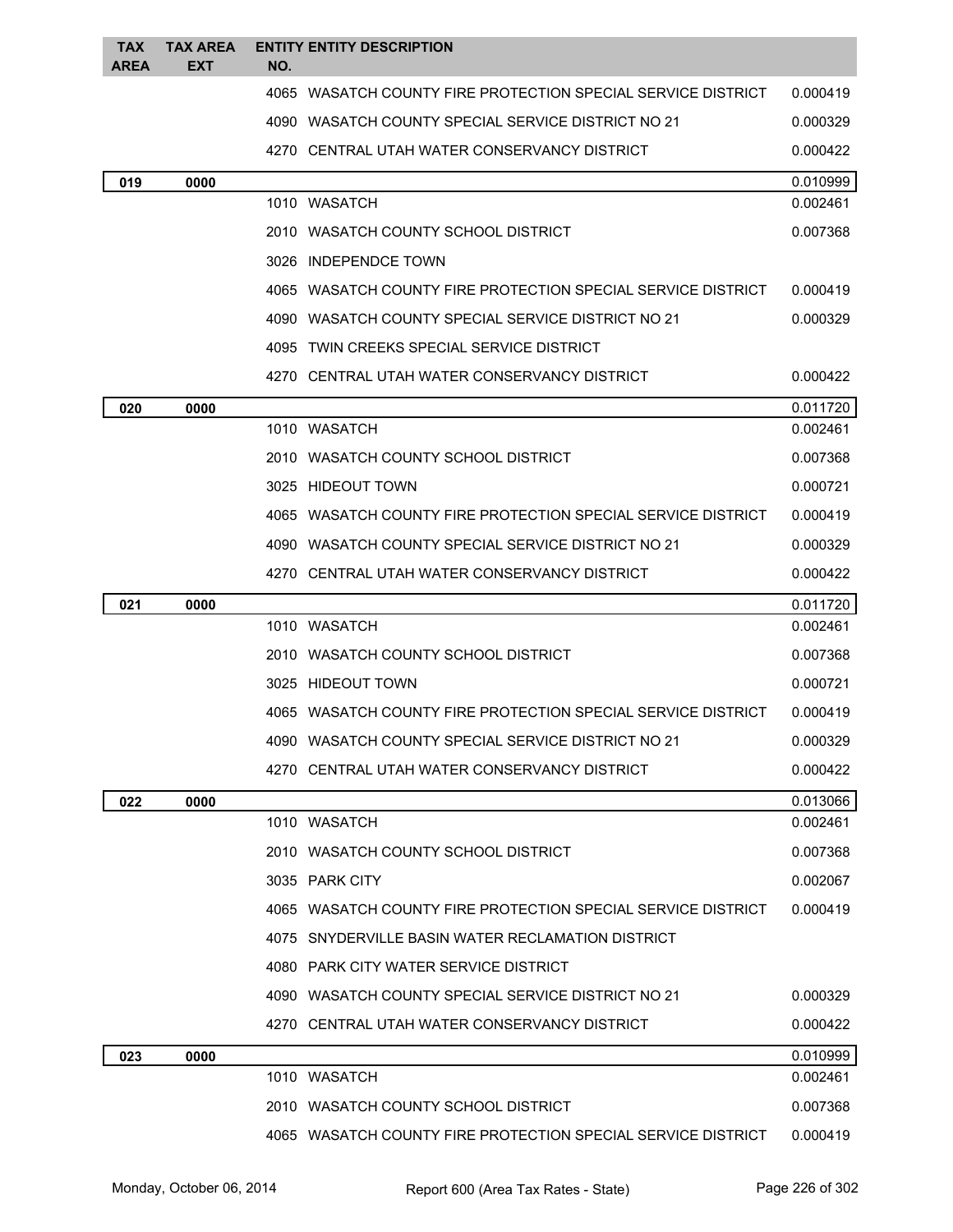| <b>TAX</b><br><b>AREA</b> | <b>TAX ARFA</b><br><b>EXT</b> | NO. | <b>ENTITY ENTITY DESCRIPTION</b>                             |          |
|---------------------------|-------------------------------|-----|--------------------------------------------------------------|----------|
|                           |                               |     | 4090 WASATCH COUNTY SPECIAL SERVICE DISTRICT NO 21           | 0.000329 |
|                           |                               |     | 4270 CENTRAL UTAH WATER CONSERVANCY DISTRICT                 | 0.000422 |
| 024                       | 0000                          |     |                                                              | 0.012520 |
|                           |                               |     | 1010 WASATCH                                                 | 0.002461 |
|                           |                               |     | 2010 WASATCH COUNTY SCHOOL DISTRICT                          | 0.007368 |
|                           |                               |     | 3025 HIDEOUT TOWN                                            | 0.000721 |
|                           |                               |     | 4065 WASATCH COUNTY FIRE PROTECTION SPECIAL SERVICE DISTRICT | 0.000419 |
|                           |                               |     | 4090 WASATCH COUNTY SPECIAL SERVICE DISTRICT NO 21           | 0.000329 |
|                           |                               |     | 4150 HIDEOUT LOCAL DISTRICT NO 1                             | 0.000800 |
|                           |                               |     | 4270 CENTRAL UTAH WATER CONSERVANCY DISTRICT                 | 0.000422 |
| <b>TP001</b>              | 0000                          |     |                                                              | 0.010999 |
|                           |                               |     | 1010 WASATCH                                                 | 0.002461 |
|                           |                               |     | 2010 WASATCH COUNTY SCHOOL DISTRICT                          | 0.007368 |
|                           |                               |     | 4065 WASATCH COUNTY FIRE PROTECTION SPECIAL SERVICE DISTRICT | 0.000419 |
|                           |                               |     | 4090 WASATCH COUNTY SPECIAL SERVICE DISTRICT NO 21           | 0.000329 |
|                           |                               |     | 4270 CENTRAL UTAH WATER CONSERVANCY DISTRICT                 | 0.000422 |

## **WASHINGTON COUNTY**

| 001 | 0000 |      |                                                       | 0.012464 |
|-----|------|------|-------------------------------------------------------|----------|
|     |      |      | 1010 WASHINGTON                                       | 0.001843 |
|     |      |      | 2010 WASHINGTON COUNTY SCHOOL DISTRICT                | 0.007221 |
|     |      |      | 3010 ENTERPRISE                                       | 0.002538 |
|     |      |      | 4010 THE WASHINGTON COUNTY WATER CONSERVANCY DISTRICT | 0.000816 |
|     |      |      | 4085 WASHINGTON COUNTY SPECIAL SERVICE DISTRICT NO. 1 |          |
|     |      |      | 4110 SOUTHWEST MOSQUITO ABATEMENT & CONTROL DISTRICT  | 0.000046 |
| 002 | 0000 |      |                                                       | 0.018266 |
|     |      |      | 1010 WASHINGTON                                       | 0.001843 |
|     |      |      | 2010 WASHINGTON COUNTY SCHOOL DISTRICT                | 0.007221 |
|     |      |      | 3020 HILDALE CITY                                     | 0.008340 |
|     |      |      | 4010 THE WASHINGTON COUNTY WATER CONSERVANCY DISTRICT | 0.000816 |
|     |      |      | 4110 SOUTHWEST MOSQUITO ABATEMENT & CONTROL DISTRICT  | 0.000046 |
| 003 | 0000 |      |                                                       | 0.012358 |
|     |      |      | 1010 WASHINGTON                                       | 0.001843 |
|     |      |      | 2010 WASHINGTON COUNTY SCHOOL DISTRICT                | 0.007221 |
|     |      |      | 3030 HURRICANE CITY                                   | 0.002432 |
|     |      |      | 4010 THE WASHINGTON COUNTY WATER CONSERVANCY DISTRICT | 0.000816 |
|     |      |      | 4070 ASH CREEK SPECIAL SERVICE DISTRICT               |          |
|     |      | 4085 | WASHINGTON COUNTY SPECIAL SERVICE DISTRICT NO. 1      |          |
|     |      |      | 4110 SOUTHWEST MOSQUITO ABATEMENT & CONTROL DISTRICT  | 0.000046 |
|     |      |      |                                                       |          |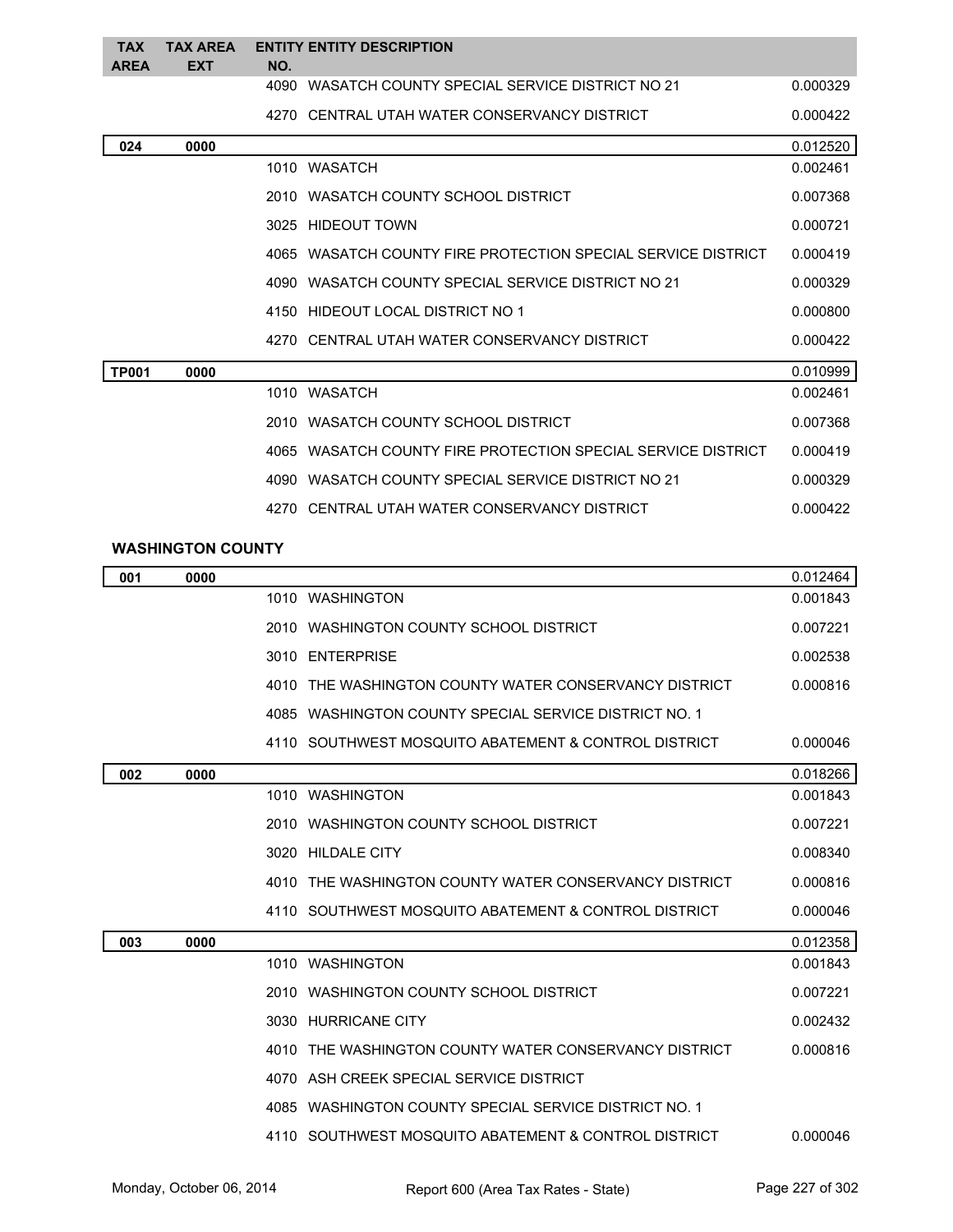| TAX<br><b>AREA</b> | <b>TAX AREA</b><br><b>EXT</b> | <b>ENTITY ENTITY DESCRIPTION</b><br>NO.               |          |
|--------------------|-------------------------------|-------------------------------------------------------|----------|
| 003                | 0001                          |                                                       | 0.012358 |
|                    |                               | 1010 WASHINGTON                                       | 0.001843 |
|                    |                               | 2010 WASHINGTON COUNTY SCHOOL DISTRICT                | 0.007221 |
|                    |                               | 3030 HURRICANE CITY                                   | 0.002432 |
|                    |                               | 4010 THE WASHINGTON COUNTY WATER CONSERVANCY DISTRICT | 0.000816 |
|                    |                               | 4085 WASHINGTON COUNTY SPECIAL SERVICE DISTRICT NO. 1 |          |
|                    |                               | 4110 SOUTHWEST MOSQUITO ABATEMENT & CONTROL DISTRICT  | 0.000046 |
| 003                | 0002                          |                                                       | 0.012358 |
|                    |                               | 1010 WASHINGTON                                       | 0.001843 |
|                    |                               | 2010 WASHINGTON COUNTY SCHOOL DISTRICT                | 0.007221 |
|                    |                               | 3030 HURRICANE CITY                                   | 0.002432 |
|                    |                               | 4010 THE WASHINGTON COUNTY WATER CONSERVANCY DISTRICT | 0.000816 |
|                    |                               | 4085 WASHINGTON COUNTY SPECIAL SERVICE DISTRICT NO. 1 |          |
|                    |                               | 4110 SOUTHWEST MOSQUITO ABATEMENT & CONTROL DISTRICT  | 0.000046 |
| 004                | 0000                          |                                                       | 0.011788 |
|                    |                               | 1010 WASHINGTON                                       | 0.001843 |
|                    |                               | 2010 WASHINGTON COUNTY SCHOOL DISTRICT                | 0.007221 |
|                    |                               | 3040 IVINS TOWN                                       | 0.001862 |
|                    |                               | 4010 THE WASHINGTON COUNTY WATER CONSERVANCY DISTRICT | 0.000816 |
|                    |                               | 4085 WASHINGTON COUNTY SPECIAL SERVICE DISTRICT NO. 1 |          |
|                    |                               | 4110 SOUTHWEST MOSQUITO ABATEMENT & CONTROL DISTRICT  | 0.000046 |
| 005                | 0000                          |                                                       | 0.013551 |
|                    |                               | 1010 WASHINGTON                                       | 0.001843 |
|                    |                               | 2010 WASHINGTON COUNTY SCHOOL DISTRICT                | 0.007221 |
|                    |                               | 3050 LA VERKIN CITY                                   | 0.002532 |
|                    |                               | 4010 THE WASHINGTON COUNTY WATER CONSERVANCY DISTRICT | 0.000816 |
|                    |                               | 4070 ASH CREEK SPECIAL SERVICE DISTRICT               |          |
|                    |                               | 4085 WASHINGTON COUNTY SPECIAL SERVICE DISTRICT NO. 1 |          |
|                    |                               | 4110 SOUTHWEST MOSQUITO ABATEMENT & CONTROL DISTRICT  | 0.000046 |
|                    |                               | 4120 HURRICANE VALLEY FIRE DISTRICT                   | 0.001093 |
| 006                | 0000                          |                                                       | 0.012219 |
|                    |                               | 1010 WASHINGTON                                       | 0.001843 |
|                    |                               | 2010 WASHINGTON COUNTY SCHOOL DISTRICT                | 0.007221 |
|                    |                               | 3060 LEEDS                                            | 0.000904 |
|                    |                               | 4010 THE WASHINGTON COUNTY WATER CONSERVANCY DISTRICT | 0.000816 |
|                    |                               | 4085 WASHINGTON COUNTY SPECIAL SERVICE DISTRICT NO. 1 |          |
|                    |                               | 4095 LEEDS AREA SPECIAL SERVICE DISTRICT              | 0.001389 |
|                    |                               | 4110 SOUTHWEST MOSQUITO ABATEMENT & CONTROL DISTRICT  | 0.000046 |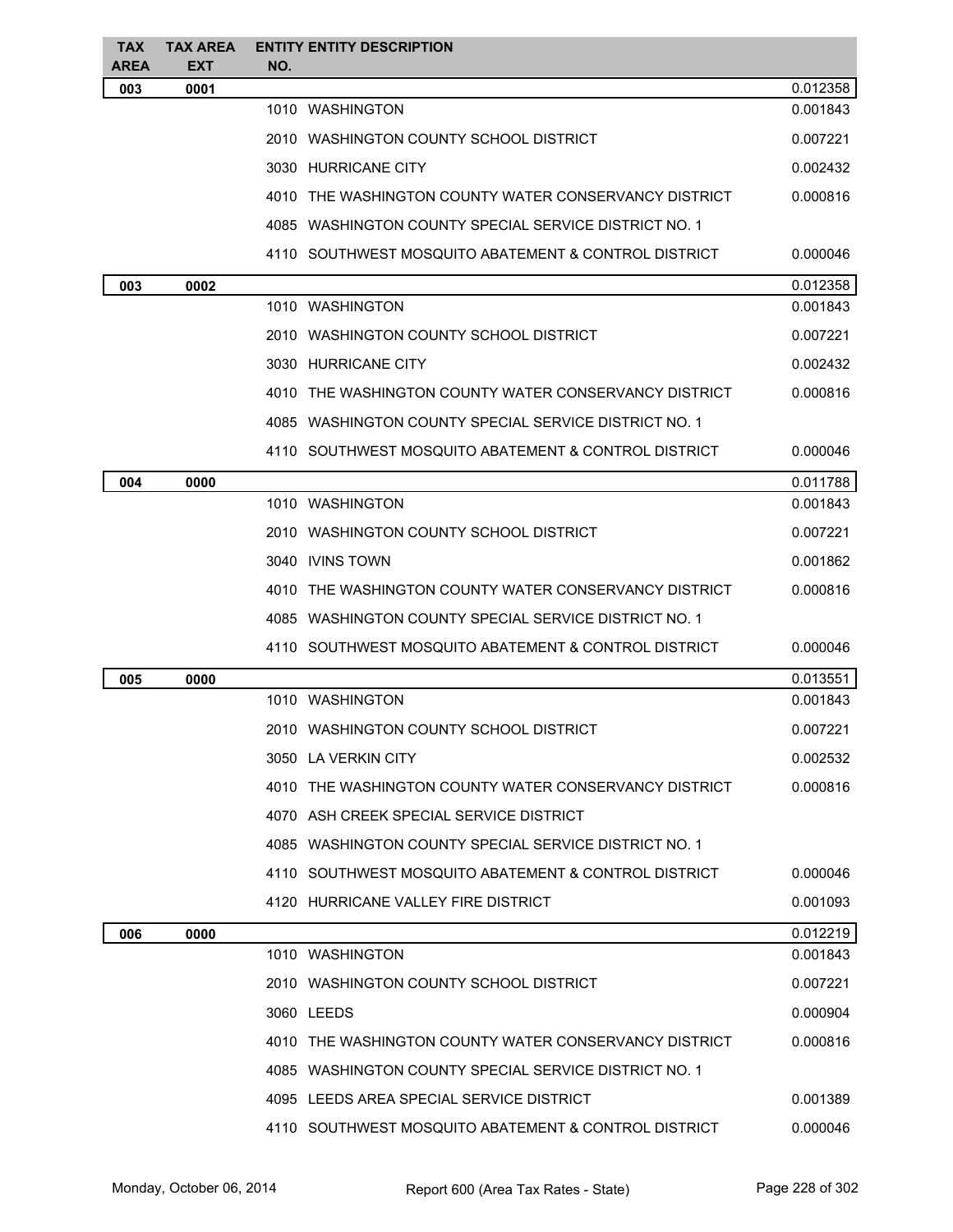| <b>TAX</b><br><b>AREA</b> | <b>TAX AREA</b><br><b>EXT</b> | <b>ENTITY ENTITY DESCRIPTION</b><br>NO.               |          |
|---------------------------|-------------------------------|-------------------------------------------------------|----------|
| 006                       | 0001                          |                                                       | 0.012219 |
|                           |                               | 1010 WASHINGTON                                       | 0.001843 |
|                           |                               | 2010 WASHINGTON COUNTY SCHOOL DISTRICT                | 0.007221 |
|                           |                               | 3060 LEEDS                                            | 0.000904 |
|                           |                               | 4010 THE WASHINGTON COUNTY WATER CONSERVANCY DISTRICT | 0.000816 |
|                           |                               | 4085 WASHINGTON COUNTY SPECIAL SERVICE DISTRICT NO. 1 |          |
|                           |                               | 4095 LEEDS AREA SPECIAL SERVICE DISTRICT              | 0.001389 |
|                           |                               | 4110 SOUTHWEST MOSQUITO ABATEMENT & CONTROL DISTRICT  | 0.000046 |
| 006                       | 0002                          |                                                       | 0.012219 |
|                           |                               | 1010 WASHINGTON                                       | 0.001843 |
|                           |                               | 2010 WASHINGTON COUNTY SCHOOL DISTRICT                | 0.007221 |
|                           |                               | 3060 LEEDS                                            | 0.000904 |
|                           |                               | 4010 THE WASHINGTON COUNTY WATER CONSERVANCY DISTRICT | 0.000816 |
|                           |                               | 4085 WASHINGTON COUNTY SPECIAL SERVICE DISTRICT NO. 1 |          |
|                           |                               | 4095 LEEDS AREA SPECIAL SERVICE DISTRICT              | 0.001389 |
|                           |                               | 4110 SOUTHWEST MOSQUITO ABATEMENT & CONTROL DISTRICT  | 0.000046 |
| 007                       | 0000                          |                                                       | 0.012256 |
|                           |                               | 1010 WASHINGTON                                       | 0.001843 |
|                           |                               | 2010 WASHINGTON COUNTY SCHOOL DISTRICT                | 0.007221 |
|                           |                               | 3070 NEW HARMONY                                      | 0.001554 |
|                           |                               | 4010 THE WASHINGTON COUNTY WATER CONSERVANCY DISTRICT | 0.000816 |
|                           |                               | 4085 WASHINGTON COUNTY SPECIAL SERVICE DISTRICT NO. 1 |          |
|                           |                               | 4090 NEW HARMONY VALLEY SPECIAL SERVICE DISTRICT      | 0.000776 |
|                           |                               | 4110 SOUTHWEST MOSQUITO ABATEMENT & CONTROL DISTRICT  | 0.000046 |
| 008                       | 0000                          |                                                       | 0.011588 |
|                           |                               | 1010 WASHINGTON                                       | 0.001843 |
|                           |                               | 2010 WASHINGTON COUNTY SCHOOL DISTRICT                | 0.007221 |
|                           |                               | 3080 ST GEORGE CITY                                   | 0.001662 |
|                           |                               | 4010 THE WASHINGTON COUNTY WATER CONSERVANCY DISTRICT | 0.000816 |
|                           |                               | 4085 WASHINGTON COUNTY SPECIAL SERVICE DISTRICT NO. 1 |          |
|                           |                               | 4110 SOUTHWEST MOSQUITO ABATEMENT & CONTROL DISTRICT  | 0.000046 |
| 009                       | 0000                          |                                                       | 0.011844 |
|                           |                               | 1010 WASHINGTON                                       | 0.001843 |
|                           |                               | 2010 WASHINGTON COUNTY SCHOOL DISTRICT                | 0.007221 |
|                           |                               | 3090 SANTA CLARA CITY                                 | 0.001918 |
|                           |                               | 4010 THE WASHINGTON COUNTY WATER CONSERVANCY DISTRICT | 0.000816 |
|                           |                               | 4085 WASHINGTON COUNTY SPECIAL SERVICE DISTRICT NO. 1 |          |
|                           |                               | 4110 SOUTHWEST MOSQUITO ABATEMENT & CONTROL DISTRICT  | 0.000046 |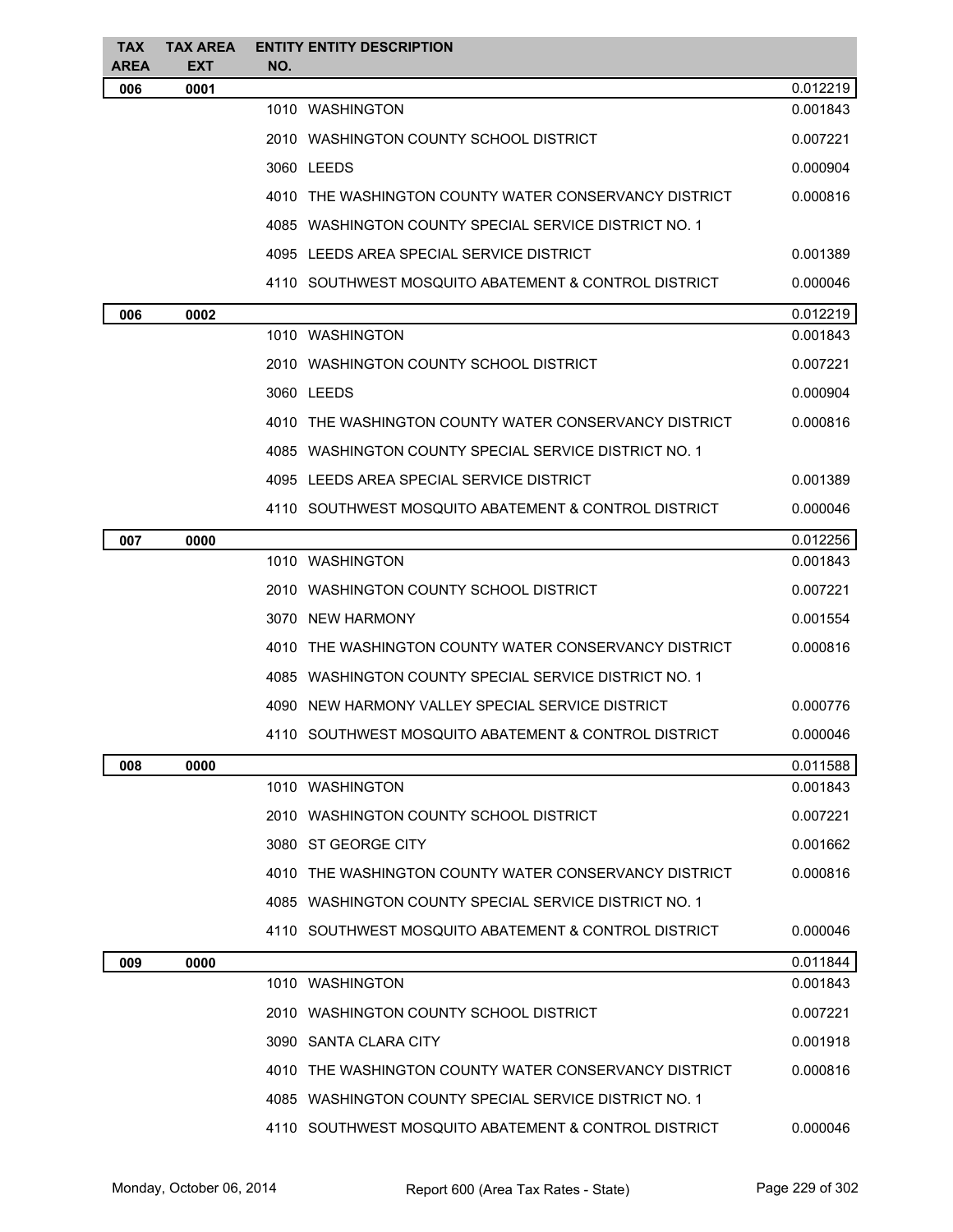| <b>TAX</b><br>AREA | <b>TAX AREA</b><br><b>EXT</b> | <b>ENTITY ENTITY DESCRIPTION</b><br>NO.               |          |
|--------------------|-------------------------------|-------------------------------------------------------|----------|
| 010                | 0000                          |                                                       | 0.010536 |
|                    |                               | 1010 WASHINGTON                                       | 0.001843 |
|                    |                               | 2010 WASHINGTON COUNTY SCHOOL DISTRICT                | 0.007221 |
|                    |                               | 3100 SPRINGDALE                                       | 0.000359 |
|                    |                               | 4010 THE WASHINGTON COUNTY WATER CONSERVANCY DISTRICT | 0.000816 |
|                    |                               | 4030 ROCKVILLE/SPRINGDALE FIRE PROTECTION DISTRICT    | 0.000251 |
|                    |                               | 4085 WASHINGTON COUNTY SPECIAL SERVICE DISTRICT NO. 1 |          |
|                    |                               | 4110 SOUTHWEST MOSQUITO ABATEMENT & CONTROL DISTRICT  | 0.000046 |
| 011                | 0000                          |                                                       | 0.012291 |
|                    |                               | 1010 WASHINGTON                                       | 0.001843 |
|                    |                               | 2010 WASHINGTON COUNTY SCHOOL DISTRICT                | 0.007221 |
|                    |                               | 3110 TOQUERVILLE CITY                                 | 0.001272 |
|                    |                               | 4010 THE WASHINGTON COUNTY WATER CONSERVANCY DISTRICT | 0.000816 |
|                    |                               | 4085 WASHINGTON COUNTY SPECIAL SERVICE DISTRICT NO. 1 |          |
|                    |                               | 4110 SOUTHWEST MOSQUITO ABATEMENT & CONTROL DISTRICT  | 0.000046 |
|                    |                               | 4120 HURRICANE VALLEY FIRE DISTRICT                   | 0.001093 |
| 011                | 0001                          |                                                       | 0.012291 |
|                    |                               | 1010 WASHINGTON                                       | 0.001843 |
|                    |                               | 2010 WASHINGTON COUNTY SCHOOL DISTRICT                | 0.007221 |
|                    |                               | 3110 TOQUERVILLE CITY                                 | 0.001272 |
|                    |                               | 4010 THE WASHINGTON COUNTY WATER CONSERVANCY DISTRICT | 0.000816 |
|                    |                               | 4070 ASH CREEK SPECIAL SERVICE DISTRICT               |          |
|                    |                               | 4085 WASHINGTON COUNTY SPECIAL SERVICE DISTRICT NO. 1 |          |
|                    |                               | 4110 SOUTHWEST MOSQUITO ABATEMENT & CONTROL DISTRICT  | 0.000046 |
|                    |                               | 4120 HURRICANE VALLEY FIRE DISTRICT                   | 0.001093 |
| 012                | 0000                          |                                                       | 0.012323 |
|                    |                               | 1010 WASHINGTON                                       | 0.001843 |
|                    |                               | 2010 WASHINGTON COUNTY SCHOOL DISTRICT                | 0.007221 |
|                    |                               | 3120 VIRGIN TOWN                                      | 0.001304 |
|                    |                               | 4010 THE WASHINGTON COUNTY WATER CONSERVANCY DISTRICT | 0.000816 |
|                    |                               | 4085 WASHINGTON COUNTY SPECIAL SERVICE DISTRICT NO. 1 |          |
|                    |                               | 4110 SOUTHWEST MOSQUITO ABATEMENT & CONTROL DISTRICT  | 0.000046 |
|                    |                               | 4120 HURRICANE VALLEY FIRE DISTRICT                   | 0.001093 |
| 013                | 0000                          |                                                       | 0.011431 |
|                    |                               | 1010 WASHINGTON                                       | 0.001843 |
|                    |                               | 2010 WASHINGTON COUNTY SCHOOL DISTRICT                | 0.007221 |
|                    |                               | 3130 WASHINGTON CITY                                  | 0.001505 |
|                    |                               | 4010 THE WASHINGTON COUNTY WATER CONSERVANCY DISTRICT | 0.000816 |
|                    |                               | 4070 ASH CREEK SPECIAL SERVICE DISTRICT               |          |

Monday, October 06, 2014 Report 600 (Area Tax Rates - State) Rage 230 of 302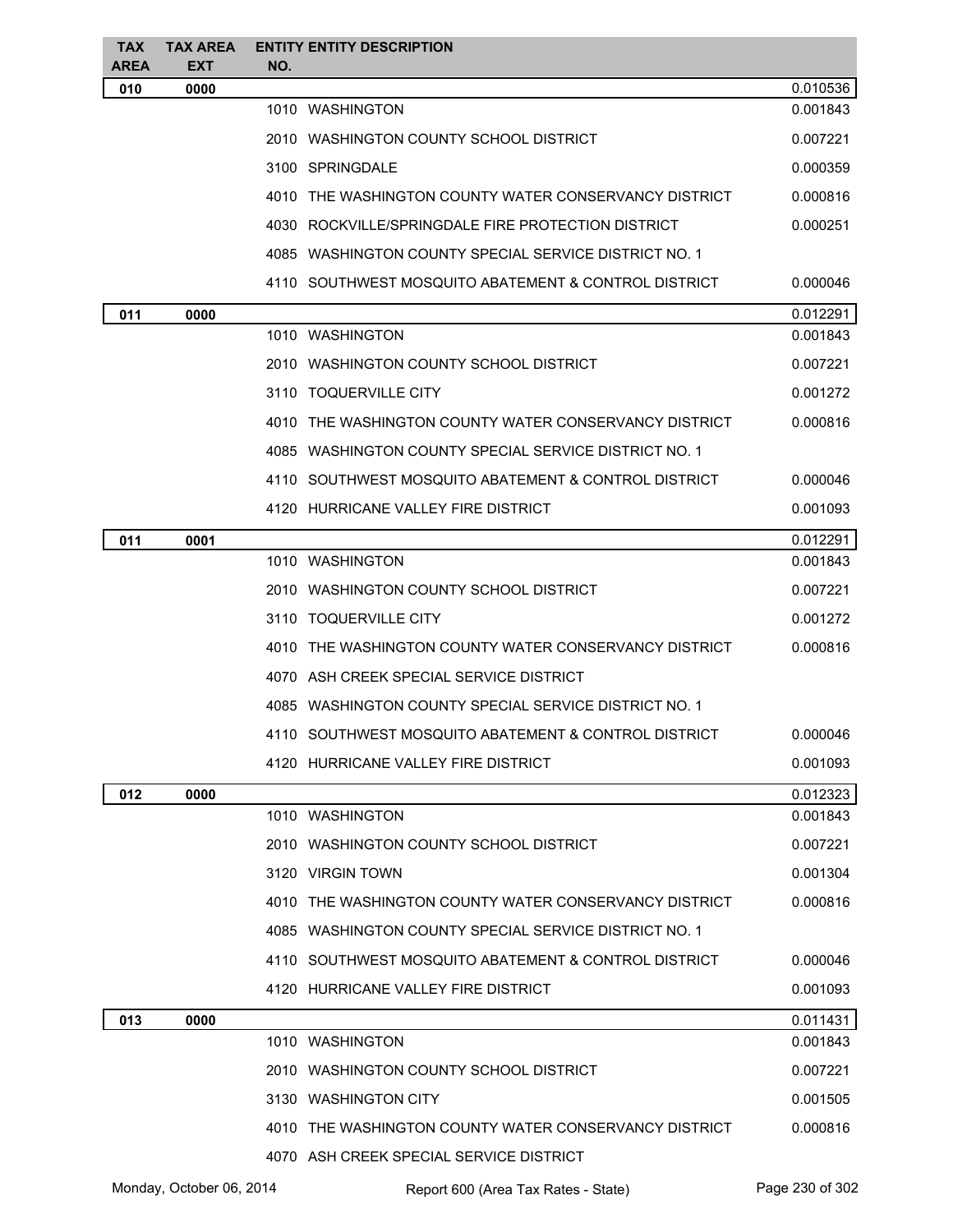| <b>TAX</b><br><b>AREA</b> | <b>TAX AREA</b><br><b>EXT</b> | <b>ENTITY ENTITY DESCRIPTION</b><br>NO. |                                                       |          |
|---------------------------|-------------------------------|-----------------------------------------|-------------------------------------------------------|----------|
|                           |                               |                                         | 4085 WASHINGTON COUNTY SPECIAL SERVICE DISTRICT NO. 1 |          |
|                           |                               |                                         | 4110 SOUTHWEST MOSQUITO ABATEMENT & CONTROL DISTRICT  | 0.000046 |
| 013                       | 0001                          |                                         |                                                       | 0.011431 |
|                           |                               | 1010 WASHINGTON                         |                                                       | 0.001843 |
|                           |                               |                                         | 2010 WASHINGTON COUNTY SCHOOL DISTRICT                | 0.007221 |
|                           |                               | 3130 WASHINGTON CITY                    |                                                       | 0.001505 |
|                           |                               |                                         | 4010 THE WASHINGTON COUNTY WATER CONSERVANCY DISTRICT | 0.000816 |
|                           |                               |                                         | 4085 WASHINGTON COUNTY SPECIAL SERVICE DISTRICT NO. 1 |          |
|                           |                               |                                         | 4110 SOUTHWEST MOSQUITO ABATEMENT & CONTROL DISTRICT  | 0.000046 |
| 015                       | 0000                          |                                         |                                                       | 0.009926 |
|                           |                               | 1010 WASHINGTON                         |                                                       | 0.001843 |
|                           |                               |                                         | 2010 WASHINGTON COUNTY SCHOOL DISTRICT                | 0.007221 |
|                           |                               |                                         | 4010 THE WASHINGTON COUNTY WATER CONSERVANCY DISTRICT | 0.000816 |
|                           |                               |                                         | 4070 ASH CREEK SPECIAL SERVICE DISTRICT               |          |
|                           |                               |                                         | 4085 WASHINGTON COUNTY SPECIAL SERVICE DISTRICT NO. 1 |          |
|                           |                               |                                         | 4110 SOUTHWEST MOSQUITO ABATEMENT & CONTROL DISTRICT  | 0.000046 |
| 015                       | 0001                          |                                         |                                                       | 0.009926 |
|                           |                               | 1010 WASHINGTON                         |                                                       | 0.001843 |
|                           |                               |                                         | 2010 WASHINGTON COUNTY SCHOOL DISTRICT                | 0.007221 |
|                           |                               |                                         | 4010 THE WASHINGTON COUNTY WATER CONSERVANCY DISTRICT | 0.000816 |
|                           |                               |                                         | 4080 PINE VALLEY SPECIAL SERVICE DISTRICT (N)         |          |
|                           |                               |                                         | 4085 WASHINGTON COUNTY SPECIAL SERVICE DISTRICT NO. 1 |          |
|                           |                               |                                         | 4110 SOUTHWEST MOSQUITO ABATEMENT & CONTROL DISTRICT  | 0.000046 |
| 015                       | 0002                          |                                         |                                                       | 0.009926 |
|                           |                               | 1010 WASHINGTON                         |                                                       | 0.001843 |
|                           |                               |                                         | 2010 WASHINGTON COUNTY SCHOOL DISTRICT                | 0.007221 |
|                           |                               |                                         | 4010 THE WASHINGTON COUNTY WATER CONSERVANCY DISTRICT | 0.000816 |
|                           |                               |                                         | 4085 WASHINGTON COUNTY SPECIAL SERVICE DISTRICT NO. 1 |          |
|                           |                               |                                         | 4110 SOUTHWEST MOSQUITO ABATEMENT & CONTROL DISTRICT  | 0.000046 |
| 015                       | 0003                          |                                         |                                                       | 0.009926 |
|                           |                               | 1010 WASHINGTON                         |                                                       | 0.001843 |
|                           |                               |                                         | 2010 WASHINGTON COUNTY SCHOOL DISTRICT                | 0.007221 |
|                           |                               |                                         | 4010 THE WASHINGTON COUNTY WATER CONSERVANCY DISTRICT | 0.000816 |
|                           |                               |                                         | 4085 WASHINGTON COUNTY SPECIAL SERVICE DISTRICT NO. 1 |          |
|                           |                               |                                         | 4110 SOUTHWEST MOSQUITO ABATEMENT & CONTROL DISTRICT  | 0.000046 |
| 017                       | 0000                          |                                         |                                                       | 0.011588 |
|                           |                               | 1010 WASHINGTON                         |                                                       | 0.001843 |
|                           |                               |                                         | 2010 WASHINGTON COUNTY SCHOOL DISTRICT                | 0.007221 |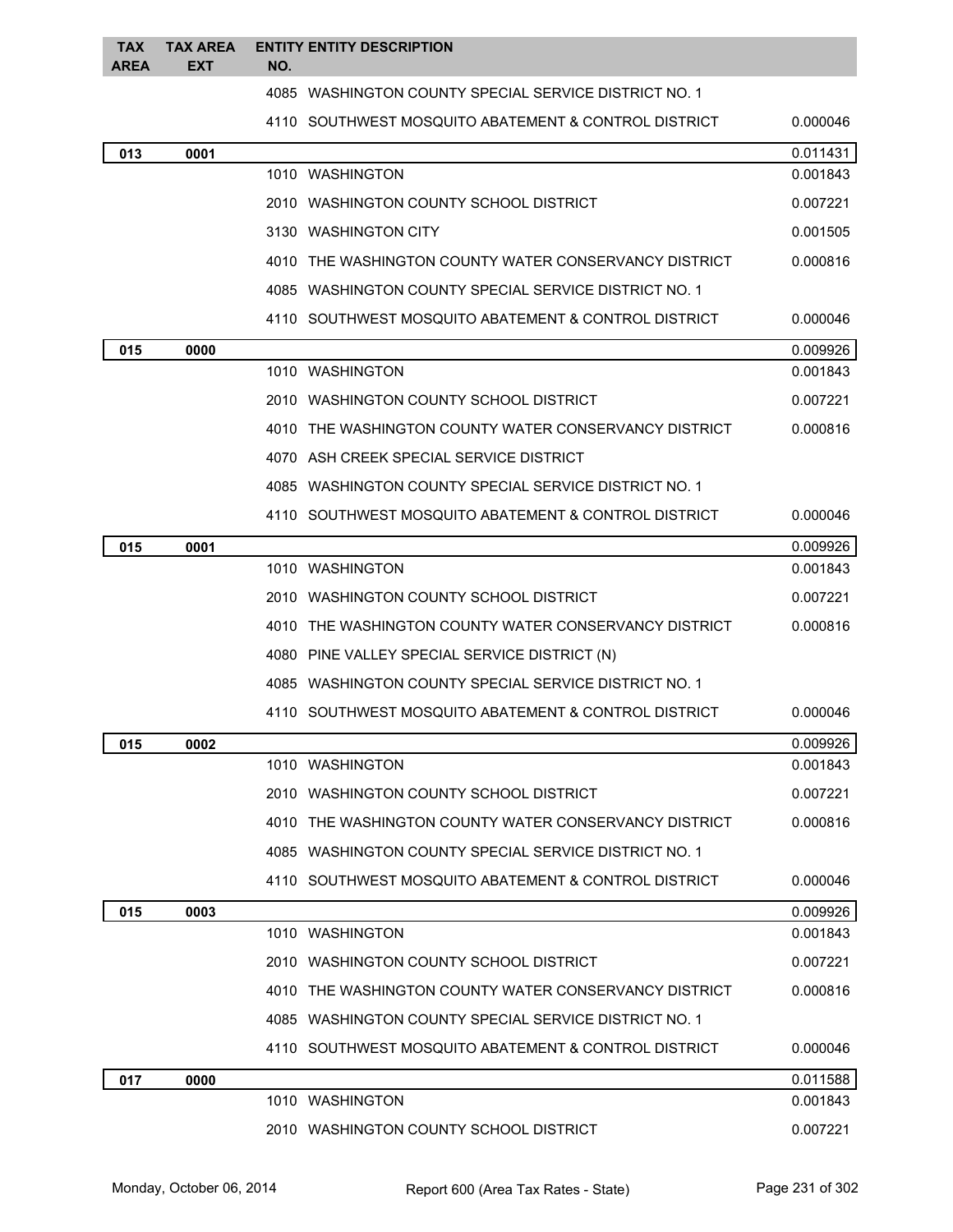| TAX         | <b>TAX AREA</b> | <b>ENTITY ENTITY DESCRIPTION</b>                      |          |
|-------------|-----------------|-------------------------------------------------------|----------|
| <b>AREA</b> | EXT             | NO.<br>3080 ST GEORGE CITY                            | 0.001662 |
|             |                 | 4010 THE WASHINGTON COUNTY WATER CONSERVANCY DISTRICT | 0.000816 |
|             |                 | 4085 WASHINGTON COUNTY SPECIAL SERVICE DISTRICT NO. 1 |          |
|             |                 | 4110 SOUTHWEST MOSQUITO ABATEMENT & CONTROL DISTRICT  | 0.000046 |
| 018         | 0000            |                                                       | 0.012318 |
|             |                 | 1010 WASHINGTON                                       | 0.001843 |
|             |                 | 2010 WASHINGTON COUNTY SCHOOL DISTRICT                | 0.007221 |
|             |                 | 3075 ROCKVILLE                                        | 0.002141 |
|             |                 | 4010 THE WASHINGTON COUNTY WATER CONSERVANCY DISTRICT | 0.000816 |
|             |                 | 4030 ROCKVILLE/SPRINGDALE FIRE PROTECTION DISTRICT    | 0.000251 |
|             |                 | 4110 SOUTHWEST MOSQUITO ABATEMENT & CONTROL DISTRICT  | 0.000046 |
| 022         | 0000            |                                                       | 0.009926 |
|             |                 | 1010 WASHINGTON                                       | 0.001843 |
|             |                 | 2010 WASHINGTON COUNTY SCHOOL DISTRICT                | 0.007221 |
|             |                 | 4010 THE WASHINGTON COUNTY WATER CONSERVANCY DISTRICT | 0.000816 |
|             |                 | 4050 DIXIE DEER SPECIAL SERVICE DISTRICT              |          |
|             |                 | 4055 NORTHWESTERN SPECIAL SERVICE DISTRICT            |          |
|             |                 | 4085 WASHINGTON COUNTY SPECIAL SERVICE DISTRICT NO. 1 |          |
|             |                 | 4110 SOUTHWEST MOSQUITO ABATEMENT & CONTROL DISTRICT  | 0.000046 |
| 027         | 0000            |                                                       | 0.012358 |
|             |                 | 1010 WASHINGTON                                       | 0.001843 |
|             |                 | 2010 WASHINGTON COUNTY SCHOOL DISTRICT                | 0.007221 |
|             |                 | 3030 HURRICANE CITY                                   | 0.002432 |
|             |                 | 4010 THE WASHINGTON COUNTY WATER CONSERVANCY DISTRICT | 0.000816 |
|             |                 | 4070 ASH CREEK SPECIAL SERVICE DISTRICT               |          |
|             |                 | 4085 WASHINGTON COUNTY SPECIAL SERVICE DISTRICT NO. 1 |          |
|             |                 | 4110 SOUTHWEST MOSQUITO ABATEMENT & CONTROL DISTRICT  | 0.000046 |
| 028         | 0000            |                                                       | 0.012358 |
|             |                 | 1010 WASHINGTON                                       | 0.001843 |
|             |                 | 2010 WASHINGTON COUNTY SCHOOL DISTRICT                | 0.007221 |
|             |                 | 3030 HURRICANE CITY                                   | 0.002432 |
|             |                 | 4010 THE WASHINGTON COUNTY WATER CONSERVANCY DISTRICT | 0.000816 |
|             |                 | 4070 ASH CREEK SPECIAL SERVICE DISTRICT               |          |
|             |                 | 4085 WASHINGTON COUNTY SPECIAL SERVICE DISTRICT NO. 1 |          |
|             |                 | 4110 SOUTHWEST MOSQUITO ABATEMENT & CONTROL DISTRICT  | 0.000046 |
| 029         | 0000            |                                                       | 0.012358 |
|             |                 | 1010 WASHINGTON                                       | 0.001843 |
|             |                 | 2010 WASHINGTON COUNTY SCHOOL DISTRICT                | 0.007221 |
|             |                 | 3030 HURRICANE CITY                                   | 0.002432 |

Monday, October 06, 2014 Report 600 (Area Tax Rates - State) Rage 232 of 302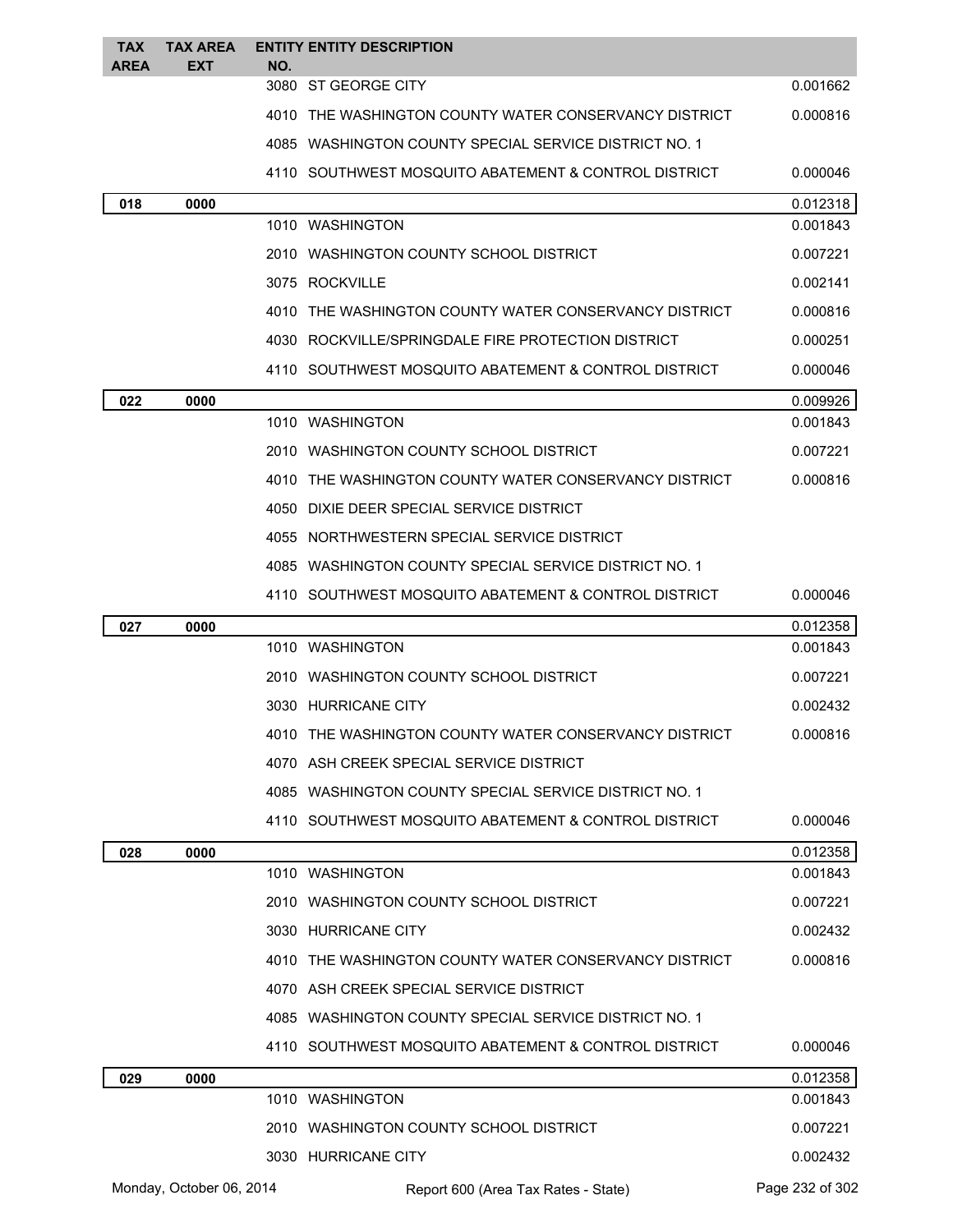| TAX<br><b>AREA</b> | <b>TAX AREA</b><br><b>EXT</b> | NO. | <b>ENTITY ENTITY DESCRIPTION</b>                       |                      |
|--------------------|-------------------------------|-----|--------------------------------------------------------|----------------------|
|                    |                               |     | 4010 THE WASHINGTON COUNTY WATER CONSERVANCY DISTRICT  | 0.000816             |
|                    |                               |     | 4070 ASH CREEK SPECIAL SERVICE DISTRICT                |                      |
|                    |                               |     | 4085 WASHINGTON COUNTY SPECIAL SERVICE DISTRICT NO. 1  |                      |
|                    |                               |     | 4110 SOUTHWEST MOSQUITO ABATEMENT & CONTROL DISTRICT   | 0.000046             |
| 032                | 0000                          |     |                                                        | 0.011588             |
|                    |                               |     | 1010 WASHINGTON                                        | 0.001843             |
|                    |                               |     | 2010 WASHINGTON COUNTY SCHOOL DISTRICT                 | 0.007221             |
|                    |                               |     | 3080 ST GEORGE CITY                                    | 0.001662             |
|                    |                               |     | 4010 THE WASHINGTON COUNTY WATER CONSERVANCY DISTRICT  | 0.000816             |
|                    |                               |     | 4085 WASHINGTON COUNTY SPECIAL SERVICE DISTRICT NO. 1  |                      |
|                    |                               |     | 4110 SOUTHWEST MOSQUITO ABATEMENT & CONTROL DISTRICT   | 0.000046             |
| 034                | 0000                          |     |                                                        | 0.010570             |
|                    |                               |     | 1010 WASHINGTON                                        | 0.001843             |
|                    |                               |     | 2010 WASHINGTON COUNTY SCHOOL DISTRICT                 | 0.007221             |
|                    |                               |     | 4010 THE WASHINGTON COUNTY WATER CONSERVANCY DISTRICT  | 0.000816             |
|                    |                               |     | 4065 SOUTHWESTERN SPECIAL SERVICE DISTRICT             | 0.000644             |
|                    |                               |     | 4085 WASHINGTON COUNTY SPECIAL SERVICE DISTRICT NO. 1  |                      |
|                    |                               |     | 4110   SOUTHWEST MOSQUITO ABATEMENT & CONTROL DISTRICT | 0.000046             |
| 035                | 0000                          |     |                                                        | 0.009926             |
|                    |                               |     | 1010 WASHINGTON                                        | 0.001843             |
|                    |                               |     | 2010 WASHINGTON COUNTY SCHOOL DISTRICT                 | 0.007221             |
|                    |                               |     | 4010 THE WASHINGTON COUNTY WATER CONSERVANCY DISTRICT  | 0.000816             |
|                    |                               |     | 4055 NORTHWESTERN SPECIAL SERVICE DISTRICT             |                      |
|                    |                               |     | 4085 WASHINGTON COUNTY SPECIAL SERVICE DISTRICT NO. 1  |                      |
|                    |                               |     | 4110 SOUTHWEST MOSQUITO ABATEMENT & CONTROL DISTRICT   | 0.000046             |
| 037                | 0000                          |     |                                                        | 0.011315<br>0.001843 |
|                    |                               |     | 1010 WASHINGTON                                        |                      |
|                    |                               |     | 2010 WASHINGTON COUNTY SCHOOL DISTRICT                 | 0.007221             |
|                    |                               |     | 4010 THE WASHINGTON COUNTY WATER CONSERVANCY DISTRICT  | 0.000816             |
|                    |                               |     | 4070 ASH CREEK SPECIAL SERVICE DISTRICT                |                      |
|                    |                               |     | 4085 WASHINGTON COUNTY SPECIAL SERVICE DISTRICT NO. 1  |                      |
|                    |                               |     | 4095 LEEDS AREA SPECIAL SERVICE DISTRICT               | 0.001389             |
|                    |                               |     | 4110 SOUTHWEST MOSQUITO ABATEMENT & CONTROL DISTRICT   | 0.000046             |
| 037                | 0001                          |     | 1010 WASHINGTON                                        | 0.011315<br>0.001843 |
|                    |                               |     |                                                        |                      |
|                    |                               |     | 2010 WASHINGTON COUNTY SCHOOL DISTRICT                 | 0.007221             |
|                    |                               |     | 4010 THE WASHINGTON COUNTY WATER CONSERVANCY DISTRICT  | 0.000816             |
|                    |                               |     | 4085 WASHINGTON COUNTY SPECIAL SERVICE DISTRICT NO. 1  |                      |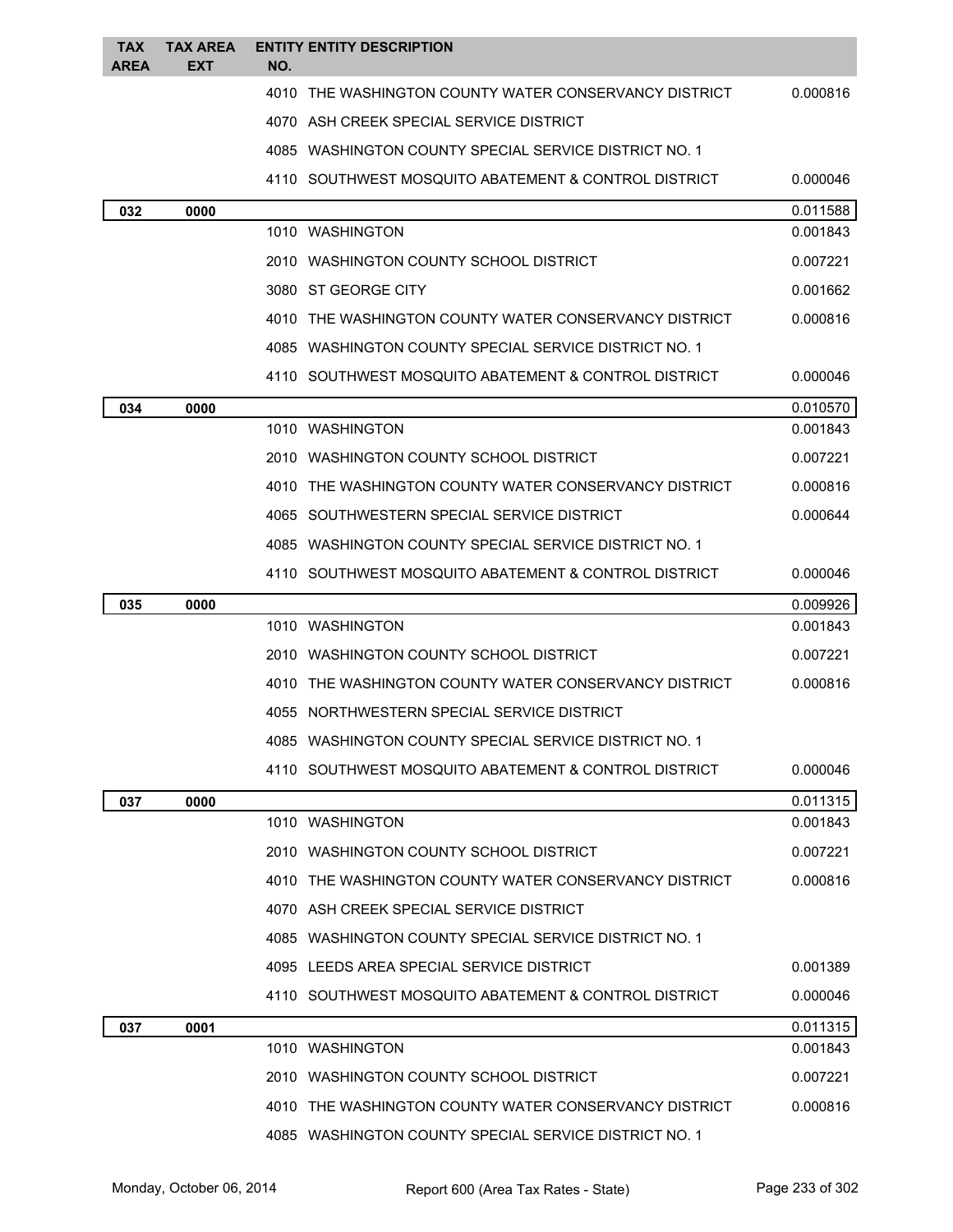| <b>TAX</b><br><b>AREA</b> | <b>TAX AREA</b><br><b>EXT</b> | NO. | <b>ENTITY ENTITY DESCRIPTION</b>                       |                 |
|---------------------------|-------------------------------|-----|--------------------------------------------------------|-----------------|
|                           |                               |     | 4095 LEEDS AREA SPECIAL SERVICE DISTRICT               | 0.001389        |
|                           |                               |     | 4110 SOUTHWEST MOSQUITO ABATEMENT & CONTROL DISTRICT   | 0.000046        |
| 037                       | 0002                          |     |                                                        | 0.011315        |
|                           |                               |     | 1010 WASHINGTON                                        | 0.001843        |
|                           |                               |     | 2010 WASHINGTON COUNTY SCHOOL DISTRICT                 | 0.007221        |
|                           |                               |     | 4010 THE WASHINGTON COUNTY WATER CONSERVANCY DISTRICT  | 0.000816        |
|                           |                               |     | 4085 WASHINGTON COUNTY SPECIAL SERVICE DISTRICT NO. 1  |                 |
|                           |                               |     | 4095 LEEDS AREA SPECIAL SERVICE DISTRICT               | 0.001389        |
|                           |                               |     | 4110 SOUTHWEST MOSQUITO ABATEMENT & CONTROL DISTRICT   | 0.000046        |
| 038                       | 0000                          |     |                                                        | 0.010702        |
|                           |                               |     | 1010 WASHINGTON                                        | 0.001843        |
|                           |                               |     | 2010 WASHINGTON COUNTY SCHOOL DISTRICT                 | 0.007221        |
|                           |                               |     | 4010 THE WASHINGTON COUNTY WATER CONSERVANCY DISTRICT  | 0.000816        |
|                           |                               |     | 4085 WASHINGTON COUNTY SPECIAL SERVICE DISTRICT NO. 1  |                 |
|                           |                               |     | 4090 NEW HARMONY VALLEY SPECIAL SERVICE DISTRICT       | 0.000776        |
|                           |                               |     | 4110 SOUTHWEST MOSQUITO ABATEMENT & CONTROL DISTRICT   | 0.000046        |
| 040                       | 0000                          |     |                                                        | 0.011588        |
|                           |                               |     | 1010 WASHINGTON                                        | 0.001843        |
|                           |                               |     | 2010 WASHINGTON COUNTY SCHOOL DISTRICT                 | 0.007221        |
|                           |                               |     | 3080 ST GEORGE CITY                                    | 0.001662        |
|                           |                               |     | 4010 THE WASHINGTON COUNTY WATER CONSERVANCY DISTRICT  | 0.000816        |
|                           |                               |     | 4085 WASHINGTON COUNTY SPECIAL SERVICE DISTRICT NO. 1  |                 |
|                           |                               |     | 4110   SOUTHWEST MOSQUITO ABATEMENT & CONTROL DISTRICT | 0.000046        |
| 041                       | 0000                          |     |                                                        | 0.014431        |
|                           |                               |     | 1010 WASHINGTON                                        | 0.001843        |
|                           |                               |     | 2010 WASHINGTON COUNTY SCHOOL DISTRICT                 | 0.007221        |
|                           |                               |     | 3130 WASHINGTON CITY                                   | 0.001505        |
|                           |                               |     | 4010 THE WASHINGTON COUNTY WATER CONSERVANCY DISTRICT  | 0.000816        |
|                           |                               |     | 4070 ASH CREEK SPECIAL SERVICE DISTRICT                |                 |
|                           |                               |     | 4085 WASHINGTON COUNTY SPECIAL SERVICE DISTRICT NO. 1  |                 |
|                           |                               |     | 4100 CORAL CANYON SPECIAL SERVICE DISTRICT             | 0.003000        |
|                           |                               |     | 4110 SOUTHWEST MOSQUITO ABATEMENT & CONTROL DISTRICT   | 0.000046        |
| 041                       | 0001                          |     |                                                        | 0.014431        |
|                           |                               |     | 1010 WASHINGTON                                        | 0.001843        |
|                           |                               |     | 2010 WASHINGTON COUNTY SCHOOL DISTRICT                 | 0.007221        |
|                           |                               |     | 3130 WASHINGTON CITY                                   | 0.001505        |
|                           |                               |     | 4010 THE WASHINGTON COUNTY WATER CONSERVANCY DISTRICT  | 0.000816        |
|                           |                               |     | 4085 WASHINGTON COUNTY SPECIAL SERVICE DISTRICT NO. 1  |                 |
|                           |                               |     | 4100 CORAL CANYON SPECIAL SERVICE DISTRICT             | 0.003000        |
|                           | Monday, October 06, 2014      |     | Report 600 (Area Tax Rates - State)                    | Page 234 of 302 |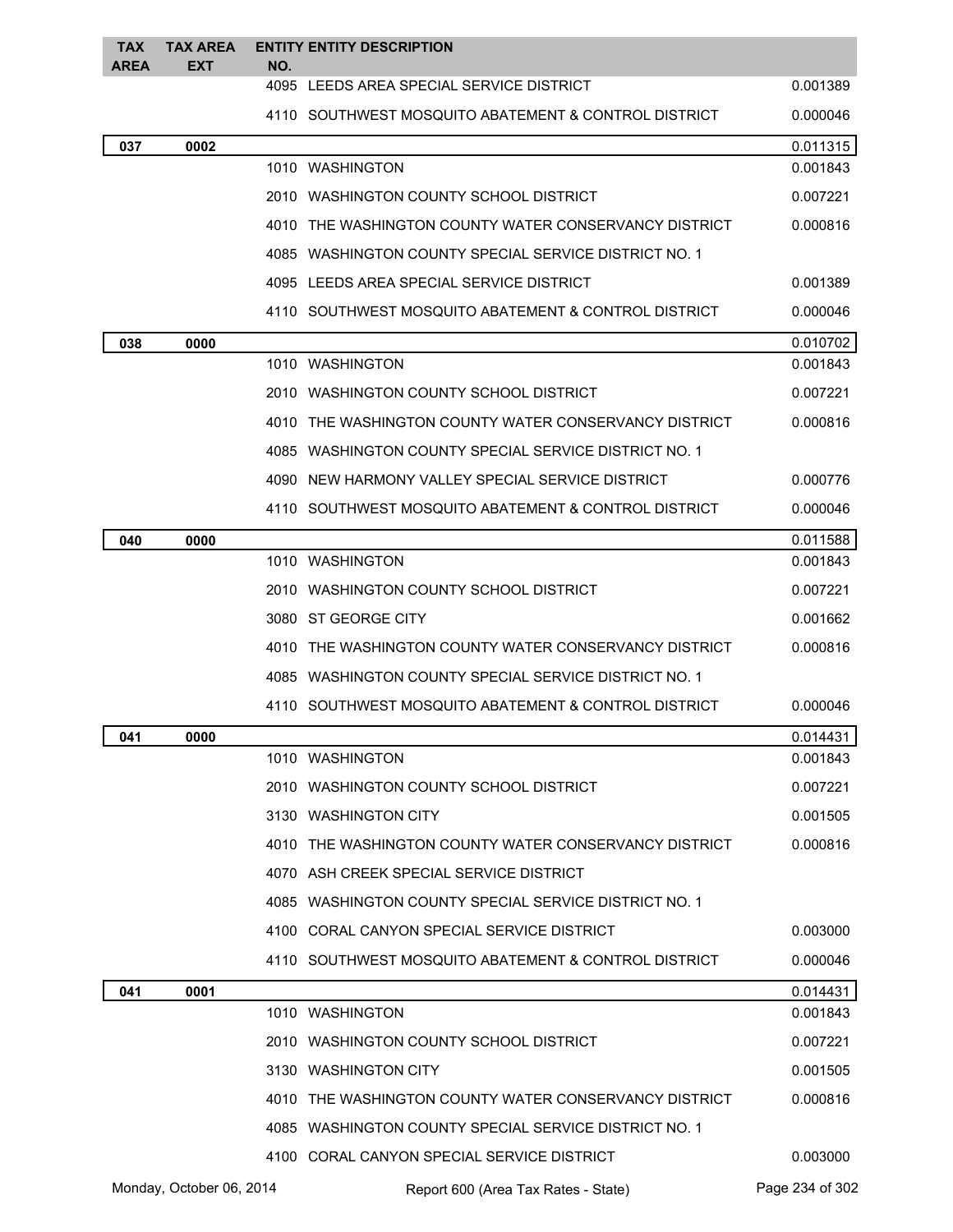| <b>TAX</b><br>AREA | <b>TAX AREA</b><br><b>EXT</b> | <b>ENTITY ENTITY DESCRIPTION</b><br>NO.               |          |
|--------------------|-------------------------------|-------------------------------------------------------|----------|
|                    |                               | 4110 SOUTHWEST MOSQUITO ABATEMENT & CONTROL DISTRICT  | 0.000046 |
| 042                | 0000                          |                                                       | 0.011788 |
|                    |                               | 1010 WASHINGTON                                       | 0.001843 |
|                    |                               | 2010 WASHINGTON COUNTY SCHOOL DISTRICT                | 0.007221 |
|                    |                               | 3040 IVINS TOWN                                       | 0.001862 |
|                    |                               | 4010 THE WASHINGTON COUNTY WATER CONSERVANCY DISTRICT | 0.000816 |
|                    |                               | 4085 WASHINGTON COUNTY SPECIAL SERVICE DISTRICT NO. 1 |          |
|                    |                               | 4110 SOUTHWEST MOSQUITO ABATEMENT & CONTROL DISTRICT  | 0.000046 |
| 043                | 0000                          |                                                       | 0.011588 |
|                    |                               | 1010 WASHINGTON                                       | 0.001843 |
|                    |                               | 2010 WASHINGTON COUNTY SCHOOL DISTRICT                | 0.007221 |
|                    |                               | 3080 ST GEORGE CITY                                   | 0.001662 |
|                    |                               | 4010 THE WASHINGTON COUNTY WATER CONSERVANCY DISTRICT | 0.000816 |
|                    |                               | 4085 WASHINGTON COUNTY SPECIAL SERVICE DISTRICT NO. 1 |          |
|                    |                               | 4110 SOUTHWEST MOSQUITO ABATEMENT & CONTROL DISTRICT  | 0.000046 |
| 044                | 0000                          |                                                       | 0.011588 |
|                    |                               | 1010 WASHINGTON                                       | 0.001843 |
|                    |                               | 2010 WASHINGTON COUNTY SCHOOL DISTRICT                | 0.007221 |
|                    |                               | 3080 ST GEORGE CITY                                   | 0.001662 |
|                    |                               | 4010 THE WASHINGTON COUNTY WATER CONSERVANCY DISTRICT | 0.000816 |
|                    |                               | 4085 WASHINGTON COUNTY SPECIAL SERVICE DISTRICT NO. 1 |          |
|                    |                               | 4110 SOUTHWEST MOSQUITO ABATEMENT & CONTROL DISTRICT  | 0.000046 |
| 045                | 0000                          |                                                       | 0.011849 |
|                    |                               | 1010 WASHINGTON                                       | 0.001843 |
|                    |                               | 2010 WASHINGTON COUNTY SCHOOL DISTRICT                | 0.007221 |
|                    |                               | 3005 APPLE VALLEY TOWN                                | 0.001923 |
|                    |                               | 4010 THE WASHINGTON COUNTY WATER CONSERVANCY DISTRICT | 0.000816 |
|                    |                               | 4085 WASHINGTON COUNTY SPECIAL SERVICE DISTRICT NO. 1 |          |
|                    |                               | 4110 SOUTHWEST MOSQUITO ABATEMENT & CONTROL DISTRICT  | 0.000046 |
| 046                | 0000                          |                                                       | 0.011588 |
|                    |                               | 1010 WASHINGTON                                       | 0.001843 |
|                    |                               | 2010 WASHINGTON COUNTY SCHOOL DISTRICT                | 0.007221 |
|                    |                               | 3080 ST GEORGE CITY                                   | 0.001662 |
|                    |                               | 4010 THE WASHINGTON COUNTY WATER CONSERVANCY DISTRICT | 0.000816 |
|                    |                               | 4085 WASHINGTON COUNTY SPECIAL SERVICE DISTRICT NO. 1 |          |
|                    |                               | 4110 SOUTHWEST MOSQUITO ABATEMENT & CONTROL DISTRICT  | 0.000046 |
| 047                | 0000                          |                                                       | 0.011019 |
|                    |                               | 1010 WASHINGTON                                       | 0.001843 |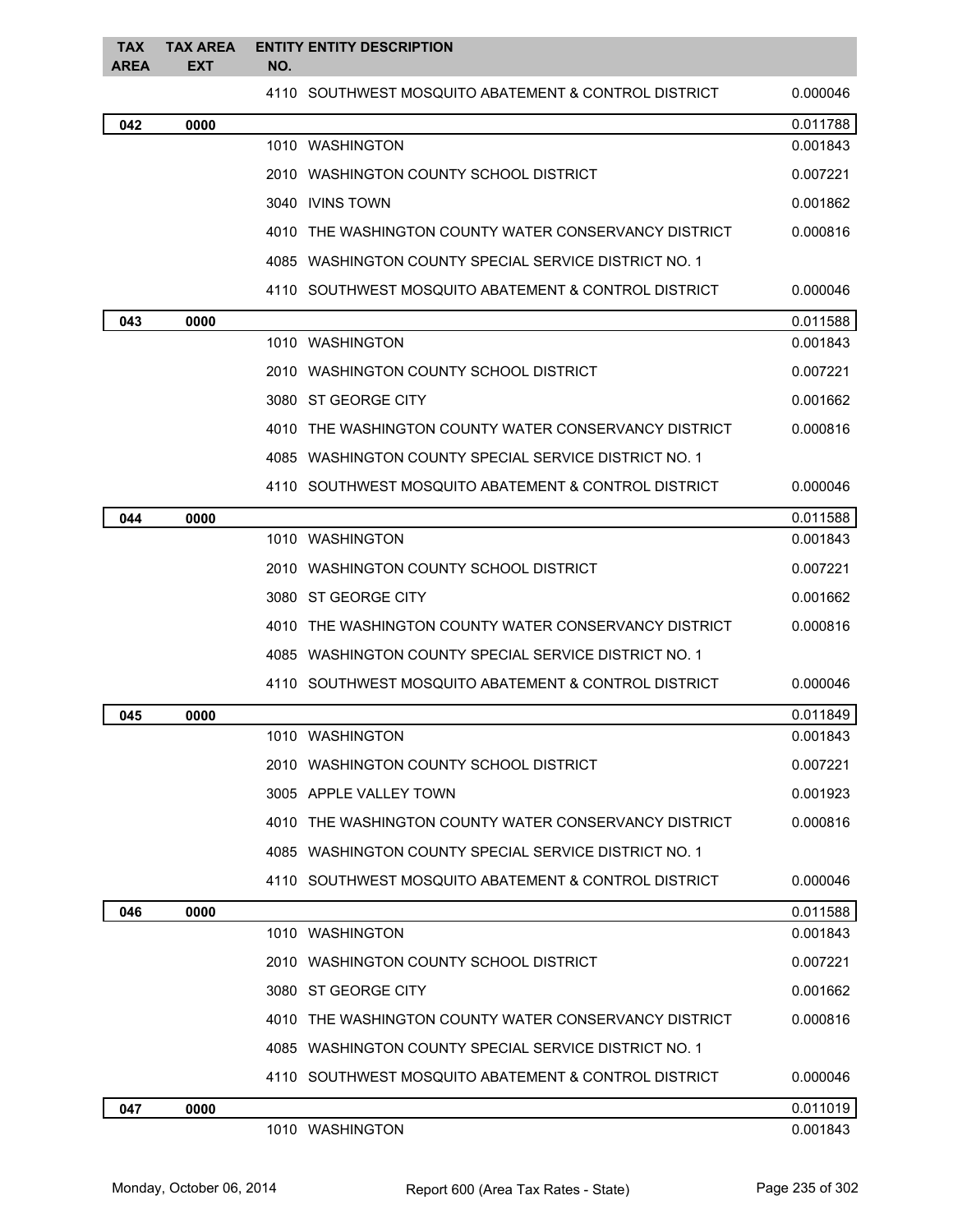| <b>TAX</b>  | <b>TAX AREA</b>     | <b>ENTITY ENTITY DESCRIPTION</b>                      |          |
|-------------|---------------------|-------------------------------------------------------|----------|
| <b>AREA</b> | <b>EXT</b>          | NO.<br>2010 WASHINGTON COUNTY SCHOOL DISTRICT         | 0.007221 |
|             |                     |                                                       |          |
|             |                     | 4010 THE WASHINGTON COUNTY WATER CONSERVANCY DISTRICT | 0.000816 |
|             |                     | 4085 WASHINGTON COUNTY SPECIAL SERVICE DISTRICT NO. 1 |          |
|             |                     | 4110 SOUTHWEST MOSQUITO ABATEMENT & CONTROL DISTRICT  | 0.000046 |
|             |                     | 4120 HURRICANE VALLEY FIRE DISTRICT                   | 0.001093 |
| 048         | 0000                |                                                       | 0.010543 |
|             |                     | 1010 WASHINGTON                                       | 0.001843 |
|             |                     | 2010 WASHINGTON COUNTY SCHOOL DISTRICT                | 0.007221 |
|             |                     | 4010 THE WASHINGTON COUNTY WATER CONSERVANCY DISTRICT | 0.000816 |
|             |                     | 4085 WASHINGTON COUNTY SPECIAL SERVICE DISTRICT NO. 1 |          |
|             |                     | 4110 SOUTHWEST MOSQUITO ABATEMENT & CONTROL DISTRICT  | 0.000046 |
|             |                     | 4125 NORTH CENTRAL FIRE SPECIAL SERVICE DISTRICT      | 0.000617 |
| 049         | 0000                |                                                       | 0.009926 |
|             |                     | 1010 WASHINGTON                                       | 0.001843 |
|             |                     | 2010 WASHINGTON COUNTY SCHOOL DISTRICT                | 0.007221 |
|             |                     | 4010 THE WASHINGTON COUNTY WATER CONSERVANCY DISTRICT | 0.000816 |
|             |                     | 4085 WASHINGTON COUNTY SPECIAL SERVICE DISTRICT NO. 1 |          |
|             |                     | 4110 SOUTHWEST MOSQUITO ABATEMENT & CONTROL DISTRICT  | 0.000046 |
|             | <b>WAYNE COUNTY</b> |                                                       |          |
| 001         | 0000                |                                                       | 0.005563 |
|             |                     |                                                       |          |

| UV I | uuu  |               |                                              | <u>u.uujuu </u> |
|------|------|---------------|----------------------------------------------|-----------------|
|      |      | 1010 WAYNE    |                                              | 0.001780        |
|      |      |               | 2010 WAYNE COUNTY SCHOOL DISTRICT            | 0.003522        |
|      |      | 3010 BICKNELL |                                              | 0.000232        |
|      |      |               | 4010 WAYNE COUNTY FIRE PROTECTION DISTRICT   |                 |
|      |      |               | 4020 WAYNE COUNTY WATER CONSERVANCY DISTRICT | 0.000029        |
| 002  | 0000 |               |                                              | 0.005552        |
|      |      | 1010 WAYNE    |                                              | 0.001780        |
|      |      |               | 2010 WAYNE COUNTY SCHOOL DISTRICT            | 0.003522        |
|      |      | 3020 LOA      |                                              | 0.000221        |
|      |      |               | 4010 WAYNE COUNTY FIRE PROTECTION DISTRICT   |                 |
|      |      |               | 4020 WAYNE COUNTY WATER CONSERVANCY DISTRICT | 0.000029        |
| 003  | 0000 |               |                                              | 0.005672        |
|      |      | 1010 WAYNE    |                                              | 0.001780        |
|      |      |               | 2010 WAYNE COUNTY SCHOOL DISTRICT            | 0.003522        |
|      |      | 3030 LYMAN    |                                              | 0.000341        |
|      |      |               | 4010 WAYNE COUNTY FIRE PROTECTION DISTRICT   |                 |
|      |      |               | 4020 WAYNE COUNTY WATER CONSERVANCY DISTRICT | 0.000029        |
| 004  | 0000 |               |                                              | 0.005494        |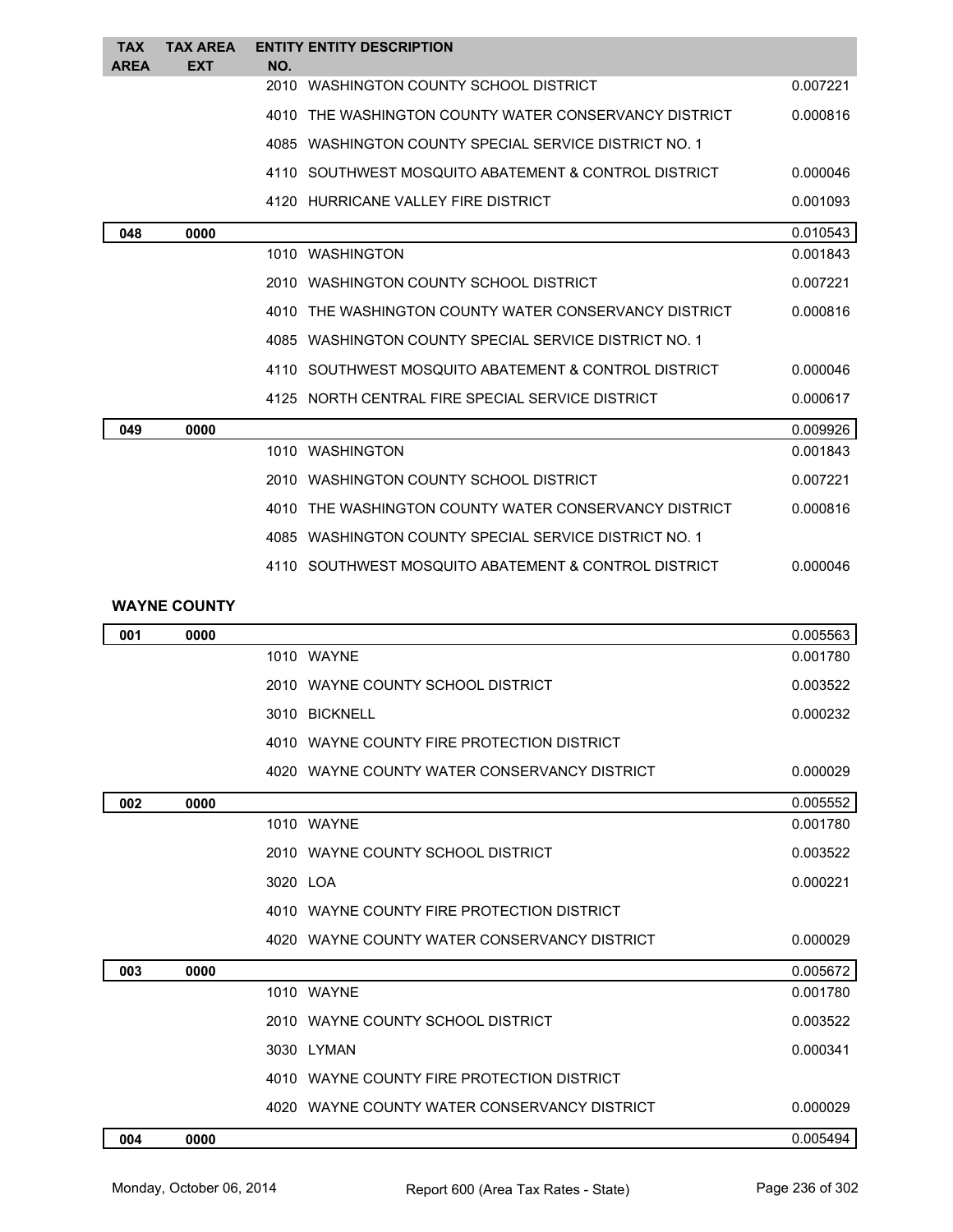| <b>TAX</b><br><b>AREA</b> | <b>TAX AREA</b><br><b>EXT</b> | <b>ENTITY ENTITY DESCRIPTION</b><br>NO.      |          |
|---------------------------|-------------------------------|----------------------------------------------|----------|
|                           |                               | 1010 WAYNE                                   | 0.001780 |
|                           |                               | 2010 WAYNE COUNTY SCHOOL DISTRICT            | 0.003522 |
|                           |                               | 3040 TORREY                                  | 0.000163 |
|                           |                               | 4010 WAYNE COUNTY FIRE PROTECTION DISTRICT   |          |
|                           |                               | 4020 WAYNE COUNTY WATER CONSERVANCY DISTRICT | 0.000029 |
| 005                       | 0000                          |                                              | 0.005331 |
|                           |                               | 1010 WAYNE                                   | 0.001780 |
|                           |                               | 2010 WAYNE COUNTY SCHOOL DISTRICT            | 0.003522 |
|                           |                               | 4010 WAYNE COUNTY FIRE PROTECTION DISTRICT   |          |
|                           |                               | 4020 WAYNE COUNTY WATER CONSERVANCY DISTRICT | 0.000029 |
| 006                       | 0000                          |                                              | 0.005331 |
|                           |                               | 1010 WAYNE                                   | 0.001780 |
|                           |                               | 2010 WAYNE COUNTY SCHOOL DISTRICT            | 0.003522 |
|                           |                               | 4020 WAYNE COUNTY WATER CONSERVANCY DISTRICT | 0.000029 |
| 007                       | 0000                          |                                              | 0.006181 |
|                           |                               | 1010 WAYNE                                   | 0.001780 |
|                           |                               | 2010 WAYNE COUNTY SCHOOL DISTRICT            | 0.003522 |
|                           |                               | 3015 HANKSVILLE TOWN                         | 0.000850 |
|                           |                               | 4020 WAYNE COUNTY WATER CONSERVANCY DISTRICT | 0.000029 |

## **WEBER COUNTY**

| 001 | 0000 |      |                                                              | 0.012812 |
|-----|------|------|--------------------------------------------------------------|----------|
|     |      |      | 1010 WEBER                                                   | 0.003711 |
|     |      |      | 2020 WEBER COUNTY SCHOOL DISTRICT                            | 0.006526 |
|     |      |      | 4005 WEBER BASIN WATER CONSERVANCY DISTRICT                  | 0.000199 |
|     |      |      | 4020 BEN LOMOND CEMETERY MAINTENANCE DISTRICT                | 0.000083 |
|     |      |      | 4080 WEBER COUNTY MOSQUITO ABATEMENT DISTRICT                | 0.000141 |
|     |      | 4210 | <b>WEBER FIRE DISTRICT</b>                                   | 0.001569 |
|     |      |      | 4320 WEBER AREA DISPATCH 911 AND EMERGENCY SERVICES DISTRICT | 0.000303 |
|     |      |      | 6080 WEBER FIRE DISTRICT - BOND (est. 1/1/06)                | 0.000105 |
|     |      |      | 6090 MUNICIPAL TYPE SERVICES                                 | 0.000175 |
| 003 | 0000 |      |                                                              | 0.013650 |
|     |      |      | 1010 WEBER                                                   | 0.003711 |
|     |      |      | 2020 WEBER COUNTY SCHOOL DISTRICT                            | 0.006526 |
|     |      |      | 4005 WEBER BASIN WATER CONSERVANCY DISTRICT                  | 0.000199 |
|     |      |      | 4010 CENTRAL WEBER SEWER IMPROVEMENT DISTRICT                | 0.000838 |
|     |      |      | 4020 BEN LOMOND CEMETERY MAINTENANCE DISTRICT                | 0.000083 |
|     |      |      | 4080 WEBER COUNTY MOSQUITO ABATEMENT DISTRICT                | 0.000141 |
|     |      |      | 4210 WEBER FIRE DISTRICT                                     | 0.001569 |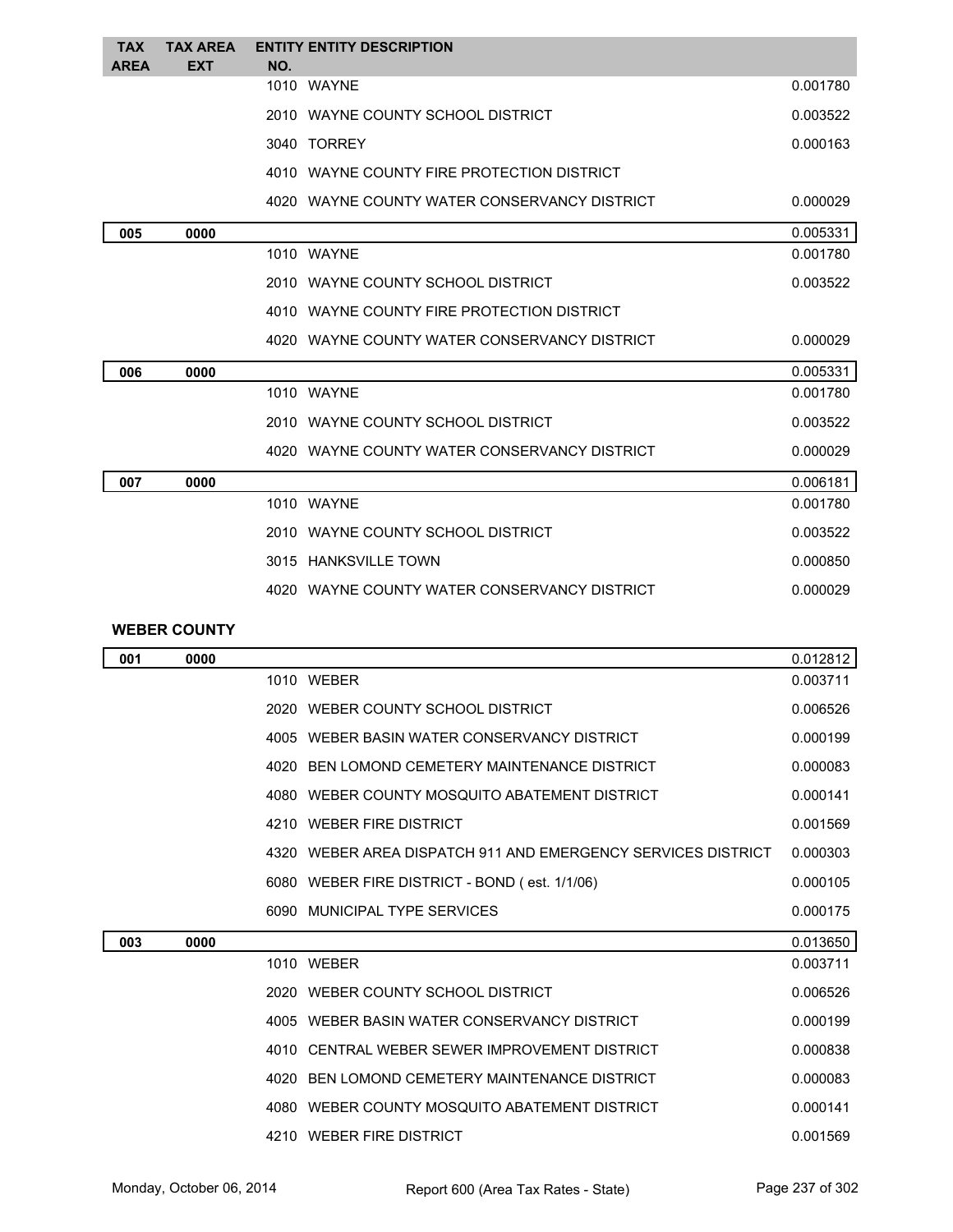| <b>TAX</b><br><b>AREA</b> | <b>TAX AREA</b><br>EXT | NO. | <b>ENTITY ENTITY DESCRIPTION</b>                             |          |
|---------------------------|------------------------|-----|--------------------------------------------------------------|----------|
|                           |                        |     | 4320 WEBER AREA DISPATCH 911 AND EMERGENCY SERVICES DISTRICT | 0.000303 |
|                           |                        |     | 6080 WEBER FIRE DISTRICT - BOND (est. 1/1/06)                | 0.000105 |
|                           |                        |     | 6090 MUNICIPAL TYPE SERVICES                                 | 0.000175 |
| 005                       | 0000                   |     |                                                              | 0.013640 |
|                           |                        |     | 1010 WEBER                                                   | 0.003711 |
|                           |                        |     | 2020 WEBER COUNTY SCHOOL DISTRICT                            | 0.006526 |
|                           |                        |     | 3040 NORTH OGDEN CITY                                        | 0.001584 |
|                           |                        |     | 4005 WEBER BASIN WATER CONSERVANCY DISTRICT                  | 0.000199 |
|                           |                        |     | 4020 BEN LOMOND CEMETERY MAINTENANCE DISTRICT                | 0.000083 |
|                           |                        |     | 4080 WEBER COUNTY MOSQUITO ABATEMENT DISTRICT                | 0.000141 |
|                           |                        |     | 4320 WEBER AREA DISPATCH 911 AND EMERGENCY SERVICES DISTRICT | 0.000303 |
|                           |                        |     | 4330 NORTH VIEW FIRE DISTRICT                                | 0.001093 |
| 006                       | 0000                   |     |                                                              | 0.013349 |
|                           |                        |     | 1010 WEBER                                                   | 0.003711 |
|                           |                        |     | 2020 WEBER COUNTY SCHOOL DISTRICT                            | 0.006526 |
|                           |                        |     | 3070 PLEASANT VIEW                                           | 0.001293 |
|                           |                        |     | 4005 WEBER BASIN WATER CONSERVANCY DISTRICT                  | 0.000199 |
|                           |                        |     | 4020 BEN LOMOND CEMETERY MAINTENANCE DISTRICT                | 0.000083 |
|                           |                        |     | 4080 WEBER COUNTY MOSQUITO ABATEMENT DISTRICT                | 0.000141 |
|                           |                        |     | 4320 WEBER AREA DISPATCH 911 AND EMERGENCY SERVICES DISTRICT | 0.000303 |
|                           |                        |     | 4330 NORTH VIEW FIRE DISTRICT                                | 0.001093 |
| 007                       | 0000                   |     |                                                              | 0.013950 |
|                           |                        |     | 1010 WEBER                                                   | 0.003711 |
|                           |                        |     | 2020 WEBER COUNTY SCHOOL DISTRICT                            | 0.006526 |
|                           |                        |     | 4005 WEBER BASIN WATER CONSERVANCY DISTRICT                  | 0.000199 |
|                           |                        |     | 4010 CENTRAL WEBER SEWER IMPROVEMENT DISTRICT                | 0.000838 |
|                           |                        |     | 4020 BEN LOMOND CEMETERY MAINTENANCE DISTRICT                | 0.000083 |
|                           |                        |     | 4070 BONA VISTA WATER IMPROVEMENT DISTRICT                   | 0.000300 |
|                           |                        |     | 4080 WEBER COUNTY MOSQUITO ABATEMENT DISTRICT                | 0.000141 |
|                           |                        |     | 4210 WEBER FIRE DISTRICT                                     | 0.001569 |
|                           |                        |     | 4320 WEBER AREA DISPATCH 911 AND EMERGENCY SERVICES DISTRICT | 0.000303 |
|                           |                        |     | 6080 WEBER FIRE DISTRICT - BOND (est. 1/1/06)                | 0.000105 |
|                           |                        |     | 6090 MUNICIPAL TYPE SERVICES                                 | 0.000175 |
| 010                       | 0000                   |     |                                                              | 0.014478 |
|                           |                        |     | 1010 WEBER                                                   | 0.003711 |
|                           |                        |     | 2020 WEBER COUNTY SCHOOL DISTRICT                            | 0.006526 |
|                           |                        |     | 3040 NORTH OGDEN CITY                                        | 0.001584 |
|                           |                        |     | 4005 WEBER BASIN WATER CONSERVANCY DISTRICT                  | 0.000199 |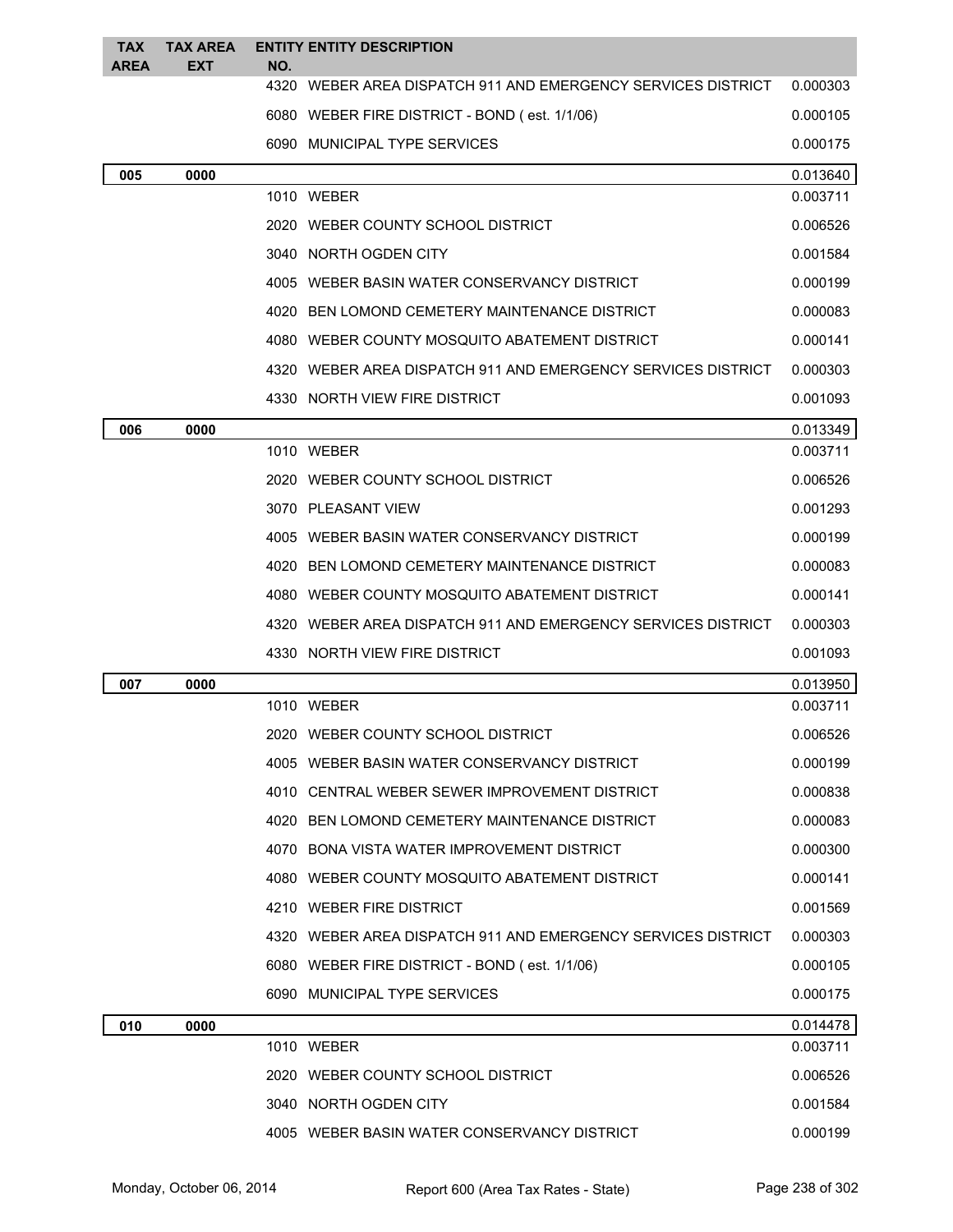| TAX<br>AREA | <b>TAX AREA</b><br>EXT | NO. | <b>ENTITY ENTITY DESCRIPTION</b>                               |          |
|-------------|------------------------|-----|----------------------------------------------------------------|----------|
|             |                        |     | 4010 CENTRAL WEBER SEWER IMPROVEMENT DISTRICT                  | 0.000838 |
|             |                        |     | 4020 BEN LOMOND CEMETERY MAINTENANCE DISTRICT                  | 0.000083 |
|             |                        |     | 4080 WEBER COUNTY MOSQUITO ABATEMENT DISTRICT                  | 0.000141 |
|             |                        |     | 4320   WEBER AREA DISPATCH 911 AND EMERGENCY SERVICES DISTRICT | 0.000303 |
|             |                        |     | 4330 NORTH VIEW FIRE DISTRICT                                  | 0.001093 |
| 011         | 0000                   |     |                                                                | 0.014187 |
|             |                        |     | 1010 WEBER                                                     | 0.003711 |
|             |                        |     | 2020 WEBER COUNTY SCHOOL DISTRICT                              | 0.006526 |
|             |                        |     | 3070 PLEASANT VIEW                                             | 0.001293 |
|             |                        |     | 4005 WEBER BASIN WATER CONSERVANCY DISTRICT                    | 0.000199 |
|             |                        |     | 4010 CENTRAL WEBER SEWER IMPROVEMENT DISTRICT                  | 0.000838 |
|             |                        |     | 4020 BEN LOMOND CEMETERY MAINTENANCE DISTRICT                  | 0.000083 |
|             |                        |     | 4080 WEBER COUNTY MOSQUITO ABATEMENT DISTRICT                  | 0.000141 |
|             |                        |     | 4320   WEBER AREA DISPATCH 911 AND EMERGENCY SERVICES DISTRICT | 0.000303 |
|             |                        |     | 4330 NORTH VIEW FIRE DISTRICT                                  | 0.001093 |
| 012         | 0000                   |     |                                                                | 0.014453 |
|             |                        |     | 1010 WEBER                                                     | 0.003711 |
|             |                        |     | 2020 WEBER COUNTY SCHOOL DISTRICT                              | 0.006526 |
|             |                        |     | 3020 HARRISVILLE                                               | 0.001259 |
|             |                        |     | 4005 WEBER BASIN WATER CONSERVANCY DISTRICT                    | 0.000199 |
|             |                        |     | 4010 CENTRAL WEBER SEWER IMPROVEMENT DISTRICT                  | 0.000838 |
|             |                        |     | 4020 BEN LOMOND CEMETERY MAINTENANCE DISTRICT                  | 0.000083 |
|             |                        |     | 4070 BONA VISTA WATER IMPROVEMENT DISTRICT                     | 0.000300 |
|             |                        |     | 4080 WEBER COUNTY MOSQUITO ABATEMENT DISTRICT                  | 0.000141 |
|             |                        |     | 4320   WEBER AREA DISPATCH 911 AND EMERGENCY SERVICES DISTRICT | 0.000303 |
|             |                        |     | 4330 NORTH VIEW FIRE DISTRICT                                  | 0.001093 |
| 013         | 0000                   |     |                                                                | 0.014778 |
|             |                        |     | 1010 WEBER                                                     | 0.003711 |
|             |                        |     | 2020 WEBER COUNTY SCHOOL DISTRICT                              | 0.006526 |
|             |                        |     | 3040 NORTH OGDEN CITY                                          | 0.001584 |
|             |                        |     | 4005 WEBER BASIN WATER CONSERVANCY DISTRICT                    | 0.000199 |
|             |                        |     | 4010 CENTRAL WEBER SEWER IMPROVEMENT DISTRICT                  | 0.000838 |
|             |                        |     | 4020 BEN LOMOND CEMETERY MAINTENANCE DISTRICT                  | 0.000083 |
|             |                        |     | 4070 BONA VISTA WATER IMPROVEMENT DISTRICT                     | 0.000300 |
|             |                        |     | 4080 WEBER COUNTY MOSQUITO ABATEMENT DISTRICT                  | 0.000141 |
|             |                        |     | 4320   WEBER AREA DISPATCH 911 AND EMERGENCY SERVICES DISTRICT | 0.000303 |
|             |                        |     | 4330 NORTH VIEW FIRE DISTRICT                                  | 0.001093 |
| 014         | 0000                   |     |                                                                | 0.018170 |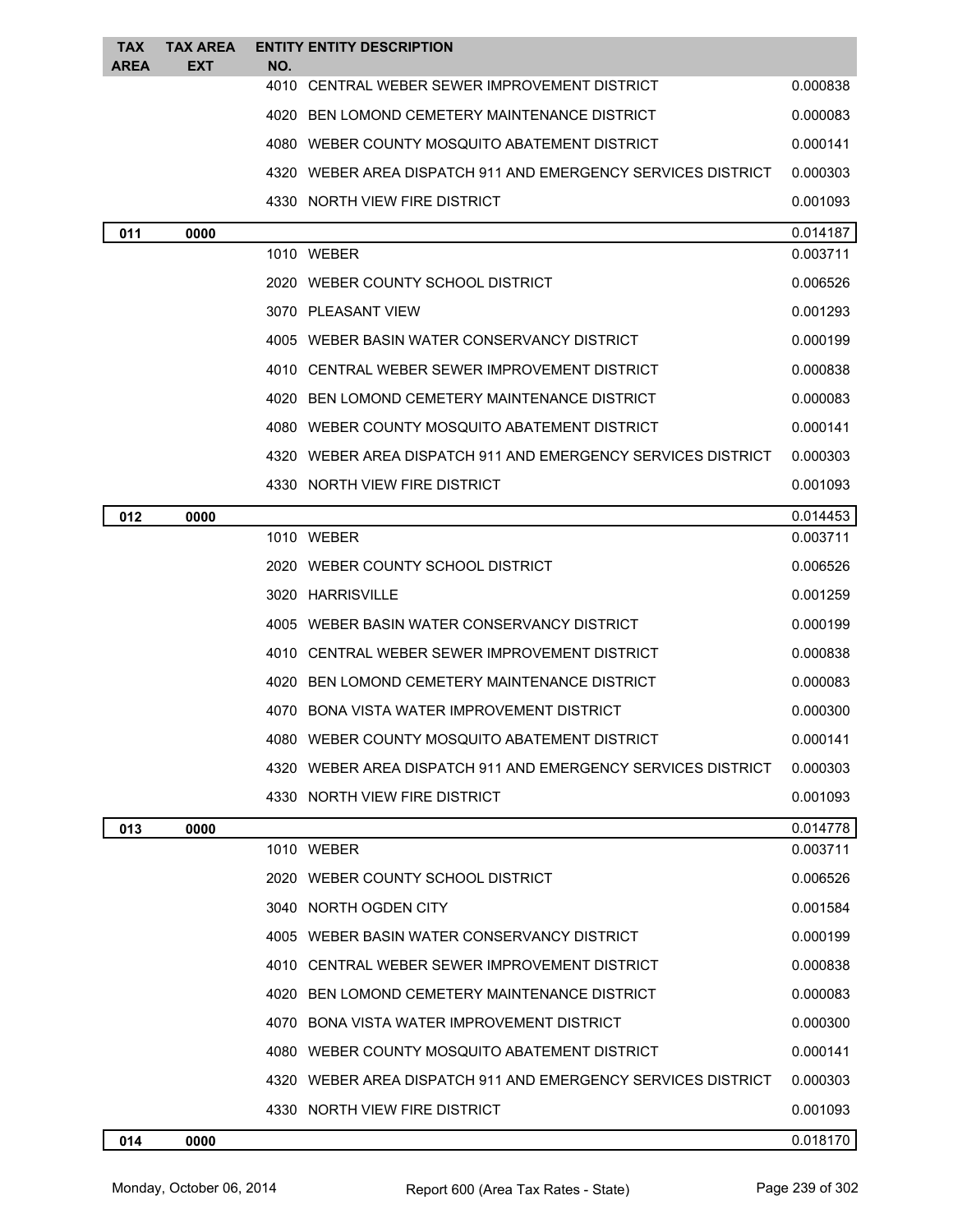| <b>TAX</b><br><b>AREA</b> | <b>TAX AREA</b><br><b>EXT</b> | NO. | <b>ENTITY ENTITY DESCRIPTION</b>                             |          |
|---------------------------|-------------------------------|-----|--------------------------------------------------------------|----------|
|                           |                               |     | 1010 WEBER                                                   | 0.003711 |
|                           |                               |     | 2010 OGDEN CITY SCHOOL DISTRICT                              | 0.009234 |
|                           |                               |     | 3050 OGDEN CITY                                              | 0.003367 |
|                           |                               |     | 4005 WEBER BASIN WATER CONSERVANCY DISTRICT                  | 0.000199 |
|                           |                               |     | 4010 CENTRAL WEBER SEWER IMPROVEMENT DISTRICT                | 0.000838 |
|                           |                               |     | 4020 BEN LOMOND CEMETERY MAINTENANCE DISTRICT                | 0.000083 |
|                           |                               |     | 4080 WEBER COUNTY MOSQUITO ABATEMENT DISTRICT                | 0.000141 |
|                           |                               |     | 4320 WEBER AREA DISPATCH 911 AND EMERGENCY SERVICES DISTRICT | 0.000303 |
|                           |                               |     | 6030 OGDEN CITY - SPECIAL LEVY TO PURCHASE WBWCD WATER       | 0.000294 |
| 016                       | 0000                          |     |                                                              | 0.013029 |
|                           |                               |     | 1010 WEBER                                                   | 0.003711 |
|                           |                               |     | 2020 WEBER COUNTY SCHOOL DISTRICT                            | 0.006526 |
|                           |                               |     | 4005 WEBER BASIN WATER CONSERVANCY DISTRICT                  | 0.000199 |
|                           |                               |     | 4070 BONA VISTA WATER IMPROVEMENT DISTRICT                   | 0.000300 |
|                           |                               |     | 4080 WEBER COUNTY MOSQUITO ABATEMENT DISTRICT                | 0.000141 |
|                           |                               |     | 4210 WEBER FIRE DISTRICT                                     | 0.001569 |
|                           |                               |     | 4320 WEBER AREA DISPATCH 911 AND EMERGENCY SERVICES DISTRICT | 0.000303 |
|                           |                               |     | 6080 WEBER FIRE DISTRICT - BOND (est. 1/1/06)                | 0.000105 |
|                           |                               |     | 6090 MUNICIPAL TYPE SERVICES                                 | 0.000175 |
| 017                       | 0000                          |     |                                                              | 0.013867 |
|                           |                               |     | 1010 WEBER                                                   | 0.003711 |
|                           |                               |     | 2020 WEBER COUNTY SCHOOL DISTRICT                            | 0.006526 |
|                           |                               |     | 4005 WEBER BASIN WATER CONSERVANCY DISTRICT                  | 0.000199 |
|                           |                               |     | 4010 CENTRAL WEBER SEWER IMPROVEMENT DISTRICT                | 0.000838 |
|                           |                               |     | 4070 BONA VISTA WATER IMPROVEMENT DISTRICT                   | 0.000300 |
|                           |                               |     | 4080 WEBER COUNTY MOSQUITO ABATEMENT DISTRICT                | 0.000141 |
|                           |                               |     | 4210 WEBER FIRE DISTRICT                                     | 0.001569 |
|                           |                               |     | 4320 WEBER AREA DISPATCH 911 AND EMERGENCY SERVICES DISTRICT | 0.000303 |
|                           |                               |     | 6080 WEBER FIRE DISTRICT - BOND (est. 1/1/06)                | 0.000105 |
|                           |                               |     | 6090 MUNICIPAL TYPE SERVICES                                 | 0.000175 |
| 019                       | 0000                          |     |                                                              | 0.013117 |
|                           |                               |     | 1010 WEBER                                                   | 0.003711 |
|                           |                               |     | 2020 WEBER COUNTY SCHOOL DISTRICT                            | 0.006526 |
|                           |                               |     | 4005 WEBER BASIN WATER CONSERVANCY DISTRICT                  | 0.000199 |
|                           |                               |     | 4030 PLAIN CITY CEMETERY MAINTENANCE DISTRICT                | 0.000088 |
|                           |                               |     | 4070 BONA VISTA WATER IMPROVEMENT DISTRICT                   | 0.000300 |
|                           |                               |     | 4080 WEBER COUNTY MOSQUITO ABATEMENT DISTRICT                | 0.000141 |
|                           |                               |     | 4210 WEBER FIRE DISTRICT                                     | 0.001569 |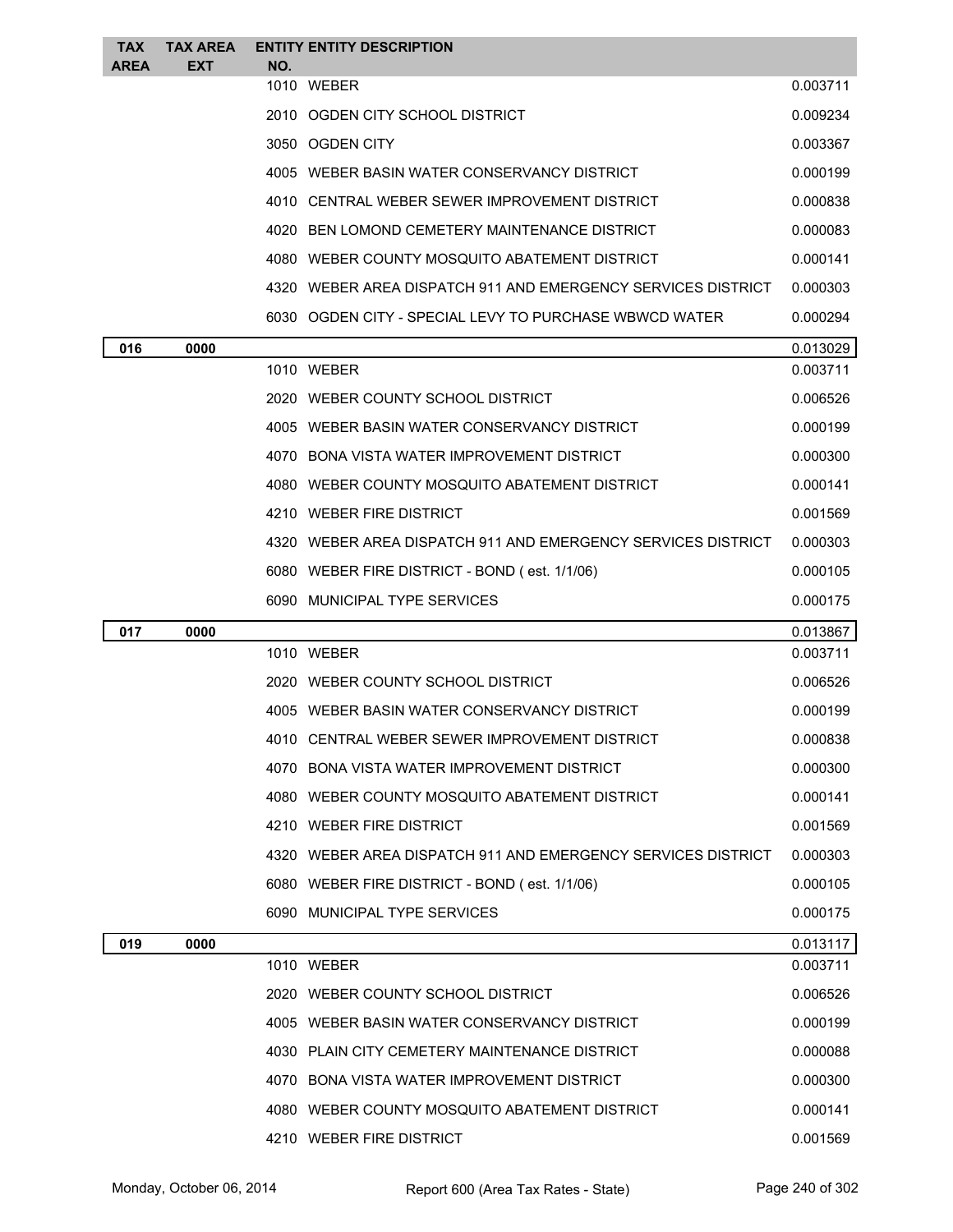| <b>TAX</b><br><b>AREA</b> | <b>TAX AREA</b> |     | <b>ENTITY ENTITY DESCRIPTION</b>                             |          |
|---------------------------|-----------------|-----|--------------------------------------------------------------|----------|
|                           | EXT             | NO. | 4320 WEBER AREA DISPATCH 911 AND EMERGENCY SERVICES DISTRICT | 0.000303 |
|                           |                 |     | 6080 WEBER FIRE DISTRICT - BOND (est. 1/1/06)                | 0.000105 |
|                           |                 |     | 6090 MUNICIPAL TYPE SERVICES                                 | 0.000175 |
| 020                       | 0000            |     |                                                              | 0.014370 |
|                           |                 |     | 1010 WEBER                                                   | 0.003711 |
|                           |                 |     | 2020 WEBER COUNTY SCHOOL DISTRICT                            | 0.006526 |
|                           |                 |     | 3020 HARRISVILLE                                             | 0.001259 |
|                           |                 |     | 4005 WEBER BASIN WATER CONSERVANCY DISTRICT                  | 0.000199 |
|                           |                 |     | 4010 CENTRAL WEBER SEWER IMPROVEMENT DISTRICT                | 0.000838 |
|                           |                 |     | 4070 BONA VISTA WATER IMPROVEMENT DISTRICT                   | 0.000300 |
|                           |                 |     | 4080 WEBER COUNTY MOSQUITO ABATEMENT DISTRICT                | 0.000141 |
|                           |                 |     | 4320 WEBER AREA DISPATCH 911 AND EMERGENCY SERVICES DISTRICT | 0.000303 |
|                           |                 |     | 4330 NORTH VIEW FIRE DISTRICT                                | 0.001093 |
| 021                       | 0000            |     |                                                              | 0.011816 |
|                           |                 |     | 1010 WEBER                                                   | 0.003711 |
|                           |                 |     | 2020 WEBER COUNTY SCHOOL DISTRICT                            | 0.006526 |
|                           |                 |     | 3060 PLAIN CITY                                              | 0.000548 |
|                           |                 |     | 4005 WEBER BASIN WATER CONSERVANCY DISTRICT                  | 0.000199 |
|                           |                 |     | 4030 PLAIN CITY CEMETERY MAINTENANCE DISTRICT                | 0.000088 |
|                           |                 |     | 4070 BONA VISTA WATER IMPROVEMENT DISTRICT                   | 0.000300 |
|                           |                 |     | 4080 WEBER COUNTY MOSQUITO ABATEMENT DISTRICT                | 0.000141 |
|                           |                 |     | 4320 WEBER AREA DISPATCH 911 AND EMERGENCY SERVICES DISTRICT | 0.000303 |
| 022                       | 0000            |     |                                                              | 0.018387 |
|                           |                 |     | 1010 WEBER                                                   | 0.003711 |
|                           |                 |     | 2010 OGDEN CITY SCHOOL DISTRICT                              | 0.009234 |
|                           |                 |     | 3050 OGDEN CITY                                              | 0.003367 |
|                           |                 |     | 4005 WEBER BASIN WATER CONSERVANCY DISTRICT                  | 0.000199 |
|                           |                 |     | 4010 CENTRAL WEBER SEWER IMPROVEMENT DISTRICT                | 0.000838 |
|                           |                 |     | 4070 BONA VISTA WATER IMPROVEMENT DISTRICT                   | 0.000300 |
|                           |                 |     | 4080 WEBER COUNTY MOSQUITO ABATEMENT DISTRICT                | 0.000141 |
|                           |                 |     | 4320 WEBER AREA DISPATCH 911 AND EMERGENCY SERVICES DISTRICT | 0.000303 |
|                           |                 |     | 6030 OGDEN CITY - SPECIAL LEVY TO PURCHASE WBWCD WATER       | 0.000294 |
| 023                       | 0000            |     |                                                              | 0.013567 |
|                           |                 |     | 1010 WEBER                                                   | 0.003711 |
|                           |                 |     | 2020 WEBER COUNTY SCHOOL DISTRICT                            | 0.006526 |
|                           |                 |     | 4005 WEBER BASIN WATER CONSERVANCY DISTRICT                  | 0.000199 |
|                           |                 |     | 4010 CENTRAL WEBER SEWER IMPROVEMENT DISTRICT                | 0.000838 |
|                           |                 |     | 4080 WEBER COUNTY MOSQUITO ABATEMENT DISTRICT                | 0.000141 |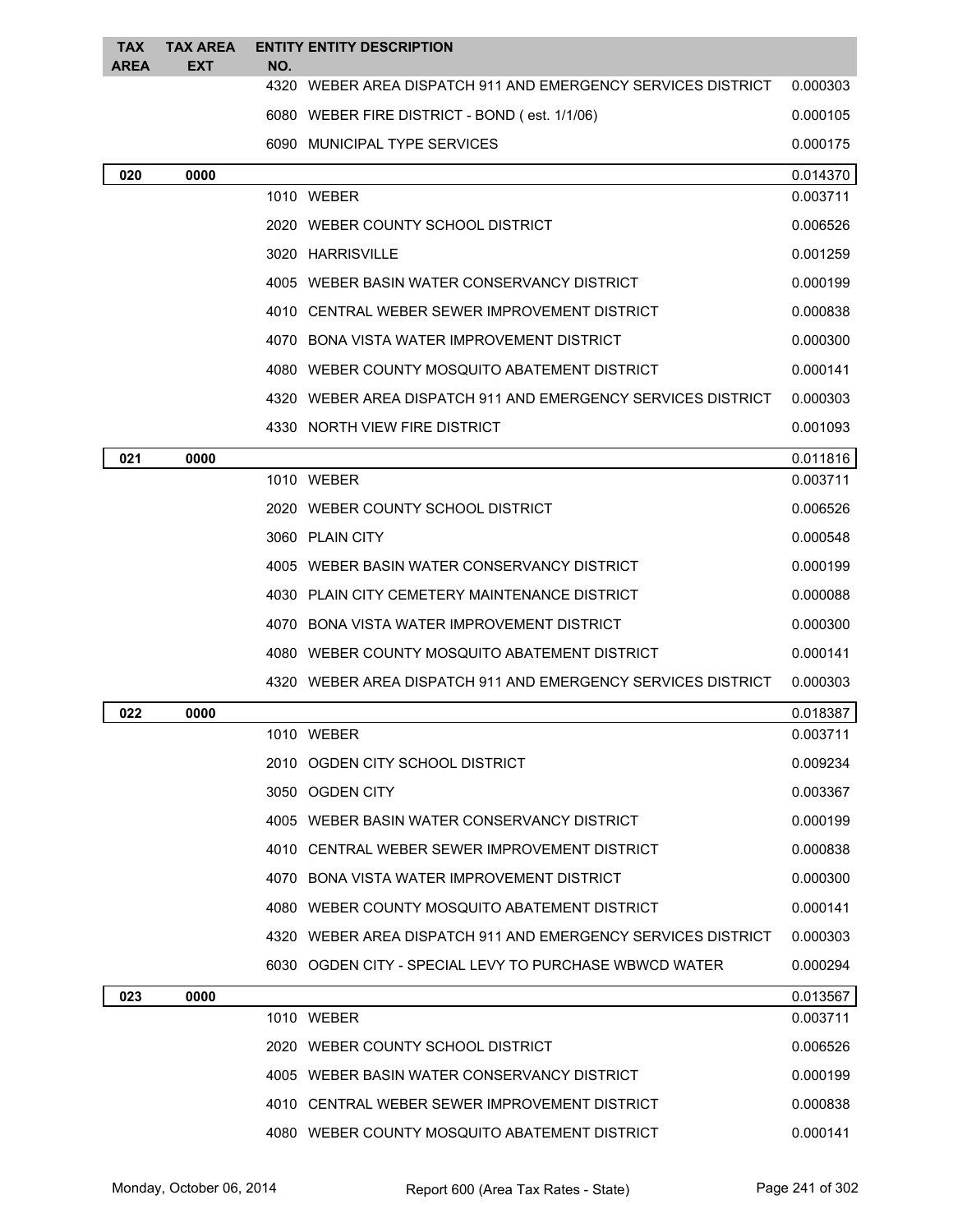| <b>TAX</b>  | <b>TAX AREA</b> |     | <b>ENTITY ENTITY DESCRIPTION</b>                             |          |
|-------------|-----------------|-----|--------------------------------------------------------------|----------|
| <b>AREA</b> | <b>EXT</b>      | NO. | 4210 WEBER FIRE DISTRICT                                     | 0.001569 |
|             |                 |     | 4320 WEBER AREA DISPATCH 911 AND EMERGENCY SERVICES DISTRICT | 0.000303 |
|             |                 |     | 6080 WEBER FIRE DISTRICT - BOND (est. 1/1/06)                | 0.000105 |
|             |                 |     | 6090 MUNICIPAL TYPE SERVICES                                 | 0.000175 |
| 024         | 0000            |     |                                                              | 0.014819 |
|             |                 |     | 1010 WEBER                                                   | 0.003711 |
|             |                 |     | 2020 WEBER COUNTY SCHOOL DISTRICT                            | 0.006526 |
|             |                 |     | 3120 WASHINGTON TERRACE                                      | 0.003101 |
|             |                 |     | 4005 WEBER BASIN WATER CONSERVANCY DISTRICT                  | 0.000199 |
|             |                 |     | 4010 CENTRAL WEBER SEWER IMPROVEMENT DISTRICT                | 0.000838 |
|             |                 |     | 4080 WEBER COUNTY MOSQUITO ABATEMENT DISTRICT                | 0.000141 |
|             |                 |     | 4320 WEBER AREA DISPATCH 911 AND EMERGENCY SERVICES DISTRICT | 0.000303 |
|             |                 |     | 6070 WASHINGTON TERRACE CITY - SPECIAL LEVY TO PURCHASE WBWC |          |
| 025         | 0000            |     |                                                              | 0.018087 |
|             |                 |     | 1010 WEBER                                                   | 0.003711 |
|             |                 |     | 2010 OGDEN CITY SCHOOL DISTRICT                              | 0.009234 |
|             |                 |     | 3050 OGDEN CITY                                              | 0.003367 |
|             |                 |     | 4005 WEBER BASIN WATER CONSERVANCY DISTRICT                  | 0.000199 |
|             |                 |     | 4010 CENTRAL WEBER SEWER IMPROVEMENT DISTRICT                | 0.000838 |
|             |                 |     | 4080 WEBER COUNTY MOSQUITO ABATEMENT DISTRICT                | 0.000141 |
|             |                 |     | 4320 WEBER AREA DISPATCH 911 AND EMERGENCY SERVICES DISTRICT | 0.000303 |
|             |                 |     | 6030 OGDEN CITY - SPECIAL LEVY TO PURCHASE WBWCD WATER       | 0.000294 |
| 026         | 0000            |     |                                                              | 0.012960 |
|             |                 |     | 1010 WEBER                                                   | 0.003711 |
|             |                 |     | 2020 WEBER COUNTY SCHOOL DISTRICT                            | 0.006526 |
|             |                 |     | 3080 RIVERDALE                                               | 0.001242 |
|             |                 |     | 4005 WEBER BASIN WATER CONSERVANCY DISTRICT                  | 0.000199 |
|             |                 |     | 4010 CENTRAL WEBER SEWER IMPROVEMENT DISTRICT                | 0.000838 |
|             |                 |     | 4080 WEBER COUNTY MOSQUITO ABATEMENT DISTRICT                | 0.000141 |
|             |                 |     | 4320 WEBER AREA DISPATCH 911 AND EMERGENCY SERVICES DISTRICT | 0.000303 |
|             |                 |     | 6040 RIVERDALE CITY - SPECIAL LEVY TO PURCHASE WBWCD WATER   |          |
| 027         | 0000            |     |                                                              | 0.014570 |
|             |                 |     | 1010 WEBER                                                   | 0.003711 |
|             |                 |     | 2020 WEBER COUNTY SCHOOL DISTRICT                            | 0.006526 |
|             |                 |     | 3100 SOUTH OGDEN                                             | 0.002852 |
|             |                 |     | 4005 WEBER BASIN WATER CONSERVANCY DISTRICT                  | 0.000199 |
|             |                 |     | 4010 CENTRAL WEBER SEWER IMPROVEMENT DISTRICT                | 0.000838 |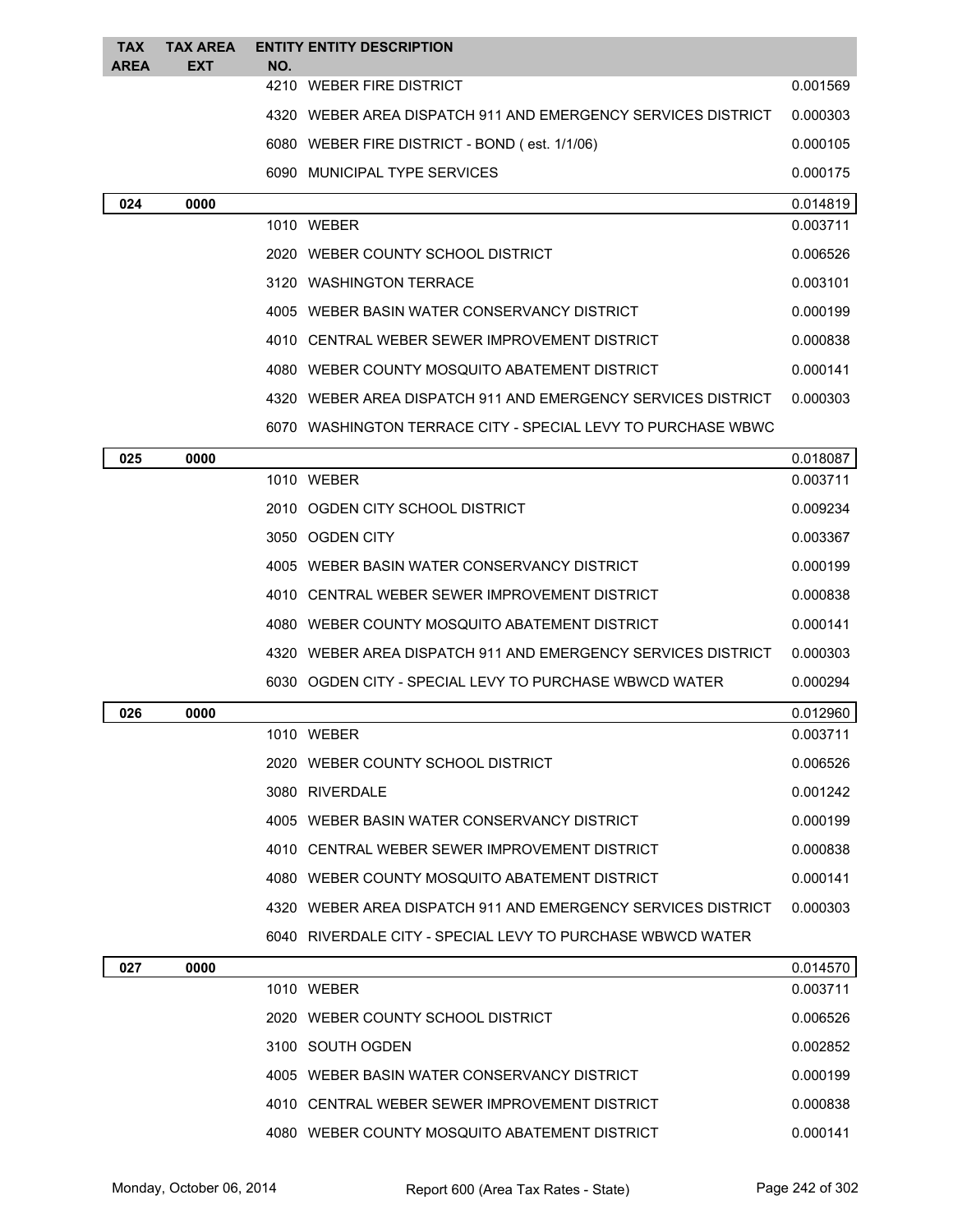### **TAX AREA TAX AREA ENTITY ENTITY DESCRIPTION EXT NO.**

WEBER AREA DISPATCH 911 AND EMERGENCY SERVICES DISTRICT 0.000303

SOUTH OGDEN CITY - SPECIAL LEVY TO PURCHASE WBWCD WATER

| 028 | 0000 |                                                                | 0.012802 |
|-----|------|----------------------------------------------------------------|----------|
|     |      | 1010 WEBER                                                     | 0.003711 |
|     |      | 2020 WEBER COUNTY SCHOOL DISTRICT                              | 0.006526 |
|     |      | 4005 WEBER BASIN WATER CONSERVANCY DISTRICT                    | 0.000199 |
|     |      | 4080 WEBER COUNTY MOSQUITO ABATEMENT DISTRICT                  | 0.000141 |
|     |      | 4090 EDEN CEMETERY MAINTENANCE DISTRICT                        | 0.000073 |
|     |      | 4210 WEBER FIRE DISTRICT                                       | 0.001569 |
|     |      | 4320 WEBER AREA DISPATCH 911 AND EMERGENCY SERVICES DISTRICT   | 0.000303 |
|     |      | 6080 WEBER FIRE DISTRICT - BOND (est. 1/1/06)                  | 0.000105 |
|     |      | 6090 MUNICIPAL TYPE SERVICES                                   | 0.000175 |
| 030 | 0000 |                                                                | 0.013179 |
|     |      | 1010 WEBER                                                     | 0.003711 |
|     |      | 2020 WEBER COUNTY SCHOOL DISTRICT                              | 0.006526 |
|     |      | 3025 HOOPER                                                    | 0.000625 |
|     |      | 4005 WEBER BASIN WATER CONSERVANCY DISTRICT                    | 0.000199 |
|     |      | 4060 HOOPER CEMETERY MAINTENANCE DISTRICT                      |          |
|     |      | 4080 WEBER COUNTY MOSQUITO ABATEMENT DISTRICT                  | 0.000141 |
|     |      | 4210 WEBER FIRE DISTRICT                                       | 0.001569 |
|     |      | 4320   WEBER AREA DISPATCH 911 AND EMERGENCY SERVICES DISTRICT | 0.000303 |
|     |      | 6080 WEBER FIRE DISTRICT - BOND (est. 1/1/06)                  | 0.000105 |
| 031 | 0000 |                                                                | 0.013594 |
|     |      | 1010 WEBER                                                     | 0.003711 |
|     |      | 2020 WEBER COUNTY SCHOOL DISTRICT                              | 0.006526 |
|     |      | 3025 HOOPER                                                    | 0.000625 |
|     |      | 4005 WEBER BASIN WATER CONSERVANCY DISTRICT                    | 0.000199 |
|     |      | 4060 HOOPER CEMETERY MAINTENANCE DISTRICT                      |          |
|     |      | 4080 WEBER COUNTY MOSQUITO ABATEMENT DISTRICT                  | 0.000141 |
|     |      | 4150 HOOPER WATER IMPROVEMENT DISTRICT                         | 0.000415 |
|     |      | 4210 WEBER FIRE DISTRICT                                       | 0.001569 |
|     |      | 4320 WEBER AREA DISPATCH 911 AND EMERGENCY SERVICES DISTRICT   | 0.000303 |
|     |      | 6080 WEBER FIRE DISTRICT - BOND (est. 1/1/06)                  | 0.000105 |
| 032 | 0000 |                                                                | 0.013179 |
|     |      | 1010 WEBER                                                     | 0.003711 |
|     |      | 2020 WEBER COUNTY SCHOOL DISTRICT                              | 0.006526 |
|     |      | 3025 HOOPER                                                    | 0.000625 |
|     |      | 4005 WEBER BASIN WATER CONSERVANCY DISTRICT                    | 0.000199 |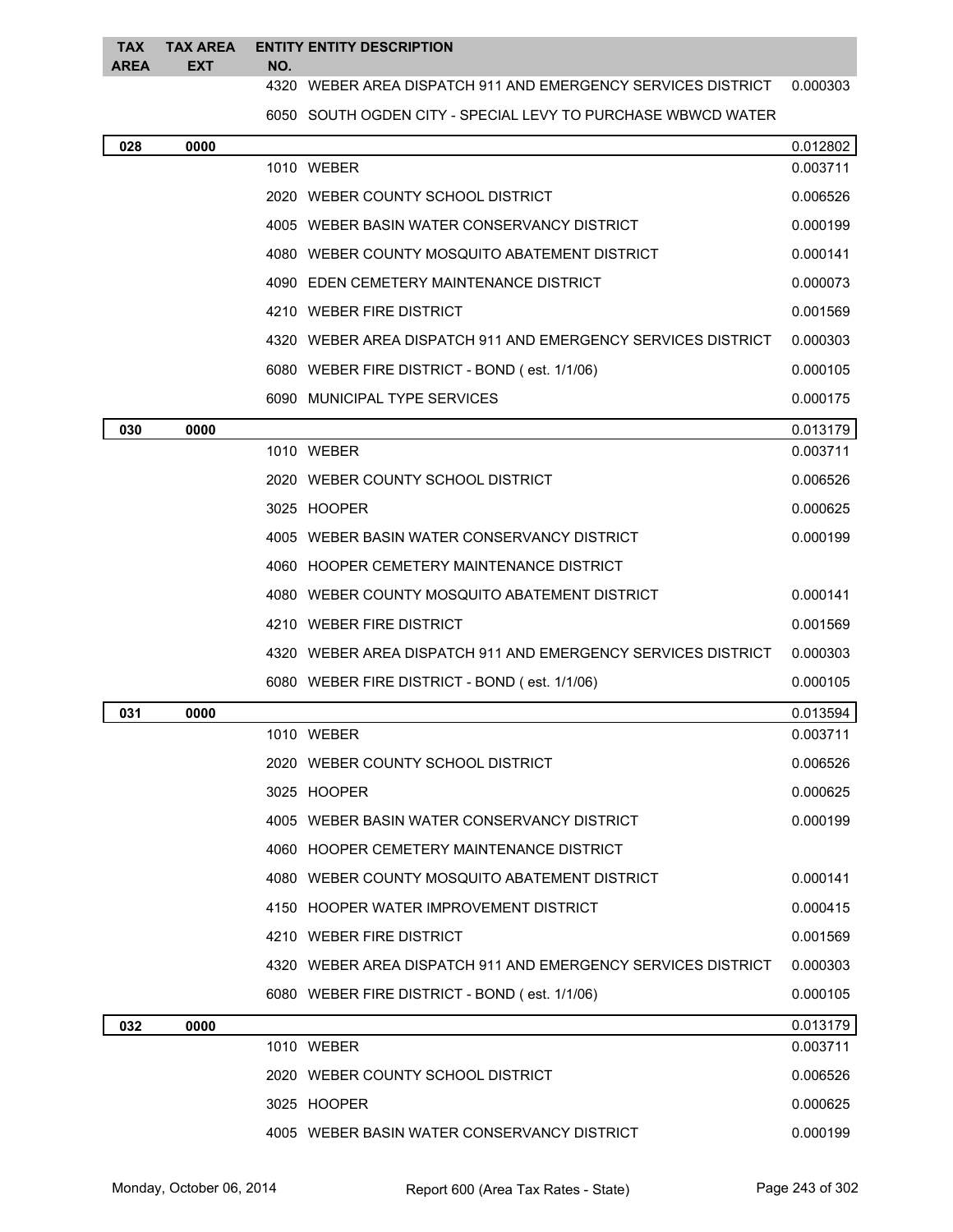| <b>TAX</b>  | <b>TAX AREA</b> |     | <b>ENTITY ENTITY DESCRIPTION</b>                             |          |
|-------------|-----------------|-----|--------------------------------------------------------------|----------|
| <b>AREA</b> | <b>EXT</b>      | NO. | 4060 HOOPER CEMETERY MAINTENANCE DISTRICT                    |          |
|             |                 |     | 4080 WEBER COUNTY MOSQUITO ABATEMENT DISTRICT                | 0.000141 |
|             |                 |     | 4100 TAYLOR-WEST WEBER WATER IMPROVEMENT DISTRICT            |          |
|             |                 |     | 4210 WEBER FIRE DISTRICT                                     | 0.001569 |
|             |                 |     | 4320 WEBER AREA DISPATCH 911 AND EMERGENCY SERVICES DISTRICT | 0.000303 |
|             |                 |     | 6080 WEBER FIRE DISTRICT - BOND (est. 1/1/06)                | 0.000105 |
|             | 0000            |     |                                                              | 0.013855 |
| 038         |                 |     | 1010 WEBER                                                   | 0.003711 |
|             |                 |     | 2020 WEBER COUNTY SCHOOL DISTRICT                            | 0.006526 |
|             |                 |     | 4005 WEBER BASIN WATER CONSERVANCY DISTRICT                  | 0.000199 |
|             |                 |     | 4015 NORTH DAVIS SEWER DISTRICT                              | 0.001025 |
|             |                 |     | 4080 WEBER COUNTY MOSQUITO ABATEMENT DISTRICT                | 0.000141 |
|             |                 |     | 4130 ROY WATER CONSERVANCY SUBDISTRICT                       | 0.000101 |
|             |                 |     | 4210 WEBER FIRE DISTRICT                                     | 0.001569 |
|             |                 |     | 4320 WEBER AREA DISPATCH 911 AND EMERGENCY SERVICES DISTRICT | 0.000303 |
|             |                 |     | 6080 WEBER FIRE DISTRICT - BOND (est. 1/1/06)                | 0.000105 |
|             |                 |     | 6090 MUNICIPAL TYPE SERVICES                                 | 0.000175 |
| 039         | 0000            |     |                                                              | 0.013147 |
|             |                 |     | 1010 WEBER                                                   | 0.003711 |
|             |                 |     | 2020 WEBER COUNTY SCHOOL DISTRICT                            | 0.006526 |
|             |                 |     | 3080 RIVERDALE                                               | 0.001242 |
|             |                 |     | 4005 WEBER BASIN WATER CONSERVANCY DISTRICT                  | 0.000199 |
|             |                 |     | 4015 NORTH DAVIS SEWER DISTRICT                              | 0.001025 |
|             |                 |     | 4080 WEBER COUNTY MOSQUITO ABATEMENT DISTRICT                | 0.000141 |
|             |                 |     | 4320 WEBER AREA DISPATCH 911 AND EMERGENCY SERVICES DISTRICT | 0.000303 |
|             |                 |     | 6040 RIVERDALE CITY - SPECIAL LEVY TO PURCHASE WBWCD WATER   |          |
| 040         | 0000            |     |                                                              | 0.014190 |
|             |                 |     | 1010 WEBER                                                   | 0.003711 |
|             |                 |     | 2020 WEBER COUNTY SCHOOL DISTRICT                            | 0.006526 |
|             |                 |     | 3090 ROY CITY                                                | 0.002285 |
|             |                 |     | 4005 WEBER BASIN WATER CONSERVANCY DISTRICT                  | 0.000199 |
|             |                 |     | 4015 NORTH DAVIS SEWER DISTRICT                              | 0.001025 |
|             |                 |     | 4080 WEBER COUNTY MOSQUITO ABATEMENT DISTRICT                | 0.000141 |
|             |                 |     | 4320 WEBER AREA DISPATCH 911 AND EMERGENCY SERVICES DISTRICT | 0.000303 |
| 041         | 0000            |     |                                                              | 0.014291 |
|             |                 |     | 1010 WEBER                                                   | 0.003711 |
|             |                 |     | 2020 WEBER COUNTY SCHOOL DISTRICT                            | 0.006526 |
|             |                 |     | 3090 ROY CITY                                                | 0.002285 |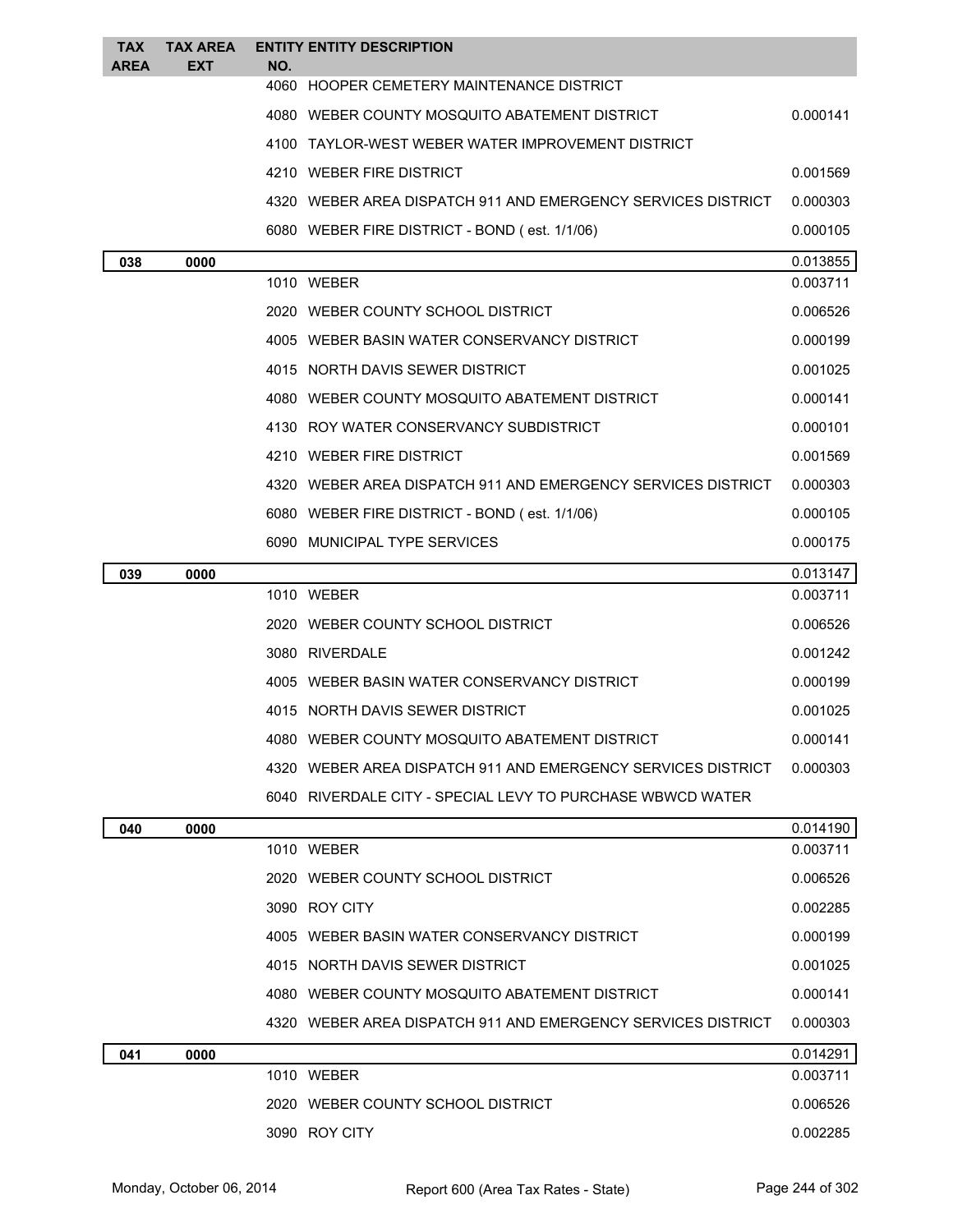| TAX<br>AREA | <b>TAX AREA</b><br><b>EXT</b> | NO. | <b>ENTITY ENTITY DESCRIPTION</b>                             |          |
|-------------|-------------------------------|-----|--------------------------------------------------------------|----------|
|             |                               |     | 4005 WEBER BASIN WATER CONSERVANCY DISTRICT                  | 0.000199 |
|             |                               |     | 4015 NORTH DAVIS SEWER DISTRICT                              | 0.001025 |
|             |                               |     | 4080 WEBER COUNTY MOSQUITO ABATEMENT DISTRICT                | 0.000141 |
|             |                               |     | 4130 ROY WATER CONSERVANCY SUBDISTRICT                       | 0.000101 |
|             |                               |     | 4320 WEBER AREA DISPATCH 911 AND EMERGENCY SERVICES DISTRICT | 0.000303 |
| 043         | 0000                          |     |                                                              | 0.017249 |
|             |                               |     | 1010 WEBER                                                   | 0.003711 |
|             |                               |     | 2010 OGDEN CITY SCHOOL DISTRICT                              | 0.009234 |
|             |                               |     | 3050 OGDEN CITY                                              | 0.003367 |
|             |                               |     | 4005 WEBER BASIN WATER CONSERVANCY DISTRICT                  | 0.000199 |
|             |                               |     | 4080 WEBER COUNTY MOSQUITO ABATEMENT DISTRICT                | 0.000141 |
|             |                               |     | 4320 WEBER AREA DISPATCH 911 AND EMERGENCY SERVICES DISTRICT | 0.000303 |
|             |                               |     | 6030 OGDEN CITY - SPECIAL LEVY TO PURCHASE WBWCD WATER       | 0.000294 |
| 044         | 0000                          |     |                                                              | 0.012817 |
|             |                               |     | 1010 WEBER                                                   | 0.003711 |
|             |                               |     | 2020 WEBER COUNTY SCHOOL DISTRICT                            | 0.006526 |
|             |                               |     | 4005 WEBER BASIN WATER CONSERVANCY DISTRICT                  | 0.000199 |
|             |                               |     | 4030 PLAIN CITY CEMETERY MAINTENANCE DISTRICT                | 0.000088 |
|             |                               |     | 4080 WEBER COUNTY MOSQUITO ABATEMENT DISTRICT                | 0.000141 |
|             |                               |     | 4210 WEBER FIRE DISTRICT                                     | 0.001569 |
|             |                               |     | 4320 WEBER AREA DISPATCH 911 AND EMERGENCY SERVICES DISTRICT | 0.000303 |
|             |                               |     | 6080 WEBER FIRE DISTRICT - BOND (est. 1/1/06)                | 0.000105 |
|             |                               |     | 6090 MUNICIPAL TYPE SERVICES                                 | 0.000175 |
| 045         | 0000                          |     |                                                              | 0.013266 |
|             |                               |     | 1010 WEBER                                                   | 0.003711 |
|             |                               |     | 2020 WEBER COUNTY SCHOOL DISTRICT                            | 0.006526 |
|             |                               |     | 3070 PLEASANT VIEW                                           | 0.001293 |
|             |                               |     | 4005 WEBER BASIN WATER CONSERVANCY DISTRICT                  | 0.000199 |
|             |                               |     | 4080 WEBER COUNTY MOSQUITO ABATEMENT DISTRICT                | 0.000141 |
|             |                               |     | 4320 WEBER AREA DISPATCH 911 AND EMERGENCY SERVICES DISTRICT | 0.000303 |
|             |                               |     | 4330 NORTH VIEW FIRE DISTRICT                                | 0.001093 |
| 050         | 0000                          |     |                                                              | 0.013732 |
|             |                               |     | 1010 WEBER                                                   | 0.003711 |
|             |                               |     | 2020 WEBER COUNTY SCHOOL DISTRICT                            | 0.006526 |
|             |                               |     | 3100 SOUTH OGDEN                                             | 0.002852 |
|             |                               |     | 4005 WEBER BASIN WATER CONSERVANCY DISTRICT                  | 0.000199 |
|             |                               |     | 4080 WEBER COUNTY MOSQUITO ABATEMENT DISTRICT                | 0.000141 |
|             |                               |     | 4320 WEBER AREA DISPATCH 911 AND EMERGENCY SERVICES DISTRICT | 0.000303 |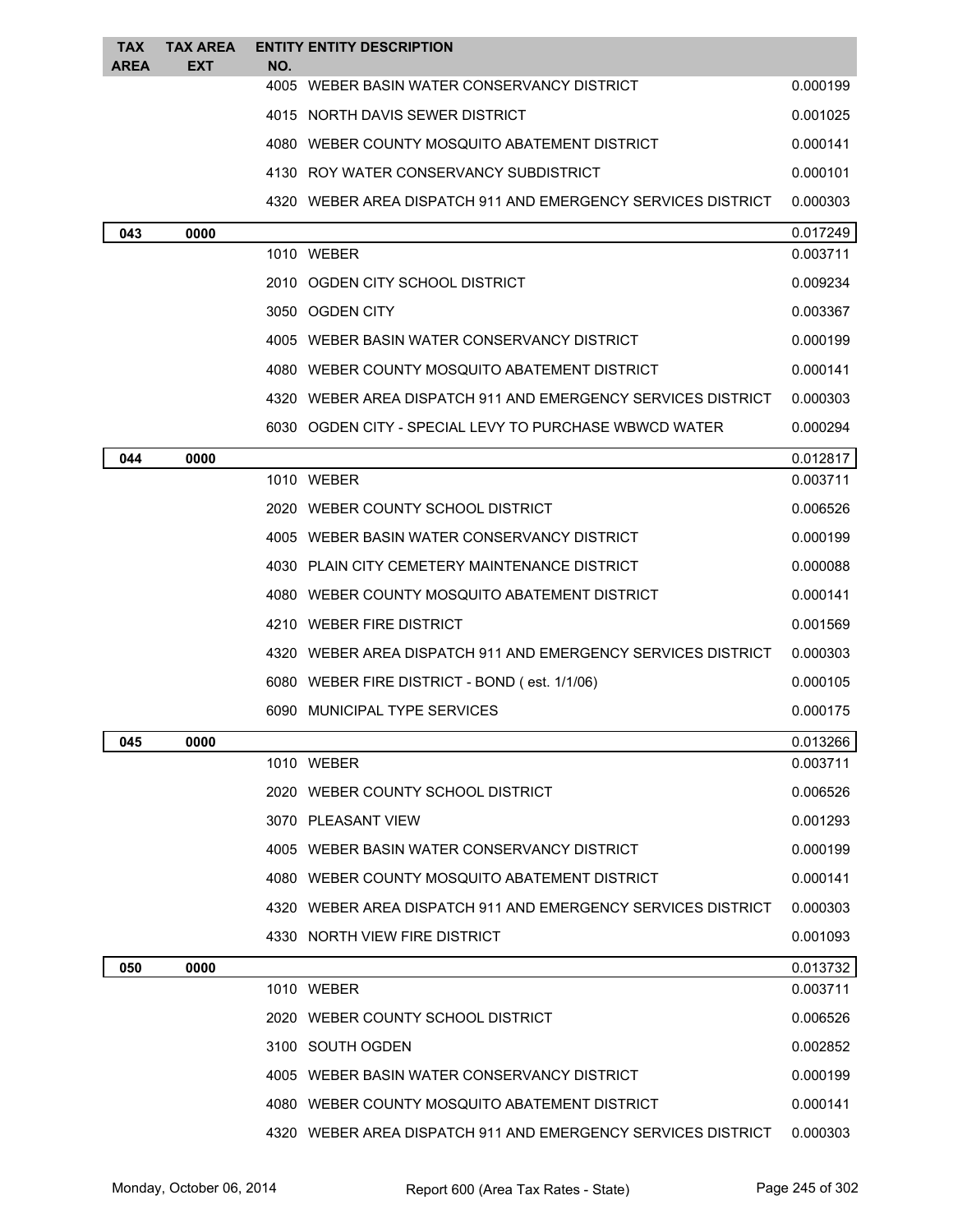| <b>TAX</b><br><b>AREA</b> | <b>TAX AREA</b><br><b>EXT</b> | NO. | <b>ENTITY ENTITY DESCRIPTION</b>                             |          |
|---------------------------|-------------------------------|-----|--------------------------------------------------------------|----------|
|                           |                               |     | 6050 SOUTH OGDEN CITY - SPECIAL LEVY TO PURCHASE WBWCD WATER |          |
| 053                       | 0000                          |     |                                                              | 0.012815 |
|                           |                               |     | 1010 WEBER                                                   | 0.003711 |
|                           |                               |     | 2020 WEBER COUNTY SCHOOL DISTRICT                            | 0.006526 |
|                           |                               |     | 4005 WEBER BASIN WATER CONSERVANCY DISTRICT                  | 0.000199 |
|                           |                               |     | 4040 WEST WEBER-TAYLOR CEMETERY MAINTENANCE DISTRICT         | 0.000086 |
|                           |                               |     | 4080 WEBER COUNTY MOSQUITO ABATEMENT DISTRICT                | 0.000141 |
|                           |                               |     | 4100 TAYLOR-WEST WEBER WATER IMPROVEMENT DISTRICT            |          |
|                           |                               |     | 4210 WEBER FIRE DISTRICT                                     | 0.001569 |
|                           |                               |     | 4320 WEBER AREA DISPATCH 911 AND EMERGENCY SERVICES DISTRICT | 0.000303 |
|                           |                               |     | 6080 WEBER FIRE DISTRICT - BOND (est. 1/1/06)                | 0.000105 |
|                           |                               |     | 6090 MUNICIPAL TYPE SERVICES                                 | 0.000175 |
| 054                       | 0000                          |     |                                                              | 0.013538 |
|                           |                               |     | 1010 WEBER                                                   | 0.003711 |
|                           |                               |     | 2020 WEBER COUNTY SCHOOL DISTRICT                            | 0.006526 |
|                           |                               |     | 4005 WEBER BASIN WATER CONSERVANCY DISTRICT                  | 0.000199 |
|                           |                               |     | 4080 WEBER COUNTY MOSQUITO ABATEMENT DISTRICT                | 0.000141 |
|                           |                               |     | 4140 UINTAH HIGHLANDS WATER AND SEWER IMPROVEMENT DISTRICT   | 0.000809 |
|                           |                               |     | 4210 WEBER FIRE DISTRICT                                     | 0.001569 |
|                           |                               |     | 4320 WEBER AREA DISPATCH 911 AND EMERGENCY SERVICES DISTRICT | 0.000303 |
|                           |                               |     | 6080 WEBER FIRE DISTRICT - BOND (est. 1/1/06)                | 0.000105 |
|                           |                               |     | 6090 MUNICIPAL TYPE SERVICES                                 | 0.000175 |
| 055                       | 0000                          |     |                                                              | 0.011909 |
|                           |                               |     | 1010 WEBER                                                   | 0.003711 |
|                           |                               |     | 2020 WEBER COUNTY SCHOOL DISTRICT                            | 0.006526 |
|                           |                               |     | 3110 UINTAH                                                  | 0.001029 |
|                           |                               |     | 4005 WEBER BASIN WATER CONSERVANCY DISTRICT                  | 0.000199 |
|                           |                               |     | 4080 WEBER COUNTY MOSQUITO ABATEMENT DISTRICT                | 0.000141 |
|                           |                               |     | 4320 WEBER AREA DISPATCH 911 AND EMERGENCY SERVICES DISTRICT | 0.000303 |
|                           |                               |     | 6060 UINTAH TOWN - SPECIAL LEVY TO PURCHASE WBWCD WATER      |          |
| 056                       | 0000                          |     |                                                              | 0.012856 |
|                           |                               |     | 1010 WEBER                                                   | 0.003711 |
|                           |                               |     | 2020 WEBER COUNTY SCHOOL DISTRICT                            | 0.006526 |
|                           |                               |     | 4005 WEBER BASIN WATER CONSERVANCY DISTRICT                  | 0.000199 |
|                           |                               |     | 4050 WARREN-WEST WARREN CEMETERY MAINTENANCE DISTRICT        | 0.000127 |
|                           |                               |     | 4080 WEBER COUNTY MOSQUITO ABATEMENT DISTRICT                | 0.000141 |
|                           |                               |     | 4210 WEBER FIRE DISTRICT                                     | 0.001569 |
|                           |                               |     | 4320 WEBER AREA DISPATCH 911 AND EMERGENCY SERVICES DISTRICT | 0.000303 |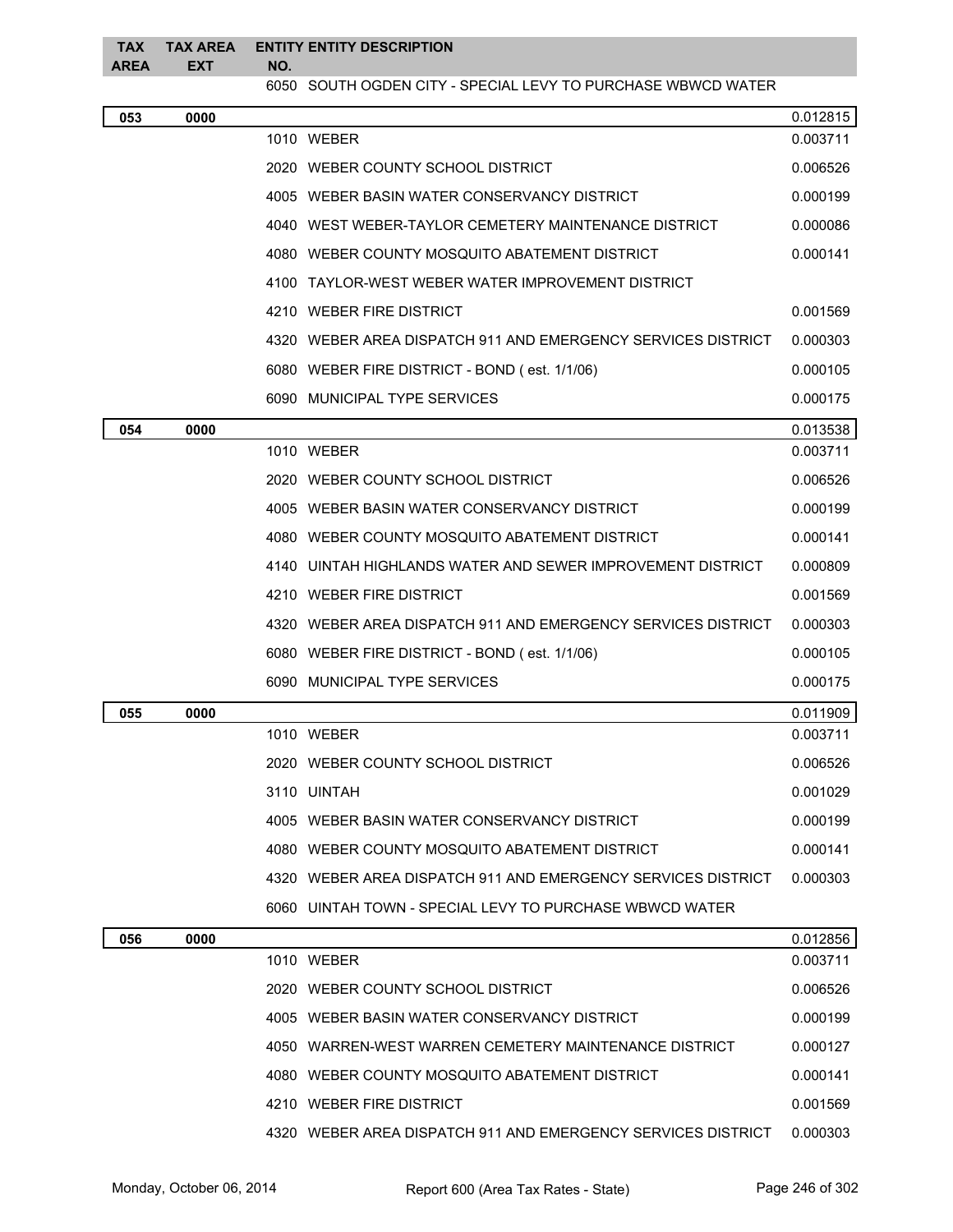| <b>TAX</b><br><b>AREA</b> | <b>TAX AREA</b><br><b>EXT</b> | NO. | <b>ENTITY ENTITY DESCRIPTION</b>                             |          |
|---------------------------|-------------------------------|-----|--------------------------------------------------------------|----------|
|                           |                               |     | 6080 WEBER FIRE DISTRICT - BOND (est. 1/1/06)                | 0.000105 |
|                           |                               |     | 6090 MUNICIPAL TYPE SERVICES                                 | 0.000175 |
| 057                       | 0000                          |     |                                                              | 0.012815 |
|                           |                               |     | 1010 WEBER                                                   | 0.003711 |
|                           |                               |     | 2020 WEBER COUNTY SCHOOL DISTRICT                            | 0.006526 |
|                           |                               |     | 4005 WEBER BASIN WATER CONSERVANCY DISTRICT                  | 0.000199 |
|                           |                               |     | 4040 WEST WEBER-TAYLOR CEMETERY MAINTENANCE DISTRICT         | 0.000086 |
|                           |                               |     | 4080 WEBER COUNTY MOSQUITO ABATEMENT DISTRICT                | 0.000141 |
|                           |                               |     | 4210 WEBER FIRE DISTRICT                                     | 0.001569 |
|                           |                               |     | 4320 WEBER AREA DISPATCH 911 AND EMERGENCY SERVICES DISTRICT | 0.000303 |
|                           |                               |     | 6080 WEBER FIRE DISTRICT - BOND (est. 1/1/06)                | 0.000105 |
|                           |                               |     | 6090 MUNICIPAL TYPE SERVICES                                 | 0.000175 |
| 058                       | 0000                          |     |                                                              | 0.012729 |
|                           |                               |     | 1010 WEBER                                                   | 0.003711 |
|                           |                               |     | 2020 WEBER COUNTY SCHOOL DISTRICT                            | 0.006526 |
|                           |                               |     | 4005 WEBER BASIN WATER CONSERVANCY DISTRICT                  | 0.000199 |
|                           |                               |     | 4080 WEBER COUNTY MOSQUITO ABATEMENT DISTRICT                | 0.000141 |
|                           |                               |     | 4210 WEBER FIRE DISTRICT                                     | 0.001569 |
|                           |                               |     | 4320 WEBER AREA DISPATCH 911 AND EMERGENCY SERVICES DISTRICT | 0.000303 |
|                           |                               |     | 6080 WEBER FIRE DISTRICT - BOND (est. 1/1/06)                | 0.000105 |
|                           |                               |     | 6090 MUNICIPAL TYPE SERVICES                                 | 0.000175 |
| 059                       | 0000                          |     |                                                              | 0.012980 |
|                           |                               |     | 1010 WEBER                                                   | 0.003711 |
|                           |                               |     | 2020 WEBER COUNTY SCHOOL DISTRICT                            | 0.006526 |
|                           |                               |     | 3025 HOOPER                                                  | 0.000625 |
|                           |                               |     | 4080 WEBER COUNTY MOSQUITO ABATEMENT DISTRICT                | 0.000141 |
|                           |                               |     | 4210 WEBER FIRE DISTRICT                                     | 0.001569 |
|                           |                               |     | 4320 WEBER AREA DISPATCH 911 AND EMERGENCY SERVICES DISTRICT | 0.000303 |
|                           |                               |     | 6080 WEBER FIRE DISTRICT - BOND (est. 1/1/06)                | 0.000105 |
| 062                       | 0000                          |     |                                                              | 0.014541 |
|                           |                               |     | 1010 WEBER                                                   | 0.003711 |
|                           |                               |     | 2020 WEBER COUNTY SCHOOL DISTRICT                            | 0.006526 |
|                           |                               |     | 3100 SOUTH OGDEN                                             | 0.002852 |
|                           |                               |     | 4005 WEBER BASIN WATER CONSERVANCY DISTRICT                  | 0.000199 |
|                           |                               |     | 4080 WEBER COUNTY MOSQUITO ABATEMENT DISTRICT                | 0.000141 |
|                           |                               |     | 4140 UINTAH HIGHLANDS WATER AND SEWER IMPROVEMENT DISTRICT   | 0.000809 |
|                           |                               |     | 4320 WEBER AREA DISPATCH 911 AND EMERGENCY SERVICES DISTRICT | 0.000303 |
|                           |                               |     | 6050 SOUTH OGDEN CITY - SPECIAL LEVY TO PURCHASE WBWCD WATER |          |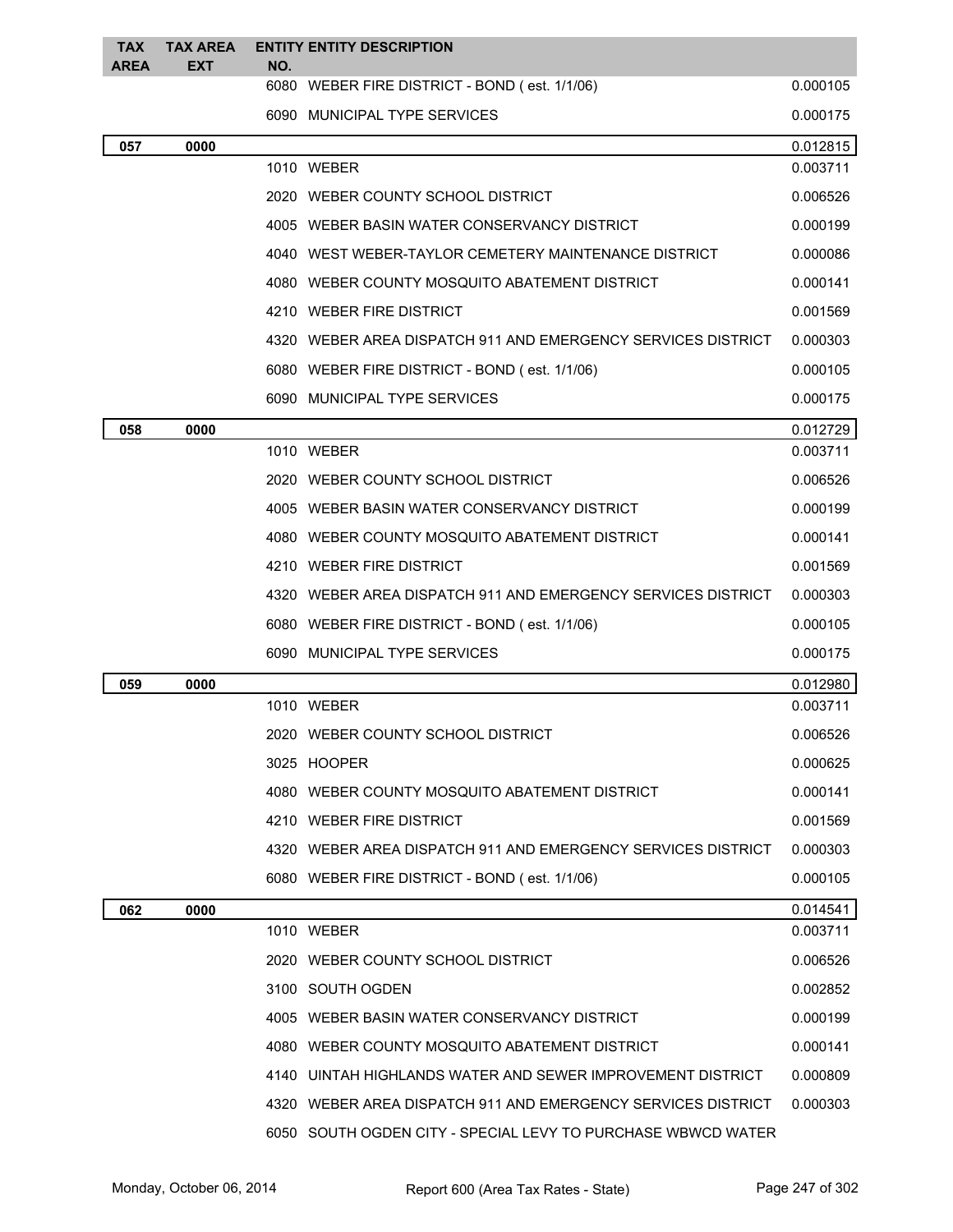| <b>TAX</b><br>AREA | <b>TAX AREA</b><br><b>EXT</b> | NO. | <b>ENTITY ENTITY DESCRIPTION</b>                             |          |
|--------------------|-------------------------------|-----|--------------------------------------------------------------|----------|
| 063                | 0000                          |     |                                                              | 0.014104 |
|                    |                               |     | 1010 WEBER                                                   | 0.003711 |
|                    |                               |     | 2020 WEBER COUNTY SCHOOL DISTRICT                            | 0.006526 |
|                    |                               |     | 3070 PLEASANT VIEW                                           | 0.001293 |
|                    |                               |     | 4005 WEBER BASIN WATER CONSERVANCY DISTRICT                  | 0.000199 |
|                    |                               |     | 4010 CENTRAL WEBER SEWER IMPROVEMENT DISTRICT                | 0.000838 |
|                    |                               |     | 4080 WEBER COUNTY MOSQUITO ABATEMENT DISTRICT                | 0.000141 |
|                    |                               |     | 4320 WEBER AREA DISPATCH 911 AND EMERGENCY SERVICES DISTRICT | 0.000303 |
|                    |                               |     | 4330 NORTH VIEW FIRE DISTRICT                                | 0.001093 |
| 064                | 0000                          |     |                                                              | 0.014404 |
|                    |                               |     | 1010 WEBER                                                   | 0.003711 |
|                    |                               |     | 2020 WEBER COUNTY SCHOOL DISTRICT                            | 0.006526 |
|                    |                               |     | 3070 PLEASANT VIEW                                           | 0.001293 |
|                    |                               |     | 4005 WEBER BASIN WATER CONSERVANCY DISTRICT                  | 0.000199 |
|                    |                               |     | 4010 CENTRAL WEBER SEWER IMPROVEMENT DISTRICT                | 0.000838 |
|                    |                               |     | 4070 BONA VISTA WATER IMPROVEMENT DISTRICT                   | 0.000300 |
|                    |                               |     | 4080 WEBER COUNTY MOSQUITO ABATEMENT DISTRICT                | 0.000141 |
|                    |                               |     | 4320 WEBER AREA DISPATCH 911 AND EMERGENCY SERVICES DISTRICT | 0.000303 |
|                    |                               |     | 4330 NORTH VIEW FIRE DISTRICT                                | 0.001093 |
| 065                | 0000                          |     |                                                              | 0.014487 |
|                    |                               |     | 1010 WEBER                                                   | 0.003711 |
|                    |                               |     | 2020 WEBER COUNTY SCHOOL DISTRICT                            | 0.006526 |
|                    |                               |     | 3070 PLEASANT VIEW                                           | 0.001293 |
|                    |                               |     | 4005 WEBER BASIN WATER CONSERVANCY DISTRICT                  | 0.000199 |
|                    |                               |     | 4010 CENTRAL WEBER SEWER IMPROVEMENT DISTRICT                | 0.000838 |
|                    |                               |     | 4020 BEN LOMOND CEMETERY MAINTENANCE DISTRICT                | 0.000083 |
|                    |                               |     | 4070 BONA VISTA WATER IMPROVEMENT DISTRICT                   | 0.000300 |
|                    |                               |     | 4080 WEBER COUNTY MOSQUITO ABATEMENT DISTRICT                | 0.000141 |
|                    |                               |     | 4320 WEBER AREA DISPATCH 911 AND EMERGENCY SERVICES DISTRICT | 0.000303 |
|                    |                               |     | 4330 NORTH VIEW FIRE DISTRICT                                | 0.001093 |
| 066                | 0000                          |     |                                                              | 0.014395 |
|                    |                               |     | 1010 WEBER                                                   | 0.003711 |
|                    |                               |     | 2020 WEBER COUNTY SCHOOL DISTRICT                            | 0.006526 |
|                    |                               |     | 3040 NORTH OGDEN CITY                                        | 0.001584 |
|                    |                               |     | 4005 WEBER BASIN WATER CONSERVANCY DISTRICT                  | 0.000199 |
|                    |                               |     | 4010 CENTRAL WEBER SEWER IMPROVEMENT DISTRICT                | 0.000838 |
|                    |                               |     | 4080 WEBER COUNTY MOSQUITO ABATEMENT DISTRICT                | 0.000141 |
|                    |                               |     | 4320 WEBER AREA DISPATCH 911 AND EMERGENCY SERVICES DISTRICT | 0.000303 |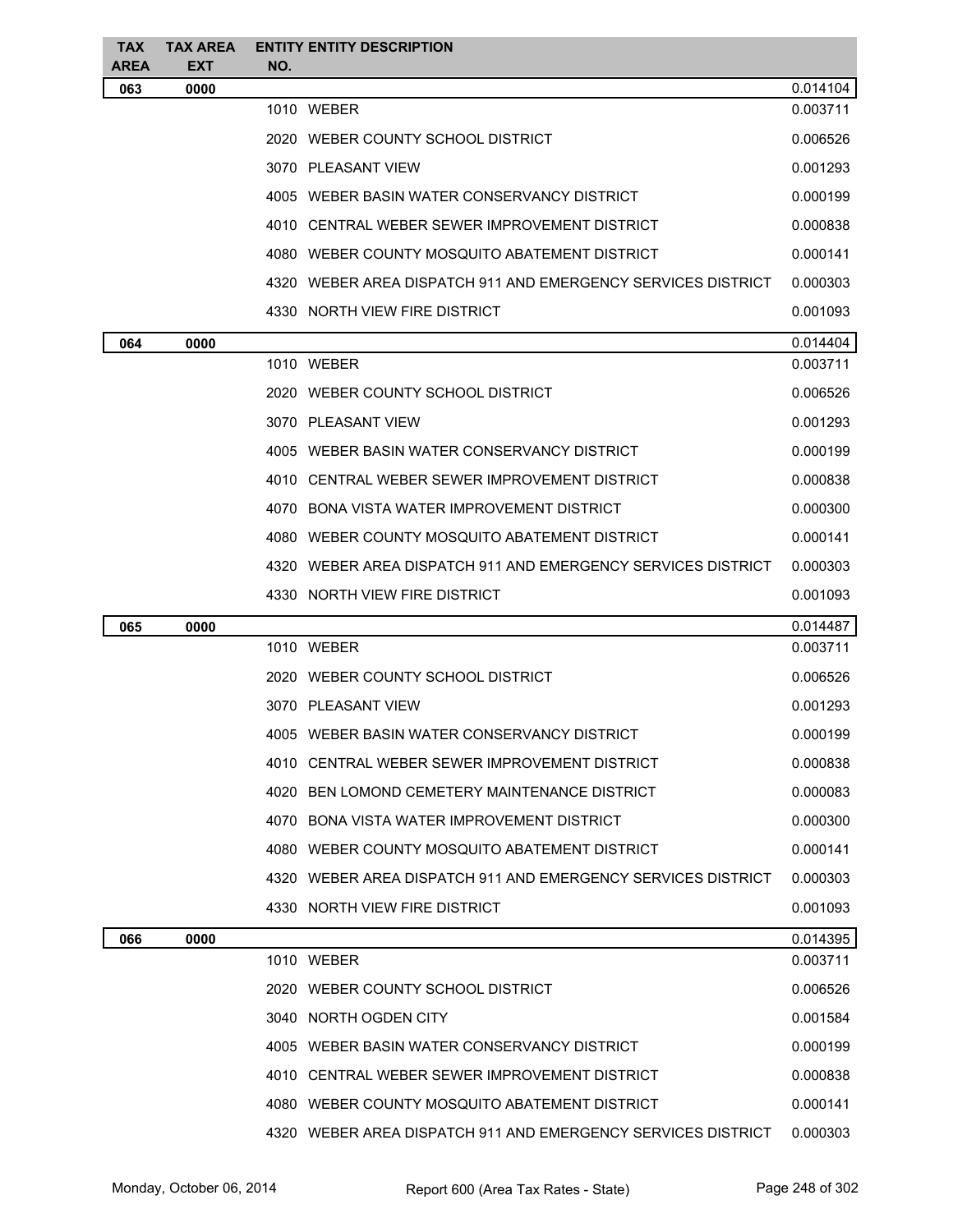| TAX<br><b>AREA</b> | <b>TAX AREA</b><br><b>EXT</b> | NO. | <b>ENTITY ENTITY DESCRIPTION</b>                             |          |
|--------------------|-------------------------------|-----|--------------------------------------------------------------|----------|
|                    |                               |     | 4330 NORTH VIEW FIRE DISTRICT                                | 0.001093 |
| 069                | 0000                          |     |                                                              | 0.014270 |
|                    |                               |     | 1010 WEBER                                                   | 0.003711 |
|                    |                               |     | 2020 WEBER COUNTY SCHOOL DISTRICT                            | 0.006526 |
|                    |                               |     | 4005 WEBER BASIN WATER CONSERVANCY DISTRICT                  | 0.000199 |
|                    |                               |     | 4015 NORTH DAVIS SEWER DISTRICT                              | 0.001025 |
|                    |                               |     | 4080 WEBER COUNTY MOSQUITO ABATEMENT DISTRICT                | 0.000141 |
|                    |                               |     | 4130 ROY WATER CONSERVANCY SUBDISTRICT                       | 0.000101 |
|                    |                               |     | 4150 HOOPER WATER IMPROVEMENT DISTRICT                       | 0.000415 |
|                    |                               |     | 4210 WEBER FIRE DISTRICT                                     | 0.001569 |
|                    |                               |     | 4320 WEBER AREA DISPATCH 911 AND EMERGENCY SERVICES DISTRICT | 0.000303 |
|                    |                               |     | 6080 WEBER FIRE DISTRICT - BOND (est. 1/1/06)                | 0.000105 |
|                    |                               |     | 6090 MUNICIPAL TYPE SERVICES                                 | 0.000175 |
| 075                | 0000                          |     |                                                              | 0.015379 |
|                    |                               |     | 1010 WEBER                                                   | 0.003711 |
|                    |                               |     | 2020 WEBER COUNTY SCHOOL DISTRICT                            | 0.006526 |
|                    |                               |     | 3100 SOUTH OGDEN                                             | 0.002852 |
|                    |                               |     | 4005 WEBER BASIN WATER CONSERVANCY DISTRICT                  | 0.000199 |
|                    |                               |     | 4010 CENTRAL WEBER SEWER IMPROVEMENT DISTRICT                | 0.000838 |
|                    |                               |     | 4080 WEBER COUNTY MOSQUITO ABATEMENT DISTRICT                | 0.000141 |
|                    |                               |     | 4140 UINTAH HIGHLANDS WATER AND SEWER IMPROVEMENT DISTRICT   | 0.000809 |
|                    |                               |     | 4320 WEBER AREA DISPATCH 911 AND EMERGENCY SERVICES DISTRICT | 0.000303 |
|                    |                               |     | 6050 SOUTH OGDEN CITY - SPECIAL LEVY TO PURCHASE WBWCD WATER |          |
| 079                | 0000                          |     |                                                              | 0.014070 |
|                    |                               |     | 1010 WEBER                                                   | 0.003711 |
|                    |                               |     | 2020 WEBER COUNTY SCHOOL DISTRICT                            | 0.006526 |
|                    |                               |     | 3020 HARRISVILLE                                             | 0.001259 |
|                    |                               |     | 4005 WEBER BASIN WATER CONSERVANCY DISTRICT                  | 0.000199 |
|                    |                               |     | 4010 CENTRAL WEBER SEWER IMPROVEMENT DISTRICT                | 0.000838 |
|                    |                               |     | 4080 WEBER COUNTY MOSQUITO ABATEMENT DISTRICT                | 0.000141 |
|                    |                               |     | 4320 WEBER AREA DISPATCH 911 AND EMERGENCY SERVICES DISTRICT | 0.000303 |
|                    |                               |     | 4330 NORTH VIEW FIRE DISTRICT                                | 0.001093 |
| 083                | 0000                          |     |                                                              | 0.014083 |
|                    |                               |     | 1010 WEBER                                                   | 0.003711 |
|                    |                               |     | 2020 WEBER COUNTY SCHOOL DISTRICT                            | 0.006526 |
|                    |                               |     | 3010 FARR WEST CITY                                          | 0.000691 |
|                    |                               |     | 4005 WEBER BASIN WATER CONSERVANCY DISTRICT                  | 0.000199 |
|                    |                               |     | 4010 CENTRAL WEBER SEWER IMPROVEMENT DISTRICT                | 0.000838 |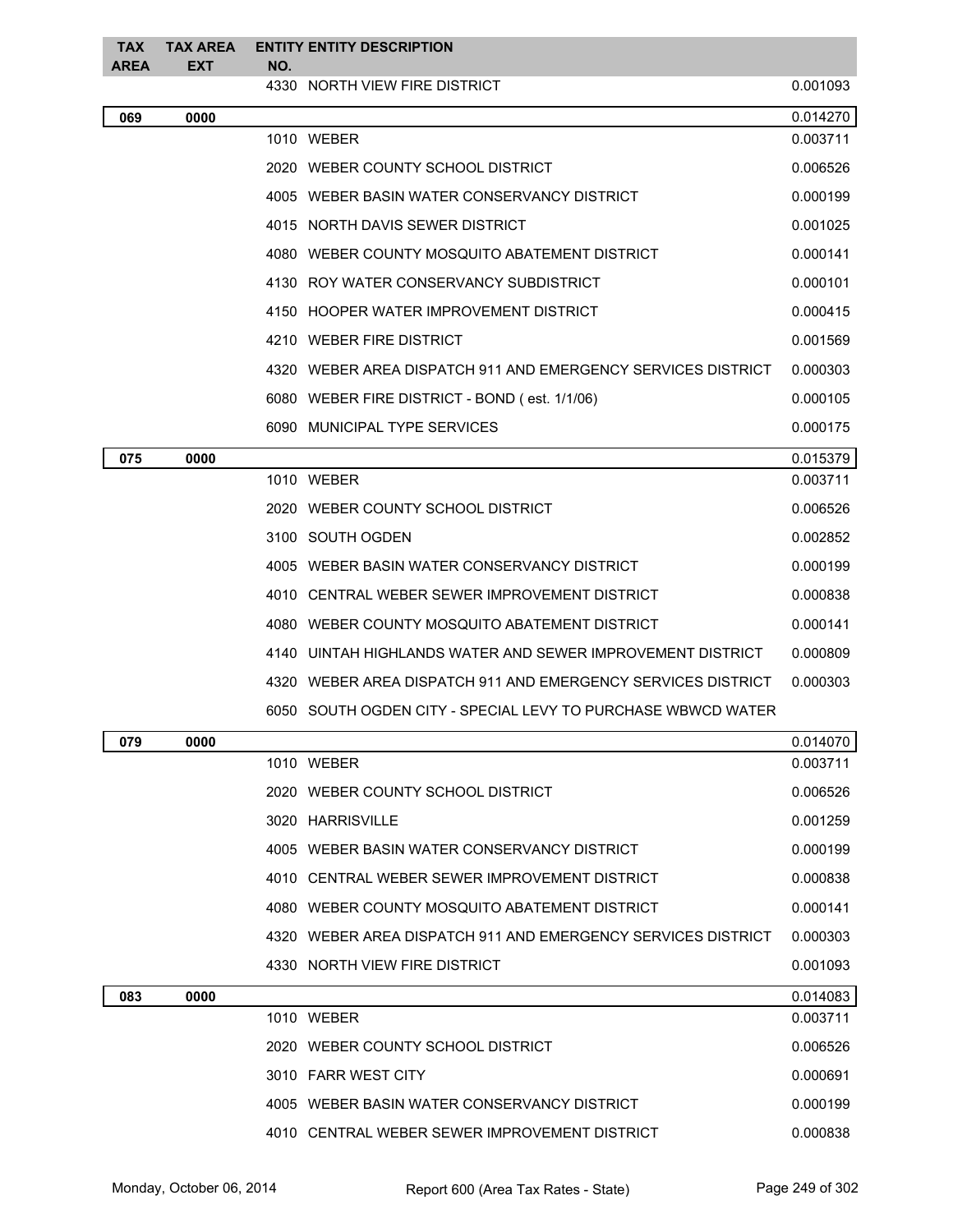| <b>TAX</b>  | <b>TAX AREA</b> |     | <b>ENTITY ENTITY DESCRIPTION</b>                             |          |
|-------------|-----------------|-----|--------------------------------------------------------------|----------|
| <b>AREA</b> | <b>EXT</b>      | NO. | 4080 WEBER COUNTY MOSQUITO ABATEMENT DISTRICT                | 0.000141 |
|             |                 |     | 4210 WEBER FIRE DISTRICT                                     | 0.001569 |
|             |                 |     | 4320 WEBER AREA DISPATCH 911 AND EMERGENCY SERVICES DISTRICT | 0.000303 |
|             |                 |     | 6080 WEBER FIRE DISTRICT - BOND (est. 1/1/06)                | 0.000105 |
| 086         | 0000            |     |                                                              | 0.014104 |
|             |                 |     | 1010 WEBER                                                   | 0.003711 |
|             |                 |     | 2020 WEBER COUNTY SCHOOL DISTRICT                            | 0.006526 |
|             |                 |     | 3090 ROY CITY                                                | 0.002285 |
|             |                 |     | 4005 WEBER BASIN WATER CONSERVANCY DISTRICT                  | 0.000199 |
|             |                 |     | 4010 CENTRAL WEBER SEWER IMPROVEMENT DISTRICT                | 0.000838 |
|             |                 |     | 4080 WEBER COUNTY MOSQUITO ABATEMENT DISTRICT                | 0.000141 |
|             |                 |     | 4130 ROY WATER CONSERVANCY SUBDISTRICT                       | 0.000101 |
|             |                 |     | 4320 WEBER AREA DISPATCH 911 AND EMERGENCY SERVICES DISTRICT | 0.000303 |
| 088         | 0000            |     |                                                              | 0.014432 |
|             |                 |     | 1010 WEBER                                                   | 0.003711 |
|             |                 |     | 2020 WEBER COUNTY SCHOOL DISTRICT                            | 0.006526 |
|             |                 |     | 3025 HOOPER                                                  | 0.000625 |
|             |                 |     | 4005 WEBER BASIN WATER CONSERVANCY DISTRICT                  | 0.000199 |
|             |                 |     | 4010 CENTRAL WEBER SEWER IMPROVEMENT DISTRICT                | 0.000838 |
|             |                 |     | 4060 HOOPER CEMETERY MAINTENANCE DISTRICT                    |          |
|             |                 |     | 4080 WEBER COUNTY MOSQUITO ABATEMENT DISTRICT                | 0.000141 |
|             |                 |     | 4100 TAYLOR-WEST WEBER WATER IMPROVEMENT DISTRICT            |          |
|             |                 |     | 4150 HOOPER WATER IMPROVEMENT DISTRICT                       | 0.000415 |
|             |                 |     | 4210 WEBER FIRE DISTRICT                                     | 0.001569 |
|             |                 |     | 4320 WEBER AREA DISPATCH 911 AND EMERGENCY SERVICES DISTRICT | 0.000303 |
|             |                 |     | 6080 WEBER FIRE DISTRICT - BOND (est. 1/1/06)                | 0.000105 |
| 089         | 0000            |     |                                                              | 0.012718 |
|             |                 |     | 1010 WEBER                                                   | 0.003711 |
|             |                 |     | 2020 WEBER COUNTY SCHOOL DISTRICT                            | 0.006526 |
|             |                 |     | 3110 UINTAH                                                  | 0.001029 |
|             |                 |     | 4005 WEBER BASIN WATER CONSERVANCY DISTRICT                  | 0.000199 |
|             |                 |     | 4080 WEBER COUNTY MOSQUITO ABATEMENT DISTRICT                | 0.000141 |
|             |                 |     | 4140 UINTAH HIGHLANDS WATER AND SEWER IMPROVEMENT DISTRICT   | 0.000809 |
|             |                 |     | 4320 WEBER AREA DISPATCH 911 AND EMERGENCY SERVICES DISTRICT | 0.000303 |
|             |                 |     | 6060 UINTAH TOWN - SPECIAL LEVY TO PURCHASE WBWCD WATER      |          |
| 093         | 0000            |     |                                                              | 0.018087 |
|             |                 |     | 1010 WEBER                                                   | 0.003711 |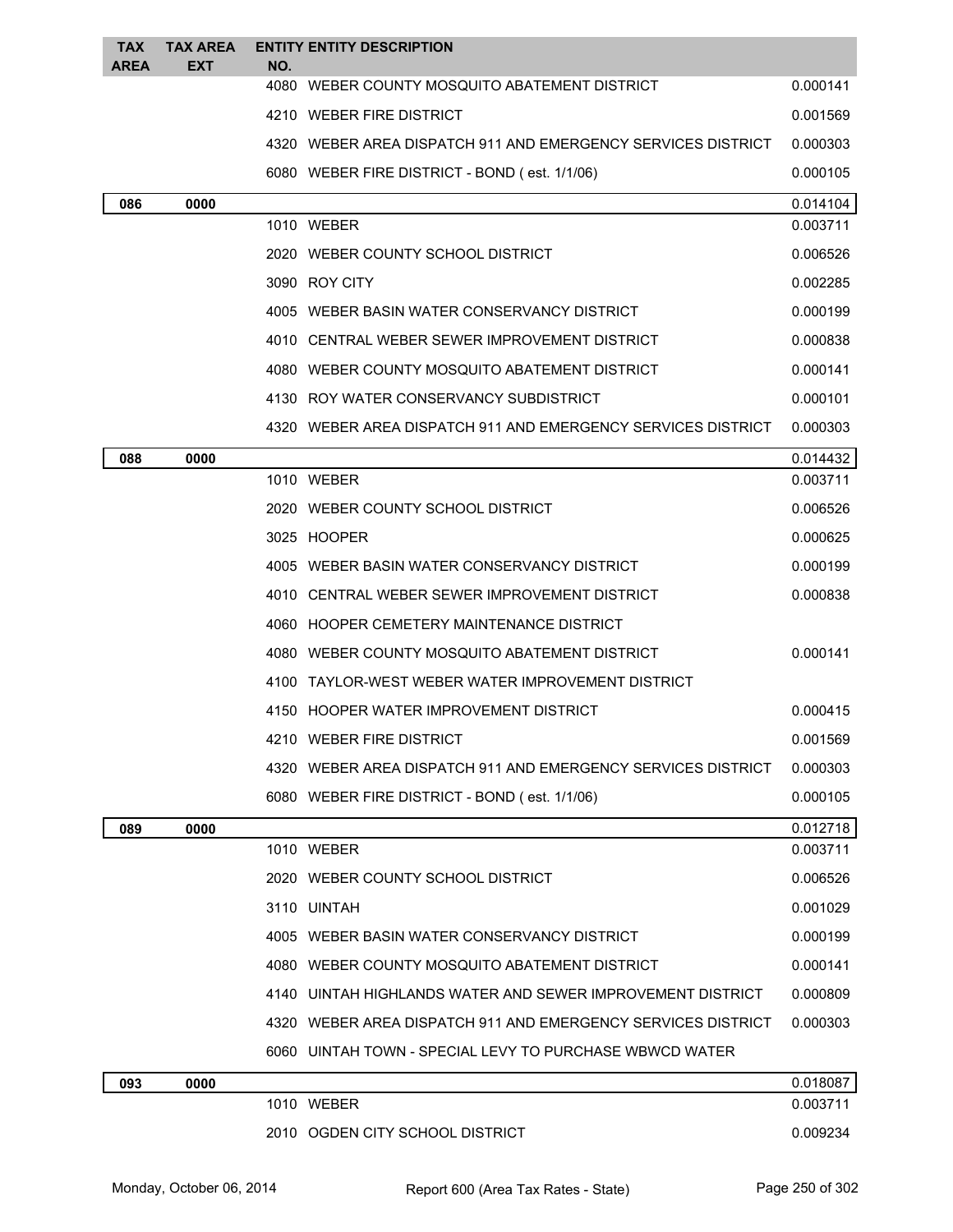| <b>TAX</b><br><b>AREA</b> | <b>TAX AREA</b><br>EXT | NO.  | <b>ENTITY ENTITY DESCRIPTION</b>                             |          |
|---------------------------|------------------------|------|--------------------------------------------------------------|----------|
|                           |                        |      | 3050 OGDEN CITY                                              | 0.003367 |
|                           |                        |      | 4005 WEBER BASIN WATER CONSERVANCY DISTRICT                  | 0.000199 |
|                           |                        |      | 4010 CENTRAL WEBER SEWER IMPROVEMENT DISTRICT                | 0.000838 |
|                           |                        |      | 4080 WEBER COUNTY MOSQUITO ABATEMENT DISTRICT                | 0.000141 |
|                           |                        |      | 4320 WEBER AREA DISPATCH 911 AND EMERGENCY SERVICES DISTRICT | 0.000303 |
|                           |                        |      | 6030 OGDEN CITY - SPECIAL LEVY TO PURCHASE WBWCD WATER       | 0.000294 |
| 108                       | 0000                   |      |                                                              | 0.013285 |
|                           |                        |      | 1010 WEBER                                                   | 0.003711 |
|                           |                        |      | 2020 WEBER COUNTY SCHOOL DISTRICT                            | 0.006526 |
|                           |                        |      | 4005 WEBER BASIN WATER CONSERVANCY DISTRICT                  | 0.000199 |
|                           |                        |      | 4050 WARREN-WEST WARREN CEMETERY MAINTENANCE DISTRICT        | 0.000127 |
|                           |                        |      | 4080 WEBER COUNTY MOSQUITO ABATEMENT DISTRICT                | 0.000141 |
|                           |                        |      | 4180 WEST WARREN - WARREN WATER IMPROVEMENT DISTRICT         | 0.000429 |
|                           |                        |      | 4210 WEBER FIRE DISTRICT                                     | 0.001569 |
|                           |                        |      | 4320 WEBER AREA DISPATCH 911 AND EMERGENCY SERVICES DISTRICT | 0.000303 |
|                           |                        |      | 6080 WEBER FIRE DISTRICT - BOND (est. 1/1/06)                | 0.000105 |
|                           |                        |      | 6090 MUNICIPAL TYPE SERVICES                                 | 0.000175 |
| 109                       | 0000                   |      |                                                              | 0.014605 |
|                           |                        |      | 1010 WEBER                                                   | 0.003711 |
|                           |                        |      | 2020 WEBER COUNTY SCHOOL DISTRICT                            | 0.006526 |
|                           |                        |      | 3090 ROY CITY                                                | 0.002285 |
|                           |                        |      | 4005 WEBER BASIN WATER CONSERVANCY DISTRICT                  | 0.000199 |
|                           |                        |      | 4015 NORTH DAVIS SEWER DISTRICT                              | 0.001025 |
|                           |                        | 4080 | WEBER COUNTY MOSQUITO ABATEMENT DISTRICT                     | 0.000141 |
|                           |                        |      | 4150 HOOPER WATER IMPROVEMENT DISTRICT                       | 0.000415 |
|                           |                        |      | 4320 WEBER AREA DISPATCH 911 AND EMERGENCY SERVICES DISTRICT | 0.000303 |
| 126                       | 0000                   |      |                                                              | 0.012802 |
|                           |                        |      | 1010 WEBER                                                   | 0.003711 |
|                           |                        |      | 2020 WEBER COUNTY SCHOOL DISTRICT                            | 0.006526 |
|                           |                        |      | 4005 WEBER BASIN WATER CONSERVANCY DISTRICT                  | 0.000199 |
|                           |                        |      | 4080 WEBER COUNTY MOSQUITO ABATEMENT DISTRICT                | 0.000141 |
|                           |                        |      | 4090 EDEN CEMETERY MAINTENANCE DISTRICT                      | 0.000073 |
|                           |                        |      | 4190 NORDIC VALLEY SEWER IMPROVEMENT DISTRICT                |          |
|                           |                        |      | 4210 WEBER FIRE DISTRICT                                     | 0.001569 |
|                           |                        |      | 4320 WEBER AREA DISPATCH 911 AND EMERGENCY SERVICES DISTRICT | 0.000303 |
|                           |                        |      | 6080 WEBER FIRE DISTRICT - BOND (est. 1/1/06)                | 0.000105 |
|                           |                        |      | 6090 MUNICIPAL TYPE SERVICES                                 | 0.000175 |
| 130                       | 0000                   |      |                                                              | 0.013285 |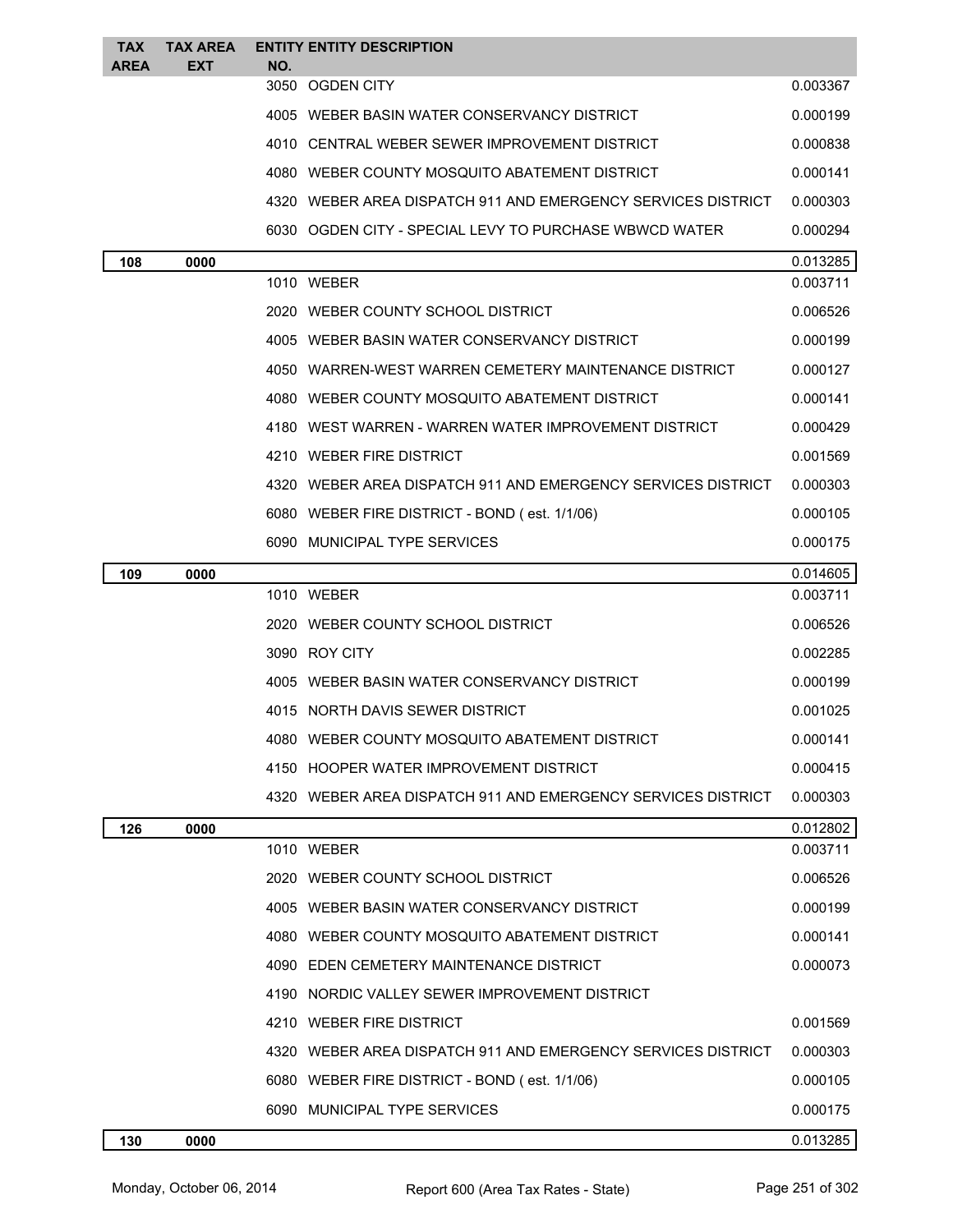| <b>TAX</b><br><b>AREA</b> | <b>TAX AREA</b><br><b>EXT</b> | NO. | <b>ENTITY ENTITY DESCRIPTION</b>                             |          |
|---------------------------|-------------------------------|-----|--------------------------------------------------------------|----------|
|                           |                               |     | 1010 WEBER                                                   | 0.003711 |
|                           |                               |     | 2020 WEBER COUNTY SCHOOL DISTRICT                            | 0.006526 |
|                           |                               |     | 4005 WEBER BASIN WATER CONSERVANCY DISTRICT                  | 0.000199 |
|                           |                               |     | 4050 WARREN-WEST WARREN CEMETERY MAINTENANCE DISTRICT        | 0.000127 |
|                           |                               |     | 4080 WEBER COUNTY MOSQUITO ABATEMENT DISTRICT                | 0.000141 |
|                           |                               |     | 4100 TAYLOR-WEST WEBER WATER IMPROVEMENT DISTRICT            |          |
|                           |                               |     | 4180 WEST WARREN - WARREN WATER IMPROVEMENT DISTRICT         | 0.000429 |
|                           |                               |     | 4210 WEBER FIRE DISTRICT                                     | 0.001569 |
|                           |                               |     | 4320 WEBER AREA DISPATCH 911 AND EMERGENCY SERVICES DISTRICT | 0.000303 |
|                           |                               |     | 6080 WEBER FIRE DISTRICT - BOND (est. 1/1/06)                | 0.000105 |
|                           |                               |     | 6090 MUNICIPAL TYPE SERVICES                                 | 0.000175 |
| 139                       | 0000                          |     |                                                              | 0.018087 |
|                           |                               |     | 1010 WEBER                                                   | 0.003711 |
|                           |                               |     | 2010 OGDEN CITY SCHOOL DISTRICT                              | 0.009234 |
|                           |                               |     | 3050 OGDEN CITY                                              | 0.003367 |
|                           |                               |     | 4005 WEBER BASIN WATER CONSERVANCY DISTRICT                  | 0.000199 |
|                           |                               |     | 4010 CENTRAL WEBER SEWER IMPROVEMENT DISTRICT                | 0.000838 |
|                           |                               |     | 4080 WEBER COUNTY MOSQUITO ABATEMENT DISTRICT                | 0.000141 |
|                           |                               |     | 4320 WEBER AREA DISPATCH 911 AND EMERGENCY SERVICES DISTRICT | 0.000303 |
|                           |                               |     | 6030 OGDEN CITY - SPECIAL LEVY TO PURCHASE WBWCD WATER       | 0.000294 |
| 141                       | 0000                          |     |                                                              | 0.011728 |
|                           |                               |     | 1010 WEBER                                                   | 0.003711 |
|                           |                               |     | 2020 WEBER COUNTY SCHOOL DISTRICT                            | 0.006526 |
|                           |                               |     | 3060 PLAIN CITY                                              | 0.000548 |
|                           |                               |     | 4005 WEBER BASIN WATER CONSERVANCY DISTRICT                  | 0.000199 |
|                           |                               |     | 4070 BONA VISTA WATER IMPROVEMENT DISTRICT                   | 0.000300 |
|                           |                               |     | 4080 WEBER COUNTY MOSQUITO ABATEMENT DISTRICT                | 0.000141 |
|                           |                               |     | 4320 WEBER AREA DISPATCH 911 AND EMERGENCY SERVICES DISTRICT | 0.000303 |
| 145                       | 0000                          |     |                                                              | 0.014383 |
|                           |                               |     | 1010 WEBER                                                   | 0.003711 |
|                           |                               |     | 2020 WEBER COUNTY SCHOOL DISTRICT                            | 0.006526 |
|                           |                               |     | 3010 FARR WEST CITY                                          | 0.000691 |
|                           |                               |     | 4005 WEBER BASIN WATER CONSERVANCY DISTRICT                  | 0.000199 |
|                           |                               |     | 4010 CENTRAL WEBER SEWER IMPROVEMENT DISTRICT                | 0.000838 |
|                           |                               |     | 4070 BONA VISTA WATER IMPROVEMENT DISTRICT                   | 0.000300 |
|                           |                               |     | 4080 WEBER COUNTY MOSQUITO ABATEMENT DISTRICT                | 0.000141 |
|                           |                               |     | 4210 WEBER FIRE DISTRICT                                     | 0.001569 |
|                           |                               |     | 4320 WEBER AREA DISPATCH 911 AND EMERGENCY SERVICES DISTRICT | 0.000303 |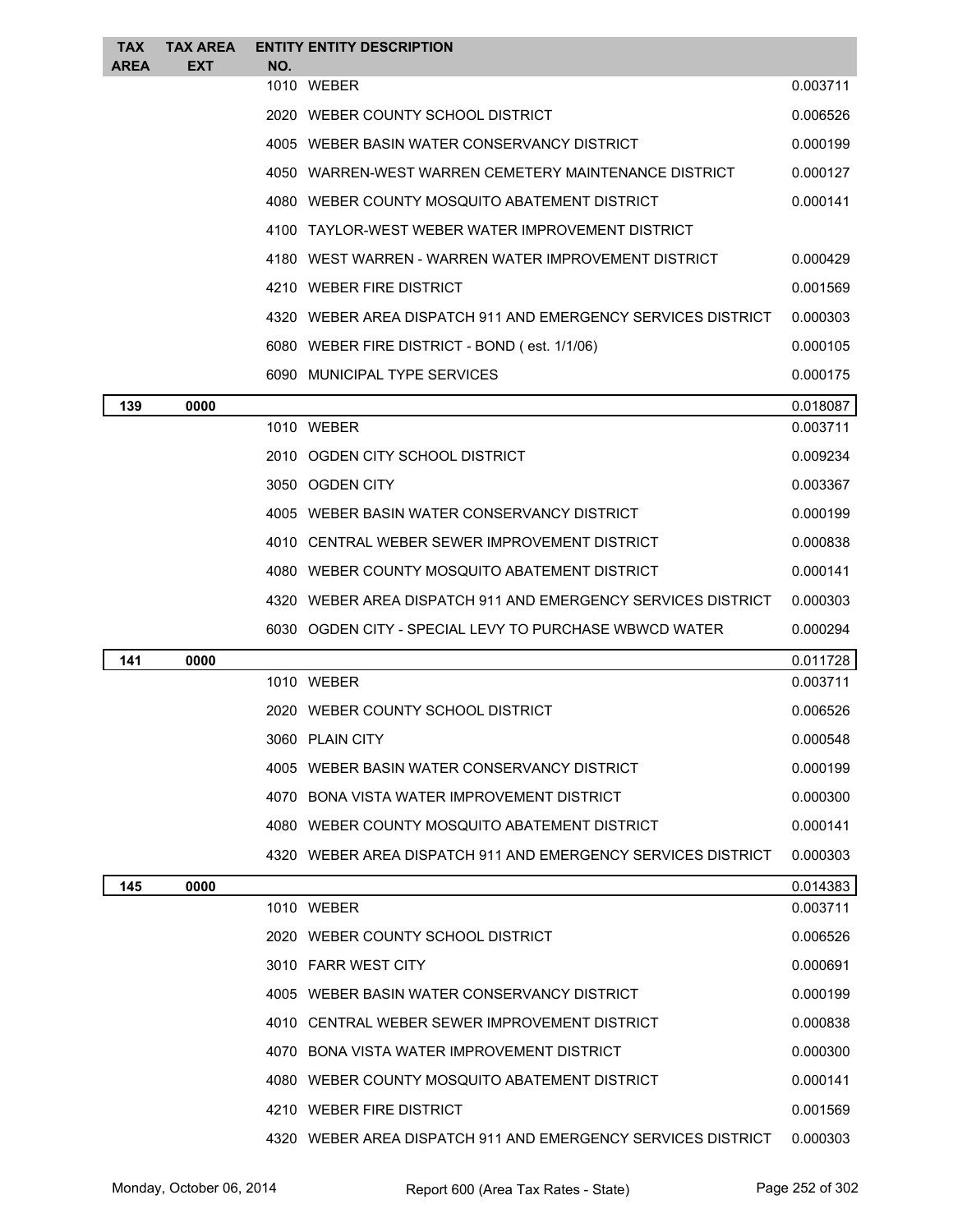| <b>TAX</b><br>AREA | <b>TAX AREA</b><br>EXT | NO. | <b>ENTITY ENTITY DESCRIPTION</b>                             |          |
|--------------------|------------------------|-----|--------------------------------------------------------------|----------|
|                    |                        |     | 6080 WEBER FIRE DISTRICT - BOND (est. 1/1/06)                | 0.000105 |
| 154                | 0000                   |     |                                                              | 0.018087 |
|                    |                        |     | 1010 WEBER                                                   | 0.003711 |
|                    |                        |     | 2010 OGDEN CITY SCHOOL DISTRICT                              | 0.009234 |
|                    |                        |     | 3050 OGDEN CITY                                              | 0.003367 |
|                    |                        |     | 4005 WEBER BASIN WATER CONSERVANCY DISTRICT                  | 0.000199 |
|                    |                        |     | 4010 CENTRAL WEBER SEWER IMPROVEMENT DISTRICT                | 0.000838 |
|                    |                        |     | 4080 WEBER COUNTY MOSQUITO ABATEMENT DISTRICT                | 0.000141 |
|                    |                        |     | 4320 WEBER AREA DISPATCH 911 AND EMERGENCY SERVICES DISTRICT | 0.000303 |
|                    |                        |     | 6030 OGDEN CITY - SPECIAL LEVY TO PURCHASE WBWCD WATER       | 0.000294 |
| 158                | 0000                   |     |                                                              | 0.013248 |
|                    |                        |     | 1010 WEBER                                                   | 0.003711 |
|                    |                        |     | 2020 WEBER COUNTY SCHOOL DISTRICT                            | 0.006526 |
|                    |                        |     | 3080 RIVERDALE                                               | 0.001242 |
|                    |                        |     | 4005 WEBER BASIN WATER CONSERVANCY DISTRICT                  | 0.000199 |
|                    |                        |     | 4015 NORTH DAVIS SEWER DISTRICT                              | 0.001025 |
|                    |                        |     | 4080 WEBER COUNTY MOSQUITO ABATEMENT DISTRICT                | 0.000141 |
|                    |                        |     | 4130 ROY WATER CONSERVANCY SUBDISTRICT                       | 0.000101 |
|                    |                        |     | 4320 WEBER AREA DISPATCH 911 AND EMERGENCY SERVICES DISTRICT | 0.000303 |
|                    |                        |     | 6040 RIVERDALE CITY - SPECIAL LEVY TO PURCHASE WBWCD WATER   |          |
| 159                | 0000                   |     |                                                              | 0.014376 |
|                    |                        |     | 1010 WEBER                                                   | 0.003711 |
|                    |                        |     | 2020 WEBER COUNTY SCHOOL DISTRICT                            | 0.006526 |
|                    |                        |     | 4005 WEBER BASIN WATER CONSERVANCY DISTRICT                  | 0.000199 |
|                    |                        |     | 4010 CENTRAL WEBER SEWER IMPROVEMENT DISTRICT                | 0.000838 |
|                    |                        |     | 4080 WEBER COUNTY MOSQUITO ABATEMENT DISTRICT                | 0.000141 |
|                    |                        |     | 4140 UINTAH HIGHLANDS WATER AND SEWER IMPROVEMENT DISTRICT   | 0.000809 |
|                    |                        |     | 4210 WEBER FIRE DISTRICT                                     | 0.001569 |
|                    |                        |     | 4320 WEBER AREA DISPATCH 911 AND EMERGENCY SERVICES DISTRICT | 0.000303 |
|                    |                        |     | 6080 WEBER FIRE DISTRICT - BOND (est. 1/1/06)                | 0.000105 |
|                    |                        |     | 6090 MUNICIPAL TYPE SERVICES                                 | 0.000175 |
| 182                | 0000                   |     |                                                              | 0.018087 |
|                    |                        |     | 1010 WEBER                                                   | 0.003711 |
|                    |                        |     | 2010 OGDEN CITY SCHOOL DISTRICT                              | 0.009234 |
|                    |                        |     | 3050 OGDEN CITY                                              | 0.003367 |
|                    |                        |     | 4005 WEBER BASIN WATER CONSERVANCY DISTRICT                  | 0.000199 |
|                    |                        |     | 4010 CENTRAL WEBER SEWER IMPROVEMENT DISTRICT                | 0.000838 |
|                    |                        |     | 4080 WEBER COUNTY MOSQUITO ABATEMENT DISTRICT                | 0.000141 |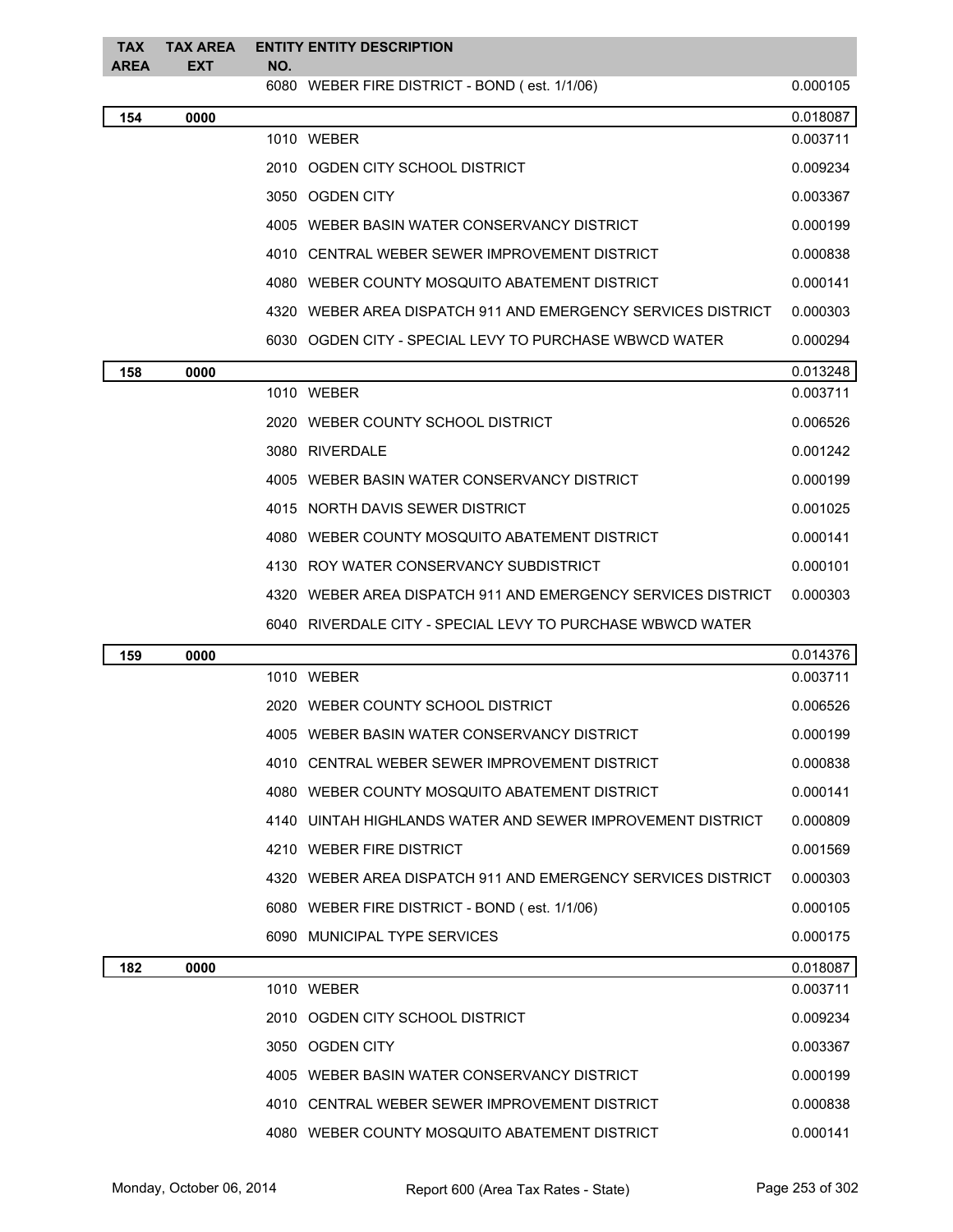| <b>TAX</b>  | <b>TAX AREA</b> |     | <b>ENTITY ENTITY DESCRIPTION</b>                               |          |
|-------------|-----------------|-----|----------------------------------------------------------------|----------|
| <b>AREA</b> | EXT             | NO. | 4320 WEBER AREA DISPATCH 911 AND EMERGENCY SERVICES DISTRICT   | 0.000303 |
|             |                 |     | 6030 OGDEN CITY - SPECIAL LEVY TO PURCHASE WBWCD WATER         | 0.000294 |
| 183         | 0000            |     |                                                                | 0.018087 |
|             |                 |     | 1010 WEBER                                                     | 0.003711 |
|             |                 |     | 2010 OGDEN CITY SCHOOL DISTRICT                                | 0.009234 |
|             |                 |     | 3050 OGDEN CITY                                                | 0.003367 |
|             |                 |     | 4005 WEBER BASIN WATER CONSERVANCY DISTRICT                    | 0.000199 |
|             |                 |     | 4010 CENTRAL WEBER SEWER IMPROVEMENT DISTRICT                  | 0.000838 |
|             |                 |     | 4080 WEBER COUNTY MOSQUITO ABATEMENT DISTRICT                  | 0.000141 |
|             |                 |     | 4320 WEBER AREA DISPATCH 911 AND EMERGENCY SERVICES DISTRICT   | 0.000303 |
|             |                 |     | 6030 OGDEN CITY - SPECIAL LEVY TO PURCHASE WBWCD WATER         | 0.000294 |
| 186         | 0000            |     |                                                                | 0.014291 |
|             |                 |     | 1010 WEBER                                                     | 0.003711 |
|             |                 |     | 2020 WEBER COUNTY SCHOOL DISTRICT                              | 0.006526 |
|             |                 |     | 3090 ROY CITY                                                  | 0.002285 |
|             |                 |     | 4005 WEBER BASIN WATER CONSERVANCY DISTRICT                    | 0.000199 |
|             |                 |     | 4015 NORTH DAVIS SEWER DISTRICT                                | 0.001025 |
|             |                 |     | 4080 WEBER COUNTY MOSQUITO ABATEMENT DISTRICT                  | 0.000141 |
|             |                 |     | 4130 ROY WATER CONSERVANCY SUBDISTRICT                         | 0.000101 |
|             |                 |     | 4320   WEBER AREA DISPATCH 911 AND EMERGENCY SERVICES DISTRICT | 0.000303 |
| 188         | 0000            |     |                                                                | 0.014619 |
|             |                 |     | 1010 WEBER                                                     | 0.003711 |
|             |                 |     | 2020 WEBER COUNTY SCHOOL DISTRICT                              | 0.006526 |
|             |                 |     | 3025 HOOPER                                                    | 0.000625 |
|             |                 |     | 4005 WEBER BASIN WATER CONSERVANCY DISTRICT                    | 0.000199 |
|             |                 |     | 4015 NORTH DAVIS SEWER DISTRICT                                | 0.001025 |
|             |                 |     | 4080 WEBER COUNTY MOSQUITO ABATEMENT DISTRICT                  | 0.000141 |
|             |                 |     | 4150 HOOPER WATER IMPROVEMENT DISTRICT                         | 0.000415 |
|             |                 |     | 4210 WEBER FIRE DISTRICT                                       | 0.001569 |
|             |                 |     | 4220 WEBER COUNTY SEWER SERVICE AREA #2                        |          |
|             |                 |     | 4320 WEBER AREA DISPATCH 911 AND EMERGENCY SERVICES DISTRICT   | 0.000303 |
|             |                 |     | 6080 WEBER FIRE DISTRICT - BOND (est. 1/1/06)                  | 0.000105 |
| 190         | 0000            |     |                                                                | 0.014619 |
|             |                 |     | 1010 WEBER                                                     | 0.003711 |
|             |                 |     | 2020 WEBER COUNTY SCHOOL DISTRICT                              | 0.006526 |
|             |                 |     | 3025 HOOPER                                                    | 0.000625 |
|             |                 |     | 4005 WEBER BASIN WATER CONSERVANCY DISTRICT                    | 0.000199 |
|             |                 |     | 4015 NORTH DAVIS SEWER DISTRICT                                | 0.001025 |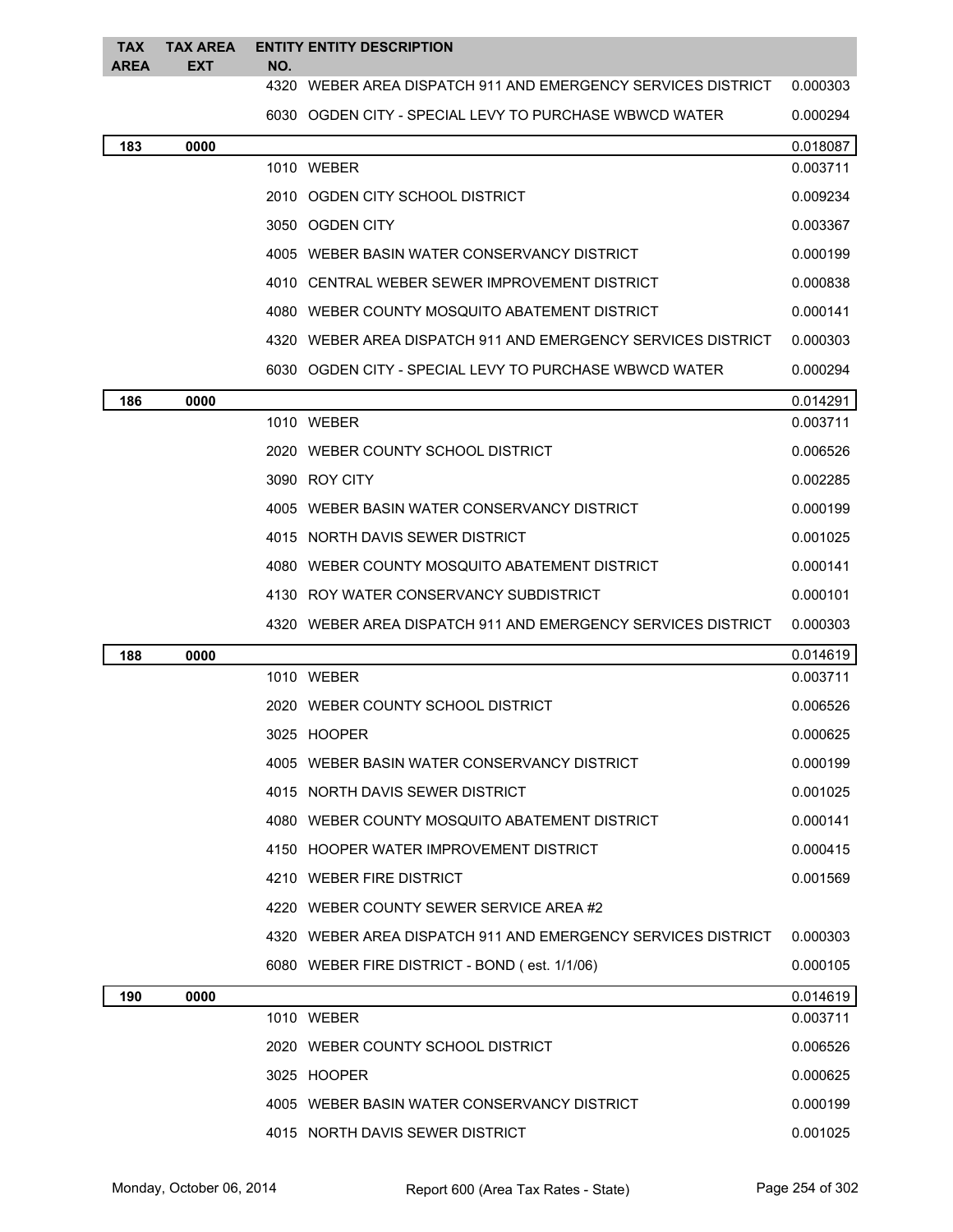| <b>TAX</b><br><b>AREA</b> | TAX AREA<br><b>EXT</b> | NO. | <b>ENTITY ENTITY DESCRIPTION</b>                             |          |
|---------------------------|------------------------|-----|--------------------------------------------------------------|----------|
|                           |                        |     | 4060 HOOPER CEMETERY MAINTENANCE DISTRICT                    |          |
|                           |                        |     | 4080 WEBER COUNTY MOSQUITO ABATEMENT DISTRICT                | 0.000141 |
|                           |                        |     | 4150 HOOPER WATER IMPROVEMENT DISTRICT                       | 0.000415 |
|                           |                        |     | 4210 WEBER FIRE DISTRICT                                     | 0.001569 |
|                           |                        |     | 4220 WEBER COUNTY SEWER SERVICE AREA #2                      |          |
|                           |                        |     | 4320 WEBER AREA DISPATCH 911 AND EMERGENCY SERVICES DISTRICT | 0.000303 |
|                           |                        |     | 6080 WEBER FIRE DISTRICT - BOND (est. 1/1/06)                | 0.000105 |
| 200                       | 0000                   |     |                                                              | 0.013754 |
|                           |                        |     | 1010 WEBER                                                   | 0.003711 |
|                           |                        |     | 2020 WEBER COUNTY SCHOOL DISTRICT                            | 0.006526 |
|                           |                        |     | 4005 WEBER BASIN WATER CONSERVANCY DISTRICT                  | 0.000199 |
|                           |                        |     | 4015 NORTH DAVIS SEWER DISTRICT                              | 0.001025 |
|                           |                        |     | 4080 WEBER COUNTY MOSQUITO ABATEMENT DISTRICT                | 0.000141 |
|                           |                        |     | 4210 WEBER FIRE DISTRICT                                     | 0.001569 |
|                           |                        |     | 4220 WEBER COUNTY SEWER SERVICE AREA #2                      |          |
|                           |                        |     | 4320 WEBER AREA DISPATCH 911 AND EMERGENCY SERVICES DISTRICT | 0.000303 |
|                           |                        |     | 6080 WEBER FIRE DISTRICT - BOND (est. 1/1/06)                | 0.000105 |
|                           |                        |     | 6090 MUNICIPAL TYPE SERVICES                                 | 0.000175 |
|                           |                        |     |                                                              |          |
| 203                       | 0000                   |     |                                                              | 0.012802 |
|                           |                        |     | 1010 WEBER                                                   | 0.003711 |
|                           |                        |     | 2020 WEBER COUNTY SCHOOL DISTRICT                            | 0.006526 |
|                           |                        |     | 4005 WEBER BASIN WATER CONSERVANCY DISTRICT                  | 0.000199 |
|                           |                        |     | 4080 WEBER COUNTY MOSQUITO ABATEMENT DISTRICT                | 0.000141 |
|                           |                        |     | 4090 EDEN CEMETERY MAINTENANCE DISTRICT                      | 0.000073 |
|                           |                        |     | 4210 WEBER FIRE DISTRICT                                     | 0.001569 |
|                           |                        |     | 4230 WOLF CREEK WATER AND SEWER IMPROVEMENT DISTRICT         |          |
|                           |                        |     | 4320 WEBER AREA DISPATCH 911 AND EMERGENCY SERVICES DISTRICT | 0.000303 |
|                           |                        |     | 6080 WEBER FIRE DISTRICT - BOND (est. 1/1/06)                | 0.000105 |
|                           |                        |     | 6090 MUNICIPAL TYPE SERVICES                                 | 0.000175 |
| 206                       | 0000                   |     |                                                              | 0.013493 |
|                           |                        |     | 1010 WEBER                                                   | 0.003711 |
|                           |                        |     | 2020 WEBER COUNTY SCHOOL DISTRICT                            | 0.006526 |
|                           |                        |     | 3130 WEST HAVEN                                              |          |
|                           |                        |     | 4005 WEBER BASIN WATER CONSERVANCY DISTRICT                  | 0.000199 |
|                           |                        |     | 4010 CENTRAL WEBER SEWER IMPROVEMENT DISTRICT                | 0.000838 |
|                           |                        |     | 4080 WEBER COUNTY MOSQUITO ABATEMENT DISTRICT                | 0.000141 |
|                           |                        |     | 4130 ROY WATER CONSERVANCY SUBDISTRICT                       | 0.000101 |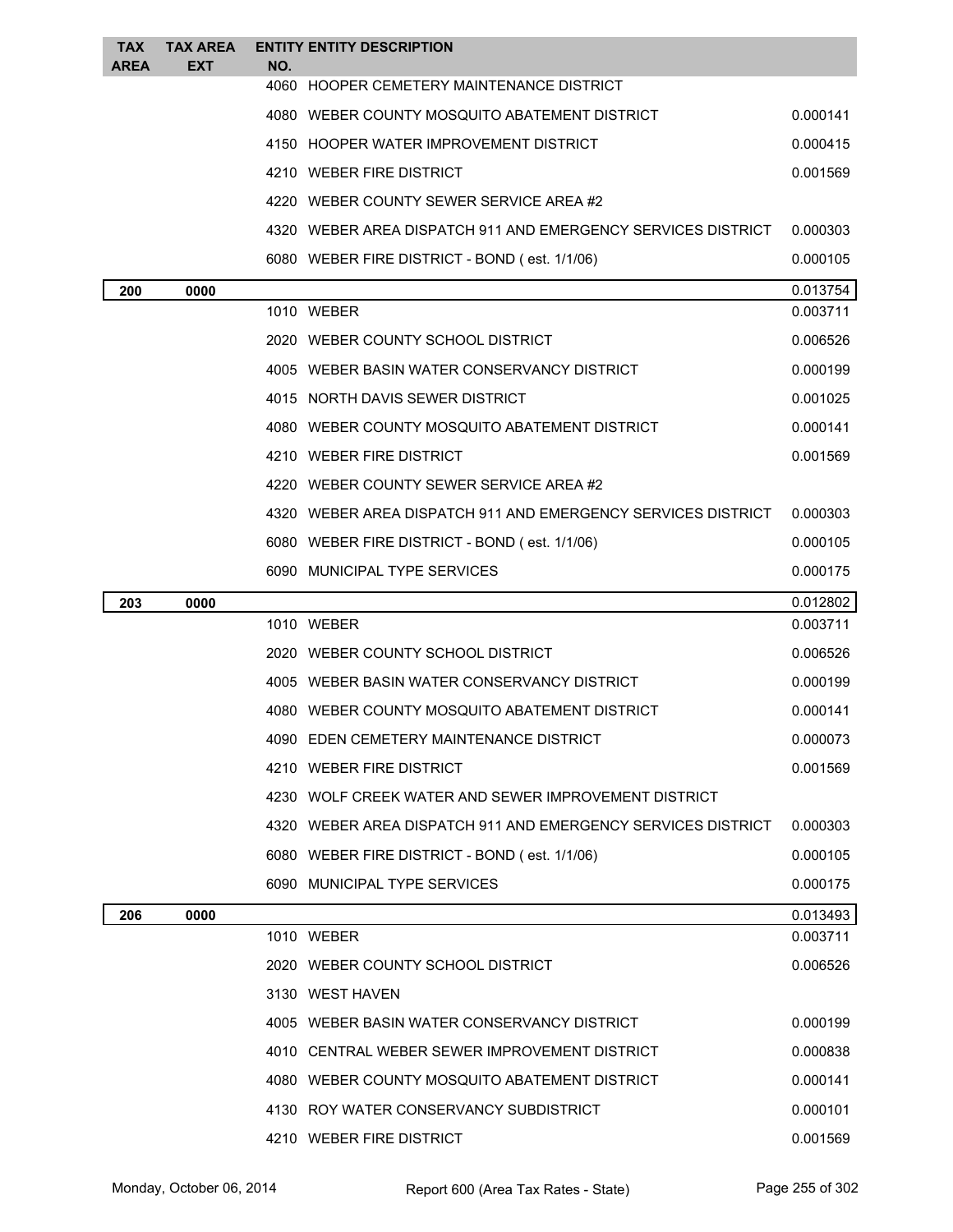| <b>TAX</b><br><b>AREA</b> | <b>TAX AREA</b><br><b>EXT</b> | NO. | <b>ENTITY ENTITY DESCRIPTION</b>                             |          |
|---------------------------|-------------------------------|-----|--------------------------------------------------------------|----------|
|                           |                               |     | 4285 WEST HAVEN WASTE WATER SPECIAL SERVICE DISTRICT         |          |
|                           |                               |     | 4320 WEBER AREA DISPATCH 911 AND EMERGENCY SERVICES DISTRICT | 0.000303 |
|                           |                               |     | 6080 WEBER FIRE DISTRICT - BOND (est. 1/1/06)                | 0.000105 |
| 207                       | 0000                          |     |                                                              | 0.012729 |
|                           |                               |     | 1010 WEBER                                                   | 0.003711 |
|                           |                               |     | 2020 WEBER COUNTY SCHOOL DISTRICT                            | 0.006526 |
|                           |                               |     | 4005 WEBER BASIN WATER CONSERVANCY DISTRICT                  | 0.000199 |
|                           |                               |     | 4080 WEBER COUNTY MOSQUITO ABATEMENT DISTRICT                | 0.000141 |
|                           |                               |     | 4100 TAYLOR-WEST WEBER WATER IMPROVEMENT DISTRICT            |          |
|                           |                               |     | 4210 WEBER FIRE DISTRICT                                     | 0.001569 |
|                           |                               |     | 4320 WEBER AREA DISPATCH 911 AND EMERGENCY SERVICES DISTRICT | 0.000303 |
|                           |                               |     | 6080 WEBER FIRE DISTRICT - BOND (est. 1/1/06)                | 0.000105 |
|                           |                               |     | 6090 MUNICIPAL TYPE SERVICES                                 | 0.000175 |
| 215                       | 0000                          |     |                                                              | 0.013908 |
|                           |                               |     | 1010 WEBER                                                   | 0.003711 |
|                           |                               |     | 2020 WEBER COUNTY SCHOOL DISTRICT                            | 0.006526 |
|                           |                               |     | 3130 WEST HAVEN                                              |          |
|                           |                               |     | 4005 WEBER BASIN WATER CONSERVANCY DISTRICT                  | 0.000199 |
|                           |                               |     | 4010 CENTRAL WEBER SEWER IMPROVEMENT DISTRICT                | 0.000838 |
|                           |                               |     | 4080 WEBER COUNTY MOSQUITO ABATEMENT DISTRICT                | 0.000141 |
|                           |                               |     | 4130 ROY WATER CONSERVANCY SUBDISTRICT                       | 0.000101 |
|                           |                               |     | 4150 HOOPER WATER IMPROVEMENT DISTRICT                       | 0.000415 |
|                           |                               |     | 4210 WEBER FIRE DISTRICT                                     | 0.001569 |
|                           |                               |     | 4220 WEBER COUNTY SEWER SERVICE AREA #2                      |          |
|                           |                               |     | 4285 WEST HAVEN WASTE WATER SPECIAL SERVICE DISTRICT         |          |
|                           |                               |     | 4320 WEBER AREA DISPATCH 911 AND EMERGENCY SERVICES DISTRICT | 0.000303 |
|                           |                               |     | 6080 WEBER FIRE DISTRICT - BOND (est. 1/1/06)                | 0.000105 |
| 219                       | 0000                          |     |                                                              | 0.012928 |
|                           |                               |     | 1010 WEBER                                                   | 0.003711 |
|                           |                               |     | 2020 WEBER COUNTY SCHOOL DISTRICT                            | 0.006526 |
|                           |                               |     | 4005 WEBER BASIN WATER CONSERVANCY DISTRICT                  | 0.000199 |
|                           |                               |     | 4080 WEBER COUNTY MOSQUITO ABATEMENT DISTRICT                | 0.000141 |
|                           |                               |     | 4120 LIBERTY CEMETERY MAINTENANCE DISTRICT                   | 0.000045 |
|                           |                               |     | 4190 NORDIC VALLEY SEWER IMPROVEMENT DISTRICT                |          |
|                           |                               |     | 4210 WEBER FIRE DISTRICT                                     | 0.001569 |
|                           |                               |     | 4240 WEBER COUNTY SERVICE AREA #5                            | 0.000154 |
|                           |                               |     | 4320 WEBER AREA DISPATCH 911 AND EMERGENCY SERVICES DISTRICT | 0.000303 |
|                           |                               |     | 6080 WEBER FIRE DISTRICT - BOND (est. 1/1/06)                | 0.000105 |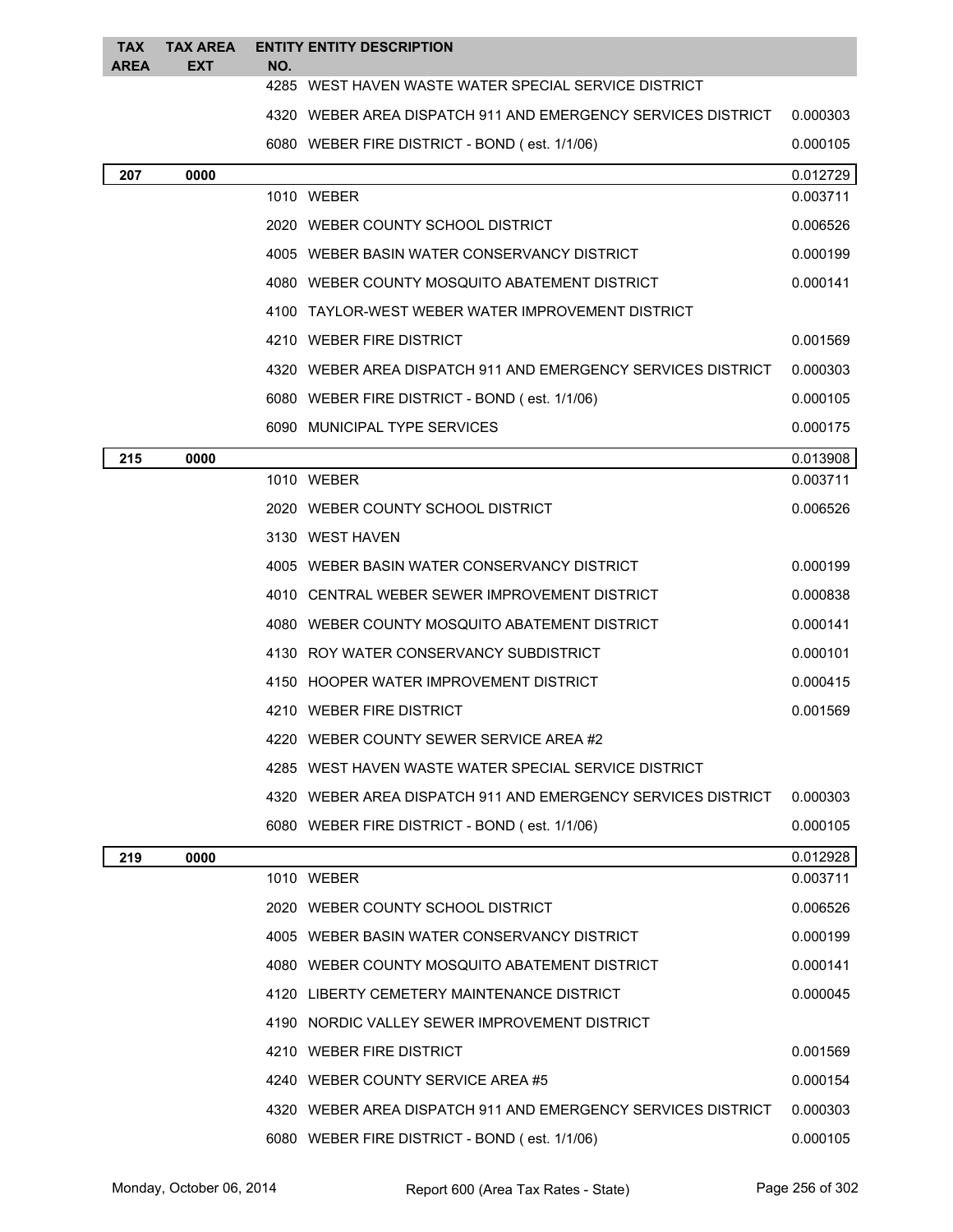| TAX         | <b>TAX AREA</b> |     | <b>ENTITY ENTITY DESCRIPTION</b>                             |          |
|-------------|-----------------|-----|--------------------------------------------------------------|----------|
| <b>AREA</b> | <b>EXT</b>      | NO. | 6090 MUNICIPAL TYPE SERVICES                                 | 0.000175 |
| 221         | 0000            |     |                                                              | 0.012729 |
|             |                 |     | 1010 WEBER                                                   | 0.003711 |
|             |                 |     | 2020 WEBER COUNTY SCHOOL DISTRICT                            | 0.006526 |
|             |                 |     | 4005 WEBER BASIN WATER CONSERVANCY DISTRICT                  | 0.000199 |
|             |                 |     | 4080 WEBER COUNTY MOSQUITO ABATEMENT DISTRICT                | 0.000141 |
|             |                 |     | 4210 WEBER FIRE DISTRICT                                     | 0.001569 |
|             |                 |     | 4250 HUNTSVILLE HOLLOW SEWER IMPROVEMENT DISTRICT            |          |
|             |                 |     | 4320 WEBER AREA DISPATCH 911 AND EMERGENCY SERVICES DISTRICT | 0.000303 |
|             |                 |     | 6080 WEBER FIRE DISTRICT - BOND (est. 1/1/06)                | 0.000105 |
|             |                 |     | 6090 MUNICIPAL TYPE SERVICES                                 | 0.000175 |
| 223         | 0000            |     |                                                              | 0.012928 |
|             |                 |     | 1010 WEBER                                                   | 0.003711 |
|             |                 |     | 2020 WEBER COUNTY SCHOOL DISTRICT                            | 0.006526 |
|             |                 |     | 4005 WEBER BASIN WATER CONSERVANCY DISTRICT                  | 0.000199 |
|             |                 |     | 4080 WEBER COUNTY MOSQUITO ABATEMENT DISTRICT                | 0.000141 |
|             |                 |     | 4120 LIBERTY CEMETERY MAINTENANCE DISTRICT                   | 0.000045 |
|             |                 |     | 4210 WEBER FIRE DISTRICT                                     | 0.001569 |
|             |                 |     | 4230 WOLF CREEK WATER AND SEWER IMPROVEMENT DISTRICT         |          |
|             |                 |     | 4240 WEBER COUNTY SERVICE AREA #5                            | 0.000154 |
|             |                 |     | 4320 WEBER AREA DISPATCH 911 AND EMERGENCY SERVICES DISTRICT | 0.000303 |
|             |                 |     | 6080 WEBER FIRE DISTRICT - BOND (est. 1/1/06)                | 0.000105 |
|             |                 |     | 6090 MUNICIPAL TYPE SERVICES                                 | 0.000175 |
| 224         | 0000            |     |                                                              | 0.018087 |
|             |                 |     | 1010 WEBER                                                   | 0.003711 |
|             |                 |     | 2010 OGDEN CITY SCHOOL DISTRICT                              | 0.009234 |
|             |                 |     | 3050 OGDEN CITY                                              | 0.003367 |
|             |                 |     | 4005 WEBER BASIN WATER CONSERVANCY DISTRICT                  | 0.000199 |
|             |                 |     | 4010 CENTRAL WEBER SEWER IMPROVEMENT DISTRICT                | 0.000838 |
|             |                 |     | 4080 WEBER COUNTY MOSQUITO ABATEMENT DISTRICT                | 0.000141 |
|             |                 |     | 4320 WEBER AREA DISPATCH 911 AND EMERGENCY SERVICES DISTRICT | 0.000303 |
|             |                 |     | 6030 OGDEN CITY - SPECIAL LEVY TO PURCHASE WBWCD WATER       | 0.000294 |
| 226         | 0000            |     |                                                              | 0.014570 |
|             |                 |     | 1010 WEBER                                                   | 0.003711 |
|             |                 |     | 2020 WEBER COUNTY SCHOOL DISTRICT                            | 0.006526 |
|             |                 |     | 3100 SOUTH OGDEN                                             | 0.002852 |
|             |                 |     | 4005 WEBER BASIN WATER CONSERVANCY DISTRICT                  | 0.000199 |
|             |                 |     | 4010 CENTRAL WEBER SEWER IMPROVEMENT DISTRICT                | 0.000838 |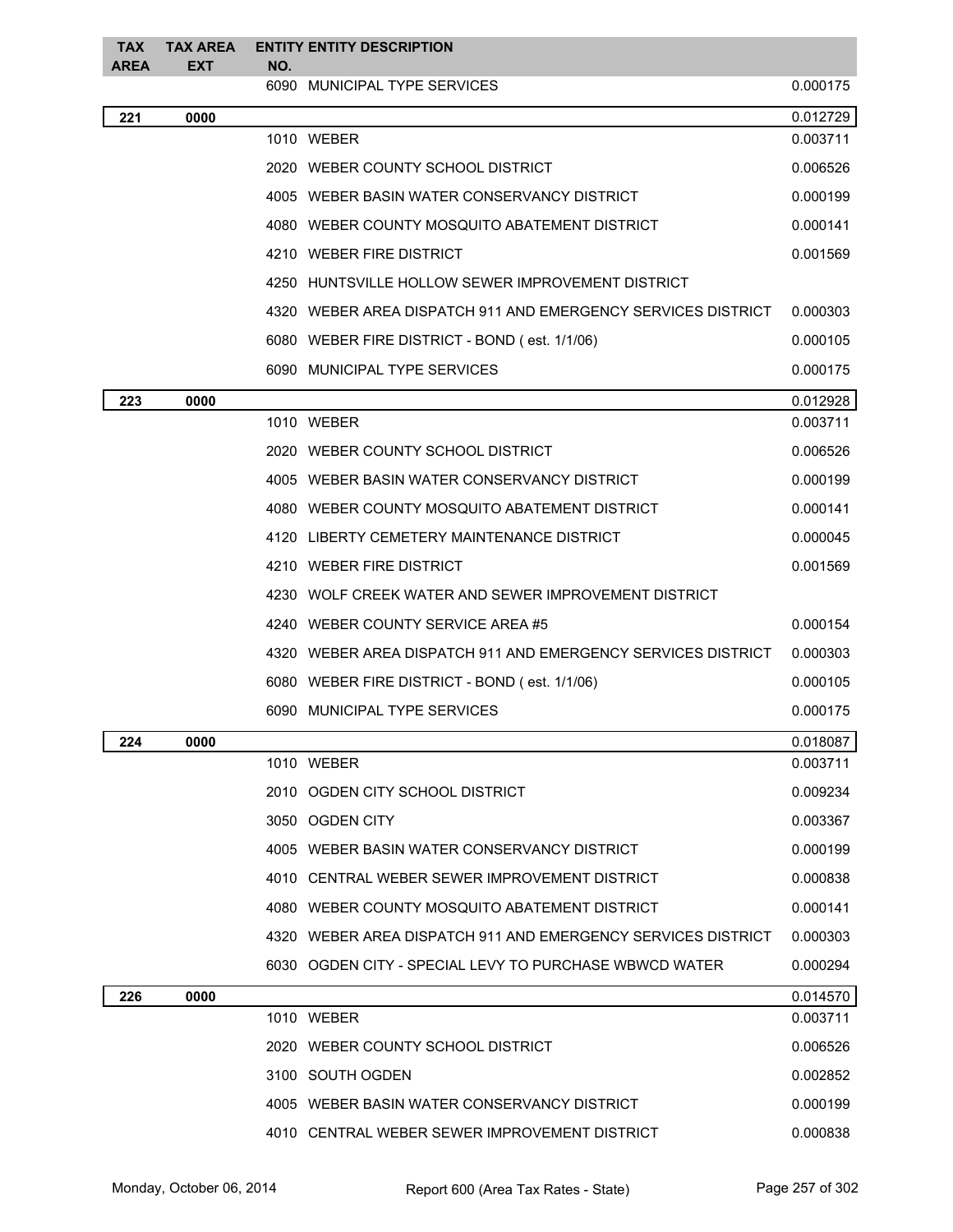| <b>TAX</b>  | <b>TAX AREA</b> |      | <b>ENTITY ENTITY DESCRIPTION</b>                             |          |
|-------------|-----------------|------|--------------------------------------------------------------|----------|
| <b>AREA</b> | <b>EXT</b>      | NO.  |                                                              |          |
|             |                 |      | 4080 WEBER COUNTY MOSQUITO ABATEMENT DISTRICT                | 0.000141 |
|             |                 |      | 4320 WEBER AREA DISPATCH 911 AND EMERGENCY SERVICES DISTRICT | 0.000303 |
|             |                 |      | 6050 SOUTH OGDEN CITY - SPECIAL LEVY TO PURCHASE WBWCD WATER |          |
| 227         | 0000            |      |                                                              | 0.013183 |
|             |                 |      | 1010 WEBER                                                   | 0.003711 |
|             |                 |      | 2020 WEBER COUNTY SCHOOL DISTRICT                            | 0.006526 |
|             |                 |      | 4005 WEBER BASIN WATER CONSERVANCY DISTRICT                  | 0.000199 |
|             |                 |      | 4080 WEBER COUNTY MOSQUITO ABATEMENT DISTRICT                | 0.000141 |
|             |                 |      | 4090 EDEN CEMETERY MAINTENANCE DISTRICT                      | 0.000073 |
|             |                 |      | 4135 POWDER MOUNTAIN WATER AND SEWER IMPROVEMENT DISTRICT    | 0.000381 |
|             |                 |      | 4210 WEBER FIRE DISTRICT                                     | 0.001569 |
|             |                 |      | 4320 WEBER AREA DISPATCH 911 AND EMERGENCY SERVICES DISTRICT | 0.000303 |
|             |                 |      | 6080 WEBER FIRE DISTRICT - BOND (est. 1/1/06)                | 0.000105 |
|             |                 |      | 6090 MUNICIPAL TYPE SERVICES                                 | 0.000175 |
| 236         | 0000            |      |                                                              | 0.018087 |
|             |                 |      | 1010 WEBER                                                   | 0.003711 |
|             |                 |      | 2010 OGDEN CITY SCHOOL DISTRICT                              | 0.009234 |
|             |                 |      | 3050 OGDEN CITY                                              | 0.003367 |
|             |                 |      | 4005 WEBER BASIN WATER CONSERVANCY DISTRICT                  | 0.000199 |
|             |                 | 4010 | CENTRAL WEBER SEWER IMPROVEMENT DISTRICT                     | 0.000838 |
|             |                 |      | 4080 WEBER COUNTY MOSQUITO ABATEMENT DISTRICT                | 0.000141 |
|             |                 |      | 4320 WEBER AREA DISPATCH 911 AND EMERGENCY SERVICES DISTRICT | 0.000303 |
|             |                 |      | 6030 OGDEN CITY - SPECIAL LEVY TO PURCHASE WBWCD WATER       | 0.000294 |
| 237         | 0000            |      |                                                              | 0.018087 |
|             |                 |      | 1010 WEBER                                                   | 0.003711 |
|             |                 |      | 2010 OGDEN CITY SCHOOL DISTRICT                              | 0.009234 |
|             |                 |      | 3050 OGDEN CITY                                              | 0.003367 |
|             |                 |      | 4005 WEBER BASIN WATER CONSERVANCY DISTRICT                  | 0.000199 |
|             |                 |      | 4010 CENTRAL WEBER SEWER IMPROVEMENT DISTRICT                | 0.000838 |
|             |                 |      | 4080 WEBER COUNTY MOSQUITO ABATEMENT DISTRICT                | 0.000141 |
|             |                 |      | 4320 WEBER AREA DISPATCH 911 AND EMERGENCY SERVICES DISTRICT | 0.000303 |
|             |                 |      | 6030 OGDEN CITY - SPECIAL LEVY TO PURCHASE WBWCD WATER       | 0.000294 |
| 238         | 0000            |      |                                                              | 0.018087 |
|             |                 |      | 1010 WEBER                                                   | 0.003711 |
|             |                 |      | 2010 OGDEN CITY SCHOOL DISTRICT                              | 0.009234 |
|             |                 |      | 3050 OGDEN CITY                                              | 0.003367 |
|             |                 |      | 4005 WEBER BASIN WATER CONSERVANCY DISTRICT                  | 0.000199 |

4010 CENTRAL WEBER SEWER IMPROVEMENT DISTRICT 0.000838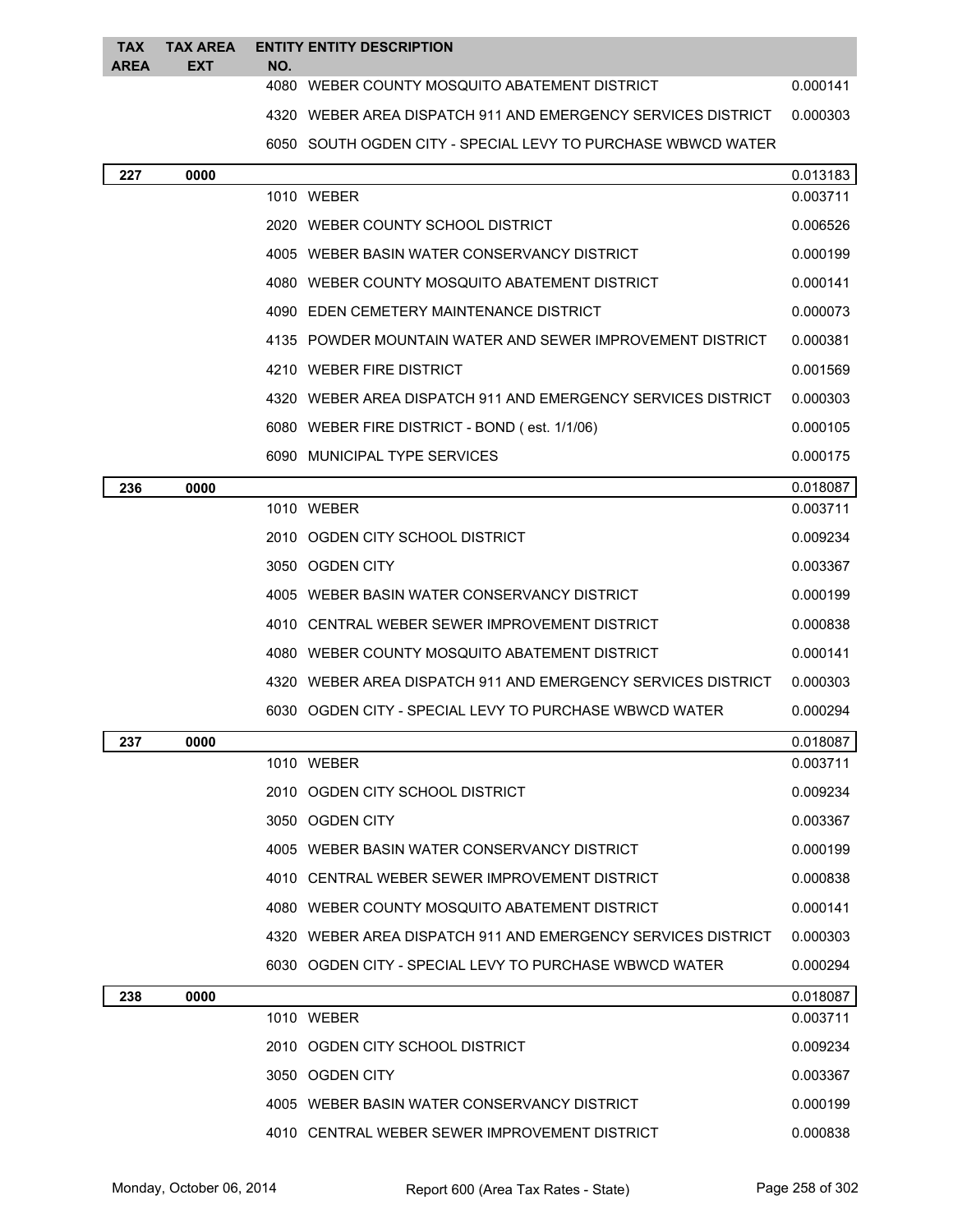| <b>TAX</b><br><b>AREA</b> | <b>TAX AREA</b><br><b>EXT</b> | NO. | <b>ENTITY ENTITY DESCRIPTION</b>                             |          |
|---------------------------|-------------------------------|-----|--------------------------------------------------------------|----------|
|                           |                               |     | 4080 WEBER COUNTY MOSQUITO ABATEMENT DISTRICT                | 0.000141 |
|                           |                               |     | 4320 WEBER AREA DISPATCH 911 AND EMERGENCY SERVICES DISTRICT | 0.000303 |
|                           |                               |     | 6030 OGDEN CITY - SPECIAL LEVY TO PURCHASE WBWCD WATER       | 0.000294 |
| 239                       | 0000                          |     |                                                              | 0.013692 |
|                           |                               |     | 1010 WEBER                                                   | 0.003711 |
|                           |                               |     | 2020 WEBER COUNTY SCHOOL DISTRICT                            | 0.006526 |
|                           |                               |     | 3130 WEST HAVEN                                              |          |
|                           |                               |     | 4005 WEBER BASIN WATER CONSERVANCY DISTRICT                  | 0.000199 |
|                           |                               |     | 4010 CENTRAL WEBER SEWER IMPROVEMENT DISTRICT                | 0.000838 |
|                           |                               |     | 4070 BONA VISTA WATER IMPROVEMENT DISTRICT                   | 0.000300 |
|                           |                               |     | 4080 WEBER COUNTY MOSQUITO ABATEMENT DISTRICT                | 0.000141 |
|                           |                               |     | 4100 TAYLOR-WEST WEBER WATER IMPROVEMENT DISTRICT            |          |
|                           |                               |     | 4210 WEBER FIRE DISTRICT                                     | 0.001569 |
|                           |                               |     | 4285 WEST HAVEN WASTE WATER SPECIAL SERVICE DISTRICT         |          |
|                           |                               |     | 4320 WEBER AREA DISPATCH 911 AND EMERGENCY SERVICES DISTRICT | 0.000303 |
|                           |                               |     | 6080 WEBER FIRE DISTRICT - BOND (est. 1/1/06)                | 0.000105 |
| 242                       | 0000                          |     |                                                              | 0.014591 |
|                           |                               |     | 1010 WEBER                                                   | 0.003711 |
|                           |                               |     | 2020 WEBER COUNTY SCHOOL DISTRICT                            | 0.006526 |
|                           |                               |     | 3090 ROY CITY                                                | 0.002285 |
|                           |                               |     | 4005 WEBER BASIN WATER CONSERVANCY DISTRICT                  | 0.000199 |
|                           |                               |     | 4015 NORTH DAVIS SEWER DISTRICT                              | 0.001025 |
|                           |                               |     | 4070 BONA VISTA WATER IMPROVEMENT DISTRICT                   | 0.000300 |
|                           |                               |     | 4080 WEBER COUNTY MOSQUITO ABATEMENT DISTRICT                | 0.000141 |
|                           |                               |     | 4130 ROY WATER CONSERVANCY SUBDISTRICT                       | 0.000101 |
|                           |                               |     | 4320 WEBER AREA DISPATCH 911 AND EMERGENCY SERVICES DISTRICT | 0.000303 |
| 243                       | 0000                          |     |                                                              | 0.014490 |
|                           |                               |     | 1010 WEBER                                                   | 0.003711 |
|                           |                               |     | 2020 WEBER COUNTY SCHOOL DISTRICT                            | 0.006526 |
|                           |                               |     | 3090 ROY CITY                                                | 0.002285 |
|                           |                               |     | 4005 WEBER BASIN WATER CONSERVANCY DISTRICT                  | 0.000199 |
|                           |                               |     | 4015 NORTH DAVIS SEWER DISTRICT                              | 0.001025 |
|                           |                               |     | 4070 BONA VISTA WATER IMPROVEMENT DISTRICT                   | 0.000300 |
|                           |                               |     | 4080 WEBER COUNTY MOSQUITO ABATEMENT DISTRICT                | 0.000141 |
|                           |                               |     | 4320 WEBER AREA DISPATCH 911 AND EMERGENCY SERVICES DISTRICT | 0.000303 |
| 246                       | 0000                          |     |                                                              | 0.018087 |
|                           |                               |     | 1010 WEBER                                                   | 0.003711 |
|                           |                               |     | 2010 OGDEN CITY SCHOOL DISTRICT                              | 0.009234 |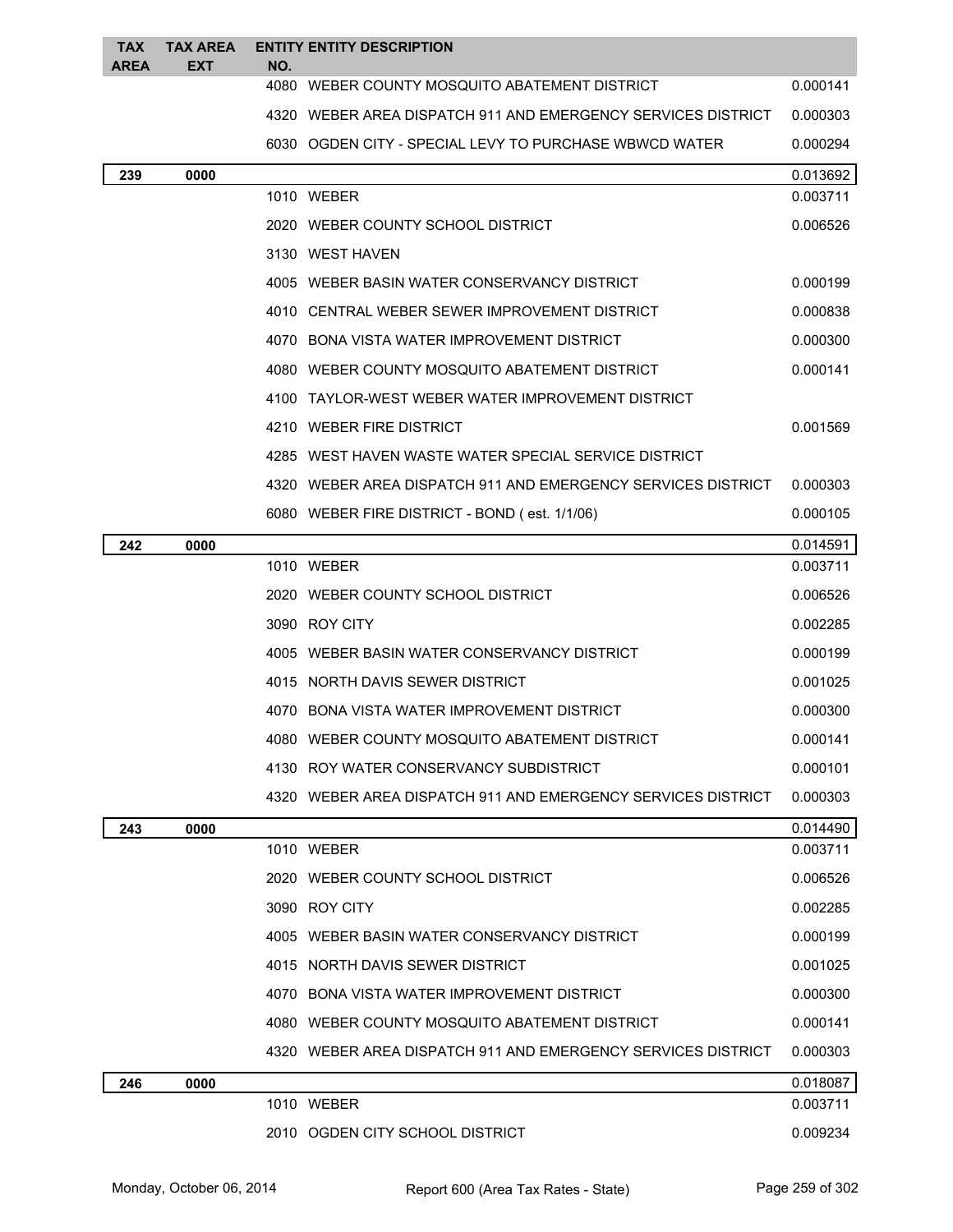| <b>TAX</b><br><b>AREA</b> | <b>TAX AREA</b><br><b>EXT</b> | NO. | <b>ENTITY ENTITY DESCRIPTION</b>                             |          |
|---------------------------|-------------------------------|-----|--------------------------------------------------------------|----------|
|                           |                               |     | 3050 OGDEN CITY                                              | 0.003367 |
|                           |                               |     | 4005 WEBER BASIN WATER CONSERVANCY DISTRICT                  | 0.000199 |
|                           |                               |     | 4010 CENTRAL WEBER SEWER IMPROVEMENT DISTRICT                | 0.000838 |
|                           |                               |     | 4080 WEBER COUNTY MOSQUITO ABATEMENT DISTRICT                | 0.000141 |
|                           |                               |     | 4320 WEBER AREA DISPATCH 911 AND EMERGENCY SERVICES DISTRICT | 0.000303 |
|                           |                               |     | 6030 OGDEN CITY - SPECIAL LEVY TO PURCHASE WBWCD WATER       | 0.000294 |
| 251                       | 0000                          |     |                                                              | 0.018087 |
|                           |                               |     | 1010 WEBER                                                   | 0.003711 |
|                           |                               |     | 2010 OGDEN CITY SCHOOL DISTRICT                              | 0.009234 |
|                           |                               |     | 3050 OGDEN CITY                                              | 0.003367 |
|                           |                               |     | 4005 WEBER BASIN WATER CONSERVANCY DISTRICT                  | 0.000199 |
|                           |                               |     | 4010 CENTRAL WEBER SEWER IMPROVEMENT DISTRICT                | 0.000838 |
|                           |                               |     | 4080 WEBER COUNTY MOSQUITO ABATEMENT DISTRICT                | 0.000141 |
|                           |                               |     | 4320 WEBER AREA DISPATCH 911 AND EMERGENCY SERVICES DISTRICT | 0.000303 |
|                           |                               |     | 6030 OGDEN CITY - SPECIAL LEVY TO PURCHASE WBWCD WATER       | 0.000294 |
| 252                       | 0000                          |     |                                                              | 0.018087 |
|                           |                               |     | 1010 WEBER                                                   | 0.003711 |
|                           |                               |     | 2010 OGDEN CITY SCHOOL DISTRICT                              | 0.009234 |
|                           |                               |     | 3050 OGDEN CITY                                              | 0.003367 |
|                           |                               |     | 4005 WEBER BASIN WATER CONSERVANCY DISTRICT                  | 0.000199 |
|                           |                               |     | 4010 CENTRAL WEBER SEWER IMPROVEMENT DISTRICT                | 0.000838 |
|                           |                               |     | 4080 WEBER COUNTY MOSQUITO ABATEMENT DISTRICT                | 0.000141 |
|                           |                               |     | 4320 WEBER AREA DISPATCH 911 AND EMERGENCY SERVICES DISTRICT | 0.000303 |
|                           |                               |     | 6030 OGDEN CITY - SPECIAL LEVY TO PURCHASE WBWCD WATER       | 0.000294 |
| 253                       | 0000                          |     |                                                              | 0.014819 |
|                           |                               |     | 1010 WEBER                                                   | 0.003711 |
|                           |                               |     | 2020 WEBER COUNTY SCHOOL DISTRICT                            | 0.006526 |
|                           |                               |     | 3120 WASHINGTON TERRACE                                      | 0.003101 |
|                           |                               |     | 4005 WEBER BASIN WATER CONSERVANCY DISTRICT                  | 0.000199 |
|                           |                               |     | 4010 CENTRAL WEBER SEWER IMPROVEMENT DISTRICT                | 0.000838 |
|                           |                               |     | 4080 WEBER COUNTY MOSQUITO ABATEMENT DISTRICT                | 0.000141 |
|                           |                               |     | 4320 WEBER AREA DISPATCH 911 AND EMERGENCY SERVICES DISTRICT | 0.000303 |
|                           |                               |     | 6070 WASHINGTON TERRACE CITY - SPECIAL LEVY TO PURCHASE WBWC |          |
| 254                       | 0000                          |     |                                                              | 0.014291 |
|                           |                               |     | 1010 WEBER                                                   | 0.003711 |
|                           |                               |     | 2020 WEBER COUNTY SCHOOL DISTRICT                            | 0.006526 |
|                           |                               |     | 3090 ROY CITY                                                | 0.002285 |
|                           |                               |     | 4005 WEBER BASIN WATER CONSERVANCY DISTRICT                  | 0.000199 |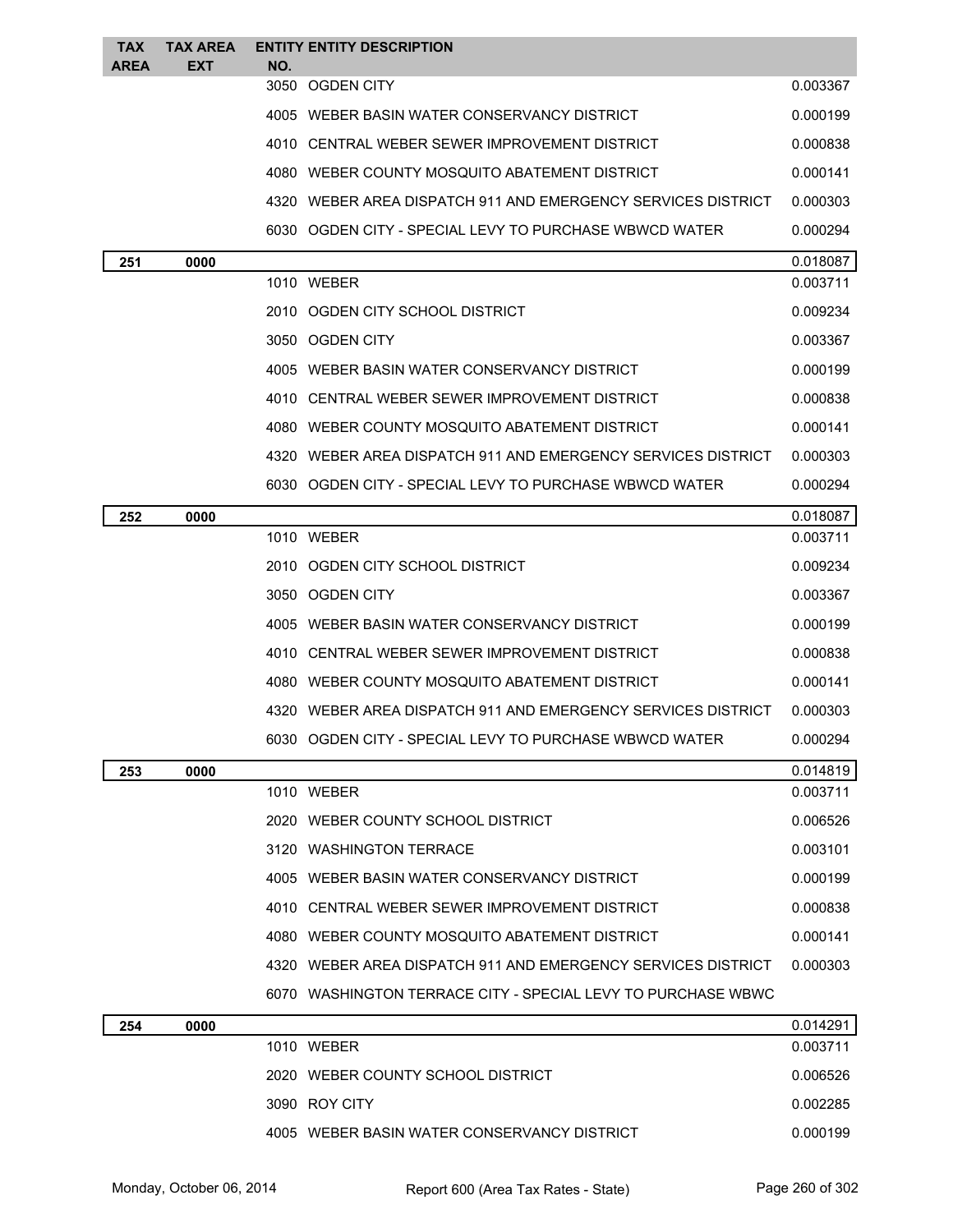| <b>TAX</b><br>AREA | <b>TAX AREA</b><br><b>EXT</b> | NO. | <b>ENTITY ENTITY DESCRIPTION</b>                             |          |
|--------------------|-------------------------------|-----|--------------------------------------------------------------|----------|
|                    |                               |     | 4015 NORTH DAVIS SEWER DISTRICT                              | 0.001025 |
|                    |                               |     | 4080 WEBER COUNTY MOSQUITO ABATEMENT DISTRICT                | 0.000141 |
|                    |                               |     | 4130 ROY WATER CONSERVANCY SUBDISTRICT                       | 0.000101 |
|                    |                               |     | 4320 WEBER AREA DISPATCH 911 AND EMERGENCY SERVICES DISTRICT | 0.000303 |
| 255                | 0000                          |     |                                                              | 0.014819 |
|                    |                               |     | 1010 WEBER                                                   | 0.003711 |
|                    |                               |     | 2020 WEBER COUNTY SCHOOL DISTRICT                            | 0.006526 |
|                    |                               |     | 3120 WASHINGTON TERRACE                                      | 0.003101 |
|                    |                               |     | 4005 WEBER BASIN WATER CONSERVANCY DISTRICT                  | 0.000199 |
|                    |                               |     | 4010 CENTRAL WEBER SEWER IMPROVEMENT DISTRICT                | 0.000838 |
|                    |                               |     | 4080 WEBER COUNTY MOSQUITO ABATEMENT DISTRICT                | 0.000141 |
|                    |                               |     | 4320 WEBER AREA DISPATCH 911 AND EMERGENCY SERVICES DISTRICT | 0.000303 |
|                    |                               |     | 6070 WASHINGTON TERRACE CITY - SPECIAL LEVY TO PURCHASE WBWC |          |
| 263                | 0000                          |     |                                                              | 0.018087 |
|                    |                               |     | 1010 WEBER                                                   | 0.003711 |
|                    |                               |     | 2010 OGDEN CITY SCHOOL DISTRICT                              | 0.009234 |
|                    |                               |     | 3050 OGDEN CITY                                              | 0.003367 |
|                    |                               |     | 4005 WEBER BASIN WATER CONSERVANCY DISTRICT                  | 0.000199 |
|                    |                               |     | 4010 CENTRAL WEBER SEWER IMPROVEMENT DISTRICT                | 0.000838 |
|                    |                               |     | 4080 WEBER COUNTY MOSQUITO ABATEMENT DISTRICT                | 0.000141 |
|                    |                               |     | 4320 WEBER AREA DISPATCH 911 AND EMERGENCY SERVICES DISTRICT | 0.000303 |
|                    |                               |     | 6030 OGDEN CITY - SPECIAL LEVY TO PURCHASE WBWCD WATER       | 0.000294 |
| 265                | 0000                          |     |                                                              | 0.018087 |
|                    |                               |     | 1010 WEBER                                                   | 0.003711 |
|                    |                               |     | 2010 OGDEN CITY SCHOOL DISTRICT                              | 0.009234 |
|                    |                               |     | 3050 OGDEN CITY                                              | 0.003367 |
|                    |                               |     | 4005 WEBER BASIN WATER CONSERVANCY DISTRICT                  | 0.000199 |
|                    |                               |     | 4010 CENTRAL WEBER SEWER IMPROVEMENT DISTRICT                | 0.000838 |
|                    |                               |     | 4080 WEBER COUNTY MOSQUITO ABATEMENT DISTRICT                | 0.000141 |
|                    |                               |     | 4320 WEBER AREA DISPATCH 911 AND EMERGENCY SERVICES DISTRICT | 0.000303 |
|                    |                               |     | 6030 OGDEN CITY - SPECIAL LEVY TO PURCHASE WBWCD WATER       | 0.000294 |
| 266                | 0000                          |     |                                                              | 0.018274 |
|                    |                               |     | 1010 WEBER                                                   | 0.003711 |
|                    |                               |     | 2010 OGDEN CITY SCHOOL DISTRICT                              | 0.009234 |
|                    |                               |     | 3050 OGDEN CITY                                              | 0.003367 |
|                    |                               |     | 4005 WEBER BASIN WATER CONSERVANCY DISTRICT                  | 0.000199 |
|                    |                               |     | 4015 NORTH DAVIS SEWER DISTRICT                              | 0.001025 |
|                    |                               |     | 4080 WEBER COUNTY MOSQUITO ABATEMENT DISTRICT                | 0.000141 |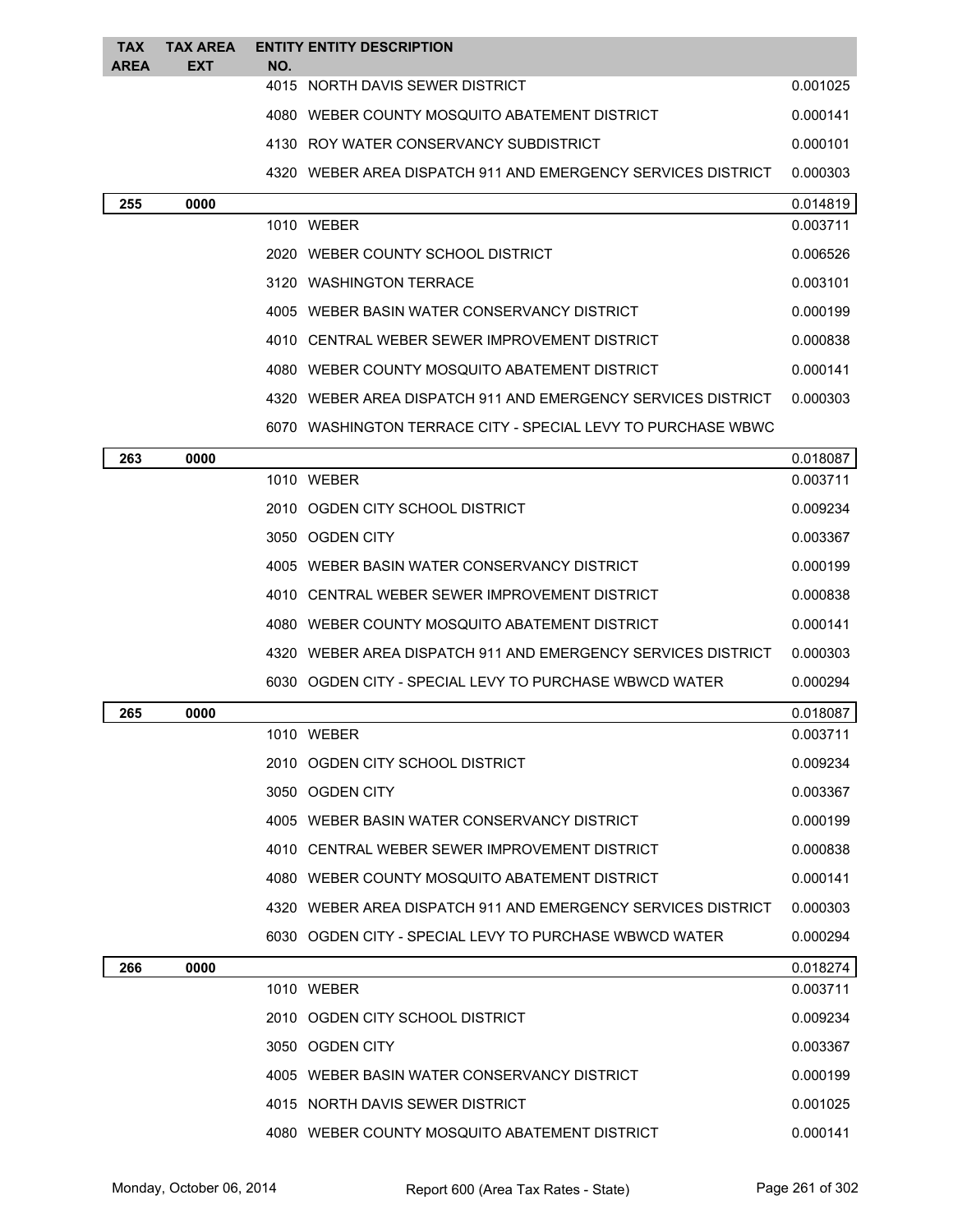| <b>TAX</b><br><b>AREA</b> | <b>TAX AREA</b><br><b>EXT</b> | NO. | <b>ENTITY ENTITY DESCRIPTION</b>                             |          |
|---------------------------|-------------------------------|-----|--------------------------------------------------------------|----------|
|                           |                               |     | 4320 WEBER AREA DISPATCH 911 AND EMERGENCY SERVICES DISTRICT | 0.000303 |
|                           |                               |     | 6030 OGDEN CITY - SPECIAL LEVY TO PURCHASE WBWCD WATER       | 0.000294 |
| 268                       | 0000                          |     |                                                              | 0.014383 |
|                           |                               |     | 1010 WEBER                                                   | 0.003711 |
|                           |                               |     | 2020 WEBER COUNTY SCHOOL DISTRICT                            | 0.006526 |
|                           |                               |     | 3010 FARR WEST CITY                                          | 0.000691 |
|                           |                               |     | 4005 WEBER BASIN WATER CONSERVANCY DISTRICT                  | 0.000199 |
|                           |                               |     | 4010 CENTRAL WEBER SEWER IMPROVEMENT DISTRICT                | 0.000838 |
|                           |                               |     | 4070 BONA VISTA WATER IMPROVEMENT DISTRICT                   | 0.000300 |
|                           |                               |     | 4080 WEBER COUNTY MOSQUITO ABATEMENT DISTRICT                | 0.000141 |
|                           |                               |     | 4210 WEBER FIRE DISTRICT                                     | 0.001569 |
|                           |                               |     | 4320 WEBER AREA DISPATCH 911 AND EMERGENCY SERVICES DISTRICT | 0.000303 |
|                           |                               |     | 6080 WEBER FIRE DISTRICT - BOND (est. 1/1/06)                | 0.000105 |
| 271                       | 0000                          |     |                                                              | 0.014291 |
|                           |                               |     | 1010 WEBER                                                   | 0.003711 |
|                           |                               |     | 2020 WEBER COUNTY SCHOOL DISTRICT                            | 0.006526 |
|                           |                               |     | 3090 ROY CITY                                                | 0.002285 |
|                           |                               |     | 4005 WEBER BASIN WATER CONSERVANCY DISTRICT                  | 0.000199 |
|                           |                               |     | 4015 NORTH DAVIS SEWER DISTRICT                              | 0.001025 |
|                           |                               |     | 4080 WEBER COUNTY MOSQUITO ABATEMENT DISTRICT                | 0.000141 |
|                           |                               |     | 4130 ROY WATER CONSERVANCY SUBDISTRICT                       | 0.000101 |
|                           |                               |     | 4320 WEBER AREA DISPATCH 911 AND EMERGENCY SERVICES DISTRICT | 0.000303 |
| 272                       | 0000                          |     |                                                              | 0.014291 |
|                           |                               |     | 1010 WEBER                                                   | 0.003711 |
|                           |                               |     | 2020 WEBER COUNTY SCHOOL DISTRICT                            | 0.006526 |
|                           |                               |     | 3090 ROY CITY                                                | 0.002285 |
|                           |                               |     | 4005 WEBER BASIN WATER CONSERVANCY DISTRICT                  | 0.000199 |
|                           |                               |     | 4015 NORTH DAVIS SEWER DISTRICT                              | 0.001025 |
|                           |                               |     | 4080 WEBER COUNTY MOSQUITO ABATEMENT DISTRICT                | 0.000141 |
|                           |                               |     | 4130 ROY WATER CONSERVANCY SUBDISTRICT                       | 0.000101 |
|                           |                               |     | 4320 WEBER AREA DISPATCH 911 AND EMERGENCY SERVICES DISTRICT | 0.000303 |
| 273                       | 0000                          |     |                                                              | 0.014478 |
|                           |                               |     | 1010 WEBER                                                   | 0.003711 |
|                           |                               |     | 2020 WEBER COUNTY SCHOOL DISTRICT                            | 0.006526 |
|                           |                               |     | 3040 NORTH OGDEN CITY                                        | 0.001584 |
|                           |                               |     | 4005 WEBER BASIN WATER CONSERVANCY DISTRICT                  | 0.000199 |
|                           |                               |     | 4010 CENTRAL WEBER SEWER IMPROVEMENT DISTRICT                | 0.000838 |
|                           |                               |     | 4020 BEN LOMOND CEMETERY MAINTENANCE DISTRICT                | 0.000083 |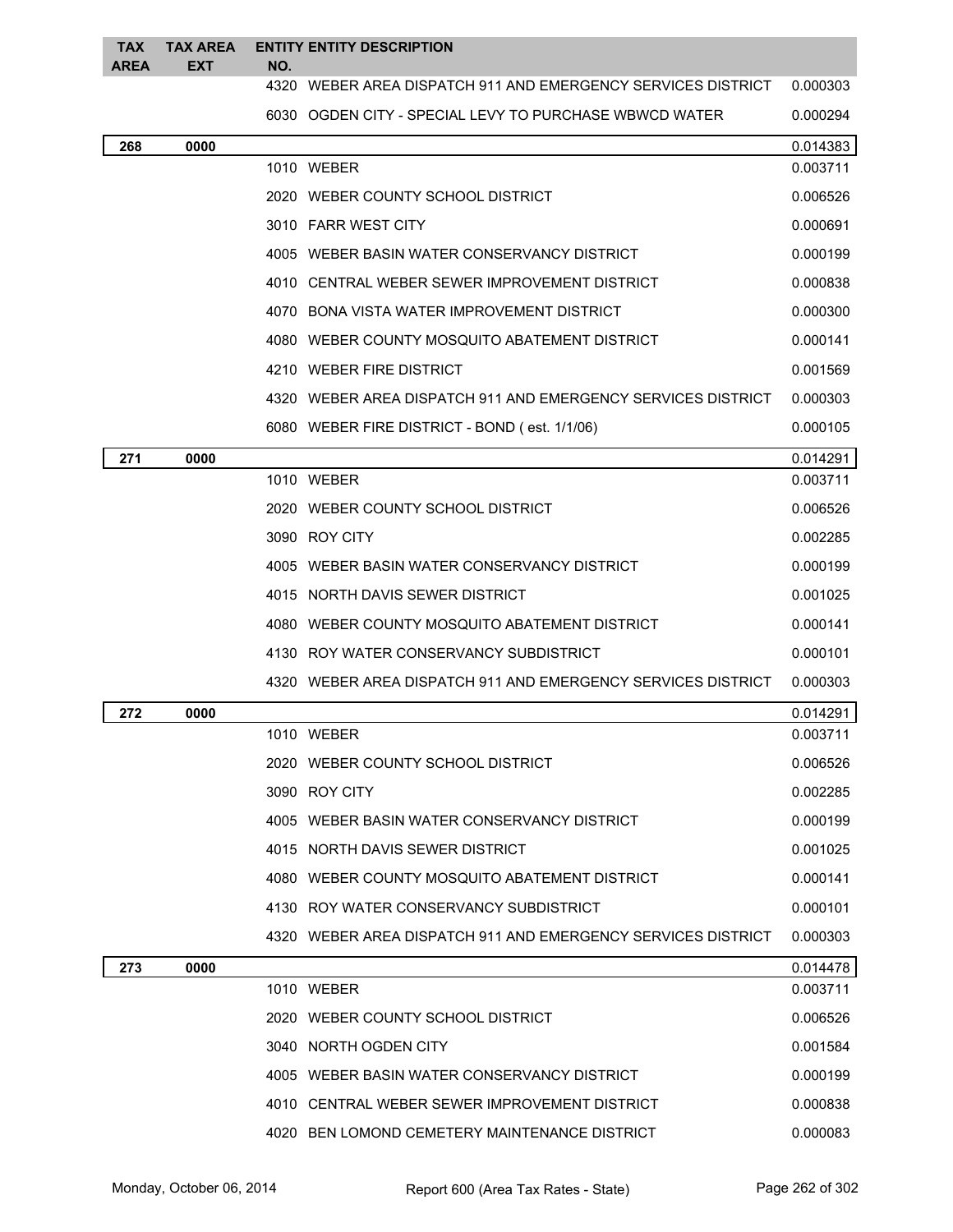| TAX<br>AREA | <b>TAX AREA</b><br><b>EXT</b> | NO. | <b>ENTITY ENTITY DESCRIPTION</b>                             |          |
|-------------|-------------------------------|-----|--------------------------------------------------------------|----------|
|             |                               |     | 4080 WEBER COUNTY MOSQUITO ABATEMENT DISTRICT                | 0.000141 |
|             |                               |     | 4320 WEBER AREA DISPATCH 911 AND EMERGENCY SERVICES DISTRICT | 0.000303 |
|             |                               |     | 4330 NORTH VIEW FIRE DISTRICT                                | 0.001093 |
| 277         | 0000                          |     |                                                              | 0.013692 |
|             |                               |     | 1010 WEBER                                                   | 0.003711 |
|             |                               |     | 2020 WEBER COUNTY SCHOOL DISTRICT                            | 0.006526 |
|             |                               |     | 3130 WEST HAVEN                                              |          |
|             |                               |     | 4005 WEBER BASIN WATER CONSERVANCY DISTRICT                  | 0.000199 |
|             |                               |     | 4010 CENTRAL WEBER SEWER IMPROVEMENT DISTRICT                | 0.000838 |
|             |                               |     | 4070 BONA VISTA WATER IMPROVEMENT DISTRICT                   | 0.000300 |
|             |                               |     | 4080 WEBER COUNTY MOSQUITO ABATEMENT DISTRICT                | 0.000141 |
|             |                               |     | 4210 WEBER FIRE DISTRICT                                     | 0.001569 |
|             |                               |     | 4285 WEST HAVEN WASTE WATER SPECIAL SERVICE DISTRICT         |          |
|             |                               |     | 4320 WEBER AREA DISPATCH 911 AND EMERGENCY SERVICES DISTRICT | 0.000303 |
|             |                               |     | 6080 WEBER FIRE DISTRICT - BOND (est. 1/1/06)                | 0.000105 |
| 278         | 0000                          |     |                                                              | 0.013807 |
|             |                               |     | 1010 WEBER                                                   | 0.003711 |
|             |                               |     | 2020 WEBER COUNTY SCHOOL DISTRICT                            | 0.006526 |
|             |                               |     | 3130 WEST HAVEN                                              |          |
|             |                               |     | 4005 WEBER BASIN WATER CONSERVANCY DISTRICT                  | 0.000199 |
|             |                               |     | 4010 CENTRAL WEBER SEWER IMPROVEMENT DISTRICT                | 0.000838 |
|             |                               |     | 4080 WEBER COUNTY MOSQUITO ABATEMENT DISTRICT                | 0.000141 |
|             |                               |     | 4150 HOOPER WATER IMPROVEMENT DISTRICT                       | 0.000415 |
|             |                               |     | 4210 WEBER FIRE DISTRICT                                     | 0.001569 |
|             |                               |     | 4285 WEST HAVEN WASTE WATER SPECIAL SERVICE DISTRICT         |          |
|             |                               |     | 4320 WEBER AREA DISPATCH 911 AND EMERGENCY SERVICES DISTRICT | 0.000303 |
|             |                               |     | 6080 WEBER FIRE DISTRICT - BOND (est. 1/1/06)                | 0.000105 |
| 280         | 0000                          |     |                                                              | 0.013478 |
|             |                               |     | 1010 WEBER                                                   | 0.003711 |
|             |                               |     | 2020 WEBER COUNTY SCHOOL DISTRICT                            | 0.006526 |
|             |                               |     | 3130 WEST HAVEN                                              |          |
|             |                               |     | 4005 WEBER BASIN WATER CONSERVANCY DISTRICT                  | 0.000199 |
|             |                               |     | 4010 CENTRAL WEBER SEWER IMPROVEMENT DISTRICT                | 0.000838 |
|             |                               |     | 4040 WEST WEBER-TAYLOR CEMETERY MAINTENANCE DISTRICT         | 0.000086 |
|             |                               |     | 4080 WEBER COUNTY MOSQUITO ABATEMENT DISTRICT                | 0.000141 |
|             |                               |     | 4100 TAYLOR-WEST WEBER WATER IMPROVEMENT DISTRICT            |          |
|             |                               |     | 4210 WEBER FIRE DISTRICT                                     | 0.001569 |
|             |                               |     | 4285 WEST HAVEN WASTE WATER SPECIAL SERVICE DISTRICT         |          |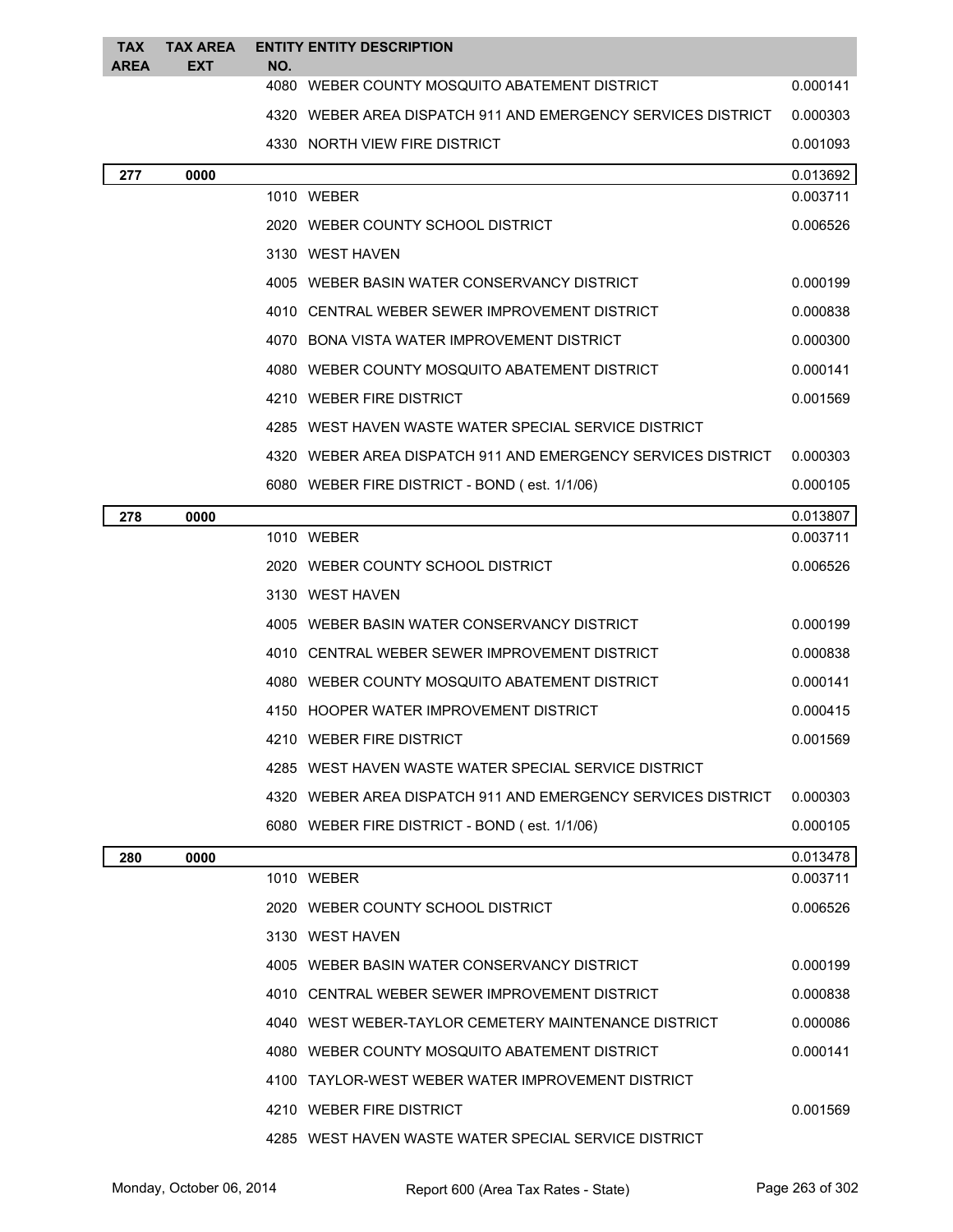| <b>TAX</b> | <b>TAX AREA</b> |     | <b>ENTITY ENTITY DESCRIPTION</b>                             |          |
|------------|-----------------|-----|--------------------------------------------------------------|----------|
| AREA       | EXT             | NO. | 4320 WEBER AREA DISPATCH 911 AND EMERGENCY SERVICES DISTRICT | 0.000303 |
|            |                 |     | 6080 WEBER FIRE DISTRICT - BOND (est. 1/1/06)                | 0.000105 |
| 281        | 0000            |     |                                                              | 0.013392 |
|            |                 |     | 1010 WEBER                                                   | 0.003711 |
|            |                 |     | 2020 WEBER COUNTY SCHOOL DISTRICT                            | 0.006526 |
|            |                 |     | 3130 WEST HAVEN                                              |          |
|            |                 |     | 4005 WEBER BASIN WATER CONSERVANCY DISTRICT                  | 0.000199 |
|            |                 |     | 4010 CENTRAL WEBER SEWER IMPROVEMENT DISTRICT                | 0.000838 |
|            |                 |     | 4080 WEBER COUNTY MOSQUITO ABATEMENT DISTRICT                | 0.000141 |
|            |                 |     | 4210 WEBER FIRE DISTRICT                                     | 0.001569 |
|            |                 |     | 4285 WEST HAVEN WASTE WATER SPECIAL SERVICE DISTRICT         |          |
|            |                 |     | 4320 WEBER AREA DISPATCH 911 AND EMERGENCY SERVICES DISTRICT | 0.000303 |
|            |                 |     | 6080 WEBER FIRE DISTRICT - BOND (est. 1/1/06)                | 0.000105 |
| 283        | 0000            |     |                                                              | 0.013908 |
|            |                 |     | 1010 WEBER                                                   | 0.003711 |
|            |                 |     | 2020 WEBER COUNTY SCHOOL DISTRICT                            | 0.006526 |
|            |                 |     | 3130 WEST HAVEN                                              |          |
|            |                 |     | 4005 WEBER BASIN WATER CONSERVANCY DISTRICT                  | 0.000199 |
|            |                 |     | 4010 CENTRAL WEBER SEWER IMPROVEMENT DISTRICT                | 0.000838 |
|            |                 |     | 4080 WEBER COUNTY MOSQUITO ABATEMENT DISTRICT                | 0.000141 |
|            |                 |     | 4130 ROY WATER CONSERVANCY SUBDISTRICT                       | 0.000101 |
|            |                 |     | 4150 HOOPER WATER IMPROVEMENT DISTRICT                       | 0.000415 |
|            |                 |     | 4210 WEBER FIRE DISTRICT                                     | 0.001569 |
|            |                 |     | 4285 WEST HAVEN WASTE WATER SPECIAL SERVICE DISTRICT         |          |
|            |                 |     | 4320 WEBER AREA DISPATCH 911 AND EMERGENCY SERVICES DISTRICT | 0.000303 |
|            |                 |     | 6080 WEBER FIRE DISTRICT - BOND (est. 1/1/06)                | 0.000105 |
| 288        | 0000            |     |                                                              | 0.013692 |
|            |                 |     | 1010 WEBER                                                   | 0.003711 |
|            |                 |     | 2020 WEBER COUNTY SCHOOL DISTRICT                            | 0.006526 |
|            |                 |     | 3130 WEST HAVEN                                              |          |
|            |                 |     | 4005 WEBER BASIN WATER CONSERVANCY DISTRICT                  | 0.000199 |
|            |                 |     | 4010 CENTRAL WEBER SEWER IMPROVEMENT DISTRICT                | 0.000838 |
|            |                 |     | 4070 BONA VISTA WATER IMPROVEMENT DISTRICT                   | 0.000300 |
|            |                 |     | 4080 WEBER COUNTY MOSQUITO ABATEMENT DISTRICT                | 0.000141 |
|            |                 |     | 4210 WEBER FIRE DISTRICT                                     | 0.001569 |
|            |                 |     | 4220 WEBER COUNTY SEWER SERVICE AREA #2                      |          |
|            |                 |     | 4285 WEST HAVEN WASTE WATER SPECIAL SERVICE DISTRICT         |          |
|            |                 |     | 4320 WEBER AREA DISPATCH 911 AND EMERGENCY SERVICES DISTRICT | 0.000303 |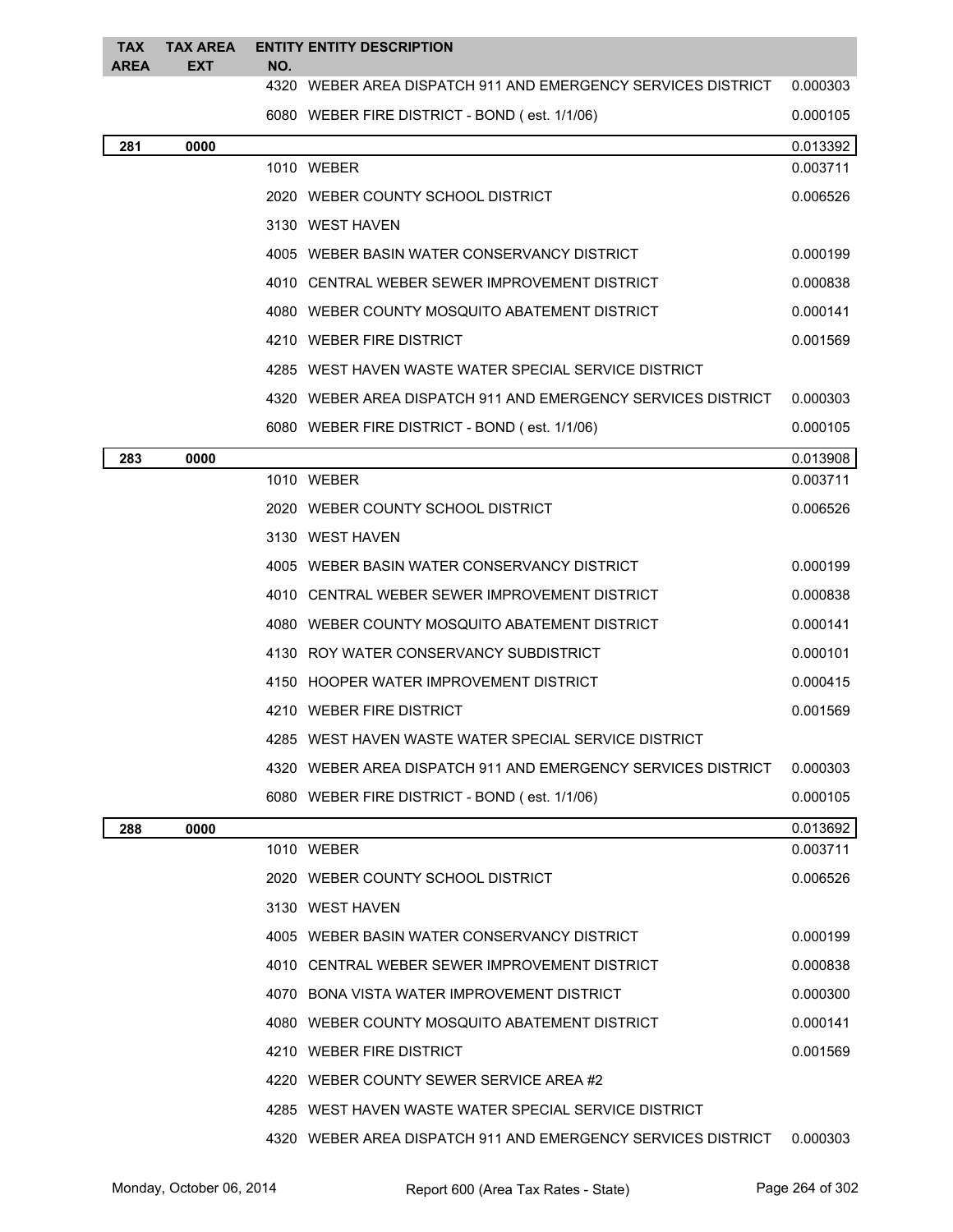| <b>TAX</b><br>AREA | <b>TAX AREA</b><br>EXT | NO. | <b>ENTITY ENTITY DESCRIPTION</b>                               |          |
|--------------------|------------------------|-----|----------------------------------------------------------------|----------|
|                    |                        |     | 6080 WEBER FIRE DISTRICT - BOND (est. 1/1/06)                  | 0.000105 |
| 291                | 0000                   |     |                                                                | 0.013392 |
|                    |                        |     | 1010 WEBER                                                     | 0.003711 |
|                    |                        |     | 2020 WEBER COUNTY SCHOOL DISTRICT                              | 0.006526 |
|                    |                        |     | 3130 WEST HAVEN                                                |          |
|                    |                        |     | 4005 WEBER BASIN WATER CONSERVANCY DISTRICT                    | 0.000199 |
|                    |                        |     | 4010 CENTRAL WEBER SEWER IMPROVEMENT DISTRICT                  | 0.000838 |
|                    |                        |     | 4080 WEBER COUNTY MOSQUITO ABATEMENT DISTRICT                  | 0.000141 |
|                    |                        |     | 4100 TAYLOR-WEST WEBER WATER IMPROVEMENT DISTRICT              |          |
|                    |                        |     | 4210 WEBER FIRE DISTRICT                                       | 0.001569 |
|                    |                        |     | 4285 WEST HAVEN WASTE WATER SPECIAL SERVICE DISTRICT           |          |
|                    |                        |     | 4320   WEBER AREA DISPATCH 911 AND EMERGENCY SERVICES DISTRICT | 0.000303 |
|                    |                        |     | 6080 WEBER FIRE DISTRICT - BOND (est. 1/1/06)                  | 0.000105 |
| 292                | 0000                   |     |                                                                | 0.013392 |
|                    |                        |     | 1010 WEBER                                                     | 0.003711 |
|                    |                        |     | 2020 WEBER COUNTY SCHOOL DISTRICT                              | 0.006526 |
|                    |                        |     | 3130 WEST HAVEN                                                |          |
|                    |                        |     | 4005 WEBER BASIN WATER CONSERVANCY DISTRICT                    | 0.000199 |
|                    |                        |     | 4010 CENTRAL WEBER SEWER IMPROVEMENT DISTRICT                  | 0.000838 |
|                    |                        |     | 4080 WEBER COUNTY MOSQUITO ABATEMENT DISTRICT                  | 0.000141 |
|                    |                        |     | 4100 TAYLOR-WEST WEBER WATER IMPROVEMENT DISTRICT              |          |
|                    |                        |     | 4210 WEBER FIRE DISTRICT                                       | 0.001569 |
|                    |                        |     | 4220 WEBER COUNTY SEWER SERVICE AREA #2                        |          |
|                    |                        |     | 4285 WEST HAVEN WASTE WATER SPECIAL SERVICE DISTRICT           |          |
|                    |                        |     | 4320   WEBER AREA DISPATCH 911 AND EMERGENCY SERVICES DISTRICT | 0.000303 |
|                    |                        |     | 6080 WEBER FIRE DISTRICT - BOND (est. 1/1/06)                  | 0.000105 |
| 296                | 0000                   |     |                                                                | 0.011816 |
|                    |                        |     | 1010 WEBER                                                     | 0.003711 |
|                    |                        |     | 2020 WEBER COUNTY SCHOOL DISTRICT                              | 0.006526 |
|                    |                        |     | 3060 PLAIN CITY                                                | 0.000548 |
|                    |                        |     | 4005 WEBER BASIN WATER CONSERVANCY DISTRICT                    | 0.000199 |
|                    |                        |     | 4030 PLAIN CITY CEMETERY MAINTENANCE DISTRICT                  | 0.000088 |
|                    |                        |     | 4070 BONA VISTA WATER IMPROVEMENT DISTRICT                     | 0.000300 |
|                    |                        |     | 4080 WEBER COUNTY MOSQUITO ABATEMENT DISTRICT                  | 0.000141 |
|                    |                        |     | 4320   WEBER AREA DISPATCH 911 AND EMERGENCY SERVICES DISTRICT | 0.000303 |
| 297                | 0000                   |     |                                                                | 0.018087 |
|                    |                        |     | 1010 WEBER                                                     | 0.003711 |
|                    |                        |     | 2010 OGDEN CITY SCHOOL DISTRICT                                | 0.009234 |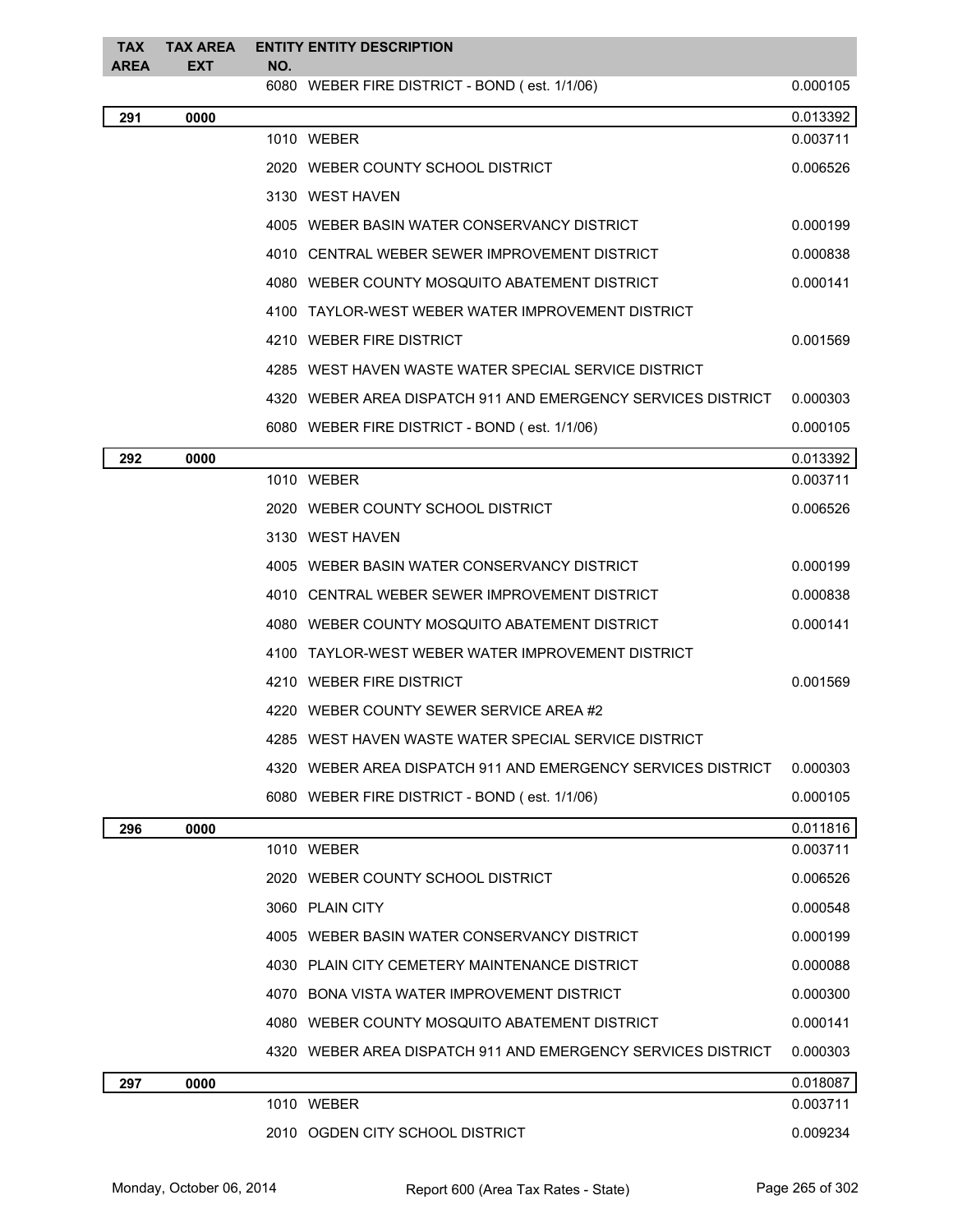| TAX<br>AREA | TAX AREA<br><b>EXT</b> | NO. | <b>ENTITY ENTITY DESCRIPTION</b>                               |          |
|-------------|------------------------|-----|----------------------------------------------------------------|----------|
|             |                        |     | 3050 OGDEN CITY                                                | 0.003367 |
|             |                        |     | 4005 WEBER BASIN WATER CONSERVANCY DISTRICT                    | 0.000199 |
|             |                        |     | 4010 CENTRAL WEBER SEWER IMPROVEMENT DISTRICT                  | 0.000838 |
|             |                        |     | 4080 WEBER COUNTY MOSQUITO ABATEMENT DISTRICT                  | 0.000141 |
|             |                        |     | 4320   WEBER AREA DISPATCH 911 AND EMERGENCY SERVICES DISTRICT | 0.000303 |
|             |                        |     | 6030 OGDEN CITY - SPECIAL LEVY TO PURCHASE WBWCD WATER         | 0.000294 |
| 298         | 0000                   |     |                                                                | 0.014570 |
|             |                        |     | 1010 WEBER                                                     | 0.003711 |
|             |                        |     | 2020 WEBER COUNTY SCHOOL DISTRICT                              | 0.006526 |
|             |                        |     | 3100 SOUTH OGDEN                                               | 0.002852 |
|             |                        |     | 4005 WEBER BASIN WATER CONSERVANCY DISTRICT                    | 0.000199 |
|             |                        |     | 4010 CENTRAL WEBER SEWER IMPROVEMENT DISTRICT                  | 0.000838 |
|             |                        |     | 4080 WEBER COUNTY MOSQUITO ABATEMENT DISTRICT                  | 0.000141 |
|             |                        |     | 4320   WEBER AREA DISPATCH 911 AND EMERGENCY SERVICES DISTRICT | 0.000303 |
|             |                        |     | 6050 SOUTH OGDEN CITY - SPECIAL LEVY TO PURCHASE WBWCD WATER   |          |
| 299         | 0000                   |     |                                                                | 0.012747 |
|             |                        |     | 1010 WEBER                                                     | 0.003711 |
|             |                        |     | 2020 WEBER COUNTY SCHOOL DISTRICT                              | 0.006526 |
|             |                        |     | 3110 UINTAH                                                    | 0.001029 |
|             |                        |     | 4005 WEBER BASIN WATER CONSERVANCY DISTRICT                    | 0.000199 |
|             |                        |     | 4010 CENTRAL WEBER SEWER IMPROVEMENT DISTRICT                  | 0.000838 |
|             |                        |     | 4080 WEBER COUNTY MOSQUITO ABATEMENT DISTRICT                  | 0.000141 |
|             |                        |     | 4320 WEBER AREA DISPATCH 911 AND EMERGENCY SERVICES DISTRICT   | 0.000303 |
|             |                        |     | 6060 UINTAH TOWN - SPECIAL LEVY TO PURCHASE WBWCD WATER        |          |
| 300         | 0000                   |     |                                                                | 0.012960 |
|             |                        |     | 1010 WEBER                                                     | 0.003711 |
|             |                        |     | 2020 WEBER COUNTY SCHOOL DISTRICT                              | 0.006526 |
|             |                        |     | 3080 RIVERDALE                                                 | 0.001242 |
|             |                        |     | 4005 WEBER BASIN WATER CONSERVANCY DISTRICT                    | 0.000199 |
|             |                        |     | 4010 CENTRAL WEBER SEWER IMPROVEMENT DISTRICT                  | 0.000838 |
|             |                        |     | 4080 WEBER COUNTY MOSQUITO ABATEMENT DISTRICT                  | 0.000141 |
|             |                        |     | 4320 WEBER AREA DISPATCH 911 AND EMERGENCY SERVICES DISTRICT   | 0.000303 |
|             |                        |     | 6040 RIVERDALE CITY - SPECIAL LEVY TO PURCHASE WBWCD WATER     |          |
| 301         | 0000                   |     |                                                                | 0.012960 |
|             |                        |     | 1010 WEBER                                                     | 0.003711 |
|             |                        |     | 2020 WEBER COUNTY SCHOOL DISTRICT                              | 0.006526 |
|             |                        |     | 3080 RIVERDALE                                                 | 0.001242 |

4005 WEBER BASIN WATER CONSERVANCY DISTRICT 0.000199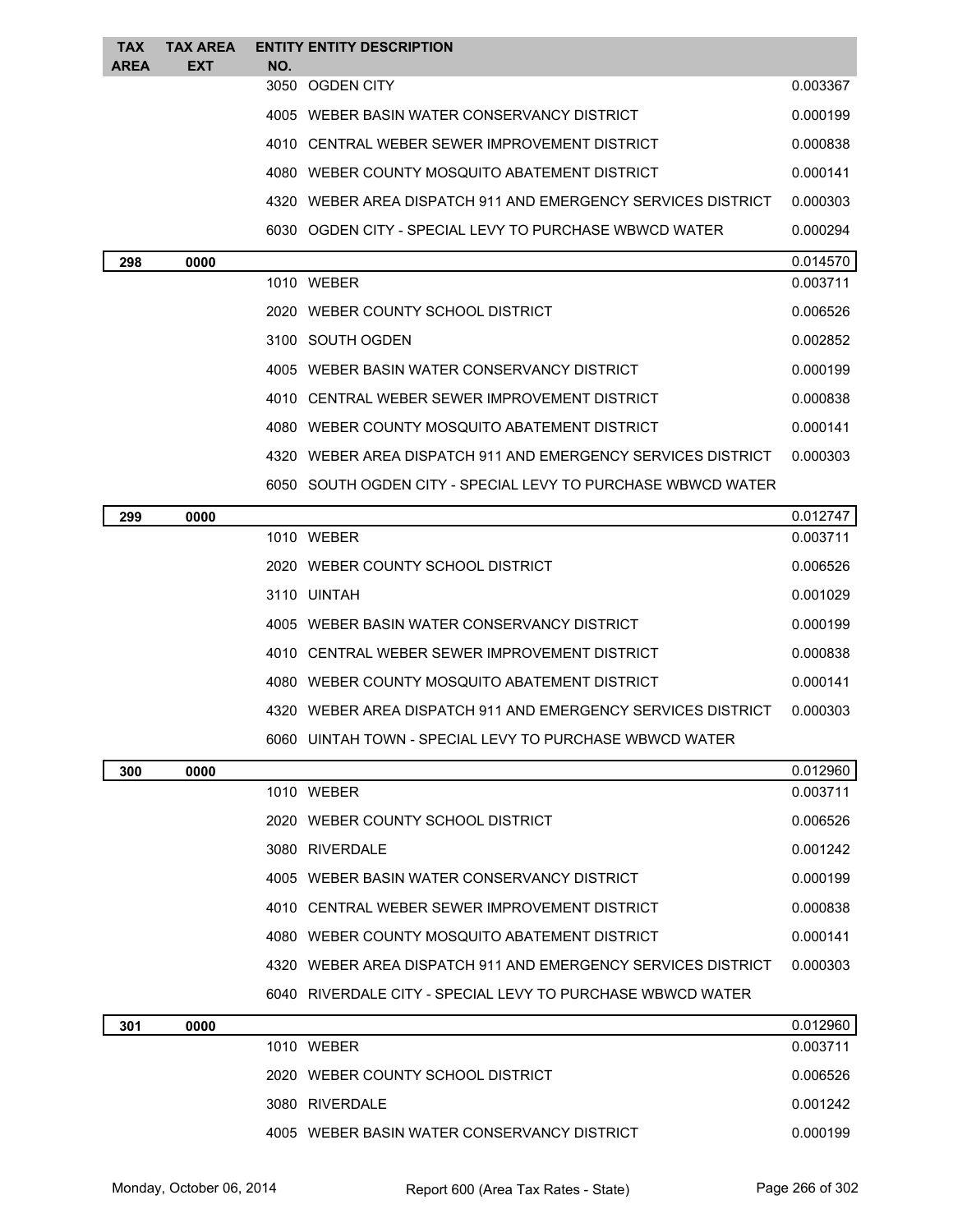| <b>TAX</b><br><b>AREA</b> | <b>TAX AREA</b><br>EXT | NO. | <b>ENTITY ENTITY DESCRIPTION</b>                             |          |
|---------------------------|------------------------|-----|--------------------------------------------------------------|----------|
|                           |                        |     | 4010 CENTRAL WEBER SEWER IMPROVEMENT DISTRICT                | 0.000838 |
|                           |                        |     | 4080 WEBER COUNTY MOSQUITO ABATEMENT DISTRICT                | 0.000141 |
|                           |                        |     | 4320 WEBER AREA DISPATCH 911 AND EMERGENCY SERVICES DISTRICT | 0.000303 |
|                           |                        |     | 6040 RIVERDALE CITY - SPECIAL LEVY TO PURCHASE WBWCD WATER   |          |
| 302                       | 0000                   |     |                                                              | 0.013211 |
|                           |                        |     | 1010 WEBER                                                   | 0.003711 |
|                           |                        |     | 2020 WEBER COUNTY SCHOOL DISTRICT                            | 0.006526 |
|                           |                        |     | 4005 WEBER BASIN WATER CONSERVANCY DISTRICT                  | 0.000199 |
|                           |                        |     | 4050   WARREN-WEST WARREN CEMETERY MAINTENANCE DISTRICT      | 0.000127 |
|                           |                        |     | 4080 WEBER COUNTY MOSQUITO ABATEMENT DISTRICT                | 0.000141 |
|                           |                        |     | 4210 WEBER FIRE DISTRICT                                     | 0.001569 |
|                           |                        |     | 4280 WEST WARREN PARK SERVICE AREA                           | 0.000355 |
|                           |                        |     | 4320 WEBER AREA DISPATCH 911 AND EMERGENCY SERVICES DISTRICT | 0.000303 |
|                           |                        |     | 6080 WEBER FIRE DISTRICT - BOND (est. 1/1/06)                | 0.000105 |
|                           |                        |     | 6090 MUNICIPAL TYPE SERVICES                                 | 0.000175 |
| 303                       | 0000                   |     |                                                              | 0.013640 |
|                           |                        |     | 1010 WEBER                                                   | 0.003711 |
|                           |                        |     | 2020 WEBER COUNTY SCHOOL DISTRICT                            | 0.006526 |
|                           |                        |     | 4005   WEBER BASIN WATER CONSERVANCY DISTRICT                | 0.000199 |
|                           |                        |     | 4050 WARREN-WEST WARREN CEMETERY MAINTENANCE DISTRICT        | 0.000127 |
|                           |                        |     | 4080 WEBER COUNTY MOSQUITO ABATEMENT DISTRICT                | 0.000141 |
|                           |                        |     | 4180 WEST WARREN - WARREN WATER IMPROVEMENT DISTRICT         | 0.000429 |
|                           |                        |     | 4210 WEBER FIRE DISTRICT                                     | 0.001569 |
|                           |                        |     | WEST WARREN PARK SERVICE AREA                                | 0.000355 |
|                           |                        |     | 4320 WEBER AREA DISPATCH 911 AND EMERGENCY SERVICES DISTRICT | 0.000303 |
|                           |                        |     | 6080 WEBER FIRE DISTRICT - BOND (est. 1/1/06)                | 0.000105 |
|                           |                        |     | 6090 MUNICIPAL TYPE SERVICES                                 | 0.000175 |
| 307                       | 0000                   |     |                                                              | 0.013333 |
|                           |                        |     | 1010 WEBER                                                   | 0.003711 |
|                           |                        |     | 2020 WEBER COUNTY SCHOOL DISTRICT                            | 0.006526 |
|                           |                        |     | 3010 FARR WEST CITY                                          | 0.000691 |
|                           |                        |     | 4005 WEBER BASIN WATER CONSERVANCY DISTRICT                  | 0.000199 |
|                           |                        |     | 4030 PLAIN CITY CEMETERY MAINTENANCE DISTRICT                | 0.000088 |
|                           |                        |     | 4080 WEBER COUNTY MOSQUITO ABATEMENT DISTRICT                | 0.000141 |
|                           |                        |     | 4210 WEBER FIRE DISTRICT                                     | 0.001569 |
|                           |                        |     | 4320 WEBER AREA DISPATCH 911 AND EMERGENCY SERVICES DISTRICT | 0.000303 |
|                           |                        |     | 6080 WEBER FIRE DISTRICT - BOND (est. 1/1/06)                | 0.000105 |
| 310                       | 0000                   |     |                                                              | 0.014270 |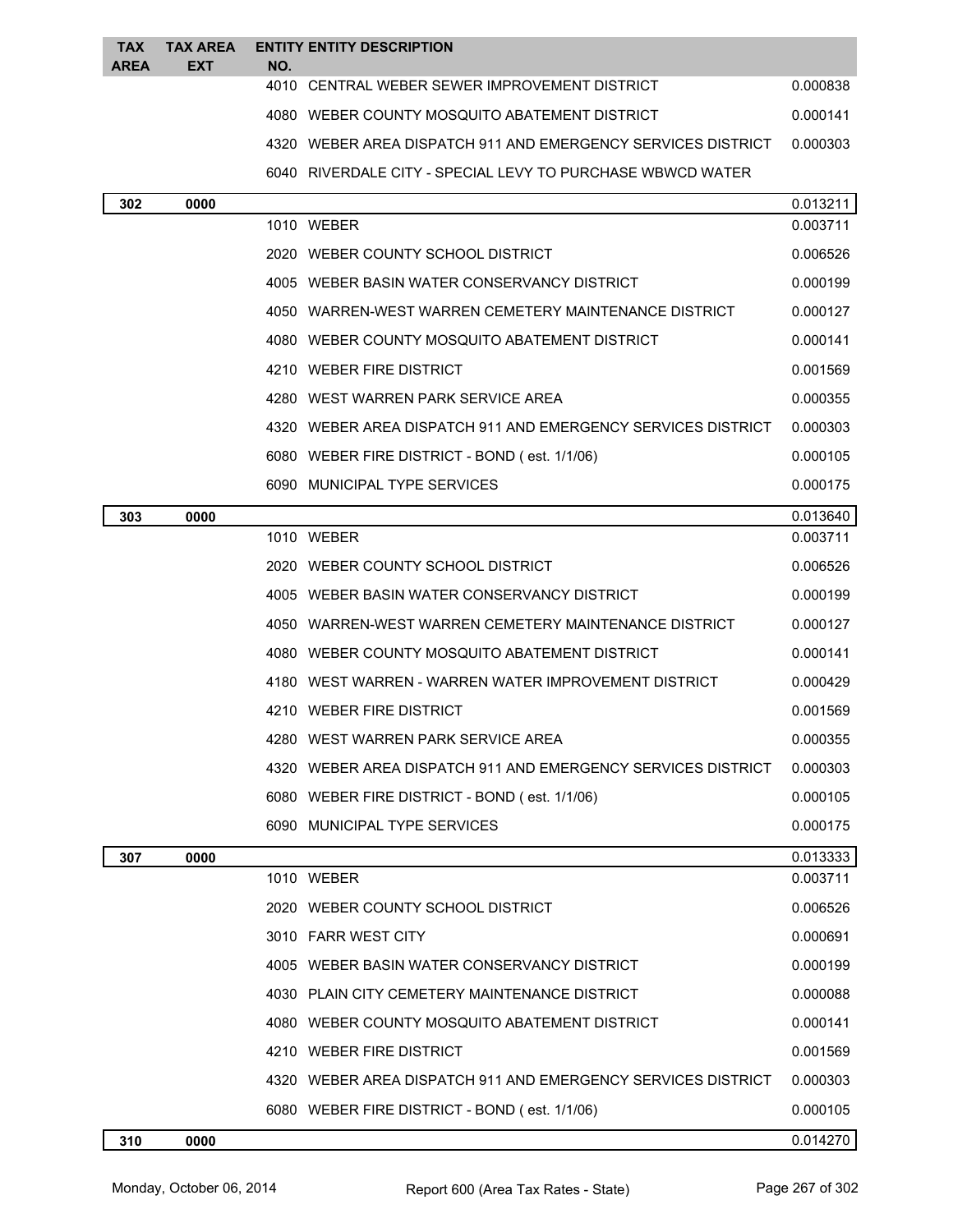| <b>TAX</b><br><b>AREA</b> | <b>TAX AREA</b><br><b>EXT</b> | NO. | <b>ENTITY ENTITY DESCRIPTION</b>                             |          |
|---------------------------|-------------------------------|-----|--------------------------------------------------------------|----------|
|                           |                               |     | 1010 WEBER                                                   | 0.003711 |
|                           |                               |     | 2020 WEBER COUNTY SCHOOL DISTRICT                            | 0.006526 |
|                           |                               |     | 4005 WEBER BASIN WATER CONSERVANCY DISTRICT                  | 0.000199 |
|                           |                               |     | 4015 NORTH DAVIS SEWER DISTRICT                              | 0.001025 |
|                           |                               |     | 4080 WEBER COUNTY MOSQUITO ABATEMENT DISTRICT                | 0.000141 |
|                           |                               |     | 4130 ROY WATER CONSERVANCY SUBDISTRICT                       | 0.000101 |
|                           |                               |     | 4150 HOOPER WATER IMPROVEMENT DISTRICT                       | 0.000415 |
|                           |                               |     | 4210 WEBER FIRE DISTRICT                                     | 0.001569 |
|                           |                               |     | 4220 WEBER COUNTY SEWER SERVICE AREA #2                      |          |
|                           |                               |     | 4320 WEBER AREA DISPATCH 911 AND EMERGENCY SERVICES DISTRICT | 0.000303 |
|                           |                               |     | 6080 WEBER FIRE DISTRICT - BOND (est. 1/1/06)                | 0.000105 |
|                           |                               |     | 6090 MUNICIPAL TYPE SERVICES                                 | 0.000175 |
| 311                       | 0000                          |     |                                                              | 0.018058 |
|                           |                               |     | 1010 WEBER                                                   | 0.003711 |
|                           |                               |     | 2010 OGDEN CITY SCHOOL DISTRICT                              | 0.009234 |
|                           |                               |     | 3050 OGDEN CITY                                              | 0.003367 |
|                           |                               |     | 4005 WEBER BASIN WATER CONSERVANCY DISTRICT                  | 0.000199 |
|                           |                               |     | 4080 WEBER COUNTY MOSQUITO ABATEMENT DISTRICT                | 0.000141 |
|                           |                               |     | 4140 UINTAH HIGHLANDS WATER AND SEWER IMPROVEMENT DISTRICT   | 0.000809 |
|                           |                               |     | 4320 WEBER AREA DISPATCH 911 AND EMERGENCY SERVICES DISTRICT | 0.000303 |
|                           |                               |     | 6030 OGDEN CITY - SPECIAL LEVY TO PURCHASE WBWCD WATER       | 0.000294 |
| 312                       | 0000                          |     |                                                              | 0.012960 |
|                           |                               |     | 1010 WEBER                                                   | 0.003711 |
|                           |                               |     | 2020 WEBER COUNTY SCHOOL DISTRICT                            | 0.006526 |
|                           |                               |     | 3080 RIVERDALE                                               | 0.001242 |
|                           |                               |     | 4005 WEBER BASIN WATER CONSERVANCY DISTRICT                  | 0.000199 |
|                           |                               |     | 4010 CENTRAL WEBER SEWER IMPROVEMENT DISTRICT                | 0.000838 |
|                           |                               |     | 4080 WEBER COUNTY MOSQUITO ABATEMENT DISTRICT                | 0.000141 |
|                           |                               |     | 4320 WEBER AREA DISPATCH 911 AND EMERGENCY SERVICES DISTRICT | 0.000303 |
|                           |                               |     | 6040 RIVERDALE CITY - SPECIAL LEVY TO PURCHASE WBWCD WATER   |          |
| 313                       | 0000                          |     |                                                              | 0.014706 |
|                           |                               |     | 1010 WEBER                                                   | 0.003711 |
|                           |                               |     | 2020 WEBER COUNTY SCHOOL DISTRICT                            | 0.006526 |
|                           |                               |     | 3090 ROY CITY                                                | 0.002285 |
|                           |                               |     | 4005 WEBER BASIN WATER CONSERVANCY DISTRICT                  | 0.000199 |
|                           |                               |     | 4015 NORTH DAVIS SEWER DISTRICT                              | 0.001025 |
|                           |                               |     | 4080 WEBER COUNTY MOSQUITO ABATEMENT DISTRICT                | 0.000141 |
|                           |                               |     | 4130 ROY WATER CONSERVANCY SUBDISTRICT                       | 0.000101 |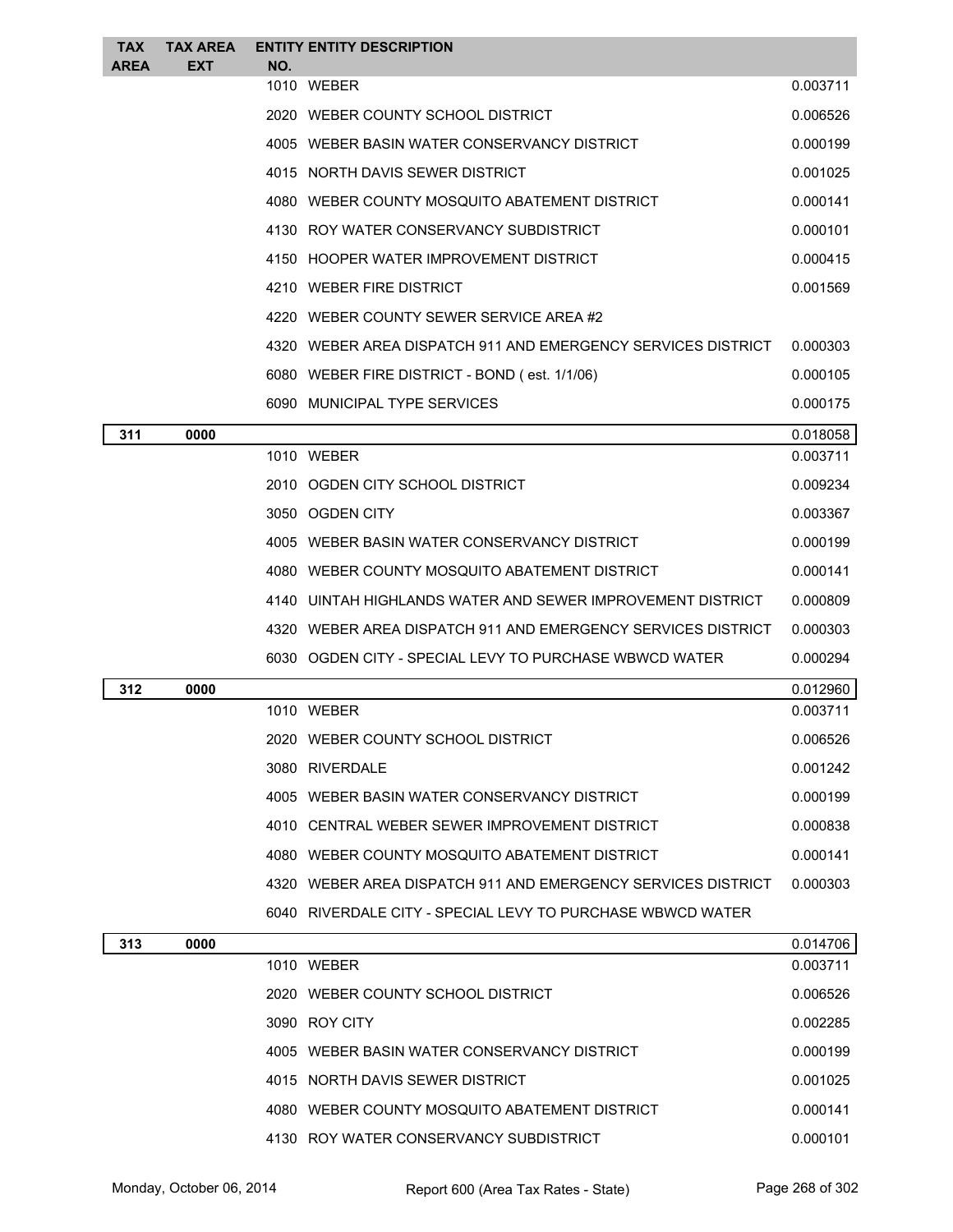| <b>TAX</b><br><b>AREA</b> | <b>TAX AREA</b><br><b>EXT</b> | NO. | <b>ENTITY ENTITY DESCRIPTION</b>                               |          |
|---------------------------|-------------------------------|-----|----------------------------------------------------------------|----------|
|                           |                               |     | 4150 HOOPER WATER IMPROVEMENT DISTRICT                         | 0.000415 |
|                           |                               |     | 4320 WEBER AREA DISPATCH 911 AND EMERGENCY SERVICES DISTRICT   | 0.000303 |
| 314                       | 0000                          |     |                                                                | 0.014706 |
|                           |                               |     | 1010 WEBER                                                     | 0.003711 |
|                           |                               |     | 2020 WEBER COUNTY SCHOOL DISTRICT                              | 0.006526 |
|                           |                               |     | 3090 ROY CITY                                                  | 0.002285 |
|                           |                               |     | 4005 WEBER BASIN WATER CONSERVANCY DISTRICT                    | 0.000199 |
|                           |                               |     | 4015 NORTH DAVIS SEWER DISTRICT                                | 0.001025 |
|                           |                               |     | 4080 WEBER COUNTY MOSQUITO ABATEMENT DISTRICT                  | 0.000141 |
|                           |                               |     | 4130 ROY WATER CONSERVANCY SUBDISTRICT                         | 0.000101 |
|                           |                               |     | 4150 HOOPER WATER IMPROVEMENT DISTRICT                         | 0.000415 |
|                           |                               |     | 4220 WEBER COUNTY SEWER SERVICE AREA #2                        |          |
|                           |                               |     | 4320   WEBER AREA DISPATCH 911 AND EMERGENCY SERVICES DISTRICT | 0.000303 |
| 315                       | 0000                          |     |                                                                | 0.012928 |
|                           |                               |     | 1010 WEBER                                                     | 0.003711 |
|                           |                               |     | 2020 WEBER COUNTY SCHOOL DISTRICT                              | 0.006526 |
|                           |                               |     | 4005 WEBER BASIN WATER CONSERVANCY DISTRICT                    | 0.000199 |
|                           |                               |     | 4080 WEBER COUNTY MOSQUITO ABATEMENT DISTRICT                  | 0.000141 |
|                           |                               |     | 4120 LIBERTY CEMETERY MAINTENANCE DISTRICT                     | 0.000045 |
|                           |                               |     | 4210 WEBER FIRE DISTRICT                                       | 0.001569 |
|                           |                               |     | 4240 WEBER COUNTY SERVICE AREA #5                              | 0.000154 |
|                           |                               |     | 4320 WEBER AREA DISPATCH 911 AND EMERGENCY SERVICES DISTRICT   | 0.000303 |
|                           |                               |     | 6080 WEBER FIRE DISTRICT - BOND (est. 1/1/06)                  | 0.000105 |
|                           |                               |     | 6090 MUNICIPAL TYPE SERVICES                                   | 0.000175 |
| 316                       | 0000                          |     |                                                                | 0.012729 |
|                           |                               |     | 1010 WEBER                                                     | 0.003711 |
|                           |                               |     | 2020 WEBER COUNTY SCHOOL DISTRICT                              | 0.006526 |
|                           |                               |     | 4005 WEBER BASIN WATER CONSERVANCY DISTRICT                    | 0.000199 |
|                           |                               |     | 4080 WEBER COUNTY MOSQUITO ABATEMENT DISTRICT                  | 0.000141 |
|                           |                               |     | 4210 WEBER FIRE DISTRICT                                       | 0.001569 |
|                           |                               |     | 4270 GREEN HILL COUNTRY ESTATES WATER/SEWER IMPROVEMENT DIS    |          |
|                           |                               |     | 4320   WEBER AREA DISPATCH 911 AND EMERGENCY SERVICES DISTRICT | 0.000303 |
|                           |                               |     | 6080 WEBER FIRE DISTRICT - BOND (est. 1/1/06)                  | 0.000105 |
|                           |                               |     | 6090 MUNICIPAL TYPE SERVICES                                   | 0.000175 |
| 320                       | 0000                          |     |                                                                | 0.014190 |
|                           |                               |     | 1010 WEBER                                                     | 0.003711 |
|                           |                               |     | 2020 WEBER COUNTY SCHOOL DISTRICT                              | 0.006526 |
|                           |                               |     | 3090 ROY CITY                                                  | 0.002285 |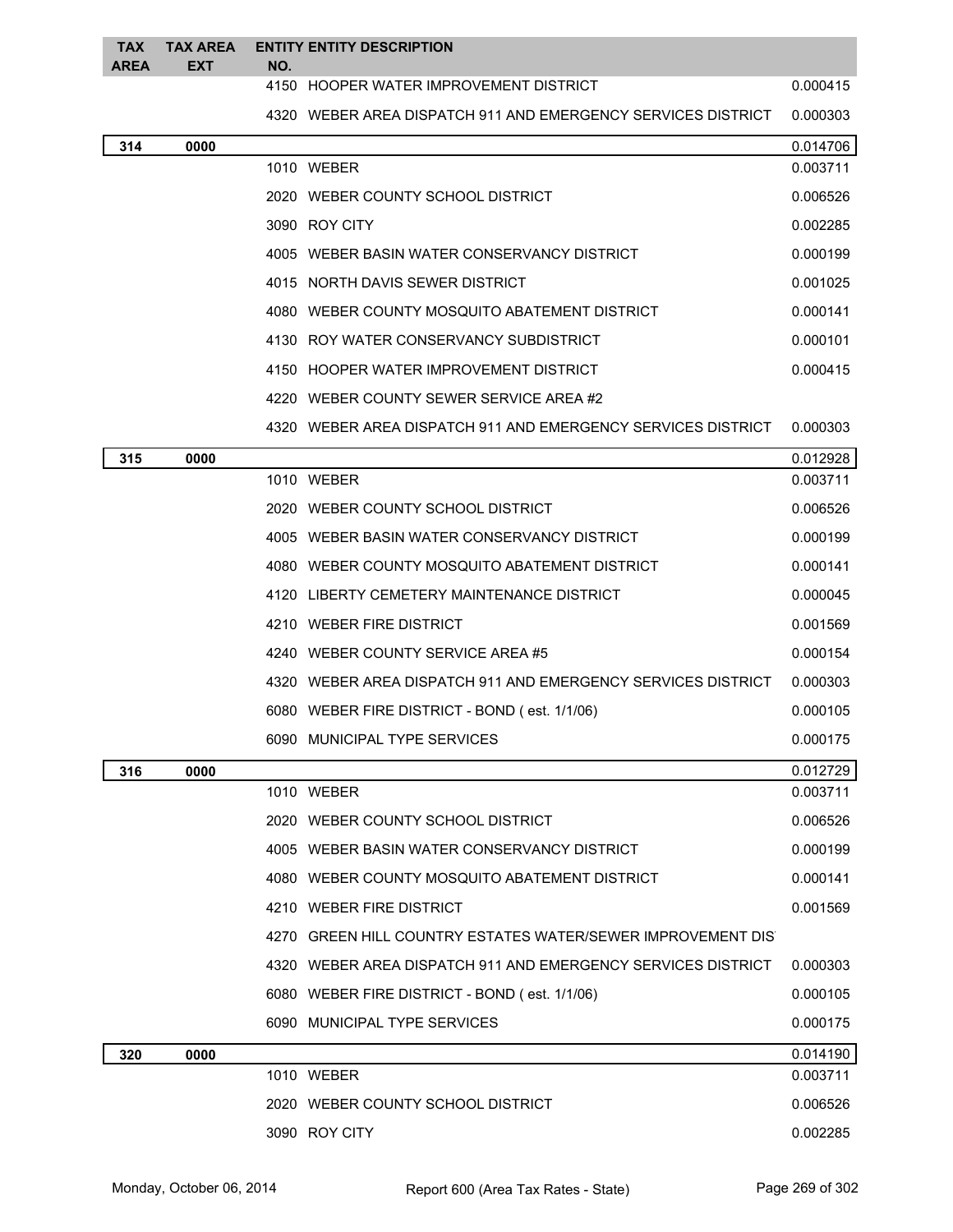| <b>TAX</b><br><b>AREA</b> | TAX AREA<br><b>EXT</b> | NO. | <b>ENTITY ENTITY DESCRIPTION</b>                             |          |
|---------------------------|------------------------|-----|--------------------------------------------------------------|----------|
|                           |                        |     | 4005 WEBER BASIN WATER CONSERVANCY DISTRICT                  | 0.000199 |
|                           |                        |     | 4015 NORTH DAVIS SEWER DISTRICT                              | 0.001025 |
|                           |                        |     | 4080 WEBER COUNTY MOSQUITO ABATEMENT DISTRICT                | 0.000141 |
|                           |                        |     | 4220 WEBER COUNTY SEWER SERVICE AREA #2                      |          |
|                           |                        |     | 4320 WEBER AREA DISPATCH 911 AND EMERGENCY SERVICES DISTRICT | 0.000303 |
| 323                       | 0000                   |     |                                                              | 0.013392 |
|                           |                        |     | 1010 WEBER                                                   | 0.003711 |
|                           |                        |     | 2020 WEBER COUNTY SCHOOL DISTRICT                            | 0.006526 |
|                           |                        |     | 3130 WEST HAVEN                                              |          |
|                           |                        |     | 4005 WEBER BASIN WATER CONSERVANCY DISTRICT                  | 0.000199 |
|                           |                        |     | 4010 CENTRAL WEBER SEWER IMPROVEMENT DISTRICT                | 0.000838 |
|                           |                        |     | 4080 WEBER COUNTY MOSQUITO ABATEMENT DISTRICT                | 0.000141 |
|                           |                        |     | 4210 WEBER FIRE DISTRICT                                     | 0.001569 |
|                           |                        |     | 4220 WEBER COUNTY SEWER SERVICE AREA #2                      |          |
|                           |                        |     | 4285 WEST HAVEN WASTE WATER SPECIAL SERVICE DISTRICT         |          |
|                           |                        |     | 4320 WEBER AREA DISPATCH 911 AND EMERGENCY SERVICES DISTRICT | 0.000303 |
|                           |                        |     | 6080 WEBER FIRE DISTRICT - BOND (est. 1/1/06)                | 0.000105 |
| 324                       | 0000                   |     |                                                              | 0.013807 |
|                           |                        |     | 1010 WEBER                                                   | 0.003711 |
|                           |                        |     | 2020 WEBER COUNTY SCHOOL DISTRICT                            | 0.006526 |
|                           |                        |     | 3130 WEST HAVEN                                              |          |
|                           |                        |     | 4005 WEBER BASIN WATER CONSERVANCY DISTRICT                  | 0.000199 |
|                           |                        |     | 4010 CENTRAL WEBER SEWER IMPROVEMENT DISTRICT                | 0.000838 |
|                           |                        |     | 4080 WEBER COUNTY MOSQUITO ABATEMENT DISTRICT                | 0.000141 |
|                           |                        |     | 4150 HOOPER WATER IMPROVEMENT DISTRICT                       | 0.000415 |
|                           |                        |     | 4210 WEBER FIRE DISTRICT                                     | 0.001569 |
|                           |                        |     | 4220 WEBER COUNTY SEWER SERVICE AREA #2                      |          |
|                           |                        |     | 4285 WEST HAVEN WASTE WATER SPECIAL SERVICE DISTRICT         |          |
|                           |                        |     | 4320 WEBER AREA DISPATCH 911 AND EMERGENCY SERVICES DISTRICT | 0.000303 |
|                           |                        |     | 6080 WEBER FIRE DISTRICT - BOND (est. 1/1/06)                | 0.000105 |
| 329                       | 0000                   |     |                                                              | 0.013950 |
|                           |                        |     | 1010 WEBER                                                   | 0.003711 |
|                           |                        |     | 2020 WEBER COUNTY SCHOOL DISTRICT                            | 0.006526 |
|                           |                        |     | 4005 WEBER BASIN WATER CONSERVANCY DISTRICT                  | 0.000199 |
|                           |                        |     | 4010 CENTRAL WEBER SEWER IMPROVEMENT DISTRICT                | 0.000838 |
|                           |                        |     | 4020 BEN LOMOND CEMETERY MAINTENANCE DISTRICT                | 0.000083 |
|                           |                        |     | 4070 BONA VISTA WATER IMPROVEMENT DISTRICT                   | 0.000300 |
|                           |                        |     | 4080 WEBER COUNTY MOSQUITO ABATEMENT DISTRICT                | 0.000141 |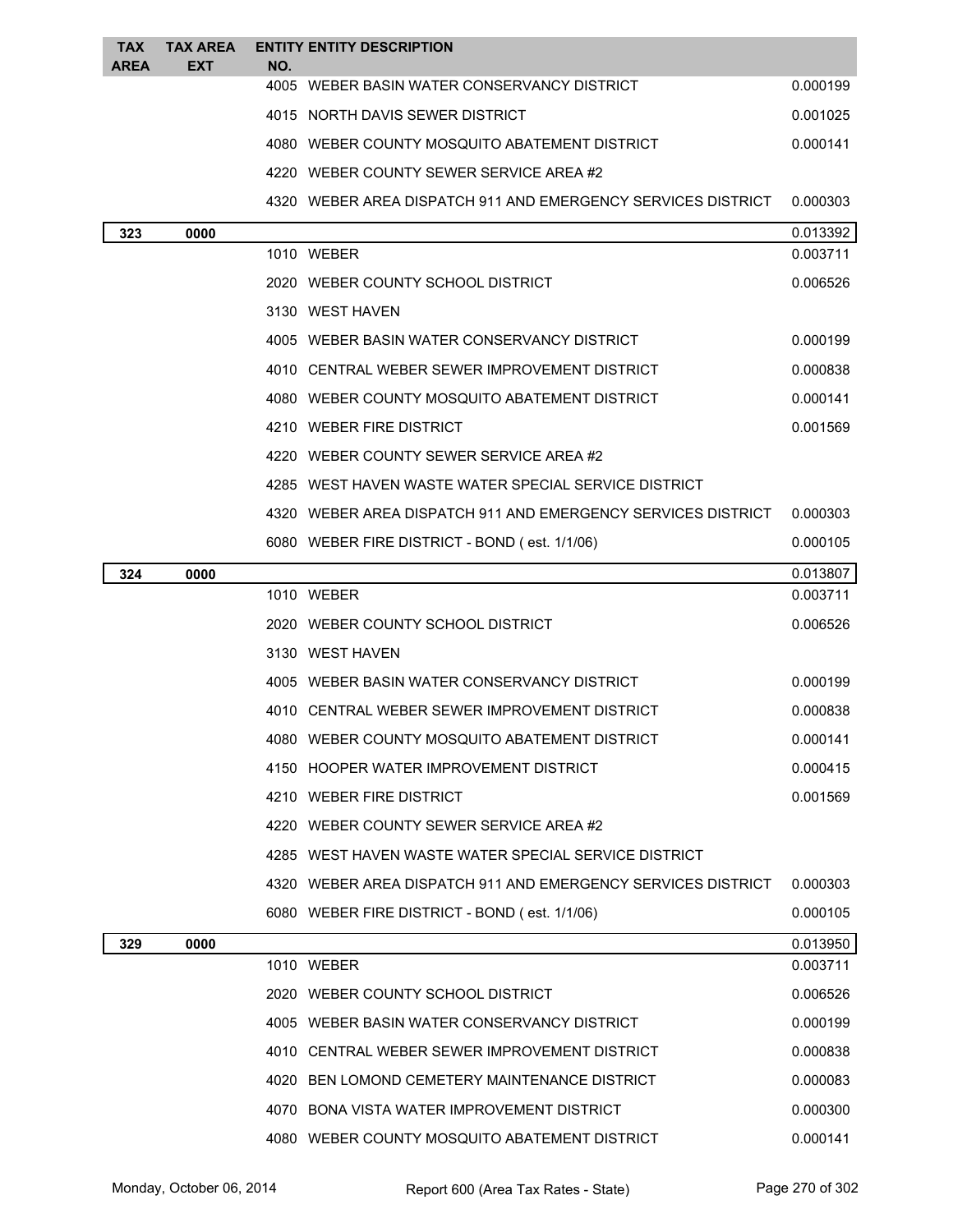| <b>TAX</b><br><b>AREA</b> | <b>TAX AREA</b><br><b>EXT</b> | NO. | <b>ENTITY ENTITY DESCRIPTION</b>                             |          |
|---------------------------|-------------------------------|-----|--------------------------------------------------------------|----------|
|                           |                               |     | 4210 WEBER FIRE DISTRICT                                     | 0.001569 |
|                           |                               |     | 4320 WEBER AREA DISPATCH 911 AND EMERGENCY SERVICES DISTRICT | 0.000303 |
|                           |                               |     | 6080 WEBER FIRE DISTRICT - BOND (est. 1/1/06)                | 0.000105 |
|                           |                               |     | 6090 MUNICIPAL TYPE SERVICES                                 | 0.000175 |
| 330                       | 0000                          |     |                                                              | 0.013867 |
|                           |                               |     | 1010 WEBER                                                   | 0.003711 |
|                           |                               |     | 2020 WEBER COUNTY SCHOOL DISTRICT                            | 0.006526 |
|                           |                               |     | 4005 WEBER BASIN WATER CONSERVANCY DISTRICT                  | 0.000199 |
|                           |                               |     | 4010 CENTRAL WEBER SEWER IMPROVEMENT DISTRICT                | 0.000838 |
|                           |                               |     | 4070 BONA VISTA WATER IMPROVEMENT DISTRICT                   | 0.000300 |
|                           |                               |     | 4080 WEBER COUNTY MOSQUITO ABATEMENT DISTRICT                | 0.000141 |
|                           |                               |     | 4210 WEBER FIRE DISTRICT                                     | 0.001569 |
|                           |                               |     | 4320 WEBER AREA DISPATCH 911 AND EMERGENCY SERVICES DISTRICT | 0.000303 |
|                           |                               |     | 6080 WEBER FIRE DISTRICT - BOND (est. 1/1/06)                | 0.000105 |
|                           |                               |     | 6090 MUNICIPAL TYPE SERVICES                                 | 0.000175 |
| 344                       | 0000                          |     |                                                              | 0.013280 |
|                           |                               |     | 1010 WEBER                                                   | 0.003711 |
|                           |                               |     | 2020 WEBER COUNTY SCHOOL DISTRICT                            | 0.006526 |
|                           |                               |     | 3025 HOOPER                                                  | 0.000625 |
|                           |                               |     | 4005 WEBER BASIN WATER CONSERVANCY DISTRICT                  | 0.000199 |
|                           |                               |     | 4060 HOOPER CEMETERY MAINTENANCE DISTRICT                    |          |
|                           |                               |     | 4080 WEBER COUNTY MOSQUITO ABATEMENT DISTRICT                | 0.000141 |
|                           |                               |     | 4130 ROY WATER CONSERVANCY SUBDISTRICT                       | 0.000101 |
|                           |                               |     | 4210 WEBER FIRE DISTRICT                                     | 0.001569 |
|                           |                               |     | 4320 WEBER AREA DISPATCH 911 AND EMERGENCY SERVICES DISTRICT | 0.000303 |
|                           |                               |     | 6080 WEBER FIRE DISTRICT - BOND (est. 1/1/06)                | 0.000105 |
| 345                       | 0000                          |     |                                                              | 0.013695 |
|                           |                               |     | 1010 WEBER                                                   | 0.003711 |
|                           |                               |     | 2020 WEBER COUNTY SCHOOL DISTRICT                            | 0.006526 |
|                           |                               |     | 3025 HOOPER                                                  | 0.000625 |
|                           |                               |     | 4005 WEBER BASIN WATER CONSERVANCY DISTRICT                  | 0.000199 |
|                           |                               |     | 4060 HOOPER CEMETERY MAINTENANCE DISTRICT                    |          |
|                           |                               |     | 4080 WEBER COUNTY MOSQUITO ABATEMENT DISTRICT                | 0.000141 |
|                           |                               |     | 4130 ROY WATER CONSERVANCY SUBDISTRICT                       | 0.000101 |
|                           |                               |     | 4150 HOOPER WATER IMPROVEMENT DISTRICT                       | 0.000415 |
|                           |                               |     | 4210 WEBER FIRE DISTRICT                                     | 0.001569 |
|                           |                               |     | 4320 WEBER AREA DISPATCH 911 AND EMERGENCY SERVICES DISTRICT | 0.000303 |
|                           |                               |     | 6080 WEBER FIRE DISTRICT - BOND (est. 1/1/06)                | 0.000105 |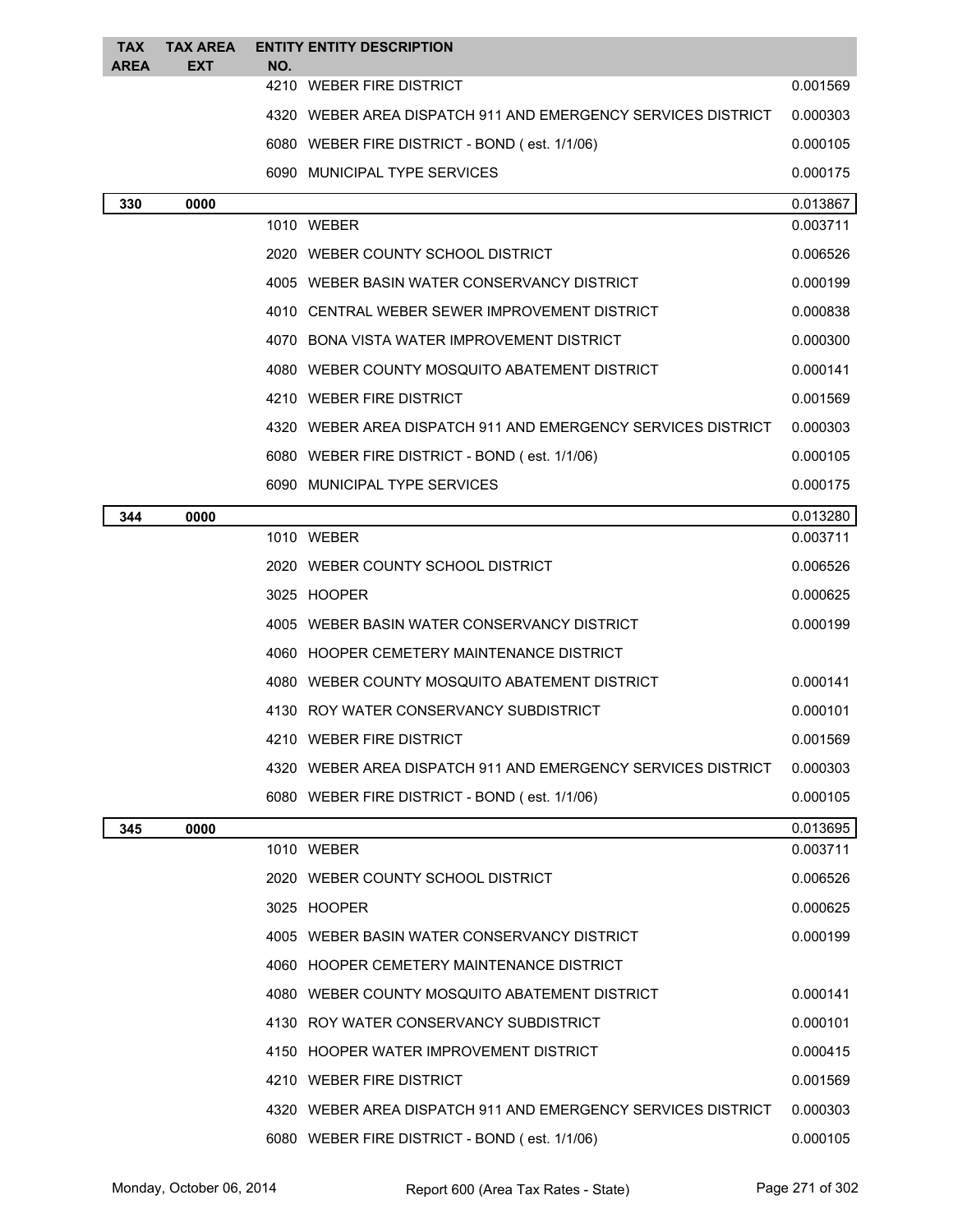| <b>TAX</b><br><b>AREA</b> | <b>TAX AREA</b><br><b>EXT</b> | <b>ENTITY ENTITY DESCRIPTION</b><br>NO. |                                                              |          |
|---------------------------|-------------------------------|-----------------------------------------|--------------------------------------------------------------|----------|
| 347                       | 0000                          |                                         |                                                              | 0.014720 |
|                           |                               | 1010 WEBER                              |                                                              | 0.003711 |
|                           |                               | 2020 WEBER COUNTY SCHOOL DISTRICT       |                                                              | 0.006526 |
|                           |                               | 3025 HOOPER                             |                                                              | 0.000625 |
|                           |                               |                                         | 4005 WEBER BASIN WATER CONSERVANCY DISTRICT                  | 0.000199 |
|                           |                               | 4015 NORTH DAVIS SEWER DISTRICT         |                                                              | 0.001025 |
|                           |                               |                                         | 4060 HOOPER CEMETERY MAINTENANCE DISTRICT                    |          |
|                           |                               |                                         | 4080 WEBER COUNTY MOSQUITO ABATEMENT DISTRICT                | 0.000141 |
|                           |                               |                                         | 4130 ROY WATER CONSERVANCY SUBDISTRICT                       | 0.000101 |
|                           |                               |                                         | 4150 HOOPER WATER IMPROVEMENT DISTRICT                       | 0.000415 |
|                           |                               | 4210 WEBER FIRE DISTRICT                |                                                              | 0.001569 |
|                           |                               |                                         | 4220 WEBER COUNTY SEWER SERVICE AREA #2                      |          |
|                           |                               |                                         | 4320 WEBER AREA DISPATCH 911 AND EMERGENCY SERVICES DISTRICT | 0.000303 |
|                           |                               |                                         | 6080 WEBER FIRE DISTRICT - BOND (est. 1/1/06)                | 0.000105 |
| 348                       | 0000                          |                                         |                                                              | 0.014291 |
|                           |                               | 1010 WEBER                              |                                                              | 0.003711 |
|                           |                               | 2020 WEBER COUNTY SCHOOL DISTRICT       |                                                              | 0.006526 |
|                           |                               | 3090 ROY CITY                           |                                                              | 0.002285 |
|                           |                               |                                         | 4005 WEBER BASIN WATER CONSERVANCY DISTRICT                  | 0.000199 |
|                           |                               | 4015 NORTH DAVIS SEWER DISTRICT         |                                                              | 0.001025 |
|                           |                               |                                         | 4060 HOOPER CEMETERY MAINTENANCE DISTRICT                    |          |
|                           |                               |                                         | 4080 WEBER COUNTY MOSQUITO ABATEMENT DISTRICT                | 0.000141 |
|                           |                               |                                         | 4130 ROY WATER CONSERVANCY SUBDISTRICT                       | 0.000101 |
|                           |                               |                                         | 4320 WEBER AREA DISPATCH 911 AND EMERGENCY SERVICES DISTRICT | 0.000303 |
| 352                       | 0000                          |                                         |                                                              | 0.013493 |
|                           |                               | 1010 WEBER                              |                                                              | 0.003711 |
|                           |                               | 2020 WEBER COUNTY SCHOOL DISTRICT       |                                                              | 0.006526 |
|                           |                               | 3130 WEST HAVEN                         |                                                              |          |
|                           |                               |                                         | 4005 WEBER BASIN WATER CONSERVANCY DISTRICT                  | 0.000199 |
|                           |                               |                                         | 4010 CENTRAL WEBER SEWER IMPROVEMENT DISTRICT                | 0.000838 |
|                           |                               |                                         | 4080 WEBER COUNTY MOSQUITO ABATEMENT DISTRICT                | 0.000141 |
|                           |                               |                                         | 4130 ROY WATER CONSERVANCY SUBDISTRICT                       | 0.000101 |
|                           |                               | 4210 WEBER FIRE DISTRICT                |                                                              | 0.001569 |
|                           |                               |                                         | 4220 WEBER COUNTY SEWER SERVICE AREA #2                      |          |
|                           |                               |                                         | 4285 WEST HAVEN WASTE WATER SPECIAL SERVICE DISTRICT         |          |
|                           |                               |                                         | 4320 WEBER AREA DISPATCH 911 AND EMERGENCY SERVICES DISTRICT | 0.000303 |
|                           |                               |                                         | 6080 WEBER FIRE DISTRICT - BOND (est. 1/1/06)                | 0.000105 |
| 353                       | 0000                          |                                         |                                                              | 0.013266 |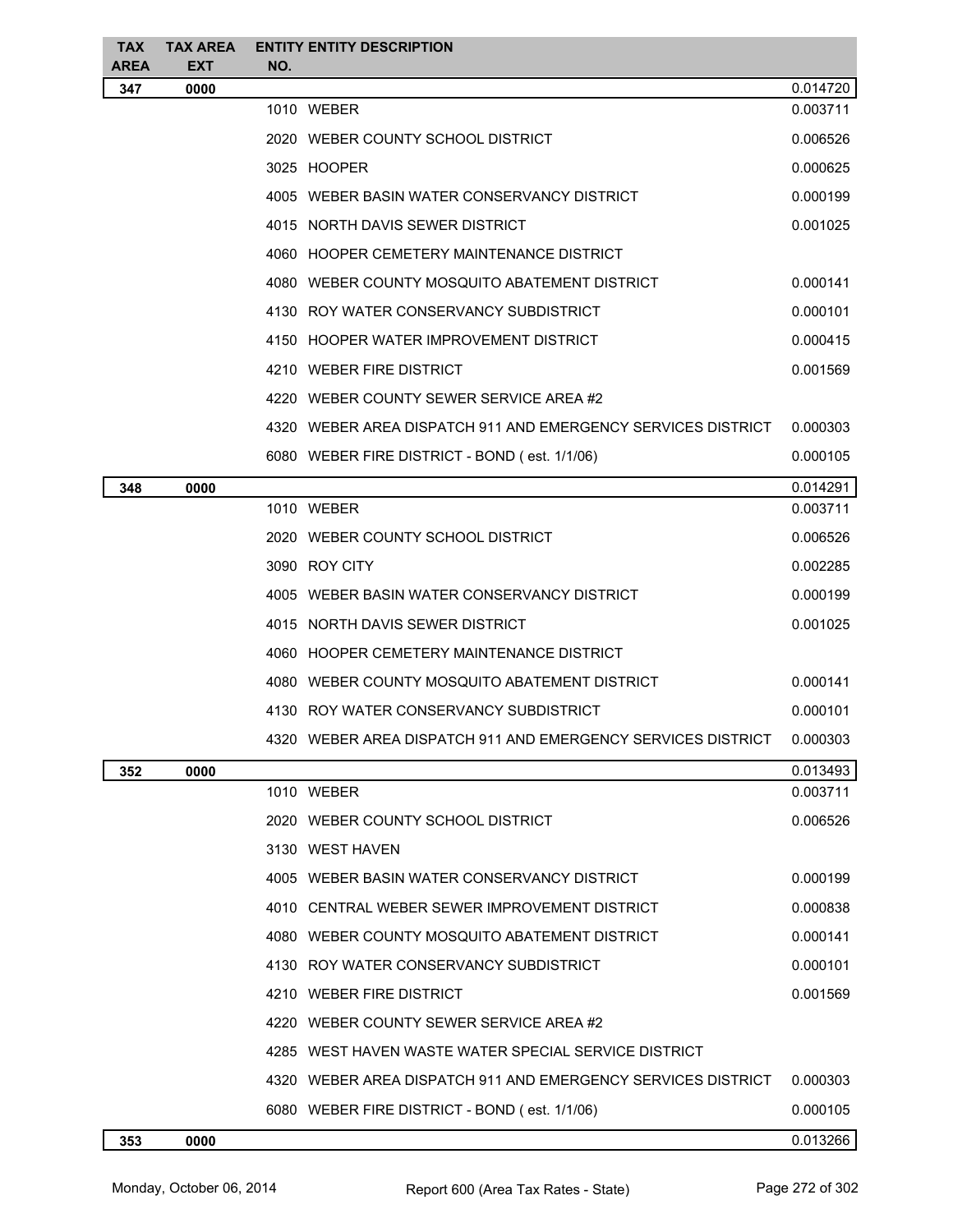| <b>TAX</b><br>AREA | <b>TAX AREA</b><br><b>EXT</b> | NO. | <b>ENTITY ENTITY DESCRIPTION</b>                               |          |
|--------------------|-------------------------------|-----|----------------------------------------------------------------|----------|
|                    |                               |     | 1010 WEBER                                                     | 0.003711 |
|                    |                               |     | 2020 WEBER COUNTY SCHOOL DISTRICT                              | 0.006526 |
|                    |                               |     | 3090 ROY CITY                                                  | 0.002285 |
|                    |                               |     | 4005 WEBER BASIN WATER CONSERVANCY DISTRICT                    | 0.000199 |
|                    |                               |     | 4080 WEBER COUNTY MOSQUITO ABATEMENT DISTRICT                  | 0.000141 |
|                    |                               |     | 4130 ROY WATER CONSERVANCY SUBDISTRICT                         | 0.000101 |
|                    |                               |     | 4220 WEBER COUNTY SEWER SERVICE AREA #2                        |          |
|                    |                               |     | 4320   WEBER AREA DISPATCH 911 AND EMERGENCY SERVICES DISTRICT | 0.000303 |
| 359                | 0000                          |     |                                                                | 0.018087 |
|                    |                               |     | 1010 WEBER                                                     | 0.003711 |
|                    |                               |     | 2010 OGDEN CITY SCHOOL DISTRICT                                | 0.009234 |
|                    |                               |     | 3050 OGDEN CITY                                                | 0.003367 |
|                    |                               |     | 4005 WEBER BASIN WATER CONSERVANCY DISTRICT                    | 0.000199 |
|                    |                               |     | 4010 CENTRAL WEBER SEWER IMPROVEMENT DISTRICT                  | 0.000838 |
|                    |                               |     | 4080 WEBER COUNTY MOSQUITO ABATEMENT DISTRICT                  | 0.000141 |
|                    |                               |     | 4320 WEBER AREA DISPATCH 911 AND EMERGENCY SERVICES DISTRICT   | 0.000303 |
|                    |                               |     | 6030 OGDEN CITY - SPECIAL LEVY TO PURCHASE WBWCD WATER         | 0.000294 |
| 361                | 0000                          |     |                                                                | 0.012854 |
|                    |                               |     | 1010 WEBER                                                     | 0.003711 |
|                    |                               |     | 2020 WEBER COUNTY SCHOOL DISTRICT                              | 0.006526 |
|                    |                               |     | 3035 MARRIOTT-SLATERVILLE CITY                                 |          |
|                    |                               |     | 4005 WEBER BASIN WATER CONSERVANCY DISTRICT                    | 0.000199 |
|                    |                               |     | 4070 BONA VISTA WATER IMPROVEMENT DISTRICT                     | 0.000300 |
|                    |                               |     | 4080 WEBER COUNTY MOSQUITO ABATEMENT DISTRICT                  | 0.000141 |
|                    |                               |     | 4210 WEBER FIRE DISTRICT                                       | 0.001569 |
|                    |                               |     | 4320 WEBER AREA DISPATCH 911 AND EMERGENCY SERVICES DISTRICT   | 0.000303 |
|                    |                               |     | 6080 WEBER FIRE DISTRICT - BOND (est. 1/1/06)                  | 0.000105 |
| 362                | 0000                          |     |                                                                | 0.013692 |
|                    |                               |     | 1010 WEBER                                                     | 0.003711 |
|                    |                               |     | 2020 WEBER COUNTY SCHOOL DISTRICT                              | 0.006526 |
|                    |                               |     | 3035 MARRIOTT-SLATERVILLE CITY                                 |          |
|                    |                               |     | 4005 WEBER BASIN WATER CONSERVANCY DISTRICT                    | 0.000199 |
|                    |                               |     | 4010 CENTRAL WEBER SEWER IMPROVEMENT DISTRICT                  | 0.000838 |
|                    |                               |     | 4070 BONA VISTA WATER IMPROVEMENT DISTRICT                     | 0.000300 |
|                    |                               |     | 4080 WEBER COUNTY MOSQUITO ABATEMENT DISTRICT                  | 0.000141 |
|                    |                               |     | 4210 WEBER FIRE DISTRICT                                       | 0.001569 |
|                    |                               |     | 4320 WEBER AREA DISPATCH 911 AND EMERGENCY SERVICES DISTRICT   | 0.000303 |
|                    |                               |     | 6080 WEBER FIRE DISTRICT - BOND (est. 1/1/06)                  | 0.000105 |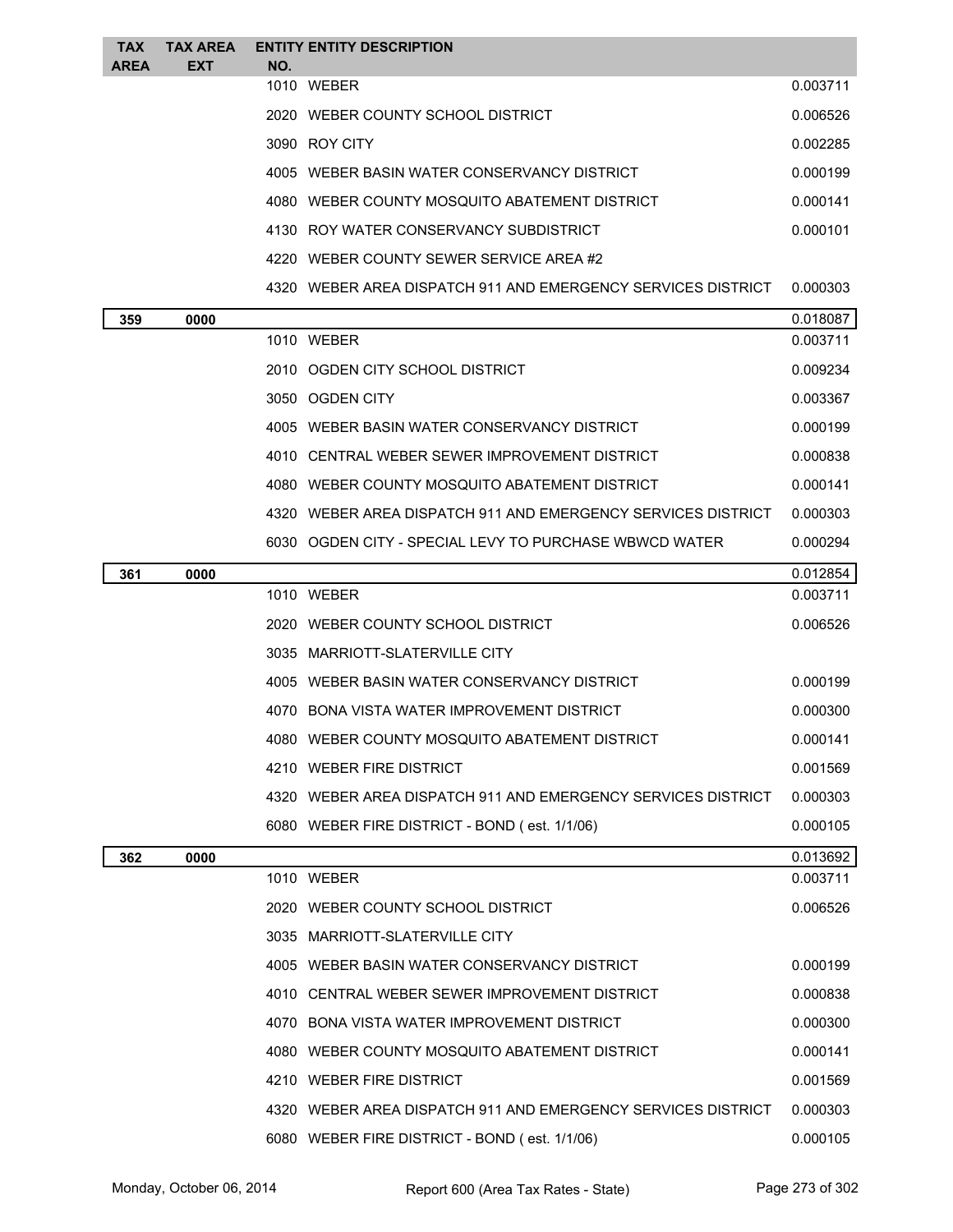| <b>TAX</b><br>AREA | <b>TAX AREA</b><br><b>EXT</b> | NO. | <b>ENTITY ENTITY DESCRIPTION</b>                             |          |
|--------------------|-------------------------------|-----|--------------------------------------------------------------|----------|
| 363                | 0000                          |     |                                                              | 0.012942 |
|                    |                               |     | 1010 WEBER                                                   | 0.003711 |
|                    |                               |     | 2020 WEBER COUNTY SCHOOL DISTRICT                            | 0.006526 |
|                    |                               |     | 3035 MARRIOTT-SLATERVILLE CITY                               |          |
|                    |                               |     | 4005 WEBER BASIN WATER CONSERVANCY DISTRICT                  | 0.000199 |
|                    |                               |     | 4030 PLAIN CITY CEMETERY MAINTENANCE DISTRICT                | 0.000088 |
|                    |                               |     | 4070 BONA VISTA WATER IMPROVEMENT DISTRICT                   | 0.000300 |
|                    |                               |     | 4080 WEBER COUNTY MOSQUITO ABATEMENT DISTRICT                | 0.000141 |
|                    |                               |     | 4210 WEBER FIRE DISTRICT                                     | 0.001569 |
|                    |                               |     | 4320 WEBER AREA DISPATCH 911 AND EMERGENCY SERVICES DISTRICT | 0.000303 |
|                    |                               |     | 6080 WEBER FIRE DISTRICT - BOND (est. 1/1/06)                | 0.000105 |
| 364                | 0000                          |     |                                                              | 0.012640 |
|                    |                               |     | 1010 WEBER                                                   | 0.003711 |
|                    |                               |     | 2020 WEBER COUNTY SCHOOL DISTRICT                            | 0.006526 |
|                    |                               |     | 3035 MARRIOTT-SLATERVILLE CITY                               |          |
|                    |                               |     | 4005 WEBER BASIN WATER CONSERVANCY DISTRICT                  | 0.000199 |
|                    |                               |     | 4040 WEST WEBER-TAYLOR CEMETERY MAINTENANCE DISTRICT         | 0.000086 |
|                    |                               |     | 4080 WEBER COUNTY MOSQUITO ABATEMENT DISTRICT                | 0.000141 |
|                    |                               |     | 4100 TAYLOR-WEST WEBER WATER IMPROVEMENT DISTRICT            |          |
|                    |                               |     | 4210 WEBER FIRE DISTRICT                                     | 0.001569 |
|                    |                               |     | 4320 WEBER AREA DISPATCH 911 AND EMERGENCY SERVICES DISTRICT | 0.000303 |
|                    |                               |     | 6080 WEBER FIRE DISTRICT - BOND (est. 1/1/06)                | 0.000105 |
| 367                | 0000                          |     |                                                              | 0.018087 |
|                    |                               |     | 1010 WEBER                                                   | 0.003711 |
|                    |                               |     | 2010 OGDEN CITY SCHOOL DISTRICT                              | 0.009234 |
|                    |                               |     | 3050 OGDEN CITY                                              | 0.003367 |
|                    |                               |     | 4005 WEBER BASIN WATER CONSERVANCY DISTRICT                  | 0.000199 |
|                    |                               |     | 4010 CENTRAL WEBER SEWER IMPROVEMENT DISTRICT                | 0.000838 |
|                    |                               |     | 4080 WEBER COUNTY MOSQUITO ABATEMENT DISTRICT                | 0.000141 |
|                    |                               |     | 4320 WEBER AREA DISPATCH 911 AND EMERGENCY SERVICES DISTRICT | 0.000303 |
|                    |                               |     | 6030 OGDEN CITY - SPECIAL LEVY TO PURCHASE WBWCD WATER       | 0.000294 |
| 368                | 0000                          |     |                                                              | 0.018087 |
|                    |                               |     | 1010 WEBER                                                   | 0.003711 |
|                    |                               |     | 2010 OGDEN CITY SCHOOL DISTRICT                              | 0.009234 |
|                    |                               |     | 3050 OGDEN CITY                                              | 0.003367 |
|                    |                               |     | 4005 WEBER BASIN WATER CONSERVANCY DISTRICT                  | 0.000199 |
|                    |                               |     | 4010 CENTRAL WEBER SEWER IMPROVEMENT DISTRICT                | 0.000838 |
|                    |                               |     | 4080 WEBER COUNTY MOSQUITO ABATEMENT DISTRICT                | 0.000141 |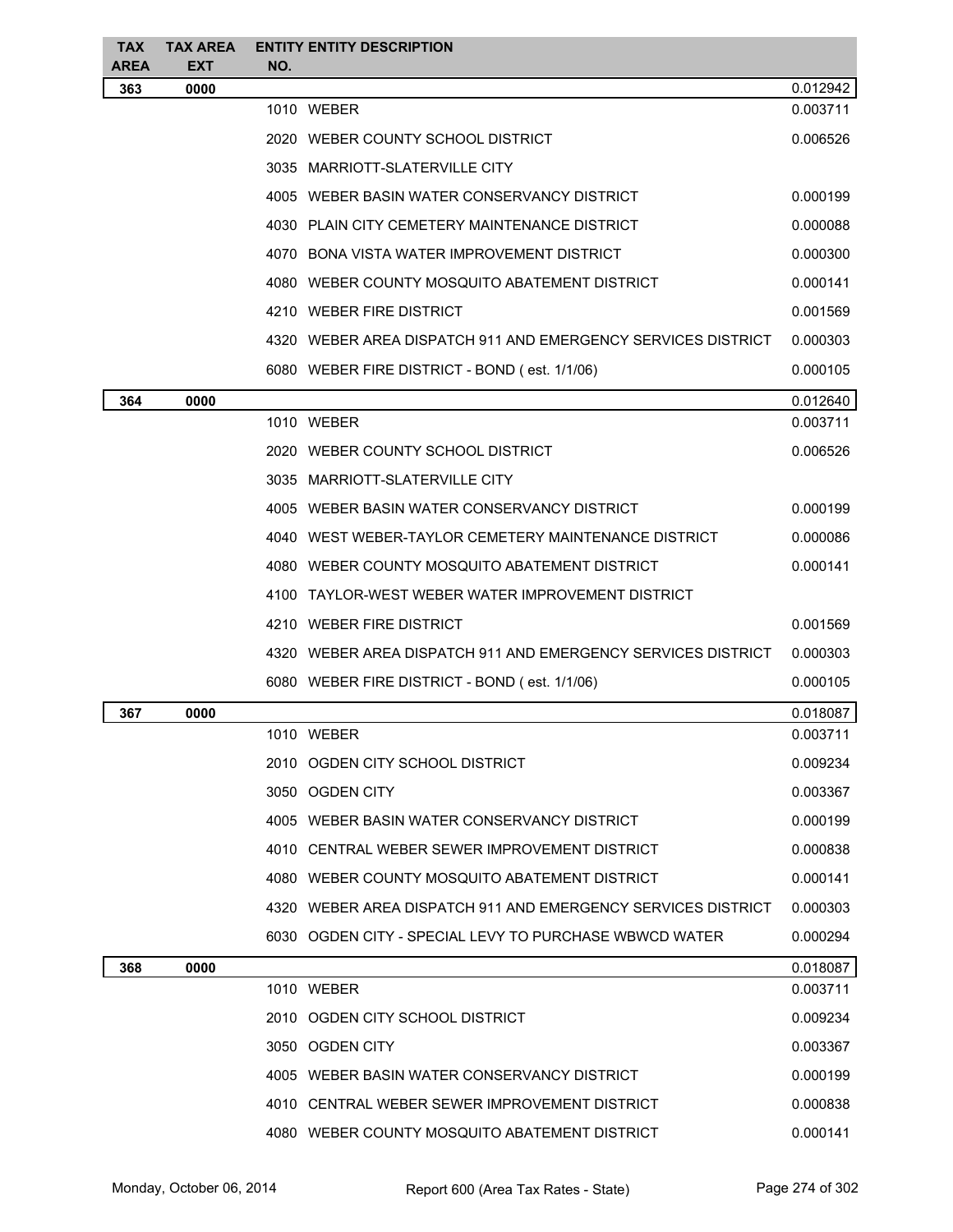| TAX<br><b>AREA</b> | <b>TAX AREA</b><br><b>EXT</b> | NO. | <b>ENTITY ENTITY DESCRIPTION</b>                             |          |
|--------------------|-------------------------------|-----|--------------------------------------------------------------|----------|
|                    |                               |     | 4320 WEBER AREA DISPATCH 911 AND EMERGENCY SERVICES DISTRICT | 0.000303 |
|                    |                               |     | 6030 OGDEN CITY - SPECIAL LEVY TO PURCHASE WBWCD WATER       | 0.000294 |
| 369                | 0000                          |     |                                                              | 0.014605 |
|                    |                               |     | 1010 WEBER                                                   | 0.003711 |
|                    |                               |     | 2020 WEBER COUNTY SCHOOL DISTRICT                            | 0.006526 |
|                    |                               |     | 3090 ROY CITY                                                | 0.002285 |
|                    |                               |     | 4005 WEBER BASIN WATER CONSERVANCY DISTRICT                  | 0.000199 |
|                    |                               |     | 4015 NORTH DAVIS SEWER DISTRICT                              | 0.001025 |
|                    |                               |     | 4060 HOOPER CEMETERY MAINTENANCE DISTRICT                    |          |
|                    |                               |     | 4080 WEBER COUNTY MOSQUITO ABATEMENT DISTRICT                | 0.000141 |
|                    |                               |     | 4150 HOOPER WATER IMPROVEMENT DISTRICT                       | 0.000415 |
|                    |                               |     | 4220 WEBER COUNTY SEWER SERVICE AREA #2                      |          |
|                    |                               |     | 4320 WEBER AREA DISPATCH 911 AND EMERGENCY SERVICES DISTRICT | 0.000303 |
| 370                | 0000                          |     |                                                              | 0.013994 |
|                    |                               |     | 1010 WEBER                                                   | 0.003711 |
|                    |                               |     | 2020 WEBER COUNTY SCHOOL DISTRICT                            | 0.006526 |
|                    |                               |     | 3130 WEST HAVEN                                              |          |
|                    |                               |     | 4005 WEBER BASIN WATER CONSERVANCY DISTRICT                  | 0.000199 |
|                    |                               |     | 4015 NORTH DAVIS SEWER DISTRICT                              | 0.001025 |
|                    |                               |     | 4080 WEBER COUNTY MOSQUITO ABATEMENT DISTRICT                | 0.000141 |
|                    |                               |     | 4150 HOOPER WATER IMPROVEMENT DISTRICT                       | 0.000415 |
|                    |                               |     | 4210 WEBER FIRE DISTRICT                                     | 0.001569 |
|                    |                               |     | 4285 WEST HAVEN WASTE WATER SPECIAL SERVICE DISTRICT         |          |
|                    |                               |     | 4320 WEBER AREA DISPATCH 911 AND EMERGENCY SERVICES DISTRICT | 0.000303 |
|                    |                               |     | 6080 WEBER FIRE DISTRICT - BOND (est. 1/1/06)                | 0.000105 |
| 371                | 0000                          |     |                                                              | 0.014095 |
|                    |                               |     | 1010 WEBER                                                   | 0.003711 |
|                    |                               |     | 2020 WEBER COUNTY SCHOOL DISTRICT                            | 0.006526 |
|                    |                               |     | 3130 WEST HAVEN                                              |          |
|                    |                               |     | 4005 WEBER BASIN WATER CONSERVANCY DISTRICT                  | 0.000199 |
|                    |                               |     | 4015 NORTH DAVIS SEWER DISTRICT                              | 0.001025 |
|                    |                               |     | 4080 WEBER COUNTY MOSQUITO ABATEMENT DISTRICT                | 0.000141 |
|                    |                               |     | 4130 ROY WATER CONSERVANCY SUBDISTRICT                       | 0.000101 |
|                    |                               |     | 4150 HOOPER WATER IMPROVEMENT DISTRICT                       | 0.000415 |
|                    |                               |     | 4210 WEBER FIRE DISTRICT                                     | 0.001569 |
|                    |                               |     | 4285 WEST HAVEN WASTE WATER SPECIAL SERVICE DISTRICT         |          |
|                    |                               |     | 4320 WEBER AREA DISPATCH 911 AND EMERGENCY SERVICES DISTRICT | 0.000303 |
|                    |                               |     | 6080 WEBER FIRE DISTRICT - BOND (est. 1/1/06)                | 0.000105 |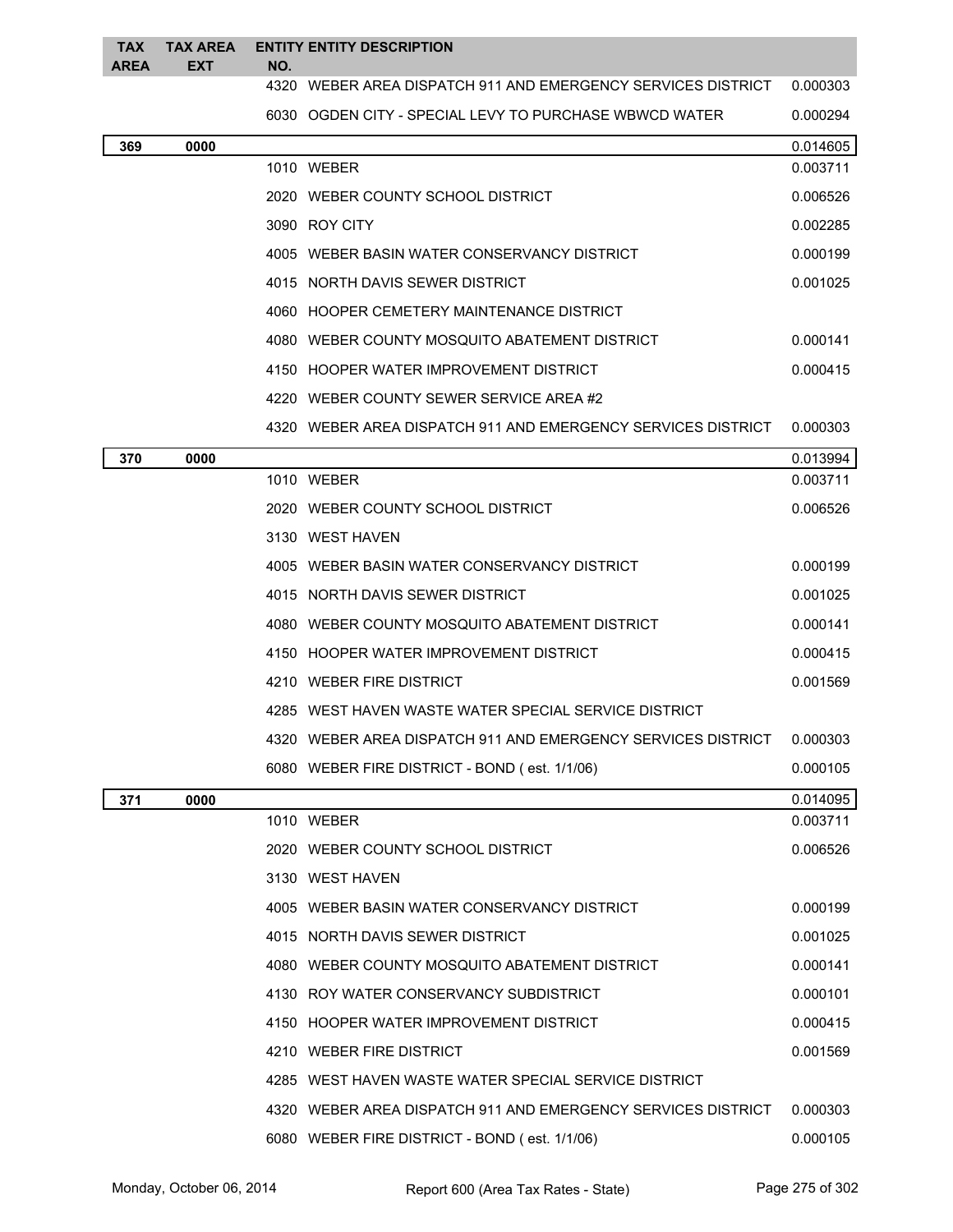| <b>TAX</b><br><b>AREA</b> | <b>TAX AREA</b><br><b>EXT</b> | NO. | <b>ENTITY ENTITY DESCRIPTION</b>                             |          |
|---------------------------|-------------------------------|-----|--------------------------------------------------------------|----------|
| 373                       | 0000                          |     |                                                              | 0.014153 |
|                           |                               |     | 1010 WEBER                                                   | 0.003711 |
|                           |                               |     | 2020 WEBER COUNTY SCHOOL DISTRICT                            | 0.006526 |
|                           |                               |     | 3020 HARRISVILLE                                             | 0.001259 |
|                           |                               |     | 4005 WEBER BASIN WATER CONSERVANCY DISTRICT                  | 0.000199 |
|                           |                               |     | 4010 CENTRAL WEBER SEWER IMPROVEMENT DISTRICT                | 0.000838 |
|                           |                               |     | 4020 BEN LOMOND CEMETERY MAINTENANCE DISTRICT                | 0.000083 |
|                           |                               |     | 4080 WEBER COUNTY MOSQUITO ABATEMENT DISTRICT                | 0.000141 |
|                           |                               |     | 4320 WEBER AREA DISPATCH 911 AND EMERGENCY SERVICES DISTRICT | 0.000303 |
|                           |                               |     | 4330 NORTH VIEW FIRE DISTRICT                                | 0.001093 |
| 374                       | 0000                          |     |                                                              | 0.013309 |
|                           |                               |     | 1010 WEBER                                                   | 0.003711 |
|                           |                               |     | 2020 WEBER COUNTY SCHOOL DISTRICT                            | 0.006526 |
|                           |                               |     | 4005 WEBER BASIN WATER CONSERVANCY DISTRICT                  | 0.000199 |
|                           |                               |     | 4080 WEBER COUNTY MOSQUITO ABATEMENT DISTRICT                | 0.000141 |
|                           |                               |     | 4120 LIBERTY CEMETERY MAINTENANCE DISTRICT                   | 0.000045 |
|                           |                               |     | 4135 POWDER MOUNTAIN WATER AND SEWER IMPROVEMENT DISTRICT    | 0.000381 |
|                           |                               |     | 4210 WEBER FIRE DISTRICT                                     | 0.001569 |
|                           |                               |     | 4240 WEBER COUNTY SERVICE AREA #5                            | 0.000154 |
|                           |                               |     | 4320 WEBER AREA DISPATCH 911 AND EMERGENCY SERVICES DISTRICT | 0.000303 |
|                           |                               |     | 6080 WEBER FIRE DISTRICT - BOND (est. 1/1/06)                | 0.000105 |
|                           |                               |     | 6090 MUNICIPAL TYPE SERVICES                                 | 0.000175 |
| 375                       | 0000                          |     |                                                              | 0.018087 |
|                           |                               |     | 1010 WEBER                                                   | 0.003711 |
|                           |                               |     | 2010 OGDEN CITY SCHOOL DISTRICT                              | 0.009234 |
|                           |                               |     | 3050 OGDEN CITY                                              | 0.003367 |
|                           |                               |     | 4005 WEBER BASIN WATER CONSERVANCY DISTRICT                  | 0.000199 |
|                           |                               |     | 4010 CENTRAL WEBER SEWER IMPROVEMENT DISTRICT                | 0.000838 |
|                           |                               |     | 4080 WEBER COUNTY MOSQUITO ABATEMENT DISTRICT                | 0.000141 |
|                           |                               |     | 4320 WEBER AREA DISPATCH 911 AND EMERGENCY SERVICES DISTRICT | 0.000303 |
|                           |                               |     | 6030 OGDEN CITY - SPECIAL LEVY TO PURCHASE WBWCD WATER       | 0.000294 |
| 376                       | 0000                          |     |                                                              | 0.014432 |
|                           |                               |     | 1010 WEBER                                                   | 0.003711 |
|                           |                               |     | 2020 WEBER COUNTY SCHOOL DISTRICT                            | 0.006526 |
|                           |                               |     | 3025 HOOPER                                                  | 0.000625 |
|                           |                               |     | 4005 WEBER BASIN WATER CONSERVANCY DISTRICT                  | 0.000199 |
|                           |                               |     | 4010 CENTRAL WEBER SEWER IMPROVEMENT DISTRICT                | 0.000838 |
|                           |                               |     | 4060 HOOPER CEMETERY MAINTENANCE DISTRICT                    |          |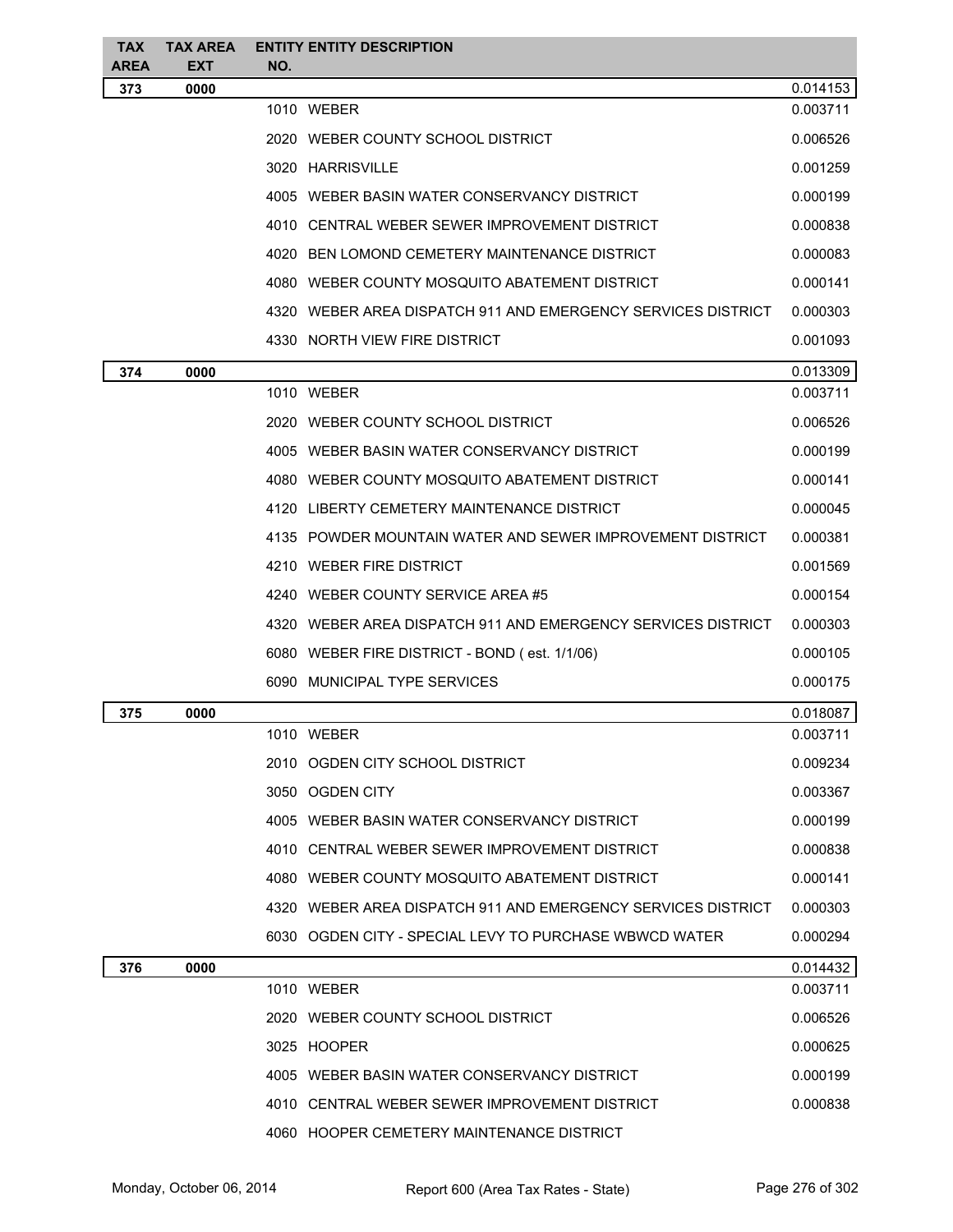| <b>TAX</b> | <b>TAX AREA</b> |             | <b>ENTITY ENTITY DESCRIPTION</b>                             |          |
|------------|-----------------|-------------|--------------------------------------------------------------|----------|
| AREA       | EXT             | NO.<br>4080 | WEBER COUNTY MOSQUITO ABATEMENT DISTRICT                     | 0.000141 |
|            |                 |             | 4150 HOOPER WATER IMPROVEMENT DISTRICT                       | 0.000415 |
|            |                 |             | 4210 WEBER FIRE DISTRICT                                     | 0.001569 |
|            |                 |             | 4320 WEBER AREA DISPATCH 911 AND EMERGENCY SERVICES DISTRICT | 0.000303 |
|            |                 |             | 6080 WEBER FIRE DISTRICT - BOND (est. 1/1/06)                | 0.000105 |
| 377        | 0000            |             |                                                              | 0.013653 |
|            |                 |             | 1010 WEBER                                                   | 0.003711 |
|            |                 |             | 2020 WEBER COUNTY SCHOOL DISTRICT                            | 0.006526 |
|            |                 |             | 4005 WEBER BASIN WATER CONSERVANCY DISTRICT                  | 0.000199 |
|            |                 |             | 4010 CENTRAL WEBER SEWER IMPROVEMENT DISTRICT                | 0.000838 |
|            |                 |             | 4040 WEST WEBER-TAYLOR CEMETERY MAINTENANCE DISTRICT         | 0.000086 |
|            |                 |             | 4080 WEBER COUNTY MOSQUITO ABATEMENT DISTRICT                | 0.000141 |
|            |                 |             | 4100 TAYLOR-WEST WEBER WATER IMPROVEMENT DISTRICT            |          |
|            |                 |             | 4210 WEBER FIRE DISTRICT                                     | 0.001569 |
|            |                 |             | 4320 WEBER AREA DISPATCH 911 AND EMERGENCY SERVICES DISTRICT | 0.000303 |
|            |                 |             | 6080 WEBER FIRE DISTRICT - BOND (est. 1/1/06)                | 0.000105 |
|            |                 |             | 6090 MUNICIPAL TYPE SERVICES                                 | 0.000175 |
| 378        | 0000            |             |                                                              | 0.014305 |
|            |                 |             | 1010 WEBER                                                   | 0.003711 |
|            |                 |             | 2020 WEBER COUNTY SCHOOL DISTRICT                            | 0.006526 |
|            |                 |             | 3025 HOOPER                                                  | 0.000625 |
|            |                 |             | 4005 WEBER BASIN WATER CONSERVANCY DISTRICT                  | 0.000199 |
|            |                 |             | 4015 NORTH DAVIS SEWER DISTRICT                              | 0.001025 |
|            |                 |             | 4080 WEBER COUNTY MOSQUITO ABATEMENT DISTRICT                | 0.000141 |
|            |                 |             | 4130 ROY WATER CONSERVANCY SUBDISTRICT                       | 0.000101 |
|            |                 |             | 4210 WEBER FIRE DISTRICT                                     | 0.001569 |
|            |                 |             | 4320 WEBER AREA DISPATCH 911 AND EMERGENCY SERVICES DISTRICT | 0.000303 |
|            |                 |             | 6080 WEBER FIRE DISTRICT - BOND (est. 1/1/06)                | 0.000105 |
| 379        | 0000            |             |                                                              | 0.013265 |
|            |                 |             | 1010 WEBER                                                   | 0.003711 |
|            |                 |             | 2020 WEBER COUNTY SCHOOL DISTRICT                            | 0.006526 |
|            |                 |             | 3025 HOOPER                                                  | 0.000625 |
|            |                 |             | 4005 WEBER BASIN WATER CONSERVANCY DISTRICT                  | 0.000199 |
|            |                 |             | 4040 WEST WEBER-TAYLOR CEMETERY MAINTENANCE DISTRICT         | 0.000086 |
|            |                 |             | 4080 WEBER COUNTY MOSQUITO ABATEMENT DISTRICT                | 0.000141 |
|            |                 |             | 4210 WEBER FIRE DISTRICT                                     | 0.001569 |
|            |                 |             | 4320 WEBER AREA DISPATCH 911 AND EMERGENCY SERVICES DISTRICT | 0.000303 |
|            |                 |             | 6080 WEBER FIRE DISTRICT - BOND (est. 1/1/06)                | 0.000105 |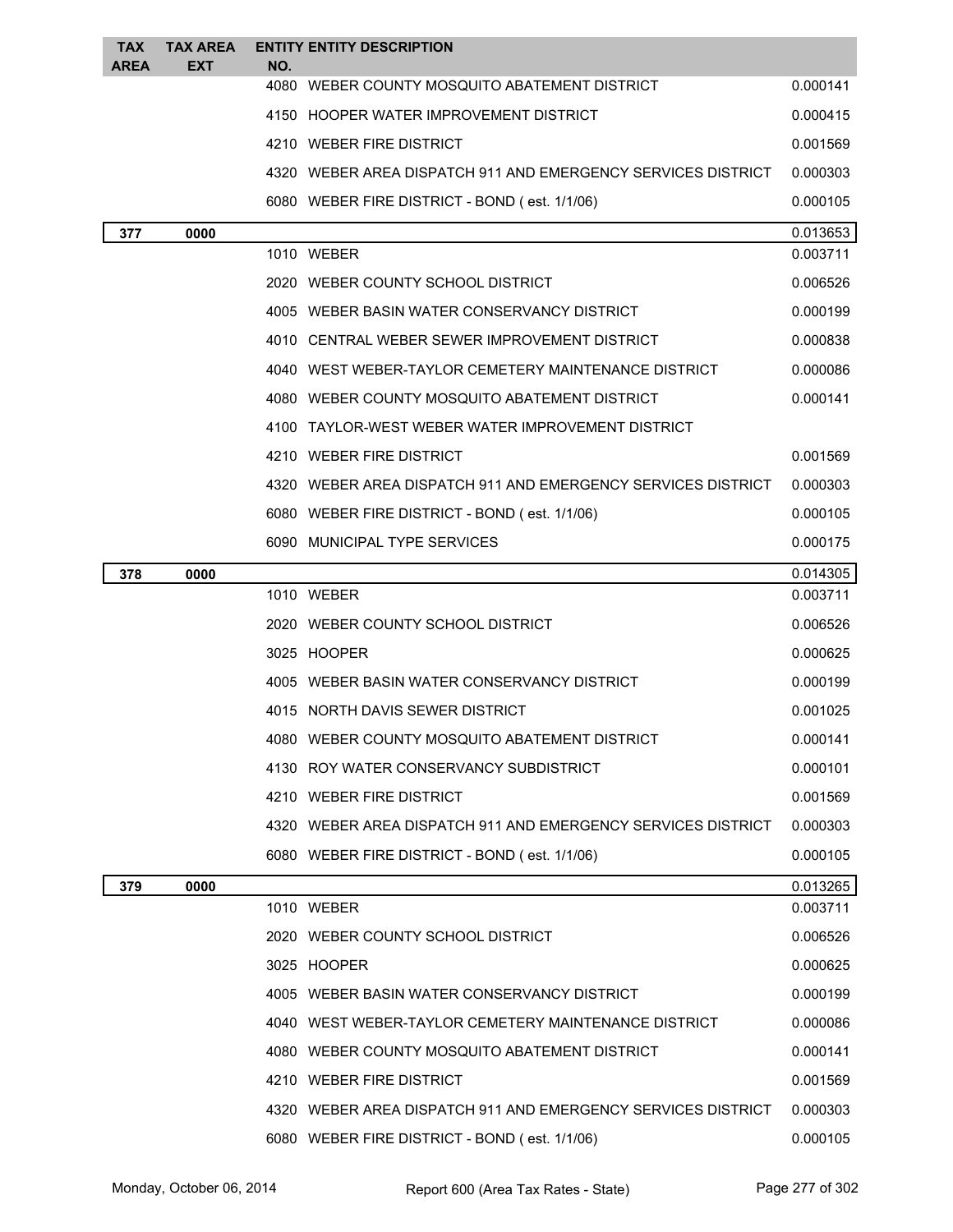| <b>TAX</b><br>AREA | <b>TAX AREA</b><br><b>EXT</b> | NO. | <b>ENTITY ENTITY DESCRIPTION</b>                             |          |
|--------------------|-------------------------------|-----|--------------------------------------------------------------|----------|
| 380                | 0000                          |     |                                                              | 0.013179 |
|                    |                               |     | 1010 WEBER                                                   | 0.003711 |
|                    |                               |     | 2020 WEBER COUNTY SCHOOL DISTRICT                            | 0.006526 |
|                    |                               |     | 3025 HOOPER                                                  | 0.000625 |
|                    |                               |     | 4005 WEBER BASIN WATER CONSERVANCY DISTRICT                  | 0.000199 |
|                    |                               |     | 4080 WEBER COUNTY MOSQUITO ABATEMENT DISTRICT                | 0.000141 |
|                    |                               |     | 4210 WEBER FIRE DISTRICT                                     | 0.001569 |
|                    |                               |     | 4320 WEBER AREA DISPATCH 911 AND EMERGENCY SERVICES DISTRICT | 0.000303 |
|                    |                               |     | 6080 WEBER FIRE DISTRICT - BOND (est. 1/1/06)                | 0.000105 |
| 381                | 0000                          |     |                                                              | 0.014570 |
|                    |                               |     | 1010 WEBER                                                   | 0.003711 |
|                    |                               |     | 2020 WEBER COUNTY SCHOOL DISTRICT                            | 0.006526 |
|                    |                               |     | 3100 SOUTH OGDEN                                             | 0.002852 |
|                    |                               |     | 4005 WEBER BASIN WATER CONSERVANCY DISTRICT                  | 0.000199 |
|                    |                               |     | 4010 CENTRAL WEBER SEWER IMPROVEMENT DISTRICT                | 0.000838 |
|                    |                               |     | 4080 WEBER COUNTY MOSQUITO ABATEMENT DISTRICT                | 0.000141 |
|                    |                               |     | 4320 WEBER AREA DISPATCH 911 AND EMERGENCY SERVICES DISTRICT | 0.000303 |
|                    |                               |     | 6050 SOUTH OGDEN CITY - SPECIAL LEVY TO PURCHASE WBWCD WATER |          |
| 382                | 0000                          |     |                                                              | 0.018087 |
|                    |                               |     | 1010 WEBER                                                   | 0.003711 |
|                    |                               |     | 2010 OGDEN CITY SCHOOL DISTRICT                              | 0.009234 |
|                    |                               |     | 3050 OGDEN CITY                                              | 0.003367 |
|                    |                               |     | 4005 WEBER BASIN WATER CONSERVANCY DISTRICT                  | 0.000199 |
|                    |                               |     | 4010 CENTRAL WEBER SEWER IMPROVEMENT DISTRICT                | 0.000838 |
|                    |                               |     | 4080 WEBER COUNTY MOSQUITO ABATEMENT DISTRICT                | 0.000141 |
|                    |                               |     | 4320 WEBER AREA DISPATCH 911 AND EMERGENCY SERVICES DISTRICT | 0.000303 |
|                    |                               |     | 6030 OGDEN CITY - SPECIAL LEVY TO PURCHASE WBWCD WATER       | 0.000294 |
| 383                | 0000                          |     |                                                              | 0.014291 |
|                    |                               |     | 1010 WEBER                                                   | 0.003711 |
|                    |                               |     | 2020 WEBER COUNTY SCHOOL DISTRICT                            | 0.006526 |
|                    |                               |     | 3090 ROY CITY                                                | 0.002285 |
|                    |                               |     | 4005 WEBER BASIN WATER CONSERVANCY DISTRICT                  | 0.000199 |
|                    |                               |     | 4015 NORTH DAVIS SEWER DISTRICT                              | 0.001025 |
|                    |                               |     | 4080 WEBER COUNTY MOSQUITO ABATEMENT DISTRICT                | 0.000141 |
|                    |                               |     | 4130 ROY WATER CONSERVANCY SUBDISTRICT                       | 0.000101 |
|                    |                               |     | 4320 WEBER AREA DISPATCH 911 AND EMERGENCY SERVICES DISTRICT | 0.000303 |
| 384                | 0000                          |     |                                                              | 0.014291 |
|                    |                               |     | 1010 WEBER                                                   | 0.003711 |
|                    |                               |     | 2020 WEBER COUNTY SCHOOL DISTRICT                            | 0.006526 |

Monday, October 06, 2014 Report 600 (Area Tax Rates - State) Rage 278 of 302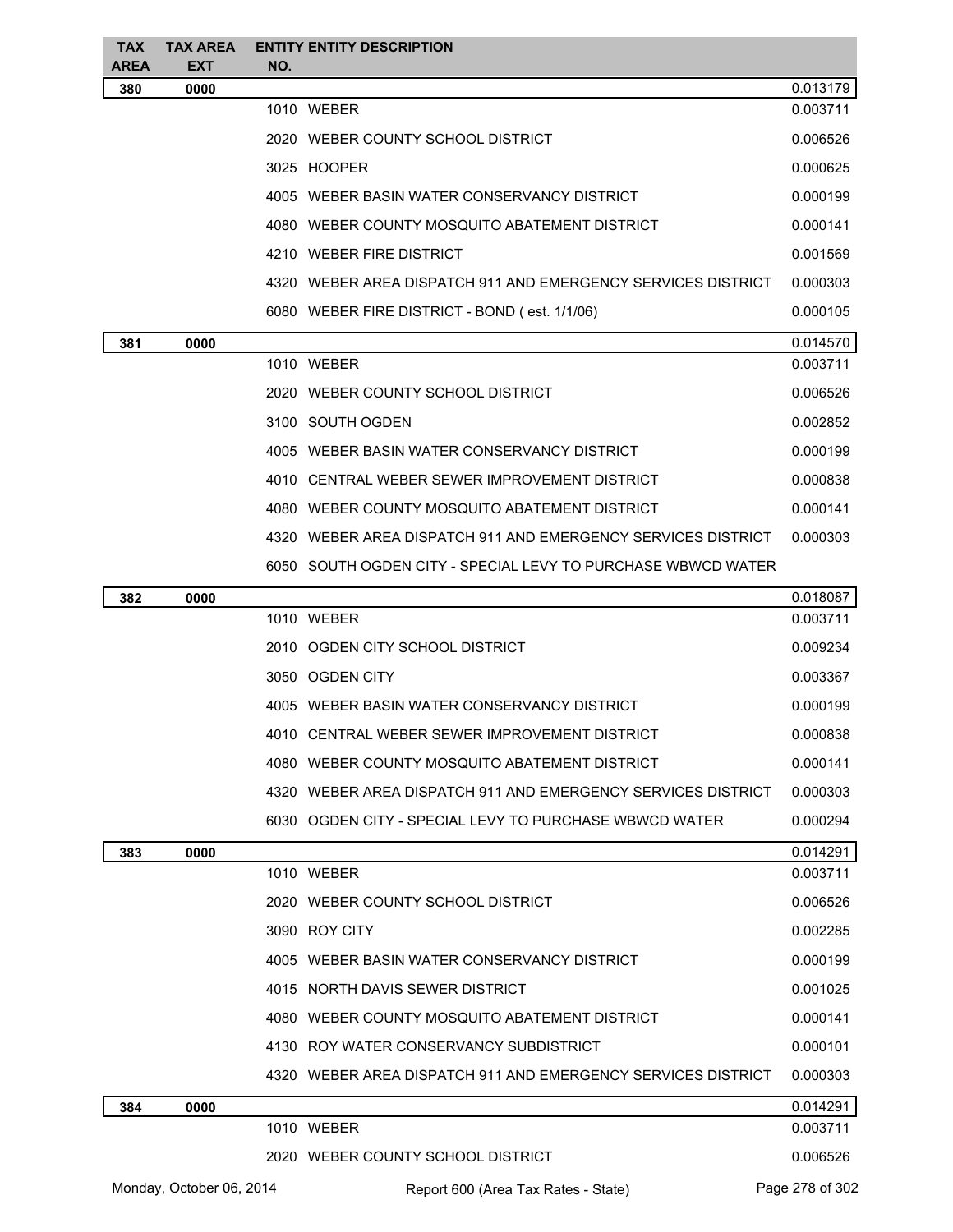| <b>TAX</b><br><b>AREA</b> | <b>TAX AREA</b><br>EXT | NO. | <b>ENTITY ENTITY DESCRIPTION</b>                               |                      |
|---------------------------|------------------------|-----|----------------------------------------------------------------|----------------------|
|                           |                        |     | 3090 ROY CITY                                                  | 0.002285             |
|                           |                        |     | 4005 WEBER BASIN WATER CONSERVANCY DISTRICT                    | 0.000199             |
|                           |                        |     | 4015 NORTH DAVIS SEWER DISTRICT                                | 0.001025             |
|                           |                        |     | 4060 HOOPER CEMETERY MAINTENANCE DISTRICT                      |                      |
|                           |                        |     | 4080 WEBER COUNTY MOSQUITO ABATEMENT DISTRICT                  | 0.000141             |
|                           |                        |     | 4130 ROY WATER CONSERVANCY SUBDISTRICT                         | 0.000101             |
|                           |                        |     | 4220 WEBER COUNTY SEWER SERVICE AREA #2                        |                      |
|                           |                        |     | 4320   WEBER AREA DISPATCH 911 AND EMERGENCY SERVICES DISTRICT | 0.000303             |
|                           |                        |     |                                                                |                      |
| 386                       | 0000                   |     | 1010 WEBER                                                     | 0.014291<br>0.003711 |
|                           |                        |     | 2020 WEBER COUNTY SCHOOL DISTRICT                              | 0.006526             |
|                           |                        |     | 3090 ROY CITY                                                  | 0.002285             |
|                           |                        |     | 4005 WEBER BASIN WATER CONSERVANCY DISTRICT                    | 0.000199             |
|                           |                        |     | 4015 NORTH DAVIS SEWER DISTRICT                                | 0.001025             |
|                           |                        |     | 4080 WEBER COUNTY MOSQUITO ABATEMENT DISTRICT                  | 0.000141             |
|                           |                        |     | 4130 ROY WATER CONSERVANCY SUBDISTRICT                         | 0.000101             |
|                           |                        |     | 4220 WEBER COUNTY SEWER SERVICE AREA #2                        |                      |
|                           |                        |     | 4320 WEBER AREA DISPATCH 911 AND EMERGENCY SERVICES DISTRICT   | 0.000303             |
| 387                       | 0000                   |     |                                                                | 0.018087             |
|                           |                        |     | 1010 WEBER                                                     | 0.003711             |
|                           |                        |     | 2010 OGDEN CITY SCHOOL DISTRICT                                | 0.009234             |
|                           |                        |     | 3050 OGDEN CITY                                                | 0.003367             |
|                           |                        |     | 4005 WEBER BASIN WATER CONSERVANCY DISTRICT                    | 0.000199             |
|                           |                        |     | 4010 CENTRAL WEBER SEWER IMPROVEMENT DISTRICT                  | 0.000838             |
|                           |                        |     | 4080 WEBER COUNTY MOSQUITO ABATEMENT DISTRICT                  | 0.000141             |
|                           |                        |     | 4320 WEBER AREA DISPATCH 911 AND EMERGENCY SERVICES DISTRICT   | 0.000303             |
|                           |                        |     | 6030 OGDEN CITY - SPECIAL LEVY TO PURCHASE WBWCD WATER         | 0.000294             |
| 388                       | 0000                   |     |                                                                | 0.013999             |
|                           |                        |     | 1010 WEBER                                                     | 0.003711             |
|                           |                        |     | 2020 WEBER COUNTY SCHOOL DISTRICT                              | 0.006526             |
|                           |                        |     | 3030 HUNTSVILLE                                                | 0.001445             |
|                           |                        |     | 4005 WEBER BASIN WATER CONSERVANCY DISTRICT                    | 0.000199             |
|                           |                        |     | 4080 WEBER COUNTY MOSQUITO ABATEMENT DISTRICT                  | 0.000141             |
|                           |                        |     | 4210 WEBER FIRE DISTRICT                                       | 0.001569             |
|                           |                        |     | 4320 WEBER AREA DISPATCH 911 AND EMERGENCY SERVICES DISTRICT   | 0.000303             |
|                           |                        |     | 6080 WEBER FIRE DISTRICT - BOND (est. 1/1/06)                  | 0.000105             |
| 389                       | 0000                   |     |                                                                | 0.013211             |
|                           |                        |     |                                                                |                      |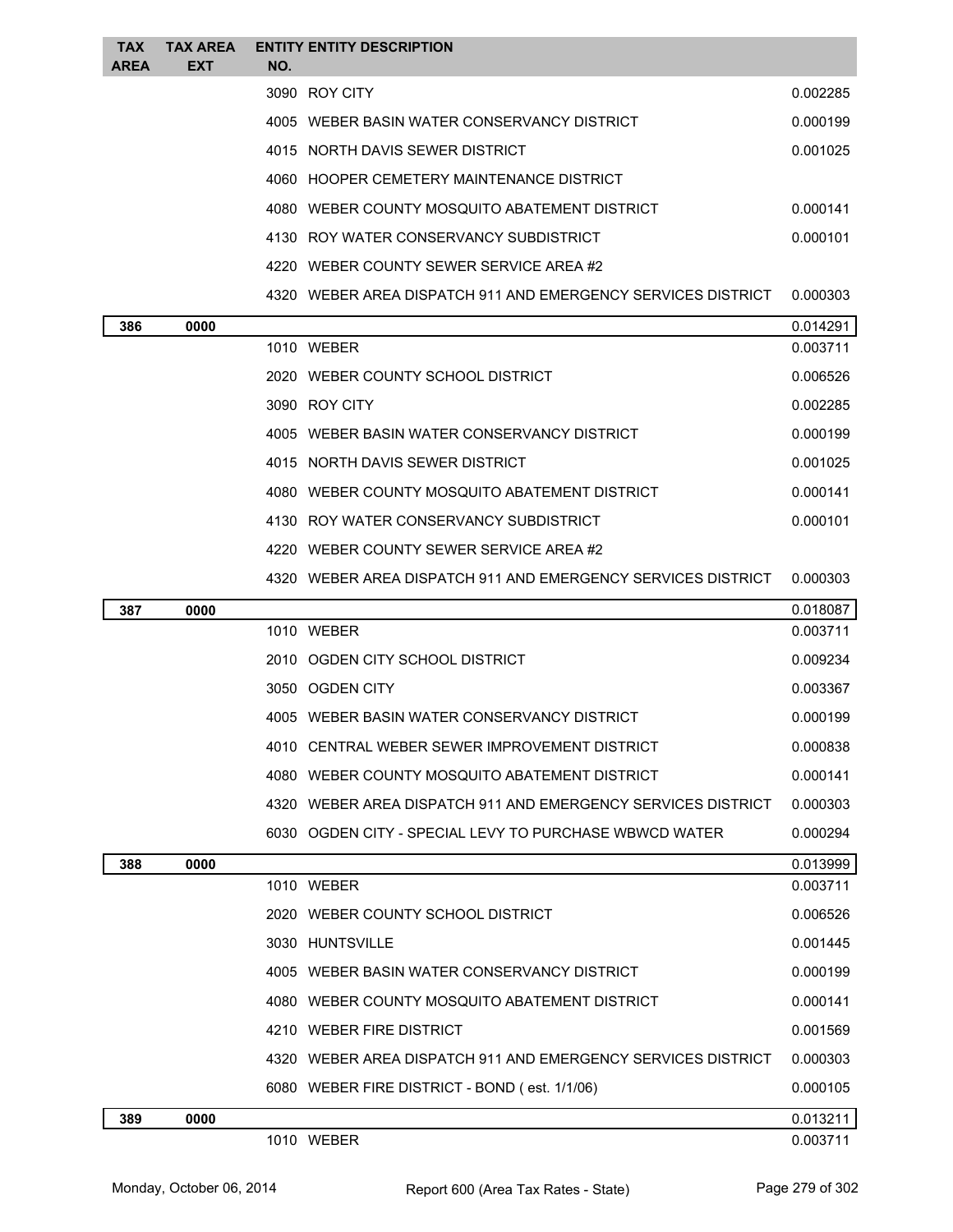| <b>TAX</b><br><b>AREA</b> | <b>TAX AREA</b><br><b>EXT</b> | NO. | <b>ENTITY ENTITY DESCRIPTION</b>                             |                      |
|---------------------------|-------------------------------|-----|--------------------------------------------------------------|----------------------|
|                           |                               |     | 2020 WEBER COUNTY SCHOOL DISTRICT                            | 0.006526             |
|                           |                               |     | 4005 WEBER BASIN WATER CONSERVANCY DISTRICT                  | 0.000199             |
|                           |                               |     | 4050 WARREN-WEST WARREN CEMETERY MAINTENANCE DISTRICT        | 0.000127             |
|                           |                               |     | 4080 WEBER COUNTY MOSQUITO ABATEMENT DISTRICT                | 0.000141             |
|                           |                               |     | 4210 WEBER FIRE DISTRICT                                     | 0.001569             |
|                           |                               |     | 4280 WEST WARREN PARK SERVICE AREA                           | 0.000355             |
|                           |                               |     | 4320 WEBER AREA DISPATCH 911 AND EMERGENCY SERVICES DISTRICT | 0.000303             |
|                           |                               |     | 6080 WEBER FIRE DISTRICT - BOND (est. 1/1/06)                | 0.000105             |
|                           |                               |     | 6090 MUNICIPAL TYPE SERVICES                                 | 0.000175             |
| 390                       | 0000                          |     |                                                              | 0.018087             |
|                           |                               |     | 1010 WEBER                                                   | 0.003711             |
|                           |                               |     | 2010 OGDEN CITY SCHOOL DISTRICT                              | 0.009234             |
|                           |                               |     | 3050 OGDEN CITY                                              | 0.003367             |
|                           |                               |     | 4005 WEBER BASIN WATER CONSERVANCY DISTRICT                  | 0.000199             |
|                           |                               |     | 4010 CENTRAL WEBER SEWER IMPROVEMENT DISTRICT                | 0.000838             |
|                           |                               |     | 4080 WEBER COUNTY MOSQUITO ABATEMENT DISTRICT                | 0.000141             |
|                           |                               |     | 4320 WEBER AREA DISPATCH 911 AND EMERGENCY SERVICES DISTRICT | 0.000303             |
|                           |                               |     | 6030 OGDEN CITY - SPECIAL LEVY TO PURCHASE WBWCD WATER       | 0.000294             |
|                           | 0000                          |     |                                                              | 0.014003             |
| 391                       |                               |     |                                                              |                      |
|                           |                               |     | 1010 WEBER                                                   | 0.003711             |
|                           |                               |     | 2020 WEBER COUNTY SCHOOL DISTRICT                            | 0.006526             |
|                           |                               |     | 3090 ROY CITY                                                | 0.002285             |
|                           |                               |     | 4005 WEBER BASIN WATER CONSERVANCY DISTRICT                  | 0.000199             |
|                           |                               |     | 4010 CENTRAL WEBER SEWER IMPROVEMENT DISTRICT                | 0.000838             |
|                           |                               |     | 4080 WEBER COUNTY MOSQUITO ABATEMENT DISTRICT                | 0.000141             |
|                           |                               |     | 4320 WEBER AREA DISPATCH 911 AND EMERGENCY SERVICES DISTRICT | 0.000303             |
| 393                       | 0000                          |     |                                                              | 0.014819             |
|                           |                               |     | 1010 WEBER                                                   | 0.003711             |
|                           |                               |     | 2020 WEBER COUNTY SCHOOL DISTRICT                            | 0.006526             |
|                           |                               |     | 3120 WASHINGTON TERRACE                                      | 0.003101             |
|                           |                               |     | 4005 WEBER BASIN WATER CONSERVANCY DISTRICT                  | 0.000199             |
|                           |                               |     | 4010 CENTRAL WEBER SEWER IMPROVEMENT DISTRICT                | 0.000838             |
|                           |                               |     | 4080 WEBER COUNTY MOSQUITO ABATEMENT DISTRICT                | 0.000141             |
|                           |                               |     | 4320 WEBER AREA DISPATCH 911 AND EMERGENCY SERVICES DISTRICT | 0.000303             |
|                           |                               |     | 6070 WASHINGTON TERRACE CITY - SPECIAL LEVY TO PURCHASE WBWC |                      |
| 395                       | 0000                          |     |                                                              | 0.013567             |
|                           |                               |     | 1010 WEBER<br>2020 WEBER COUNTY SCHOOL DISTRICT              | 0.003711<br>0.006526 |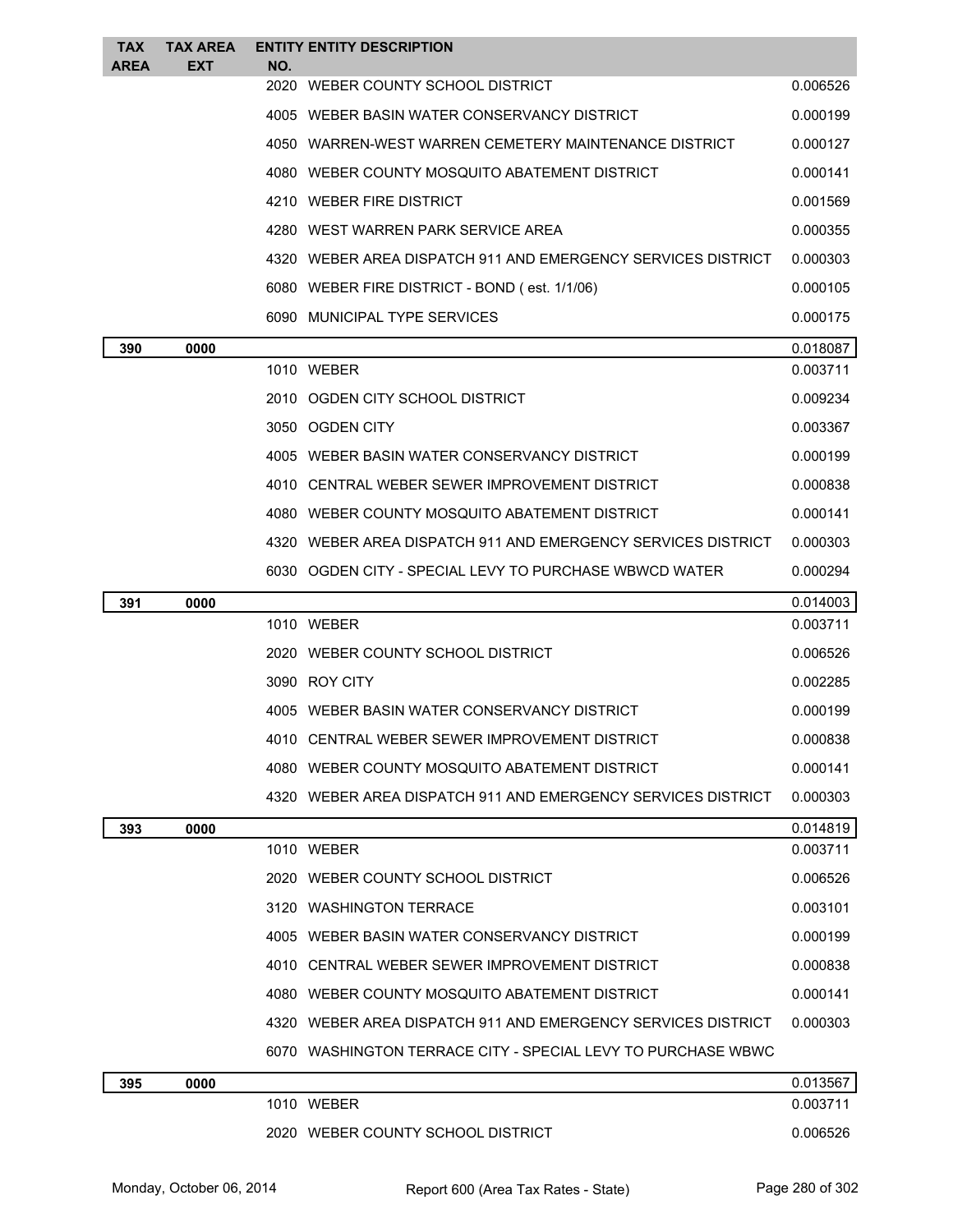| <b>TAX</b><br>AREA | <b>TAX AREA</b><br><b>EXT</b> | NO.  | <b>ENTITY ENTITY DESCRIPTION</b>                             |          |
|--------------------|-------------------------------|------|--------------------------------------------------------------|----------|
|                    |                               | 4005 | WEBER BASIN WATER CONSERVANCY DISTRICT                       | 0.000199 |
|                    |                               |      | 4010 CENTRAL WEBER SEWER IMPROVEMENT DISTRICT                | 0.000838 |
|                    |                               |      | 4080 WEBER COUNTY MOSQUITO ABATEMENT DISTRICT                | 0.000141 |
|                    |                               |      | 4100 TAYLOR-WEST WEBER WATER IMPROVEMENT DISTRICT            |          |
|                    |                               |      | 4210 WEBER FIRE DISTRICT                                     | 0.001569 |
|                    |                               |      | 4320 WEBER AREA DISPATCH 911 AND EMERGENCY SERVICES DISTRICT | 0.000303 |
|                    |                               |      | 6080 WEBER FIRE DISTRICT - BOND (est. 1/1/06)                | 0.000105 |
|                    |                               |      | 6090 MUNICIPAL TYPE SERVICES                                 | 0.000175 |
| 397                | 0000                          |      |                                                              | 0.014017 |
|                    |                               |      | 1010 WEBER                                                   | 0.003711 |
|                    |                               |      | 2020 WEBER COUNTY SCHOOL DISTRICT                            | 0.006526 |
|                    |                               |      | 3025 HOOPER                                                  | 0.000625 |
|                    |                               |      | 4005 WEBER BASIN WATER CONSERVANCY DISTRICT                  | 0.000199 |
|                    |                               |      | 4010 CENTRAL WEBER SEWER IMPROVEMENT DISTRICT                | 0.000838 |
|                    |                               |      | 4060 HOOPER CEMETERY MAINTENANCE DISTRICT                    |          |
|                    |                               |      | 4080 WEBER COUNTY MOSQUITO ABATEMENT DISTRICT                | 0.000141 |
|                    |                               |      | 4100 TAYLOR-WEST WEBER WATER IMPROVEMENT DISTRICT            |          |
|                    |                               |      | 4210 WEBER FIRE DISTRICT                                     | 0.001569 |
|                    |                               |      | 4320 WEBER AREA DISPATCH 911 AND EMERGENCY SERVICES DISTRICT | 0.000303 |
|                    |                               |      | 6080 WEBER FIRE DISTRICT - BOND (est. 1/1/06)                | 0.000105 |
| 398                | 0000                          |      |                                                              | 0.014570 |
|                    |                               |      | 1010 WEBER                                                   | 0.003711 |
|                    |                               |      | 2020 WEBER COUNTY SCHOOL DISTRICT                            | 0.006526 |
|                    |                               |      | 3100 SOUTH OGDEN                                             | 0.002852 |
|                    |                               |      | 4005 WEBER BASIN WATER CONSERVANCY DISTRICT                  | 0.000199 |
|                    |                               |      | 4010 CENTRAL WEBER SEWER IMPROVEMENT DISTRICT                | 0.000838 |
|                    |                               |      | 4080 WEBER COUNTY MOSQUITO ABATEMENT DISTRICT                | 0.000141 |
|                    |                               |      | 4320 WEBER AREA DISPATCH 911 AND EMERGENCY SERVICES DISTRICT | 0.000303 |
|                    |                               |      | 6050 SOUTH OGDEN CITY - SPECIAL LEVY TO PURCHASE WBWCD WATER |          |
| 399                | 0000                          |      |                                                              | 0.014591 |
|                    |                               |      | 1010 WEBER                                                   | 0.003711 |
|                    |                               |      | 2020 WEBER COUNTY SCHOOL DISTRICT                            | 0.006526 |
|                    |                               |      | 3090 ROY CITY                                                | 0.002285 |
|                    |                               |      | 4005 WEBER BASIN WATER CONSERVANCY DISTRICT                  | 0.000199 |
|                    |                               |      |                                                              |          |
|                    |                               |      | 4015 NORTH DAVIS SEWER DISTRICT                              | 0.001025 |
|                    |                               |      | 4070 BONA VISTA WATER IMPROVEMENT DISTRICT                   | 0.000300 |
|                    |                               |      | 4080 WEBER COUNTY MOSQUITO ABATEMENT DISTRICT                | 0.000141 |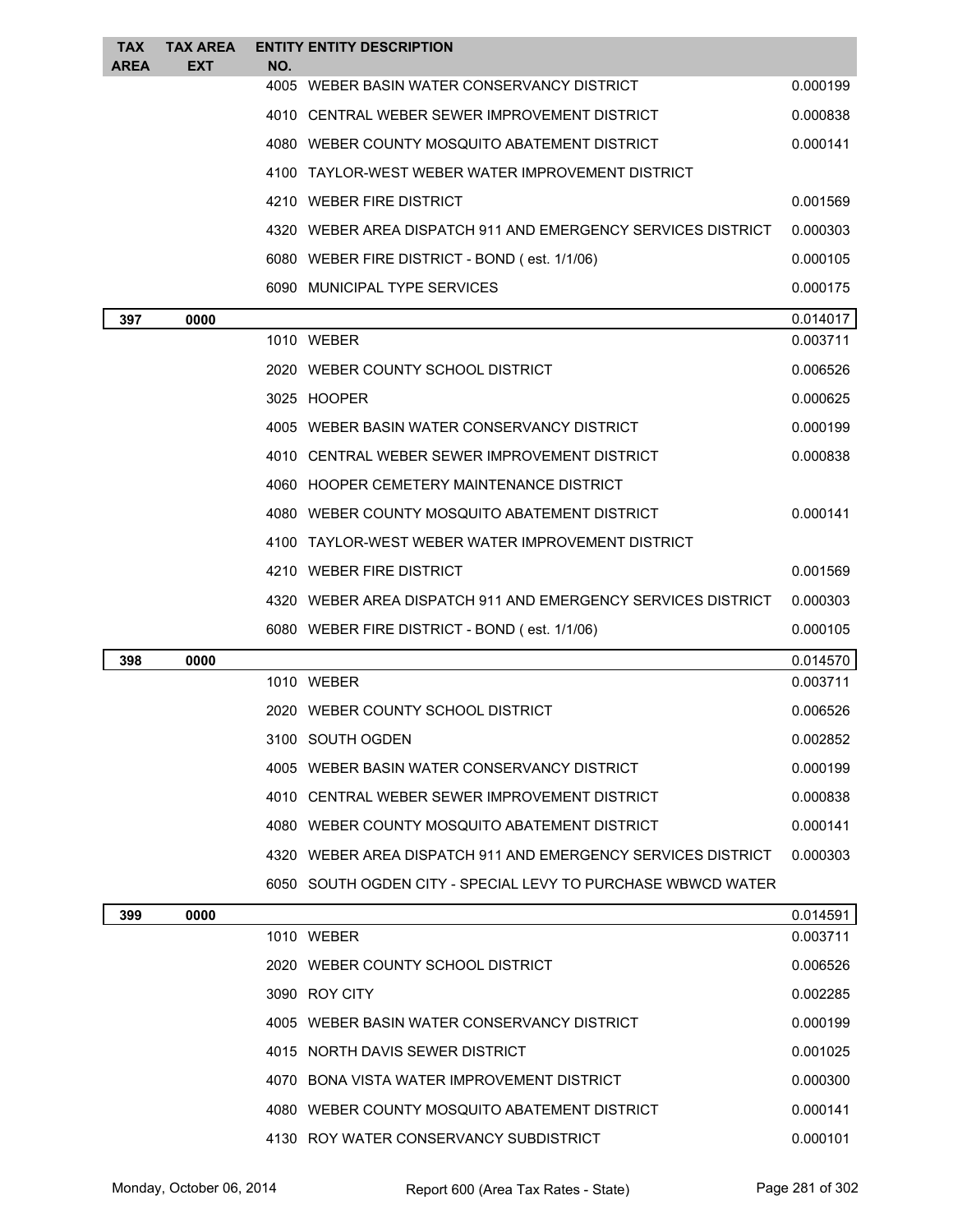|          | TAX TAX AREA ENTITY ENTITY DESCRIPTION |
|----------|----------------------------------------|
| AREA EXT | NO.                                    |

## WEBER COUNTY SEWER SERVICE AREA #2

WEBER AREA DISPATCH 911 AND EMERGENCY SERVICES DISTRICT 0.000303

| 400 | 0000 |                                                              | 0.012802 |
|-----|------|--------------------------------------------------------------|----------|
|     |      | 1010 WEBER                                                   | 0.003711 |
|     |      | 2020 WEBER COUNTY SCHOOL DISTRICT                            | 0.006526 |
|     |      | 4005 WEBER BASIN WATER CONSERVANCY DISTRICT                  | 0.000199 |
|     |      | 4080 WEBER COUNTY MOSQUITO ABATEMENT DISTRICT                | 0.000141 |
|     |      | 4090 EDEN CEMETERY MAINTENANCE DISTRICT                      | 0.000073 |
|     |      | 4210 WEBER FIRE DISTRICT                                     | 0.001569 |
|     |      | 4320 WEBER AREA DISPATCH 911 AND EMERGENCY SERVICES DISTRICT | 0.000303 |
|     |      | 6080 WEBER FIRE DISTRICT - BOND (est. 1/1/06)                | 0.000105 |
|     |      | 6090 MUNICIPAL TYPE SERVICES                                 | 0.000175 |
| 402 | 0000 |                                                              | 0.014118 |
|     |      | 1010 WEBER                                                   | 0.003711 |
|     |      | 2020 WEBER COUNTY SCHOOL DISTRICT                            | 0.006526 |
|     |      | 3025 HOOPER                                                  | 0.000625 |
|     |      | 4005 WEBER BASIN WATER CONSERVANCY DISTRICT                  | 0.000199 |
|     |      | 4010 CENTRAL WEBER SEWER IMPROVEMENT DISTRICT                | 0.000838 |
|     |      | 4060 HOOPER CEMETERY MAINTENANCE DISTRICT                    |          |
|     |      | 4080 WEBER COUNTY MOSQUITO ABATEMENT DISTRICT                | 0.000141 |
|     |      | 4130 ROY WATER CONSERVANCY SUBDISTRICT                       | 0.000101 |
|     |      | 4210 WEBER FIRE DISTRICT                                     | 0.001569 |
|     |      | 4320 WEBER AREA DISPATCH 911 AND EMERGENCY SERVICES DISTRICT | 0.000303 |
|     |      | 6080 WEBER FIRE DISTRICT - BOND (est. 1/1/06)                | 0.000105 |
| 403 | 0000 |                                                              | 0.014017 |
|     |      | 1010 WEBER                                                   | 0.003711 |
|     |      | 2020 WEBER COUNTY SCHOOL DISTRICT                            | 0.006526 |
|     |      | 3025 HOOPER                                                  | 0.000625 |
|     |      | 4005 WEBER BASIN WATER CONSERVANCY DISTRICT                  | 0.000199 |
|     |      | 4010 CENTRAL WEBER SEWER IMPROVEMENT DISTRICT                | 0.000838 |
|     |      | 4060 HOOPER CEMETERY MAINTENANCE DISTRICT                    |          |
|     |      | 4080 WEBER COUNTY MOSQUITO ABATEMENT DISTRICT                | 0.000141 |
|     |      | 4210 WEBER FIRE DISTRICT                                     | 0.001569 |
|     |      | 4320 WEBER AREA DISPATCH 911 AND EMERGENCY SERVICES DISTRICT | 0.000303 |
|     |      | 6080 WEBER FIRE DISTRICT - BOND (est. 1/1/06)                | 0.000105 |
| 404 | 0000 |                                                              | 0.014533 |
|     |      | 1010 WEBER                                                   | 0.003711 |
|     |      | 2020 WEBER COUNTY SCHOOL DISTRICT                            | 0.006526 |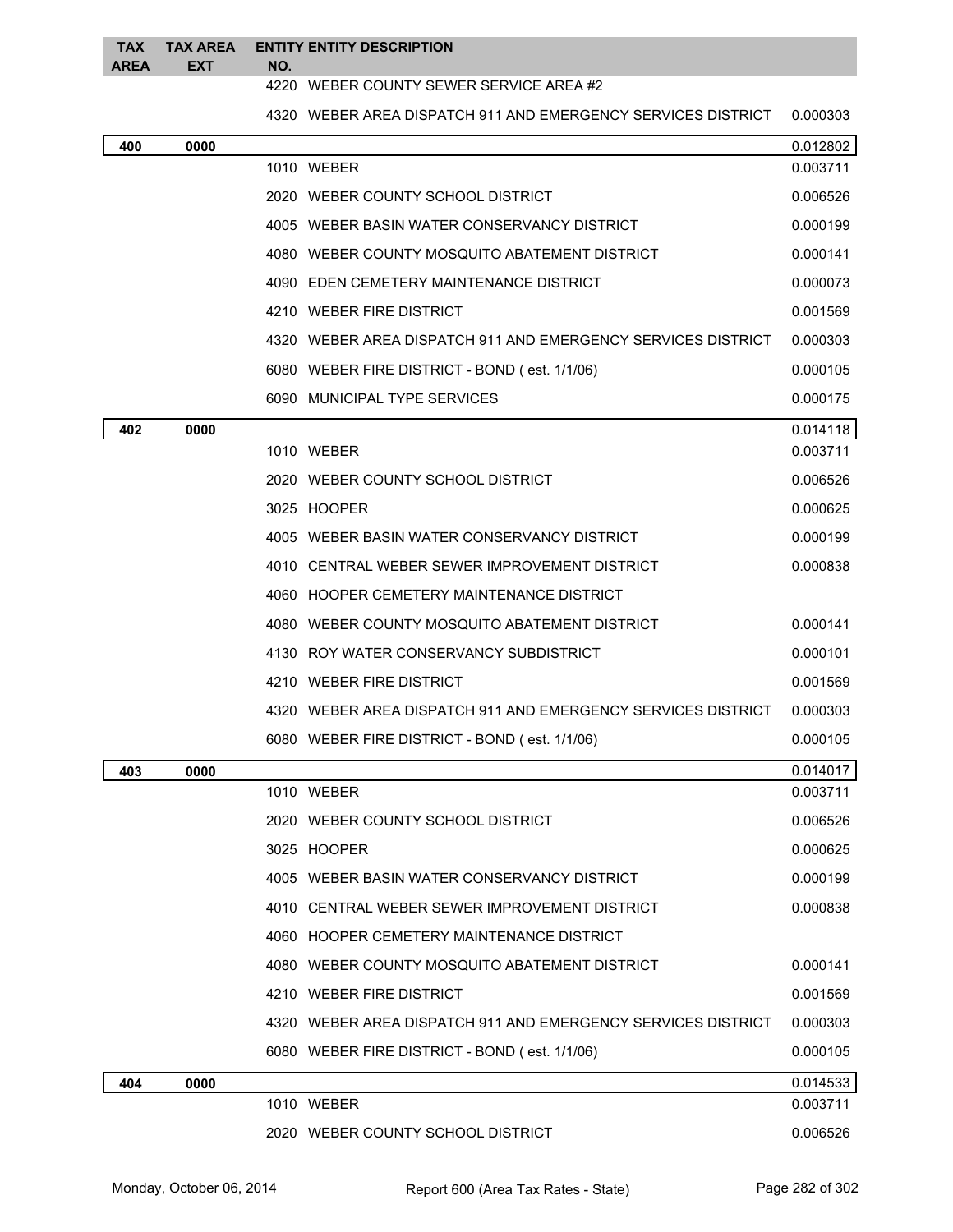| <b>TAX</b><br><b>AREA</b> | <b>TAX AREA</b><br><b>EXT</b> | NO. | <b>ENTITY ENTITY DESCRIPTION</b>                             |          |
|---------------------------|-------------------------------|-----|--------------------------------------------------------------|----------|
|                           |                               |     | 3025 HOOPER                                                  | 0.000625 |
|                           |                               |     | 4005 WEBER BASIN WATER CONSERVANCY DISTRICT                  | 0.000199 |
|                           |                               |     | 4010 CENTRAL WEBER SEWER IMPROVEMENT DISTRICT                | 0.000838 |
|                           |                               |     | 4060 HOOPER CEMETERY MAINTENANCE DISTRICT                    |          |
|                           |                               |     | 4080 WEBER COUNTY MOSQUITO ABATEMENT DISTRICT                | 0.000141 |
|                           |                               |     | 4130 ROY WATER CONSERVANCY SUBDISTRICT                       | 0.000101 |
|                           |                               |     | 4150 HOOPER WATER IMPROVEMENT DISTRICT                       | 0.000415 |
|                           |                               |     | 4210 WEBER FIRE DISTRICT                                     | 0.001569 |
|                           |                               |     | 4320 WEBER AREA DISPATCH 911 AND EMERGENCY SERVICES DISTRICT | 0.000303 |
|                           |                               |     | 6080 WEBER FIRE DISTRICT - BOND (est. 1/1/06)                | 0.000105 |
| 406                       | 0000                          |     |                                                              | 0.018087 |
|                           |                               |     | 1010 WEBER                                                   | 0.003711 |
|                           |                               |     | 2010 OGDEN CITY SCHOOL DISTRICT                              | 0.009234 |
|                           |                               |     | 3050 OGDEN CITY                                              | 0.003367 |
|                           |                               |     | 4005 WEBER BASIN WATER CONSERVANCY DISTRICT                  | 0.000199 |
|                           |                               |     | 4010 CENTRAL WEBER SEWER IMPROVEMENT DISTRICT                | 0.000838 |
|                           |                               |     | 4080 WEBER COUNTY MOSQUITO ABATEMENT DISTRICT                | 0.000141 |
|                           |                               |     | 4320 WEBER AREA DISPATCH 911 AND EMERGENCY SERVICES DISTRICT | 0.000303 |
|                           |                               |     | 6030 OGDEN CITY - SPECIAL LEVY TO PURCHASE WBWCD WATER       | 0.000294 |
| 408                       | 0000                          |     |                                                              | 0.012854 |
|                           |                               |     | 1010 WEBER                                                   | 0.003711 |
|                           |                               |     | 2020 WEBER COUNTY SCHOOL DISTRICT                            | 0.006526 |
|                           |                               |     | 3035 MARRIOTT-SLATERVILLE CITY                               |          |
|                           |                               |     | 4005 WEBER BASIN WATER CONSERVANCY DISTRICT                  | 0.000199 |
|                           |                               |     | 4070 BONA VISTA WATER IMPROVEMENT DISTRICT                   | 0.000300 |
|                           |                               |     | 4080 WEBER COUNTY MOSQUITO ABATEMENT DISTRICT                | 0.000141 |
|                           |                               |     | 4210 WEBER FIRE DISTRICT                                     | 0.001569 |
|                           |                               |     | 4320 WEBER AREA DISPATCH 911 AND EMERGENCY SERVICES DISTRICT | 0.000303 |
|                           |                               |     | 6080 WEBER FIRE DISTRICT - BOND (est. 1/1/06)                | 0.000105 |
| 409                       | 0000                          |     |                                                              | 0.013692 |
|                           |                               |     | 1010 WEBER                                                   | 0.003711 |
|                           |                               |     | 2020 WEBER COUNTY SCHOOL DISTRICT                            | 0.006526 |
|                           |                               |     | 3035 MARRIOTT-SLATERVILLE CITY                               |          |
|                           |                               |     | 4005 WEBER BASIN WATER CONSERVANCY DISTRICT                  | 0.000199 |
|                           |                               |     | 4010 CENTRAL WEBER SEWER IMPROVEMENT DISTRICT                | 0.000838 |
|                           |                               |     | 4070 BONA VISTA WATER IMPROVEMENT DISTRICT                   | 0.000300 |
|                           |                               |     | 4080 WEBER COUNTY MOSQUITO ABATEMENT DISTRICT                | 0.000141 |
|                           |                               |     | 4210 WEBER FIRE DISTRICT                                     | 0.001569 |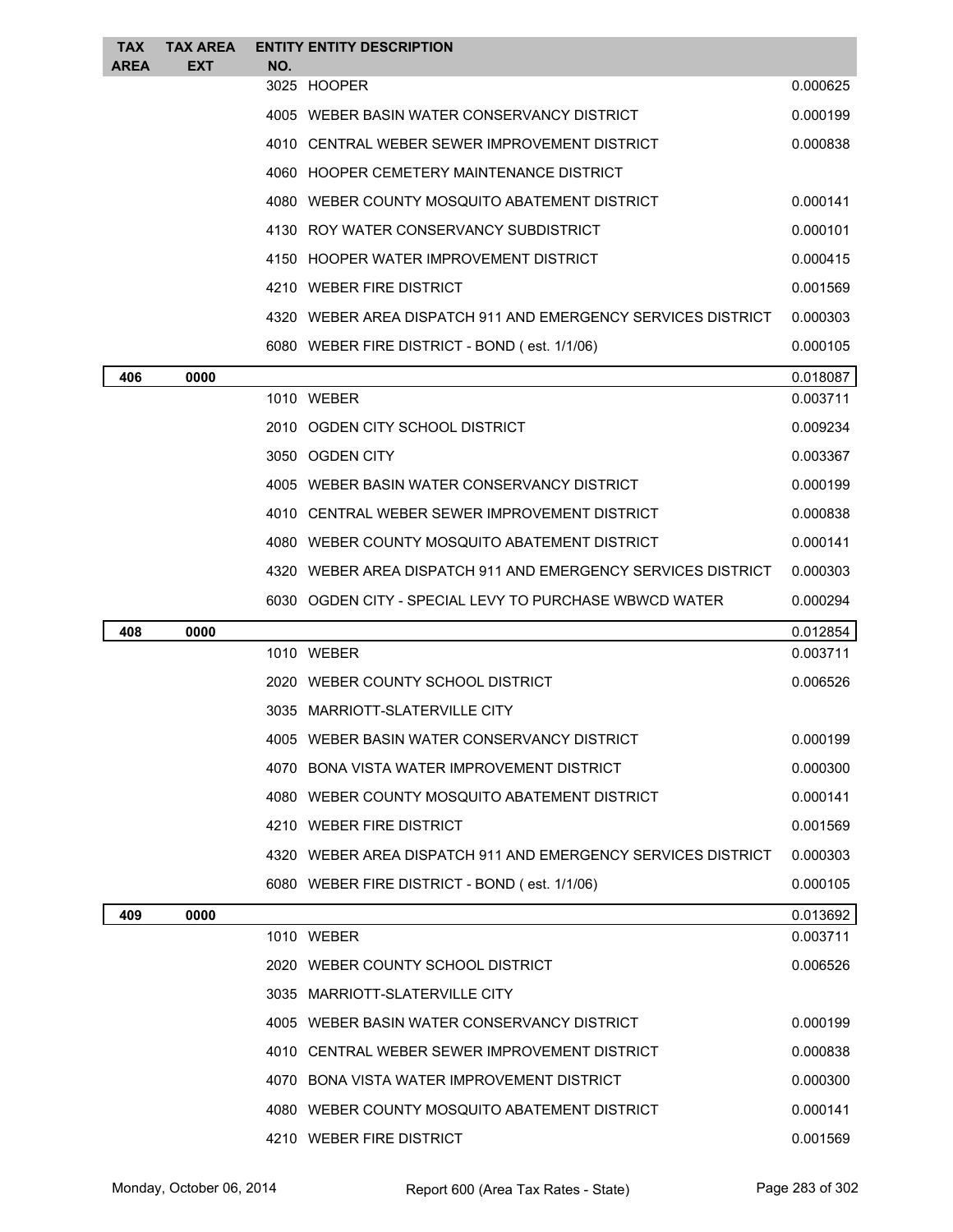| <b>TAX</b><br><b>AREA</b> | <b>TAX AREA</b><br>EXT | NO. | <b>ENTITY ENTITY DESCRIPTION</b>                             |          |
|---------------------------|------------------------|-----|--------------------------------------------------------------|----------|
|                           |                        |     | 4320 WEBER AREA DISPATCH 911 AND EMERGENCY SERVICES DISTRICT | 0.000303 |
|                           |                        |     | 6080 WEBER FIRE DISTRICT - BOND (est. 1/1/06)                | 0.000105 |
| 411                       | 0000                   |     |                                                              | 0.012928 |
|                           |                        |     | 1010 WEBER                                                   | 0.003711 |
|                           |                        |     | 2020 WEBER COUNTY SCHOOL DISTRICT                            | 0.006526 |
|                           |                        |     | 4005 WEBER BASIN WATER CONSERVANCY DISTRICT                  | 0.000199 |
|                           |                        |     | 4080 WEBER COUNTY MOSQUITO ABATEMENT DISTRICT                | 0.000141 |
|                           |                        |     | 4110 DURFEE CREEK SEWER IMPROVEMENT DISTRICT                 |          |
|                           |                        |     | 4120 LIBERTY CEMETERY MAINTENANCE DISTRICT                   | 0.000045 |
|                           |                        |     | 4210 WEBER FIRE DISTRICT                                     | 0.001569 |
|                           |                        |     | 4240 WEBER COUNTY SERVICE AREA #5                            | 0.000154 |
|                           |                        |     | 4320 WEBER AREA DISPATCH 911 AND EMERGENCY SERVICES DISTRICT | 0.000303 |
|                           |                        |     | 6080 WEBER FIRE DISTRICT - BOND (est. 1/1/06)                | 0.000105 |
|                           |                        |     | 6090 MUNICIPAL TYPE SERVICES                                 | 0.000175 |
| 413                       | 0000                   |     |                                                              | 0.012960 |
|                           |                        |     | 1010 WEBER                                                   | 0.003711 |
|                           |                        |     | 2020 WEBER COUNTY SCHOOL DISTRICT                            | 0.006526 |
|                           |                        |     | 3080 RIVERDALE                                               | 0.001242 |
|                           |                        |     | 4005 WEBER BASIN WATER CONSERVANCY DISTRICT                  | 0.000199 |
|                           |                        |     | 4010 CENTRAL WEBER SEWER IMPROVEMENT DISTRICT                | 0.000838 |
|                           |                        |     | 4080 WEBER COUNTY MOSQUITO ABATEMENT DISTRICT                | 0.000141 |
|                           |                        |     | 4320 WEBER AREA DISPATCH 911 AND EMERGENCY SERVICES DISTRICT | 0.000303 |
|                           |                        |     | 6040 RIVERDALE CITY - SPECIAL LEVY TO PURCHASE WBWCD WATER   |          |
| 416                       | 0000                   |     |                                                              | 0.014383 |
|                           |                        |     | 1010 WEBER                                                   | 0.003711 |
|                           |                        |     | 2020 WEBER COUNTY SCHOOL DISTRICT                            | 0.006526 |
|                           |                        |     | 3010 FARR WEST CITY                                          | 0.000691 |
|                           |                        |     | 4005 WEBER BASIN WATER CONSERVANCY DISTRICT                  | 0.000199 |
|                           |                        |     | 4010 CENTRAL WEBER SEWER IMPROVEMENT DISTRICT                | 0.000838 |
|                           |                        |     | 4070 BONA VISTA WATER IMPROVEMENT DISTRICT                   | 0.000300 |
|                           |                        |     | 4080 WEBER COUNTY MOSQUITO ABATEMENT DISTRICT                | 0.000141 |
|                           |                        |     | 4210 WEBER FIRE DISTRICT                                     | 0.001569 |
|                           |                        |     | 4320 WEBER AREA DISPATCH 911 AND EMERGENCY SERVICES DISTRICT | 0.000303 |
|                           |                        |     | 6080 WEBER FIRE DISTRICT - BOND (est. 1/1/06)                | 0.000105 |
| 417                       | 0000                   |     |                                                              | 0.014083 |
|                           |                        |     | 1010 WEBER                                                   | 0.003711 |
|                           |                        |     | 2020 WEBER COUNTY SCHOOL DISTRICT                            | 0.006526 |
|                           |                        |     | 3010 FARR WEST CITY                                          | 0.000691 |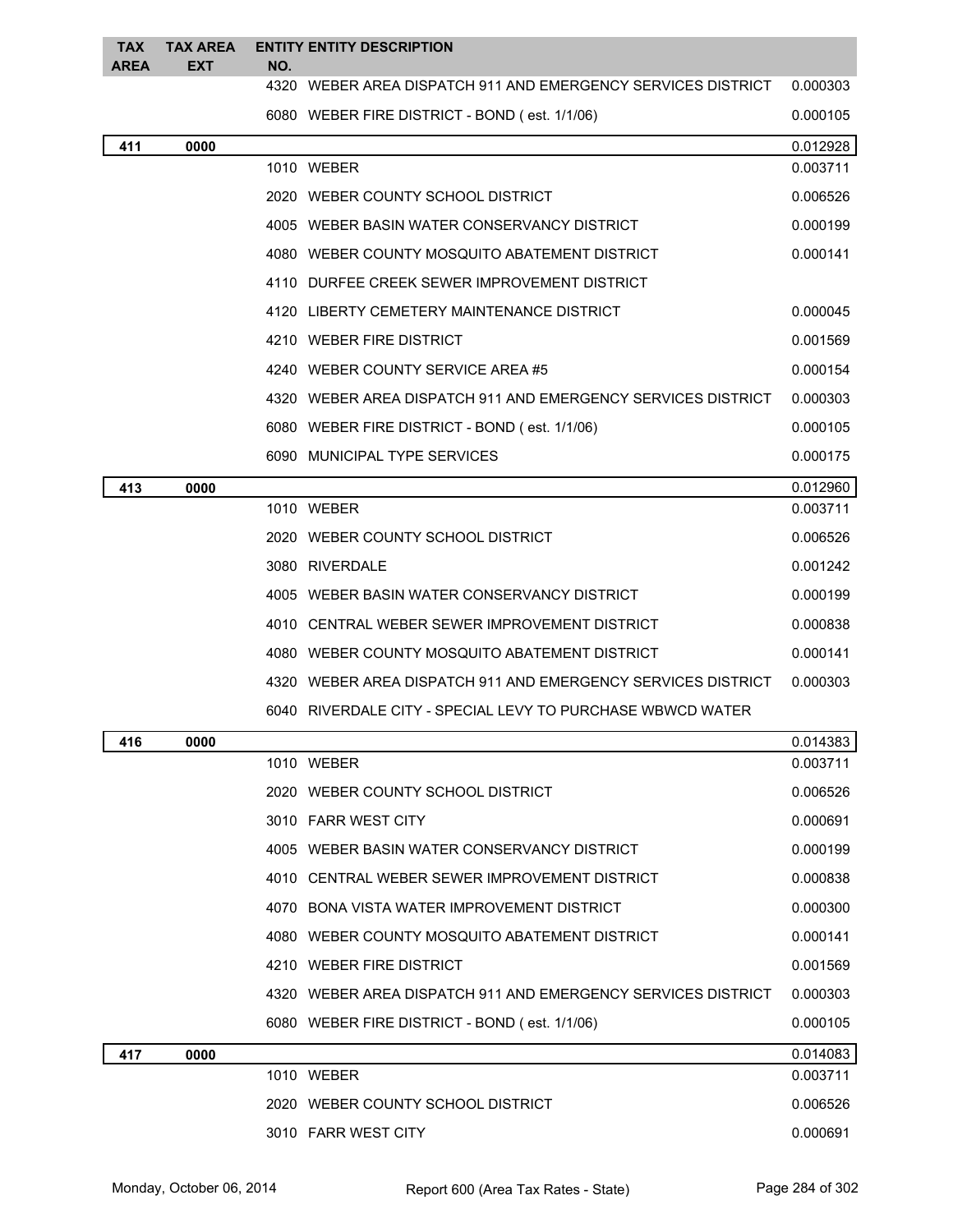| <b>TAX</b><br>AREA | <b>TAX AREA</b><br>EXT | NO. | <b>ENTITY ENTITY DESCRIPTION</b>                             |          |
|--------------------|------------------------|-----|--------------------------------------------------------------|----------|
|                    |                        |     | 4005 WEBER BASIN WATER CONSERVANCY DISTRICT                  | 0.000199 |
|                    |                        |     | 4010 CENTRAL WEBER SEWER IMPROVEMENT DISTRICT                | 0.000838 |
|                    |                        |     | 4080 WEBER COUNTY MOSQUITO ABATEMENT DISTRICT                | 0.000141 |
|                    |                        |     | 4210 WEBER FIRE DISTRICT                                     | 0.001569 |
|                    |                        |     | 4320 WEBER AREA DISPATCH 911 AND EMERGENCY SERVICES DISTRICT | 0.000303 |
|                    |                        |     | 6080 WEBER FIRE DISTRICT - BOND (est. 1/1/06)                | 0.000105 |
| 418                | 0000                   |     |                                                              | 0.014432 |
|                    |                        |     | 1010 WEBER                                                   | 0.003711 |
|                    |                        |     | 2020 WEBER COUNTY SCHOOL DISTRICT                            | 0.006526 |
|                    |                        |     | 3025 HOOPER                                                  | 0.000625 |
|                    |                        |     | 4005 WEBER BASIN WATER CONSERVANCY DISTRICT                  | 0.000199 |
|                    |                        |     | 4010 CENTRAL WEBER SEWER IMPROVEMENT DISTRICT                | 0.000838 |
|                    |                        |     | 4060 HOOPER CEMETERY MAINTENANCE DISTRICT                    |          |
|                    |                        |     | 4080 WEBER COUNTY MOSQUITO ABATEMENT DISTRICT                | 0.000141 |
|                    |                        |     | 4150 HOOPER WATER IMPROVEMENT DISTRICT                       | 0.000415 |
|                    |                        |     | 4210 WEBER FIRE DISTRICT                                     | 0.001569 |
|                    |                        |     | 4220 WEBER COUNTY SEWER SERVICE AREA #2                      |          |
|                    |                        |     | 4320 WEBER AREA DISPATCH 911 AND EMERGENCY SERVICES DISTRICT | 0.000303 |
|                    |                        |     | 6080 WEBER FIRE DISTRICT - BOND (est. 1/1/06)                | 0.000105 |
| 419                | 0000                   |     |                                                              | 0.012960 |
|                    |                        |     | 1010 WEBER                                                   | 0.003711 |
|                    |                        |     | 2020 WEBER COUNTY SCHOOL DISTRICT                            | 0.006526 |
|                    |                        |     | 3080 RIVERDALE                                               | 0.001242 |
|                    |                        |     | WEBER BASIN WATER CONSERVANCY DISTRICT                       | 0.000199 |
|                    |                        |     | 4010 CENTRAL WEBER SEWER IMPROVEMENT DISTRICT                | 0.000838 |
|                    |                        |     | 4080 WEBER COUNTY MOSQUITO ABATEMENT DISTRICT                | 0.000141 |
|                    |                        |     | 4320 WEBER AREA DISPATCH 911 AND EMERGENCY SERVICES DISTRICT | 0.000303 |
|                    |                        |     | 6040 RIVERDALE CITY - SPECIAL LEVY TO PURCHASE WBWCD WATER   |          |
| 420                | 0000                   |     |                                                              | 0.014924 |
|                    |                        |     | 1010 WEBER                                                   | 0.003711 |
|                    |                        |     | 2020 WEBER COUNTY SCHOOL DISTRICT                            | 0.006526 |
|                    |                        |     | 3120 WASHINGTON TERRACE                                      | 0.003101 |
|                    |                        |     | 4005 WEBER BASIN WATER CONSERVANCY DISTRICT                  | 0.000199 |
|                    |                        |     | 4010 CENTRAL WEBER SEWER IMPROVEMENT DISTRICT                | 0.000838 |
|                    |                        |     | 4080 WEBER COUNTY MOSQUITO ABATEMENT DISTRICT                | 0.000141 |
|                    |                        |     | 4320 WEBER AREA DISPATCH 911 AND EMERGENCY SERVICES DISTRICT | 0.000303 |
|                    |                        |     | 6070 WASHINGTON TERRACE CITY - SPECIAL LEVY TO PURCHASE WBWC |          |
|                    |                        |     | 6080 WEBER FIRE DISTRICT - BOND (est. 1/1/06)                | 0.000105 |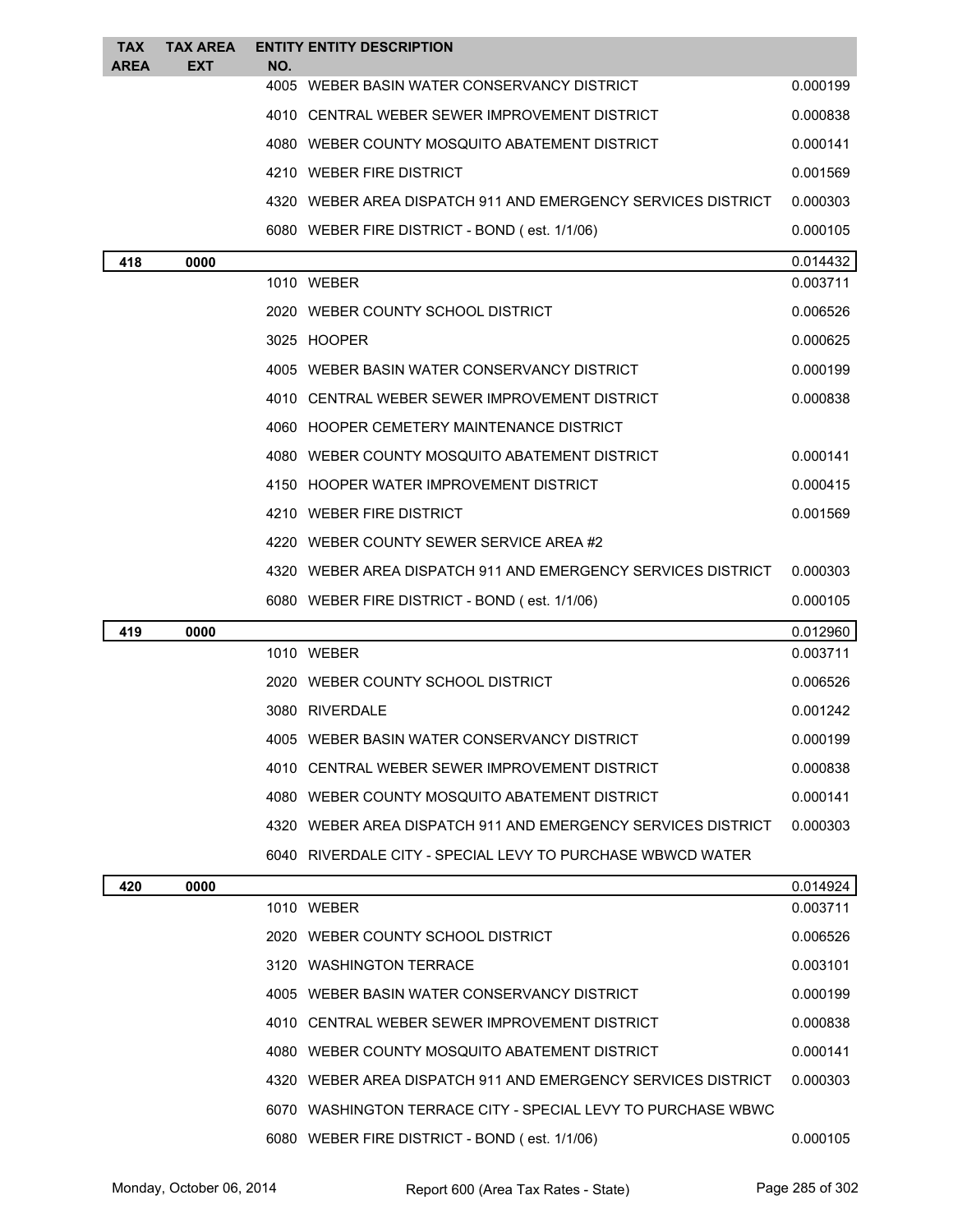| TAX<br>AREA | <b>TAX AREA</b><br><b>EXT</b> | NO. | <b>ENTITY ENTITY DESCRIPTION</b>                             |          |
|-------------|-------------------------------|-----|--------------------------------------------------------------|----------|
| 421         | 0000                          |     |                                                              | 0.012640 |
|             |                               |     | 1010 WEBER                                                   | 0.003711 |
|             |                               |     | 2020 WEBER COUNTY SCHOOL DISTRICT                            | 0.006526 |
|             |                               |     | 3130 WEST HAVEN                                              |          |
|             |                               |     | 4005 WEBER BASIN WATER CONSERVANCY DISTRICT                  | 0.000199 |
|             |                               |     | 4040 WEST WEBER-TAYLOR CEMETERY MAINTENANCE DISTRICT         | 0.000086 |
|             |                               |     | 4080 WEBER COUNTY MOSQUITO ABATEMENT DISTRICT                | 0.000141 |
|             |                               |     | 4100 TAYLOR-WEST WEBER WATER IMPROVEMENT DISTRICT            |          |
|             |                               |     | 4210 WEBER FIRE DISTRICT                                     | 0.001569 |
|             |                               |     | 4285 WEST HAVEN WASTE WATER SPECIAL SERVICE DISTRICT         |          |
|             |                               |     | 4320 WEBER AREA DISPATCH 911 AND EMERGENCY SERVICES DISTRICT | 0.000303 |
|             |                               |     | 6080 WEBER FIRE DISTRICT - BOND (est. 1/1/06)                | 0.000105 |
| 422         | 0000                          |     |                                                              | 0.012960 |
|             |                               |     | 1010 WEBER                                                   | 0.003711 |
|             |                               |     | 2020 WEBER COUNTY SCHOOL DISTRICT                            | 0.006526 |
|             |                               |     | 3080 RIVERDALE                                               | 0.001242 |
|             |                               |     | 4005 WEBER BASIN WATER CONSERVANCY DISTRICT                  | 0.000199 |
|             |                               |     | 4010 CENTRAL WEBER SEWER IMPROVEMENT DISTRICT                | 0.000838 |
|             |                               |     | 4080 WEBER COUNTY MOSQUITO ABATEMENT DISTRICT                | 0.000141 |
|             |                               |     | 4320 WEBER AREA DISPATCH 911 AND EMERGENCY SERVICES DISTRICT | 0.000303 |
|             |                               |     | 6040 RIVERDALE CITY - SPECIAL LEVY TO PURCHASE WBWCD WATER   |          |
| 426         | 0000                          |     |                                                              | 0.018896 |
|             |                               |     | 1010 WEBER                                                   | 0.003711 |
|             |                               |     | 2010 OGDEN CITY SCHOOL DISTRICT                              | 0.009234 |
|             |                               |     | 3050 OGDEN CITY                                              | 0.003367 |
|             |                               |     | 4005 WEBER BASIN WATER CONSERVANCY DISTRICT                  | 0.000199 |
|             |                               |     | 4010 CENTRAL WEBER SEWER IMPROVEMENT DISTRICT                | 0.000838 |
|             |                               |     | 4080 WEBER COUNTY MOSQUITO ABATEMENT DISTRICT                | 0.000141 |
|             |                               |     | 4140 UINTAH HIGHLANDS WATER AND SEWER IMPROVEMENT DISTRICT   | 0.000809 |
|             |                               |     | 4320 WEBER AREA DISPATCH 911 AND EMERGENCY SERVICES DISTRICT | 0.000303 |
|             |                               |     | 6030 OGDEN CITY - SPECIAL LEVY TO PURCHASE WBWCD WATER       | 0.000294 |
| 428         | 0000                          |     |                                                              | 0.014187 |
|             |                               |     | 1010 WEBER                                                   | 0.003711 |
|             |                               |     | 2020 WEBER COUNTY SCHOOL DISTRICT                            | 0.006526 |
|             |                               |     | 3070 PLEASANT VIEW                                           | 0.001293 |
|             |                               |     | 4005 WEBER BASIN WATER CONSERVANCY DISTRICT                  | 0.000199 |
|             |                               |     | 4010 CENTRAL WEBER SEWER IMPROVEMENT DISTRICT                | 0.000838 |
|             |                               |     | 4020 BEN LOMOND CEMETERY MAINTENANCE DISTRICT                | 0.000083 |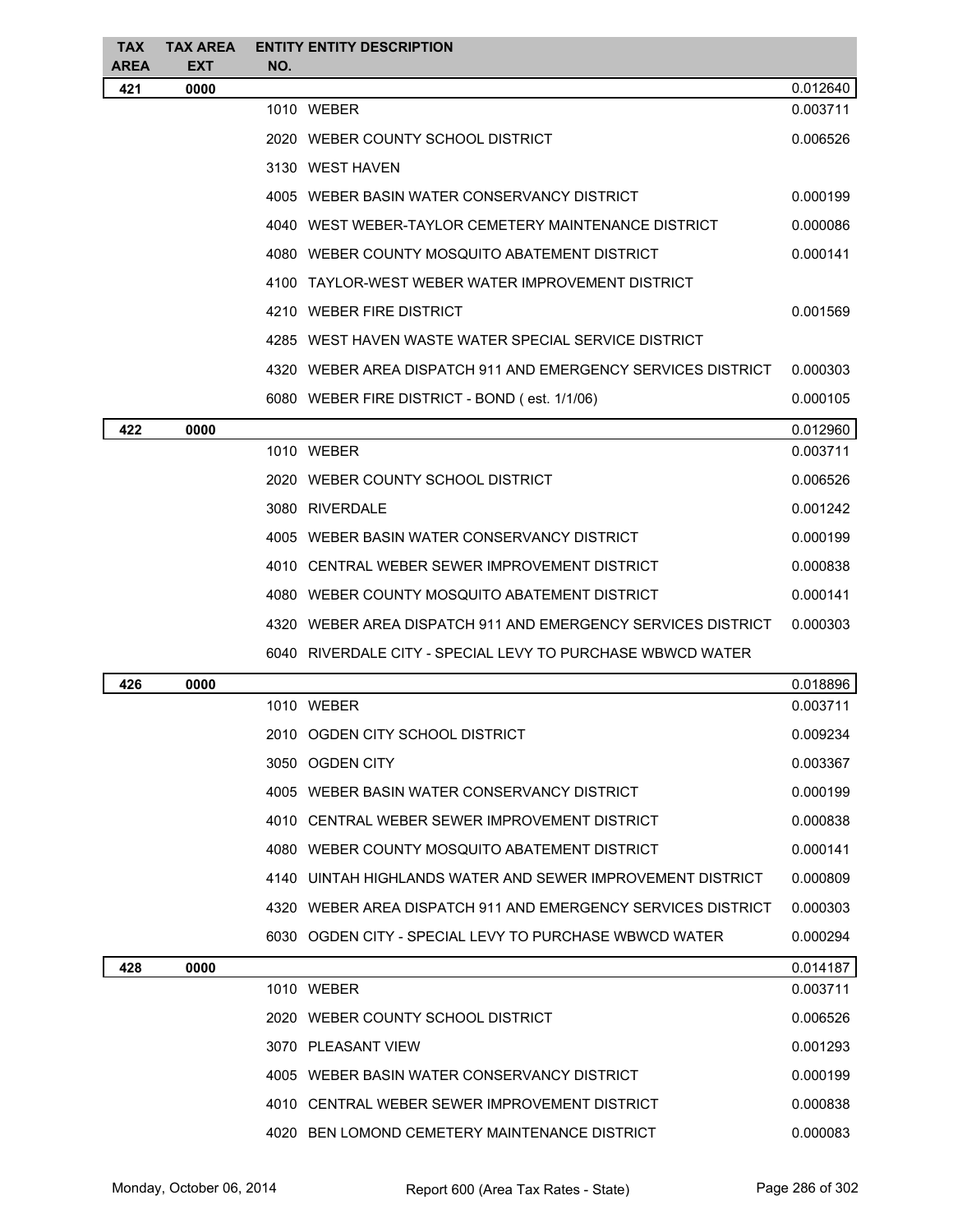| <b>TAX</b><br><b>AREA</b> | TAX AREA<br><b>EXT</b> | NO. | <b>ENTITY ENTITY DESCRIPTION</b>                             |          |
|---------------------------|------------------------|-----|--------------------------------------------------------------|----------|
|                           |                        |     | 4080 WEBER COUNTY MOSQUITO ABATEMENT DISTRICT                | 0.000141 |
|                           |                        |     | 4320 WEBER AREA DISPATCH 911 AND EMERGENCY SERVICES DISTRICT | 0.000303 |
|                           |                        |     | 4330 NORTH VIEW FIRE DISTRICT                                | 0.001093 |
| 429                       | 0000                   |     |                                                              | 0.013266 |
|                           |                        |     | 1010 WEBER                                                   | 0.003711 |
|                           |                        |     | 2020 WEBER COUNTY SCHOOL DISTRICT                            | 0.006526 |
|                           |                        |     | 3070 PLEASANT VIEW                                           | 0.001293 |
|                           |                        |     | 4005 WEBER BASIN WATER CONSERVANCY DISTRICT                  | 0.000199 |
|                           |                        |     | 4080 WEBER COUNTY MOSQUITO ABATEMENT DISTRICT                | 0.000141 |
|                           |                        |     | 4320 WEBER AREA DISPATCH 911 AND EMERGENCY SERVICES DISTRICT | 0.000303 |
|                           |                        |     | 4330 NORTH VIEW FIRE DISTRICT                                | 0.001093 |
| 430                       | 0000                   |     |                                                              | 0.014487 |
|                           |                        |     | 1010 WEBER                                                   | 0.003711 |
|                           |                        |     | 2020 WEBER COUNTY SCHOOL DISTRICT                            | 0.006526 |
|                           |                        |     | 3070 PLEASANT VIEW                                           | 0.001293 |
|                           |                        |     | 4005 WEBER BASIN WATER CONSERVANCY DISTRICT                  | 0.000199 |
|                           |                        |     | 4010 CENTRAL WEBER SEWER IMPROVEMENT DISTRICT                | 0.000838 |
|                           |                        |     | 4020 BEN LOMOND CEMETERY MAINTENANCE DISTRICT                | 0.000083 |
|                           |                        |     | 4070 BONA VISTA WATER IMPROVEMENT DISTRICT                   | 0.000300 |
|                           |                        |     | 4080 WEBER COUNTY MOSQUITO ABATEMENT DISTRICT                | 0.000141 |
|                           |                        |     | 4320 WEBER AREA DISPATCH 911 AND EMERGENCY SERVICES DISTRICT | 0.000303 |
|                           |                        |     | 4330 NORTH VIEW FIRE DISTRICT                                | 0.001093 |
| 431                       | 0000                   |     |                                                              | 0.013867 |
|                           |                        |     | 1010 WEBER                                                   | 0.003711 |
|                           |                        |     | 2020 WEBER COUNTY SCHOOL DISTRICT                            | 0.006526 |
|                           |                        |     | 4005 WEBER BASIN WATER CONSERVANCY DISTRICT                  | 0.000199 |
|                           |                        |     | 4010 CENTRAL WEBER SEWER IMPROVEMENT DISTRICT                | 0.000838 |
|                           |                        |     | 4070 BONA VISTA WATER IMPROVEMENT DISTRICT                   | 0.000300 |
|                           |                        |     | 4080 WEBER COUNTY MOSQUITO ABATEMENT DISTRICT                | 0.000141 |
|                           |                        |     | 4210 WEBER FIRE DISTRICT                                     | 0.001569 |
|                           |                        |     | 4320 WEBER AREA DISPATCH 911 AND EMERGENCY SERVICES DISTRICT | 0.000303 |
|                           |                        |     | 6080 WEBER FIRE DISTRICT - BOND (est. 1/1/06)                | 0.000105 |
|                           |                        |     | 6090 MUNICIPAL TYPE SERVICES                                 | 0.000175 |
| 432                       | 0000                   |     |                                                              | 0.018192 |
|                           |                        |     | 1010 WEBER                                                   | 0.003711 |
|                           |                        |     | 2010 OGDEN CITY SCHOOL DISTRICT                              | 0.009234 |
|                           |                        |     | 3050 OGDEN CITY                                              | 0.003367 |
|                           |                        |     | 4005 WEBER BASIN WATER CONSERVANCY DISTRICT                  | 0.000199 |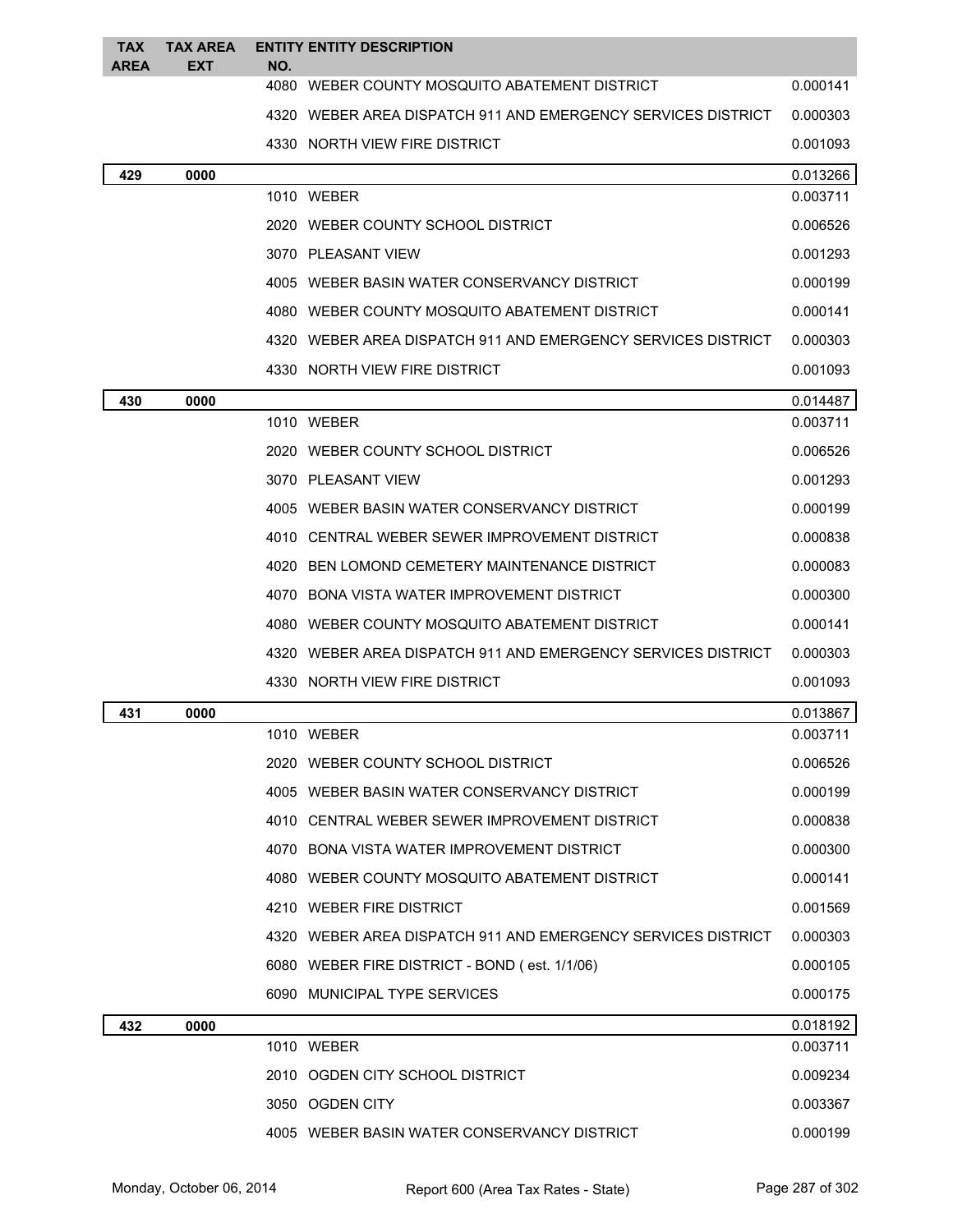| <b>TAX</b>  | <b>TAX AREA</b> |     | <b>ENTITY ENTITY DESCRIPTION</b>                             |          |
|-------------|-----------------|-----|--------------------------------------------------------------|----------|
| <b>AREA</b> | EXT             | NO. | 4010 CENTRAL WEBER SEWER IMPROVEMENT DISTRICT                | 0.000838 |
|             |                 |     | 4080 WEBER COUNTY MOSQUITO ABATEMENT DISTRICT                | 0.000141 |
|             |                 |     | 4320 WEBER AREA DISPATCH 911 AND EMERGENCY SERVICES DISTRICT | 0.000303 |
|             |                 |     | 6030 OGDEN CITY - SPECIAL LEVY TO PURCHASE WBWCD WATER       | 0.000294 |
|             |                 |     | 6080 WEBER FIRE DISTRICT - BOND (est. 1/1/06)                | 0.000105 |
| 433         | 0000            |     |                                                              | 0.014583 |
|             |                 |     | 1010 WEBER                                                   | 0.003711 |
|             |                 |     | 2020 WEBER COUNTY SCHOOL DISTRICT                            | 0.006526 |
|             |                 |     | 3040 NORTH OGDEN CITY                                        | 0.001584 |
|             |                 |     | 4005 WEBER BASIN WATER CONSERVANCY DISTRICT                  | 0.000199 |
|             |                 |     | 4010 CENTRAL WEBER SEWER IMPROVEMENT DISTRICT                | 0.000838 |
|             |                 |     | 4020 BEN LOMOND CEMETERY MAINTENANCE DISTRICT                | 0.000083 |
|             |                 |     | 4080 WEBER COUNTY MOSQUITO ABATEMENT DISTRICT                | 0.000141 |
|             |                 |     | 4320 WEBER AREA DISPATCH 911 AND EMERGENCY SERVICES DISTRICT | 0.000303 |
|             |                 |     | 4330 NORTH VIEW FIRE DISTRICT                                | 0.001093 |
|             |                 |     | 6080 WEBER FIRE DISTRICT - BOND (est. 1/1/06)                | 0.000105 |
| 434         | 0000            |     |                                                              | 0.011921 |
|             |                 |     | 1010 WEBER                                                   | 0.003711 |
|             |                 |     | 2020 WEBER COUNTY SCHOOL DISTRICT                            | 0.006526 |
|             |                 |     | 3060 PLAIN CITY                                              | 0.000548 |
|             |                 |     | 4005 WEBER BASIN WATER CONSERVANCY DISTRICT                  | 0.000199 |
|             |                 |     | 4030 PLAIN CITY CEMETERY MAINTENANCE DISTRICT                | 0.000088 |
|             |                 |     | 4070 BONA VISTA WATER IMPROVEMENT DISTRICT                   | 0.000300 |
|             |                 |     | 4080   WEBER COUNTY MOSQUITO ABATEMENT DISTRICT              | 0.000141 |
|             |                 |     | 4320 WEBER AREA DISPATCH 911 AND EMERGENCY SERVICES DISTRICT | 0.000303 |
|             |                 |     | 6080 WEBER FIRE DISTRICT - BOND (est. 1/1/06)                | 0.000105 |
| 435         | 0000            |     |                                                              | 0.011621 |
|             |                 |     | 1010 WEBER                                                   | 0.003711 |
|             |                 |     | 2020 WEBER COUNTY SCHOOL DISTRICT                            | 0.006526 |
|             |                 |     | 3060 PLAIN CITY                                              | 0.000548 |
|             |                 |     | 4005 WEBER BASIN WATER CONSERVANCY DISTRICT                  | 0.000199 |
|             |                 |     | 4030 PLAIN CITY CEMETERY MAINTENANCE DISTRICT                | 0.000088 |
|             |                 |     | 4080 WEBER COUNTY MOSQUITO ABATEMENT DISTRICT                | 0.000141 |
|             |                 |     | 4320 WEBER AREA DISPATCH 911 AND EMERGENCY SERVICES DISTRICT | 0.000303 |
|             |                 |     | 6080 WEBER FIRE DISTRICT - BOND (est. 1/1/06)                | 0.000105 |
| 436         | 0000            |     |                                                              | 0.014258 |
|             |                 |     | 1010 WEBER                                                   | 0.003711 |
|             |                 |     | 2020 WEBER COUNTY SCHOOL DISTRICT                            | 0.006526 |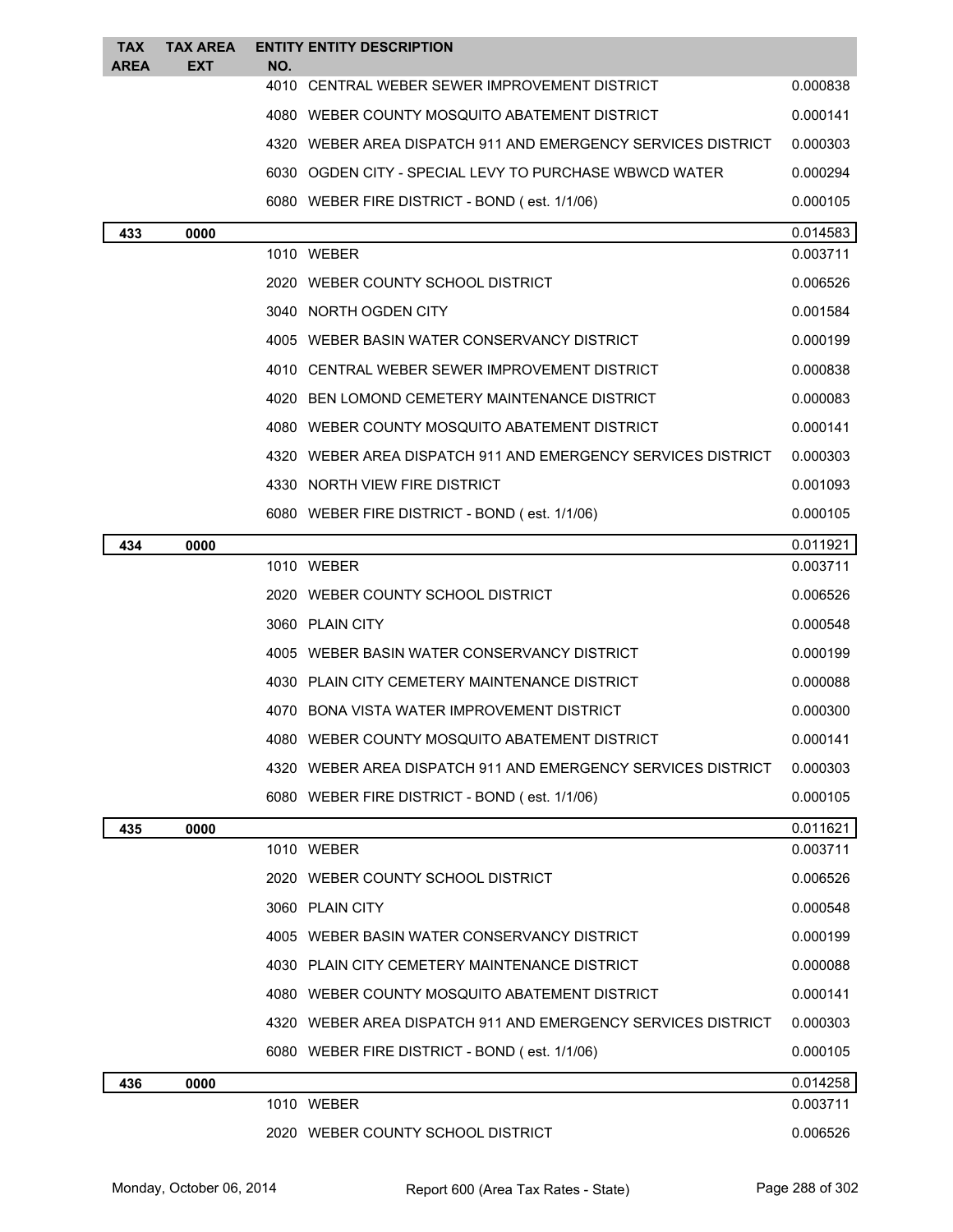| <b>TAX</b><br><b>AREA</b> | <b>TAX AREA</b><br><b>EXT</b> | NO. | <b>ENTITY ENTITY DESCRIPTION</b>                             |          |
|---------------------------|-------------------------------|-----|--------------------------------------------------------------|----------|
|                           |                               |     | 3020 HARRISVILLE                                             | 0.001259 |
|                           |                               |     | 4005 WEBER BASIN WATER CONSERVANCY DISTRICT                  | 0.000199 |
|                           |                               |     | 4010 CENTRAL WEBER SEWER IMPROVEMENT DISTRICT                | 0.000838 |
|                           |                               |     | 4020 BEN LOMOND CEMETERY MAINTENANCE DISTRICT                | 0.000083 |
|                           |                               |     | 4080 WEBER COUNTY MOSQUITO ABATEMENT DISTRICT                | 0.000141 |
|                           |                               |     | 4320 WEBER AREA DISPATCH 911 AND EMERGENCY SERVICES DISTRICT | 0.000303 |
|                           |                               |     | 4330 NORTH VIEW FIRE DISTRICT                                | 0.001093 |
|                           |                               |     | 6080 WEBER FIRE DISTRICT - BOND (est. 1/1/06)                | 0.000105 |
| 438                       | 0000                          |     |                                                              | 0.012014 |
|                           |                               |     | 1010 WEBER                                                   | 0.003711 |
|                           |                               |     | 2020 WEBER COUNTY SCHOOL DISTRICT                            | 0.006526 |
|                           |                               |     | 3110 UINTAH                                                  | 0.001029 |
|                           |                               |     | 4005 WEBER BASIN WATER CONSERVANCY DISTRICT                  | 0.000199 |
|                           |                               |     | 4080 WEBER COUNTY MOSQUITO ABATEMENT DISTRICT                | 0.000141 |
|                           |                               |     | 4320 WEBER AREA DISPATCH 911 AND EMERGENCY SERVICES DISTRICT | 0.000303 |
|                           |                               |     | 6060 UINTAH TOWN - SPECIAL LEVY TO PURCHASE WBWCD WATER      |          |
|                           |                               |     | 6080 WEBER FIRE DISTRICT - BOND (est. 1/1/06)                | 0.000105 |
| 439                       | 0000                          |     |                                                              | 0.014811 |
|                           |                               |     | 1010 WEBER                                                   | 0.003711 |
|                           |                               |     | 2020 WEBER COUNTY SCHOOL DISTRICT                            | 0.006526 |
|                           |                               |     | 3090 ROY CITY                                                | 0.002285 |
|                           |                               |     | 4005 WEBER BASIN WATER CONSERVANCY DISTRICT                  | 0.000199 |
|                           |                               |     | 4015 NORTH DAVIS SEWER DISTRICT                              | 0.001025 |
|                           |                               |     | 4080 WEBER COUNTY MOSQUITO ABATEMENT DISTRICT                | 0.000141 |
|                           |                               |     | 4130 ROY WATER CONSERVANCY SUBDISTRICT                       | 0.000101 |
|                           |                               |     | 4150 HOOPER WATER IMPROVEMENT DISTRICT                       | 0.000415 |
|                           |                               |     | 4320 WEBER AREA DISPATCH 911 AND EMERGENCY SERVICES DISTRICT | 0.000303 |
|                           |                               |     | 6080 WEBER FIRE DISTRICT - BOND (est. 1/1/06)                | 0.000105 |
| 440                       | 0000                          |     |                                                              | 0.014558 |
|                           |                               |     | 1010 WEBER                                                   | 0.003711 |
|                           |                               |     | 2020 WEBER COUNTY SCHOOL DISTRICT                            | 0.006526 |
|                           |                               |     | 3020 HARRISVILLE                                             | 0.001259 |
|                           |                               |     | 4005 WEBER BASIN WATER CONSERVANCY DISTRICT                  | 0.000199 |
|                           |                               |     | 4010 CENTRAL WEBER SEWER IMPROVEMENT DISTRICT                | 0.000838 |
|                           |                               |     | 4020 BEN LOMOND CEMETERY MAINTENANCE DISTRICT                | 0.000083 |
|                           |                               |     | 4070 BONA VISTA WATER IMPROVEMENT DISTRICT                   | 0.000300 |
|                           |                               |     | 4080 WEBER COUNTY MOSQUITO ABATEMENT DISTRICT                | 0.000141 |
|                           |                               |     | 4320 WEBER AREA DISPATCH 911 AND EMERGENCY SERVICES DISTRICT | 0.000303 |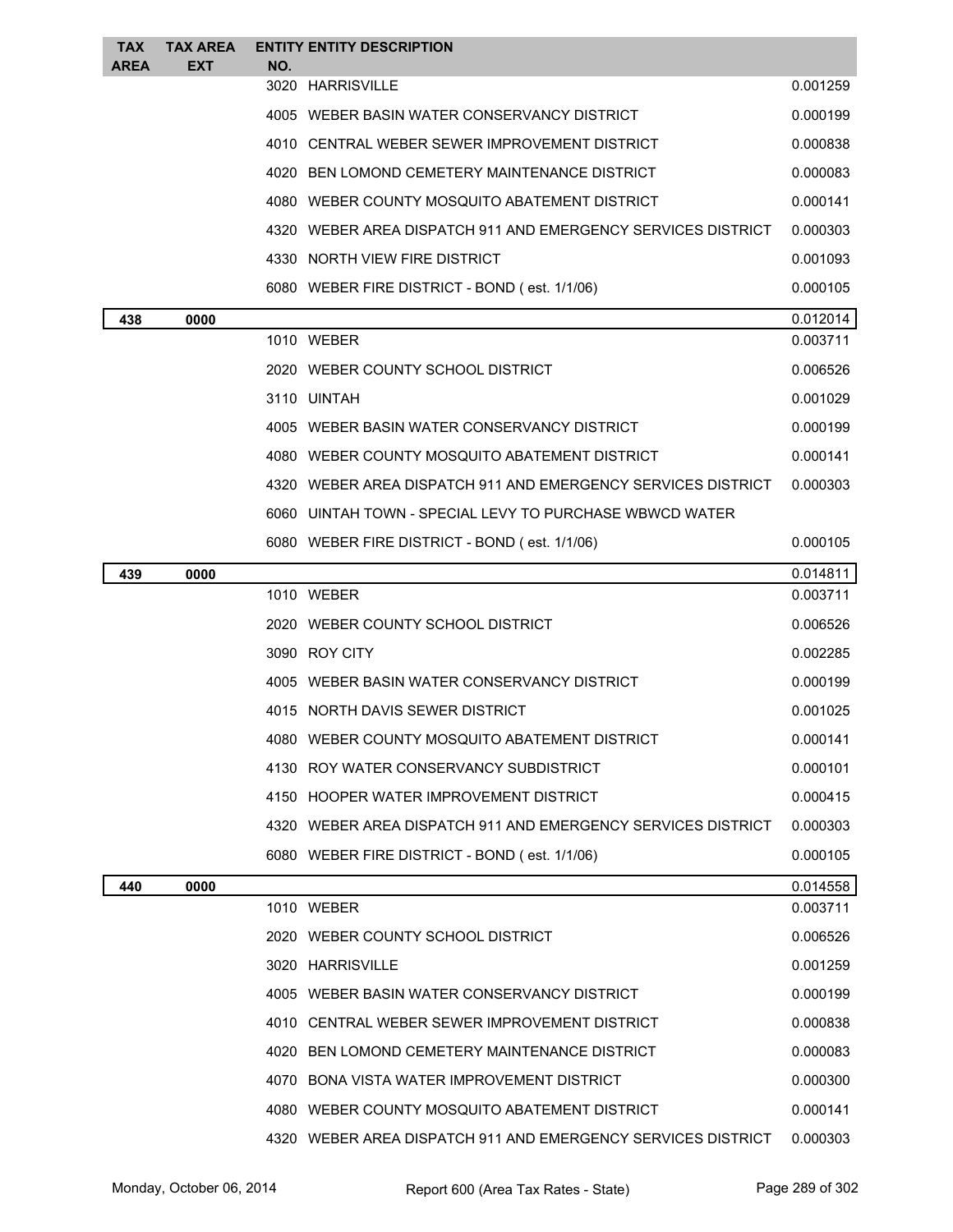| <b>TAX</b><br><b>AREA</b> | <b>TAX AREA</b><br><b>EXT</b>                                | NO. | <b>ENTITY ENTITY DESCRIPTION</b>                             |          |
|---------------------------|--------------------------------------------------------------|-----|--------------------------------------------------------------|----------|
|                           |                                                              |     | 4330 NORTH VIEW FIRE DISTRICT                                | 0.001093 |
|                           |                                                              |     | 6080 WEBER FIRE DISTRICT - BOND (est. 1/1/06)                | 0.000105 |
| 441                       | 0000                                                         |     |                                                              | 0.013211 |
|                           | 1010 WEBER                                                   |     | 0.003711                                                     |          |
|                           |                                                              |     | 2020 WEBER COUNTY SCHOOL DISTRICT                            | 0.006526 |
|                           |                                                              |     | 4005 WEBER BASIN WATER CONSERVANCY DISTRICT                  | 0.000199 |
|                           |                                                              |     | 4050 WARREN-WEST WARREN CEMETERY MAINTENANCE DISTRICT        | 0.000127 |
|                           |                                                              |     | 4080 WEBER COUNTY MOSQUITO ABATEMENT DISTRICT                | 0.000141 |
|                           |                                                              |     | 4210 WEBER FIRE DISTRICT                                     | 0.001569 |
|                           |                                                              |     | 4280 WEST WARREN PARK SERVICE AREA                           | 0.000355 |
|                           |                                                              |     | 4320 WEBER AREA DISPATCH 911 AND EMERGENCY SERVICES DISTRICT | 0.000303 |
|                           |                                                              |     | 6080 WEBER FIRE DISTRICT - BOND (est. 1/1/06)                | 0.000105 |
|                           |                                                              |     | 6090 MUNICIPAL TYPE SERVICES                                 | 0.000175 |
| 442                       | 0000                                                         |     |                                                              | 0.013211 |
|                           |                                                              |     | 1010 WEBER                                                   | 0.003711 |
|                           |                                                              |     | 2020 WEBER COUNTY SCHOOL DISTRICT                            | 0.006526 |
|                           |                                                              |     | 4005 WEBER BASIN WATER CONSERVANCY DISTRICT                  | 0.000199 |
|                           |                                                              |     | 4050 WARREN-WEST WARREN CEMETERY MAINTENANCE DISTRICT        | 0.000127 |
|                           |                                                              |     | 4080 WEBER COUNTY MOSQUITO ABATEMENT DISTRICT                | 0.000141 |
|                           | 4210 WEBER FIRE DISTRICT                                     |     | 0.001569                                                     |          |
|                           | 4280 WEST WARREN PARK SERVICE AREA                           |     | 0.000355                                                     |          |
|                           | 4320 WEBER AREA DISPATCH 911 AND EMERGENCY SERVICES DISTRICT |     |                                                              | 0.000303 |
|                           | 6080 WEBER FIRE DISTRICT - BOND (est. 1/1/06)                |     | 0.000105                                                     |          |
|                           |                                                              |     | 6090 MUNICIPAL TYPE SERVICES                                 | 0.000175 |
| 443                       | 0000                                                         |     |                                                              | 0.012856 |
|                           |                                                              |     | 1010 WEBER                                                   | 0.003711 |
|                           |                                                              |     | 2020 WEBER COUNTY SCHOOL DISTRICT                            | 0.006526 |
|                           |                                                              |     | 4005 WEBER BASIN WATER CONSERVANCY DISTRICT                  | 0.000199 |
|                           |                                                              |     | 4050 WARREN-WEST WARREN CEMETERY MAINTENANCE DISTRICT        | 0.000127 |
|                           |                                                              |     | 4080 WEBER COUNTY MOSQUITO ABATEMENT DISTRICT                | 0.000141 |
|                           |                                                              |     | 4210 WEBER FIRE DISTRICT                                     | 0.001569 |
|                           |                                                              |     | 4320 WEBER AREA DISPATCH 911 AND EMERGENCY SERVICES DISTRICT | 0.000303 |
|                           |                                                              |     | 6080 WEBER FIRE DISTRICT - BOND (est. 1/1/06)                | 0.000105 |
|                           |                                                              |     | 6090 MUNICIPAL TYPE SERVICES                                 | 0.000175 |
| 444                       | 0000                                                         |     |                                                              | 0.012089 |
|                           |                                                              |     | 1010 WEBER                                                   | 0.003711 |
|                           |                                                              |     | 2020 WEBER COUNTY SCHOOL DISTRICT                            | 0.006526 |
|                           |                                                              |     | 3060 PLAIN CITY                                              | 0.000548 |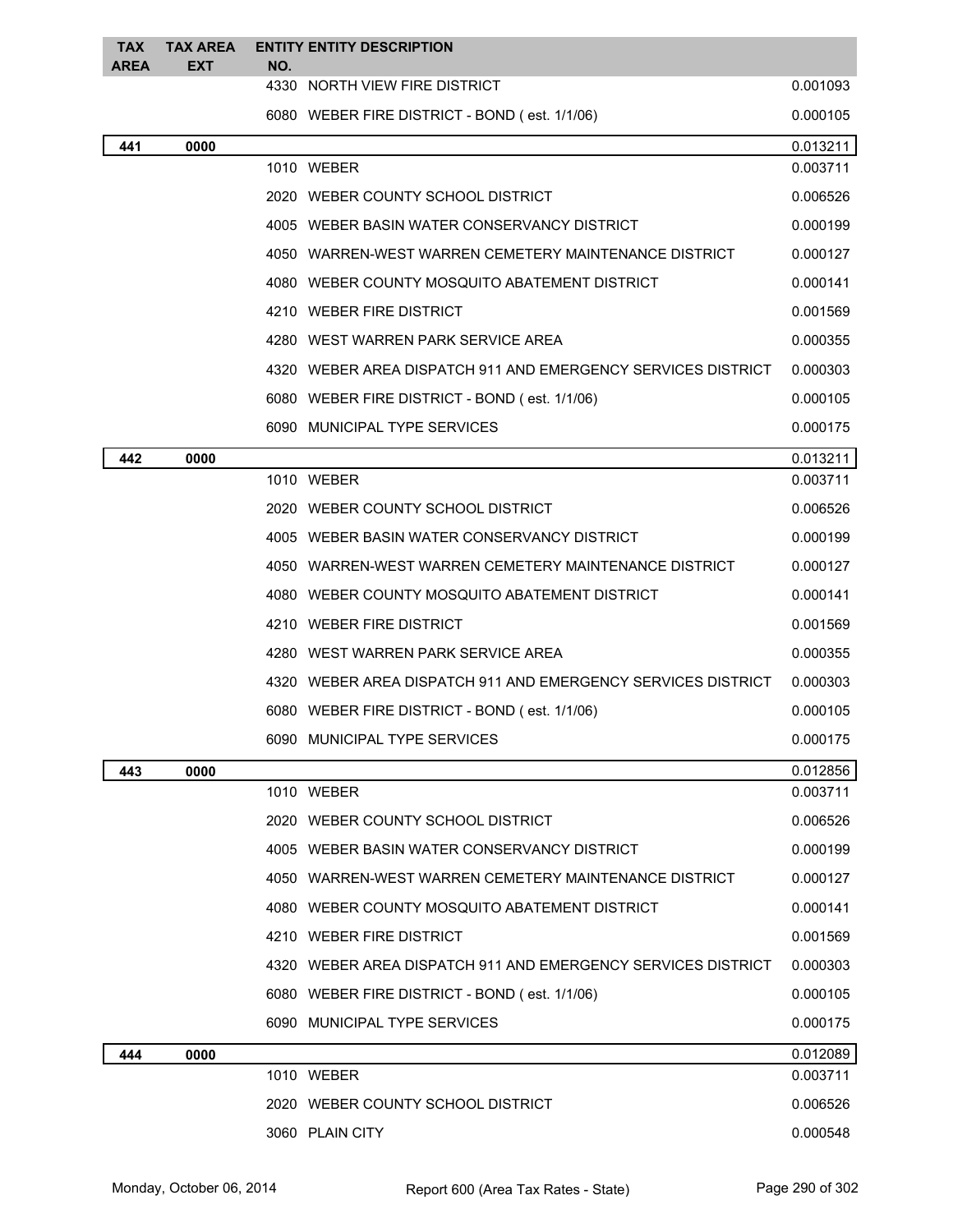| <b>TAX</b><br><b>AREA</b> | <b>TAX AREA</b><br>EXT | NO. | <b>ENTITY ENTITY DESCRIPTION</b>                               |          |
|---------------------------|------------------------|-----|----------------------------------------------------------------|----------|
|                           |                        |     | 4005 WEBER BASIN WATER CONSERVANCY DISTRICT                    | 0.000199 |
|                           |                        |     | 4050 WARREN-WEST WARREN CEMETERY MAINTENANCE DISTRICT          | 0.000127 |
|                           |                        |     | 4080 WEBER COUNTY MOSQUITO ABATEMENT DISTRICT                  | 0.000141 |
|                           |                        |     | 4100 TAYLOR-WEST WEBER WATER IMPROVEMENT DISTRICT              |          |
|                           |                        |     | 4180   WEST WARREN - WARREN WATER IMPROVEMENT DISTRICT         | 0.000429 |
|                           |                        |     | 4320   WEBER AREA DISPATCH 911 AND EMERGENCY SERVICES DISTRICT | 0.000303 |
|                           |                        |     | 6080 WEBER FIRE DISTRICT - BOND (est. 1/1/06)                  | 0.000105 |
| 445                       | 0000                   |     |                                                                | 0.012089 |
|                           |                        |     | 1010 WEBER                                                     | 0.003711 |
|                           |                        |     | 2020 WEBER COUNTY SCHOOL DISTRICT                              | 0.006526 |
|                           |                        |     | 3060 PLAIN CITY                                                | 0.000548 |
|                           |                        |     | 4005 WEBER BASIN WATER CONSERVANCY DISTRICT                    | 0.000199 |
|                           |                        |     | 4050 WARREN-WEST WARREN CEMETERY MAINTENANCE DISTRICT          | 0.000127 |
|                           |                        |     | 4080 WEBER COUNTY MOSQUITO ABATEMENT DISTRICT                  | 0.000141 |
|                           |                        |     | 4180 WEST WARREN - WARREN WATER IMPROVEMENT DISTRICT           | 0.000429 |
|                           |                        |     | 4320 WEBER AREA DISPATCH 911 AND EMERGENCY SERVICES DISTRICT   | 0.000303 |
|                           |                        |     | 6080 WEBER FIRE DISTRICT - BOND (est. 1/1/06)                  | 0.000105 |
| 446                       | 0000                   |     |                                                                | 0.011660 |
|                           |                        |     | 1010 WEBER                                                     | 0.003711 |
|                           |                        |     | 2020 WEBER COUNTY SCHOOL DISTRICT                              | 0.006526 |
|                           |                        |     | 3060 PLAIN CITY                                                | 0.000548 |
|                           |                        |     | 4005 WEBER BASIN WATER CONSERVANCY DISTRICT                    | 0.000199 |
|                           |                        |     | 4050 WARREN-WEST WARREN CEMETERY MAINTENANCE DISTRICT          | 0.000127 |
|                           |                        |     | WEBER COUNTY MOSQUITO ABATEMENT DISTRICT                       | 0.000141 |
|                           |                        |     | 4320 WEBER AREA DISPATCH 911 AND EMERGENCY SERVICES DISTRICT   | 0.000303 |
|                           |                        |     | 6080 WEBER FIRE DISTRICT - BOND (est. 1/1/06)                  | 0.000105 |
| 447                       | 0000                   |     |                                                                | 0.012654 |
|                           |                        |     | 1010 WEBER                                                     | 0.003711 |
|                           |                        |     | 2020 WEBER COUNTY SCHOOL DISTRICT                              | 0.006526 |
|                           |                        |     | 3060 PLAIN CITY                                                | 0.000548 |
|                           |                        |     | 4005 WEBER BASIN WATER CONSERVANCY DISTRICT                    | 0.000199 |
|                           |                        |     | 4010 CENTRAL WEBER SEWER IMPROVEMENT DISTRICT                  | 0.000838 |
|                           |                        |     | 4030 PLAIN CITY CEMETERY MAINTENANCE DISTRICT                  | 0.000088 |
|                           |                        |     | 4070 BONA VISTA WATER IMPROVEMENT DISTRICT                     | 0.000300 |
|                           |                        |     | 4080 WEBER COUNTY MOSQUITO ABATEMENT DISTRICT                  | 0.000141 |
|                           |                        |     | 4320   WEBER AREA DISPATCH 911 AND EMERGENCY SERVICES DISTRICT | 0.000303 |
| 448                       | 0000                   |     |                                                                | 0.014292 |
|                           |                        |     | 1010 WEBER                                                     | 0.003711 |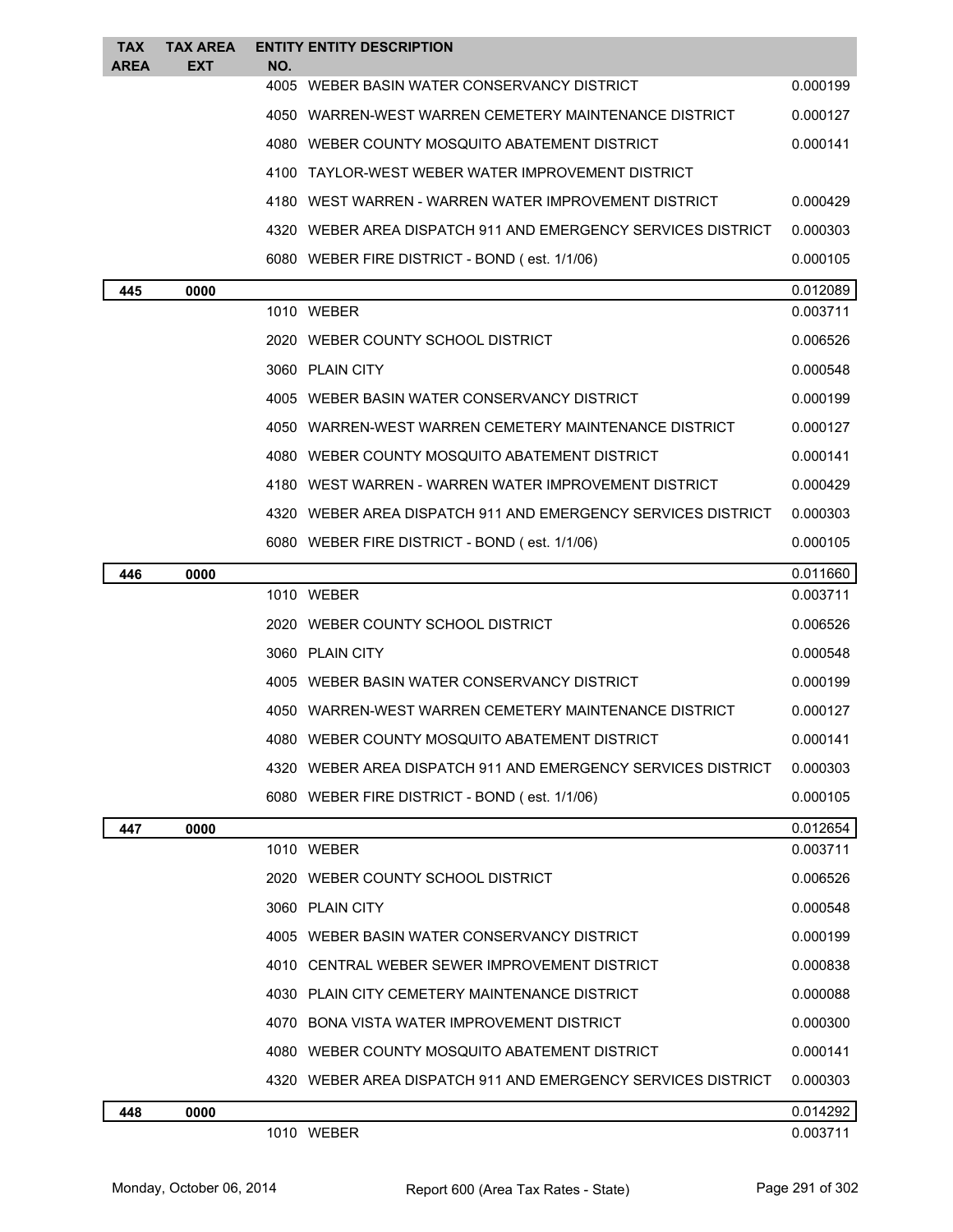| <b>TAX</b><br>AREA | <b>TAX AREA</b><br><b>EXT</b> | NO. | <b>ENTITY ENTITY DESCRIPTION</b>                             |          |
|--------------------|-------------------------------|-----|--------------------------------------------------------------|----------|
|                    |                               |     | 2020 WEBER COUNTY SCHOOL DISTRICT                            | 0.006526 |
|                    |                               |     | 3070 PLEASANT VIEW                                           | 0.001293 |
|                    |                               |     | 4005 WEBER BASIN WATER CONSERVANCY DISTRICT                  | 0.000199 |
|                    |                               |     | 4010 CENTRAL WEBER SEWER IMPROVEMENT DISTRICT                | 0.000838 |
|                    |                               |     | 4020 BEN LOMOND CEMETERY MAINTENANCE DISTRICT                | 0.000083 |
|                    |                               |     | 4080 WEBER COUNTY MOSQUITO ABATEMENT DISTRICT                | 0.000141 |
|                    |                               |     | 4320 WEBER AREA DISPATCH 911 AND EMERGENCY SERVICES DISTRICT | 0.000303 |
|                    |                               |     | 4330 NORTH VIEW FIRE DISTRICT                                | 0.001093 |
|                    |                               |     | 6080 WEBER FIRE DISTRICT - BOND (est. 1/1/06)                | 0.000105 |
| 449                | 0000                          |     |                                                              | 0.014592 |
|                    |                               |     | 1010 WEBER                                                   | 0.003711 |
|                    |                               |     | 2020 WEBER COUNTY SCHOOL DISTRICT                            | 0.006526 |
|                    |                               |     | 3070 PLEASANT VIEW                                           | 0.001293 |
|                    |                               |     | 4005 WEBER BASIN WATER CONSERVANCY DISTRICT                  | 0.000199 |
|                    |                               |     | 4010 CENTRAL WEBER SEWER IMPROVEMENT DISTRICT                | 0.000838 |
|                    |                               |     | 4020 BEN LOMOND CEMETERY MAINTENANCE DISTRICT                | 0.000083 |
|                    |                               |     | 4070 BONA VISTA WATER IMPROVEMENT DISTRICT                   | 0.000300 |
|                    |                               |     | 4080 WEBER COUNTY MOSQUITO ABATEMENT DISTRICT                | 0.000141 |
|                    |                               |     | 4320 WEBER AREA DISPATCH 911 AND EMERGENCY SERVICES DISTRICT | 0.000303 |
|                    |                               |     | 4330 NORTH VIEW FIRE DISTRICT                                | 0.001093 |
|                    |                               |     | 6080 WEBER FIRE DISTRICT - BOND (est. 1/1/06)                | 0.000105 |
| 450                | 0000                          |     |                                                              | 0.014883 |
|                    |                               |     | 1010 WEBER                                                   | 0.003711 |
|                    |                               |     | 2020 WEBER COUNTY SCHOOL DISTRICT                            | 0.006526 |
|                    |                               |     | 3040 NORTH OGDEN CITY                                        | 0.001584 |
|                    |                               |     | 4005 WEBER BASIN WATER CONSERVANCY DISTRICT                  | 0.000199 |
|                    |                               |     | 4010 CENTRAL WEBER SEWER IMPROVEMENT DISTRICT                | 0.000838 |
|                    |                               |     | 4020 BEN LOMOND CEMETERY MAINTENANCE DISTRICT                | 0.000083 |
|                    |                               |     | 4070 BONA VISTA WATER IMPROVEMENT DISTRICT                   | 0.000300 |
|                    |                               |     | 4080 WEBER COUNTY MOSQUITO ABATEMENT DISTRICT                | 0.000141 |
|                    |                               |     | 4320 WEBER AREA DISPATCH 911 AND EMERGENCY SERVICES DISTRICT | 0.000303 |
|                    |                               |     | 4330 NORTH VIEW FIRE DISTRICT                                | 0.001093 |
|                    |                               |     | 6080 WEBER FIRE DISTRICT - BOND (est. 1/1/06)                | 0.000105 |
| 451                | 0000                          |     |                                                              | 0.015484 |
|                    |                               |     | 1010 WEBER                                                   | 0.003711 |
|                    |                               |     | 2020 WEBER COUNTY SCHOOL DISTRICT                            | 0.006526 |
|                    |                               |     | 3050 OGDEN CITY                                              | 0.003367 |
|                    |                               |     | 4005 WEBER BASIN WATER CONSERVANCY DISTRICT                  | 0.000199 |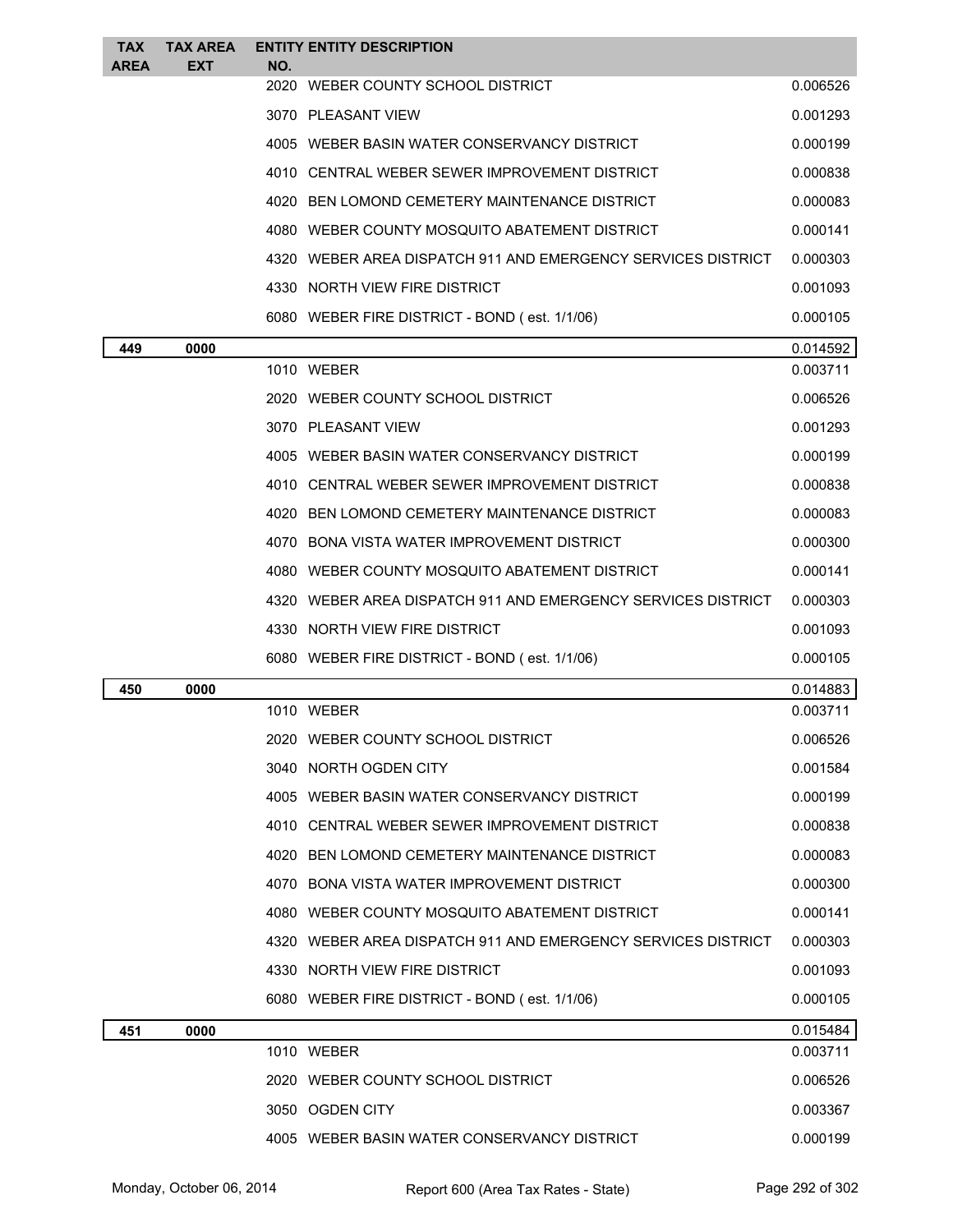| <b>TAX</b><br><b>AREA</b> | <b>TAX AREA</b><br><b>EXT</b> | NO.                                                          | <b>ENTITY ENTITY DESCRIPTION</b>                             |          |  |  |
|---------------------------|-------------------------------|--------------------------------------------------------------|--------------------------------------------------------------|----------|--|--|
|                           |                               | 4010                                                         | CENTRAL WEBER SEWER IMPROVEMENT DISTRICT                     | 0.000838 |  |  |
|                           |                               |                                                              | 4080 WEBER COUNTY MOSQUITO ABATEMENT DISTRICT                | 0.000141 |  |  |
|                           |                               |                                                              | 4320 WEBER AREA DISPATCH 911 AND EMERGENCY SERVICES DISTRICT | 0.000303 |  |  |
|                           |                               |                                                              | 6030 OGDEN CITY - SPECIAL LEVY TO PURCHASE WBWCD WATER       | 0.000294 |  |  |
|                           |                               |                                                              | 6080 WEBER FIRE DISTRICT - BOND (est. 1/1/06)                |          |  |  |
| 452                       | 0000                          |                                                              | 0.011833                                                     |          |  |  |
|                           |                               |                                                              | 1010 WEBER                                                   | 0.003711 |  |  |
|                           |                               |                                                              | 2020 WEBER COUNTY SCHOOL DISTRICT                            | 0.006526 |  |  |
|                           |                               |                                                              | 3060 PLAIN CITY                                              | 0.000548 |  |  |
|                           |                               |                                                              | 4005 WEBER BASIN WATER CONSERVANCY DISTRICT                  | 0.000199 |  |  |
|                           |                               |                                                              | 4070 BONA VISTA WATER IMPROVEMENT DISTRICT                   | 0.000300 |  |  |
|                           |                               |                                                              | 4080 WEBER COUNTY MOSQUITO ABATEMENT DISTRICT                | 0.000141 |  |  |
|                           |                               |                                                              | 4320 WEBER AREA DISPATCH 911 AND EMERGENCY SERVICES DISTRICT | 0.000303 |  |  |
|                           |                               |                                                              | 6080 WEBER FIRE DISTRICT - BOND (est. 1/1/06)                | 0.000105 |  |  |
| 453                       | 0000                          |                                                              |                                                              | 0.014509 |  |  |
|                           |                               |                                                              | 1010 WEBER                                                   | 0.003711 |  |  |
|                           |                               |                                                              | 2020 WEBER COUNTY SCHOOL DISTRICT                            | 0.006526 |  |  |
|                           |                               |                                                              | 3070 PLEASANT VIEW                                           | 0.001293 |  |  |
|                           |                               |                                                              | 4005 WEBER BASIN WATER CONSERVANCY DISTRICT                  | 0.000199 |  |  |
|                           |                               |                                                              | 4010 CENTRAL WEBER SEWER IMPROVEMENT DISTRICT                | 0.000838 |  |  |
|                           |                               |                                                              | 4070 BONA VISTA WATER IMPROVEMENT DISTRICT                   | 0.000300 |  |  |
|                           |                               |                                                              | 4080 WEBER COUNTY MOSQUITO ABATEMENT DISTRICT                | 0.000141 |  |  |
|                           |                               | 4320 WEBER AREA DISPATCH 911 AND EMERGENCY SERVICES DISTRICT | 0.000303                                                     |          |  |  |
|                           |                               |                                                              | 4330 NORTH VIEW FIRE DISTRICT                                | 0.001093 |  |  |
|                           |                               |                                                              | 6080 WEBER FIRE DISTRICT - BOND (est. 1/1/06)                | 0.000105 |  |  |
| 456                       | 0000                          |                                                              |                                                              | 0.013867 |  |  |
|                           |                               |                                                              | 1010 WEBER                                                   | 0.003711 |  |  |
|                           |                               |                                                              | 2020 WEBER COUNTY SCHOOL DISTRICT                            | 0.006526 |  |  |
|                           |                               |                                                              | 4005 WEBER BASIN WATER CONSERVANCY DISTRICT                  | 0.000199 |  |  |
|                           |                               |                                                              | 4010 CENTRAL WEBER SEWER IMPROVEMENT DISTRICT                | 0.000838 |  |  |
|                           |                               |                                                              | 4070 BONA VISTA WATER IMPROVEMENT DISTRICT                   | 0.000300 |  |  |
|                           |                               |                                                              | 4080 WEBER COUNTY MOSQUITO ABATEMENT DISTRICT                | 0.000141 |  |  |
|                           |                               |                                                              | 4210 WEBER FIRE DISTRICT                                     | 0.001569 |  |  |
|                           |                               |                                                              | 4320 WEBER AREA DISPATCH 911 AND EMERGENCY SERVICES DISTRICT | 0.000303 |  |  |
|                           |                               |                                                              | 6080 WEBER FIRE DISTRICT - BOND (est. 1/1/06)                | 0.000105 |  |  |
|                           |                               |                                                              | 6090 MUNICIPAL TYPE SERVICES                                 | 0.000175 |  |  |
| 457                       | 0000                          |                                                              |                                                              | 0.015784 |  |  |
|                           |                               |                                                              | 1010 WEBER                                                   | 0.003711 |  |  |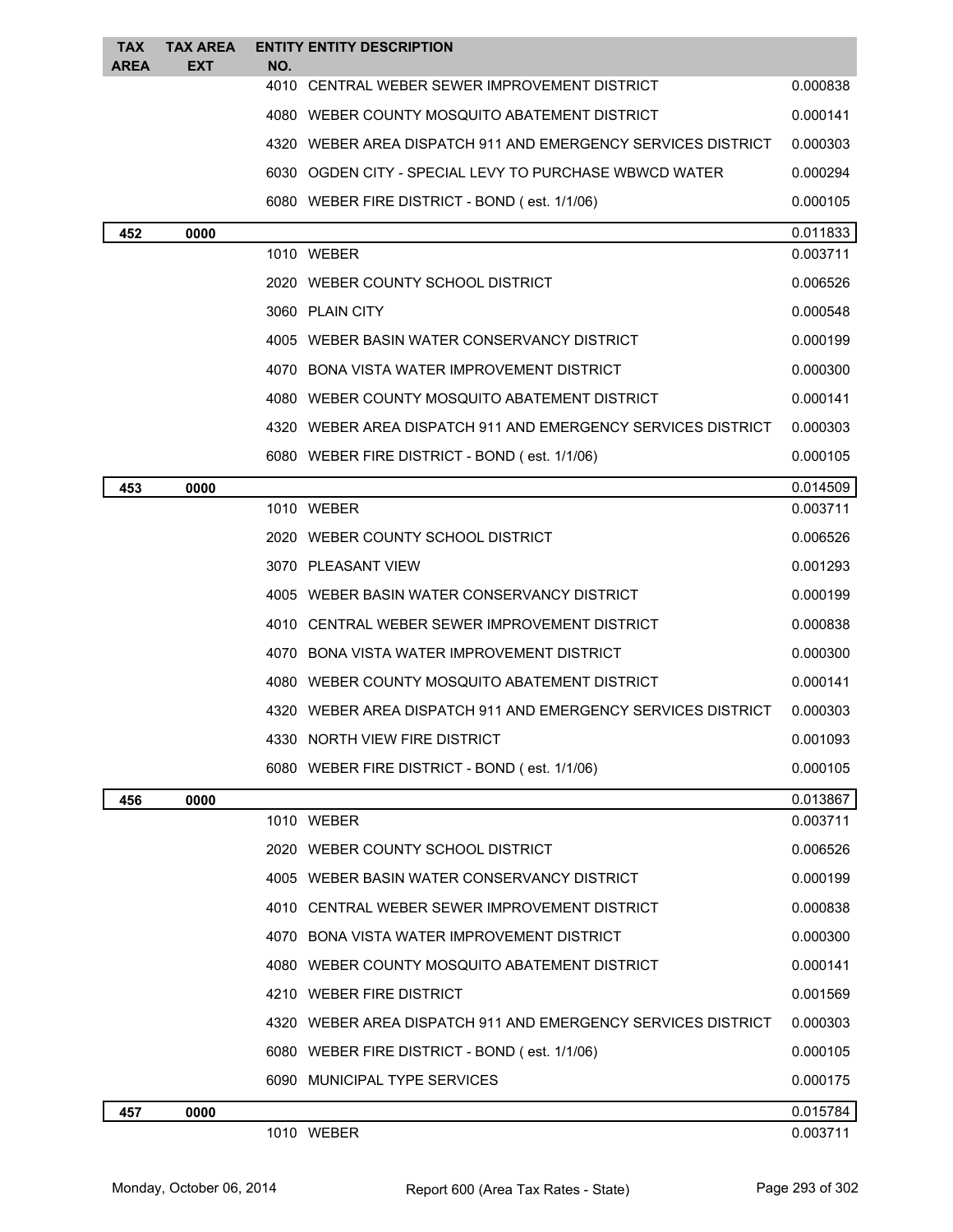| <b>TAX</b><br><b>AREA</b> | <b>TAX AREA</b><br><b>EXT</b> | NO. | <b>ENTITY ENTITY DESCRIPTION</b>                               |          |
|---------------------------|-------------------------------|-----|----------------------------------------------------------------|----------|
|                           |                               |     | 2020 WEBER COUNTY SCHOOL DISTRICT                              | 0.006526 |
|                           |                               |     | 3050 OGDEN CITY                                                | 0.003367 |
|                           |                               |     | 4005 WEBER BASIN WATER CONSERVANCY DISTRICT                    | 0.000199 |
|                           |                               |     | 4010 CENTRAL WEBER SEWER IMPROVEMENT DISTRICT                  | 0.000838 |
|                           |                               |     | 4070 BONA VISTA WATER IMPROVEMENT DISTRICT                     | 0.000300 |
|                           |                               |     | 4080 WEBER COUNTY MOSQUITO ABATEMENT DISTRICT                  | 0.000141 |
|                           |                               |     | 4320   WEBER AREA DISPATCH 911 AND EMERGENCY SERVICES DISTRICT | 0.000303 |
|                           |                               |     | 6030 OGDEN CITY - SPECIAL LEVY TO PURCHASE WBWCD WATER         | 0.000294 |
|                           |                               |     | 6080 WEBER FIRE DISTRICT - BOND (est. 1/1/06)                  | 0.000105 |
| 459                       | 0000                          |     |                                                                | 0.014166 |
|                           |                               |     | 1010 WEBER                                                     | 0.003711 |
|                           |                               |     | 2020 WEBER COUNTY SCHOOL DISTRICT                              | 0.006526 |
|                           |                               |     | 3010 FARR WEST CITY                                            | 0.000691 |
|                           |                               |     | 4005 WEBER BASIN WATER CONSERVANCY DISTRICT                    | 0.000199 |
|                           |                               |     | 4010 CENTRAL WEBER SEWER IMPROVEMENT DISTRICT                  | 0.000838 |
|                           |                               |     | 4020 BEN LOMOND CEMETERY MAINTENANCE DISTRICT                  | 0.000083 |
|                           |                               |     | 4080 WEBER COUNTY MOSQUITO ABATEMENT DISTRICT                  | 0.000141 |
|                           |                               |     | 4210 WEBER FIRE DISTRICT                                       | 0.001569 |
|                           |                               |     | 4320 WEBER AREA DISPATCH 911 AND EMERGENCY SERVICES DISTRICT   | 0.000303 |
|                           |                               |     |                                                                |          |
|                           |                               |     | 6080 WEBER FIRE DISTRICT - BOND (est. 1/1/06)                  | 0.000105 |
| 460                       | 0000                          |     |                                                                | 0.014466 |
|                           |                               |     | 1010 WEBER                                                     | 0.003711 |
|                           |                               |     | 2020 WEBER COUNTY SCHOOL DISTRICT                              | 0.006526 |
|                           |                               |     | 3010 FARR WEST CITY                                            | 0.000691 |
|                           |                               |     | 4005 WEBER BASIN WATER CONSERVANCY DISTRICT                    | 0.000199 |
|                           |                               |     | 4010 CENTRAL WEBER SEWER IMPROVEMENT DISTRICT                  | 0.000838 |
|                           |                               |     | 4020 BEN LOMOND CEMETERY MAINTENANCE DISTRICT                  | 0.000083 |
|                           |                               |     | 4070 BONA VISTA WATER IMPROVEMENT DISTRICT                     | 0.000300 |
|                           |                               |     | 4080 WEBER COUNTY MOSQUITO ABATEMENT DISTRICT                  | 0.000141 |
|                           |                               |     | 4210 WEBER FIRE DISTRICT                                       | 0.001569 |
|                           |                               |     | 4320   WEBER AREA DISPATCH 911 AND EMERGENCY SERVICES DISTRICT | 0.000303 |
|                           |                               |     | 6080 WEBER FIRE DISTRICT - BOND (est. 1/1/06)                  | 0.000105 |
| 461                       | 0000                          |     |                                                                | 0.013662 |
|                           |                               |     | 1010 WEBER                                                     | 0.003711 |
|                           |                               |     | 2020 WEBER COUNTY SCHOOL DISTRICT                              | 0.006526 |
|                           |                               |     | 3040 NORTH OGDEN CITY                                          | 0.001584 |
|                           |                               |     | 4005 WEBER BASIN WATER CONSERVANCY DISTRICT                    | 0.000199 |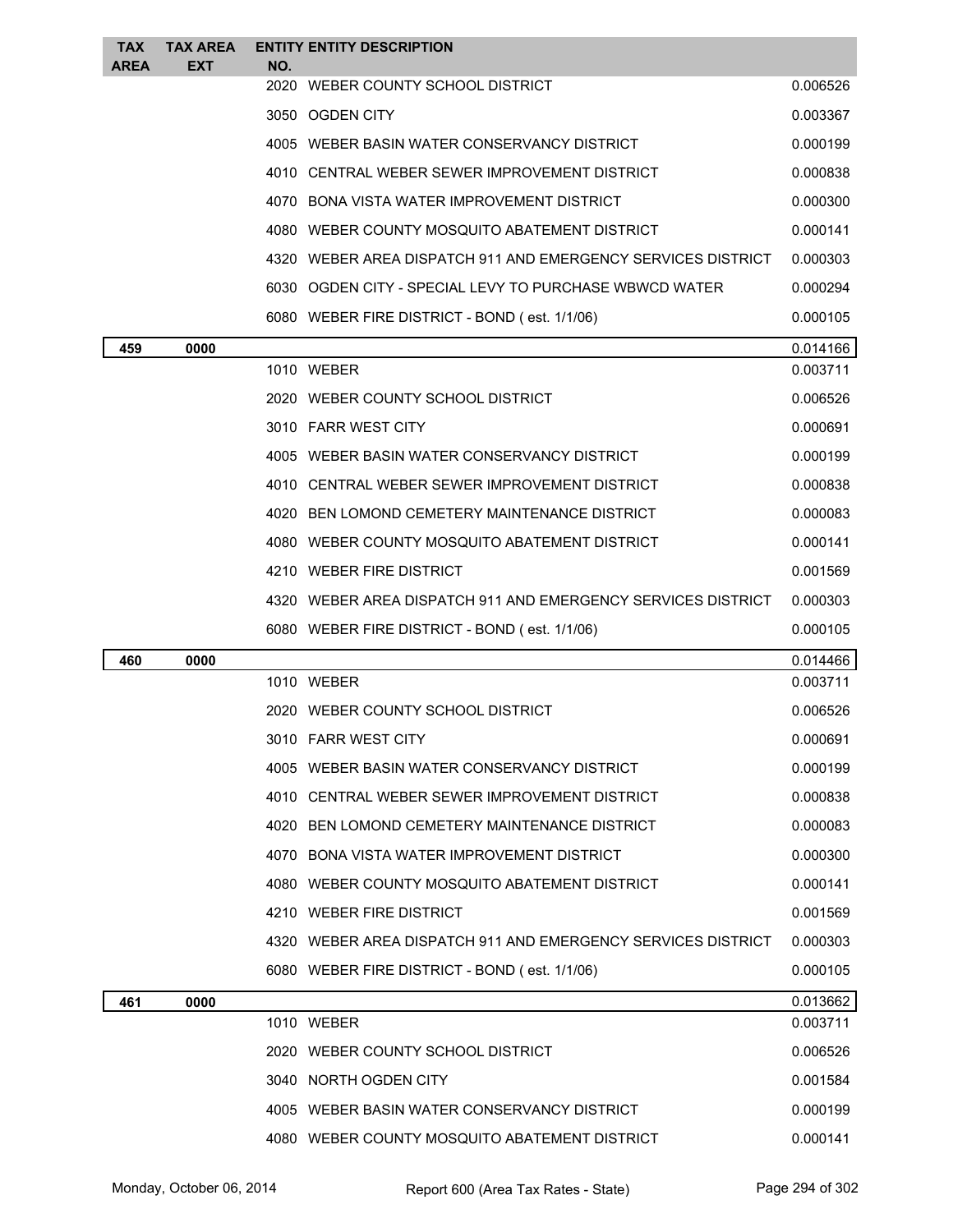| <b>TAX</b><br>AREA | <b>TAX AREA</b><br>EXT                                       | NO.  | <b>ENTITY ENTITY DESCRIPTION</b>                             |          |  |
|--------------------|--------------------------------------------------------------|------|--------------------------------------------------------------|----------|--|
|                    |                                                              | 4320 | WEBER AREA DISPATCH 911 AND EMERGENCY SERVICES DISTRICT      | 0.000303 |  |
|                    |                                                              |      | 4330 NORTH VIEW FIRE DISTRICT                                | 0.001093 |  |
|                    |                                                              |      | 6080 WEBER FIRE DISTRICT - BOND (est. 1/1/06)                | 0.000105 |  |
| 462                | 0000                                                         |      |                                                              | 0.012389 |  |
|                    |                                                              |      | 1010 WEBER                                                   | 0.003711 |  |
|                    |                                                              |      | 2020 WEBER COUNTY SCHOOL DISTRICT                            | 0.006526 |  |
|                    |                                                              |      | 3060 PLAIN CITY                                              | 0.000548 |  |
|                    |                                                              |      | 4005 WEBER BASIN WATER CONSERVANCY DISTRICT                  | 0.000199 |  |
|                    |                                                              |      | 4050 WARREN-WEST WARREN CEMETERY MAINTENANCE DISTRICT        | 0.000127 |  |
|                    |                                                              |      | 4070 BONA VISTA WATER IMPROVEMENT DISTRICT                   | 0.000300 |  |
|                    |                                                              |      | 4080 WEBER COUNTY MOSQUITO ABATEMENT DISTRICT                | 0.000141 |  |
|                    |                                                              |      | 4180 WEST WARREN - WARREN WATER IMPROVEMENT DISTRICT         | 0.000429 |  |
|                    |                                                              |      | 4320 WEBER AREA DISPATCH 911 AND EMERGENCY SERVICES DISTRICT | 0.000303 |  |
|                    |                                                              |      | 6080 WEBER FIRE DISTRICT - BOND (est. 1/1/06)                | 0.000105 |  |
| 463                | 0000                                                         |      |                                                              | 0.013265 |  |
|                    |                                                              |      | 1010 WEBER                                                   | 0.003711 |  |
|                    |                                                              |      | 2020 WEBER COUNTY SCHOOL DISTRICT                            | 0.006526 |  |
|                    |                                                              |      | 3025 HOOPER                                                  | 0.000625 |  |
|                    |                                                              |      | 4005 WEBER BASIN WATER CONSERVANCY DISTRICT                  | 0.000199 |  |
|                    |                                                              |      | 4040 WEST WEBER-TAYLOR CEMETERY MAINTENANCE DISTRICT         | 0.000086 |  |
|                    |                                                              |      | 4080 WEBER COUNTY MOSQUITO ABATEMENT DISTRICT                | 0.000141 |  |
|                    | 4100 TAYLOR-WEST WEBER WATER IMPROVEMENT DISTRICT            |      |                                                              |          |  |
|                    | 4210 WEBER FIRE DISTRICT                                     |      | 0.001569                                                     |          |  |
|                    | 4320 WEBER AREA DISPATCH 911 AND EMERGENCY SERVICES DISTRICT |      | 0.000303                                                     |          |  |
|                    | 6080 WEBER FIRE DISTRICT - BOND (est. 1/1/06)                |      | 0.000105                                                     |          |  |
| 464                | 0000                                                         |      |                                                              | 0.013029 |  |
|                    |                                                              |      | 1010 WEBER                                                   | 0.003711 |  |
|                    |                                                              |      | 2020 WEBER COUNTY SCHOOL DISTRICT                            | 0.006526 |  |
|                    |                                                              |      | 4005 WEBER BASIN WATER CONSERVANCY DISTRICT                  | 0.000199 |  |
|                    |                                                              |      | 4070 BONA VISTA WATER IMPROVEMENT DISTRICT                   | 0.000300 |  |
|                    |                                                              |      | 4080 WEBER COUNTY MOSQUITO ABATEMENT DISTRICT                | 0.000141 |  |
|                    |                                                              |      | 4100 TAYLOR-WEST WEBER WATER IMPROVEMENT DISTRICT            |          |  |
|                    |                                                              |      | 4210 WEBER FIRE DISTRICT                                     | 0.001569 |  |
|                    |                                                              |      | 4320 WEBER AREA DISPATCH 911 AND EMERGENCY SERVICES DISTRICT | 0.000303 |  |
|                    |                                                              |      | 6080 WEBER FIRE DISTRICT - BOND (est. 1/1/06)                | 0.000105 |  |
|                    |                                                              |      | 6090 MUNICIPAL TYPE SERVICES                                 | 0.000175 |  |
| 465                | 0000                                                         |      |                                                              | 0.013493 |  |
|                    |                                                              |      | 1010 WEBER                                                   | 0.003711 |  |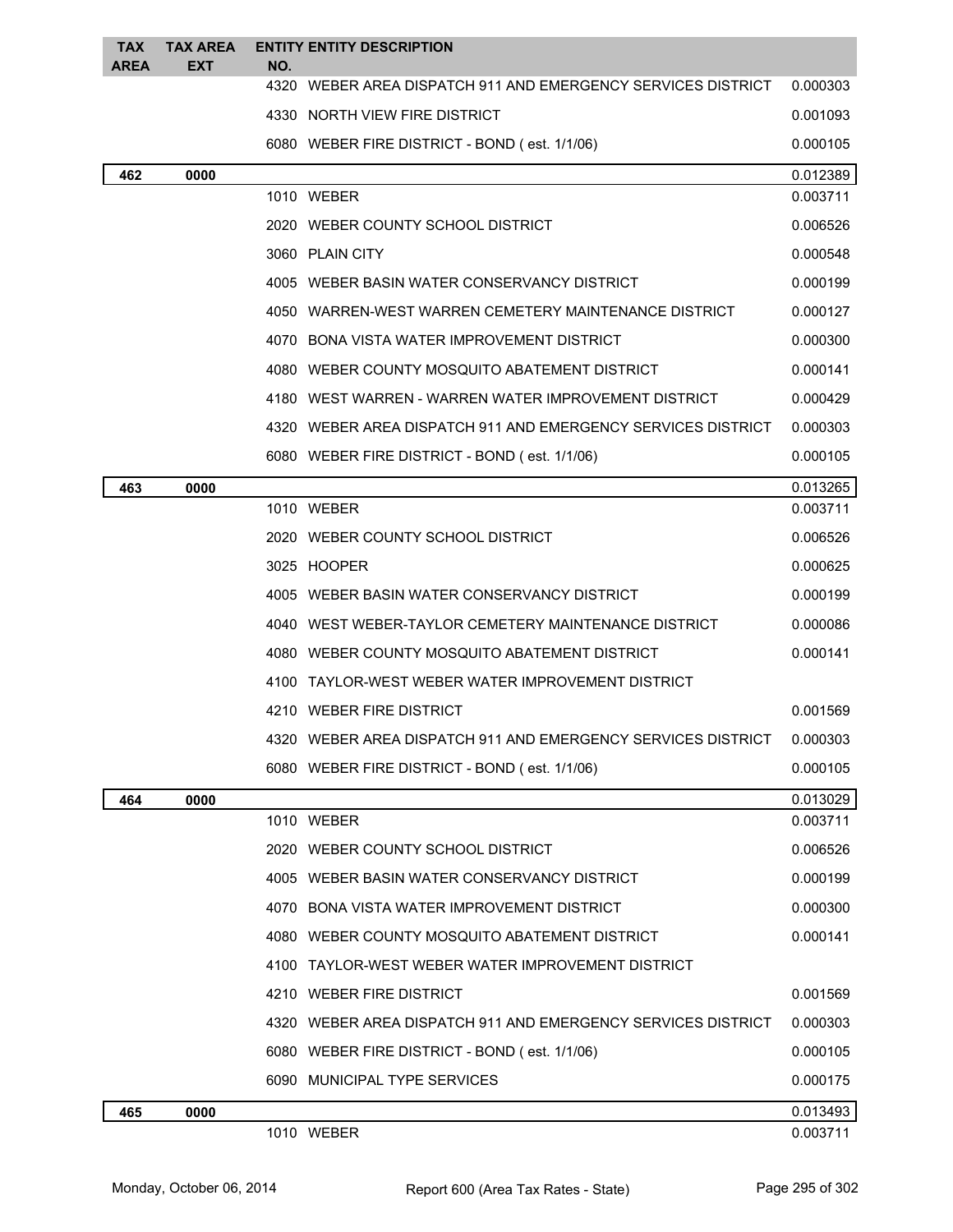| <b>TAX</b> | <b>TAX AREA</b> |     | <b>ENTITY ENTITY DESCRIPTION</b>                             |          |
|------------|-----------------|-----|--------------------------------------------------------------|----------|
| AREA       | EXT             | NO. | 2020 WEBER COUNTY SCHOOL DISTRICT                            | 0.006526 |
|            |                 |     | 3130 WEST HAVEN                                              |          |
|            |                 |     | 4005 WEBER BASIN WATER CONSERVANCY DISTRICT                  | 0.000199 |
|            |                 |     | 4010 CENTRAL WEBER SEWER IMPROVEMENT DISTRICT                | 0.000838 |
|            |                 |     | 4080 WEBER COUNTY MOSQUITO ABATEMENT DISTRICT                | 0.000141 |
|            |                 |     | 4100 TAYLOR-WEST WEBER WATER IMPROVEMENT DISTRICT            |          |
|            |                 |     | 4130 ROY WATER CONSERVANCY SUBDISTRICT                       | 0.000101 |
|            |                 |     | 4210 WEBER FIRE DISTRICT                                     | 0.001569 |
|            |                 |     | 4220 WEBER COUNTY SEWER SERVICE AREA #2                      |          |
|            |                 |     | 4285 WEST HAVEN WASTE WATER SPECIAL SERVICE DISTRICT         |          |
|            |                 |     | 4320 WEBER AREA DISPATCH 911 AND EMERGENCY SERVICES DISTRICT | 0.000303 |
|            |                 |     | 6080 WEBER FIRE DISTRICT - BOND (est. 1/1/06)                | 0.000105 |
| 466        | 0000            |     |                                                              | 0.013493 |
|            |                 |     | 1010 WEBER                                                   | 0.003711 |
|            |                 |     | 2020 WEBER COUNTY SCHOOL DISTRICT                            | 0.006526 |
|            |                 |     | 3130 WEST HAVEN                                              |          |
|            |                 |     | 4005 WEBER BASIN WATER CONSERVANCY DISTRICT                  | 0.000199 |
|            |                 |     | 4010 CENTRAL WEBER SEWER IMPROVEMENT DISTRICT                | 0.000838 |
|            |                 |     | 4080 WEBER COUNTY MOSQUITO ABATEMENT DISTRICT                | 0.000141 |
|            |                 |     | 4100 TAYLOR-WEST WEBER WATER IMPROVEMENT DISTRICT            |          |
|            |                 |     | 4130 ROY WATER CONSERVANCY SUBDISTRICT                       | 0.000101 |
|            |                 |     | 4210 WEBER FIRE DISTRICT                                     | 0.001569 |
|            |                 |     | 4285 WEST HAVEN WASTE WATER SPECIAL SERVICE DISTRICT         |          |
|            |                 |     | 4320 WEBER AREA DISPATCH 911 AND EMERGENCY SERVICES DISTRICT | 0.000303 |
|            |                 |     | 6080 WEBER FIRE DISTRICT - BOND (est. 1/1/06)                | 0.000105 |
| 467        | 0000            |     |                                                              | 0.013807 |
|            |                 |     | 1010 WEBER                                                   | 0.003711 |
|            |                 |     | 2020 WEBER COUNTY SCHOOL DISTRICT                            | 0.006526 |
|            |                 |     | 3130 WEST HAVEN                                              |          |
|            |                 |     | 4005 WEBER BASIN WATER CONSERVANCY DISTRICT                  | 0.000199 |
|            |                 |     | 4010 CENTRAL WEBER SEWER IMPROVEMENT DISTRICT                | 0.000838 |
|            |                 |     | 4080 WEBER COUNTY MOSQUITO ABATEMENT DISTRICT                | 0.000141 |
|            |                 |     | 4100 TAYLOR-WEST WEBER WATER IMPROVEMENT DISTRICT            |          |
|            |                 |     | 4150 HOOPER WATER IMPROVEMENT DISTRICT                       | 0.000415 |
|            |                 |     | 4210 WEBER FIRE DISTRICT                                     | 0.001569 |
|            |                 |     | 4285 WEST HAVEN WASTE WATER SPECIAL SERVICE DISTRICT         |          |
|            |                 |     | 4320 WEBER AREA DISPATCH 911 AND EMERGENCY SERVICES DISTRICT | 0.000303 |
|            |                 |     | 6080 WEBER FIRE DISTRICT - BOND (est. 1/1/06)                | 0.000105 |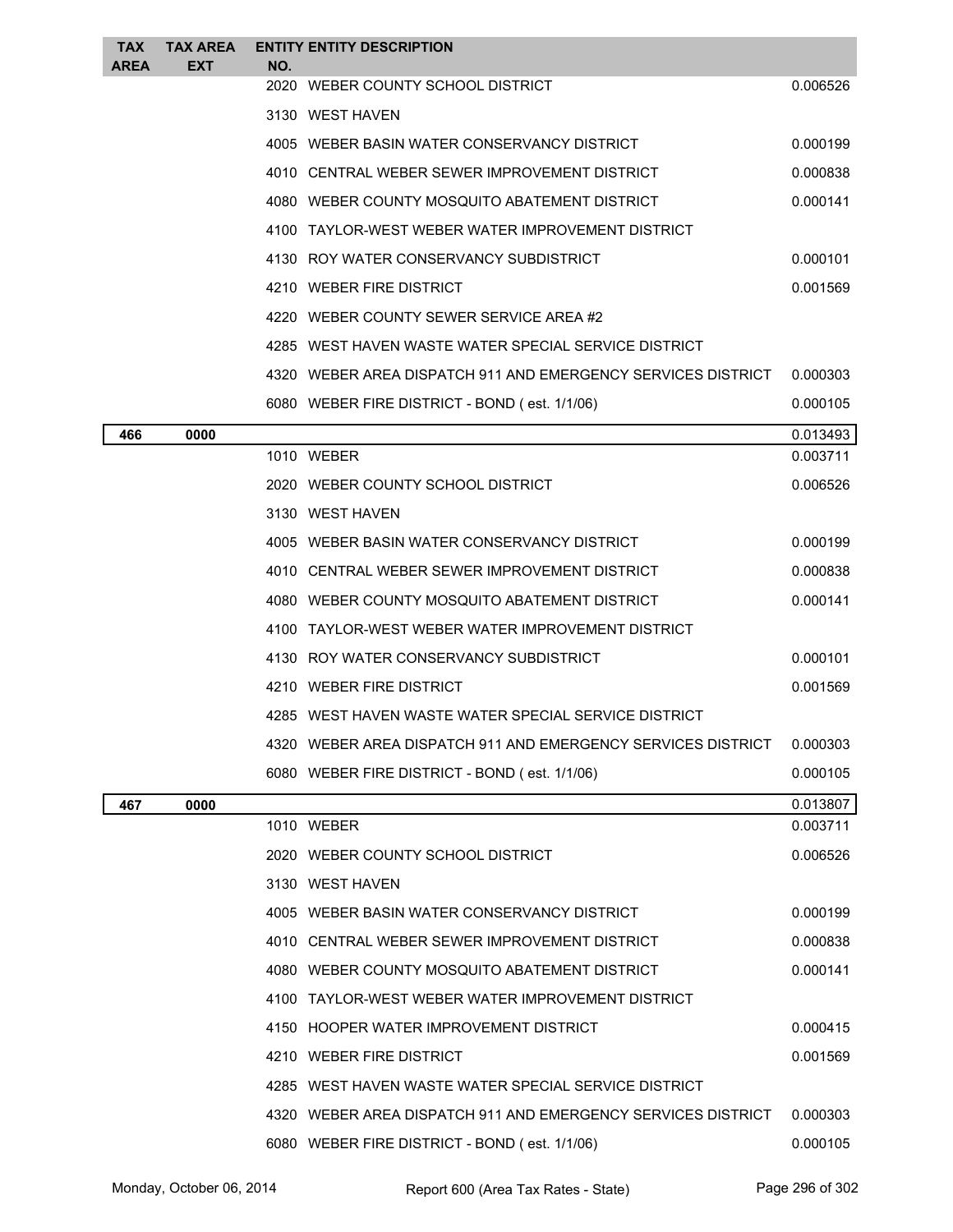| <b>TAX</b><br>AREA | <b>TAX AREA</b><br><b>EXT</b> | NO. | <b>ENTITY ENTITY DESCRIPTION</b>                             |          |
|--------------------|-------------------------------|-----|--------------------------------------------------------------|----------|
| 469                | 0000                          |     |                                                              | 0.014396 |
|                    |                               |     | 1010 WEBER                                                   | 0.003711 |
|                    |                               |     | 2020 WEBER COUNTY SCHOOL DISTRICT                            | 0.006526 |
|                    |                               |     | 3090 ROY CITY                                                | 0.002285 |
|                    |                               |     | 4005 WEBER BASIN WATER CONSERVANCY DISTRICT                  | 0.000199 |
|                    |                               |     | 4015 NORTH DAVIS SEWER DISTRICT                              | 0.001025 |
|                    |                               |     | 4080 WEBER COUNTY MOSQUITO ABATEMENT DISTRICT                | 0.000141 |
|                    |                               |     | 4130 ROY WATER CONSERVANCY SUBDISTRICT                       | 0.000101 |
|                    |                               |     | 4320 WEBER AREA DISPATCH 911 AND EMERGENCY SERVICES DISTRICT | 0.000303 |
|                    |                               |     | 6080 WEBER FIRE DISTRICT - BOND (est. 1/1/06)                | 0.000105 |
| 470                | 0000                          |     |                                                              | 0.012759 |
|                    |                               |     | 1010 WEBER                                                   | 0.003711 |
|                    |                               |     | 2020 WEBER COUNTY SCHOOL DISTRICT                            | 0.006526 |
|                    |                               |     | 3060 PLAIN CITY                                              | 0.000548 |
|                    |                               |     | 4005 WEBER BASIN WATER CONSERVANCY DISTRICT                  | 0.000199 |
|                    |                               |     | 4010 CENTRAL WEBER SEWER IMPROVEMENT DISTRICT                | 0.000838 |
|                    |                               |     | 4030 PLAIN CITY CEMETERY MAINTENANCE DISTRICT                | 0.000088 |
|                    |                               |     | 4070 BONA VISTA WATER IMPROVEMENT DISTRICT                   | 0.000300 |
|                    |                               |     | 4080 WEBER COUNTY MOSQUITO ABATEMENT DISTRICT                | 0.000141 |
|                    |                               |     | 4320 WEBER AREA DISPATCH 911 AND EMERGENCY SERVICES DISTRICT | 0.000303 |
|                    |                               |     | 6080 WEBER FIRE DISTRICT - BOND (est. 1/1/06)                | 0.000105 |
| 471                | 0000                          |     |                                                              | 0.013955 |
|                    |                               |     | 1010 WEBER                                                   | 0.003711 |
|                    |                               |     | 2020 WEBER COUNTY SCHOOL DISTRICT                            | 0.006526 |
|                    |                               |     | 4005 WEBER BASIN WATER CONSERVANCY DISTRICT                  | 0.000199 |
|                    |                               |     | 4010 CENTRAL WEBER SEWER IMPROVEMENT DISTRICT                | 0.000838 |
|                    |                               |     | 4030 PLAIN CITY CEMETERY MAINTENANCE DISTRICT                | 0.000088 |
|                    |                               |     | 4070 BONA VISTA WATER IMPROVEMENT DISTRICT                   | 0.000300 |
|                    |                               |     | 4080 WEBER COUNTY MOSQUITO ABATEMENT DISTRICT                | 0.000141 |
|                    |                               |     | 4210 WEBER FIRE DISTRICT                                     | 0.001569 |
|                    |                               |     | 4320 WEBER AREA DISPATCH 911 AND EMERGENCY SERVICES DISTRICT | 0.000303 |
|                    |                               |     | 6080 WEBER FIRE DISTRICT - BOND (est. 1/1/06)                | 0.000105 |
|                    |                               |     | 6090 MUNICIPAL TYPE SERVICES                                 | 0.000175 |
| 472                | 0000                          |     |                                                              | 0.012671 |
|                    |                               |     | 1010 WEBER                                                   | 0.003711 |
|                    |                               |     | 2020 WEBER COUNTY SCHOOL DISTRICT                            | 0.006526 |
|                    |                               |     | 3060 PLAIN CITY                                              | 0.000548 |
|                    |                               |     | 4005 WEBER BASIN WATER CONSERVANCY DISTRICT                  | 0.000199 |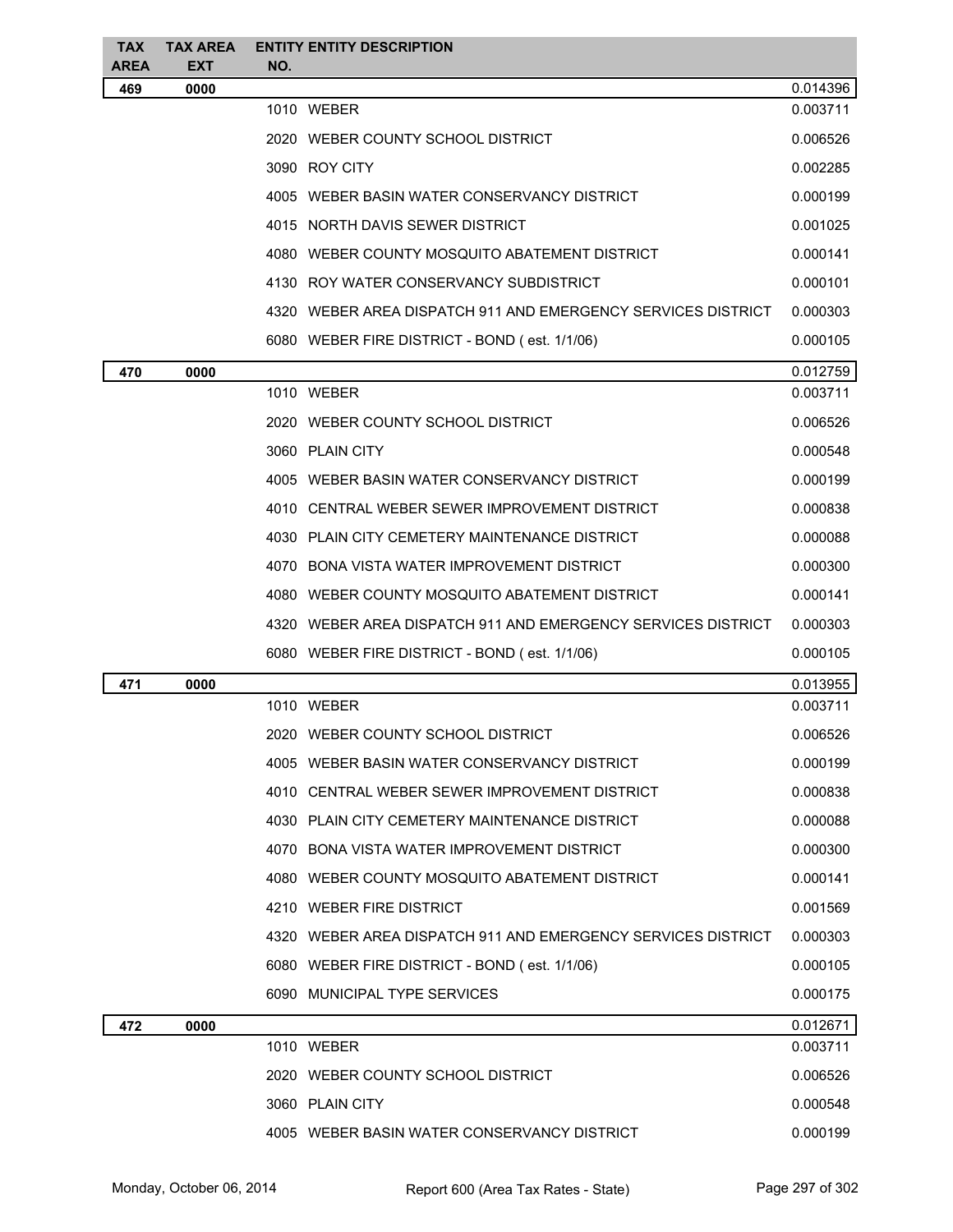| <b>TAX</b><br><b>AREA</b> | <b>TAX AREA</b><br>EXT | NO. | <b>ENTITY ENTITY DESCRIPTION</b>                               |          |
|---------------------------|------------------------|-----|----------------------------------------------------------------|----------|
|                           |                        |     | 4010 CENTRAL WEBER SEWER IMPROVEMENT DISTRICT                  | 0.000838 |
|                           |                        |     | 4070 BONA VISTA WATER IMPROVEMENT DISTRICT                     | 0.000300 |
|                           |                        |     | 4080 WEBER COUNTY MOSQUITO ABATEMENT DISTRICT                  | 0.000141 |
|                           |                        |     | 4320   WEBER AREA DISPATCH 911 AND EMERGENCY SERVICES DISTRICT | 0.000303 |
|                           |                        |     | 6080 WEBER FIRE DISTRICT - BOND (est. 1/1/06)                  | 0.000105 |
| 473                       | 0000                   |     |                                                                | 0.012566 |
|                           |                        |     | 1010 WEBER                                                     | 0.003711 |
|                           |                        |     | 2020 WEBER COUNTY SCHOOL DISTRICT                              | 0.006526 |
|                           |                        |     | 3060 PLAIN CITY                                                | 0.000548 |
|                           |                        |     | 4005 WEBER BASIN WATER CONSERVANCY DISTRICT                    | 0.000199 |
|                           |                        |     | 4010 CENTRAL WEBER SEWER IMPROVEMENT DISTRICT                  | 0.000838 |
|                           |                        |     | 4070 BONA VISTA WATER IMPROVEMENT DISTRICT                     | 0.000300 |
|                           |                        |     | 4080 WEBER COUNTY MOSQUITO ABATEMENT DISTRICT                  | 0.000141 |
|                           |                        |     | 4320 WEBER AREA DISPATCH 911 AND EMERGENCY SERVICES DISTRICT   | 0.000303 |
| 474                       | 0000                   |     |                                                                | 0.013780 |
|                           |                        |     | 1010 WEBER                                                     | 0.003711 |
|                           |                        |     | 2020 WEBER COUNTY SCHOOL DISTRICT                              | 0.006526 |
|                           |                        |     | 3035 MARRIOTT-SLATERVILLE CITY                                 |          |
|                           |                        |     | 4005 WEBER BASIN WATER CONSERVANCY DISTRICT                    | 0.000199 |
|                           |                        |     | 4010 CENTRAL WEBER SEWER IMPROVEMENT DISTRICT                  | 0.000838 |
|                           |                        |     | 4030 PLAIN CITY CEMETERY MAINTENANCE DISTRICT                  | 0.000088 |
|                           |                        |     | 4070 BONA VISTA WATER IMPROVEMENT DISTRICT                     | 0.000300 |
|                           |                        |     | 4080 WEBER COUNTY MOSQUITO ABATEMENT DISTRICT                  | 0.000141 |
|                           |                        |     | 4210 WEBER FIRE DISTRICT                                       | 0.001569 |
|                           |                        |     | 4320 WEBER AREA DISPATCH 911 AND EMERGENCY SERVICES DISTRICT   | 0.000303 |
|                           |                        |     | 6080 WEBER FIRE DISTRICT - BOND (est. 1/1/06)                  | 0.000105 |
| 475                       | 0000                   |     |                                                                | 0.013594 |
|                           |                        |     | 1010 WEBER                                                     | 0.003711 |
|                           |                        |     | 2020 WEBER COUNTY SCHOOL DISTRICT                              | 0.006526 |
|                           |                        |     | 3025 HOOPER                                                    | 0.000625 |
|                           |                        |     | 4005 WEBER BASIN WATER CONSERVANCY DISTRICT                    | 0.000199 |
|                           |                        |     | 4060 HOOPER CEMETERY MAINTENANCE DISTRICT                      |          |
|                           |                        |     | 4080 WEBER COUNTY MOSQUITO ABATEMENT DISTRICT                  | 0.000141 |
|                           |                        |     | 4150 HOOPER WATER IMPROVEMENT DISTRICT                         | 0.000415 |
|                           |                        |     | 4210 WEBER FIRE DISTRICT                                       | 0.001569 |
|                           |                        |     | 4220 WEBER COUNTY SEWER SERVICE AREA #2                        |          |
|                           |                        |     | 4320 WEBER AREA DISPATCH 911 AND EMERGENCY SERVICES DISTRICT   | 0.000303 |
|                           |                        |     | 6080 WEBER FIRE DISTRICT - BOND (est. 1/1/06)                  | 0.000105 |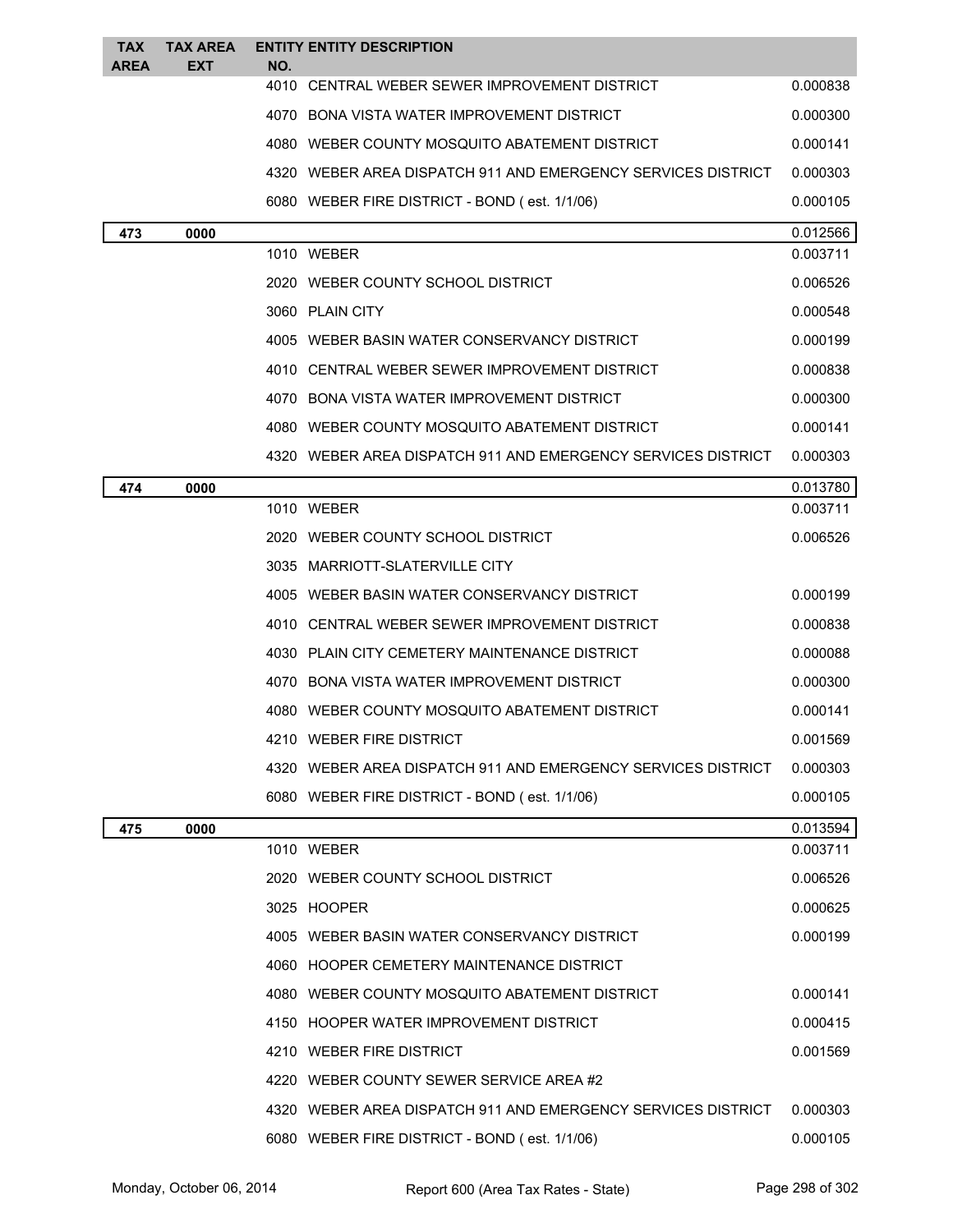| <b>TAX</b><br><b>AREA</b> | <b>TAX AREA</b><br><b>EXT</b> | <b>ENTITY ENTITY DESCRIPTION</b><br>NO. |                                                              |          |
|---------------------------|-------------------------------|-----------------------------------------|--------------------------------------------------------------|----------|
| 476                       | 0000                          |                                         |                                                              | 0.013594 |
|                           |                               | 1010 WEBER                              |                                                              | 0.003711 |
|                           |                               |                                         | 2020 WEBER COUNTY SCHOOL DISTRICT                            | 0.006526 |
|                           |                               | 3025 HOOPER                             |                                                              | 0.000625 |
|                           |                               |                                         | 4005 WEBER BASIN WATER CONSERVANCY DISTRICT                  | 0.000199 |
|                           |                               |                                         | 4080 WEBER COUNTY MOSQUITO ABATEMENT DISTRICT                | 0.000141 |
|                           |                               |                                         | 4150 HOOPER WATER IMPROVEMENT DISTRICT                       | 0.000415 |
|                           |                               | 4210 WEBER FIRE DISTRICT                |                                                              | 0.001569 |
|                           |                               |                                         | 4220 WEBER COUNTY SEWER SERVICE AREA #2                      |          |
|                           |                               |                                         | 4320 WEBER AREA DISPATCH 911 AND EMERGENCY SERVICES DISTRICT | 0.000303 |
|                           |                               |                                         | 6080 WEBER FIRE DISTRICT - BOND (est. 1/1/06)                | 0.000105 |
| 477                       | 0000                          |                                         |                                                              | 0.013695 |
|                           |                               | 1010 WEBER                              |                                                              | 0.003711 |
|                           |                               |                                         | 2020 WEBER COUNTY SCHOOL DISTRICT                            | 0.006526 |
|                           |                               | 3025 HOOPER                             |                                                              | 0.000625 |
|                           |                               |                                         | 4005 WEBER BASIN WATER CONSERVANCY DISTRICT                  | 0.000199 |
|                           |                               |                                         | 4060 HOOPER CEMETERY MAINTENANCE DISTRICT                    |          |
|                           |                               |                                         | 4080 WEBER COUNTY MOSQUITO ABATEMENT DISTRICT                | 0.000141 |
|                           |                               |                                         | 4130 ROY WATER CONSERVANCY SUBDISTRICT                       | 0.000101 |
|                           |                               |                                         | 4150 HOOPER WATER IMPROVEMENT DISTRICT                       | 0.000415 |
|                           |                               | 4210 WEBER FIRE DISTRICT                |                                                              | 0.001569 |
|                           |                               |                                         | 4220 WEBER COUNTY SEWER SERVICE AREA #2                      |          |
|                           |                               |                                         | 4320 WEBER AREA DISPATCH 911 AND EMERGENCY SERVICES DISTRICT | 0.000303 |
|                           |                               |                                         | 6080 WEBER FIRE DISTRICT - BOND (est. 1/1/06)                | 0.000105 |
| 478                       | 0000                          |                                         |                                                              | 0.014104 |
|                           |                               | 1010 WEBER                              |                                                              | 0.003711 |
|                           |                               |                                         | 2020 WEBER COUNTY SCHOOL DISTRICT                            | 0.006526 |
|                           |                               | 3070 PLEASANT VIEW                      |                                                              | 0.001293 |
|                           |                               |                                         | 4005 WEBER BASIN WATER CONSERVANCY DISTRICT                  | 0.000199 |
|                           |                               |                                         | 4010 CENTRAL WEBER SEWER IMPROVEMENT DISTRICT                | 0.000838 |
|                           |                               |                                         | 4080 WEBER COUNTY MOSQUITO ABATEMENT DISTRICT                | 0.000141 |
|                           |                               |                                         | 4320 WEBER AREA DISPATCH 911 AND EMERGENCY SERVICES DISTRICT | 0.000303 |
|                           |                               | 4330 NORTH VIEW FIRE DISTRICT           |                                                              | 0.001093 |
| 479                       | 0000                          |                                         |                                                              | 0.014471 |
|                           |                               | 1010 WEBER                              |                                                              | 0.003711 |
|                           |                               |                                         | 2020 WEBER COUNTY SCHOOL DISTRICT                            | 0.006526 |
|                           |                               | 3010 FARR WEST CITY                     |                                                              | 0.000691 |
|                           |                               |                                         | 4005 WEBER BASIN WATER CONSERVANCY DISTRICT                  | 0.000199 |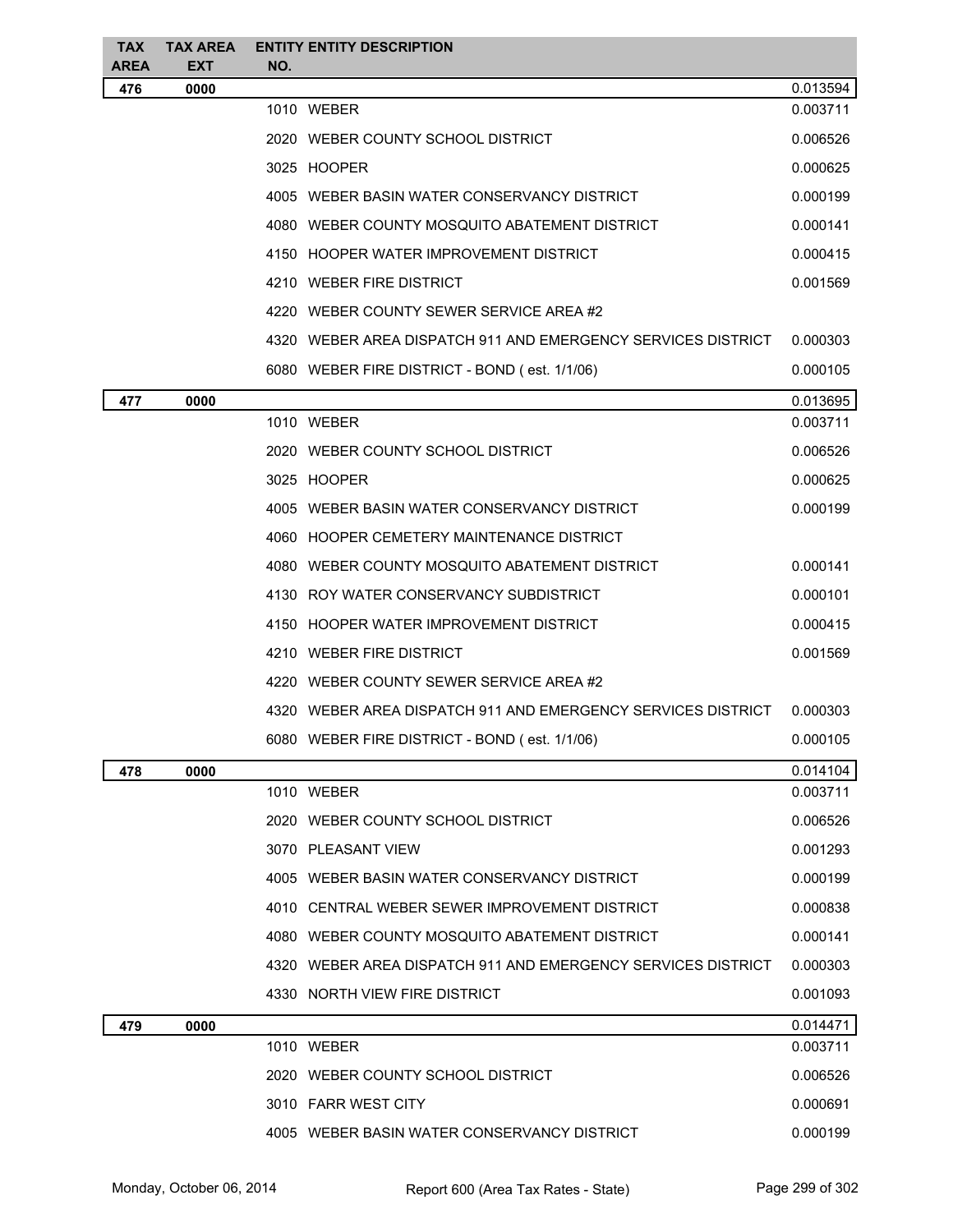| <b>TAX</b><br><b>AREA</b> | <b>TAX AREA</b><br>EXT | NO. | <b>ENTITY ENTITY DESCRIPTION</b>                             |          |
|---------------------------|------------------------|-----|--------------------------------------------------------------|----------|
|                           |                        |     | 4010 CENTRAL WEBER SEWER IMPROVEMENT DISTRICT                | 0.000838 |
|                           |                        |     | 4030 PLAIN CITY CEMETERY MAINTENANCE DISTRICT                | 0.000088 |
|                           |                        |     | 4070 BONA VISTA WATER IMPROVEMENT DISTRICT                   | 0.000300 |
|                           |                        |     | 4080 WEBER COUNTY MOSQUITO ABATEMENT DISTRICT                | 0.000141 |
|                           |                        |     | 4210 WEBER FIRE DISTRICT                                     | 0.001569 |
|                           |                        |     | 4320 WEBER AREA DISPATCH 911 AND EMERGENCY SERVICES DISTRICT | 0.000303 |
|                           |                        |     | 6080 WEBER FIRE DISTRICT - BOND (est. 1/1/06)                | 0.000105 |
| 481                       | 0000                   |     |                                                              | 0.014675 |
|                           |                        |     | 1010 WEBER                                                   | 0.003711 |
|                           |                        |     | 2020 WEBER COUNTY SCHOOL DISTRICT                            | 0.006526 |
|                           |                        |     | 3100 SOUTH OGDEN                                             | 0.002852 |
|                           |                        |     | 4005 WEBER BASIN WATER CONSERVANCY DISTRICT                  | 0.000199 |
|                           |                        |     | 4010 CENTRAL WEBER SEWER IMPROVEMENT DISTRICT                | 0.000838 |
|                           |                        |     | 4080 WEBER COUNTY MOSQUITO ABATEMENT DISTRICT                | 0.000141 |
|                           |                        |     | 4320 WEBER AREA DISPATCH 911 AND EMERGENCY SERVICES DISTRICT | 0.000303 |
|                           |                        |     | 6050 SOUTH OGDEN CITY - SPECIAL LEVY TO PURCHASE WBWCD WATER |          |
|                           |                        |     | 6080 WEBER FIRE DISTRICT - BOND (est. 1/1/06)                | 0.000105 |
| 482                       | 0000                   |     |                                                              | 0.018087 |
|                           |                        |     | 1010 WEBER                                                   | 0.003711 |
|                           |                        |     | 2010 OGDEN CITY SCHOOL DISTRICT                              | 0.009234 |
|                           |                        |     | 3050 OGDEN CITY                                              | 0.003367 |
|                           |                        |     | 4005 WEBER BASIN WATER CONSERVANCY DISTRICT                  | 0.000199 |
|                           |                        |     | 4010 CENTRAL WEBER SEWER IMPROVEMENT DISTRICT                | 0.000838 |
|                           |                        |     | 4080 WEBER COUNTY MOSQUITO ABATEMENT DISTRICT                | 0.000141 |
|                           |                        |     | 4320 WEBER AREA DISPATCH 911 AND EMERGENCY SERVICES DISTRICT | 0.000303 |
|                           |                        |     | 6030 OGDEN CITY - SPECIAL LEVY TO PURCHASE WBWCD WATER       | 0.000294 |
| 483                       | 0000                   |     |                                                              | 0.013211 |
|                           |                        |     | 1010 WEBER                                                   | 0.003711 |
|                           |                        |     | 2020 WEBER COUNTY SCHOOL DISTRICT                            | 0.006526 |
|                           |                        |     | 4005 WEBER BASIN WATER CONSERVANCY DISTRICT                  | 0.000199 |
|                           |                        |     | 4050 WARREN-WEST WARREN CEMETERY MAINTENANCE DISTRICT        | 0.000127 |
|                           |                        |     | 4080 WEBER COUNTY MOSQUITO ABATEMENT DISTRICT                | 0.000141 |
|                           |                        |     | 4210 WEBER FIRE DISTRICT                                     | 0.001569 |
|                           |                        |     | 4280 WEST WARREN PARK SERVICE AREA                           | 0.000355 |
|                           |                        |     | 4320 WEBER AREA DISPATCH 911 AND EMERGENCY SERVICES DISTRICT | 0.000303 |
|                           |                        |     | 6080 WEBER FIRE DISTRICT - BOND (est. 1/1/06)                | 0.000105 |
|                           |                        |     | 6090 MUNICIPAL TYPE SERVICES                                 | 0.000175 |
| 484                       | 0000                   |     |                                                              | 0.013211 |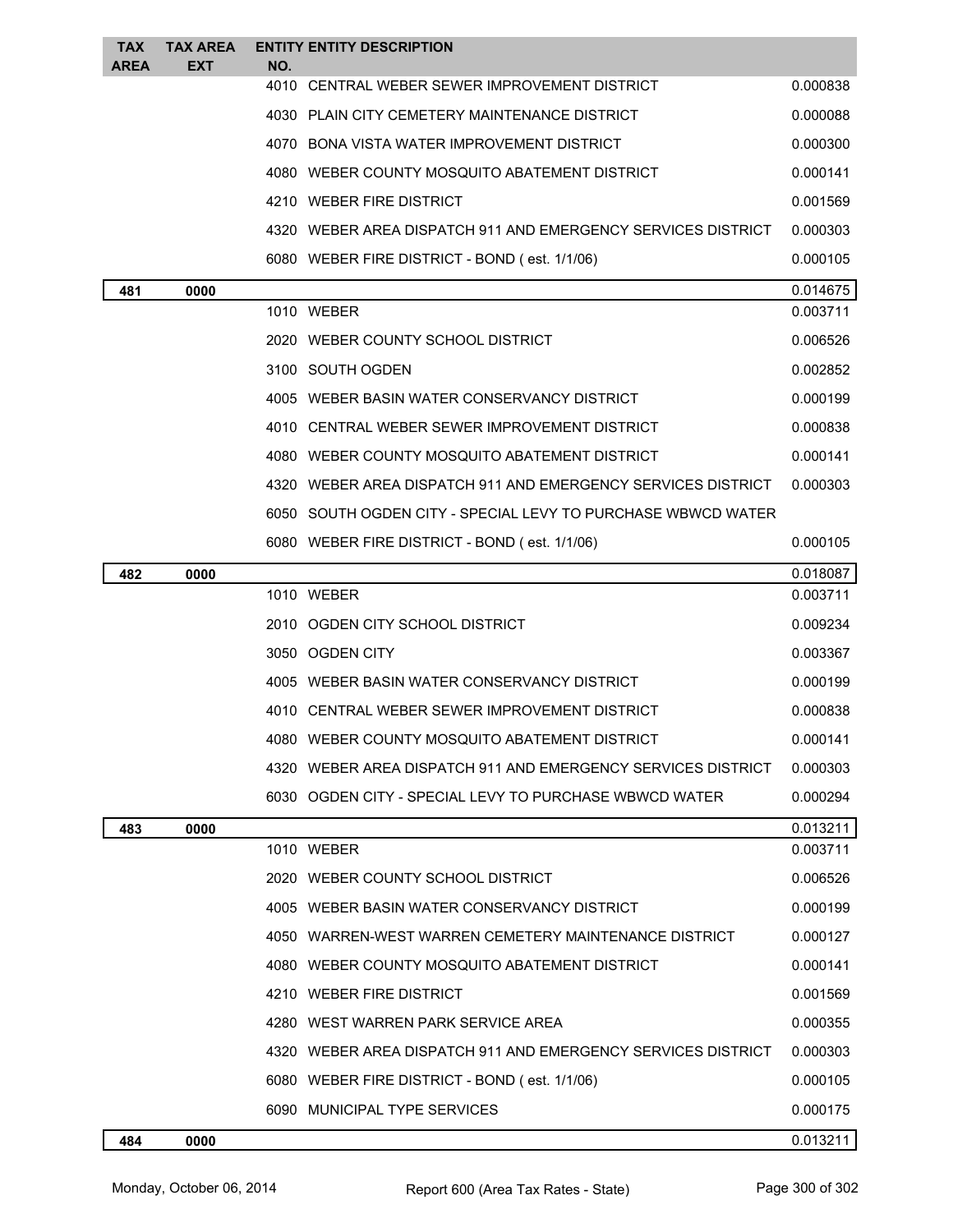| <b>TAX</b><br><b>AREA</b> | <b>TAX AREA</b><br><b>EXT</b> | NO. | <b>ENTITY ENTITY DESCRIPTION</b>                               |          |
|---------------------------|-------------------------------|-----|----------------------------------------------------------------|----------|
|                           |                               |     | 1010 WEBER                                                     | 0.003711 |
|                           |                               |     | 2020 WEBER COUNTY SCHOOL DISTRICT                              | 0.006526 |
|                           |                               |     | 4005 WEBER BASIN WATER CONSERVANCY DISTRICT                    | 0.000199 |
|                           |                               |     | 4050 WARREN-WEST WARREN CEMETERY MAINTENANCE DISTRICT          | 0.000127 |
|                           |                               |     | 4080 WEBER COUNTY MOSQUITO ABATEMENT DISTRICT                  | 0.000141 |
|                           |                               |     | 4210 WEBER FIRE DISTRICT                                       | 0.001569 |
|                           |                               |     | 4280 WEST WARREN PARK SERVICE AREA                             | 0.000355 |
|                           |                               |     | 4320   WEBER AREA DISPATCH 911 AND EMERGENCY SERVICES DISTRICT | 0.000303 |
|                           |                               |     | 6080 WEBER FIRE DISTRICT - BOND (est. 1/1/06)                  | 0.000105 |
|                           |                               |     | 6090 MUNICIPAL TYPE SERVICES                                   | 0.000175 |
| 485                       | 0000                          |     |                                                                | 0.013490 |
|                           |                               |     | 1010 WEBER                                                     | 0.003711 |
|                           |                               |     | 2020 WEBER COUNTY SCHOOL DISTRICT                              | 0.006526 |
|                           |                               |     | 3040 NORTH OGDEN CITY                                          | 0.001584 |
|                           |                               |     | 4005 WEBER BASIN WATER CONSERVANCY DISTRICT                    | 0.000199 |
|                           |                               |     | 4010 CENTRAL WEBER SEWER IMPROVEMENT DISTRICT                  | 0.000838 |
|                           |                               |     | 4020 BEN LOMOND CEMETERY MAINTENANCE DISTRICT                  | 0.000083 |
|                           |                               |     | 4080 WEBER COUNTY MOSQUITO ABATEMENT DISTRICT                  | 0.000141 |
|                           |                               |     | 4320   WEBER AREA DISPATCH 911 AND EMERGENCY SERVICES DISTRICT | 0.000303 |
|                           |                               |     | 6080 WEBER FIRE DISTRICT - BOND (est. 1/1/06)                  | 0.000105 |
| 488                       | 0000                          |     |                                                                | 0.012802 |
|                           |                               |     | 1010 WEBER                                                     | 0.003711 |
|                           |                               |     | 2020 WEBER COUNTY SCHOOL DISTRICT                              | 0.006526 |
|                           |                               |     |                                                                |          |
|                           |                               |     | 4005 WEBER BASIN WATER CONSERVANCY DISTRICT                    | 0.000199 |
|                           |                               |     | 4080 WEBER COUNTY MOSQUITO ABATEMENT DISTRICT                  | 0.000141 |
|                           |                               |     | 4090 EDEN CEMETERY MAINTENANCE DISTRICT                        | 0.000073 |
|                           |                               |     | 4210 WEBER FIRE DISTRICT                                       | 0.001569 |
|                           |                               |     | 4320 WEBER AREA DISPATCH 911 AND EMERGENCY SERVICES DISTRICT   | 0.000303 |
|                           |                               |     | 6080 WEBER FIRE DISTRICT - BOND (est. 1/1/06)                  | 0.000105 |
|                           |                               |     | 6090 MUNICIPAL TYPE SERVICES                                   | 0.000175 |
| 489                       | 0000                          |     |                                                                | 0.012729 |
|                           |                               |     | 1010 WEBER                                                     | 0.003711 |
|                           |                               |     | 2020 WEBER COUNTY SCHOOL DISTRICT                              | 0.006526 |
|                           |                               |     | 4005 WEBER BASIN WATER CONSERVANCY DISTRICT                    | 0.000199 |
|                           |                               |     | 4080 WEBER COUNTY MOSQUITO ABATEMENT DISTRICT                  | 0.000141 |
|                           |                               |     | 4210 WEBER FIRE DISTRICT                                       | 0.001569 |
|                           |                               |     | 4320 WEBER AREA DISPATCH 911 AND EMERGENCY SERVICES DISTRICT   | 0.000303 |